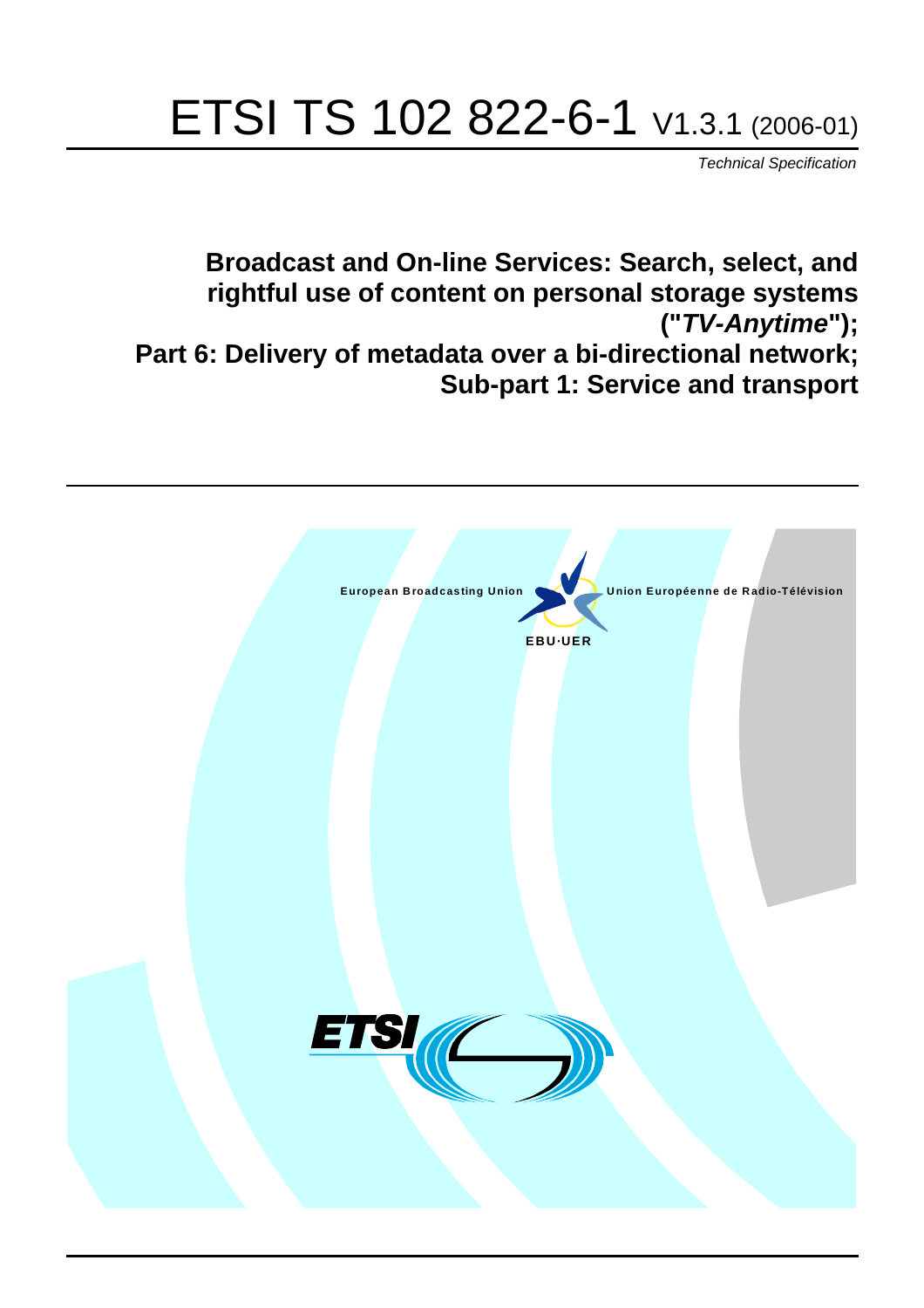Reference RTS/JTC-TVA-PH1-20-06-01

Keywords broadcasting, content, service, transport, TV, video

#### **ETSI**

#### 650 Route des Lucioles F-06921 Sophia Antipolis Cedex - FRANCE

Tel.: +33 4 92 94 42 00 Fax: +33 4 93 65 47 16

Siret N° 348 623 562 00017 - NAF 742 C Association à but non lucratif enregistrée à la Sous-Préfecture de Grasse (06) N° 7803/88

#### **Important notice**

Individual copies of the present document can be downloaded from: [http://www.etsi.org](http://www.etsi.org/)

The present document may be made available in more than one electronic version or in print. In any case of existing or perceived difference in contents between such versions, the reference version is the Portable Document Format (PDF). In case of dispute, the reference shall be the printing on ETSI printers of the PDF version kept on a specific network drive within ETSI Secretariat.

Users of the present document should be aware that the document may be subject to revision or change of status. Information on the current status of this and other ETSI documents is available at <http://portal.etsi.org/tb/status/status.asp>

If you find errors in the present document, please send your comment to one of the following services: [http://portal.etsi.org/chaircor/ETSI\\_support.asp](http://portal.etsi.org/chaircor/ETSI_support.asp)

#### **Copyright Notification**

No part may be reproduced except as authorized by written permission. The copyright and the foregoing restriction extend to reproduction in all media.

> © European Telecommunications Standards Institute 2006. © European Broadcasting Union 2006. All rights reserved.

**DECT**TM, **PLUGTESTS**TM and **UMTS**TM are Trade Marks of ETSI registered for the benefit of its Members. **TIPHON**TM and the **TIPHON logo** are Trade Marks currently being registered by ETSI for the benefit of its Members. **3GPP**TM is a Trade Mark of ETSI registered for the benefit of its Members and of the 3GPP Organizational Partners.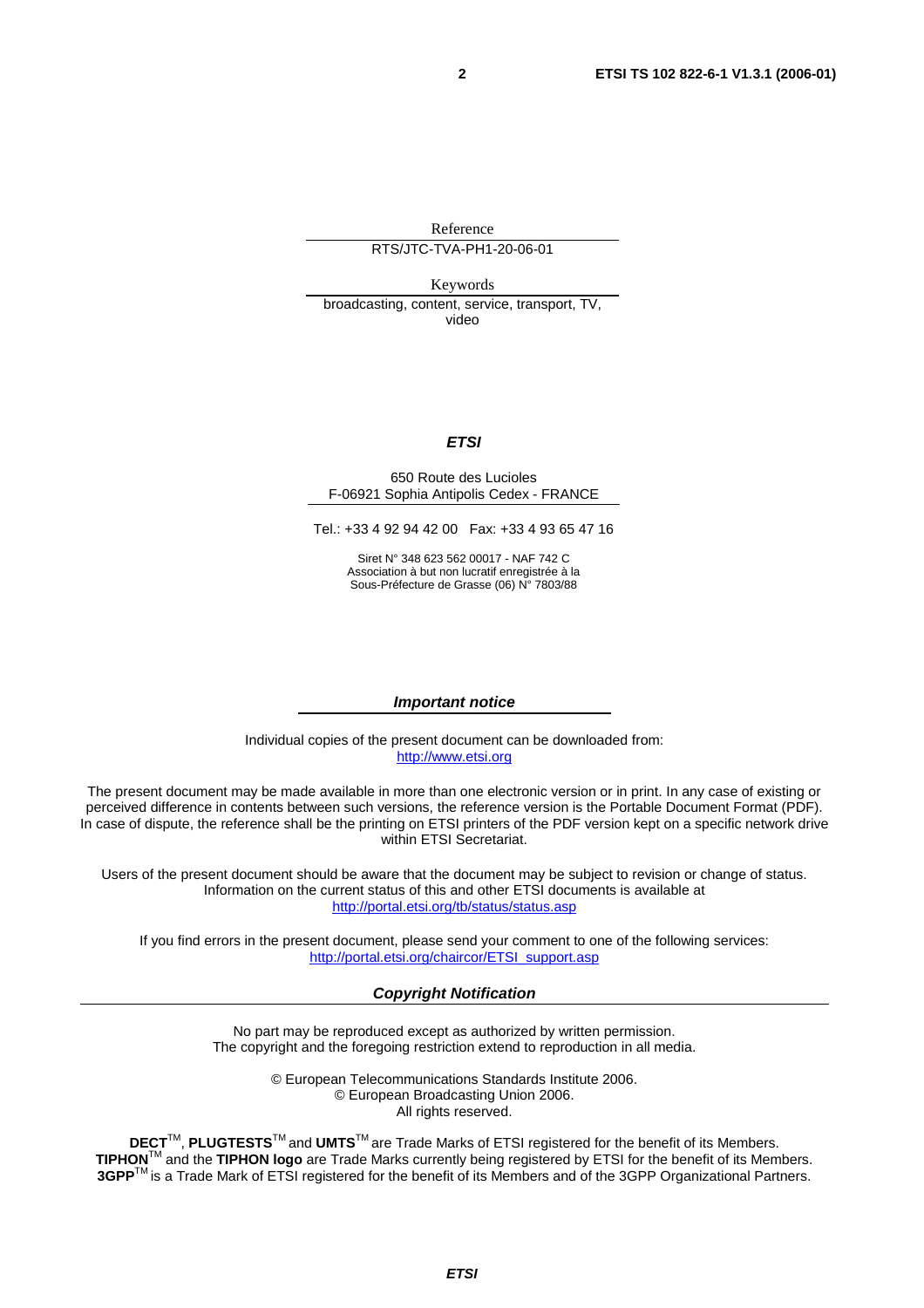# Contents

| 1                  |  |
|--------------------|--|
| $\overline{2}$     |  |
| 3                  |  |
| 3.1                |  |
| 3.2                |  |
| 4                  |  |
| 4.1                |  |
| 4.1.1              |  |
| 4.1.2              |  |
| 4.1.3              |  |
| 4.2                |  |
| 4.3                |  |
| 4.3.1              |  |
| 4.3.2              |  |
| 4.3.3              |  |
| 5                  |  |
| 5.1                |  |
| 5.1.1              |  |
| 5.1.1.1            |  |
| 5.1.1.1.1          |  |
| 5.1.1.1.2          |  |
| 5.1.1.1.3          |  |
| 5.1.1.1.4          |  |
| 5.1.1.1.5          |  |
| 5.1.1.2            |  |
| 5.1.1.2.1          |  |
| 5.1.1.2.2          |  |
| 5.1.1.3            |  |
| 5.1.1.4            |  |
| 5.1.1.5            |  |
| 5.1.2              |  |
| 5.1.2.1<br>5.1.2.2 |  |
| 5.1.2.3            |  |
| 5.1.2.4            |  |
| 5.1.2.5            |  |
| 5.1.2.6            |  |
| 5.2                |  |
| 5.2.1              |  |
| 5.2.2              |  |
| 5.2.3              |  |
| 5.3                |  |
| 5.3.1              |  |
| 5.3.2              |  |
| 5.4                |  |
| 5.4.1              |  |
| 5.4.2              |  |
|                    |  |
| 6                  |  |
| 6.1                |  |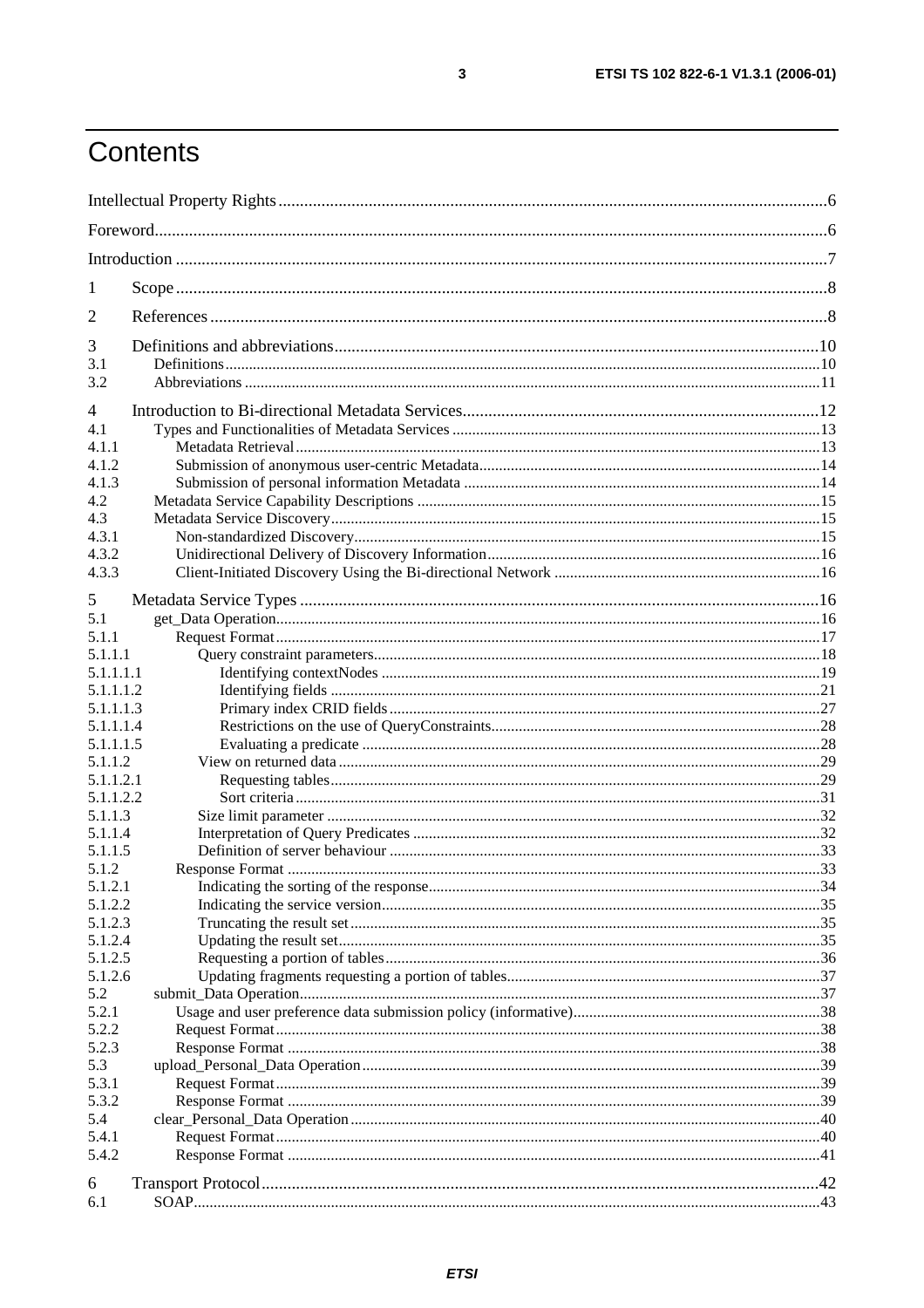| 6.2            |                                                                                                     |  |
|----------------|-----------------------------------------------------------------------------------------------------|--|
| 6.2.1          |                                                                                                     |  |
| 6.2.2          |                                                                                                     |  |
| 6.3<br>6.4     |                                                                                                     |  |
| 6.4.1          |                                                                                                     |  |
| 6.4.2          |                                                                                                     |  |
| 6.5            |                                                                                                     |  |
| 6.6            |                                                                                                     |  |
| $\tau$         |                                                                                                     |  |
| 7.1            |                                                                                                     |  |
| 7.1.1<br>7.1.2 |                                                                                                     |  |
| 7.1.2.1        |                                                                                                     |  |
| 7.1.2.2        |                                                                                                     |  |
| 7.1.3          |                                                                                                     |  |
| 7.1.4          |                                                                                                     |  |
| 7.2<br>7.3     |                                                                                                     |  |
| 7.4            |                                                                                                     |  |
|                |                                                                                                     |  |
|                | <b>Annex A (normative):</b>                                                                         |  |
|                | <b>Annex B</b> (normative):<br>TV Anytime defined metadata transport scheme, field identifiers and  |  |
|                |                                                                                                     |  |
| B.1            |                                                                                                     |  |
| B.2            |                                                                                                     |  |
| B.3            |                                                                                                     |  |
|                | <b>Annex C</b> (informative):                                                                       |  |
|                |                                                                                                     |  |
| C.1            |                                                                                                     |  |
| C.2            |                                                                                                     |  |
| C.3            |                                                                                                     |  |
| C.4            |                                                                                                     |  |
| C.5            |                                                                                                     |  |
| C.6            |                                                                                                     |  |
| C.7            |                                                                                                     |  |
| C.8            |                                                                                                     |  |
|                |                                                                                                     |  |
| C.9            |                                                                                                     |  |
| C.10           |                                                                                                     |  |
|                |                                                                                                     |  |
|                |                                                                                                     |  |
|                | <b>Annex D</b> (informative):<br><b>Examples of get_Data Operation's Capability Description 231</b> |  |
| D.1            |                                                                                                     |  |
| D.2            |                                                                                                     |  |
| D.3            |                                                                                                     |  |
| D.4            | Broadcaster provided metadata service used for constructing traditional EPGs233                     |  |
| D.5            |                                                                                                     |  |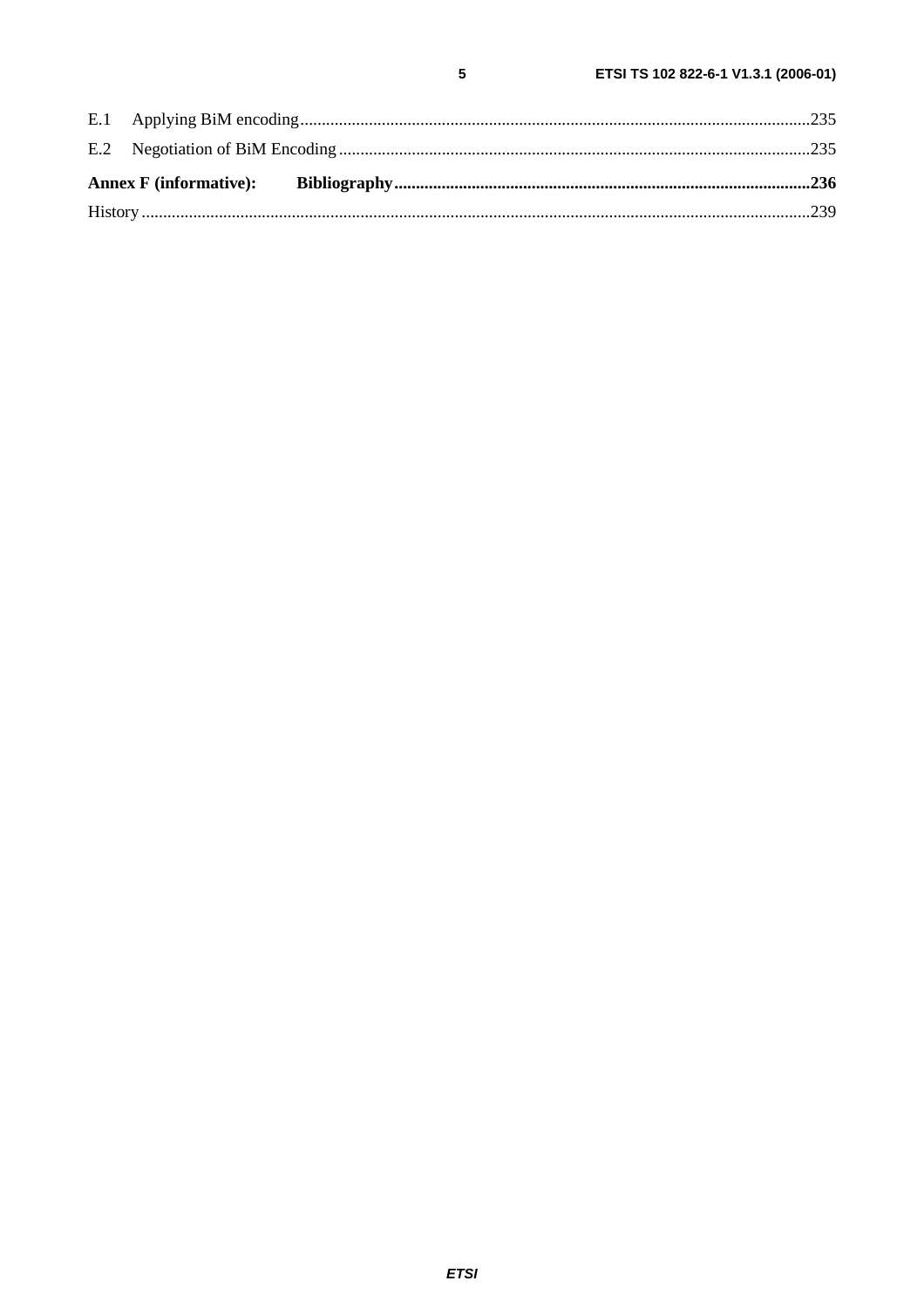# Intellectual Property Rights

IPRs essential or potentially essential to the present document may have been declared to ETSI. The information pertaining to these essential IPRs, if any, is publicly available for **ETSI members and non-members**, and can be found in ETSI SR 000 314: *"Intellectual Property Rights (IPRs); Essential, or potentially Essential, IPRs notified to ETSI in respect of ETSI standards"*, which is available from the ETSI Secretariat. Latest updates are available on the ETSI Web server [\(http://webapp.etsi.org/IPR/home.asp\)](http://webapp.etsi.org/IPR/home.asp).

Pursuant to the ETSI IPR Policy, no investigation, including IPR searches, has been carried out by ETSI. No guarantee can be given as to the existence of other IPRs not referenced in ETSI SR 000 314 (or the updates on the ETSI Web server) which are, or may be, or may become, essential to the present document.

# Foreword

This Technical Specification (TS) has been produced by Joint Technical Committee (JTC) Broadcast of the European Broadcasting Union (EBU), Comité Européen de Normalisation ELECtrotechnique (CENELEC) and the European Telecommunications Standards Institute (ETSI).

NOTE: The EBU/ETSI JTC Broadcast was established in 1990 to co-ordinate the drafting of standards in the specific field of broadcasting and related fields. Since 1995 the JTC Broadcast became a tripartite body by including in the Memorandum of Understanding also CENELEC, which is responsible for the standardization of radio and television receivers. The EBU is a professional association of broadcasting organizations whose work includes the co-ordination of its members' activities in the technical, legal, programme-making and programme-exchange domains. The EBU has active members in about 60 countries in the European broadcasting area; its headquarters is in Geneva.

European Broadcasting Union CH-1218 GRAND SACONNEX (Geneva) Switzerland Tel: +41 22 717 21 11 Fax: +41 22 717 24 81

The present document is part 6, sub-part 1 of a multi-part deliverable covering Broadcast and On-line Services: Search, select, and rightful use of content on personal storage systems ("*TV-Anytime*"), as identified below:

- Part 1: "Benchmark Features";
- Part 2: "System description";
- Part 3: "Metadata";
- Part 4: "Content referencing":
- Part 5: "Rights Management and Protection (RMP)";
- **Part 6: "Delivery of metadata over a bi-directional network";** 
	- **Sub-part 1: "Service and transport";**
	- Sub-part 2: "Phase 1 Service discovery";
	- Sub-part 3: "Phase 2 Exchange of Personal Profile";
- Part 7: "Bi-directional metadata delivery protection";
- Part 8: "Phase 2 Interchange Data Format";
- Part 9: "Phase 2 Remote Programming".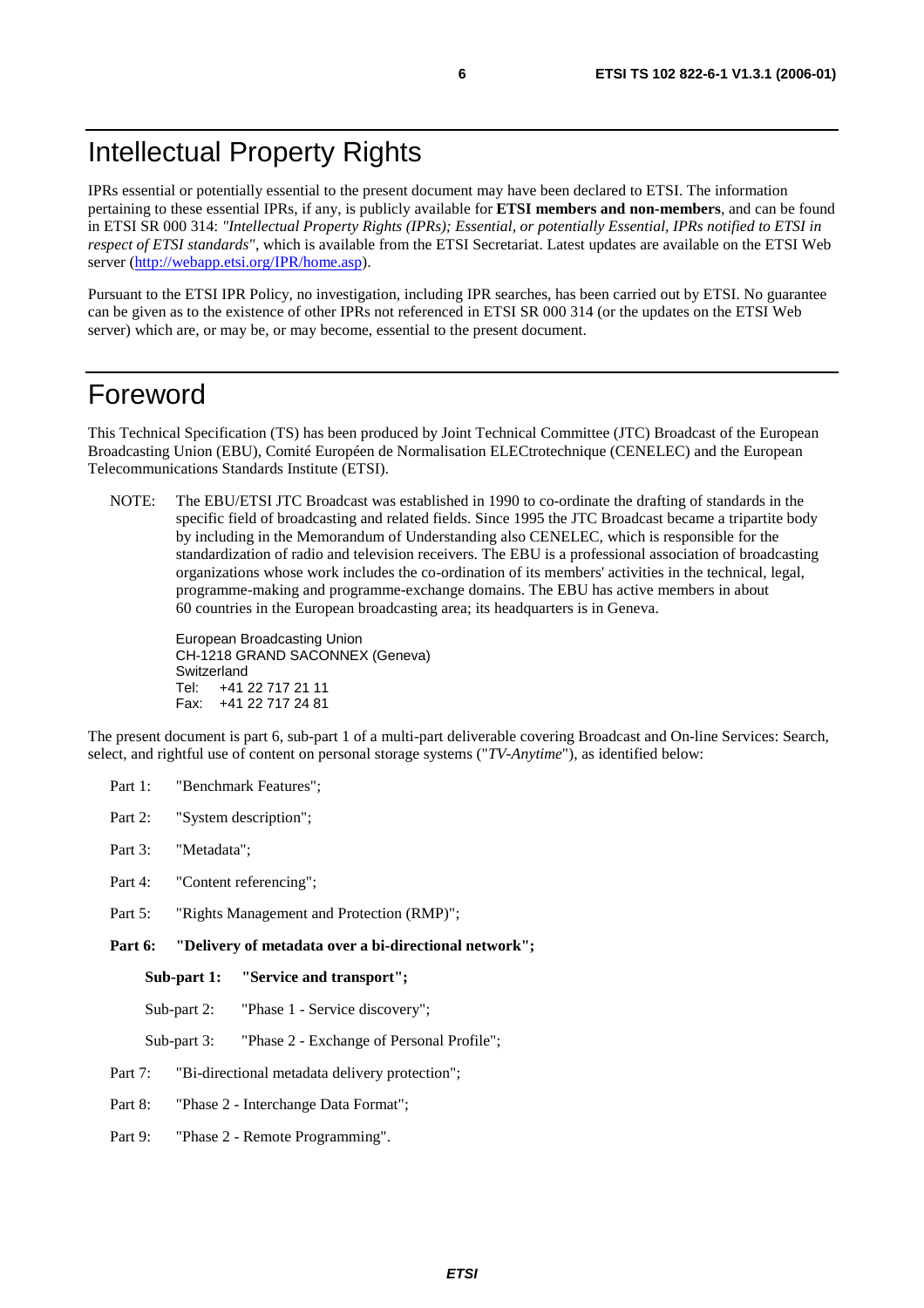"*TV-Anytime*" (TVA) is a synchronized set of specifications established by the *TV-Anytime* Forum. TVA features enable the search, selection, acquisition and rightful use of content on local and/or remote personal storage systems from both broadcast and online services.

TS 102 822-1 [6] and TS 102 822-2 [7] set the context and system architecture in which the standards for Metadata, Content referencing, Bi-directional metadata and Metadata protection are to be implemented in the *TV-Anytime* environment. TS 102 822-1 [6] provides benchmark business models against which the *TV-Anytime* system architecture is evaluated to ensure that the specification enable key business applications. TS 102 822-2 [7] presents the *TV-Anytime* System Architecture. These two documents are placed ahead of the others for their obvious introductory value. Note that these first two documents are largely informative, while the remainder of the series is normative.

The features are supported and enabled by the specifications for Metadata (TS 102 822-3 sub-parts 1 [8], 2 [9], 3 [10] and 4 [11]), Content Referencing (TS 102 822-4 [12]), Rights Management (TS 102 822-5 sub-parts 1 [13] and 2 [14]), Bi-directional Metadata Delivery (TS 102 822-6 sub-parts 1 (the present document), 2 [15] and 3 [16]) and Protection (TS 102 822-7 [17]), Interchange Data Format (TS 102 822-8 [18]) and Remote Programming (TS 102 822-9 [19]). This list of Features is to be used as guidance to manufacturers, service providers and content providers regarding the implementation of the Phase 1 and Phase 2 *TV-Anytime* specifications.

**ETSI**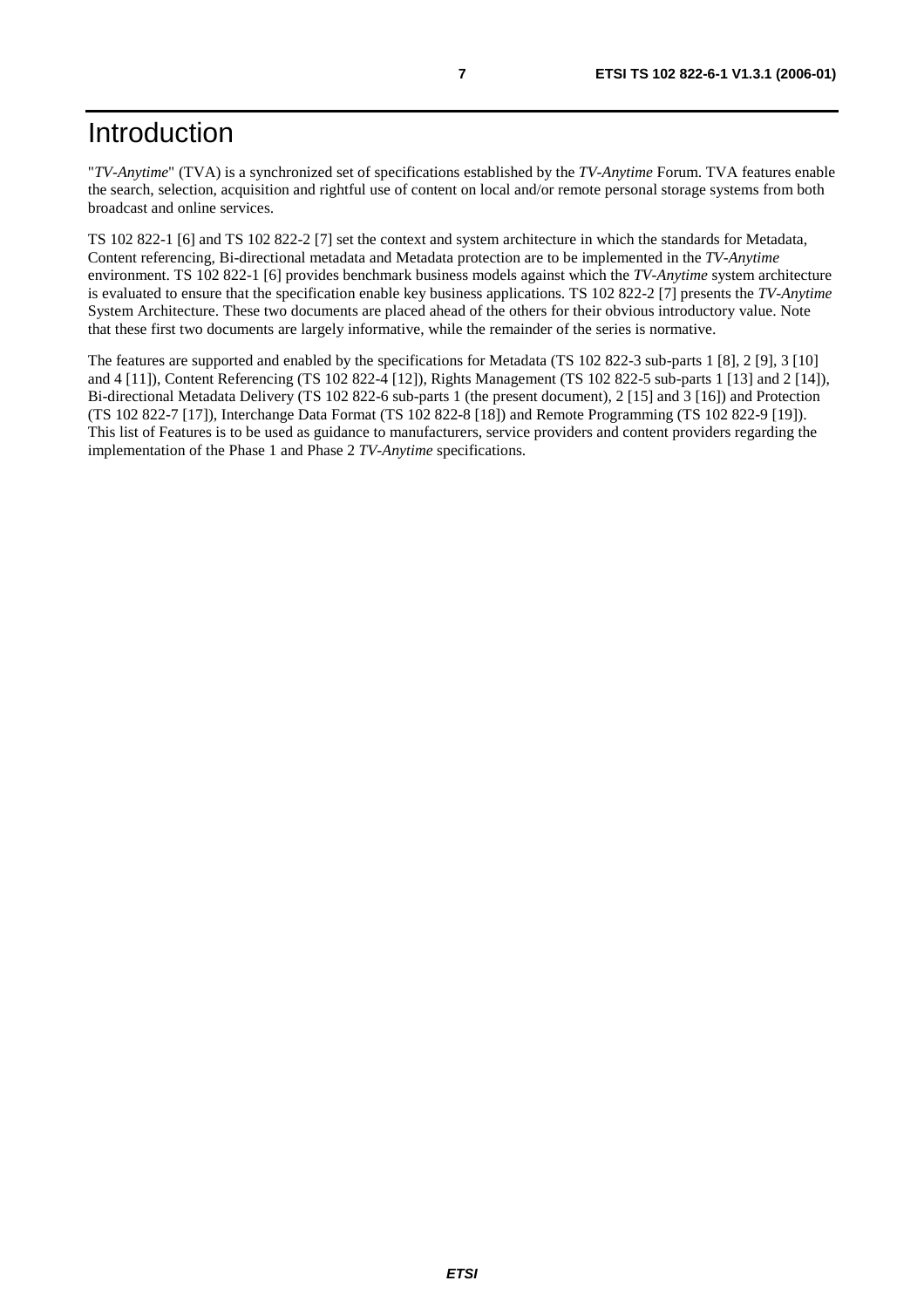# 1 Scope

The present document is the sixth in a series of specification documents produced by the *TV-Anytime* Forum. These documents establish the fundamental specifications for the services, systems and devices that will conform to the *TV-Anytime* standard, to a level of detail that is implementable for compliant products and services.

Congruent with the structure initially defined by *TV-Anytime*, these specifications are parsed into three major areas: Metadata, Content Referencing, and Rights Management and Protection. Within these general areas, the following specifications have been developed: TS 102 822-3-1 [8], TS 102 822-3-2 [9], TS 102 822-3-3 [10], TS 102 822-3-4 [11] TS 102 822-4 [12], TS 102 822-5-1 [13], TS 102 822-5-2 [14], TS 102 822-6-1 (the present document), TS 102 822-6-2 [15], TS 102 822-6-3 [16], TS 102 822-7 [17], TS 102 822-8 [18] and TS 102 822-9 [19].

TS 102 822-1 [6], TS 102 822-2 [7] define the context and system architecture in which these specification shall be implemented. TS 102 822-1 [6] provides benchmark business models against which the *TV-Anytime* system architecture is evaluated to ensure that the specification enable key business applications. TS 102 822-2 [7]) presents the *TV-Anytime* System Architecture. These two documents are largely informative documents, while the others in the series are normative.

 The scope of the present document comprises the delivery of *TV-Anytime* metadata and content referencing information via a bi-directional network using a PDR's return path.

The requirements for this technology are outlined in TS 102 822-1 [6]. The following is an overview of the return path's use:

- "The consumer can get more information about the programme from either the content provider or from a programme information service offered by a third party. This could include programme specifications (such as source, duration, format, storage location, etc.), programme schedules, commentary, critiques, liner notes from the provider or third parties, etc."
- "A Return Path is a data connection from a consumer's home digital storage system (e.g. PDR) to one or more service providers. The return path gives the consumer access to interactive content, such as the Internet and interactive television. It also allows service providers to access consumer profile/preference information in order to make business decisions regarding content that is provided to the consumer."

The present document describes a client-initiated means for requesting metadata from, and submitting user-centric data to, IP based web services. In the present document, these web services are termed "metadata services". The present document also defines a means for describing and discovering such metadata services, but does not address the unidirectional delivery of metadata over IP networks, or the delivery of content over IP networks.

# 2 References

The following documents contain provisions which, through reference in this text, constitute provisions of the present document.

- References are either specific (identified by date of publication and/or edition number or version number) or non-specific.
- For a specific reference, subsequent revisions do not apply.
- For a non-specific reference, the latest version applies.

Referenced documents which are not found to be publicly available in the expected location might be found at <http://docbox.etsi.org/Reference>.

[1] XML Schema, W3C Recommendations (version 20010502).

NOTE: Available at: <http://www.w3.org/TR/2001/REC-xmlschema-0-20010502>, <http://www.w3.org/TR/2001/REC-xmlschema-1-20010502>, [http://www.w3.org/TR/2001/REC-xmlschema-2-20010502](http://www.w3.org/XML/Schema).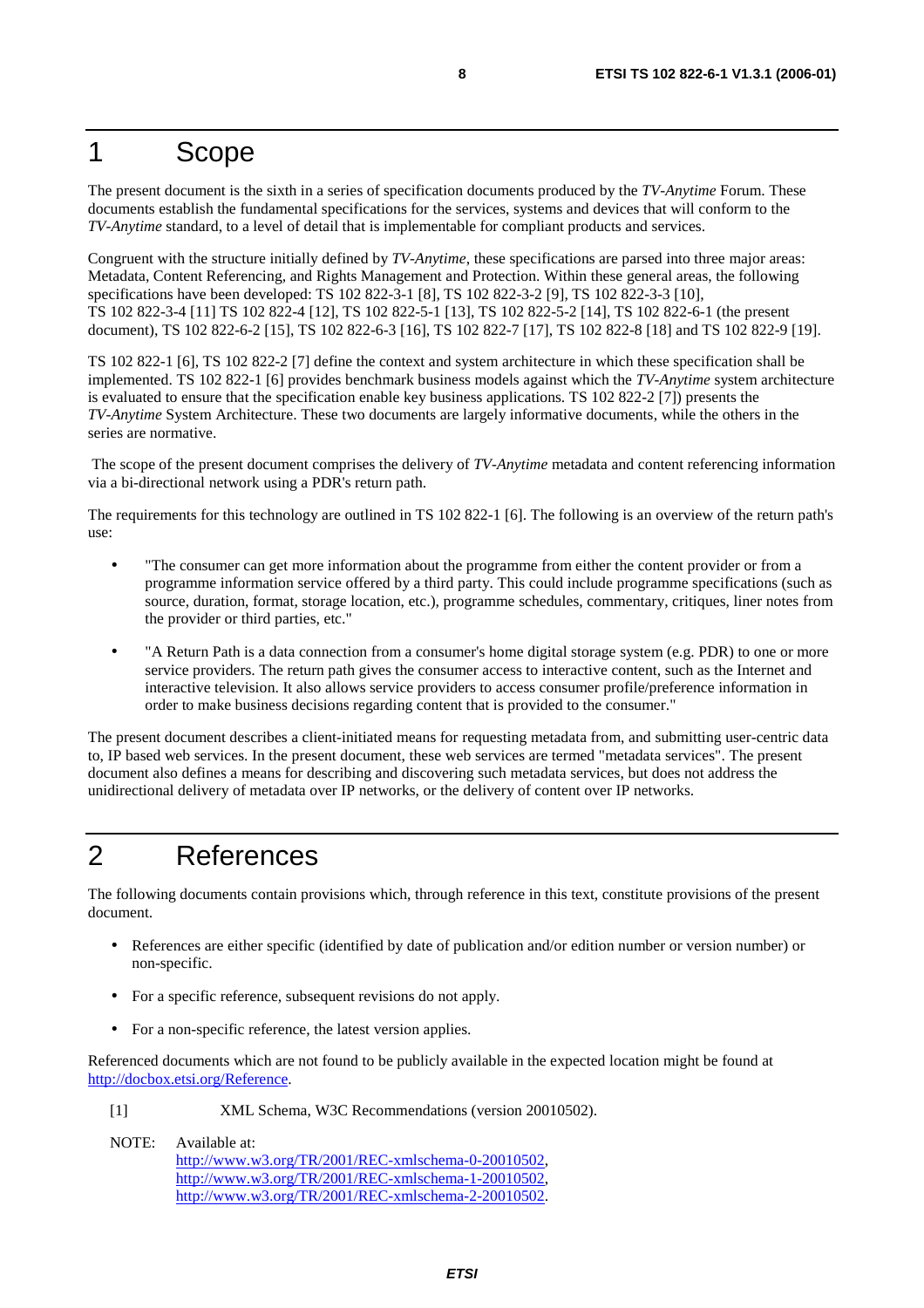[2] Namespaces in XML, W3C Recommendation, 14 January 1999.

| NOTE:  | Available at: http://www.w3.org/TR/REC-xml-names/.                                                                                                                                                                                                                   |
|--------|----------------------------------------------------------------------------------------------------------------------------------------------------------------------------------------------------------------------------------------------------------------------|
| $[3]$  | IETF RFC 1945: "Hypertext Transfer Protocol - HTTP/1.0".                                                                                                                                                                                                             |
| NOTE:  | Available at: http://www.ietf.org/rfc/rfc1945.txt                                                                                                                                                                                                                    |
| $[4]$  | IETF RFC 2616: "Hypertext Transfer Protocol - HTTP/1.1".                                                                                                                                                                                                             |
| NOTE:  | Available at: http://www.ietf.org/rfc/rfc2616.txt                                                                                                                                                                                                                    |
| $[5]$  | Simple Object Access Protocol (SOAP) 1.1, W3C Note, 8 May 2000. D. Box, et. al.                                                                                                                                                                                      |
| NOTE:  | Available at: http://www.w3.org/TR/2000/NOTE-SOAP-20000508/.                                                                                                                                                                                                         |
| [6]    | ETSI TS 102 822-1: "Broadcast and On-line Services: Search, select, and rightful use of content<br>on personal storage systems ("TV-Anytime"); Part 1: Benchmark Features".                                                                                          |
| $[7]$  | ETSI TS 102 822-2: "Broadcast and On-line Services: Search, select, and rightful use of content<br>on personal storage systems ("TV-Anytime"); Part 2: System description".                                                                                          |
| [8]    | ETSI TS 102 822-3-1: "Broadcast and On-line Services: Search, select, and rightful use of content<br>on personal storage systems ("TV-Anytime"); Part 3: Metadata; Sub-part 1: Phase 1 - Metadata<br>schemas".                                                       |
| [9]    | ETSI TS 102 822-3-2: "Broadcast and On-line Services: Search, select, and rightful use of content<br>on personal storage systems ("TV Anytime"); Part 3: Metadata; Sub-part 2: System aspects in a<br>uni-directional environment".                                  |
| $[10]$ | ETSI TS 102 822-3-3: "Broadcast and On-line Services: Search, select, and rightful use of content<br>on personal storage systems ("TV-Anytime"); Part 3: Metadata; Sub-part 3: Phase 2 - Extended<br>Metadata Schema".                                               |
| $[11]$ | ETSI TS 102 822-3-4: "Broadcast and On-line Services: Search, select, and rightful use of content<br>on personal storage systems ("TV-Anytime"); Part 3: Metadata; Sub-part 4: Phase 2 - Interstitial<br>metadata".                                                  |
| $[12]$ | ETSI TS 102 822-4: "Broadcast and On line Services: Search, select, and rightful use of content on<br>personal storage systems ("TV-Anytime"); Part 4: Content referencing".                                                                                         |
| $[13]$ | ETSI TS 102 822-5-1: "Broadcast and On-line Services: Search, select, and rightful use of content<br>on personal storage systems ("TV-Anytime"); Part 5: Rights Management and Protection (RMP)<br>Sub-part 1: Information for Broadcast Applications".              |
| $[14]$ | ETSI TS 102 822-5-2: "Broadcast and On-line Services: Search, select, and rightful use of content<br>on personal storage systems ("TV-Anytime"); Part 5: Rights Management and Protection (RMP)<br>Sub-part 2: RMPI binding".                                        |
| $[15]$ | ETSI TS 102 822-6-2: "Broadcast and On-line Services: Search, select, and rightful use of content<br>on personal storage systems ("TV-Anytime"); Part 6: Delivery of metadata over a bi-directional<br>network; Sub-part 2: Phase 1 - Service discovery".            |
| $[16]$ | ETSI TS 102 822-6-3: "Broadcast and On-line Services: Search, select, and rightful use of content<br>on personal storage systems ("TV-Anytime"); Part 6: Delivery of metadata over a bi-directional<br>network; Sub-part 3: Phase 2 - Exchange of Personal Profile". |
| $[17]$ | ETSI TS 102 822-7: "Broadcast and On-line Services: Search, select, and rightful use of content<br>on personal storage systems ("TV-Anytime Phase 1"); Part 7: Bi-directional metadata delivery<br>protection".                                                      |
| $[18]$ | ETSI TS 102 822-8: "Broadcast and On-line Services: Search, select, and rightful use of content<br>on personal storage systems ("TV Anytime"); Part 8: Phase 2 - Interchange Data Format".                                                                           |
|        |                                                                                                                                                                                                                                                                      |

[19] ETSI TS 102 822-9: "Broadcast and On-line Services: Search, select, and rightful use of content on personal storage systems ("TV-Anytime"); Part 9: Phase 2 - Remote Programming".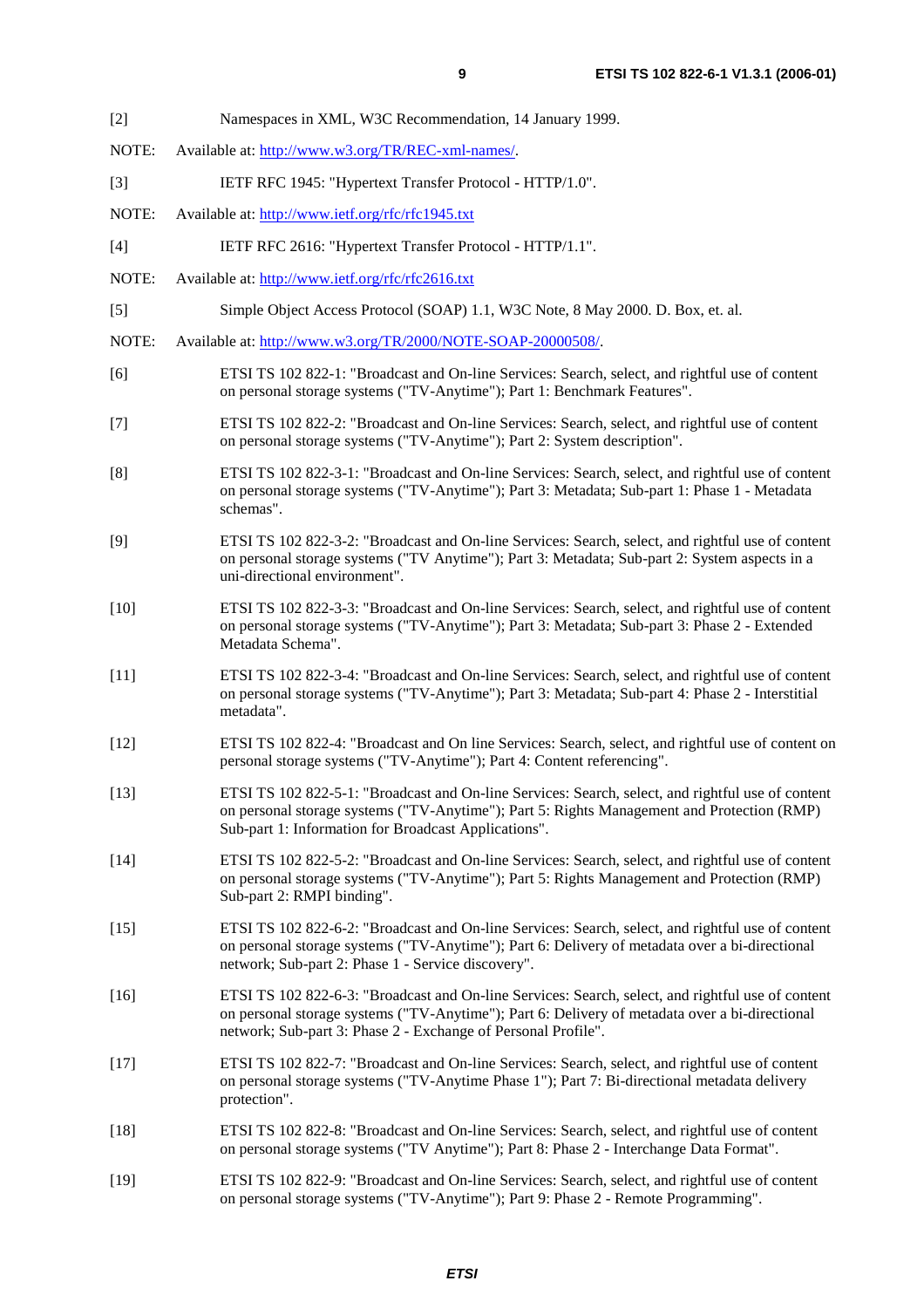| [20]   | Unicode Collation Algorithm, Unicode Technical Report #10. M. Davis, K. Whistler.                                                          |
|--------|--------------------------------------------------------------------------------------------------------------------------------------------|
| NOTE:  | Available at: http://www.unicode.org/unicode/reports/tr10.                                                                                 |
| $[21]$ | Unicode Normalization Forms, Unicode Standard Annex #15. M. Davis, M. Dürst.                                                               |
| NOTE:  | Available at: http://www.unicode.org/unicode/reports/tr15.                                                                                 |
| $[22]$ | Universal Description Discovery & Integration, Version 3.0, T. Bellwood, et. al.                                                           |
| NOTE:  | Available at: http://uddi.org/pubs/uddi-v3.00-published-20020719.htm.                                                                      |
| $[23]$ | Web Services Description Language (WSDL), Version 1.1, W3C Note 15 March 2001,<br>E. Christensen, F. Curbera, G. Meredith, S. Weerawarana. |
| NOTE:  | Available at: http://www.w3.org/TR/2001/NOTE-wsdl-20010315.                                                                                |
| $[24]$ | Web Services Inspection Language, Version 1.0, K. Ballinger, P. Brittenham, A. Malhotra,<br>W. A. Nagy, S. Pharies.                        |
| NOTE:  | Available at: http://www.ibm.com/developerworks/webservices/library/ws-wsilspec.html.                                                      |
| $[25]$ | The Platform for Privacy Preferences 1.0 (P3P1.0) Specification, M. Marchiori et. al.                                                      |
| NOTE:  | Available at: http://www.w3.org/TR/P3P/.                                                                                                   |
| $[26]$ | ISO/IEC 15938-1: "Information technology - Multimedia content description interface -<br>Part 1: Systems".                                 |

# 3 Definitions and abbreviations

# 3.1 Definitions

For the purposes of the present document, the following terms and definitions apply:

**acquisition:** retrieval of content

**application:** specific set of functions running on the PDR. Some applications use metadata, either automatically or under consumer control

**authority:** organization that creates CRIDs

**bi-directional network:** network that supports two way, point-to-point, one-to-many, and many-to-many data delivery

NOTE: The Internet is an example of such a network. A PDR may access a bi-directional network using its return path.

**capture:** storing the acquired content (e.g. to local storage)

**content:** anything the viewer would like to access (movies, games, TV programmes, radio programmes, etc.)

**content creator:** producers of the content

**content provider:** entity that acts as the agent for and is the prime exploiter of the content

**content reference:** pointer to a specific content item

**location resolution:** process of establishing the address (location and time) of a specific content instance from its CRID **locator:** time and place where a content item can be acquired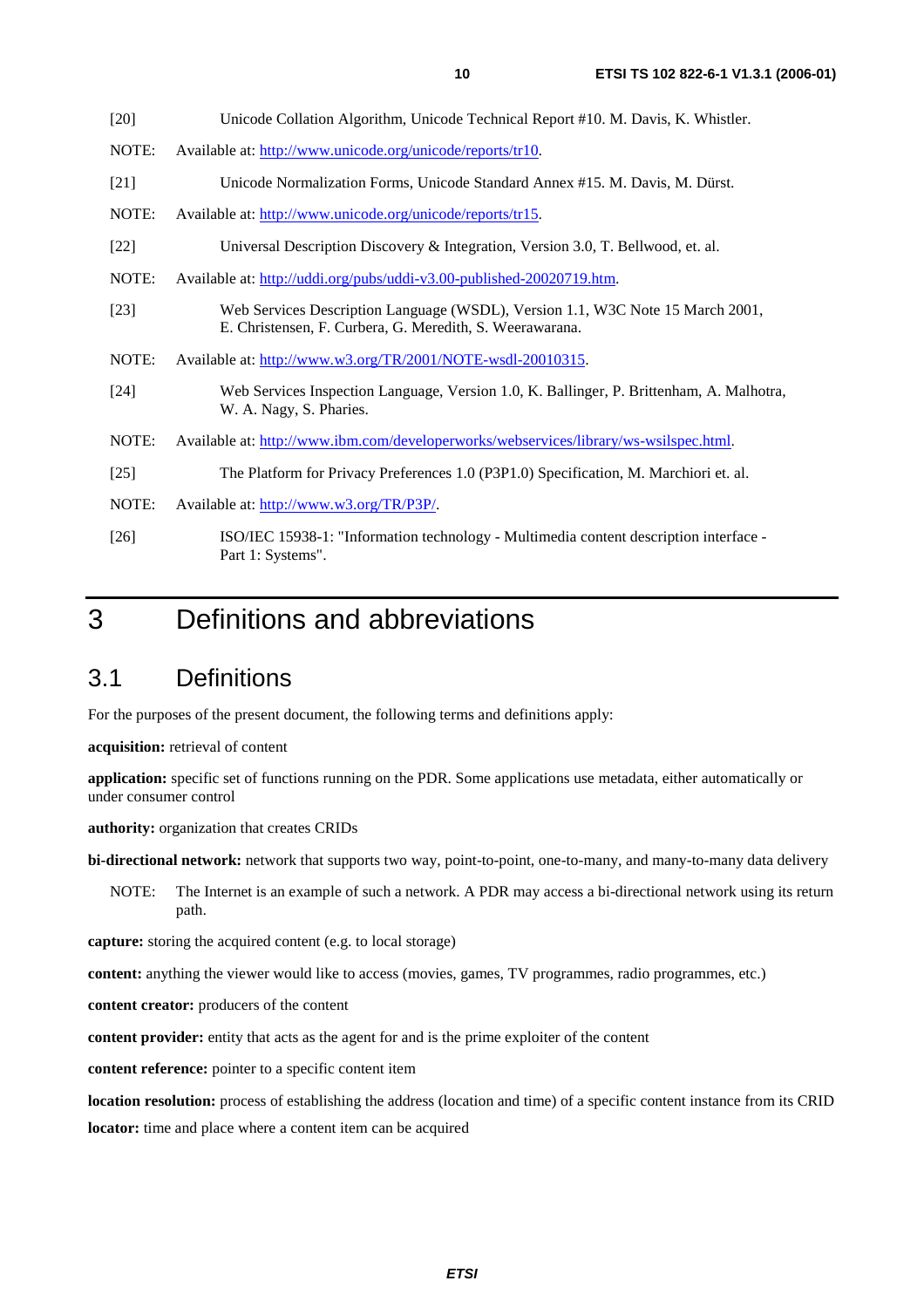**metadata:** generally, data about content, such as the title, genre, and summary of a television programme

NOTE: In the context of *TV-Anytime*, metadata also includes consumer profile and history data.

**metadata service:** service that provides *TV-Anytime* data using a server on a bi-directional network

NOTE: The formats of the data and the protocols used to deliver that data are defined by the present document.

**programme:** editorially coherent piece of content

NOTE: Typically, a programme is acquired by the PDR as a whole.

**resolving authority:** body which provides location resolution

**Resolving Authority Record (RAR):** information needed for retrieving the location resolution data for the given authority

return path: part of the bi-directional distribution system from the consumer to service provider

**segment:** continuous portion of a piece of content, for example a single news topic in a news programme

**service provider:** aggregator and supplier of content which may include gateway and management roles

### 3.2 Abbreviations

For the purposes of the present document, the following abbreviations apply:

| <b>ARIB</b>                                                         | <b>Association of Radio Industries and Businesses</b>                                                                                                                                                              |
|---------------------------------------------------------------------|--------------------------------------------------------------------------------------------------------------------------------------------------------------------------------------------------------------------|
| NOTE:                                                               | A Japanese standards organization.                                                                                                                                                                                 |
| <b>ATSC</b>                                                         | <b>Advanced Television Systems Committee</b>                                                                                                                                                                       |
| NOTE:                                                               | American based standards organization for establishing technical standards for advanced television<br>systems, including digital high definition television.                                                       |
| BiM                                                                 | Binary format for multimedia description streams                                                                                                                                                                   |
| NOTE:                                                               | Defined in ISO/IEC 15938-1 [26] (MPEG-7 Systems part).                                                                                                                                                             |
| <b>CRID</b>                                                         | <b>Content Reference IDentifier</b>                                                                                                                                                                                |
| NOTE:                                                               | Identifier for content that is independent of its location.                                                                                                                                                        |
| <b>DNS</b>                                                          | Domain Naming System                                                                                                                                                                                               |
| NOTE:                                                               | System used on the Internet to register names that can then be mapped into IP addresses using a DNS<br>server.                                                                                                     |
| <b>DVB</b>                                                          | Digital Video Broadcasting                                                                                                                                                                                         |
| NOTE:                                                               | Set of standards used for European digital TV broadcasting.                                                                                                                                                        |
| <b>EPG</b>                                                          | Electronic Programme Guide                                                                                                                                                                                         |
| NOTE:                                                               | Means of presenting content to the consumer, allowing selection of desired content.                                                                                                                                |
| <b>HTTP</b><br>IP                                                   | <b>HyperText Transfer Protocol</b><br><b>Internet Protocol</b>                                                                                                                                                     |
| NOTE:                                                               | Generic name for the network protocols used on the Internet.                                                                                                                                                       |
| <b>IPR</b><br><b>PDR</b><br>RAR<br><b>SOAP</b><br>SQL<br><b>TCP</b> | <b>Intellectual Property Rights</b><br>Personal Digital Recorder<br><b>Resolving Authority Record</b><br>Simple Object Access Protocol<br><b>Structured Query Language</b><br><b>Transmission Control Protocol</b> |
| <b>UDDI</b>                                                         | Universal Description Discovery and Integration                                                                                                                                                                    |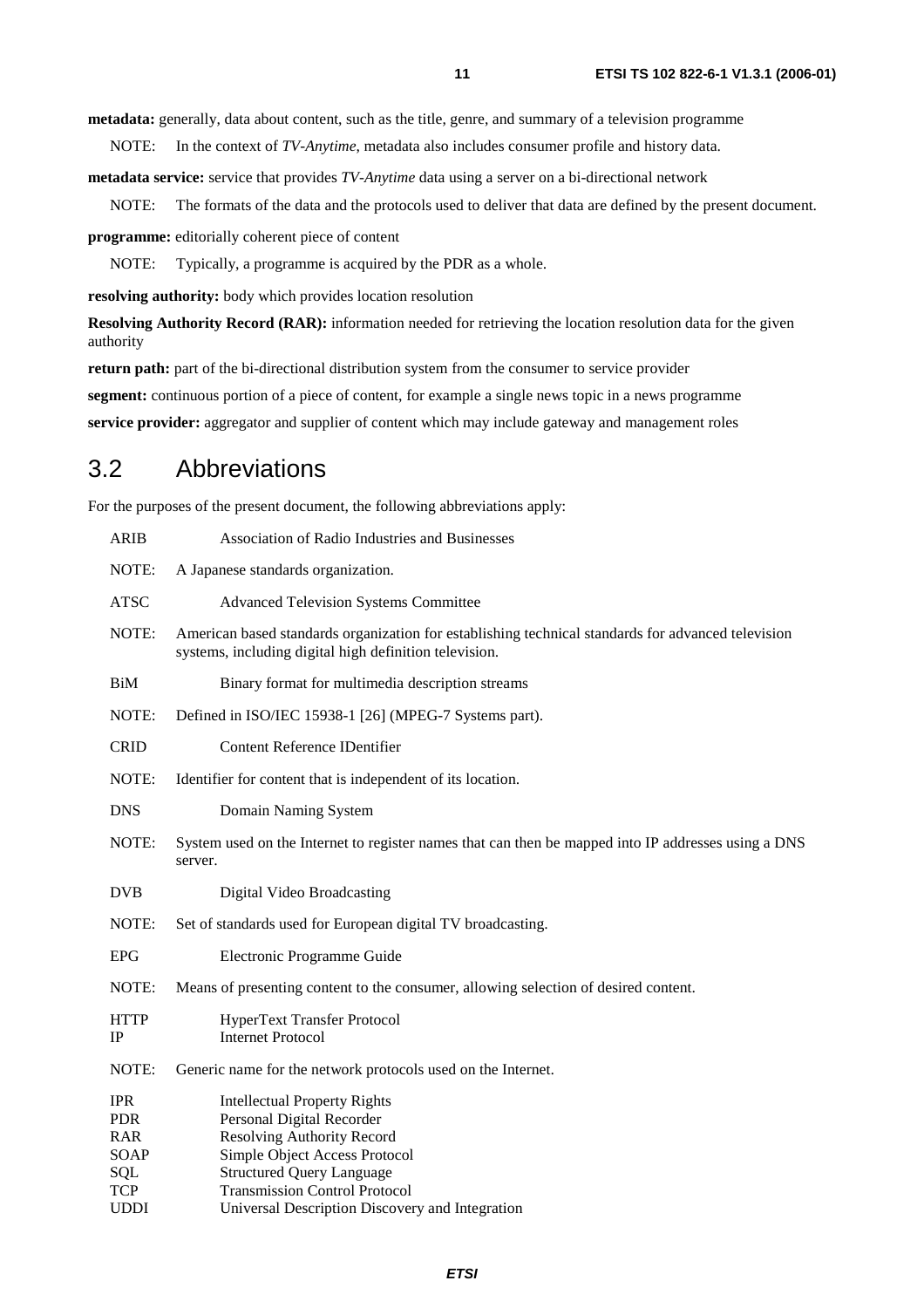| URI              | Uniform Resource Identifier              |
|------------------|------------------------------------------|
| URL              | Uniform Resource Locator                 |
| W <sub>3</sub> C | World Wide Web Consortium                |
| <b>WSDL</b>      | <b>Web Services Description Language</b> |
| WS-Inspection    | Web Services-Inspection language         |
| <b>XML</b>       | eXtensible Markup Language               |

# 4 Introduction to Bi-directional Metadata Services

The *TV-Anytime* Forum has defined a number of data types that can be exchanged between *TV-Anytime* devices. These include programme metadata, content referencing information, and user-centric metadata. The present document is concerned with data exchange between *TV-Anytime* clients and metadata servers over a bi-directional network using the return path. A *TV-Anytime* client is typically a PDR, although in the present document the client can be any Internet connected device. These devices do not necessarily need to have the ability to display or store content, since many types of devices can exploit *TV-Anytime* metadata services (e.g. a mobile phone displaying an EPG).

Programme metadata and content referencing information can be delivered unidirectionally (e.g. via traditional broadcast or IP multicast) or via a bi-directional network. The reasons a *TV-Anytime* provider might choose to deliver data via a bi-directional network are as follows:

- It allows a richer set of metadata to be delivered, since there are much lower bandwidth constraints.
- It allows *TV-Anytime* data providers without access to a broadcast system to deliver metadata to clients.
- It allows *TV-Anytime* data providers to personalize the metadata they offer according to the source of the request.
- It allows a range of client devices, which are not necessarily able to receive broadcast data, to access and exploit *TV-Anytime* data. For example, a mobile phone or personal organizer could use the metadata service to show the user an EPG.

User-centric metadata can only be delivered from a PDR to a *TV-Anytime* metadata service when a return path is available and the user authorizes it. The submission of such user data allows the metadata service to provide a variety of value adding services, which are more completely described in clause 6.5 of TS 102 822-3-1 [8].

The present document defines the protocols that allow these transactions to take place in an interoperable fashion. Note that, due to the widespread nature and mass penetration of the Internet, the *TV-Anytime* Forum has completely specified the transport and network layer protocols (TCP/IP) necessary for end-to-end interoperability. This is in contrast to unidirectional transport mechanisms, which are not completely specified by the *TV-Anytime* Forum, but instead defined individually by the bodies responsible for the various broadcast standards used around the world (e.g. ARIB, ATSC, DVB, etc.).

To use a *TV-Anytime* metadata service a client takes the steps illustrated in figure 1.



**Figure 1: The steps in using a TV-Anytime metadata service**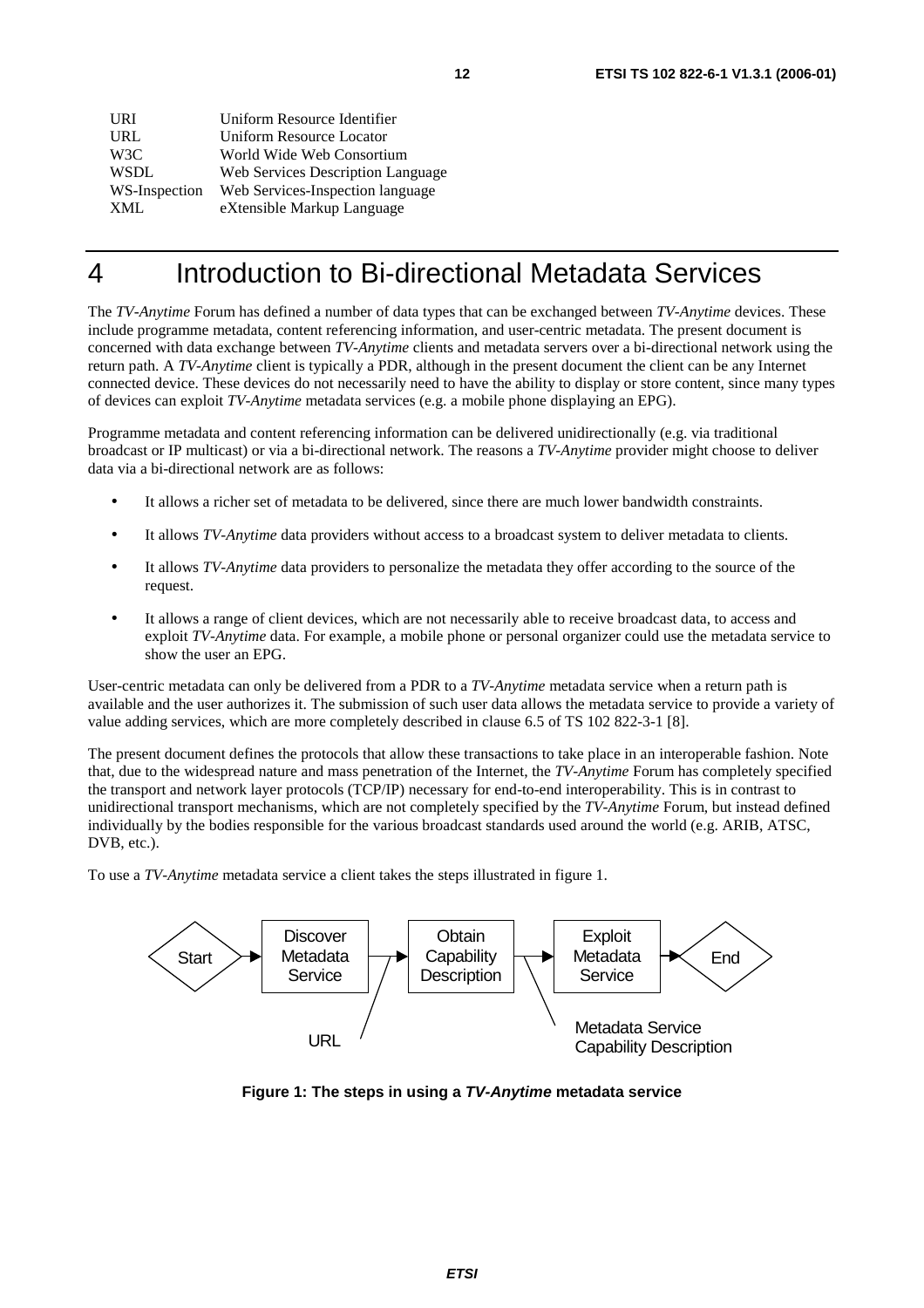These steps are described in more detail in the following three clauses (in reverse order). Note that a metadata service must provide a description capability (see clause 7), but the support for metadata service discovery (see TS 102 822-6-2 [15]) is optional. The middle step typically will only occur when a metadata service is first discovered or updated, and not each time the metadata service is used.

### 4.1 Types and Functionalities of Metadata Services

*TV-Anytime* metadata services can be broken into two basic types, which are shown in figures 2 and 3. The metadata services specified are all request-response based. This can be seen in the two figures - the network transaction is always point-to-point (client to server), and the transaction is always initiated by the client.

### 4.1.1 Metadata Retrieval

Metadata retrieval occurs when a client wishes to obtain certain metadata from a metadata service (figure 2) that it has previously discovered and obtained a capability description for. The following list gives some examples of metadata retrieval:

- A client wishes to obtain programme reviews for a CRID. The client sends a request specifying the CRID and type of metadata required, and the metadata service responds with the appropriate ProgramReviewTable.
- A client wishes to obtain the schedule information for a particular channel over the next week. The client sends a request specifying the channel, date range, and type of metadata required. The metadata service returns a ProgramLocationTable and ProgramInformationTable corresponding to the programmes on that channel.
- A client wishes to search a metadata service that specializes in movie information. The client sends a request specifying the type of movie (e.g. the genre is "Western", and the star is "John Wayne"), and the type of metadata required. The metadata service returns a number of matching movies, using a ProgramInformationTable and ProgramReviewTable.



- NOTE 1: Any party capable of delivering compliant TV-Anytime data could provide a metadata service. Examples include: content creators, content providers, service providers, consumer electronics manufacturers and third parties aggregation services.
- NOTE 2: The request contains parameters that specify the type of metadata required by the client.
- NOTE 3: The types of metadata returned could be any of the non user-centric data specified in the TS 102 822-3-1 [8] (i.e. the fragments defined in clause 4.3.1.1 of TS 102 822-3-2 [9]), along with content referencing information.

#### **Figure 2: Client requesting metadata from a metadata service**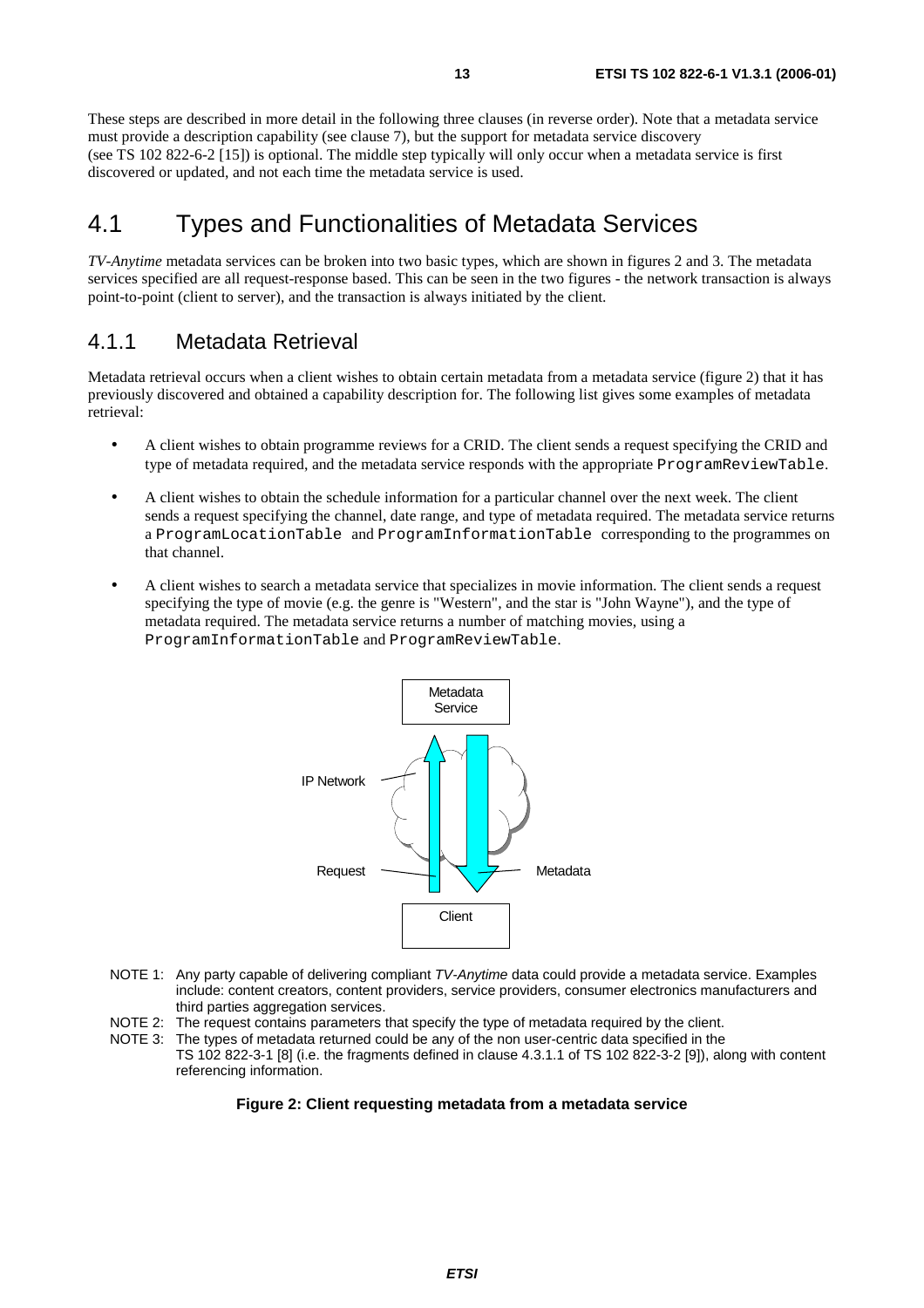### 4.1.2 Submission of anonymous user-centric Metadata

Submission of user-centric metadata (figure 3) offers a number of possible benefits to both consumers and metadata service providers. These are described in clause 6.5 of the TS 102 822-3-1 [8]. Ensuring the privacy of these transactions and that the metadata service provider is trustworthy is essential to the submission of user-centric metadata. The means by which this is ensured is not defined by the present document.



- NOTE 1: In this case, the metadata service is a user data aggregator. For example content creators, content providers, service providers, consumer electronics manufacturers and third parties aggregation services. or any other party capable of usefully exploiting TV-Anytime usage information in a trustworthy fashion, could provide the metadata service.
- NOTE 2: In principle, the user-centric data may be any of the types defined in the Metadata Specification (TS 102 822-3-1 [8] (e.g. UserPreferences and UsageHistory). This applies only to a submission of carefully constrained, anonymous UsageHistory instances.

#### **Figure 3: Client submitting user-centric data to a service provider**

### 4.1.3 Submission of personal information Metadata

Submission of personal information metadata (figure 4) offers a number of possible benefits to both consumers and metadata service providers. These are described in clause 6.5 of the TS 102 822-3-1 [8]. Ensuring the privacy of these transactions and that the metadata service provider is trustworthy is essential to the submission of personal information metadata. The means by which this is ensured is not defined by the present document.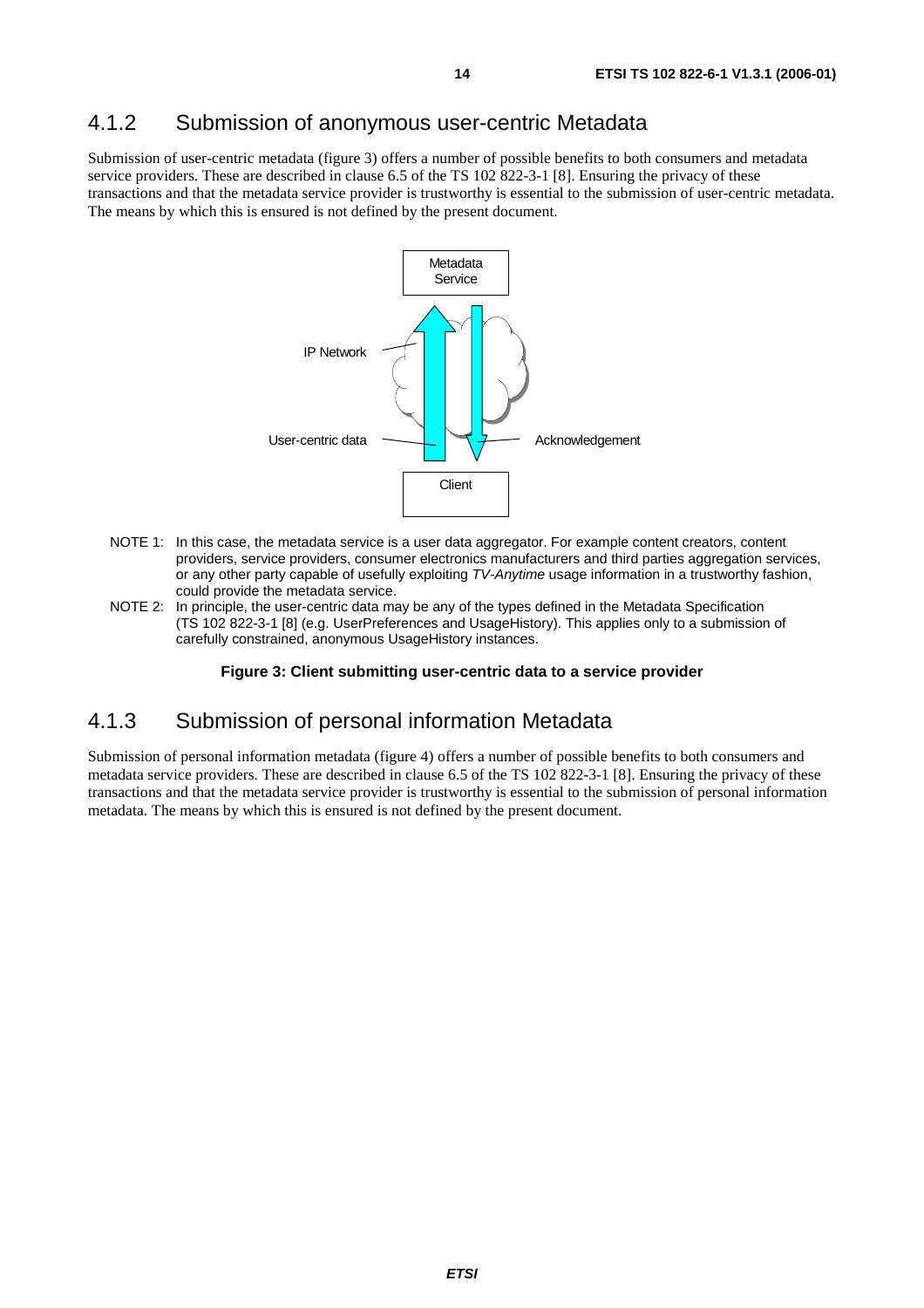

- NOTE 1: In this case, the metadata service is a metadata provider capable of usefully exploiting TV-Anytime extended user description tables (user preferences, usage history, user information and usage environment) in a trustworthy fashion to customize responses to client metadata queries.
- NOTE 2: The submitted personal information may contain private data in opposition to the submitted anonymous user-centric data in the previous clause.

#### **Figure 4: Client submitting personal information to a service provider**

# 4.2 Metadata Service Capability Descriptions

In order to exploit usefully the metadata services described in the previous clause, the client needs information about the nature of the metadata service being offered. This is because different metadata services will provide different types of metadata and can be queried in different ways. For example, some metadata services may offer just content referencing information, whilst others may provide programme metadata but no segmentation information. Similarly, whereas one server may only be able to accept simple requests for metadata based on a CRID, another server may offer much more sophisticated querying and sorting capabilities. Moreover, different types of queries are only useful if a client is able to establish sensible values with which to query. An example of this is a query for scheduling data (ProgramLocationTable). In order to query for scheduling information on a particular content delivery service, the client needs to know the content delivery services for which that metadata service has data.

To address this issue, each metadata service provides, on request from a client, a capability description. This capability description allows a client to flexibly query a metadata service, without making requests that will not be supported by that metadata service. Furthermore, it allows metadata service providers to flexibly implement the server in a way that is appropriate to the data that they have available.

### 4.3 Metadata Service Discovery

Metadata service discovery is the process by which a client establishes a URL where a *TV-Anytime* metadata service can be found. There are a number of ways this process can occur, but only the third method (see clause 4.3.3) is addressed by the present document.

### 4.3.1 Non-standardized Discovery

A number of methods exist for discovering the URLs of metadata services that will not be standardized by the *TV-Anytime* Forum. The following list gives some examples:

- The client might be pre-programmed with a set of URLs that refer to one or more metadata services. This will typically be useful in a vertical market, or tightly controlled horizontal market.
- A user might manually enter a URL of a new metadata service he is interested in, using some means of text input.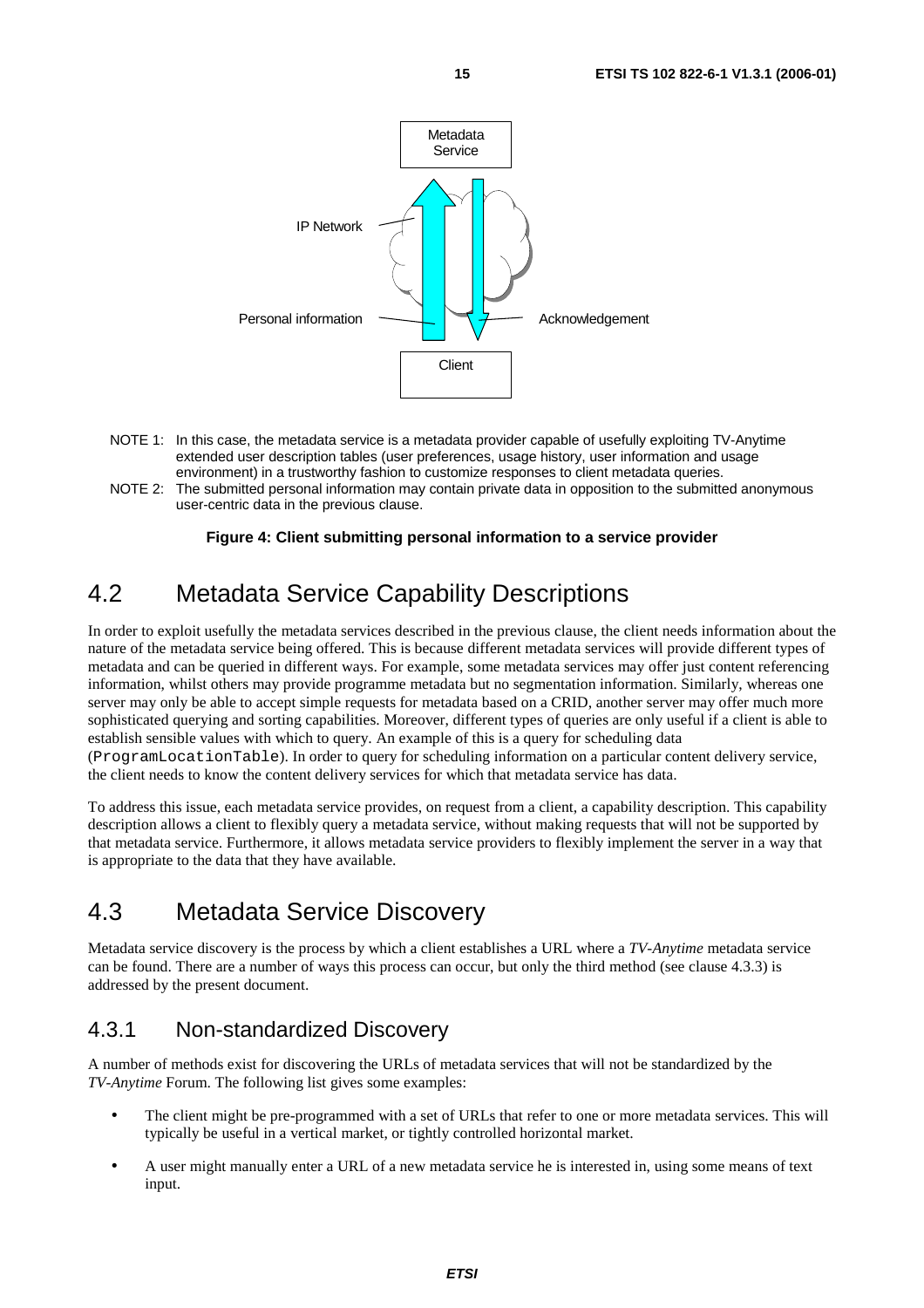• The software on a client may be updated using software updates delivered via a unidirectional broadcast, or over the return channel.

### 4.3.2 Unidirectional Delivery of Discovery Information

TS 102 822-2 [7] and TS 102 822-4 [12] define ways, or requirements on the underlying transport, in which the URL of a bi-directional metadata and/or content referencing service can be discovered from *TV-Anytime* information inserted in a unidirectional stream. The present document defines how a client can usefully exploit the discovered service using the resulting URL.

### 4.3.3 Client-Initiated Discovery Using the Bi-directional Network

This mode of metadata service discovery involves using the bi-directional network to access a "Yellow Pages" of *TV-Anytime* metadata services. The mechanism is based upon W3C standards for web service discovery (UDDI [22] and WS-Inspection [24], the use of which is standardized by the *TV-Anytime* Forum, according to the rules given in clause 5 in TS 102 822-6-2 [15]. Support for these discovery techniques by clients and servers is optional.

# 5 Metadata Service Types

The *TV-Anytime* Forum defines several types of metadata web service. Each type of web service can be thought of as a remote procedure with a well-defined set of inputs and outputs and a well-defined behaviour. In WSDL [23] terminology, this remote procedure is known as an operation (see annex A). The metadata retrieval operation (see clause 4.1.1 is called the get\_Data operation, and the user description submission operation (see clause 4.1.2) is called the submit\_Data operation.

The types used in the requests and responses to *TV-Anytime* metadata services are defined in the target namespace: "urn:tva:transport:2005". This allows Schema aware tools to validate the various messages. The types defined in TS 102 822-3-1 [8] and TS 102 822-4 [12] schemas are referenced in the transport namespace (using XML Schema's import mechanism [1]).

The Schema fragments in the following clauses are all defined within this namespace. The corresponding namespace qualifier used in these Schema fragments is "tns:" The complete XML Schema file (tva\_transport\_6-1\_v131.xsd) may be found in annex B.

The following namespaces qualifiers are used in these Schema fragments:

| <b>Qualifier</b> | Namespace prefix                |
|------------------|---------------------------------|
| tva2             | urn:tva:metadata:extension:2005 |
| p3p              | http://www.w3.org/2002/01/p3pv1 |

# 5.1 get Data Operation

The get\_Data operation allows a client to query a server in order to retrieve *TV-Anytime* data for a set of programmes or programme groups. The following list gives a few examples of the types of functionality that a *TV-Anytime* metadata provider can offer using a get\_Data operation:

- Operation that takes a list of CRIDs and returns content referencing data for those CRIDs.
- Operation that takes a list of CRIDs and returns *TV-Anytime* metadata for those CRIDs.
- Operation that accepts a query for programmes with particular metadata attributes (e.g. with a particular genre, or starring a certain actor, etc.) and returns matching programmes.
- Operation that accepts a query for programmes broadcast at a certain time or on a certain channel and returns matching programmes.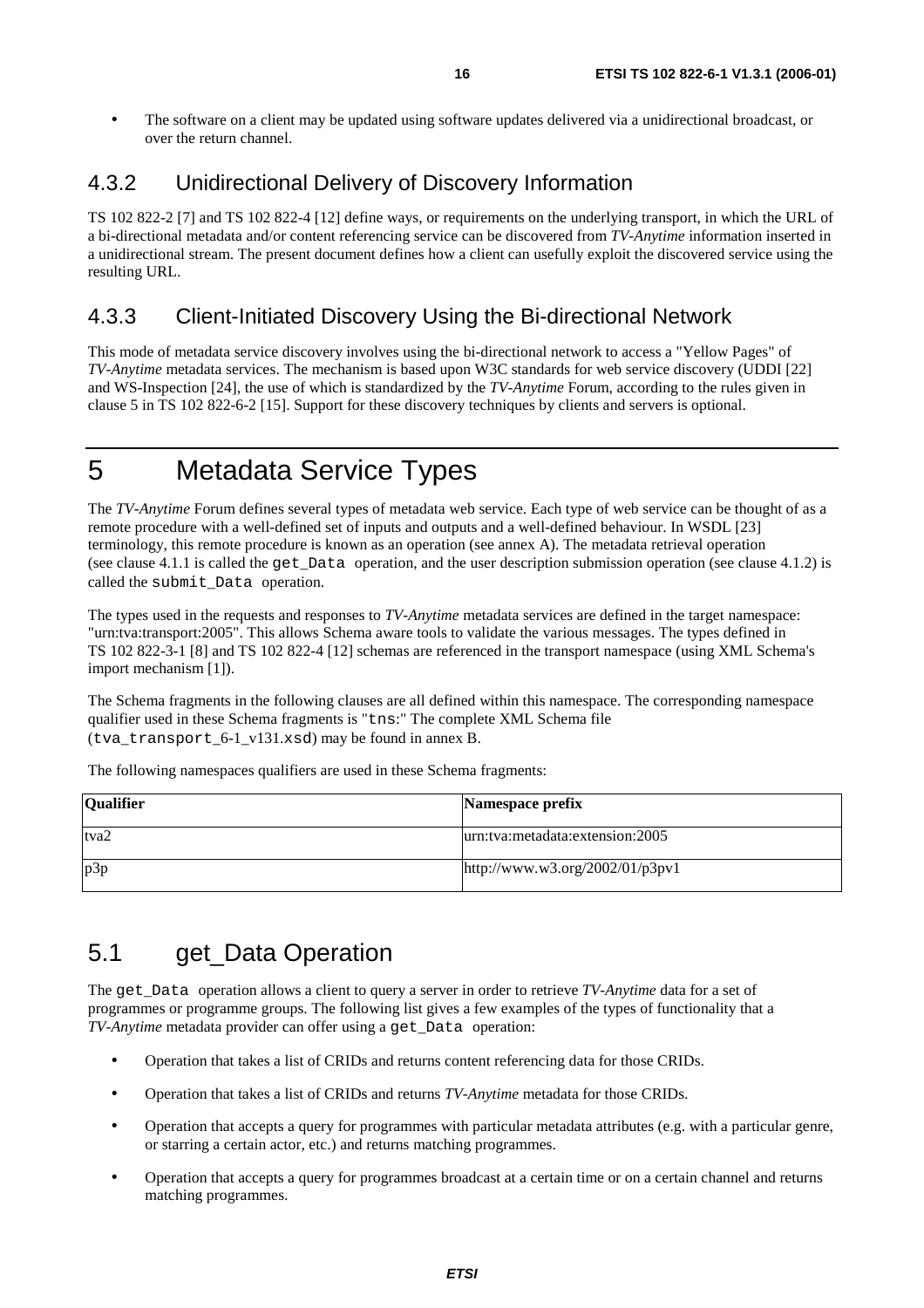A get\_Data operation can, in principle, support all these types of queries, as well as more complex queries, involving a wide range of metadata constraints, and logical combinations of those constraints.

NOTE: This operation may require secure and trusted connection to the service provider such as HTTPS/SSL when it involves personal Information transfer.

### 5.1.1 Request Format

```
The request format allows the client to specify three types of parameters. The semantics and structure of these three 
parameters are explained in more detail in the subsequent clauses.
   <complexType name="ResourceIDType"> 
       <simpleContent> 
          <extension base="anyURI"> 
            <attribute name="id" type="ID"/> 
          </extension> 
       </simpleContent> 
   </complexType> 
   <complexType name="get_DataType"> 
     <sequence> 
       <element name="ResourceID" type="tns:ResourceIDType" minOccurs="0"/> 
          <element name="QueryConstraints"> 
          <complexType> 
            <choice> 
              <element name="PredicateBag" type="tns:PredicateBagType"/> 
              <element name="BinaryPredicate" type="tns:BinaryPredicateType"/> 
              <element name="UnaryPredicate" type="tns:UnaryPredicateType"/> 
            </choice> 
          </complexType> 
       </element> 
       <element name="PersonalInformation" type="tva2:ExtendedUserDescriptionType" 
       minOccurs="0"/> 
       <element name="RequestedTables" type="tns:RequestedTablesType"/> 
     </sequence> 
     <attribute name="maxPrograms" type="unsignedInt"/> 
     <attribute name="personalInfoUse" type="boolean" default="true"/> 
  </complexType> 
  <element name="get_Data" type="tns:get_DataType"/>
```

| <b>Name</b>         | <b>Definition</b>                                                                                                                                                                                                                                                                                                                                                                                                                          |
|---------------------|--------------------------------------------------------------------------------------------------------------------------------------------------------------------------------------------------------------------------------------------------------------------------------------------------------------------------------------------------------------------------------------------------------------------------------------------|
| ResourceID          | This optional element identifies a resource containing personal<br>information to be used to customize the response to this query.                                                                                                                                                                                                                                                                                                         |
| QueryConstraints    | A required parameter that defines, by means of one or more logical<br>predicates the set of "result records" that the client is interested in.<br>See clause 5.1.1.4 for a definition of "result record". For example, this<br>set could be specified using a list of CRIDs, the programmes that<br>have the keyword "Thriller" in their metadata, or the programmes that<br>correspond to a BroadcastEvent on Channel 2 on Saturday, etc. |
| PersonalInformation | This optional element allows the end-user to provide, in the request,<br>user information to be used by the metadata provider to personalize<br>its response, but not for further requests.                                                                                                                                                                                                                                                |
| RequestedTables     | A required parameter that specifies the view of the metadata required<br>by the client. This parameter determines the types of metadata that<br>are returned for each result, and also allows the client to specify<br>simple sort criteria to be applied to the result.                                                                                                                                                                   |
| maxPrograms         | An optional upper limit on the number of programmes that will be<br>returned. This is to prevent the client being overloaded by very large<br>result sets. If this attribute is not there the server should return all the<br>matching results.                                                                                                                                                                                            |
| personalInfoUse     | This attribute gives the user the possibility to turn-on and turn-off the<br>use of submitted consumer profile data in processing the query. By<br>setting the personalInfoUse attribute to false, user can signal the<br>service provider not to use the consumer profile metadata in<br>processing his/her request, i.e. signal the service provider not to<br>personalize the response to the get_Data request.                         |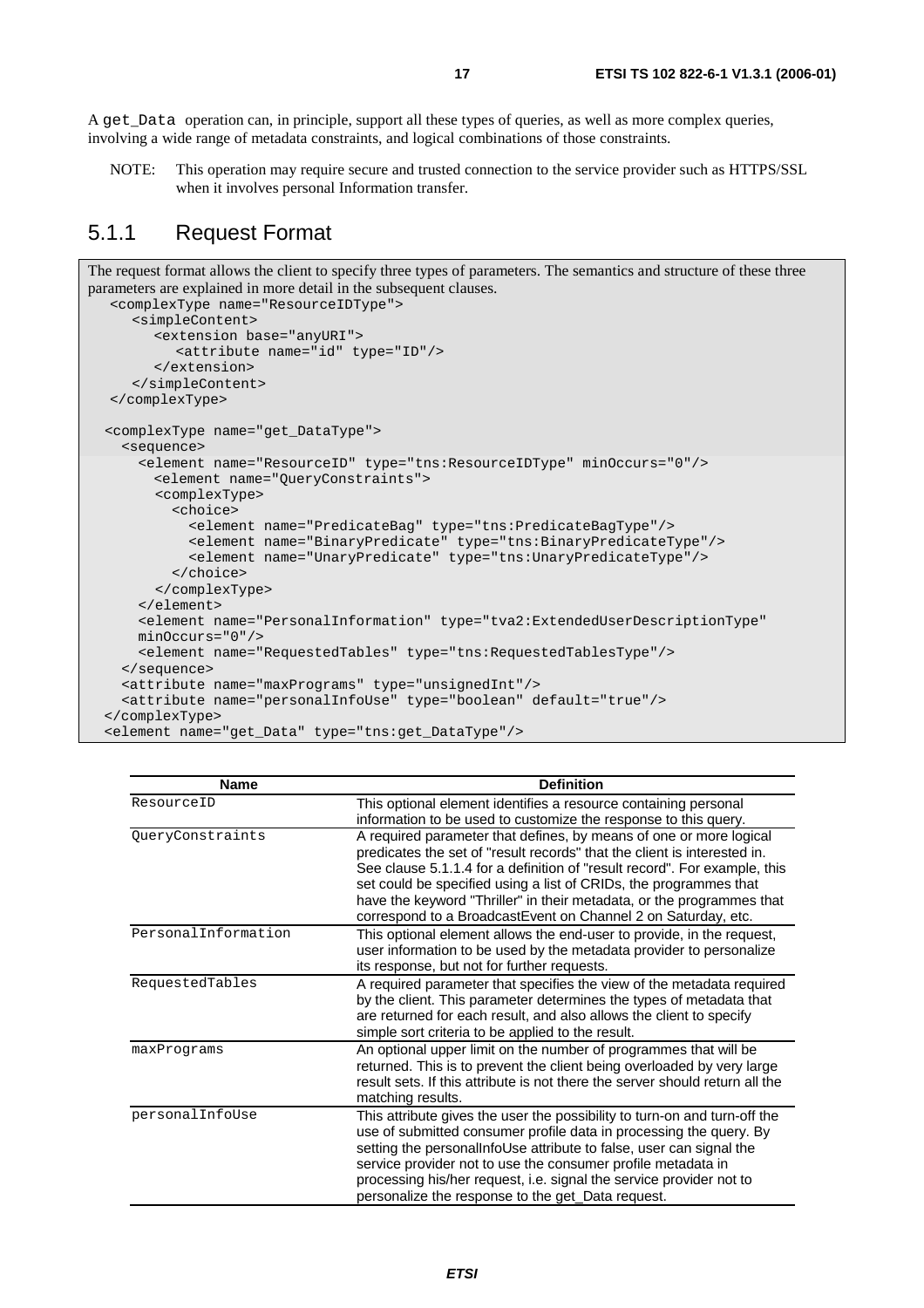### 5.1.1.1 Query constraint parameters

This parameter consists of a set of logical predicates, which can be nested together (according to the rules of first order predicate logic) and together define the set of results that a client is interested in. (Using SQL terminology, this parameter plays a similar role to the WHERE clause in an SQL SELECT statement.) Unlike SQL, the interpretation of the logical constraints does not have to be strict - the results returned do not need to precisely match the criteria specified in the query. This provides opportunity for metadata service providers to offer value adding search algorithms.

```
 <complexType name="PredicateBagType"> 
     <sequence maxOccurs="unbounded"> 
       <choice> 
         <element name="PredicateBag" type="tns:PredicateBagType"/> 
 <element name="BinaryPredicate" type="tns:BinaryPredicateType"/> 
 <element name="UnaryPredicate" type="tns:UnaryPredicateType"/> 
       </choice> 
     </sequence> 
     <attribute name="contextNode" type="tns:contextNodeIDType"/> 
     <attribute name="negate" type="boolean" default="false"/> 
     <attribute name="type" type="tns:PredicateBagTypeType"/> 
   </complexType> 
   <simpleType name="PredicateBagTypeType"> 
     <restriction base="string"> 
       <enumeration value="AND"/> 
       <enumeration value="OR"/> 
     </restriction> 
   </simpleType> 
   <complexType name="BinaryPredicateType"> 
     <attribute name="fieldID" type="tns:fieldIDType" use="required"/> 
     <attribute name="fieldValue" type="string" use="required"/> 
     <attribute name="test" default="equals" 
        type="tns:BinaryPredicateTestType"/> 
   </complexType> 
   <complexType name="UnaryPredicateType"> 
     <attribute name="fieldID" type="tns:fieldIDType" use="required"/> 
     <attribute name="test" default="exists" 
        type="tns:UnaryPredicateTestType"/> 
   </complexType> 
   <simpleType name="BinaryPredicateTestType"> 
     <restriction base="string"> 
       <enumeration value="equals"/> 
       <enumeration value="not_equals"/> 
       <enumeration value="contains"/> 
       <enumeration value="greater_than"/> 
       <enumeration value="greater_than_or_equals"/> 
       <enumeration value="less_than"/> 
       <enumeration value="less_than_or_equals"/> 
     </restriction> 
   </simpleType> 
   <simpleType name="UnaryPredicateTestType"> 
     <restriction base="string"> 
       <enumeration value="exists"/> 
     </restriction> 
   </simpleType>
```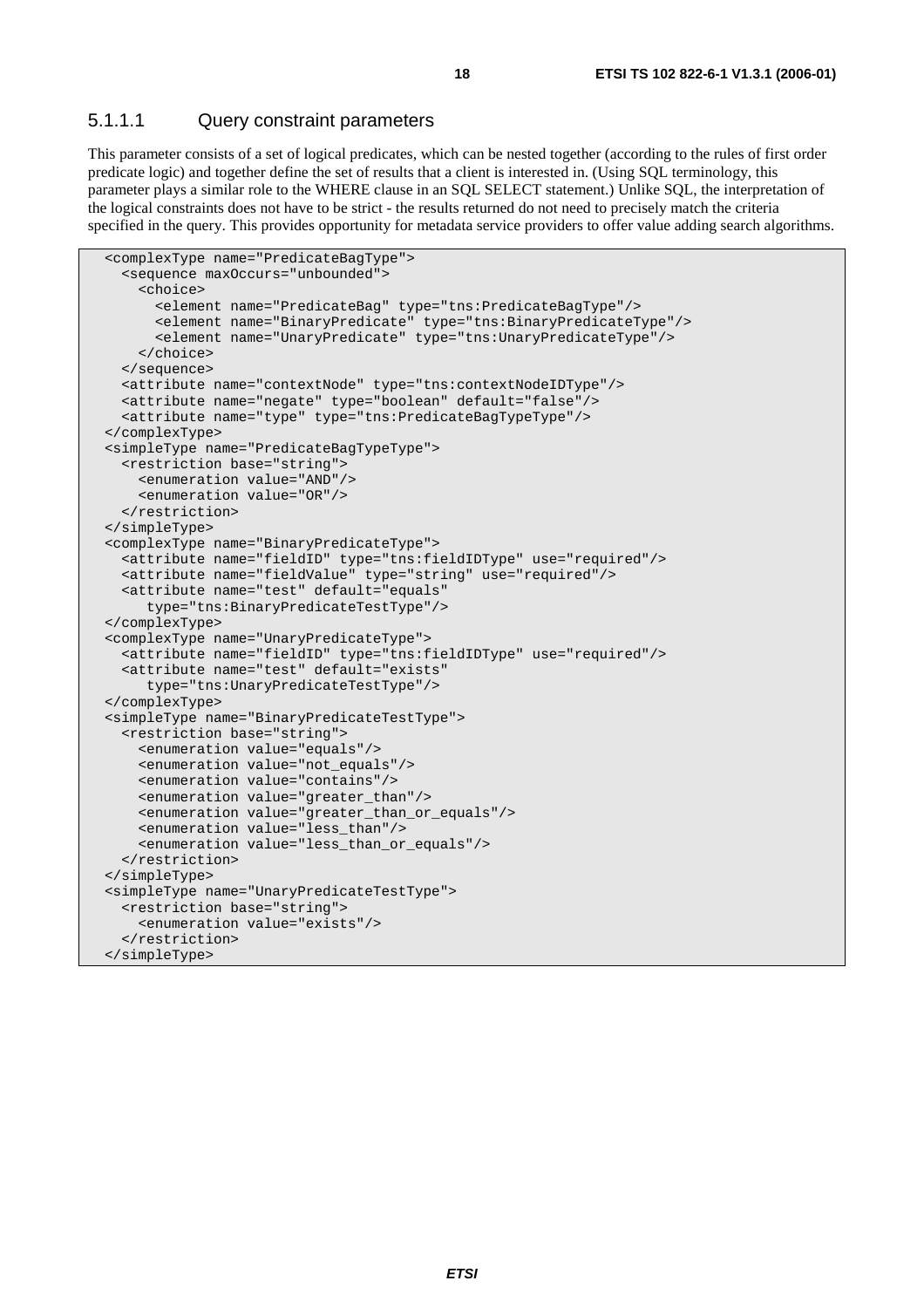| Name             | <b>Definition</b>                                                                           |
|------------------|---------------------------------------------------------------------------------------------|
| PredicateBaqType | A PredicateBagType contains one or more Binary Predicate,                                   |
|                  | UnaryPredicate Of PredicateBag children, and is used to express                             |
|                  | logical relationships between these children.                                               |
| type             | This attribute expresses the logical relationship between the children of                   |
|                  | this PredicateBag. It can take the values "AND" or "OR". The attribute                      |
|                  | is required when there are two or more children. The attribute is                           |
|                  | meaningless if the PredicateBag contains a single element.                                  |
| negate           | This attribute reverses the Boolean evaluation (true/false) of the                          |
|                  | PredicateBag. If there are two or more children predicates, it is                           |
|                  | evaluated after the children predicates have been combined; i.e. the                        |
|                  | type attribute has tighter precedence.                                                      |
| contextNode      | If present, this attribute restricts the way in which fragments are matched                 |
|                  | with this PredicateBag. Specifically, the predicates contained within                       |
|                  | this PredicateBag must all be satisfied by the fields in a single XML                       |
|                  | element within the fragment. The root node of this XML element is                           |
|                  | defined by the context Node ID value of the context Node attribute.                         |
|                  | The contextNodeID values used here may have a definition that uses                          |
|                  | a multiple XPath expression (i.e. the contextNodeID may refer to multiple                   |
|                  | nodes, but the actual node is given by the Requested Table element).                        |
|                  | When used, all the context Node ID values referenced in the                                 |
|                  | predicates that are descendants of this PredicateBag must refer to                          |
|                  | fields that are descendants of the context Node element in the XML                          |
|                  | Schema.                                                                                     |
|                  | UnaryPredicateType/Bin A Boolean test that can be evaluated on a field stored by a metadata |
| aryPredicateType | service. See clause 5.1.1.1.1 for a definition of field.                                    |
| fieldID          | A required fieldID value (see clause 5.1.1.1.1) that defines the field                      |
|                  | being tested (e.g. CRID, Title, etc.).                                                      |
| test             | The relationship between the fieldID and the fieldValue. This                               |
|                  | attribute can take the value "equals", "not_equals", "contains",                            |
|                  | "greater_than", "greater_than_or_equal", "less_than",                                       |
|                  | "less_than_or_equals", or "exists".                                                         |
| fieldValue       | The value being tested. This attribute is not present in predicates of the                  |
|                  | type UnaryPredicateType.                                                                    |

Annex C provides some examples that illustrate the types of queries a client can issue.

#### 5.1.1.1.1 Identifying contextNodes

A contextNode is an XML node of the following type: element.

• Element contextNode can correspond to nodes with an XML Schema complexType model (an element containing other elements or attributes).

ContextNodes are defined using an XPath expression based on a subset of XPath (for a definition of this XPath subset, see TS 102 822-3-1 [8]). Instead of using this verbose XPath expression directly in every predicate, all fields used in a query must be assigned a contextNode. A contextNode is just a syntactic shortcut that provides a consistent alias for the full XPath expression that identifies a node. The *TV-Anytime* Forum defines a normative subset of nodes with predefined contextNode values.

In order to define a list of contextNode definitions the following piece of XML Schema is used.

```
 <element name="ContextNodeIDDefinitionList" 
           type="tns:ContextNodeIDDefinitionListType"> 
    <key name="UniqueContextNode"> 
      <selector xpath="tns:ContextNodeIDDefinition"/> 
      <field xpath="@contextNodeID"/> 
   </key> 
 </element> 
 <complexType name="ContextNodeIDDefinitionListType"> 
    <sequence> 
      <element name="ContextNodeIDDefinition" maxOccurs="unbounded"> 
        <complexType> 
          <attribute name="contextNode" type="NCName"/>
```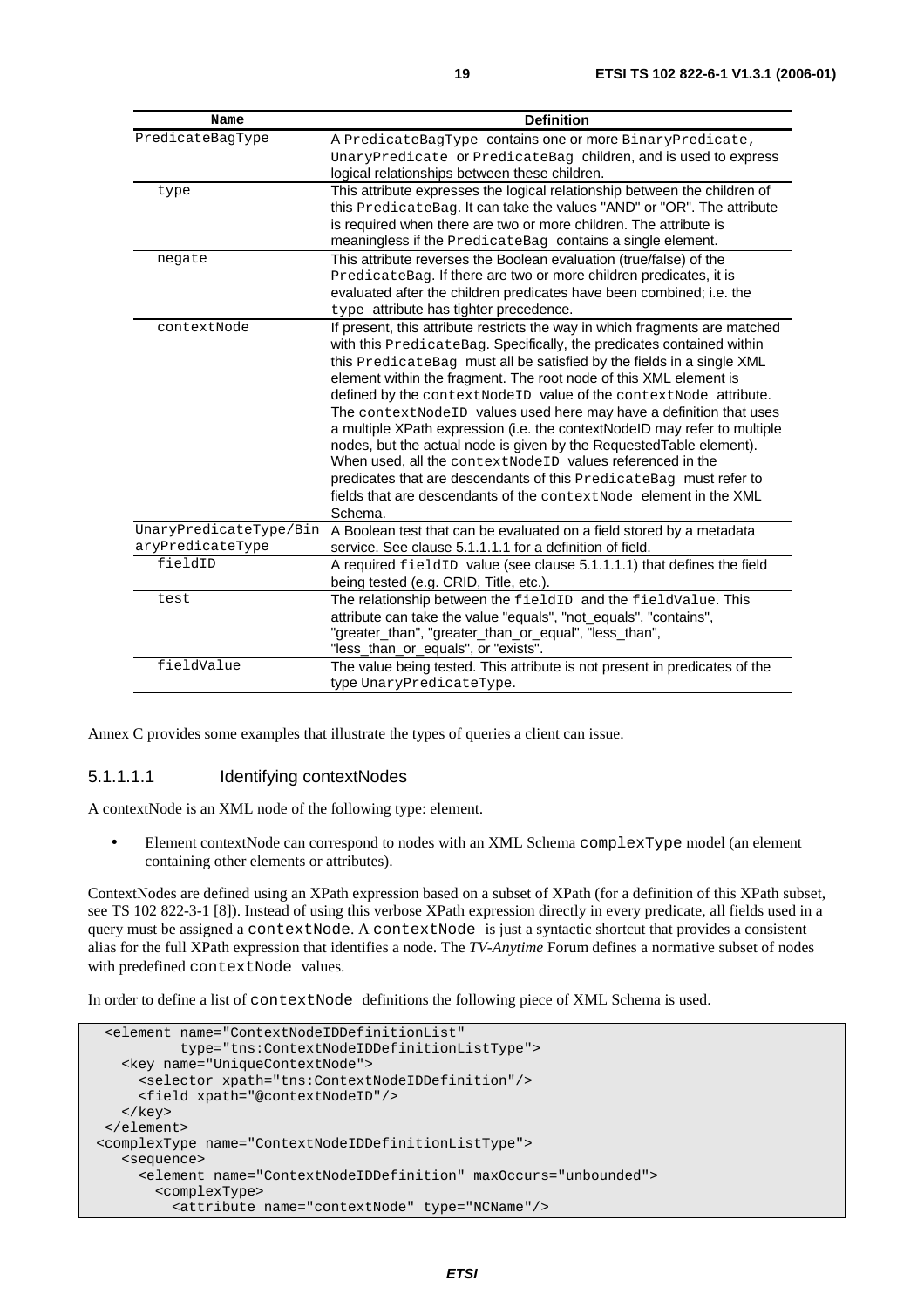| sattribute name="contextNodeDefinition"                                     |
|-----------------------------------------------------------------------------|
| type="tns:contextNodeDefinitionListType"/>                                  |
|                                                                             |
| $\langle$ /element>                                                         |
| $\langle$ sequence>                                                         |
| <attribute name="targetNamespace" type="anyURI" use="required"></attribute> |
|                                                                             |
| <simpletype name="contextNodeDefinitionType"></simpletype>                  |
| <restriction base="token"></restriction>                                    |
|                                                                             |
|                                                                             |
|                                                                             |
| <simpletype name="contextNodeDefinitionListType"></simpletype>              |
| <list itemtype="tns:contextNodeDefinitionType"></list>                      |
| $\langle$ simpleType>                                                       |
| <simpletype name="contextNodeIDType"></simpletype>                          |
| <restriction base="OName"></restriction>                                    |
|                                                                             |

| <b>Name</b>                     | <b>Definition</b>                                                                                                                                                                                                                                                                                                                                      |
|---------------------------------|--------------------------------------------------------------------------------------------------------------------------------------------------------------------------------------------------------------------------------------------------------------------------------------------------------------------------------------------------------|
| ContextNodeIDDefinitionListType | Provides a uniform structure for defining a map of<br>contextNode values to XPath expressions.                                                                                                                                                                                                                                                         |
| targetNamespace                 | The field definition namespace to which this<br>contextNode map belongs. The namespace can be<br>used to unambiguously reference contextNode values<br>from multiple namespaces. The use of namespaces here<br>is similar to, but distinct from, the use of namespaces to<br>identify XML Schema, and is in accordance with<br>Namespaces in XML [2].  |
| ContextNodeIDDefinition         | Contains a single context Node map.                                                                                                                                                                                                                                                                                                                    |
| ContextNodeId                   | A name used to identify this field. All the context Node<br>values defined in a particular namespace must be unique.                                                                                                                                                                                                                                   |
| ContextNodeDescription          | A list of XPath expressions that defines the fields that may<br>be searched when this contextNode is used. Each item<br>in the list is a regular expression that corresponds to the<br>XPath subset defined in TS 102 822-3-1 [8],<br>clause 4.8.5.1.2. The XPath namespace context consists<br>of the namespace declarations that are in scope in the |

appears. contextNodeIDType The simple type that all contextNode values are based on. Note that the use of QName ensures that contextNode values are always namespace qualified.

XML instance document at the point that this attribute

Element instances based upon the ContextNodeIDDefinitionListType are used to specify the *TV-Anytime* Forum's predefined subset of contextNode values.

The predefined subset of contextNode allocations, which belong in the urn:tva:transport:contextNodeIDs:2002 field definition namespace, can be found in annex B. Within the present document the prefix "tvac" is used to denote this namespace.

Within this same namespace, some contextNode identifiers contain multiple XPath statements. A server HAS to use the specific Xpath statement relevant to the considered RequestedTable when performing a query based on these contextNodes as it does for the CRID field. Table 1 defines some additional special case contextNode identifiers, along with a semantic description of their meaning. These special case contextNodes are those that cannot be identified using single XPath expressions.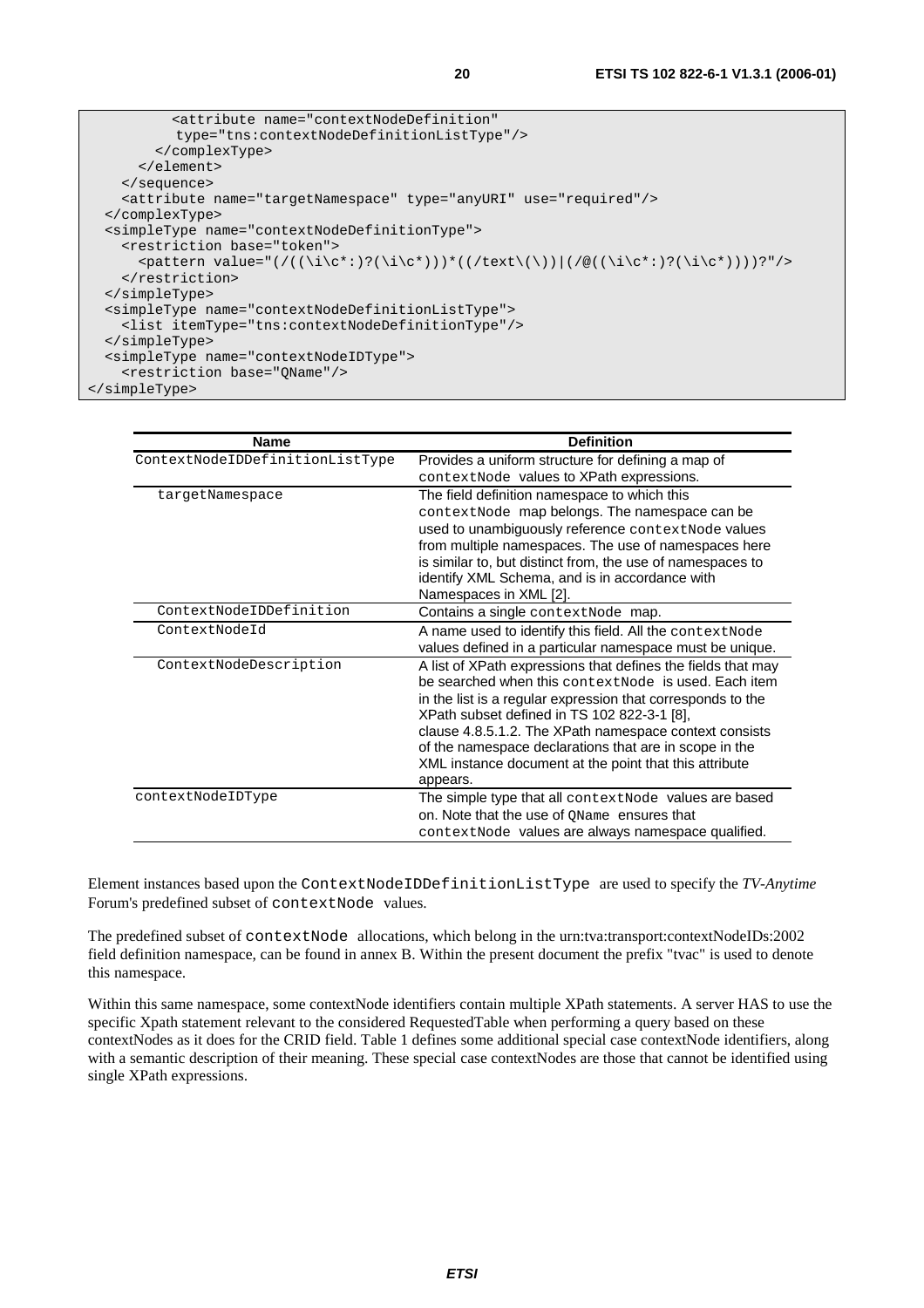| <b>ContextNodelD</b>    | <b>Comment</b>                                                                                                      |
|-------------------------|---------------------------------------------------------------------------------------------------------------------|
| CreditsItem             | The CreditsItem element of the CreditsList element within the<br>ProgramInformation or GroupInformation table.      |
| AudioAttributes         | The AudioAttributes element of the AVAtrributes element within<br>the ProgramInformation or ProgramLocation tables. |
| VideoAttributes         | The VideoAttributes element of the AVAtrributes element within<br>the ProgramInformation or ProgramLocation tables. |
| AwardsListItem          | The AwardsListItem element of the AwardsList element within the<br>ProgramInformation or GroupInformation tables.   |
| ProgramInformation      | The ProgramInformation element of the ProgramInformation table.                                                     |
| GroupInformation        | The GroupInformation element of the GroupInformation table.                                                         |
| BroadcastEvent          | The BroadcastEvent element of the ProgramLocation table.                                                            |
| Schedule                | The Schedule element of the ProgramLocation table.                                                                  |
| OnDemandProgram         | The OnDemandProgram element of the ProgramLocation table.                                                           |
| ServiceInformation      | The ServiceInformation element of the ServiceInformation table.                                                     |
| PersonName              | The PersonName element of the CreditsInformation table.                                                             |
| OrganizationName        | The OrganizationName element of the CreditsInformation table.                                                       |
| SegmentInformation      | The SegmentInformation element of the SegmentInformation<br>table.                                                  |
| SegmentGroupInformation | The SegmentGroupInformation element of the<br>SegmentInformation table.                                             |
| Review                  | The Review element of the ProgramReview table.                                                                      |
| ExtendRights            | The ExtendRights element within the RMPIDescription in the<br>RMPI table or in the ExtendedPurchaseItem.            |
| AnyDomainRights         | The AnyDomainRights element within the RMPIDescription in the<br>RMPI table or in the ExtendedPurchaseItem.         |
| ReceivingDomainRights   | The ReceivingDomainRights element within the RMPIDescription<br>in the RMPI table or in the ExtendedPurchaseItem.   |
| Package                 | The Package element of the PackageTable.                                                                            |
| Item                    | The Item element of the Package.                                                                                    |
| CouponDescription       | The CouponDescription element of the CouponTable.                                                                   |
| ContentProperties       | ContentProperties In ExtendedContentDescription or<br>ContentDescription.                                           |
| AudioContent            | AudioAttributes of ContentPropertiesType.                                                                           |
| VideoContent            | VideoAttributes of ContentPropertiesType.                                                                           |
| StillImageContent       | StillImageAttributes of ContentPropertiesType.                                                                      |
| TextContent             | TextContentAttributes of ContentPropertiesType.                                                                     |
| DataBroadcastingContent | DataBroadcastingContextAttributes of ContentPropertiesType.                                                         |
| InterstitialContent     | InterstitialContextAttributes of ContentPropertiesType.                                                             |
| EducationalContent      | EducationalContextAttributes of ContentPropertiesType.                                                              |
| ApplicationContent      | ApplicationContextAttributes of ContentPropertiesType.                                                              |
| GameContent             | GameContextAttributes of ContentPropertiesType.                                                                     |
| UserInformation         | UserInformation in TargetingInformation or<br>ExtendedUserDescription.                                              |
| TerminalInformation     | The TerminalInformation in TargetingInformation or<br>ExtendedUserDescription.                                      |
| NetworkInformation      | NetworkInformation in TargetingInformation or<br>ExtendedUserDescription.                                           |
| NaturalEnvironment      | NaturalEnvironment in TargetingInformation(2) or<br>ExtendedUserDescription (1).                                    |

#### **Table 1: Description of special case contextNodeID values (informative)**

### 5.1.1.1.2 Identifying fields

A field is an XML node of the following type: attribute, text or element.

- Attribute fields and text fields (the contents of an element's text node) have no structure, so can be represented as a string whose value can be tested against the fieldValue given in a predicate.
- Element fields can correspond to nodes with an XML Schema complexType model (an element containing other elements or attributes). Fields of this type can only be used in a predicate if the test is "exists". An example of why this might be useful is given in annex C, example 8. Sorts cannot be based upon an element field.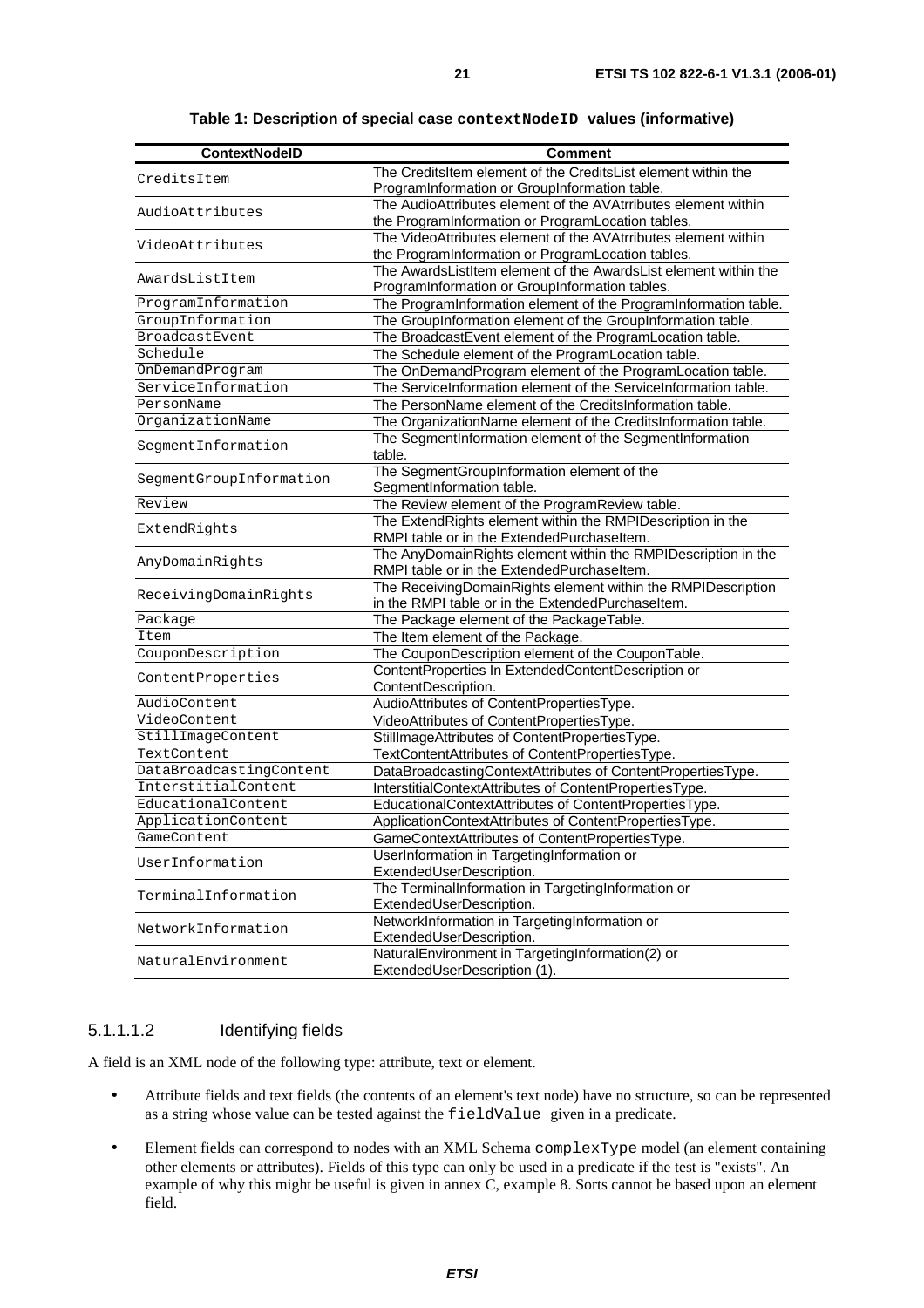Fields are defined using an XPath expression based on a subset of XPath (for a definition of this XPath subset, see TS 102 822-3-1 [8]). Instead of using this verbose XPath expression directly in every predicate, all fields used in a query must be assigned a fieldID. A fieldID is just a syntactic shortcut that provides a consistent alias for the full XPath expression that identifies a field. The *TV-Anytime* Forum defines a normative subset of fields with predefined fieldID values.

In order to define a list of fieldID definitions the following piece of XML Schema is used.

```
 <element name="FieldIDDefinitionList" 
          type="tns:FieldIDDefinitionListType"> 
   <key name="UniqueField"> 
     <selector xpath="tns:FieldIDDefinition"/> 
     <field xpath="@fieldID"/> 
   </key> 
 </element> 
 <complexType name="FieldIDDefinitionListType"> 
   <sequence> 
     <element name="FieldIDDefinition" maxOccurs="unbounded"> 
       <complexType> 
         <attribute name="fieldID" type="NCName"/> 
         <attribute name="fieldDefinition" 
                     type="tns:fieldDefinitionListType"/> 
       </complexType> 
     </element> 
   </sequence> 
   <attribute name="targetNamespace" type="anyURI" use="required"/> 
 </complexType> 
 <simpleType name="fieldDefinitionType"> 
  <restriction base="token"> 
    \zeta <pattern value="(/((\i\c*:)?(\i\c*)))*((/text\(\))|(/@((\i\c*:)?(\i\c*))))?"/>
  </restriction> 
 </simpleType> 
 <simpleType name="fieldDefinitionListType"> 
   <list itemType="tns:fieldDefinitionType"/> 
 </simpleType> 
 <simpleType name="fieldIDType"> 
   <restriction base="QName"/> 
 </simpleType> 
 <simpleType name="fieldIDListType"> 
   <list itemType="tns:fieldIDType"/> 
 </simpleType>
```

| <b>Name</b>               | <b>Definition</b>                                                                                                                                                                                                                                                                                                                                                                                                     |
|---------------------------|-----------------------------------------------------------------------------------------------------------------------------------------------------------------------------------------------------------------------------------------------------------------------------------------------------------------------------------------------------------------------------------------------------------------------|
| FieldIDDefinitionListType | Provides a uniform structure for defining a map of fieldID<br>values to XPath expressions.                                                                                                                                                                                                                                                                                                                            |
| targetNamespace           | The field definition namespace to which this fieldID map<br>belongs. The namespace can be used to unambiguously<br>reference fieldID values from multiple namespaces. The<br>use of namespaces here is similar to, but distinct from, the<br>use of namespaces to identify XML Schema, and is in<br>accordance with "Namespaces in XML" [2].                                                                          |
| FieldIDDefinition         | Contains a single fieldID map.                                                                                                                                                                                                                                                                                                                                                                                        |
| fieldID                   | A name used to identify this field. All the fieldID values<br>defined in a particular namespace must be unique.                                                                                                                                                                                                                                                                                                       |
| fieldDefinition           | A list of XPath expressions that defines the fields that may be<br>searched when this fieldID is used. Each item in the list is<br>a regular expression that corresponds to the XPath subset<br>defined in TS 102 822-3-1 [8], clause 4.8.5.1.2. The XPath<br>namespace context consists of the namespace declarations<br>that are in scope in the XML instance document at the point<br>that this attribute appears. |
| fieldIDType               | The simple type that all fieldID values are based on. Note<br>that the use of OName ensures that fieldID values are<br>always namespace qualified.                                                                                                                                                                                                                                                                    |
| fieldIDListType           | A whitespace-separated list of fieldID values.                                                                                                                                                                                                                                                                                                                                                                        |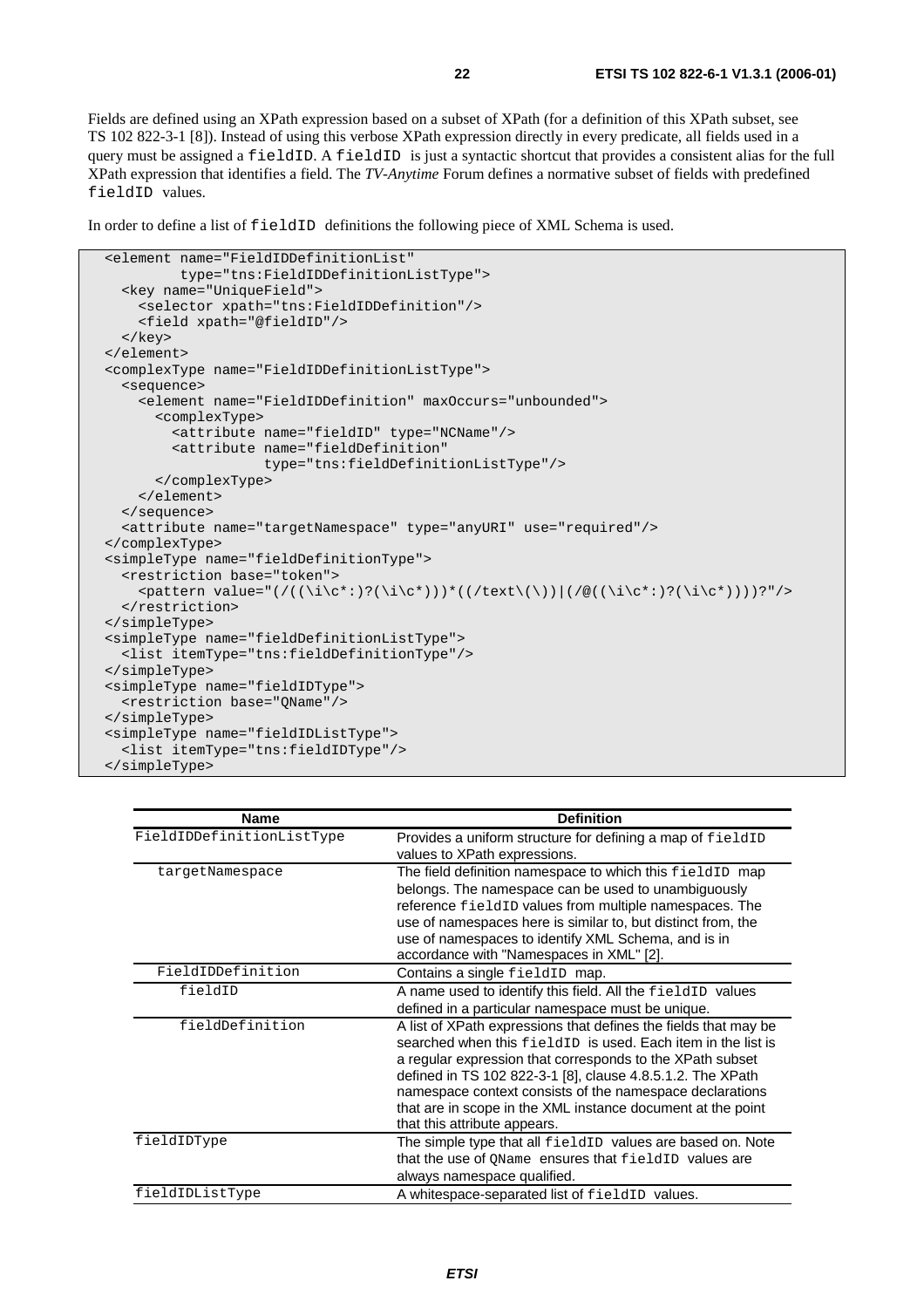Element instances based upon the FieldIDDefinitionListType are used in two places in the present document. Firstly, it is used to specify the *TV-Anytime* Forum's predefined subset of fieldID values. Secondly, it may appear in a get\_Data operation's capability description, where it is used to allocate fieldID values to fields not in the normative subset. See clause 7.1.3 for an explanation of how this is done. In this, way servers can extend their metadata services to flexibly support querying or sorting on any field in the *TV-Anytime* metadata and content referencing Schema.

The predefined subset of fieldID allocations, which are defined in the urn:tva:transport:fieldIDs:2005 field definition namespace, can be found in annex B. Within the present document the prefix "tvaf" is used to denote this namespace.

Within this same namespace, some field identifiers contain multiple XPath statements. A server may use any of these XPath statements when performing a query based on these fields. Table 2 defines some additional special case field identifiers, along with a semantic description of their meaning. These special case fields are those that cannot be identified using single XPath expressions.

| <b>FieldID</b>    | Comment                                                                         |
|-------------------|---------------------------------------------------------------------------------|
|                   | The CRID when it is used in the context of identifying the CRID                 |
| CRID              | with which a fragment is associated.                                            |
|                   | Details of this fieldID can be found in table 3.                                |
|                   | The Start attribute of the DecomposedLocator element from                       |
| Start             | the LocationResult element within the content referencing                       |
|                   | table.                                                                          |
|                   | Any title element (Title or ShortTitle) from the                                |
| Title             | ProgramInformation, GroupInformation,                                           |
|                   | ProgramLocation Or SegmentInformation tables.                                   |
|                   | The language attribute of the Title element from the relevant                   |
| TitleLanguage     | ProgramInformation, GroupInformation,                                           |
|                   | ProgramLocation Or SegmentInformation table.                                    |
|                   | Any Synopsis element from the ProgramInformation,                               |
| Synopsis          | GroupInformation, ProgramLocation Of                                            |
|                   | SegmentInformation tables.                                                      |
|                   | The language attribute of the Synopsis element from the                         |
| SynopsisLanguage  | ProgramInformation, GroupInformation,                                           |
|                   | ProgramLocation Or SegmentInformation tables.                                   |
|                   | The PublishedTime element of any items of type                                  |
|                   | ScheduleEventType, and the StartOfAvailability                                  |
| PublishedStart    | element of a OnDemandProgram item. If the                                       |
|                   | StartOfAvailability element is not present, it is assumed to                    |
|                   | be the current time (i.e. available now).                                       |
| PublishedDuration | The PublishedDuration element of any items of type                              |
|                   | ScheduleEventType.                                                              |
| FragmentID        | Any fragmentId attribute. See annex C for an example of how                     |
|                   | this fieldID may be used to retrieve a specific fragment.                       |
| fragmentVersion   | Any fragmentVersion attribute. See annex C for an example                       |
|                   | of how this fieldID may be used to update a specific fragment.                  |
|                   | The coding element from the AudioAttributes element from                        |
| AudioCoding       | the ProgramInformation Or ProgramLocation tables.                               |
|                   | The NumOfChannels element from the AudioAttributes                              |
| AudioChannels     | element within the ProgramInformation or ProgramLocation                        |
|                   | tables.                                                                         |
| VideoAspectRatio  | The AspectRatio element from the VideoAttributes element within                 |
|                   | the ProgramInformation or ProgramLocation tables.                               |
| Keyword           | The Keyword element within the ProgramInformation or                            |
|                   | GroupInformation tables.                                                        |
| KeywordLanguage   | The language attribute from the Keyword element within the                      |
|                   | ProgramInformation or GroupInformation tables.                                  |
| Genre             | The Genre element within the ProgramInformation or                              |
|                   | GroupInformation tables.                                                        |
| Language          | The Language element from the ProgramInformation or<br>GroupInformation tables. |
|                   |                                                                                 |

#### **Table 2: Description of special case fieldID values (informative)**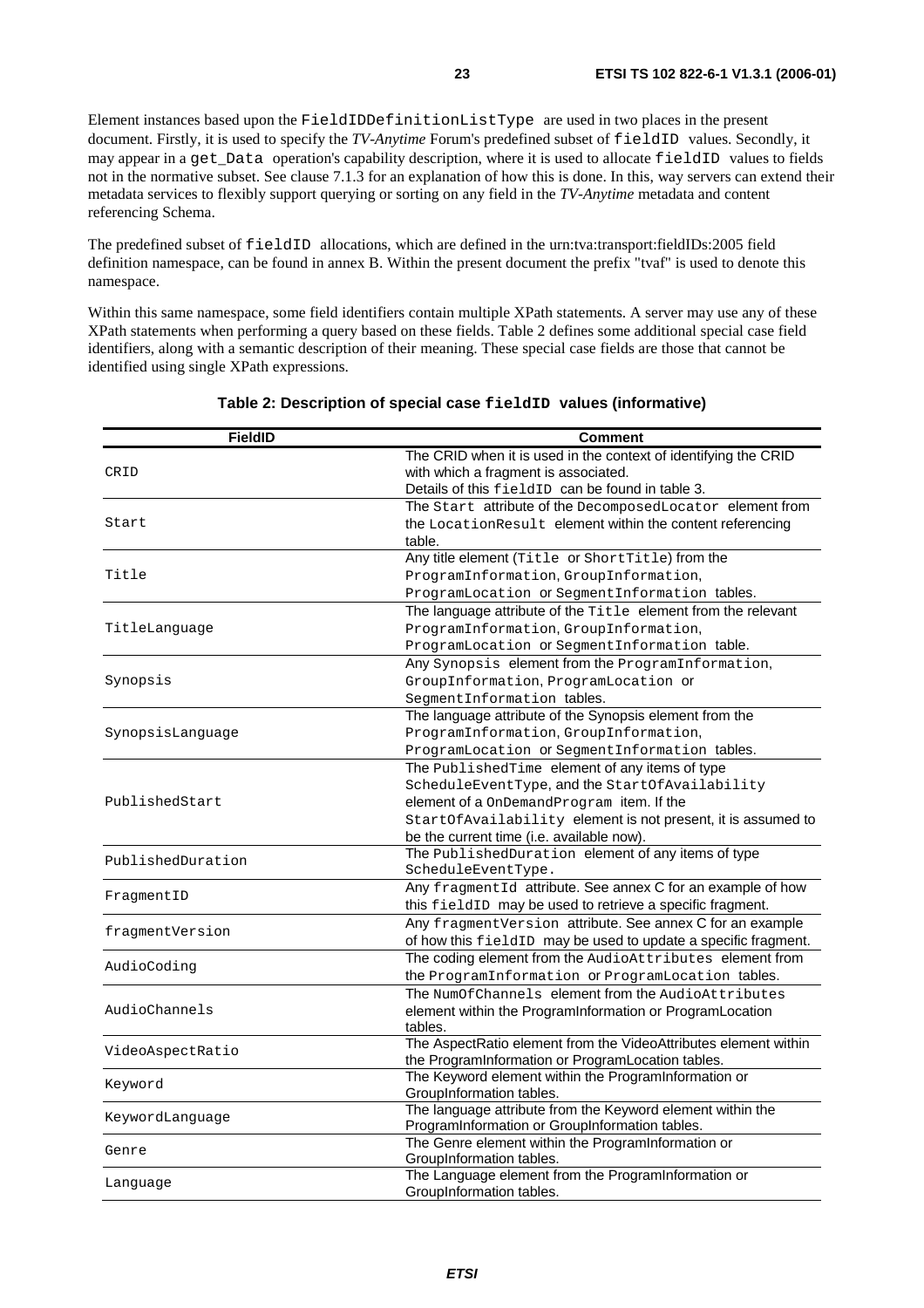| <b>FieldID</b>          | <b>Comment</b>                                                                                                                                      |  |
|-------------------------|-----------------------------------------------------------------------------------------------------------------------------------------------------|--|
| ParentalGuidance        | The ParentalGuidance element from the ProgramInformation or<br>GroupInformation tables.                                                             |  |
|                         | The Role element from the cast list item that relates to cast                                                                                       |  |
| Role                    | member associated with the ProgramInformation or<br>GroupInformation tables.                                                                        |  |
| FamilyName              | The FamilyName element from the cast list item that relates to<br>cast member associated with the ProgramInformation or<br>GroupInformation tables. |  |
| GivenName               | The GivenName element from the cast list item that relates to cast<br>member associated with the ProgramInformation or<br>GroupInformation tables.  |  |
| AwardTitle              | The Title element from an awards list item within the<br>ProgramInformation or GroupInformation tables.                                             |  |
| AwardYear               | The Year element from an awards list item within the<br>ProgramInformation or GroupInformation tables.                                              |  |
| AwardNominee            | The Nominee element from an awards list item within the<br>ProgramInformation or GroupInformation tables.                                           |  |
| AwardRecipient          | The Recipient element from an awards list item within the<br>ProgramInformation or GroupInformation tables.                                         |  |
| RatingValue             | The RatingValue element from Review element within the<br>ProgramInformation or GroupInformation tables.                                            |  |
| RatingScheme            | The RatingScheme element from Review element within the<br>ProgramInformation or GroupInformation tables.                                           |  |
| ProductionDate          | The ProductionDate element from BasicDescription element within<br>the ProgramInformation or GroupInformation tables.                               |  |
| CreditName              | Any name element (FamilyName or GivenName) form the<br>ProgramInformation, GroupInformation or ProgramReviews<br>tables.                            |  |
| ProgramURL              | The ProgramURL element from the BroadcastEvent Schedule, or<br>OnDemandProgram element within the ProgramLocation table.                            |  |
| FreeToView              | The Free element from the BroadcastEvent or Schedule element<br>within the ProgramLocation table.                                                   |  |
| EpisodeOf               | The EpisodeOf element from the ProgramInformation element<br>within the ProgramInformation table.                                                   |  |
| GroupType               | The value attribute of the GroupType element within the<br>GroupInformation table.                                                                  |  |
| ServiceURL              | The ServiceURL element of the ServiceInformation element within<br>the ServiceInformation table.                                                    |  |
| ServiceName             | The ServiceName element of the ServiceInformation element<br>within the ServiceInformation table.                                                   |  |
| CreditsItem             | The CreditsItem element of the CreditsList element within the<br>ProgramInformation or GroupInformation table.                                      |  |
| AudioAttributes         | The AudioAttributes element of the AVAtrributes element within<br>the ProgramInformation or ProgramLocation tables.                                 |  |
| VideoAttributes         | The VideoAttributes element of the AVAtrributes element within<br>the ProgramInformation or ProgramLocation tables.                                 |  |
| AwardsListItem          | The AwardsListItem element of the AwardsList element within the<br>ProgramInformation or GroupInformation tables.                                   |  |
| ProgramInformation      | The ProgramInformation element of the ProgramInformation table.                                                                                     |  |
| GroupInformation        | The GroupInformation element of the GroupInformation table.                                                                                         |  |
| BroadcastEvent          | The BroadcastEvent element of the ProgramLocation table.                                                                                            |  |
| Schedule                | The Schedule element of the ProgramLocation table.                                                                                                  |  |
| OnDemandProgram         | The OnDemandProgram element of the ProgramLocation table.                                                                                           |  |
| ServiceInformation      | The ServiceInformation element of the ServiceInformation table.                                                                                     |  |
| PersonName              | The PersonName element of the CreditsInformation table.                                                                                             |  |
| OrganizationName        | The OrganizationName element of the CreditsInformation table.<br>The SegmentInformation element of the SegmentInformation                           |  |
| SeqmentInformation      | table.                                                                                                                                              |  |
| SegmentGroupInformation | The SegmentGroupInformation element of the<br>SegmentInformation table.                                                                             |  |
| Review                  | The Review element of the ProgramReview table.                                                                                                      |  |
| CSUri                   | The uri attribute of the Classification Scheme element within the<br>ClassificationSchemeTable.                                                     |  |
| CSAlias                 | The mpeg7:alias attribute of the CSAlias element within the<br>ClassificationSchemeTable.                                                           |  |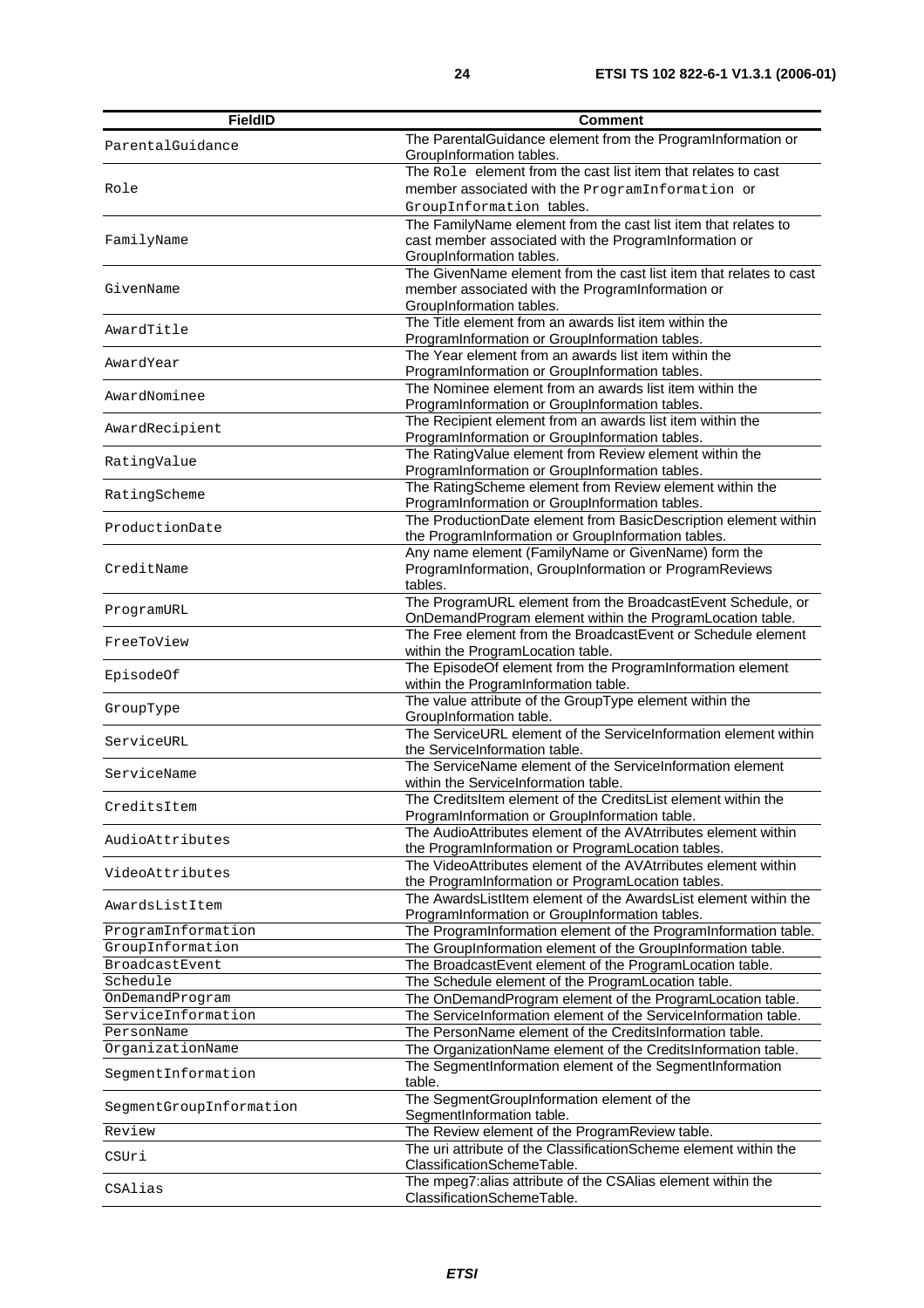| <b>FieldID</b>                                    | Comment                                                                                                                                                                             |
|---------------------------------------------------|-------------------------------------------------------------------------------------------------------------------------------------------------------------------------------------|
| GenreCS                                           | The href attribute of the Genre element within the<br>ProgramInformationTable and GroupInformationTable.                                                                            |
| Price                                             | The Price element of the Purchaseltem of the PurchaseList of the<br>BasicDescription element within the ProgramInformation or<br>GroupInformation tables.                           |
| Currency                                          | The currency attribute of the Price element of the Purchaseltem of<br>the PurchaseList of the BasicDescription element within the<br>ProgramInformation or GroupInformation tables. |
| Cipher                                            | The Cipher element of the AncillaryRMPI element of the<br>RMPIDescription in the RMPITable or in a Purchaseltem.                                                                    |
| ExtendRightsSecurityLevel                         | The SecurityLevel element of the ExtendRights element of the<br>RMPIDescription in the RMPITable or in a Purchaseltem.                                                              |
| ExtendRightsSourceOfAdditionalRight<br>S          | The SourceOfAdditionalRights element of the ExtendRights<br>element of the RMPIDescription in the RMPITable or in a<br>Purchaseltem.                                                |
| AnyDomainRightsPlayRightFlag                      | The PlayRightFlag element of the AnyDomainRights element of<br>the RMPIDescription in the RMPITable or in a PurchaseItem.                                                           |
| AnyDomainRightsAnalogueExportSignal<br>ling       | The AnalogueExportSignalling element of the AnyDomainRights<br>element of the RMPIDescription in the RMPITable or in a<br>Purchaseltem.                                             |
| AnyDomainRightsAnalogueExportSDCont<br>rol        | The AnalogueExportSDControl element of the AnyDomainRights<br>element of the RMPIDescription in the RMPITable or in a<br>Purchaseltem.                                              |
| AnyDomainRightsDigitalExportSDContr<br>οl         | The DigitalExportSDControl element of the AnyDomainRights<br>element of the RMPIDescription in the RMPITable or in a<br>Purchaseltem.                                               |
| AnyDomainRightsDigitalExportHDContr<br>οl         | The DigitalExportHDControl element of the AnyDomainRights<br>element of the RMPIDescription in the RMPITable or in a<br>Purchaseltem.                                               |
| AnyDomainRightsSecurityLevel                      | The SecurityLevel element of the AnyDomainRights element of<br>the RMPIDescription in the RMPITable or in a PurchaseItem.                                                           |
| AnyDomainRightsBufferDuration                     | The BufferDuration element in the AnyDomainRights or in the<br>ReceivingDomainRights                                                                                                |
| AnyDomainRightsTimeWindowStartDate                | The StartDate element of the TimeWindow element in the<br>AnyDomainRights element of the RMPIDescription in the<br>RMPITable or in a Purchaseltem.                                  |
| AnyDomainRightsTimeWindowEndDate                  | The EndDate element of the TimeWindow element in the<br>AnyDomainRights element of the RMPIDescription in the<br>RMPITable or in a Purchaseltem.                                    |
| AnyDomainRightsGeographicalControl                | The GeographicalControl element of the TimeWindow element in<br>the AnyDomainRights element of the RMPIDescription in the<br>RMPITable or in a Purchaseltem.                        |
| ReceivingDomainRightsPlayRightFlag                | The PlayRightFlag element of the ReceivingDomainRights<br>element of the RMPIDescription in the RMPITable or in a<br>Purchaseltem.                                                  |
| ReceivingDomainRightsAnalogueExport<br>Signalling | The AnalogueExportSignalling element of the<br>ReceivingDomainRights element of the RMPIDescription in the<br>RMPITable or in a Purchaseltem.                                       |
| ReceivingDomainRightsAnalogueExport<br>SDControl  | The AnalogueExportSDControl element of the<br>ReceivingDomainRights element of the RMPIDescription in the<br>RMPITable or in a Purchaseltem.                                        |
| ReceivingDomainRightsDigitalExportS<br>DControl   | The DigitalExportSDControl element of the<br>ReceivingDomainRights element of the RMPIDescription in the<br>RMPITable or in a Purchaseltem.                                         |
| ReceivingDomainRightsDigitalExportH<br>DControl   | The DigitalExportHDControl element of the<br>ReceivingDomainRights element of the RMPIDescription in the<br>RMPITable or in a Purchaseltem.                                         |
| ReceivingDomainRightsSecurityLevel                | The SecurityLevel element of the ReceivingDomainRights element<br>of the RMPIDescription in the RMPITable or in a PurchaseItem.                                                     |
| ReceivingDomainRightsBufferDuration               | The BufferDuration element in the AnyDomainRights or in the<br>ReceivingDomainRights.                                                                                               |
| ReceivingDomainRightsTimeWindowStar<br>tDate      | The StartDate element of the TimeWindow element in the<br>ReceivingDomainRights element of the RMPIDescription in the<br>RMPITable or in a Purchaseltem.                            |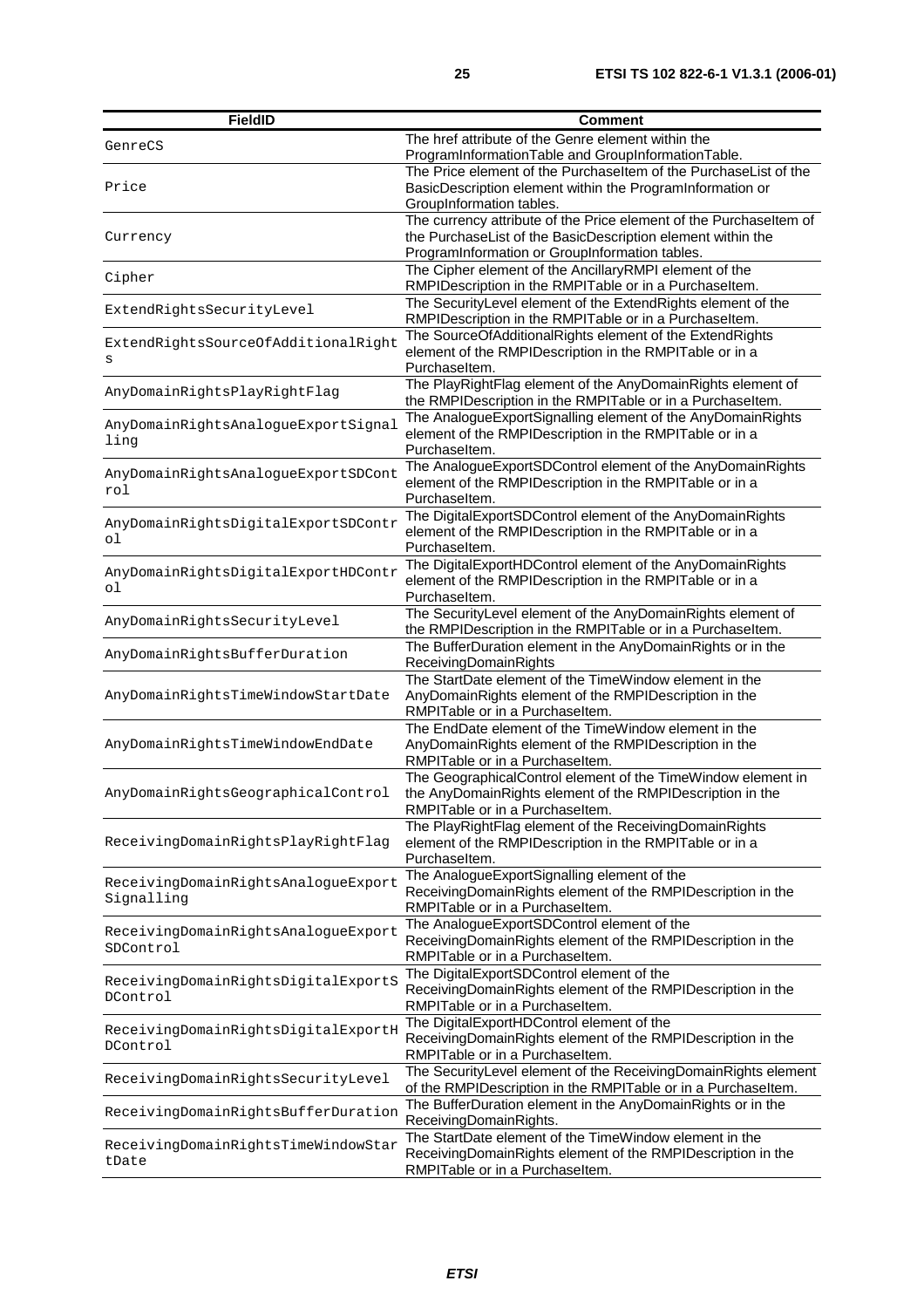| <b>FieldID</b>                                      | Comment                                                                                                                                                                           |
|-----------------------------------------------------|-----------------------------------------------------------------------------------------------------------------------------------------------------------------------------------|
| ReceivingDomainRightsTimeWindowEndD<br>ate          | The EndDate element of the TimeWindow element in the<br>ReceivingDomainRights element of the RMPIDescription in the<br>RMPITable or in a Purchaseltem.                            |
| ReceivingDomainRightsGeographicalCo<br>ntrol        | The GeographicalControl element of the TimeWindow element in<br>the ReceivingDomainRights element of the RMPIDescription in<br>the RMPITable or in a Purchaseltem.                |
| ityFlag                                             | ReceivingDomainRightsPhysicalProxim The PhysicalProximityFlag element of the SinglePointOfControl<br>element in the ReceivingDomainRights element.                                |
| ReceivingDomainRightsSimultaneousRe<br>nderingCount | The SimultaneousRenderingCount element in the<br>SimultaneousRendering element of the ReceivingDomainRights<br>element.                                                           |
| RewardCouponId                                      | The CouponIdRef element in the CouponRef element of the<br>RewardCoupon element in ExtendePurchaseltem element.                                                                   |
| RewardCouponAuthority                               | The AuthorityName element in the CouponRef element of the<br>RewardCoupon element in ExtendePurchaseltem element.                                                                 |
| TVAMainPublisher                                    | The Publisher attribute in the TVAMain element.                                                                                                                                   |
| MetadataOriginPublisher                             | The Publisher element in any MetadataOriginationInformation<br>element in the MetadataOriginationInformationTable element of<br>the TVAMain element.                              |
| MetadataOriginPublisherLanguage                     | The language attribute of the Publisher element in any<br>MetadataOriginationInformation element in the<br>MetadataOriginationInformationTable element of the TVAMain<br>element. |
| ContentType                                         | ContentType element of ContentPropertiesType.                                                                                                                                     |
| FileFormat                                          | FileFormat element of FilePropertiesType.                                                                                                                                         |
| FileSize                                            | FileSize element of FilePropertiesType.                                                                                                                                           |
| AudioContent                                        | AudioAttributes of ContentPropertiesType.                                                                                                                                         |
| VideoContent                                        | VideoAttributes of ContentPropertiesType.                                                                                                                                         |
| StillImageContent                                   | StillImageAttributes of ContentPropertiesType.                                                                                                                                    |
| StillImageWidth                                     | Width element of StillImageAttributes.                                                                                                                                            |
| StillImageHeight                                    | Height element of StillImageAttributes.                                                                                                                                           |
| TextContent                                         | TextContentAttributes of ContentPropertiesType.                                                                                                                                   |
| TextLanguage                                        | TextLanguage of TextContentAttributes.                                                                                                                                            |
| DataBroadcastingContent                             | DataBroadcastingContextAttributes of ContentPropertiesType.                                                                                                                       |
| FullScreenRendering                                 | fullScreen attribute of DataBroadcastingContextAttributes.                                                                                                                        |
| TransparencyRendering                               | transparency attribute of DataBroadcastingContextAttributes.                                                                                                                      |
| UpdateCycle                                         | UpdateCycle element of DataBroadcastingContextAttributes.                                                                                                                         |
| InterstitialContent                                 | InterstitialContextAttributes of ContentPropertiesType.                                                                                                                           |
| <b>BrandName</b>                                    |                                                                                                                                                                                   |
|                                                     | BrandName element of InterstitialContextAttributes.                                                                                                                               |
| EducationalContent                                  | EducationalContextAttributes of ContentPropertiesType.                                                                                                                            |
| IntendedUser                                        | IntendedUser element of EducationalContextAttributesType.                                                                                                                         |
| EducationalType                                     | EducationalType element of EducationalContextAttributesType.                                                                                                                      |
| ApplicationContent                                  | ApplicationContextAttributes of ContentPropertiesType.                                                                                                                            |
| Freeware                                            | Freeware element of ApplicationContextAttributesType.                                                                                                                             |
| Uninstall                                           | Uninstall element of ApplicationContextAttributesType.                                                                                                                            |
| GameContent                                         | GameContextAttributes of ContentPropertiesType.                                                                                                                                   |
| Perspectives                                        | Perspectives element of GameContextAttributes.                                                                                                                                    |
| MaxNumPlayers                                       | MaxNumPlayers element of GameContextAttributes.                                                                                                                                   |
| UserLanguage                                        | Language element of BiographicInformation.                                                                                                                                        |
| UserAge                                             | Age element of BiographicInformation.                                                                                                                                             |
| UserGender                                          | Gender element of BiographicInformation.                                                                                                                                          |
| AuditoryImpairment                                  | AuditoryImpairment of AccessibilityInformation.                                                                                                                                   |
| VisualImpairment                                    | eyeSide attribute of VisualImpairment element.                                                                                                                                    |
| AudioDecoder                                        | Format of AudioCapabilities of TerminalInformation.                                                                                                                               |
| VideoDecoder                                        | Format of VideoCapabilities of TerminalInformation.                                                                                                                               |
| SupportingOS                                        | SupportingOS of TerminalInformationTable.                                                                                                                                         |
| MiddleWare                                          | Middleware of TerminalInformationTable.                                                                                                                                           |
| VirtualMachine                                      | VirtualMachine of TerminalInformationTable.                                                                                                                                       |
| OtherSystemSW                                       | OtherSystemSW of TerminalInformationTable.                                                                                                                                        |
| CPUName                                             | CPU Type of TerminalInformationTable.                                                                                                                                             |
| CPUClock                                            | Clock speed of TerminalInformationTable.                                                                                                                                          |
| CPUUnit                                             | Unit used to define clock speed of TerminalInformationTable.                                                                                                                      |
| RAMSize                                             | Size of the RAM of TerminalInformationTable.                                                                                                                                      |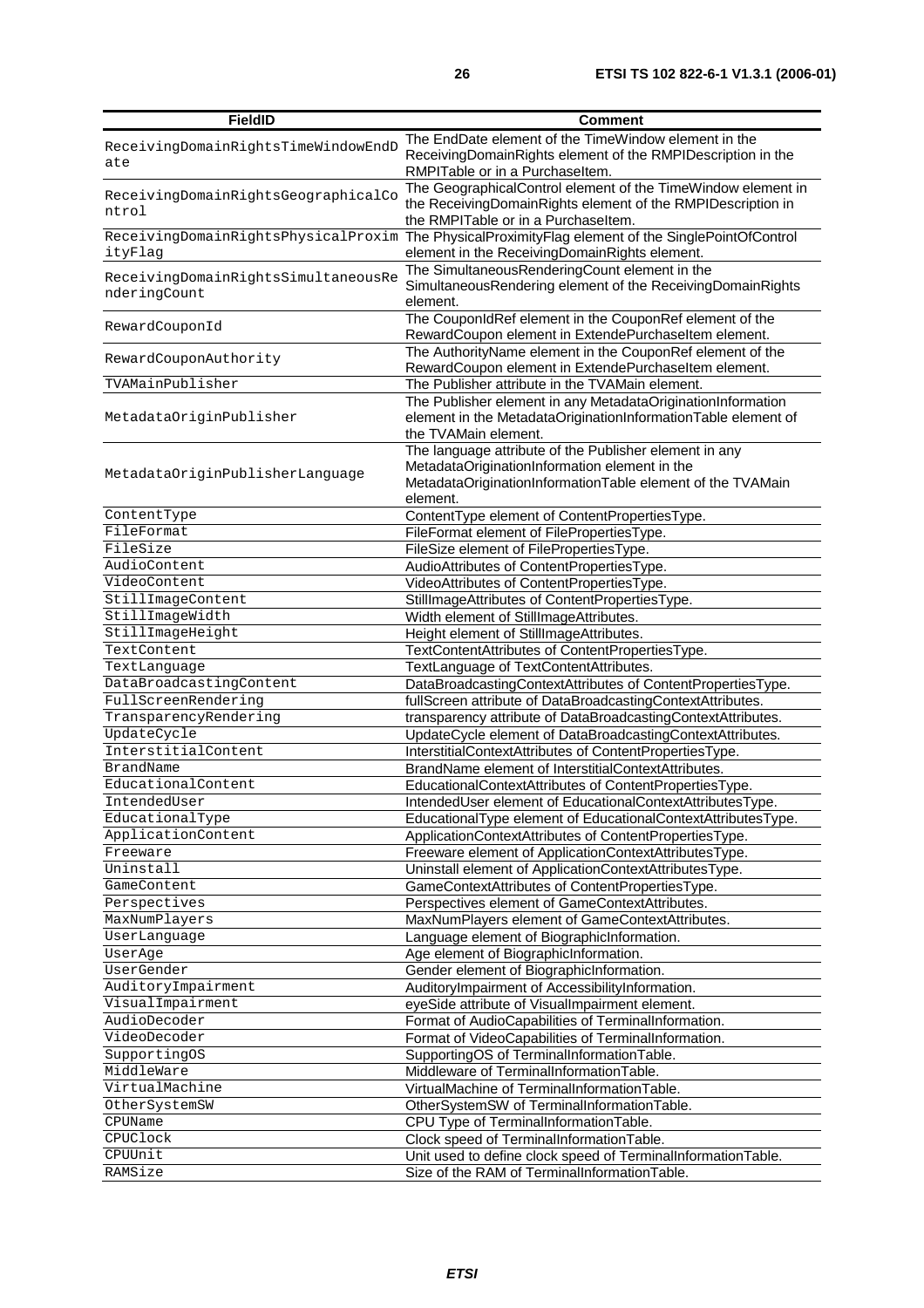| FieldID              | Comment                                                   |
|----------------------|-----------------------------------------------------------|
| RAMUnit              | Unit used to define ram size of TerminalInformationTable. |
| NetworkInformationID | NetworkInformationID element of NetworkInformation.       |
| NaturalLocation      | Location of NaturalEnvironmentInformation.                |

If a metadata service wishes to support querying or sorting on a field within the normative subset it must use the predefined fieldID. (I.e. servers must not define their own fieldID for a field already in the normative subset.)

### 5.1.1.1.3 Primary index CRID fields

Fragments containing CRIDs exist in many different locations in the *TV-Anytime* schema. Since CRIDs can occur in multiple places within a fragment (e.g. in a GroupInformation fragment they can be used to refer to parent groups), table 3 formally defines the CRID field that is used to identify the fragments in each case.

The XPath expressions are namespace qualified. The present document assumes the expression content of the XPath evaluator has the following namespace prefixes:

| <sub>c</sub> r   | urn:tva:ContentReferencing:2005 |
|------------------|---------------------------------|
| tva              | urn:tva:metadata:2005           |
| mpeg7            | urn:tva:mpeg7:2005              |
| tva <sub>2</sub> | urn:tva:metadata:extension:2005 |
| rmpi             | urn:tva:rmpi:2005               |
|                  |                                 |

#### **Table 3: The meaning of the CRID field in the different TV-Anytime tables**

|                    | XPath specification for CRID node set                        | <b>Number</b> |
|--------------------|--------------------------------------------------------------|---------------|
| <b>Table type</b>  | (ignore whitespace)                                          | matches       |
| ContentReferencing | /cr:ContentReferencingTable/cr:Result/@CRID                  | 0 or 1        |
|                    | /tva:TVAMain/tva:ProgramDescription/tva:Pro                  |               |
| ProgramInformation | gramInformationTable/tva:ProgramInformation                  | $0$ or 1      |
|                    | /@programId                                                  |               |
|                    | /tva:TVAMain/tva:ProgramDescription/tva:                     |               |
| GroupInformation   | GroupInformationTable/tva:GroupInformation/                  | $0$ or 1      |
|                    | @qroupId                                                     |               |
|                    | /tva:TVAMain/tva:ProgramDescription/tva:Pro                  |               |
| ProgramReview      | qramReviewTable/tva:ProgramReviews/tva:                      | 0 to many     |
|                    | Program/@crid                                                |               |
|                    | /tva:TVAMain/tva:ProgramDescription/tva:Pro                  |               |
|                    | qramLocationTable/tva:Schedule/tva:Schedule                  | 0 to many     |
|                    | Event/tva: Program/@crid                                     |               |
|                    | /tva:TVAMain/tva:ProgramDescription/tva:Pro                  |               |
|                    | qramLocationTable/tva:BroadcastEvent/tva:                    | 0 to many     |
| ProgramLocation    | Program/@crid                                                |               |
|                    | /tva:TVAMain/tva:ProgramDescription/tva:Pro                  |               |
|                    | qramLocationTable/tva:OnDemandProgram/tva:                   | 0 to many     |
|                    | Program/@crid                                                |               |
|                    | /tva:TVAMain/tva:ProgramDescription/tva:Pro                  |               |
|                    | qramLocationTable/tva:OnDemandService/tva:                   | 0 to many     |
|                    | OnDemandProgram/tva:Program/@crid                            |               |
|                    | /tva:TVAMain/tva:ProgramDescription/tva:Seg                  |               |
|                    | mentInformationTable/tva:SeqmentList/tva:                    |               |
|                    | SegmentInformation/tva:ProgramRef/@crid                      |               |
|                    | The schema does not require this attribute. If it is omitted | 0 to many     |
|                    | the implied CRID (from the parent segment group) must        |               |
| SeqmentInformation | be used for the server to determine matching                 |               |
|                    | SegmentInformation fragments based on the CRID field.        |               |
|                    | /tva:TVAMain/tva:ProgramDescription/tva:Seg                  |               |
|                    | mentInformationTable/tva:SegmentGroupList/                   | 0 to many     |
|                    | tva:SeqmentGroupInformation/tva:ProgramRef/                  |               |
|                    | @crid                                                        |               |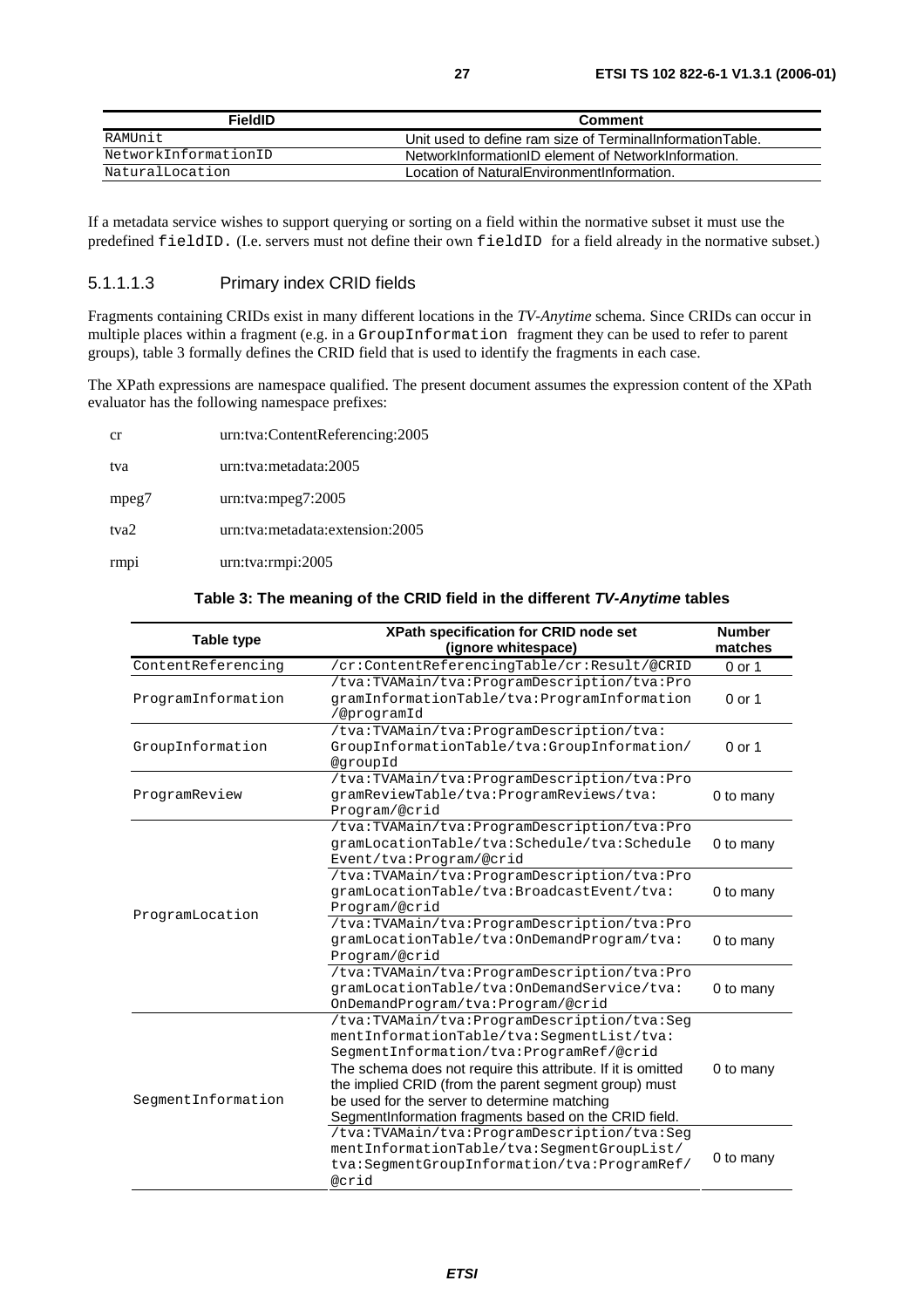| Table type | XPath specification for CRID node set<br>(ignore whitespace) | <b>Number</b><br>matches |
|------------|--------------------------------------------------------------|--------------------------|
| Package    | /tva:TVAMain/tva2:PackageTable/Package/@cri                  | 0 to many                |

### 5.1.1.1.4 Restrictions on the use of QueryConstraints

The QueryConstraints element must not contain predicates with fields from the following tables:

- ContentReferencingTable. Content referencing information does not contain metadata attractors, so none of the fields are suitable as query constraints.
- CreditsInformationTable. Even if Credits information can be included directly in the BasicDescription element, or in the CreditsInformation Table and sometimes referred from the content BasicDescription element, Credits information is considered to always be part of the BasicDescription element from the point of view of specifying a search. In other words, fields based upon the credit information fields inside a BasicDescription element are used to constrain a search and there is no need to use the fields inside the CreditsInformation table for this.

There are two exceptions to these rules:

- Searches using the fragmentId field and fragmentVersion field can be used to retrieve or update a metadata fragment from any metadata table.
- Searches based on the CRID field are a special case, which is considered in clause 5.1.1.1.3.

Please note that a request with "QueryConstraints" containing disjunctive condition may lead sometimes to an ambiguous result (see example in clause C.9).

### 5.1.1.1.5 Evaluating a predicate

Although the fieldID values specify precisely the field being matched, a metadata service is free to interpret which metadata fields are used to match the query fieldValue. For example, if a query specifies a programme with a certain title, a server is free to match this string with any of the values given by the Title or ShortTitle elements. Similarly, if a query specifies a keyword search, a server could match the keyword on any of the stored keywords as well as words in the title and synopsis. In general, where the metadata schema offers alternative ways of representing the same information a metadata service should be lenient in matching either representation (e.g. a UK parental guidance of "18" might be considered to match an American rating of "X"). In particular, it is RECOMMENDED that a metadata service adopt the following behaviour:

- If a controlled term is being matched, the server matches fieldValue values specified using both the full URN for the controlled term, or a shortened alias form.
- Any query field inside a BasicDescription element can give rise to a match for the corresponding field inside a ProgramInformation or GroupInformation fragment. E.g. a search for the field Title with value "Friends" could give rise to a programme CRID (episode of "Friends"), or a group CRID (series of "Friends"). If the client is only requested in one type of CRID, they can achieve this by requesting the appropriate table type in the RequestedTables parameter.
- The fields within a BroadcastEvent can be considered to the match corresponding fields within a ScheduleEvent. This does not impact how the metadata service chooses to fragment the returned data (i.e. whether to use BroadcastEvent or Schedule fragments).

The tests evaluated to determine the Boolean value of a predicate are self-explanatory, but the following should be noted.

• *equals*. For numeric types, a server must consider values that are numerically equal to the query value to represent a match. For fields that have the anyURI type or some derived type (e.g. CRID, ServiceURL, etc.) equality must be based upon the rules defined for that particular URI. For fields that have the TVAIDType type (e.g. fragmentID, serviceID, etc.), equality must be based on the rules for matching ID and IDRef types, as defined in the XML specification [1].

**ETSI**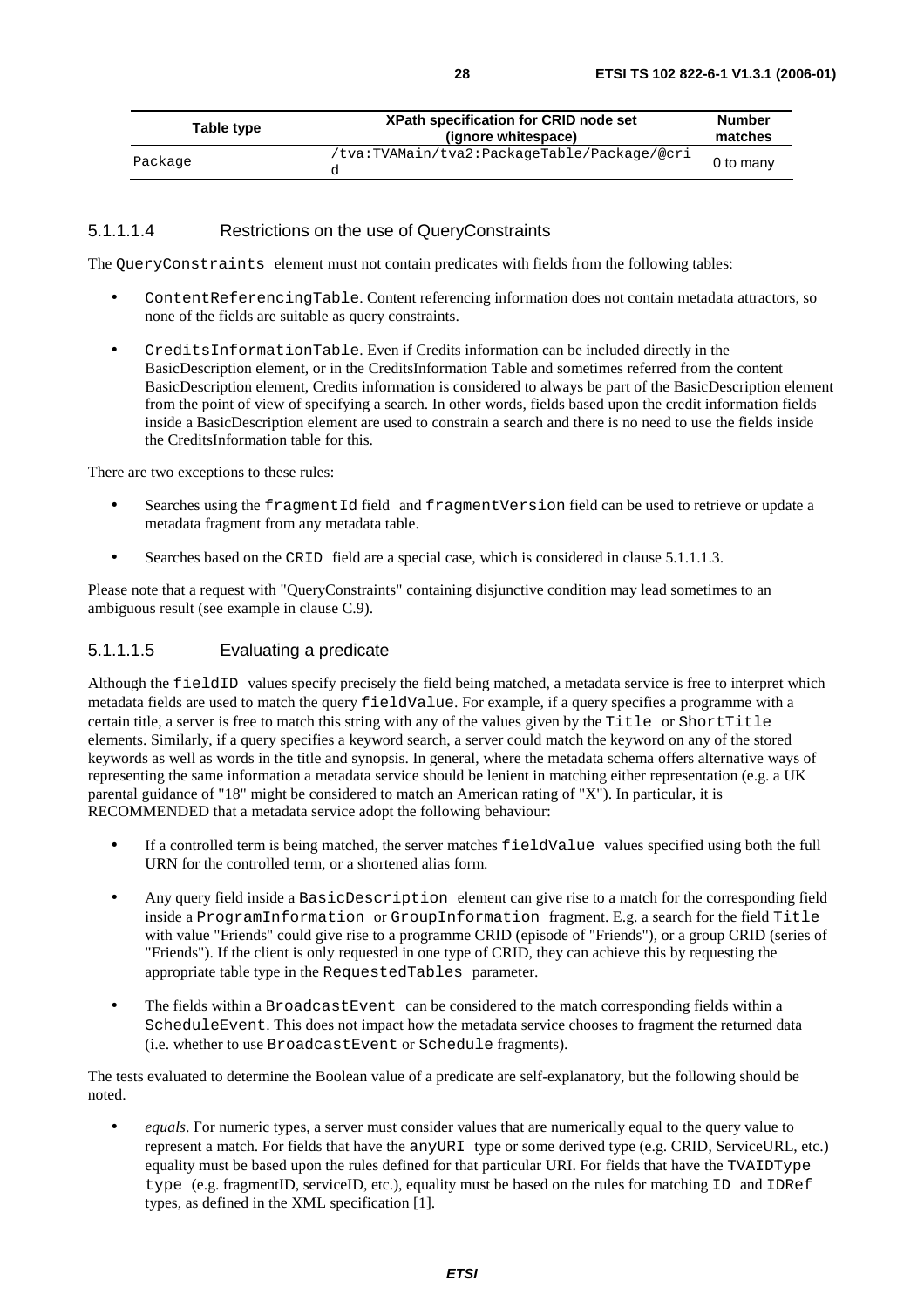- For other types derived from string, the server determines the notion of equality. It is recommended that the server ignores leading and trailing white space and character case when comparing strings. The server may also employ fuzzy or other type of matching algorithms so that matches may still be returned if a name is misspelt in a query, say.
- For fields that can contain multiple values (e.g. Title, Genre, Keywords, etc.), it is recommended that the query fieldValue is matched to any of the field values in a fragment. If the server has no data for a particular field, it is RECOMMENDED that the server considers the associated fragment not to match the predicate, as this can lead to very large result sets. However, if the query is sufficiently restrictive (no truncation of the response is necessary) it may be appropriate to relax this rule.
- *less\_than, greater\_than.* The use of XPath and XML Schema mean that the metadata service is always aware of the Schema type of every field. If the type is duration, then the shortest time is considered to be the lesser. If the type is a date and/or time, then the earlier value is considered to be the lesser. If the type is numeric, then *less*\_*than* has its obvious interpretation.
- If the type is derived from a string, then the earliest string (according to a lexicographic sort) is considered to be the lesser. The comparison is based on the Unicode Technical Standard 10 Collation Order [20] on elements normalized according to Unicode Normalization Form C [21]. By default, the collation takes place according to the Default Unicode Collation Element Table in conjunction with Unicode Collation Algorithm. A metadata provider may choose to use another collation table, in which case this is indicated by naming the collation table in the capability description (see clause 6.1).
- For fields that can contain multiple values (e.g. Title, Genre, Keywords, etc.), the metadata service should base the comparison on the field it considers to be primary. For some elements, this is indicated using the type attribute with value "main".
- If a fragment has no metadata for a particular field, the fragment should be tested as if the value for that field is the empty string.
- *exists.* In order for this test to evaluate as "true", the metadata service must be able to populate the element or attribute with useful data. I.e. it is not sufficient to instantiate the element or attribute but leave it empty.
- *contains*. This test is only used to test fields that have a type derived from a string. For all other field types the test should not be used.

### 5.1.1.2 View on returned data

#### 5.1.1.2.1 Requesting tables

This required RequestedTables parameter defines the types of data that a metadata service will try to provide on each result it returns. To achieve this, the client includes a list of table types that it requires. For a given result set, a server should supply, if the appropriate metadata is available, the corresponding fragments for this result record from the requested tables. It is not an error if the appropriate metadata is not available (e.g. no segmentation information is available for that CRID), and the client must not assume that requested fragments will always be returned.

```
<complexType name="FieldListType"> 
    <sequence> 
       <element name="IdentificationByFieldId" minOccurs="0" maxOccurs="unbounded"> 
          <complexType> 
            <attribute name="fieldID" type="tns:fieldIDType" use="required"/> 
          </complexType> 
       </element> 
       <element name="IdentificationByXPath" minOccurs="0" maxOccurs="unbounded"> 
          <complexType> 
            <attribute name="XPath" type="string" use="required"/> 
          </complexType> 
       </element> 
    </sequence> 
</complexType> 
 <complexType name="RequestedTablesType"> 
   <sequence> 
     <element name="Table" maxOccurs="unbounded"> 
       <complexType>
```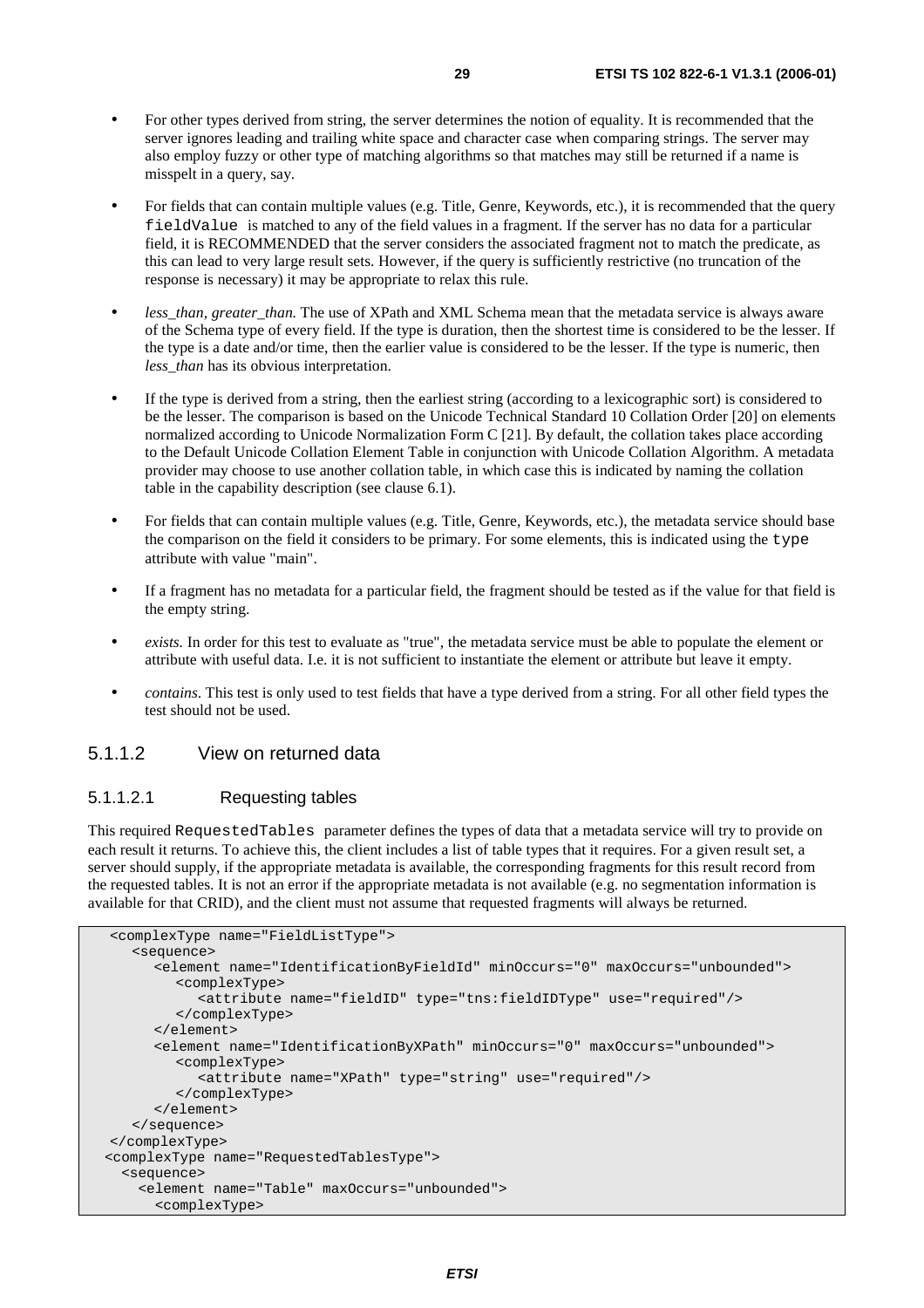| <sequence></sequence>                                                          |
|--------------------------------------------------------------------------------|
| <element <="" name="RequestedFields" td="" type="tns:FieldListType"></element> |
| $minOccurs="0"$ />                                                             |
| <element <="" name="SortCriteria" td="" type="tns:SortCriteriaType"></element> |
| minOccurs="0" maxOccurs="unbounded"/>                                          |
|                                                                                |
| <attribute name="type" use="required"></attribute>                             |
| <simpletype></simpletype>                                                      |
| <restriction base="string"></restriction>                                      |
| <enumeration value="ContentReferencingTable"></enumeration>                    |
| <enumeration value="ClassificationSchemeTable"></enumeration>                  |
| <enumeration value="ProgramInformationTable"></enumeration>                    |
| <enumeration value="GroupInformationTable"></enumeration>                      |
| <enumeration value="CreditsInformationTable"></enumeration>                    |
| <enumeration value="ProgramLocationTable"></enumeration>                       |
| <enumeration value="ServiceInformationTable"></enumeration>                    |
| <enumeration value="ProgramReviewTable"></enumeration>                         |
| <enumeration value="SeqmentInformationTable"></enumeration>                    |
| <enumeration value="PackageTable"></enumeration>                               |
| <enumeration value="InterstitialCampaignTable"></enumeration>                  |
| <enumeration value="RMPITable"></enumeration>                                  |
| <enumeration value="CouponTable"></enumeration>                                |
| <enumeration value="TargetingInformationTable"></enumeration>                  |
| <enumeration value="InterstitialTargetingTable"></enumeration>                 |
|                                                                                |
|                                                                                |
|                                                                                |
|                                                                                |
|                                                                                |
|                                                                                |
|                                                                                |

| <b>Name</b>            | <b>Definition</b>                                                          |
|------------------------|----------------------------------------------------------------------------|
| FieldListType          | A complex type to define the list of fields to be part of the requested    |
|                        | table in the response to the metadata query.                               |
| IdentificationByFieldI | This element indicates the field (element or attribute) by its fieldID     |
| d                      | that should be part of the requested table if available.                   |
| fieldID                | A required fieldID value (see clause 5.1.1.1.1) that defines the field to  |
|                        | be returned in the requested table (e.g. Title, Synopsis, etc.).           |
| IdentificationByXPath  | This element indicates the field (element or attribute) by its XPath       |
|                        | expression that should be part of the requested table if available.        |
| XPath                  | A required valid XPath expression that points to a field to be returned    |
|                        | in the requested table.                                                    |
| RequestedTablesType    | A complex type that specifies a list of table elements containing at       |
|                        | least one entry.                                                           |
| Table                  | Specifies the type of table required by the client and the sort criteria   |
|                        | to be applied to that table.                                               |
| type                   | Mandatory parameter giving the type of TV-Anytime table required by        |
|                        | the client. Can take the values: Content Referencing Table,                |
|                        | ClassificationSchemeTable,                                                 |
|                        | ProgramInformationTable,GroupInformationTable,                             |
|                        | ProgramLocationTable, ServiceInformationTable,                             |
|                        | ProgramReviewTable, SegmentInformationTable, and                           |
|                        | CreditsInformationTable, PackageTable,                                     |
|                        | InterstitialCampaignTable, RMPITable, CouponTable,                         |
|                        | TargetingInformationTable,                                                 |
|                        | InterstitialTargetingTable.                                                |
| RequestedFields        | This optional element specifies the optional elements and attributes       |
|                        | that the user would like to have in the response to the get_Data           |
|                        | request.                                                                   |
|                        | When this element is not present, this means that all fields available     |
|                        | in the metadata provider database are to be included in the                |
|                        | response.                                                                  |
| SortCriteria           | The sort criteria to be applied to that table. If not present the returned |
|                        | table will not necessarily be sorted. The order of the SortCriteria        |
|                        | element is significant See clause 5.1.1.2.1 for a more complete            |
|                        | explanation of sorting.                                                    |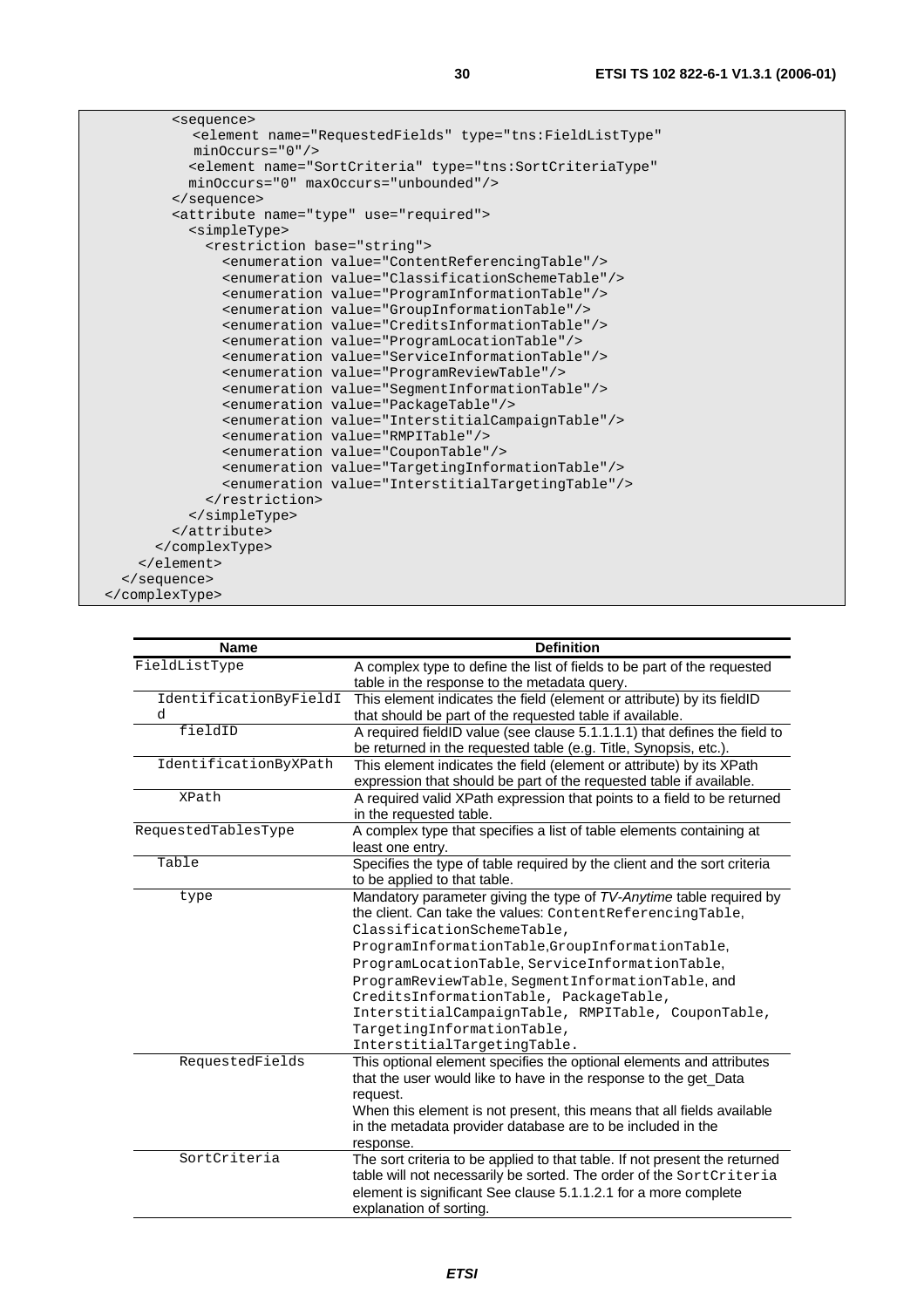A metadata service can choose whether or not to inline credits information directly, or to reference a fragment in the CreditsInformationTable. The request for a CreditsInformationTable determines if the server returns credits information at all, but does not impact the above choice on how to include the credits information. A server must not return credits information if the CreditsInformationTable is not listed in the RequestedTable parameter. The SortCriteria parameter shall be ignored if it is used in conjunction with the CreditsInformationTable.

A ServiceInformationTable will always be included in a response if a ServiceInformation entry is being referenced (using a serviceIDRef) from a ProgramLocationTable. Thus, an explicit request for a ServiceInformationTable will have no effect if a ProgramLocationTable is being returned. Nevertheless, if the client wishes to specify sort criteria for the ServiceInformationTable, it is useful to include it in the requested tables.

When a PurchaseInformation entry is being referenced (using a purchaseIDRef) from a BasicDescription, it is likely that the server will include in the response a PurchaseInformationTable but it can also insert the PurchaseInformation directly in the BasicDescription. Thus, an explicit request for a PurchaseInformationTable will have no effect.

A MetadataOriginationInformationTable will always be included in a response if a MetadataOriginationInformation is being referenced (using a metadataOriginIDRef) from any Table. Thus, an explicit request for a MetadataOriginationInformationTable will have no effect.

### 5.1.1.2.2 Sort criteria

```
 <complexType name="SortCriteriaType"> 
   <attribute name="fieldID" type="tns:fieldIDType" use="required"/> 
   <attribute name="order" type="tns:SortingOrderType" 
  default="ascending"/> 
 </complexType> 
 <simpleType name="SortingOrderType"> 
   <restriction base="string"> 
     <enumeration value="ascending"/> 
     <enumeration value="descending"/> 
   </restriction> 
 </simpleType>
```

| Name             | <b>Definition</b>                                                      |
|------------------|------------------------------------------------------------------------|
| SortCriteriaType | The definition of one sorting criteria to apply.                       |
| fieldID          | Specifies the field to use.                                            |
| order            | Defines the type of sorting to apply (either ascending or descending). |

Sorts are applied across the fragments contained in a given table. Sorts can be applied in either ascending order (with the least first) or descending order (with the largest first). The criteria by which fields are compared is identical to that used to make less than (ascending search) and greater than (descending search) comparisons, as specified in clause 5.1.1.1.5. One implication of this is that fragments included in the response containing no data for the field being sorted must be sorted as if that field had the value of the empty string. Another implication is that if the sort field can have multiple values in a single fragment (e.g. Title), the metadata service should be sorted on the primary value for that field.

There can be a number of SortCriteria elements within the RequestedTables parameter. The metadata service uses this to apply a multi-tier sort, with the first sort applied using the first SortCriteria element in the list, the next sort using the second SortCriteria element (if any), and so on. If a server indicates that it supports one or more sort fields (see clause 7.1) for a table, then it must support a single-tier sort for that table. If a server indicates that it supports more than one sort field, then it may support a multi-tier sort for that table. The exact sort applied by the server is indicated in the response (see clause 5.1.2.1). If multi-tier sorting is supported, groups of fragments that are equivalent according to the criteria of one sort field are then sorted according to the criteria of the next sort field. For example, this allows a set of BroadcastEvent fragments to first be grouped into channels and then sorted according to time and date, and thus make the construction of an EPG on the client much more efficient. Such a sort could be specified as follows.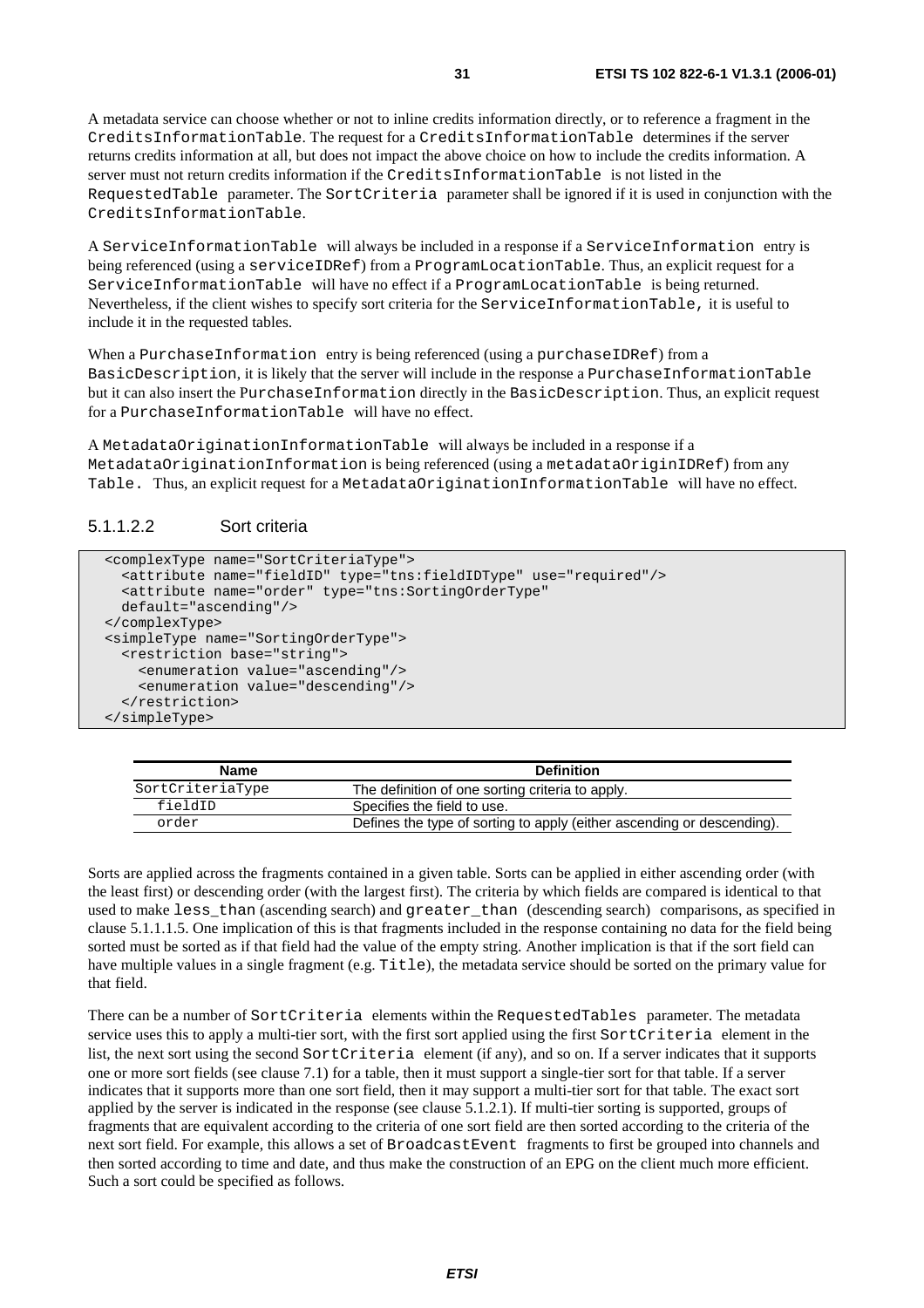```
 <RequestedTables> 
   <Table type="ProgramLocationTable"> 
     <SortCriteria fieldID="tvaf:ServiceURL" order="descending"/> 
     <SortCriteria fieldID="tvaf:PublishedTime"/> 
   </Table> 
 </RequestedTables>
```
If the SortCriteria parameter contains a fieldID value that refers to a field identifier containing multiple XPath expressions, the metadata service may choose any one of the XPath expressions for identifying which field to use for sorting that fragment.

For example, if a result is a ProgramLocationTable containing both OnDemandProgram fragments and BroadcastEvent fragments, and the sort criteria is "PublishedStart", all the BroadcastEvent fragments will be sorted according to their published time (see table 2) followed by all the OnDemandProgram fragments sorted according to their first available time.

The way in which a client establishes the fields for which sorting is supported (if any) is described in clause 7.1.

### 5.1.1.3 Size limit parameter

An optional parameter (maxPrograms) can be inserted in the request. It is a positive integer and is used by the client to specify the number of records returned by a query. If a query results in a greater number of records, the server must return maxPrograms records, along with their corresponding metadata.

Limiting the number of records being returned does not guarantee the client device's memory not being exceeded since there is no limit on the size of each of data associated with each record. Similarly, knowing the exact byte size of the response is not sufficient, since there is not a linear relationship between this figure and the size of the post-parsing in-memory objects. The client should ensure that memory overloading is gracefully handled by terminating the parsing step before memory limits are reached. The purpose of the maxPrograms parameter is to allow the client to avoid this occurrence for the large majority of cases. (See also the explanation of the truncated parameter in clause 5.1.2.3, which may be included in the response).

It is recommended that when the server truncates a response, it provide the results that it considers to be the closest match to the specified query.

### 5.1.1.4 Interpretation of Query Predicates

This clause defines the data model that is used to describe how the server processes the query to build its response. This model is necessary to explain the way in which queries operate across tables. It does not imply an underlying implementation, nor does it imply that a response must strictly satisfy the relational calculus definition given here.

The data model described in this clause is purely a tool to describe how queries across tables work. This model uses a set of relational tables in order to explain how query predicates should be interpreted. The data model itself is informative.

When all the query predicates contain fieldID values belong to the same table (e.g. a query based on Title and Keyword fields) the result records that satisfy the query constraints will be matched. If the query predicates contain fieldID values belonging to multiple tables, then the matching result records should satisfy those predicates in all the relevant tables. The data model is a tool to explain this behaviour, as it can become complex in the general case.

Firstly, this data model defines a set of relational tables containing the following records for each fragment that matches the query.

- Content referencing record. Each record corresponds to a Result element and the table is uniquely keyed with a CRID.
- Program information record. Each record corresponds to a ProgramInformation element and the table is uniquely keyed with a CRID.
- Group information record. Each record corresponds to a GroupInformation element and the table is uniquely keyed with a CRID.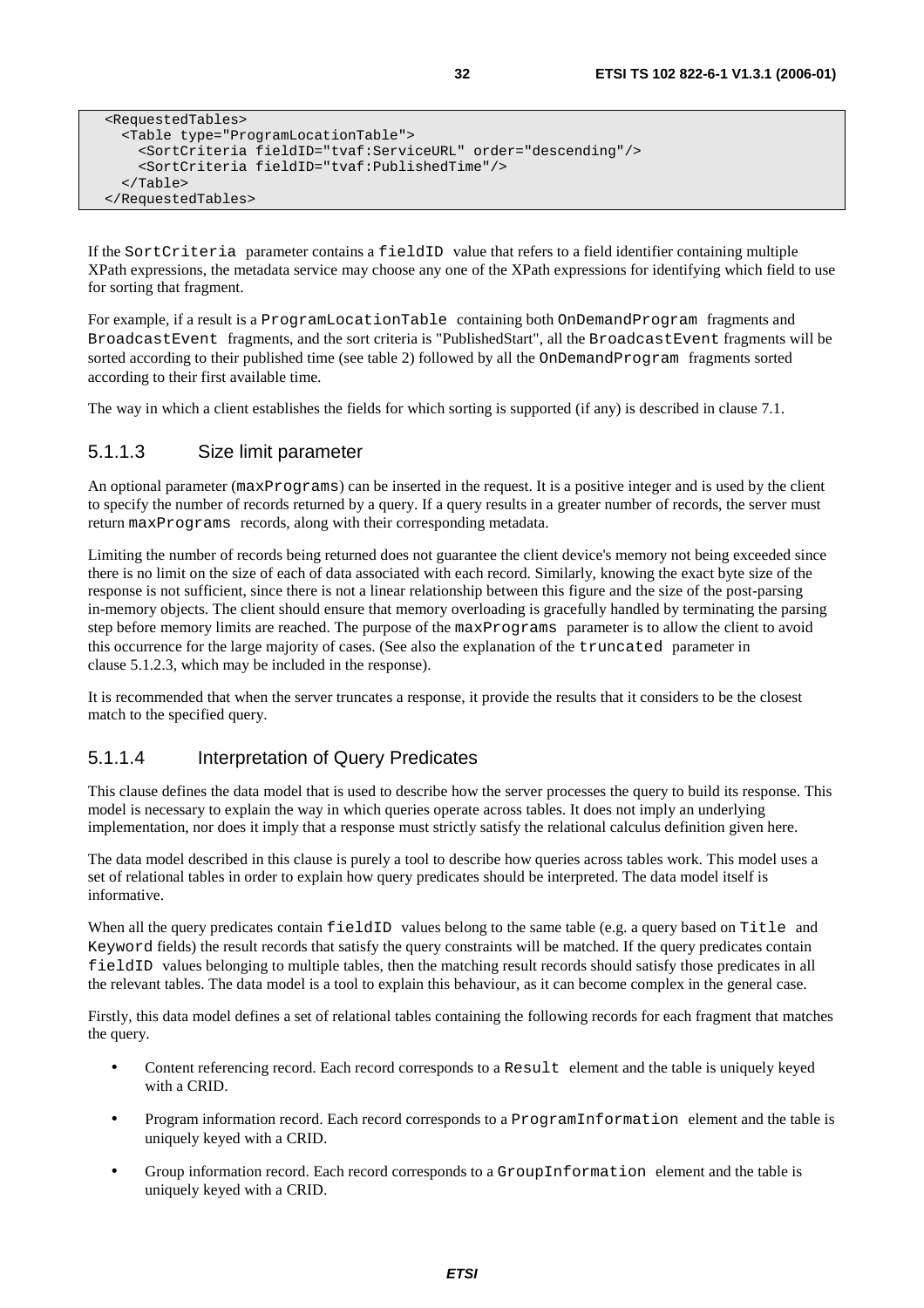- Broadcast event record. Each record corresponds to a BroadcastEvent or a ScheduleEvent element, and can be assigned a CRID.
- On demand programme record. Each record corresponds to an OnDemandProgram element and can be assigned a CRID.
- Service information record. Each record corresponds to a ServiceInformation element and is uniquely keyed with a serviceId.
- Review record. Each record corresponds to a Review element and is associated with a CRID.
- Segment information record. Each record corresponds to a SegmentInformation element and is associated with a CRID.
- Segment group record. Each record corresponds to a SegmentGroupInformation element and is associated with a CRID.

Note that, with one exception: the "Content referencing record", these records correspond exactly to the fragments defined in part B of the Metadata Specification. Within each record the data is not flat (i.e., there are nested and repeated data structures) so in practice this would be a poor relational model for *TV-Anytime*.

We now define a combined table formed by performing a sequence of full outer joins as follows:

- 1) The service information and broadcast event tables are joined based upon the serviceId field.
- 2) The service information and on demand programme tables are joined based upon the serviceId field.
- 3) The two resulting tables, and all the other tables, are joined based upon the CRID field to leave a single combined table. Since the join operation (Cartesian product) is commutative and associative, the order in which this join is performed is not significant.

Each row of the combined table is termed a "result record". A result record has the following properties:

- There can be many result records containing the same value in the CRID field.
- A result record may have no entries for a particular field or set of fields. This is equivalent to saying that not all types of metadata and metadata tables will be available for every programme.
- The same fragment can appear in multiple result records.
- Each field within a result record can be uniquely identified using a fieldID value.

### 5.1.1.5 Definition of server behaviour

This clause defines the server's behaviour to a query that is assumed by the data model. The server should return a response containing content referencing and/or metadata fragments based upon the predicates in the QueryConstraints that satisfy the query.

The server shall return a response that contains only the tables specified by the RequestedTables parameter, based on the rules defined in clause 5.1.1.2.

Each fragment shall be encapsulated in either a TVAMain or ContentReferencingTable element. The complete response shall contain either one TVAMain element, one ContentReferencingTable element or one instance of both TVAMain and ContentReferencingTable. The response shall have duplicated fragments removed.

### 5.1.2 Response Format

A get\_Data response contains an XML instance document containing zero or one instance of the following elements:

- TVAMain.
- ContentReferencingTable.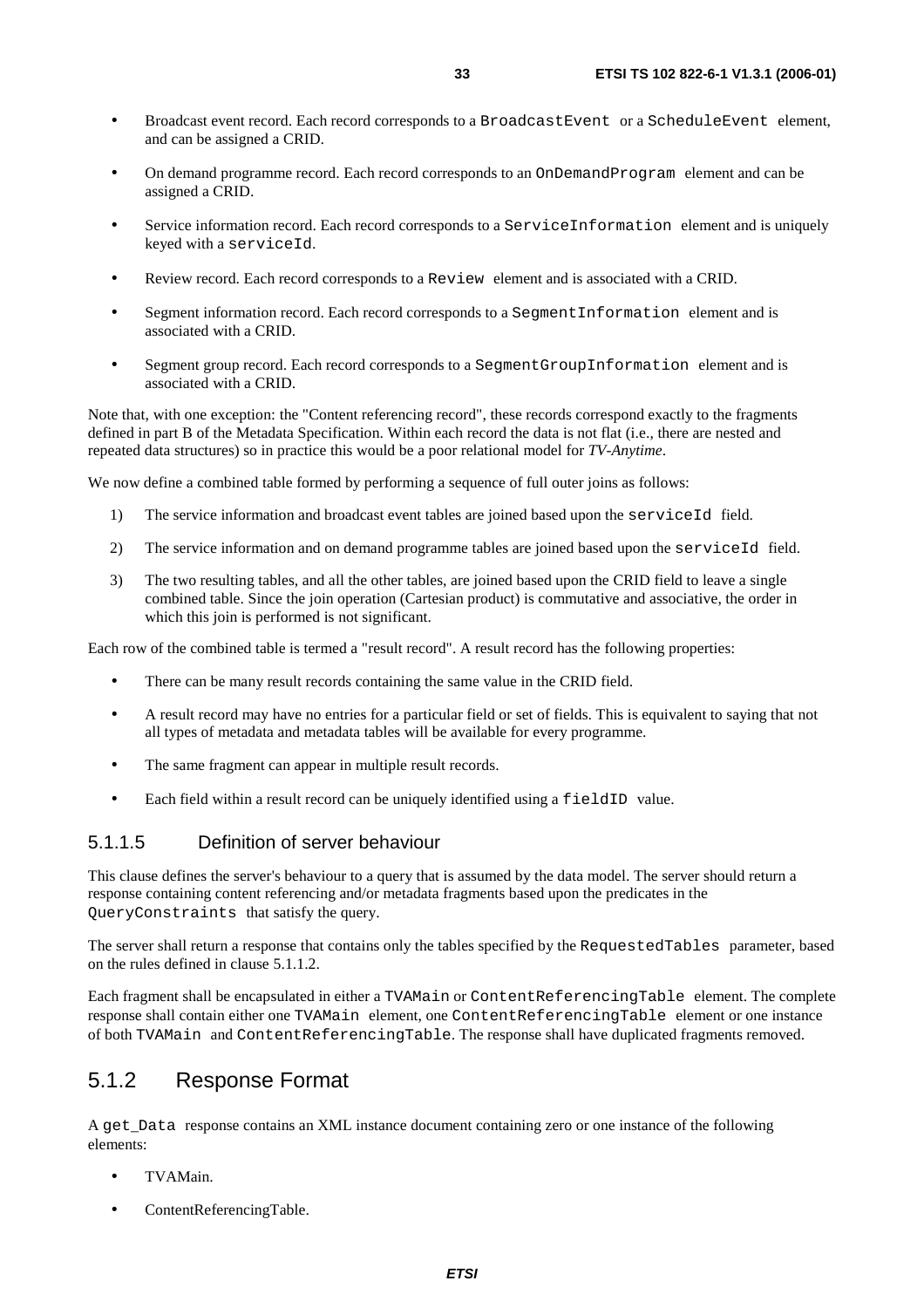• InvalidFragments.

```
 <element name="get_Data_Result" type="tns:get_Data_ResultType"/> 
 <complexType name="get_Data_ResultType"> 
   <sequence> 
     <element name="TableSortingInformation" 
     type="tns:RequestedTablesType" minOccurs="0"/> 
     <element ref="tva:TVAMain" minOccurs="0"/> 
     <element ref="cr:ContentReferencingTable" minOccurs="0"/> 
     <element name="InvalidFragments" 
     type="tns:InvalidFragmentsType" minOccurs="0"/> 
   </sequence> 
  <attribute name="serviceVersion" type="unsignedInt" use="required"/> 
   <attribute name="truncated" type="boolean"/> 
 </complexType>
```

| <b>Name</b>             | <b>Definition</b>                                                      |
|-------------------------|------------------------------------------------------------------------|
| TableSortingInformation | An element that declares a set of tables and corresponding sort        |
|                         | order to be returned.                                                  |
| TVAMain                 | An element inside which all metadata items defined in                  |
|                         | TS 102 822-3-1 [8] are instantiated.                                   |
| ContentReferencingTable | An element inside which all metadata items defined in                  |
|                         | TS 102 822-4 [12] are instantiated.                                    |
| InvalidFragments        | Represents list of invalid fragments using the                         |
|                         | InvalidFragmentsType type. See clause 5.1.2.4 for a                    |
|                         | definition of this type and how it is used.                            |
| serviceVersion          | This parameter indicates the version of the get_Data                   |
|                         | operation's capability description. See clause 5.1.2.2.                |
| truncated               | When this attribute is true, it indicates that the result of the query |
|                         | has been truncated because the number of results exceeded the          |
|                         | maxPrograms attribute specified in the request or the server was       |
|                         | not able to return all the results. See clause 5.1.2.3.                |

The instance document returned must be XML Schema valid with respect to the appropriate metadata and content referencing schemas. Furthermore, each instance document must contain the appropriate TVAIDType type to allow complete dereferencing of all TVAIDRefType nodes within the instance document (e.g. if a Schedule is included, the ServiceInformation entry, referenced via the serviceIDRef, must also be present).

### 5.1.2.1 Indicating the sorting of the response

The TableSortingInformation element shall be included in any response where a sort has been performed on the response.

The first SortCriteria element defines the first field by which the response has been sorted. Each subsequent SortCriteria element (if any) defines the next levels of sorting that has been applied.

For example, the following XML snippet shows a response that has been sorted by service URL and then by published time (note that the syntax is the same as that used to specify the sorting in the query).

```
 <TableSortingInformation> 
   <Table type="ProgramLocationTable"> 
     <SortCriteria fieldID="tvaf:ServiceURL"/> 
     <SortCriteria fieldID="tvaf:PublishedTime"/> 
   </Table> 
 </TableSortingInformation>
```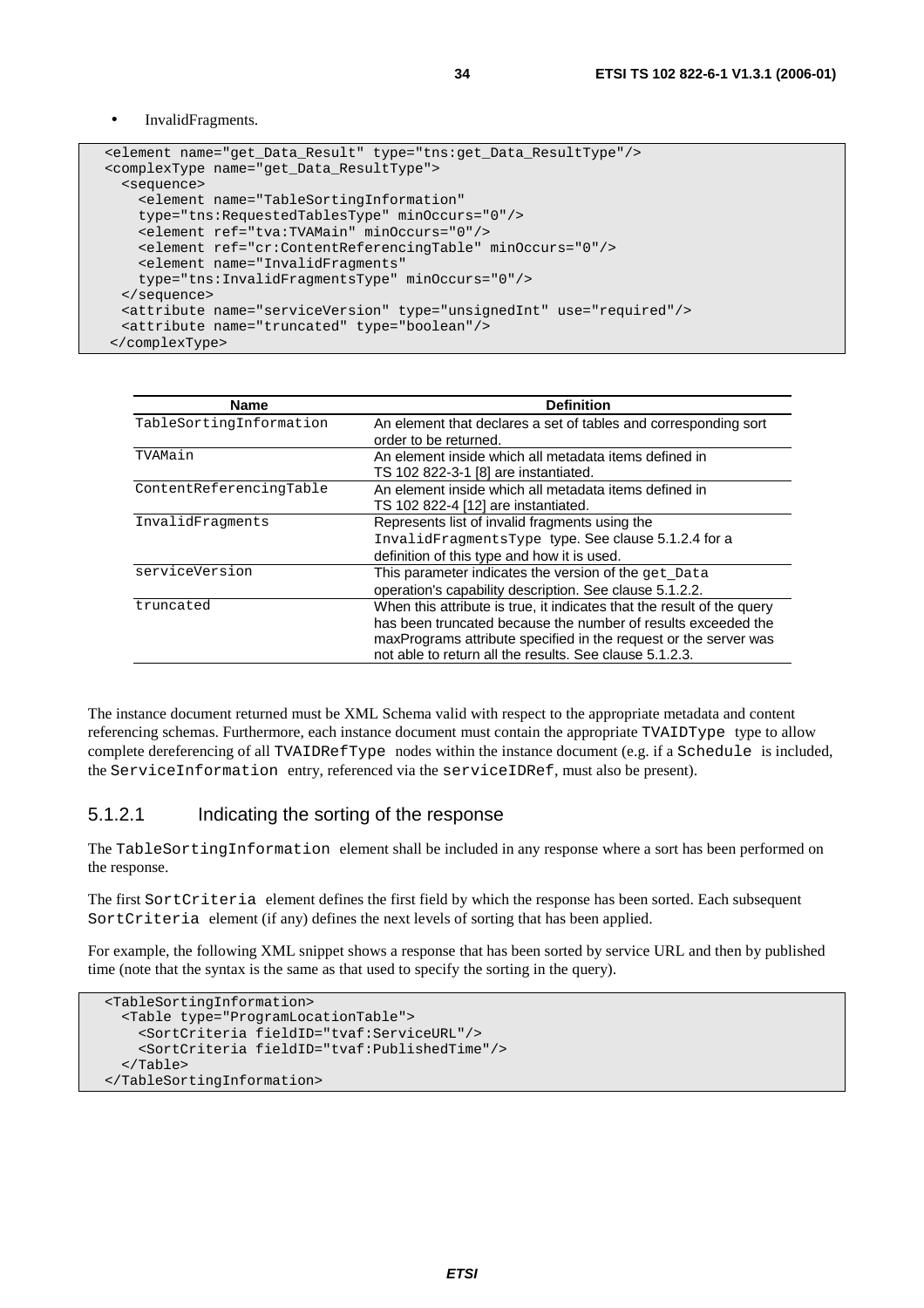### 5.1.2.2 Indicating the service version

The serviceVersion attribute must be included in the response. This parameter indicates the version of the get\_Data operation's capability description. When the version is updated a client can retrieve a new capability description for the metadata service (see clause 7.1 for more explanation on how this parameter is used). Note that the serviceVersion attribute indicates nothing about the syntax version in the response (which can be inferred from the XML namespace), or the version of the metadata data in the result (metadata version information is indicated using the fragmentVersion attribute).

### 5.1.2.3 Truncating the result set

If the optional truncated attribute has the value "true", the records returned do not represent the entire query result set. This is either a result of the inclusion of the maxPrograms attribute in the request, or as a result of the server being overloaded. The actual limit used in the latter case is server specific, but in general should be a sufficiently large number so as to not normally be an issue. No behaviours such as paging mechanisms are defined for retrieving more data after a truncated limit, as this requires more complex client and server implementations (since state must be maintained between queries), and would be complex when the server's database is being asynchronously updated. The intent is to support the average query, while at the same time allowing servers the leeway required to be able to manage adequate performance.

A very large number of responses is usually an indication that the query was insufficiently specific. In most cases, it is possible to refine the query by the alteration of the original parameter set. If truncation occurs as a result of flexible interpretation of the query, it is RECOMMENDED that the server falls back to strict interpretation of the query in order to reduce the number of responses.

### 5.1.2.4 Updating the result set

The fragmentVersion and fragmentId identifiers may be placed at the fragment level in the get\_Data response (as defined by the TS 102 822-3-1 [8]). If included, this allows the client to request and update individual fragments. A client may cache fragment version information and be able to ignore future instances of the same metadata if the fragment version number has not been incremented. *TV-Anytime* metadata in the bi-directional environment may be updated by the unit of fragments based on the fragementID and/or fragmentVersion defined in TS 102 822-3-1 [8]. To support the metadata updating in the bi-directional environment, the fragmentVersion has the following additional validity constraints.

The fragmentVersion attribute should be either one of an 8-digit or 14-digit unsigned integer. When it is an 8-digit integer, it should follow the format of YYYYMMDD and represents the last updated date of the fragment. When it is an 14-digit integer, it should follow the format of YYYYMMDDhhmmss and represents the last updated date and time. YYYY represents year in four digits, MM represents month in two digits, DD represents day of the month in two digits, hh represents hour in two digits (using a 24 hour clock), mm represents minute in two digits, and ss represents second in two digits.

If a receiver wants to update a fragment received by the uni-directional link using the bi-directional link it should make a request for the same fragment with a fragmentVersion with a later date than it receives the fragment by the uni-directional link.

The server indicates its support for this updating mechanism using the capability description, as described in clause 7.1.

If the request for a fragmentID does not include the fragmentVersion, the server shall return its latest version of the fragment.

```
 <complexType name="InvalidFragmentsType"> 
   <sequence> 
     <element name="Fragment" minOccurs="0" maxOccurs="unbounded"> 
       <complexType> 
         <attributeGroup ref="tva:fragmentIdentification"/> 
       </complexType> 
     </element> 
   </sequence> 
 </complexType>
```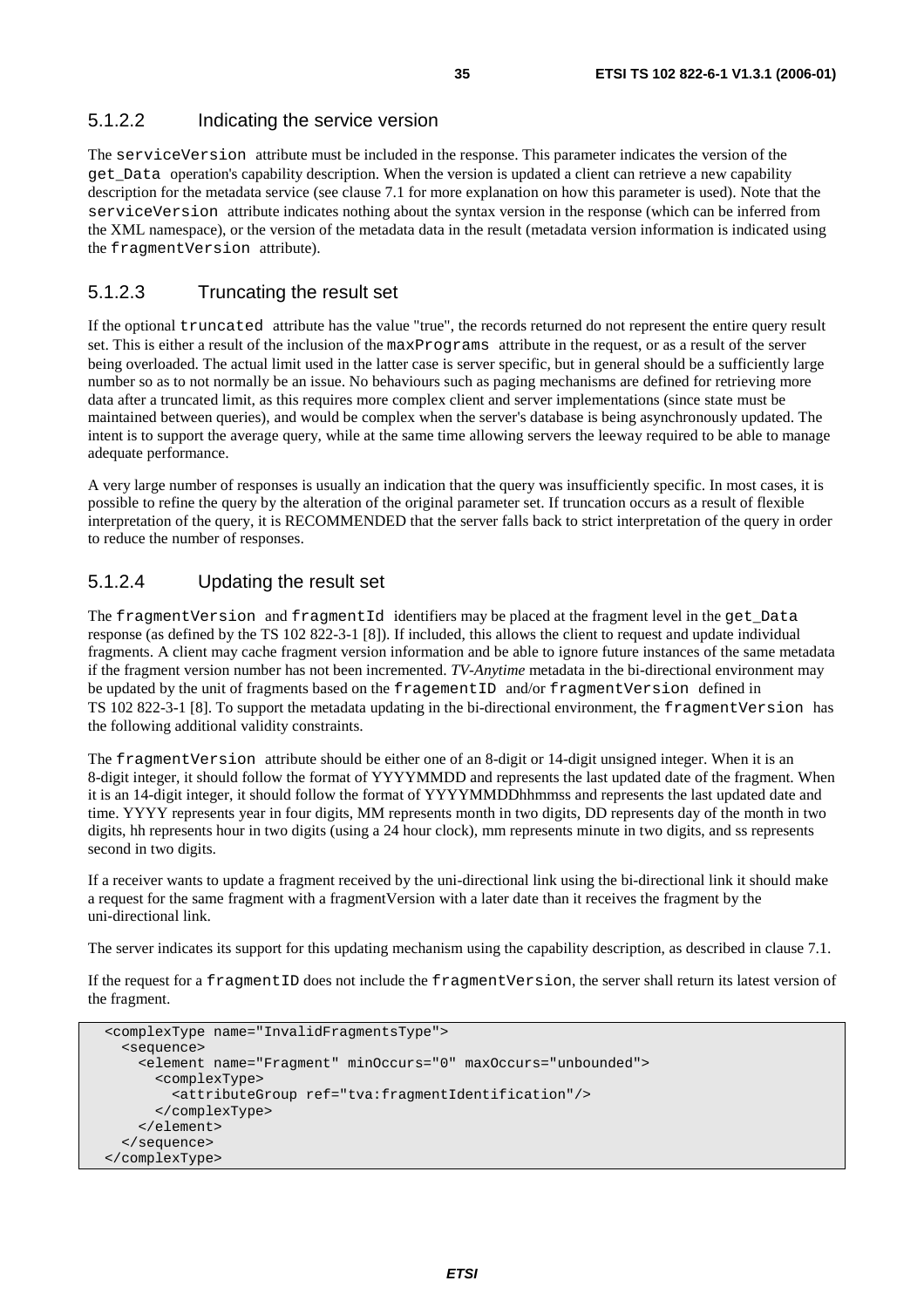| <b>Name</b>          | <b>Definition</b>                                             |
|----------------------|---------------------------------------------------------------|
| InvalidFragmentsType | An InvalidFragmentsType is used to express invalid            |
|                      | fragment lists. It contains one or more Fragment elements.    |
| Fraqment             | Identifies an invalid fragment using the                      |
|                      | fragmentIdentification attributeGroup (as defined in          |
|                      | TS 102 822-3-1 [8]). The meaning of fragmentID and            |
|                      | fragment Version in this context is described in this clause. |

When the InvalidFragments element is included in the get\_Data\_Result element, the client should delete the fragments saved in the local storage identifiable by the fragmentID and/or fragmentVersion listed in the InvalidFragments element.

A fragmentID can be reassigned to other fragments by the publisher, when the original fragment became invalid and is deleted. When a fragmentID is reused, to ensure the uniqueness of the fragmentID, the server is expected to include the reassigned fragmentID and the fragmentVersion representing the deleted date or the last modified date of the InvalidFragments element, whenever the requested fragmentVersion is smaller than the fragmentVersion of the deleted fragment.

### 5.1.2.5 Requesting a portion of tables

A thin client, which has a limited bandwidth to get metadata and/or a limited processing power issues a request for a portion of program information and location metatada tables available for two TV channels with no specified period.

Only the following elements are requested in addition to the mandatory elements and attributes:

- title, genre, synopsis of the programInformationTable;
- title, genre, programURL, publishedTime and publishDuration of the programLocationTable;
- free text review of the programReviewTable.

```
<tns:get_Data> 
  <tns:QueryConstraints> 
  <tns:PredicateBag type="OR"> 
    <tns:BinaryPredicate fieldID="tvaf:ServiceURL" fieldValue="tv://7"/> 
   <tns:BinaryPredicate fieldID="tvaf:ServiceURL" fieldValue="tv://9"/> 
   </tns:PredicateBag> 
  </tns:QueryConstraints> 
  <tns:RequestedTables> 
   <tns:Table type="GroupInformationTable"/> 
   <tns:Table type="ProgramInformationTable"> 
   <tns:RequestedFields> 
     <tns:IdentificationByFieldId fieldID="tvaf:Title"/> 
     <tns:IdentificationByFieldId fieldID="tvaf:Genre"/> 
     <tns:IdentificationByFieldId fieldID="tvaf:Synopsis"/> 
   </tns:RequestedFields> 
   </tns:Table> 
   <tns:Table type="ProgramLocationTable"> 
   <tns:RequestedFields> 
     <tns:IdentificationByFieldId fieldID="tvaf:Genre"/> 
     <tns:IdentificationByFieldId fieldID="tvaf:Title"/> 
     <tns:IdentificationByFieldId fieldID="tvaf:ProgramURL"/> 
     <tns:IdentificationByFieldId fieldID="tvaf:PublishedStart"/> 
    <tns:IdentificationByFieldId fieldID="tvaf:PublishedDuration"/> 
   </tns:RequestedFields> 
    <SortCriteria fieldID="tvaf:ServiceURL" order="descending"/> 
    <SortCriteria fieldID="tvaf:PublishedStart"/> 
   </tns:Table> 
   <tns:Table type="ProgramReviewTable"> 
   <tns:IdentificationByXPath 
  XPath="/TVAMain/ProgramDescription/ProgramReviewTable/Review/FreeTextReview/text()"/> 
  </tns:Table> 
  </tns:RequestedTables> 
</tns:get_Data>
```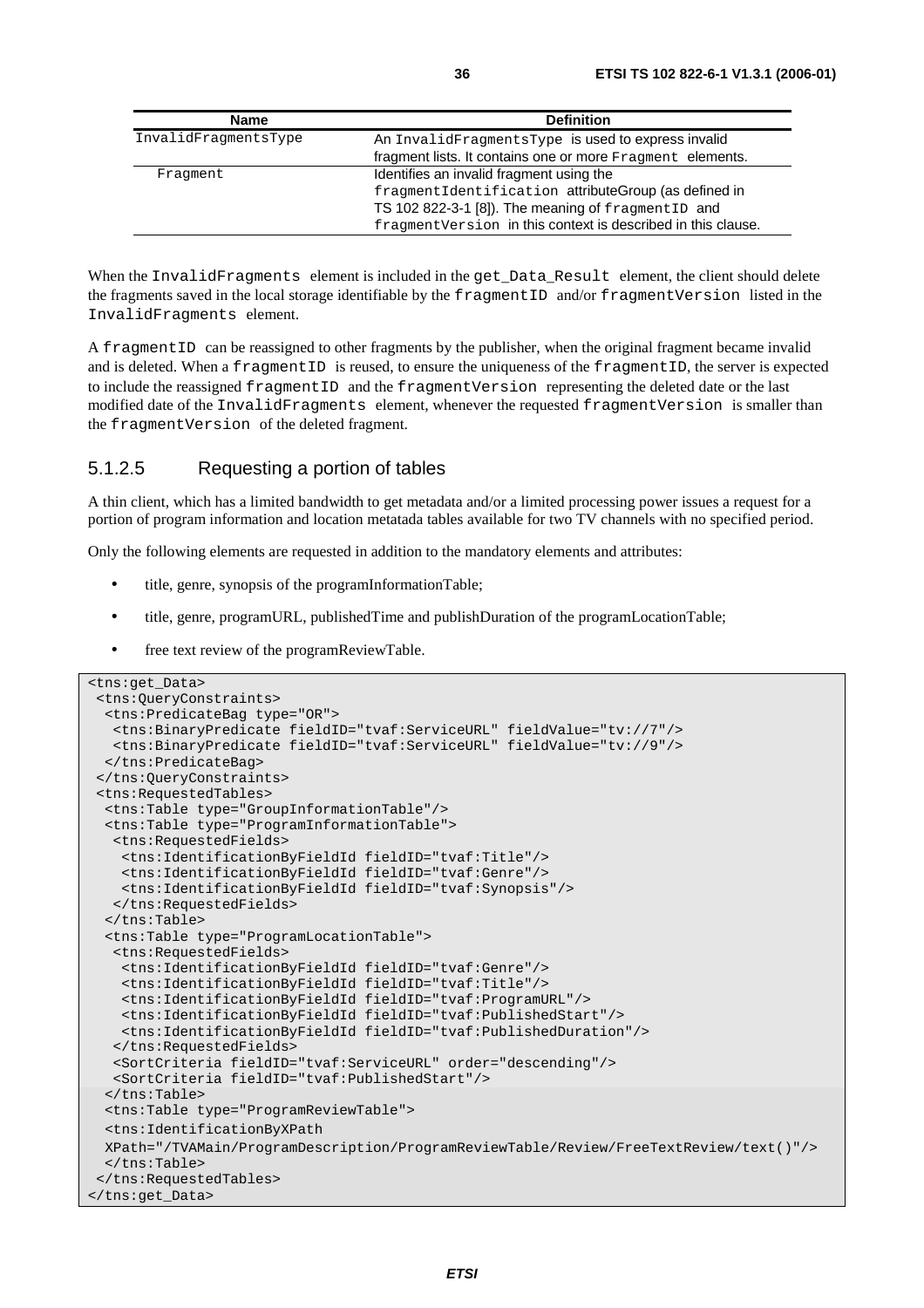#### 5.1.2.6 Updating fragments requesting a portion of tables

After having received a list of fragments with a limited set of fields for each requested table, the client may wish to retrieve fragments which have been updated after a given date, i.e. September 25, 2002. If he wants to get the updated fragments as available from the server, he can issue the following request:

```
<tns:get_Data> 
  <tns:QueryConstraints> 
  <tns:BinaryPredicate fieldID="tvaf:fragmentVersion" test="greater_than" 
  fieldValue="20020925"/> 
  </tns:QueryConstraints> 
  <tns:RequestedTables> 
    <tns:Table type="ProgramInformationTable"/> 
    <tns:Table type="ProgramLocationTable"> 
     <SortCriteria fieldID="tvaf:ServiceURL" order="descending"/> 
     <SortCriteria fieldID="tvaf:PublishedStart"/> 
    </tns:Table> 
   </tns:RequestedTables> 
</tns:get_Data>
```
In this case, all the fields available in the requested tables will be included in the response even if the original request contained a request for portions of tables.

If the client wants to receive only a limited set of fields within the updated fragments, he should issue the following request limiting the requested fields in the table to be included in the response, as follows:

```
<?xml version="1.0" encoding="UTF-8"?> 
<tns:get_Data> 
  <tns:QueryConstraints> 
  <tns:BinaryPredicate fieldID="tvaf:fragmentVersion" test="greater_than" 
  fieldValue="20020925"/> 
  </tns:QueryConstraints> 
  <tns:RequestedTables> 
   <tns:Table type="ProgramInformationTable"> 
   <tns:RequestedFields> 
     <tns:IdentificationByFieldId fieldID="tvaf:Title"/> 
     <tns:IdentificationByFieldId fieldID="tvaf:Genre"/> 
    <tns:IdentificationByFieldId fieldID="tvaf:Synopsis"/> 
   </tns:RequestedFields> 
   </tns:Table> 
   <tns:Table type="ProgramLocationTable"> 
    <tns:RequestedFields> 
     <tns:IdentificationByFieldId fieldID="tvaf:Genre"/> 
     <tns:IdentificationByFieldId fieldID="tvaf:Title"/> 
     <tns:IdentificationByFieldId fieldID="tvaf:ProgramURL"/> 
     <tns:IdentificationByFieldId fieldID="tvaf:PublishedStart"/> 
     <tns:IdentificationByFieldId fieldID="tvaf:PublishedDuration"/> 
   </tns:RequestedFields> 
   <SortCriteria fieldID="tvaf:ServiceURL" order="descending"/> 
   <SortCriteria fieldID="tvaf:PublishedStart"/> 
   </tns:Table> 
  </tns:RequestedTables> 
</tns:get_Data>
```
## 5.2 submit\_Data Operation

The submit\_Data operation is much simpler than the get\_Data operation. In this version of the specification, its usage is limited according to the constraints outlined in clause 3.1.2.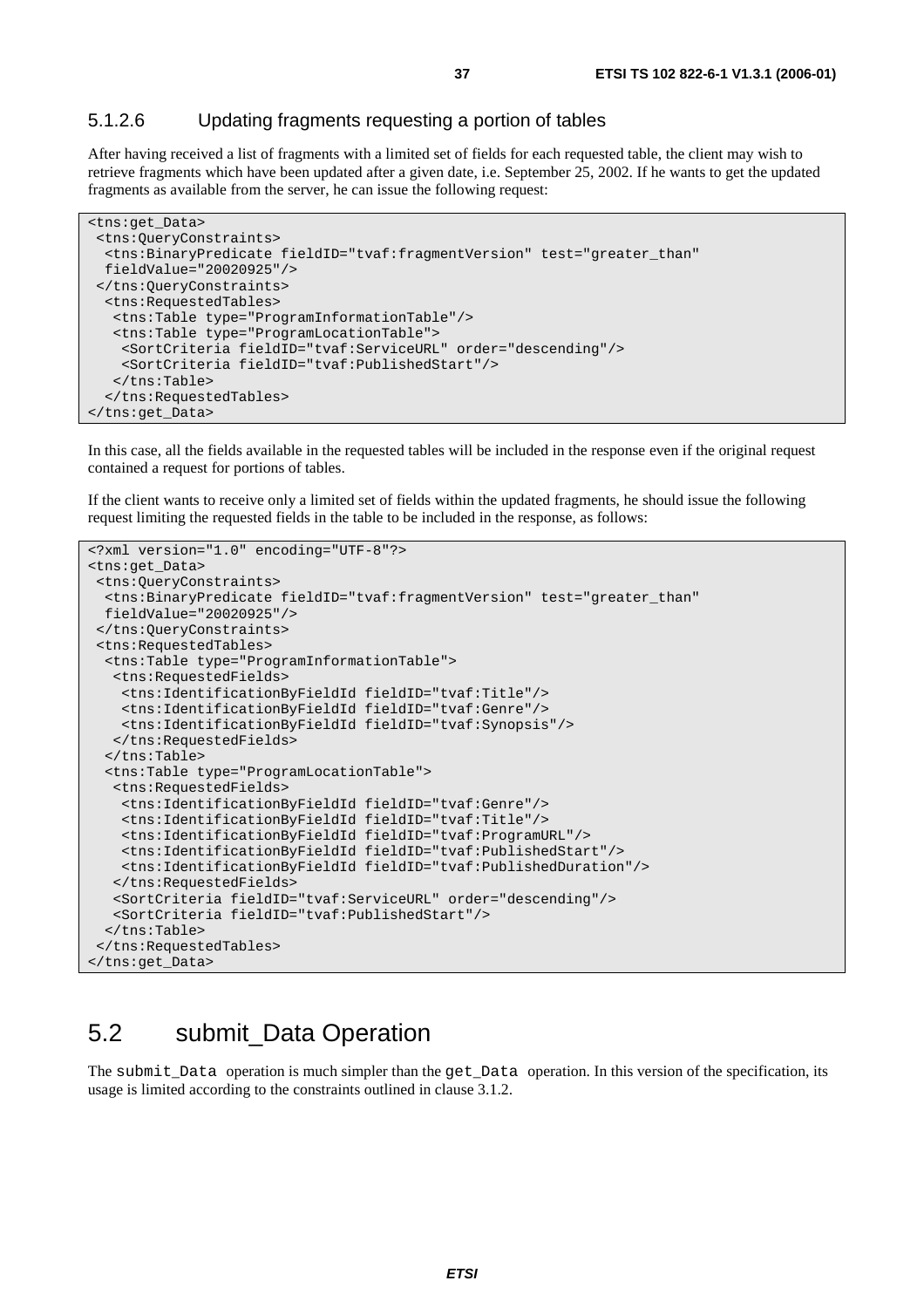## 5.2.1 Usage and user preference data submission policy (informative)

*TV-Anytime* phase one technical specifications limit the data that can be submitted to a defined (in clause 3.1.2) set of anonymous profile data that has been created via manual input or intelligent agents based on usage of services and content. It is out of scope for the device to send "all" usage data to "all" potential service providers known to the PDR for Phase One because no authenticated return channel rights management process has been specified yet.

The *TV-Anytime* Forum respects and embraces the basic rights of all viewers and providers. These include preserving the basic right of a content consumer to privacy and acknowledging the legitimate rights of all participants such as content creators and providers, service providers, advertisers and network operators.

It is the content consumer's decision as to the amount of privacy invasion and profiling capabilities done by these participants, and will be allocated by the content consumer to a vendor or service provider at his/her discretion.

Providers that accept the content consumer's choice to allocate to them the responsibility (partial or in full) to profile him/her, through a contract with a service/technology/content provider, will adhere to strict privacy regulations. A computer readable representation of this policy (which could be rendered for the content consumer) may be provided as part of the describe\_submit\_data operation, see clause 7.2. The policy regulation will effectively eliminate breaches of security of the collected private information in order to avoid any use of it that was not explicitly permitted by the end-consumer.

Providers of content wish to know how their content is performing as far as the consumer is concerned. Business decisions may be made as a result (cancel the scheduling of a programme because the viewers do not like it; advertisers will want to know viewers numbers, etc).

An anonymized subset of the UsageHistory table may be submitted if this functionality has been enabled by the consumer. Anonymity must be guaranteed so that no detail about the individual will be sent.

This will enable service providers and broadcasters the ability to analyze aggregated viewer preferences and allow them to make business decisions based on their performance in these areas.

#### 5.2.2 Request Format

```
 <element name="submit_Data" type="tns:submit_DataType"/> 
 <complexType name="submit_DataType"> 
   <sequence> 
     <element name="UsageHistory" type="mpeg7:UsageHistoryType"/> 
   </sequence> 
 </complexType>
```
The input to the submit\_Data operation simply uses the mpeg7:UsageHistoryType which is part of the UserDescription defined in TS 102 822-3-1 [8], and therefore has the same semantics.

### 5.2.3 Response Format

```
 <element name="submit_Data_Result" type="tns:submit_Data_ResultType"/> 
 <complexType name="submit_Data_ResultType"> 
   <attribute name="serviceVersion" type="unsignedInt" use="required"/> 
 </complexType>
```
The submit\_Data response must contain some indication of the current version of the capability description. This allows receivers to update the capability description without having to download the capability description each time the submit\_Data operation is used.

| <b>Name</b> | <b>Definition</b>                                                                                                                                                                                                                                                         |
|-------------|---------------------------------------------------------------------------------------------------------------------------------------------------------------------------------------------------------------------------------------------------------------------------|
|             | serviceVersion A required attribute to indicate the current version of the capability<br>description. This allows receivers to update the capability description without<br>having to download the capability description each time the submit_Data<br>operation is used. |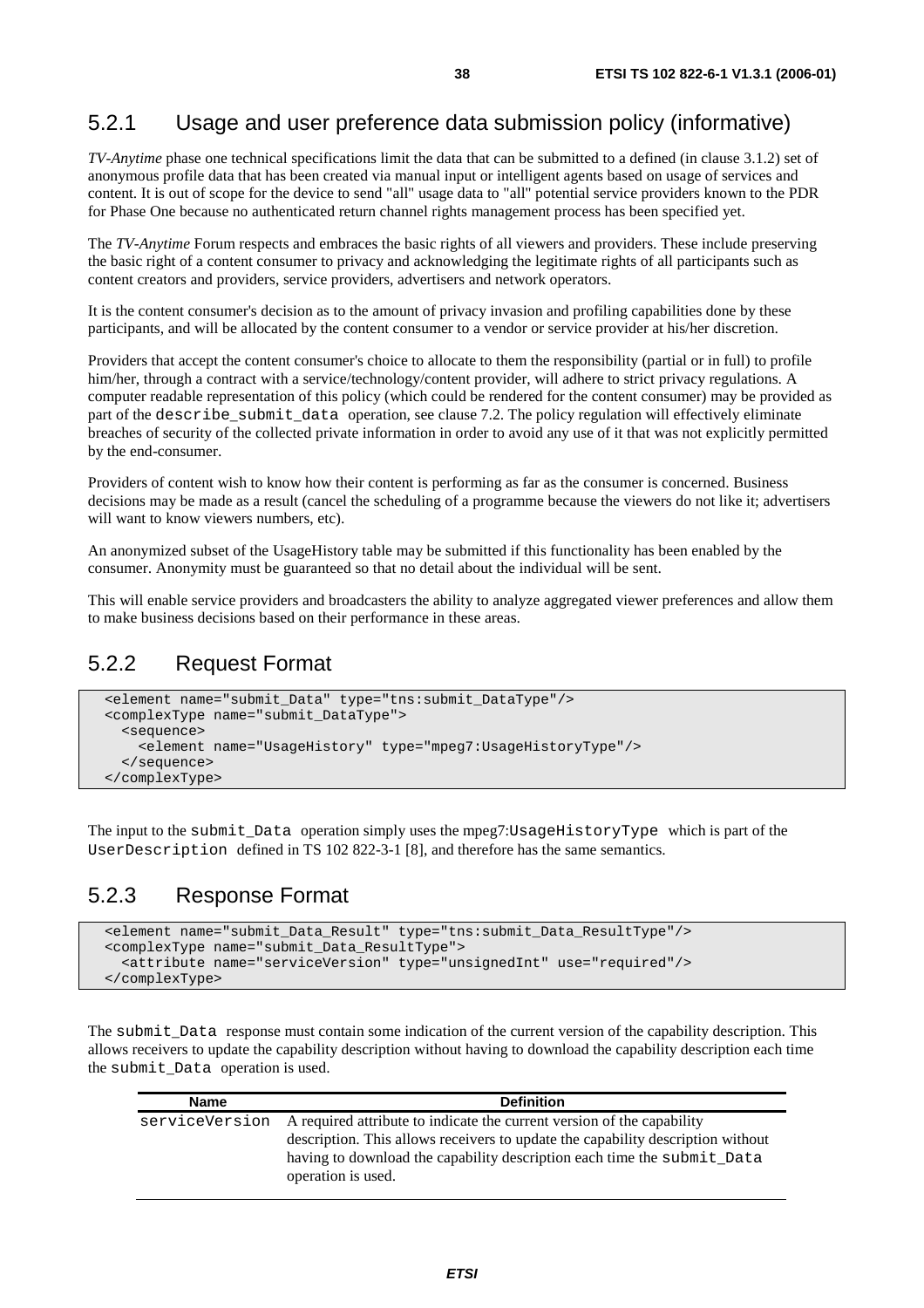## 5.3 upload\_Personal\_Data Operation

The upload\_Personal\_Data operation is similar to submit\_Data operation but it should be used in a secure and trusted environment.

The upload\_Personal\_Data is defined to submit any personal information as defined in the ExtendedUserDescriptionType of TS 102 822 3-3 [10].

However, the service provider and the user using this operation should be responsible of handling the private information as governed by proper legal authorities.

Please note that this operation requires secure and trusted connection to the service provider such as HTTPS/SSL.

### 5.3.1 Request Format

```
 <element name="upload_Personal_Data" type="tns:upload_Personal_DataType"/>
 <complexType name="upload_Personal_DataType"> 
   <sequence> 
     <element name="UserInformation" type="tva2:ExtendedUserDescriptionType" 
     maxOccurs="unbounded"/> 
   </sequence> 
 </complexType>
```
The input to the upload Personal Data operation simply uses the tva2:ExtendedUserDescriptionType which is defined in the Metadata Specification for Phase 2 scenarios defined in TS 102 822-1 [6], and therefore has the same semantics.

| <b>Name</b>          | <b>Definition</b>                                                                                                                                                                                                                                        |
|----------------------|----------------------------------------------------------------------------------------------------------------------------------------------------------------------------------------------------------------------------------------------------------|
| upload_Personal_Data | It submits non-anonymous consumer profile data or user information<br>to service provider.                                                                                                                                                               |
| UserInformation      | Any personal information defined by ExtendedUserDescriptionType<br>(any instances of ExtendedUserDescriptionType) can be included in<br>this element. The user can select part or all of the user information to<br>be uploaded to the service provider. |

## 5.3.2 Response Format

```
<element name="upload_Personal_Data_Result" type="tns:upload_Personal_Data_ResultType"/> 
  <complexType name="upload_Personal_Data_ResultType"> 
    <attribute name="serviceVersion" type="unsignedInt" use="required"/> 
      <attribute name="status" use="required"> 
        <simpleType> 
            <restriction base="string"> 
                <enumeration value="success"/> 
                <enumeration value="failed"/> 
            </restriction> 
        </simpleType> 
      </attribute> 
    </complexType>
```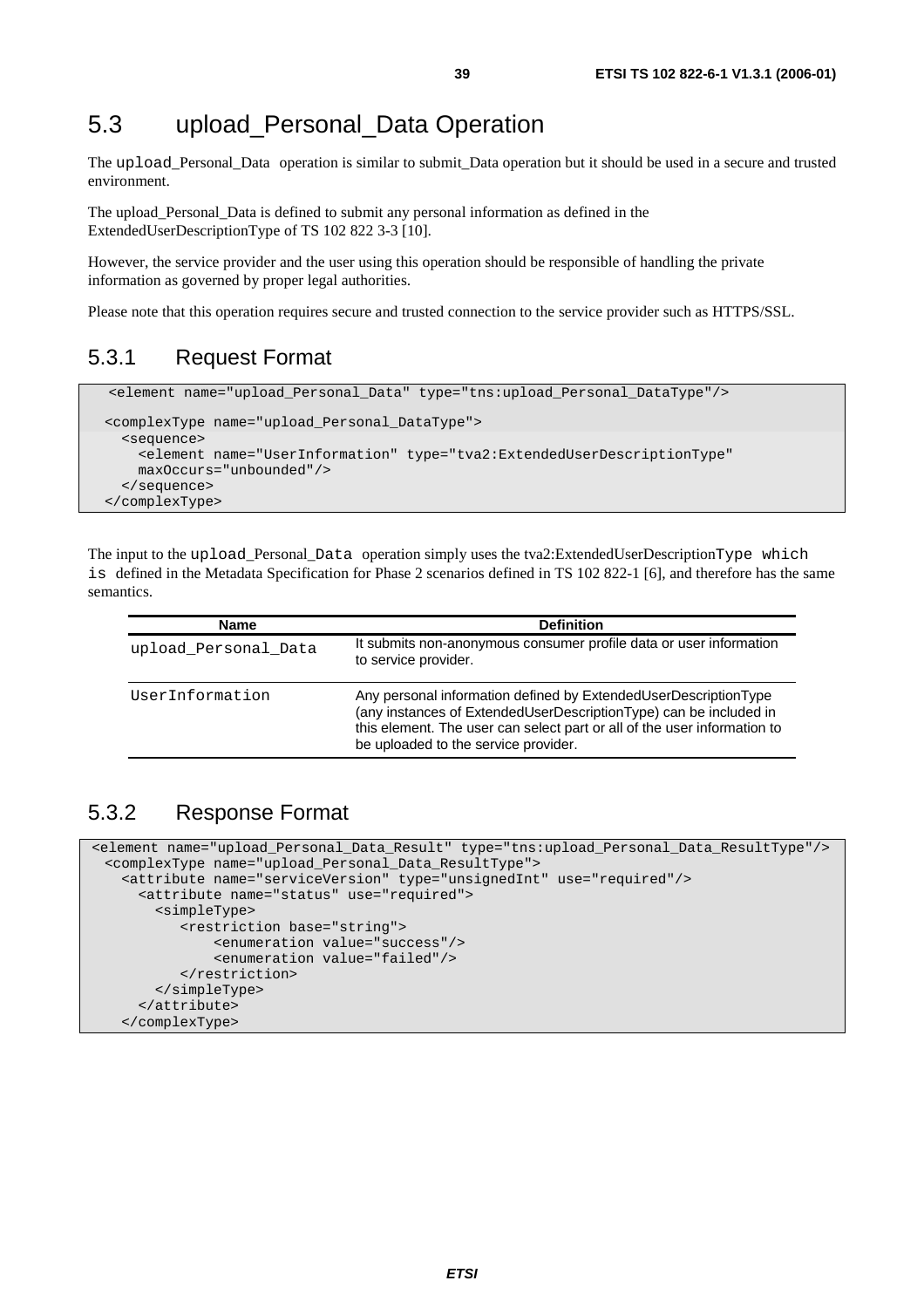| <b>Name</b>    | <b>Definition</b>                                                                                                                                                                                                                                          |
|----------------|------------------------------------------------------------------------------------------------------------------------------------------------------------------------------------------------------------------------------------------------------------|
| serviceVersion | A required attribute to indicate the current version of the capability<br>description. This allows receivers to update the capability description without<br>having to download the capability description each time the submit_Data<br>operation is used. |
| status         | A required attribute to indicate the status of processing the user request, either<br>success or failed.                                                                                                                                                   |

The upload\_Personal\_Data response must contain some indication of the current version of the capability description. This allows receivers to update the capability description without having to download the capability description each time the upload\_Personal\_Data operation is used.

The upload\_Personal\_Data response must also contain status of receiving personal data,

## 5.4 clear\_Personal\_Data Operation

The clear Personal Data is an operation to remove user information submitted by upload Personal Data in the bidirection networked environment. The clear\_Personal\_Data can be used to perform following functionalities which are:

- 1) Clearing submitted user information of a specified user submitted in a certain period of time.
- 2) Clearing selected tables from the submitted user information of a specified user submitted in a certain period of time.
- 3) Clearing all the information of selected tables from the submitted user information of a specified user.
- 4) Clearing all the submitted user information of a specified user.

Please note that this operation requires secure and trusted connection to the service provider such as HTTPS/SSL.

#### 5.4.1 Request Format

```
 <element name="clear_Personal_Data" type="tns:clear_Personal_DataType"/> 
 <complexType name="clear_Personal_DataType"> 
   <sequence> 
     <element name="TimeFrom" type="tva:TVATimeType" minOccurs="0"/> 
     <element name="TimeTo" type="tva:TVATimeType" minOccurs="0"/> 
     <element name="TargetTable" type="tns:PersonalInformationTableType" 
     maxOccurs="unbounded"/> 
   </sequence> 
 </complexType> 
 <simpleType name="PersonalInformationTableType"> 
   <restriction base="string"> 
     <enumeration value="All"/> 
     <enumeration value="UserInformationTable"/> 
     <enumeration value="UsageEnvironment"/> 
     <enumeration value="UsageHistory"/> 
     <enumeration value="UserPreference"/> 
     <enumeration value="BioGraphicInformation"/> 
     <enumeration value="AccessibilityInformation"/> 
     <enumeration value="TerminalInformationTable"/> 
     <enumeration value="NetworkInformationTable"/> 
     <enumeration value="NaturalEnvironmentInformationTable"/> 
  </restriction> 
 </simpleType>
```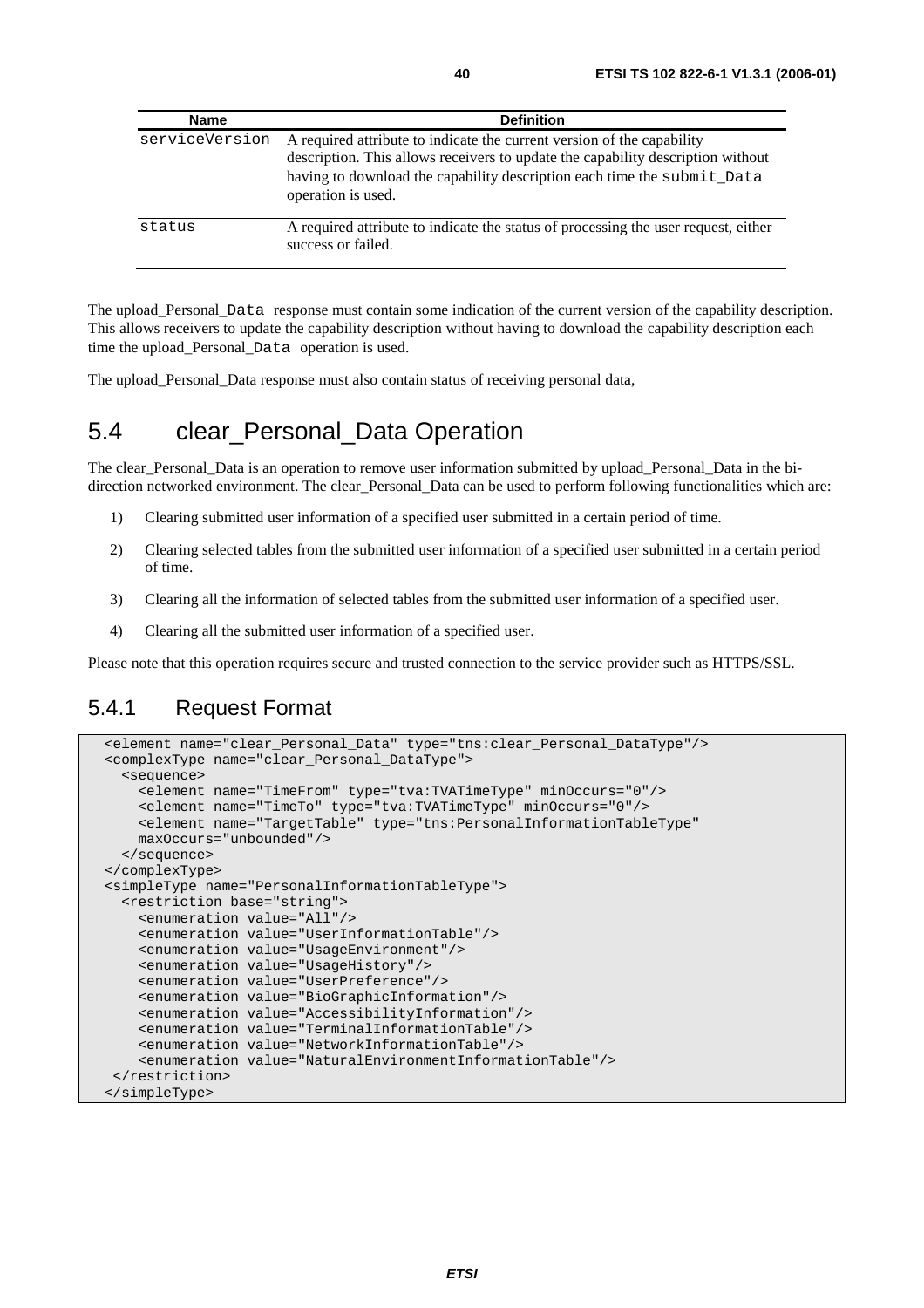| <b>Name</b>         | <b>Definition</b>                                                                                                                                                                                                                                                                                                                                                                                                                     |
|---------------------|---------------------------------------------------------------------------------------------------------------------------------------------------------------------------------------------------------------------------------------------------------------------------------------------------------------------------------------------------------------------------------------------------------------------------------------|
| clear Personal Data | Operation of requesting the server to remove the identified tables of<br>personal information. Requires secure or trusted connection to the<br>server.                                                                                                                                                                                                                                                                                |
| TimeFrom            | An optional parameter that specifies the time of submission of<br>personal information requested to be removed from the server. If<br>this parameter is specified, any information submitted before the<br>time specified is not to be removed. If this parameter is not specified<br>and the Time To parameter is specified, any information submitted<br>up to the time specified by TimeTo should be removed from the<br>server.   |
| TimeTo              | An optional parameter that specifies the time of submission of<br>personal information requested to be removed from the server. If<br>this parameter is specified, any information submitted after the time<br>specified is not to be removed. If this parameter is not specified and<br>the TimeFrom parameter is specified, any information submitted<br>after the time specified by TimeFrom should be removed from the<br>server. |
| TargetTable         | Identifies the table to be removed from the server. Any information<br>table defined within the ExtendedUserDescriptionType can be<br>selected.                                                                                                                                                                                                                                                                                       |

The input to the clear\_Personal\_Data operation uses elements to specify duration of time during which the personal information submitted is intended to be cleared, and the name of tables to be cleared. The tables which can be selected to be cleared are limited to the tables at the top level and second level of ExtendedUserDescriptionType for the simplicity of operation.

## 5.4.2 Response Format

| <element name="clear_Personal_Data_Result" type="tns:clear_Personal_Data_ResultType"></element> |
|-------------------------------------------------------------------------------------------------|
| <complextype name="clear_Personal_Data_ResultType"></complextype>                               |
| <attribute name="serviceVersion" type="unsignedInt" use="required"></attribute>                 |
| <attribute name="status" use="required"></attribute>                                            |
| <simpletype></simpletype>                                                                       |
| <restriction base="string"></restriction>                                                       |
| <enumeration value="success"></enumeration>                                                     |
| <enumeration value="failed"></enumeration>                                                      |
| <enumeration value="no data"></enumeration>                                                     |
| $\alpha$ restriction $>$                                                                        |
| $\le$ /simpleType>                                                                              |
| $\alpha$ /attribute $\alpha$                                                                    |
| $<$ /complexType>                                                                               |
|                                                                                                 |

| <b>Name</b>    | <b>Definition</b>                                                                                                                                                                                                                                          |
|----------------|------------------------------------------------------------------------------------------------------------------------------------------------------------------------------------------------------------------------------------------------------------|
| serviceVersion | A required attribute to indicate the current version of the capability<br>description. This allows receivers to update the capability description<br>without having to download the capability description each time the<br>submit_Data operation is used. |
| status         | A required attribute to indicate the status of processing the user<br>request, either success, failed, or no data. No data means that there<br>is no information kept by the server which corresponds to the<br>clear_Personal_Data request.               |

The clear\_Personal\_Data response must contain some indication of the current version of the capability description. This allows receivers to update the capability description without having to download the capability description each time the clear\_Personal\_Data operation is used.

The clear\_Personal\_Data response must also contain status of receiving personal data.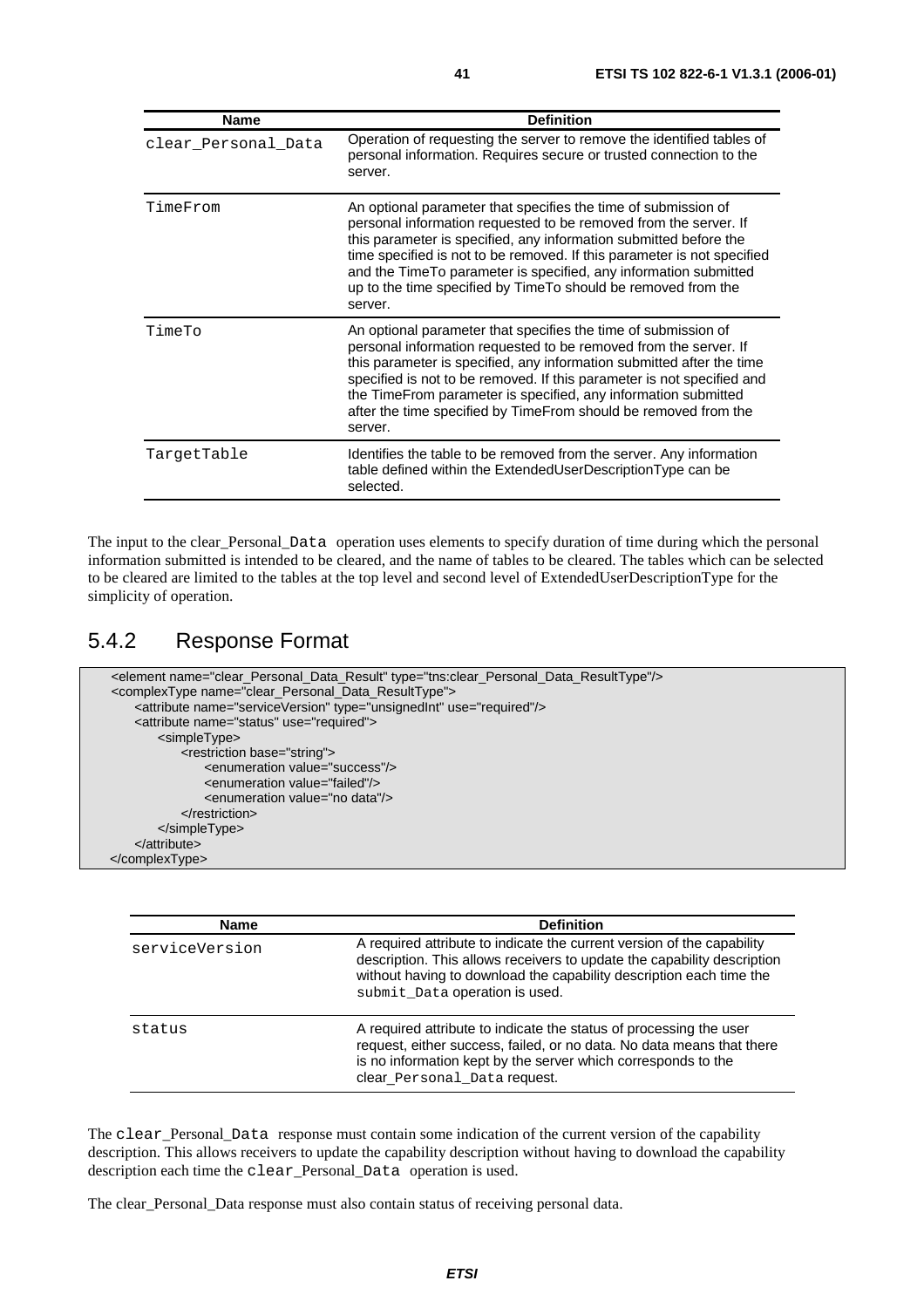# 6 Transport Protocol

SOAP [5] and HTTP [3] are used for delivering *TV-Anytime* XML data over the IP networks, since this combination is very well suited to the point-to-point, request-response nature of the *TV-Anytime* operations. The exact usage of SOAP and HTTP is given in the next two clauses. Figure 5 provides a semantic representation of the network stack.



**Figure 5: The bi-directional network transport stack**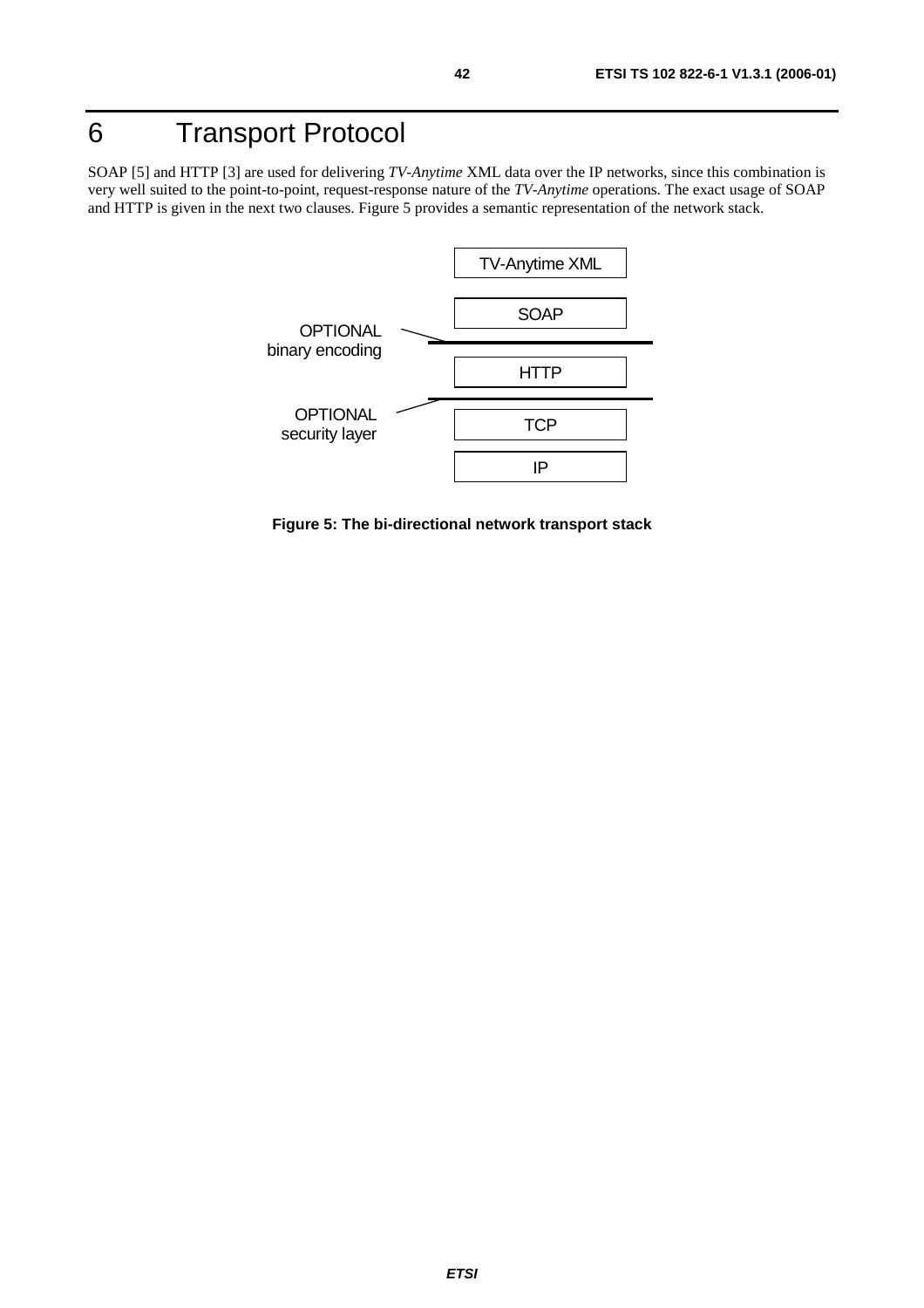This architecture results in HTTP messages of the following form:

```
POST /tva/md-service HTTP/1.0 
Host: www.example.com 
Content-Type: text/xml; charset="utf-8" 
Content-Length: nnnn 
Accept-Encoding: deflate 
SOAPAction: "get_Data" 
<?xml version="1.0" encoding="UTF-8"?> 
<Envelope xmlns=" http://schemas.xmlsoap.org/soap/envelope/"> 
   <Body> 
     <get_Data xmlns="urn:tva:transport:2005" 
          xmlns:tvaf=" urn:tva:transport: fieldIDs:2005"> 
       <QueryConstraints type="OR"> 
            <Predicate fieldID="tvaf:CRID" 
                       fieldValue="crid://example.com/foo"/> 
            <Predicate fieldID="tvaf:CRID" 
                       fieldValue="crid://example.com/bar"/> 
       </QueryConstraints> 
       <RequestedTables> 
         <Table type="ContentReferencingTable"/> 
       </RequestedTables> 
     </get_Data> 
   </Body> 
</Envelope>
```
#### **Example of HTTP request**

```
HTTP/1.1 200 OK 
Content-Type: text/xml; charset="utf-8" 
Content-Length: nnnn 
Content-Encoding: deflate 
<?xml version="1.0" encoding="UTF-8"?> 
<Envelope xmlns="http://www.w3.org/2002/06/soap-envelope"> 
   <Body> 
     <get_Data_Result xmlns=" http://schemas.xmlsoap.org/soap/envelope/"> 
       <ContentReferencingTable version="1" 
            xmlns="urn:tva:ContentReferencing:2005"> 
         <!-- ... etc. --> 
       </ContentReferencingTable> 
     </get_Data_Result> 
   </Body> 
</Envelope>
```
#### **Example HTTP of response**

## 6.1 SOAP

The following usage of SOAP is mandated:

- *TV-Anytime* metadata services will provide an HTTP binding, and may support other transport bindings where appropriate.
- SOAP supports different messaging styles, but is most commonly used for Remote Procedure Calls. *TV-Anytime* does not use remote procedure call messaging style, since this implies that every parameter must be included in a procedure call, which is not appropriate for *TV-Anytime* operations that have several optional parameter types. However, the remote procedure call convention of naming the root element in the SOAP body according to the name of the operation is followed.
- SOAP encoding is not used in the request or the response (i.e. the element in the root of the SOAP body will belong to the *TV-Anytime* transport types namespace, urn:tva:transport:2005-03). Servers will reject any request that arrives with a SOAP encoding attribute with the appropriate SOAP Fault.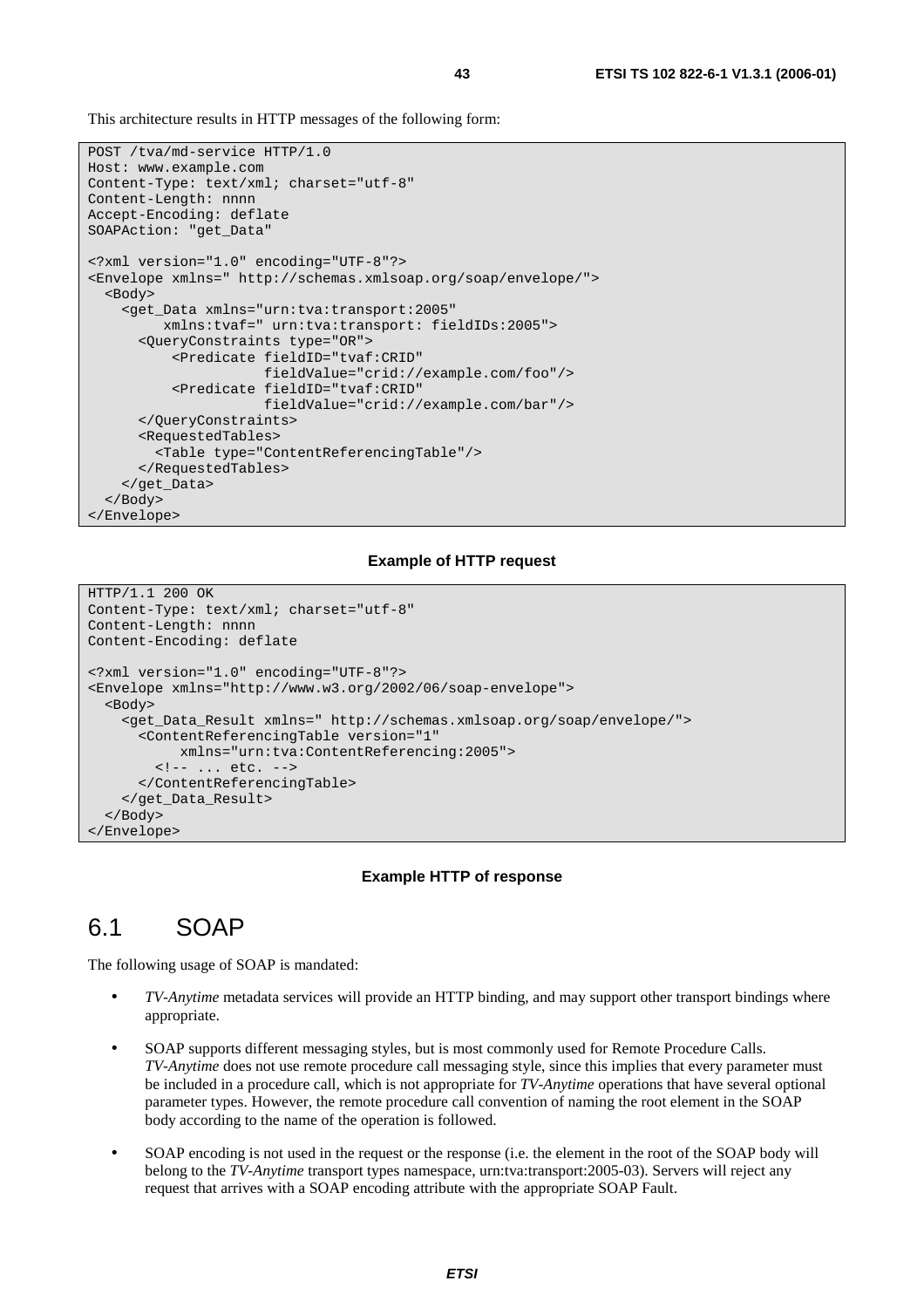The following clause defines application specific fault conditions to be used in the SOAP Fault element.

This usage of SOAP is more formally defined using the WSDL interface definition that can be found in annex A.

## 6.2 Error Codes

The first line of error reporting is governed by the SOAP specification [5]. SOAP fault reporting and fault codes will be returned for most invalid requests or any request where the intent of the caller cannot be determined.

In a manner consistent with the SOAP processing rules, HTTP status codes will be used for communicating status information in HTTP. As is the case for SOAP, success reporting will use a 200-status code to indicate that the client's request including the SOAP component was successfully processed.

The ErrorReport element is defined to allow servers to report application-level errors that are specific to *TV-Anytime* metadata services. In accordance with the SOAP specification, if the content of the SOAP message's Body cannot be processed successfully, the SOAP fault must contain a detail element (which in turn contains an ErrorReport). Note that the inability to process a well-formed Body element is also termed an "application-level error", since the error cannot be detected by the SOAP processor and instead relies on application-level knowledge. The error report contains error information that includes descriptions and a code that can be used to determine the cause of the error. Errors that arise due to problems with in the HTTP layer or SOAP layer (e.g. the SOAP message does not conform to the SOAP specification) should be reported using the error mechanisms provided by those layers and must not be reported inside a SOAP fault's Detail element.

*TV-Anytime* application-level errors should be conveyed using standard HTTP status codes, where a 500-level code indicates a server-induced error. In such cases, the metadata service must issue an HTTP 500 "Internal Server Error" response and return an ErrorReport inside a SOAP fault report.

Any errors detected in the request will invalidate the entire request, and cause an ErrorReport to be generated within a SOAP fault as described below. A server may report multiple errors, although there is no requirement for the metadata service to continue processing the request after detecting the first error. In accordance with the SOAP specification, additional application response elements should not be included in the Body of the SOAP request. In other words, it is not possible for the server to indicate an error condition and also make a best-effort at providing a response.

The ErrorReport element takes the following form:

```
 <simpleType name="errorCodeType"> 
   <restriction base="string"> 
     <enumeration value="FatalError"/> 
     <enumeration value="InvalidRequest"/> 
     <enumeration value="Unsupported"/> 
     <enumeration value="UnrecognizedVersion"/> 
     <enumeration value="UnspecifiedError"/> 
     <enumeration value="UnsupportedQueryField"/> 
     <enumeration value="UnsupportedSortField"/> 
     <enumeration value="InvalidFieldID"/> 
     <enumeration value="InvalidFieldValue"/> 
  </restriction> 
 </simpleType> 
 <complexType name="ErrorType"> 
   <sequence> 
     <element name="Reason" type="mpeg7:TextualType" minOccurs="0" 
     maxOccurs="unbounded"/> 
   </sequence> 
   <attribute name="errorCode" use="required" type="tns:errorCodeType"/> 
   <attribute name="fields" type="tns:fieldIDListType"/> 
</complexType> 
 <complexType name="ErrorReportType"> 
   <sequence> 
     <element name="Error" type="tns:ErrorType" maxOccurs="unbounded"/> 
   </sequence>
```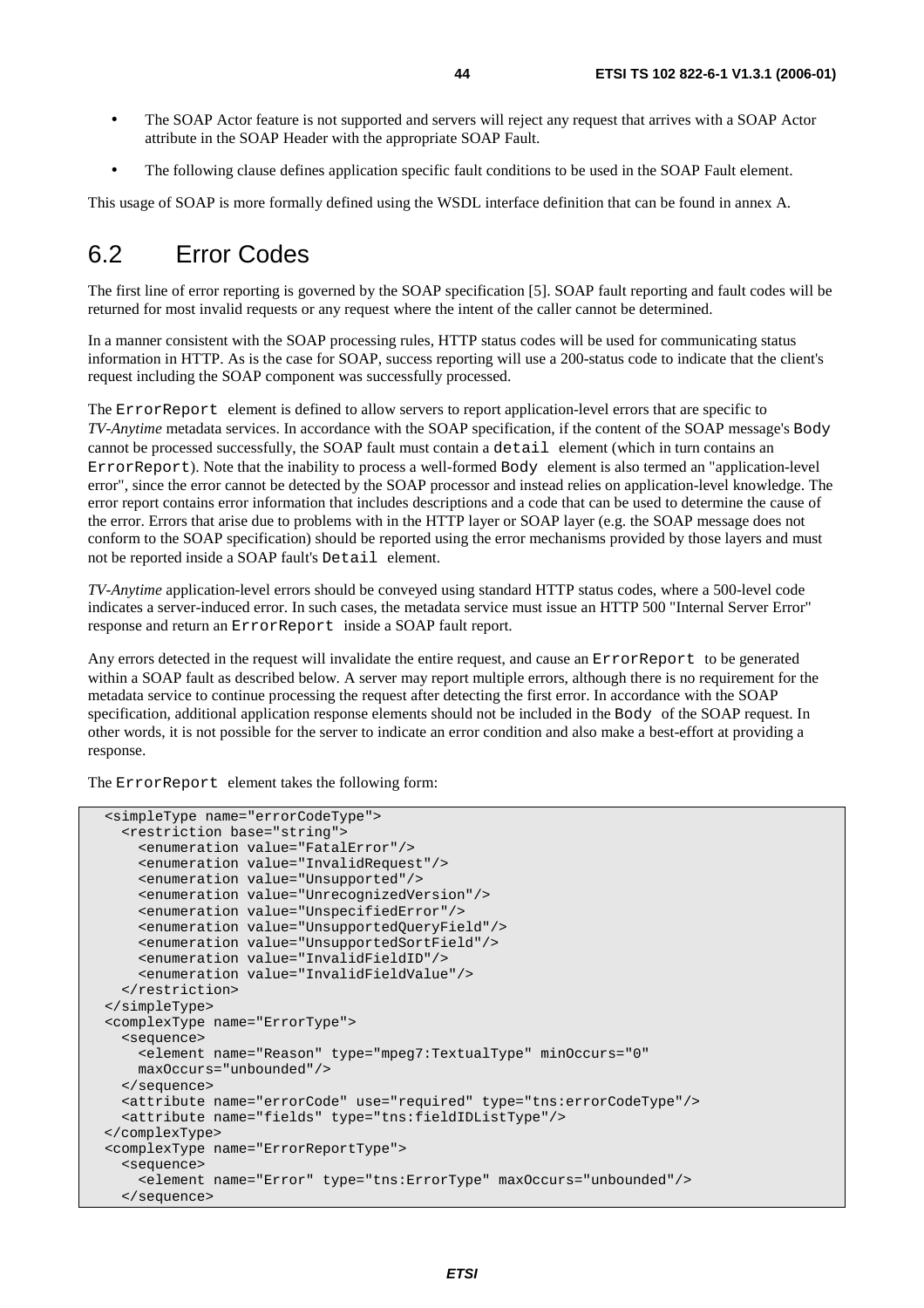|  | <element name="ErrorReport" type="tns:ErrorReportType"></element> |
|--|-------------------------------------------------------------------|

| <b>Name</b>     | <b>Definition</b>                                                                                                                      |
|-----------------|----------------------------------------------------------------------------------------------------------------------------------------|
| errorCodeType   | A set or error codes indicating reason for failure. The<br>legitimate values for this string are listed in clauses 6.2.1 and<br>6.2.2. |
| ErrorType       | A complex type used to express reason for failure.                                                                                     |
| Reason          | An optional human meaningful description of the error.                                                                                 |
| errorCode       | A required string that precisely defines the nature of the error.                                                                      |
| fields          | An optional attribute that lists the fieldID values related to<br>this error.                                                          |
| ErrorReportType | A complex type to denote the application level errors that have<br>occurred as a result of invoking a metadata service.                |
| Error           | Describes a single application-level error.                                                                                            |
| ErrorReport     | Lists the application level errors that have occurred as a result<br>of invoking a metadata service.                                   |

### 6.2.1 General error conditions

The following error codes may be returned by invoking any of the operations defined in the present document. The field attribute is not relevant to these errors, and so shall not be present for the following error conditions:

- **FatalError:** Signifies that a serious technical error has occurred whilst processing the request.
- **InvalidRequest:** The query is well-formed but not valid according to the Schema defined by the present document.
- **Unsupported:** Signifies that the metadata service does not support an optional feature that is required in order to correctly process the request. A possible reason for this error is that the client has assumed a functionality that is at odds with the functionality described in the capability description.
- **Unrecognized Version:** Signifies that the namespace of the child element inside Body element of the request (e.g. the urn:tva:transport:2005-03 namespace) is unsupported by this metadata service.
- **UnspecifiedError:** Signifies any other error.

Error conditions are not mutually exclusive and some are special cases of others (e.g. some of the get\_Data error conditions below are special cases of the Unsupported error). A metadata service should provide the most specific error code that is appropriate to the error.

The next clause defines error codes that are specific to the get\_Data operation. No specialized error conditions are defined for the submit Data, describe get Data, and describe submit Data operations.

### 6.2.2 get\_Data operation error conditions

When any of the following errors are returned, the operation shall return a field attribute listing the field identifiers that caused the error to occur.

- **UnsupportedQueryField:** A query contains a fieldID value that is no supported by the metadata service. When this error is returned, the operation shall return a field attribute listing the unsupported fields.
- **UnsupportedSortField:** A sort is requested using a field for which sorting is not supported by the metadata service.
- **InvalidFieldID:** A fieldID in any type of predicate or sortCriteria element contained a field identifier that is neither in the *TV-Anytime* defined field identifier list, nor in the field identifier list given by the service capability description of this operation.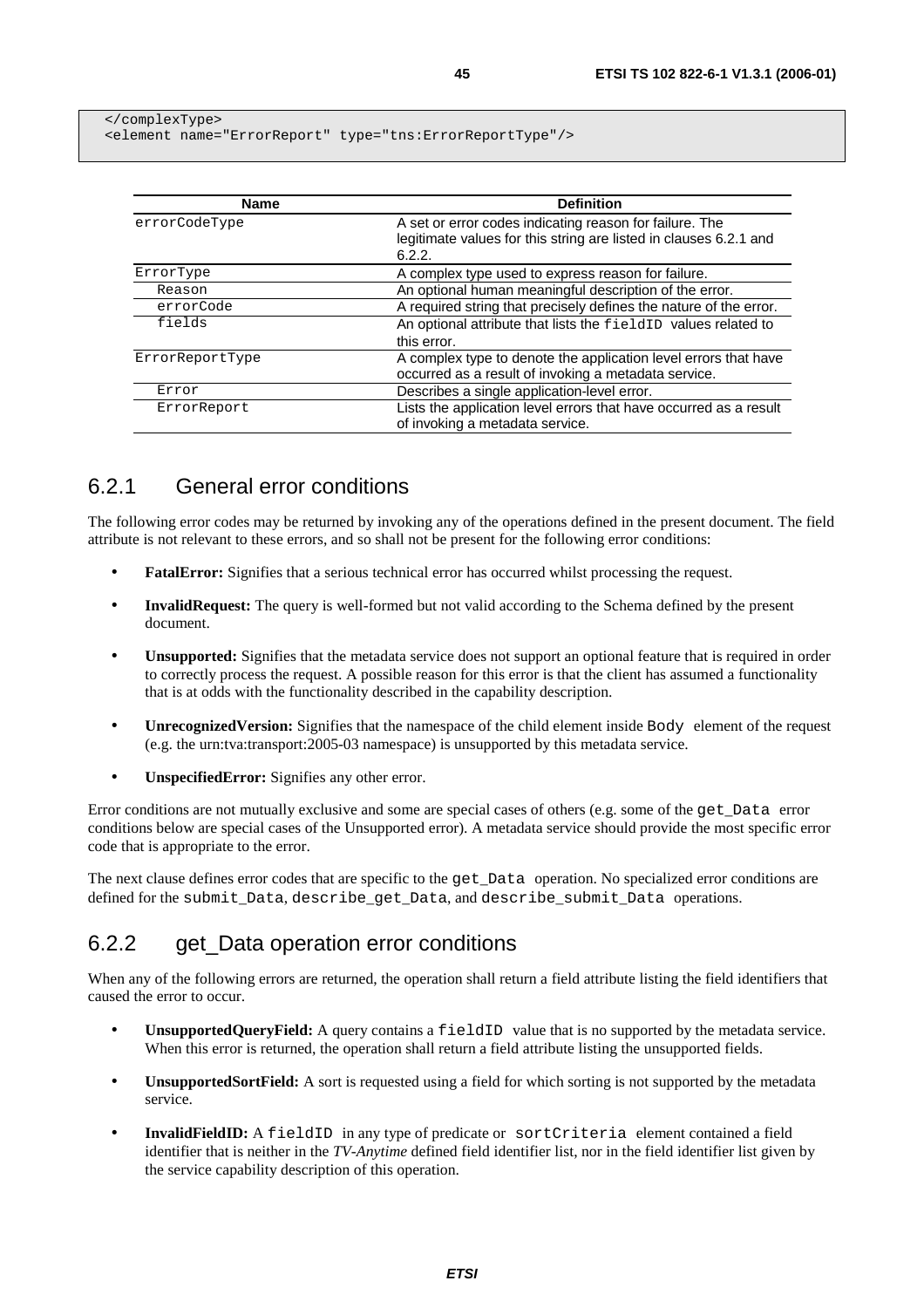• **InvalidFieldValue:** The fieldValue in a BinaryPredicateBagType element contains a string that is not appropriate to the fieldID in that predicate. This might be because the field being queried is an enumerated type or because the field has syntactic restrictions (e.g. the tvaf:CRID field).

If a query requests a ContentReferencingTable and contains one or more CRID fields in the query, the metadata service should be careful to behave correctly when it is unable to provide location resolution data for the CRID(s). In particular, if the CRID is syntactically correct but no content referencing information is available a Result element should be returned for the CRID with the status flag set appropriately. No error condition should be raised. In general, it is not an error condition if a metadata service is simply unable to provide appropriate metadata in response to a query.

```
HTTP/1.1 200 OK 
Content-Type: text/xml; charset="utf-8" 
Content-Length: nnnn 
Content-Encoding: deflate 
<?xml version="1.0" encoding="UTF-8"?> 
<Envelope xmlns="http://www.w3.org/2002/06/soap-envelope"> 
   <Body> 
    <Fault>
       <faultcode>Client</faultcode> 
       <detail> 
         <ErrorReport xmlns="urn:tva:transport:2005" 
           xmlns:tvaf="urn:tva:transport:fieldIDs:2005"> 
            <Error errorCode="UnsupportedQueryField" fields="tvaf:Title"> 
              <Reason xml:lang="en"> 
                     Searching on Title field is unsupported</Reason> 
           </Error> 
         </ErrorReport> 
       </detail> 
     </Fault> 
   </Body> 
</Envelope>
```
#### **Example of response indicating an error**

## 6.3 HTTP

- The HTTP server and client must fully support HTTP/1.0 [3].
- The client must always send the HTTP/1.1 defined Host header (which is defined in clause 14.23 of HTTP/1.1 [4]).
- The HTTP client and server negotiate a suitable compression using the Accept-Encoding header. Therefore, both the client and server must support the Accept-Encoding header (which is defined in clause D.2.3 of HTTP/1.0 [3], but is not required by that specification).
- Clients must be prepared to follow HTTP redirects (according to clause 9.3 of HTTP/1.0 [3]) to allow server fall-over and load-balancing. Note that contrary to HTTP/1.0, redirections should be followed automatically, without user intervention, even though the POST method is being used.
- The SOAPAction HTTP header field should be set to the name of the operation being called.

## 6.4 Encapsulation of Metadata

#### 6.4.1 Request and response data

In all cases, the request and response data form a single, valid XML instance document. In general, these instance documents are self-describing and need no further encapsulation. However, the metadata encapsulation for the get\_Data operation is defined in more detail.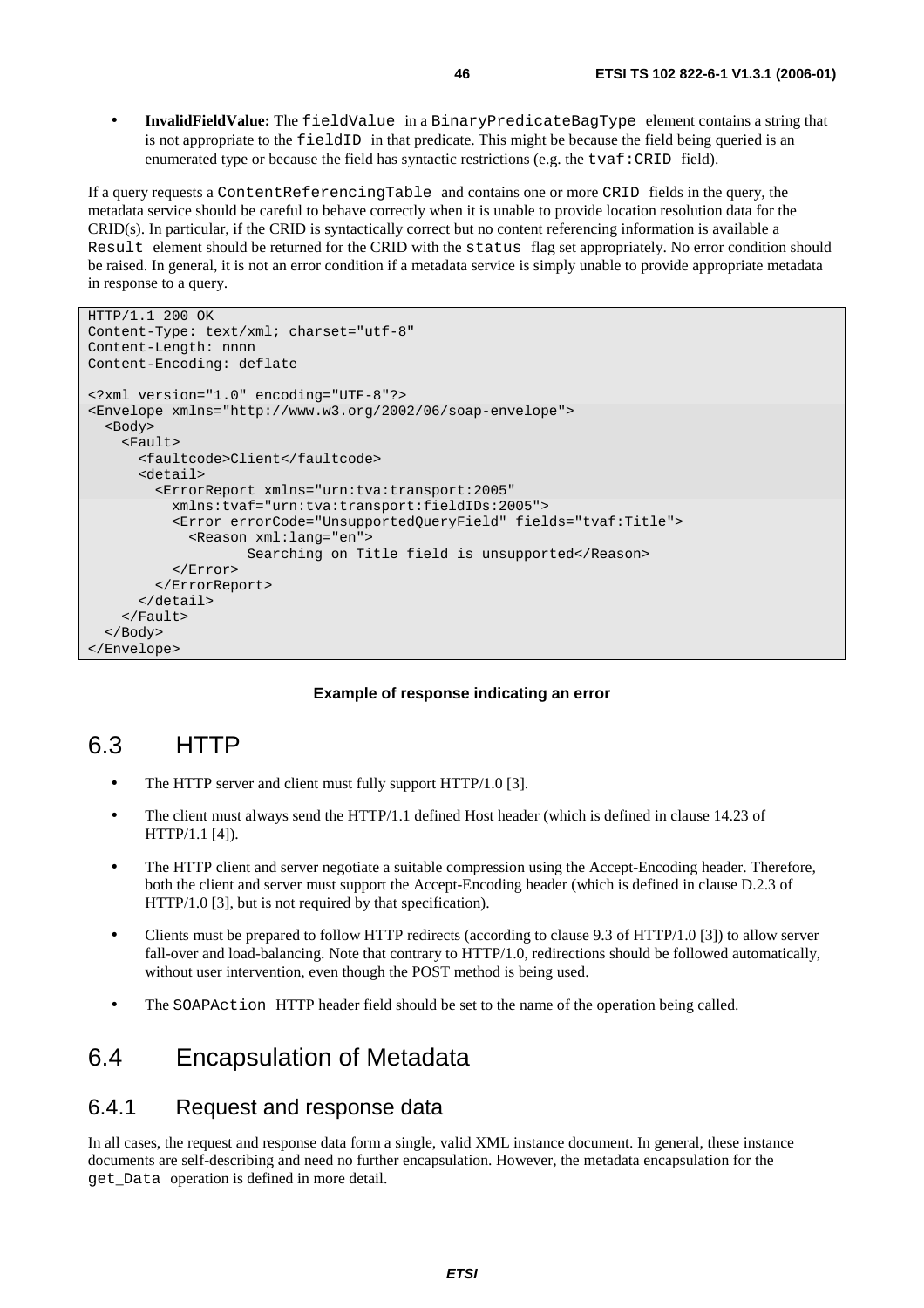### 6.4.2 Encapsulation of get\_Data response

The content of the SOAP envelope is a TVAMain element and/or ContentReferencingTable, as specified in clause 5.1.2. These XML instance documents effectively provide an encapsulation format for the fragments they contain. The context path of each fragment is implicit from the fragment's location in the instance document. The fragmentVersion and fragmentId identifiers may appear at the fragment level (as defined in TS 102 822-3-1 [8]).

Each get Data operation can be considered to provide a single metadata description (the term "metadata description" is defined in TS 102 822-3-2 [9]), from which each query selects a metadata subset. Thus, the content of the TVAMain fragment (see clause 4.3.1.1 of TS 102 822-3-2 [9]) is fixed at a given moment in time. The version attribute of the TVAMain fragment applies only to the fragment itself and not to its child fragments. Consequently, although this fragment is sent with every response, a client only needs to update its cache of the fragment (if any) when the TVAMain element's version attribute increases.

## 6.5 Encoding of Metadata

Servers must support UTF-8 textual encoding for all requests and responses, and may support other encodings, in which case the encoding must be indicated in the XML header according to clause 4.3.3 of the XML specification [1]. If an encoding is so indicated it must be consistent with the encoding indicated in the HTTP/1.0 [3] Content-Type header (e.g. see figure 5).

For efficiency reasons, HTTP clients and servers should support at least one well-known compression format. Clients should indicate the compression formats they understand using the Accept-Encoding HTTP header. The HTTP server should use the most efficient encoding that is understood by both the client and server, and indicate this in the HTTP response using the Content-Encoding header. It is recommended that both *TV-Anytime* HTTP clients and servers support the use of the deflate Content-Encoding type (as defined in clause 3.5 of HTTP/1.1 [4]).

Other compression formats may be supported, including the use of BiM specified in annex E. In all cases, the use of transport layer compression must be transparent to the SOAP processor and higher layers.

## 6.6 Metadata Service Security

The *TV-Anytime* phase 1 set of specifications offers clients guaranteed integrity of the metadata delivery from an authenticated server. This technology is described in TS 102 822-7 [17]. A metadata server that supports the TS 102 822-7 [17] specification for integrity checking shall be capable of communicating with clients that implement TS 102 822-7 [17] and with clients that do not. If TS 102 822-7 [17] is used and the server wishes to identify the source of the request, it should do so using HTTP Basic Authentication (negotiated according to HTTP/1.0 [3]). Any additional security services are not mandated or prevented by the present document and fall outside its scope.

# 7 Metadata Service Capability Descriptions

For each *TV-Anytime* get\_Data or submit\_Data operation that is provided, there is a corresponding operation, describe\_get\_Data or describe\_submit\_Data. These two operations (an operation, *X*, and its corresponding *describe*\_*X* operation) together form a port (see annex A). Since a port always has a single binding and endpoint, the URL of the operation, *X*, and its corresponding *describe\_X* operation must be the same. A describe operation is responsible for returning a capability description for the corresponding operation of the same port. A describe operation has no input parameters.

## 7.1 describe\_get\_Data

The get\_Data capability description provides the following type of information about the operation:

- Human-readable descriptive information about the operation.
- The types of metadata tables available.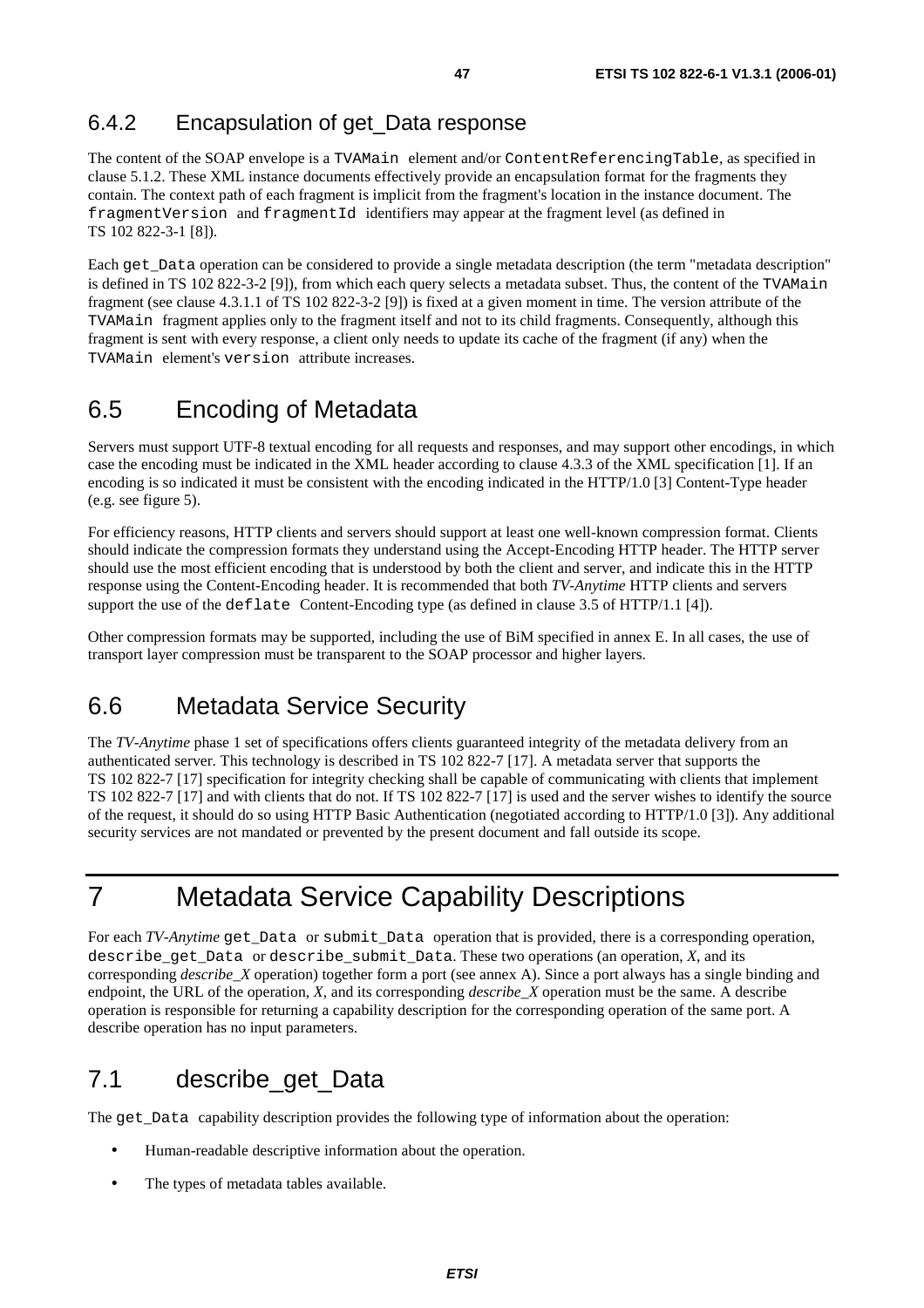- If metadata field selection is available, the field IDs available for each table.
- If content referencing information is available, the Resolving Authority Records for that get Data operation.
- If programme metadata is available, the CRID authorities known by the server for that type of metadata.
- If scheduling information is available, the content delivery services know by that server.
- If metadata queries are possible, the query fields that are allowed for each table.
- If sorting is possible, the sort fields that are supported for each table and the type of collation on which the sort is based.
- The ability of the operation to deliver update and invalidation information.
- The ability of personalized service (ability to provide personalized query results).

The format of the capability description is as follows.

```
 <complexType name="describe_get_Data_ResultType"> 
   <sequence> 
     <element name="Name" type="string" minOccurs="0"/> 
     <element name="Description" type="mpeg7:TextualType" minOccurs="0" 
     maxOccurs="unbounded"/> 
     <element name="CollationURI" type="anyURI" minOccurs="0"/> 
     <element name="ExtendedFieldList" type="tns:FieldIDDefinitionListType" 
     minOccurs="0"> 
       <key name="UniqueExtendedFields"> 
         <selector xpath="tns:FieldIDDefinition"/> 
         <field xpath="@fieldID"/> 
       </key> 
    \epsilon/element>
     <element name="AuthorityList" type="tns:AuthorityListType" 
     minOccurs="0"/> 
     <element name="AvailableTables" type="tns:AvailableTableListType"/> 
     <element name="RequestedFieldsCapability" type="boolean" minOccurs="0"/> 
     <element name="PersonalInformationHandling" 
      type="tns:PersonalInformationHandlingType" 
      minOccurs="0"/> 
     <element name="UpdateCapability" type="tns:updateCapabilityType" 
      minOccurs="0"/> 
   </sequence> 
   <attribute name="serviceVersion" type="unsignedInt" use="required"/> 
</complexType> 
 <element name="describe_get_Data_Result" 
 type="tns:describe_get_Data_ResultType"/>
```

| <b>Name</b>    | <b>Definition</b>                                                                                                                                                                                                                                                                                                                                                                |
|----------------|----------------------------------------------------------------------------------------------------------------------------------------------------------------------------------------------------------------------------------------------------------------------------------------------------------------------------------------------------------------------------------|
| serviceVersion | A required parameter that must equal the version number<br>returned as part of the corresponding operation's result.<br>The intention of this number is to make the client aware<br>when an operation has been upgraded (e.g. can be<br>searched on new channels or for new resolution<br>authorities) and to refresh the cached capability<br>description information (if any). |
| Name           | Optional name of the metadata service, suitable for<br>display to a user.                                                                                                                                                                                                                                                                                                        |
| Description    | Optional textual description of the metadata service,<br>suitable for display to a user. This allows an application<br>exploiting the metadata service to indicate to the user<br>information about the metadata service that she is using<br>(e.g. "Specialists in movie information and reviews").                                                                             |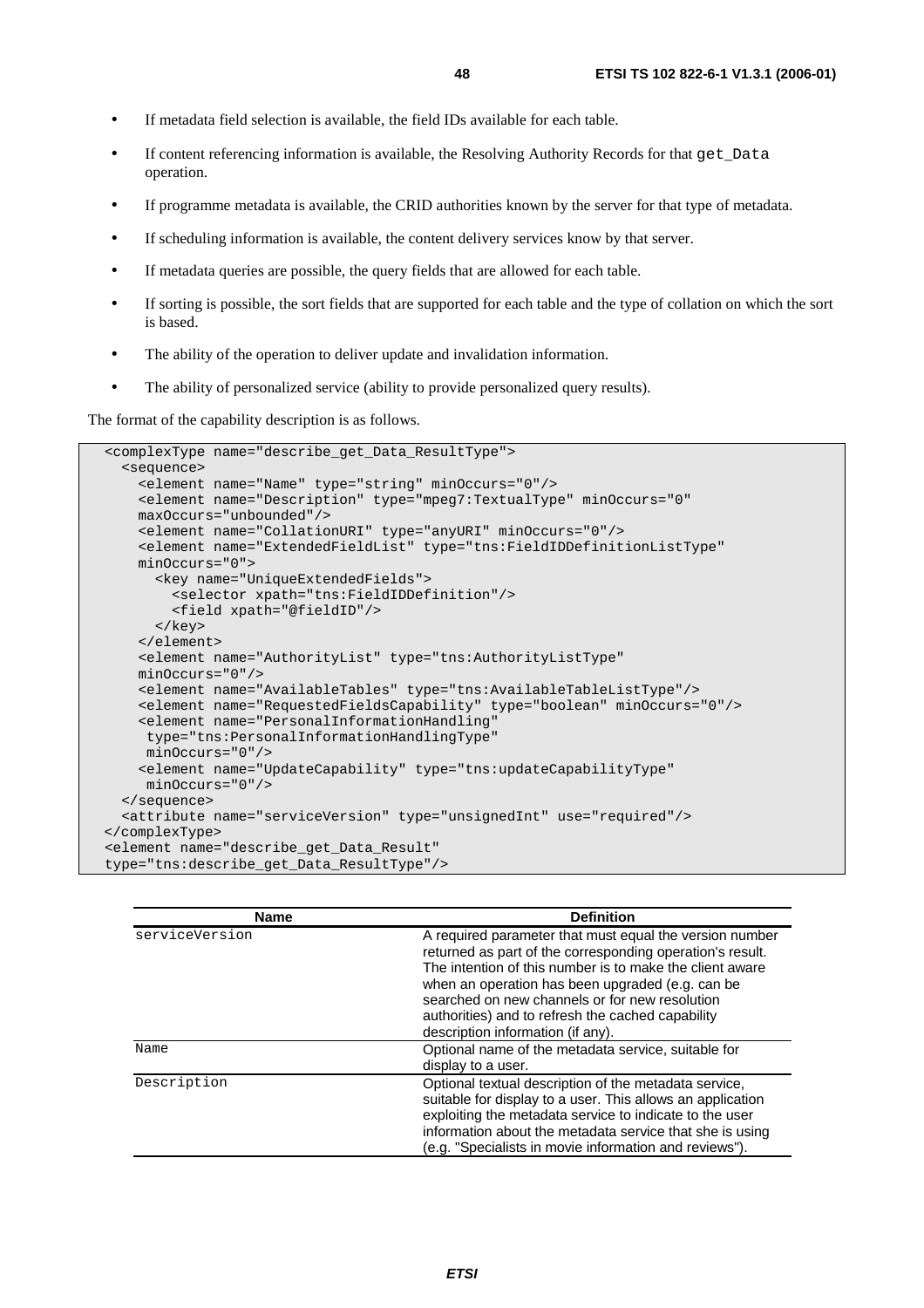| <b>Name</b>                 | <b>Definition</b>                                                                                                                                                                                                                                                                                                                                                                                                                                                                                                                            |
|-----------------------------|----------------------------------------------------------------------------------------------------------------------------------------------------------------------------------------------------------------------------------------------------------------------------------------------------------------------------------------------------------------------------------------------------------------------------------------------------------------------------------------------------------------------------------------------|
| CollationURI                | Optional URI that indicates the name of the collation that<br>sorts are based on. If no sorting is supported this field is<br>meaningless and should be omitted. If sorting is<br>supported and this field is not present then sorting must<br>be based on the Default Unicode Collation Element Table.<br>The present document does not define the form of the<br>URI, or any means of specifying or obtaining a collation.<br>Regional bodies may define suitable URIs and their<br>associated collations, as appropriate to their locale. |
| ExtendedFieldList           | Provides a list of fieldID values and their associated<br>field using the FieldIDDefinitionListType. Used<br>for fields that the server wishes to support but are not<br>allocated a fieldID by the TV-Anytime Forum (see<br>clause 5.1.1.1.1).                                                                                                                                                                                                                                                                                              |
| AuthorityList               | An optional list of authorities for which this operation can<br>provide metadata for all the table types it is capable of<br>delivering. See also clause 7.1.1.                                                                                                                                                                                                                                                                                                                                                                              |
| AvailableTables             | A required description of the types of data tables that can<br>be returned by this get_Data response. At least one<br>Table entry must be present. For each table, the fields<br>that can be queried on and sorted on are specified.<br>Depending on the type of table, other descriptive<br>information is sometimes included.                                                                                                                                                                                                              |
| RequestedFieldsCapability   | An optional parameter to indicate the server's capability to<br>customize the content of the requested tables to include<br>only the fields specified in the client request in addition to<br>the mandatory elements and attributes of these tables. If<br>this element is not present it is assumed to be "false".                                                                                                                                                                                                                          |
| PersonalInformationHandling | An optional parameter to indicate the server's capability to<br>make use of personal information tables if they are made<br>available to it.                                                                                                                                                                                                                                                                                                                                                                                                 |
| UpdateCapability            | An optional update capability description to indicate the<br>server's capability of update capability as defined in<br>clause 5.1.2.4. When this element does not exist, the<br>server does not support either versioned update or the<br>invalid fragment notification. See clause 7.1.4 for more<br>details.                                                                                                                                                                                                                               |

```
 <complexType name="PersonalInformationHandlingType"> 
  <sequence> 
      <element name="PersonalInformationSource" 
      type="tns:PersonalInformationSourceType" maxOccurs="unbounded"/> 
      <element name="PersonalInformationTable" type="tns:PersonalInformationTableType" 
     maxOccurs="unbounded"/> 
  </sequence> 
 </complexType> 
 <simpleType name="PersonalInformationSourceType"> 
  <restriction base="string"> 
      <enumeration value="embedded"/> 
      <enumeration value="byUpload"/> 
      <enumeration value="byResource"/> 
  </restriction> 
 </simpleType>
```

| Name                          | <b>Definition</b>                                                                                                                                                                                                                                                                          |
|-------------------------------|--------------------------------------------------------------------------------------------------------------------------------------------------------------------------------------------------------------------------------------------------------------------------------------------|
| PersonalInformationSource     | This mandatory element is used by the server to indicate<br>how personal information can be provided: in the request<br>itself (value "embedded"), by upload_Personal_Data<br>operation (value "byUpload") or by user profile access<br>(value "byResource"). Several values are possible. |
| PersonalInformationTable      | This MANDATORY element indicates a personal<br>information table which can be handled by the server.                                                                                                                                                                                       |
| PersonalInformationSourceType | A simple type to define the different possibilities for<br>personal information provision by the client.                                                                                                                                                                                   |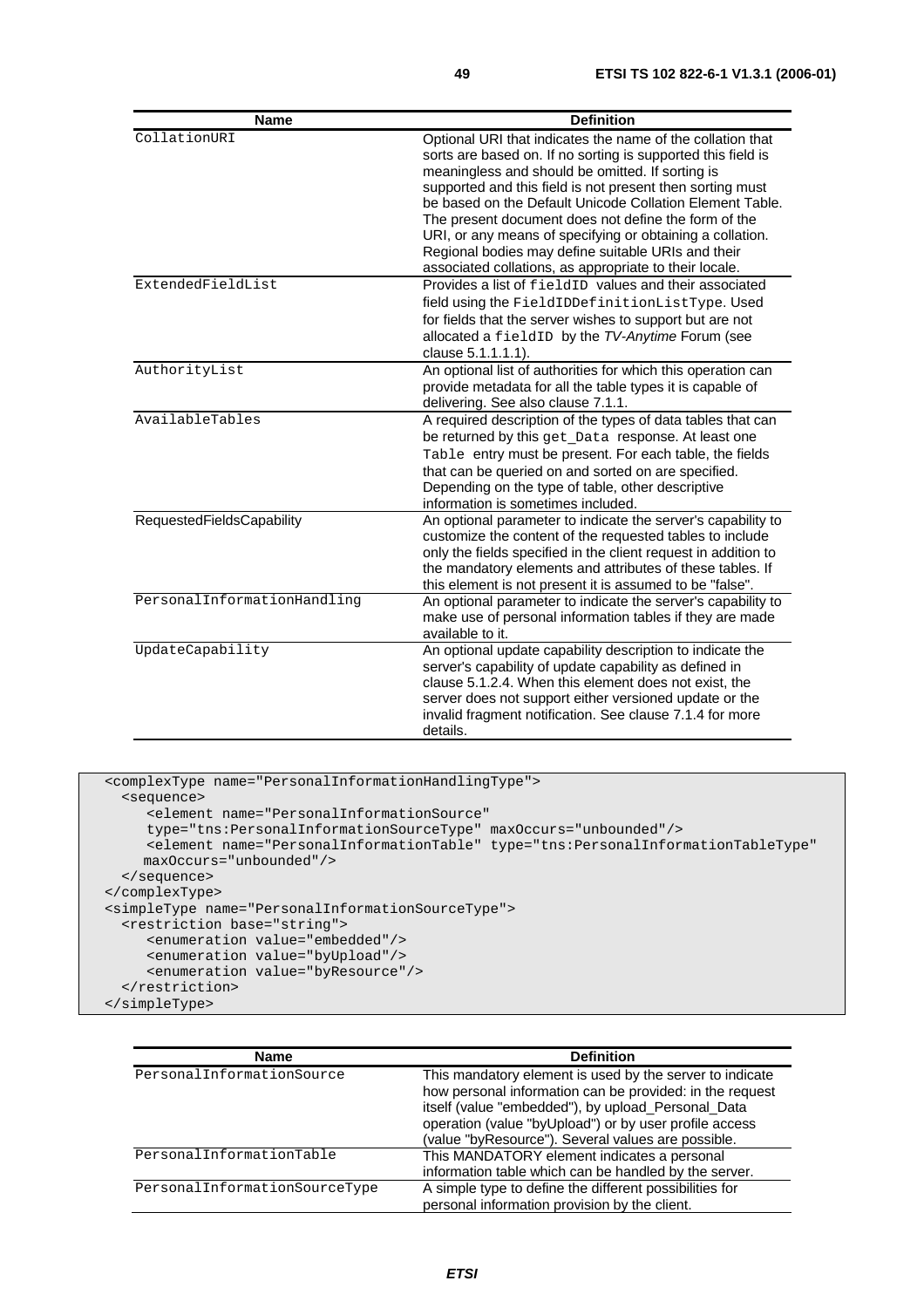For examples of get\_Data capability descriptions see annex D.

#### 7.1.1 Use of the AuthorityList element

```
 <complexType name="AuthorityListType"> 
   <sequence> 
     <element name="Authority" type="string" maxOccurs="unbounded"/> 
   </sequence> 
 </complexType>
```

| Name              | <b>Definition</b>                                |
|-------------------|--------------------------------------------------|
| AuthorityListType | A definition of a list of one or more Authority  |
|                   | elements.                                        |
| Authority         | Specifies a single authority for whose CRIDs the |
|                   | operation is able to provide TV-Anytime data.    |

The AuthorityList element can be instantiated in two locations:

- As one of the elements at the top level of the capability description. In this case, the server is able to provide data on the listed authorities for all of the data table types that are listed in the AvailableTables element. If the capability description indicates that a ContentReferencingTable can be returned, then there should be a ResolvingAuthorityRecord for each of the authorities listed in the top level AuthorityList. This element allows a server to specify its list of supported authorities, without the need to repeat this information for every table that it supports.
- As one of the children elements of a table listed in the AvailableTables element. In this case, the server is able to provide data of the type indicated by the Table elements xml schema declared type attribute for this authority.
- NOTE: The capability description indicating that a certain type of metadata is available for a certain authority does not necessarily mean that the server will be able to provide that metadata for any particular CRID.

### 7.1.2 AvailableTables information

This element describes which table types the get Data operation is capable of returning. Depending upon the table type, each entry in the list (a Table element) can contain a different child element. These child elements contain descriptive information that is relevant to that table type.

```
 <complexType name="AvailableTableListType"> 
   <sequence> 
     <element name="Table" type="tns:AvailableTableBase" 
              maxOccurs="unbounded"/> 
   </sequence> 
 </complexType> 
 <complexType name="AvailableTableBase" abstract="true"> 
   <sequence> 
     <element name="AuthorityList" type="tns:AuthorityListType" 
     minOccurs="0"/> 
     <element name="AvailableFields" type="tns:FieldListType" 
     minOccurs="0"/> 
  </sequence> 
  <attribute name="canSort" type="tns:fieldIDListType"/> 
   <attribute name="canQuery" type="tns:fieldIDListType"/> 
 </complexType> 
 <complexType name="ContentReferencingTable"> 
   <complexContent> 
     <extension base="tns:AvailableTableBase"> 
       <sequence> 
         <element ref="rar:ResolvingAuthorityRecordTable"/> 
       </sequence> 
     </extension> 
   </complexContent>
```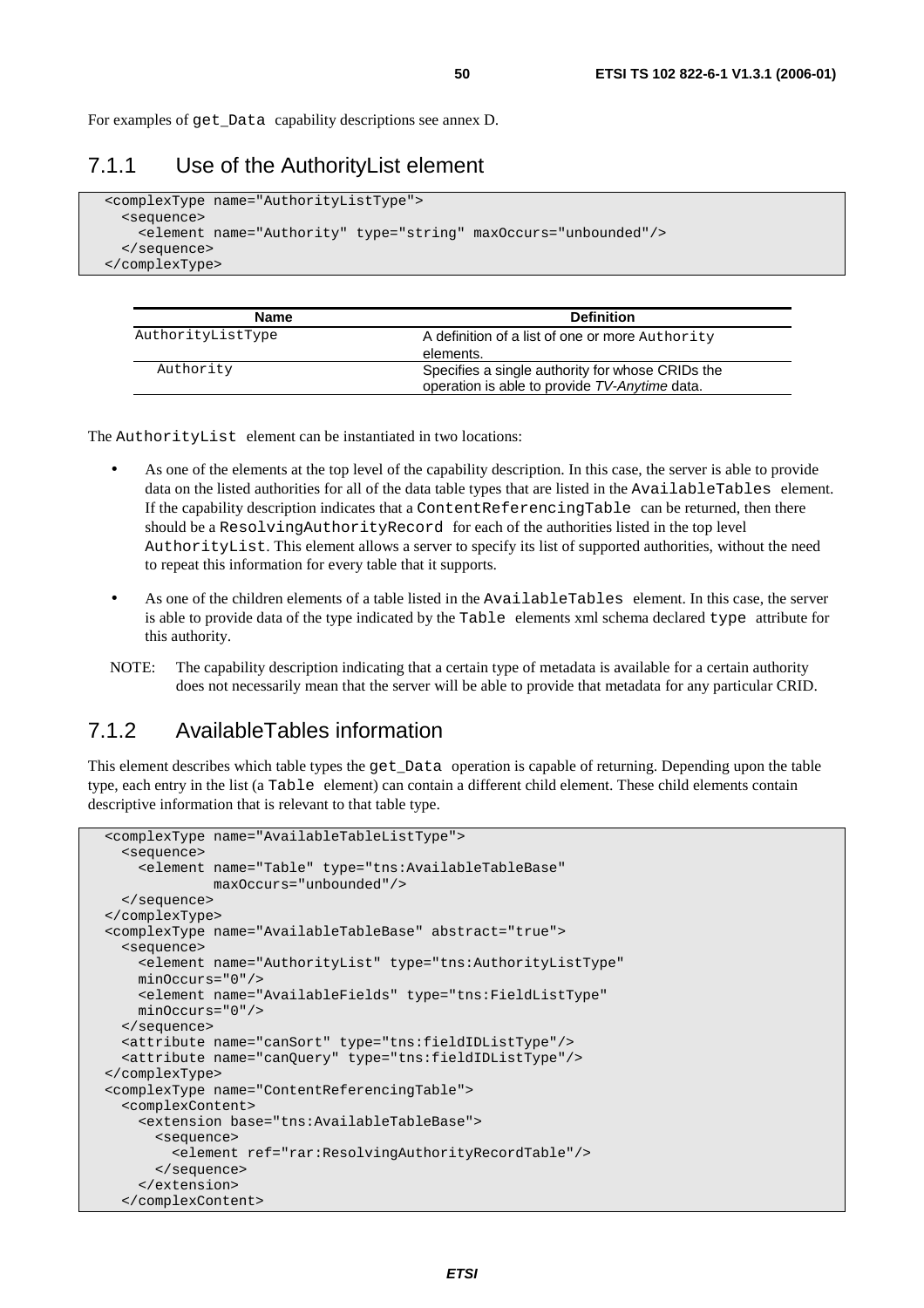</complexType> <complexType name="ClassificationSchemeTable"> <complexContent> <extension base="tns:AvailableTableBase"/> </complexContent> </complexType> <complexType name="ProgramInformationTable"> <complexContent> <extension base="tns:AvailableTableBase"/> </complexContent> </complexType> <complexType name="GroupInformationTable"> <complexContent> <extension base="tns:AvailableTableBase"/> </complexContent> </complexType> <complexType name="ProgramLocationTable"> <complexContent> <extension base="tns:AvailableTableBase"> <sequence> <element name="AvailableLocations"> <complexType> <sequence> <element name="Availability" type="duration" minOccurs="0"/> <element name="ServiceURL" type="anyURI" maxOccurs="unbounded"/> </sequence> </complexType> </element> </sequence> </extension> </complexContent> </complexType> <complexType name="ProgramReviewTable"> <complexContent> <extension base="tns:AvailableTableBase"/> </complexContent> </complexType> <complexType name="SegmentInformationTable"> <complexContent> <extension base="tns:AvailableTableBase"/> </complexContent> </complexType> <complexType name="ServiceInformationTable"> <complexContent> <extension base="tns:AvailableTableBase"/> </complexContent> </complexType> <complexType name="CreditInformationTable"> <complexContent> <extension base="tns:AvailableTableBase"/> </complexContent> </complexType> <complexType name="PackageTable"> <complexContent> <extension base="tns:AvailableTableBase"/> </complexContent> </complexType> <complexType name="InterstitialCampaignTable"> <complexContent> <extension base="tns:AvailableTableBase"/> </complexContent> </complexType> <complexType name="RMPITable"> <complexContent> <extension base="tns:AvailableTableBase"/> </complexContent> </complexType> <complexType name="CouponTable">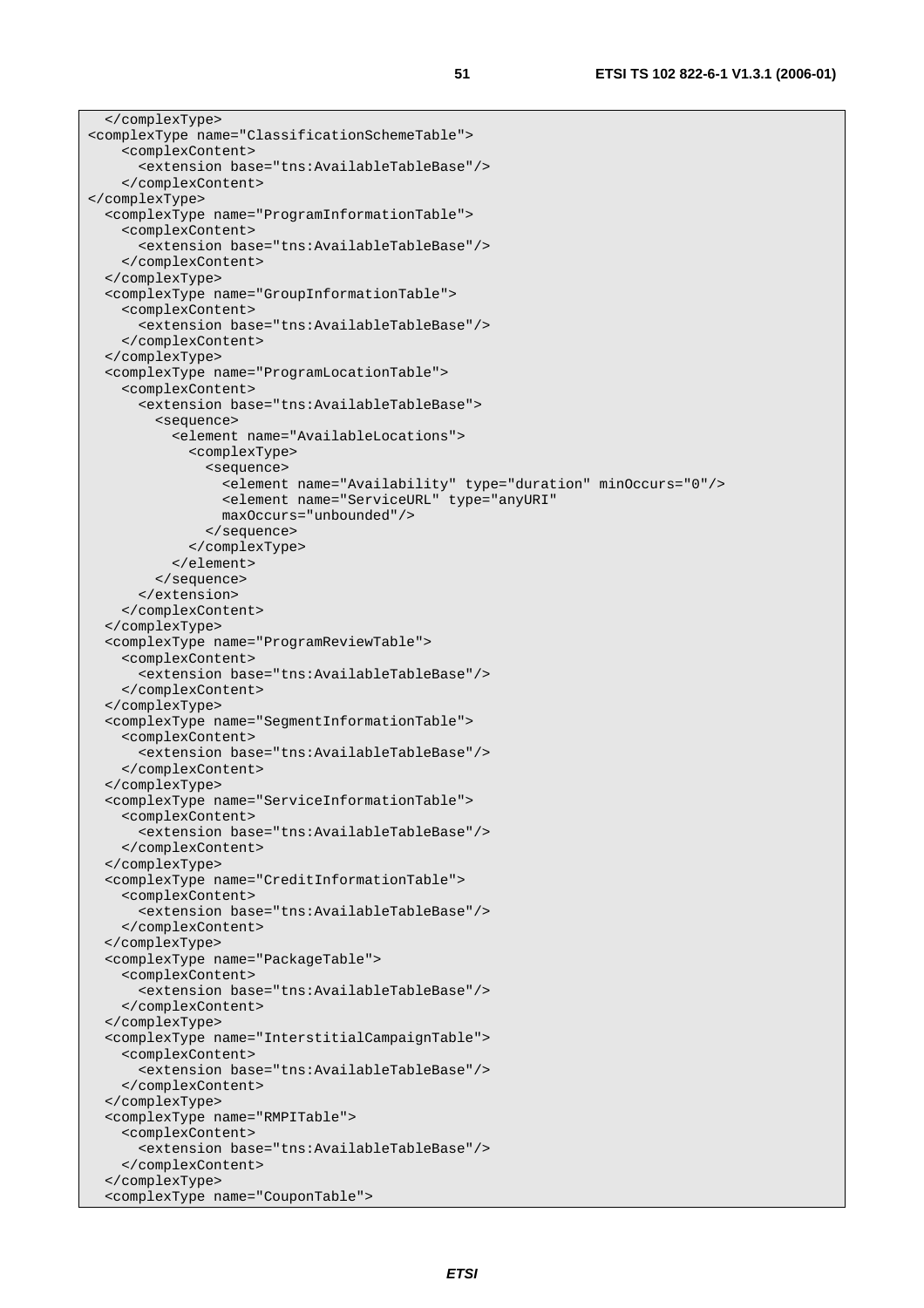| <complexcontent></complexcontent>                             |  |
|---------------------------------------------------------------|--|
| <extension base="tns:AvailableTableBase"></extension>         |  |
|                                                               |  |
|                                                               |  |
| <complextype name="TargetingInformationTable"></complextype>  |  |
| <complexcontent></complexcontent>                             |  |
| <extension base="tns:AvailableTableBase"></extension>         |  |
|                                                               |  |
|                                                               |  |
| <complextype name="InterstitialTargetingTable"></complextype> |  |
| <complexcontent></complexcontent>                             |  |
| <extension base="tns:AvailableTableBase"></extension>         |  |
|                                                               |  |
|                                                               |  |

| Name                   | <b>Definition</b>                                            |
|------------------------|--------------------------------------------------------------|
| AvailableTableListType | A complex type to indicate the list of tables which should   |
|                        | be included in the response to the client request.           |
| Table                  | Indicates that a particular table is available from this     |
|                        | get_Data operation and encapsulates information              |
|                        | relevant to querying that table. All instantiations of this  |
|                        | element will be derived from the base type,                  |
|                        | AvailableTableBase, which can have the following             |
|                        | three attributes.                                            |
| xsi:type               | This is the xml schema declared type attribute which is      |
|                        | used to indicate the type of table where xsi is used as the  |
|                        | namespace qualifier for xml schema. Can take the             |
|                        | following values: ContentReferencingTable,                   |
|                        | ProgramInformationTable, GroupInformationTable,              |
|                        | ProgramLocationTable, ProgramReviewTable,                    |
|                        | SegmentInformationTable, ServiceInformationTable, and        |
|                        | CreditsInformationTable.                                     |
| AvailableTableBase     | A complex type to indicate all elements and attributes       |
|                        | which are attached to any table which can be requested in    |
|                        | the server response.                                         |
| AuthorityList          | An optional list of authorities for which this operation can |
|                        | provide metadata of the type included in this table. See     |
|                        | also clause 7.1.1.                                           |
| AvailableFields        | This optional element specifies the optional elements and    |
|                        | attributes of the specified table that can be requested for  |
|                        | insertion in the response to the get_Data request, either    |
|                        | using "fieldId" or "XPath".                                  |
| canQuery               | List of fieldID values indicating the query fields that      |
|                        | can be accepted by this operation. The order of the fields   |
|                        | is not significant. All tables that can be queried on (see   |
|                        | clause 5.1.1.1.4), except the                                |
|                        | ServiceInformationTable, must support querying               |
|                        | using the CRID field. Hence, this attribute is meaningless   |
|                        | when combined with a table of type                           |
|                        | "ContentReferencingTable" and                                |
|                        | "CreditsInformationTable". If this attribute is not present  |
| canSort                | no other type of querying is supported for this table.       |
|                        | List of fieldID values indicating the query fields that      |
|                        | can be used for sorting (as indicated using the              |
|                        | SortCriteria parameter in a query). For every field          |
|                        | that a server declares that it supports sorting, it shall    |
|                        | support both ascending and descending sorting of that        |
|                        | field. If this attribute is not present, sorting is not      |
|                        | supported for this table. The order of the fields is not     |
|                        | significant.                                                 |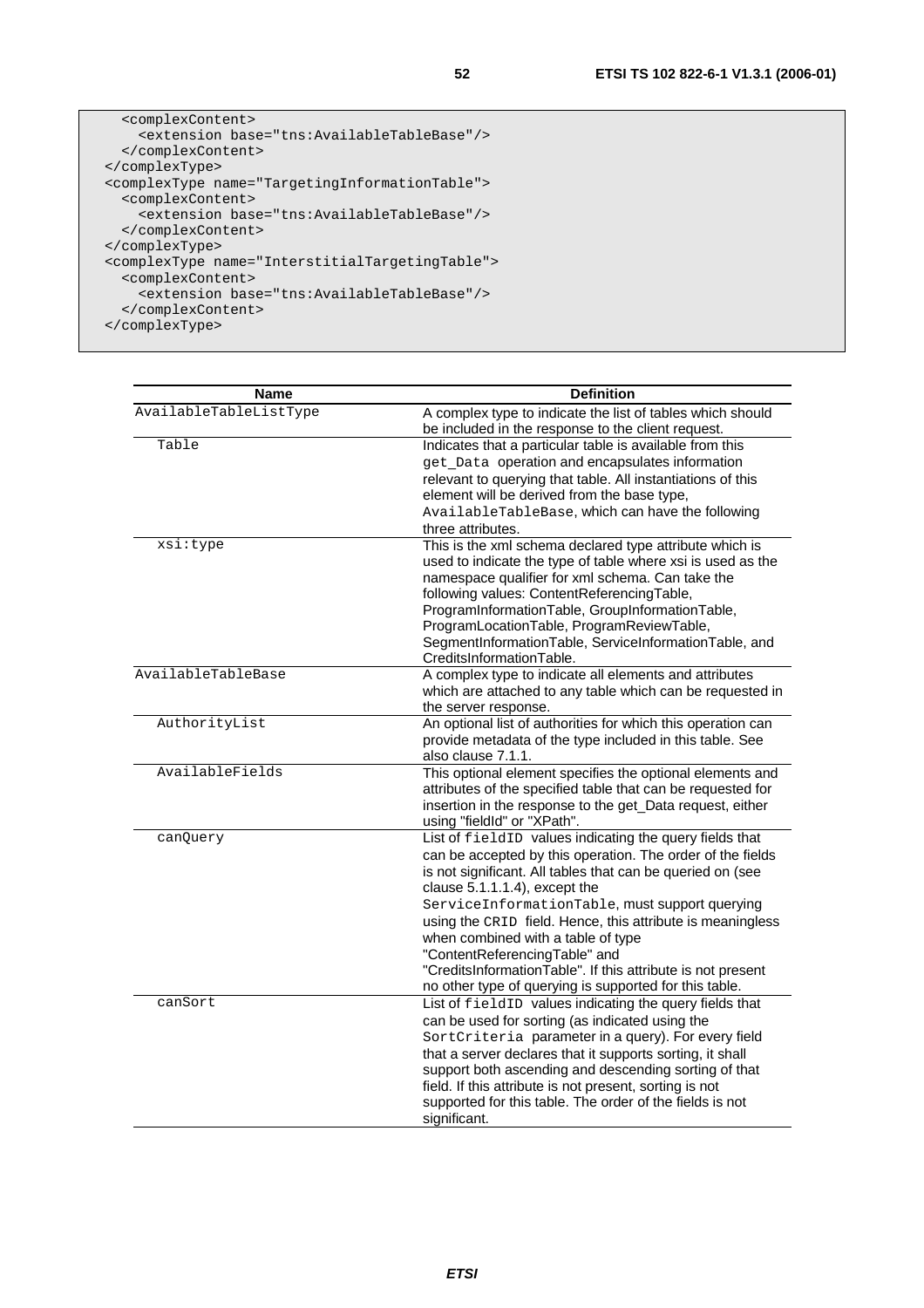| Name                          | <b>Definition</b>                                                                                                                                                                                                                                                                                             |
|-------------------------------|---------------------------------------------------------------------------------------------------------------------------------------------------------------------------------------------------------------------------------------------------------------------------------------------------------------|
| ResolvingAuthorityRecordTable | As defined in TS 102 822-4 [12]. This element is required<br>if Table has the type "Content Referencing Table".<br>Tables of this type should NOT include an<br>AuthorityList (since the<br>ResolvingAuthorityRecordTable indicates which<br>authorities content referencing information is provided<br>for). |
| AvailableLocations            | This element is required if the Table has the type<br>"ProgramLocationTable". The element specifies the types<br>of programme location related queries that can be<br>answered by the server.                                                                                                                 |
| Availability                  | An optional duration that indicates to the client the time<br>window over which the schedule information is available<br>(e.g. "it is possible to query these channels for the next 10<br>days only").                                                                                                        |
| ServiceURL                    | The content services for which scheduling information is<br>available (corresponds to the ServiceURL element that<br>can be included in a ServiceInformationTable).                                                                                                                                           |

#### 7.1.2.1 Operations that can deliver content referencing information

If the server is capable of delivering content referencing information then the description will include a list of Resolving Authority Records describing the resolution services offered by this server. This allows a client to establish whether a particular CRID may be resolved using the metadata service.

#### 7.1.2.2 Operations that can deliver programme metadata

If the server is capable of delivering programme metadata then the description will include a list of CRID authorities for which metadata is available.

If the server is capable of delivering scheduling information (ProgramLocationTable), a list of the content service URLs (e.g. broadcast channels, IP multicast services, or on-demand contents servers) known by this metadata service is also provided. Using this data a receiver can determine whether any of the programmes being described by this server are being offered using content delivery services that are actually available to the receiver. Based upon this information a receiver can construct queries for scheduling information, such as the one shown in example 7 in annex C.

#### 7.1.3 Extended Field List

If a metadata service wishes to support querying or sorting on fields that are not allocated fieldIDs by the *TV-Anytime* Forum, it has to define these field using its own ExtendedFieldList. This allows a get\_Data operation to provide searching and sorting functionality that is specialized to the metadata available to that metadata service. For example, if a metadata service specializes in providing segmentation information for the highlights of sports programmes, the metadata service can define extended fields for the Title and Synopsis of segments so as to allow receivers to make refined queries for segmentation information.

#### 7.1.4 Description of update capabilities

There are two optional features whose support shall be independently indicated using this part of the capability description.

```
 <complexType name="updateCapabilityType"> 
   <attribute name="versionRequest" type="boolean" default="true"/> 
   <attribute name="invalidResponse" type="boolean" default="true"/> 
 </complexType>
```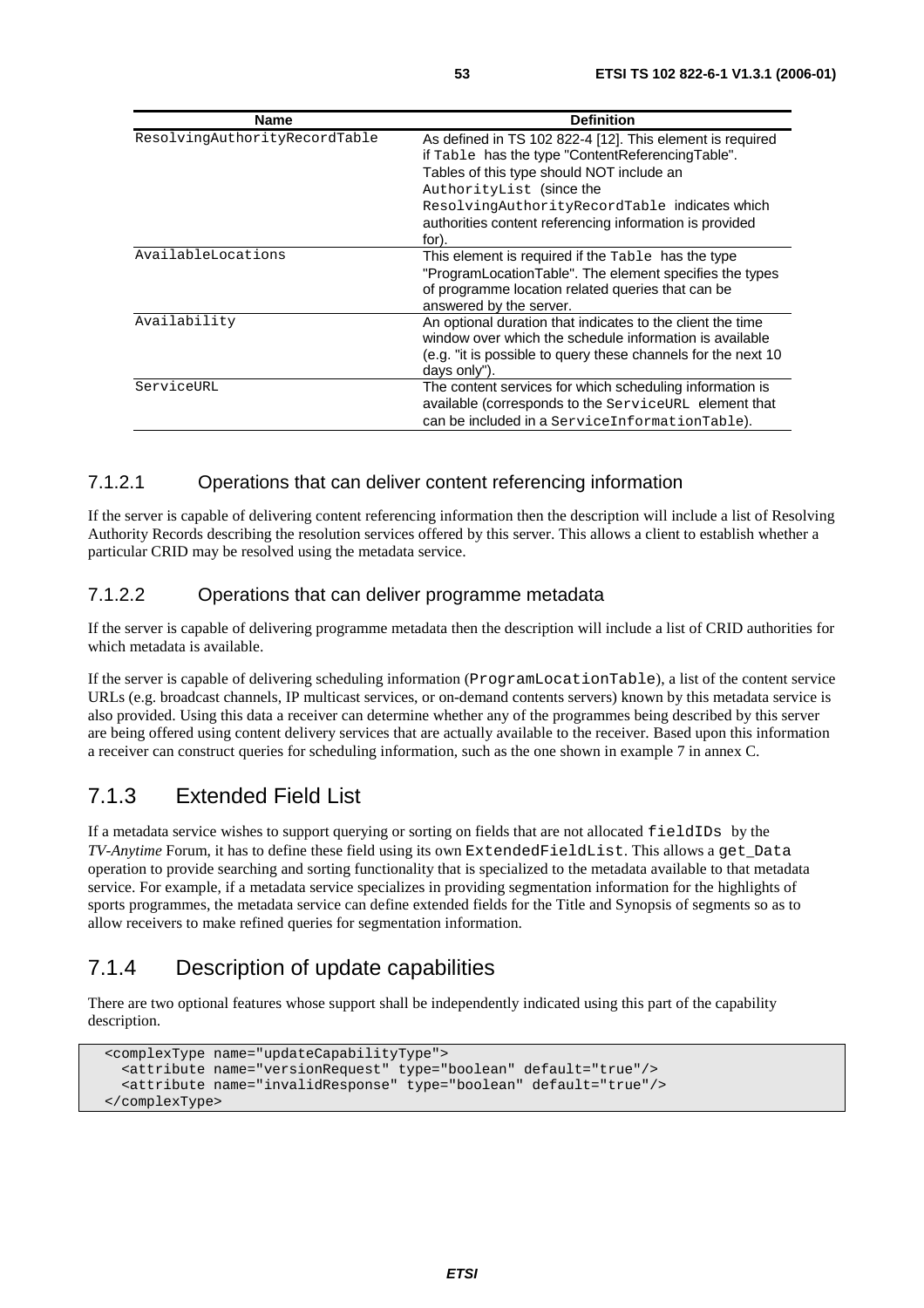| <b>Name</b>          | <b>Definition</b>                                         |
|----------------------|-----------------------------------------------------------|
| updateCapabilityType | Defines a container of version Request and                |
|                      | invalidResponse attributes, which can specify             |
|                      | whether the server can provide versioned metadata and     |
|                      | lists of invalid fragments.                               |
| versionRequest       | An attribute of Boolean value to indicate the server's    |
|                      | capability of handling version requests.                  |
| invalidResponse      | An attribute of Boolean value to indicate whether the     |
|                      | server is able to provide invalidated fragments when they |
|                      | are no longer valid or removed.                           |

## 7.2 describe\_submit\_Data

The describe\_submit\_Data capability description provides a metadata service with the ability to describe the usage and preference information that it wishes to receive. It can optionally specify the privacy policy that will be used when user centric data is submitted to this metadata service.

```
 <complexType name="describe_submit_Data_ResultType"> 
   <sequence> 
     <element name="Name" type="string" minOccurs="0"/> 
     <element name="Description" type="mpeg7:TextualType" minOccurs="0" 
              maxOccurs="unbounded"/> 
     <element name="RequestedTables" type="tns:RequestedSubmitTablesType"/> 
     <element ref="p3p:POLICY" minOccurs="0"/> 
  </sequence> 
 </complexType> 
 <complexType name="RequestedSubmitTablesType"> 
   <sequence> 
     <element name="Table" maxOccurs="unbounded"> 
       <complexType> 
         <attribute name="type" use="required"> 
           <simpleType> 
              <restriction base="string"> 
                <enumeration value="UserPreferences"/> 
                <enumeration value="UsageHistory"/> 
             </restriction> 
           </simpleType> 
         </attribute> 
       </complexType> 
     </element> 
   </sequence> 
</complexType> 
 <element name="describe_submit_Data_Result" 
 type="tns:describe_submit_Data_ResultType"/>
```

| <b>Name</b>               | <b>Definition</b>                                          |
|---------------------------|------------------------------------------------------------|
| Name                      | Optional name of the metadata service, suitable for        |
|                           | display to a user.                                         |
| Description               | optional textual description of the metadata service,      |
|                           | suitable for display to a user. This allows an application |
|                           | exploiting the metadata service to indicate to the user    |
|                           | information about the metadata service that she is using.  |
| RequestedTables           | The list of tables that this operation wishes to receive.  |
| P3p:POLICY                | Optional element that describes the privacy policy of this |
|                           | operation, using the Platform for Privacy                  |
|                           | Preferences [25] specification.                            |
| RequestedSubmitTablesType | A list of table elements containing at least one entry.    |
| Table                     | Specifies the type of table requested by the server.       |
| type                      | Required parameter giving the type of TV-Anytime table     |
|                           | requested by the server. Can take the values:              |
|                           | "UsageHistory" or "UserPreferences".                       |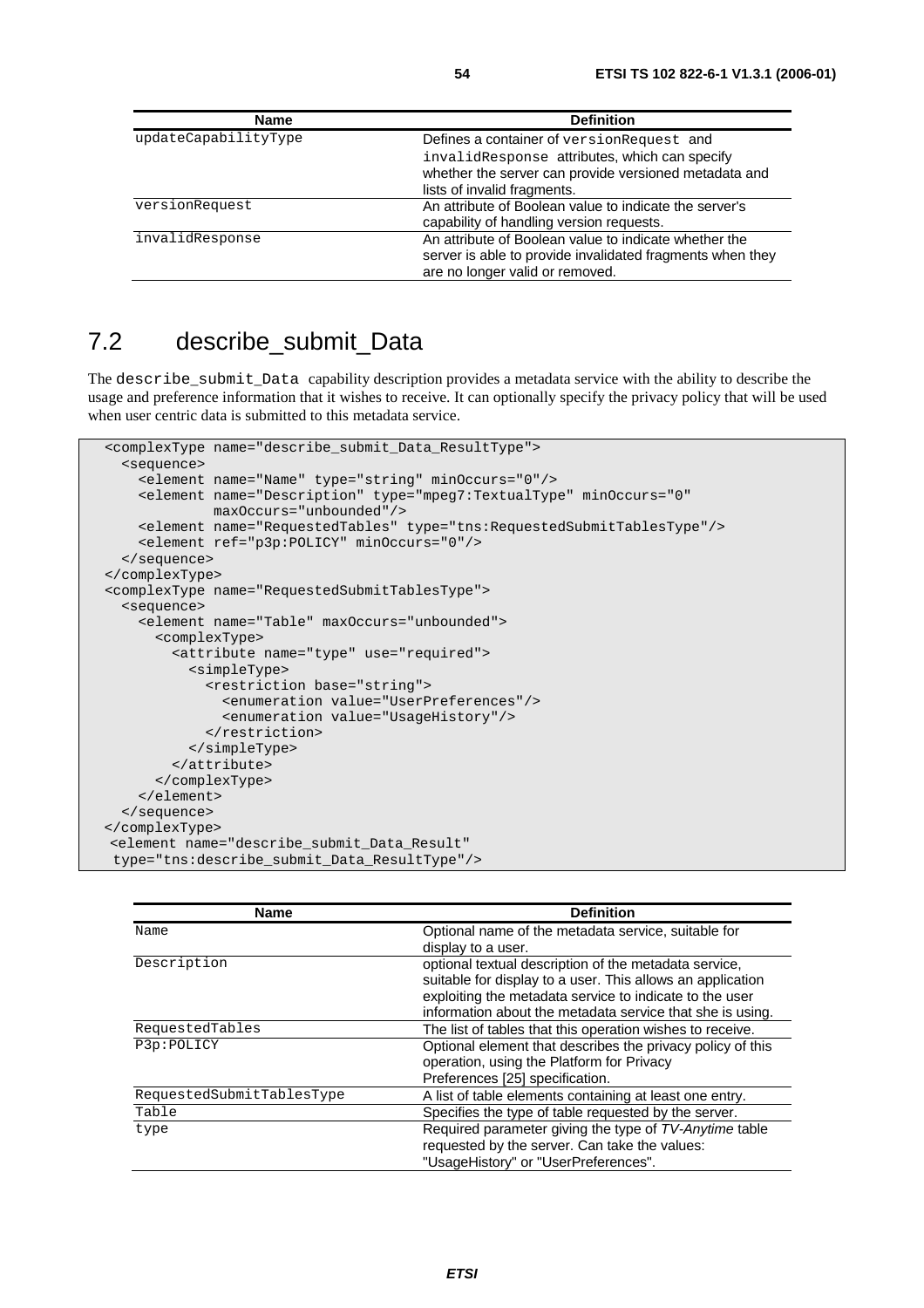## 7.3 describe upload Personal Data

The describe\_upload\_Personal\_Data capability description provides a metadata service with the ability to describe the user and usage related information that it wishes to receive. It can optionally specify the privacy policy that will be used when user centric data is submitted to this metadata service.

```
 <complexType name="describe_upload_Personal_Data_ResultType"> 
   <sequence> 
     <element name="Name" type="string" minOccurs="0"/> 
     <element name="Description" type="mpeg7:TextualType" minOccurs="0" 
     maxOccurs="unbounded"/> 
     <element name="UploadableTable" type="tns:PersonalInformationTableType" 
     maxOccurs="unbounded"/> 
     <element ref="p3p:POLICY" minOccurs="0"/> 
   </sequence> 
</complexType> 
 <element name="describe_upload_Personal_Data_Result" 
 type="tns:describe_upload_Personal_Data_ResultType"/>
```

| <b>Name</b>     | <b>Definition</b>                                                                                                                                                                                                                           |
|-----------------|---------------------------------------------------------------------------------------------------------------------------------------------------------------------------------------------------------------------------------------------|
| Name            | optional name of the metadata service, suitable for<br>display to a user.                                                                                                                                                                   |
| Description     | optional textual description of the metadata service,<br>suitable for display to a user. This allows an application<br>exploiting the metadata service to indicate to the user<br>information about the metadata service that she is using. |
| UploadableTable | One of the tables that this operation wishes to receive.                                                                                                                                                                                    |
| p3p:POLICY      | optional element that describes the privacy policy of this<br>operation, using the Platform for Privacy Preferences [25]<br>specification.                                                                                                  |

## 7.4 describe clear Personal Data

Capability description of clear\_Personal\_Data is not provided in the present document. describe\_clear\_Personal\_Data is not defined in the present document not because it is not supported, but because any metadata service with capability of receiving personal data must also support full functionality of clear\_Personal\_Data. In other words, any service having description of upload\_Personal\_Data must implement clear\_Personal\_Data support.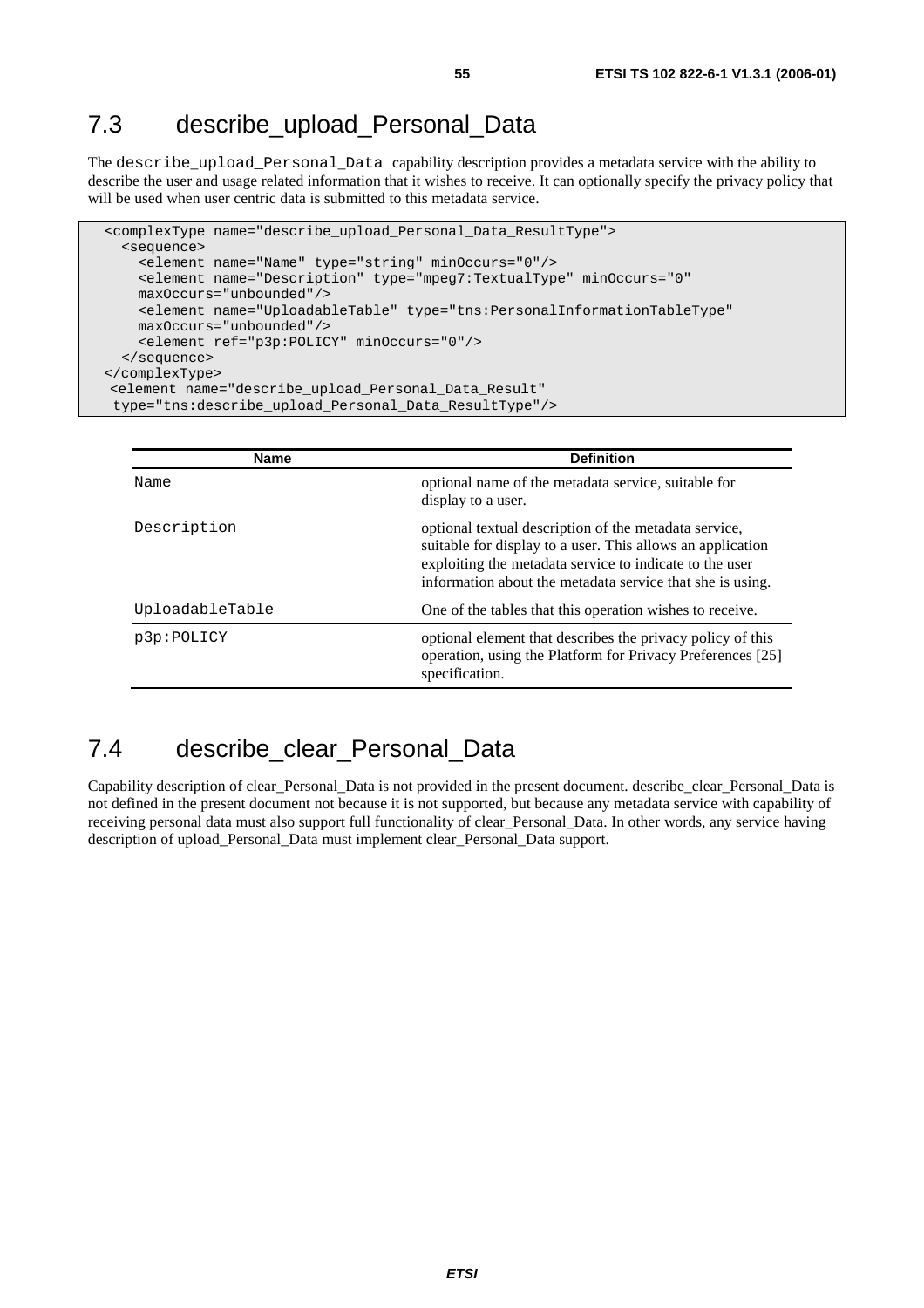# Annex A (normative): Formal Definition of Metadata Services

This annex provides a WSDL [23] interface definition for all *TV-Anytime* metadata services. WSDL defines a number of terms used to describe web services. The way in which these relate to *TV-Anytime* metadata services is given below:

- **Operation:** All *TV-Anytime operations* are request-response based, so can be thought of as a type of remote procedure call. An example of a *TV-Anytime operation* is submit*\_*Data or describe*\_*get*\_*Data.
- **PortType:** A collection of *operations*. When given a *binding* and a concrete endpoint the *portType* is known as a *port*. All *operations* in a given *port* must be present (i.e. it is not possible to offer only some of the *operations* in a *port*) and must have the same *binding*. The *TV-Anytime* Forum defines two *portTypes* (get*\_*Data and submit*\_*Data), each of which has two *operations*, the basic functionality (get*\_*Data or submit*\_*Data) and the corresponding describe *operation* (describe\_get*\_*Data or describe\_submit*\_*Data).
- **Binding:** A particular protocol binding (e.g. SOAP or HTTP GET) for a *portType*. There may be more than one *binding* for each *portType*. Each one is a different *port* and offers an alternative means for accessing the same *portType*. A *TV-Anytime* server could choose to provide other *bindings*, such as an HTTP POST implementation. By mandating a SOAP *binding*, a minimum level of interoperability is guaranteed.
- **Service:** A family of WSDL *ports* that are related in some way. A *TV-Anytime* metadata service can contain a get\_Data port and/or a submit\_Data port. In practice, most *TV-Anytime* servers will have just one WSDL *service*. However, the server provider could choose to group certain *ports* together for some reason. (E.g. a movie service containing a get Data port and a submit Data port, and a children service containing just a get\_Data port).

The following document is a WSDL interface definition that defines the behaviour of all *TV-Anytime* defined web services. It plays two roles:

- The WSDL interface formally specifies the inputs, outputs, encodings and transport bindings used by all *TV-Anytime* web services. The definitions given correspond to the specification of *TV-Anytime* metadata services earlier in the present document.
- Metadata service providers wishing to provide WSDL implementation definitions for their metadata services can import this WSDL interface definition.

```
<?xml version="1.0"?> 
<definitions xmlns:soap="http://schemas.xmlsoap.org/wsdl/soap/" 
xmlns="http://schemas.xmlsoap.org/wsdl/"> 
   <documentation> WSDL Service Interface for a TV Anytime web service API. This WSDL 
document defines the API calls for the two types of TV Anytime ports</documentation> 
   <!-- Basic input and output messages. --> 
   <message name="get_Data"> 
     <part name="body" element="tva:get_Data"/> 
   </message> 
   <message name="get_Data_Result"> 
     <part name="body" element="tva:get_Data_Result"/> 
   </message> 
   <message name="describe_get_Data"> 
     <part name="body" element="tva:describe_get_Data"/> 
   </message> 
   <message name="describe_get_Data_Result"> 
     <part name="body" element="tva:describe_get_Data_Result"/> 
   </message> 
   <message name="submit_Data"> 
     <part name="body" element="tva:submit_Data"/> 
   </message> 
   <message name="submit_Data_Result"> 
     <part name="body" element="tva:submit_Data_Result"/> 
   </message> 
   <message name="describe_submit_Data"> 
     <part name="body" element="tva:describe_submit_Data"/>
```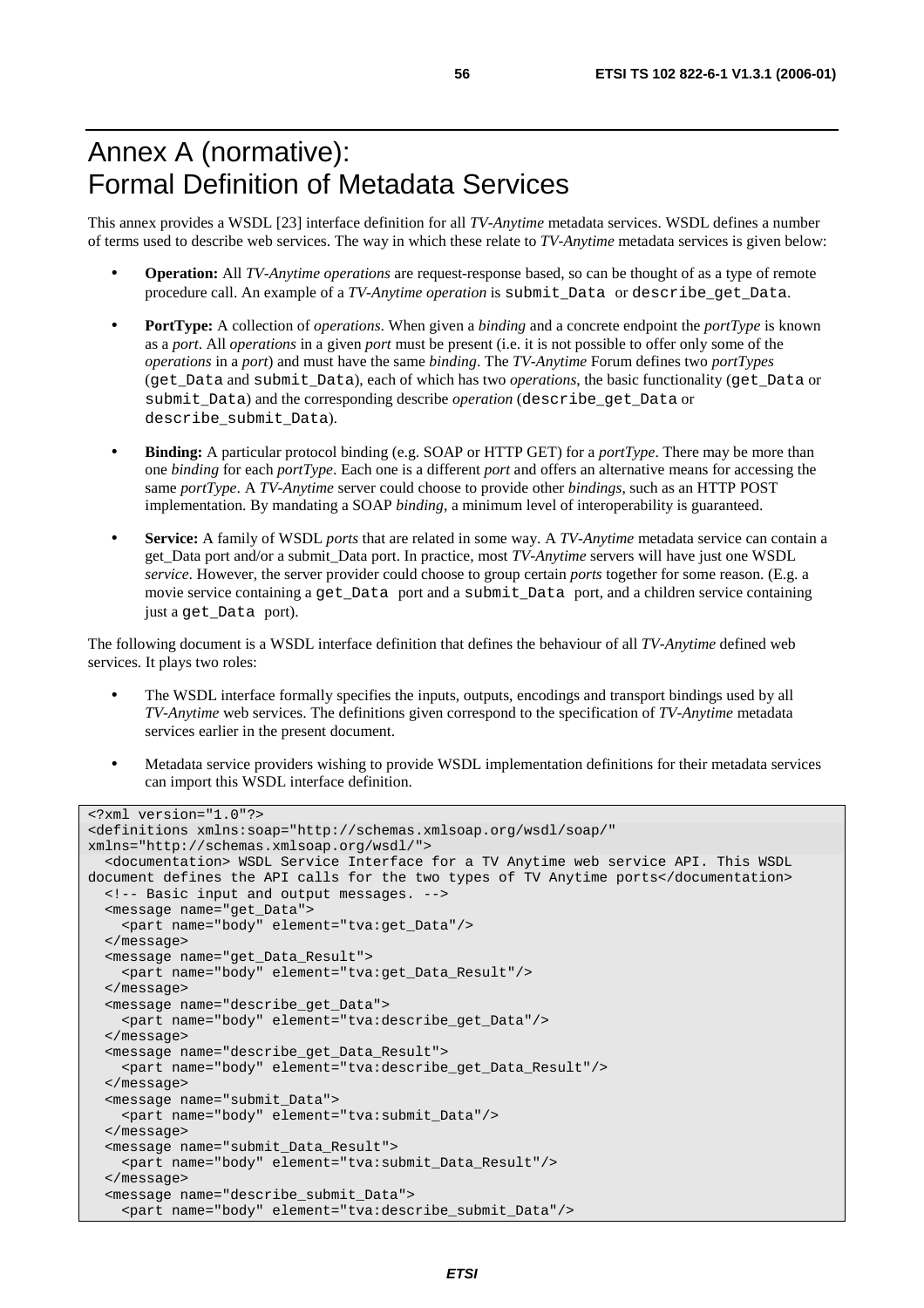```
 </message> 
 <message name="describe_submit_Data_Result"> 
   <part name="body" element="tva:describe_submit_Data_Result"/> 
 </message> 
 <message name="upload_Personal_Data"> 
   <part name="body" element="tva:upload_Personal_Data"/> 
 </message> 
 <message name="upload_Personal_Data_Result"> 
  <part name="body" element="tva:upload_Personal_Data_Result"/> 
 </message> 
 <message name="describe_upload_Personal_Data"> 
  <part name="body" element="tva:describe_upload_Personal_Data"/> 
 </message> 
 <message name="describe_upload_Personal_Data_Result"> 
   <part name="body" element="tva:describe_upload_Personal_Data_Result"/> 
 </message> 
 <message name="clear_Personal_Data"> 
   <part name="body" element="tva:clear_Personal_Data"/> 
 </message> 
 <message name="clear_Personal_Data_Result"> 
  <part name="body" element="tva:clear_Personal_Data_Result"/> 
</message> 
 <message name="ErrorReportMessage"> 
  <part name="body" element="tva:ErrorReport"/> 
 </message> 
 <!-- The different types of services (ports) with their inputs and outputs. --> 
 <portType name="get_Data_Port"> 
   <operation name="get_Data"> 
     <input message="tns:get_Data"/> 
     <output message="tns:get_Data_Result"/> 
     <fault name="error" message="tns:ErroReportMessage"/> 
   </operation> 
   <operation name="describe_get_Data"> 
     <input message="tns:describe_get_Data"/> 
     <output message="tns:describe_get_Data_Result"/> 
     <fault name="error" message="tns:ErroReportMessage"/> 
   </operation> 
 </portType> 
 <portType name="submit_Data_Port"> 
   <operation name="submit_Data"> 
     <input message="tns:submit_Data"/> 
     <output message="tns:submit_Data_Result"/> 
     <fault name="error" message="tns:ErroReportMessage"/> 
   </operation> 
   <operation name="describe_submit_Data"> 
     <input message="tns:describe_submit_Data"/> 
     <output message="tns:describe_submit_Data_Result"/> 
     <fault name="error" message="tns:ErroReportMessage"/> 
   </operation> 
 </portType> 
 <portType name="upload_Personal_Data_Port"> 
   <operation name="upload_Personal_Data"> 
     <input message="tns:upload_Personal_Data"/> 
     <output message="tns:upload_Personal_Data_Result"/> 
     <fault name="error" message="tns:ErroReportMessage"/> 
   </operation> 
   <operation name="describe_upload_Personal_Data"> 
     <input message="tns:describe_upload_Personal_Data"/> 
     <output message="tns:describe_upload_Personal_Data_Result"/> 
     <fault name="error" message="tns:ErroReportMessage"/> 
   </operation> 
 </portType> 
 <portType name="clear_Personal_Data_Port"> 
   <operation name="clear_Personal_Data"> 
     <input message="tns:clear_Personal_Data"/> 
     <output message="tns:clear_Personal_Data_Result"/> 
     <fault name="error" message="tns:ErroReportMessage"/> 
   </operation> 
 </portType>
```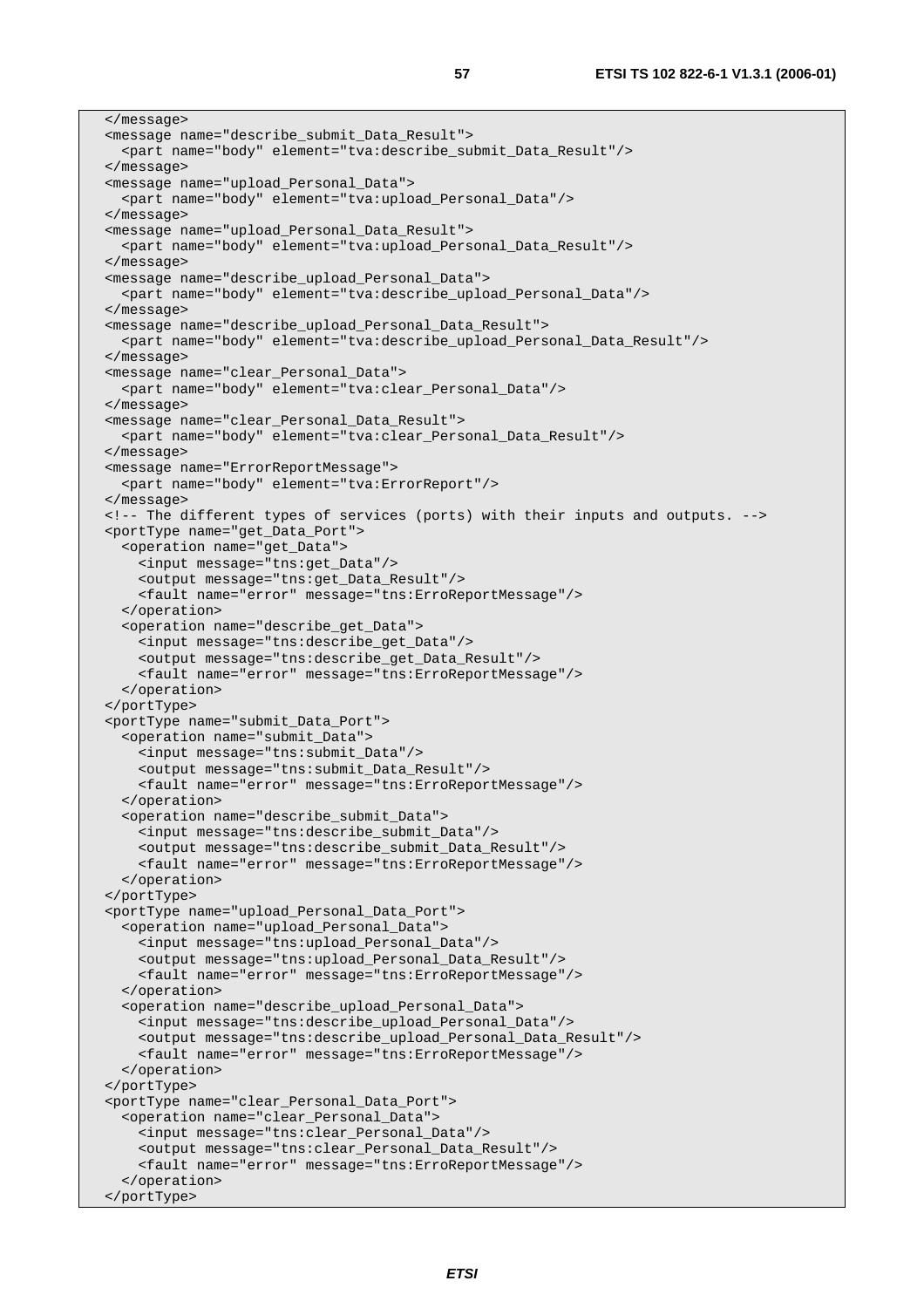```
 <!-- The bindings: defines how SOAP/HTTP is used to carry the service. --> 
 <binding name="get_Data_SOAP" type="tns:get_Data_Port"> 
   <documentation>TV Anytime get_Data binding</documentation> 
   <soap:binding style="document" 
         transport="http://schemas.xmlsoap.org/soap/http"/> 
   <operation name="get_Data"> 
     <soap:operation soapAction="get_Data"/> 
     <input> 
       <soap:body use="literal" parts="body"/> 
     </input> 
     <output> 
       <soap:body use="literal" parts="body"/> 
     </output> 
     <fault name="error"> 
       <soap:fault use="literal"/> 
     </fault> 
   </operation> 
   <operation name="describe_get_Data"> 
     <soap:operation soapAction="describe_get_Data"/> 
     <input> 
       <soap:body use="literal" parts="body"/> 
     </input> 
     <output> 
       <soap:body use="literal" parts="body"/> 
     </output> 
     <fault name="error"> 
       <soap:fault use="literal"/> 
     </fault> 
   </operation> 
 </binding> 
 <binding name="submit_Data_SOAP" type="tns:submit_Data_Port"> 
   <documentation>TV Anytime submit_Data binding</documentation> 
   <soap:binding style="document" 
                  transport="http://schemas.xmlsoap.org/soap/http"/> 
   <operation name="submit_Data"> 
     <soap:operation soapAction="submit_Data"/> 
     <input> 
       <soap:body use="literal" parts="body"/> 
     </input> 
     <output> 
       <soap:body use="literal" parts="body"/> 
     </output> 
     <fault name="error"> 
       <soap:fault use="literal"/> 
    \langle / fault>
   </operation> 
   <operation name="describe_submit_Data"> 
     <soap:operation soapAction="describe_submit_Data"/> 
     <input> 
       <soap:body use="literal" parts="body"/> 
     </input> 
     <output> 
       <soap:body use="literal" parts="body"/> 
     </output> 
     <fault name="error"> 
       <soap:fault use="literal"/> 
     </fault> 
   </operation> 
</binding> 
 <binding name="upload_Personal_Data_SOAP" type="tns:upload_Personal_Data_Port"> 
   <documentation>TV Anytime upload_Personal_Data binding</documentation> 
   <soap:binding style="document" 
  transport="https://schemas.xmlsoap.org/soap/https"/> 
   <operation name="upload_Personal_Data"> 
     <soap:operation soapAction="upload_Personal_Data"/> 
     <input> 
       <soap:body use="literal" parts="body"/> 
     </input> 
     <output>
```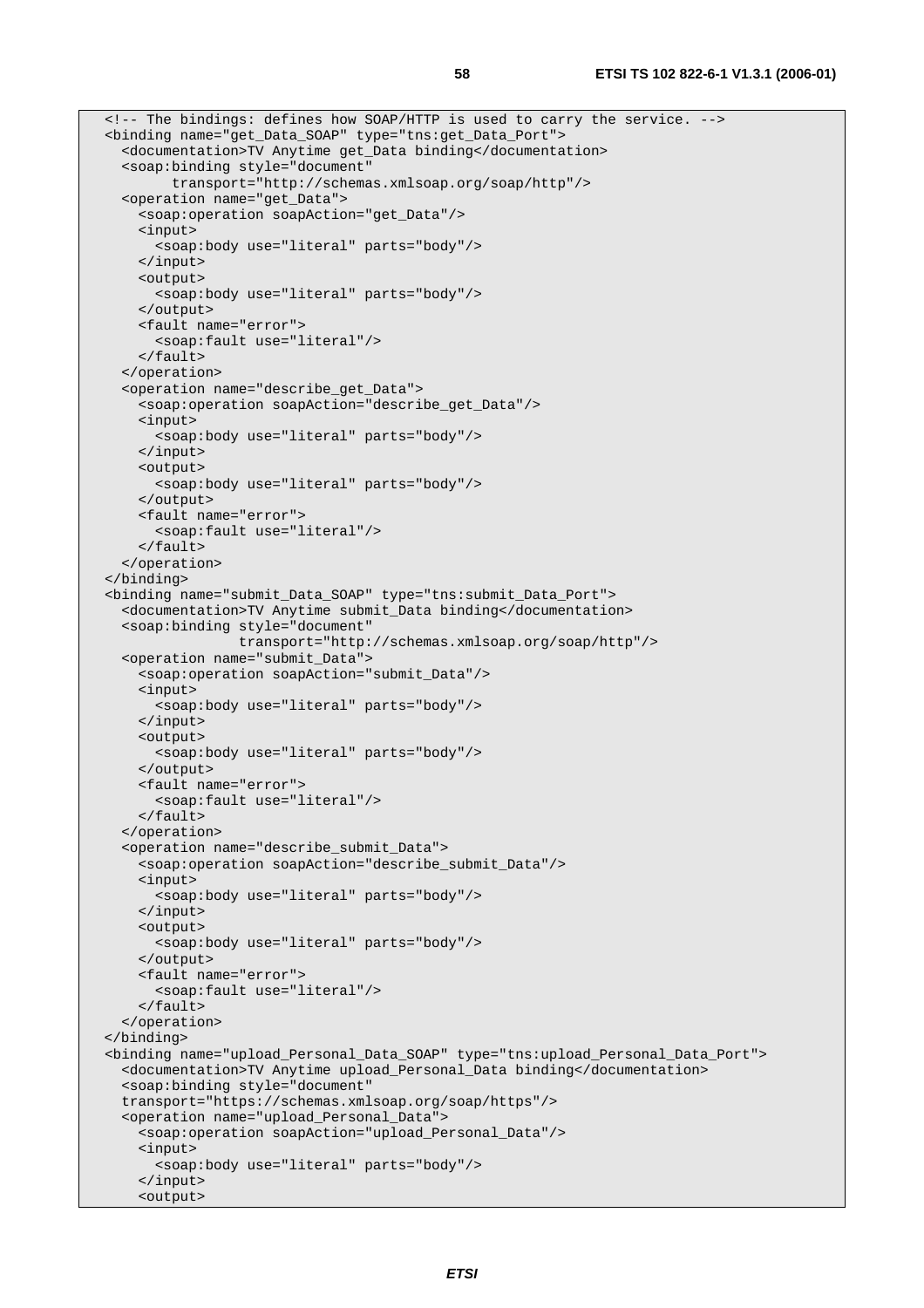```
 <soap:body use="literal" parts="body"/> 
     </output> 
     <fault name="error"> 
       <soap:fault use="literal"/> 
     </fault> 
   </operation> 
   <operation name="describe_upload_Personal_Data"> 
     <soap:operation soapAction="describe_upload_Personal_Data"/> 
     <input> 
       <soap:body use="literal" parts="body"/> 
     </input> 
     <output> 
       <soap:body use="literal" parts="body"/> 
     </output> 
     <fault name="error"> 
       <soap:fault use="literal"/> 
     </fault> 
   </operation> 
 </binding> 
 <binding name="clear_Personal_Data_SOAP" type="tns:clear_Personal_Data_Port"> 
   <documentation>TV Anytime clear_Personal_Data binding</documentation> 
   <soap:binding style="document" 
   transport="https://schemas.xmlsoap.org/soap/https"/> 
   <operation name="clear_Personal_Data"> 
     <soap:operation soapAction="clear_Personal_Data"/> 
     <input> 
       <soap:body use="literal" parts="body"/> 
     </input> 
     <output> 
       <soap:body use="literal" parts="body"/> 
     </output> 
     <fault name="error"> 
       <soap:fault use="literal"/> 
     </fault> 
   </operation> 
 </binding></definitions>
```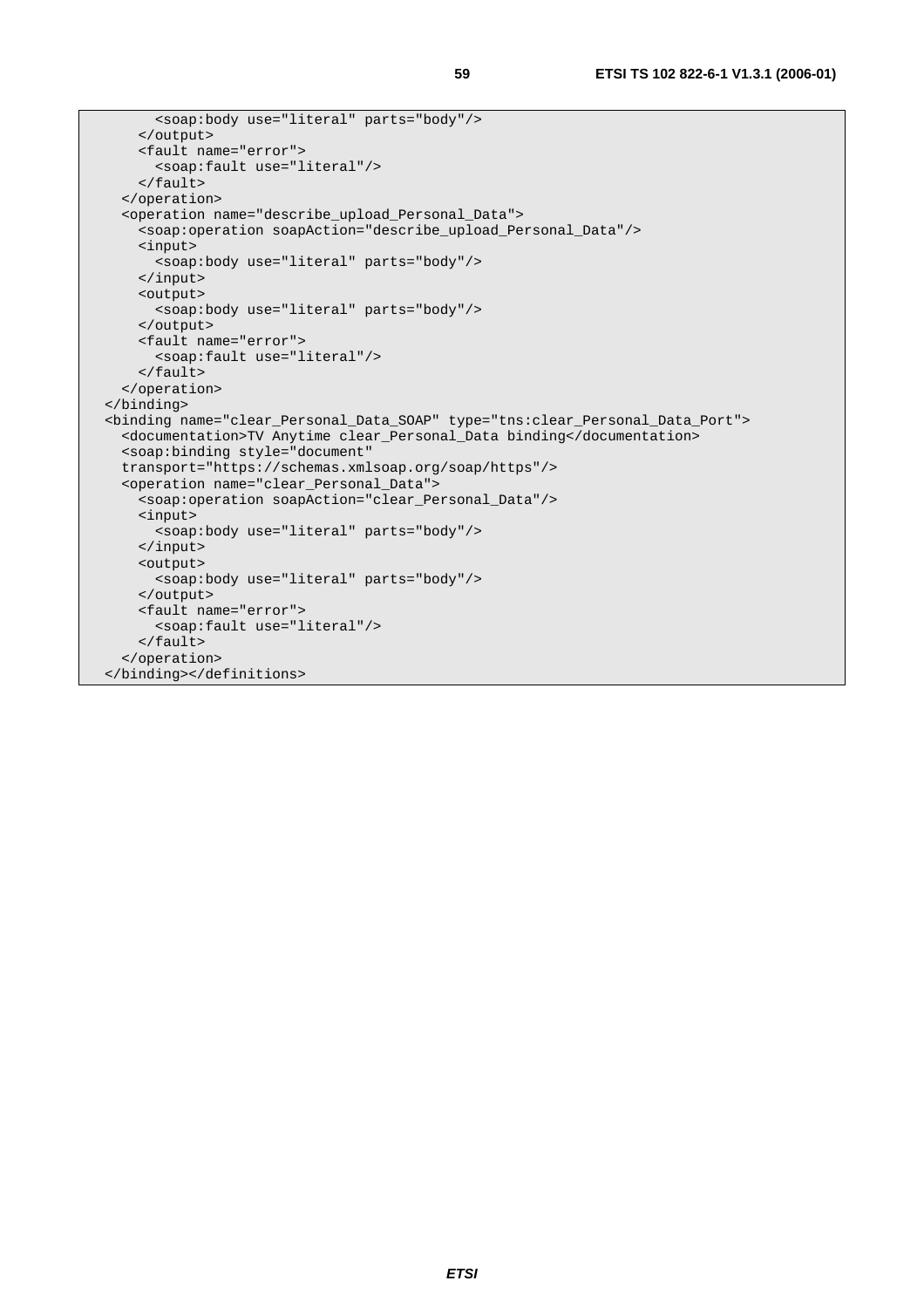# Annex B (normative): TV Anytime defined metadata transport scheme, field identifiers and contextNode identifiers

# B.1 TV Anytime metadata transport scheme

This clause contains tva\_transport\_6-1\_v131.xsd.

```
<?xml version="1.0" encoding="UTF-8"?> 
<schema targetNamespace="urn:tva:transport:2005" xmlns:tns="urn:tva:transport:2005" 
xmlns="http://www.w3.org/2001/XMLSchema" xmlns:tva="urn:tva:metadata:2005" 
xmlns:tva2="urn:tva:metadata:extension:2005" xmlns:p3p="http://www.w3.org/2002/01/P3Pv1" 
xmlns:cr="urn:tva:ContentReferencing:2005" xmlns:rar="urn:tva:ResolvingAuthority:2005" 
xmlns:mpeg7="urn:tva:mpeg7: 2005"> 
   <import namespace="urn:tva:metadata:2005" schemaLocation="tva_metadata_3-1_v131.xsd"/> 
   <import namespace="urn:tva:metadata:extension:2005" schemaLocation="tva2_metadata_3-
3_v111.xsd"/> 
    <import namespace="urn:tva:ContentReferencing:2005" 
   schemaLocation="tva_content_referencing_4_v121.xsd"/> 
    <import namespace="urn:tva:ResolvingAuthority:2005" 
   schemaLocation="tva_resolving_authority_4_v121.xsd"/> 
   <import namespace="urn:tva:mpeg7: 2005" schemaLocation="tva_mpeg7.xsd"/> 
    <import namespace="http://www.w3.org/2002/01/P3Pv1" schemaLocation="p3p.xsd"/> 
   <!-- ##################################################### --> 
  <!-- Section 5.1: get Data Metadata Retrieval Service
   <!-- ##################################################### --> 
   <!-- ########### Section 5.1.1: get_Data input ########### --> 
  <complexType name="ResourceIDType"> 
      <simpleContent> 
         <extension base="anyURI"> 
            <attribute name="id" type="ID"/> 
         </extension> 
      </simpleContent> 
    </complexType> 
    <complexType name="get_DataType"> 
       <sequence> 
         <element name="ResourceID" minOccurs="0"/> 
         <element name="QueryConstraints"> 
            <complexType> 
               <choice> 
                  <element name="PredicateBag" type="tns:PredicateBagType"/> 
                  <element name="BinaryPredicate" type="tns:BinaryPredicateType"/> 
                  <element name="UnaryPredicate" type="tns:UnaryPredicateType"/> 
               </choice> 
            </complexType> 
         </element> 
         <element name="PersonalInformation" type="tva2:ExtendedUserDescriptionType" 
         minOccurs="0"/> 
         <element name="RequestedTables" type="tns:RequestedTablesType"/> 
       </sequence> 
       <attribute name="maxPrograms" type="unsignedInt"/> 
       <attribute name="personalInfoUse" type="boolean" default="true"/> 
    </complexType> 
    <element name="get_Data" type="tns:get_DataType"/> 
    <!-- ####### Section 5.1.1.1: Query Constraints parameter ######## --> 
    <complexType name="PredicateBagType"> 
       <sequence maxOccurs="unbounded"> 
         <choice> 
            <element name="PredicateBag" type="tns:PredicateBagType"/> 
            <element name="BinaryPredicate" type="tns:BinaryPredicateType"/> 
            <element name="UnaryPredicate" type="tns:UnaryPredicateType"/> 
         </choice>
```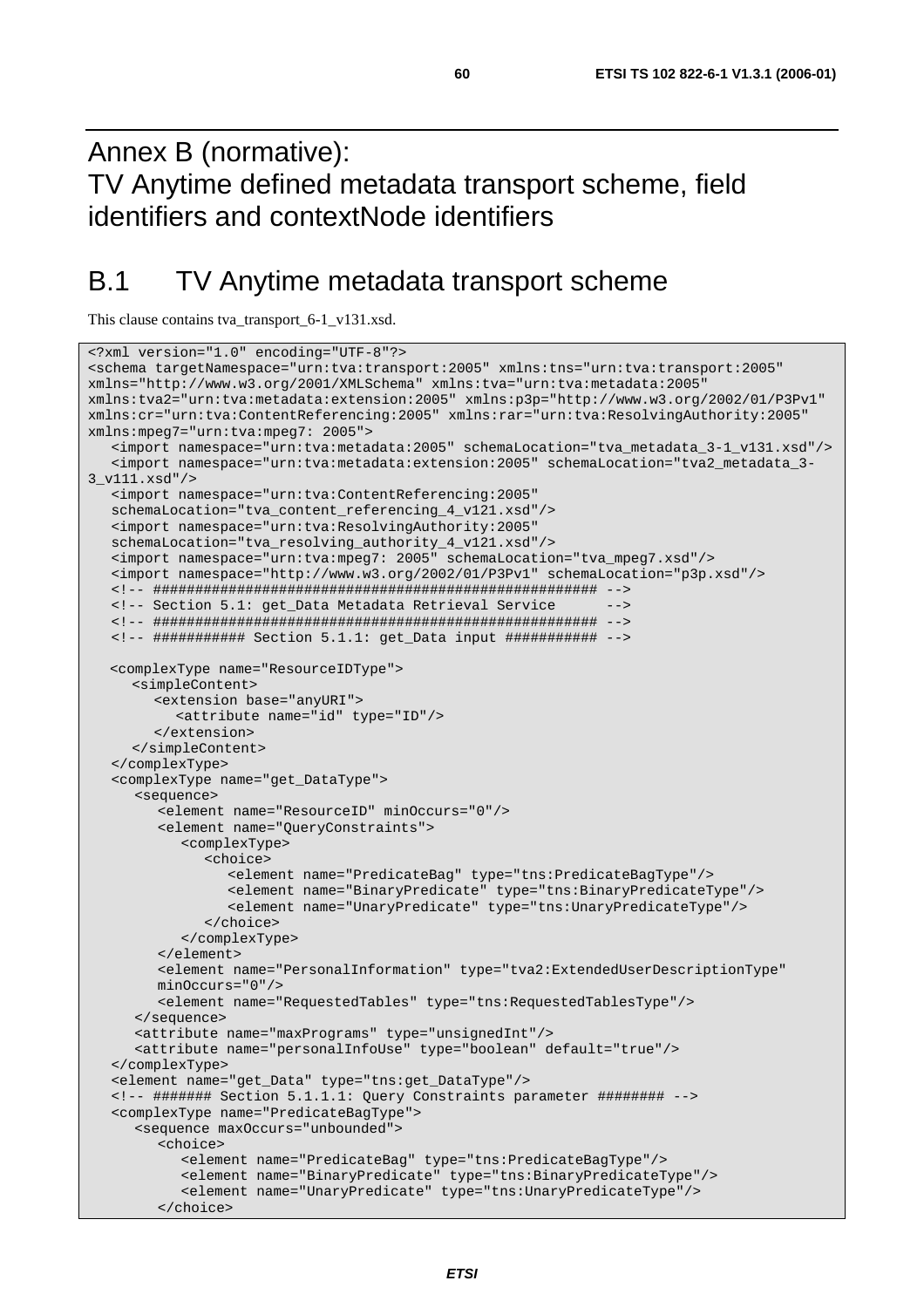```
 </sequence> 
   <attribute name="contextNode" type="tns:contextNodeIDType"/> 
    <attribute name="negate" type="boolean" default="false"/> 
    <attribute name="type" type="tns:PredicateBagTypeType"/> 
 </complexType> 
 <simpleType name="PredicateBagTypeType"> 
    <restriction base="string"> 
       <enumeration value="AND"/> 
       <enumeration value="OR"/> 
    </restriction> 
 </simpleType> 
 <complexType name="BinaryPredicateType"> 
    <attribute name="fieldID" type="tns:fieldIDType" use="required"/> 
    <attribute name="fieldValue" type="string" use="required"/> 
    <attribute name="test" type="tns:BinaryPredicateTestType" default="equals"/> 
 </complexType> 
 <complexType name="UnaryPredicateType"> 
    <attribute name="fieldID" type="tns:fieldIDType" use="required"/> 
    <attribute name="test" type="tns:UnaryPredicateTestType" default="exists"/> 
 </complexType> 
 <simpleType name="BinaryPredicateTestType"> 
    <restriction base="string"> 
       <enumeration value="equals"/> 
       <enumeration value="not_equals"/> 
      <enumeration value="contains"/> 
      <enumeration value="greater_than"/> 
       <enumeration value="greater_than_or_equals"/> 
       <enumeration value="less_than"/> 
       <enumeration value="less_than_or_equals"/> 
    </restriction> 
 </simpleType> 
 <simpleType name="UnaryPredicateTestType"> 
    <restriction base="string"> 
       <enumeration value="exists"/> 
    </restriction> 
 </simpleType> 
 <!-- ######## Section 5.1.1.1.1 contextNodeID definition list ######### --> 
 <element name="ContextNodeIDDefinitionList" 
 type="tns:ContextNodeIDDefinitionListType"> 
    <key name="UniqueContextNode"> 
       <selector xpath="tns:ContextNodeIDDefinition"/> 
       <field xpath="@contextNodeID"/> 
    </key> 
 </element> 
 <complexType name="ContextNodeIDDefinitionListType"> 
    <sequence> 
       <element name="ContextNodeIDDefinition" maxOccurs="unbounded"> 
          <complexType> 
             <attribute name="contextNodeID" type="NCName"/> 
             <attribute name="contextNodeDefinition" 
             type="tns:contextNodeDefinitionListType"/> 
          </complexType> 
       </element> 
    </sequence> 
    <attribute name="targetNamespace" type="anyURI" use="required"/> 
 </complexType> 
 <simpleType name="contextNodeDefinitionType"> 
    <restriction base="token"> 
      \zeta <pattern value="(/((\i\c*:)?(\i\c*)))*((/text\(\))|(/@((\i\c*:)?(\i\c*))))?"/>
    </restriction> 
 </simpleType> 
 <simpleType name="contextNodeDefinitionListType"> 
    <list itemType="tns:contextNodeDefinitionType"/> 
 </simpleType> 
 <simpleType name="contextNodeIDType"> 
    <restriction base="QName"/> 
 </simpleType> 
 <!-- ######## Section 4.1.1.1.2 fieldID definition list ######### --> 
 <element name="FieldIDDefinitionList" type="tns:FieldIDDefinitionListType">
```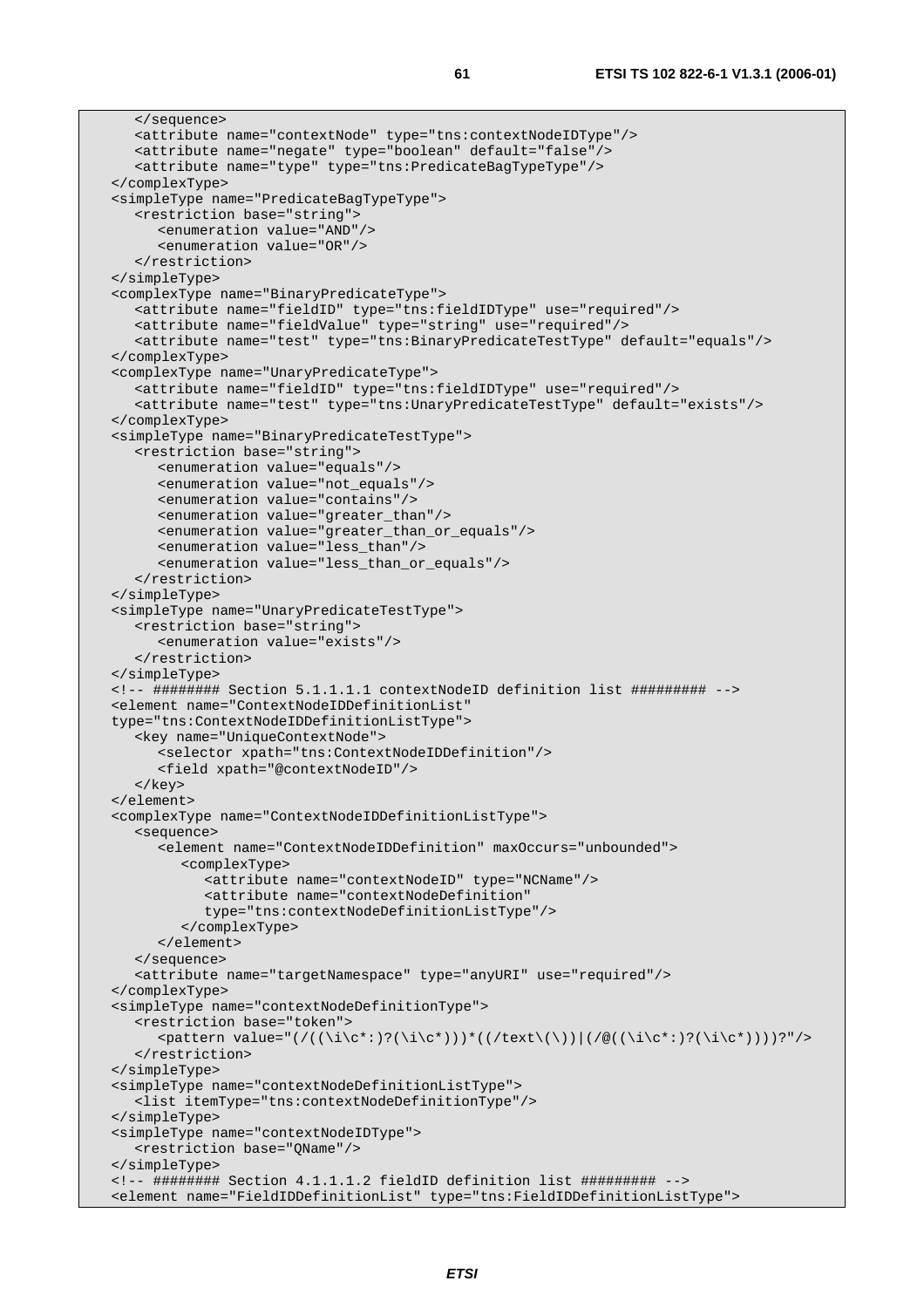```
 <key name="UniqueField"> 
          <selector xpath="tns:FieldIDDefinition"/> 
          <field xpath="@fieldID"/> 
       </key> 
    </element> 
    <complexType name="FieldIDDefinitionListType"> 
       <sequence> 
          <element name="FieldIDDefinition" maxOccurs="unbounded"> 
             <complexType> 
                <attribute name="fieldID" type="NCName"/> 
                <attribute name="fieldDefinition" type="tns:fieldDefinitionListType"/> 
             </complexType> 
          </element> 
       </sequence> 
       <attribute name="targetNamespace" type="anyURI" use="required"/> 
   </complexType> 
    <simpleType name="fieldDefinitionType"> 
       <restriction base="token"> 
         \zeta <pattern value="(/((\i\c*:)?(\i\c*)))*((/text\(\))|(/@((\i\c*:)?(\i\c*))))?"/>
       </restriction> 
    </simpleType> 
    <simpleType name="fieldDefinitionListType"> 
      <list itemType="tns:fieldDefinitionType"/> 
    </simpleType> 
    <simpleType name="fieldIDType"> 
       <restriction base="QName"/> 
    </simpleType> 
    <simpleType name="fieldIDListType"> 
       <list itemType="tns:fieldIDType"/> 
    </simpleType> 
    <!-- ########### Section 5.1.1.2: View on returned data ########### --> 
    <complexType name="RequestedTablesType"> 
       <sequence> 
          <element name="Table" maxOccurs="unbounded"> 
             <complexType> 
                <sequence> 
                   <element name="RequestedFields" type="tns:FieldListType" minOccurs="0"/> 
                   <element name="SortCriteria" type="tns:SortCriteriaType" minOccurs="0" 
                  maxOccurs="unbounded"/> 
                </sequence> 
                <attribute name="type" use="required"> 
                  <simpleType> 
                      <restriction base="string"> 
                         <enumeration value="ContentReferencingTable"/> 
                         <enumeration value="ClassificationSchemeTable"/> 
                         <enumeration value="ProgramInformationTable"/> 
                         <enumeration value="GroupInformationTable"/> 
                         <enumeration value="CreditsInformationTable"/> 
                         <enumeration value="ProgramLocationTable"/> 
                         <enumeration value="ServiceInformationTable"/> 
                         <enumeration value="ProgramReviewTable"/> 
                         <enumeration value="SegmentInformationTable"/> 
<enumeration value="PackageTable"/> 
                  <enumeration value="InterstitialCampaignTable"/> 
                  <enumeration value="RMPITable"/> 
                  <enumeration value="CouponTable"/> 
                  <enumeration value="TargetingInformationTable"/> 
                  <enumeration value="InterstitialTargetingTable"/> 
                      </restriction> 
                   </simpleType> 
                </attribute> 
             </complexType> 
          </element> 
      </sequence> 
    </complexType> 
    <!-- ###### Section 5.1.1.2: field list for requested and available fields ##### --> 
    <complexType name="FieldListType"> 
       <sequence> 
          <element name="IdentificationByFieldId" minOccurs="0" maxOccurs="unbounded">
```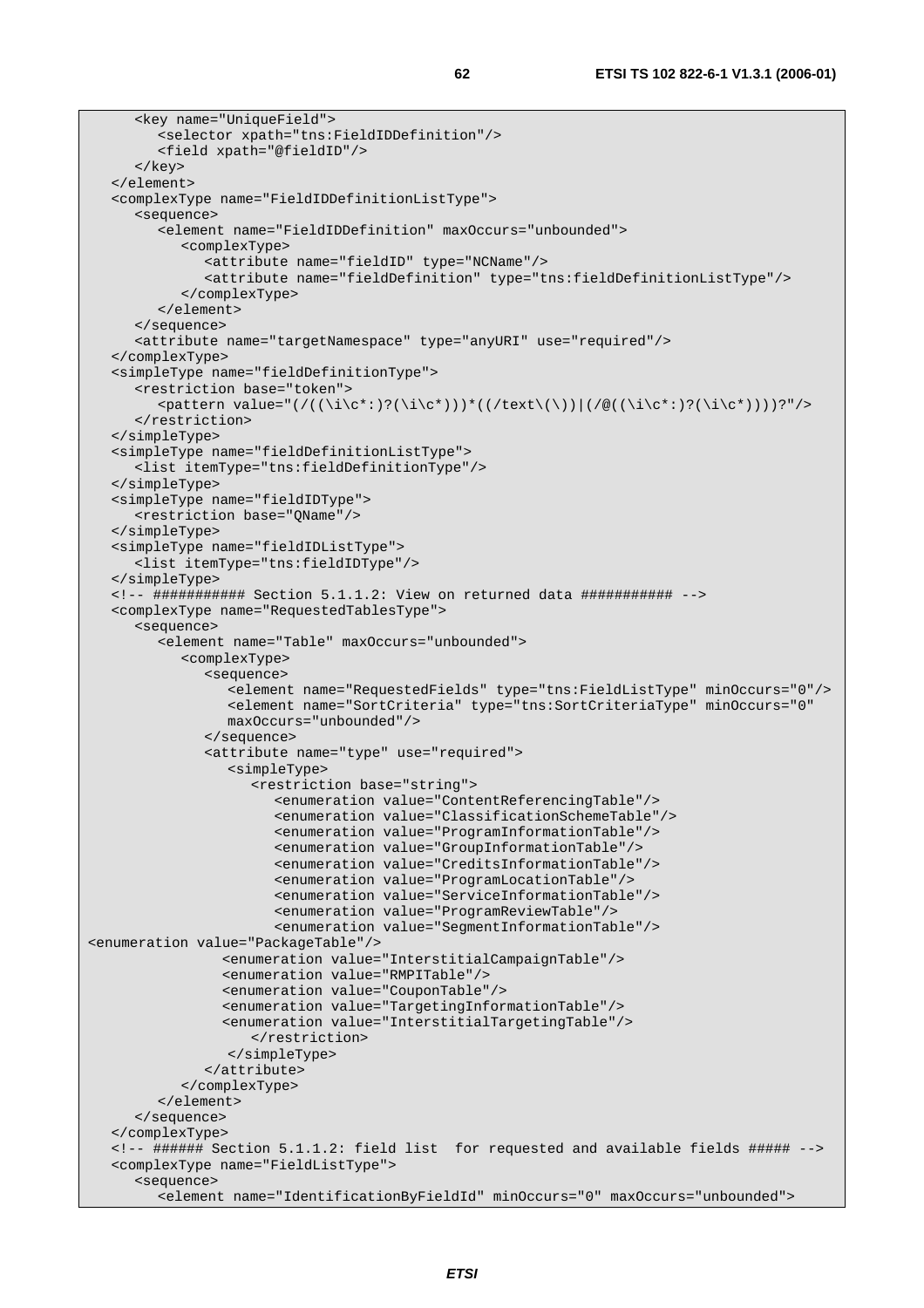```
 <complexType> 
             <attribute name="fieldID" type="tns:fieldIDType" use="required"/> 
          </complexType> 
      \epsilon/element>
       <element name="IdentificationByXPath" minOccurs="0" maxOccurs="unbounded"> 
          <complexType> 
             <attribute name="XPath" type="string" use="required"/> 
          </complexType> 
       </element> 
    </sequence> 
 </complexType> 
 <!-- ########### Section 5.1.1.2.1: sort criteria ########### --> 
 <complexType name="SortCriteriaType"> 
    <attribute name="fieldID" type="tns:fieldIDType" use="required"/> 
    <attribute name="order" type="tns:SortingOrderType" default="ascending"/> 
 </complexType> 
 <simpleType name="SortingOrderType"> 
    <restriction base="string"> 
       <enumeration value="ascending"/> 
       <enumeration value="descending"/> 
    </restriction> 
 </simpleType> 
 <!-- ######## Section 5.1.2: get_Data output ######### --> 
 <element name="get_Data_Result" type="tns:get_Data_ResultType"/> 
 <complexType name="get_Data_ResultType"> 
    <sequence> 
       <element name="TableSortingInformation" type="tns:RequestedTablesType" 
      minOccurs="0"/> 
      <element ref="tva:TVAMain" minOccurs="0"/> 
       <element ref="cr:ContentReferencingTable" minOccurs="0"/> 
       <element name="InvalidFragments" type="tns:InvalidFragmentsType" minOccurs="0"/> 
    </sequence> 
    <attribute name="serviceVersion" type="unsignedInt" use="required"/> 
    <attribute name="truncated" type="boolean"/> 
 </complexType> 
 <!-- ######## Section 5.1.2.4: Indicating invalid fragments ######### --> 
 <complexType name="InvalidFragmentsType"> 
    <sequence> 
       <element name="Fragment" minOccurs="0" maxOccurs="unbounded"> 
          <complexType> 
             <attributeGroup ref="tva:fragmentIdentification"/> 
          </complexType> 
       </element> 
   </sequence> 
 </complexType> 
 <!-- ########################################################### --> 
 <!-- Section 5.2 submit_Data User Description Submission Service --> 
 <!-- ########################################################### --> 
 <!-- ########### Section 5.2.1 submit_Data input ############### --> 
 <element name="submit_Data" type="tns:submit_DataType"/> 
 <complexType name="submit_DataType"> 
    <sequence> 
      <element name="UsageHistory" type="mpeg7:UsageHistoryType"/> 
    </sequence> 
 </complexType> 
 <!-- ############# Section 5.2.2 submit_Data result ############ --> 
 <element name="submit_Data_Result" type="tns:submit_Data_ResultType"/> 
 <complexType name="submit_Data_ResultType"> 
    <attribute name="serviceVersion" type="unsignedInt" use="required"/> 
 </complexType> 
 <!-- ########################################################### --> 
 <!-- Section 5.3 upload_Personal_Data User Description Submission Service --> 
 <!-- ########################################################### --> 
 <!-- ########### Section 5.3.1 upload_Personal_Data input ############### --> 
 <element name="upload_Personal_Data" type="tns:upload_Personal_DataType"/> 
 <complexType name="upload_Personal_DataType"> 
   <sequence> 
       <element name="UserInformation" type="tva2:ExtendedUserDescriptionType" 
      maxOccurs="unbounded"/>
```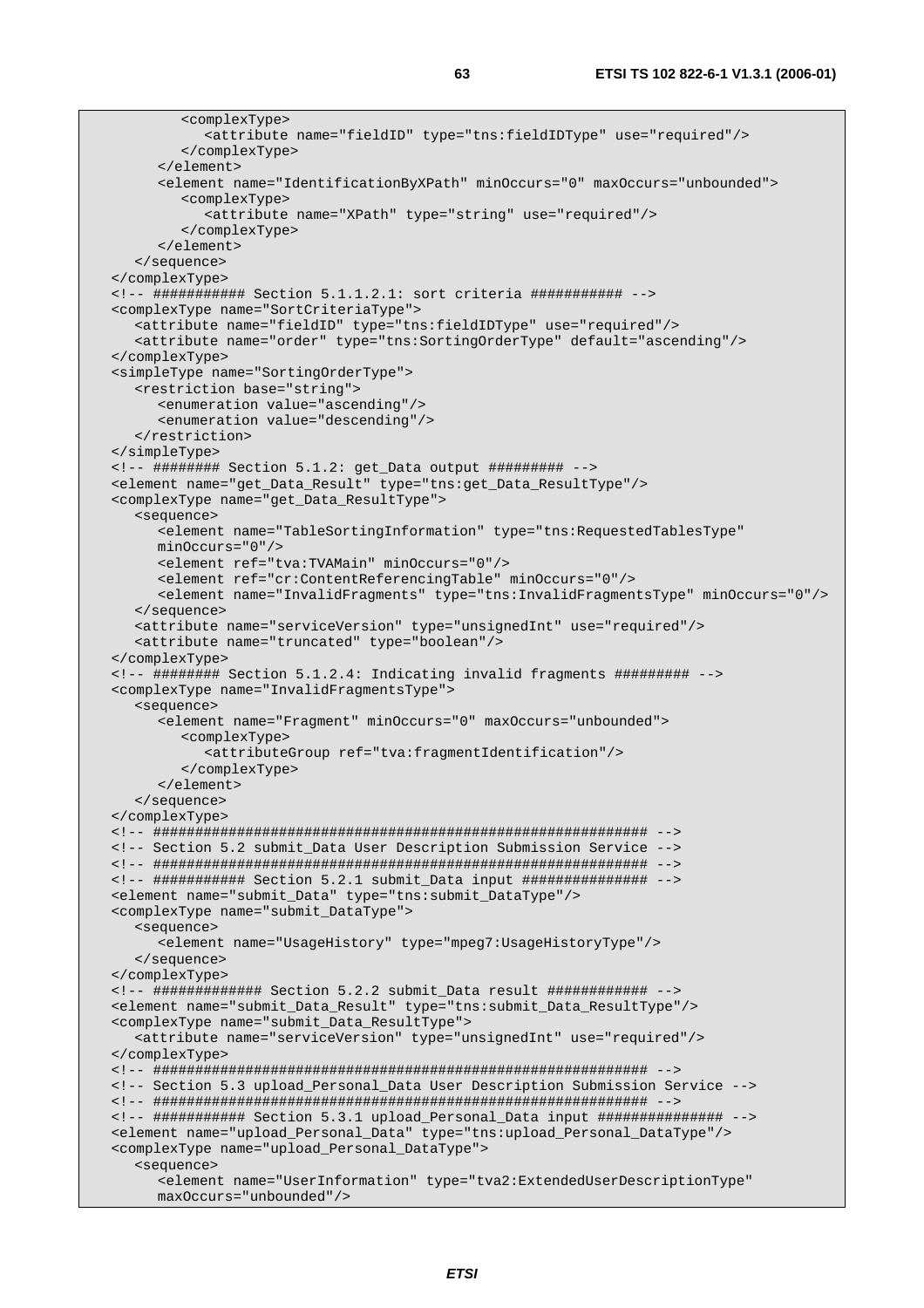```
 </sequence> 
 </complexType> 
 <!-- ############# Section 5.3.2 upload_Personal_Data result ############ --> 
 <element name="upload_Personal_Data_Result" 
 type="tns:upload_Personal_Data_ResultType"/> 
 <complexType name="upload_Personal_Data_ResultType"> 
   <attribute name="serviceVersion" type="unsignedInt" use="required"/> 
    <attribute name="status" use="required"> 
       <simpleType> 
         <restriction base="string"> 
             <enumeration value="success"/> 
             <enumeration value="failed"/> 
          </restriction> 
       </simpleType> 
    </attribute> 
 </complexType> 
 <!-- ########################################################### --> 
 <!-- Section 5.4 clear_Personal_Data User Description Submission Service --> 
 <!-- ########################################################### --> 
 <!-- ########### Section 5.4.1 clear_Personal_Data input ############### --> 
 <element name="clear_Personal_Data" type="tns:clear_Personal_DataType"/> 
 <complexType name="clear_Personal_DataType"> 
    <sequence> 
       <element name="TimeFrom" type="tva:TVATimeType" minOccurs="0"/> 
       <element name="TimeTo" type="tva:TVATimeType" minOccurs="0"/> 
      <element name="TargetTable" type="tns:PersonalInformationTableType" 
      maxOccurs="unbounded"/> 
    </sequence> 
 </complexType> 
 <simpleType name="PersonalInformationTableType"> 
    <restriction base="string"> 
       <enumeration value="All"/> 
       <enumeration value="UserInformationTable"/> 
       <enumeration value="UsageEnvironment"/> 
      <enumeration value="UsageHistory"/> 
      <enumeration value="UserPreference"/> 
      <enumeration value="BioGraphicInformation"/> 
       <enumeration value="AccessibilityInformation"/> 
       <enumeration value="TerminalInformationTable"/> 
       <enumeration value="NetworkInformationTable"/> 
       <enumeration value="NaturalEnvironmentInformationTable"/> 
    </restriction> 
 </simpleType> 
 <!-- ############# Section 5.4.2 clear_Personal_Data result ############ --> 
 <element name="clear_Personal_Data_Result" type="tns:clear_Personal_Data_ResultType"/> 
 <complexType name="clear_Personal_Data_ResultType"> 
    <attribute name="serviceVersion" type="unsignedInt" use="required"/> 
    <attribute name="status" use="required"> 
       <simpleType> 
          <restriction base="string"> 
             <enumeration value="success"/> 
             <enumeration value="failed"/> 
             <enumeration value="no data"/> 
          </restriction> 
       </simpleType> 
   </attribute> 
 </complexType> 
 <!-- ########################################################### --> 
 <!-- ############ Section 6.2 Error code reporting ############# --> 
 <!-- ########################################################### --> 
 <element name="ErrorReport" type="tns:ErrorReportType"/> 
 <complexType name="ErrorReportType"> 
    <sequence> 
       <element name="Error" type="tns:ErrorType" maxOccurs="unbounded"/> 
    </sequence> 
 </complexType> 
 <complexType name="ErrorType"> 
    <sequence> 
       <element name="Reason" type="mpeg7:TextualType" minOccurs="0"
```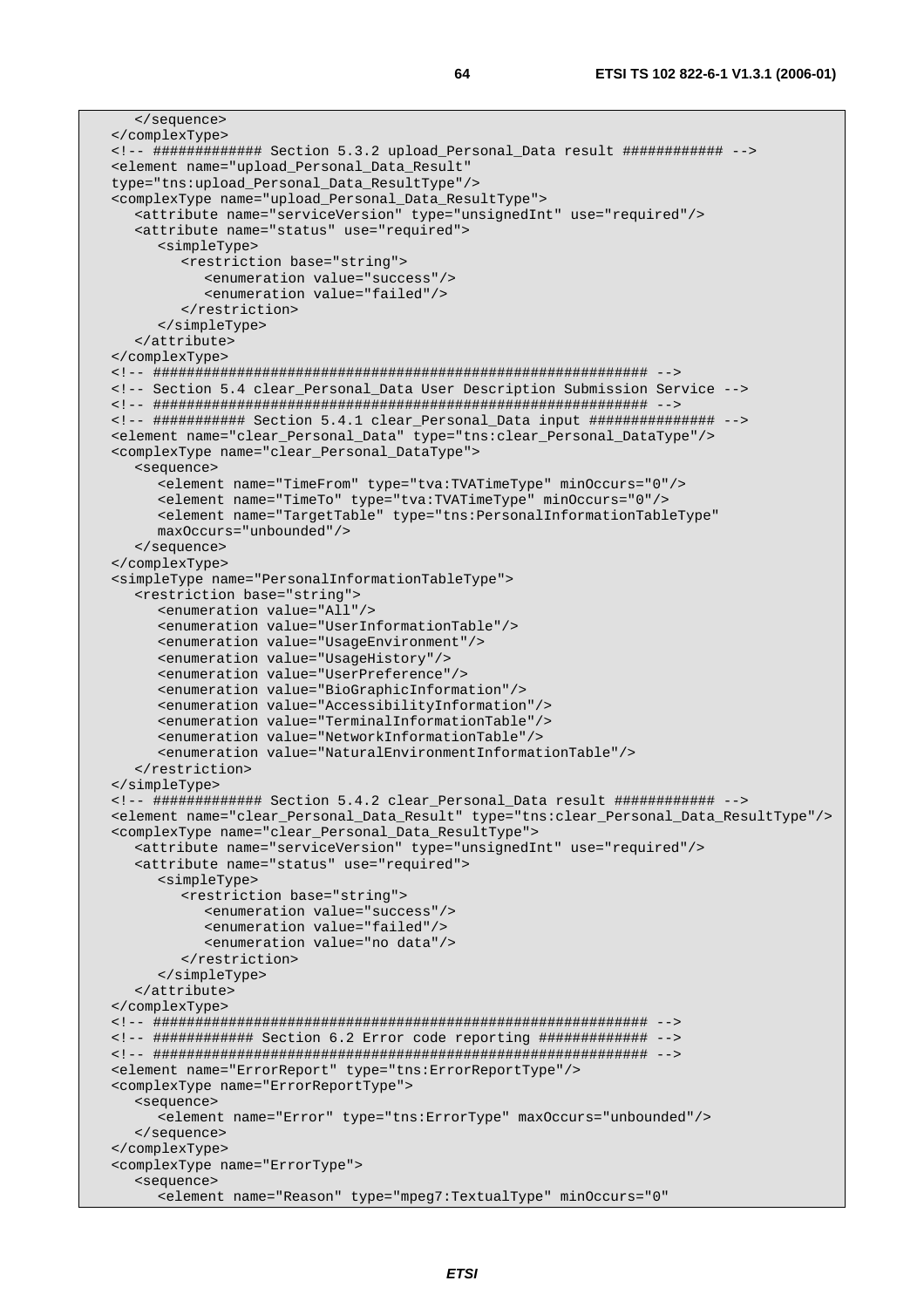```
 maxOccurs="unbounded"/> 
    </sequence> 
    <attribute name="errorCode" type="tns:errorCodeType" use="required"/> 
    <attribute name="fields" type="tns:fieldIDListType"/> 
 </complexType> 
 <simpleType name="errorCodeType"> 
    <restriction base="string"> 
       <enumeration value="FatalError"/> 
       <enumeration value="InvalidRequest"/> 
      <enumeration value="Unsupported"/> 
       <enumeration value="UnrecognizedVersion"/> 
       <enumeration value="UnspecifiedError"/> 
       <enumeration value="UnsupportedQueryField"/> 
       <enumeration value="UnsupportedSortField"/> 
      <enumeration value="InvalidFieldID"/> 
       <enumeration value="InvalidFieldValue"/> 
    </restriction> 
 </simpleType> 
 <!-- ############################################################ --> 
 <!-- Section 7.1 describe_get_Data Capability Description Service --> 
 <!-- ############################################################ --> 
 <!-- ######### describe_get_Data input (no parameters) ########## --> 
 <element name="describe_get_Data" type="tns:describe_get_DataType"/> 
 <complexType name="describe_get_DataType"/> 
 <!-- ########### Section 7.1 describe_get_Data output ########### --> 
 <element name="describe_get_Data_Result" type="tns:describe_get_Data_ResultType"/> 
 <complexType name="describe_get_Data_ResultType"> 
    <sequence> 
       <element name="Name" type="string" minOccurs="0"/> 
       <element name="Description" type="mpeg7:TextualType" minOccurs="0" 
      maxOccurs="unbounded"/> 
      <element name="CollationURI" type="anyURI" minOccurs="0"/> 
       <element name="ExtendedFieldList" type="tns:FieldIDDefinitionListType" 
      minOccurs="0"> 
          <key name="UniqueExtendedFields"> 
            <selector xpath="tns:FieldIDDefinition"/> 
            <field xpath="@fieldID"/> 
         </key>
       </element> 
       <element name="AuthorityList" type="tns:AuthorityListType" minOccurs="0"/> 
       <element name="AvailableTables" type="tns:AvailableTableListType"/> 
      <element name="RequestedFieldsCapability" type="boolean" 
      minOccurs="0"/> 
       <element name="PersonalInformationHandling" 
       type="tns:PersonalInformationHandlingType" minOccurs="0"/> 
       <element name="UpdateCapability" type="tns:updateCapabilityType" minOccurs="0"/> 
    </sequence> 
    <attribute name="serviceVersion" type="unsignedInt" use="required"/> 
 </complexType> 
 <complexType name="PersonalInformationHandlingType"> 
    <sequence> 
       <element name="PersonalInformationSource" 
       type="tns:PersonalInformationSourceType" maxOccurs="unbounded"/> 
       <element name="PersonalInformationTable" 
       type="tns:PersonalInformationTableType"/> 
    </sequence> 
 </complexType> 
 <simpleType name="PersonalInformationSourceType"> 
    <restriction base="string"> 
       <enumeration value="embedded"/> 
       <enumeration value="byUpload"/> 
      <enumeration value="byResource"/> 
    </restriction> 
 </simpleType> 
 <!-- ########### Section 7.1.1: The Authority List ########### --> 
 <complexType name="AuthorityListType"> 
    <sequence> 
       <element name="Authority" type="string" maxOccurs="unbounded"/> 
   </sequence>
```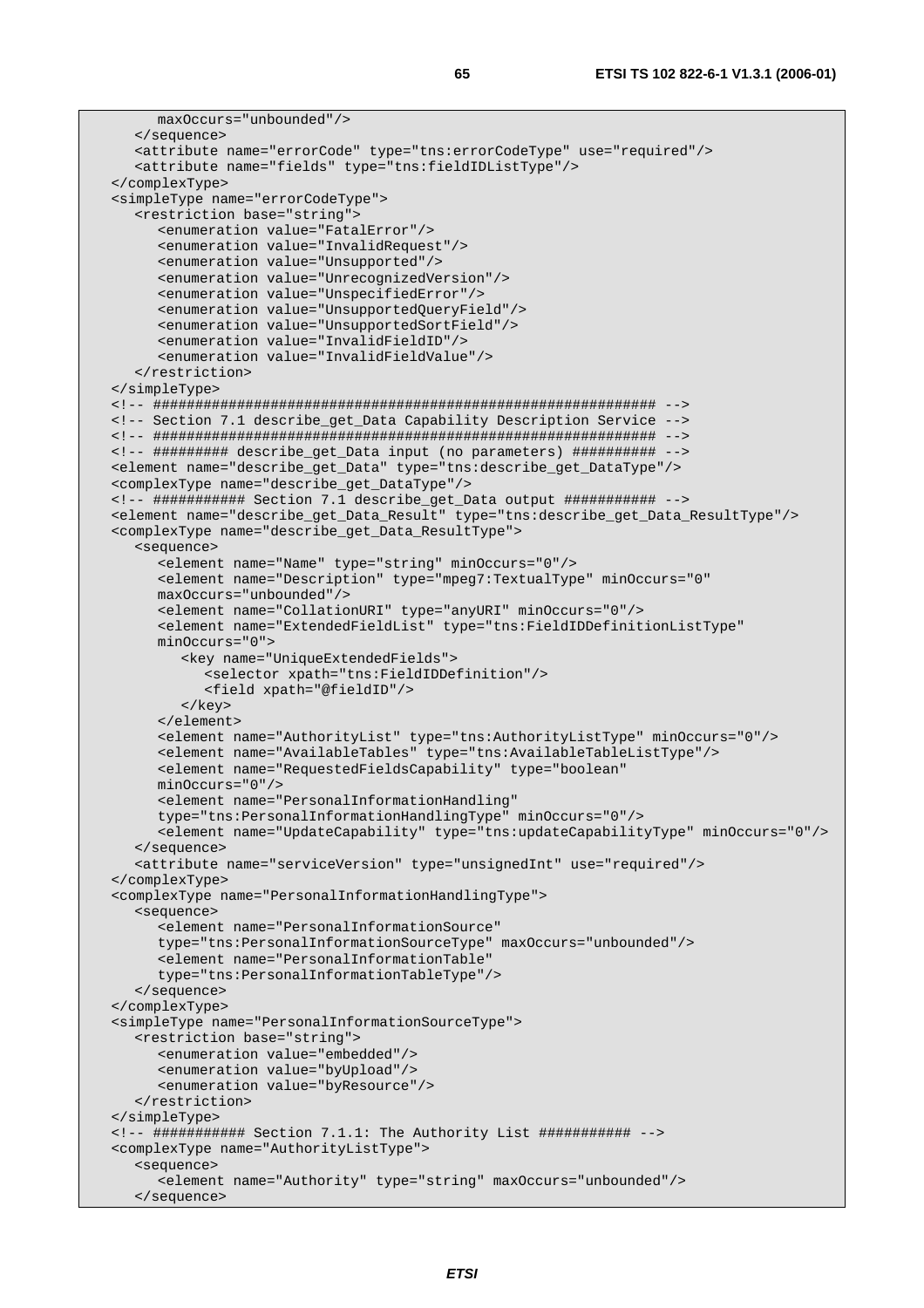</complexType> <!-- ########### Section 7.1.2 Available tables information ########### --> <complexType name="AvailableTableListType"> <sequence> <element name="Table" type="tns:AvailableTableBase" maxOccurs="unbounded"/> </sequence> </complexType> <complexType name="AvailableTableBase" abstract="true"> <sequence> <element name="AuthorityList" type="tns:AuthorityListType" minOccurs="0"/> <element name="AvailableFields" type="tns:FieldListType" minOccurs="0"/> </sequence> <attribute name="canSort" type="tns:fieldIDListType"/> <attribute name="canQuery" type="tns:fieldIDListType"/> </complexType> <complexType name="ContentReferencingTable"> <complexContent> <extension base="tns:AvailableTableBase"> <sequence> <element ref="rar:ResolvingAuthorityRecordTable"/> </sequence> </extension> </complexContent> </complexType> <complexType name="ClassificationSchemeTable"> <complexContent> <extension base="tns:AvailableTableBase"/> </complexContent> </complexType> <complexType name="ProgramInformationTable"> <complexContent> <extension base="tns:AvailableTableBase"/> </complexContent> </complexType> <complexType name="GroupInformationTable"> <complexContent> <extension base="tns:AvailableTableBase"/> </complexContent> </complexType> <complexType name="ProgramLocationTable"> <complexContent> <extension base="tns:AvailableTableBase"> <sequence> <element name="AvailableLocations"> <complexType> <sequence> <element name="Availability" type="duration" minOccurs="0"/> <element name="ServiceURL" type="anyURI" maxOccurs="unbounded"/> </sequence> </complexType> </element> </sequence> </extension> </complexContent> </complexType> <complexType name="ProgramReviewTable"> <complexContent> <extension base="tns:AvailableTableBase"/> </complexContent> </complexType> <complexType name="SegmentInformationTable"> <complexContent> <extension base="tns:AvailableTableBase"/> </complexContent> </complexType> <complexType name="ServiceInformationTable"> <complexContent> <extension base="tns:AvailableTableBase"/> </complexContent>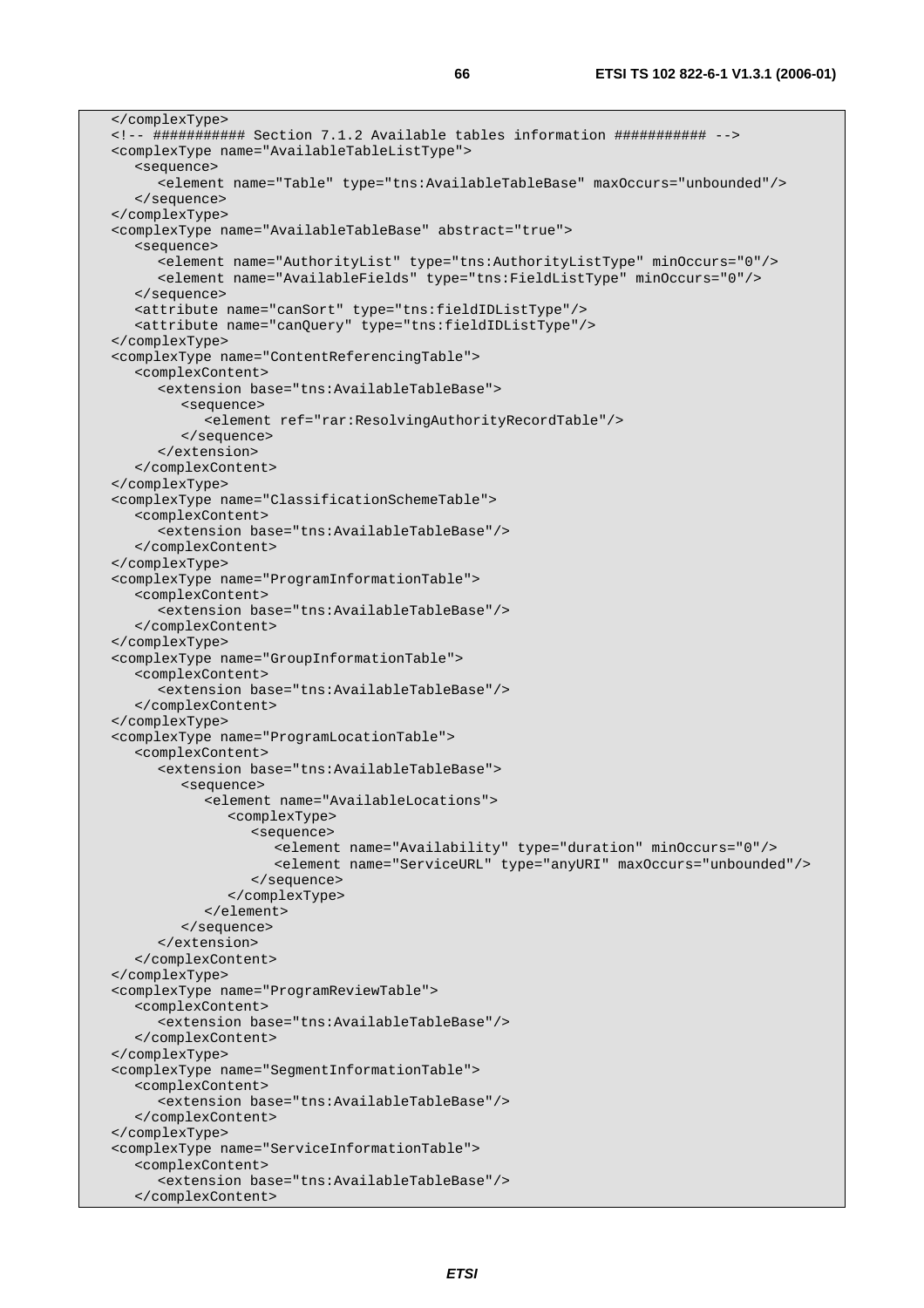```
 </complexType> 
 <complexType name="CreditInformationTable"> 
    <complexContent> 
       <extension base="tns:AvailableTableBase"/> 
    </complexContent> 
 </complexType> 
 <complexType name="PackageTable"> 
   <complexContent> 
     <extension base="tns:AvailableTableBase"/> 
   </complexContent> 
 </complexType> 
 <complexType name="InterstitialCampaignTable"> 
   <complexContent> 
     <extension base="tns:AvailableTableBase"/> 
   </complexContent> 
 </complexType> 
 <complexType name="RMPITable"> 
   <complexContent> 
     <extension base="tns:AvailableTableBase"/> 
  </complexContent> 
 </complexType> 
 <complexType name="CouponTable"> 
   <complexContent> 
     <extension base="tns:AvailableTableBase"/> 
   </complexContent> 
 </complexType> 
 <complexType name="TargetingInformationTable"> 
   <complexContent> 
     <extension base="tns:AvailableTableBase"/> 
   </complexContent> 
 </complexType> 
 <complexType name="InterstitialTargetingTable"> 
   <complexContent> 
     <extension base="tns:AvailableTableBase"/> 
  </complexContent> 
 </complexType> 
 <!-- ########## Section 7.1.4 Description of update capabilities ########## --> 
 <complexType name="updateCapabilityType"> 
    <attribute name="versionRequest" type="boolean" default="true"/> 
    <attribute name="invalidResponse" type="boolean" default="true"/> 
 </complexType> 
 <!-- ############################################################### --> 
 <!-- Section 7.2 describe_submit_Data Capability Description Service --> 
 <!-- ############################################################### --> 
 <!-- ######### describe_submit_Data input (no parameters) ########## --> 
 <element name="describe_submit_Data" type="tns:describe_submit_DataType"/> 
 <complexType name="describe_submit_DataType"/> 
 <!-- ########### Section 7.2 describe_submit_Data output ########### --> 
 <complexType name="describe_submit_Data_Result"> 
    <sequence> 
       <element name="Name" type="string" minOccurs="0"/> 
       <element name="Description" type="mpeg7:TextualType" minOccurs="0" 
       maxOccurs="unbounded"/> 
       <element name="RequestedTables" type="tns:RequestedSubmitTablesType"/> 
       <element ref="p3p:POLICY" minOccurs="0"/> 
    </sequence> 
 </complexType> 
 <complexType name="RequestedSubmitTablesType"> 
    <sequence> 
       <element name="Table" maxOccurs="unbounded"> 
          <complexType> 
             <attribute name="type" use="required"> 
                <simpleType> 
                   <restriction base="string"> 
                      <enumeration value="UserPreferences"/> 
                      <enumeration value="UsageHistory"/> 
                   </restriction> 
                </simpleType>
```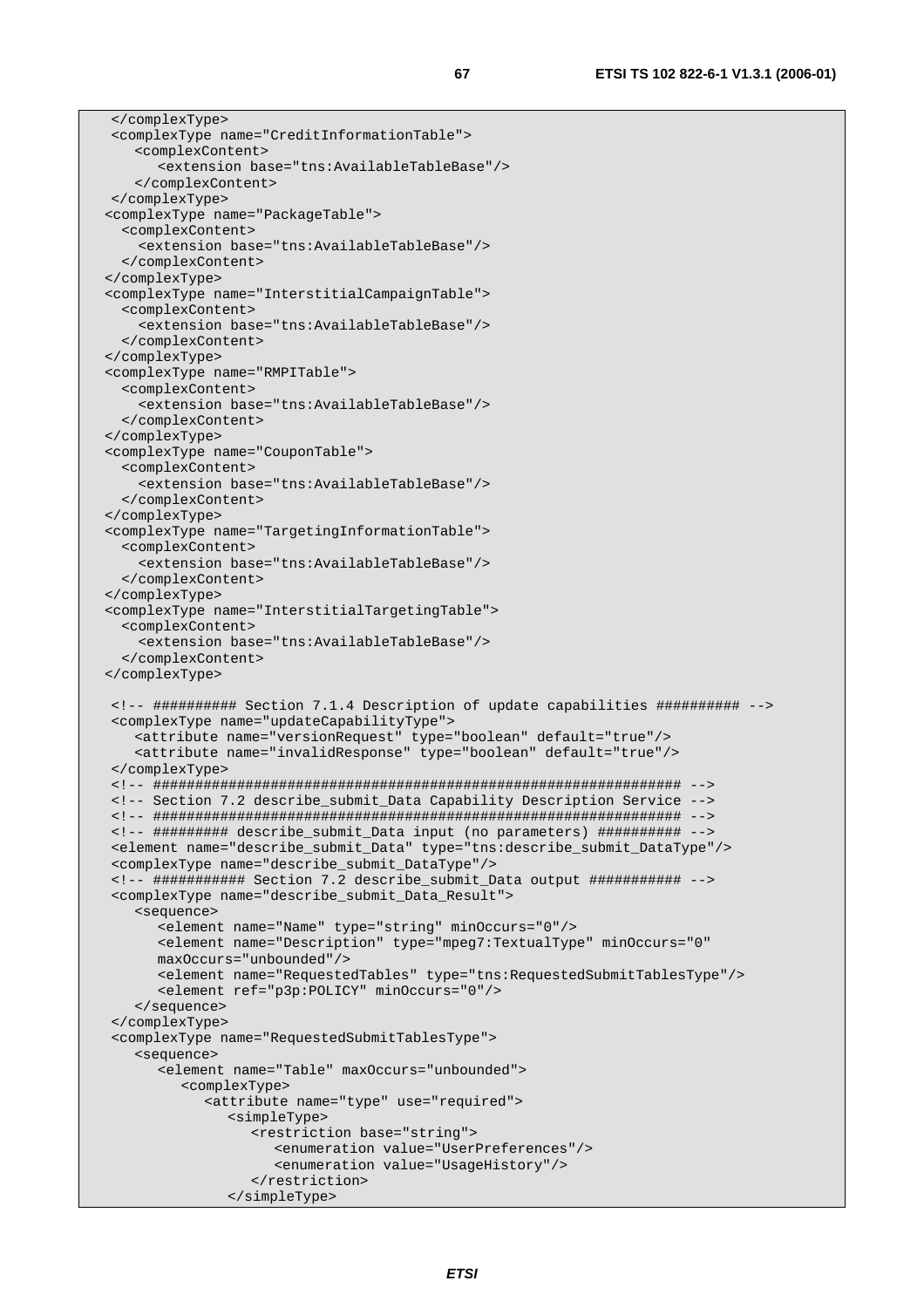```
 </attribute> 
            </complexType> 
         </element> 
      </sequence> 
   </complexType> 
   <!-- ############################################################### --> 
   <!-- Section 7.3 describe_upload_Personal_Data Capability Description Service --> 
   <!-- ############################################################### --> 
   <!-- ######### describe_upload_Personal_Data input ########## --> 
   <element name="describe_upload_Personal_Data" 
   type="tns:describe_upload_Personal_DataType"/> 
   <complexType name="describe_upload_Personal_DataType"/> 
   <!-- ########### Section 7.3 describe_upload_Personal_Data output ########### --> 
   <element name="describe_upload_Personal_Data_Result" 
type="tns:describe_upload_Personal_Data_ResultType"/> 
   <complexType name="describe_upload_Personal_Data_ResultType"> 
       <sequence> 
         <element name="Name" type="string" minOccurs="0"/> 
         <element name="Description" type="mpeg7:TextualType" minOccurs="0" 
         maxOccurs="unbounded"/> 
         <element name="UploadableTable" type="tns:PersonalInformationTableType" 
         maxOccurs="unbounded"/> 
         <element ref="p3p:POLICY" minOccurs="0"/> 
       </sequence> 
   </complexType> 
</schema>
```
# B.2 FieldID definition list

The *TV-Anytime* fieldID definition list which is defined by the schema in clause 5.1.1.1.2 is as follows:

```
<?xml version="1.0" encoding="UTF-8"?> 
<tns:FieldIDDefinitionList targetNamespace=urn:tva:transport:fieldIDs:2005 
xmlns:tns="urn:tva:transport:2005" xmlns:tns="urn:tva:transport:2005" 
xmlns:tva="urn:tva:metadata:2005" xmlns:tva2="urn:tva:metadata:extended:2005" 
xmlns:mpeg7="urn:tva:mpeg7:2005" xmlns:cr="urn:tva:ContentReferencing:2005" 
xmlns:xsi="http://www.w3.org/2001/XMLSchema-instance" 
xsi:schemaLocation="urn:tva:transport:2005 tva_transport_6-1_v131.xsd"> 
  \lt ! -######################################################################################## 
--> 
   <!-- fieldID for ContentReferencing --> 
  \lt 1 - -######################################################################################## 
--> 
   <FieldIDDefinition fieldID="Start" 
fieldDefinition="/cr:ContentReferencingTable/cr:Result/cr:LocationsResult/cr:DecomposedLo
cator/@start"/> 
   \lt ! -
######################################################################################## 
--> 
   <!-- fieldID for Program, Group, Instance, Segment and Package --> 
  < 1 - -######################################################################################## 
--> 
   <FieldIDDefinition fieldID="Title" fieldDefinition=" 
/tva:TVAMain/tva:ProgramDescription/tva:ProgramInformationTable/tva:ProgramInformation/tv
a:BasicDescription/tva:Title/text() 
/tva:TVAMain/tva:ProgramDescription/tva:ProgramInformationTable/tva:ProgramInformation/tv
a:BasicDescription/tva:ShortTitle/text() 
/tva:TVAMain/tva:ProgramDescription/tva:GroupInformationTable/tva:GroupInformation/tva:Ba
sicDescription/tva:Title/text() 
/tva:TVAMain/tva:ProgramDescription/tva:GroupInformationTable/tva:GroupInformation/tva:Ba
sicDescription/tva:ShortTitle/text() 
/tva:TVAMain/tva:ProgramDescription/tva:ProgramLocationTable/tva:BroadcastEvent/tva:Insta
nceDescription/tva:Title/text()
```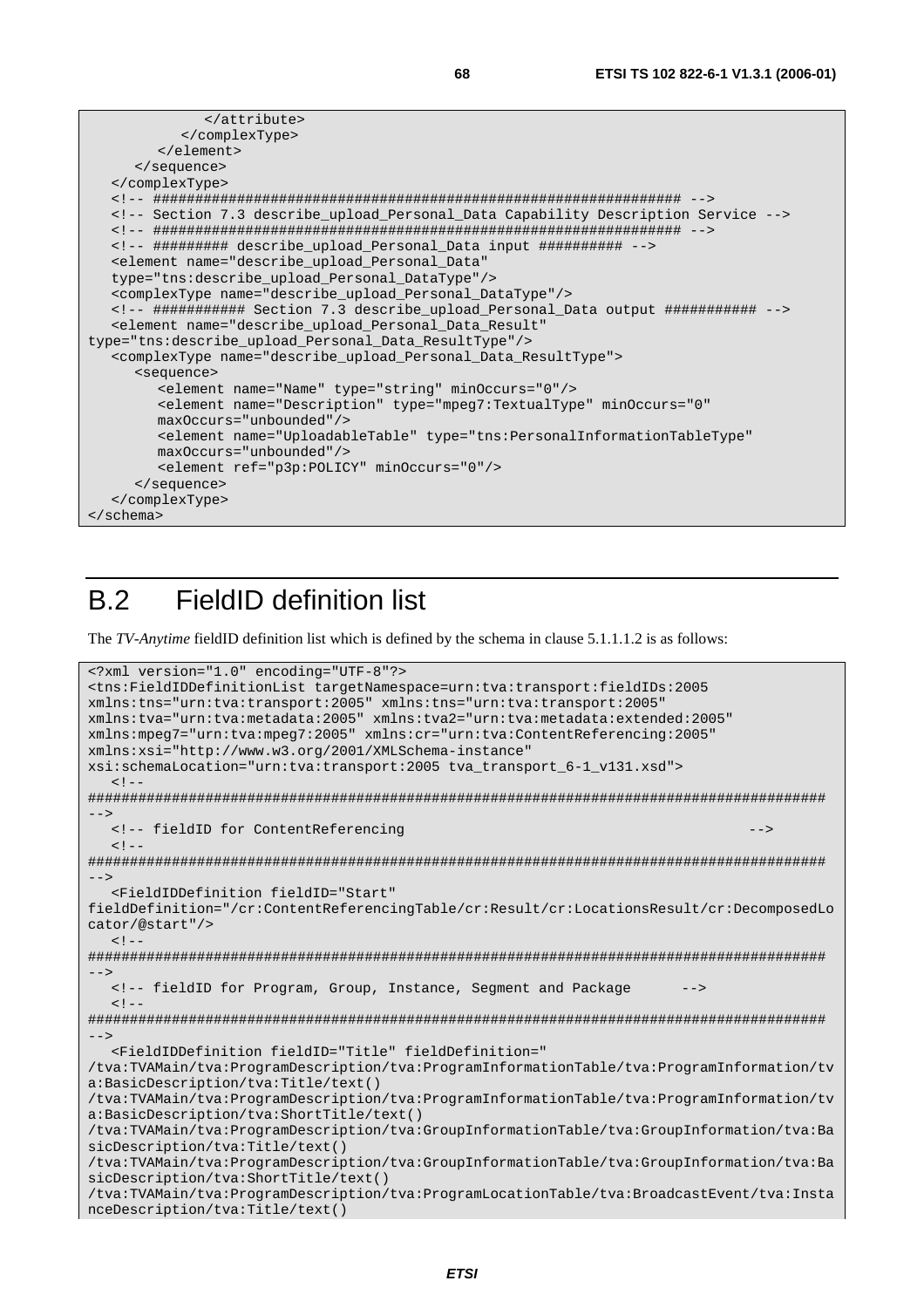/tva:TVAMain/tva:ProgramDescription/tva:ProgramLocationTable/tva:Schedule/tva:ScheduleEve nt/tva:InstanceDescription/tva:Title/text() /tva:TVAMain/tva:ProgramDescription/tva:ProgramLocationTable/tva:OnDemandProgram/tva:Inst anceDescription/tva:Title/text() /tva:TVAMain/tva:ProgramDescription/tva:ProgramLocationTable/tva:OnDemandService/tva:OnDe mandProgram/tva:InstanceDescription/tva:Title/text() /tva:TVAMain/tva:ProgramDescription/tva:SegmentInformationTable/tva:SegmentInformation/tv a:Description/tva:Title/text() /tva:TVAMain/tva:ProgramDescription/tva:SegmentInformationTable/tva:SegmentGroupInformati on/tva:Description/tva:Title/text() /tva2:ExtendedTVAMain/tva2:PackageTable/tva2:Package/tva2:Descriptor/tva2:ObjectDescripti on/tva2:ContentDescription/tva:Title/text() /tva2:ExtendedTVAMain/tva2:PackageTable/tva2:Package/tva2:Descriptor/tva2:ObjectDescripti on/tva2:ContentDescription/tva:ShortTitle/text() /tva2:ExtendedTVAMain/tva2:PackageTable/tva2:Package/tva2:Declarations/tva2:Descriptor/tv a2:ObjectDescription/tva2:ContentDescription/tva:Title/text() /tva2:ExtendedTVAMain/tva2:PackageTable/tva2:Package/tva2:Declarations/tva2:Descriptor/tv a2:ObjectDescription/tva2:ContentDescription/tva:ShortTitle/text() /tva2:ExtendedTVAMain/tva2:PackageTable/tva2:Package/tva2:Declarations/tva2:Item/tva2:Des criptor/tva2:ObjectDescription/tva2:ContentDescription/tva:Title/text() /tva2:ExtendedTVAMain/tva2:PackageTable/tva2:Package/tva2:Declarations/tva2:Item/tva2:Des criptor/tva2:ObjectDescription/tva2:ContentDescription/tva:ShortTitle/text() /tva2:ExtendedTVAMain/tva2:PackageTable/tva2:Package/tva2:Declarations/tva2:Item/tva2:Cho ice/tva2:Descriptor/tva2:ObjectDescription/tva2:ContentDescription/tva:Title/text() /tva2:ExtendedTVAMain/tva2:PackageTable/tva2:Package/tva2:Declarations/tva2:Item/tva2:Cho ice/tva2:Descriptor/tva2:ObjectDescription/tva2:ContentDescription/tva:ShortTitle/text() /tva2:ExtendedTVAMain/tva2:PackageTable/tva2:Package/tva2:Declarations/tva2:Item/tva2:Cho ice/tva2:Selection/tva2:Descriptor/tva2:ObjectDescription/tva2:ContentDescription/tva:Tit le/text() /tva2:ExtendedTVAMain/tva2:PackageTable/tva2:Package/tva2:Declarations/tva2:Item/tva2:Cho ice/tva2:Selection/tva2:Descriptor/tva2:ObjectDescription/tva2:ContentDescription/tva:Sho rtTitle/text() /tva2:ExtendedTVAMain/tva2:PackageTable/tva2:Package/tva2:Declarations/tva2:Item/tva2:Com ponent/tva2:Descriptor/tva2:ObjectDescription/tva2:ContentDescription/tva:Title/text() /tva2:ExtendedTVAMain/tva2:PackageTable/tva2:Package/tva2:Declarations/tva2:Item/tva2:Com ponent/tva2:Descriptor/tva2:ObjectDescription/tva2:ContentDescription/tva:ShortTitle/text  $( )$ /tva2:ExtendedTVAMain/tva2:PackageTable/tva2:Package/tva2:Declarations/tva2:Item/tva2:Com ponent/tva2:Anchor/tva2:Descriptor/tva2:ObjectDescription/tva2:ContentDescription/tva:Tit le/text() /tva2:ExtendedTVAMain/tva2:PackageTable/tva2:Package/tva2:Declarations/tva2:Item/tva2:Com ponent/tva2:Anchor/tva2:Descriptor/tva2:ObjectDescription/tva2:ContentDescription/tva:Sho rtTitle/text() /tva2:ExtendedTVAMain/tva2:PackageTable/tva2:Package/tva2:Declarations/tva2:Item/tva2:Ite m/tva2:Descriptor/tva2:ObjectDescription/tva2:ContentDescription/tva:Title/text() /tva2:ExtendedTVAMain/tva2:PackageTable/tva2:Package/tva2:Declarations/tva2:Item/tva2:Ite m/tva2:Descriptor/tva2:ObjectDescription/tva2:ContentDescription/tva:ShortTitle/text() /tva2:ExtendedTVAMain/tva2:PackageTable/tva2:Package/tva2:Declarations/tva2:Item/tva2:Ite m/tva2:Choice/tva2:Descriptor/tva2:ObjectDescription/tva2:ContentDescription/tva:Title/te xt() /tva2:ExtendedTVAMain/tva2:PackageTable/tva2:Package/tva2:Declarations/tva2:Item/tva2:Ite m/tva2:Choice/tva2:Descriptor/tva2:ObjectDescription/tva2:ContentDescription/tva:ShortTit le/text() /tva2:ExtendedTVAMain/tva2:PackageTable/tva2:Package/tva2:Declarations/tva2:Item/tva2:Ite m/tva2:Choice/tva2:Selection/tva2:Descriptor/tva2:ObjectDescription/tva2:ContentDescripti on/tva:Title/text() /tva2:ExtendedTVAMain/tva2:PackageTable/tva2:Package/tva2:Declarations/tva2:Item/tva2:Ite m/tva2:Choice/tva2:Selection/tva2:Descriptor/tva2:ObjectDescription/tva2:ContentDescripti on/tva:ShortTitle/text() /tva2:ExtendedTVAMain/tva2:PackageTable/tva2:Package/tva2:Declarations/tva2:Item/tva2:Ite m/tva2:Component/tva2:Descriptor/tva2:ObjectDescription/tva2:ContentDescription/tva:Title /text() /tva2:ExtendedTVAMain/tva2:PackageTable/tva2:Package/tva2:Declarations/tva2:Item/tva2:Ite m/tva2:Component/tva2:Descriptor/tva2:ObjectDescription/tva2:ContentDescription/tva:Short Title/text()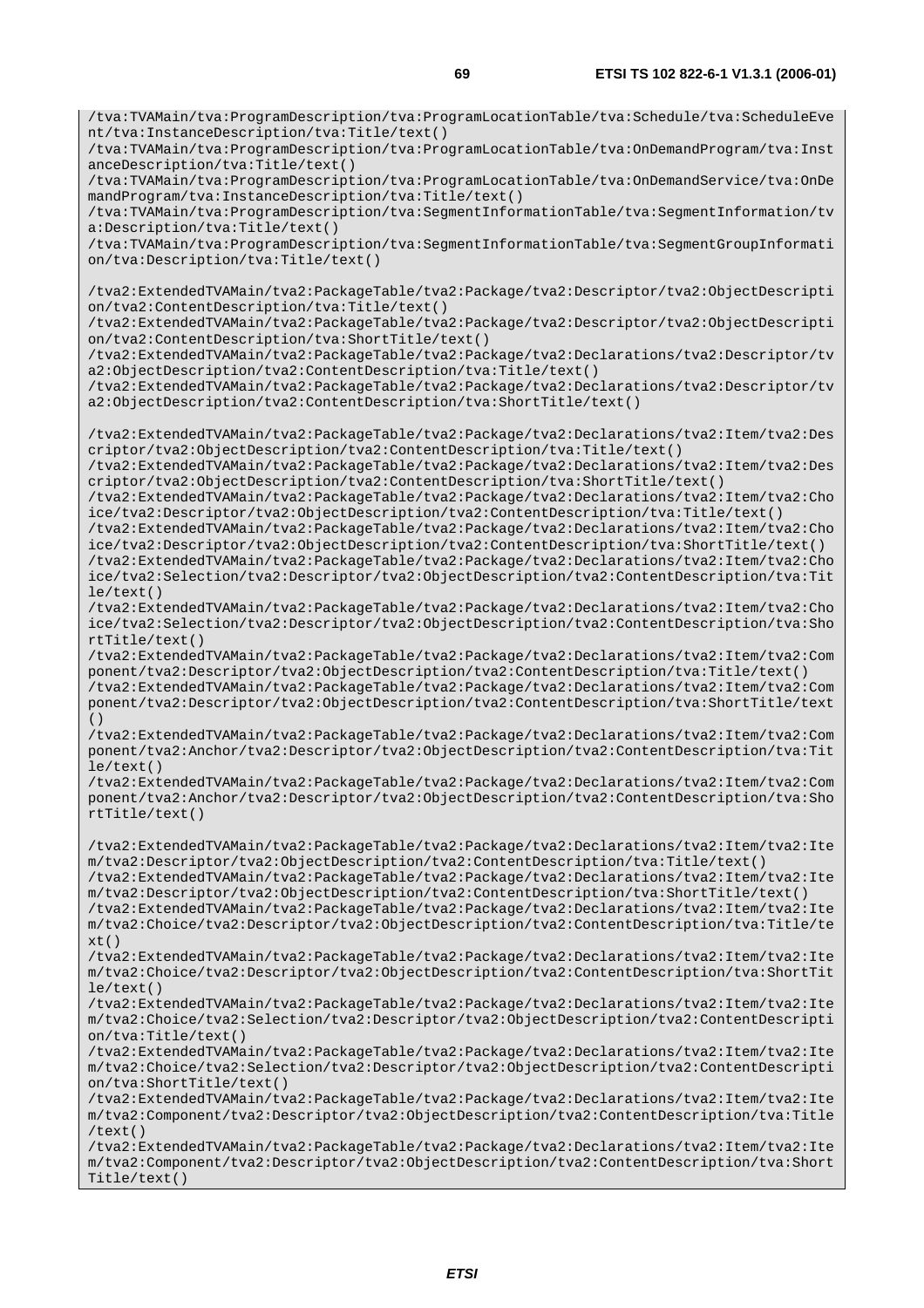/tva2:ExtendedTVAMain/tva2:PackageTable/tva2:Package/tva2:Declarations/tva2:Item/tva2:Ite m/tva2:Component/tva2:Anchor/tva2:Descriptor/tva2:ObjectDescription/tva2:ContentDescripti on/tva:Title/text()

/tva2:ExtendedTVAMain/tva2:PackageTable/tva2:Package/tva2:Declarations/tva2:Item/tva2:Ite m/tva2:Component/tva2:Anchor/tva2:Descriptor/tva2:ObjectDescription/tva2:ContentDescripti on/tva:ShortTitle/text()

/tva2:ExtendedTVAMain/tva2:PackageTable/tva2:Package/tva2:Declarations/tva2:Component/tva 2:Descriptor/tva2:ObjectDescription/tva2:ContentDescription/tva:Title/text() /tva2:ExtendedTVAMain/tva2:PackageTable/tva2:Package/tva2:Declarations/tva2:Component/tva

2:Descriptor/tva2:ObjectDescription/tva2:ContentDescription/tva:ShortTitle/text()

/tva2:ExtendedTVAMain/tva2:PackageTable/tva2:Package/tva2:Declarations/tva2:Component/tva 2:Anchor/tva2:Descriptor/tva2:ObjectDescription/tva2:ContentDescription/tva:Title/text() /tva2:ExtendedTVAMain/tva2:PackageTable/tva2:Package/tva2:Declarations/tva2:Component/tva

2:Anchor/tva2:Descriptor/tva2:ObjectDescription/tva2:ContentDescription/tva:ShortTitle/te xt()

/tva2:ExtendedTVAMain/tva2:PackageTable/tva2:Package/tva2:Declarations/tva2:Anchor/tva2:D escriptor/tva2:ObjectDescription/tva2:ContentDescription/tva:Title/text() /tva2:ExtendedTVAMain/tva2:PackageTable/tva2:Package/tva2:Declarations/tva2:Anchor/tva2:D

escriptor/tva2:ObjectDescription/tva2:ContentDescription/tva:ShortTitle/text()

/tva2:ExtendedTVAMain/tva2:PackageTable/tva2:Package/tva2:Item/tva2:Descriptor/tva2:Objec tDescription/tva2:ContentDescription/tva:Title/text()

/tva2:ExtendedTVAMain/tva2:PackageTable/tva2:Package/tva2:Item/tva2:Descriptor/tva2:Objec tDescription/tva2:ContentDescription/tva:ShortTitle/text()

/tva2:ExtendedTVAMain/tva2:PackageTable/tva2:Package/tva2:Item/tva2:Choice/tva2:Descripto r/tva2:ObjectDescription/tva2:ContentDescription/tva:Title/text()

/tva2:ExtendedTVAMain/tva2:PackageTable/tva2:Package/tva2:Item/tva2:Choice/tva2:Descripto r/tva2:ObjectDescription/tva2:ContentDescription/tva:ShortTitle/text()

/tva2:ExtendedTVAMain/tva2:PackageTable/tva2:Package/tva2:Item/tva2:Choice/tva2:Selection /tva2:Descriptor/tva2:ObjectDescription/tva2:ContentDescription/tva:Title/text()

/tva2:ExtendedTVAMain/tva2:PackageTable/tva2:Package/tva2:Item/tva2:Choice/tva2:Selection /tva2:Descriptor/tva2:ObjectDescription/tva2:ContentDescription/tva:ShortTitle/text() /tva2:ExtendedTVAMain/tva2:PackageTable/tva2:Package/tva2:Item/tva2:Component/tva2:Descri

ptor/tva2:ObjectDescription/tva2:ContentDescription/tva:Title/text() /tva2:ExtendedTVAMain/tva2:PackageTable/tva2:Package/tva2:Item/tva2:Component/tva2:Descri

ptor/tva2:ObjectDescription/tva2:ContentDescription/tva:ShortTitle/text()

/tva2:ExtendedTVAMain/tva2:PackageTable/tva2:Package/tva2:Item/tva2:Component/tva2:Anchor /tva2:Descriptor/tva2:ObjectDescription/tva2:ContentDescription/tva:Title/text()

/tva2:ExtendedTVAMain/tva2:PackageTable/tva2:Package/tva2:Item/tva2:Component/tva2:Anchor /tva2:Descriptor/tva2:ObjectDescription/tva2:ContentDescription/tva:ShortTitle/text()

/tva2:ExtendedTVAMain/tva2:PackageTable/tva2:Package/tva2:Item/tva2:Item/tva2:Descriptor/ tva2:ObjectDescription/tva2:ContentDescription/tva:Title/text()

/tva2:ExtendedTVAMain/tva2:PackageTable/tva2:Package/tva2:Item/tva2:Item/tva2:Descriptor/ tva2:ObjectDescription/tva2:ContentDescription/tva:ShortTitle/text()

/tva2:ExtendedTVAMain/tva2:PackageTable/tva2:Package/tva2:Item/tva2:Item/tva2:Choice/tva2 :Descriptor/tva2:ObjectDescription/tva2:ContentDescription/tva:Title/text()

/tva2:ExtendedTVAMain/tva2:PackageTable/tva2:Package/tva2:Item/tva2:Item/tva2:Choice/tva2 :Descriptor/tva2:ObjectDescription/tva2:ContentDescription/tva:ShortTitle/text()

/tva2:ExtendedTVAMain/tva2:PackageTable/tva2:Package/tva2:Item/tva2:Item/tva2:Choice/tva2 :Selection/tva2:Descriptor/tva2:ObjectDescription/tva2:ContentDescription/tva:Title/text(  $)$ 

/tva2:ExtendedTVAMain/tva2:PackageTable/tva2:Package/tva2:Item/tva2:Item/tva2:Choice/tva2 :Selection/tva2:Descriptor/tva2:ObjectDescription/tva2:ContentDescription/tva:ShortTitle/ text()

/tva2:ExtendedTVAMain/tva2:PackageTable/tva2:Package/tva2:Item/tva2:Item/tva2:Component/t va2:Descriptor/tva2:ObjectDescription/tva2:ContentDescription/tva:Title/text()

/tva2:ExtendedTVAMain/tva2:PackageTable/tva2:Package/tva2:Item/tva2:Item/tva2:Component/t va2:Descriptor/tva2:ObjectDescription/tva2:ContentDescription/tva:ShortTitle/text()

/tva2:ExtendedTVAMain/tva2:PackageTable/tva2:Package/tva2:Item/tva2:Item/tva2:Component/t va2:Anchor/tva2:Descriptor/tva2:ObjectDescription/tva2:ContentDescription/tva:Title/text( )

/tva2:ExtendedTVAMain/tva2:PackageTable/tva2:Package/tva2:Item/tva2:Item/tva2:Component/t va2:Anchor/tva2:Descriptor/tva2:ObjectDescription/tva2:ContentDescription/tva:ShortTitle/ text() "/>

<FieldIDDefinition fieldID="TitleLanguage" fieldDefinition="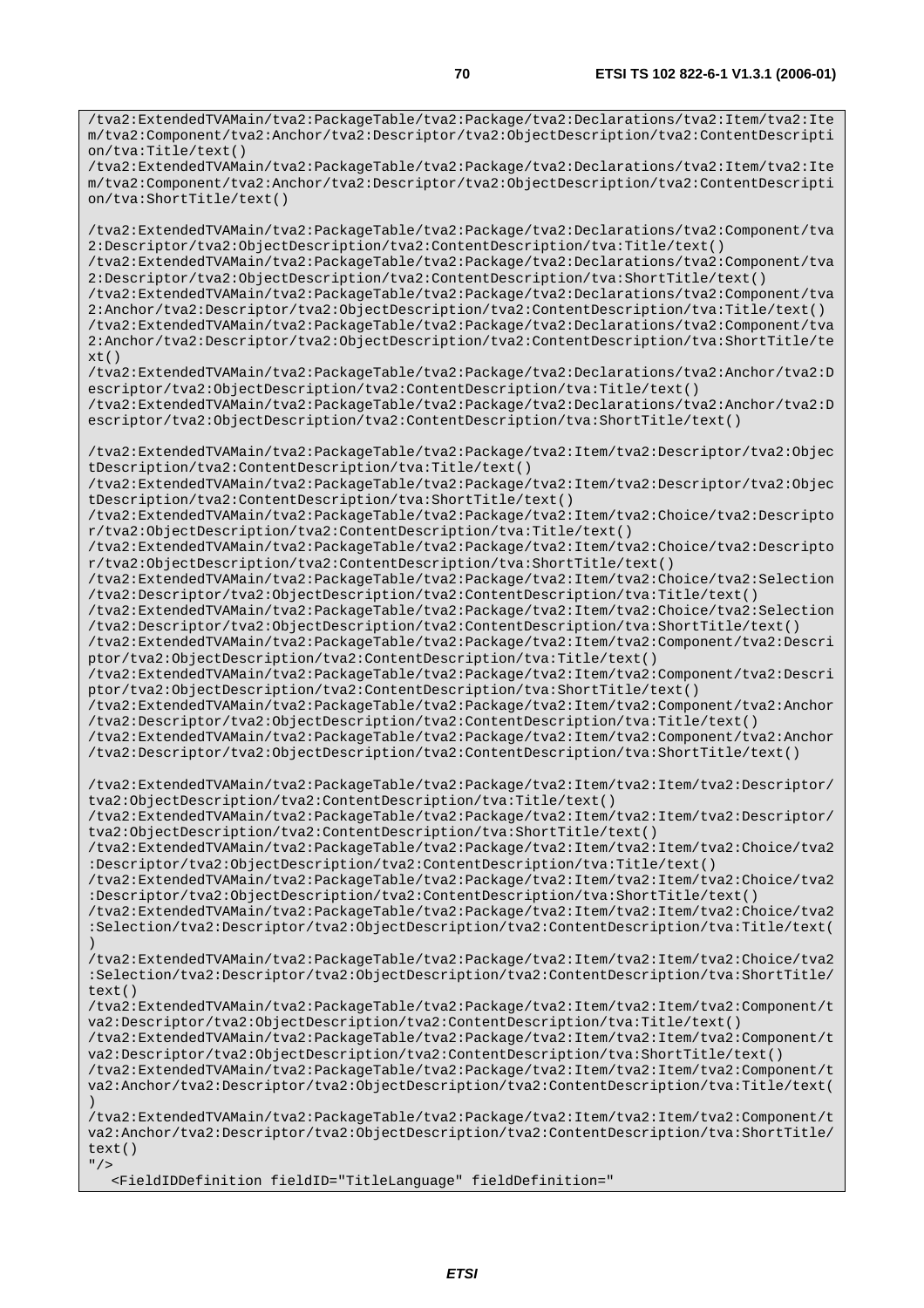/tva:TVAMain/tva:ProgramDescription/tva:ProgramInformationTable/tva:ProgramInformation/tv a:BasicDescription/tva:Title/@xml:lang /tva:TVAMain/tva:ProgramDescription/tva:ProgramInformationTable/tva:ProgramInformation/tv a:BasicDescription/tva:ShortTitle/@xml:lang /tva:TVAMain/tva:ProgramDescription/tva:GroupInformationTable/tva:GroupInformation/tva:Ba sicDescription/tva:Title/@xml:lang /tva:TVAMain/tva:ProgramDescription/tva:GroupInformationTable/tva:GroupInformation/tva:Ba sicDescription/tva:ShortTitle/@xml:lang /tva:TVAMain/tva:ProgramDescription/tva:ProgramLocationTable/tva:BroadcastEvent/tva:Insta nceDescription/tva:Title/@xml:lang /tva:TVAMain/tva:ProgramDescription/tva:ProgramLocationTable/tva:Schedule/tva:ScheduleEve nt/tva:InstanceDescription/tva:Title/@xml:lang /tva:TVAMain/tva:ProgramDescription/tva:ProgramLocationTable/tva:OnDemandProgram/tva:Inst anceDescription/tva:Title/@xml:lang /tva:TVAMain/tva:ProgramDescription/tva:ProgramLocationTable/tva:OnDemandService/tva:OnDe mandProgram/tva:InstanceDescription/tva:Title/@xml:lang /tva:TVAMain/tva:ProgramDescription/tva:SegmentInformationTable/tva:SegmentInformation/tv a:Description/tva:Title/@xml:lang /tva:TVAMain/tva:ProgramDescription/tva:SegmentInformationTable/tva:SegmentGroupInformati on/tva:Description/tva:Title/@xml:lang /tva2:ExtendedTVAMain/tva2:PackageTable/tva2:Package/tva2:Descriptor/tva2:ObjectDescripti on/tva2:ContentDescription/tva:Title/@xml:lang /tva2:ExtendedTVAMain/tva2:PackageTable/tva2:Package/tva2:Descriptor/tva2:ObjectDescripti on/tva2:ContentDescription/tva:ShortTitle/@xml:lang /tva2:ExtendedTVAMain/tva2:PackageTable/tva2:Package/tva2:Declarations/tva2:Descriptor/tv a2:ObjectDescription/tva2:ContentDescription/tva:Title/@xml:lang /tva2:ExtendedTVAMain/tva2:PackageTable/tva2:Package/tva2:Declarations/tva2:Descriptor/tv a2:ObjectDescription/tva2:ContentDescription/tva:ShortTitle/@xml:lang /tva2:ExtendedTVAMain/tva2:PackageTable/tva2:Package/tva2:Declarations/tva2:Item/tva2:Des criptor/tva2:ObjectDescription/tva2:ContentDescription/tva:Title/@xml:lang /tva2:ExtendedTVAMain/tva2:PackageTable/tva2:Package/tva2:Declarations/tva2:Item/tva2:Des criptor/tva2:ObjectDescription/tva2:ContentDescription/tva:ShortTitle/@xml:lang /tva2:ExtendedTVAMain/tva2:PackageTable/tva2:Package/tva2:Declarations/tva2:Item/tva2:Cho ice/tva2:Descriptor/tva2:ObjectDescription/tva2:ContentDescription/tva:Title/@xml:lang /tva2:ExtendedTVAMain/tva2:PackageTable/tva2:Package/tva2:Declarations/tva2:Item/tva2:Cho ice/tva2:Descriptor/tva2:ObjectDescription/tva2:ContentDescription/tva:ShortTitle/@xml:la ng /tva2:ExtendedTVAMain/tva2:PackageTable/tva2:Package/tva2:Declarations/tva2:Item/tva2:Cho ice/tva2:Selection/tva2:Descriptor/tva2:ObjectDescription/tva2:ContentDescription/tva:Tit le/@xml:lang /tva2:ExtendedTVAMain/tva2:PackageTable/tva2:Package/tva2:Declarations/tva2:Item/tva2:Cho ice/tva2:Selection/tva2:Descriptor/tva2:ObjectDescription/tva2:ContentDescription/tva:Sho rtTitle/@xml:lang /tva2:ExtendedTVAMain/tva2:PackageTable/tva2:Package/tva2:Declarations/tva2:Item/tva2:Com ponent/tva2:Descriptor/tva2:ObjectDescription/tva2:ContentDescription/tva:Title/@xml:lang /tva2:ExtendedTVAMain/tva2:PackageTable/tva2:Package/tva2:Declarations/tva2:Item/tva2:Com ponent/tva2:Descriptor/tva2:ObjectDescription/tva2:ContentDescription/tva:ShortTitle/@xml :lang /tva2:ExtendedTVAMain/tva2:PackageTable/tva2:Package/tva2:Declarations/tva2:Item/tva2:Com ponent/tva2:Anchor/tva2:Descriptor/tva2:ObjectDescription/tva2:ContentDescription/tva:Tit le/@xml:lang /tva2:ExtendedTVAMain/tva2:PackageTable/tva2:Package/tva2:Declarations/tva2:Item/tva2:Com ponent/tva2:Anchor/tva2:Descriptor/tva2:ObjectDescription/tva2:ContentDescription/tva:Sho rtTitle/@xml:lang /tva2:ExtendedTVAMain/tva2:PackageTable/tva2:Package/tva2:Declarations/tva2:Item/tva2:Ite m/tva2:Descriptor/tva2:ObjectDescription/tva2:ContentDescription/tva:Title/@xml:lang /tva2:ExtendedTVAMain/tva2:PackageTable/tva2:Package/tva2:Declarations/tva2:Item/tva2:Ite m/tva2:Descriptor/tva2:ObjectDescription/tva2:ContentDescription/tva:ShortTitle/@xml:lang /tva2:ExtendedTVAMain/tva2:PackageTable/tva2:Package/tva2:Declarations/tva2:Item/tva2:Ite m/tva2:Choice/tva2:Descriptor/tva2:ObjectDescription/tva2:ContentDescription/tva:Title/@x ml:lang /tva2:ExtendedTVAMain/tva2:PackageTable/tva2:Package/tva2:Declarations/tva2:Item/tva2:Ite m/tva2:Choice/tva2:Descriptor/tva2:ObjectDescription/tva2:ContentDescription/tva:ShortTit

le/@xml:lang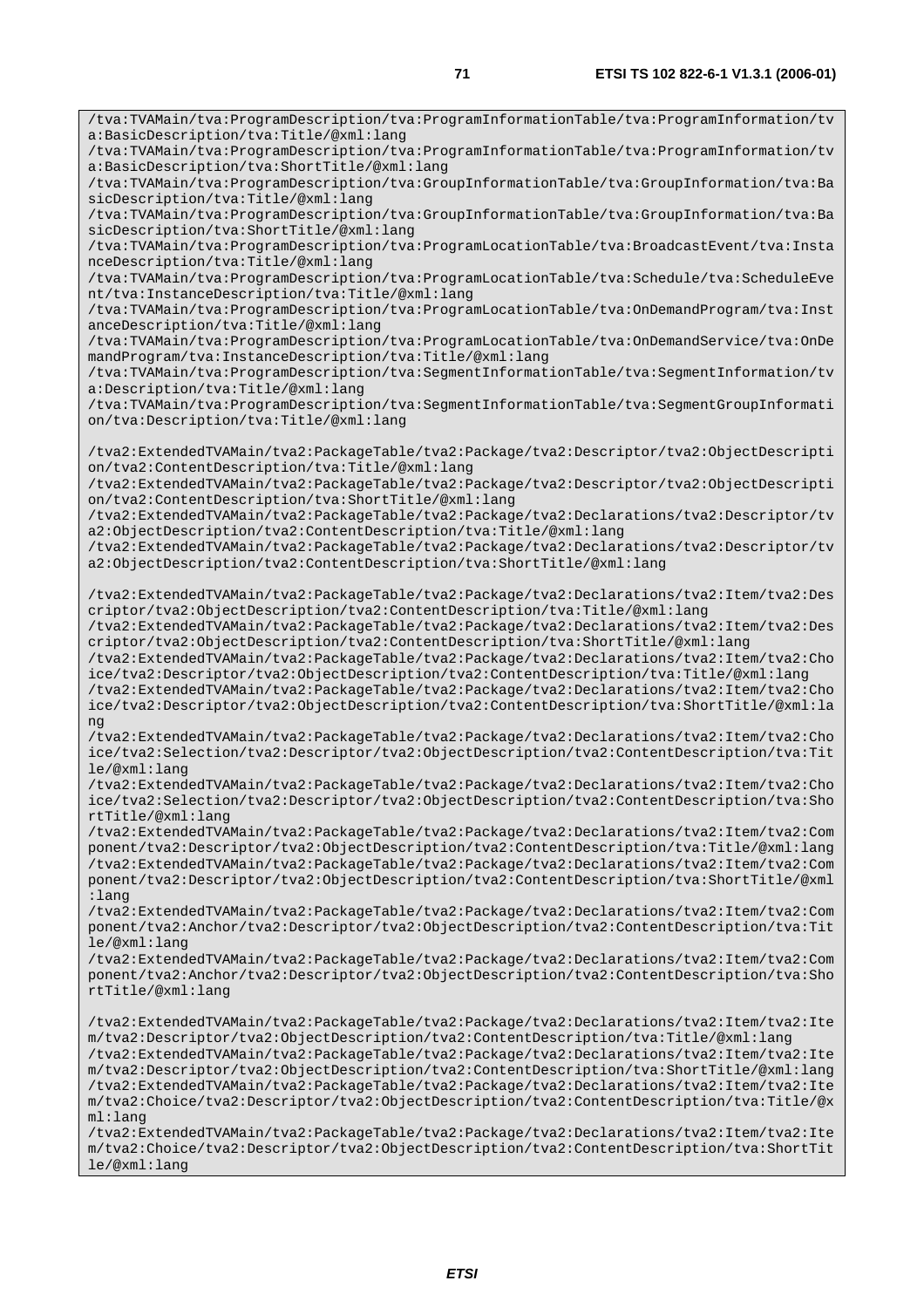/tva2:ExtendedTVAMain/tva2:PackageTable/tva2:Package/tva2:Declarations/tva2:Item/tva2:Ite m/tva2:Choice/tva2:Selection/tva2:Descriptor/tva2:ObjectDescription/tva2:ContentDescripti

on/tva:Title/@xml:lang

/tva2:ExtendedTVAMain/tva2:PackageTable/tva2:Package/tva2:Declarations/tva2:Item/tva2:Ite m/tva2:Choice/tva2:Selection/tva2:Descriptor/tva2:ObjectDescription/tva2:ContentDescripti on/tva:ShortTitle/@xml:lang /tva2:ExtendedTVAMain/tva2:PackageTable/tva2:Package/tva2:Declarations/tva2:Item/tva2:Ite m/tva2:Component/tva2:Descriptor/tva2:ObjectDescription/tva2:ContentDescription/tva:Title /@xml:lang /tva2:ExtendedTVAMain/tva2:PackageTable/tva2:Package/tva2:Declarations/tva2:Item/tva2:Ite m/tva2:Component/tva2:Descriptor/tva2:ObjectDescription/tva2:ContentDescription/tva:Short Title/@xml:lang /tva2:ExtendedTVAMain/tva2:PackageTable/tva2:Package/tva2:Declarations/tva2:Item/tva2:Ite m/tva2:Component/tva2:Anchor/tva2:Descriptor/tva2:ObjectDescription/tva2:ContentDescripti on/tva:Title/@xml:lang /tva2:ExtendedTVAMain/tva2:PackageTable/tva2:Package/tva2:Declarations/tva2:Item/tva2:Ite m/tva2:Component/tva2:Anchor/tva2:Descriptor/tva2:ObjectDescription/tva2:ContentDescripti on/tva:ShortTitle/@xml:lang /tva2:ExtendedTVAMain/tva2:PackageTable/tva2:Package/tva2:Declarations/tva2:Component/tva 2:Descriptor/tva2:ObjectDescription/tva2:ContentDescription/tva:Title/@xml:lang /tva2:ExtendedTVAMain/tva2:PackageTable/tva2:Package/tva2:Declarations/tva2:Component/tva 2:Descriptor/tva2:ObjectDescription/tva2:ContentDescription/tva:ShortTitle/@xml:lang /tva2:ExtendedTVAMain/tva2:PackageTable/tva2:Package/tva2:Declarations/tva2:Component/tva 2:Anchor/tva2:Descriptor/tva2:ObjectDescription/tva2:ContentDescription/tva:Title/@xml:la ng /tva2:ExtendedTVAMain/tva2:PackageTable/tva2:Package/tva2:Declarations/tva2:Component/tva 2:Anchor/tva2:Descriptor/tva2:ObjectDescription/tva2:ContentDescription/tva:ShortTitle/@x ml:lang /tva2:ExtendedTVAMain/tva2:PackageTable/tva2:Package/tva2:Declarations/tva2:Anchor/tva2:D escriptor/tva2:ObjectDescription/tva2:ContentDescription/tva:Title/@xml:lang /tva2:ExtendedTVAMain/tva2:PackageTable/tva2:Package/tva2:Declarations/tva2:Anchor/tva2:D escriptor/tva2:ObjectDescription/tva2:ContentDescription/tva:ShortTitle/@xml:lang /tva2:ExtendedTVAMain/tva2:PackageTable/tva2:Package/tva2:Item/tva2:Descriptor/tva2:Objec tDescription/tva2:ContentDescription/tva:Title/@xml:lang /tva2:ExtendedTVAMain/tva2:PackageTable/tva2:Package/tva2:Item/tva2:Descriptor/tva2:Objec tDescription/tva2:ContentDescription/tva:ShortTitle/@xml:lang /tva2:ExtendedTVAMain/tva2:PackageTable/tva2:Package/tva2:Item/tva2:Choice/tva2:Descripto r/tva2:ObjectDescription/tva2:ContentDescription/tva:Title/@xml:lang /tva2:ExtendedTVAMain/tva2:PackageTable/tva2:Package/tva2:Item/tva2:Choice/tva2:Descripto r/tva2:ObjectDescription/tva2:ContentDescription/tva:ShortTitle/@xml:lang /tva2:ExtendedTVAMain/tva2:PackageTable/tva2:Package/tva2:Item/tva2:Choice/tva2:Selection /tva2:Descriptor/tva2:ObjectDescription/tva2:ContentDescription/tva:Title/@xml:lang /tva2:ExtendedTVAMain/tva2:PackageTable/tva2:Package/tva2:Item/tva2:Choice/tva2:Selection /tva2:Descriptor/tva2:ObjectDescription/tva2:ContentDescription/tva:ShortTitle/@xml:lang /tva2:ExtendedTVAMain/tva2:PackageTable/tva2:Package/tva2:Item/tva2:Component/tva2:Descri ptor/tva2:ObjectDescription/tva2:ContentDescription/tva:Title/@xml:lang /tva2:ExtendedTVAMain/tva2:PackageTable/tva2:Package/tva2:Item/tva2:Component/tva2:Descri ptor/tva2:ObjectDescription/tva2:ContentDescription/tva:ShortTitle/@xml:lang /tva2:ExtendedTVAMain/tva2:PackageTable/tva2:Package/tva2:Item/tva2:Component/tva2:Anchor /tva2:Descriptor/tva2:ObjectDescription/tva2:ContentDescription/tva:Title/@xml:lang /tva2:ExtendedTVAMain/tva2:PackageTable/tva2:Package/tva2:Item/tva2:Component/tva2:Anchor /tva2:Descriptor/tva2:ObjectDescription/tva2:ContentDescription/tva:ShortTitle/@xml:lang /tva2:ExtendedTVAMain/tva2:PackageTable/tva2:Package/tva2:Item/tva2:Item/tva2:Descriptor/ tva2:ObjectDescription/tva2:ContentDescription/tva:Title/@xml:lang /tva2:ExtendedTVAMain/tva2:PackageTable/tva2:Package/tva2:Item/tva2:Item/tva2:Descriptor/ tva2:ObjectDescription/tva2:ContentDescription/tva:ShortTitle/@xml:lang /tva2:ExtendedTVAMain/tva2:PackageTable/tva2:Package/tva2:Item/tva2:Item/tva2:Choice/tva2 :Descriptor/tva2:ObjectDescription/tva2:ContentDescription/tva:Title/@xml:lang /tva2:ExtendedTVAMain/tva2:PackageTable/tva2:Package/tva2:Item/tva2:Item/tva2:Choice/tva2 :Descriptor/tva2:ObjectDescription/tva2:ContentDescription/tva:ShortTitle/@xml:lang /tva2:ExtendedTVAMain/tva2:PackageTable/tva2:Package/tva2:Item/tva2:Item/tva2:Choice/tva2 :Selection/tva2:Descriptor/tva2:ObjectDescription/tva2:ContentDescription/tva:Title/@xml: lang /tva2:ExtendedTVAMain/tva2:PackageTable/tva2:Package/tva2:Item/tva2:Item/tva2:Choice/tva2 :Selection/tva2:Descriptor/tva2:ObjectDescription/tva2:ContentDescription/tva:ShortTitle/ @xml:lang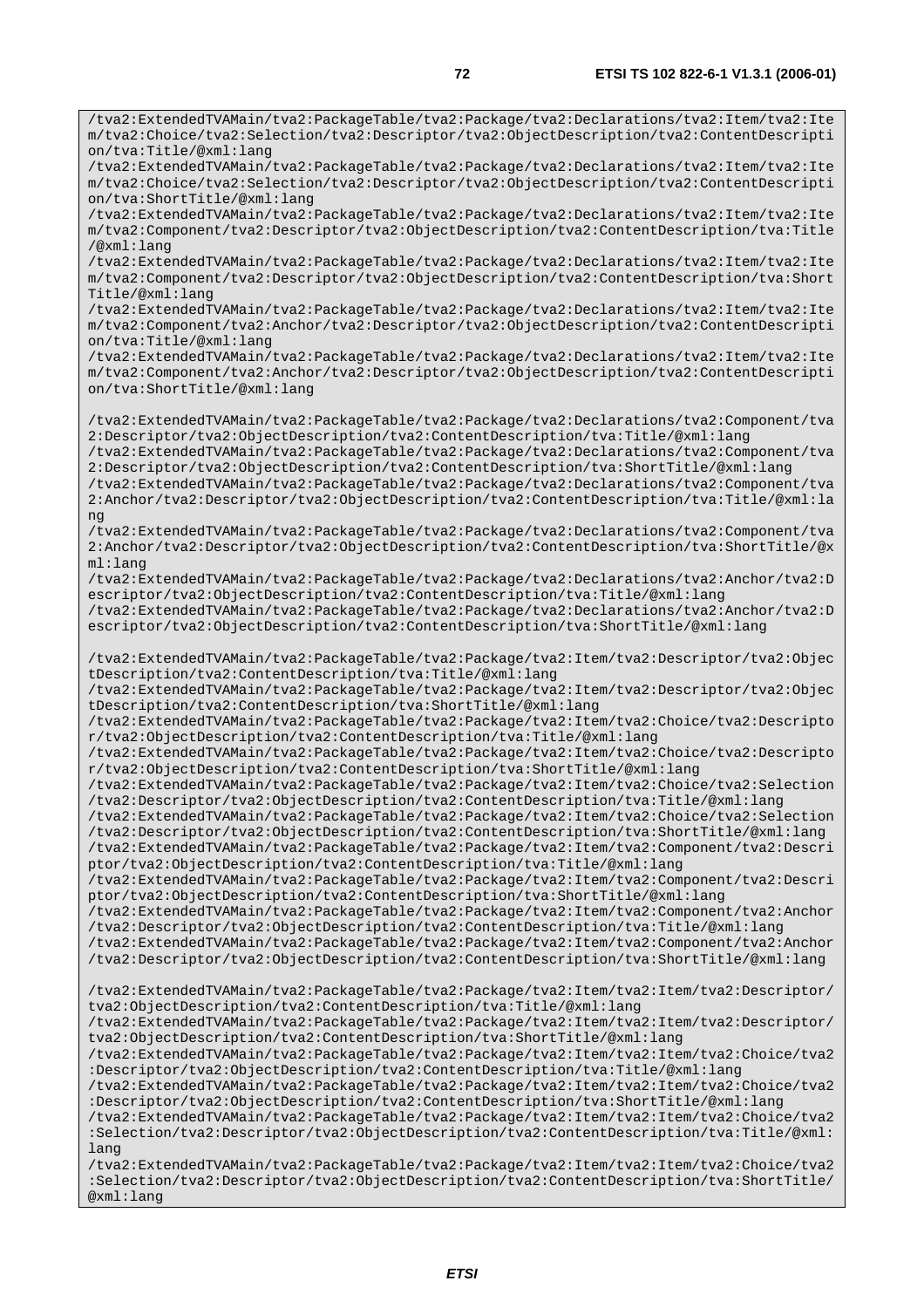/tva2:ExtendedTVAMain/tva2:PackageTable/tva2:Package/tva2:Item/tva2:Item/tva2:Component/t va2:Descriptor/tva2:ObjectDescription/tva2:ContentDescription/tva:Title/@xml:lang /tva2:ExtendedTVAMain/tva2:PackageTable/tva2:Package/tva2:Item/tva2:Item/tva2:Component/t va2:Descriptor/tva2:ObjectDescription/tva2:ContentDescription/tva:ShortTitle/@xml:lang /tva2:ExtendedTVAMain/tva2:PackageTable/tva2:Package/tva2:Item/tva2:Item/tva2:Component/t va2:Anchor/tva2:Descriptor/tva2:ObjectDescription/tva2:ContentDescription/tva:Title/@xml: lang /tva2:ExtendedTVAMain/tva2:PackageTable/tva2:Package/tva2:Item/tva2:Item/tva2:Component/t va2:Anchor/tva2:Descriptor/tva2:ObjectDescription/tva2:ContentDescription/tva:ShortTitle/ @xml:lang  $"$  /> <FieldIDDefinition fieldID="Synopsis" fieldDefinition=" /tva:TVAMain/tva:ProgramDescription/tva:ProgramInformationTable/tva:ProgramInformation/tv a:BasicDescription/tva:Synopsis/text() /tva:TVAMain/tva:ProgramDescription/tva:GroupInformationTable/tva:GroupInformation/tva:Ba sicDescription/tva:Synopsis/text() /tva:TVAMain/tva:ProgramDescription/tva:ProgramLocationTable/tva:BroadcastEvent/tva:Insta nceDescription/tva:Synopsis/text() /tva:TVAMain/tva:ProgramDescription/tva:ProgramLocationTable/tva:Schedule/tva:ScheduleEve nt/tva:InstanceDescription/tva:Synopsis/text() /tva:TVAMain/tva:ProgramDescription/tva:ProgramLocationTable/tva:OnDemandProgram/tva:Inst anceDescription/tva:Synopsis/text() /tva:TVAMain/tva:ProgramDescription/tva:ProgramLocationTable/tva:OnDemandService/tva:OnDe mandProgram/tva:InstanceDescription/tva:Synopsis/text() /tva:TVAMain/tva:ProgramDescription/tva:SegmentInformationTable/tva:SegmentInformation/tv a:Description/tva:Synopsis/text() /tva:TVAMain/tva:ProgramDescription/tva:SegmentInformationTable/tva:SegmentGroupInformati on/tva:Description/tva:Synopsis/text() /tva2:ExtendedTVAMain/tva2:PackageTable/tva2:Package/tva2:Descriptor/tva2:ObjectDescripti on/tva2:ContentDescription/tva:Synopsis/text() /tva2:ExtendedTVAMain/tva2:PackageTable/tva2:Package/tva2:Declarations/tva2:Descriptor/tv a2:ObjectDescription/tva2:ContentDescription/tva:Synopsis/text() /tva2:ExtendedTVAMain/tva2:PackageTable/tva2:Package/tva2:Declarations/tva2:Item/tva2:Des criptor/tva2:ObjectDescription/tva2:ContentDescription/tva:Synopsis/text() /tva2:ExtendedTVAMain/tva2:PackageTable/tva2:Package/tva2:Declarations/tva2:Item/tva2:Cho ice/tva2:Descriptor/tva2:ObjectDescription/tva2:ContentDescription/tva:Synopsis/text() /tva2:ExtendedTVAMain/tva2:PackageTable/tva2:Package/tva2:Declarations/tva2:Item/tva2:Cho ice/tva2:Selection/tva2:Descriptor/tva2:ObjectDescription/tva2:ContentDescription/tva:Syn opsis/text() /tva2:ExtendedTVAMain/tva2:PackageTable/tva2:Package/tva2:Declarations/tva2:Item/tva2:Com ponent/tva2:Descriptor/tva2:ObjectDescription/tva2:ContentDescription/tva:Synopsis/text() /tva2:ExtendedTVAMain/tva2:PackageTable/tva2:Package/tva2:Declarations/tva2:Item/tva2:Com ponent/tva2:Anchor/tva2:Descriptor/tva2:ObjectDescription/tva2:ContentDescription/tva:Syn opsis/text() /tva2:ExtendedTVAMain/tva2:PackageTable/tva2:Package/tva2:Declarations/tva2:Item/tva2:Ite m/tva2:Descriptor/tva2:ObjectDescription/tva2:ContentDescription/tva:Synopsis/text() /tva2:ExtendedTVAMain/tva2:PackageTable/tva2:Package/tva2:Declarations/tva2:Item/tva2:Ite m/tva2:Choice/tva2:Descriptor/tva2:ObjectDescription/tva2:ContentDescription/tva:Synopsis /text() /tva2:ExtendedTVAMain/tva2:PackageTable/tva2:Package/tva2:Declarations/tva2:Item/tva2:Ite m/tva2:Choice/tva2:Selection/tva2:Descriptor/tva2:ObjectDescription/tva2:ContentDescripti on/tva:Synopsis/text() /tva2:ExtendedTVAMain/tva2:PackageTable/tva2:Package/tva2:Declarations/tva2:Item/tva2:Ite m/tva2:Component/tva2:Descriptor/tva2:ObjectDescription/tva2:ContentDescription/tva:Synop sis/text() /tva2:ExtendedTVAMain/tva2:PackageTable/tva2:Package/tva2:Declarations/tva2:Item/tva2:Ite m/tva2:Component/tva2:Anchor/tva2:Descriptor/tva2:ObjectDescription/tva2:ContentDescripti on/tva:Synopsis/text() /tva2:ExtendedTVAMain/tva2:PackageTable/tva2:Package/tva2:Declarations/tva2:Component/tva 2:Descriptor/tva2:ObjectDescription/tva2:ContentDescription/tva:Synopsis/text() /tva2:ExtendedTVAMain/tva2:PackageTable/tva2:Package/tva2:Declarations/tva2:Component/tva

2:Anchor/tva2:Descriptor/tva2:ObjectDescription/tva2:ContentDescription/tva:Synopsis/text ()

/tva2:ExtendedTVAMain/tva2:PackageTable/tva2:Package/tva2:Declarations/tva2:Anchor/tva2:D escriptor/tva2:ObjectDescription/tva2:ContentDescription/tva:Synopsis/text()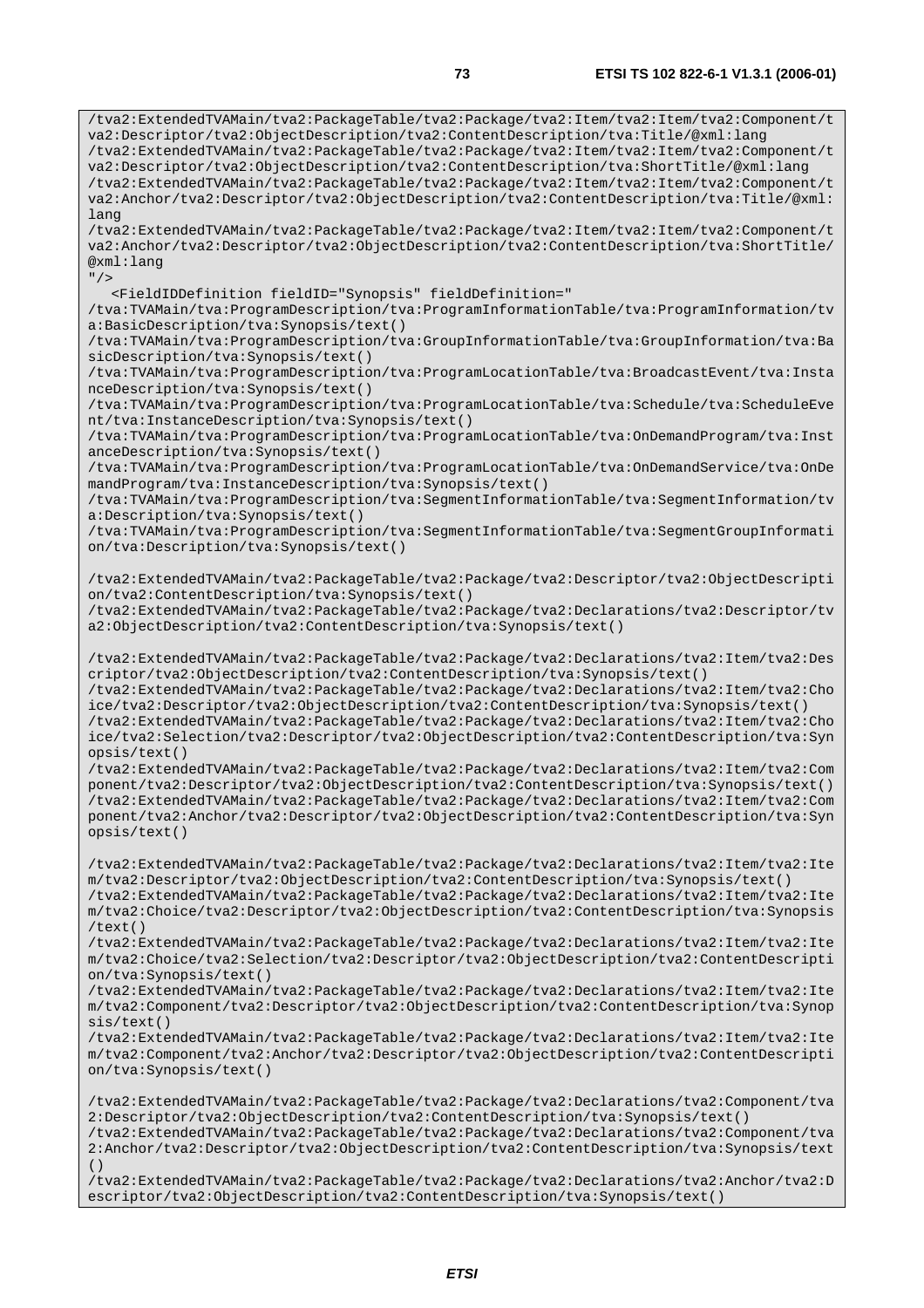/tva2:ExtendedTVAMain/tva2:PackageTable/tva2:Package/tva2:Item/tva2:Descriptor/tva2:Objec tDescription/tva2:ContentDescription/tva:Synopsis/text() /tva2:ExtendedTVAMain/tva2:PackageTable/tva2:Package/tva2:Item/tva2:Choice/tva2:Descripto r/tva2:ObjectDescription/tva2:ContentDescription/tva:Synopsis/text() /tva2:ExtendedTVAMain/tva2:PackageTable/tva2:Package/tva2:Item/tva2:Choice/tva2:Selection /tva2:Descriptor/tva2:ObjectDescription/tva2:ContentDescription/tva:Synopsis/text() /tva2:ExtendedTVAMain/tva2:PackageTable/tva2:Package/tva2:Item/tva2:Component/tva2:Descri ptor/tva2:ObjectDescription/tva2:ContentDescription/tva:Synopsis/text() /tva2:ExtendedTVAMain/tva2:PackageTable/tva2:Package/tva2:Item/tva2:Component/tva2:Anchor /tva2:Descriptor/tva2:ObjectDescription/tva2:ContentDescription/tva:Synopsis/text() /tva2:ExtendedTVAMain/tva2:PackageTable/tva2:Package/tva2:Item/tva2:Item/tva2:Descriptor/ tva2:ObjectDescription/tva2:ContentDescription/tva:Synopsis/text() /tva2:ExtendedTVAMain/tva2:PackageTable/tva2:Package/tva2:Item/tva2:Item/tva2:Choice/tva2 :Descriptor/tva2:ObjectDescription/tva2:ContentDescription/tva:Synopsis/text() /tva2:ExtendedTVAMain/tva2:PackageTable/tva2:Package/tva2:Item/tva2:Item/tva2:Choice/tva2 :Selection/tva2:Descriptor/tva2:ObjectDescription/tva2:ContentDescription/tva:Synopsis/te  $xt()$ /tva2:ExtendedTVAMain/tva2:PackageTable/tva2:Package/tva2:Item/tva2:Item/tva2:Component/t va2:Descriptor/tva2:ObjectDescription/tva2:ContentDescription/tva:Synopsis/text() /tva2:ExtendedTVAMain/tva2:PackageTable/tva2:Package/tva2:Item/tva2:Item/tva2:Component/t va2:Anchor/tva2:Descriptor/tva2:ObjectDescription/tva2:ContentDescription/tva:Synopsis/te xt()  $"$  /> <FieldIDDefinition fieldID="SynopsisLanguage" fieldDefinition=" /tva:TVAMain/tva:ProgramDescription/tva:ProgramInformationTable/tva:ProgramInformation/tv a:BasicDescription/tva:Synopsis/@xml:lang /tva:TVAMain/tva:ProgramDescription/tva:GroupInformationTable/tva:GroupInformation/tva:Ba sicDescription/tva:Synopsis/@xml:lang /tva:TVAMain/tva:ProgramDescription/tva:ProgramLocationTable/tva:BroadcastEvent/tva:Insta nceDescription/tva:Synopsis/@xml:lang /tva:TVAMain/tva:ProgramDescription/tva:ProgramLocationTable/tva:Schedule/tva:ScheduleEve nt/tva:InstanceDescription/tva:Synopsis/@xml:lang /tva:TVAMain/tva:ProgramDescription/tva:ProgramLocationTable/tva:OnDemandProgram/tva:Inst anceDescription/tva:Synopsis/@xml:lang /tva:TVAMain/tva:ProgramDescription/tva:ProgramLocationTable/tva:OnDemandService/tva:OnDe mandProgram/tva:InstanceDescription/tva:Synopsis/@xml:lang /tva:TVAMain/tva:ProgramDescription/tva:SegmentInformationTable/tva:SegmentInformation/tv a:Description/tva:Synopsis/@xml:lang /tva:TVAMain/tva:ProgramDescription/tva:SegmentInformationTable/tva:SegmentGroupInformati on/tva:Description/tva:Synopsis/@xml:lang /tva2:ExtendedTVAMain/tva2:PackageTable/tva2:Package/tva2:Descriptor/tva2:ObjectDescripti on/tva2:ContentDescription/tva:Synopsis/@xml:lang /tva2:ExtendedTVAMain/tva2:PackageTable/tva2:Package/tva2:Declarations/tva2:Descriptor/tv a2:ObjectDescription/tva2:ContentDescription/tva:Synopsis/@xml:lang /tva2:ExtendedTVAMain/tva2:PackageTable/tva2:Package/tva2:Declarations/tva2:Item/tva2:Des criptor/tva2:ObjectDescription/tva2:ContentDescription/tva:Synopsis/@xml:lang /tva2:ExtendedTVAMain/tva2:PackageTable/tva2:Package/tva2:Declarations/tva2:Item/tva2:Cho ice/tva2:Descriptor/tva2:ObjectDescription/tva2:ContentDescription/tva:Synopsis/@xml:lang /tva2:ExtendedTVAMain/tva2:PackageTable/tva2:Package/tva2:Declarations/tva2:Item/tva2:Cho ice/tva2:Selection/tva2:Descriptor/tva2:ObjectDescription/tva2:ContentDescription/tva:Syn opsis/@xml:lang /tva2:ExtendedTVAMain/tva2:PackageTable/tva2:Package/tva2:Declarations/tva2:Item/tva2:Com ponent/tva2:Descriptor/tva2:ObjectDescription/tva2:ContentDescription/tva:Synopsis/@xml:l ang /tva2:ExtendedTVAMain/tva2:PackageTable/tva2:Package/tva2:Declarations/tva2:Item/tva2:Com ponent/tva2:Anchor/tva2:Descriptor/tva2:ObjectDescription/tva2:ContentDescription/tva:Syn opsis/@xml:lang /tva2:ExtendedTVAMain/tva2:PackageTable/tva2:Package/tva2:Declarations/tva2:Item/tva2:Ite m/tva2:Descriptor/tva2:ObjectDescription/tva2:ContentDescription/tva:Synopsis/@xml:lang /tva2:ExtendedTVAMain/tva2:PackageTable/tva2:Package/tva2:Declarations/tva2:Item/tva2:Ite m/tva2:Choice/tva2:Descriptor/tva2:ObjectDescription/tva2:ContentDescription/tva:Synopsis /@xml:lang

**ETSI**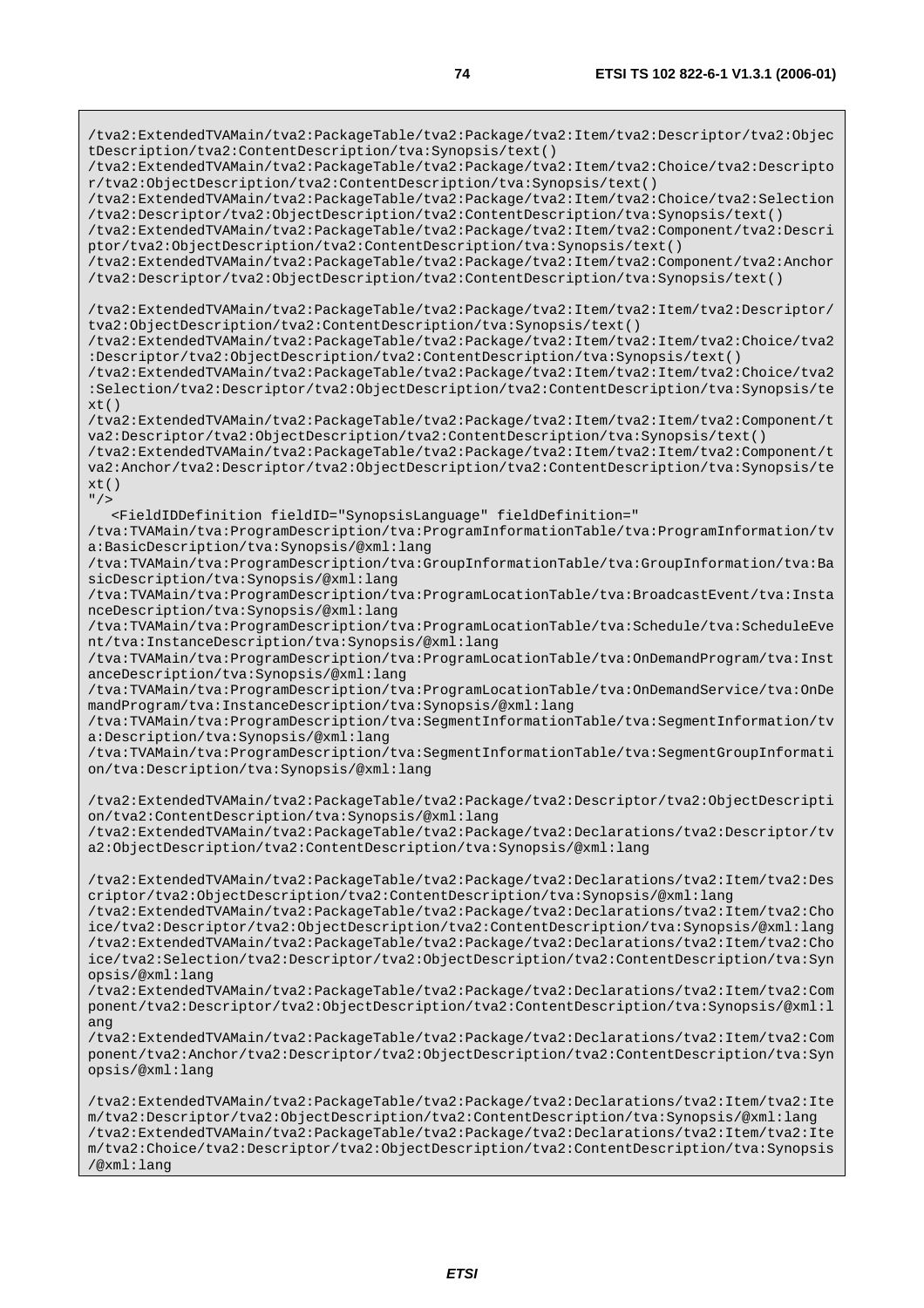/tva2:ExtendedTVAMain/tva2:PackageTable/tva2:Package/tva2:Declarations/tva2:Item/tva2:Ite

m/tva2:Choice/tva2:Selection/tva2:Descriptor/tva2:ObjectDescription/tva2:ContentDescripti on/tva:Synopsis/@xml:lang /tva2:ExtendedTVAMain/tva2:PackageTable/tva2:Package/tva2:Declarations/tva2:Item/tva2:Ite m/tva2:Component/tva2:Descriptor/tva2:ObjectDescription/tva2:ContentDescription/tva:Synop sis/@xml:lang /tva2:ExtendedTVAMain/tva2:PackageTable/tva2:Package/tva2:Declarations/tva2:Item/tva2:Ite m/tva2:Component/tva2:Anchor/tva2:Descriptor/tva2:ObjectDescription/tva2:ContentDescripti on/tva:Synopsis/@xml:lang /tva2:ExtendedTVAMain/tva2:PackageTable/tva2:Package/tva2:Declarations/tva2:Component/tva 2:Descriptor/tva2:ObjectDescription/tva2:ContentDescription/tva:Synopsis/@xml:lang /tva2:ExtendedTVAMain/tva2:PackageTable/tva2:Package/tva2:Declarations/tva2:Component/tva 2:Anchor/tva2:Descriptor/tva2:ObjectDescription/tva2:ContentDescription/tva:Synopsis/@xml :lang /tva2:ExtendedTVAMain/tva2:PackageTable/tva2:Package/tva2:Declarations/tva2:Anchor/tva2:D escriptor/tva2:ObjectDescription/tva2:ContentDescription/tva:Synopsis/@xml:lang /tva2:ExtendedTVAMain/tva2:PackageTable/tva2:Package/tva2:Item/tva2:Descriptor/tva2:Objec tDescription/tva2:ContentDescription/tva:Synopsis/@xml:lang /tva2:ExtendedTVAMain/tva2:PackageTable/tva2:Package/tva2:Item/tva2:Choice/tva2:Descripto r/tva2:ObjectDescription/tva2:ContentDescription/tva:Synopsis/@xml:lang /tva2:ExtendedTVAMain/tva2:PackageTable/tva2:Package/tva2:Item/tva2:Choice/tva2:Selection /tva2:Descriptor/tva2:ObjectDescription/tva2:ContentDescription/tva:Synopsis/@xml:lang /tva2:ExtendedTVAMain/tva2:PackageTable/tva2:Package/tva2:Item/tva2:Component/tva2:Descri ptor/tva2:ObjectDescription/tva2:ContentDescription/tva:Synopsis/@xml:lang /tva2:ExtendedTVAMain/tva2:PackageTable/tva2:Package/tva2:Item/tva2:Component/tva2:Anchor /tva2:Descriptor/tva2:ObjectDescription/tva2:ContentDescription/tva:Synopsis/@xml:lang /tva2:ExtendedTVAMain/tva2:PackageTable/tva2:Package/tva2:Item/tva2:Item/tva2:Descriptor/ tva2:ObjectDescription/tva2:ContentDescription/tva:Synopsis/@xml:lang /tva2:ExtendedTVAMain/tva2:PackageTable/tva2:Package/tva2:Item/tva2:Item/tva2:Choice/tva2 :Descriptor/tva2:ObjectDescription/tva2:ContentDescription/tva:Synopsis/@xml:lang /tva2:ExtendedTVAMain/tva2:PackageTable/tva2:Package/tva2:Item/tva2:Item/tva2:Choice/tva2 :Selection/tva2:Descriptor/tva2:ObjectDescription/tva2:ContentDescription/tva:Synopsis/@x ml:lang /tva2:ExtendedTVAMain/tva2:PackageTable/tva2:Package/tva2:Item/tva2:Item/tva2:Component/t va2:Descriptor/tva2:ObjectDescription/tva2:ContentDescription/tva:Synopsis/@xml:lang /tva2:ExtendedTVAMain/tva2:PackageTable/tva2:Package/tva2:Item/tva2:Item/tva2:Component/t va2:Anchor/tva2:Descriptor/tva2:ObjectDescription/tva2:ContentDescription/tva:Synopsis/@x ml:lang  $"$  />  $\lt$  ! -######################################################################################## --> <!-- fieldID for Program and Instance  $- <$ !  $-$ ######################################################################################## --> <FieldIDDefinition fieldID="AudioCoding" fieldDefinition=" /tva:TVAMain/tva:ProgramDescription/tva:ProgramInformationTable/tva:ProgramInformation/tv a:AVAttributes/tva:AudioAttributes/tva:Coding/text() /tva:TVAMain/tva:ProgramDescription/tva:ProgramLocationTable/tva:BroadcastEvent/tva:Insta nceDescription/tva:AVAttributes/tva:AudioAttributes/tva:Coding/text() /tva:TVAMain/tva:ProgramDescription/tva:ProgramLocationTable/tva:Schedule/tva:ScheduleEve nt/tva:InstanceDescription/tva:AVAttributes/tva:AudioAttributes/tva:Coding/text() /tva:TVAMain/tva:ProgramDescription/tva:ProgramLocationTable/tva:OnDemandProgram/tva:Inst anceDescription/tva:AVAttributes/tva:AudioAttributes/tva:Coding/text() /tva:TVAMain/tva:ProgramDescription/tva:ProgramLocationTable/tva:OnDemandService/tva:OnDe mandProgram/tva:InstanceDescription/tva:AVAttributes/tva:AudioAttributes/tva:Coding/text( ) /tva:TVAMain/tva:ProgramDescription/tva:ProgramInformationTable/tva:ProgramInformation/tv a2:ExtendedContentDescription/tva2:ContentProperties/tva2:AudioAttributes/tva2:Coding/tex t() /tva:TVAMain/tva:ProgramDescription/tva:GroupInformationTable/tva:GroupInformation/tva2:E xtendedContentDescription/tva2:ContentProperties/tva2:AudioAttributes/tva2:Coding/text()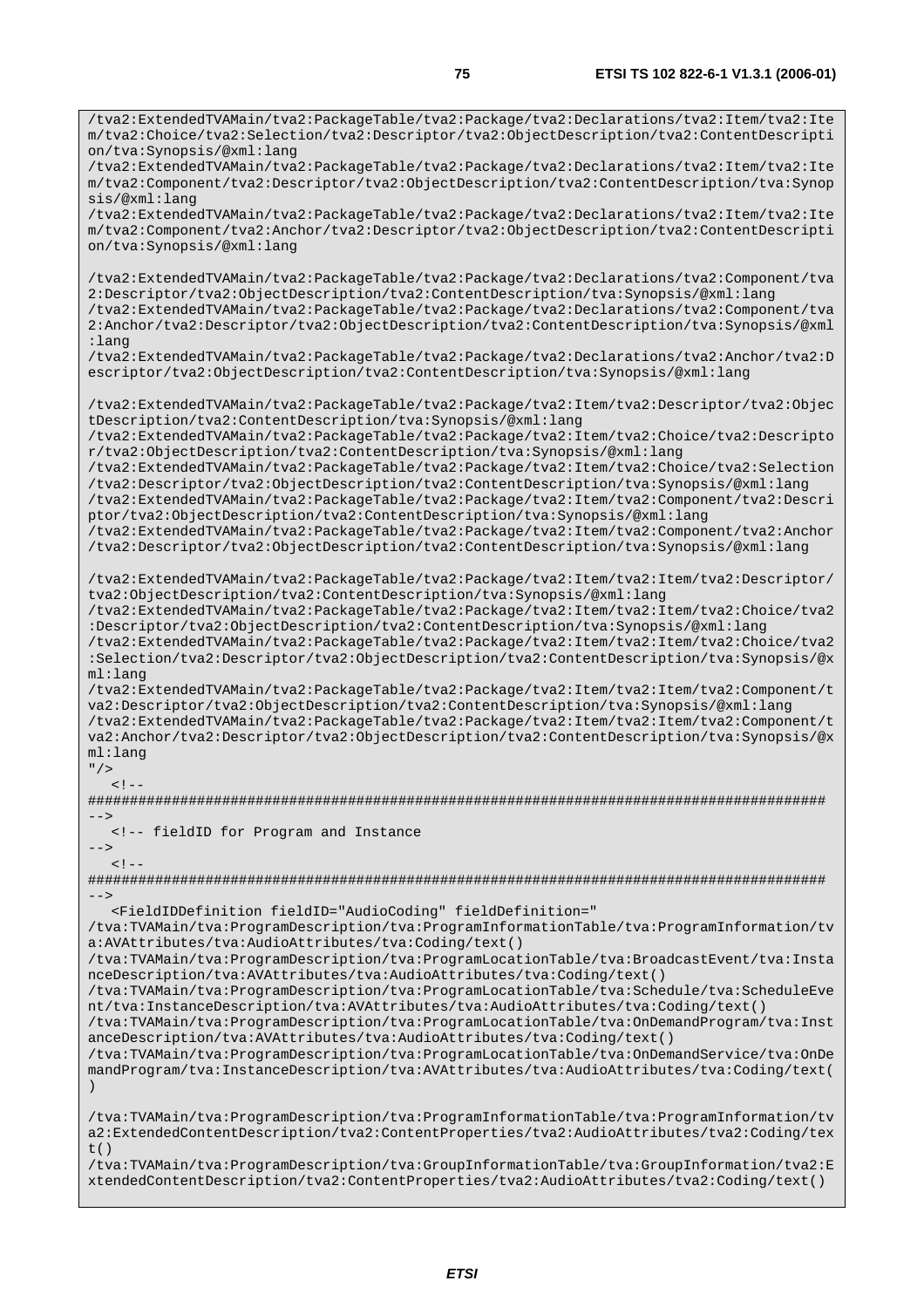/tva2:ExtendedTVAMain/tva2:PackageTable/tva2:Package/tva2:Descriptor/tva2:ObjectDescripti on/tva2:ContentDescription/tva2:ContentProperties/tva2:AudioAttributes/tva2:Coding/text() /tva2:ExtendedTVAMain/tva2:PackageTable/tva2:Package/tva2:Declarations/tva2:Descriptor/tv a2:ObjectDescription/tva2:ContentDescription/tva2:ContentProperties/tva2:AudioAttributes/ tva2:Coding/text()

/tva2:ExtendedTVAMain/tva2:PackageTable/tva2:Package/tva2:Declarations/tva2:Item/tva2:Des criptor/tva2:ObjectDescription/tva2:ContentDescription/tva2:ContentProperties/tva2:AudioA ttributes/tva2:Coding/text()

/tva2:ExtendedTVAMain/tva2:PackageTable/tva2:Package/tva2:Declarations/tva2:Item/tva2:Cho ice/tva2:Descriptor/tva2:ObjectDescription/tva2:ContentDescription/tva2:ContentProperties /tva2:AudioAttributes/tva2:Coding/text()

/tva2:ExtendedTVAMain/tva2:PackageTable/tva2:Package/tva2:Declarations/tva2:Item/tva2:Cho ice/tva2:Selection/tva2:Descriptor/tva2:ObjectDescription/tva2:ContentDescription/tva2:Co ntentProperties/tva2:AudioAttributes/tva2:Coding/text()

/tva2:ExtendedTVAMain/tva2:PackageTable/tva2:Package/tva2:Declarations/tva2:Item/tva2:Com ponent/tva2:Descriptor/tva2:ObjectDescription/tva2:ContentDescription/tva2:ContentPropert ies/tva2:AudioAttributes/tva2:Coding/text()

/tva2:ExtendedTVAMain/tva2:PackageTable/tva2:Package/tva2:Declarations/tva2:Item/tva2:Com ponent/tva2:Anchor/tva2:Descriptor/tva2:ObjectDescription/tva2:ContentDescription/tva2:Co ntentProperties/tva2:AudioAttributes/tva2:Coding/text()

/tva2:ExtendedTVAMain/tva2:PackageTable/tva2:Package/tva2:Declarations/tva2:Item/tva2:Ite m/tva2:Descriptor/tva2:ObjectDescription/tva2:ContentDescription/tva2:ContentProperties/t va2:AudioAttributes/tva2:Coding/text()

/tva2:ExtendedTVAMain/tva2:PackageTable/tva2:Package/tva2:Declarations/tva2:Item/tva2:Ite m/tva2:Choice/tva2:Descriptor/tva2:ObjectDescription/tva2:ContentDescription/tva2:Content Properties/tva2:AudioAttributes/tva2:Coding/text()

/tva2:ExtendedTVAMain/tva2:PackageTable/tva2:Package/tva2:Declarations/tva2:Item/tva2:Ite m/tva2:Choice/tva2:Selection/tva2:Descriptor/tva2:ObjectDescription/tva2:ContentDescripti on/tva2:ContentProperties/tva2:AudioAttributes/tva2:Coding/text()

/tva2:ExtendedTVAMain/tva2:PackageTable/tva2:Package/tva2:Declarations/tva2:Item/tva2:Ite m/tva2:Component/tva2:Descriptor/tva2:ObjectDescription/tva2:ContentDescription/tva2:Cont entProperties/tva2:AudioAttributes/tva2:Coding/text()

/tva2:ExtendedTVAMain/tva2:PackageTable/tva2:Package/tva2:Declarations/tva2:Item/tva2:Ite m/tva2:Component/tva2:Anchor/tva2:Descriptor/tva2:ObjectDescription/tva2:ContentDescripti on/tva2:ContentProperties/tva2:AudioAttributes/tva2:Coding/text()

/tva2:ExtendedTVAMain/tva2:PackageTable/tva2:Package/tva2:Declarations/tva2:Component/tva 2:Descriptor/tva2:ObjectDescription/tva2:ContentDescription/tva2:ContentProperties/tva2:A udioAttributes/tva2:Coding/text()

/tva2:ExtendedTVAMain/tva2:PackageTable/tva2:Package/tva2:Declarations/tva2:Component/tva 2:Anchor/tva2:Descriptor/tva2:ObjectDescription/tva2:ContentDescription/tva2:ContentPrope rties/tva2:AudioAttributes/tva2:Coding/text()

/tva2:ExtendedTVAMain/tva2:PackageTable/tva2:Package/tva2:Declarations/tva2:Anchor/tva2:D escriptor/tva2:ObjectDescription/tva2:ContentDescription/tva2:ContentProperties/tva2:Audi oAttributes/tva2:Coding/text()

/tva2:ExtendedTVAMain/tva2:PackageTable/tva2:Package/tva2:Item/tva2:Descriptor/tva2:Objec tDescription/tva2:ContentDescription/tva2:ContentProperties/tva2:AudioAttributes/tva2:Cod ing/text()

/tva2:ExtendedTVAMain/tva2:PackageTable/tva2:Package/tva2:Item/tva2:Choice/tva2:Descripto r/tva2:ObjectDescription/tva2:ContentDescription/tva2:ContentProperties/tva2:AudioAttribu tes/tva2:Coding/text()

/tva2:ExtendedTVAMain/tva2:PackageTable/tva2:Package/tva2:Item/tva2:Choice/tva2:Selection /tva2:Descriptor/tva2:ObjectDescription/tva2:ContentDescription/tva2:ContentProperties/tv a2:AudioAttributes/tva2:Coding/text()

/tva2:ExtendedTVAMain/tva2:PackageTable/tva2:Package/tva2:Item/tva2:Component/tva2:Descri ptor/tva2:ObjectDescription/tva2:ContentDescription/tva2:ContentProperties/tva2:AudioAttr ibutes/tva2:Coding/text()

/tva2:ExtendedTVAMain/tva2:PackageTable/tva2:Package/tva2:Item/tva2:Component/tva2:Anchor /tva2:Descriptor/tva2:ObjectDescription/tva2:ContentDescription/tva2:ContentProperties/tv a2:AudioAttributes/tva2:Coding/text()

/tva2:ExtendedTVAMain/tva2:PackageTable/tva2:Package/tva2:Item/tva2:Item/tva2:Descriptor/ tva2:ObjectDescription/tva2:ContentDescription/tva2:ContentProperties/tva2:AudioAttribute s/tva2:Coding/text()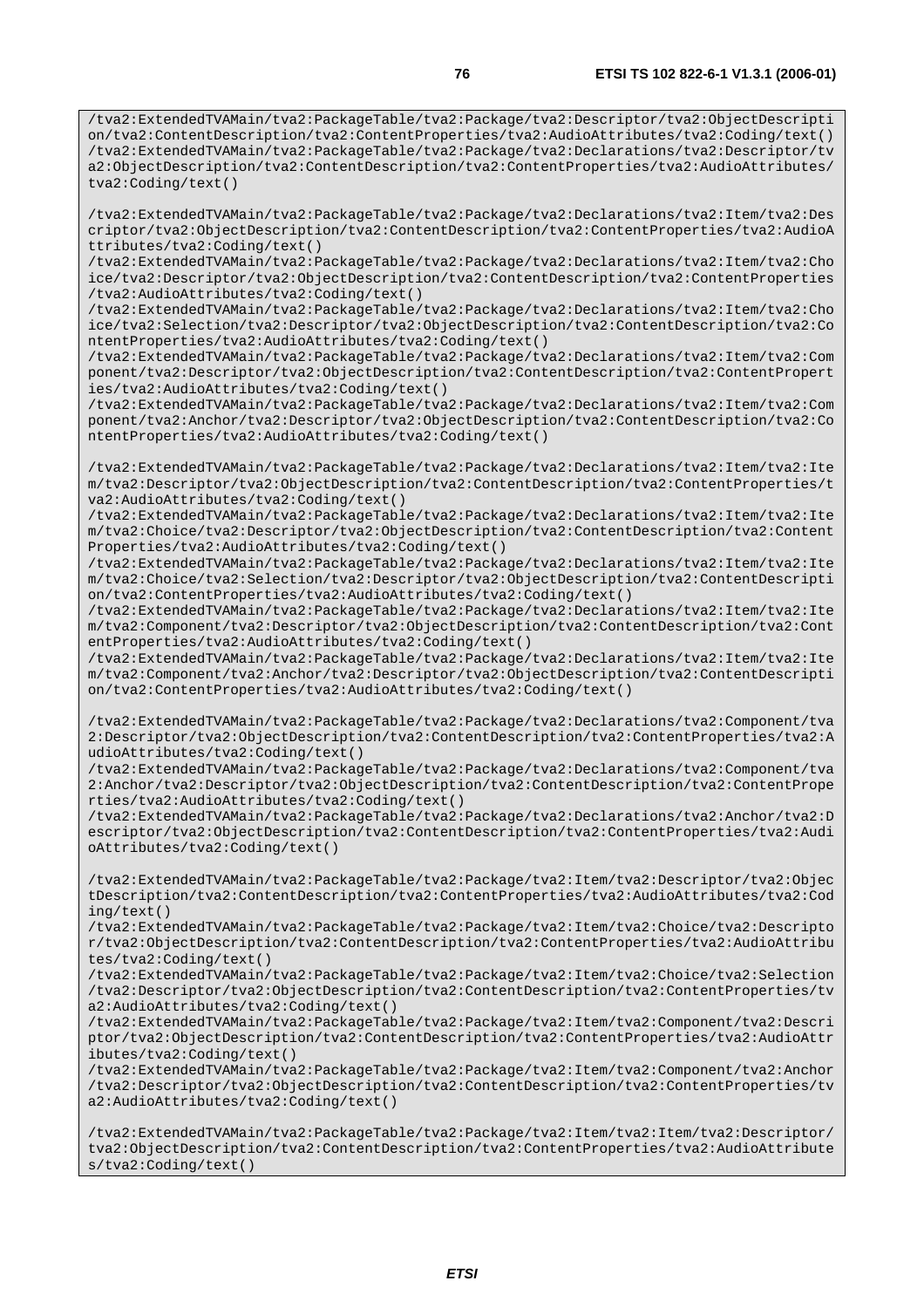/tva2:ExtendedTVAMain/tva2:PackageTable/tva2:Package/tva2:Item/tva2:Item/tva2:Choice/tva2 :Descriptor/tva2:ObjectDescription/tva2:ContentDescription/tva2:ContentProperties/tva2:Au

dioAttributes/tva2:Coding/text() /tva2:ExtendedTVAMain/tva2:PackageTable/tva2:Package/tva2:Item/tva2:Item/tva2:Choice/tva2 :Selection/tva2:Descriptor/tva2:ObjectDescription/tva2:ContentDescription/tva2:ContentPro perties/tva2:AudioAttributes/tva2:Coding/text() /tva2:ExtendedTVAMain/tva2:PackageTable/tva2:Package/tva2:Item/tva2:Item/tva2:Component/t va2:Descriptor/tva2:ObjectDescription/tva2:ContentDescription/tva2:ContentProperties/tva2 :AudioAttributes/tva2:Coding/text() /tva2:ExtendedTVAMain/tva2:PackageTable/tva2:Package/tva2:Item/tva2:Item/tva2:Component/t va2:Anchor/tva2:Descriptor/tva2:ObjectDescription/tva2:ContentDescription/tva2:ContentPro perties/tva2:AudioAttributes/tva2:Coding/text()  $"$  /> <FieldIDDefinition fieldID="AudioChannels" fieldDefinition=" /tva:TVAMain/tva:ProgramDescription/tva:ProgramInformationTable/tva:ProgramInformation/tv a:AVAttributes/tva:AudioAttributes/tva:MixType/text() /tva:TVAMain/tva:ProgramDescription/tva:ProgramLocationTable/tva:BroadcastEvent/tva:Insta nceDescription/tva:AVAttributes/tva:AudioAttributes/tva:MixType/text() /tva:TVAMain/tva:ProgramDescription/tva:ProgramLocationTable/tva:Schedule/tva:ScheduleEve nt/tva:InstanceDescription/tva:AVAttributes/tva:AudioAttributes/tva:MixType/text() /tva:TVAMain/tva:ProgramDescription/tva:ProgramLocationTable/tva:OnDemandProgram/tva:Inst anceDescription/tva:AVAttributes/tva:AudioAttributes/tva:MixType/text() /tva:TVAMain/tva:ProgramDescription/tva:ProgramLocationTable/tva:OnDemandService/tva:OnDe mandProgram/tva:InstanceDescription/tva:AVAttributes/tva:AudioAttributes/tva:MixType/text  $( )$ /tva:TVAMain/tva:ProgramDescription/tva:ProgramInformationTable/tva:ProgramInformation/tv a2:ExtendedContentDescription/tva2:ContentProperties/tva2:AudioAttributes/tva2:MixType/te xt() /tva:TVAMain/tva:ProgramDescription/tva:GroupInformationTable/tva:GroupInformation/tva2:E xtendedContentDescription/tva2:ContentProperties/tva2:AudioAttributes/tva2:MixType/text() /tva2:ExtendedTVAMain/tva2:PackageTable/tva2:Package/tva2:Descriptor/tva2:ObjectDescripti on/tva2:ContentDescription/tva2:ContentProperties/tva2:AudioAttributes/tva2:MixType/text( ) /tva2:ExtendedTVAMain/tva2:PackageTable/tva2:Package/tva2:Declarations/tva2:Descriptor/tv a2:ObjectDescription/tva2:ContentDescription/tva2:ContentProperties/tva2:AudioAttributes/ tva2:MixType/text() /tva2:ExtendedTVAMain/tva2:PackageTable/tva2:Package/tva2:Declarations/tva2:Item/tva2:Des criptor/tva2:ObjectDescription/tva2:ContentDescription/tva2:ContentProperties/tva2:AudioA ttributes/tva2:MixType/text() /tva2:ExtendedTVAMain/tva2:PackageTable/tva2:Package/tva2:Declarations/tva2:Item/tva2:Cho ice/tva2:Descriptor/tva2:ObjectDescription/tva2:ContentDescription/tva2:ContentProperties /tva2:AudioAttributes/tva2:MixType/text() /tva2:ExtendedTVAMain/tva2:PackageTable/tva2:Package/tva2:Declarations/tva2:Item/tva2:Cho ice/tva2:Selection/tva2:Descriptor/tva2:ObjectDescription/tva2:ContentDescription/tva2:Co ntentProperties/tva2:AudioAttributes/tva2:MixType/text() /tva2:ExtendedTVAMain/tva2:PackageTable/tva2:Package/tva2:Declarations/tva2:Item/tva2:Com ponent/tva2:Descriptor/tva2:ObjectDescription/tva2:ContentDescription/tva2:ContentPropert ies/tva2:AudioAttributes/tva2:MixType/text() /tva2:ExtendedTVAMain/tva2:PackageTable/tva2:Package/tva2:Declarations/tva2:Item/tva2:Com ponent/tva2:Anchor/tva2:Descriptor/tva2:ObjectDescription/tva2:ContentDescription/tva2:Co ntentProperties/tva2:AudioAttributes/tva2:MixType/text() /tva2:ExtendedTVAMain/tva2:PackageTable/tva2:Package/tva2:Declarations/tva2:Item/tva2:Ite m/tva2:Descriptor/tva2:ObjectDescription/tva2:ContentDescription/tva2:ContentProperties/t va2:AudioAttributes/tva2:MixType/text() /tva2:ExtendedTVAMain/tva2:PackageTable/tva2:Package/tva2:Declarations/tva2:Item/tva2:Ite m/tva2:Choice/tva2:Descriptor/tva2:ObjectDescription/tva2:ContentDescription/tva2:Content Properties/tva2:AudioAttributes/tva2:MixType/text() /tva2:ExtendedTVAMain/tva2:PackageTable/tva2:Package/tva2:Declarations/tva2:Item/tva2:Ite m/tva2:Choice/tva2:Selection/tva2:Descriptor/tva2:ObjectDescription/tva2:ContentDescripti on/tva2:ContentProperties/tva2:AudioAttributes/tva2:MixType/text() /tva2:ExtendedTVAMain/tva2:PackageTable/tva2:Package/tva2:Declarations/tva2:Item/tva2:Ite

m/tva2:Component/tva2:Descriptor/tva2:ObjectDescription/tva2:ContentDescription/tva2:Cont entProperties/tva2:AudioAttributes/tva2:MixType/text() /tva2:ExtendedTVAMain/tva2:PackageTable/tva2:Package/tva2:Declarations/tva2:Item/tva2:Ite m/tva2:Component/tva2:Anchor/tva2:Descriptor/tva2:ObjectDescription/tva2:ContentDescripti

on/tva2:ContentProperties/tva2:AudioAttributes/tva2:MixType/text()

**ETSI**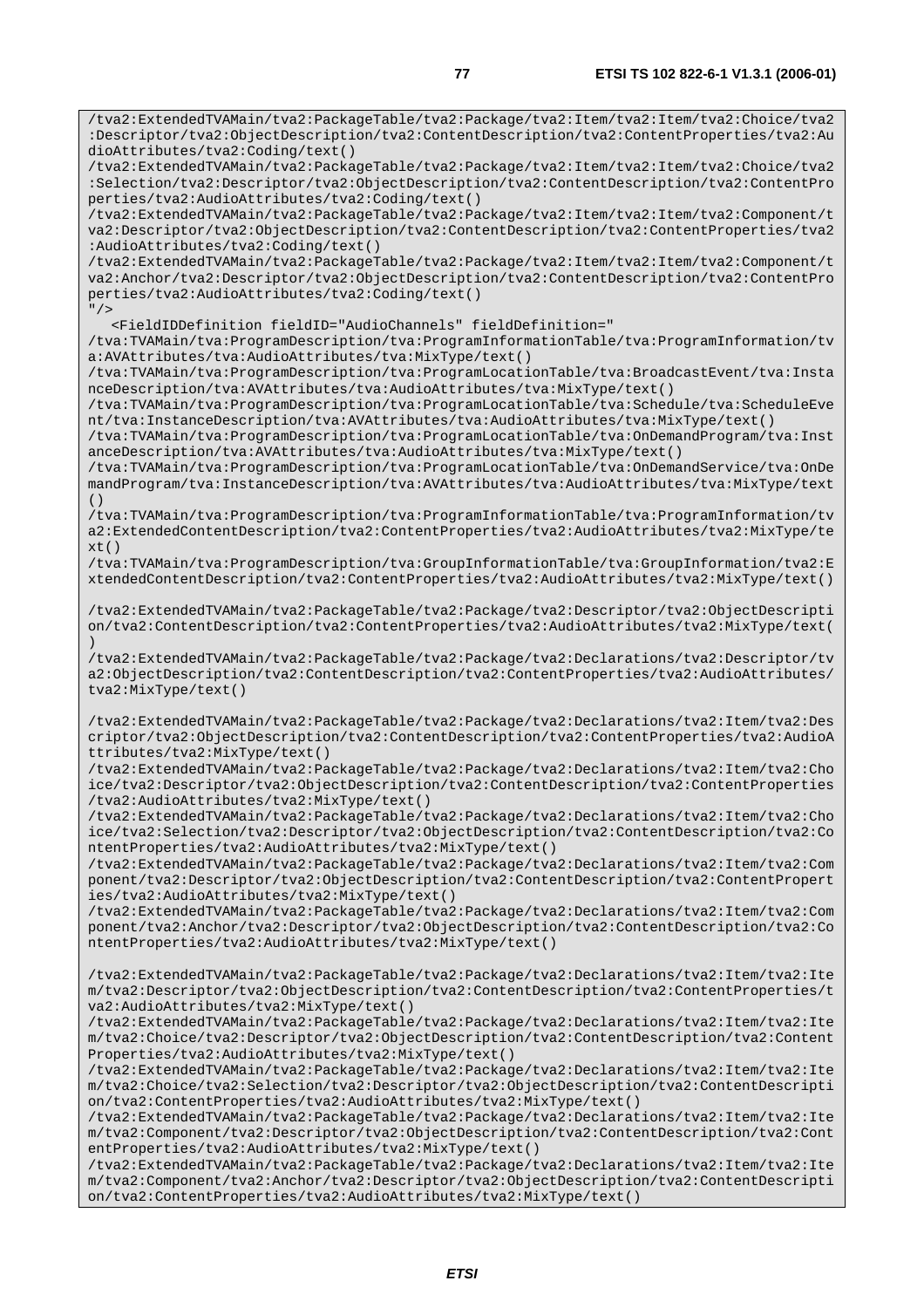/tva2:ExtendedTVAMain/tva2:PackageTable/tva2:Package/tva2:Declarations/tva2:Component/tva 2:Descriptor/tva2:ObjectDescription/tva2:ContentDescription/tva2:ContentProperties/tva2:A udioAttributes/tva2:MixType/text()

/tva2:ExtendedTVAMain/tva2:PackageTable/tva2:Package/tva2:Declarations/tva2:Component/tva 2:Anchor/tva2:Descriptor/tva2:ObjectDescription/tva2:ContentDescription/tva2:ContentPrope rties/tva2:AudioAttributes/tva2:MixType/text()

/tva2:ExtendedTVAMain/tva2:PackageTable/tva2:Package/tva2:Declarations/tva2:Anchor/tva2:D escriptor/tva2:ObjectDescription/tva2:ContentDescription/tva2:ContentProperties/tva2:Audi oAttributes/tva2:MixType/text()

/tva2:ExtendedTVAMain/tva2:PackageTable/tva2:Package/tva2:Item/tva2:Descriptor/tva2:Objec tDescription/tva2:ContentDescription/tva2:ContentProperties/tva2:AudioAttributes/tva2:Mix Type/text()

/tva2:ExtendedTVAMain/tva2:PackageTable/tva2:Package/tva2:Item/tva2:Choice/tva2:Descripto r/tva2:ObjectDescription/tva2:ContentDescription/tva2:ContentProperties/tva2:AudioAttribu tes/tva2:MixType/text()

/tva2:ExtendedTVAMain/tva2:PackageTable/tva2:Package/tva2:Item/tva2:Choice/tva2:Selection /tva2:Descriptor/tva2:ObjectDescription/tva2:ContentDescription/tva2:ContentProperties/tv a2:AudioAttributes/tva2:MixType/text()

/tva2:ExtendedTVAMain/tva2:PackageTable/tva2:Package/tva2:Item/tva2:Component/tva2:Descri ptor/tva2:ObjectDescription/tva2:ContentDescription/tva2:ContentProperties/tva2:AudioAttr ibutes/tva2:MixType/text()

/tva2:ExtendedTVAMain/tva2:PackageTable/tva2:Package/tva2:Item/tva2:Component/tva2:Anchor /tva2:Descriptor/tva2:ObjectDescription/tva2:ContentDescription/tva2:ContentProperties/tv a2:AudioAttributes/tva2:MixType/text()

/tva2:ExtendedTVAMain/tva2:PackageTable/tva2:Package/tva2:Item/tva2:Item/tva2:Descriptor/ tva2:ObjectDescription/tva2:ContentDescription/tva2:ContentProperties/tva2:AudioAttribute s/tva2:MixType/text()

/tva2:ExtendedTVAMain/tva2:PackageTable/tva2:Package/tva2:Item/tva2:Item/tva2:Choice/tva2 :Descriptor/tva2:ObjectDescription/tva2:ContentDescription/tva2:ContentProperties/tva2:Au dioAttributes/tva2:MixType/text()

/tva2:ExtendedTVAMain/tva2:PackageTable/tva2:Package/tva2:Item/tva2:Item/tva2:Choice/tva2 :Selection/tva2:Descriptor/tva2:ObjectDescription/tva2:ContentDescription/tva2:ContentPro perties/tva2:AudioAttributes/tva2:MixType/text()

/tva2:ExtendedTVAMain/tva2:PackageTable/tva2:Package/tva2:Item/tva2:Item/tva2:Component/t va2:Descriptor/tva2:ObjectDescription/tva2:ContentDescription/tva2:ContentProperties/tva2 :AudioAttributes/tva2:MixType/text()

/tva2:ExtendedTVAMain/tva2:PackageTable/tva2:Package/tva2:Item/tva2:Item/tva2:Component/t va2:Anchor/tva2:Descriptor/tva2:ObjectDescription/tva2:ContentDescription/tva2:ContentPro perties/tva2:AudioAttributes/tva2:MixType/text()

<FieldIDDefinition fieldID="VideoAspectRatio" fieldDefinition="

 $"$  /  $>$ 

/tva:TVAMain/tva:ProgramDescription/tva:ProgramInformationTable/tva:ProgramInformation/tv a:AVAttributes/tva:VideoAttributes/tva:AspectRatio/text()

/tva:TVAMain/tva:ProgramDescription/tva:ProgramLocationTable/tva:BroadcastEvent/tva:Insta nceDescription/tva:AVAttributes/tva:VideoAttributes/tva:AspectRatio/text()

/tva:TVAMain/tva:ProgramDescription/tva:ProgramLocationTable/tva:Schedule/tva:ScheduleEve nt/tva:InstanceDescription/tva:AVAttributes/tva:VideoAttributes/tva:AspectRatio/text()

/tva:TVAMain/tva:ProgramDescription/tva:ProgramLocationTable/tva:OnDemandProgram/tva:Inst anceDescription/tva:AVAttributes/tva:VideoAttributes/tva:AspectRatio/text()

/tva:TVAMain/tva:ProgramDescription/tva:ProgramLocationTable/tva:OnDemandService/tva:OnDe mandProgram/tva:InstanceDescription/tva:AVAttributes/tva:VideoAttributes/tva:AspectRatio/ text()

/tva:TVAMain/tva:ProgramDescription/tva:ProgramInformationTable/tva:ProgramInformation/tv a2:ExtendedContentDescription/tva2:ContentProperties/tva2:VideoAttributes/tva2:AspectRati o/text()

/tva:TVAMain/tva:ProgramDescription/tva:GroupInformationTable/tva:GroupInformation/tva2:E xtendedContentDescription/tva2:ContentProperties/tva2:VideoAttributes/tva2:AspectRatio/te xt()

/tva2:ExtendedTVAMain/tva2:PackageTable/tva2:Package/tva2:Descriptor/tva2:ObjectDescripti on/tva2:ContentDescription/tva2:ContentProperties/tva2:VideoAttributes/tva2:AspectRatio/t ext()

/tva2:ExtendedTVAMain/tva2:PackageTable/tva2:Package/tva2:Declarations/tva2:Descriptor/tv a2:ObjectDescription/tva2:ContentDescription/tva2:ContentProperties/tva2:VideoAttributes/ tva2:AspectRatio/text()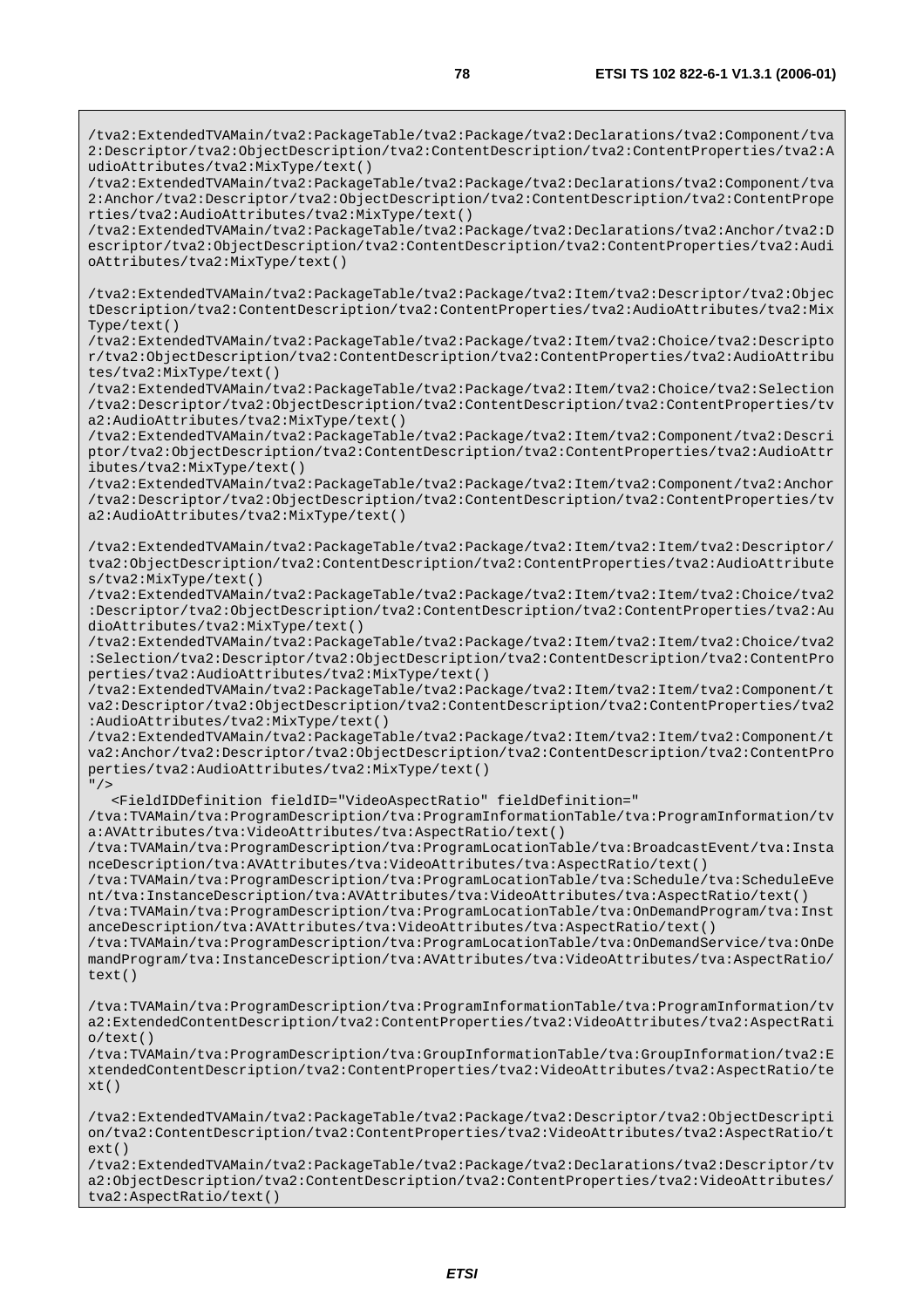/tva2:ExtendedTVAMain/tva2:PackageTable/tva2:Package/tva2:Declarations/tva2:Item/tva2:Des criptor/tva2:ObjectDescription/tva2:ContentDescription/tva2:ContentProperties/tva2:VideoA ttributes/tva2:AspectRatio/text()

/tva2:ExtendedTVAMain/tva2:PackageTable/tva2:Package/tva2:Declarations/tva2:Item/tva2:Cho ice/tva2:Descriptor/tva2:ObjectDescription/tva2:ContentDescription/tva2:ContentProperties /tva2:VideoAttributes/tva2:AspectRatio/text()

/tva2:ExtendedTVAMain/tva2:PackageTable/tva2:Package/tva2:Declarations/tva2:Item/tva2:Cho ice/tva2:Selection/tva2:Descriptor/tva2:ObjectDescription/tva2:ContentDescription/tva2:Co ntentProperties/tva2:VideoAttributes/tva2:AspectRatio/text()

/tva2:ExtendedTVAMain/tva2:PackageTable/tva2:Package/tva2:Declarations/tva2:Item/tva2:Com ponent/tva2:Descriptor/tva2:ObjectDescription/tva2:ContentDescription/tva2:ContentPropert ies/tva2:VideoAttributes/tva2:AspectRatio/text()

/tva2:ExtendedTVAMain/tva2:PackageTable/tva2:Package/tva2:Declarations/tva2:Item/tva2:Com ponent/tva2:Anchor/tva2:Descriptor/tva2:ObjectDescription/tva2:ContentDescription/tva2:Co ntentProperties/tva2:VideoAttributes/tva2:AspectRatio/text()

/tva2:ExtendedTVAMain/tva2:PackageTable/tva2:Package/tva2:Declarations/tva2:Item/tva2:Ite m/tva2:Descriptor/tva2:ObjectDescription/tva2:ContentDescription/tva2:ContentProperties/t va2:VideoAttributes/tva2:AspectRatio/text()

/tva2:ExtendedTVAMain/tva2:PackageTable/tva2:Package/tva2:Declarations/tva2:Item/tva2:Ite m/tva2:Choice/tva2:Descriptor/tva2:ObjectDescription/tva2:ContentDescription/tva2:Content Properties/tva2:VideoAttributes/tva2:AspectRatio/text()

/tva2:ExtendedTVAMain/tva2:PackageTable/tva2:Package/tva2:Declarations/tva2:Item/tva2:Ite m/tva2:Choice/tva2:Selection/tva2:Descriptor/tva2:ObjectDescription/tva2:ContentDescripti on/tva2:ContentProperties/tva2:VideoAttributes/tva2:AspectRatio/text()

/tva2:ExtendedTVAMain/tva2:PackageTable/tva2:Package/tva2:Declarations/tva2:Item/tva2:Ite m/tva2:Component/tva2:Descriptor/tva2:ObjectDescription/tva2:ContentDescription/tva2:Cont entProperties/tva2:VideoAttributes/tva2:AspectRatio/text()

/tva2:ExtendedTVAMain/tva2:PackageTable/tva2:Package/tva2:Declarations/tva2:Item/tva2:Ite m/tva2:Component/tva2:Anchor/tva2:Descriptor/tva2:ObjectDescription/tva2:ContentDescripti on/tva2:ContentProperties/tva2:VideoAttributes/tva2:AspectRatio/text()

/tva2:ExtendedTVAMain/tva2:PackageTable/tva2:Package/tva2:Declarations/tva2:Component/tva 2:Descriptor/tva2:ObjectDescription/tva2:ContentDescription/tva2:ContentProperties/tva2:V ideoAttributes/tva2:AspectRatio/text()

/tva2:ExtendedTVAMain/tva2:PackageTable/tva2:Package/tva2:Declarations/tva2:Component/tva 2:Anchor/tva2:Descriptor/tva2:ObjectDescription/tva2:ContentDescription/tva2:ContentPrope rties/tva2:VideoAttributes/tva2:AspectRatio/text()

/tva2:ExtendedTVAMain/tva2:PackageTable/tva2:Package/tva2:Declarations/tva2:Anchor/tva2:D escriptor/tva2:ObjectDescription/tva2:ContentDescription/tva2:ContentProperties/tva2:Vide oAttributes/tva2:AspectRatio/text()

/tva2:ExtendedTVAMain/tva2:PackageTable/tva2:Package/tva2:Item/tva2:Descriptor/tva2:Objec tDescription/tva2:ContentDescription/tva2:ContentProperties/tva2:VideoAttributes/tva2:Asp ectRatio/text()

/tva2:ExtendedTVAMain/tva2:PackageTable/tva2:Package/tva2:Item/tva2:Choice/tva2:Descripto r/tva2:ObjectDescription/tva2:ContentDescription/tva2:ContentProperties/tva2:VideoAttribu tes/tva2:AspectRatio/text()

/tva2:ExtendedTVAMain/tva2:PackageTable/tva2:Package/tva2:Item/tva2:Choice/tva2:Selection /tva2:Descriptor/tva2:ObjectDescription/tva2:ContentDescription/tva2:ContentProperties/tv a2:VideoAttributes/tva2:AspectRatio/text()

/tva2:ExtendedTVAMain/tva2:PackageTable/tva2:Package/tva2:Item/tva2:Component/tva2:Descri ptor/tva2:ObjectDescription/tva2:ContentDescription/tva2:ContentProperties/tva2:VideoAttr ibutes/tva2:AspectRatio/text()

/tva2:ExtendedTVAMain/tva2:PackageTable/tva2:Package/tva2:Item/tva2:Component/tva2:Anchor /tva2:Descriptor/tva2:ObjectDescription/tva2:ContentDescription/tva2:ContentProperties/tv a2:VideoAttributes/tva2:AspectRatio/text()

/tva2:ExtendedTVAMain/tva2:PackageTable/tva2:Package/tva2:Item/tva2:Item/tva2:Descriptor/ tva2:ObjectDescription/tva2:ContentDescription/tva2:ContentProperties/tva2:VideoAttribute s/tva2:AspectRatio/text()

/tva2:ExtendedTVAMain/tva2:PackageTable/tva2:Package/tva2:Item/tva2:Item/tva2:Choice/tva2 :Descriptor/tva2:ObjectDescription/tva2:ContentDescription/tva2:ContentProperties/tva2:Vi deoAttributes/tva2:AspectRatio/text()

/tva2:ExtendedTVAMain/tva2:PackageTable/tva2:Package/tva2:Item/tva2:Item/tva2:Choice/tva2 :Selection/tva2:Descriptor/tva2:ObjectDescription/tva2:ContentDescription/tva2:ContentPro perties/tva2:VideoAttributes/tva2:AspectRatio/text()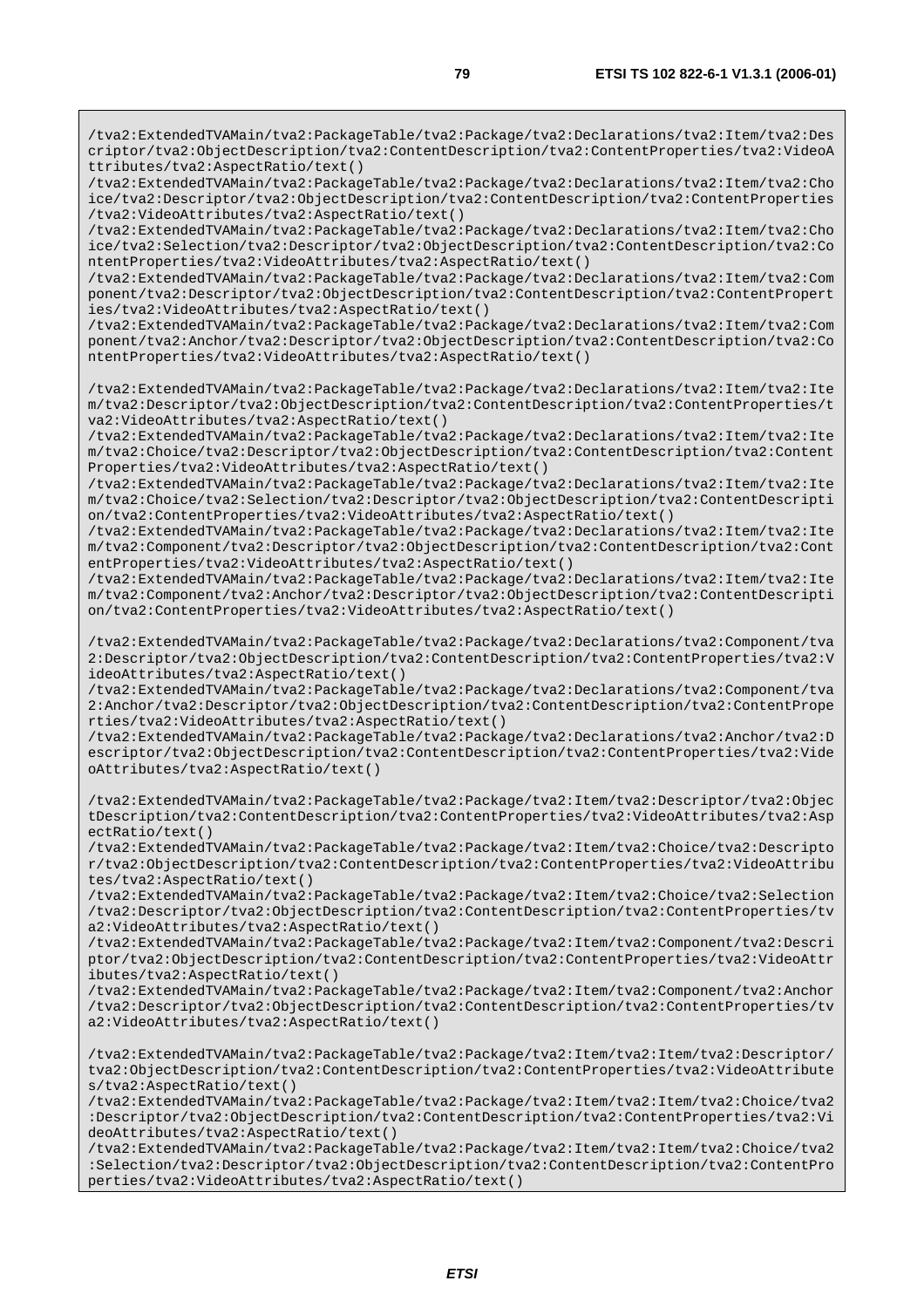/tva2:ExtendedTVAMain/tva2:PackageTable/tva2:Package/tva2:Item/tva2:Item/tva2:Component/t va2:Descriptor/tva2:ObjectDescription/tva2:ContentDescription/tva2:ContentProperties/tva2 :VideoAttributes/tva2:AspectRatio/text() /tva2:ExtendedTVAMain/tva2:PackageTable/tva2:Package/tva2:Item/tva2:Item/tva2:Component/t va2:Anchor/tva2:Descriptor/tva2:ObjectDescription/tva2:ContentDescription/tva2:ContentPro perties/tva2:VideoAttributes/tva2:AspectRatio/text()  $^{\prime\prime}$  /  $>$  $\leq$  !  $-$ ######################################################################################## --> <!-- fieldID for Program, Group, Segment and Package  $< 1 - -$ ######################################################################################## --> <FieldIDDefinition fieldID="Keyword" fieldDefinition=" /tva:TVAMain/tva:ProgramDescription/tva:ProgramInformationTable/tva:ProgramInformation/tv a:BasicDescription/tva:Keyword/text() /tva:TVAMain/tva:ProgramDescription/tva:GroupInformationTable/tva:GroupInformation/tva:Ba sicDescription/tva:Keyword/text() /tva:TVAMain/tva:ProgramDescription/tva:SegmentInformationTable/tva:SegmentInformation/tv a:Description/tva:Keyword/text() /tva:TVAMain/tva:ProgramDescription/tva:SegmentInformationTable/tva:SegmentGroupInformati on/tva:Description/tva:Keyword/text() /tva2:ExtendedTVAMain/tva2:PackageTable/tva2:Package/tva2:Descriptor/tva2:ObjectDescripti on/tva2:ContentDescription/tva:Keyword/text() /tva2:ExtendedTVAMain/tva2:PackageTable/tva2:Package/tva2:Declarations/tva2:Descriptor/tv a2:ObjectDescription/tva2:ContentDescription/tva:Keyword/text() /tva2:ExtendedTVAMain/tva2:PackageTable/tva2:Package/tva2:Declarations/tva2:Item/tva2:Des criptor/tva2:ObjectDescription/tva2:ContentDescription/tva:Keyword/text() /tva2:ExtendedTVAMain/tva2:PackageTable/tva2:Package/tva2:Declarations/tva2:Item/tva2:Cho ice/tva2:Descriptor/tva2:ObjectDescription/tva2:ContentDescription/tva:Keyword/text() /tva2:ExtendedTVAMain/tva2:PackageTable/tva2:Package/tva2:Declarations/tva2:Item/tva2:Cho ice/tva2:Selection/tva2:Descriptor/tva2:ObjectDescription/tva2:ContentDescription/tva:Key word/text() /tva2:ExtendedTVAMain/tva2:PackageTable/tva2:Package/tva2:Declarations/tva2:Item/tva2:Com ponent/tva2:Descriptor/tva2:ObjectDescription/tva2:ContentDescription/tva:Keyword/text() /tva2:ExtendedTVAMain/tva2:PackageTable/tva2:Package/tva2:Declarations/tva2:Item/tva2:Com ponent/tva2:Anchor/tva2:Descriptor/tva2:ObjectDescription/tva2:ContentDescription/tva:Key word/text() /tva2:ExtendedTVAMain/tva2:PackageTable/tva2:Package/tva2:Declarations/tva2:Item/tva2:Ite m/tva2:Descriptor/tva2:ObjectDescription/tva2:ContentDescription/tva:Keyword/text() /tva2:ExtendedTVAMain/tva2:PackageTable/tva2:Package/tva2:Declarations/tva2:Item/tva2:Ite m/tva2:Choice/tva2:Descriptor/tva2:ObjectDescription/tva2:ContentDescription/tva:Keyword/ text() /tva2:ExtendedTVAMain/tva2:PackageTable/tva2:Package/tva2:Declarations/tva2:Item/tva2:Ite m/tva2:Choice/tva2:Selection/tva2:Descriptor/tva2:ObjectDescription/tva2:ContentDescripti on/tva:Keyword/text() /tva2:ExtendedTVAMain/tva2:PackageTable/tva2:Package/tva2:Declarations/tva2:Item/tva2:Ite m/tva2:Component/tva2:Descriptor/tva2:ObjectDescription/tva2:ContentDescription/tva:Keywo rd/text() /tva2:ExtendedTVAMain/tva2:PackageTable/tva2:Package/tva2:Declarations/tva2:Item/tva2:Ite m/tva2:Component/tva2:Anchor/tva2:Descriptor/tva2:ObjectDescription/tva2:ContentDescripti on/tva:Keyword/text() /tva2:ExtendedTVAMain/tva2:PackageTable/tva2:Package/tva2:Declarations/tva2:Component/tva 2:Descriptor/tva2:ObjectDescription/tva2:ContentDescription/tva:Keyword/text() /tva2:ExtendedTVAMain/tva2:PackageTable/tva2:Package/tva2:Declarations/tva2:Component/tva 2:Anchor/tva2:Descriptor/tva2:ObjectDescription/tva2:ContentDescription/tva:Keyword/text( ) /tva2:ExtendedTVAMain/tva2:PackageTable/tva2:Package/tva2:Declarations/tva2:Anchor/tva2:D escriptor/tva2:ObjectDescription/tva2:ContentDescription/tva:Keyword/text() /tva2:ExtendedTVAMain/tva2:PackageTable/tva2:Package/tva2:Item/tva2:Descriptor/tva2:Objec tDescription/tva2:ContentDescription/tva:Keyword/text()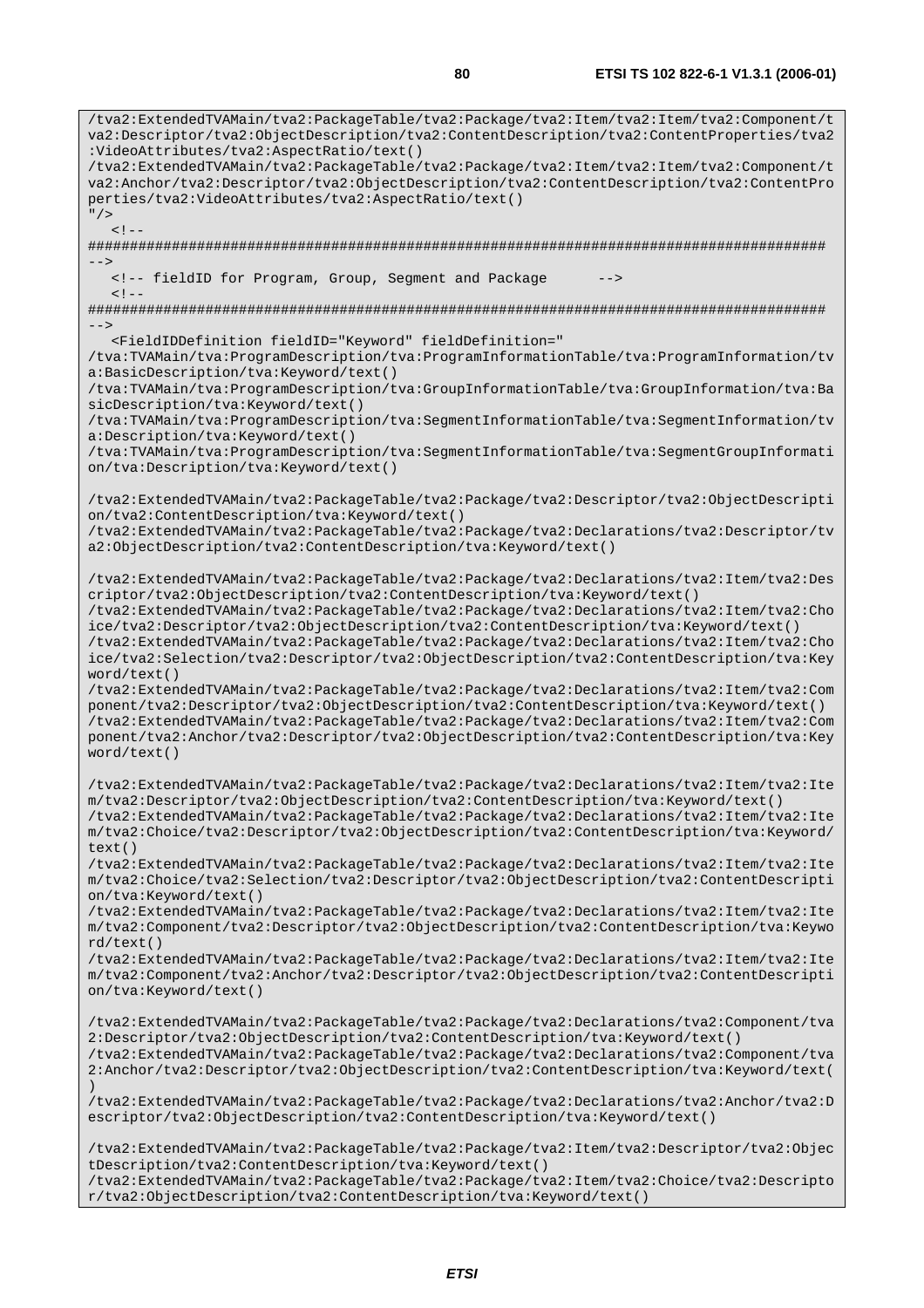/tva2:ExtendedTVAMain/tva2:PackageTable/tva2:Package/tva2:Item/tva2:Choice/tva2:Selection /tva2:Descriptor/tva2:ObjectDescription/tva2:ContentDescription/tva:Keyword/text() /tva2:ExtendedTVAMain/tva2:PackageTable/tva2:Package/tva2:Item/tva2:Component/tva2:Descri ptor/tva2:ObjectDescription/tva2:ContentDescription/tva:Keyword/text() /tva2:ExtendedTVAMain/tva2:PackageTable/tva2:Package/tva2:Item/tva2:Component/tva2:Anchor /tva2:Descriptor/tva2:ObjectDescription/tva2:ContentDescription/tva:Keyword/text() /tva2:ExtendedTVAMain/tva2:PackageTable/tva2:Package/tva2:Item/tva2:Item/tva2:Descriptor/ tva2:ObjectDescription/tva2:ContentDescription/tva:Keyword/text() /tva2:ExtendedTVAMain/tva2:PackageTable/tva2:Package/tva2:Item/tva2:Item/tva2:Choice/tva2 :Descriptor/tva2:ObjectDescription/tva2:ContentDescription/tva:Keyword/text() /tva2:ExtendedTVAMain/tva2:PackageTable/tva2:Package/tva2:Item/tva2:Item/tva2:Choice/tva2 :Selection/tva2:Descriptor/tva2:ObjectDescription/tva2:ContentDescription/tva:Keyword/tex t() /tva2:ExtendedTVAMain/tva2:PackageTable/tva2:Package/tva2:Item/tva2:Item/tva2:Component/t va2:Descriptor/tva2:ObjectDescription/tva2:ContentDescription/tva:Keyword/text() /tva2:ExtendedTVAMain/tva2:PackageTable/tva2:Package/tva2:Item/tva2:Item/tva2:Component/t va2:Anchor/tva2:Descriptor/tva2:ObjectDescription/tva2:ContentDescription/tva:Keyword/tex  $t($ )  $"$ /> <FieldIDDefinition fieldID="KeywordLanguage" fieldDefinition=" /tva:TVAMain/tva:ProgramDescription/tva:ProgramInformationTable/tva:ProgramInformation/tv a:BasicDescription/tva:Keyword/@xml:lang /tva:TVAMain/tva:ProgramDescription/tva:GroupInformationTable/tva:GroupInformation/tva:Ba sicDescription/tva:Keyword/@xml:lang /tva:TVAMain/tva:ProgramDescription/tva:SegmentInformationTable/tva:SegmentInformation/tv a:Description/tva:Keyword/@xml:lang /tva:TVAMain/tva:ProgramDescription/tva:SegmentInformationTable/tva:SegmentGroupInformati on/tva:Description/tva:Keyword/@xml:lang /tva2:ExtendedTVAMain/tva2:PackageTable/tva2:Package/tva2:Descriptor/tva2:ObjectDescripti on/tva2:ContentDescription/tva:Keyword/@xml:lang /tva2:ExtendedTVAMain/tva2:PackageTable/tva2:Package/tva2:Declarations/tva2:Descriptor/tv a2:ObjectDescription/tva2:ContentDescription/tva:Keyword/@xml:lang /tva2:ExtendedTVAMain/tva2:PackageTable/tva2:Package/tva2:Declarations/tva2:Item/tva2:Des criptor/tva2:ObjectDescription/tva2:ContentDescription/tva:Keyword/@xml:lang /tva2:ExtendedTVAMain/tva2:PackageTable/tva2:Package/tva2:Declarations/tva2:Item/tva2:Cho ice/tva2:Descriptor/tva2:ObjectDescription/tva2:ContentDescription/tva:Keyword/@xml:lang /tva2:ExtendedTVAMain/tva2:PackageTable/tva2:Package/tva2:Declarations/tva2:Item/tva2:Cho ice/tva2:Selection/tva2:Descriptor/tva2:ObjectDescription/tva2:ContentDescription/tva:Key word/@xml:lang /tva2:ExtendedTVAMain/tva2:PackageTable/tva2:Package/tva2:Declarations/tva2:Item/tva2:Com ponent/tva2:Descriptor/tva2:ObjectDescription/tva2:ContentDescription/tva:Keyword/@xml:la ng /tva2:ExtendedTVAMain/tva2:PackageTable/tva2:Package/tva2:Declarations/tva2:Item/tva2:Com ponent/tva2:Anchor/tva2:Descriptor/tva2:ObjectDescription/tva2:ContentDescription/tva:Key word/@xml:lang /tva2:ExtendedTVAMain/tva2:PackageTable/tva2:Package/tva2:Declarations/tva2:Item/tva2:Ite m/tva2:Descriptor/tva2:ObjectDescription/tva2:ContentDescription/tva:Keyword/@xml:lang /tva2:ExtendedTVAMain/tva2:PackageTable/tva2:Package/tva2:Declarations/tva2:Item/tva2:Ite m/tva2:Choice/tva2:Descriptor/tva2:ObjectDescription/tva2:ContentDescription/tva:Keyword/ @xml:lang /tva2:ExtendedTVAMain/tva2:PackageTable/tva2:Package/tva2:Declarations/tva2:Item/tva2:Ite m/tva2:Choice/tva2:Selection/tva2:Descriptor/tva2:ObjectDescription/tva2:ContentDescripti on/tva:Keyword/@xml:lang /tva2:ExtendedTVAMain/tva2:PackageTable/tva2:Package/tva2:Declarations/tva2:Item/tva2:Ite m/tva2:Component/tva2:Descriptor/tva2:ObjectDescription/tva2:ContentDescription/tva:Keywo rd/@xml:lang /tva2:ExtendedTVAMain/tva2:PackageTable/tva2:Package/tva2:Declarations/tva2:Item/tva2:Ite m/tva2:Component/tva2:Anchor/tva2:Descriptor/tva2:ObjectDescription/tva2:ContentDescripti on/tva:Keyword/@xml:lang /tva2:ExtendedTVAMain/tva2:PackageTable/tva2:Package/tva2:Declarations/tva2:Component/tva 2:Descriptor/tva2:ObjectDescription/tva2:ContentDescription/tva:Keyword/@xml:lang

/tva2:ExtendedTVAMain/tva2:PackageTable/tva2:Package/tva2:Declarations/tva2:Component/tva 2:Anchor/tva2:Descriptor/tva2:ObjectDescription/tva2:ContentDescription/tva:Keyword/@xml: lang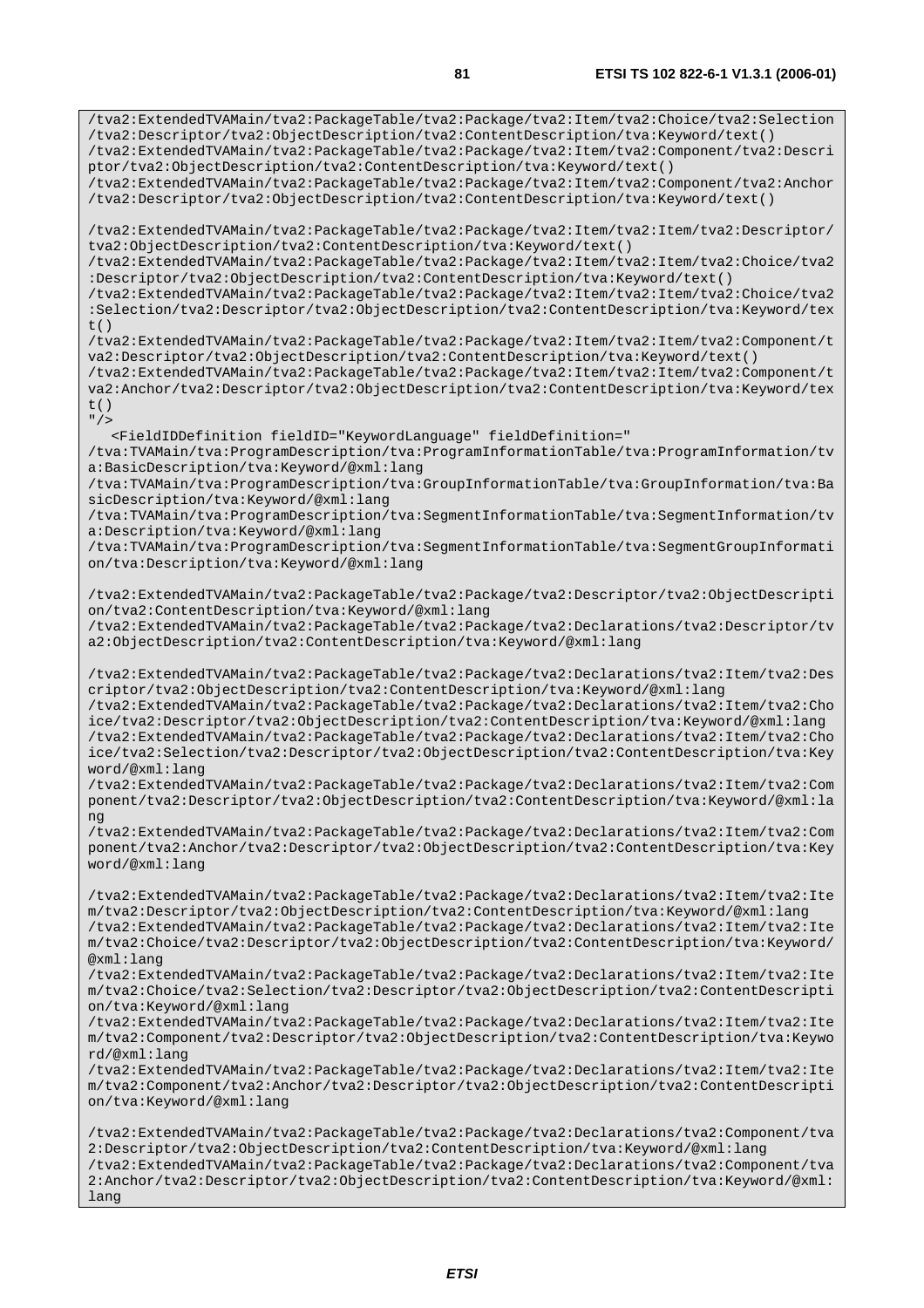/tva2:ExtendedTVAMain/tva2:PackageTable/tva2:Package/tva2:Declarations/tva2:Anchor/tva2:D escriptor/tva2:ObjectDescription/tva2:ContentDescription/tva:Keyword/@xml:lang /tva2:ExtendedTVAMain/tva2:PackageTable/tva2:Package/tva2:Item/tva2:Descriptor/tva2:Objec tDescription/tva2:ContentDescription/tva:Keyword/@xml:lang /tva2:ExtendedTVAMain/tva2:PackageTable/tva2:Package/tva2:Item/tva2:Choice/tva2:Descripto r/tva2:ObjectDescription/tva2:ContentDescription/tva:Keyword/@xml:lang /tva2:ExtendedTVAMain/tva2:PackageTable/tva2:Package/tva2:Item/tva2:Choice/tva2:Selection /tva2:Descriptor/tva2:ObjectDescription/tva2:ContentDescription/tva:Keyword/@xml:lang /tva2:ExtendedTVAMain/tva2:PackageTable/tva2:Package/tva2:Item/tva2:Component/tva2:Descri ptor/tva2:ObjectDescription/tva2:ContentDescription/tva:Keyword/@xml:lang /tva2:ExtendedTVAMain/tva2:PackageTable/tva2:Package/tva2:Item/tva2:Component/tva2:Anchor /tva2:Descriptor/tva2:ObjectDescription/tva2:ContentDescription/tva:Keyword/@xml:lang /tva2:ExtendedTVAMain/tva2:PackageTable/tva2:Package/tva2:Item/tva2:Item/tva2:Descriptor/ tva2:ObjectDescription/tva2:ContentDescription/tva:Keyword/@xml:lang /tva2:ExtendedTVAMain/tva2:PackageTable/tva2:Package/tva2:Item/tva2:Item/tva2:Choice/tva2 :Descriptor/tva2:ObjectDescription/tva2:ContentDescription/tva:Keyword/@xml:lang /tva2:ExtendedTVAMain/tva2:PackageTable/tva2:Package/tva2:Item/tva2:Item/tva2:Choice/tva2 :Selection/tva2:Descriptor/tva2:ObjectDescription/tva2:ContentDescription/tva:Keyword/@xm l:lang /tva2:ExtendedTVAMain/tva2:PackageTable/tva2:Package/tva2:Item/tva2:Item/tva2:Component/t va2:Descriptor/tva2:ObjectDescription/tva2:ContentDescription/tva:Keyword/@xml:lang /tva2:ExtendedTVAMain/tva2:PackageTable/tva2:Package/tva2:Item/tva2:Item/tva2:Component/t va2:Anchor/tva2:Descriptor/tva2:ObjectDescription/tva2:ContentDescription/tva:Keyword/@xm l:lang  $"$  / >  $\lt$   $\vdash$   $\vdash$ ######################################################################################## --> <!-- fieldID for Program, Group, and Package -->  $\lt$   $\vdash$   $\vdash$ ######################################################################################## --> <FieldIDDefinition fieldID="Genre" fieldDefinition=" /tva:TVAMain/tva:ProgramDescription/tva:ProgramInformationTable/tva:ProgramInformation/tv a:BasicDescription/tva:Genre/@href /tva:TVAMain/tva:ProgramDescription/tva:ProgramInformationTable/tva:ProgramInformation/tv a:BasicDescription/tva:Genre/tva:Name/text() /tva:TVAMain/tva:ProgramDescription/tva:GroupInformationTable/tva:GroupInformation/tva:Ba sicDescription/tva:Genre/@href /tva:TVAMain/tva:ProgramDescription/tva:GroupInformationTable/tva:GroupInformation/tva:Ba sicDescription/tva:Genre/tva:Name/text() /tva2:ExtendedTVAMain/tva2:PackageTable/tva2:Package/tva2:Descriptor/tva2:ObjectDescripti on/tva2:ContentDescription/tva:Genre/@href /tva2:ExtendedTVAMain/tva2:PackageTable/tva2:Package/tva2:Descriptor/tva2:ObjectDescripti on/tva2:ContentDescription/tva:Genre/tva:Name/text() /tva2:ExtendedTVAMain/tva2:PackageTable/tva2:Package/tva2:Declarations/tva2:Descriptor/tv a2:ObjectDescription/tva2:ContentDescription/tva:Genre/@href /tva2:ExtendedTVAMain/tva2:PackageTable/tva2:Package/tva2:Declarations/tva2:Descriptor/tv a2:ObjectDescription/tva2:ContentDescription/tva:Genre/tva:Name/text() /tva2:ExtendedTVAMain/tva2:PackageTable/tva2:Package/tva2:Declarations/tva2:Item/tva2:Des criptor/tva2:ObjectDescription/tva2:ContentDescription/tva:Genre/@href /tva2:ExtendedTVAMain/tva2:PackageTable/tva2:Package/tva2:Declarations/tva2:Item/tva2:Des criptor/tva2:ObjectDescription/tva2:ContentDescription/tva:Genre/tva:Name/text() /tva2:ExtendedTVAMain/tva2:PackageTable/tva2:Package/tva2:Declarations/tva2:Item/tva2:Cho ice/tva2:Descriptor/tva2:ObjectDescription/tva2:ContentDescription/tva:Genre/@href /tva2:ExtendedTVAMain/tva2:PackageTable/tva2:Package/tva2:Declarations/tva2:Item/tva2:Cho ice/tva2:Descriptor/tva2:ObjectDescription/tva2:ContentDescription/tva:Genre/tva:Name/tex  $t($ ) /tva2:ExtendedTVAMain/tva2:PackageTable/tva2:Package/tva2:Declarations/tva2:Item/tva2:Cho ice/tva2:Selection/tva2:Descriptor/tva2:ObjectDescription/tva2:ContentDescription/tva:Gen re/@href /tva2:ExtendedTVAMain/tva2:PackageTable/tva2:Package/tva2:Declarations/tva2:Item/tva2:Cho ice/tva2:Selection/tva2:Descriptor/tva2:ObjectDescription/tva2:ContentDescription/tva:Gen re/tva:Name/text()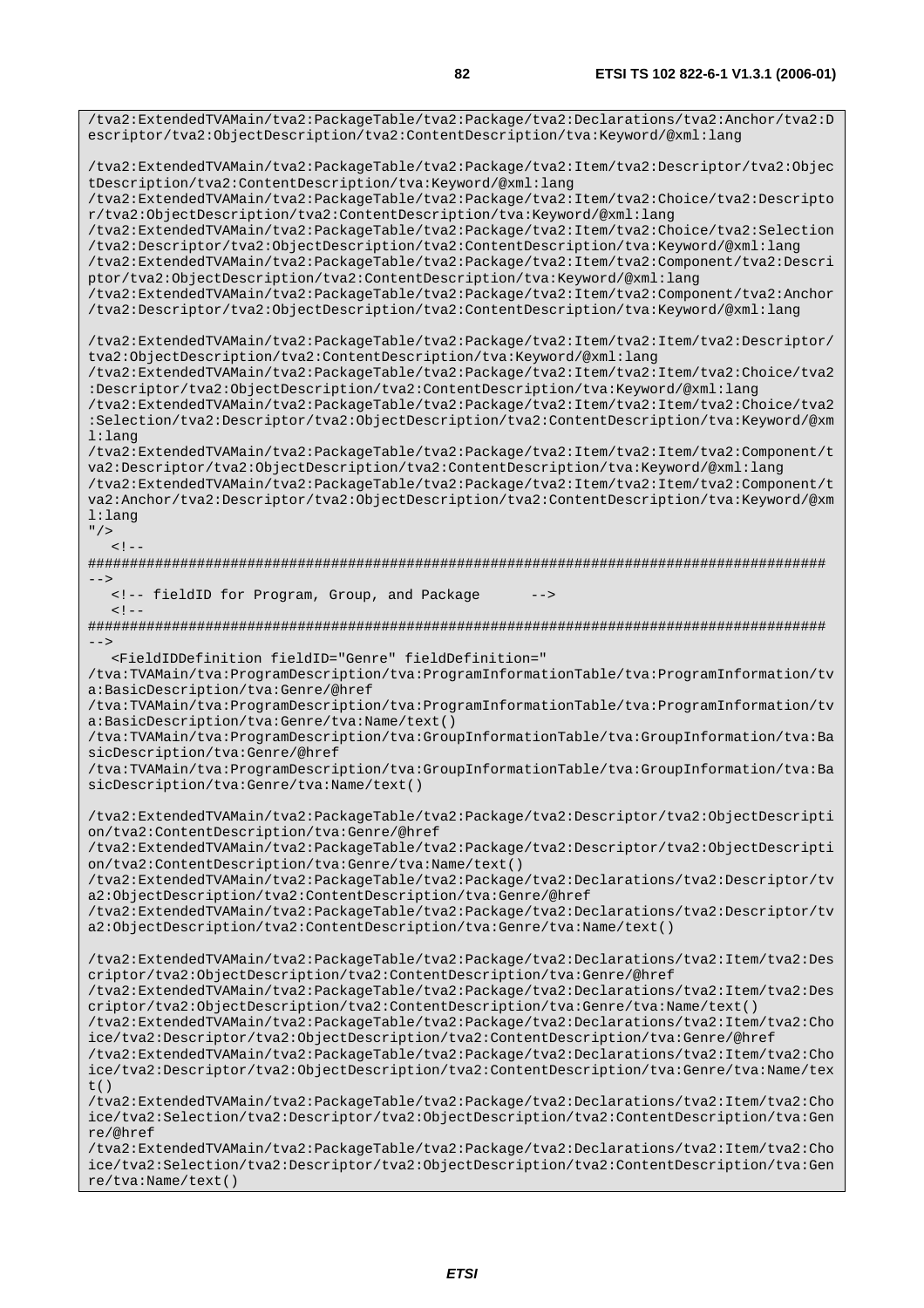/tva2:ExtendedTVAMain/tva2:PackageTable/tva2:Package/tva2:Declarations/tva2:Item/tva2:Com

ponent/tva2:Descriptor/tva2:ObjectDescription/tva2:ContentDescription/tva:Genre/@href /tva2:ExtendedTVAMain/tva2:PackageTable/tva2:Package/tva2:Declarations/tva2:Item/tva2:Com ponent/tva2:Descriptor/tva2:ObjectDescription/tva2:ContentDescription/tva:Genre/tva:Name/  $text()$ /tva2:ExtendedTVAMain/tva2:PackageTable/tva2:Package/tva2:Declarations/tva2:Item/tva2:Com ponent/tva2:Anchor/tva2:Descriptor/tva2:ObjectDescription/tva2:ContentDescription/tva:Gen re/@href /tva2:ExtendedTVAMain/tva2:PackageTable/tva2:Package/tva2:Declarations/tva2:Item/tva2:Com ponent/tva2:Anchor/tva2:Descriptor/tva2:ObjectDescription/tva2:ContentDescription/tva:Gen re/tva:Name/text() /tva2:ExtendedTVAMain/tva2:PackageTable/tva2:Package/tva2:Declarations/tva2:Item/tva2:Ite m/tva2:Descriptor/tva2:ObjectDescription/tva2:ContentDescription/tva:Genre/@href /tva2:ExtendedTVAMain/tva2:PackageTable/tva2:Package/tva2:Declarations/tva2:Item/tva2:Ite m/tva2:Descriptor/tva2:ObjectDescription/tva2:ContentDescription/tva:Genre/tva:Name/text( ) /tva2:ExtendedTVAMain/tva2:PackageTable/tva2:Package/tva2:Declarations/tva2:Item/tva2:Ite m/tva2:Choice/tva2:Descriptor/tva2:ObjectDescription/tva2:ContentDescription/tva:Genre/@h ref /tva2:ExtendedTVAMain/tva2:PackageTable/tva2:Package/tva2:Declarations/tva2:Item/tva2:Ite m/tva2:Choice/tva2:Descriptor/tva2:ObjectDescription/tva2:ContentDescription/tva:Genre/tv a:Name/text() /tva2:ExtendedTVAMain/tva2:PackageTable/tva2:Package/tva2:Declarations/tva2:Item/tva2:Ite m/tva2:Choice/tva2:Selection/tva2:Descriptor/tva2:ObjectDescription/tva2:ContentDescripti on/tva:Genre/@href /tva2:ExtendedTVAMain/tva2:PackageTable/tva2:Package/tva2:Declarations/tva2:Item/tva2:Ite m/tva2:Choice/tva2:Selection/tva2:Descriptor/tva2:ObjectDescription/tva2:ContentDescripti on/tva:Genre/tva:Name/text() /tva2:ExtendedTVAMain/tva2:PackageTable/tva2:Package/tva2:Declarations/tva2:Item/tva2:Ite m/tva2:Component/tva2:Descriptor/tva2:ObjectDescription/tva2:ContentDescription/tva:Genre /@href /tva2:ExtendedTVAMain/tva2:PackageTable/tva2:Package/tva2:Declarations/tva2:Item/tva2:Ite m/tva2:Component/tva2:Descriptor/tva2:ObjectDescription/tva2:ContentDescription/tva:Genre /tva:Name/text() /tva2:ExtendedTVAMain/tva2:PackageTable/tva2:Package/tva2:Declarations/tva2:Item/tva2:Ite m/tva2:Component/tva2:Anchor/tva2:Descriptor/tva2:ObjectDescription/tva2:ContentDescripti on/tva:Genre/@href /tva2:ExtendedTVAMain/tva2:PackageTable/tva2:Package/tva2:Declarations/tva2:Item/tva2:Ite m/tva2:Component/tva2:Anchor/tva2:Descriptor/tva2:ObjectDescription/tva2:ContentDescripti on/tva:Genre/tva:Name/text() /tva2:ExtendedTVAMain/tva2:PackageTable/tva2:Package/tva2:Declarations/tva2:Component/tva 2:Descriptor/tva2:ObjectDescription/tva2:ContentDescription/tva:Genre/@href /tva2:ExtendedTVAMain/tva2:PackageTable/tva2:Package/tva2:Declarations/tva2:Component/tva 2:Descriptor/tva2:ObjectDescription/tva2:ContentDescription/tva:Genre/tva:Name/text() /tva2:ExtendedTVAMain/tva2:PackageTable/tva2:Package/tva2:Declarations/tva2:Component/tva 2:Anchor/tva2:Descriptor/tva2:ObjectDescription/tva2:ContentDescription/tva:Genre/@href /tva2:ExtendedTVAMain/tva2:PackageTable/tva2:Package/tva2:Declarations/tva2:Component/tva 2:Anchor/tva2:Descriptor/tva2:ObjectDescription/tva2:ContentDescription/tva:Genre/tva:Nam e/text() /tva2:ExtendedTVAMain/tva2:PackageTable/tva2:Package/tva2:Declarations/tva2:Anchor/tva2:D escriptor/tva2:ObjectDescription/tva2:ContentDescription/tva:Genre/@href /tva2:ExtendedTVAMain/tva2:PackageTable/tva2:Package/tva2:Declarations/tva2:Anchor/tva2:D escriptor/tva2:ObjectDescription/tva2:ContentDescription/tva:Genre/tva:Name/text() /tva2:ExtendedTVAMain/tva2:PackageTable/tva2:Package/tva2:Item/tva2:Descriptor/tva2:Objec tDescription/tva2:ContentDescription/tva:Genre/@href /tva2:ExtendedTVAMain/tva2:PackageTable/tva2:Package/tva2:Item/tva2:Descriptor/tva2:Objec tDescription/tva2:ContentDescription/tva:Genre/tva:Name/text() /tva2:ExtendedTVAMain/tva2:PackageTable/tva2:Package/tva2:Item/tva2:Choice/tva2:Descripto r/tva2:ObjectDescription/tva2:ContentDescription/tva:Genre/@href /tva2:ExtendedTVAMain/tva2:PackageTable/tva2:Package/tva2:Item/tva2:Choice/tva2:Descripto r/tva2:ObjectDescription/tva2:ContentDescription/tva:Genre/tva:Name/text() /tva2:ExtendedTVAMain/tva2:PackageTable/tva2:Package/tva2:Item/tva2:Choice/tva2:Selection /tva2:Descriptor/tva2:ObjectDescription/tva2:ContentDescription/tva:Genre/@href /tva2:ExtendedTVAMain/tva2:PackageTable/tva2:Package/tva2:Item/tva2:Choice/tva2:Selection /tva2:Descriptor/tva2:ObjectDescription/tva2:ContentDescription/tva:Genre/tva:Name/text()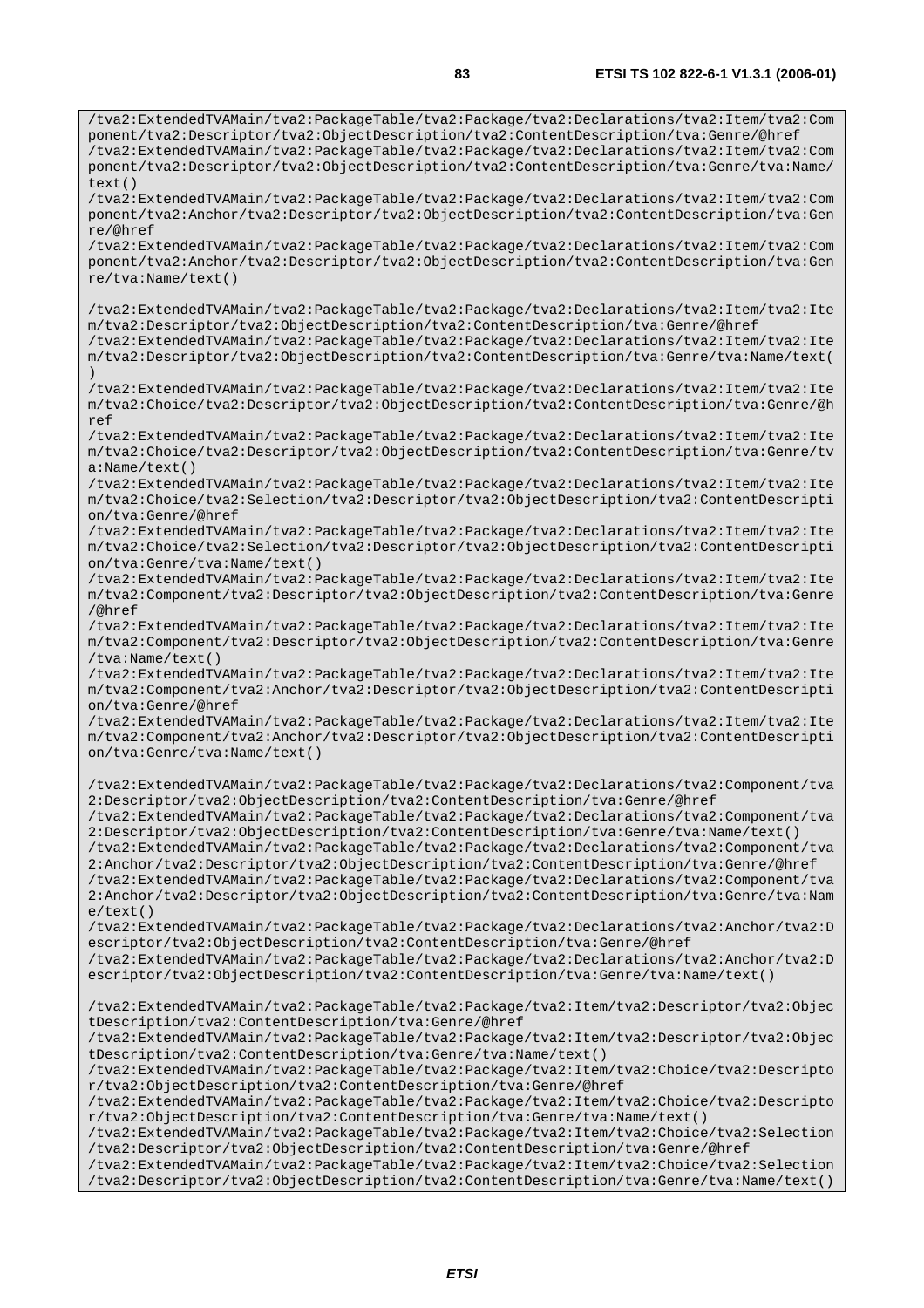/tva2:ExtendedTVAMain/tva2:PackageTable/tva2:Package/tva2:Item/tva2:Component/tva2:Descri ptor/tva2:ObjectDescription/tva2:ContentDescription/tva:Genre/@href /tva2:ExtendedTVAMain/tva2:PackageTable/tva2:Package/tva2:Item/tva2:Component/tva2:Descri ptor/tva2:ObjectDescription/tva2:ContentDescription/tva:Genre/tva:Name/text() /tva2:ExtendedTVAMain/tva2:PackageTable/tva2:Package/tva2:Item/tva2:Component/tva2:Anchor /tva2:Descriptor/tva2:ObjectDescription/tva2:ContentDescription/tva:Genre/@href /tva2:ExtendedTVAMain/tva2:PackageTable/tva2:Package/tva2:Item/tva2:Component/tva2:Anchor /tva2:Descriptor/tva2:ObjectDescription/tva2:ContentDescription/tva:Genre/tva:Name/text() /tva2:ExtendedTVAMain/tva2:PackageTable/tva2:Package/tva2:Item/tva2:Item/tva2:Descriptor/ tva2:ObjectDescription/tva2:ContentDescription/tva:Genre/@href /tva2:ExtendedTVAMain/tva2:PackageTable/tva2:Package/tva2:Item/tva2:Item/tva2:Descriptor/ tva2:ObjectDescription/tva2:ContentDescription/tva:Genre/tva:Name/text() /tva2:ExtendedTVAMain/tva2:PackageTable/tva2:Package/tva2:Item/tva2:Item/tva2:Choice/tva2 :Descriptor/tva2:ObjectDescription/tva2:ContentDescription/tva:Genre/@href /tva2:ExtendedTVAMain/tva2:PackageTable/tva2:Package/tva2:Item/tva2:Item/tva2:Choice/tva2 :Descriptor/tva2:ObjectDescription/tva2:ContentDescription/tva:Genre/tva:Name/text() /tva2:ExtendedTVAMain/tva2:PackageTable/tva2:Package/tva2:Item/tva2:Item/tva2:Choice/tva2 :Selection/tva2:Descriptor/tva2:ObjectDescription/tva2:ContentDescription/tva:Genre/@href /tva2:ExtendedTVAMain/tva2:PackageTable/tva2:Package/tva2:Item/tva2:Item/tva2:Choice/tva2 :Selection/tva2:Descriptor/tva2:ObjectDescription/tva2:ContentDescription/tva:Genre/tva:N ame/text() /tva2:ExtendedTVAMain/tva2:PackageTable/tva2:Package/tva2:Item/tva2:Item/tva2:Component/t va2:Descriptor/tva2:ObjectDescription/tva2:ContentDescription/tva:Genre/@href /tva2:ExtendedTVAMain/tva2:PackageTable/tva2:Package/tva2:Item/tva2:Item/tva2:Component/t va2:Descriptor/tva2:ObjectDescription/tva2:ContentDescription/tva:Genre/tva:Name/text() /tva2:ExtendedTVAMain/tva2:PackageTable/tva2:Package/tva2:Item/tva2:Item/tva2:Component/t va2:Anchor/tva2:Descriptor/tva2:ObjectDescription/tva2:ContentDescription/tva:Genre/@href /tva2:ExtendedTVAMain/tva2:PackageTable/tva2:Package/tva2:Item/tva2:Item/tva2:Component/t va2:Anchor/tva2:Descriptor/tva2:ObjectDescription/tva2:ContentDescription/tva:Genre/tva:N ame/text()  $"$  /> <FieldIDDefinition fieldID="Language" fieldDefinition=" /tva:TVAMain/tva:ProgramDescription/tva:ProgramInformationTable/tva:ProgramInformation/tv a:BasicDescription/tva:Language/text() /tva:TVAMain/tva:ProgramDescription/tva:GroupInformationTable/tva:GroupInformation/tva:Ba sicDescription/tva:Language/text() /tva2:ExtendedTVAMain/tva2:PackageTable/tva2:Package/tva2:Descriptor/tva2:ObjectDescripti on/tva2:ContentDescription/tva:Language/text() /tva2:ExtendedTVAMain/tva2:PackageTable/tva2:Package/tva2:Declarations/tva2:Descriptor/tv a2:ObjectDescription/tva2:ContentDescription/tva:Language/text() /tva2:ExtendedTVAMain/tva2:PackageTable/tva2:Package/tva2:Declarations/tva2:Item/tva2:Des criptor/tva2:ObjectDescription/tva2:ContentDescription/tva:Language/text() /tva2:ExtendedTVAMain/tva2:PackageTable/tva2:Package/tva2:Declarations/tva2:Item/tva2:Cho ice/tva2:Descriptor/tva2:ObjectDescription/tva2:ContentDescription/tva:Language/text() /tva2:ExtendedTVAMain/tva2:PackageTable/tva2:Package/tva2:Declarations/tva2:Item/tva2:Cho ice/tva2:Selection/tva2:Descriptor/tva2:ObjectDescription/tva2:ContentDescription/tva:Lan guage/text() /tva2:ExtendedTVAMain/tva2:PackageTable/tva2:Package/tva2:Declarations/tva2:Item/tva2:Com ponent/tva2:Descriptor/tva2:ObjectDescription/tva2:ContentDescription/tva:Language/text() /tva2:ExtendedTVAMain/tva2:PackageTable/tva2:Package/tva2:Declarations/tva2:Item/tva2:Com ponent/tva2:Anchor/tva2:Descriptor/tva2:ObjectDescription/tva2:ContentDescription/tva:Lan guage/text() /tva2:ExtendedTVAMain/tva2:PackageTable/tva2:Package/tva2:Declarations/tva2:Item/tva2:Ite m/tva2:Descriptor/tva2:ObjectDescription/tva2:ContentDescription/tva:Language/text() /tva2:ExtendedTVAMain/tva2:PackageTable/tva2:Package/tva2:Declarations/tva2:Item/tva2:Ite m/tva2:Choice/tva2:Descriptor/tva2:ObjectDescription/tva2:ContentDescription/tva:Language /text() /tva2:ExtendedTVAMain/tva2:PackageTable/tva2:Package/tva2:Declarations/tva2:Item/tva2:Ite m/tva2:Choice/tva2:Selection/tva2:Descriptor/tva2:ObjectDescription/tva2:ContentDescripti on/tva:Language/text() /tva2:ExtendedTVAMain/tva2:PackageTable/tva2:Package/tva2:Declarations/tva2:Item/tva2:Ite m/tva2:Component/tva2:Descriptor/tva2:ObjectDescription/tva2:ContentDescription/tva:Langu age/text()

/tva2:ExtendedTVAMain/tva2:PackageTable/tva2:Package/tva2:Declarations/tva2:Item/tva2:Ite m/tva2:Component/tva2:Anchor/tva2:Descriptor/tva2:ObjectDescription/tva2:ContentDescripti on/tva:Language/text()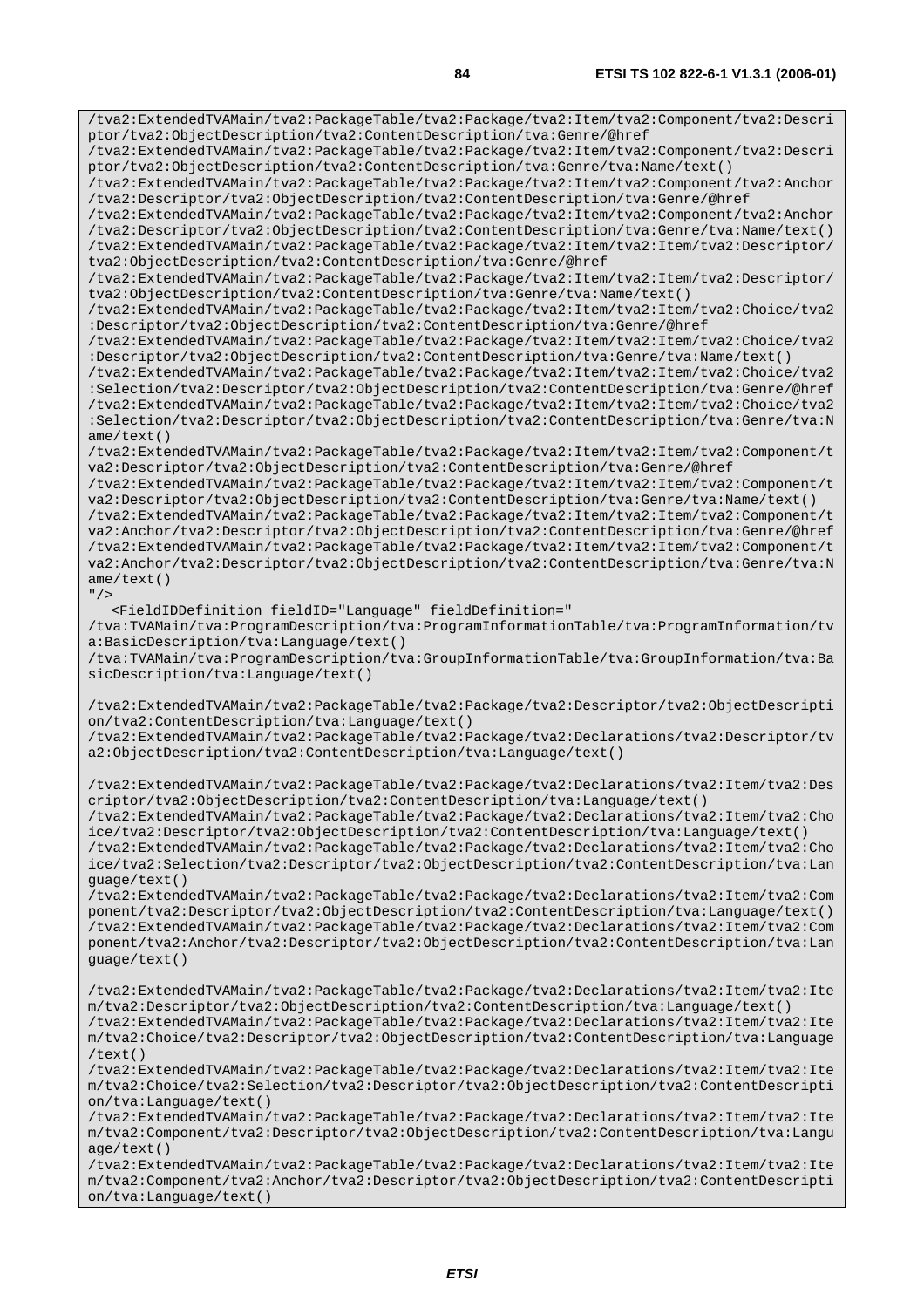/tva2:ExtendedTVAMain/tva2:PackageTable/tva2:Package/tva2:Declarations/tva2:Component/tva 2:Descriptor/tva2:ObjectDescription/tva2:ContentDescription/tva:Language/text() /tva2:ExtendedTVAMain/tva2:PackageTable/tva2:Package/tva2:Declarations/tva2:Component/tva 2:Anchor/tva2:Descriptor/tva2:ObjectDescription/tva2:ContentDescription/tva:Language/text  $( )$ /tva2:ExtendedTVAMain/tva2:PackageTable/tva2:Package/tva2:Declarations/tva2:Anchor/tva2:D escriptor/tva2:ObjectDescription/tva2:ContentDescription/tva:Language/text() /tva2:ExtendedTVAMain/tva2:PackageTable/tva2:Package/tva2:Item/tva2:Descriptor/tva2:Objec tDescription/tva2:ContentDescription/tva:Language/text() /tva2:ExtendedTVAMain/tva2:PackageTable/tva2:Package/tva2:Item/tva2:Choice/tva2:Descripto r/tva2:ObjectDescription/tva2:ContentDescription/tva:Language/text() /tva2:ExtendedTVAMain/tva2:PackageTable/tva2:Package/tva2:Item/tva2:Choice/tva2:Selection /tva2:Descriptor/tva2:ObjectDescription/tva2:ContentDescription/tva:Language/text() /tva2:ExtendedTVAMain/tva2:PackageTable/tva2:Package/tva2:Item/tva2:Component/tva2:Descri ptor/tva2:ObjectDescription/tva2:ContentDescription/tva:Language/text() /tva2:ExtendedTVAMain/tva2:PackageTable/tva2:Package/tva2:Item/tva2:Component/tva2:Anchor /tva2:Descriptor/tva2:ObjectDescription/tva2:ContentDescription/tva:Language/text() /tva2:ExtendedTVAMain/tva2:PackageTable/tva2:Package/tva2:Item/tva2:Item/tva2:Descriptor/ tva2:ObjectDescription/tva2:ContentDescription/tva:Language/text() /tva2:ExtendedTVAMain/tva2:PackageTable/tva2:Package/tva2:Item/tva2:Item/tva2:Choice/tva2 :Descriptor/tva2:ObjectDescription/tva2:ContentDescription/tva:Language/text() /tva2:ExtendedTVAMain/tva2:PackageTable/tva2:Package/tva2:Item/tva2:Item/tva2:Choice/tva2 :Selection/tva2:Descriptor/tva2:ObjectDescription/tva2:ContentDescription/tva:Language/te xt() /tva2:ExtendedTVAMain/tva2:PackageTable/tva2:Package/tva2:Item/tva2:Item/tva2:Component/t va2:Descriptor/tva2:ObjectDescription/tva2:ContentDescription/tva:Language/text() /tva2:ExtendedTVAMain/tva2:PackageTable/tva2:Package/tva2:Item/tva2:Item/tva2:Component/t va2:Anchor/tva2:Descriptor/tva2:ObjectDescription/tva2:ContentDescription/tva:Language/te xt()  $"$  /  $>$  <FieldIDDefinition fieldID="ParentalGuidance" fieldDefinition=" /tva:TVAMain/tva:ProgramDescription/tva:ProgramInformationTable/tva:ProgramInformation/tv a:BasicDescription/tva:ParentalGuidance/mpeg7:MinimumAge/text() /tva:TVAMain/tva:ProgramDescription/tva:GroupInformationTable/tva:GroupInformation/tva:Ba sicDescription/tva:ParentalGuidance/mpeg7:MinimumAge/text() /tva2:ExtendedTVAMain/tva2:PackageTable/tva2:Package/tva2:Descriptor/tva2:ObjectDescripti on/tva2:ContentDescription/tva:ParentalGuidance/mpeg7:MinimumAge/text() /tva2:ExtendedTVAMain/tva2:PackageTable/tva2:Package/tva2:Declarations/tva2:Descriptor/tv a2:ObjectDescription/tva2:ContentDescription/tva:ParentalGuidance/mpeg7:MinimumAge/text() /tva2:ExtendedTVAMain/tva2:PackageTable/tva2:Package/tva2:Declarations/tva2:Item/tva2:Des criptor/tva2:ObjectDescription/tva2:ContentDescription/tva:ParentalGuidance/mpeg7:Minimum Age/text() /tva2:ExtendedTVAMain/tva2:PackageTable/tva2:Package/tva2:Declarations/tva2:Item/tva2:Cho ice/tva2:Descriptor/tva2:ObjectDescription/tva2:ContentDescription/tva:ParentalGuidance/m peg7:MinimumAge/text() /tva2:ExtendedTVAMain/tva2:PackageTable/tva2:Package/tva2:Declarations/tva2:Item/tva2:Cho ice/tva2:Selection/tva2:Descriptor/tva2:ObjectDescription/tva2:ContentDescription/tva:Par entalGuidance/mpeg7:MinimumAge/text() /tva2:ExtendedTVAMain/tva2:PackageTable/tva2:Package/tva2:Declarations/tva2:Item/tva2:Com ponent/tva2:Descriptor/tva2:ObjectDescription/tva2:ContentDescription/tva:ParentalGuidanc e/mpeg7:MinimumAge/text() /tva2:ExtendedTVAMain/tva2:PackageTable/tva2:Package/tva2:Declarations/tva2:Item/tva2:Com ponent/tva2:Anchor/tva2:Descriptor/tva2:ObjectDescription/tva2:ContentDescription/tva:Par entalGuidance/mpeg7:MinimumAge/text() /tva2:ExtendedTVAMain/tva2:PackageTable/tva2:Package/tva2:Declarations/tva2:Item/tva2:Ite m/tva2:Descriptor/tva2:ObjectDescription/tva2:ContentDescription/tva:ParentalGuidance/mpe g7:MinimumAge/text()

/tva2:ExtendedTVAMain/tva2:PackageTable/tva2:Package/tva2:Declarations/tva2:Item/tva2:Ite m/tva2:Choice/tva2:Descriptor/tva2:ObjectDescription/tva2:ContentDescription/tva:Parental Guidance/mpeg7:MinimumAge/text()

/tva2:ExtendedTVAMain/tva2:PackageTable/tva2:Package/tva2:Declarations/tva2:Item/tva2:Ite m/tva2:Choice/tva2:Selection/tva2:Descriptor/tva2:ObjectDescription/tva2:ContentDescripti on/tva:ParentalGuidance/mpeg7:MinimumAge/text()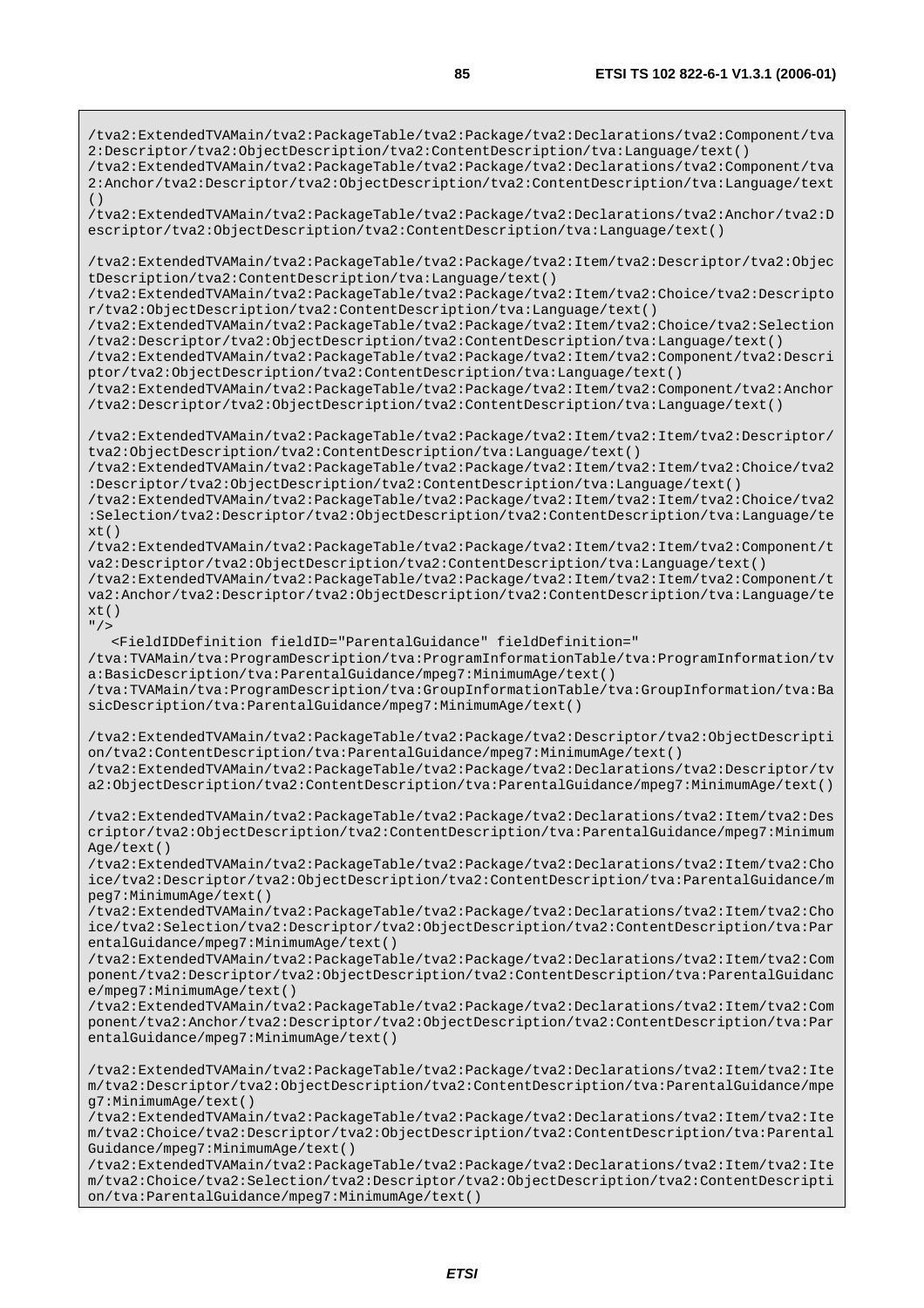/tva2:ExtendedTVAMain/tva2:PackageTable/tva2:Package/tva2:Declarations/tva2:Item/tva2:Ite

m/tva2:Component/tva2:Descriptor/tva2:ObjectDescription/tva2:ContentDescription/tva:Paren talGuidance/mpeg7:MinimumAge/text() /tva2:ExtendedTVAMain/tva2:PackageTable/tva2:Package/tva2:Declarations/tva2:Item/tva2:Ite m/tva2:Component/tva2:Anchor/tva2:Descriptor/tva2:ObjectDescription/tva2:ContentDescripti on/tva:ParentalGuidance/mpeg7:MinimumAge/text() /tva2:ExtendedTVAMain/tva2:PackageTable/tva2:Package/tva2:Declarations/tva2:Component/tva 2:Descriptor/tva2:ObjectDescription/tva2:ContentDescription/tva:ParentalGuidance/mpeg7:Mi nimumAge/text() /tva2:ExtendedTVAMain/tva2:PackageTable/tva2:Package/tva2:Declarations/tva2:Component/tva 2:Anchor/tva2:Descriptor/tva2:ObjectDescription/tva2:ContentDescription/tva:ParentalGuida nce/mpeg7:MinimumAge/text() /tva2:ExtendedTVAMain/tva2:PackageTable/tva2:Package/tva2:Declarations/tva2:Anchor/tva2:D escriptor/tva2:ObjectDescription/tva2:ContentDescription/tva:ParentalGuidance/mpeg7:Minim umAge/text() /tva2:ExtendedTVAMain/tva2:PackageTable/tva2:Package/tva2:Item/tva2:Descriptor/tva2:Objec tDescription/tva2:ContentDescription/tva:ParentalGuidance/mpeg7:MinimumAge/text() /tva2:ExtendedTVAMain/tva2:PackageTable/tva2:Package/tva2:Item/tva2:Choice/tva2:Descripto r/tva2:ObjectDescription/tva2:ContentDescription/tva:ParentalGuidance/mpeg7:MinimumAge/te xt() /tva2:ExtendedTVAMain/tva2:PackageTable/tva2:Package/tva2:Item/tva2:Choice/tva2:Selection /tva2:Descriptor/tva2:ObjectDescription/tva2:ContentDescription/tva:ParentalGuidance/mpeg 7:MinimumAge/text() /tva2:ExtendedTVAMain/tva2:PackageTable/tva2:Package/tva2:Item/tva2:Component/tva2:Descri ptor/tva2:ObjectDescription/tva2:ContentDescription/tva:ParentalGuidance/mpeg7:MinimumAge /text() /tva2:ExtendedTVAMain/tva2:PackageTable/tva2:Package/tva2:Item/tva2:Component/tva2:Anchor /tva2:Descriptor/tva2:ObjectDescription/tva2:ContentDescription/tva:ParentalGuidance/mpeg 7:MinimumAge/text() /tva2:ExtendedTVAMain/tva2:PackageTable/tva2:Package/tva2:Item/tva2:Item/tva2:Descriptor/ tva2:ObjectDescription/tva2:ContentDescription/tva:ParentalGuidance/mpeg7:MinimumAge/text  $( )$ /tva2:ExtendedTVAMain/tva2:PackageTable/tva2:Package/tva2:Item/tva2:Item/tva2:Choice/tva2 :Descriptor/tva2:ObjectDescription/tva2:ContentDescription/tva:ParentalGuidance/mpeg7:Min imumAge/text() /tva2:ExtendedTVAMain/tva2:PackageTable/tva2:Package/tva2:Item/tva2:Item/tva2:Choice/tva2 :Selection/tva2:Descriptor/tva2:ObjectDescription/tva2:ContentDescription/tva:ParentalGui dance/mpeg7:MinimumAge/text() /tva2:ExtendedTVAMain/tva2:PackageTable/tva2:Package/tva2:Item/tva2:Item/tva2:Component/t va2:Descriptor/tva2:ObjectDescription/tva2:ContentDescription/tva:ParentalGuidance/mpeg7: MinimumAge/text() /tva2:ExtendedTVAMain/tva2:PackageTable/tva2:Package/tva2:Item/tva2:Item/tva2:Component/t va2:Anchor/tva2:Descriptor/tva2:ObjectDescription/tva2:ContentDescription/tva:ParentalGui dance/mpeg7:MinimumAge/text()  $"$  /> <FieldIDDefinition fieldID="Role" fieldDefinition=" /tva:TVAMain/tva:ProgramDescription/tva:ProgramInformationTable/tva:ProgramInformation/tv a:BasicDescription/tva:CreditsList/tva:CreditsItem/@role /tva:TVAMain/tva:ProgramDescription/tva:GroupInformationTable/tva:GroupInformation/tva:Ba sicDescription/tva:CreditsList/tva:CreditsItem/@role /tva2:ExtendedTVAMain/tva2:PackageTable/tva2:Package/tva2:Descriptor/tva2:ObjectDescripti on/tva2:ContentDescription/tva:CreditsList/tva:CreditsItem/@role /tva2:ExtendedTVAMain/tva2:PackageTable/tva2:Package/tva2:Declarations/tva2:Descriptor/tv a2:ObjectDescription/tva2:ContentDescription/tva:CreditsList/tva:CreditsItem/@role /tva2:ExtendedTVAMain/tva2:PackageTable/tva2:Package/tva2:Declarations/tva2:Item/tva2:Des criptor/tva2:ObjectDescription/tva2:ContentDescription/tva:CreditsList/tva:CreditsItem/@r ole /tva2:ExtendedTVAMain/tva2:PackageTable/tva2:Package/tva2:Declarations/tva2:Item/tva2:Cho ice/tva2:Descriptor/tva2:ObjectDescription/tva2:ContentDescription/tva:CreditsList/tva:Cr editsItem/@role /tva2:ExtendedTVAMain/tva2:PackageTable/tva2:Package/tva2:Declarations/tva2:Item/tva2:Cho

ice/tva2:Selection/tva2:Descriptor/tva2:ObjectDescription/tva2:ContentDescription/tva:Cre ditsList/tva:CreditsItem/@role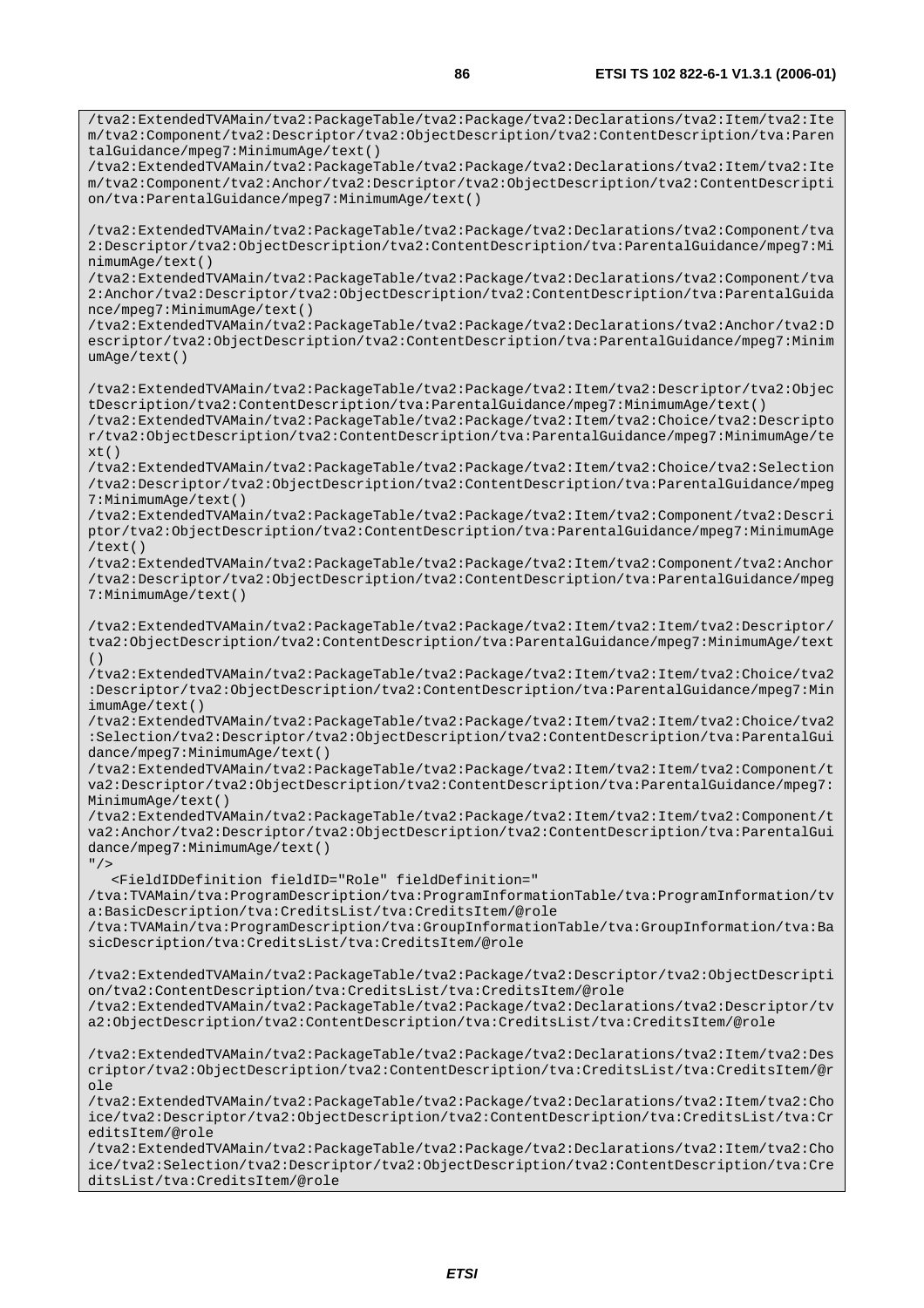/tva2:ExtendedTVAMain/tva2:PackageTable/tva2:Package/tva2:Declarations/tva2:Item/tva2:Com ponent/tva2:Descriptor/tva2:ObjectDescription/tva2:ContentDescription/tva:CreditsList/tva :CreditsItem/@role

/tva2:ExtendedTVAMain/tva2:PackageTable/tva2:Package/tva2:Declarations/tva2:Item/tva2:Com ponent/tva2:Anchor/tva2:Descriptor/tva2:ObjectDescription/tva2:ContentDescription/tva:Cre ditsList/tva:CreditsItem/@role

/tva2:ExtendedTVAMain/tva2:PackageTable/tva2:Package/tva2:Declarations/tva2:Item/tva2:Ite m/tva2:Descriptor/tva2:ObjectDescription/tva2:ContentDescription/tva:CreditsList/tva:Cred itsItem/@role

/tva2:ExtendedTVAMain/tva2:PackageTable/tva2:Package/tva2:Declarations/tva2:Item/tva2:Ite m/tva2:Choice/tva2:Descriptor/tva2:ObjectDescription/tva2:ContentDescription/tva:CreditsL ist/tva:CreditsItem/@role

/tva2:ExtendedTVAMain/tva2:PackageTable/tva2:Package/tva2:Declarations/tva2:Item/tva2:Ite m/tva2:Choice/tva2:Selection/tva2:Descriptor/tva2:ObjectDescription/tva2:ContentDescripti on/tva:CreditsList/tva:CreditsItem/@role

/tva2:ExtendedTVAMain/tva2:PackageTable/tva2:Package/tva2:Declarations/tva2:Item/tva2:Ite m/tva2:Component/tva2:Descriptor/tva2:ObjectDescription/tva2:ContentDescription/tva:Credi tsList/tva:CreditsItem/@role

/tva2:ExtendedTVAMain/tva2:PackageTable/tva2:Package/tva2:Declarations/tva2:Item/tva2:Ite m/tva2:Component/tva2:Anchor/tva2:Descriptor/tva2:ObjectDescription/tva2:ContentDescripti on/tva:CreditsList/tva:CreditsItem/@role

/tva2:ExtendedTVAMain/tva2:PackageTable/tva2:Package/tva2:Declarations/tva2:Component/tva 2:Descriptor/tva2:ObjectDescription/tva2:ContentDescription/tva:CreditsList/tva:CreditsIt em/@role

/tva2:ExtendedTVAMain/tva2:PackageTable/tva2:Package/tva2:Declarations/tva2:Component/tva 2:Anchor/tva2:Descriptor/tva2:ObjectDescription/tva2:ContentDescription/tva:CreditsList/t va:CreditsItem/@role

/tva2:ExtendedTVAMain/tva2:PackageTable/tva2:Package/tva2:Declarations/tva2:Anchor/tva2:D escriptor/tva2:ObjectDescription/tva2:ContentDescription/tva:CreditsList/tva:CreditsItem/ @role

/tva2:ExtendedTVAMain/tva2:PackageTable/tva2:Package/tva2:Item/tva2:Descriptor/tva2:Objec tDescription/tva2:ContentDescription/tva:CreditsList/tva:CreditsItem/@role

/tva2:ExtendedTVAMain/tva2:PackageTable/tva2:Package/tva2:Item/tva2:Choice/tva2:Descripto r/tva2:ObjectDescription/tva2:ContentDescription/tva:CreditsList/tva:CreditsItem/@role /tva2:ExtendedTVAMain/tva2:PackageTable/tva2:Package/tva2:Item/tva2:Choice/tva2:Selection /tva2:Descriptor/tva2:ObjectDescription/tva2:ContentDescription/tva:CreditsList/tva:Credi tsItem/@role

/tva2:ExtendedTVAMain/tva2:PackageTable/tva2:Package/tva2:Item/tva2:Component/tva2:Descri ptor/tva2:ObjectDescription/tva2:ContentDescription/tva:CreditsList/tva:CreditsItem/@role /tva2:ExtendedTVAMain/tva2:PackageTable/tva2:Package/tva2:Item/tva2:Component/tva2:Anchor /tva2:Descriptor/tva2:ObjectDescription/tva2:ContentDescription/tva:CreditsList/tva:Credi tsItem/@role

/tva2:ExtendedTVAMain/tva2:PackageTable/tva2:Package/tva2:Item/tva2:Item/tva2:Descriptor/ tva2:ObjectDescription/tva2:ContentDescription/tva:CreditsList/tva:CreditsItem/@role /tva2:ExtendedTVAMain/tva2:PackageTable/tva2:Package/tva2:Item/tva2:Item/tva2:Choice/tva2 :Descriptor/tva2:ObjectDescription/tva2:ContentDescription/tva:CreditsList/tva:CreditsIte m/@role

/tva2:ExtendedTVAMain/tva2:PackageTable/tva2:Package/tva2:Item/tva2:Item/tva2:Choice/tva2 :Selection/tva2:Descriptor/tva2:ObjectDescription/tva2:ContentDescription/tva:CreditsList /tva:CreditsItem/@role

/tva2:ExtendedTVAMain/tva2:PackageTable/tva2:Package/tva2:Item/tva2:Item/tva2:Component/t va2:Descriptor/tva2:ObjectDescription/tva2:ContentDescription/tva:CreditsList/tva:Credits Item/@role

/tva2:ExtendedTVAMain/tva2:PackageTable/tva2:Package/tva2:Item/tva2:Item/tva2:Component/t va2:Anchor/tva2:Descriptor/tva2:ObjectDescription/tva2:ContentDescription/tva:CreditsList /tva:CreditsItem/@role

 $"$  />

<FieldIDDefinition fieldID="AwardTitle" fieldDefinition="

/tva:TVAMain/tva:ProgramDescription/tva:ProgramInformationTable/tva:ProgramInformation/tv a:BasicDescription/tva:AwardsList/tva:AwardsListItem/tva:Title/text()

/tva:TVAMain/tva:ProgramDescription/tva:GroupInformationTable/tva:GroupInformation/tva:Ba sicDescription/tva:AwardsList/tva:AwardsListItem/tva:Title/text()

/tva2:ExtendedTVAMain/tva2:PackageTable/tva2:Package/tva2:Descriptor/tva2:ObjectDescripti on/tva2:ContentDescription/tva:AwardsList/tva:AwardsListItem/tva:Title/text()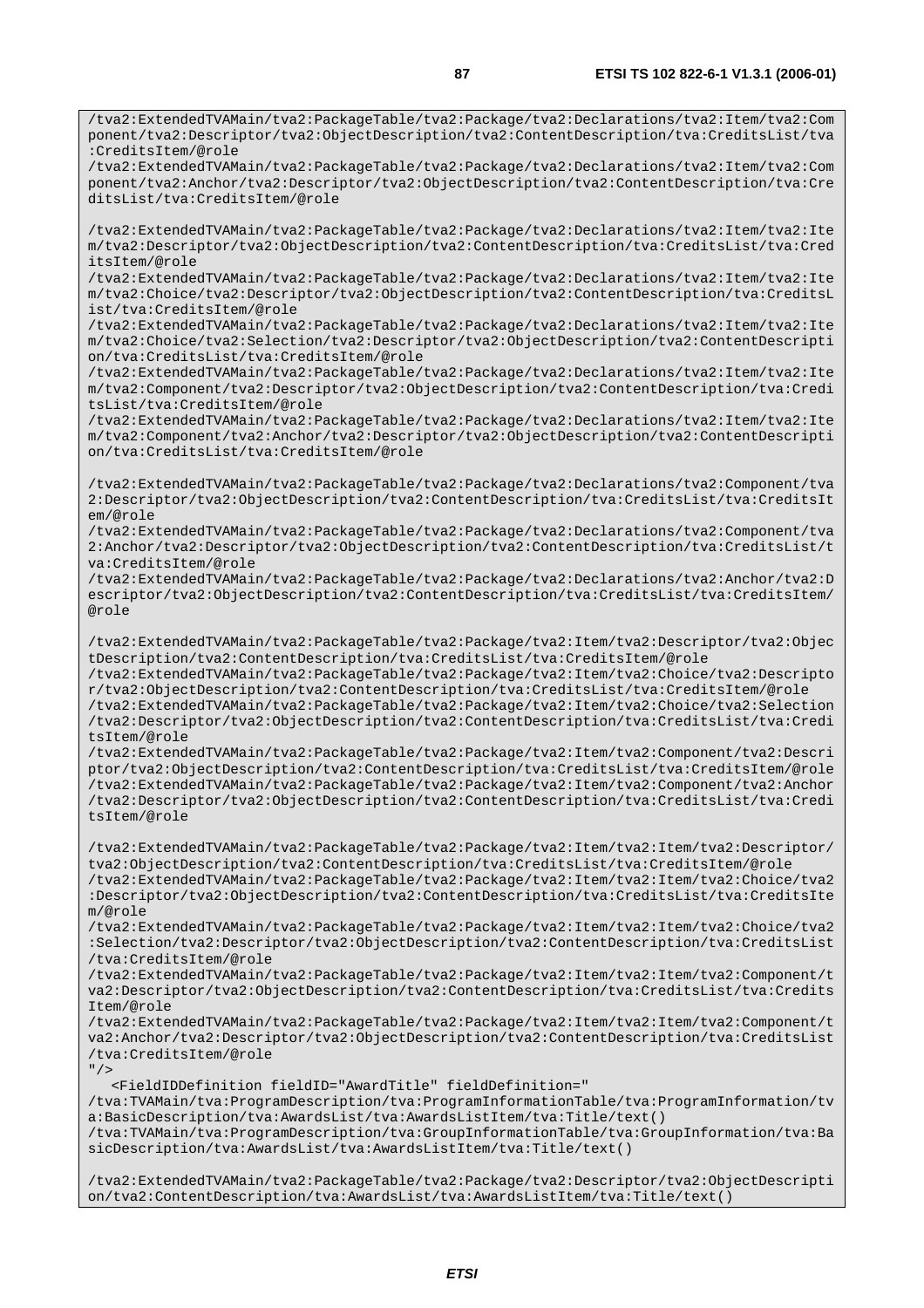/tva2:ExtendedTVAMain/tva2:PackageTable/tva2:Package/tva2:Declarations/tva2:Descriptor/tv a2:ObjectDescription/tva2:ContentDescription/tva:AwardsList/tva:AwardsListItem/tva:Title/ text()

/tva2:ExtendedTVAMain/tva2:PackageTable/tva2:Package/tva2:Declarations/tva2:Item/tva2:Des criptor/tva2:ObjectDescription/tva2:ContentDescription/tva:AwardsList/tva:AwardsListItem/ tva:Title/text()

/tva2:ExtendedTVAMain/tva2:PackageTable/tva2:Package/tva2:Declarations/tva2:Item/tva2:Cho ice/tva2:Descriptor/tva2:ObjectDescription/tva2:ContentDescription/tva:AwardsList/tva:Awa rdsListItem/tva:Title/text()

/tva2:ExtendedTVAMain/tva2:PackageTable/tva2:Package/tva2:Declarations/tva2:Item/tva2:Cho ice/tva2:Selection/tva2:Descriptor/tva2:ObjectDescription/tva2:ContentDescription/tva:Awa rdsList/tva:AwardsListItem/tva:Title/text()

/tva2:ExtendedTVAMain/tva2:PackageTable/tva2:Package/tva2:Declarations/tva2:Item/tva2:Com ponent/tva2:Descriptor/tva2:ObjectDescription/tva2:ContentDescription/tva:AwardsList/tva: AwardsListItem/tva:Title/text()

/tva2:ExtendedTVAMain/tva2:PackageTable/tva2:Package/tva2:Declarations/tva2:Item/tva2:Com ponent/tva2:Anchor/tva2:Descriptor/tva2:ObjectDescription/tva2:ContentDescription/tva:Awa rdsList/tva:AwardsListItem/tva:Title/text()

/tva2:ExtendedTVAMain/tva2:PackageTable/tva2:Package/tva2:Declarations/tva2:Item/tva2:Ite m/tva2:Descriptor/tva2:ObjectDescription/tva2:ContentDescription/tva:AwardsList/tva:Award sListItem/tva:Title/text()

/tva2:ExtendedTVAMain/tva2:PackageTable/tva2:Package/tva2:Declarations/tva2:Item/tva2:Ite m/tva2:Choice/tva2:Descriptor/tva2:ObjectDescription/tva2:ContentDescription/tva:AwardsLi st/tva:AwardsListItem/tva:Title/text()

/tva2:ExtendedTVAMain/tva2:PackageTable/tva2:Package/tva2:Declarations/tva2:Item/tva2:Ite m/tva2:Choice/tva2:Selection/tva2:Descriptor/tva2:ObjectDescription/tva2:ContentDescripti on/tva:AwardsList/tva:AwardsListItem/tva:Title/text()

/tva2:ExtendedTVAMain/tva2:PackageTable/tva2:Package/tva2:Declarations/tva2:Item/tva2:Ite m/tva2:Component/tva2:Descriptor/tva2:ObjectDescription/tva2:ContentDescription/tva:Award sList/tva:AwardsListItem/tva:Title/text()

/tva2:ExtendedTVAMain/tva2:PackageTable/tva2:Package/tva2:Declarations/tva2:Item/tva2:Ite m/tva2:Component/tva2:Anchor/tva2:Descriptor/tva2:ObjectDescription/tva2:ContentDescripti on/tva:AwardsList/tva:AwardsListItem/tva:Title/text()

/tva2:ExtendedTVAMain/tva2:PackageTable/tva2:Package/tva2:Declarations/tva2:Component/tva 2:Descriptor/tva2:ObjectDescription/tva2:ContentDescription/tva:AwardsList/tva:AwardsList Item/tva:Title/text()

/tva2:ExtendedTVAMain/tva2:PackageTable/tva2:Package/tva2:Declarations/tva2:Component/tva 2:Anchor/tva2:Descriptor/tva2:ObjectDescription/tva2:ContentDescription/tva:AwardsList/tv a:AwardsListItem/tva:Title/text()

/tva2:ExtendedTVAMain/tva2:PackageTable/tva2:Package/tva2:Declarations/tva2:Anchor/tva2:D escriptor/tva2:ObjectDescription/tva2:ContentDescription/tva:AwardsList/tva:AwardsListIte m/tva:Title/text()

/tva2:ExtendedTVAMain/tva2:PackageTable/tva2:Package/tva2:Item/tva2:Descriptor/tva2:Objec tDescription/tva2:ContentDescription/tva:AwardsList/tva:AwardsListItem/tva:Title/text() /tva2:ExtendedTVAMain/tva2:PackageTable/tva2:Package/tva2:Item/tva2:Choice/tva2:Descripto r/tva2:ObjectDescription/tva2:ContentDescription/tva:AwardsList/tva:AwardsListItem/tva:Ti tle/text()

/tva2:ExtendedTVAMain/tva2:PackageTable/tva2:Package/tva2:Item/tva2:Choice/tva2:Selection /tva2:Descriptor/tva2:ObjectDescription/tva2:ContentDescription/tva:AwardsList/tva:Awards ListItem/tva:Title/text()

/tva2:ExtendedTVAMain/tva2:PackageTable/tva2:Package/tva2:Item/tva2:Component/tva2:Descri ptor/tva2:ObjectDescription/tva2:ContentDescription/tva:AwardsList/tva:AwardsListItem/tva :Title/text()

/tva2:ExtendedTVAMain/tva2:PackageTable/tva2:Package/tva2:Item/tva2:Component/tva2:Anchor /tva2:Descriptor/tva2:ObjectDescription/tva2:ContentDescription/tva:AwardsList/tva:Awards ListItem/tva:Title/text()

/tva2:ExtendedTVAMain/tva2:PackageTable/tva2:Package/tva2:Item/tva2:Item/tva2:Descriptor/ tva2:ObjectDescription/tva2:ContentDescription/tva:AwardsList/tva:AwardsListItem/tva:Titl  $e$ /text()

/tva2:ExtendedTVAMain/tva2:PackageTable/tva2:Package/tva2:Item/tva2:Item/tva2:Choice/tva2 :Descriptor/tva2:ObjectDescription/tva2:ContentDescription/tva:AwardsList/tva:AwardsListI tem/tva:Title/text()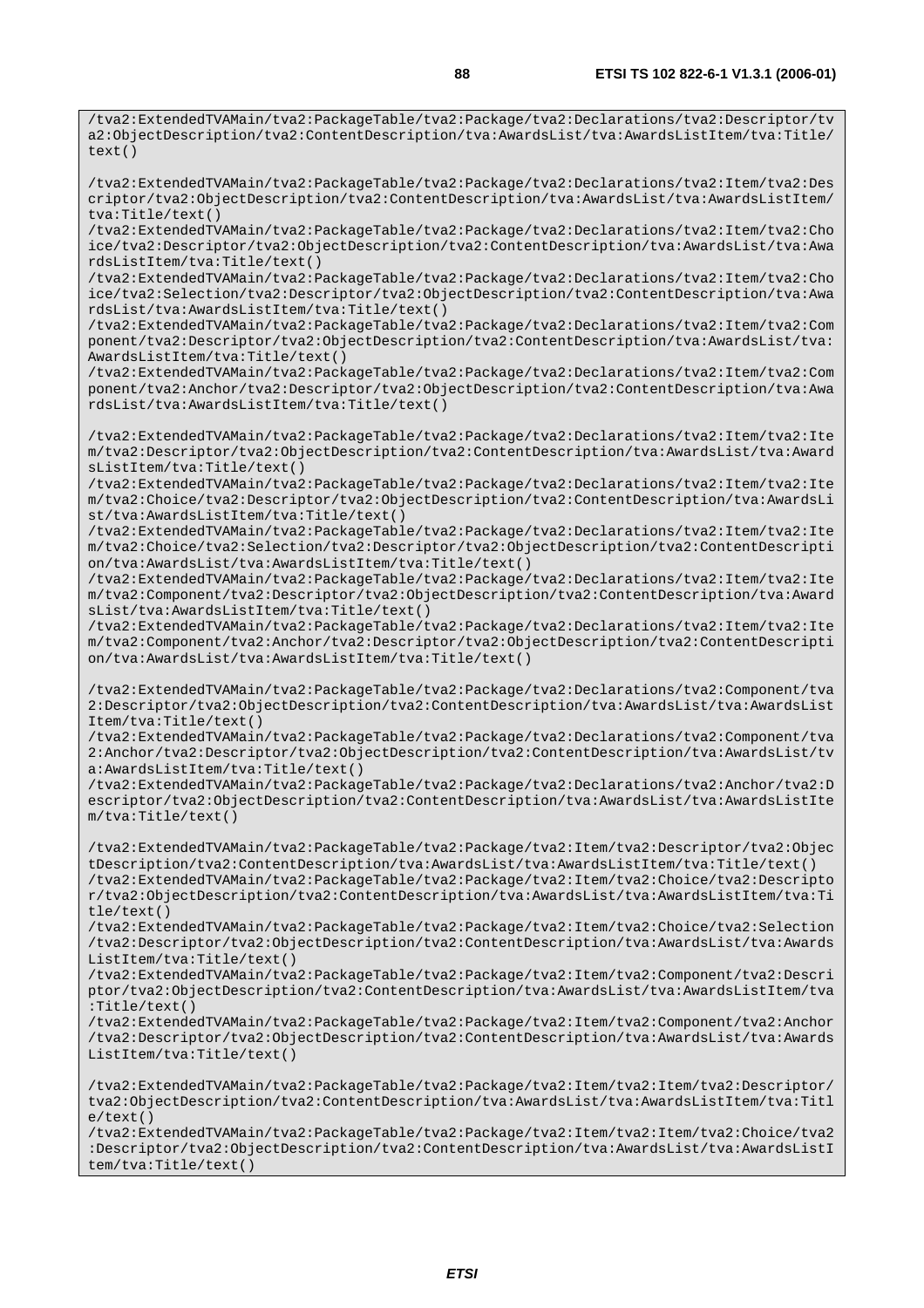/tva2:ExtendedTVAMain/tva2:PackageTable/tva2:Package/tva2:Item/tva2:Item/tva2:Choice/tva2 :Selection/tva2:Descriptor/tva2:ObjectDescription/tva2:ContentDescription/tva:AwardsList/ tva:AwardsListItem/tva:Title/text() /tva2:ExtendedTVAMain/tva2:PackageTable/tva2:Package/tva2:Item/tva2:Item/tva2:Component/t va2:Descriptor/tva2:ObjectDescription/tva2:ContentDescription/tva:AwardsList/tva:AwardsLi stItem/tva:Title/text() /tva2:ExtendedTVAMain/tva2:PackageTable/tva2:Package/tva2:Item/tva2:Item/tva2:Component/t va2:Anchor/tva2:Descriptor/tva2:ObjectDescription/tva2:ContentDescription/tva:AwardsList/ tva:AwardsListItem/tva:Title/text()  $"$ /> <FieldIDDefinition fieldID="AwardYear" fieldDefinition=" /tva:TVAMain/tva:ProgramDescription/tva:ProgramInformationTable/tva:ProgramInformation/tv a:BasicDescription/tva:AwardsList/tva:AwardsListItem/tva:Year/text() /tva:TVAMain/tva:ProgramDescription/tva:GroupInformationTable/tva:GroupInformation/tva:Ba sicDescription/tva:AwardsList/tva:AwardsListItem/tva:Year/text() /tva2:ExtendedTVAMain/tva2:PackageTable/tva2:Package/tva2:Descriptor/tva2:ObjectDescripti on/tva2:ContentDescription/tva:AwardsList/tva:AwardsListItem/tva:Year/text() /tva2:ExtendedTVAMain/tva2:PackageTable/tva2:Package/tva2:Declarations/tva2:Descriptor/tv a2:ObjectDescription/tva2:ContentDescription/tva:AwardsList/tva:AwardsListItem/tva:Year/t ext() /tva2:ExtendedTVAMain/tva2:PackageTable/tva2:Package/tva2:Declarations/tva2:Item/tva2:Des criptor/tva2:ObjectDescription/tva2:ContentDescription/tva:AwardsList/tva:AwardsListItem/ tva:Year/text() /tva2:ExtendedTVAMain/tva2:PackageTable/tva2:Package/tva2:Declarations/tva2:Item/tva2:Cho ice/tva2:Descriptor/tva2:ObjectDescription/tva2:ContentDescription/tva:AwardsList/tva:Awa rdsListItem/tva:Year/text() /tva2:ExtendedTVAMain/tva2:PackageTable/tva2:Package/tva2:Declarations/tva2:Item/tva2:Cho ice/tva2:Selection/tva2:Descriptor/tva2:ObjectDescription/tva2:ContentDescription/tva:Awa rdsList/tva:AwardsListItem/tva:Year/text() /tva2:ExtendedTVAMain/tva2:PackageTable/tva2:Package/tva2:Declarations/tva2:Item/tva2:Com ponent/tva2:Descriptor/tva2:ObjectDescription/tva2:ContentDescription/tva:AwardsList/tva: AwardsListItem/tva:Year/text() /tva2:ExtendedTVAMain/tva2:PackageTable/tva2:Package/tva2:Declarations/tva2:Item/tva2:Com ponent/tva2:Anchor/tva2:Descriptor/tva2:ObjectDescription/tva2:ContentDescription/tva:Awa rdsList/tva:AwardsListItem/tva:Year/text() /tva2:ExtendedTVAMain/tva2:PackageTable/tva2:Package/tva2:Declarations/tva2:Item/tva2:Ite m/tva2:Descriptor/tva2:ObjectDescription/tva2:ContentDescription/tva:AwardsList/tva:Award sListItem/tva:Year/text() /tva2:ExtendedTVAMain/tva2:PackageTable/tva2:Package/tva2:Declarations/tva2:Item/tva2:Ite m/tva2:Choice/tva2:Descriptor/tva2:ObjectDescription/tva2:ContentDescription/tva:AwardsLi st/tva:AwardsListItem/tva:Year/text() /tva2:ExtendedTVAMain/tva2:PackageTable/tva2:Package/tva2:Declarations/tva2:Item/tva2:Ite m/tva2:Choice/tva2:Selection/tva2:Descriptor/tva2:ObjectDescription/tva2:ContentDescripti on/tva:AwardsList/tva:AwardsListItem/tva:Year/text() /tva2:ExtendedTVAMain/tva2:PackageTable/tva2:Package/tva2:Declarations/tva2:Item/tva2:Ite m/tva2:Component/tva2:Descriptor/tva2:ObjectDescription/tva2:ContentDescription/tva:Award sList/tva:AwardsListItem/tva:Year/text() /tva2:ExtendedTVAMain/tva2:PackageTable/tva2:Package/tva2:Declarations/tva2:Item/tva2:Ite m/tva2:Component/tva2:Anchor/tva2:Descriptor/tva2:ObjectDescription/tva2:ContentDescripti on/tva:AwardsList/tva:AwardsListItem/tva:Year/text() /tva2:ExtendedTVAMain/tva2:PackageTable/tva2:Package/tva2:Declarations/tva2:Component/tva 2:Descriptor/tva2:ObjectDescription/tva2:ContentDescription/tva:AwardsList/tva:AwardsList Item/tva:Year/text() /tva2:ExtendedTVAMain/tva2:PackageTable/tva2:Package/tva2:Declarations/tva2:Component/tva 2:Anchor/tva2:Descriptor/tva2:ObjectDescription/tva2:ContentDescription/tva:AwardsList/tv a:AwardsListItem/tva:Year/text() /tva2:ExtendedTVAMain/tva2:PackageTable/tva2:Package/tva2:Declarations/tva2:Anchor/tva2:D escriptor/tva2:ObjectDescription/tva2:ContentDescription/tva:AwardsList/tva:AwardsListIte m/tva:Year/text() /tva2:ExtendedTVAMain/tva2:PackageTable/tva2:Package/tva2:Item/tva2:Descriptor/tva2:Objec tDescription/tva2:ContentDescription/tva:AwardsList/tva:AwardsListItem/tva:Year/text() /tva2:ExtendedTVAMain/tva2:PackageTable/tva2:Package/tva2:Item/tva2:Choice/tva2:Descripto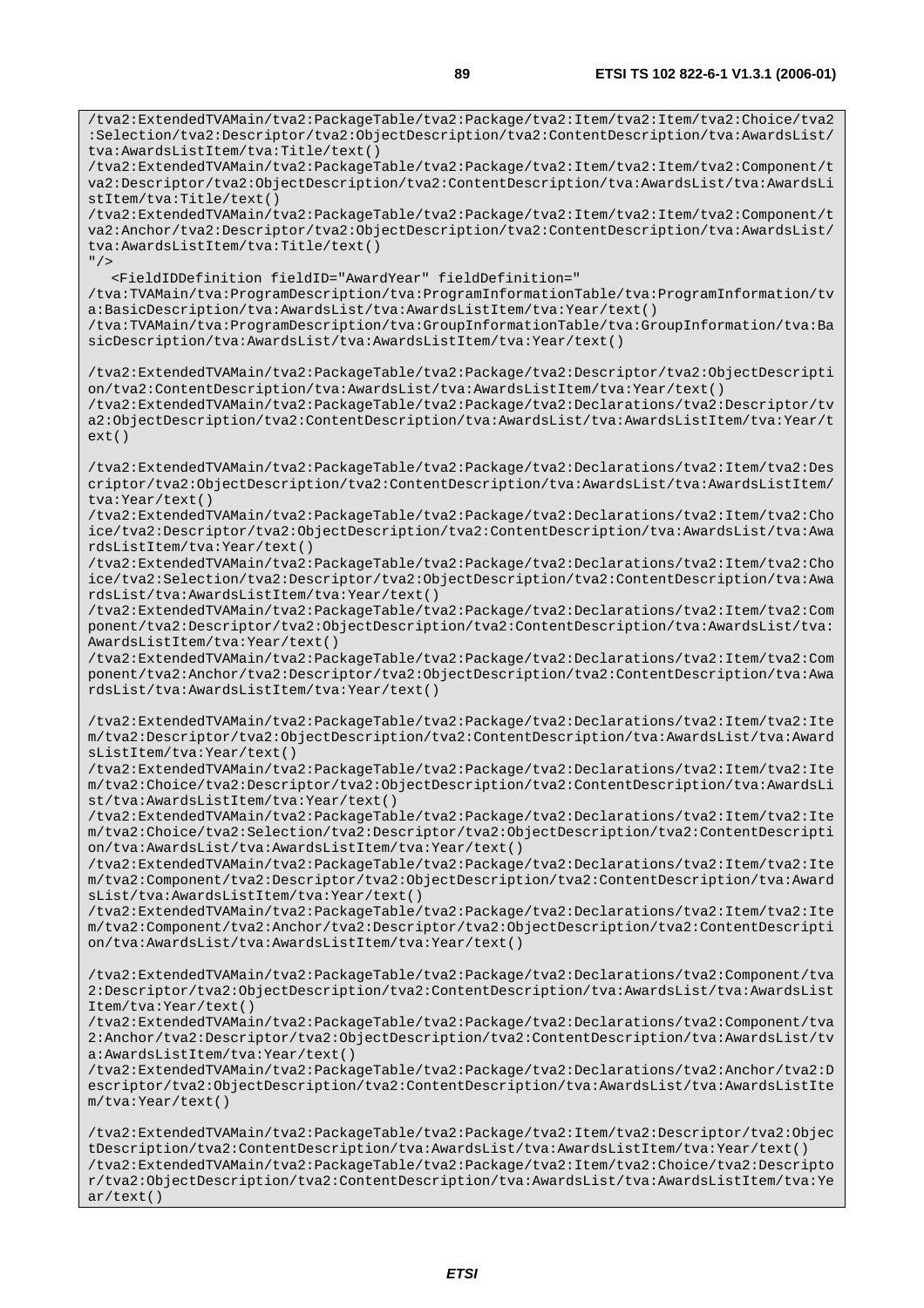/tva2:ExtendedTVAMain/tva2:PackageTable/tva2:Package/tva2:Item/tva2:Choice/tva2:Selection /tva2:Descriptor/tva2:ObjectDescription/tva2:ContentDescription/tva:AwardsList/tva:Awards ListItem/tva:Year/text() /tva2:ExtendedTVAMain/tva2:PackageTable/tva2:Package/tva2:Item/tva2:Component/tva2:Descri ptor/tva2:ObjectDescription/tva2:ContentDescription/tva:AwardsList/tva:AwardsListItem/tva :Year/text() /tva2:ExtendedTVAMain/tva2:PackageTable/tva2:Package/tva2:Item/tva2:Component/tva2:Anchor

/tva2:Descriptor/tva2:ObjectDescription/tva2:ContentDescription/tva:AwardsList/tva:Awards ListItem/tva:Year/text()

/tva2:ExtendedTVAMain/tva2:PackageTable/tva2:Package/tva2:Item/tva2:Item/tva2:Descriptor/ tva2:ObjectDescription/tva2:ContentDescription/tva:AwardsList/tva:AwardsListItem/tva:Year /text()

/tva2:ExtendedTVAMain/tva2:PackageTable/tva2:Package/tva2:Item/tva2:Item/tva2:Choice/tva2 :Descriptor/tva2:ObjectDescription/tva2:ContentDescription/tva:AwardsList/tva:AwardsListI tem/tva:Year/text()

/tva2:ExtendedTVAMain/tva2:PackageTable/tva2:Package/tva2:Item/tva2:Item/tva2:Choice/tva2 :Selection/tva2:Descriptor/tva2:ObjectDescription/tva2:ContentDescription/tva:AwardsList/ tva:AwardsListItem/tva:Year/text()

/tva2:ExtendedTVAMain/tva2:PackageTable/tva2:Package/tva2:Item/tva2:Item/tva2:Component/t va2:Descriptor/tva2:ObjectDescription/tva2:ContentDescription/tva:AwardsList/tva:AwardsLi stItem/tva:Year/text()

/tva2:ExtendedTVAMain/tva2:PackageTable/tva2:Package/tva2:Item/tva2:Item/tva2:Component/t va2:Anchor/tva2:Descriptor/tva2:ObjectDescription/tva2:ContentDescription/tva:AwardsList/ tva:AwardsListItem/tva:Year/text()  $"$  />

 <FieldIDDefinition fieldID="AwardNominee" fieldDefinition=" /tva:TVAMain/tva:ProgramDescription/tva:ProgramInformationTable/tva:ProgramInformation/tv a:BasicDescription/tva:AwardsList/tva:AwardsListItem/tva:Award/tva:Nominee/text()

/tva:TVAMain/tva:ProgramDescription/tva:GroupInformationTable/tva:GroupInformation/tva:Ba sicDescription/tva:AwardsList/tva:AwardsListItem/tva:Award/tva:Nominee/text()

/tva2:ExtendedTVAMain/tva2:PackageTable/tva2:Package/tva2:Descriptor/tva2:ObjectDescripti on/tva2:ContentDescription/tva:AwardsList/tva:AwardsListItem/tva:Award/tva:Nominee/text() /tva2:ExtendedTVAMain/tva2:PackageTable/tva2:Package/tva2:Declarations/tva2:Descriptor/tv a2:ObjectDescription/tva2:ContentDescription/tva:AwardsList/tva:AwardsListItem/tva:Award/ tva:Nominee/text()

/tva2:ExtendedTVAMain/tva2:PackageTable/tva2:Package/tva2:Declarations/tva2:Item/tva2:Des criptor/tva2:ObjectDescription/tva2:ContentDescription/tva:AwardsList/tva:AwardsListItem/ tva:Award/tva:Nominee/text()

/tva2:ExtendedTVAMain/tva2:PackageTable/tva2:Package/tva2:Declarations/tva2:Item/tva2:Cho ice/tva2:Descriptor/tva2:ObjectDescription/tva2:ContentDescription/tva:AwardsList/tva:Awa rdsListItem/tva:Award/tva:Nominee/text()

/tva2:ExtendedTVAMain/tva2:PackageTable/tva2:Package/tva2:Declarations/tva2:Item/tva2:Cho ice/tva2:Selection/tva2:Descriptor/tva2:ObjectDescription/tva2:ContentDescription/tva:Awa rdsList/tva:AwardsListItem/tva:Award/tva:Nominee/text()

/tva2:ExtendedTVAMain/tva2:PackageTable/tva2:Package/tva2:Declarations/tva2:Item/tva2:Com ponent/tva2:Descriptor/tva2:ObjectDescription/tva2:ContentDescription/tva:AwardsList/tva: AwardsListItem/tva:Award/tva:Nominee/text()

/tva2:ExtendedTVAMain/tva2:PackageTable/tva2:Package/tva2:Declarations/tva2:Item/tva2:Com ponent/tva2:Anchor/tva2:Descriptor/tva2:ObjectDescription/tva2:ContentDescription/tva:Awa rdsList/tva:AwardsListItem/tva:Award/tva:Nominee/text()

/tva2:ExtendedTVAMain/tva2:PackageTable/tva2:Package/tva2:Declarations/tva2:Item/tva2:Ite m/tva2:Descriptor/tva2:ObjectDescription/tva2:ContentDescription/tva:AwardsList/tva:Award sListItem/tva:Award/tva:Nominee/text()

/tva2:ExtendedTVAMain/tva2:PackageTable/tva2:Package/tva2:Declarations/tva2:Item/tva2:Ite m/tva2:Choice/tva2:Descriptor/tva2:ObjectDescription/tva2:ContentDescription/tva:AwardsLi st/tva:AwardsListItem/tva:Award/tva:Nominee/text()

/tva2:ExtendedTVAMain/tva2:PackageTable/tva2:Package/tva2:Declarations/tva2:Item/tva2:Ite m/tva2:Choice/tva2:Selection/tva2:Descriptor/tva2:ObjectDescription/tva2:ContentDescripti on/tva:AwardsList/tva:AwardsListItem/tva:Award/tva:Nominee/text()

/tva2:ExtendedTVAMain/tva2:PackageTable/tva2:Package/tva2:Declarations/tva2:Item/tva2:Ite m/tva2:Component/tva2:Descriptor/tva2:ObjectDescription/tva2:ContentDescription/tva:Award sList/tva:AwardsListItem/tva:Award/tva:Nominee/text()

/tva2:ExtendedTVAMain/tva2:PackageTable/tva2:Package/tva2:Declarations/tva2:Item/tva2:Ite m/tva2:Component/tva2:Anchor/tva2:Descriptor/tva2:ObjectDescription/tva2:ContentDescripti on/tva:AwardsList/tva:AwardsListItem/tva:Award/tva:Nominee/text()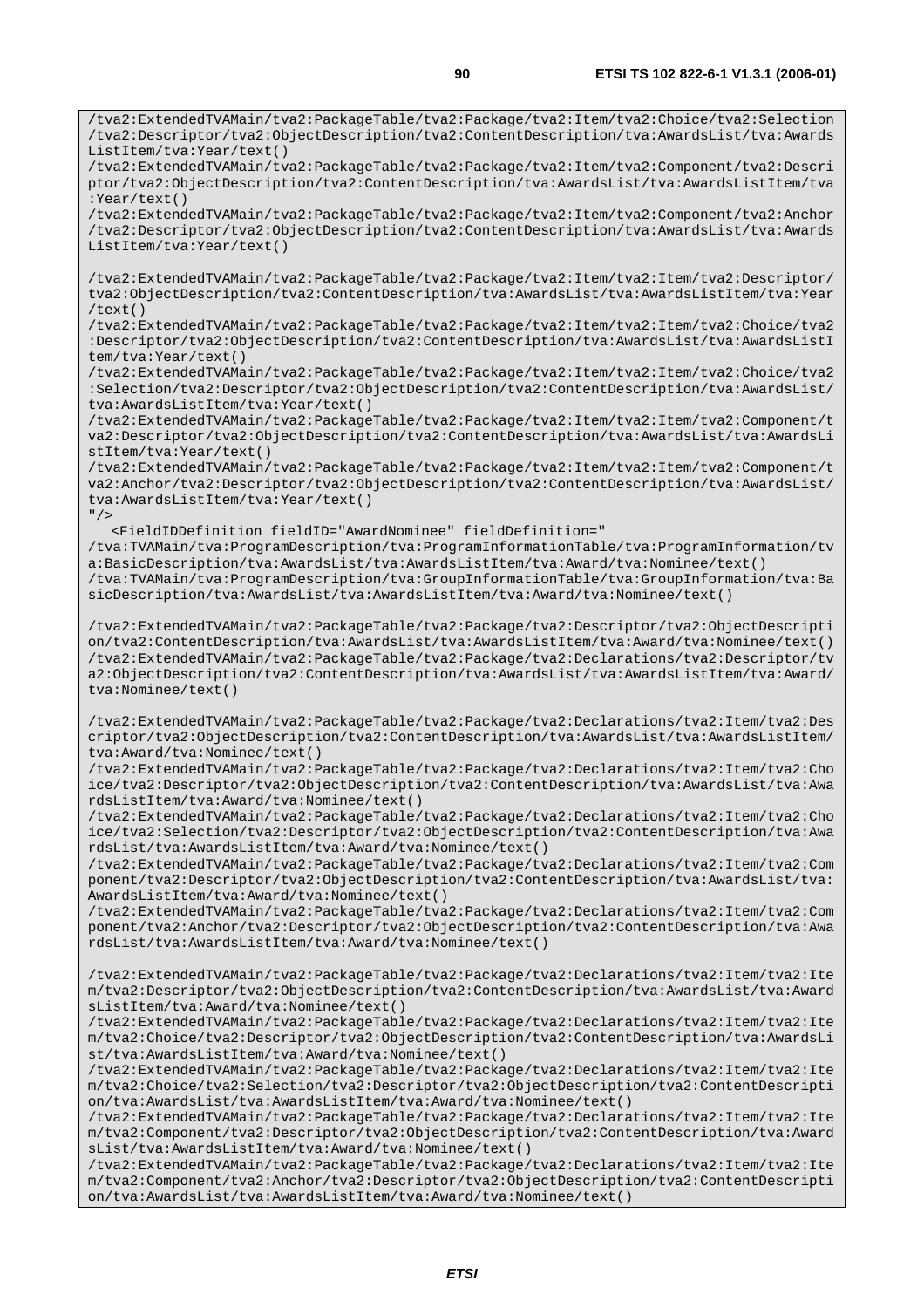/tva2:ExtendedTVAMain/tva2:PackageTable/tva2:Package/tva2:Declarations/tva2:Component/tva 2:Descriptor/tva2:ObjectDescription/tva2:ContentDescription/tva:AwardsList/tva:AwardsList Item/tva:Award/tva:Nominee/text()

/tva2:ExtendedTVAMain/tva2:PackageTable/tva2:Package/tva2:Declarations/tva2:Component/tva 2:Anchor/tva2:Descriptor/tva2:ObjectDescription/tva2:ContentDescription/tva:AwardsList/tv a:AwardsListItem/tva:Award/tva:Nominee/text()

/tva2:ExtendedTVAMain/tva2:PackageTable/tva2:Package/tva2:Declarations/tva2:Anchor/tva2:D escriptor/tva2:ObjectDescription/tva2:ContentDescription/tva:AwardsList/tva:AwardsListIte m/tva:Award/tva:Nominee/text()

/tva2:ExtendedTVAMain/tva2:PackageTable/tva2:Package/tva2:Item/tva2:Descriptor/tva2:Objec tDescription/tva2:ContentDescription/tva:AwardsList/tva:AwardsListItem/tva:Award/tva:Nomi nee/text()

/tva2:ExtendedTVAMain/tva2:PackageTable/tva2:Package/tva2:Item/tva2:Choice/tva2:Descripto r/tva2:ObjectDescription/tva2:ContentDescription/tva:AwardsList/tva:AwardsListItem/tva:Aw ard/tva:Nominee/text()

/tva2:ExtendedTVAMain/tva2:PackageTable/tva2:Package/tva2:Item/tva2:Choice/tva2:Selection /tva2:Descriptor/tva2:ObjectDescription/tva2:ContentDescription/tva:AwardsList/tva:Awards ListItem/tva:Award/tva:Nominee/text()

/tva2:ExtendedTVAMain/tva2:PackageTable/tva2:Package/tva2:Item/tva2:Component/tva2:Descri ptor/tva2:ObjectDescription/tva2:ContentDescription/tva:AwardsList/tva:AwardsListItem/tva :Award/tva:Nominee/text()

/tva2:ExtendedTVAMain/tva2:PackageTable/tva2:Package/tva2:Item/tva2:Component/tva2:Anchor /tva2:Descriptor/tva2:ObjectDescription/tva2:ContentDescription/tva:AwardsList/tva:Awards ListItem/tva:Award/tva:Nominee/text()

/tva2:ExtendedTVAMain/tva2:PackageTable/tva2:Package/tva2:Item/tva2:Item/tva2:Descriptor/ tva2:ObjectDescription/tva2:ContentDescription/tva:AwardsList/tva:AwardsListItem/tva:Awar d/tva:Nominee/text()

/tva2:ExtendedTVAMain/tva2:PackageTable/tva2:Package/tva2:Item/tva2:Item/tva2:Choice/tva2 :Descriptor/tva2:ObjectDescription/tva2:ContentDescription/tva:AwardsList/tva:AwardsListI tem/tva:Award/tva:Nominee/text()

/tva2:ExtendedTVAMain/tva2:PackageTable/tva2:Package/tva2:Item/tva2:Item/tva2:Choice/tva2 :Selection/tva2:Descriptor/tva2:ObjectDescription/tva2:ContentDescription/tva:AwardsList/ tva:AwardsListItem/tva:Award/tva:Nominee/text()

/tva2:ExtendedTVAMain/tva2:PackageTable/tva2:Package/tva2:Item/tva2:Item/tva2:Component/t va2:Descriptor/tva2:ObjectDescription/tva2:ContentDescription/tva:AwardsList/tva:AwardsLi stItem/tva:Award/tva:Nominee/text()

/tva2:ExtendedTVAMain/tva2:PackageTable/tva2:Package/tva2:Item/tva2:Item/tva2:Component/t va2:Anchor/tva2:Descriptor/tva2:ObjectDescription/tva2:ContentDescription/tva:AwardsList/ tva:AwardsListItem/tva:Award/tva:Nominee/text()  $"$  / >

<FieldIDDefinition fieldID="AwardRecipient" fieldDefinition="

/tva:TVAMain/tva:ProgramDescription/tva:ProgramInformationTable/tva:ProgramInformation/tv a:BasicDescription/tva:AwardsList/tva:AwardsListItem/tva:Award/tva:Recipient/text() /tva:TVAMain/tva:ProgramDescription/tva:GroupInformationTable/tva:GroupInformation/tva:Ba sicDescription/tva:AwardsList/tva:AwardsListItem/tva:Award/tva:Recipient/text()

/tva2:ExtendedTVAMain/tva2:PackageTable/tva2:Package/tva2:Descriptor/tva2:ObjectDescripti on/tva2:ContentDescription/tva:AwardsList/tva:AwardsListItem/tva:Award/tva:Recipient/text ()

/tva2:ExtendedTVAMain/tva2:PackageTable/tva2:Package/tva2:Declarations/tva2:Descriptor/tv a2:ObjectDescription/tva2:ContentDescription/tva:AwardsList/tva:AwardsListItem/tva:Award/ tva:Recipient/text()

/tva2:ExtendedTVAMain/tva2:PackageTable/tva2:Package/tva2:Declarations/tva2:Item/tva2:Des criptor/tva2:ObjectDescription/tva2:ContentDescription/tva:AwardsList/tva:AwardsListItem/ tva:Award/tva:Recipient/text()

/tva2:ExtendedTVAMain/tva2:PackageTable/tva2:Package/tva2:Declarations/tva2:Item/tva2:Cho ice/tva2:Descriptor/tva2:ObjectDescription/tva2:ContentDescription/tva:AwardsList/tva:Awa rdsListItem/tva:Award/tva:Recipient/text()

/tva2:ExtendedTVAMain/tva2:PackageTable/tva2:Package/tva2:Declarations/tva2:Item/tva2:Cho ice/tva2:Selection/tva2:Descriptor/tva2:ObjectDescription/tva2:ContentDescription/tva:Awa rdsList/tva:AwardsListItem/tva:Award/tva:Recipient/text()

/tva2:ExtendedTVAMain/tva2:PackageTable/tva2:Package/tva2:Declarations/tva2:Item/tva2:Com ponent/tva2:Descriptor/tva2:ObjectDescription/tva2:ContentDescription/tva:AwardsList/tva: AwardsListItem/tva:Award/tva:Recipient/text()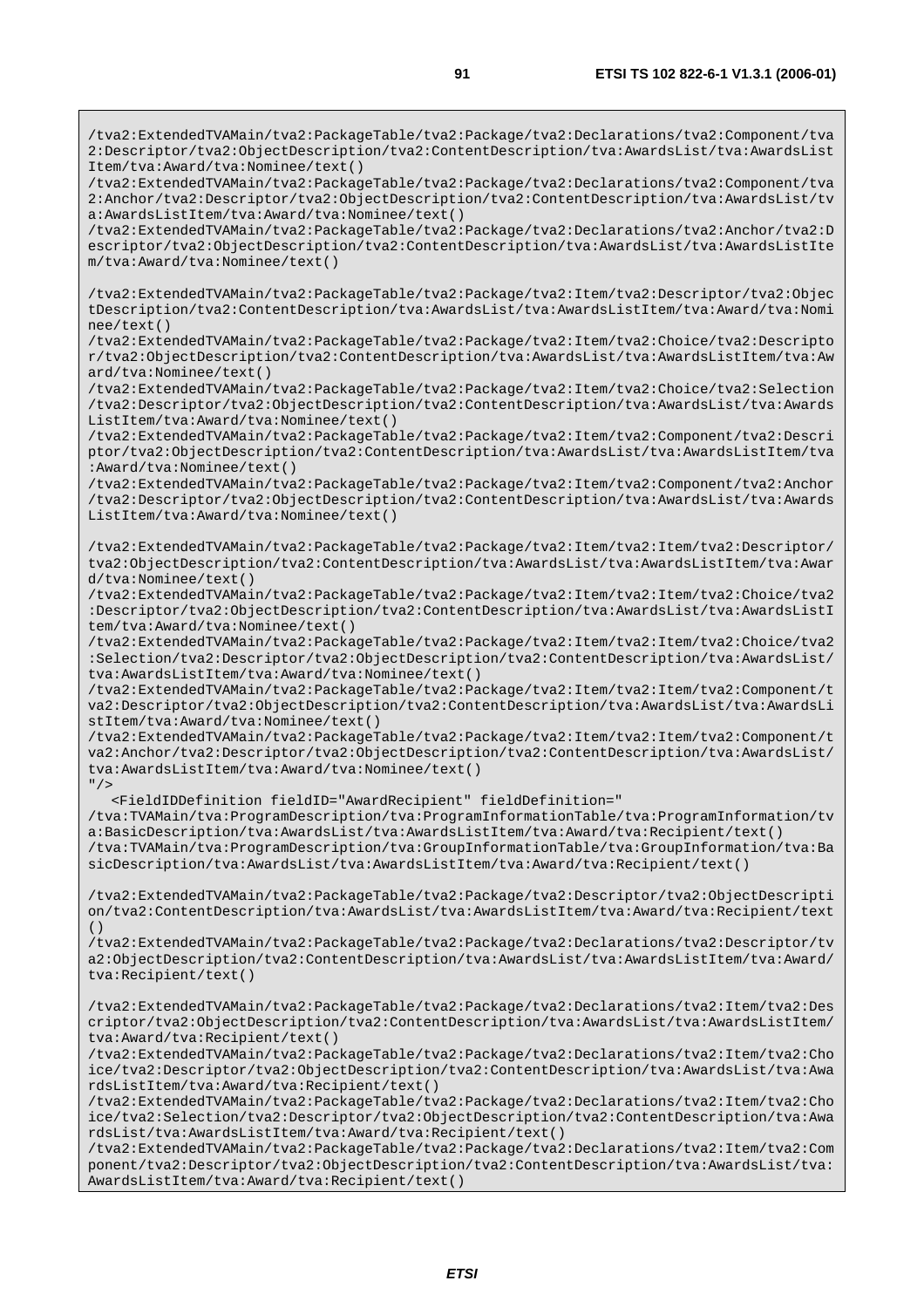/tva2:ExtendedTVAMain/tva2:PackageTable/tva2:Package/tva2:Declarations/tva2:Item/tva2:Ite m/tva2:Descriptor/tva2:ObjectDescription/tva2:ContentDescription/tva:AwardsList/tva:Award sListItem/tva:Award/tva:Recipient/text()

/tva2:ExtendedTVAMain/tva2:PackageTable/tva2:Package/tva2:Declarations/tva2:Item/tva2:Ite m/tva2:Choice/tva2:Descriptor/tva2:ObjectDescription/tva2:ContentDescription/tva:AwardsLi st/tva:AwardsListItem/tva:Award/tva:Recipient/text()

/tva2:ExtendedTVAMain/tva2:PackageTable/tva2:Package/tva2:Declarations/tva2:Item/tva2:Ite m/tva2:Choice/tva2:Selection/tva2:Descriptor/tva2:ObjectDescription/tva2:ContentDescripti on/tva:AwardsList/tva:AwardsListItem/tva:Award/tva:Recipient/text()

/tva2:ExtendedTVAMain/tva2:PackageTable/tva2:Package/tva2:Declarations/tva2:Item/tva2:Ite m/tva2:Component/tva2:Descriptor/tva2:ObjectDescription/tva2:ContentDescription/tva:Award sList/tva:AwardsListItem/tva:Award/tva:Recipient/text()

/tva2:ExtendedTVAMain/tva2:PackageTable/tva2:Package/tva2:Declarations/tva2:Item/tva2:Ite m/tva2:Component/tva2:Anchor/tva2:Descriptor/tva2:ObjectDescription/tva2:ContentDescripti on/tva:AwardsList/tva:AwardsListItem/tva:Award/tva:Recipient/text()

/tva2:ExtendedTVAMain/tva2:PackageTable/tva2:Package/tva2:Declarations/tva2:Component/tva 2:Descriptor/tva2:ObjectDescription/tva2:ContentDescription/tva:AwardsList/tva:AwardsList Item/tva:Award/tva:Recipient/text()

/tva2:ExtendedTVAMain/tva2:PackageTable/tva2:Package/tva2:Declarations/tva2:Component/tva 2:Anchor/tva2:Descriptor/tva2:ObjectDescription/tva2:ContentDescription/tva:AwardsList/tv a:AwardsListItem/tva:Award/tva:Recipient/text()

/tva2:ExtendedTVAMain/tva2:PackageTable/tva2:Package/tva2:Declarations/tva2:Anchor/tva2:D escriptor/tva2:ObjectDescription/tva2:ContentDescription/tva:AwardsList/tva:AwardsListIte m/tva:Award/tva:Recipient/text()

/tva2:ExtendedTVAMain/tva2:PackageTable/tva2:Package/tva2:Item/tva2:Descriptor/tva2:Objec tDescription/tva2:ContentDescription/tva:AwardsList/tva:AwardsListItem/tva:Award/tva:Reci pient/text()

/tva2:ExtendedTVAMain/tva2:PackageTable/tva2:Package/tva2:Item/tva2:Choice/tva2:Descripto r/tva2:ObjectDescription/tva2:ContentDescription/tva:AwardsList/tva:AwardsListItem/tva:Aw ard/tva:Recipient/text()

/tva2:ExtendedTVAMain/tva2:PackageTable/tva2:Package/tva2:Item/tva2:Choice/tva2:Selection /tva2:Descriptor/tva2:ObjectDescription/tva2:ContentDescription/tva:AwardsList/tva:Awards ListItem/tva:Award/tva:Recipient/text()

/tva2:ExtendedTVAMain/tva2:PackageTable/tva2:Package/tva2:Item/tva2:Component/tva2:Descri ptor/tva2:ObjectDescription/tva2:ContentDescription/tva:AwardsList/tva:AwardsListItem/tva :Award/tva:Recipient/text()

/tva2:ExtendedTVAMain/tva2:PackageTable/tva2:Package/tva2:Item/tva2:Component/tva2:Anchor /tva2:Descriptor/tva2:ObjectDescription/tva2:ContentDescription/tva:AwardsList/tva:Awards ListItem/tva:Award/tva:Recipient/text()

/tva2:ExtendedTVAMain/tva2:PackageTable/tva2:Package/tva2:Item/tva2:Item/tva2:Descriptor/ tva2:ObjectDescription/tva2:ContentDescription/tva:AwardsList/tva:AwardsListItem/tva:Awar d/tva:Recipient/text()

/tva2:ExtendedTVAMain/tva2:PackageTable/tva2:Package/tva2:Item/tva2:Item/tva2:Choice/tva2 :Descriptor/tva2:ObjectDescription/tva2:ContentDescription/tva:AwardsList/tva:AwardsListI tem/tva:Award/tva:Recipient/text()

/tva2:ExtendedTVAMain/tva2:PackageTable/tva2:Package/tva2:Item/tva2:Item/tva2:Choice/tva2 :Selection/tva2:Descriptor/tva2:ObjectDescription/tva2:ContentDescription/tva:AwardsList/ tva:AwardsListItem/tva:Award/tva:Recipient/text()

/tva2:ExtendedTVAMain/tva2:PackageTable/tva2:Package/tva2:Item/tva2:Item/tva2:Component/t va2:Descriptor/tva2:ObjectDescription/tva2:ContentDescription/tva:AwardsList/tva:AwardsLi stItem/tva:Award/tva:Recipient/text()

/tva2:ExtendedTVAMain/tva2:PackageTable/tva2:Package/tva2:Item/tva2:Item/tva2:Component/t va2:Anchor/tva2:Descriptor/tva2:ObjectDescription/tva2:ContentDescription/tva:AwardsList/ tva:AwardsListItem/tva:Award/tva:Recipient/text()  $"$ />

<FieldIDDefinition fieldID="ProductionDate" fieldDefinition="

/tva:TVAMain/tva:ProgramDescription/tva:ProgramInformationTable/tva:ProgramInformation/tv a:BasicDescription/tva:ProductionDate/text()

/tva:TVAMain/tva:ProgramDescription/tva:GroupInformationTable/tva:GroupInformation/tva:Ba sicDescription/tva:ProductionDate/text()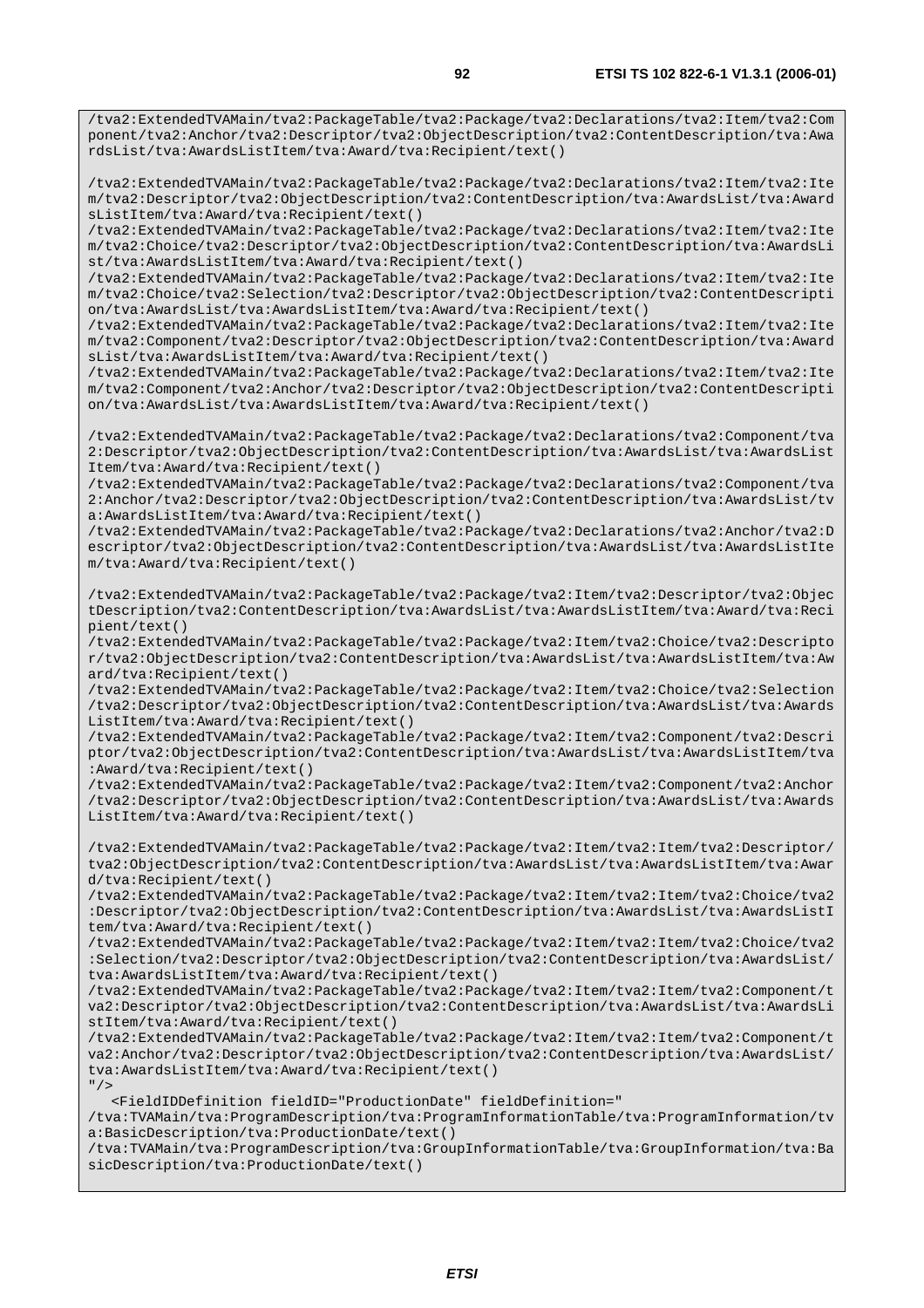/tva2:ExtendedTVAMain/tva2:PackageTable/tva2:Package/tva2:Descriptor/tva2:ObjectDescripti on/tva2:ContentDescription/tva:ProductionDate/text() /tva2:ExtendedTVAMain/tva2:PackageTable/tva2:Package/tva2:Declarations/tva2:Descriptor/tv a2:ObjectDescription/tva2:ContentDescription/tva:ProductionDate/text() /tva2:ExtendedTVAMain/tva2:PackageTable/tva2:Package/tva2:Declarations/tva2:Item/tva2:Des criptor/tva2:ObjectDescription/tva2:ContentDescription/tva:ProductionDate/text() /tva2:ExtendedTVAMain/tva2:PackageTable/tva2:Package/tva2:Declarations/tva2:Item/tva2:Cho ice/tva2:Descriptor/tva2:ObjectDescription/tva2:ContentDescription/tva:ProductionDate/tex  $t($ ) /tva2:ExtendedTVAMain/tva2:PackageTable/tva2:Package/tva2:Declarations/tva2:Item/tva2:Cho ice/tva2:Selection/tva2:Descriptor/tva2:ObjectDescription/tva2:ContentDescription/tva:Pro ductionDate/text() /tva2:ExtendedTVAMain/tva2:PackageTable/tva2:Package/tva2:Declarations/tva2:Item/tva2:Com ponent/tva2:Descriptor/tva2:ObjectDescription/tva2:ContentDescription/tva:ProductionDate/ text() /tva2:ExtendedTVAMain/tva2:PackageTable/tva2:Package/tva2:Declarations/tva2:Item/tva2:Com ponent/tva2:Anchor/tva2:Descriptor/tva2:ObjectDescription/tva2:ContentDescription/tva:Pro ductionDate/text() /tva2:ExtendedTVAMain/tva2:PackageTable/tva2:Package/tva2:Declarations/tva2:Item/tva2:Ite m/tva2:Descriptor/tva2:ObjectDescription/tva2:ContentDescription/tva:ProductionDate/text( ) /tva2:ExtendedTVAMain/tva2:PackageTable/tva2:Package/tva2:Declarations/tva2:Item/tva2:Ite m/tva2:Choice/tva2:Descriptor/tva2:ObjectDescription/tva2:ContentDescription/tva:Producti onDate/text() /tva2:ExtendedTVAMain/tva2:PackageTable/tva2:Package/tva2:Declarations/tva2:Item/tva2:Ite m/tva2:Choice/tva2:Selection/tva2:Descriptor/tva2:ObjectDescription/tva2:ContentDescripti on/tva:ProductionDate/text() /tva2:ExtendedTVAMain/tva2:PackageTable/tva2:Package/tva2:Declarations/tva2:Item/tva2:Ite m/tva2:Component/tva2:Descriptor/tva2:ObjectDescription/tva2:ContentDescription/tva:Produ ctionDate/text() /tva2:ExtendedTVAMain/tva2:PackageTable/tva2:Package/tva2:Declarations/tva2:Item/tva2:Ite m/tva2:Component/tva2:Anchor/tva2:Descriptor/tva2:ObjectDescription/tva2:ContentDescripti on/tva:ProductionDate/text() /tva2:ExtendedTVAMain/tva2:PackageTable/tva2:Package/tva2:Declarations/tva2:Component/tva 2:Descriptor/tva2:ObjectDescription/tva2:ContentDescription/tva:ProductionDate/text() /tva2:ExtendedTVAMain/tva2:PackageTable/tva2:Package/tva2:Declarations/tva2:Component/tva 2:Anchor/tva2:Descriptor/tva2:ObjectDescription/tva2:ContentDescription/tva:ProductionDat e/text() /tva2:ExtendedTVAMain/tva2:PackageTable/tva2:Package/tva2:Declarations/tva2:Anchor/tva2:D escriptor/tva2:ObjectDescription/tva2:ContentDescription/tva:ProductionDate/text() /tva2:ExtendedTVAMain/tva2:PackageTable/tva2:Package/tva2:Item/tva2:Descriptor/tva2:Objec tDescription/tva2:ContentDescription/tva:ProductionDate/text() /tva2:ExtendedTVAMain/tva2:PackageTable/tva2:Package/tva2:Item/tva2:Choice/tva2:Descripto r/tva2:ObjectDescription/tva2:ContentDescription/tva:ProductionDate/text() /tva2:ExtendedTVAMain/tva2:PackageTable/tva2:Package/tva2:Item/tva2:Choice/tva2:Selection /tva2:Descriptor/tva2:ObjectDescription/tva2:ContentDescription/tva:ProductionDate/text() /tva2:ExtendedTVAMain/tva2:PackageTable/tva2:Package/tva2:Item/tva2:Component/tva2:Descri ptor/tva2:ObjectDescription/tva2:ContentDescription/tva:ProductionDate/text() /tva2:ExtendedTVAMain/tva2:PackageTable/tva2:Package/tva2:Item/tva2:Component/tva2:Anchor /tva2:Descriptor/tva2:ObjectDescription/tva2:ContentDescription/tva:ProductionDate/text() /tva2:ExtendedTVAMain/tva2:PackageTable/tva2:Package/tva2:Item/tva2:Item/tva2:Descriptor/ tva2:ObjectDescription/tva2:ContentDescription/tva:ProductionDate/text() /tva2:ExtendedTVAMain/tva2:PackageTable/tva2:Package/tva2:Item/tva2:Item/tva2:Choice/tva2 :Descriptor/tva2:ObjectDescription/tva2:ContentDescription/tva:ProductionDate/text() /tva2:ExtendedTVAMain/tva2:PackageTable/tva2:Package/tva2:Item/tva2:Item/tva2:Choice/tva2 :Selection/tva2:Descriptor/tva2:ObjectDescription/tva2:ContentDescription/tva:ProductionD ate/text() /tva2:ExtendedTVAMain/tva2:PackageTable/tva2:Package/tva2:Item/tva2:Item/tva2:Component/t va2:Descriptor/tva2:ObjectDescription/tva2:ContentDescription/tva:ProductionDate/text() /tva2:ExtendedTVAMain/tva2:PackageTable/tva2:Package/tva2:Item/tva2:Item/tva2:Component/t va2:Anchor/tva2:Descriptor/tva2:ObjectDescription/tva2:ContentDescription/tva:ProductionD ate/text()  $"$ />

**ETSI**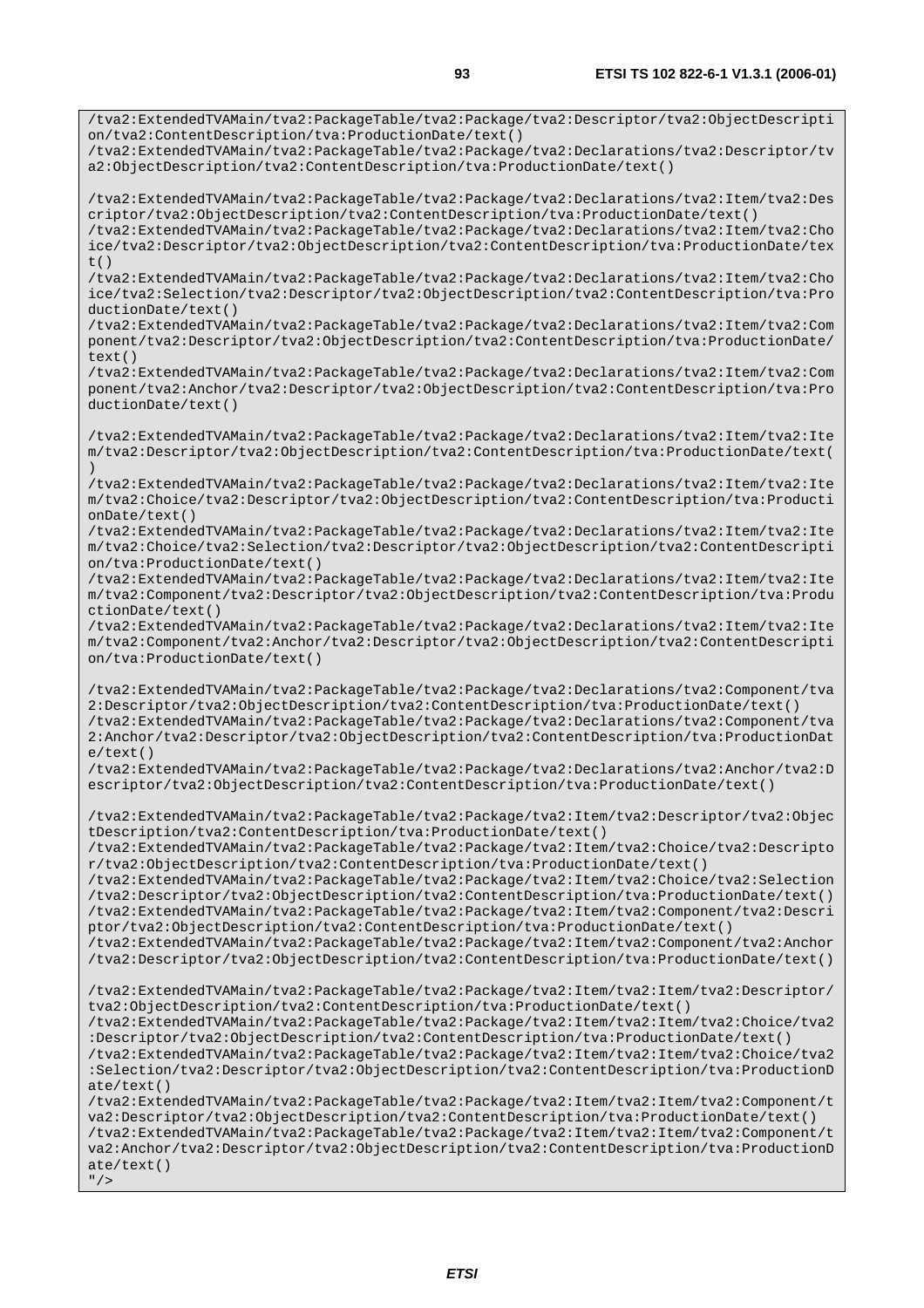| $<$ ! --                                                                                                                                                                                                                                                                                                                                                                                                                                                                                                                                                                                                                                                                                                                                                                                                                                                                                                                                                                                                                                                                                                                                                                                                                                                                                                                                                           |
|--------------------------------------------------------------------------------------------------------------------------------------------------------------------------------------------------------------------------------------------------------------------------------------------------------------------------------------------------------------------------------------------------------------------------------------------------------------------------------------------------------------------------------------------------------------------------------------------------------------------------------------------------------------------------------------------------------------------------------------------------------------------------------------------------------------------------------------------------------------------------------------------------------------------------------------------------------------------------------------------------------------------------------------------------------------------------------------------------------------------------------------------------------------------------------------------------------------------------------------------------------------------------------------------------------------------------------------------------------------------|
| $--$                                                                                                                                                                                                                                                                                                                                                                                                                                                                                                                                                                                                                                                                                                                                                                                                                                                                                                                                                                                                                                                                                                                                                                                                                                                                                                                                                               |
| feldID for Program, Group, Purchase, Instance, and Package<br><math>--</math><br><math><</math>! --</td></tr><tr><td></td></tr><tr><td><br><FieldIDDefinition fieldID="Price" fieldDefinition="<br>/tva:TVAMain/tva:ProgramDescription/tva:ProgramInformationTable/tva:ProgramInformation/tv<br>a:BasicDescription/tva:PurchaseList/tva:PurchaseItem/tva:Price/text()<br>/tva:TVAMain/tva:ProgramDescription/tva:GroupInformationTable/tva:GroupInformation/tva:Ba<br>sicDescription/tva:PurchaseList/tva:PurchaseItem/tva:Price/text()<br>/tva:TVAMain/tva:ProgramDescription/tva:ProgramLocationTable/tva:Schedule/tva:ScheduleEve<br>nt/tva:InstanceDescription/tva:PurchaseList/tva:PurchaseItem/tva:Price/text()<br>/tva:TVAMain/tva:ProgramDescription/tva:ProgramLocationTable/tva:BroadcastEvent/tva:Insta<br>nceDescription/tva:PurchaseList/tva:PurchaseItem/tva:Price/text()<br>/tva:TVAMain/tva:ProgramDescription/tva:ProgramLocationTable/tva:OnDemandProgram/tva:Inst<br>anceDescription/tva:PurchaseList/tva:PurchaseItem/tva:Price/text()<br>/tva:TVAMain/tva:ProgramDescription/tva:ProgramLocationTable/tva:OnDemandService/tva:OnDe<br>mandProgram/tva:InstanceDescription/tva:PurchaseList/tva:PurchaseItem/tva:Price/text()<br>/tva:TVAMain/tva:ProgramDescription/tva:PurchaseInformationTable/tva:PurchaseInformation/<br>tva:Price/text() |
| /tva2:ExtendedTVAMain/tva2:PackageTable/tva2:Package/tva2:Descriptor/tva2:ObjectDescripti<br>on/tva2:ContentDescription/tva:PurchaseList/tva:PurchaseItem/tva:Price/text()<br>/tva2:ExtendedTVAMain/tva2:PackageTable/tva2:Package/tva2:Declarations/tva2:Descriptor/tv<br>a2:ObjectDescription/tva2:ContentDescription/tva:PurchaseList/tva:PurchaseItem/tva:Price/<br>text()                                                                                                                                                                                                                                                                                                                                                                                                                                                                                                                                                                                                                                                                                                                                                                                                                                                                                                                                                                                     |
| /tva2:ExtendedTVAMain/tva2:PackageTable/tva2:Package/tva2:Declarations/tva2:Item/tva2:Des<br>criptor/tva2:ObjectDescription/tva2:ContentDescription/tva:PurchaseList/tva:PurchaseItem/<br>tva:Price/text()<br>/tva2:ExtendedTVAMain/tva2:PackageTable/tva2:Package/tva2:Declarations/tva2:Item/tva2:Cho<br>ice/tva2:Descriptor/tva2:ObjectDescription/tva2:ContentDescription/tva:PurchaseList/tva:P<br>urchaseItem/tva:Price/text()<br>/tva2:ExtendedTVAMain/tva2:PackageTable/tva2:Package/tva2:Declarations/tva2:Item/tva2:Cho<br>ice/tva2:Selection/tva2:Descriptor/tva2:ObjectDescription/tva2:ContentDescription/tva:Pur<br>chaseList/tva:PurchaseItem/tva:Price/text()<br>/tva2:ExtendedTVAMain/tva2:PackageTable/tva2:Package/tva2:Declarations/tva2:Item/tva2:Com<br>ponent/tva2:Descriptor/tva2:ObjectDescription/tva2:ContentDescription/tva:PurchaseList/tv<br>a: PurchaseItem/tva:Price/text()<br>/tva2:ExtendedTVAMain/tva2:PackageTable/tva2:Package/tva2:Declarations/tva2:Item/tva2:Com<br>ponent/tva2:Anchor/tva2:Descriptor/tva2:ObjectDescription/tva2:ContentDescription/tva:Pur                                                                                                                                                                                                                                                              |
| chaseList/tva:PurchaseItem/tva:Price/text()                                                                                                                                                                                                                                                                                                                                                                                                                                                                                                                                                                                                                                                                                                                                                                                                                                                                                                                                                                                                                                                                                                                                                                                                                                                                                                                        |
| /tva2:ExtendedTVAMain/tva2:PackageTable/tva2:Package/tva2:Declarations/tva2:Item/tva2:Ite<br>m/tva2:Descriptor/tva2:ObjectDescription/tva2:ContentDescription/tva:PurchaseList/tva:Pur<br>chaseItem/tva:Price/text()                                                                                                                                                                                                                                                                                                                                                                                                                                                                                                                                                                                                                                                                                                                                                                                                                                                                                                                                                                                                                                                                                                                                               |
| /tva2:ExtendedTVAMain/tva2:PackageTable/tva2:Package/tva2:Declarations/tva2:Item/tva2:Ite<br>m/tva2:Choice/tva2:Descriptor/tva2:ObjectDescription/tva2:ContentDescription/tva:Purchase<br>List/tva:PurchaseItem/tva:Price/text()<br>/tva2:ExtendedTVAMain/tva2:PackageTable/tva2:Package/tva2:Declarations/tva2:Item/tva2:Ite<br>m/tva2:Choice/tva2:Selection/tva2:Descriptor/tva2:ObjectDescription/tva2:ContentDescripti<br>on/tva:PurchaseList/tva:PurchaseItem/tva:Price/text()<br>/tva2:ExtendedTVAMain/tva2:PackageTable/tva2:Package/tva2:Declarations/tva2:Item/tva2:Ite<br>m/tva2:Component/tva2:Descriptor/tva2:ObjectDescription/tva2:ContentDescription/tva:Purch<br>aseList/tva:PurchaseItem/tva:Price/text()<br>/tva2:ExtendedTVAMain/tva2:PackageTable/tva2:Package/tva2:Declarations/tva2:Item/tva2:Ite<br>m/tva2:Component/tva2:Anchor/tva2:Descriptor/tva2:ObjectDescription/tva2:ContentDescripti<br>on/tva:PurchaseList/tva:PurchaseItem/tva:Price/text()                                                                                                                                                                                                                                                                                                                                                                                      |
| /tva2:ExtendedTVAMain/tva2:PackageTable/tva2:Package/tva2:Declarations/tva2:Component/tva<br>2:Descriptor/tva2:ObjectDescription/tva2:ContentDescription/tva:PurchaseList/tva:Purchase<br>Item/tva:Price/text()<br>/tva2:ExtendedTVAMain/tva2:PackageTable/tva2:Package/tva2:Declarations/tva2:Component/tva<br>2:Anchor/tva2:Descriptor/tva2:ObjectDescription/tva2:ContentDescription/tva:PurchaseList/<br>tva:PurchaseItem/tva:Price/text()                                                                                                                                                                                                                                                                                                                                                                                                                                                                                                                                                                                                                                                                                                                                                                                                                                                                                                                     |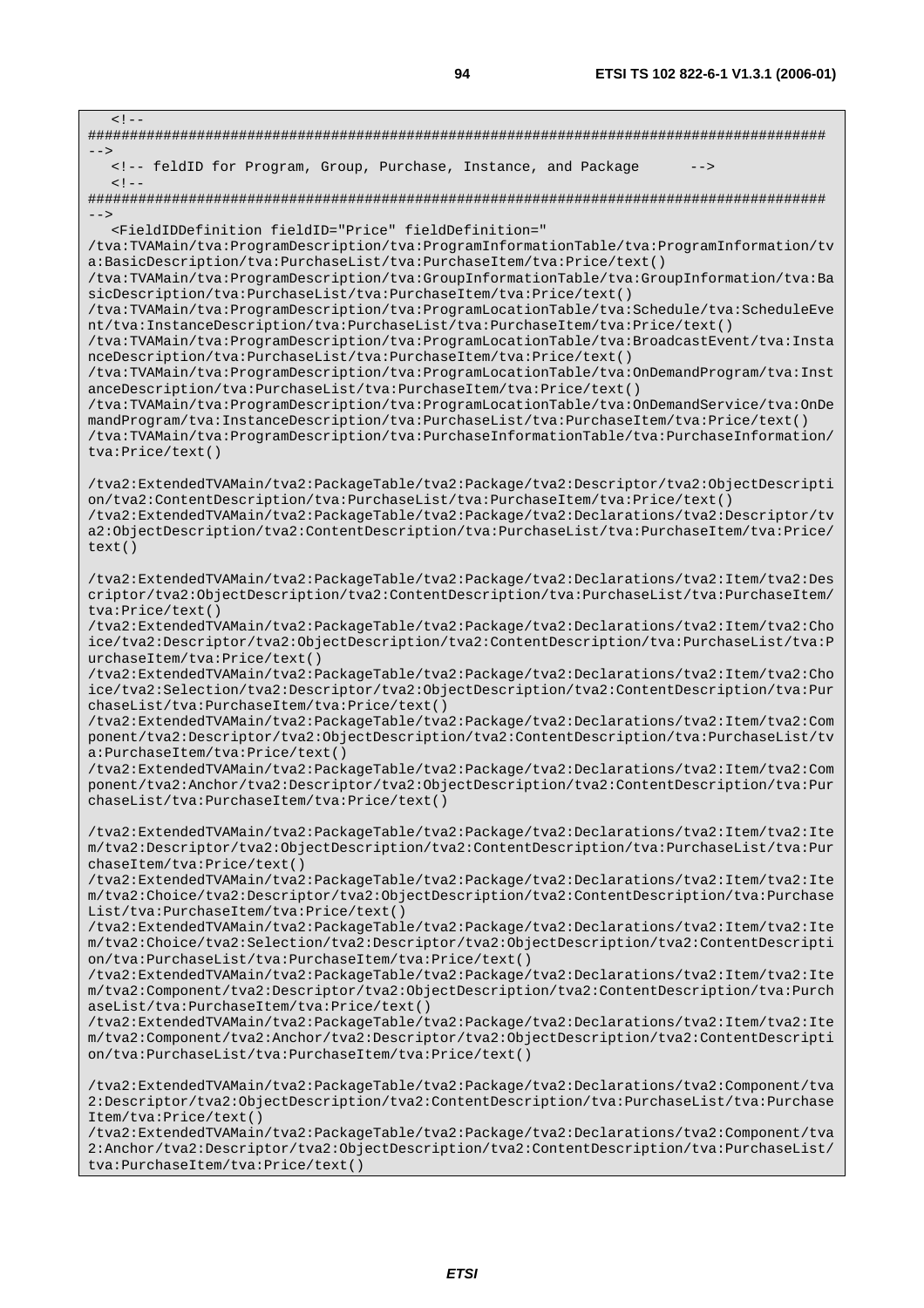/tva2:ExtendedTVAMain/tva2:PackageTable/tva2:Package/tva2:Declarations/tva2:Anchor/tva2:D escriptor/tva2:ObjectDescription/tva2:ContentDescription/tva:PurchaseList/tva:PurchaseIte m/tva:Price/text()

/tva2:ExtendedTVAMain/tva2:PackageTable/tva2:Package/tva2:Item/tva2:Descriptor/tva2:Objec tDescription/tva2:ContentDescription/tva:PurchaseList/tva:PurchaseItem/tva:Price/text() /tva2:ExtendedTVAMain/tva2:PackageTable/tva2:Package/tva2:Item/tva2:Choice/tva2:Descripto r/tva2:ObjectDescription/tva2:ContentDescription/tva:PurchaseList/tva:PurchaseItem/tva:Pr ice/text()

/tva2:ExtendedTVAMain/tva2:PackageTable/tva2:Package/tva2:Item/tva2:Choice/tva2:Selection /tva2:Descriptor/tva2:ObjectDescription/tva2:ContentDescription/tva:PurchaseList/tva:Purc haseItem/tva:Price/text()

/tva2:ExtendedTVAMain/tva2:PackageTable/tva2:Package/tva2:Item/tva2:Component/tva2:Descri ptor/tva2:ObjectDescription/tva2:ContentDescription/tva:PurchaseList/tva:PurchaseItem/tva :Price/text()

/tva2:ExtendedTVAMain/tva2:PackageTable/tva2:Package/tva2:Item/tva2:Component/tva2:Anchor /tva2:Descriptor/tva2:ObjectDescription/tva2:ContentDescription/tva:PurchaseList/tva:Purc haseItem/tva:Price/text()

/tva2:ExtendedTVAMain/tva2:PackageTable/tva2:Package/tva2:Item/tva2:Item/tva2:Descriptor/ tva2:ObjectDescription/tva2:ContentDescription/tva:PurchaseList/tva:PurchaseItem/tva:Pric e/text()

/tva2:ExtendedTVAMain/tva2:PackageTable/tva2:Package/tva2:Item/tva2:Item/tva2:Choice/tva2 :Descriptor/tva2:ObjectDescription/tva2:ContentDescription/tva:PurchaseList/tva:PurchaseI tem/tva:Price/text()

/tva2:ExtendedTVAMain/tva2:PackageTable/tva2:Package/tva2:Item/tva2:Item/tva2:Choice/tva2 :Selection/tva2:Descriptor/tva2:ObjectDescription/tva2:ContentDescription/tva:PurchaseLis t/tva:PurchaseItem/tva:Price/text()

/tva2:ExtendedTVAMain/tva2:PackageTable/tva2:Package/tva2:Item/tva2:Item/tva2:Component/t va2:Descriptor/tva2:ObjectDescription/tva2:ContentDescription/tva:PurchaseList/tva:Purcha seItem/tva:Price/text()

/tva2:ExtendedTVAMain/tva2:PackageTable/tva2:Package/tva2:Item/tva2:Item/tva2:Component/t va2:Anchor/tva2:Descriptor/tva2:ObjectDescription/tva2:ContentDescription/tva:PurchaseLis t/tva:PurchaseItem/tva:Price/text()

 $"$ />

<FieldIDDefinition fieldID="currencyCode" fieldDefinition="

/tva:TVAMain/tva:ProgramDescription/tva:ProgramInformationTable/tva:ProgramInformation/tv a:BasicDescription/tva:PurchaseList/tva:PurchaseItem/tva:Price/@currencyCode

/tva:TVAMain/tva:ProgramDescription/tva:GroupInformationTable/tva:GroupInformation/tva:Ba sicDescription/tva:PurchaseList/tva:PurchaseItem/tva:Price/@currencyCode

/tva:TVAMain/tva:ProgramDescription/tva:ProgramLocationTable/tva:Schedule/tva:ScheduleEve nt/tva:InstanceDescription/tva:PurchaseList/tva:PurchaseItem/tva:Price/@currencyCode

/tva:TVAMain/tva:ProgramDescription/tva:ProgramLocationTable/tva:BroadcastEvent/tva:Insta nceDescription/tva:PurchaseList/tva:PurchaseItem/tva:Price/@currencyCode

/tva:TVAMain/tva:ProgramDescription/tva:ProgramLocationTable/tva:OnDemandProgram/tva:Inst anceDescription/tva:PurchaseList/tva:PurchaseItem/tva:Price/@currencyCode

/tva:TVAMain/tva:ProgramDescription/tva:ProgramLocationTable/tva:OnDemandService/tva:OnDe mandProgram/tva:InstanceDescription/tva:PurchaseList/tva:PurchaseItem/tva:Price/@currency Code

/tva:TVAMain/tva:ProgramDescription/tva:PurchaseInformationTable/tva:PurchaseInformation/ tva:Price/@currencyCode

/tva2:ExtendedTVAMain/tva2:PackageTable/tva2:Package/tva2:Descriptor/tva2:ObjectDescripti on/tva2:ContentDescription/tva:PurchaseList/tva:PurchaseItem/tva:Price/@currencyCode /tva2:ExtendedTVAMain/tva2:PackageTable/tva2:Package/tva2:Declarations/tva2:Descriptor/tv a2:ObjectDescription/tva2:ContentDescription/tva:PurchaseList/tva:PurchaseItem/tva:Price/ @currencyCode

/tva2:ExtendedTVAMain/tva2:PackageTable/tva2:Package/tva2:Declarations/tva2:Item/tva2:Des criptor/tva2:ObjectDescription/tva2:ContentDescription/tva:PurchaseList/tva:PurchaseItem/ tva:Price/@currencyCode

/tva2:ExtendedTVAMain/tva2:PackageTable/tva2:Package/tva2:Declarations/tva2:Item/tva2:Cho ice/tva2:Descriptor/tva2:ObjectDescription/tva2:ContentDescription/tva:PurchaseList/tva:P urchaseItem/tva:Price/@currencyCode

/tva2:ExtendedTVAMain/tva2:PackageTable/tva2:Package/tva2:Declarations/tva2:Item/tva2:Cho ice/tva2:Selection/tva2:Descriptor/tva2:ObjectDescription/tva2:ContentDescription/tva:Pur chaseList/tva:PurchaseItem/tva:Price/@currencyCode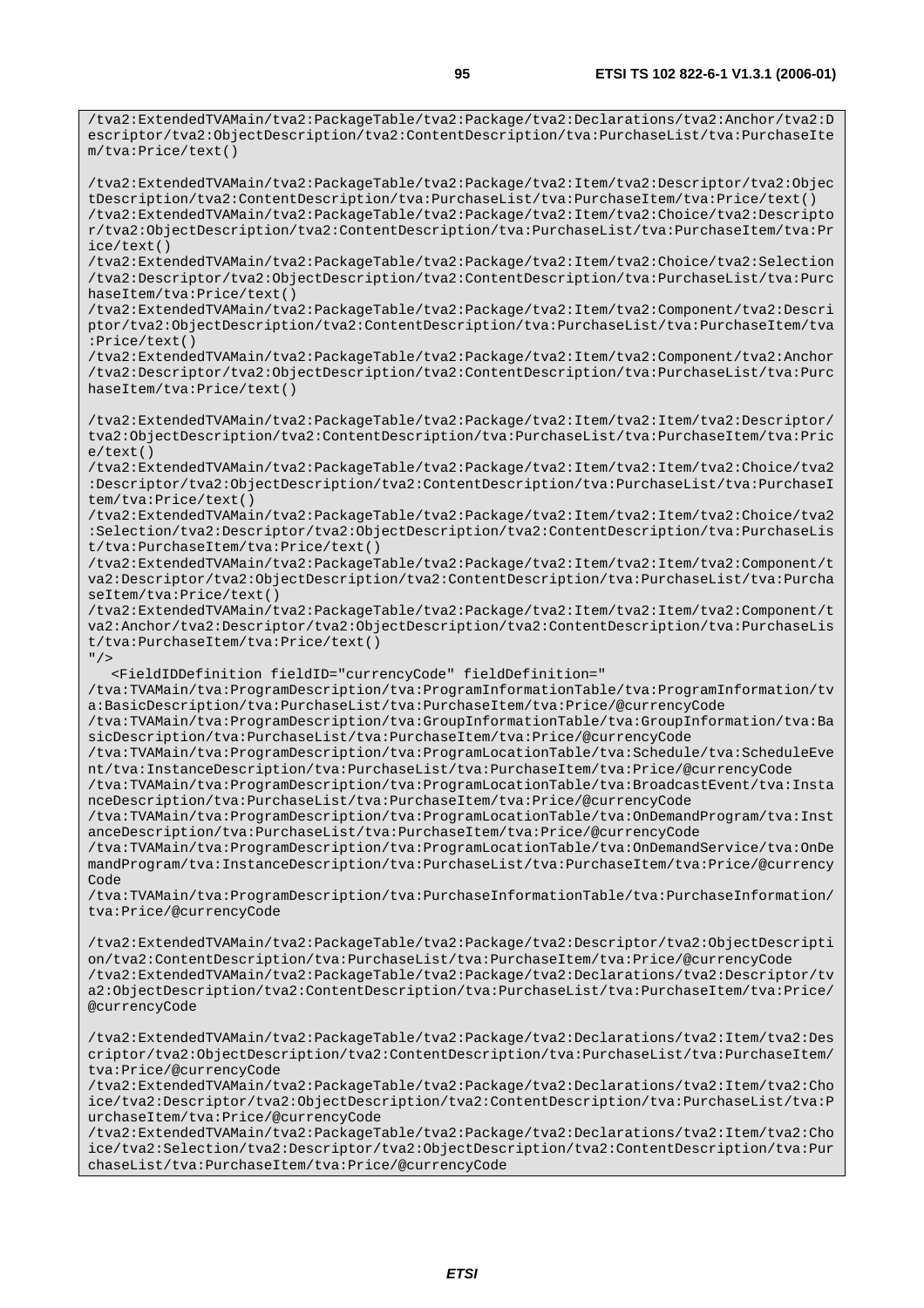/tva2:ExtendedTVAMain/tva2:PackageTable/tva2:Package/tva2:Declarations/tva2:Item/tva2:Com ponent/tva2:Descriptor/tva2:ObjectDescription/tva2:ContentDescription/tva:PurchaseList/tv a:PurchaseItem/tva:Price/@currencyCode

/tva2:ExtendedTVAMain/tva2:PackageTable/tva2:Package/tva2:Declarations/tva2:Item/tva2:Com ponent/tva2:Anchor/tva2:Descriptor/tva2:ObjectDescription/tva2:ContentDescription/tva:Pur chaseList/tva:PurchaseItem/tva:Price/@currencyCode

/tva2:ExtendedTVAMain/tva2:PackageTable/tva2:Package/tva2:Declarations/tva2:Item/tva2:Ite m/tva2:Descriptor/tva2:ObjectDescription/tva2:ContentDescription/tva:PurchaseList/tva:Pur chaseItem/tva:Price/@currencyCode

/tva2:ExtendedTVAMain/tva2:PackageTable/tva2:Package/tva2:Declarations/tva2:Item/tva2:Ite m/tva2:Choice/tva2:Descriptor/tva2:ObjectDescription/tva2:ContentDescription/tva:Purchase List/tva:PurchaseItem/tva:Price/@currencyCode

/tva2:ExtendedTVAMain/tva2:PackageTable/tva2:Package/tva2:Declarations/tva2:Item/tva2:Ite m/tva2:Choice/tva2:Selection/tva2:Descriptor/tva2:ObjectDescription/tva2:ContentDescripti on/tva:PurchaseList/tva:PurchaseItem/tva:Price/@currencyCode

/tva2:ExtendedTVAMain/tva2:PackageTable/tva2:Package/tva2:Declarations/tva2:Item/tva2:Ite m/tva2:Component/tva2:Descriptor/tva2:ObjectDescription/tva2:ContentDescription/tva:Purch aseList/tva:PurchaseItem/tva:Price/@currencyCode

/tva2:ExtendedTVAMain/tva2:PackageTable/tva2:Package/tva2:Declarations/tva2:Item/tva2:Ite m/tva2:Component/tva2:Anchor/tva2:Descriptor/tva2:ObjectDescription/tva2:ContentDescripti on/tva:PurchaseList/tva:PurchaseItem/tva:Price/@currencyCode

/tva2:ExtendedTVAMain/tva2:PackageTable/tva2:Package/tva2:Declarations/tva2:Component/tva 2:Descriptor/tva2:ObjectDescription/tva2:ContentDescription/tva:PurchaseList/tva:Purchase Item/tva:Price/@currencyCode

/tva2:ExtendedTVAMain/tva2:PackageTable/tva2:Package/tva2:Declarations/tva2:Component/tva 2:Anchor/tva2:Descriptor/tva2:ObjectDescription/tva2:ContentDescription/tva:PurchaseList/ tva:PurchaseItem/tva:Price/@currencyCode

/tva2:ExtendedTVAMain/tva2:PackageTable/tva2:Package/tva2:Declarations/tva2:Anchor/tva2:D escriptor/tva2:ObjectDescription/tva2:ContentDescription/tva:PurchaseList/tva:PurchaseIte m/tva:Price/@currencyCode

/tva2:ExtendedTVAMain/tva2:PackageTable/tva2:Package/tva2:Item/tva2:Descriptor/tva2:Objec tDescription/tva2:ContentDescription/tva:PurchaseList/tva:PurchaseItem/tva:Price/@currenc yCode

/tva2:ExtendedTVAMain/tva2:PackageTable/tva2:Package/tva2:Item/tva2:Choice/tva2:Descripto r/tva2:ObjectDescription/tva2:ContentDescription/tva:PurchaseList/tva:PurchaseItem/tva:Pr ice/@currencyCode

/tva2:ExtendedTVAMain/tva2:PackageTable/tva2:Package/tva2:Item/tva2:Choice/tva2:Selection /tva2:Descriptor/tva2:ObjectDescription/tva2:ContentDescription/tva:PurchaseList/tva:Purc haseItem/tva:Price/@currencyCode

/tva2:ExtendedTVAMain/tva2:PackageTable/tva2:Package/tva2:Item/tva2:Component/tva2:Descri ptor/tva2:ObjectDescription/tva2:ContentDescription/tva:PurchaseList/tva:PurchaseItem/tva :Price/@currencyCode

/tva2:ExtendedTVAMain/tva2:PackageTable/tva2:Package/tva2:Item/tva2:Component/tva2:Anchor /tva2:Descriptor/tva2:ObjectDescription/tva2:ContentDescription/tva:PurchaseList/tva:Purc haseItem/tva:Price/@currencyCode

/tva2:ExtendedTVAMain/tva2:PackageTable/tva2:Package/tva2:Item/tva2:Item/tva2:Descriptor/ tva2:ObjectDescription/tva2:ContentDescription/tva:PurchaseList/tva:PurchaseItem/tva:Pric e/@currencyCode

/tva2:ExtendedTVAMain/tva2:PackageTable/tva2:Package/tva2:Item/tva2:Item/tva2:Choice/tva2 :Descriptor/tva2:ObjectDescription/tva2:ContentDescription/tva:PurchaseList/tva:PurchaseI tem/tva:Price/@currencyCode

/tva2:ExtendedTVAMain/tva2:PackageTable/tva2:Package/tva2:Item/tva2:Item/tva2:Choice/tva2 :Selection/tva2:Descriptor/tva2:ObjectDescription/tva2:ContentDescription/tva:PurchaseLis t/tva:PurchaseItem/tva:Price/@currencyCode

/tva2:ExtendedTVAMain/tva2:PackageTable/tva2:Package/tva2:Item/tva2:Item/tva2:Component/t va2:Descriptor/tva2:ObjectDescription/tva2:ContentDescription/tva:PurchaseList/tva:Purcha seItem/tva:Price/@currencyCode

/tva2:ExtendedTVAMain/tva2:PackageTable/tva2:Package/tva2:Item/tva2:Item/tva2:Component/t va2:Anchor/tva2:Descriptor/tva2:ObjectDescription/tva2:ContentDescription/tva:PurchaseLis t/tva:PurchaseItem/tva:Price/@currencyCode

 $"$  />  $\geq 1$ 

######################################################################################## -->

<!-- feldID for Program, Group, Purchase, Instance, and Package for coupon -->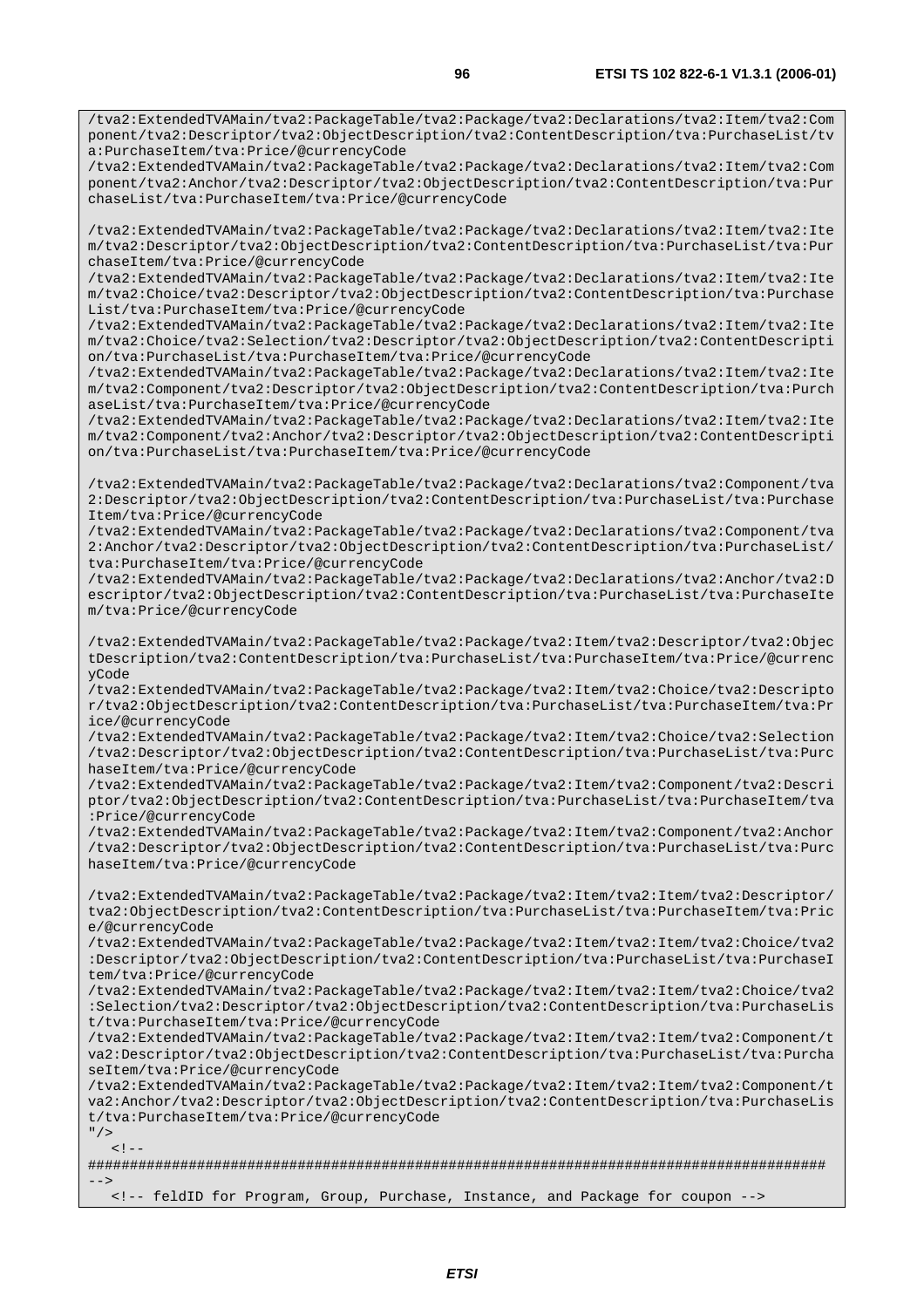$\leq$   $\perp$ ######################################################################################## --> <FieldIDDefinition fieldID="RewardCouponId" fieldDefinition=" /tva:TVAMain/tva:ProgramDescription/tva:ProgramInformationTable/tva:ProgramInformation/tv a:BasicDescription/tva:PurchaseList/tva2:ExtendedPurchaseItem/tva2:RewardCoupon/tva2:Coup onRef/tva2:CouponIdRef/text() /tva:TVAMain/tva:ProgramDescription/tva:GroupInformationTable/tva:GroupInformation/tva:Ba sicDescription/tva:PurchaseList/tva2:ExtendedPurchaseItem/tva2:RewardCoupon/tva2:CouponRe f/tva2:CouponIdRef/text() /tva:TVAMain/tva:ProgramDescription/tva:ProgramLocationTable/tva:Schedule/tva:ScheduleEve nt/tva:InstanceDescription/tva:PurchaseList/tva2:ExtendedPurchaseItem/tva2:RewardCoupon/t va2:CouponRef/tva2:CouponIdRef/text() /tva:TVAMain/tva:ProgramDescription/tva:ProgramLocationTable/tva:BroadcastEvent/tva:Insta nceDescription/tva:PurchaseList/tva2:ExtendedPurchaseItem/tva2:RewardCoupon/tva2:CouponRe f/tva2:CouponIdRef/text() /tva:TVAMain/tva:ProgramDescription/tva:ProgramLocationTable/tva:OnDemandProgram/tva:Inst anceDescription/tva:PurchaseList/tva2:ExtendedPurchaseItem/tva2:RewardCoupon/tva2:CouponR ef/tva2:CouponIdRef/text() /tva:TVAMain/tva:ProgramDescription/tva:ProgramLocationTable/tva:OnDemandService/tva:OnDe mandProgram/tva:InstanceDescription/tva:PurchaseList/tva2:ExtendedPurchaseItem/tva2:Rewar dCoupon/tva2:CouponRef/tva2:CouponIdRef/text() /tva:TVAMain/tva:ProgramDescription/tva:PurchaseInformationTable/tva:PurchaseInformation/ tva2:ExtendedPurchaseItem/tva2:RewardCoupon/tva2:CouponRef/tva2:CouponIdRef/text() /tva2:ExtendedTVAMain/tva2:PackageTable/tva2:Package/tva2:Descriptor/tva2:ObjectDescripti on/tva2:ContentDescription/tva:PurchaseList/tva2:ExtendedPurchaseItem/tva2:RewardCoupon/t va2:CouponRef/tva2:CouponIdRef/text() /tva2:ExtendedTVAMain/tva2:PackageTable/tva2:Package/tva2:Declarations/tva2:Descriptor/tv a2:ObjectDescription/tva2:ContentDescription/tva:PurchaseList/tva2:ExtendedPurchaseItem/t va2:RewardCoupon/tva2:CouponRef/tva2:CouponIdRef/text() /tva2:ExtendedTVAMain/tva2:PackageTable/tva2:Package/tva2:Declarations/tva2:Item/tva2:Des criptor/tva2:ObjectDescription/tva2:ContentDescription/tva:PurchaseList/tva2:ExtendedPurc haseItem/tva2:RewardCoupon/tva2:CouponRef/tva2:CouponIdRef/text() /tva2:ExtendedTVAMain/tva2:PackageTable/tva2:Package/tva2:Declarations/tva2:Item/tva2:Cho ice/tva2:Descriptor/tva2:ObjectDescription/tva2:ContentDescription/tva:PurchaseList/tva2: ExtendedPurchaseItem/tva2:RewardCoupon/tva2:CouponRef/tva2:CouponIdRef/text() /tva2:ExtendedTVAMain/tva2:PackageTable/tva2:Package/tva2:Declarations/tva2:Item/tva2:Cho ice/tva2:Selection/tva2:Descriptor/tva2:ObjectDescription/tva2:ContentDescription/tva:Pur chaseList/tva2:ExtendedPurchaseItem/tva2:RewardCoupon/tva2:CouponRef/tva2:CouponIdRef/tex  $t($ ) /tva2:ExtendedTVAMain/tva2:PackageTable/tva2:Package/tva2:Declarations/tva2:Item/tva2:Com ponent/tva2:Descriptor/tva2:ObjectDescription/tva2:ContentDescription/tva:PurchaseList/tv a2:ExtendedPurchaseItem/tva2:RewardCoupon/tva2:CouponRef/tva2:CouponIdRef/text() /tva2:ExtendedTVAMain/tva2:PackageTable/tva2:Package/tva2:Declarations/tva2:Item/tva2:Com ponent/tva2:Anchor/tva2:Descriptor/tva2:ObjectDescription/tva2:ContentDescription/tva:Pur chaseList/tva2:ExtendedPurchaseItem/tva2:RewardCoupon/tva2:CouponRef/tva2:CouponIdRef/tex t() /tva2:ExtendedTVAMain/tva2:PackageTable/tva2:Package/tva2:Declarations/tva2:Item/tva2:Ite m/tva2:Descriptor/tva2:ObjectDescription/tva2:ContentDescription/tva:PurchaseList/tva2:Ex tendedPurchaseItem/tva2:RewardCoupon/tva2:CouponRef/tva2:CouponIdRef/text() /tva2:ExtendedTVAMain/tva2:PackageTable/tva2:Package/tva2:Declarations/tva2:Item/tva2:Ite m/tva2:Choice/tva2:Descriptor/tva2:ObjectDescription/tva2:ContentDescription/tva:Purchase List/tva2:ExtendedPurchaseItem/tva2:RewardCoupon/tva2:CouponRef/tva2:CouponIdRef/text() /tva2:ExtendedTVAMain/tva2:PackageTable/tva2:Package/tva2:Declarations/tva2:Item/tva2:Ite m/tva2:Choice/tva2:Selection/tva2:Descriptor/tva2:ObjectDescription/tva2:ContentDescripti on/tva:PurchaseList/tva2:ExtendedPurchaseItem/tva2:RewardCoupon/tva2:CouponRef/tva2:Coupo nIdRef/text()

/tva2:ExtendedTVAMain/tva2:PackageTable/tva2:Package/tva2:Declarations/tva2:Item/tva2:Ite m/tva2:Component/tva2:Descriptor/tva2:ObjectDescription/tva2:ContentDescription/tva:Purch aseList/tva2:ExtendedPurchaseItem/tva2:RewardCoupon/tva2:CouponRef/tva2:CouponIdRef/text(  $)$ 

/tva2:ExtendedTVAMain/tva2:PackageTable/tva2:Package/tva2:Declarations/tva2:Item/tva2:Ite m/tva2:Component/tva2:Anchor/tva2:Descriptor/tva2:ObjectDescription/tva2:ContentDescripti on/tva:PurchaseList/tva2:ExtendedPurchaseItem/tva2:RewardCoupon/tva2:CouponRef/tva2:Coupo nIdRef/text()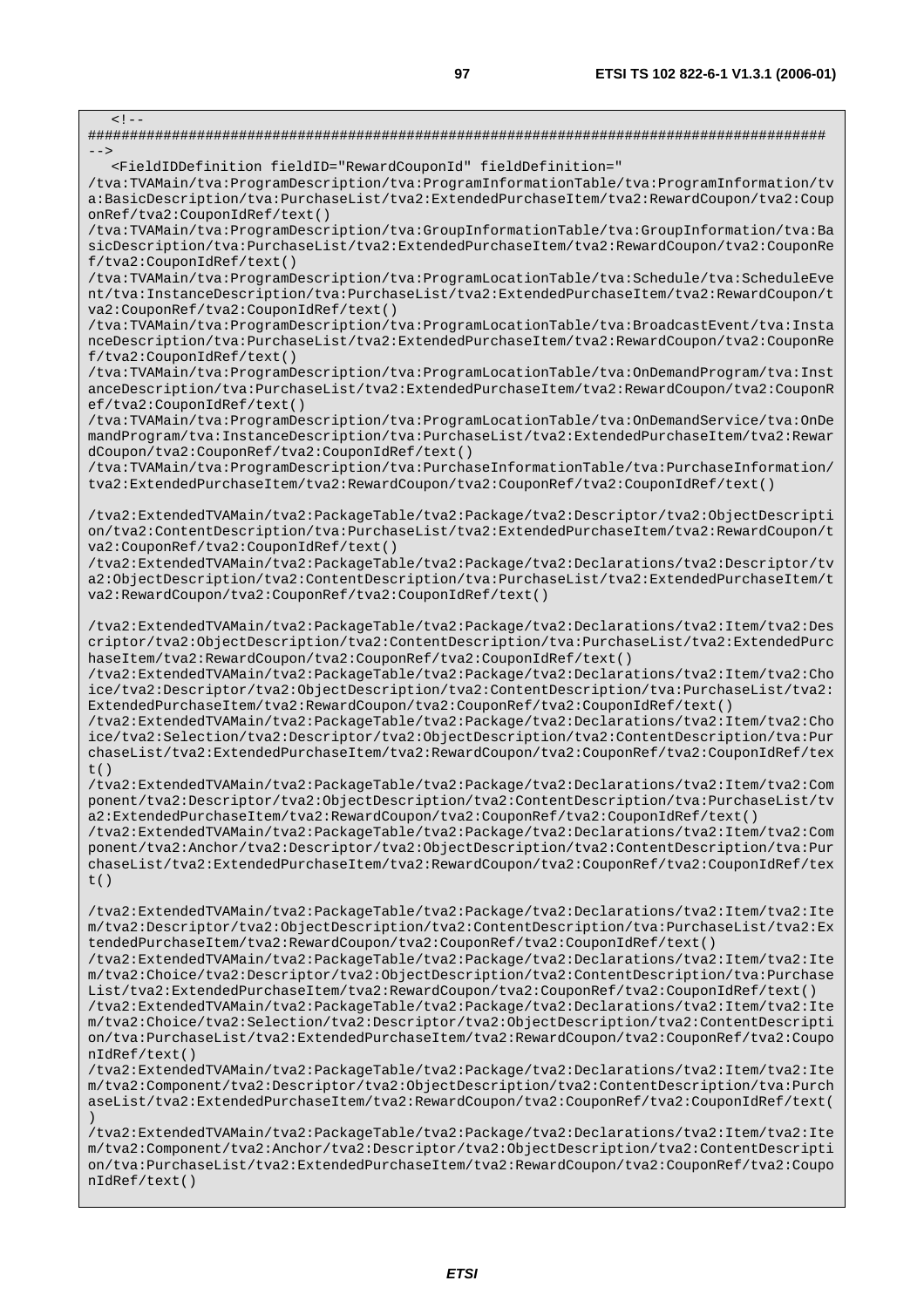/tva2:ExtendedTVAMain/tva2:PackageTable/tva2:Package/tva2:Declarations/tva2:Component/tva 2:Descriptor/tva2:ObjectDescription/tva2:ContentDescription/tva:PurchaseList/tva2:Extende dPurchaseItem/tva2:RewardCoupon/tva2:CouponRef/tva2:CouponIdRef/text()

/tva2:ExtendedTVAMain/tva2:PackageTable/tva2:Package/tva2:Declarations/tva2:Component/tva 2:Anchor/tva2:Descriptor/tva2:ObjectDescription/tva2:ContentDescription/tva:PurchaseList/ tva2:ExtendedPurchaseItem/tva2:RewardCoupon/tva2:CouponRef/tva2:CouponIdRef/text()

/tva2:ExtendedTVAMain/tva2:PackageTable/tva2:Package/tva2:Declarations/tva2:Anchor/tva2:D escriptor/tva2:ObjectDescription/tva2:ContentDescription/tva:PurchaseList/tva2:ExtendedPu rchaseItem/tva2:RewardCoupon/tva2:CouponRef/tva2:CouponIdRef/text()

/tva2:ExtendedTVAMain/tva2:PackageTable/tva2:Package/tva2:Item/tva2:Descriptor/tva2:Objec tDescription/tva2:ContentDescription/tva:PurchaseList/tva2:ExtendedPurchaseItem/tva2:Rewa rdCoupon/tva2:CouponRef/tva2:CouponIdRef/text()

/tva2:ExtendedTVAMain/tva2:PackageTable/tva2:Package/tva2:Item/tva2:Choice/tva2:Descripto r/tva2:ObjectDescription/tva2:ContentDescription/tva:PurchaseList/tva2:ExtendedPurchaseIt em/tva2:RewardCoupon/tva2:CouponRef/tva2:CouponIdRef/text()

/tva2:ExtendedTVAMain/tva2:PackageTable/tva2:Package/tva2:Item/tva2:Choice/tva2:Selection /tva2:Descriptor/tva2:ObjectDescription/tva2:ContentDescription/tva:PurchaseList/tva2:Ext endedPurchaseItem/tva2:RewardCoupon/tva2:CouponRef/tva2:CouponIdRef/text()

/tva2:ExtendedTVAMain/tva2:PackageTable/tva2:Package/tva2:Item/tva2:Component/tva2:Descri ptor/tva2:ObjectDescription/tva2:ContentDescription/tva:PurchaseList/tva2:ExtendedPurchas eItem/tva2:RewardCoupon/tva2:CouponRef/tva2:CouponIdRef/text()

/tva2:ExtendedTVAMain/tva2:PackageTable/tva2:Package/tva2:Item/tva2:Component/tva2:Anchor /tva2:Descriptor/tva2:ObjectDescription/tva2:ContentDescription/tva:PurchaseList/tva2:Ext endedPurchaseItem/tva2:RewardCoupon/tva2:CouponRef/tva2:CouponIdRef/text()

/tva2:ExtendedTVAMain/tva2:PackageTable/tva2:Package/tva2:Item/tva2:Item/tva2:Descriptor/ tva2:ObjectDescription/tva2:ContentDescription/tva:PurchaseList/tva2:ExtendedPurchaseItem /tva2:RewardCoupon/tva2:CouponRef/tva2:CouponIdRef/text()

/tva2:ExtendedTVAMain/tva2:PackageTable/tva2:Package/tva2:Item/tva2:Item/tva2:Choice/tva2 :Descriptor/tva2:ObjectDescription/tva2:ContentDescription/tva:PurchaseList/tva2:Extended PurchaseItem/tva2:RewardCoupon/tva2:CouponRef/tva2:CouponIdRef/text()

/tva2:ExtendedTVAMain/tva2:PackageTable/tva2:Package/tva2:Item/tva2:Item/tva2:Choice/tva2 :Selection/tva2:Descriptor/tva2:ObjectDescription/tva2:ContentDescription/tva:PurchaseLis t/tva2:ExtendedPurchaseItem/tva2:RewardCoupon/tva2:CouponRef/tva2:CouponIdRef/text()

/tva2:ExtendedTVAMain/tva2:PackageTable/tva2:Package/tva2:Item/tva2:Item/tva2:Component/t va2:Descriptor/tva2:ObjectDescription/tva2:ContentDescription/tva:PurchaseList/tva2:Exten dedPurchaseItem/tva2:RewardCoupon/tva2:CouponRef/tva2:CouponIdRef/text()

/tva2:ExtendedTVAMain/tva2:PackageTable/tva2:Package/tva2:Item/tva2:Item/tva2:Component/t va2:Anchor/tva2:Descriptor/tva2:ObjectDescription/tva2:ContentDescription/tva:PurchaseLis t/tva2:ExtendedPurchaseItem/tva2:RewardCoupon/tva2:CouponRef/tva2:CouponIdRef/text()  $"$ />

 <FieldIDDefinition fieldID="RewardCouponAuthority" fieldDefinition=" /tva:TVAMain/tva:ProgramDescription/tva:ProgramInformationTable/tva:ProgramInformation/tv a:BasicDescription/tva:PurchaseList/tva2:ExtendedPurchaseItem/tva2:RewardCoupon/tva2:Coup onRef/tva2:AuthorityName/text()

/tva:TVAMain/tva:ProgramDescription/tva:GroupInformationTable/tva:GroupInformation/tva:Ba sicDescription/tva:PurchaseList/tva2:ExtendedPurchaseItem/tva2:RewardCoupon/tva2:CouponRe f/tva2:AuthorityName/text()

/tva:TVAMain/tva:ProgramDescription/tva:ProgramLocationTable/tva:Schedule/tva:ScheduleEve nt/tva:InstanceDescription/tva:PurchaseList/tva2:ExtendedPurchaseItem/tva2:RewardCoupon/t va2:CouponRef/tva2:AuthorityName/text()

/tva:TVAMain/tva:ProgramDescription/tva:ProgramLocationTable/tva:BroadcastEvent/tva:Insta nceDescription/tva:PurchaseList/tva2:ExtendedPurchaseItem/tva2:RewardCoupon/tva2:CouponRe f/tva2:AuthorityName/text()

/tva:TVAMain/tva:ProgramDescription/tva:ProgramLocationTable/tva:OnDemandProgram/tva:Inst anceDescription/tva:PurchaseList/tva2:ExtendedPurchaseItem/tva2:RewardCoupon/tva2:CouponR ef/tva2:AuthorityName/text()

/tva:TVAMain/tva:ProgramDescription/tva:ProgramLocationTable/tva:OnDemandService/tva:OnDe mandProgram/tva:InstanceDescription/tva:PurchaseList/tva2:ExtendedPurchaseItem/tva2:Rewar dCoupon/tva2:CouponRef/tva2:AuthorityName/text()

/tva:TVAMain/tva:ProgramDescription/tva:PurchaseInformationTable/tva:PurchaseInformation/ tva2:ExtendedPurchaseItem/tva2:RewardCoupon/tva2:CouponRef/tva2:AuthorityName/text()

/tva2:ExtendedTVAMain/tva2:PackageTable/tva2:Package/tva2:Descriptor/tva2:ObjectDescripti on/tva2:ContentDescription/tva:PurchaseList/tva2:ExtendedPurchaseItem/tva2:RewardCoupon/t va2:CouponRef/tva2:AuthorityName/text()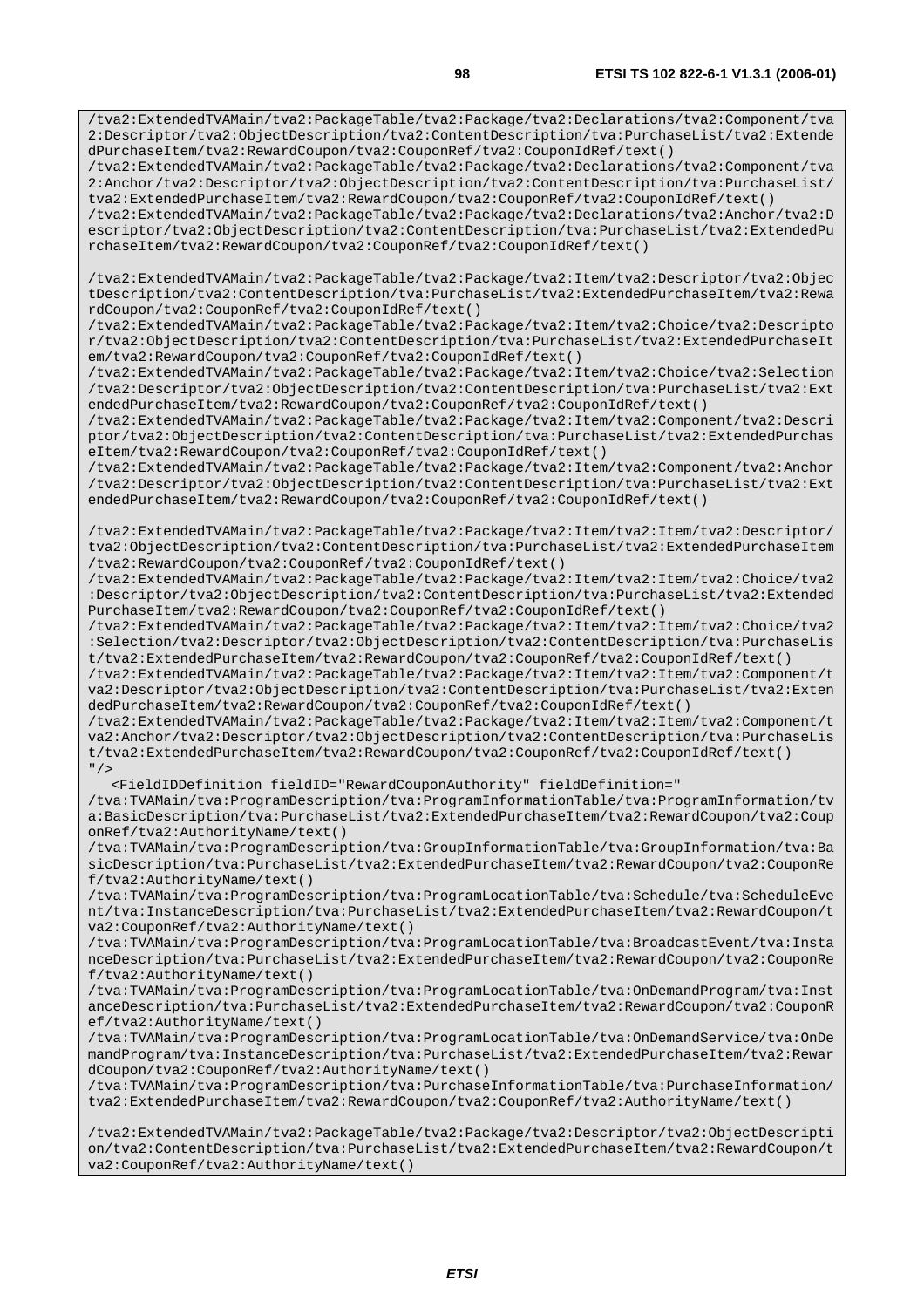/tva2:ExtendedTVAMain/tva2:PackageTable/tva2:Package/tva2:Declarations/tva2:Descriptor/tv a2:ObjectDescription/tva2:ContentDescription/tva:PurchaseList/tva2:ExtendedPurchaseItem/t va2:RewardCoupon/tva2:CouponRef/tva2:AuthorityName/text()

/tva2:ExtendedTVAMain/tva2:PackageTable/tva2:Package/tva2:Declarations/tva2:Item/tva2:Des criptor/tva2:ObjectDescription/tva2:ContentDescription/tva:PurchaseList/tva2:ExtendedPurc haseItem/tva2:RewardCoupon/tva2:CouponRef/tva2:AuthorityName/text()

/tva2:ExtendedTVAMain/tva2:PackageTable/tva2:Package/tva2:Declarations/tva2:Item/tva2:Cho ice/tva2:Descriptor/tva2:ObjectDescription/tva2:ContentDescription/tva:PurchaseList/tva2: ExtendedPurchaseItem/tva2:RewardCoupon/tva2:CouponRef/tva2:AuthorityName/text()

/tva2:ExtendedTVAMain/tva2:PackageTable/tva2:Package/tva2:Declarations/tva2:Item/tva2:Cho ice/tva2:Selection/tva2:Descriptor/tva2:ObjectDescription/tva2:ContentDescription/tva:Pur chaseList/tva2:ExtendedPurchaseItem/tva2:RewardCoupon/tva2:CouponRef/tva2:AuthorityName/t ext()

/tva2:ExtendedTVAMain/tva2:PackageTable/tva2:Package/tva2:Declarations/tva2:Item/tva2:Com ponent/tva2:Descriptor/tva2:ObjectDescription/tva2:ContentDescription/tva:PurchaseList/tv a2:ExtendedPurchaseItem/tva2:RewardCoupon/tva2:CouponRef/tva2:AuthorityName/text()

/tva2:ExtendedTVAMain/tva2:PackageTable/tva2:Package/tva2:Declarations/tva2:Item/tva2:Com ponent/tva2:Anchor/tva2:Descriptor/tva2:ObjectDescription/tva2:ContentDescription/tva:Pur chaseList/tva2:ExtendedPurchaseItem/tva2:RewardCoupon/tva2:CouponRef/tva2:AuthorityName/t ext()

/tva2:ExtendedTVAMain/tva2:PackageTable/tva2:Package/tva2:Declarations/tva2:Item/tva2:Ite m/tva2:Descriptor/tva2:ObjectDescription/tva2:ContentDescription/tva:PurchaseList/tva2:Ex tendedPurchaseItem/tva2:RewardCoupon/tva2:CouponRef/tva2:AuthorityName/text()

/tva2:ExtendedTVAMain/tva2:PackageTable/tva2:Package/tva2:Declarations/tva2:Item/tva2:Ite m/tva2:Choice/tva2:Descriptor/tva2:ObjectDescription/tva2:ContentDescription/tva:Purchase List/tva2:ExtendedPurchaseItem/tva2:RewardCoupon/tva2:CouponRef/tva2:AuthorityName/text() /tva2:ExtendedTVAMain/tva2:PackageTable/tva2:Package/tva2:Declarations/tva2:Item/tva2:Ite m/tva2:Choice/tva2:Selection/tva2:Descriptor/tva2:ObjectDescription/tva2:ContentDescripti on/tva:PurchaseList/tva2:ExtendedPurchaseItem/tva2:RewardCoupon/tva2:CouponRef/tva2:Autho rityName/text()

/tva2:ExtendedTVAMain/tva2:PackageTable/tva2:Package/tva2:Declarations/tva2:Item/tva2:Ite m/tva2:Component/tva2:Descriptor/tva2:ObjectDescription/tva2:ContentDescription/tva:Purch aseList/tva2:ExtendedPurchaseItem/tva2:RewardCoupon/tva2:CouponRef/tva2:AuthorityName/tex t()

/tva2:ExtendedTVAMain/tva2:PackageTable/tva2:Package/tva2:Declarations/tva2:Item/tva2:Ite m/tva2:Component/tva2:Anchor/tva2:Descriptor/tva2:ObjectDescription/tva2:ContentDescripti on/tva:PurchaseList/tva2:ExtendedPurchaseItem/tva2:RewardCoupon/tva2:CouponRef/tva2:Autho rityName/text()

/tva2:ExtendedTVAMain/tva2:PackageTable/tva2:Package/tva2:Declarations/tva2:Component/tva 2:Descriptor/tva2:ObjectDescription/tva2:ContentDescription/tva:PurchaseList/tva2:Extende dPurchaseItem/tva2:RewardCoupon/tva2:CouponRef/tva2:AuthorityName/text()

/tva2:ExtendedTVAMain/tva2:PackageTable/tva2:Package/tva2:Declarations/tva2:Component/tva 2:Anchor/tva2:Descriptor/tva2:ObjectDescription/tva2:ContentDescription/tva:PurchaseList/ tva2:ExtendedPurchaseItem/tva2:RewardCoupon/tva2:CouponRef/tva2:AuthorityName/text()

/tva2:ExtendedTVAMain/tva2:PackageTable/tva2:Package/tva2:Declarations/tva2:Anchor/tva2:D escriptor/tva2:ObjectDescription/tva2:ContentDescription/tva:PurchaseList/tva2:ExtendedPu rchaseItem/tva2:RewardCoupon/tva2:CouponRef/tva2:AuthorityName/text()

/tva2:ExtendedTVAMain/tva2:PackageTable/tva2:Package/tva2:Item/tva2:Descriptor/tva2:Objec tDescription/tva2:ContentDescription/tva:PurchaseList/tva2:ExtendedPurchaseItem/tva2:Rewa rdCoupon/tva2:CouponRef/tva2:AuthorityName/text()

/tva2:ExtendedTVAMain/tva2:PackageTable/tva2:Package/tva2:Item/tva2:Choice/tva2:Descripto r/tva2:ObjectDescription/tva2:ContentDescription/tva:PurchaseList/tva2:ExtendedPurchaseIt em/tva2:RewardCoupon/tva2:CouponRef/tva2:AuthorityName/text()

/tva2:ExtendedTVAMain/tva2:PackageTable/tva2:Package/tva2:Item/tva2:Choice/tva2:Selection /tva2:Descriptor/tva2:ObjectDescription/tva2:ContentDescription/tva:PurchaseList/tva2:Ext endedPurchaseItem/tva2:RewardCoupon/tva2:CouponRef/tva2:AuthorityName/text()

/tva2:ExtendedTVAMain/tva2:PackageTable/tva2:Package/tva2:Item/tva2:Component/tva2:Descri ptor/tva2:ObjectDescription/tva2:ContentDescription/tva:PurchaseList/tva2:ExtendedPurchas eItem/tva2:RewardCoupon/tva2:CouponRef/tva2:AuthorityName/text()

/tva2:ExtendedTVAMain/tva2:PackageTable/tva2:Package/tva2:Item/tva2:Component/tva2:Anchor /tva2:Descriptor/tva2:ObjectDescription/tva2:ContentDescription/tva:PurchaseList/tva2:Ext endedPurchaseItem/tva2:RewardCoupon/tva2:CouponRef/tva2:AuthorityName/text()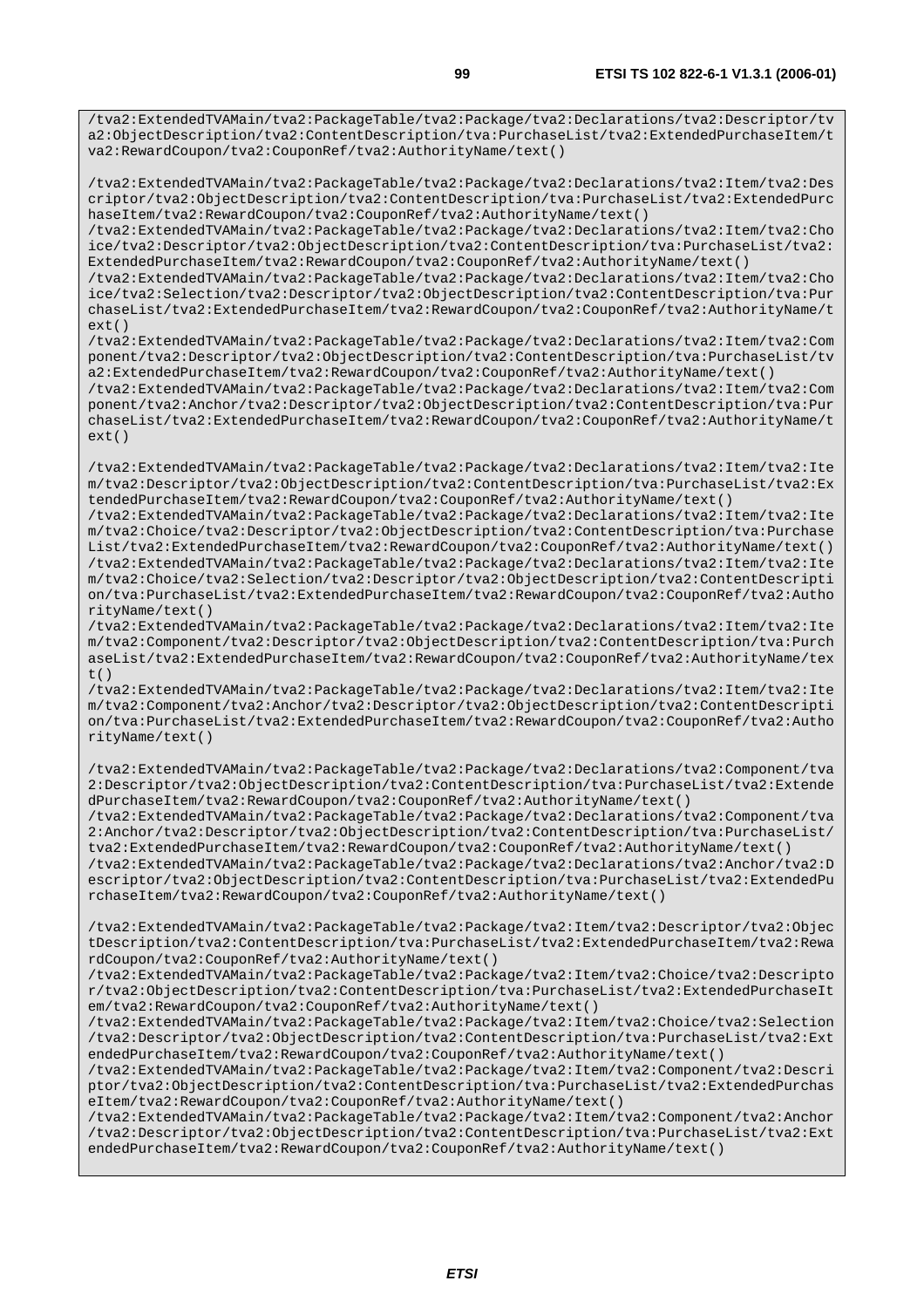/tva2:ExtendedTVAMain/tva2:PackageTable/tva2:Package/tva2:Item/tva2:Item/tva2:Descriptor/ tva2:ObjectDescription/tva2:ContentDescription/tva:PurchaseList/tva2:ExtendedPurchaseItem /tva2:RewardCoupon/tva2:CouponRef/tva2:AuthorityName/text()

/tva2:ExtendedTVAMain/tva2:PackageTable/tva2:Package/tva2:Item/tva2:Item/tva2:Choice/tva2 :Descriptor/tva2:ObjectDescription/tva2:ContentDescription/tva:PurchaseList/tva2:Extended PurchaseItem/tva2:RewardCoupon/tva2:CouponRef/tva2:AuthorityName/text()

/tva2:ExtendedTVAMain/tva2:PackageTable/tva2:Package/tva2:Item/tva2:Item/tva2:Choice/tva2 :Selection/tva2:Descriptor/tva2:ObjectDescription/tva2:ContentDescription/tva:PurchaseLis t/tva2:ExtendedPurchaseItem/tva2:RewardCoupon/tva2:CouponRef/tva2:AuthorityName/text()

/tva2:ExtendedTVAMain/tva2:PackageTable/tva2:Package/tva2:Item/tva2:Item/tva2:Component/t va2:Descriptor/tva2:ObjectDescription/tva2:ContentDescription/tva:PurchaseList/tva2:Exten dedPurchaseItem/tva2:RewardCoupon/tva2:CouponRef/tva2:AuthorityName/text()

/tva2:ExtendedTVAMain/tva2:PackageTable/tva2:Package/tva2:Item/tva2:Item/tva2:Component/t va2:Anchor/tva2:Descriptor/tva2:ObjectDescription/tva2:ContentDescription/tva:PurchaseLis t/tva2:ExtendedPurchaseItem/tva2:RewardCoupon/tva2:CouponRef/tva2:AuthorityName/text()  $"$  />

 $\leq 1$ 

 $<$ ! --

######################################################################################## -->

<!-- feldID for Program, Group, Purchase, Instance, and Package for RMPI -->

######################################################################################## -->

<FieldIDDefinition fieldID="Cipher" fieldDefinition="

/tva:TVAMain/tva:ProgramDescription/tva:ProgramInformationTable/tva:ProgramInformation/tv a:BasicDescription/tva:PurchaseList/tva2:ExtendedPurchaseItem/tva2:RMPIDescription/tva2:A ncillaryRMPI/tva2:Cipher/text()

/tva:TVAMain/tva:ProgramDescription/tva:GroupInformationTable/tva:GroupInformation/tva:Ba sicDescription/tva:PurchaseList/tva2:ExtendedPurchaseItem/tva2:RMPIDescription/tva2:Ancil laryRMPI/tva2:Cipher/text()

/tva:TVAMain/tva:ProgramDescription/tva:ProgramLocationTable/tva:Schedule/tva:ScheduleEve nt/tva:InstanceDescription/tva:PurchaseList/tva2:ExtendedPurchaseItem/tva2:RMPIDescriptio n/tva2:AncillaryRMPI/tva2:Cipher/text()

/tva:TVAMain/tva:ProgramDescription/tva:ProgramLocationTable/tva:BroadcastEvent/tva:Insta nceDescription/tva:PurchaseList/tva2:ExtendedPurchaseItem/tva2:RMPIDescription/tva2:Ancil laryRMPI/tva2:Cipher/text()

/tva:TVAMain/tva:ProgramDescription/tva:ProgramLocationTable/tva:OnDemandProgram/tva:Inst anceDescription/tva:PurchaseList/tva2:ExtendedPurchaseItem/tva2:RMPIDescription/tva2:Anci llaryRMPI/tva2:Cipher/text()

/tva:TVAMain/tva:ProgramDescription/tva:ProgramLocationTable/tva:OnDemandService/tva:OnDe mandProgram/tva:InstanceDescription/tva:PurchaseList/tva2:ExtendedPurchaseItem/tva2:RMPID escription/tva2:AncillaryRMPI/tva2:Cipher/text()

/tva:TVAMain/tva:ProgramDescription/tva:PurchaseInformationTable/tva:PurchaseInformation/ tva2:ExtendedPurchaseItem/tva2:RMPIDescription/tva2:AncillaryRMPI/tva2:Cipher/text()

/tva2:ExtendedTVAMain/tva2:PackageTable/tva2:Package/tva2:Descriptor/tva2:ObjectDescripti on/tva2:ContentDescription/tva:PurchaseList/tva2:ExtendedPurchaseItem/tva2:RMPIDescriptio n/tva2:AncillaryRMPI/tva2:Cipher/text()

"/>

<!-- fieldIDs for ExtendRights -->

<FieldIDDefinition fieldID="ExtendRightsSecurityLevel" fieldDefinition="

/tva:TVAMain/tva:ProgramDescription/tva:ProgramInformationTable/tva:ProgramInformation/tv a:BasicDescription/tva:PurchaseList/tva2:ExtendedPurchaseItem/tva2:RMPIDescription/tva2:E xtendRights/tva2:SecurityLevel/text()

/tva:TVAMain/tva:ProgramDescription/tva:GroupInformationTable/tva:GroupInformation/tva:Ba sicDescription/tva:PurchaseList/tva2:ExtendedPurchaseItem/tva2:RMPIDescription/tva2:Exten dRights/tva2:SecurityLevel/text()

/tva:TVAMain/tva:ProgramDescription/tva:ProgramLocationTable/tva:Schedule/tva:ScheduleEve nt/tva:InstanceDescription/tva:PurchaseList/tva2:ExtendedPurchaseItem/tva2:RMPIDescriptio n/tva2:ExtendRights/tva2:SecurityLevel/text()

/tva:TVAMain/tva:ProgramDescription/tva:ProgramLocationTable/tva:BroadcastEvent/tva:Insta nceDescription/tva:PurchaseList/tva2:ExtendedPurchaseItem/tva2:RMPIDescription/tva2:Exten dRights/tva2:SecurityLevel/text()

/tva:TVAMain/tva:ProgramDescription/tva:ProgramLocationTable/tva:OnDemandProgram/tva:Inst anceDescription/tva:PurchaseList/tva2:ExtendedPurchaseItem/tva2:RMPIDescription/tva2:Exte ndRights/tva2:SecurityLevel/text()

/tva:TVAMain/tva:ProgramDescription/tva:ProgramLocationTable/tva:OnDemandService/tva:OnDe mandProgram/tva:InstanceDescription/tva:PurchaseList/tva2:ExtendedPurchaseItem/tva2:RMPID escription/tva2:ExtendRights/tva2:SecurityLevel/text()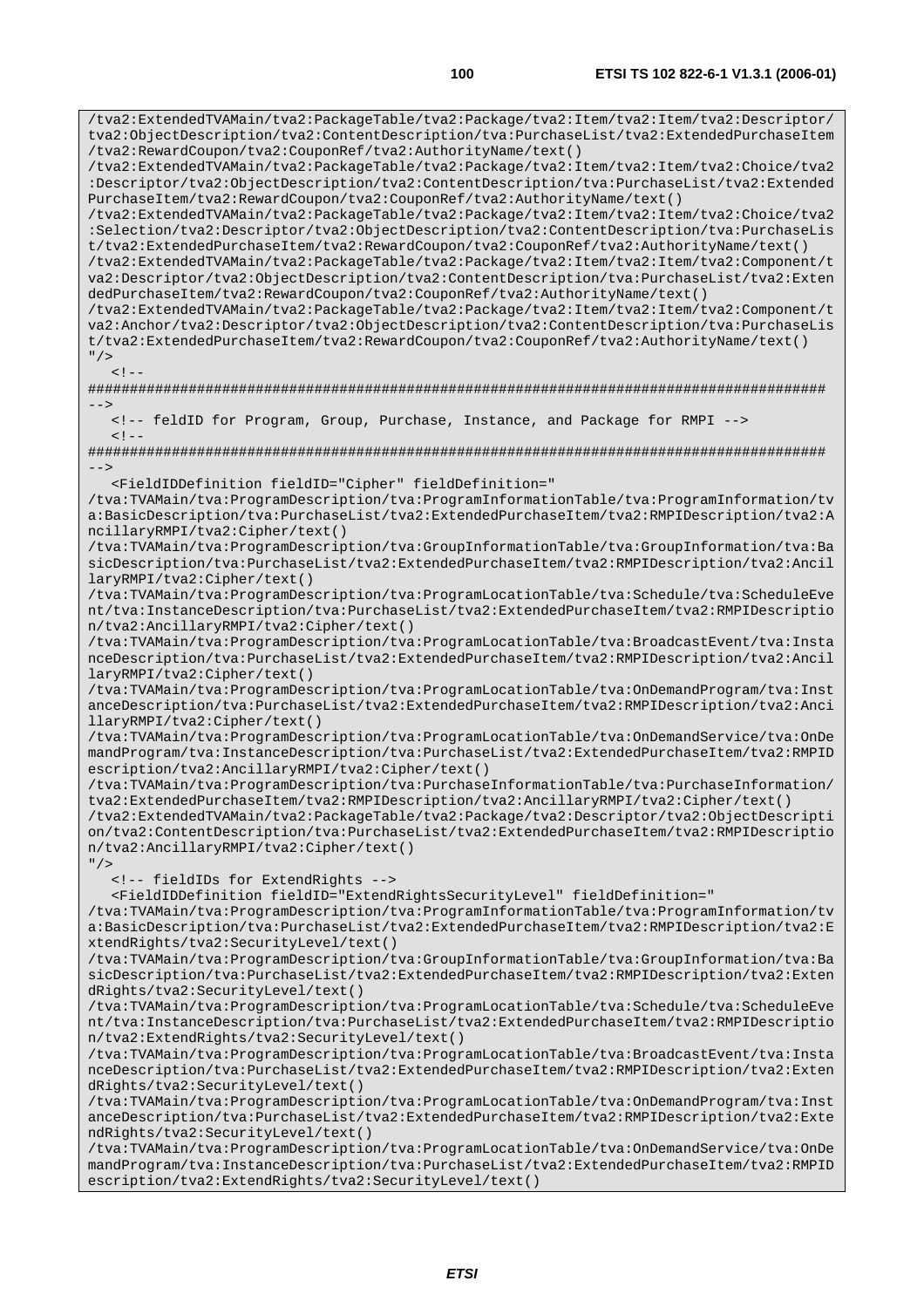/tva:TVAMain/tva:ProgramDescription/tva:PurchaseInformationTable/tva:PurchaseInformation/ tva2:ExtendedPurchaseItem/tva2:RMPIDescription/tva2:ExtendRights/tva2:SecurityLevel/text( )

/tva2:ExtendedTVAMain/tva2:PackageTable/tva2:Package/tva2:Descriptor/tva2:ObjectDescripti on/tva2:ContentDescription/tva:PurchaseList/tva2:ExtendedPurchaseItem/tva2:RMPIDescriptio n/tva2:ExtendRights/tva2:SecurityLevel/text()"/>

 <FieldIDDefinition fieldID="ExtendRightsSourceOfAdditionalRights" fieldDefinition=" /tva:TVAMain/tva:ProgramDescription/tva:ProgramInformationTable/tva:ProgramInformation/tv a:BasicDescription/tva:PurchaseList/tva2:ExtendedPurchaseItem/tva2:RMPIDescription/tva2:E xtendRights/tva2:SourceOfAdditionalRights/text()

/tva:TVAMain/tva:ProgramDescription/tva:GroupInformationTable/tva:GroupInformation/tva:Ba sicDescription/tva:PurchaseList/tva2:ExtendedPurchaseItem/tva2:RMPIDescription/tva2:Exten dRights/tva2:SourceOfAdditionalRights/text()

/tva:TVAMain/tva:ProgramDescription/tva:ProgramLocationTable/tva:Schedule/tva:ScheduleEve nt/tva:InstanceDescription/tva:PurchaseList/tva2:ExtendedPurchaseItem/tva2:RMPIDescriptio n/tva2:ExtendRights/tva2:SourceOfAdditionalRights/text()

/tva:TVAMain/tva:ProgramDescription/tva:ProgramLocationTable/tva:BroadcastEvent/tva:Insta nceDescription/tva:PurchaseList/tva2:ExtendedPurchaseItem/tva2:RMPIDescription/tva2:Exten dRights/tva2:SourceOfAdditionalRights/text()

/tva:TVAMain/tva:ProgramDescription/tva:ProgramLocationTable/tva:OnDemandProgram/tva:Inst anceDescription/tva:PurchaseList/tva2:ExtendedPurchaseItem/tva2:RMPIDescription/tva2:Exte ndRights/tva2:SourceOfAdditionalRights/text()

/tva:TVAMain/tva:ProgramDescription/tva:ProgramLocationTable/tva:OnDemandService/tva:OnDe mandProgram/tva:InstanceDescription/tva:PurchaseList/tva2:ExtendedPurchaseItem/tva2:RMPID escription/tva2:ExtendRights/tva2:SourceOfAdditionalRights/text()

/tva:TVAMain/tva:ProgramDescription/tva:PurchaseInformationTable/tva:PurchaseInformation/ tva2:ExtendedPurchaseItem/tva2:RMPIDescription/tva2:ExtendRights/tva2:SourceOfAdditionalR ights/text()

/tva2:ExtendedTVAMain/tva2:PackageTable/tva2:Package/tva2:Descriptor/tva2:ObjectDescripti on/tva2:ContentDescription/tva:PurchaseList/tva2:ExtendedPurchaseItem/tva2:RMPIDescriptio n/tva2:ExtendRights/tva2:SourceOfAdditionalRights/text()"/>

<!-- fieldIDs for Any Domain Rights -->

<FieldIDDefinition fieldID="AnyDomainRightsPlayRightFlag" fieldDefinition="

/tva:TVAMain/tva:ProgramDescription/tva:ProgramInformationTable/tva:ProgramInformation/tv a:BasicDescription/tva:PurchaseList/tva2:ExtendedPurchaseItem/tva2:RMPIDescription/tva2:A nyDomainRights/tva2:PlayRightFlag/text()

/tva:TVAMain/tva:ProgramDescription/tva:GroupInformationTable/tva:GroupInformation/tva:Ba sicDescription/tva:PurchaseList/tva2:ExtendedPurchaseItem/tva2:RMPIDescription/tva2:AnyDo mainRights/tva2:PlayRightFlag/text()

/tva:TVAMain/tva:ProgramDescription/tva:ProgramLocationTable/tva:Schedule/tva:ScheduleEve nt/tva:InstanceDescription/tva:PurchaseList/tva2:ExtendedPurchaseItem/tva2:RMPIDescriptio n/tva2:AnyDomainRights/tva2:PlayRightFlag/text()

/tva:TVAMain/tva:ProgramDescription/tva:ProgramLocationTable/tva:BroadcastEvent/tva:Insta nceDescription/tva:PurchaseList/tva2:ExtendedPurchaseItem/tva2:RMPIDescription/tva2:AnyDo mainRights/tva2:PlayRightFlag/text()

/tva:TVAMain/tva:ProgramDescription/tva:ProgramLocationTable/tva:OnDemandProgram/tva:Inst anceDescription/tva:PurchaseList/tva2:ExtendedPurchaseItem/tva2:RMPIDescription/tva2:AnyD omainRights/tva2:PlayRightFlag/text()

/tva:TVAMain/tva:ProgramDescription/tva:ProgramLocationTable/tva:OnDemandService/tva:OnDe mandProgram/tva:InstanceDescription/tva:PurchaseList/tva2:ExtendedPurchaseItem/tva2:RMPID escription/tva2:AnyDomainRights/tva2:PlayRightFlag/text()

/tva:TVAMain/tva:ProgramDescription/tva:PurchaseInformationTable/tva:PurchaseInformation/ tva2:ExtendedPurchaseItem/tva2:RMPIDescription/tva2:AnyDomainRights/tva2:PlayRightFlag/te  $x_t(t)$ 

/tva2:ExtendedTVAMain/tva2:PackageTable/tva2:Package/tva2:Descriptor/tva2:ObjectDescripti on/tva2:ContentDescription/tva:PurchaseList/tva2:ExtendedPurchaseItem/tva2:RMPIDescriptio n/tva2:AnyDomainRights/tva2:PlayRightFlag/text()"/>

 <FieldIDDefinition fieldID="AnyDomainRightsAnalogueExportSignalling" fieldDefinition=" /tva:TVAMain/tva:ProgramDescription/tva:ProgramInformationTable/tva:ProgramInformation/tv a:BasicDescription/tva:PurchaseList/tva2:ExtendedPurchaseItem/tva2:RMPIDescription/tva2:A nyDomainRights/tva2:AnalogueExportRight/tva2:AnalogueExportSignalling/text()

/tva:TVAMain/tva:ProgramDescription/tva:GroupInformationTable/tva:GroupInformation/tva:Ba sicDescription/tva:PurchaseList/tva2:ExtendedPurchaseItem/tva2:RMPIDescription/tva2:AnyDo mainRights/tva2:AnalogueExportRight/tva2:AnalogueExportSignalling/text()

/tva:TVAMain/tva:ProgramDescription/tva:ProgramLocationTable/tva:Schedule/tva:ScheduleEve nt/tva:InstanceDescription/tva:PurchaseList/tva2:ExtendedPurchaseItem/tva2:RMPIDescriptio n/tva2:AnyDomainRights/tva2:AnalogueExportRight/tva2:AnalogueExportSignalling/text()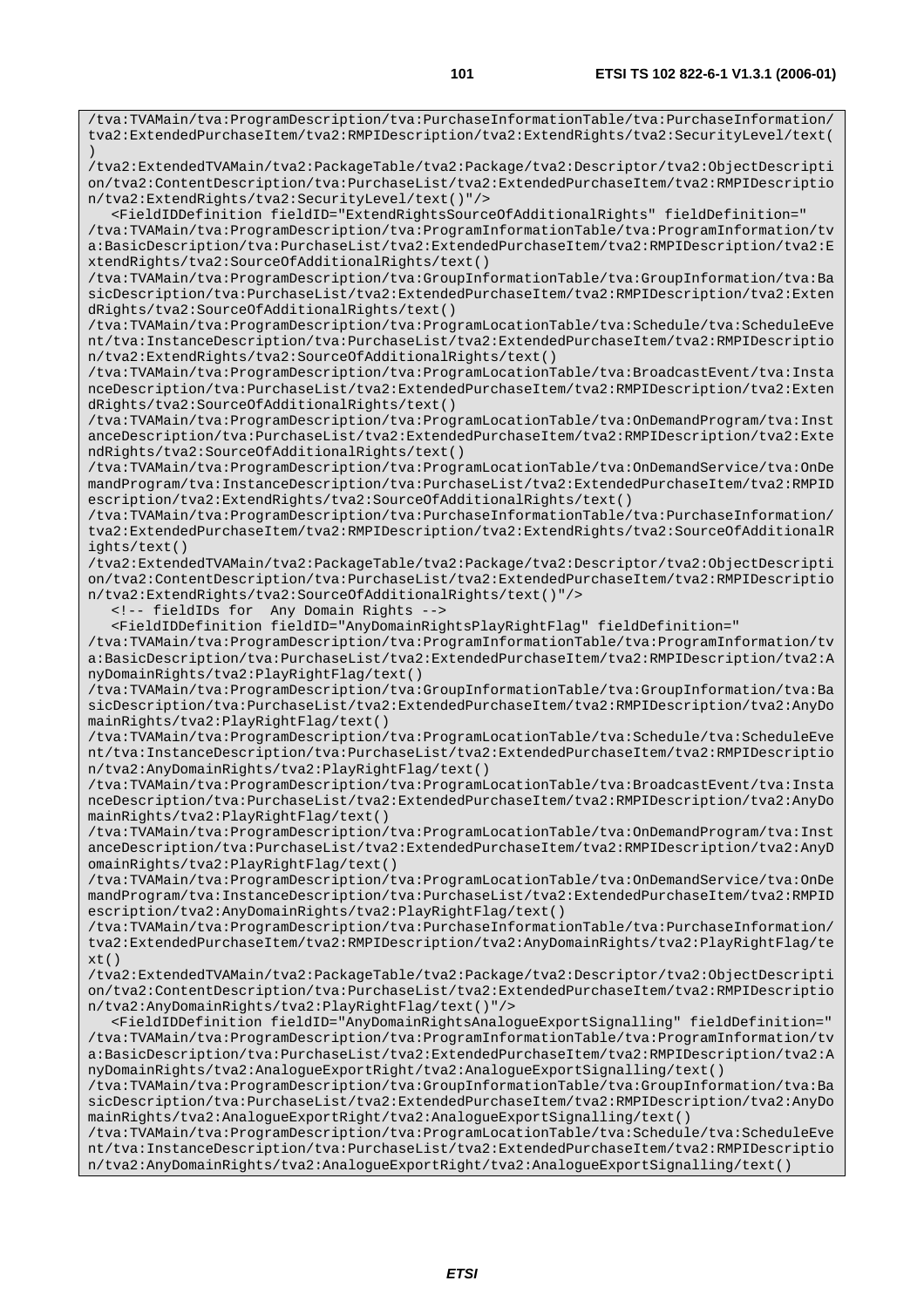/tva:TVAMain/tva:ProgramDescription/tva:ProgramLocationTable/tva:BroadcastEvent/tva:Insta nceDescription/tva:PurchaseList/tva2:ExtendedPurchaseItem/tva2:RMPIDescription/tva2:AnyDo mainRights/tva2:AnalogueExportRight/tva2:AnalogueExportSignalling/text()

/tva:TVAMain/tva:ProgramDescription/tva:ProgramLocationTable/tva:OnDemandProgram/tva:Inst anceDescription/tva:PurchaseList/tva2:ExtendedPurchaseItem/tva2:RMPIDescription/tva2:AnyD omainRights/tva2:AnalogueExportRight/tva2:AnalogueExportSignalling/text()

/tva:TVAMain/tva:ProgramDescription/tva:ProgramLocationTable/tva:OnDemandService/tva:OnDe mandProgram/tva:InstanceDescription/tva:PurchaseList/tva2:ExtendedPurchaseItem/tva2:RMPID escription/tva2:AnyDomainRights/tva2:AnalogueExportRight/tva2:AnalogueExportSignalling/te  $xt()$ 

/tva:TVAMain/tva:ProgramDescription/tva:PurchaseInformationTable/tva:PurchaseInformation/ tva2:ExtendedPurchaseItem/tva2:RMPIDescription/tva2:AnyDomainRights/tva2:AnalogueExportRi ght/tva2:AnalogueExportSignalling/text()

/tva2:ExtendedTVAMain/tva2:PackageTable/tva2:Package/tva2:Descriptor/tva2:ObjectDescripti on/tva2:ContentDescription/tva:PurchaseList/tva2:ExtendedPurchaseItem/tva2:RMPIDescriptio n/tva2:AnyDomainRights/tva2:AnalogueExportRight/tva2:AnalogueExportSignalling/text()"/> <FieldIDDefinition fieldID="AnyDomainRightsAnalogueExportSDControl" fieldDefinition="

/tva:TVAMain/tva:ProgramDescription/tva:ProgramInformationTable/tva:ProgramInformation/tv a:BasicDescription/tva:PurchaseList/tva2:ExtendedPurchaseItem/tva2:RMPIDescription/tva2:A nyDomainRights/tva2:AnalogueExportRight/tva2:AnalogueExportSDControl/text()

/tva:TVAMain/tva:ProgramDescription/tva:GroupInformationTable/tva:GroupInformation/tva:Ba sicDescription/tva:PurchaseList/tva2:ExtendedPurchaseItem/tva2:RMPIDescription/tva2:AnyDo mainRights/tva2:AnalogueExportRight/tva2:AnalogueExportSDControl/text()

/tva:TVAMain/tva:ProgramDescription/tva:ProgramLocationTable/tva:Schedule/tva:ScheduleEve nt/tva:InstanceDescription/tva:PurchaseList/tva2:ExtendedPurchaseItem/tva2:RMPIDescriptio n/tva2:AnyDomainRights/tva2:AnalogueExportRight/tva2:AnalogueExportSDControl/text()

/tva:TVAMain/tva:ProgramDescription/tva:ProgramLocationTable/tva:BroadcastEvent/tva:Insta nceDescription/tva:PurchaseList/tva2:ExtendedPurchaseItem/tva2:RMPIDescription/tva2:AnyDo mainRights/tva2:AnalogueExportRight/tva2:AnalogueExportSDControl/text()

/tva:TVAMain/tva:ProgramDescription/tva:ProgramLocationTable/tva:OnDemandProgram/tva:Inst anceDescription/tva:PurchaseList/tva2:ExtendedPurchaseItem/tva2:RMPIDescription/tva2:AnyD omainRights/tva2:AnalogueExportRight/tva2:AnalogueExportSDControl/text()

/tva:TVAMain/tva:ProgramDescription/tva:ProgramLocationTable/tva:OnDemandService/tva:OnDe mandProgram/tva:InstanceDescription/tva:PurchaseList/tva2:ExtendedPurchaseItem/tva2:RMPID escription/tva2:AnyDomainRights/tva2:AnalogueExportRight/tva2:AnalogueExportSDControl/tex t()

/tva:TVAMain/tva:ProgramDescription/tva:PurchaseInformationTable/tva:PurchaseInformation/ tva2:ExtendedPurchaseItem/tva2:RMPIDescription/tva2:AnyDomainRights/tva2:AnalogueExportRi ght/tva2:AnalogueExportSDControl/text()

/tva2:ExtendedTVAMain/tva2:PackageTable/tva2:Package/tva2:Descriptor/tva2:ObjectDescripti on/tva2:ContentDescription/tva:PurchaseList/tva2:ExtendedPurchaseItem/tva2:RMPIDescriptio n/tva2:AnyDomainRights/tva2:AnalogueExportRight/tva2:AnalogueExportSDControl/text()"/>

 <FieldIDDefinition fieldID="AnyDomainRightsDigitalExportSDControl" fieldDefinition=" /tva:TVAMain/tva:ProgramDescription/tva:ProgramInformationTable/tva:ProgramInformation/tv a:BasicDescription/tva:PurchaseList/tva2:ExtendedPurchaseItem/tva2:RMPIDescription/tva2:A nyDomainRights/tva2:DigitalExportSDRight/tva2:DigitalExportControl/text()

/tva:TVAMain/tva:ProgramDescription/tva:GroupInformationTable/tva:GroupInformation/tva:Ba sicDescription/tva:PurchaseList/tva2:ExtendedPurchaseItem/tva2:RMPIDescription/tva2:AnyDo mainRights/tva2:DigitalExportSDRight/tva2:DigitalExportControl/text()

/tva:TVAMain/tva:ProgramDescription/tva:ProgramLocationTable/tva:Schedule/tva:ScheduleEve nt/tva:InstanceDescription/tva:PurchaseList/tva2:ExtendedPurchaseItem/tva2:RMPIDescriptio n/tva2:AnyDomainRights/tva2:DigitalExportSDRight/tva2:DigitalExportControl/text()

/tva:TVAMain/tva:ProgramDescription/tva:ProgramLocationTable/tva:BroadcastEvent/tva:Insta nceDescription/tva:PurchaseList/tva2:ExtendedPurchaseItem/tva2:RMPIDescription/tva2:AnyDo mainRights/tva2:DigitalExportSDRight/tva2:DigitalExportControl/text()

/tva:TVAMain/tva:ProgramDescription/tva:ProgramLocationTable/tva:OnDemandProgram/tva:Inst anceDescription/tva:PurchaseList/tva2:ExtendedPurchaseItem/tva2:RMPIDescription/tva2:AnyD omainRights/tva2:DigitalExportSDRight/tva2:DigitalExportControl/text()

/tva:TVAMain/tva:ProgramDescription/tva:ProgramLocationTable/tva:OnDemandService/tva:OnDe mandProgram/tva:InstanceDescription/tva:PurchaseList/tva2:ExtendedPurchaseItem/tva2:RMPID escription/tva2:AnyDomainRights/tva2:DigitalExportSDRight/tva2:DigitalExportControl/text( )

/tva:TVAMain/tva:ProgramDescription/tva:PurchaseInformationTable/tva:PurchaseInformation/ tva2:ExtendedPurchaseItem/tva2:RMPIDescription/tva2:AnyDomainRights/tva2:DigitalExportSDR ight/tva2:DigitalExportControl/text()

/tva2:ExtendedTVAMain/tva2:PackageTable/tva2:Package/tva2:Descriptor/tva2:ObjectDescripti on/tva2:ContentDescription/tva:PurchaseList/tva2:ExtendedPurchaseItem/tva2:RMPIDescriptio n/tva2:AnyDomainRights/tva2:DigitalExportSDRight/tva2:DigitalExportControl/text()"/> <FieldIDDefinition fieldID="AnyDomainRightsDigitalExportHDControl" fieldDefinition="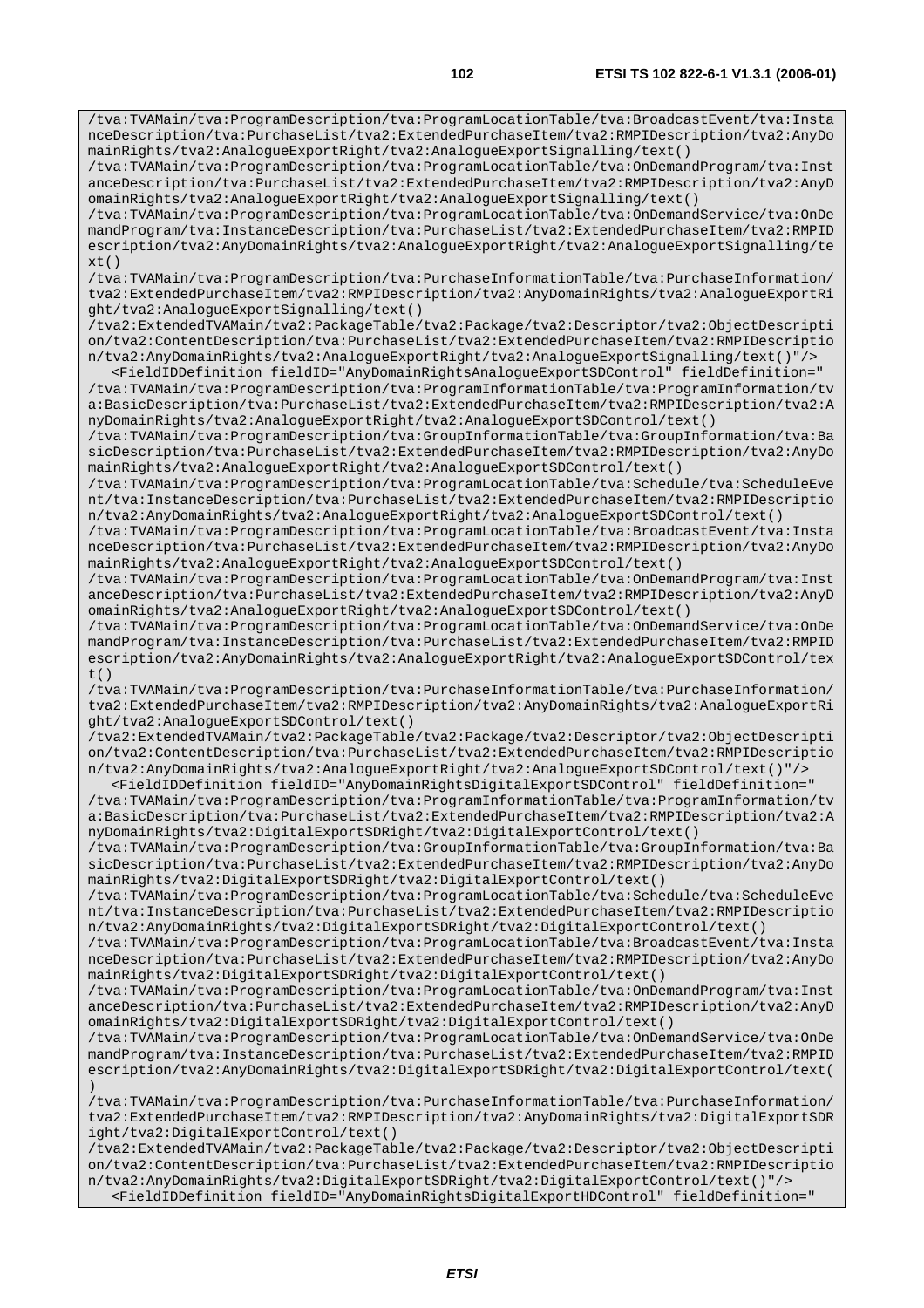/tva:TVAMain/tva:ProgramDescription/tva:ProgramInformationTable/tva:ProgramInformation/tv a:BasicDescription/tva:PurchaseList/tva2:ExtendedPurchaseItem/tva2:RMPIDescription/tva2:A nyDomainRights/tva2:DigitalExportHDRight/tva2:DigitalExportControl/text()

/tva:TVAMain/tva:ProgramDescription/tva:GroupInformationTable/tva:GroupInformation/tva:Ba sicDescription/tva:PurchaseList/tva2:ExtendedPurchaseItem/tva2:RMPIDescription/tva2:AnyDo mainRights/tva2:DigitalExportHDRight/tva2:DigitalExportControl/text()

/tva:TVAMain/tva:ProgramDescription/tva:ProgramLocationTable/tva:Schedule/tva:ScheduleEve nt/tva:InstanceDescription/tva:PurchaseList/tva2:ExtendedPurchaseItem/tva2:RMPIDescriptio n/tva2:AnyDomainRights/tva2:DigitalExportHDRight/tva2:DigitalExportControl/text()

/tva:TVAMain/tva:ProgramDescription/tva:ProgramLocationTable/tva:BroadcastEvent/tva:Insta nceDescription/tva:PurchaseList/tva2:ExtendedPurchaseItem/tva2:RMPIDescription/tva2:AnyDo mainRights/tva2:DigitalExportHDRight/tva2:DigitalExportControl/text()

/tva:TVAMain/tva:ProgramDescription/tva:ProgramLocationTable/tva:OnDemandProgram/tva:Inst anceDescription/tva:PurchaseList/tva2:ExtendedPurchaseItem/tva2:RMPIDescription/tva2:AnyD omainRights/tva2:DigitalExportHDRight/tva2:DigitalExportControl/text()

/tva:TVAMain/tva:ProgramDescription/tva:ProgramLocationTable/tva:OnDemandService/tva:OnDe mandProgram/tva:InstanceDescription/tva:PurchaseList/tva2:ExtendedPurchaseItem/tva2:RMPID escription/tva2:AnyDomainRights/tva2:DigitalExportHDRight/tva2:DigitalExportControl/text( )

/tva:TVAMain/tva:ProgramDescription/tva:PurchaseInformationTable/tva:PurchaseInformation/ tva2:ExtendedPurchaseItem/tva2:RMPIDescription/tva2:AnyDomainRights/tva2:DigitalExportHDR ight/tva2:DigitalExportControl/text()

/tva2:ExtendedTVAMain/tva2:PackageTable/tva2:Package/tva2:Descriptor/tva2:ObjectDescripti on/tva2:ContentDescription/tva:PurchaseList/tva2:ExtendedPurchaseItem/tva2:RMPIDescriptio n/tva2:AnyDomainRights/tva2:DigitalExportHDRight/tva2:DigitalExportControl/text()"/> <FieldIDDefinition fieldID="AnyDomainRightsSecurityLevel" fieldDefinition="

/tva:TVAMain/tva:ProgramDescription/tva:ProgramInformationTable/tva:ProgramInformation/tv a:BasicDescription/tva:PurchaseList/tva2:ExtendedPurchaseItem/tva2:RMPIDescription/tva2:A nyDomainRights/tva2:SecurityLevel/text()

/tva:TVAMain/tva:ProgramDescription/tva:GroupInformationTable/tva:GroupInformation/tva:Ba sicDescription/tva:PurchaseList/tva2:ExtendedPurchaseItem/tva2:RMPIDescription/tva2:AnyDo mainRights/tva2:SecurityLevel/text()

/tva:TVAMain/tva:ProgramDescription/tva:ProgramLocationTable/tva:Schedule/tva:ScheduleEve nt/tva:InstanceDescription/tva:PurchaseList/tva2:ExtendedPurchaseItem/tva2:RMPIDescriptio n/tva2:AnyDomainRights/tva2:SecurityLevel/text()

/tva:TVAMain/tva:ProgramDescription/tva:ProgramLocationTable/tva:BroadcastEvent/tva:Insta nceDescription/tva:PurchaseList/tva2:ExtendedPurchaseItem/tva2:RMPIDescription/tva2:AnyDo mainRights/tva2:SecurityLevel/text()

/tva:TVAMain/tva:ProgramDescription/tva:ProgramLocationTable/tva:OnDemandProgram/tva:Inst anceDescription/tva:PurchaseList/tva2:ExtendedPurchaseItem/tva2:RMPIDescription/tva2:AnyD omainRights/tva2:SecurityLevel/text()

/tva:TVAMain/tva:ProgramDescription/tva:ProgramLocationTable/tva:OnDemandService/tva:OnDe mandProgram/tva:InstanceDescription/tva:PurchaseList/tva2:ExtendedPurchaseItem/tva2:RMPID escription/tva2:AnyDomainRights/tva2:SecurityLevel/text()

/tva:TVAMain/tva:ProgramDescription/tva:PurchaseInformationTable/tva:PurchaseInformation/ tva2:ExtendedPurchaseItem/tva2:RMPIDescription/tva2:AnyDomainRights/tva2:SecurityLevel/te xt()

/tva2:ExtendedTVAMain/tva2:PackageTable/tva2:Package/tva2:Descriptor/tva2:ObjectDescripti on/tva2:ContentDescription/tva:PurchaseList/tva2:ExtendedPurchaseItem/tva2:RMPIDescriptio n/tva2:AnyDomainRights/tva2:SecurityLevel/text()"/>

<FieldIDDefinition fieldID="AnyDomainRightsBufferDuration" fieldDefinition="

/tva:TVAMain/tva:ProgramDescription/tva:ProgramInformationTable/tva:ProgramInformation/tv a:BasicDescription/tva:PurchaseList/tva2:ExtendedPurchaseItem/tva2:RMPIDescription/tva2:A nyDomainRights/tva2:BufferDuration/text()

/tva:TVAMain/tva:ProgramDescription/tva:GroupInformationTable/tva:GroupInformation/tva:Ba sicDescription/tva:PurchaseList/tva2:ExtendedPurchaseItem/tva2:RMPIDescription/tva2:AnyDo mainRights/tva2:BufferDuration/text()

/tva:TVAMain/tva:ProgramDescription/tva:ProgramLocationTable/tva:Schedule/tva:ScheduleEve nt/tva:InstanceDescription/tva:PurchaseList/tva2:ExtendedPurchaseItem/tva2:RMPIDescriptio n/tva2:AnyDomainRights/tva2:BufferDuration/text()

/tva:TVAMain/tva:ProgramDescription/tva:ProgramLocationTable/tva:BroadcastEvent/tva:Insta nceDescription/tva:PurchaseList/tva2:ExtendedPurchaseItem/tva2:RMPIDescription/tva2:AnyDo mainRights/tva2:BufferDuration/text()

/tva:TVAMain/tva:ProgramDescription/tva:ProgramLocationTable/tva:OnDemandProgram/tva:Inst anceDescription/tva:PurchaseList/tva2:ExtendedPurchaseItem/tva2:RMPIDescription/tva2:AnyD omainRights/tva2:BufferDuration/text()

/tva:TVAMain/tva:ProgramDescription/tva:ProgramLocationTable/tva:OnDemandService/tva:OnDe mandProgram/tva:InstanceDescription/tva:PurchaseList/tva2:ExtendedPurchaseItem/tva2:RMPID escription/tva2:AnyDomainRights/tva2:BufferDuration/text()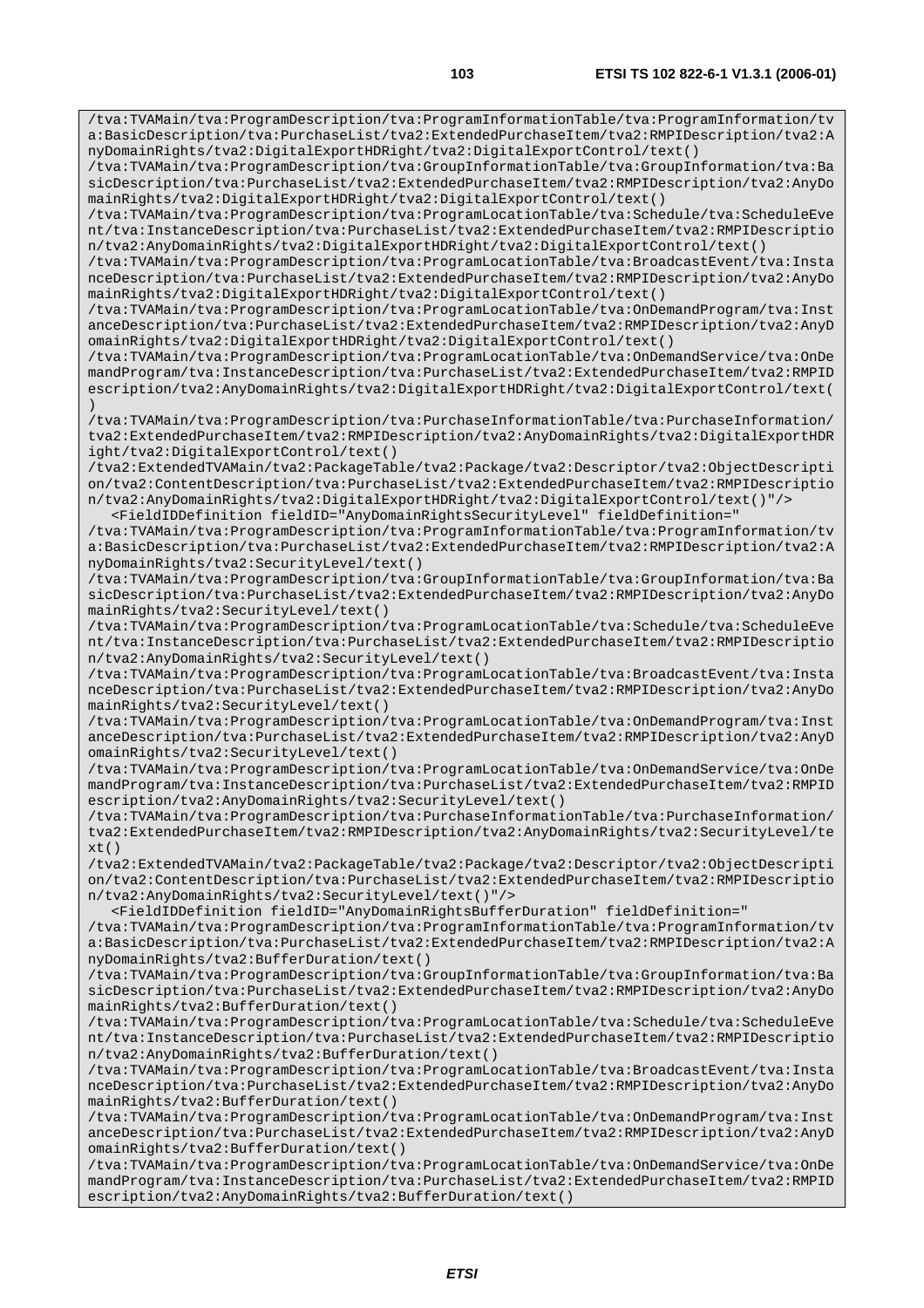/tva:TVAMain/tva:ProgramDescription/tva:PurchaseInformationTable/tva:PurchaseInformation/ tva2:ExtendedPurchaseItem/tva2:RMPIDescription/tva2:AnyDomainRights/tva2:BufferDuration/t ext()

/tva2:ExtendedTVAMain/tva2:PackageTable/tva2:Package/tva2:Descriptor/tva2:ObjectDescripti on/tva2:ContentDescription/tva:PurchaseList/tva2:ExtendedPurchaseItem/tva2:RMPIDescriptio n/tva2:AnyDomainRights/tva2:BufferDuration/text() "/>

 <FieldIDDefinition fieldID="AnyDomainRightsTimeWindowStartDate" fieldDefinition=" /tva:TVAMain/tva:ProgramDescription/tva:ProgramInformationTable/tva:ProgramInformation/tv a:BasicDescription/tva:PurchaseList/tva2:ExtendedPurchaseItem/tva2:RMPIDescription/tva2:A nyDomainRights/tva2:TimeWindow/tva2:StartDate/text()

/tva:TVAMain/tva:ProgramDescription/tva:GroupInformationTable/tva:GroupInformation/tva:Ba sicDescription/tva:PurchaseList/tva2:ExtendedPurchaseItem/tva2:RMPIDescription/tva2:AnyDo mainRights/tva2:TimeWindow/tva2:StartDate/text()

/tva:TVAMain/tva:ProgramDescription/tva:ProgramLocationTable/tva:Schedule/tva:ScheduleEve nt/tva:InstanceDescription/tva:PurchaseList/tva2:ExtendedPurchaseItem/tva2:RMPIDescriptio n/tva2:AnyDomainRights/tva2:TimeWindow/tva2:StartDate/text()

/tva:TVAMain/tva:ProgramDescription/tva:ProgramLocationTable/tva:BroadcastEvent/tva:Insta nceDescription/tva:PurchaseList/tva2:ExtendedPurchaseItem/tva2:RMPIDescription/tva2:AnyDo mainRights/tva2:TimeWindow/tva2:StartDate/text()

/tva:TVAMain/tva:ProgramDescription/tva:ProgramLocationTable/tva:OnDemandProgram/tva:Inst anceDescription/tva:PurchaseList/tva2:ExtendedPurchaseItem/tva2:RMPIDescription/tva2:AnyD omainRights/tva2:TimeWindow/tva2:StartDate/text()

/tva:TVAMain/tva:ProgramDescription/tva:ProgramLocationTable/tva:OnDemandService/tva:OnDe mandProgram/tva:InstanceDescription/tva:PurchaseList/tva2:ExtendedPurchaseItem/tva2:RMPID escription/tva2:AnyDomainRights/tva2:TimeWindow/tva2:StartDate/text()

/tva:TVAMain/tva:ProgramDescription/tva:PurchaseInformationTable/tva:PurchaseInformation/ tva2:ExtendedPurchaseItem/tva2:RMPIDescription/tva2:AnyDomainRights/tva2:TimeWindow/tva2: StartDate/text()

/tva2:ExtendedTVAMain/tva2:PackageTable/tva2:Package/tva2:Descriptor/tva2:ObjectDescripti on/tva2:ContentDescription/tva:PurchaseList/tva2:ExtendedPurchaseItem/tva2:RMPIDescriptio n/tva2:AnyDomainRights/tva2:TimeWindow/tva2:StartDate/text()"/>

 <FieldIDDefinition fieldID="AnyDomainRightsTimeWindowEndDate" fieldDefinition=" /tva:TVAMain/tva:ProgramDescription/tva:ProgramInformationTable/tva:ProgramInformation/tv a:BasicDescription/tva:PurchaseList/tva2:ExtendedPurchaseItem/tva2:RMPIDescription/tva2:A nyDomainRights/tva2:TimeWindow/tva2:EndDate/text()

/tva:TVAMain/tva:ProgramDescription/tva:GroupInformationTable/tva:GroupInformation/tva:Ba sicDescription/tva:PurchaseList/tva2:ExtendedPurchaseItem/tva2:RMPIDescription/tva2:AnyDo mainRights/tva2:TimeWindow/tva2:EndDate/text()

/tva:TVAMain/tva:ProgramDescription/tva:ProgramLocationTable/tva:Schedule/tva:ScheduleEve nt/tva:InstanceDescription/tva:PurchaseList/tva2:ExtendedPurchaseItem/tva2:RMPIDescriptio n/tva2:AnyDomainRights/tva2:TimeWindow/tva2:EndDate/text()

/tva:TVAMain/tva:ProgramDescription/tva:ProgramLocationTable/tva:BroadcastEvent/tva:Insta nceDescription/tva:PurchaseList/tva2:ExtendedPurchaseItem/tva2:RMPIDescription/tva2:AnyDo mainRights/tva2:TimeWindow/tva2:EndDate/text()

/tva:TVAMain/tva:ProgramDescription/tva:ProgramLocationTable/tva:OnDemandProgram/tva:Inst anceDescription/tva:PurchaseList/tva2:ExtendedPurchaseItem/tva2:RMPIDescription/tva2:AnyD omainRights/tva2:TimeWindow/tva2:EndDate/text()

/tva:TVAMain/tva:ProgramDescription/tva:ProgramLocationTable/tva:OnDemandService/tva:OnDe mandProgram/tva:InstanceDescription/tva:PurchaseList/tva2:ExtendedPurchaseItem/tva2:RMPID escription/tva2:AnyDomainRights/tva2:TimeWindow/tva2:EndDate/text()

/tva:TVAMain/tva:ProgramDescription/tva:PurchaseInformationTable/tva:PurchaseInformation/ tva2:ExtendedPurchaseItem/tva2:RMPIDescription/tva2:AnyDomainRights/tva2:TimeWindow/tva2: EndDate/text()

/tva2:ExtendedTVAMain/tva2:PackageTable/tva2:Package/tva2:Descriptor/tva2:ObjectDescripti on/tva2:ContentDescription/tva:PurchaseList/tva2:ExtendedPurchaseItem/tva2:RMPIDescriptio n/tva2:AnyDomainRights/tva2:TimeWindow/tva2:EndDate/text()"/>

 <FieldIDDefinition fieldID="AnyDomainRightsGeographicalControl" fieldDefinition=" /tva:TVAMain/tva:ProgramDescription/tva:ProgramInformationTable/tva:ProgramInformation/tv a:BasicDescription/tva:PurchaseList/tva2:ExtendedPurchaseItem/tva2:RMPIDescription/tva2:A nyDomainRights/tva2:GeographicalControl/text()

/tva:TVAMain/tva:ProgramDescription/tva:GroupInformationTable/tva:GroupInformation/tva:Ba sicDescription/tva:PurchaseList/tva2:ExtendedPurchaseItem/tva2:RMPIDescription/tva2:AnyDo mainRights/tva2:GeographicalControl/text()

/tva:TVAMain/tva:ProgramDescription/tva:ProgramLocationTable/tva:Schedule/tva:ScheduleEve nt/tva:InstanceDescription/tva:PurchaseList/tva2:ExtendedPurchaseItem/tva2:RMPIDescriptio n/tva2:AnyDomainRights/tva2:GeographicalControl/text()

/tva:TVAMain/tva:ProgramDescription/tva:ProgramLocationTable/tva:BroadcastEvent/tva:Insta nceDescription/tva:PurchaseList/tva2:ExtendedPurchaseItem/tva2:RMPIDescription/tva2:AnyDo mainRights/tva2:GeographicalControl/text()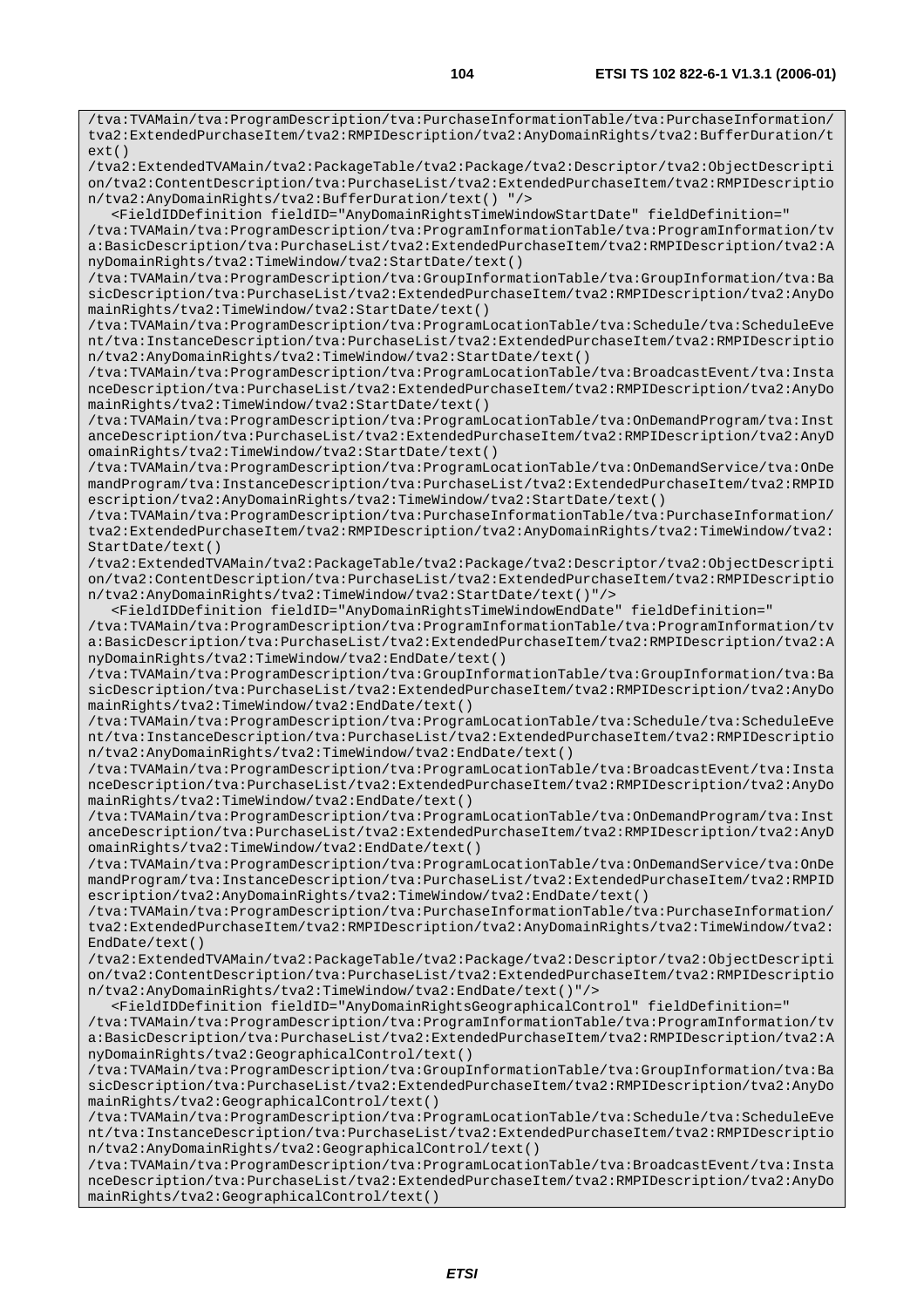/tva:TVAMain/tva:ProgramDescription/tva:ProgramLocationTable/tva:OnDemandProgram/tva:Inst anceDescription/tva:PurchaseList/tva2:ExtendedPurchaseItem/tva2:RMPIDescription/tva2:AnyD omainRights/tva2:GeographicalControl/text()

/tva:TVAMain/tva:ProgramDescription/tva:ProgramLocationTable/tva:OnDemandService/tva:OnDe mandProgram/tva:InstanceDescription/tva:PurchaseList/tva2:ExtendedPurchaseItem/tva2:RMPID escription/tva2:AnyDomainRights/tva2:GeographicalControl/text()

/tva:TVAMain/tva:ProgramDescription/tva:PurchaseInformationTable/tva:PurchaseInformation/ tva2:ExtendedPurchaseItem/tva2:RMPIDescription/tva2:AnyDomainRights/tva2:GeographicalCont rol/text()

/tva2:ExtendedTVAMain/tva2:PackageTable/tva2:Package/tva2:Descriptor/tva2:ObjectDescripti on/tva2:ContentDescription/tva:PurchaseList/tva2:ExtendedPurchaseItem/tva2:RMPIDescriptio n/tva2:AnyDomainRights/tva2:GeographicalControl/text()"/>

<!-- fieldIDs for Receving Domain Rights -->

 <FieldIDDefinition fieldID="ReceivingDomainRightsPlayRightFlag" fieldDefinition=" /tva:TVAMain/tva:ProgramDescription/tva:ProgramInformationTable/tva:ProgramInformation/tv a:BasicDescription/tva:PurchaseList/tva2:ExtendedPurchaseItem/tva2:RMPIDescription/tva2:R eceivingDomainRights/tva2:PlayRightFlag/text()

/tva:TVAMain/tva:ProgramDescription/tva:GroupInformationTable/tva:GroupInformation/tva:Ba sicDescription/tva:PurchaseList/tva2:ExtendedPurchaseItem/tva2:RMPIDescription/tva2:Recei vingDomainRights/tva2:PlayRightFlag/text()

/tva:TVAMain/tva:ProgramDescription/tva:ProgramLocationTable/tva:Schedule/tva:ScheduleEve nt/tva:InstanceDescription/tva:PurchaseList/tva2:ExtendedPurchaseItem/tva2:RMPIDescriptio n/tva2:ReceivingDomainRights/tva2:PlayRightFlag/text()

/tva:TVAMain/tva:ProgramDescription/tva:ProgramLocationTable/tva:BroadcastEvent/tva:Insta nceDescription/tva:PurchaseList/tva2:ExtendedPurchaseItem/tva2:RMPIDescription/tva2:Recei vingDomainRights/tva2:PlayRightFlag/text()

/tva:TVAMain/tva:ProgramDescription/tva:ProgramLocationTable/tva:OnDemandProgram/tva:Inst anceDescription/tva:PurchaseList/tva2:ExtendedPurchaseItem/tva2:RMPIDescription/tva2:Rece ivingDomainRights/tva2:PlayRightFlag/text()

/tva:TVAMain/tva:ProgramDescription/tva:ProgramLocationTable/tva:OnDemandService/tva:OnDe mandProgram/tva:InstanceDescription/tva:PurchaseList/tva2:ExtendedPurchaseItem/tva2:RMPID escription/tva2:ReceivingDomainRights/tva2:PlayRightFlag/text()

/tva:TVAMain/tva:ProgramDescription/tva:PurchaseInformationTable/tva:PurchaseInformation/ tva2:ExtendedPurchaseItem/tva2:RMPIDescription/tva2:ReceivingDomainRights/tva2:PlayRightF lag/text()

/tva2:ExtendedTVAMain/tva2:PackageTable/tva2:Package/tva2:Descriptor/tva2:ObjectDescripti on/tva2:ContentDescription/tva:PurchaseList/tva2:ExtendedPurchaseItem/tva2:RMPIDescriptio n/tva2:ReceivingDomainRights/tva2:PlayRightFlag/text()"/>

 <FieldIDDefinition fieldID="ReceivingDomainRightsAnalogueExportSignalling" fieldDefinition="

/tva:TVAMain/tva:ProgramDescription/tva:ProgramInformationTable/tva:ProgramInformation/tv a:BasicDescription/tva:PurchaseList/tva2:ExtendedPurchaseItem/tva2:RMPIDescription/tva2:R eceivingDomainRights/tva2:AnalogueExportRight/tva2:AnalogueExportSignalling/text()

/tva:TVAMain/tva:ProgramDescription/tva:GroupInformationTable/tva:GroupInformation/tva:Ba sicDescription/tva:PurchaseList/tva2:ExtendedPurchaseItem/tva2:RMPIDescription/tva2:Recei vingDomainRights/tva2:AnalogueExportRight/tva2:AnalogueExportSignalling/text()

/tva:TVAMain/tva:ProgramDescription/tva:ProgramLocationTable/tva:Schedule/tva:ScheduleEve nt/tva:InstanceDescription/tva:PurchaseList/tva2:ExtendedPurchaseItem/tva2:RMPIDescriptio n/tva2:ReceivingDomainRights/tva2:AnalogueExportRight/tva2:AnalogueExportSignalling/text( )

/tva:TVAMain/tva:ProgramDescription/tva:ProgramLocationTable/tva:BroadcastEvent/tva:Insta nceDescription/tva:PurchaseList/tva2:ExtendedPurchaseItem/tva2:RMPIDescription/tva2:Recei vingDomainRights/tva2:AnalogueExportRight/tva2:AnalogueExportSignalling/text()

/tva:TVAMain/tva:ProgramDescription/tva:ProgramLocationTable/tva:OnDemandProgram/tva:Inst anceDescription/tva:PurchaseList/tva2:ExtendedPurchaseItem/tva2:RMPIDescription/tva2:Rece ivingDomainRights/tva2:AnalogueExportRight/tva2:AnalogueExportSignalling/text()

/tva:TVAMain/tva:ProgramDescription/tva:ProgramLocationTable/tva:OnDemandService/tva:OnDe mandProgram/tva:InstanceDescription/tva:PurchaseList/tva2:ExtendedPurchaseItem/tva2:RMPID escription/tva2:ReceivingDomainRights/tva2:AnalogueExportRight/tva2:AnalogueExportSignall ing/text()

/tva:TVAMain/tva:ProgramDescription/tva:PurchaseInformationTable/tva:PurchaseInformation/ tva2:ExtendedPurchaseItem/tva2:RMPIDescription/tva2:ReceivingDomainRights/tva2:AnalogueEx portRight/tva2:AnalogueExportSignalling/text()

/tva2:ExtendedTVAMain/tva2:PackageTable/tva2:Package/tva2:Descriptor/tva2:ObjectDescripti on/tva2:ContentDescription/tva:PurchaseList/tva2:ExtendedPurchaseItem/tva2:RMPIDescriptio n/tva2:ReceivingDomainRights/tva2:AnalogueExportRight/tva2:AnalogueExportSignalling/text( )"/>

 <FieldIDDefinition fieldID="ReceivingDomainRightsAnalogueExportSDControl" fieldDefinition="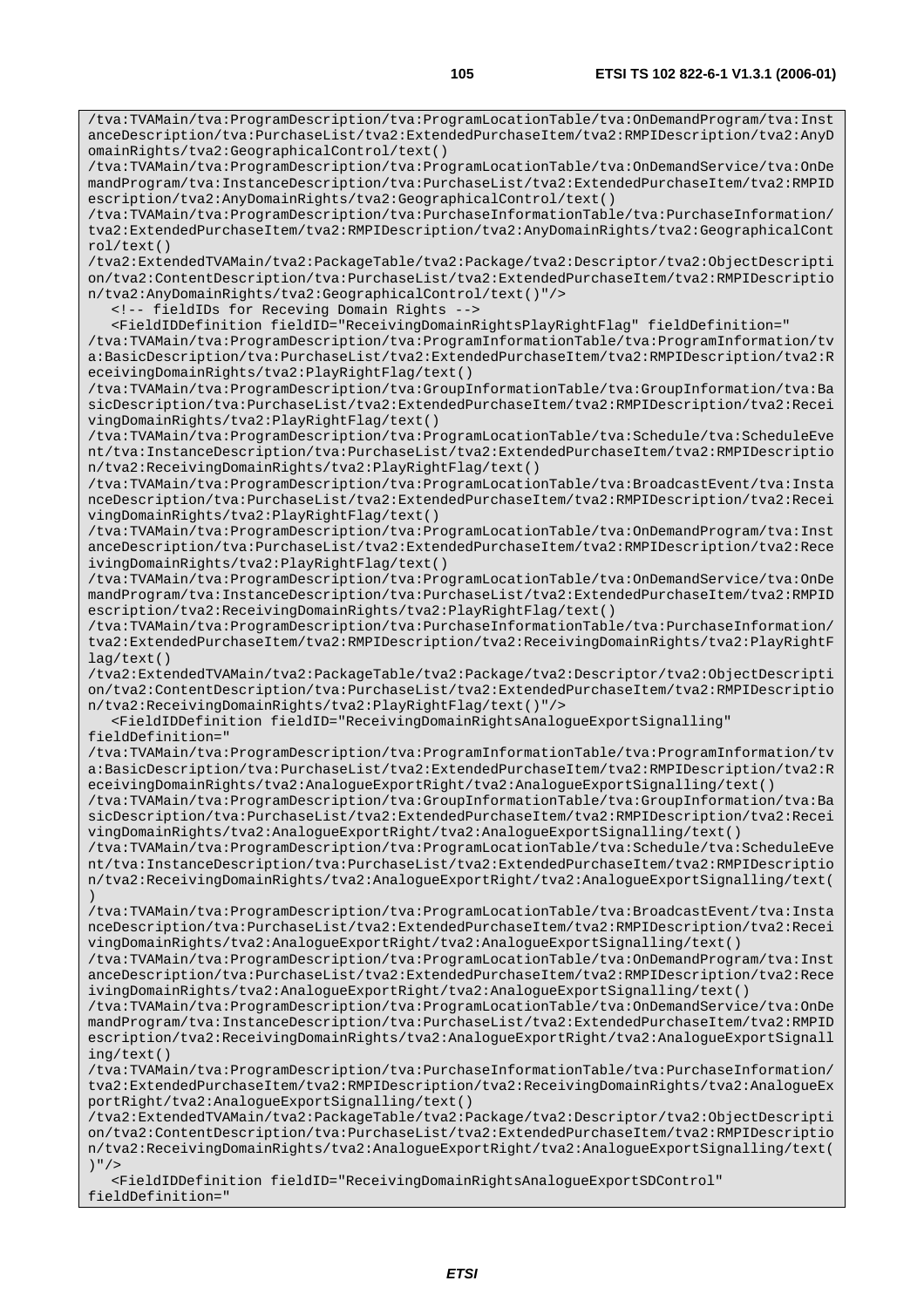/tva:TVAMain/tva:ProgramDescription/tva:ProgramInformationTable/tva:ProgramInformation/tv a:BasicDescription/tva:PurchaseList/tva2:ExtendedPurchaseItem/tva2:RMPIDescription/tva2:R eceivingDomainRights/tva2:AnalogueExportRight/tva2:AnalogueExportSDControl/text()

/tva:TVAMain/tva:ProgramDescription/tva:GroupInformationTable/tva:GroupInformation/tva:Ba sicDescription/tva:PurchaseList/tva2:ExtendedPurchaseItem/tva2:RMPIDescription/tva2:Recei vingDomainRights/tva2:AnalogueExportRight/tva2:AnalogueExportSDControl/text()

/tva:TVAMain/tva:ProgramDescription/tva:ProgramLocationTable/tva:Schedule/tva:ScheduleEve nt/tva:InstanceDescription/tva:PurchaseList/tva2:ExtendedPurchaseItem/tva2:RMPIDescriptio n/tva2:ReceivingDomainRights/tva2:AnalogueExportRight/tva2:AnalogueExportSDControl/text() /tva:TVAMain/tva:ProgramDescription/tva:ProgramLocationTable/tva:BroadcastEvent/tva:Insta nceDescription/tva:PurchaseList/tva2:ExtendedPurchaseItem/tva2:RMPIDescription/tva2:Recei vingDomainRights/tva2:AnalogueExportRight/tva2:AnalogueExportSDControl/text()

/tva:TVAMain/tva:ProgramDescription/tva:ProgramLocationTable/tva:OnDemandProgram/tva:Inst anceDescription/tva:PurchaseList/tva2:ExtendedPurchaseItem/tva2:RMPIDescription/tva2:Rece ivingDomainRights/tva2:AnalogueExportRight/tva2:AnalogueExportSDControl/text()

/tva:TVAMain/tva:ProgramDescription/tva:ProgramLocationTable/tva:OnDemandService/tva:OnDe mandProgram/tva:InstanceDescription/tva:PurchaseList/tva2:ExtendedPurchaseItem/tva2:RMPID escription/tva2:ReceivingDomainRights/tva2:AnalogueExportRight/tva2:AnalogueExportSDContr ol/text()

/tva:TVAMain/tva:ProgramDescription/tva:PurchaseInformationTable/tva:PurchaseInformation/ tva2:ExtendedPurchaseItem/tva2:RMPIDescription/tva2:ReceivingDomainRights/tva2:AnalogueEx portRight/tva2:AnalogueExportSDControl/text()

/tva2:ExtendedTVAMain/tva2:PackageTable/tva2:Package/tva2:Descriptor/tva2:ObjectDescripti on/tva2:ContentDescription/tva:PurchaseList/tva2:ExtendedPurchaseItem/tva2:RMPIDescriptio n/tva2:ReceivingDomainRights/tva2:AnalogueExportRight/tva2:AnalogueExportSDControl/text()  $"$  / >

 <FieldIDDefinition fieldID="ReceivingDomainRightsDigitalExportSDControl" fieldDefinition="

/tva:TVAMain/tva:ProgramDescription/tva:ProgramInformationTable/tva:ProgramInformation/tv a:BasicDescription/tva:PurchaseList/tva2:ExtendedPurchaseItem/tva2:RMPIDescription/tva2:R eceivingDomainRights/tva2:DigitalExportSDRight/tva2:DigitalExportControl/text()

/tva:TVAMain/tva:ProgramDescription/tva:GroupInformationTable/tva:GroupInformation/tva:Ba sicDescription/tva:PurchaseList/tva2:ExtendedPurchaseItem/tva2:RMPIDescription/tva2:Recei vingDomainRights/tva2:DigitalExportSDRight/tva2:DigitalExportControl/text()

/tva:TVAMain/tva:ProgramDescription/tva:ProgramLocationTable/tva:Schedule/tva:ScheduleEve nt/tva:InstanceDescription/tva:PurchaseList/tva2:ExtendedPurchaseItem/tva2:RMPIDescriptio n/tva2:ReceivingDomainRights/tva2:DigitalExportSDRight/tva2:DigitalExportControl/text()

/tva:TVAMain/tva:ProgramDescription/tva:ProgramLocationTable/tva:BroadcastEvent/tva:Insta nceDescription/tva:PurchaseList/tva2:ExtendedPurchaseItem/tva2:RMPIDescription/tva2:Recei vingDomainRights/tva2:DigitalExportSDRight/tva2:DigitalExportControl/text()

/tva:TVAMain/tva:ProgramDescription/tva:ProgramLocationTable/tva:OnDemandProgram/tva:Inst anceDescription/tva:PurchaseList/tva2:ExtendedPurchaseItem/tva2:RMPIDescription/tva2:Rece ivingDomainRights/tva2:DigitalExportSDRight/tva2:DigitalExportControl/text()

/tva:TVAMain/tva:ProgramDescription/tva:ProgramLocationTable/tva:OnDemandService/tva:OnDe mandProgram/tva:InstanceDescription/tva:PurchaseList/tva2:ExtendedPurchaseItem/tva2:RMPID escription/tva2:ReceivingDomainRights/tva2:DigitalExportSDRight/tva2:DigitalExportControl /text()

/tva:TVAMain/tva:ProgramDescription/tva:PurchaseInformationTable/tva:PurchaseInformation/ tva2:ExtendedPurchaseItem/tva2:RMPIDescription/tva2:ReceivingDomainRights/tva2:DigitalExp ortSDRight/tva2:DigitalExportControl/text()

/tva2:ExtendedTVAMain/tva2:PackageTable/tva2:Package/tva2:Descriptor/tva2:ObjectDescripti on/tva2:ContentDescription/tva:PurchaseList/tva2:ExtendedPurchaseItem/tva2:RMPIDescriptio n/tva2:ReceivingDomainRights/tva2:DigitalExportSDRight/tva2:DigitalExportControl/text()"/  $>$ 

 <FieldIDDefinition fieldID="ReceivingDomainRightsDigitalExportHDControl" fieldDefinition="

/tva:TVAMain/tva:ProgramDescription/tva:ProgramInformationTable/tva:ProgramInformation/tv a:BasicDescription/tva:PurchaseList/tva2:ExtendedPurchaseItem/tva2:RMPIDescription/tva2:R eceivingDomainRights/tva2:DigitalExportHDRight/tva2:DigitalExportControl/text()

/tva:TVAMain/tva:ProgramDescription/tva:GroupInformationTable/tva:GroupInformation/tva:Ba sicDescription/tva:PurchaseList/tva2:ExtendedPurchaseItem/tva2:RMPIDescription/tva2:Recei vingDomainRights/tva2:DigitalExportHDRight/tva2:DigitalExportControl/text()

/tva:TVAMain/tva:ProgramDescription/tva:ProgramLocationTable/tva:Schedule/tva:ScheduleEve nt/tva:InstanceDescription/tva:PurchaseList/tva2:ExtendedPurchaseItem/tva2:RMPIDescriptio n/tva2:ReceivingDomainRights/tva2:DigitalExportHDRight/tva2:DigitalExportControl/text() /tva:TVAMain/tva:ProgramDescription/tva:ProgramLocationTable/tva:BroadcastEvent/tva:Insta

nceDescription/tva:PurchaseList/tva2:ExtendedPurchaseItem/tva2:RMPIDescription/tva2:Recei vingDomainRights/tva2:DigitalExportHDRight/tva2:DigitalExportControl/text()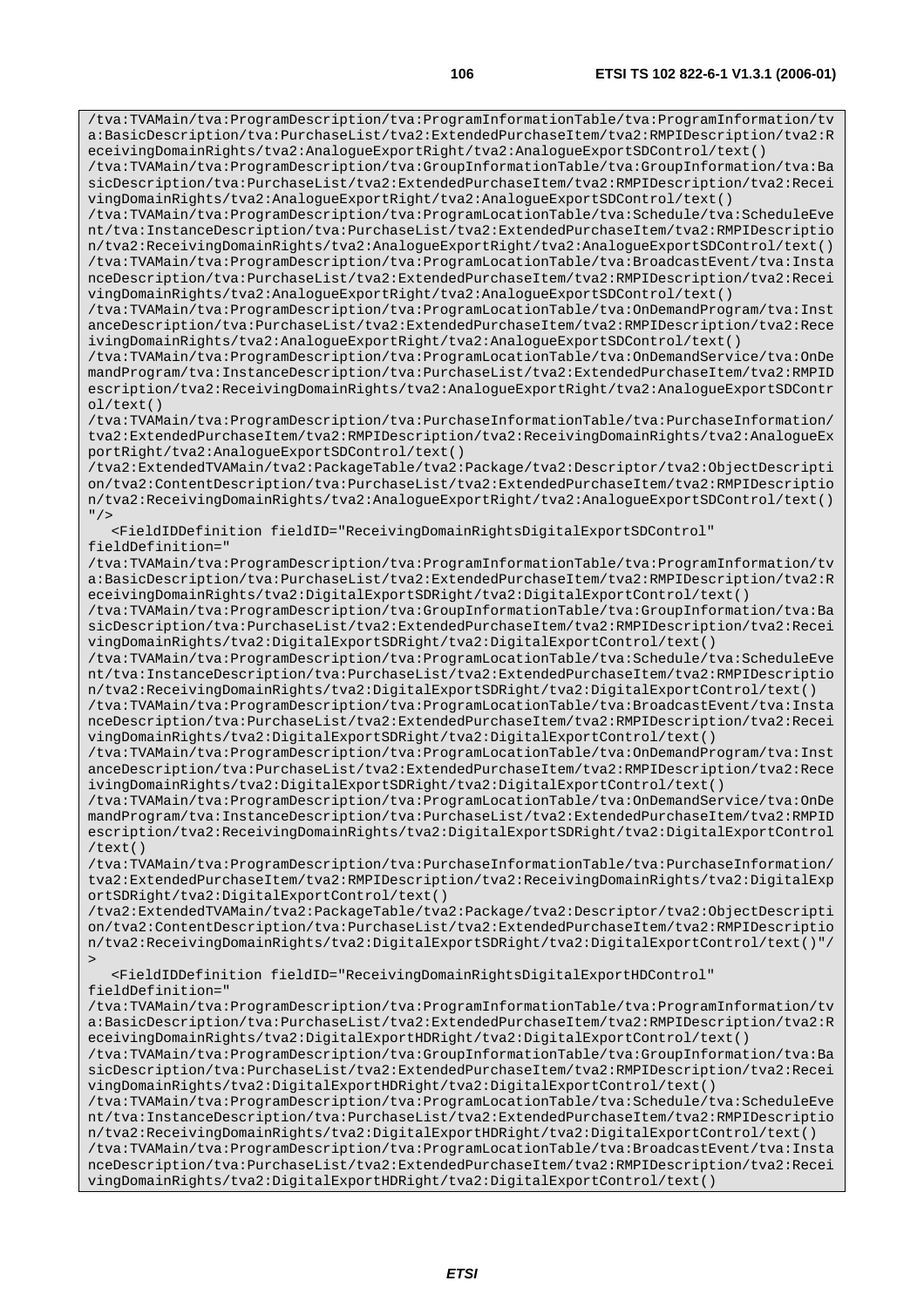/tva:TVAMain/tva:ProgramDescription/tva:ProgramLocationTable/tva:OnDemandProgram/tva:Inst anceDescription/tva:PurchaseList/tva2:ExtendedPurchaseItem/tva2:RMPIDescription/tva2:Rece ivingDomainRights/tva2:DigitalExportHDRight/tva2:DigitalExportControl/text()

/tva:TVAMain/tva:ProgramDescription/tva:ProgramLocationTable/tva:OnDemandService/tva:OnDe mandProgram/tva:InstanceDescription/tva:PurchaseList/tva2:ExtendedPurchaseItem/tva2:RMPID escription/tva2:ReceivingDomainRights/tva2:DigitalExportHDRight/tva2:DigitalExportControl /text()

/tva:TVAMain/tva:ProgramDescription/tva:PurchaseInformationTable/tva:PurchaseInformation/ tva2:ExtendedPurchaseItem/tva2:RMPIDescription/tva2:ReceivingDomainRights/tva2:DigitalExp ortHDRight/tva2:DigitalExportControl/text()

/tva2:ExtendedTVAMain/tva2:PackageTable/tva2:Package/tva2:Descriptor/tva2:ObjectDescripti on/tva2:ContentDescription/tva:PurchaseList/tva2:ExtendedPurchaseItem/tva2:RMPIDescriptio n/tva2:ReceivingDomainRights/tva2:DigitalExportHDRight/tva2:DigitalExportControl/text()"/  $\overline{\phantom{a}}$ 

 <FieldIDDefinition fieldID="ReceivingDomainRightsSecurityLevel" fieldDefinition=" /tva:TVAMain/tva:ProgramDescription/tva:ProgramInformationTable/tva:ProgramInformation/tv a:BasicDescription/tva:PurchaseList/tva2:ExtendedPurchaseItem/tva2:RMPIDescription/tva2:R eceivingDomainRights/tva2:SecurityLevel/text()

/tva:TVAMain/tva:ProgramDescription/tva:GroupInformationTable/tva:GroupInformation/tva:Ba sicDescription/tva:PurchaseList/tva2:ExtendedPurchaseItem/tva2:RMPIDescription/tva2:Recei vingDomainRights/tva2:SecurityLevel/text()

/tva:TVAMain/tva:ProgramDescription/tva:ProgramLocationTable/tva:Schedule/tva:ScheduleEve nt/tva:InstanceDescription/tva:PurchaseList/tva2:ExtendedPurchaseItem/tva2:RMPIDescriptio n/tva2:ReceivingDomainRights/tva2:SecurityLevel/text()

/tva:TVAMain/tva:ProgramDescription/tva:ProgramLocationTable/tva:BroadcastEvent/tva:Insta nceDescription/tva:PurchaseList/tva2:ExtendedPurchaseItem/tva2:RMPIDescription/tva2:Recei vingDomainRights/tva2:SecurityLevel/text()

/tva:TVAMain/tva:ProgramDescription/tva:ProgramLocationTable/tva:OnDemandProgram/tva:Inst anceDescription/tva:PurchaseList/tva2:ExtendedPurchaseItem/tva2:RMPIDescription/tva2:Rece ivingDomainRights/tva2:SecurityLevel/text()

/tva:TVAMain/tva:ProgramDescription/tva:ProgramLocationTable/tva:OnDemandService/tva:OnDe mandProgram/tva:InstanceDescription/tva:PurchaseList/tva2:ExtendedPurchaseItem/tva2:RMPID escription/tva2:ReceivingDomainRights/tva2:SecurityLevel/text()

/tva:TVAMain/tva:ProgramDescription/tva:PurchaseInformationTable/tva:PurchaseInformation/ tva2:ExtendedPurchaseItem/tva2:RMPIDescription/tva2:ReceivingDomainRights/tva2:SecurityLe vel/text()

/tva2:ExtendedTVAMain/tva2:PackageTable/tva2:Package/tva2:Descriptor/tva2:ObjectDescripti on/tva2:ContentDescription/tva:PurchaseList/tva2:ExtendedPurchaseItem/tva2:RMPIDescriptio n/tva2:ReceivingDomainRights/tva2:SecurityLevel/text() "/>

 <FieldIDDefinition fieldID="ReceivingDomainRightsBufferDuration" fieldDefinition=" /tva:TVAMain/tva:ProgramDescription/tva:ProgramInformationTable/tva:ProgramInformation/tv a:BasicDescription/tva:PurchaseList/tva2:ExtendedPurchaseItem/tva2:RMPIDescription/tva2:R eceivingDomainRights/tva2:BufferDuration/text()

/tva:TVAMain/tva:ProgramDescription/tva:GroupInformationTable/tva:GroupInformation/tva:Ba sicDescription/tva:PurchaseList/tva2:ExtendedPurchaseItem/tva2:RMPIDescription/tva2:Recei vingDomainRights/tva2:BufferDuration/text()

/tva:TVAMain/tva:ProgramDescription/tva:ProgramLocationTable/tva:Schedule/tva:ScheduleEve nt/tva:InstanceDescription/tva:PurchaseList/tva2:ExtendedPurchaseItem/tva2:RMPIDescriptio n/tva2:ReceivingDomainRights/tva2:BufferDuration/text()

/tva:TVAMain/tva:ProgramDescription/tva:ProgramLocationTable/tva:BroadcastEvent/tva:Insta nceDescription/tva:PurchaseList/tva2:ExtendedPurchaseItem/tva2:RMPIDescription/tva2:Recei vingDomainRights/tva2:BufferDuration/text()

/tva:TVAMain/tva:ProgramDescription/tva:ProgramLocationTable/tva:OnDemandProgram/tva:Inst anceDescription/tva:PurchaseList/tva2:ExtendedPurchaseItem/tva2:RMPIDescription/tva2:Rece ivingDomainRights/tva2:BufferDuration/text()

/tva:TVAMain/tva:ProgramDescription/tva:ProgramLocationTable/tva:OnDemandService/tva:OnDe mandProgram/tva:InstanceDescription/tva:PurchaseList/tva2:ExtendedPurchaseItem/tva2:RMPID escription/tva2:ReceivingDomainRights/tva2:BufferDuration/text()

/tva:TVAMain/tva:ProgramDescription/tva:PurchaseInformationTable/tva:PurchaseInformation/ tva2:ExtendedPurchaseItem/tva2:RMPIDescription/tva2:ReceivingDomainRights/tva2:BufferDura tion/text()

/tva2:ExtendedTVAMain/tva2:PackageTable/tva2:Package/tva2:Descriptor/tva2:ObjectDescripti on/tva2:ContentDescription/tva:PurchaseList/tva2:ExtendedPurchaseItem/tva2:RMPIDescriptio n/tva2:ReceivingDomainRights/tva2:BufferDuration/text()"/>

<FieldIDDefinition fieldID="ReceivingDomainRightsTimeWindowStartDate"

fieldDefinition="

/tva:TVAMain/tva:ProgramDescription/tva:ProgramInformationTable/tva:ProgramInformation/tv a:BasicDescription/tva:PurchaseList/tva2:ExtendedPurchaseItem/tva2:RMPIDescription/tva2:R eceivingDomainRights/tva2:TimeWindow/tva2:StartDate/text()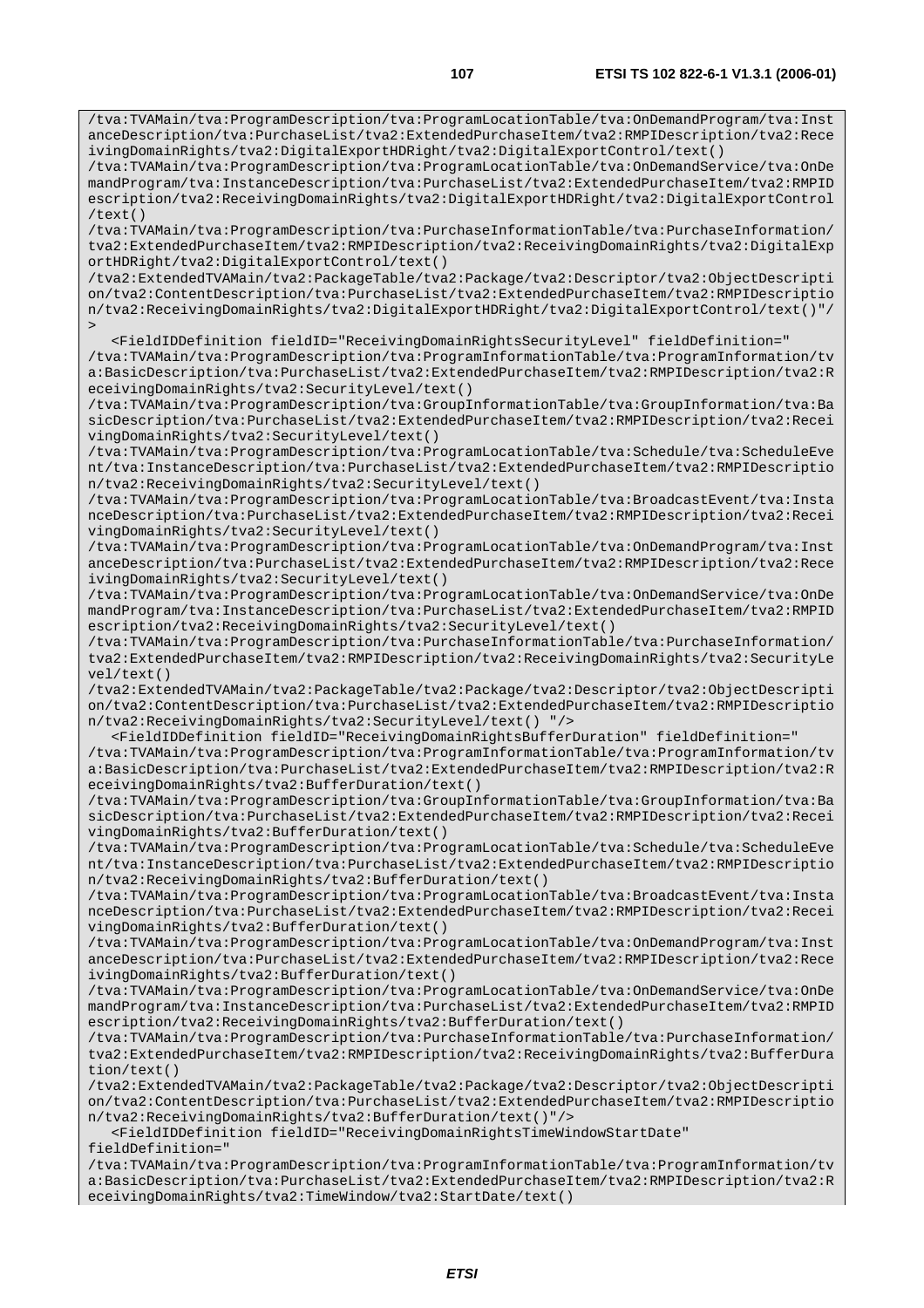/tva:TVAMain/tva:ProgramDescription/tva:GroupInformationTable/tva:GroupInformation/tva:Ba sicDescription/tva:PurchaseList/tva2:ExtendedPurchaseItem/tva2:RMPIDescription/tva2:Recei vingDomainRights/tva2:TimeWindow/tva2:StartDate/text()

/tva:TVAMain/tva:ProgramDescription/tva:ProgramLocationTable/tva:Schedule/tva:ScheduleEve nt/tva:InstanceDescription/tva:PurchaseList/tva2:ExtendedPurchaseItem/tva2:RMPIDescriptio n/tva2:ReceivingDomainRights/tva2:TimeWindow/tva2:StartDate/text()

/tva:TVAMain/tva:ProgramDescription/tva:ProgramLocationTable/tva:BroadcastEvent/tva:Insta nceDescription/tva:PurchaseList/tva2:ExtendedPurchaseItem/tva2:RMPIDescription/tva2:Recei vingDomainRights/tva2:TimeWindow/tva2:StartDate/text()

/tva:TVAMain/tva:ProgramDescription/tva:ProgramLocationTable/tva:OnDemandProgram/tva:Inst anceDescription/tva:PurchaseList/tva2:ExtendedPurchaseItem/tva2:RMPIDescription/tva2:Rece ivingDomainRights/tva2:TimeWindow/tva2:StartDate/text()

/tva:TVAMain/tva:ProgramDescription/tva:ProgramLocationTable/tva:OnDemandService/tva:OnDe mandProgram/tva:InstanceDescription/tva:PurchaseList/tva2:ExtendedPurchaseItem/tva2:RMPID escription/tva2:ReceivingDomainRights/tva2:TimeWindow/tva2:StartDate/text()

/tva:TVAMain/tva:ProgramDescription/tva:PurchaseInformationTable/tva:PurchaseInformation/ tva2:ExtendedPurchaseItem/tva2:RMPIDescription/tva2:ReceivingDomainRights/tva2:TimeWindow /tva2:StartDate/text()

/tva2:ExtendedTVAMain/tva2:PackageTable/tva2:Package/tva2:Descriptor/tva2:ObjectDescripti on/tva2:ContentDescription/tva:PurchaseList/tva2:ExtendedPurchaseItem/tva2:RMPIDescriptio n/tva2:ReceivingDomainRights/tva2:TimeWindow/tva2:StartDate/text()"/>

 <FieldIDDefinition fieldID="ReceivingDomainRightsTimeWindowEndDate" fieldDefinition=" /tva:TVAMain/tva:ProgramDescription/tva:ProgramInformationTable/tva:ProgramInformation/tv a:BasicDescription/tva:PurchaseList/tva2:ExtendedPurchaseItem/tva2:RMPIDescription/tva2:R eceivingDomainRights/tva2:TimeWindow/tva2:EndDate/text()

/tva:TVAMain/tva:ProgramDescription/tva:GroupInformationTable/tva:GroupInformation/tva:Ba sicDescription/tva:PurchaseList/tva2:ExtendedPurchaseItem/tva2:RMPIDescription/tva2:Recei vingDomainRights/tva2:TimeWindow/tva2:EndDate/text()

/tva:TVAMain/tva:ProgramDescription/tva:ProgramLocationTable/tva:Schedule/tva:ScheduleEve nt/tva:InstanceDescription/tva:PurchaseList/tva2:ExtendedPurchaseItem/tva2:RMPIDescriptio n/tva2:ReceivingDomainRights/tva2:TimeWindow/tva2:EndDate/text()

/tva:TVAMain/tva:ProgramDescription/tva:ProgramLocationTable/tva:BroadcastEvent/tva:Insta nceDescription/tva:PurchaseList/tva2:ExtendedPurchaseItem/tva2:RMPIDescription/tva2:Recei vingDomainRights/tva2:TimeWindow/tva2:EndDate/text()

/tva:TVAMain/tva:ProgramDescription/tva:ProgramLocationTable/tva:OnDemandProgram/tva:Inst anceDescription/tva:PurchaseList/tva2:ExtendedPurchaseItem/tva2:RMPIDescription/tva2:Rece ivingDomainRights/tva2:TimeWindow/tva2:EndDate/text()

/tva:TVAMain/tva:ProgramDescription/tva:ProgramLocationTable/tva:OnDemandService/tva:OnDe mandProgram/tva:InstanceDescription/tva:PurchaseList/tva2:ExtendedPurchaseItem/tva2:RMPID escription/tva2:ReceivingDomainRights/tva2:TimeWindow/tva2:EndDate/text()

/tva:TVAMain/tva:ProgramDescription/tva:PurchaseInformationTable/tva:PurchaseInformation/ tva2:ExtendedPurchaseItem/tva2:RMPIDescription/tva2:ReceivingDomainRights/tva2:TimeWindow /tva2:EndDate/text()

/tva2:ExtendedTVAMain/tva2:PackageTable/tva2:Package/tva2:Descriptor/tva2:ObjectDescripti on/tva2:ContentDescription/tva:PurchaseList/tva2:ExtendedPurchaseItem/tva2:RMPIDescriptio n/tva2:ReceivingDomainRights/tva2:TimeWindow/tva2:EndDate/text()"/>

<FieldIDDefinition fieldID="ReceivingDomainRightsGeographicalControl"

fieldDefinition="

/tva:TVAMain/tva:ProgramDescription/tva:ProgramInformationTable/tva:ProgramInformation/tv a:BasicDescription/tva:PurchaseList/tva2:ExtendedPurchaseItem/tva2:RMPIDescription/tva2:R eceivingDomainRights/tva2:GeographicalControl/text()

/tva:TVAMain/tva:ProgramDescription/tva:GroupInformationTable/tva:GroupInformation/tva:Ba sicDescription/tva:PurchaseList/tva2:ExtendedPurchaseItem/tva2:RMPIDescription/tva2:Recei vingDomainRights/tva2:GeographicalControl/text()

/tva:TVAMain/tva:ProgramDescription/tva:ProgramLocationTable/tva:Schedule/tva:ScheduleEve nt/tva:InstanceDescription/tva:PurchaseList/tva2:ExtendedPurchaseItem/tva2:RMPIDescriptio n/tva2:ReceivingDomainRights/tva2:GeographicalControl/text()

/tva:TVAMain/tva:ProgramDescription/tva:ProgramLocationTable/tva:BroadcastEvent/tva:Insta nceDescription/tva:PurchaseList/tva2:ExtendedPurchaseItem/tva2:RMPIDescription/tva2:Recei vingDomainRights/tva2:GeographicalControl/text()

/tva:TVAMain/tva:ProgramDescription/tva:ProgramLocationTable/tva:OnDemandProgram/tva:Inst anceDescription/tva:PurchaseList/tva2:ExtendedPurchaseItem/tva2:RMPIDescription/tva2:Rece ivingDomainRights/tva2:GeographicalControl/text()

/tva:TVAMain/tva:ProgramDescription/tva:ProgramLocationTable/tva:OnDemandService/tva:OnDe mandProgram/tva:InstanceDescription/tva:PurchaseList/tva2:ExtendedPurchaseItem/tva2:RMPID escription/tva2:ReceivingDomainRights/tva2:GeographicalControl/text()

/tva:TVAMain/tva:ProgramDescription/tva:PurchaseInformationTable/tva:PurchaseInformation/ tva2:ExtendedPurchaseItem/tva2:RMPIDescription/tva2:ReceivingDomainRights/tva2:Geographic alControl/text()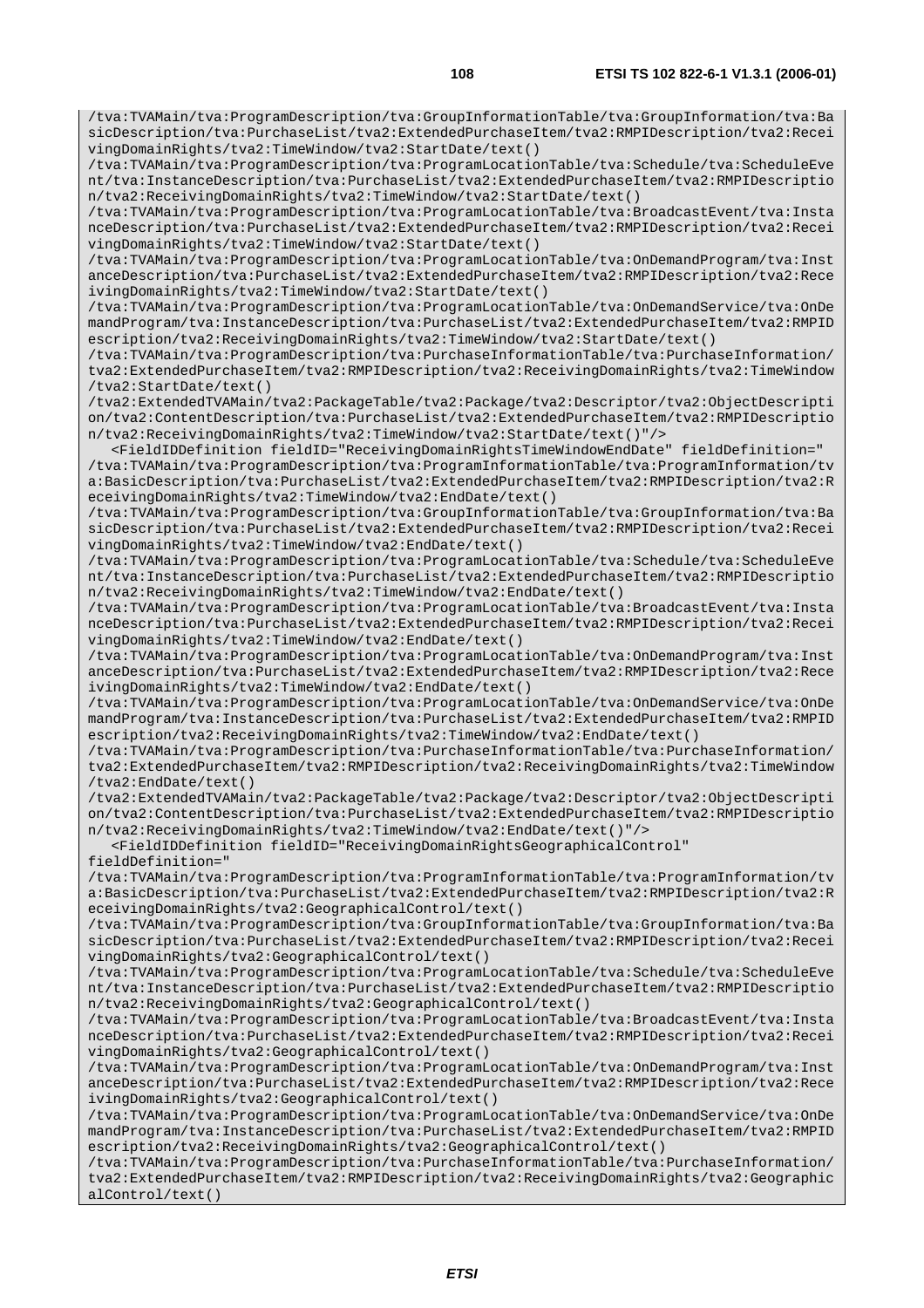on/tva2:ContentDescription/tva:PurchaseList/tva2:ExtendedPurchaseItem/tva2:RMPIDescriptio n/tva2:ReceivingDomainRights/tva2:GeographicalControl/text()"/> <FieldIDDefinition fieldID="ReceivingDomainRightsPhysicalProximityFlag" fieldDefinition=" /tva:TVAMain/tva:ProgramDescription/tva:ProgramInformationTable/tva:ProgramInformation/tv a:BasicDescription/tva:PurchaseList/tva2:ExtendedPurchaseItem/tva2:RMPIDescription/tva2:R eceivingDomainRights/tva2:PhysicalProximityFlag/text() /tva:TVAMain/tva:ProgramDescription/tva:GroupInformationTable/tva:GroupInformation/tva:Ba sicDescription/tva:PurchaseList/tva2:ExtendedPurchaseItem/tva2:RMPIDescription/tva2:Recei vingDomainRights/tva2:PhysicalProximityFlag/text() /tva:TVAMain/tva:ProgramDescription/tva:ProgramLocationTable/tva:Schedule/tva:ScheduleEve nt/tva:InstanceDescription/tva:PurchaseList/tva2:ExtendedPurchaseItem/tva2:RMPIDescriptio n/tva2:ReceivingDomainRights/tva2:PhysicalProximityFlag/text() /tva:TVAMain/tva:ProgramDescription/tva:ProgramLocationTable/tva:BroadcastEvent/tva:Insta nceDescription/tva:PurchaseList/tva2:ExtendedPurchaseItem/tva2:RMPIDescription/tva2:Recei vingDomainRights/tva2:PhysicalProximityFlag/text() /tva:TVAMain/tva:ProgramDescription/tva:ProgramLocationTable/tva:OnDemandProgram/tva:Inst anceDescription/tva:PurchaseList/tva2:ExtendedPurchaseItem/tva2:RMPIDescription/tva2:Rece ivingDomainRights/tva2:PhysicalProximityFlag/text() /tva:TVAMain/tva:ProgramDescription/tva:ProgramLocationTable/tva:OnDemandService/tva:OnDe mandProgram/tva:InstanceDescription/tva:PurchaseList/tva2:ExtendedPurchaseItem/tva2:RMPID escription/tva2:ReceivingDomainRights/tva2:PhysicalProximityFlag/text() /tva:TVAMain/tva:ProgramDescription/tva:PurchaseInformationTable/tva:PurchaseInformation/ tva2:ExtendedPurchaseItem/tva2:RMPIDescription/tva2:ReceivingDomainRights/tva2:PhysicalPr oximityFlag/text() /tva2:ExtendedTVAMain/tva2:PackageTable/tva2:Package/tva2:Descriptor/tva2:ObjectDescripti on/tva2:ContentDescription/tva:PurchaseList/tva2:ExtendedPurchaseItem/tva2:RMPIDescriptio n/tva2:ReceivingDomainRights/tva2:PhysicalProximityFlag/text()"/> <FieldIDDefinition fieldID="ReceivingDomainRightsSimultaneousRenderingCount" fieldDefinition=" /tva:TVAMain/tva:ProgramDescription/tva:ProgramInformationTable/tva:ProgramInformation/tv a:BasicDescription/tva:PurchaseList/tva2:ExtendedPurchaseItem/tva2:RMPIDescription/tva2:R eceivingDomainRights/tva2:SimultaneousRendering/tva2:SimultaneousRenderingCount/text() /tva:TVAMain/tva:ProgramDescription/tva:GroupInformationTable/tva:GroupInformation/tva:Ba sicDescription/tva:PurchaseList/tva2:ExtendedPurchaseItem/tva2:RMPIDescription/tva2:Recei vingDomainRights/tva2:SimultaneousRendering/tva2:SimultaneousRenderingCount/text() /tva:TVAMain/tva:ProgramDescription/tva:ProgramLocationTable/tva:Schedule/tva:ScheduleEve nt/tva:InstanceDescription/tva:PurchaseList/tva2:ExtendedPurchaseItem/tva2:RMPIDescriptio n/tva2:ReceivingDomainRights/tva2:SimultaneousRendering/tva2:SimultaneousRenderingCount/t ext() /tva:TVAMain/tva:ProgramDescription/tva:ProgramLocationTable/tva:BroadcastEvent/tva:Insta nceDescription/tva:PurchaseList/tva2:ExtendedPurchaseItem/tva2:RMPIDescription/tva2:Recei vingDomainRights/tva2:SimultaneousRendering/tva2:SimultaneousRenderingCount/text() /tva:TVAMain/tva:ProgramDescription/tva:ProgramLocationTable/tva:OnDemandProgram/tva:Inst anceDescription/tva:PurchaseList/tva2:ExtendedPurchaseItem/tva2:RMPIDescription/tva2:Rece ivingDomainRights/tva2:SimultaneousRendering/tva2:SimultaneousRenderingCount/text() /tva:TVAMain/tva:ProgramDescription/tva:ProgramLocationTable/tva:OnDemandService/tva:OnDe mandProgram/tva:InstanceDescription/tva:PurchaseList/tva2:ExtendedPurchaseItem/tva2:RMPID escription/tva2:ReceivingDomainRights/tva2:SimultaneousRendering/tva2:SimultaneousRenderi ngCount/text() /tva:TVAMain/tva:ProgramDescription/tva:PurchaseInformationTable/tva:PurchaseInformation/ tva2:ExtendedPurchaseItem/tva2:RMPIDescription/tva2:ReceivingDomainRights/tva2:Simultaneo usRendering/tva2:SimultaneousRenderingCount/text() /tva2:ExtendedTVAMain/tva2:PackageTable/tva2:Package/tva2:Descriptor/tva2:ObjectDescripti on/tva2:ContentDescription/tva:PurchaseList/tva2:ExtendedPurchaseItem/tva2:RMPIDescriptio n/tva2:ReceivingDomainRights/tva2:SimultaneousRendering/tva2:SimultaneousRenderingCount/t ext()"/>  $\leq$   $\perp$ ######################################################################################## --> <!-- feldID for Program, Group and Review -->  $< 1 - -$ 

######################################################################################## -->

<FieldIDDefinition fieldID="CreditName" fieldDefinition="

/tva:TVAMain/tva:ProgramDescription/tva:ProgramInformationTable/tva:ProgramInformation/tv a:BasicDescription/tva:CreditsList/tva:CreditsItem/tva:PersonName/mpeg7:FamilyName/text()

/tva2:ExtendedTVAMain/tva2:PackageTable/tva2:Package/tva2:Descriptor/tva2:ObjectDescripti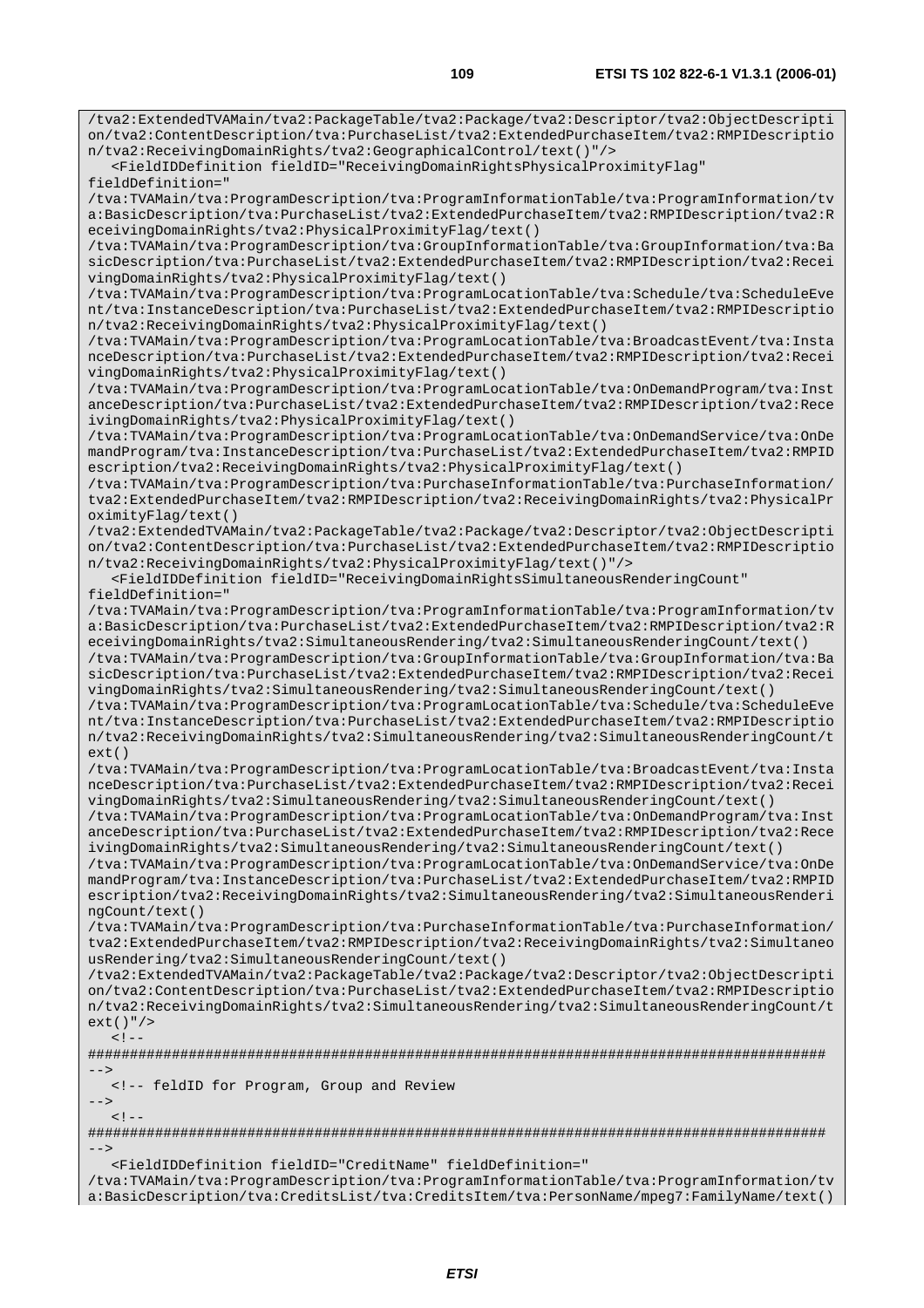/tva:TVAMain/tva:ProgramDescription/tva:GroupInformationTable/tva:GroupInformation/tva:Ba sicDescription/tva:CreditsList/tva:CreditsItem/tva:PersonName/mpeg7:FamilyName/text() /tva:TVAMain/tva:ProgramDescription/tva:ProgramReviewTable/tva:Review/tva:Reviewer/tva:Pe rsonName/mpeg7:FamilyName/text()

/tva:TVAMain/tva:ProgramDescription/tva:ProgramInformationTable/tva:ProgramInformation/tv a:BasicDescription/tva:CreditsList/tva:CreditsItem/tva:PersonName/mpeg7:GivenName/text() /tva:TVAMain/tva:ProgramDescription/tva:GroupInformationTable/tva:GroupInformation/tva:Ba sicDescription/tva:CreditsList/tva:CreditsItem/tva:PersonName/mpeg7:GivenName/text() /tva:TVAMain/tva:ProgramDescription/tva:ProgramReviewTable/tva:Review/tva:Reviewer/tva:Pe rsonName/mpeg7:GivenName/text()

/tva2:ExtendedTVAMain/tva2:PackageTable/tva2:Package/tva2:Descriptor/tva2:ObjectDescripti on/tva2:ContentDescription/tva:CreditsList/tva:CreditsItem/tva:PersonName/mpeg7:FamilyNam e/text()

/tva2:ExtendedTVAMain/tva2:PackageTable/tva2:Package/tva2:Descriptor/tva2:ObjectDescripti on/tva2:ContentDescription/tva:CreditsList/tva:CreditsItem/tva:PersonName/mpeg7:GivenName  $/$ text $()$ 

/tva2:ExtendedTVAMain/tva2:PackageTable/tva2:Package/tva2:Declarations/tva2:Descriptor/tv a2:ObjectDescription/tva2:ContentDescription/tva:CreditsList/tva:CreditsItem/tva:PersonNa me/mpeg7:FamilyName/text()

/tva2:ExtendedTVAMain/tva2:PackageTable/tva2:Package/tva2:Declarations/tva2:Descriptor/tv a2:ObjectDescription/tva2:ContentDescription/tva:CreditsList/tva:CreditsItem/tva:PersonNa me/mpeg7:GivenName/text()

/tva2:ExtendedTVAMain/tva2:PackageTable/tva2:Package/tva2:Declarations/tva2:Item/tva2:Des criptor/tva2:ObjectDescription/tva2:ContentDescription/tva:CreditsList/tva:CreditsItem/tv a:PersonName/mpeg7:FamilyName/text()

/tva2:ExtendedTVAMain/tva2:PackageTable/tva2:Package/tva2:Declarations/tva2:Item/tva2:Des criptor/tva2:ObjectDescription/tva2:ContentDescription/tva:CreditsList/tva:CreditsItem/tv a:PersonName/mpeg7:GivenName/text()

/tva2:ExtendedTVAMain/tva2:PackageTable/tva2:Package/tva2:Declarations/tva2:Item/tva2:Cho ice/tva2:Descriptor/tva2:ObjectDescription/tva2:ContentDescription/tva:CreditsList/tva:Cr editsItem/tva:PersonName/mpeg7:FamilyName/text()

/tva2:ExtendedTVAMain/tva2:PackageTable/tva2:Package/tva2:Declarations/tva2:Item/tva2:Cho ice/tva2:Descriptor/tva2:ObjectDescription/tva2:ContentDescription/tva:CreditsList/tva:Cr editsItem/tva:PersonName/mpeg7:GivenName/text()

/tva2:ExtendedTVAMain/tva2:PackageTable/tva2:Package/tva2:Declarations/tva2:Item/tva2:Cho ice/tva2:Selection/tva2:Descriptor/tva2:ObjectDescription/tva2:ContentDescription/tva:Cre ditsList/tva:CreditsItem/tva:PersonName/mpeg7:FamilyName/text()

/tva2:ExtendedTVAMain/tva2:PackageTable/tva2:Package/tva2:Declarations/tva2:Item/tva2:Cho ice/tva2:Selection/tva2:Descriptor/tva2:ObjectDescription/tva2:ContentDescription/tva:Cre ditsList/tva:CreditsItem/tva:PersonName/mpeg7:GivenName/text()

/tva2:ExtendedTVAMain/tva2:PackageTable/tva2:Package/tva2:Declarations/tva2:Item/tva2:Com ponent/tva2:Descriptor/tva2:ObjectDescription/tva2:ContentDescription/tva:CreditsList/tva :CreditsItem/tva:PersonName/mpeg7:FamilyName/text()

/tva2:ExtendedTVAMain/tva2:PackageTable/tva2:Package/tva2:Declarations/tva2:Item/tva2:Com ponent/tva2:Descriptor/tva2:ObjectDescription/tva2:ContentDescription/tva:CreditsList/tva :CreditsItem/tva:PersonName/mpeg7:GivenName/text()

/tva2:ExtendedTVAMain/tva2:PackageTable/tva2:Package/tva2:Declarations/tva2:Item/tva2:Com ponent/tva2:Anchor/tva2:Descriptor/tva2:ObjectDescription/tva2:ContentDescription/tva:Cre ditsList/tva:CreditsItem/tva:PersonName/mpeg7:FamilyName/text()

/tva2:ExtendedTVAMain/tva2:PackageTable/tva2:Package/tva2:Declarations/tva2:Item/tva2:Com ponent/tva2:Anchor/tva2:Descriptor/tva2:ObjectDescription/tva2:ContentDescription/tva:Cre ditsList/tva:CreditsItem/tva:PersonName/mpeg7:GivenName/text()

/tva2:ExtendedTVAMain/tva2:PackageTable/tva2:Package/tva2:Declarations/tva2:Item/tva2:Ite m/tva2:Descriptor/tva2:ObjectDescription/tva2:ContentDescription/tva:CreditsList/tva:Cred itsItem/tva:PersonName/mpeg7:FamilyName/text()

/tva2:ExtendedTVAMain/tva2:PackageTable/tva2:Package/tva2:Declarations/tva2:Item/tva2:Ite m/tva2:Descriptor/tva2:ObjectDescription/tva2:ContentDescription/tva:CreditsList/tva:Cred itsItem/tva:PersonName/mpeg7:GivenName/text()

/tva2:ExtendedTVAMain/tva2:PackageTable/tva2:Package/tva2:Declarations/tva2:Item/tva2:Ite m/tva2:Choice/tva2:Descriptor/tva2:ObjectDescription/tva2:ContentDescription/tva:CreditsL ist/tva:CreditsItem/tva:PersonName/mpeg7:FamilyName/text()

/tva2:ExtendedTVAMain/tva2:PackageTable/tva2:Package/tva2:Declarations/tva2:Item/tva2:Ite m/tva2:Choice/tva2:Descriptor/tva2:ObjectDescription/tva2:ContentDescription/tva:CreditsL ist/tva:CreditsItem/tva:PersonName/mpeg7:GivenName/text()

/tva2:ExtendedTVAMain/tva2:PackageTable/tva2:Package/tva2:Declarations/tva2:Item/tva2:Ite m/tva2:Choice/tva2:Selection/tva2:Descriptor/tva2:ObjectDescription/tva2:ContentDescripti on/tva:CreditsList/tva:CreditsItem/tva:PersonName/mpeg7:FamilyName/text()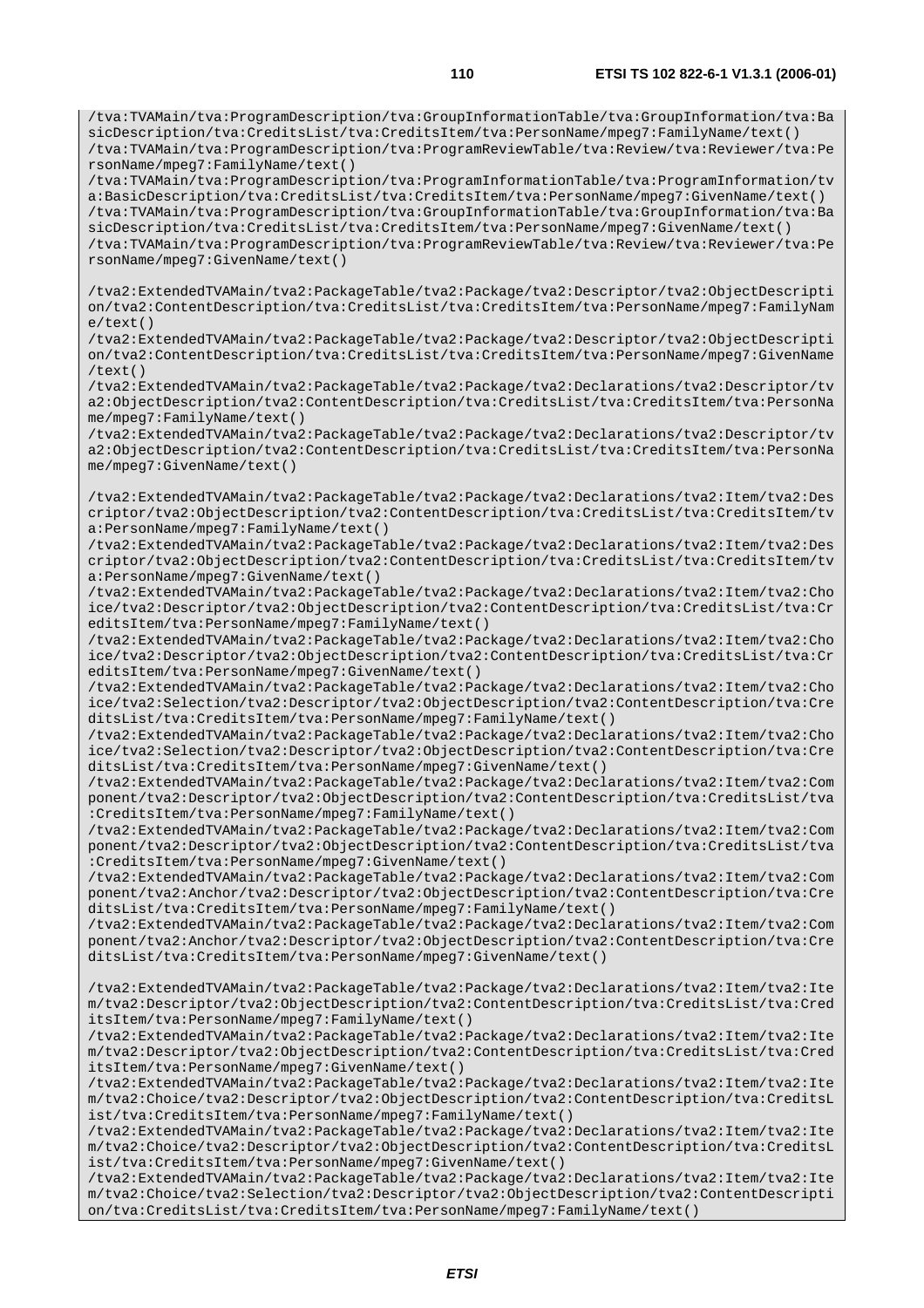/tva2:ExtendedTVAMain/tva2:PackageTable/tva2:Package/tva2:Declarations/tva2:Item/tva2:Ite m/tva2:Choice/tva2:Selection/tva2:Descriptor/tva2:ObjectDescription/tva2:ContentDescripti on/tva:CreditsList/tva:CreditsItem/tva:PersonName/mpeg7:GivenName/text()

/tva2:ExtendedTVAMain/tva2:PackageTable/tva2:Package/tva2:Declarations/tva2:Item/tva2:Ite m/tva2:Component/tva2:Descriptor/tva2:ObjectDescription/tva2:ContentDescription/tva:Credi tsList/tva:CreditsItem/tva:PersonName/mpeg7:FamilyName/text()

/tva2:ExtendedTVAMain/tva2:PackageTable/tva2:Package/tva2:Declarations/tva2:Item/tva2:Ite m/tva2:Component/tva2:Descriptor/tva2:ObjectDescription/tva2:ContentDescription/tva:Credi tsList/tva:CreditsItem/tva:PersonName/mpeg7:GivenName/text()

/tva2:ExtendedTVAMain/tva2:PackageTable/tva2:Package/tva2:Declarations/tva2:Item/tva2:Ite m/tva2:Component/tva2:Anchor/tva2:Descriptor/tva2:ObjectDescription/tva2:ContentDescripti on/tva:CreditsList/tva:CreditsItem/tva:PersonName/mpeg7:FamilyName/text()

/tva2:ExtendedTVAMain/tva2:PackageTable/tva2:Package/tva2:Declarations/tva2:Item/tva2:Ite m/tva2:Component/tva2:Anchor/tva2:Descriptor/tva2:ObjectDescription/tva2:ContentDescripti on/tva:CreditsList/tva:CreditsItem/tva:PersonName/mpeg7:GivenName/text()

/tva2:ExtendedTVAMain/tva2:PackageTable/tva2:Package/tva2:Declarations/tva2:Component/tva 2:Descriptor/tva2:ObjectDescription/tva2:ContentDescription/tva:CreditsList/tva:CreditsIt em/tva:PersonName/mpeg7:FamilyName/text()

/tva2:ExtendedTVAMain/tva2:PackageTable/tva2:Package/tva2:Declarations/tva2:Component/tva 2:Descriptor/tva2:ObjectDescription/tva2:ContentDescription/tva:CreditsList/tva:CreditsIt em/tva:PersonName/mpeg7:GivenName/text()

/tva2:ExtendedTVAMain/tva2:PackageTable/tva2:Package/tva2:Declarations/tva2:Component/tva 2:Anchor/tva2:Descriptor/tva2:ObjectDescription/tva2:ContentDescription/tva:CreditsList/t va:CreditsItem/tva:PersonName/mpeg7:FamilyName/text()

/tva2:ExtendedTVAMain/tva2:PackageTable/tva2:Package/tva2:Declarations/tva2:Component/tva 2:Anchor/tva2:Descriptor/tva2:ObjectDescription/tva2:ContentDescription/tva:CreditsList/t va:CreditsItem/tva:PersonName/mpeg7:GivenName/text()

/tva2:ExtendedTVAMain/tva2:PackageTable/tva2:Package/tva2:Declarations/tva2:Anchor/tva2:D escriptor/tva2:ObjectDescription/tva2:ContentDescription/tva:CreditsList/tva:CreditsItem/ tva:PersonName/mpeg7:FamilyName/text()

/tva2:ExtendedTVAMain/tva2:PackageTable/tva2:Package/tva2:Declarations/tva2:Anchor/tva2:D escriptor/tva2:ObjectDescription/tva2:ContentDescription/tva:CreditsList/tva:CreditsItem/ tva:PersonName/mpeg7:GivenName/text()

/tva2:ExtendedTVAMain/tva2:PackageTable/tva2:Package/tva2:Item/tva2:Descriptor/tva2:Objec tDescription/tva2:ContentDescription/tva:CreditsList/tva:CreditsItem/tva:PersonName/mpeg7 :FamilyName/text()

/tva2:ExtendedTVAMain/tva2:PackageTable/tva2:Package/tva2:Item/tva2:Descriptor/tva2:Objec tDescription/tva2:ContentDescription/tva:CreditsList/tva:CreditsItem/tva:PersonName/mpeg7 :GivenName/text()

/tva2:ExtendedTVAMain/tva2:PackageTable/tva2:Package/tva2:Item/tva2:Choice/tva2:Descripto r/tva2:ObjectDescription/tva2:ContentDescription/tva:CreditsList/tva:CreditsItem/tva:Pers onName/mpeg7:FamilyName/text()

/tva2:ExtendedTVAMain/tva2:PackageTable/tva2:Package/tva2:Item/tva2:Choice/tva2:Descripto r/tva2:ObjectDescription/tva2:ContentDescription/tva:CreditsList/tva:CreditsItem/tva:Pers onName/mpeg7:GivenName/text()

/tva2:ExtendedTVAMain/tva2:PackageTable/tva2:Package/tva2:Item/tva2:Choice/tva2:Selection /tva2:Descriptor/tva2:ObjectDescription/tva2:ContentDescription/tva:CreditsList/tva:Credi tsItem/tva:PersonName/mpeg7:FamilyName/text()

/tva2:ExtendedTVAMain/tva2:PackageTable/tva2:Package/tva2:Item/tva2:Choice/tva2:Selection /tva2:Descriptor/tva2:ObjectDescription/tva2:ContentDescription/tva:CreditsList/tva:Credi tsItem/tva:PersonName/mpeg7:GivenName/text()

/tva2:ExtendedTVAMain/tva2:PackageTable/tva2:Package/tva2:Item/tva2:Component/tva2:Descri ptor/tva2:ObjectDescription/tva2:ContentDescription/tva:CreditsList/tva:CreditsItem/tva:P ersonName/mpeg7:FamilyName/text()

/tva2:ExtendedTVAMain/tva2:PackageTable/tva2:Package/tva2:Item/tva2:Component/tva2:Descri ptor/tva2:ObjectDescription/tva2:ContentDescription/tva:CreditsList/tva:CreditsItem/tva:P ersonName/mpeg7:GivenName/text()

/tva2:ExtendedTVAMain/tva2:PackageTable/tva2:Package/tva2:Item/tva2:Component/tva2:Anchor /tva2:Descriptor/tva2:ObjectDescription/tva2:ContentDescription/tva:CreditsList/tva:Credi tsItem/tva:PersonName/mpeg7:FamilyName/text()

/tva2:ExtendedTVAMain/tva2:PackageTable/tva2:Package/tva2:Item/tva2:Component/tva2:Anchor /tva2:Descriptor/tva2:ObjectDescription/tva2:ContentDescription/tva:ShortTitle/text()

/tva2:ExtendedTVAMain/tva2:PackageTable/tva2:Package/tva2:Item/tva2:Item/tva2:Descriptor/ tva2:ObjectDescription/tva2:ContentDescription/tva:CreditsList/tva:CreditsItem/tva:Person Name/mpeg7:FamilyName/text()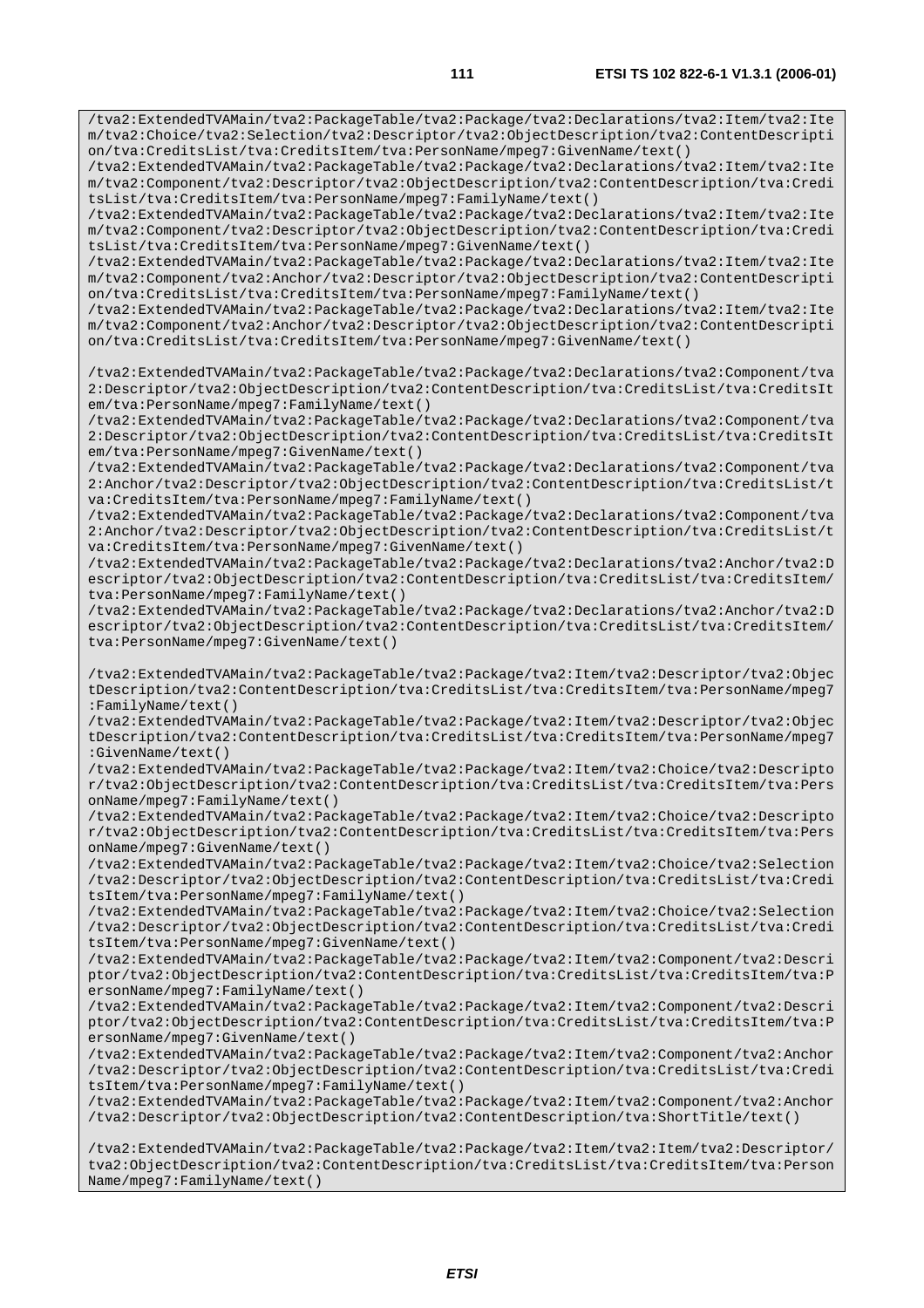/tva2:ExtendedTVAMain/tva2:PackageTable/tva2:Package/tva2:Item/tva2:Item/tva2:Descriptor/ tva2:ObjectDescription/tva2:ContentDescription/tva:CreditsList/tva:CreditsItem/tva:Person Name/mpeg7:GivenName/text()

/tva2:ExtendedTVAMain/tva2:PackageTable/tva2:Package/tva2:Item/tva2:Item/tva2:Choice/tva2 :Descriptor/tva2:ObjectDescription/tva2:ContentDescription/tva:CreditsList/tva:CreditsIte m/tva:PersonName/mpeg7:FamilyName/text()

/tva2:ExtendedTVAMain/tva2:PackageTable/tva2:Package/tva2:Item/tva2:Item/tva2:Choice/tva2 :Descriptor/tva2:ObjectDescription/tva2:ContentDescription/tva:CreditsList/tva:CreditsIte m/tva:PersonName/mpeg7:GivenName/text()

/tva2:ExtendedTVAMain/tva2:PackageTable/tva2:Package/tva2:Item/tva2:Item/tva2:Choice/tva2 :Selection/tva2:Descriptor/tva2:ObjectDescription/tva2:ContentDescription/tva:CreditsList /tva:CreditsItem/tva:PersonName/mpeg7:FamilyName/text()

/tva2:ExtendedTVAMain/tva2:PackageTable/tva2:Package/tva2:Item/tva2:Item/tva2:Choice/tva2 :Selection/tva2:Descriptor/tva2:ObjectDescription/tva2:ContentDescription/tva:CreditsList /tva:CreditsItem/tva:PersonName/mpeg7:GivenName/text()

/tva2:ExtendedTVAMain/tva2:PackageTable/tva2:Package/tva2:Item/tva2:Item/tva2:Component/t va2:Descriptor/tva2:ObjectDescription/tva2:ContentDescription/tva:CreditsList/tva:Credits Item/tva:PersonName/mpeg7:FamilyName/text()

/tva2:ExtendedTVAMain/tva2:PackageTable/tva2:Package/tva2:Item/tva2:Item/tva2:Component/t va2:Descriptor/tva2:ObjectDescription/tva2:ContentDescription/tva:CreditsList/tva:Credits Item/tva:PersonName/mpeg7:GivenName/text()

/tva2:ExtendedTVAMain/tva2:PackageTable/tva2:Package/tva2:Item/tva2:Item/tva2:Component/t va2:Anchor/tva2:Descriptor/tva2:ObjectDescription/tva2:ContentDescription/tva:CreditsList /tva:CreditsItem/tva:PersonName/mpeg7:FamilyName/text()

/tva2:ExtendedTVAMain/tva2:PackageTable/tva2:Package/tva2:Item/tva2:Item/tva2:Component/t va2:Anchor/tva2:Descriptor/tva2:ObjectDescription/tva2:ContentDescription/tva:CreditsList /tva:CreditsItem/tva:PersonName/mpeg7:GivenName/text()

## $"$ />

<FieldIDDefinition fieldID="FamilyName" fieldDefinition="

/tva:TVAMain/tva:ProgramDescription/tva:ProgramInformationTable/tva:ProgramInformation/tv a:BasicDescription/tva:CreditsList/tva:CreditsItem/tva:PersonName/mpeg7:FamilyName/text() /tva:TVAMain/tva:ProgramDescription/tva:GroupInformationTable/tva:GroupInformation/tva:Ba sicDescription/tva:CreditsList/tva:CreditsItem/tva:PersonName/mpeg7:FamilyName/text() /tva:TVAMain/tva:ProgramDescription/tva:ProgramReviewTable/tva:Review/tva:Reviewer/tva:Pe rsonName/mpeg7:FamilyName/text()

/tva2:ExtendedTVAMain/tva2:PackageTable/tva2:Package/tva2:Descriptor/tva2:ObjectDescripti on/tva2:ContentDescription/tva:CreditsList/tva:CreditsItem/tva:PersonName/mpeg7:FamilyNam e/text()

/tva2:ExtendedTVAMain/tva2:PackageTable/tva2:Package/tva2:Declarations/tva2:Descriptor/tv a2:ObjectDescription/tva2:ContentDescription/tva:CreditsList/tva:CreditsItem/tva:PersonNa me/mpeg7:FamilyName/text()

/tva2:ExtendedTVAMain/tva2:PackageTable/tva2:Package/tva2:Declarations/tva2:Item/tva2:Des criptor/tva2:ObjectDescription/tva2:ContentDescription/tva:CreditsList/tva:CreditsItem/tv a:PersonName/mpeg7:FamilyName/text()

/tva2:ExtendedTVAMain/tva2:PackageTable/tva2:Package/tva2:Declarations/tva2:Item/tva2:Cho ice/tva2:Descriptor/tva2:ObjectDescription/tva2:ContentDescription/tva:CreditsList/tva:Cr editsItem/tva:PersonName/mpeg7:FamilyName/text()

/tva2:ExtendedTVAMain/tva2:PackageTable/tva2:Package/tva2:Declarations/tva2:Item/tva2:Cho ice/tva2:Selection/tva2:Descriptor/tva2:ObjectDescription/tva2:ContentDescription/tva:Cre ditsList/tva:CreditsItem/tva:PersonName/mpeg7:FamilyName/text()

/tva2:ExtendedTVAMain/tva2:PackageTable/tva2:Package/tva2:Declarations/tva2:Item/tva2:Com ponent/tva2:Descriptor/tva2:ObjectDescription/tva2:ContentDescription/tva:CreditsList/tva :CreditsItem/tva:PersonName/mpeg7:FamilyName/text()

/tva2:ExtendedTVAMain/tva2:PackageTable/tva2:Package/tva2:Declarations/tva2:Item/tva2:Com ponent/tva2:Anchor/tva2:Descriptor/tva2:ObjectDescription/tva2:ContentDescription/tva:Cre ditsList/tva:CreditsItem/tva:PersonName/mpeg7:FamilyName/text()

/tva2:ExtendedTVAMain/tva2:PackageTable/tva2:Package/tva2:Declarations/tva2:Item/tva2:Ite m/tva2:Descriptor/tva2:ObjectDescription/tva2:ContentDescription/tva:CreditsList/tva:Cred itsItem/tva:PersonName/mpeg7:FamilyName/text()

/tva2:ExtendedTVAMain/tva2:PackageTable/tva2:Package/tva2:Declarations/tva2:Item/tva2:Ite m/tva2:Choice/tva2:Descriptor/tva2:ObjectDescription/tva2:ContentDescription/tva:CreditsL ist/tva:CreditsItem/tva:PersonName/mpeg7:FamilyName/text()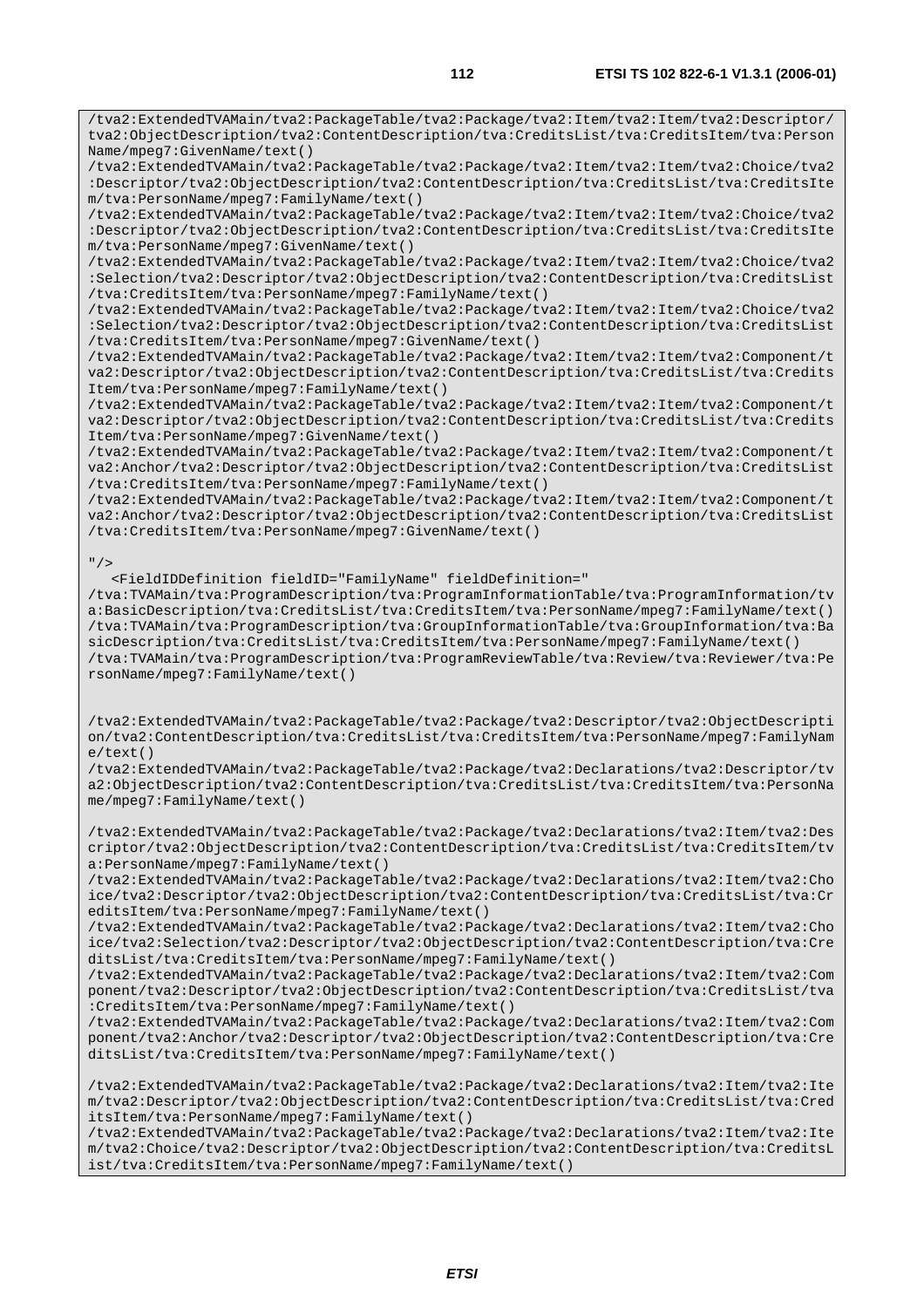/tva2:ExtendedTVAMain/tva2:PackageTable/tva2:Package/tva2:Declarations/tva2:Item/tva2:Ite m/tva2:Choice/tva2:Selection/tva2:Descriptor/tva2:ObjectDescription/tva2:ContentDescripti on/tva:CreditsList/tva:CreditsItem/tva:PersonName/mpeg7:FamilyName/text()

/tva2:ExtendedTVAMain/tva2:PackageTable/tva2:Package/tva2:Declarations/tva2:Item/tva2:Ite m/tva2:Component/tva2:Descriptor/tva2:ObjectDescription/tva2:ContentDescription/tva:Credi tsList/tva:CreditsItem/tva:PersonName/mpeg7:FamilyName/text()

/tva2:ExtendedTVAMain/tva2:PackageTable/tva2:Package/tva2:Declarations/tva2:Item/tva2:Ite m/tva2:Component/tva2:Anchor/tva2:Descriptor/tva2:ObjectDescription/tva2:ContentDescripti on/tva:CreditsList/tva:CreditsItem/tva:PersonName/mpeg7:FamilyName/text()

/tva2:ExtendedTVAMain/tva2:PackageTable/tva2:Package/tva2:Declarations/tva2:Component/tva 2:Descriptor/tva2:ObjectDescription/tva2:ContentDescription/tva:CreditsList/tva:CreditsIt em/tva:PersonName/mpeg7:FamilyName/text()

/tva2:ExtendedTVAMain/tva2:PackageTable/tva2:Package/tva2:Declarations/tva2:Component/tva 2:Anchor/tva2:Descriptor/tva2:ObjectDescription/tva2:ContentDescription/tva:CreditsList/t va:CreditsItem/tva:PersonName/mpeg7:FamilyName/text()

/tva2:ExtendedTVAMain/tva2:PackageTable/tva2:Package/tva2:Declarations/tva2:Anchor/tva2:D escriptor/tva2:ObjectDescription/tva2:ContentDescription/tva:CreditsList/tva:CreditsItem/ tva:PersonName/mpeg7:FamilyName/text()

/tva2:ExtendedTVAMain/tva2:PackageTable/tva2:Package/tva2:Item/tva2:Descriptor/tva2:Objec tDescription/tva2:ContentDescription/tva:CreditsList/tva:CreditsItem/tva:PersonName/mpeg7 :FamilyName/text()

/tva2:ExtendedTVAMain/tva2:PackageTable/tva2:Package/tva2:Item/tva2:Choice/tva2:Descripto r/tva2:ObjectDescription/tva2:ContentDescription/tva:CreditsList/tva:CreditsItem/tva:Pers onName/mpeg7:FamilyName/text()

/tva2:ExtendedTVAMain/tva2:PackageTable/tva2:Package/tva2:Item/tva2:Choice/tva2:Selection /tva2:Descriptor/tva2:ObjectDescription/tva2:ContentDescription/tva:CreditsList/tva:Credi tsItem/tva:PersonName/mpeg7:FamilyName/text()

/tva2:ExtendedTVAMain/tva2:PackageTable/tva2:Package/tva2:Item/tva2:Component/tva2:Descri ptor/tva2:ObjectDescription/tva2:ContentDescription/tva:CreditsList/tva:CreditsItem/tva:P ersonName/mpeg7:FamilyName/text()

/tva2:ExtendedTVAMain/tva2:PackageTable/tva2:Package/tva2:Item/tva2:Component/tva2:Anchor /tva2:Descriptor/tva2:ObjectDescription/tva2:ContentDescription/tva:CreditsList/tva:Credi tsItem/tva:PersonName/mpeg7:FamilyName/text()

/tva2:ExtendedTVAMain/tva2:PackageTable/tva2:Package/tva2:Item/tva2:Item/tva2:Descriptor/ tva2:ObjectDescription/tva2:ContentDescription/tva:CreditsList/tva:CreditsItem/tva:Person Name/mpeg7:FamilyName/text()

/tva2:ExtendedTVAMain/tva2:PackageTable/tva2:Package/tva2:Item/tva2:Item/tva2:Choice/tva2 :Descriptor/tva2:ObjectDescription/tva2:ContentDescription/tva:CreditsList/tva:CreditsIte m/tva:PersonName/mpeg7:FamilyName/text()

/tva2:ExtendedTVAMain/tva2:PackageTable/tva2:Package/tva2:Item/tva2:Item/tva2:Choice/tva2 :Selection/tva2:Descriptor/tva2:ObjectDescription/tva2:ContentDescription/tva:CreditsList /tva:CreditsItem/tva:PersonName/mpeg7:FamilyName/text()

/tva2:ExtendedTVAMain/tva2:PackageTable/tva2:Package/tva2:Item/tva2:Item/tva2:Component/t va2:Descriptor/tva2:ObjectDescription/tva2:ContentDescription/tva:CreditsList/tva:Credits Item/tva:PersonName/mpeg7:FamilyName/text()

/tva2:ExtendedTVAMain/tva2:PackageTable/tva2:Package/tva2:Item/tva2:Item/tva2:Component/t va2:Anchor/tva2:Descriptor/tva2:ObjectDescription/tva2:ContentDescription/tva:CreditsList /tva:CreditsItem/tva:PersonName/mpeg7:FamilyName/text()  $"$  />

<FieldIDDefinition fieldID="GivenName" fieldDefinition="

/tva:TVAMain/tva:ProgramDescription/tva:ProgramInformationTable/tva:ProgramInformation/tv a:BasicDescription/tva:CreditsList/tva:CreditsItem/tva:PersonName/mpeg7:GivenName/text() /tva:TVAMain/tva:ProgramDescription/tva:GroupInformationTable/tva:GroupInformation/tva:Ba sicDescription/tva:CreditsList/tva:CreditsItem/tva:PersonName/mpeg7:GivenName/text() /tva:TVAMain/tva:ProgramDescription/tva:ProgramReviewTable/tva:Review/tva:Reviewer/tva:Pe rsonName/mpeg7:GivenName/text()

/tva2:ExtendedTVAMain/tva2:PackageTable/tva2:Package/tva2:Descriptor/tva2:ObjectDescripti on/tva2:ContentDescription/tva:CreditsList/tva:CreditsItem/tva:PersonName/mpeg7:GivenName /text()

/tva2:ExtendedTVAMain/tva2:PackageTable/tva2:Package/tva2:Declarations/tva2:Descriptor/tv a2:ObjectDescription/tva2:ContentDescription/tva:CreditsList/tva:CreditsItem/tva:PersonNa me/mpeg7:GivenName/text()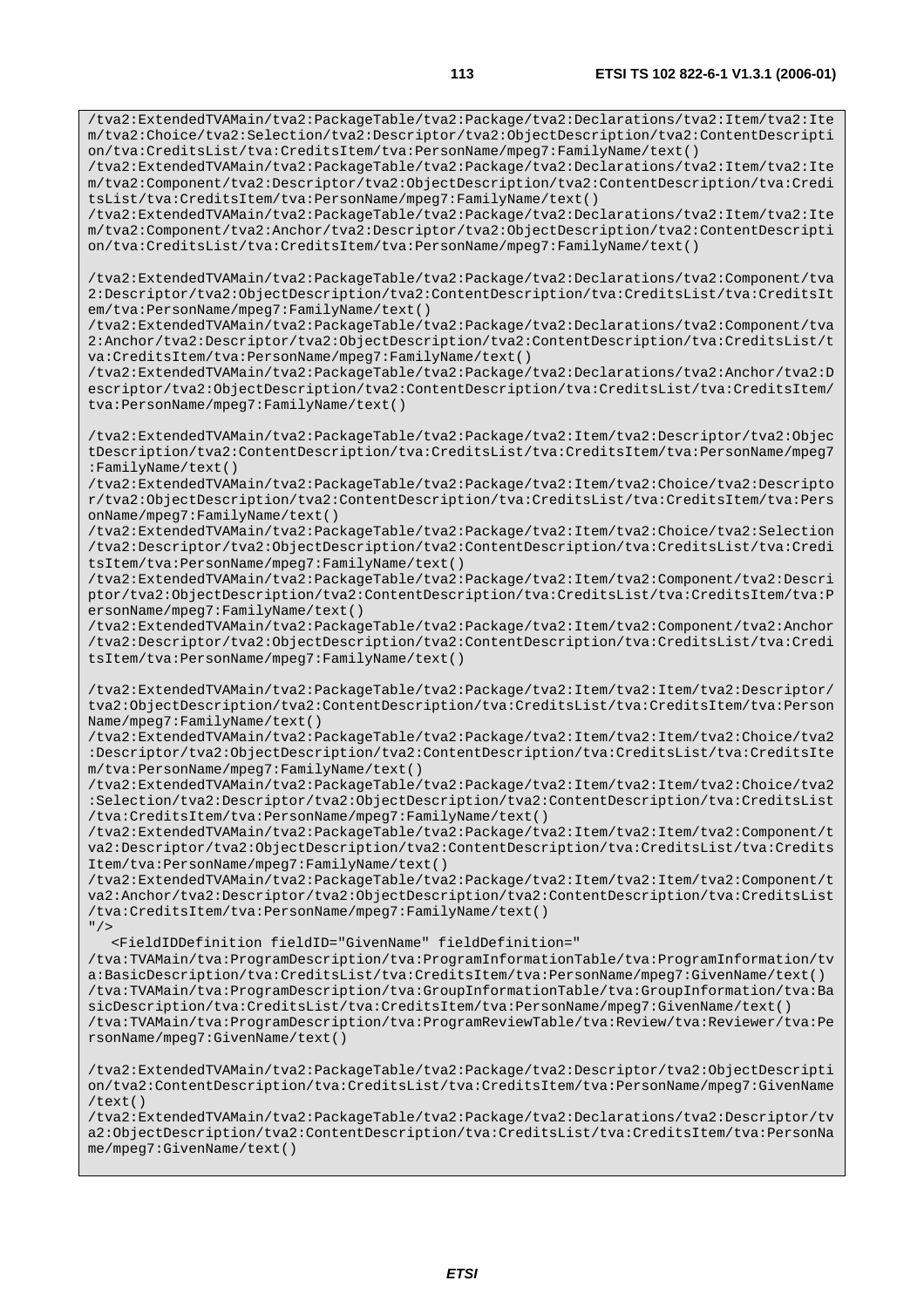/tva2:ExtendedTVAMain/tva2:PackageTable/tva2:Package/tva2:Declarations/tva2:Item/tva2:Des criptor/tva2:ObjectDescription/tva2:ContentDescription/tva:CreditsList/tva:CreditsItem/tv a:PersonName/mpeg7:GivenName/text()

/tva2:ExtendedTVAMain/tva2:PackageTable/tva2:Package/tva2:Declarations/tva2:Item/tva2:Cho ice/tva2:Descriptor/tva2:ObjectDescription/tva2:ContentDescription/tva:CreditsList/tva:Cr editsItem/tva:PersonName/mpeg7:GivenName/text()

/tva2:ExtendedTVAMain/tva2:PackageTable/tva2:Package/tva2:Declarations/tva2:Item/tva2:Cho ice/tva2:Selection/tva2:Descriptor/tva2:ObjectDescription/tva2:ContentDescription/tva:Cre ditsList/tva:CreditsItem/tva:PersonName/mpeg7:GivenName/text()

/tva2:ExtendedTVAMain/tva2:PackageTable/tva2:Package/tva2:Declarations/tva2:Item/tva2:Com ponent/tva2:Descriptor/tva2:ObjectDescription/tva2:ContentDescription/tva:CreditsList/tva :CreditsItem/tva:PersonName/mpeg7:GivenName/text()

/tva2:ExtendedTVAMain/tva2:PackageTable/tva2:Package/tva2:Declarations/tva2:Item/tva2:Com ponent/tva2:Anchor/tva2:Descriptor/tva2:ObjectDescription/tva2:ContentDescription/tva:Cre ditsList/tva:CreditsItem/tva:PersonName/mpeg7:GivenName/text()

/tva2:ExtendedTVAMain/tva2:PackageTable/tva2:Package/tva2:Declarations/tva2:Item/tva2:Ite m/tva2:Descriptor/tva2:ObjectDescription/tva2:ContentDescription/tva:CreditsList/tva:Cred itsItem/tva:PersonName/mpeg7:GivenName/text()

/tva2:ExtendedTVAMain/tva2:PackageTable/tva2:Package/tva2:Declarations/tva2:Item/tva2:Ite m/tva2:Choice/tva2:Descriptor/tva2:ObjectDescription/tva2:ContentDescription/tva:CreditsL ist/tva:CreditsItem/tva:PersonName/mpeg7:GivenName/text()

/tva2:ExtendedTVAMain/tva2:PackageTable/tva2:Package/tva2:Declarations/tva2:Item/tva2:Ite m/tva2:Choice/tva2:Selection/tva2:Descriptor/tva2:ObjectDescription/tva2:ContentDescripti on/tva:CreditsList/tva:CreditsItem/tva:PersonName/mpeg7:GivenName/text()

/tva2:ExtendedTVAMain/tva2:PackageTable/tva2:Package/tva2:Declarations/tva2:Item/tva2:Ite m/tva2:Component/tva2:Descriptor/tva2:ObjectDescription/tva2:ContentDescription/tva:Credi tsList/tva:CreditsItem/tva:PersonName/mpeg7:GivenName/text()

/tva2:ExtendedTVAMain/tva2:PackageTable/tva2:Package/tva2:Declarations/tva2:Item/tva2:Ite m/tva2:Component/tva2:Anchor/tva2:Descriptor/tva2:ObjectDescription/tva2:ContentDescripti on/tva:CreditsList/tva:CreditsItem/tva:PersonName/mpeg7:GivenName/text()

/tva2:ExtendedTVAMain/tva2:PackageTable/tva2:Package/tva2:Declarations/tva2:Component/tva 2:Descriptor/tva2:ObjectDescription/tva2:ContentDescription/tva:CreditsList/tva:CreditsIt em/tva:PersonName/mpeg7:GivenName/text()

/tva2:ExtendedTVAMain/tva2:PackageTable/tva2:Package/tva2:Declarations/tva2:Component/tva 2:Anchor/tva2:Descriptor/tva2:ObjectDescription/tva2:ContentDescription/tva:CreditsList/t va:CreditsItem/tva:PersonName/mpeg7:GivenName/text()

/tva2:ExtendedTVAMain/tva2:PackageTable/tva2:Package/tva2:Declarations/tva2:Anchor/tva2:D escriptor/tva2:ObjectDescription/tva2:ContentDescription/tva:CreditsList/tva:CreditsItem/ tva:PersonName/mpeg7:GivenName/text()

/tva2:ExtendedTVAMain/tva2:PackageTable/tva2:Package/tva2:Item/tva2:Descriptor/tva2:Objec tDescription/tva2:ContentDescription/tva:CreditsList/tva:CreditsItem/tva:PersonName/mpeg7 :GivenName/text()

/tva2:ExtendedTVAMain/tva2:PackageTable/tva2:Package/tva2:Item/tva2:Choice/tva2:Descripto r/tva2:ObjectDescription/tva2:ContentDescription/tva:CreditsList/tva:CreditsItem/tva:Pers onName/mpeg7:GivenName/text()

/tva2:ExtendedTVAMain/tva2:PackageTable/tva2:Package/tva2:Item/tva2:Choice/tva2:Selection /tva2:Descriptor/tva2:ObjectDescription/tva2:ContentDescription/tva:CreditsList/tva:Credi tsItem/tva:PersonName/mpeg7:GivenName/text()

/tva2:ExtendedTVAMain/tva2:PackageTable/tva2:Package/tva2:Item/tva2:Component/tva2:Descri ptor/tva2:ObjectDescription/tva2:ContentDescription/tva:CreditsList/tva:CreditsItem/tva:P ersonName/mpeg7:GivenName/text()

/tva2:ExtendedTVAMain/tva2:PackageTable/tva2:Package/tva2:Item/tva2:Component/tva2:Anchor /tva2:Descriptor/tva2:ObjectDescription/tva2:ContentDescription/tva:CreditsList/tva:Credi tsItem/tva:PersonName/mpeg7:GivenName/text()

/tva2:ExtendedTVAMain/tva2:PackageTable/tva2:Package/tva2:Item/tva2:Item/tva2:Descriptor/ tva2:ObjectDescription/tva2:ContentDescription/tva:CreditsList/tva:CreditsItem/tva:Person Name/mpeg7:GivenName/text()

/tva2:ExtendedTVAMain/tva2:PackageTable/tva2:Package/tva2:Item/tva2:Item/tva2:Choice/tva2 :Descriptor/tva2:ObjectDescription/tva2:ContentDescription/tva:CreditsList/tva:CreditsIte m/tva:PersonName/mpeg7:GivenName/text()

/tva2:ExtendedTVAMain/tva2:PackageTable/tva2:Package/tva2:Item/tva2:Item/tva2:Choice/tva2 :Selection/tva2:Descriptor/tva2:ObjectDescription/tva2:ContentDescription/tva:CreditsList /tva:CreditsItem/tva:PersonName/mpeg7:GivenName/text()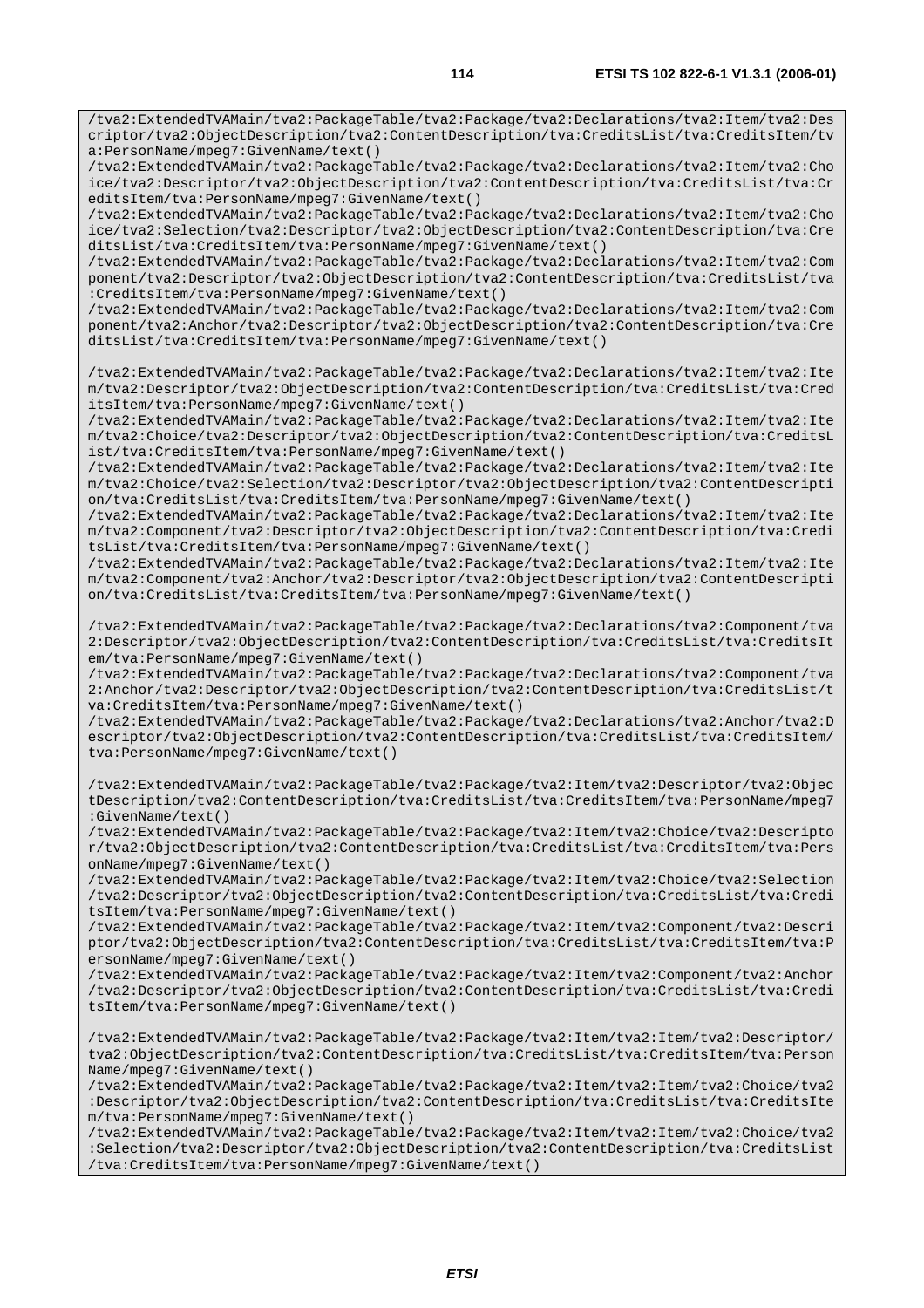/tva2:ExtendedTVAMain/tva2:PackageTable/tva2:Package/tva2:Item/tva2:Item/tva2:Component/t va2:Descriptor/tva2:ObjectDescription/tva2:ContentDescription/tva:CreditsList/tva:Credits Item/tva:PersonName/mpeg7:GivenName/text() /tva2:ExtendedTVAMain/tva2:PackageTable/tva2:Package/tva2:Item/tva2:Item/tva2:Component/t va2:Anchor/tva2:Descriptor/tva2:ObjectDescription/tva2:ContentDescription/tva:CreditsList /tva:CreditsItem/tva:PersonName/mpeg7:GivenName/text()  $''$  />  $< ! -$ ######################################################################################## --> <!-- fieldID for Instance  $- \lt$  ! -######################################################################################## --> <FieldIDDefinition fieldID="ProgramURL" fieldDefinition="/tva:TVAMain/tva:ProgramDescription/tva:ProgramLocationTable/tva:Broadca stEvent/tva:ProgramURL/text() /tva:TVAMain/tva:ProgramDescription/tva:ProgramLocationTable/tva:Schedule/tva:ScheduleEve nt/tva:ProgramURL/text() /tva:TVAMain/tva:ProgramDescription/tva:ProgramLocationTable/tva:OnDemandProgram/tva:Prog ramURL/text() /tva:TVAMain/tva:ProgramDescription/tva:ProgramLocationTable/tva:OnDemandService/tva:OnDe mandProgram/tva:ProgramURL/text()"/> <FieldIDDefinition fieldID="PublishedStart" fieldDefinition="/tva:TVAMain/tva:ProgramDescription/tva:ProgramLocationTable/tva:Broadca stEvent/tva:PublishedTime/text() /tva:TVAMain/tva:ProgramDescription/tva:ProgramLocationTable/tva:Schedule/tva:ScheduleEve nt/tva:PublishedTime/text() /tva:TVAMain/tva:ProgramDescription/tva:ProgramLocationTable/tva:OnDemandProgram/tva:Star tOfAvailability/text() /tva:TVAMain/tva:ProgramDescription/tva:ProgramLocationTable/tva:OnDemandService/tva:OnDe mandProgram/tva:StartOfAvailability/text()"/> <FieldIDDefinition fieldID="PublishedDuration" fieldDefinition="/tva:TVAMain/tva:ProgramDescription/tva:ProgramLocationTable/tva:Broadca stEvent/tva:PublishedDuration/text() /tva:TVAMain/tva:ProgramDescription/tva:ProgramLocationTable/tva:Schedule/tva:ScheduleEve nt/tva:PublishedDuration/text()"/> <FieldIDDefinition fieldID="FreeToView" fieldDefinition="/tva:TVAMain/tva:ProgramDescription/tva:ProgramLocationTable/tva:Broadca stEvent/tva:Free/text() /tva:TVAMain/tva:ProgramDescription/tva:ProgramLocationTable/tva:Schedule/tva:ScheduleEve nt/tva:Free/text()"/>  $\geq$  1  $-$ ######################################################################################## --> <!-- Other misc fieldID identifiers: -->  $2 - 1 - 1$ ######################################################################################## --> <FieldIDDefinition fieldID="RatingValue" fieldDefinition="/tva:TVAMain/tva:ProgramDescription/tva:ProgramReviewTable/tva:Review/tv a:Rating/mpeg7:RatingValue/text()"/> <FieldIDDefinition fieldID="RatingScheme" fieldDefinition="/tva:TVAMain/tva:ProgramDescription/tva:ProgramReviewTable/tva:Review/tv a:Rating/mpeg7:RatingScheme/@href"/> <FieldIDDefinition fieldID="EpisodeOf" fieldDefinition="/tva:TVAMain/tva:ProgramDescription/tva:ProgramInformationTable/tva:Prog ramInformation/tva:EpisodeOf/text()"/> <FieldIDDefinition fieldID="GroupType" fieldDefinition="/tva:TVAMain/tva:ProgramDescription/tva:GroupInformationTable/tva:GroupI nformation/tva:GroupType/@value /tva:TVAMain/tva:ProgramDescription/tva:SegmentInformationTable/tva:SegmentGroupList/tva: SegmentGroupInformation/tva:GroupType/@value"/> <FieldIDDefinition fieldID="ServiceURL" fieldDefinition="/tva:TVAMain/tva:ProgramDescription/tva:ServiceInformationTable/tva:Serv iceInformation/tva:ServiceURL/text()"/>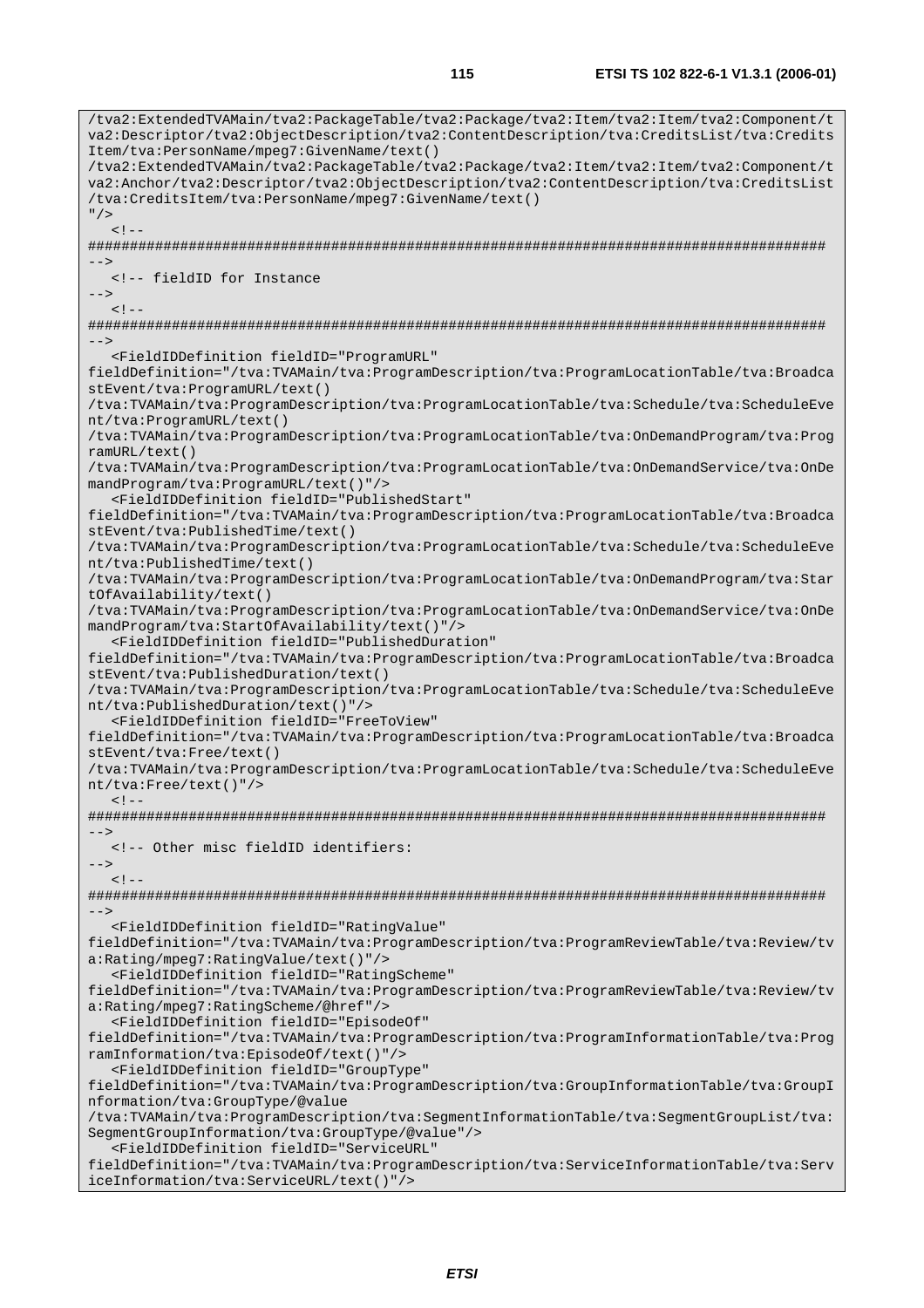<FieldIDDefinition fieldID="ServiceName"

fieldDefinition="/tva:TVAMain/tva:ProgramDescription/tva:ServiceInformationTable/tva:Serv iceInformation/tva:Name/text()"/> <FieldIDDefinition fieldID="GenreCS" fieldDefinition=" /tva:TVAMain/tva:ProgramDescription/tva:ProgramInformationTable/tva:ProgramInformation/tv a:BasicDescription/tva:Genre/@href /tva2:ExtendedTVAMain/tva2:PackageTable/tva2:Package/tva2:Descriptor/tva2:ObjectDescripti on/tva2:ContentDescription/tva:Genre/@href /tva2:ExtendedTVAMain/tva2:PackageTable/tva2:Package/tva2:Declarations/tva2:Descriptor/tv a2:ObjectDescription/tva2:ContentDescription/tva:Genre/@href /tva2:ExtendedTVAMain/tva2:PackageTable/tva2:Package/tva2:Declarations/tva2:Item/tva2:Des criptor/tva2:ObjectDescription/tva2:ContentDescription/tva:Genre/@href /tva2:ExtendedTVAMain/tva2:PackageTable/tva2:Package/tva2:Declarations/tva2:Item/tva2:Cho ice/tva2:Descriptor/tva2:ObjectDescription/tva2:ContentDescription/tva:Genre/@href /tva2:ExtendedTVAMain/tva2:PackageTable/tva2:Package/tva2:Declarations/tva2:Item/tva2:Cho ice/tva2:Selection/tva2:Descriptor/tva2:ObjectDescription/tva2:ContentDescription/tva:Gen re/@href /tva2:ExtendedTVAMain/tva2:PackageTable/tva2:Package/tva2:Declarations/tva2:Item/tva2:Com ponent/tva2:Descriptor/tva2:ObjectDescription/tva2:ContentDescription/tva:Genre/@href /tva2:ExtendedTVAMain/tva2:PackageTable/tva2:Package/tva2:Declarations/tva2:Item/tva2:Com ponent/tva2:Anchor/tva2:Descriptor/tva2:ObjectDescription/tva2:ContentDescription/tva:Gen re/@href /tva2:ExtendedTVAMain/tva2:PackageTable/tva2:Package/tva2:Declarations/tva2:Item/tva2:Ite m/tva2:Descriptor/tva2:ObjectDescription/tva2:ContentDescription/tva:Genre/@href /tva2:ExtendedTVAMain/tva2:PackageTable/tva2:Package/tva2:Declarations/tva2:Item/tva2:Ite m/tva2:Choice/tva2:Descriptor/tva2:ObjectDescription/tva2:ContentDescription/tva:Genre/@h ref /tva2:ExtendedTVAMain/tva2:PackageTable/tva2:Package/tva2:Declarations/tva2:Item/tva2:Ite m/tva2:Choice/tva2:Selection/tva2:Descriptor/tva2:ObjectDescription/tva2:ContentDescripti on/tva:Genre/@href /tva2:ExtendedTVAMain/tva2:PackageTable/tva2:Package/tva2:Declarations/tva2:Item/tva2:Ite m/tva2:Component/tva2:Descriptor/tva2:ObjectDescription/tva2:ContentDescription/tva:Genre /@href /tva2:ExtendedTVAMain/tva2:PackageTable/tva2:Package/tva2:Declarations/tva2:Item/tva2:Ite m/tva2:Component/tva2:Anchor/tva2:Descriptor/tva2:ObjectDescription/tva2:ContentDescripti on/tva:Genre/@href /tva2:ExtendedTVAMain/tva2:PackageTable/tva2:Package/tva2:Declarations/tva2:Component/tva 2:Descriptor/tva2:ObjectDescription/tva2:ContentDescription/tva:Genre/@href /tva2:ExtendedTVAMain/tva2:PackageTable/tva2:Package/tva2:Declarations/tva2:Component/tva 2:Anchor/tva2:Descriptor/tva2:ObjectDescription/tva2:ContentDescription/tva:Genre/@href /tva2:ExtendedTVAMain/tva2:PackageTable/tva2:Package/tva2:Declarations/tva2:Anchor/tva2:D escriptor/tva2:ObjectDescription/tva2:ContentDescription/tva:Genre/@href /tva2:ExtendedTVAMain/tva2:PackageTable/tva2:Package/tva2:Item/tva2:Descriptor/tva2:Objec tDescription/tva2:ContentDescription/tva:Genre/@href /tva2:ExtendedTVAMain/tva2:PackageTable/tva2:Package/tva2:Item/tva2:Choice/tva2:Descripto r/tva2:ObjectDescription/tva2:ContentDescription/tva:Genre/@href /tva2:ExtendedTVAMain/tva2:PackageTable/tva2:Package/tva2:Item/tva2:Choice/tva2:Selection /tva2:Descriptor/tva2:ObjectDescription/tva2:ContentDescription/tva:Genre/@href /tva2:ExtendedTVAMain/tva2:PackageTable/tva2:Package/tva2:Item/tva2:Component/tva2:Descri ptor/tva2:ObjectDescription/tva2:ContentDescription/tva:Genre/@href /tva2:ExtendedTVAMain/tva2:PackageTable/tva2:Package/tva2:Item/tva2:Component/tva2:Anchor /tva2:Descriptor/tva2:ObjectDescription/tva2:ContentDescription/tva:Genre/@href /tva2:ExtendedTVAMain/tva2:PackageTable/tva2:Package/tva2:Item/tva2:Item/tva2:Descriptor/ tva2:ObjectDescription/tva2:ContentDescription/tva:Genre/@href /tva2:ExtendedTVAMain/tva2:PackageTable/tva2:Package/tva2:Item/tva2:Item/tva2:Choice/tva2 :Descriptor/tva2:ObjectDescription/tva2:ContentDescription/tva:Genre/@href /tva2:ExtendedTVAMain/tva2:PackageTable/tva2:Package/tva2:Item/tva2:Item/tva2:Choice/tva2 :Selection/tva2:Descriptor/tva2:ObjectDescription/tva2:ContentDescription/tva:Genre/@href /tva2:ExtendedTVAMain/tva2:PackageTable/tva2:Package/tva2:Item/tva2:Item/tva2:Component/t va2:Descriptor/tva2:ObjectDescription/tva2:ContentDescription/tva:Genre/@href /tva2:ExtendedTVAMain/tva2:PackageTable/tva2:Package/tva2:Item/tva2:Item/tva2:Component/t va2:Anchor/tva2:Descriptor/tva2:ObjectDescription/tva2:ContentDescription/tva:Genre/@href  $"$  />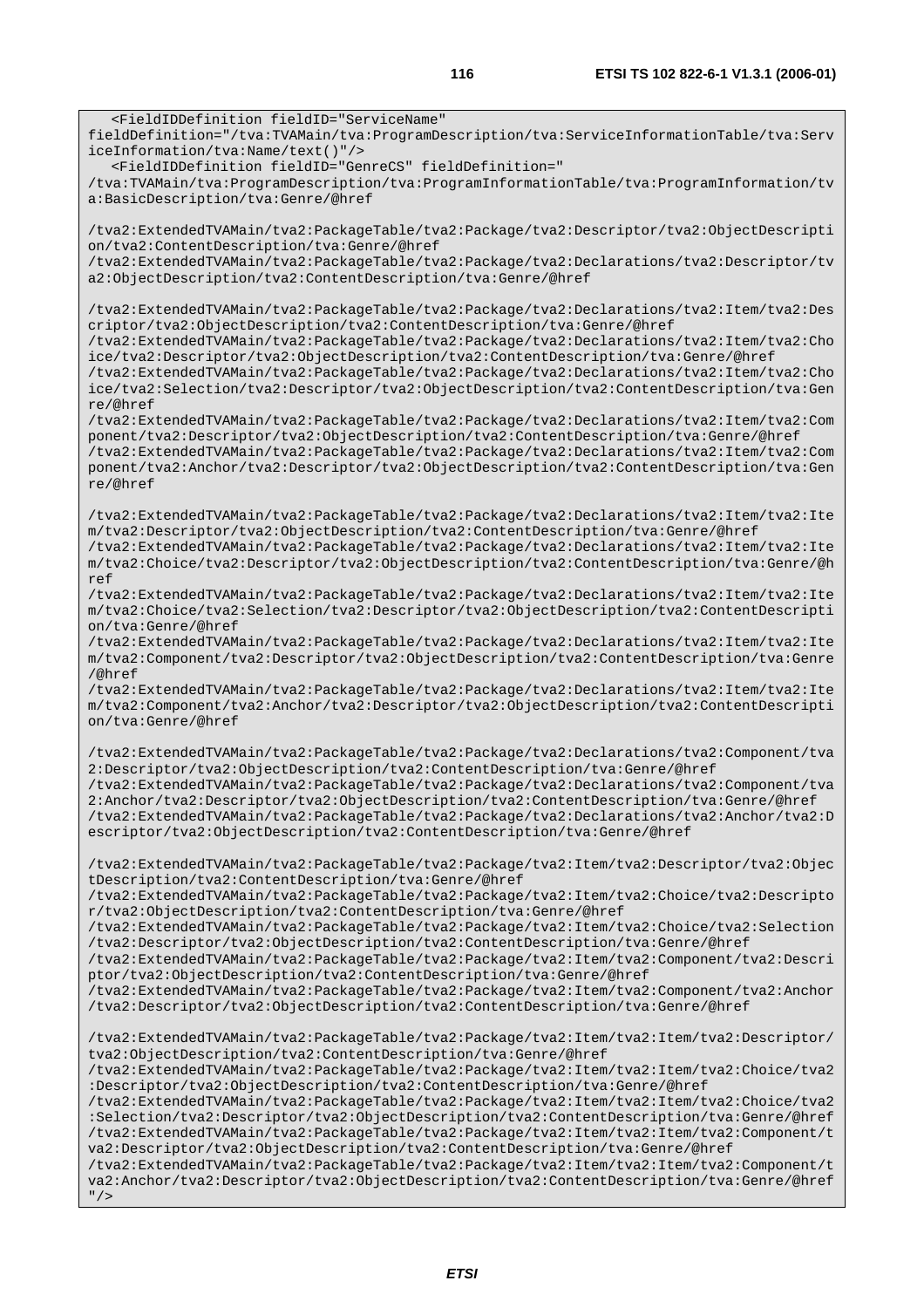$\lt$   $\vdash$ ######################################################################################## --> <!-- fieldID for CRID, fragmentID and fragmentVersion -->  $<$ ! --######################################################################################## --> <FieldIDDefinition fieldID="CRID" fieldDefinition="/cr:ContentReferencingTable/cr:Result/@CRID /tva:TVAMain/tva:ProgramDescription/tva:ProgramInformationTable/tva:ProgramInformation/@p rogramId /tva:TVAMain/tva:ProgramDescription/tva:GroupInformationTable/tva:GroupInformation/@group Id /tva:TVAMain/tva:ProgramDescription/tva:ProgramReviewTable/tva:ProgramReviews/tva:Program /@crid /tva:TVAMain/tva:ProgramDescription/tva:ProgramLocationTable/tva:Schedule/tva:ScheduleEve nt/tva:Program/@crid /tva:TVAMain/tva:ProgramDescription/tva:ProgramLocationTable/tva:BroadcastEvent/tva:Progr am/@crid /tva:TVAMain/tva:ProgramDescription/tva:ProgramLocationTable/tva:OnDemandProgram/tva:Prog ram/@crid /tva:TVAMain/tva:ProgramDescription/tva:ProgramLocationTable/tva:OnDemandService/tva:OnDe mandProgram/tva:Program/@crid /tva:TVAMain/tva:ProgramDescription/tva:SegmentInformationTable/tva:SegmentList/tva:Segme ntInformation/tva:ProgramRef/@crid /tva:TVAMain/tva:ProgramDescription/tva:SegmentInformationTable/tva:SegmentGroupList/tva: SegmentGroupInformation/tva:ProgramRef/@crid /tva2:ExtendedTVAMain/tva2:PackageTable/tva2:Package/@crid /tva2:ExtendedTVAMain/tva2:PackageTable/tva2:Package/tva2:Declarations/tva2:Item/tva2:Com ponent/tva2:Resource/@crid /tva2:ExtendedTVAMain/tva2:PackageTable/tva2:Package/tva2:Declarations/tva2:Item/tva2:Ite m/tva2:Component/tva2:Resource/@crid /tva2:ExtendedTVAMain/tva2:PackageTable/tva2:Package/tva2:Declarations/tva2:Component/tva 2:Resource/@crid /tva2:ExtendedTVAMain/tva2:PackageTable/tva2:Package/tva2:Item/tva2:Component/tva2:Resour ce/@crid /tva2:ExtendedTVAMain/tva2:PackageTable/tva2:Package/tva2:Item/tva2:Item/tva2:Component/t va2:Resource/@crid  $"$  /> <FieldIDDefinition fieldID="FragmentID" fieldDefinition=" /tva:TVAMain/tva:ProgramDescription/tva:ProgramInformationTable/tva:ProgramInformation/@f ragmentID /tva:TVAMain/tva:ProgramDescription/tva:GroupInformationTable/tva:GroupInformation/@fragm  $entID$ /tva:TVAMain/tva:ProgramDescription/tva:ProgramLocationTable/tva:BroadcastEvent/@fragment ID /tva:TVAMain/tva:ProgramDescription/tva:ProgramLocationTable/tva:Schedule/@fragmentID /tva:TVAMain/tva:ProgramDescription/tva:ProgramLocationTable/tva:OnDemandProgram/@fragmen t.TD /tva:TVAMain/tva:ProgramDescription/tva:ProgramLocationTable/tva:OnDemandService/tva:OnDe mandProgram/@fragmentID /tva:TVAMain/tva:ProgramDescription/tva:ServiceInformationTable/tva:ServiceInformation/@f ragmentID /tva:TVAMain/tva:ProgramDescription/tva:CreditsInformationTable/tva:PersonName/@fragmentI D /tva:TVAMain/tva:ProgramDescription/tva:CreditsInformationTable/tva:OrganizationName/@fra gmentID /tva:TVAMain/tva:ProgramDescription/tva:SegmentInformationTable/tva:SegmentInformation/@f ragmentID /tva:TVAMain/tva:ProgramDescription/tva:SegmentInformationTable/tva:SegmentGroupInformati on/@fragmentID /tva:TVAMain/tva:ProgramDescription/tva:ProgramReviewTable/tva:Review/@fragmentID /tva:TVAMain/tva:ClassificationSchemeTable/tva:CSAlias/@fragmentID /tva:TVAMain/tva:ClassificationSchemeTable/tva:ClassificationScheme/@fragmentID /tva2:ExtendedTVAMain/tva2:PackageTable/tva2:Package/@fragmentID"/> <FieldIDDefinition fieldID="FragmentVersion" fieldDefinition=" /tva:TVAMain/tva:ProgramDescription/tva:ProgramInformationTable/tva:ProgramInformation/@f ragmentVersion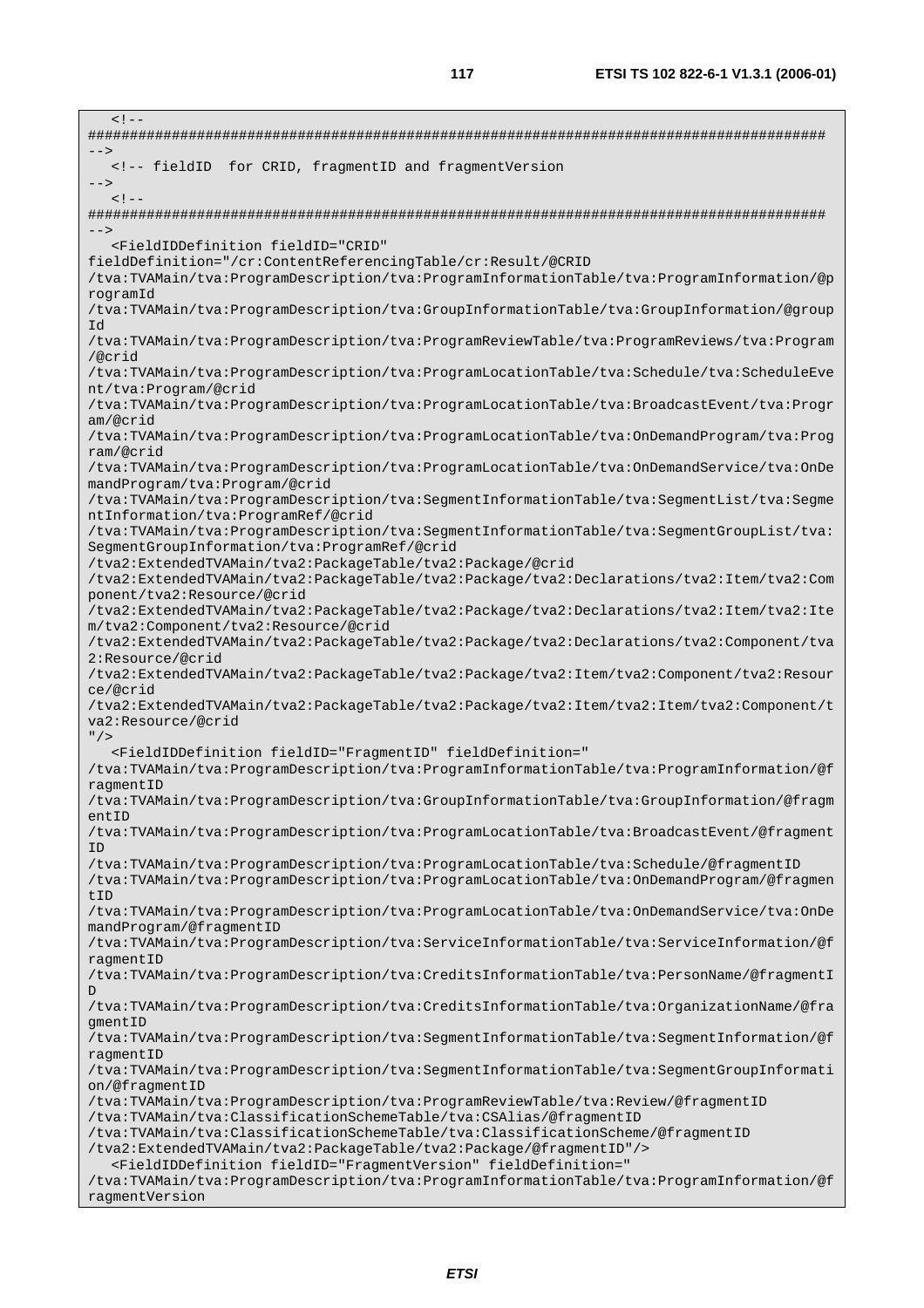/tva:TVAMain/tva:ProgramDescription/tva:GroupInformationTable/tva:GroupInformation/@fragm entVersion /tva:TVAMain/tva:ProgramDescription/tva:ProgramLocationTable/tva:BroadcastEvent/@fragment Version /tva:TVAMain/tva:ProgramDescription/tva:ProgramLocationTable/tva:Schedule/@fragmentVersio n /tva:TVAMain/tva:ProgramDescription/tva:ProgramLocationTable/tva:OnDemandProgram/@fragmen tVersion /tva:TVAMain/tva:ProgramDescription/tva:ProgramLocationTable/tva:OnDemandService/tva:OnDe mandProgram/@fragmentVersion /tva:TVAMain/tva:ProgramDescription/tva:ServiceInformationTable/tva:ServiceInformation/@f ragmentVersion /tva:TVAMain/tva:ProgramDescription/tva:CreditsInformationTable/tva:PersonName/@fragmentV ersion /tva:TVAMain/tva:ProgramDescription/tva:CreditsInformationTable/tva:OrganizationName/@fra gmentVersion /tva:TVAMain/tva:ProgramDescription/tva:SegmentInformationTable/tva:SegmentInformation/@f ragmentVersion /tva:TVAMain/tva:ProgramDescription/tva:SegmentInformationTable/tva:SegmentGroupInformati on/@fragmentVersion /tva:TVAMain/tva:ProgramDescription/tva:ProgramReviewTable/tva:Review/@fragmentVersion /tva:TVAMain/tva:ClassificationSchemeTable/tva:CSAlias/@fragmentVersion /tva:TVAMain/tva:ClassificationSchemeTable/tva:ClassificationScheme/@fragmentVersion /tva2:ExtendedTVAMain/tva2:PackageTable/tva2:Package/@fragmentVersion"/>  $< ! -$ ######################################################################################## --> <!-- fieldID for ClassificationSchemeTable  $--&>$  $<$ ! --######################################################################################## --> <FieldIDDefinition fieldID="CSUri" fieldDefinition="/tva:TVAMain/tva:ClassificationSchemeTable/tva:ClassificationScheme/@uri  $"$  /> <FieldIDDefinition fieldID="CSAlias" fieldDefinition="/tva:TVAMain/tva:ClassificationSchemeTable/tva:CSAlias/@mpeg7:alias"/>  $\lt$  !  $-$ ######################################################################################## --> <!-- fieldID for ContentType and FileProperties in Package -->  $< 1 - -$ ######################################################################################## --> <FieldIDDefinition fieldID="ContentType" fieldDefinition=" /tva:TVAMain/tva:ProgramDescription/tva:ProgramInformationTable/tva:ProgramInformation/tv a2:ExtendedContentDescription/tva2:ContentProperties/tva2:ContentType/@href /tva:TVAMain/tva:ProgramDescription/tva:ProgramInformationTable/tva:ProgramInformation/tv a2:ExtendedContentDescription/tva2:ContentProperties/tva2:ContentType/tva:Name/text() /tva:TVAMain/tva:ProgramDescription/tva:GroupInformationTable/tva:GroupInformation/tva2:E xtendedContentDescription/tva2:ContentProperties/tva2:ContentType/@href /tva:TVAMain/tva:ProgramDescription/tva:GroupInformationTable/tva:GroupInformation/tva2:E xtendedContentDescription/tva2:ContentProperties/tva2:ContentType/tva:Name/text() /tva2:ExtendedTVAMain/tva2:PackageTable/tva2:Package/tva2:Descriptor/tva2:ObjectDescripti on/tva2:ContentDescription/tva2:ContentProperties/tva2:ContentType/@href /tva2:ExtendedTVAMain/tva2:PackageTable/tva2:Package/tva2:Descriptor/tva2:ObjectDescripti on/tva2:ContentDescription/tva2:ContentProperties/tva2:ContentType/tva:Name/text() /tva2:ExtendedTVAMain/tva2:PackageTable/tva2:Package/tva2:Declarations/tva2:Descriptor/tv a2:ObjectDescription/tva2:ContentDescription/tva2:ContentProperties/tva2:ContentType/@hre f /tva2:ExtendedTVAMain/tva2:PackageTable/tva2:Package/tva2:Declarations/tva2:Descriptor/tv a2:ObjectDescription/tva2:ContentDescription/tva2:ContentProperties/tva2:ContentType/tva: Name/text()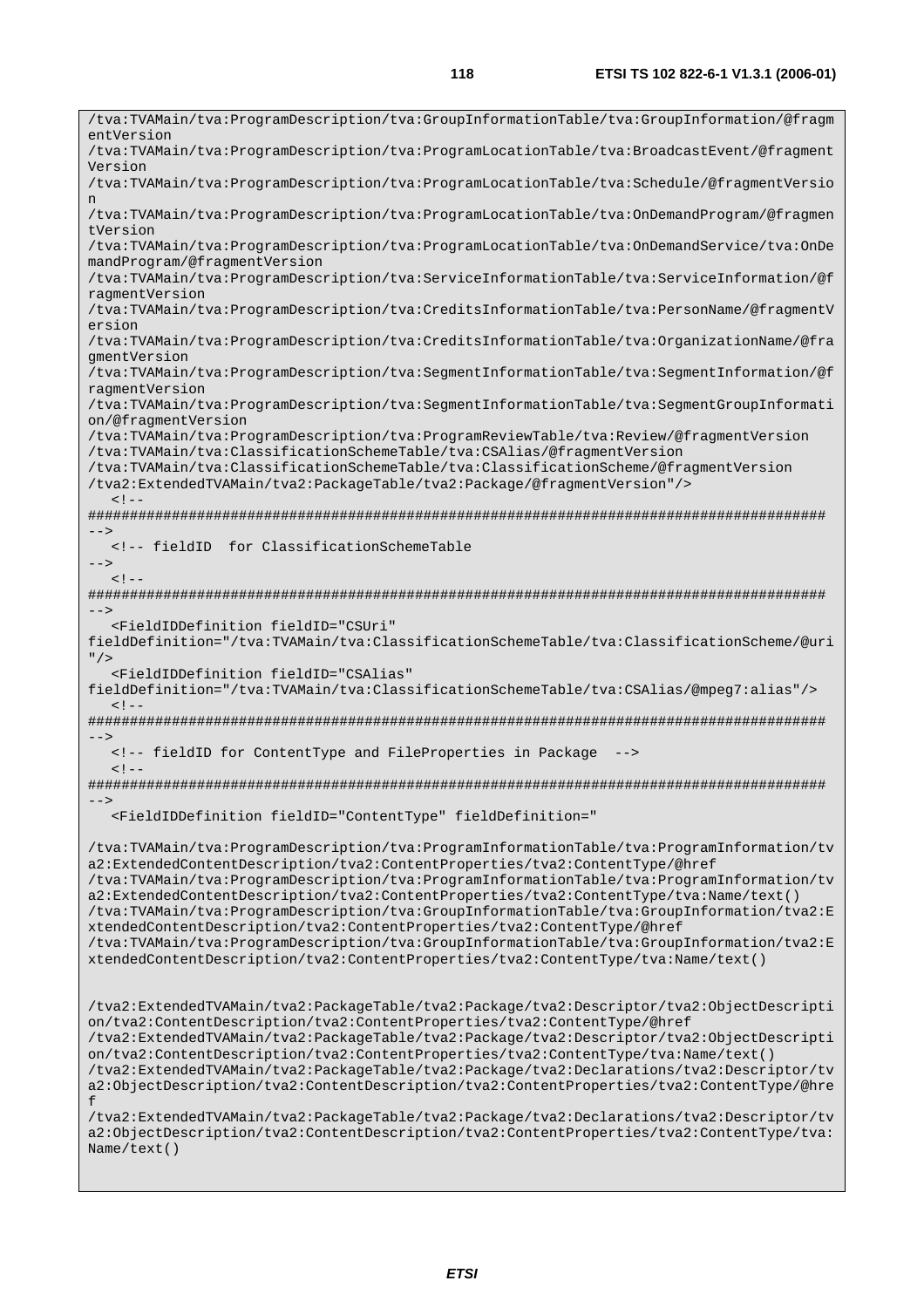/tva2:ExtendedTVAMain/tva2:PackageTable/tva2:Package/tva2:Declarations/tva2:Item/tva2:Des criptor/tva2:ObjectDescription/tva2:ContentDescription/tva2:ContentProperties/tva2:Conten tType/@href

/tva2:ExtendedTVAMain/tva2:PackageTable/tva2:Package/tva2:Declarations/tva2:Item/tva2:Des criptor/tva2:ObjectDescription/tva2:ContentDescription/tva2:ContentProperties/tva2:Conten tType/tva:Name/text()

/tva2:ExtendedTVAMain/tva2:PackageTable/tva2:Package/tva2:Declarations/tva2:Item/tva2:Cho ice/tva2:Descriptor/tva2:ObjectDescription/tva2:ContentDescription/tva2:ContentProperties /tva2:ContentType/@href

/tva2:ExtendedTVAMain/tva2:PackageTable/tva2:Package/tva2:Declarations/tva2:Item/tva2:Cho ice/tva2:Descriptor/tva2:ObjectDescription/tva2:ContentDescription/tva2:ContentProperties /tva2:ContentType/tva:Name/text()

/tva2:ExtendedTVAMain/tva2:PackageTable/tva2:Package/tva2:Declarations/tva2:Item/tva2:Cho ice/tva2:Selection/tva2:Descriptor/tva2:ObjectDescription/tva2:ContentDescription/tva2:Co ntentProperties/tva2:ContentType/@href

/tva2:ExtendedTVAMain/tva2:PackageTable/tva2:Package/tva2:Declarations/tva2:Item/tva2:Cho ice/tva2:Selection/tva2:Descriptor/tva2:ObjectDescription/tva2:ContentDescription/tva2:Co ntentProperties/tva2:ContentType/tva:Name/text()

/tva2:ExtendedTVAMain/tva2:PackageTable/tva2:Package/tva2:Declarations/tva2:Item/tva2:Com ponent/tva2:Descriptor/tva2:ObjectDescription/tva2:ContentDescription/tva2:ContentPropert ies/tva2:ContentType/@href

/tva2:ExtendedTVAMain/tva2:PackageTable/tva2:Package/tva2:Declarations/tva2:Item/tva2:Com ponent/tva2:Descriptor/tva2:ObjectDescription/tva2:ContentDescription/tva2:ContentPropert ies/tva2:ContentType/tva:Name/text()

/tva2:ExtendedTVAMain/tva2:PackageTable/tva2:Package/tva2:Declarations/tva2:Item/tva2:Com ponent/tva2:Anchor/tva2:Descriptor/tva2:ObjectDescription/tva2:ContentDescription/tva2:Co ntentProperties/tva2:ContentType/@href

/tva2:ExtendedTVAMain/tva2:PackageTable/tva2:Package/tva2:Declarations/tva2:Item/tva2:Com ponent/tva2:Anchor/tva2:Descriptor/tva2:ObjectDescription/tva2:ContentDescription/tva2:Co ntentProperties/tva2:ContentType/tva:Name/text()

/tva2:ExtendedTVAMain/tva2:PackageTable/tva2:Package/tva2:Declarations/tva2:Item/tva2:Ite m/tva2:Descriptor/tva2:ObjectDescription/tva2:ContentDescription/tva2:ContentProperties/t va2:ContentType/@href

/tva2:ExtendedTVAMain/tva2:PackageTable/tva2:Package/tva2:Declarations/tva2:Item/tva2:Ite m/tva2:Descriptor/tva2:ObjectDescription/tva2:ContentDescription/tva2:ContentProperties/t va2:ContentType/tva:Name/text()

/tva2:ExtendedTVAMain/tva2:PackageTable/tva2:Package/tva2:Declarations/tva2:Item/tva2:Ite m/tva2:Choice/tva2:Descriptor/tva2:ObjectDescription/tva2:ContentDescription/tva2:Content Properties/tva2:ContentType/@href

/tva2:ExtendedTVAMain/tva2:PackageTable/tva2:Package/tva2:Declarations/tva2:Item/tva2:Ite m/tva2:Choice/tva2:Descriptor/tva2:ObjectDescription/tva2:ContentDescription/tva2:Content Properties/tva2:ContentType/tva:Name/text()

/tva2:ExtendedTVAMain/tva2:PackageTable/tva2:Package/tva2:Declarations/tva2:Item/tva2:Ite m/tva2:Choice/tva2:Selection/tva2:Descriptor/tva2:ObjectDescription/tva2:ContentDescripti on/tva2:ContentProperties/tva2:ContentType/@href

/tva2:ExtendedTVAMain/tva2:PackageTable/tva2:Package/tva2:Declarations/tva2:Item/tva2:Ite m/tva2:Choice/tva2:Selection/tva2:Descriptor/tva2:ObjectDescription/tva2:ContentDescripti on/tva2:ContentProperties/tva2:ContentType/tva:Name/text()

/tva2:ExtendedTVAMain/tva2:PackageTable/tva2:Package/tva2:Declarations/tva2:Item/tva2:Ite m/tva2:Component/tva2:Descriptor/tva2:ObjectDescription/tva2:ContentDescription/tva2:Cont entProperties/tva2:ContentType/@href

/tva2:ExtendedTVAMain/tva2:PackageTable/tva2:Package/tva2:Declarations/tva2:Item/tva2:Ite m/tva2:Component/tva2:Descriptor/tva2:ObjectDescription/tva2:ContentDescription/tva2:Cont entProperties/tva2:ContentType/tva:Name/text()

/tva2:ExtendedTVAMain/tva2:PackageTable/tva2:Package/tva2:Declarations/tva2:Item/tva2:Ite m/tva2:Component/tva2:Anchor/tva2:Descriptor/tva2:ObjectDescription/tva2:ContentDescripti on/tva2:ContentProperties/tva2:ContentType/@href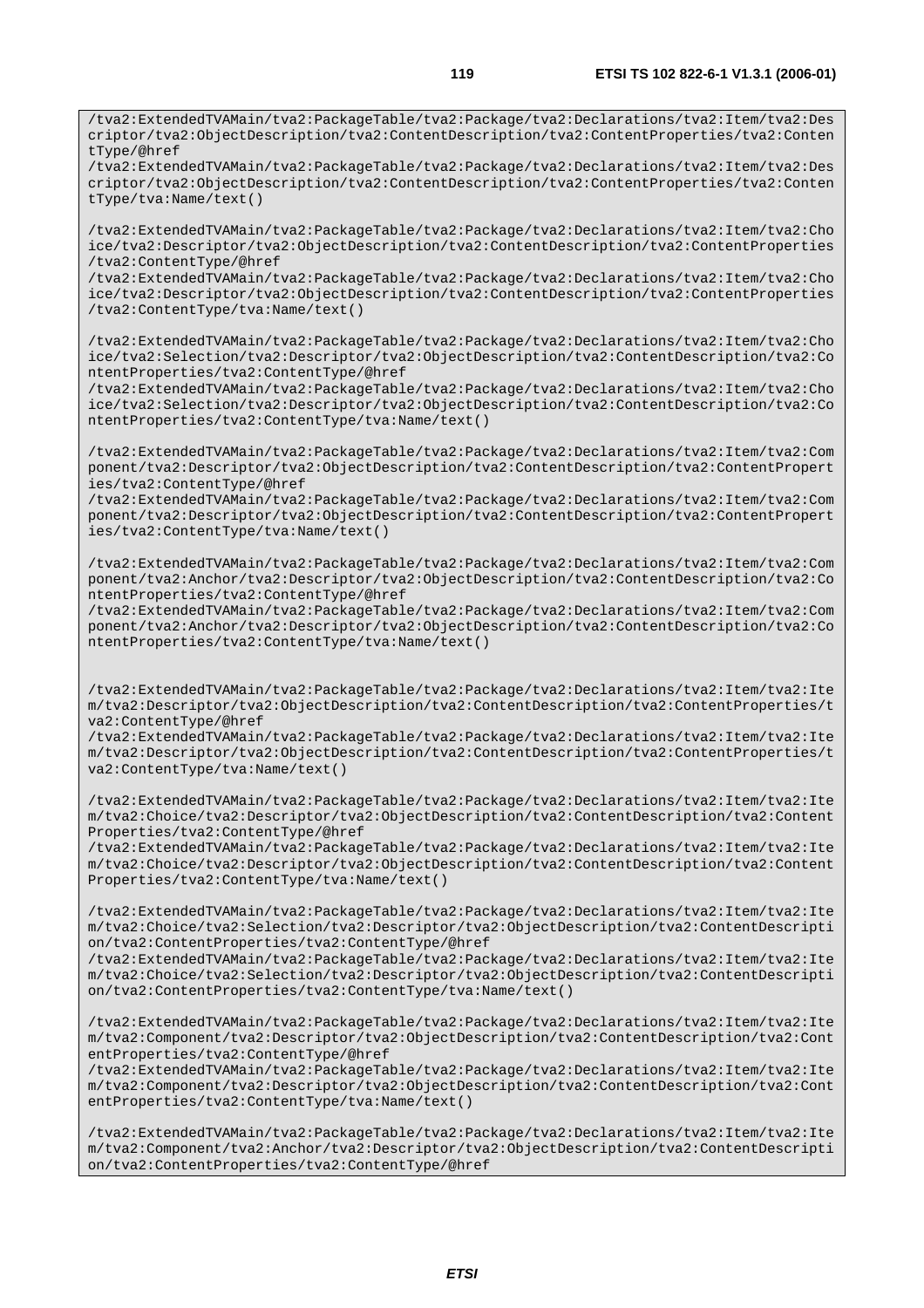/tva2:ExtendedTVAMain/tva2:PackageTable/tva2:Package/tva2:Declarations/tva2:Component/tva 2:Descriptor/tva2:ObjectDescription/tva2:ContentDescription/tva2:ContentProperties/tva2:C ontentType/@href

on/tva2:ContentProperties/tva2:ContentType/tva:Name/text()

/tva2:ExtendedTVAMain/tva2:PackageTable/tva2:Package/tva2:Declarations/tva2:Component/tva 2:Descriptor/tva2:ObjectDescription/tva2:ContentDescription/tva2:ContentProperties/tva2:C ontentType/tva:Name/text()

/tva2:ExtendedTVAMain/tva2:PackageTable/tva2:Package/tva2:Declarations/tva2:Component/tva 2:Anchor/tva2:Descriptor/tva2:ObjectDescription/tva2:ContentDescription/tva2:ContentPrope rties/tva2:ContentType/@href

/tva2:ExtendedTVAMain/tva2:PackageTable/tva2:Package/tva2:Declarations/tva2:Component/tva 2:Anchor/tva2:Descriptor/tva2:ObjectDescription/tva2:ContentDescription/tva2:ContentPrope rties/tva2:ContentType/tva:Name/text()

/tva2:ExtendedTVAMain/tva2:PackageTable/tva2:Package/tva2:Declarations/tva2:Anchor/tva2:D escriptor/tva2:ObjectDescription/tva2:ContentDescription/tva2:ContentProperties/tva2:Cont entType/@href

/tva2:ExtendedTVAMain/tva2:PackageTable/tva2:Package/tva2:Declarations/tva2:Anchor/tva2:D escriptor/tva2:ObjectDescription/tva2:ContentDescription/tva2:ContentProperties/tva2:Cont entType/tva:Name/text()

/tva2:ExtendedTVAMain/tva2:PackageTable/tva2:Package/tva2:Item/tva2:Descriptor/tva2:Objec tDescription/tva2:ContentDescription/tva2:ContentProperties/tva2:ContentType/@href /tva2:ExtendedTVAMain/tva2:PackageTable/tva2:Package/tva2:Item/tva2:Descriptor/tva2:Objec tDescription/tva2:ContentDescription/tva2:ContentProperties/tva2:ContentType/tva:Name/tex t()

/tva2:ExtendedTVAMain/tva2:PackageTable/tva2:Package/tva2:Item/tva2:Choice/tva2:Descripto r/tva2:ObjectDescription/tva2:ContentDescription/tva2:ContentProperties/tva2:ContentType/ @href

/tva2:ExtendedTVAMain/tva2:PackageTable/tva2:Package/tva2:Item/tva2:Choice/tva2:Descripto r/tva2:ObjectDescription/tva2:ContentDescription/tva2:ContentProperties/tva2:ContentType/ tva:Name/text()

/tva2:ExtendedTVAMain/tva2:PackageTable/tva2:Package/tva2:Item/tva2:Choice/tva2:Selection /tva2:Descriptor/tva2:ObjectDescription/tva2:ContentDescription/tva2:ContentProperties/tv a2:ContentType/@href

/tva2:ExtendedTVAMain/tva2:PackageTable/tva2:Package/tva2:Item/tva2:Choice/tva2:Selection /tva2:Descriptor/tva2:ObjectDescription/tva2:ContentDescription/tva2:ContentProperties/tv a2:ContentType/tva:Name/text()

/tva2:ExtendedTVAMain/tva2:PackageTable/tva2:Package/tva2:Item/tva2:Component/tva2:Descri ptor/tva2:ObjectDescription/tva2:ContentDescription/tva2:ContentProperties/tva2:ContentTy pe/@href

/tva2:ExtendedTVAMain/tva2:PackageTable/tva2:Package/tva2:Item/tva2:Component/tva2:Descri ptor/tva2:ObjectDescription/tva2:ContentDescription/tva2:ContentProperties/tva2:ContentTy pe/tva:Name/text()

/tva2:ExtendedTVAMain/tva2:PackageTable/tva2:Package/tva2:Item/tva2:Component/tva2:Anchor /tva2:Descriptor/tva2:ObjectDescription/tva2:ContentDescription/tva2:ContentProperties/tv a2:ContentType/@href

/tva2:ExtendedTVAMain/tva2:PackageTable/tva2:Package/tva2:Item/tva2:Component/tva2:Anchor /tva2:Descriptor/tva2:ObjectDescription/tva2:ContentDescription/tva2:ContentProperties/tv a2:ContentType/tva:Name/text()

/tva2:ExtendedTVAMain/tva2:PackageTable/tva2:Package/tva2:Item/tva2:Item/tva2:Descriptor/ tva2:ObjectDescription/tva2:ContentDescription/tva2:ContentProperties/tva2:ContentType/@h ref

/tva2:ExtendedTVAMain/tva2:PackageTable/tva2:Package/tva2:Item/tva2:Item/tva2:Descriptor/ tva2:ObjectDescription/tva2:ContentDescription/tva2:ContentProperties/tva2:ContentType/tv a:Name/text()

/tva2:ExtendedTVAMain/tva2:PackageTable/tva2:Package/tva2:Item/tva2:Item/tva2:Choice/tva2 :Descriptor/tva2:ObjectDescription/tva2:ContentDescription/tva2:ContentProperties/tva2:Co ntentType/@href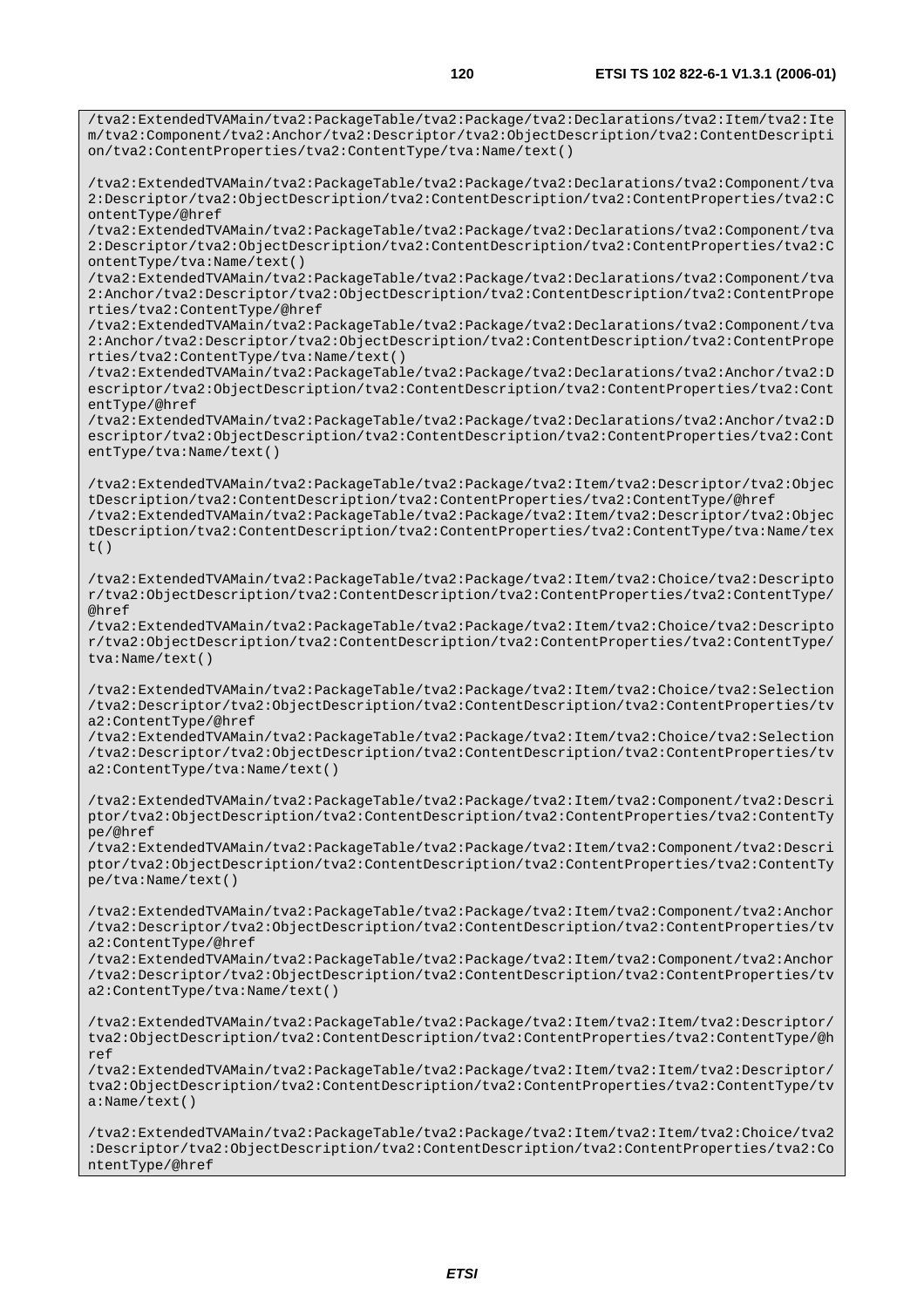/tva2:ExtendedTVAMain/tva2:PackageTable/tva2:Package/tva2:Item/tva2:Item/tva2:Choice/tva2 :Selection/tva2:Descriptor/tva2:ObjectDescription/tva2:ContentDescription/tva2:ContentPro perties/tva2:ContentType/@href

/tva2:ExtendedTVAMain/tva2:PackageTable/tva2:Package/tva2:Item/tva2:Item/tva2:Choice/tva2 :Selection/tva2:Descriptor/tva2:ObjectDescription/tva2:ContentDescription/tva2:ContentPro perties/tva2:ContentType/tva:Name/text()

/tva2:ExtendedTVAMain/tva2:PackageTable/tva2:Package/tva2:Item/tva2:Item/tva2:Component/t va2:Descriptor/tva2:ObjectDescription/tva2:ContentDescription/tva2:ContentProperties/tva2 :ContentType/@href

/tva2:ExtendedTVAMain/tva2:PackageTable/tva2:Package/tva2:Item/tva2:Item/tva2:Component/t va2:Descriptor/tva2:ObjectDescription/tva2:ContentDescription/tva2:ContentProperties/tva2 :ContentType/tva:Name/text()

/tva2:ExtendedTVAMain/tva2:PackageTable/tva2:Package/tva2:Item/tva2:Item/tva2:Component/t va2:Anchor/tva2:Descriptor/tva2:ObjectDescription/tva2:ContentDescription/tva2:ContentPro perties/tva2:ContentType/@href

/tva2:ExtendedTVAMain/tva2:PackageTable/tva2:Package/tva2:Item/tva2:Item/tva2:Component/t va2:Anchor/tva2:Descriptor/tva2:ObjectDescription/tva2:ContentDescription/tva2:ContentPro perties/tva2:ContentType/tva:Name/text()  $"$  />

<FieldIDDefinition fieldID="FileFormat" fieldDefinition="

/tva:TVAMain/tva:ProgramDescription/tva:ProgramInformationTable/tva:ProgramInformation/tv a2:ExtendedContentDescription/tva2:ContentProperties/tva2:FileProperties/tva2:FileFormat/ @href

/tva:TVAMain/tva:ProgramDescription/tva:ProgramInformationTable/tva:ProgramInformation/tv a2:ExtendedContentDescription/tva2:ContentProperties/tva2:FileProperties/tva2:FileFormat/ tva:Name/text()

/tva:TVAMain/tva:ProgramDescription/tva:GroupInformationTable/tva:GroupInformation/tva2:E xtendedContentDescription/tva2:ContentProperties/tva2:FileProperties/tva2:FileFormat/@hre f

/tva:TVAMain/tva:ProgramDescription/tva:GroupInformationTable/tva:GroupInformation/tva2:E xtendedContentDescription/tva2:ContentProperties/tva2:FileProperties/tva2:FileFormat/tva: Name/text()

/tva2:ExtendedTVAMain/tva2:PackageTable/tva2:Package/tva2:Descriptor/tva2:ObjectDescripti on/tva2:ContentDescription/tva2:ContentProperties/tva2:FileProperties/tva2:FileFormat/@hr ef

/tva2:ExtendedTVAMain/tva2:PackageTable/tva2:Package/tva2:Descriptor/tva2:ObjectDescripti on/tva2:ContentDescription/tva2:ContentProperties/tva2:FileProperties/tva2:FileFormat/tva :Name/text()

/tva2:ExtendedTVAMain/tva2:PackageTable/tva2:Package/tva2:Declarations/tva2:Descriptor/tv a2:ObjectDescription/tva2:ContentDescription/tva2:ContentProperties/tva2:FileProperties/t va2:FileFormat/@href

/tva2:ExtendedTVAMain/tva2:PackageTable/tva2:Package/tva2:Declarations/tva2:Descriptor/tv a2:ObjectDescription/tva2:ContentDescription/tva2:ContentProperties/tva2:FileProperties/t va2:FileFormat/tva:Name/text()

/tva2:ExtendedTVAMain/tva2:PackageTable/tva2:Package/tva2:Declarations/tva2:Item/tva2:Des criptor/tva2:ObjectDescription/tva2:ContentDescription/tva2:ContentProperties/tva2:FilePr operties/tva2:FileFormat/@href

/tva2:ExtendedTVAMain/tva2:PackageTable/tva2:Package/tva2:Declarations/tva2:Item/tva2:Des criptor/tva2:ObjectDescription/tva2:ContentDescription/tva2:ContentProperties/tva2:FilePr operties/tva2:FileFormat/tva:Name/text()

/tva2:ExtendedTVAMain/tva2:PackageTable/tva2:Package/tva2:Declarations/tva2:Item/tva2:Cho ice/tva2:Descriptor/tva2:ObjectDescription/tva2:ContentDescription/tva2:ContentProperties /tva2:FileProperties/tva2:FileFormat/@href

/tva2:ExtendedTVAMain/tva2:PackageTable/tva2:Package/tva2:Declarations/tva2:Item/tva2:Cho ice/tva2:Descriptor/tva2:ObjectDescription/tva2:ContentDescription/tva2:ContentProperties /tva2:FileProperties/tva2:FileFormat/tva:Name/text()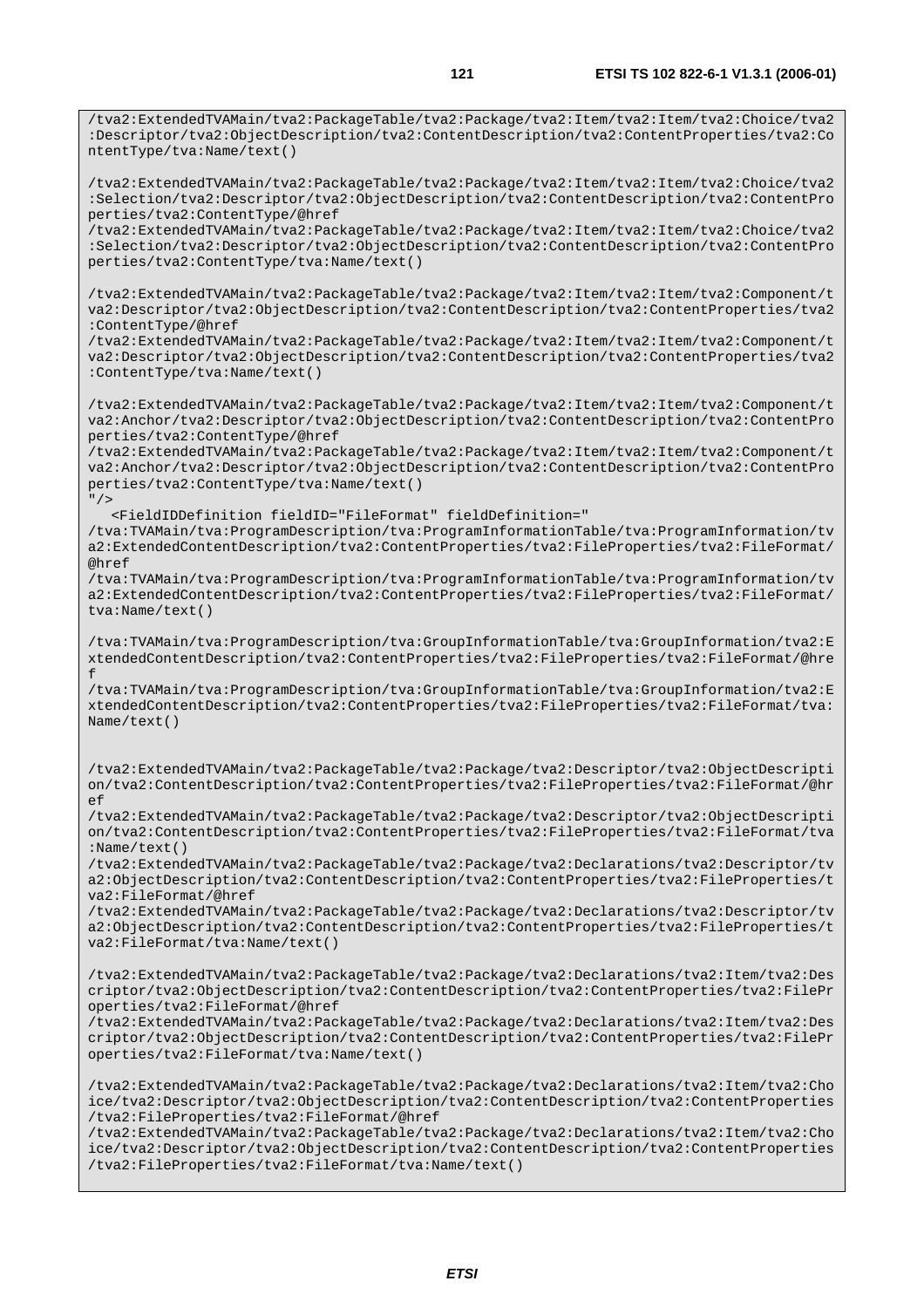/tva2:ExtendedTVAMain/tva2:PackageTable/tva2:Package/tva2:Declarations/tva2:Item/tva2:Cho ice/tva2:Selection/tva2:Descriptor/tva2:ObjectDescription/tva2:ContentDescription/tva2:Co ntentProperties/tva2:FileProperties/tva2:FileFormat/@href

/tva2:ExtendedTVAMain/tva2:PackageTable/tva2:Package/tva2:Declarations/tva2:Item/tva2:Cho ice/tva2:Selection/tva2:Descriptor/tva2:ObjectDescription/tva2:ContentDescription/tva2:Co ntentProperties/tva2:FileProperties/tva2:FileFormat/tva:Name/text()

/tva2:ExtendedTVAMain/tva2:PackageTable/tva2:Package/tva2:Declarations/tva2:Item/tva2:Com ponent/tva2:Descriptor/tva2:ObjectDescription/tva2:ContentDescription/tva2:ContentPropert ies/tva2:FileProperties/tva2:FileFormat/@href

/tva2:ExtendedTVAMain/tva2:PackageTable/tva2:Package/tva2:Declarations/tva2:Item/tva2:Com ponent/tva2:Descriptor/tva2:ObjectDescription/tva2:ContentDescription/tva2:ContentPropert ies/tva2:FileProperties/tva2:FileFormat/tva:Name/text()

/tva2:ExtendedTVAMain/tva2:PackageTable/tva2:Package/tva2:Declarations/tva2:Item/tva2:Com ponent/tva2:Anchor/tva2:Descriptor/tva2:ObjectDescription/tva2:ContentDescription/tva2:Co ntentProperties/tva2:FileProperties/tva2:FileFormat/@href

/tva2:ExtendedTVAMain/tva2:PackageTable/tva2:Package/tva2:Declarations/tva2:Item/tva2:Com ponent/tva2:Anchor/tva2:Descriptor/tva2:ObjectDescription/tva2:ContentDescription/tva2:Co ntentProperties/tva2:FileProperties/tva2:FileFormat/tva:Name/text()

/tva2:ExtendedTVAMain/tva2:PackageTable/tva2:Package/tva2:Declarations/tva2:Item/tva2:Ite m/tva2:Descriptor/tva2:ObjectDescription/tva2:ContentDescription/tva2:ContentProperties/t va2:FileProperties/tva2:FileFormat/@href

/tva2:ExtendedTVAMain/tva2:PackageTable/tva2:Package/tva2:Declarations/tva2:Item/tva2:Ite m/tva2:Descriptor/tva2:ObjectDescription/tva2:ContentDescription/tva2:ContentProperties/t va2:FileProperties/tva2:FileFormat/tva:Name/text()

/tva2:ExtendedTVAMain/tva2:PackageTable/tva2:Package/tva2:Declarations/tva2:Item/tva2:Ite m/tva2:Choice/tva2:Descriptor/tva2:ObjectDescription/tva2:ContentDescription/tva2:Content Properties/tva2:FileProperties/tva2:FileFormat/@href

/tva2:ExtendedTVAMain/tva2:PackageTable/tva2:Package/tva2:Declarations/tva2:Item/tva2:Ite m/tva2:Choice/tva2:Descriptor/tva2:ObjectDescription/tva2:ContentDescription/tva2:Content Properties/tva2:FileProperties/tva2:FileFormat/tva:Name/text()

/tva2:ExtendedTVAMain/tva2:PackageTable/tva2:Package/tva2:Declarations/tva2:Item/tva2:Ite m/tva2:Choice/tva2:Selection/tva2:Descriptor/tva2:ObjectDescription/tva2:ContentDescripti on/tva2:ContentProperties/tva2:FileProperties/tva2:FileFormat/@href /tva2:ExtendedTVAMain/tva2:PackageTable/tva2:Package/tva2:Declarations/tva2:Item/tva2:Ite m/tva2:Choice/tva2:Selection/tva2:Descriptor/tva2:ObjectDescription/tva2:ContentDescripti

on/tva2:ContentProperties/tva2:FileProperties/tva2:FileFormat/tva:Name/text()

/tva2:ExtendedTVAMain/tva2:PackageTable/tva2:Package/tva2:Declarations/tva2:Item/tva2:Ite m/tva2:Component/tva2:Descriptor/tva2:ObjectDescription/tva2:ContentDescription/tva2:Cont entProperties/tva2:FileProperties/tva2:FileFormat/@href

/tva2:ExtendedTVAMain/tva2:PackageTable/tva2:Package/tva2:Declarations/tva2:Item/tva2:Ite m/tva2:Component/tva2:Descriptor/tva2:ObjectDescription/tva2:ContentDescription/tva2:Cont entProperties/tva2:FileProperties/tva2:FileFormat/tva:Name/text()

/tva2:ExtendedTVAMain/tva2:PackageTable/tva2:Package/tva2:Declarations/tva2:Item/tva2:Ite m/tva2:Component/tva2:Anchor/tva2:Descriptor/tva2:ObjectDescription/tva2:ContentDescripti on/tva2:ContentProperties/tva2:FileProperties/tva2:FileFormat/@href /tva2:ExtendedTVAMain/tva2:PackageTable/tva2:Package/tva2:Declarations/tva2:Item/tva2:Ite m/tva2:Component/tva2:Anchor/tva2:Descriptor/tva2:ObjectDescription/tva2:ContentDescripti

on/tva2:ContentProperties/tva2:FileProperties/tva2:FileFormat/tva:Name/text()

/tva2:ExtendedTVAMain/tva2:PackageTable/tva2:Package/tva2:Declarations/tva2:Component/tva 2:Descriptor/tva2:ObjectDescription/tva2:ContentDescription/tva2:ContentProperties/tva2:F ileProperties/tva2:FileFormat/@href

/tva2:ExtendedTVAMain/tva2:PackageTable/tva2:Package/tva2:Declarations/tva2:Component/tva 2:Descriptor/tva2:ObjectDescription/tva2:ContentDescription/tva2:ContentProperties/tva2:F ileProperties/tva2:FileFormat/tva:Name/text()

/tva2:ExtendedTVAMain/tva2:PackageTable/tva2:Package/tva2:Declarations/tva2:Component/tva 2:Anchor/tva2:Descriptor/tva2:ObjectDescription/tva2:ContentDescription/tva2:ContentPrope rties/tva2:FileProperties/tva2:FileFormat/@href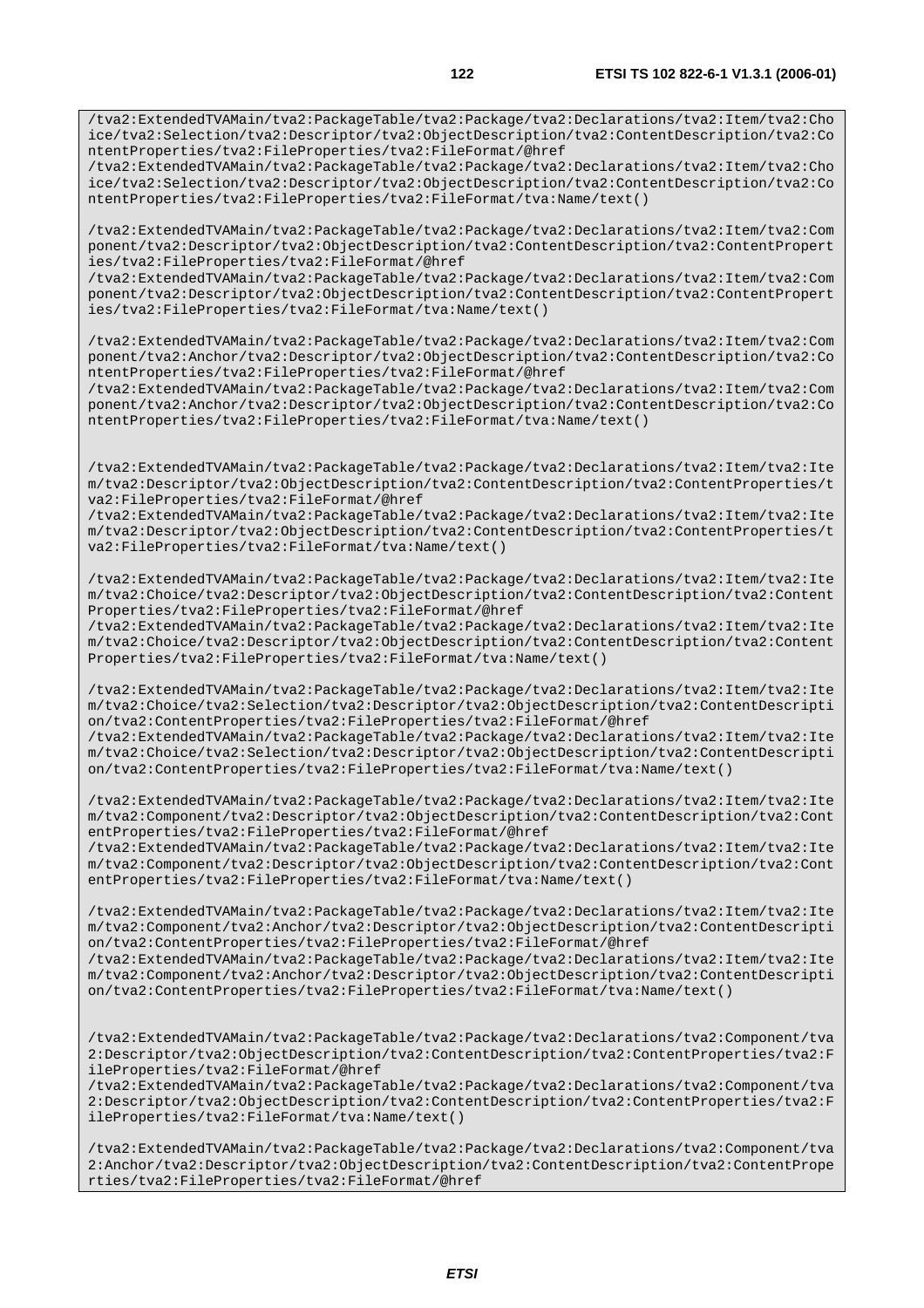/tva2:ExtendedTVAMain/tva2:PackageTable/tva2:Package/tva2:Declarations/tva2:Component/tva 2:Anchor/tva2:Descriptor/tva2:ObjectDescription/tva2:ContentDescription/tva2:ContentPrope rties/tva2:FileProperties/tva2:FileFormat/tva:Name/text()

/tva2:ExtendedTVAMain/tva2:PackageTable/tva2:Package/tva2:Declarations/tva2:Anchor/tva2:D escriptor/tva2:ObjectDescription/tva2:ContentDescription/tva2:ContentProperties/tva2:File Properties/tva2:FileFormat/@href

/tva2:ExtendedTVAMain/tva2:PackageTable/tva2:Package/tva2:Declarations/tva2:Anchor/tva2:D escriptor/tva2:ObjectDescription/tva2:ContentDescription/tva2:ContentProperties/tva2:File Properties/tva2:FileFormat/tva:Name/text()

/tva2:ExtendedTVAMain/tva2:PackageTable/tva2:Package/tva2:Item/tva2:Descriptor/tva2:Objec tDescription/tva2:ContentDescription/tva2:ContentProperties/tva2:FileProperties/tva2:File Format/@href

/tva2:ExtendedTVAMain/tva2:PackageTable/tva2:Package/tva2:Item/tva2:Descriptor/tva2:Objec tDescription/tva2:ContentDescription/tva2:ContentProperties/tva2:FileProperties/tva2:File Format/tva:Name/text()

/tva2:ExtendedTVAMain/tva2:PackageTable/tva2:Package/tva2:Item/tva2:Choice/tva2:Descripto r/tva2:ObjectDescription/tva2:ContentDescription/tva2:ContentProperties/tva2:FileProperti es/tva2:FileFormat/@href

/tva2:ExtendedTVAMain/tva2:PackageTable/tva2:Package/tva2:Item/tva2:Choice/tva2:Descripto r/tva2:ObjectDescription/tva2:ContentDescription/tva2:ContentProperties/tva2:FileProperti es/tva2:FileFormat/tva:Name/text()

/tva2:ExtendedTVAMain/tva2:PackageTable/tva2:Package/tva2:Item/tva2:Choice/tva2:Selection /tva2:Descriptor/tva2:ObjectDescription/tva2:ContentDescription/tva2:ContentProperties/tv a2:FileProperties/tva2:FileFormat/@href

/tva2:ExtendedTVAMain/tva2:PackageTable/tva2:Package/tva2:Item/tva2:Choice/tva2:Selection /tva2:Descriptor/tva2:ObjectDescription/tva2:ContentDescription/tva2:ContentProperties/tv a2:FileProperties/tva2:FileFormat/tva:Name/text()

/tva2:ExtendedTVAMain/tva2:PackageTable/tva2:Package/tva2:Item/tva2:Component/tva2:Descri ptor/tva2:ObjectDescription/tva2:ContentDescription/tva2:ContentProperties/tva2:FilePrope rties/tva2:FileFormat/@href

/tva2:ExtendedTVAMain/tva2:PackageTable/tva2:Package/tva2:Item/tva2:Component/tva2:Descri ptor/tva2:ObjectDescription/tva2:ContentDescription/tva2:ContentProperties/tva2:FilePrope rties/tva2:FileFormat/tva:Name/text()

/tva2:ExtendedTVAMain/tva2:PackageTable/tva2:Package/tva2:Item/tva2:Component/tva2:Anchor /tva2:Descriptor/tva2:ObjectDescription/tva2:ContentDescription/tva2:ContentProperties/tv a2:FileProperties/tva2:FileFormat/@href

/tva2:ExtendedTVAMain/tva2:PackageTable/tva2:Package/tva2:Item/tva2:Component/tva2:Anchor /tva2:Descriptor/tva2:ObjectDescription/tva2:ContentDescription/tva2:ContentProperties/tv a2:FileProperties/tva2:FileFormat/tva:Name/text()

/tva2:ExtendedTVAMain/tva2:PackageTable/tva2:Package/tva2:Item/tva2:Item/tva2:Descriptor/ tva2:ObjectDescription/tva2:ContentDescription/tva2:ContentProperties/tva2:FileProperties /tva2:FileFormat/@href

/tva2:ExtendedTVAMain/tva2:PackageTable/tva2:Package/tva2:Item/tva2:Item/tva2:Descriptor/ tva2:ObjectDescription/tva2:ContentDescription/tva2:ContentProperties/tva2:FileProperties /tva2:FileFormat/tva:Name/text()

/tva2:ExtendedTVAMain/tva2:PackageTable/tva2:Package/tva2:Item/tva2:Item/tva2:Choice/tva2 :Descriptor/tva2:ObjectDescription/tva2:ContentDescription/tva2:ContentProperties/tva2:Fi leProperties/tva2:FileFormat/@href

/tva2:ExtendedTVAMain/tva2:PackageTable/tva2:Package/tva2:Item/tva2:Item/tva2:Choice/tva2 :Descriptor/tva2:ObjectDescription/tva2:ContentDescription/tva2:ContentProperties/tva2:Fi leProperties/tva2:FileFormat/tva:Name/text()

/tva2:ExtendedTVAMain/tva2:PackageTable/tva2:Package/tva2:Item/tva2:Item/tva2:Choice/tva2 :Selection/tva2:Descriptor/tva2:ObjectDescription/tva2:ContentDescription/tva2:ContentPro perties/tva2:FileProperties/tva2:FileFormat/@href

/tva2:ExtendedTVAMain/tva2:PackageTable/tva2:Package/tva2:Item/tva2:Item/tva2:Choice/tva2 :Selection/tva2:Descriptor/tva2:ObjectDescription/tva2:ContentDescription/tva2:ContentPro perties/tva2:FileProperties/tva2:FileFormat/tva:Name/text()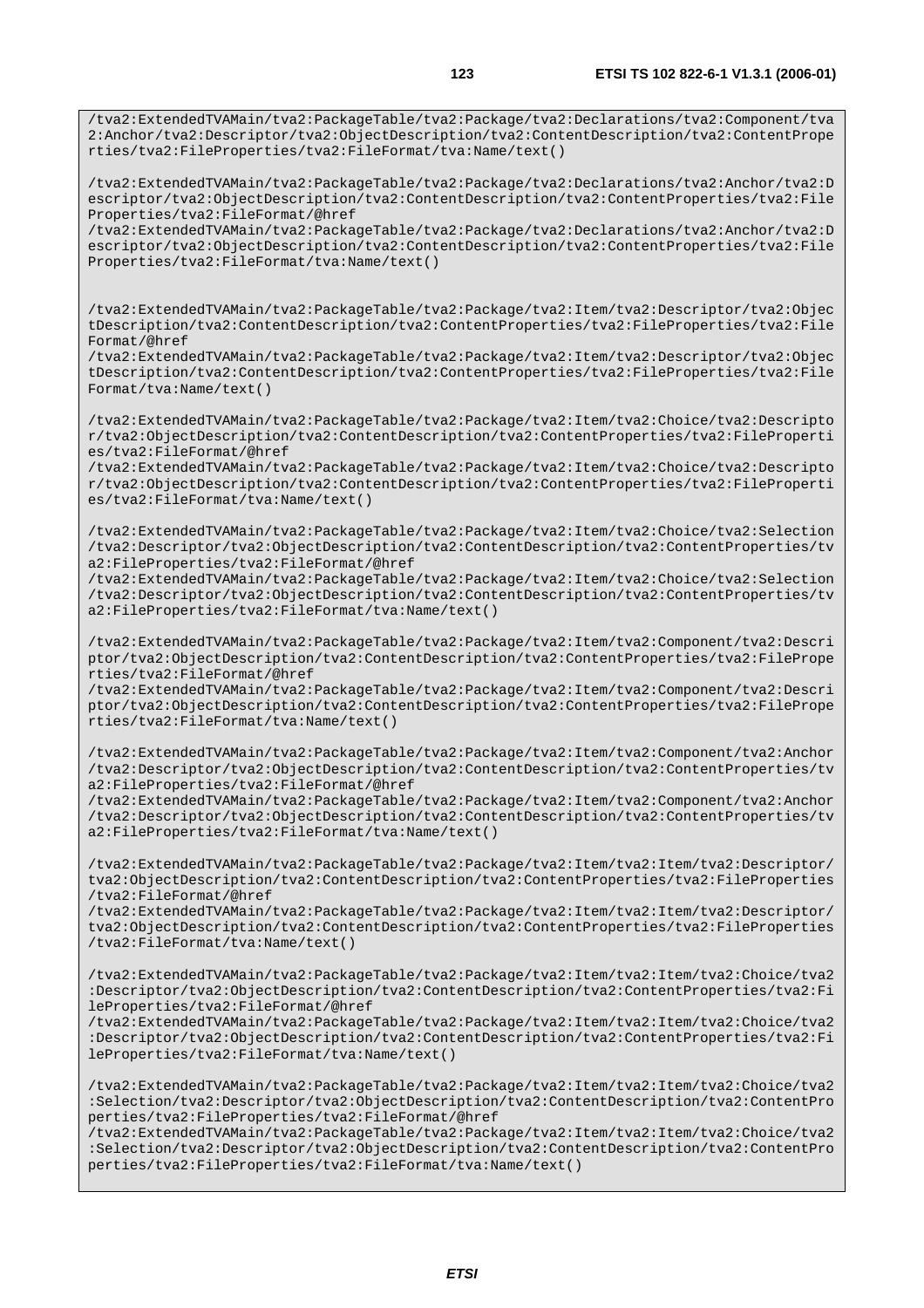/tva2:ExtendedTVAMain/tva2:PackageTable/tva2:Package/tva2:Item/tva2:Item/tva2:Component/t va2:Descriptor/tva2:ObjectDescription/tva2:ContentDescription/tva2:ContentProperties/tva2

/tva2:ExtendedTVAMain/tva2:PackageTable/tva2:Package/tva2:Item/tva2:Item/tva2:Component/t va2:Descriptor/tva2:ObjectDescription/tva2:ContentDescription/tva2:ContentProperties/tva2

/tva2:ExtendedTVAMain/tva2:PackageTable/tva2:Package/tva2:Item/tva2:Item/tva2:Component/t

:FileProperties/tva2:FileFormat/@href

:FileProperties/tva2:FileFormat/tva:Name/text()

va2:Anchor/tva2:Descriptor/tva2:ObjectDescription/tva2:ContentDescription/tva2:ContentPro perties/tva2:FileProperties/tva2:FileFormat/@href /tva2:ExtendedTVAMain/tva2:PackageTable/tva2:Package/tva2:Item/tva2:Item/tva2:Component/t va2:Anchor/tva2:Descriptor/tva2:ObjectDescription/tva2:ContentDescription/tva2:ContentPro perties/tva2:FileProperties/tva2:FileFormat/tva:Name/text()  $/$  <FieldIDDefinition fieldID="FileSize" fieldDefinition=" /tva:TVAMain/tva:ProgramDescription/tva:ProgramInformationTable/tva:ProgramInformation/tv a2:ExtendedContentDescription/tva2:ContentProperties/tva2:FileProperties/tva2:FileSize/te  $xt()$ /tva:TVAMain/tva:ProgramDescription/tva:GroupInformationTable/tva:GroupInformation/tva2:E xtendedContentDescription/tva2:ContentProperties/tva2:FileProperties/tva2:FileSize/text() /tva2:ExtendedTVAMain/tva2:PackageTable/tva2:Package/tva2:Descriptor/tva2:ObjectDescripti on/tva2:ContentDescription/tva2:ContentProperties/tva2:FileProperties/tva2:FileSize/text( ) /tva2:ExtendedTVAMain/tva2:PackageTable/tva2:Package/tva2:Declarations/tva2:Descriptor/tv a2:ObjectDescription/tva2:ContentDescription/tva2:ContentProperties/tva2:FileProperties/t va2:FileSize/text() /tva2:ExtendedTVAMain/tva2:PackageTable/tva2:Package/tva2:Declarations/tva2:Item/tva2:Des criptor/tva2:ObjectDescription/tva2:ContentDescription/tva2:ContentProperties/tva2:FilePr operties/tva2:FileSize/text() /tva2:ExtendedTVAMain/tva2:PackageTable/tva2:Package/tva2:Declarations/tva2:Item/tva2:Cho ice/tva2:Descriptor/tva2:ObjectDescription/tva2:ContentDescription/tva2:ContentProperties /tva2:FileProperties/tva2:FileSize/text() /tva2:ExtendedTVAMain/tva2:PackageTable/tva2:Package/tva2:Declarations/tva2:Item/tva2:Cho ice/tva2:Selection/tva2:Descriptor/tva2:ObjectDescription/tva2:ContentDescription/tva2:Co ntentProperties/tva2:FileProperties/tva2:FileSize/text() /tva2:ExtendedTVAMain/tva2:PackageTable/tva2:Package/tva2:Declarations/tva2:Item/tva2:Com ponent/tva2:Descriptor/tva2:ObjectDescription/tva2:ContentDescription/tva2:ContentPropert ies/tva2:FileProperties/tva2:FileSize/text() /tva2:ExtendedTVAMain/tva2:PackageTable/tva2:Package/tva2:Declarations/tva2:Item/tva2:Com ponent/tva2:Anchor/tva2:Descriptor/tva2:ObjectDescription/tva2:ContentDescription/tva2:Co ntentProperties/tva2:FileProperties/tva2:FileSize/text() /tva2:ExtendedTVAMain/tva2:PackageTable/tva2:Package/tva2:Declarations/tva2:Item/tva2:Ite m/tva2:Descriptor/tva2:ObjectDescription/tva2:ContentDescription/tva2:ContentProperties/t va2:FileProperties/tva2:FileSize/text() /tva2:ExtendedTVAMain/tva2:PackageTable/tva2:Package/tva2:Declarations/tva2:Item/tva2:Ite m/tva2:Choice/tva2:Descriptor/tva2:ObjectDescription/tva2:ContentDescription/tva2:Content Properties/tva2:FileProperties/tva2:FileSize/text() /tva2:ExtendedTVAMain/tva2:PackageTable/tva2:Package/tva2:Declarations/tva2:Item/tva2:Ite m/tva2:Choice/tva2:Selection/tva2:Descriptor/tva2:ObjectDescription/tva2:ContentDescripti on/tva2:ContentProperties/tva2:FileProperties/tva2:FileSize/text() /tva2:ExtendedTVAMain/tva2:PackageTable/tva2:Package/tva2:Declarations/tva2:Item/tva2:Ite m/tva2:Component/tva2:Descriptor/tva2:ObjectDescription/tva2:ContentDescription/tva2:Cont entProperties/tva2:FileProperties/tva2:FileSize/text() /tva2:ExtendedTVAMain/tva2:PackageTable/tva2:Package/tva2:Declarations/tva2:Item/tva2:Ite m/tva2:Component/tva2:Anchor/tva2:Descriptor/tva2:ObjectDescription/tva2:ContentDescripti on/tva2:ContentProperties/tva2:FileProperties/tva2:FileSize/text() /tva2:ExtendedTVAMain/tva2:PackageTable/tva2:Package/tva2:Declarations/tva2:Component/tva 2:Descriptor/tva2:ObjectDescription/tva2:ContentDescription/tva2:ContentProperties/tva2:F ileProperties/tva2:FileSize/text() /tva2:ExtendedTVAMain/tva2:PackageTable/tva2:Package/tva2:Declarations/tva2:Component/tva 2:Anchor/tva2:Descriptor/tva2:ObjectDescription/tva2:ContentDescription/tva2:ContentPrope rties/tva2:FileProperties/tva2:FileSize/text() /tva2:ExtendedTVAMain/tva2:PackageTable/tva2:Package/tva2:Declarations/tva2:Anchor/tva2:D escriptor/tva2:ObjectDescription/tva2:ContentDescription/tva2:ContentProperties/tva2:File Properties/tva2:FileSize/text() /tva2:ExtendedTVAMain/tva2:PackageTable/tva2:Package/tva2:Item/tva2:Descriptor/tva2:Objec tDescription/tva2:ContentDescription/tva2:ContentProperties/tva2:FileProperties/tva2:File Size/text()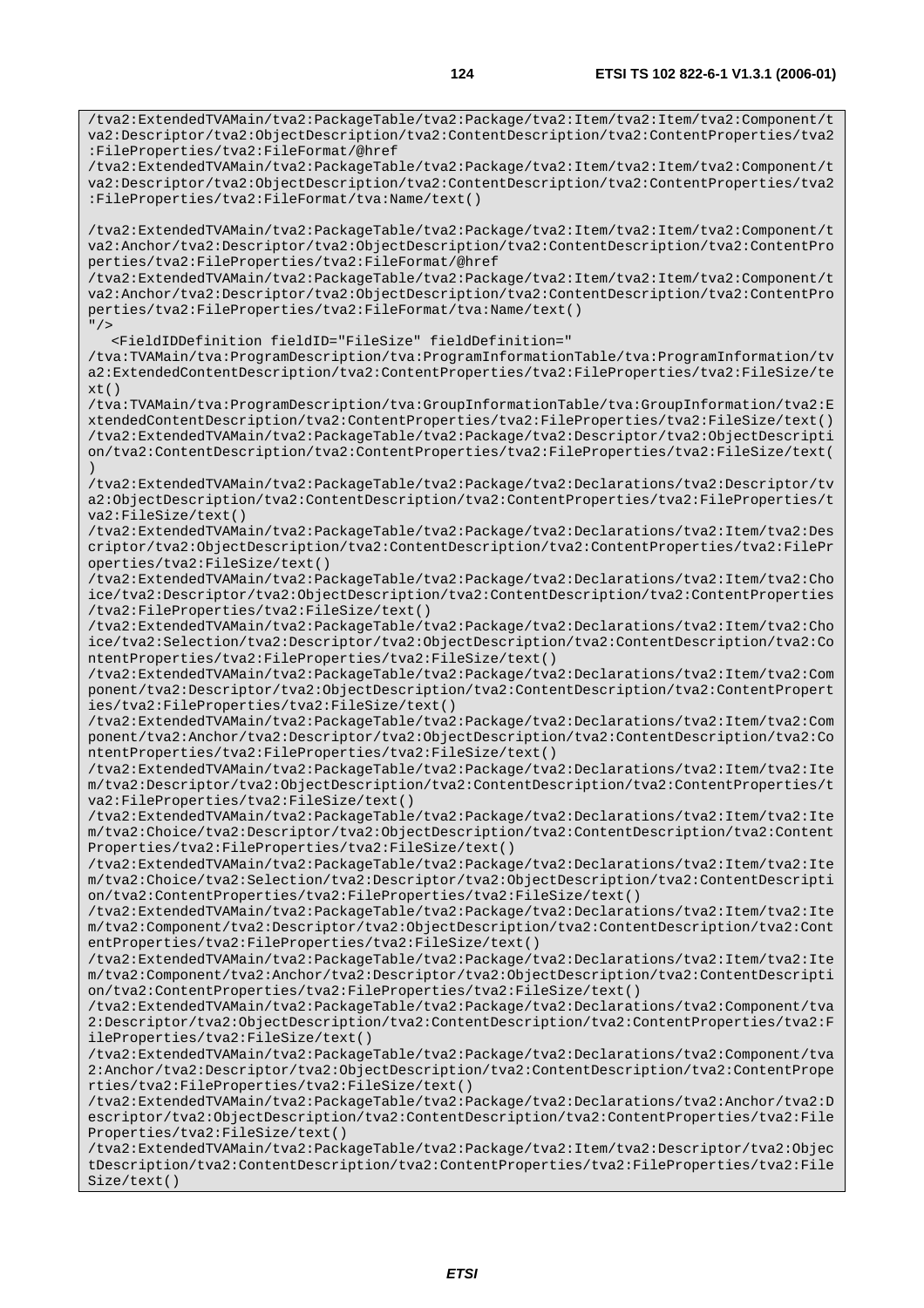/tva2:ExtendedTVAMain/tva2:PackageTable/tva2:Package/tva2:Item/tva2:Choice/tva2:Descripto r/tva2:ObjectDescription/tva2:ContentDescription/tva2:ContentProperties/tva2:FileProperti

es/tva2:FileSize/text() /tva2:ExtendedTVAMain/tva2:PackageTable/tva2:Package/tva2:Item/tva2:Choice/tva2:Selection /tva2:Descriptor/tva2:ObjectDescription/tva2:ContentDescription/tva2:ContentProperties/tv a2:FileProperties/tva2:FileSize/text() /tva2:ExtendedTVAMain/tva2:PackageTable/tva2:Package/tva2:Item/tva2:Component/tva2:Descri ptor/tva2:ObjectDescription/tva2:ContentDescription/tva2:ContentProperties/tva2:FilePrope rties/tva2:FileSize/text() /tva2:ExtendedTVAMain/tva2:PackageTable/tva2:Package/tva2:Item/tva2:Component/tva2:Anchor /tva2:Descriptor/tva2:ObjectDescription/tva2:ContentDescription/tva2:ContentProperties/tv a2:FileProperties/tva2:FileSize/text() /tva2:ExtendedTVAMain/tva2:PackageTable/tva2:Package/tva2:Item/tva2:Item/tva2:Descriptor/ tva2:ObjectDescription/tva2:ContentDescription/tva2:ContentProperties/tva2:FileProperties /tva2:FileSize/text() /tva2:ExtendedTVAMain/tva2:PackageTable/tva2:Package/tva2:Item/tva2:Item/tva2:Choice/tva2 :Descriptor/tva2:ObjectDescription/tva2:ContentDescription/tva2:ContentProperties/tva2:Fi leProperties/tva2:FileSize/text() /tva2:ExtendedTVAMain/tva2:PackageTable/tva2:Package/tva2:Item/tva2:Item/tva2:Choice/tva2 :Selection/tva2:Descriptor/tva2:ObjectDescription/tva2:ContentDescription/tva2:ContentPro perties/tva2:FileProperties/tva2:FileSize/text() /tva2:ExtendedTVAMain/tva2:PackageTable/tva2:Package/tva2:Item/tva2:Item/tva2:Component/t va2:Descriptor/tva2:ObjectDescription/tva2:ContentDescription/tva2:ContentProperties/tva2 :FileProperties/tva2:FileSize/text() /tva2:ExtendedTVAMain/tva2:PackageTable/tva2:Package/tva2:Item/tva2:Item/tva2:Component/t va2:Anchor/tva2:Descriptor/tva2:ObjectDescription/tva2:ContentDescription/tva2:ContentPro perties/tva2:FileProperties/tva2:FileSize/text()  $"$  />  $\lt$   $\vdash$ ######################################################################################## --> <!-- fieldID for ContentAttributes/ContextAttributes in Package -->  $\lt$   $\vdash$ ######################################################################################## -->  $< ! - -$ ######################################################################################## --> <!-- fieldID for AudioContent in Package --> <!-- AudioContent is new one. AudioCoding and AudioChannels are refined -->  $\lt$  !  $-$ ######################################################################################## --> <FieldIDDefinition fieldID="AudioContent" fieldDefinition=" /tva:TVAMain/tva:ProgramDescription/tva:ProgramInformationTable/tva:ProgramInformation/tv a2:ExtendedContentDescription/tva2:ContentProperties/tva2:AudioAttributes /tva:TVAMain/tva:ProgramDescription/tva:GroupInformationTable/tva:GroupInformation/tva2:E xtendedContentDescription/tva2:ContentProperties/tva2:AudioAttributes /tva2:ExtendedTVAMain/tva2:PackageTable/tva2:Package/tva2:Descriptor/tva2:ObjectDescripti on/tva2:ContentDescription/tva2:ContentProperties/tva2:AudioAttributes /tva2:ExtendedTVAMain/tva2:PackageTable/tva2:Package/tva2:Declarations/tva2:Descriptor/tv a2:ObjectDescription/tva2:ContentDescription/tva2:ContentProperties/tva2:AudioAttributes /tva2:ExtendedTVAMain/tva2:PackageTable/tva2:Package/tva2:Declarations/tva2:Item/tva2:Des criptor/tva2:ObjectDescription/tva2:ContentDescription/tva2:ContentProperties/tva2:AudioA ttributes /tva2:ExtendedTVAMain/tva2:PackageTable/tva2:Package/tva2:Declarations/tva2:Item/tva2:Cho ice/tva2:Descriptor/tva2:ObjectDescription/tva2:ContentDescription/tva2:ContentProperties /tva2:AudioAttributes /tva2:ExtendedTVAMain/tva2:PackageTable/tva2:Package/tva2:Declarations/tva2:Item/tva2:Cho ice/tva2:Selection/tva2:Descriptor/tva2:ObjectDescription/tva2:ContentDescription/tva2:Co ntentProperties/tva2:AudioAttributes /tva2:ExtendedTVAMain/tva2:PackageTable/tva2:Package/tva2:Declarations/tva2:Item/tva2:Com ponent/tva2:Descriptor/tva2:ObjectDescription/tva2:ContentDescription/tva2:ContentPropert ies/tva2:AudioAttributes /tva2:ExtendedTVAMain/tva2:PackageTable/tva2:Package/tva2:Declarations/tva2:Item/tva2:Com ponent/tva2:Anchor/tva2:Descriptor/tva2:ObjectDescription/tva2:ContentDescription/tva2:Co ntentProperties/tva2:AudioAttributes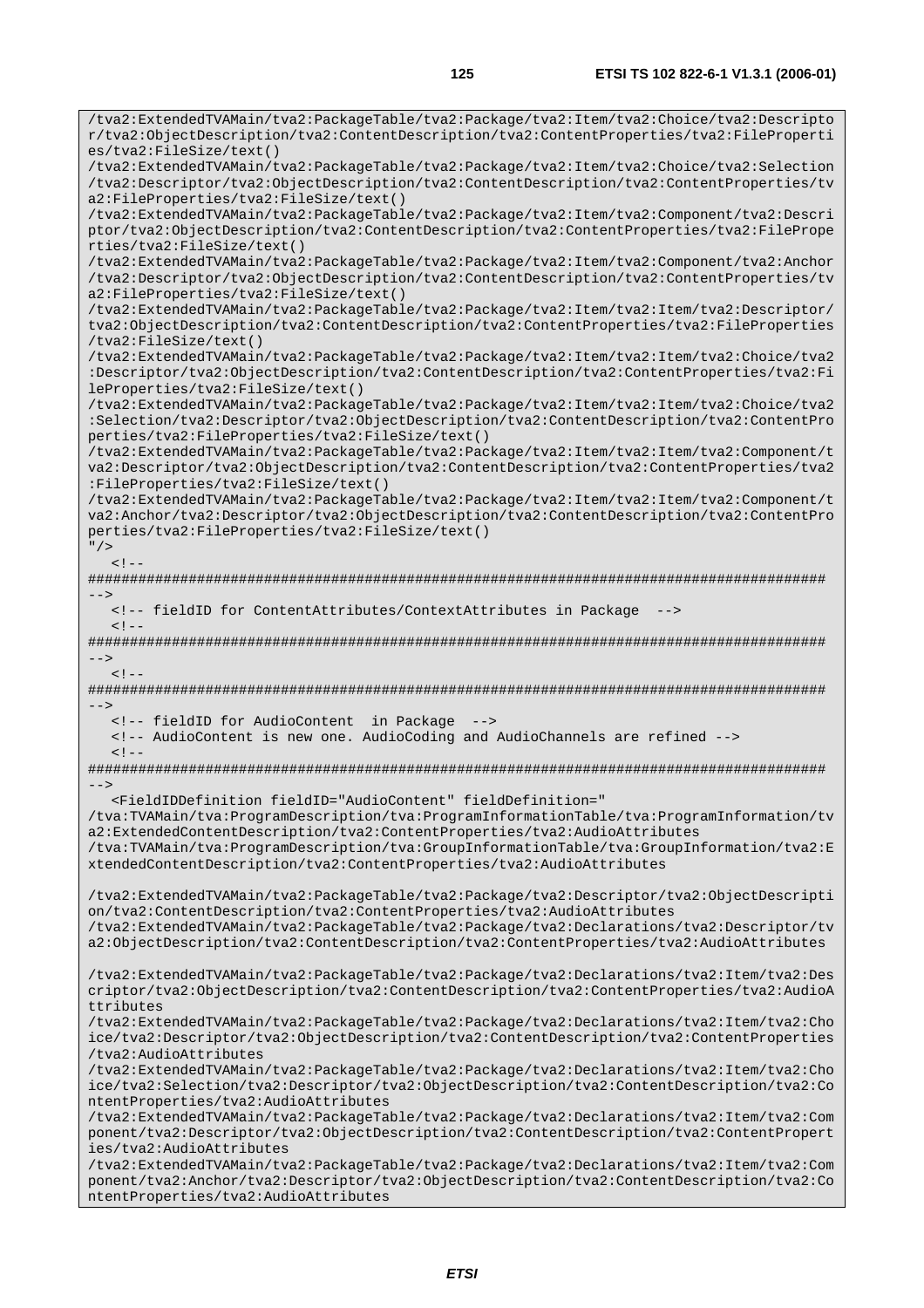/tva2:ExtendedTVAMain/tva2:PackageTable/tva2:Package/tva2:Declarations/tva2:Item/tva2:Ite m/tva2:Descriptor/tva2:ObjectDescription/tva2:ContentDescription/tva2:ContentProperties/t va2:AudioAttributes /tva2:ExtendedTVAMain/tva2:PackageTable/tva2:Package/tva2:Declarations/tva2:Item/tva2:Ite m/tva2:Choice/tva2:Descriptor/tva2:ObjectDescription/tva2:ContentDescription/tva2:Content Properties/tva2:AudioAttributes /tva2:ExtendedTVAMain/tva2:PackageTable/tva2:Package/tva2:Declarations/tva2:Item/tva2:Ite m/tva2:Choice/tva2:Selection/tva2:Descriptor/tva2:ObjectDescription/tva2:ContentDescripti on/tva2:ContentProperties/tva2:AudioAttributes /tva2:ExtendedTVAMain/tva2:PackageTable/tva2:Package/tva2:Declarations/tva2:Item/tva2:Ite m/tva2:Component/tva2:Descriptor/tva2:ObjectDescription/tva2:ContentDescription/tva2:Cont entProperties/tva2:AudioAttributes /tva2:ExtendedTVAMain/tva2:PackageTable/tva2:Package/tva2:Declarations/tva2:Item/tva2:Ite m/tva2:Component/tva2:Anchor/tva2:Descriptor/tva2:ObjectDescription/tva2:ContentDescripti on/tva2:ContentProperties/tva2:AudioAttributes /tva2:ExtendedTVAMain/tva2:PackageTable/tva2:Package/tva2:Declarations/tva2:Component/tva 2:Descriptor/tva2:ObjectDescription/tva2:ContentDescription/tva2:ContentProperties/tva2:A udioAttributes /tva2:ExtendedTVAMain/tva2:PackageTable/tva2:Package/tva2:Declarations/tva2:Component/tva 2:Anchor/tva2:Descriptor/tva2:ObjectDescription/tva2:ContentDescription/tva2:ContentPrope rties/tva2:AudioAttributes /tva2:ExtendedTVAMain/tva2:PackageTable/tva2:Package/tva2:Declarations/tva2:Anchor/tva2:D escriptor/tva2:ObjectDescription/tva2:ContentDescription/tva2:ContentProperties/tva2:Audi oAttributes /tva2:ExtendedTVAMain/tva2:PackageTable/tva2:Package/tva2:Item/tva2:Descriptor/tva2:Objec tDescription/tva2:ContentDescription/tva2:ContentProperties/tva2:AudioAttributes /tva2:ExtendedTVAMain/tva2:PackageTable/tva2:Package/tva2:Item/tva2:Choice/tva2:Descripto r/tva2:ObjectDescription/tva2:ContentDescription/tva2:ContentProperties/tva2:AudioAttribu tes /tva2:ExtendedTVAMain/tva2:PackageTable/tva2:Package/tva2:Item/tva2:Choice/tva2:Selection /tva2:Descriptor/tva2:ObjectDescription/tva2:ContentDescription/tva2:ContentProperties/tv a2:AudioAttributes /tva2:ExtendedTVAMain/tva2:PackageTable/tva2:Package/tva2:Item/tva2:Component/tva2:Descri ptor/tva2:ObjectDescription/tva2:ContentDescription/tva2:ContentProperties/tva2:AudioAttr ibutes /tva2:ExtendedTVAMain/tva2:PackageTable/tva2:Package/tva2:Item/tva2:Component/tva2:Anchor /tva2:Descriptor/tva2:ObjectDescription/tva2:ContentDescription/tva2:ContentProperties/tv a2:AudioAttributes /tva2:ExtendedTVAMain/tva2:PackageTable/tva2:Package/tva2:Item/tva2:Item/tva2:Descriptor/ tva2:ObjectDescription/tva2:ContentDescription/tva2:ContentProperties/tva2:AudioAttribute s /tva2:ExtendedTVAMain/tva2:PackageTable/tva2:Package/tva2:Item/tva2:Item/tva2:Choice/tva2 :Descriptor/tva2:ObjectDescription/tva2:ContentDescription/tva2:ContentProperties/tva2:Au dioAttributes /tva2:ExtendedTVAMain/tva2:PackageTable/tva2:Package/tva2:Item/tva2:Item/tva2:Choice/tva2 :Selection/tva2:Descriptor/tva2:ObjectDescription/tva2:ContentDescription/tva2:ContentPro perties/tva2:AudioAttributes /tva2:ExtendedTVAMain/tva2:PackageTable/tva2:Package/tva2:Item/tva2:Item/tva2:Component/t va2:Descriptor/tva2:ObjectDescription/tva2:ContentDescription/tva2:ContentProperties/tva2 :AudioAttributes /tva2:ExtendedTVAMain/tva2:PackageTable/tva2:Package/tva2:Item/tva2:Item/tva2:Component/t va2:Anchor/tva2:Descriptor/tva2:ObjectDescription/tva2:ContentDescription/tva2:ContentPro perties/tva2:AudioAttributes  $"$  />  $\leq$   $\vert$   $-$ ######################################################################################## --> <!-- fieldID for VideoContent in Package --> <!-- VideoContent is new one. VideoAspectRatio field is refined -->  $< 1 - -$ ######################################################################################## --> <FieldIDDefinition fieldID="VideoContent" fieldDefinition=" /tva:TVAMain/tva:ProgramDescription/tva:ProgramInformationTable/tva:ProgramInformation/tv a2:ExtendedContentDescription/tva2:ContentProperties/tva2:VideoAttributes

**ETSI**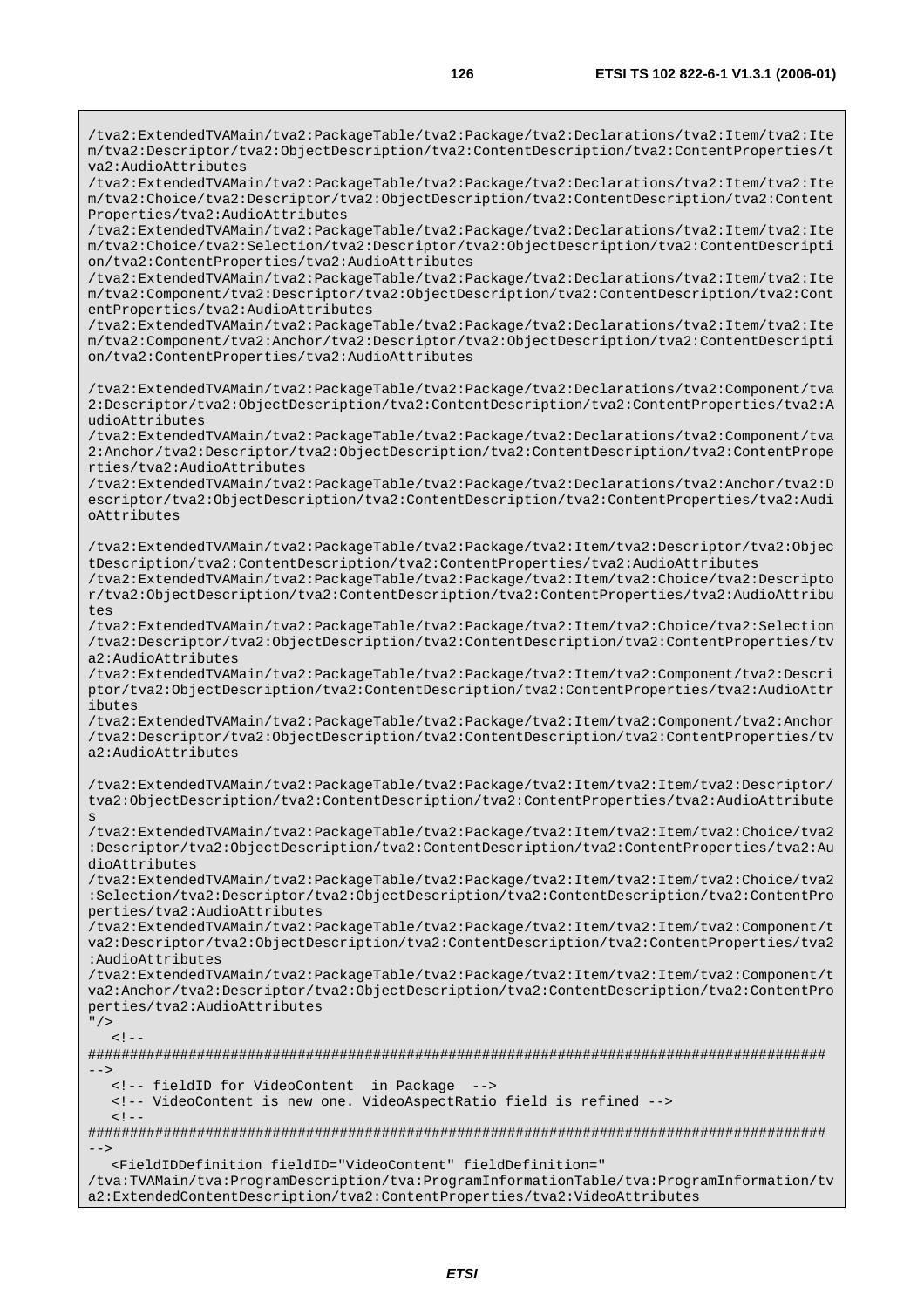/tva:TVAMain/tva:ProgramDescription/tva:GroupInformationTable/tva:GroupInformation/tva2:E xtendedContentDescription/tva2:ContentProperties/tva2:VideoAttributes

/tva2:ExtendedTVAMain/tva2:PackageTable/tva2:Package/tva2:Descriptor/tva2:ObjectDescripti on/tva2:ContentDescription/tva2:ContentProperties/tva2:VideoAttributes /tva2:ExtendedTVAMain/tva2:PackageTable/tva2:Package/tva2:Declarations/tva2:Descriptor/tv

a2:ObjectDescription/tva2:ContentDescription/tva2:ContentProperties/tva2:VideoAttributes

/tva2:ExtendedTVAMain/tva2:PackageTable/tva2:Package/tva2:Declarations/tva2:Item/tva2:Des criptor/tva2:ObjectDescription/tva2:ContentDescription/tva2:ContentProperties/tva2:VideoA ttributes

/tva2:ExtendedTVAMain/tva2:PackageTable/tva2:Package/tva2:Declarations/tva2:Item/tva2:Cho ice/tva2:Descriptor/tva2:ObjectDescription/tva2:ContentDescription/tva2:ContentProperties /tva2:VideoAttributes

/tva2:ExtendedTVAMain/tva2:PackageTable/tva2:Package/tva2:Declarations/tva2:Item/tva2:Cho ice/tva2:Selection/tva2:Descriptor/tva2:ObjectDescription/tva2:ContentDescription/tva2:Co ntentProperties/tva2:VideoAttributes

/tva2:ExtendedTVAMain/tva2:PackageTable/tva2:Package/tva2:Declarations/tva2:Item/tva2:Com ponent/tva2:Descriptor/tva2:ObjectDescription/tva2:ContentDescription/tva2:ContentPropert ies/tva2:VideoAttributes

/tva2:ExtendedTVAMain/tva2:PackageTable/tva2:Package/tva2:Declarations/tva2:Item/tva2:Com ponent/tva2:Anchor/tva2:Descriptor/tva2:ObjectDescription/tva2:ContentDescription/tva2:Co ntentProperties/tva2:VideoAttributes

/tva2:ExtendedTVAMain/tva2:PackageTable/tva2:Package/tva2:Declarations/tva2:Item/tva2:Ite m/tva2:Descriptor/tva2:ObjectDescription/tva2:ContentDescription/tva2:ContentProperties/t va2:VideoAttributes

/tva2:ExtendedTVAMain/tva2:PackageTable/tva2:Package/tva2:Declarations/tva2:Item/tva2:Ite m/tva2:Choice/tva2:Descriptor/tva2:ObjectDescription/tva2:ContentDescription/tva2:Content Properties/tva2:VideoAttributes

/tva2:ExtendedTVAMain/tva2:PackageTable/tva2:Package/tva2:Declarations/tva2:Item/tva2:Ite m/tva2:Choice/tva2:Selection/tva2:Descriptor/tva2:ObjectDescription/tva2:ContentDescripti on/tva2:ContentProperties/tva2:VideoAttributes

/tva2:ExtendedTVAMain/tva2:PackageTable/tva2:Package/tva2:Declarations/tva2:Item/tva2:Ite m/tva2:Component/tva2:Descriptor/tva2:ObjectDescription/tva2:ContentDescription/tva2:Cont entProperties/tva2:VideoAttributes

/tva2:ExtendedTVAMain/tva2:PackageTable/tva2:Package/tva2:Declarations/tva2:Item/tva2:Ite m/tva2:Component/tva2:Anchor/tva2:Descriptor/tva2:ObjectDescription/tva2:ContentDescripti on/tva2:ContentProperties/tva2:VideoAttributes

/tva2:ExtendedTVAMain/tva2:PackageTable/tva2:Package/tva2:Declarations/tva2:Component/tva 2:Descriptor/tva2:ObjectDescription/tva2:ContentDescription/tva2:ContentProperties/tva2:V ideoAttributes

/tva2:ExtendedTVAMain/tva2:PackageTable/tva2:Package/tva2:Declarations/tva2:Component/tva 2:Anchor/tva2:Descriptor/tva2:ObjectDescription/tva2:ContentDescription/tva2:ContentPrope rties/tva2:VideoAttributes

/tva2:ExtendedTVAMain/tva2:PackageTable/tva2:Package/tva2:Declarations/tva2:Anchor/tva2:D escriptor/tva2:ObjectDescription/tva2:ContentDescription/tva2:ContentProperties/tva2:Vide oAttributes

/tva2:ExtendedTVAMain/tva2:PackageTable/tva2:Package/tva2:Item/tva2:Descriptor/tva2:Objec tDescription/tva2:ContentDescription/tva2:ContentProperties/tva2:VideoAttributes

/tva2:ExtendedTVAMain/tva2:PackageTable/tva2:Package/tva2:Item/tva2:Choice/tva2:Descripto r/tva2:ObjectDescription/tva2:ContentDescription/tva2:ContentProperties/tva2:VideoAttribu tes

/tva2:ExtendedTVAMain/tva2:PackageTable/tva2:Package/tva2:Item/tva2:Choice/tva2:Selection /tva2:Descriptor/tva2:ObjectDescription/tva2:ContentDescription/tva2:ContentProperties/tv a2:VideoAttributes

/tva2:ExtendedTVAMain/tva2:PackageTable/tva2:Package/tva2:Item/tva2:Component/tva2:Descri ptor/tva2:ObjectDescription/tva2:ContentDescription/tva2:ContentProperties/tva2:VideoAttr ibutes

/tva2:ExtendedTVAMain/tva2:PackageTable/tva2:Package/tva2:Item/tva2:Component/tva2:Anchor /tva2:Descriptor/tva2:ObjectDescription/tva2:ContentDescription/tva2:ContentProperties/tv a2:VideoAttributes

/tva2:ExtendedTVAMain/tva2:PackageTable/tva2:Package/tva2:Item/tva2:Item/tva2:Descriptor/ tva2:ObjectDescription/tva2:ContentDescription/tva2:ContentProperties/tva2:VideoAttribute s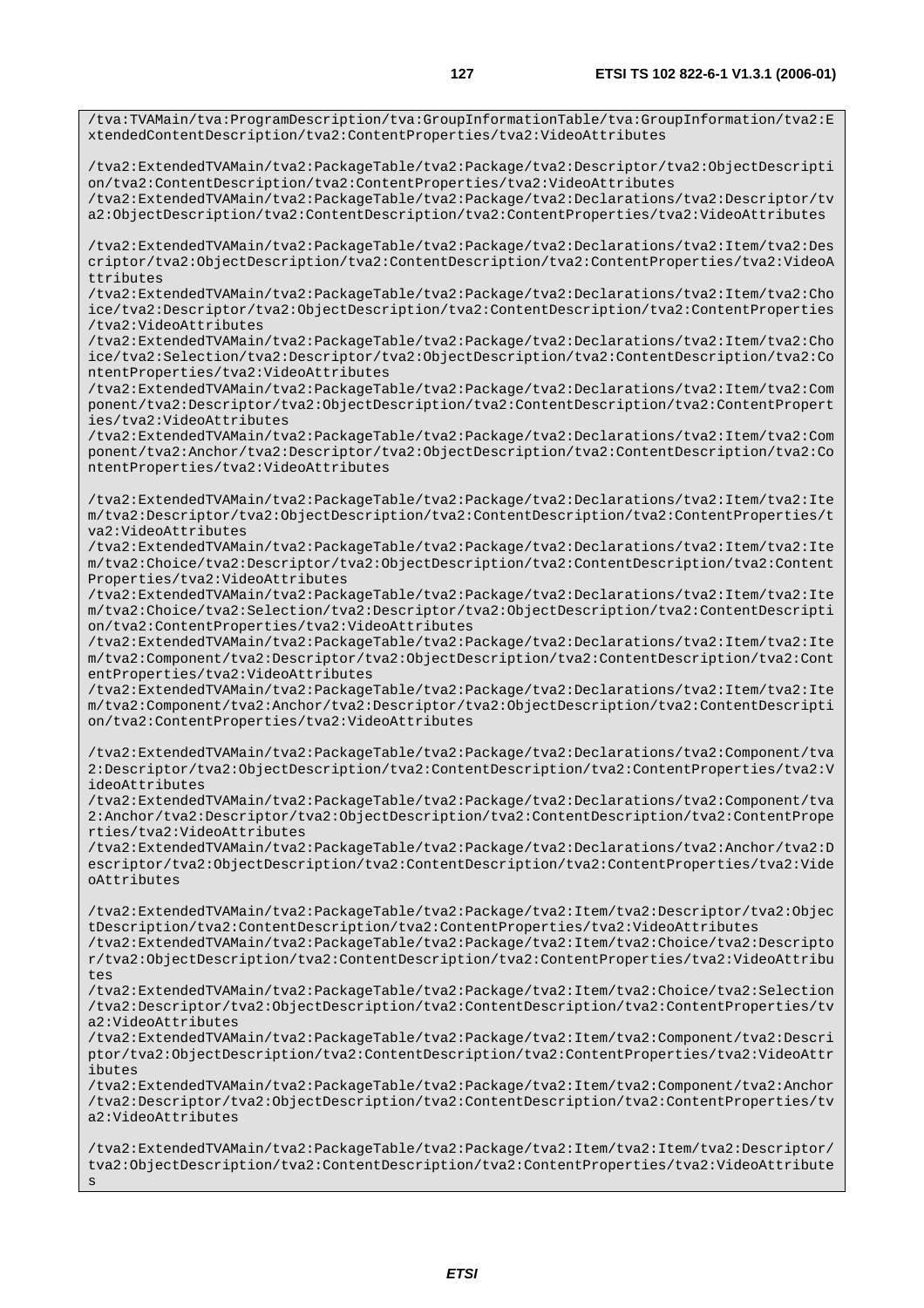/tva2:ExtendedTVAMain/tva2:PackageTable/tva2:Package/tva2:Item/tva2:Item/tva2:Choice/tva2 :Descriptor/tva2:ObjectDescription/tva2:ContentDescription/tva2:ContentProperties/tva2:Vi deoAttributes /tva2:ExtendedTVAMain/tva2:PackageTable/tva2:Package/tva2:Item/tva2:Item/tva2:Choice/tva2 :Selection/tva2:Descriptor/tva2:ObjectDescription/tva2:ContentDescription/tva2:ContentPro perties/tva2:VideoAttributes /tva2:ExtendedTVAMain/tva2:PackageTable/tva2:Package/tva2:Item/tva2:Item/tva2:Component/t va2:Descriptor/tva2:ObjectDescription/tva2:ContentDescription/tva2:ContentProperties/tva2 :VideoAttributes /tva2:ExtendedTVAMain/tva2:PackageTable/tva2:Package/tva2:Item/tva2:Item/tva2:Component/t va2:Anchor/tva2:Descriptor/tva2:ObjectDescription/tva2:ContentDescription/tva2:ContentPro perties/tva2:VideoAttributes "/>  $\geq 1$ ######################################################################################## --> <!-- fieldID for StillImageContent in Package --> <!-- StillImageContent, StillImageWidth and StillImageHeight -->  $< !$   $-$ ######################################################################################## --> <FieldIDDefinition fieldID="StillImageContent" fieldDefinition=" /tva:TVAMain/tva:ProgramDescription/tva:ProgramInformationTable/tva:ProgramInformation/tv a2:ExtendedContentDescription/tva2:ContentProperties/tva2:StillImageContentAttributes /tva:TVAMain/tva:ProgramDescription/tva:GroupInformationTable/tva:GroupInformation/tva2:E xtendedContentDescription/tva2:ContentProperties/tva2:StillImageContentAttributes /tva2:ExtendedTVAMain/tva2:PackageTable/tva2:Package/tva2:Descriptor/tva2:ObjectDescripti on/tva2:ContentDescription/tva2:ContentProperties/tva2:StillImageContentAttributes /tva2:ExtendedTVAMain/tva2:PackageTable/tva2:Package/tva2:Declarations/tva2:Descriptor/tv a2:ObjectDescription/tva2:ContentDescription/tva2:ContentProperties/tva2:StillImageConten tAttributes /tva2:ExtendedTVAMain/tva2:PackageTable/tva2:Package/tva2:Declarations/tva2:Item/tva2:Des criptor/tva2:ObjectDescription/tva2:ContentDescription/tva2:ContentProperties/tva2:StillI mageContentAttributes /tva2:ExtendedTVAMain/tva2:PackageTable/tva2:Package/tva2:Declarations/tva2:Item/tva2:Cho ice/tva2:Descriptor/tva2:ObjectDescription/tva2:ContentDescription/tva2:ContentProperties /tva2:StillImageContentAttributes /tva2:ExtendedTVAMain/tva2:PackageTable/tva2:Package/tva2:Declarations/tva2:Item/tva2:Cho ice/tva2:Selection/tva2:Descriptor/tva2:ObjectDescription/tva2:ContentDescription/tva2:Co ntentProperties/tva2:StillImageContentAttributes /tva2:ExtendedTVAMain/tva2:PackageTable/tva2:Package/tva2:Declarations/tva2:Item/tva2:Com ponent/tva2:Descriptor/tva2:ObjectDescription/tva2:ContentDescription/tva2:ContentPropert ies/tva2:StillImageContentAttributes /tva2:ExtendedTVAMain/tva2:PackageTable/tva2:Package/tva2:Declarations/tva2:Item/tva2:Com ponent/tva2:Anchor/tva2:Descriptor/tva2:ObjectDescription/tva2:ContentDescription/tva2:Co ntentProperties/tva2:StillImageContentAttributes /tva2:ExtendedTVAMain/tva2:PackageTable/tva2:Package/tva2:Declarations/tva2:Item/tva2:Ite m/tva2:Descriptor/tva2:ObjectDescription/tva2:ContentDescription/tva2:ContentProperties/t va2:StillImageContentAttributes /tva2:ExtendedTVAMain/tva2:PackageTable/tva2:Package/tva2:Declarations/tva2:Item/tva2:Ite m/tva2:Choice/tva2:Descriptor/tva2:ObjectDescription/tva2:ContentDescription/tva2:Content Properties/tva2:StillImageContentAttributes /tva2:ExtendedTVAMain/tva2:PackageTable/tva2:Package/tva2:Declarations/tva2:Item/tva2:Ite m/tva2:Choice/tva2:Selection/tva2:Descriptor/tva2:ObjectDescription/tva2:ContentDescripti on/tva2:ContentProperties/tva2:StillImageContentAttributes /tva2:ExtendedTVAMain/tva2:PackageTable/tva2:Package/tva2:Declarations/tva2:Item/tva2:Ite m/tva2:Component/tva2:Descriptor/tva2:ObjectDescription/tva2:ContentDescription/tva2:Cont entProperties/tva2:StillImageContentAttributes /tva2:ExtendedTVAMain/tva2:PackageTable/tva2:Package/tva2:Declarations/tva2:Item/tva2:Ite m/tva2:Component/tva2:Anchor/tva2:Descriptor/tva2:ObjectDescription/tva2:ContentDescripti on/tva2:ContentProperties/tva2:StillImageContentAttributes

/tva2:ExtendedTVAMain/tva2:PackageTable/tva2:Package/tva2:Declarations/tva2:Component/tva 2:Descriptor/tva2:ObjectDescription/tva2:ContentDescription/tva2:ContentProperties/tva2:S tillImageContentAttributes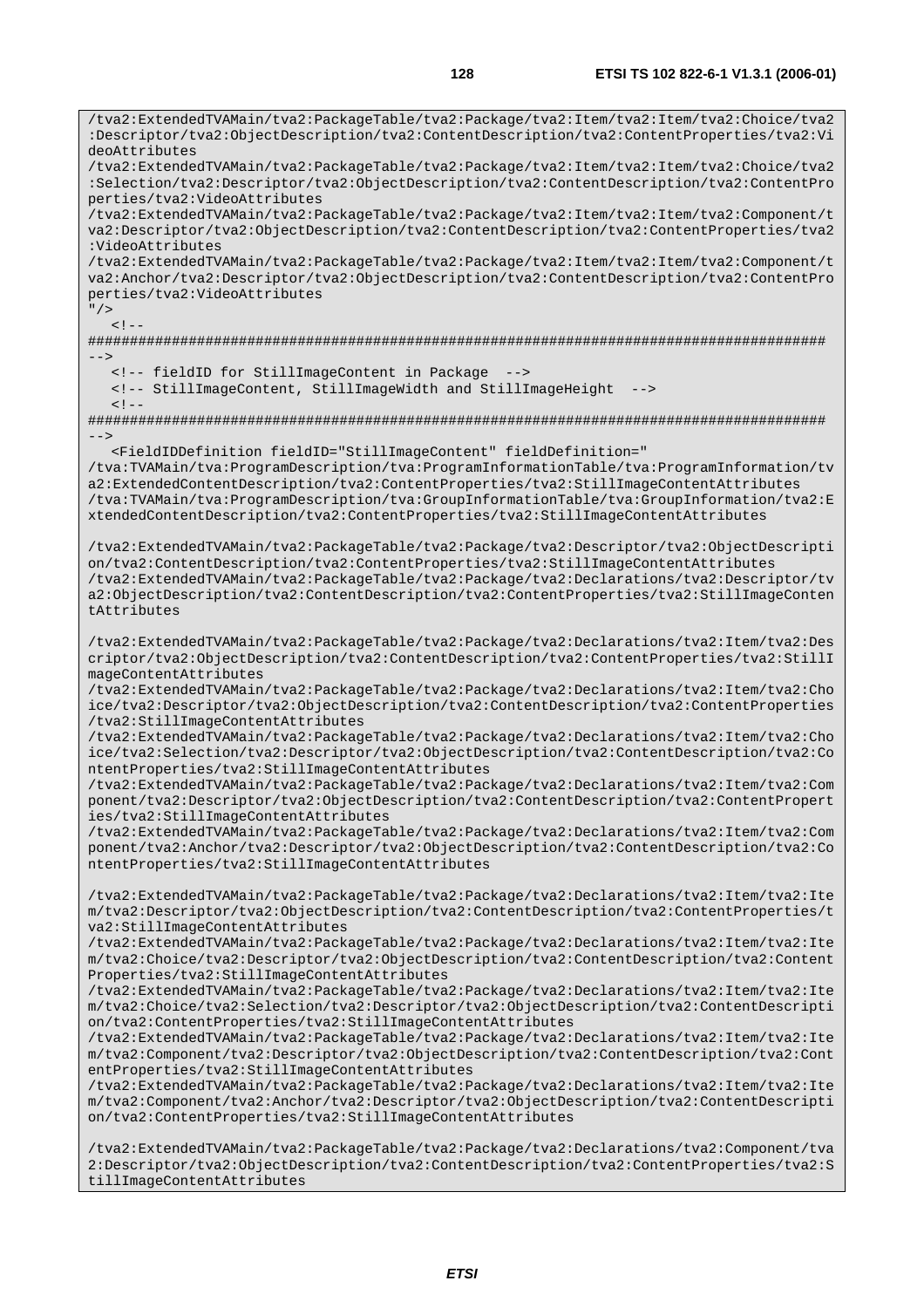/tva2:ExtendedTVAMain/tva2:PackageTable/tva2:Package/tva2:Declarations/tva2:Component/tva 2:Anchor/tva2:Descriptor/tva2:ObjectDescription/tva2:ContentDescription/tva2:ContentPrope rties/tva2:StillImageContentAttributes

/tva2:ExtendedTVAMain/tva2:PackageTable/tva2:Package/tva2:Declarations/tva2:Anchor/tva2:D escriptor/tva2:ObjectDescription/tva2:ContentDescription/tva2:ContentProperties/tva2:Stil lImageContentAttributes

/tva2:ExtendedTVAMain/tva2:PackageTable/tva2:Package/tva2:Item/tva2:Descriptor/tva2:Objec tDescription/tva2:ContentDescription/tva2:ContentProperties/tva2:StillImageContentAttribu tes

/tva2:ExtendedTVAMain/tva2:PackageTable/tva2:Package/tva2:Item/tva2:Choice/tva2:Descripto r/tva2:ObjectDescription/tva2:ContentDescription/tva2:ContentProperties/tva2:StillImageCo ntentAttributes

/tva2:ExtendedTVAMain/tva2:PackageTable/tva2:Package/tva2:Item/tva2:Choice/tva2:Selection /tva2:Descriptor/tva2:ObjectDescription/tva2:ContentDescription/tva2:ContentProperties/tv a2:StillImageContentAttributes

/tva2:ExtendedTVAMain/tva2:PackageTable/tva2:Package/tva2:Item/tva2:Component/tva2:Descri ptor/tva2:ObjectDescription/tva2:ContentDescription/tva2:ContentProperties/tva2:StillImag eContentAttributes

/tva2:ExtendedTVAMain/tva2:PackageTable/tva2:Package/tva2:Item/tva2:Component/tva2:Anchor /tva2:Descriptor/tva2:ObjectDescription/tva2:ContentDescription/tva2:ContentProperties/tv a2:StillImageContentAttributes

/tva2:ExtendedTVAMain/tva2:PackageTable/tva2:Package/tva2:Item/tva2:Item/tva2:Descriptor/ tva2:ObjectDescription/tva2:ContentDescription/tva2:ContentProperties/tva2:StillImageCont entAttributes

/tva2:ExtendedTVAMain/tva2:PackageTable/tva2:Package/tva2:Item/tva2:Item/tva2:Choice/tva2 :Descriptor/tva2:ObjectDescription/tva2:ContentDescription/tva2:ContentProperties/tva2:St illImageContentAttributes

/tva2:ExtendedTVAMain/tva2:PackageTable/tva2:Package/tva2:Item/tva2:Item/tva2:Choice/tva2 :Selection/tva2:Descriptor/tva2:ObjectDescription/tva2:ContentDescription/tva2:ContentPro perties/tva2:StillImageContentAttributes

/tva2:ExtendedTVAMain/tva2:PackageTable/tva2:Package/tva2:Item/tva2:Item/tva2:Component/t va2:Descriptor/tva2:ObjectDescription/tva2:ContentDescription/tva2:ContentProperties/tva2 :StillImageContentAttributes

/tva2:ExtendedTVAMain/tva2:PackageTable/tva2:Package/tva2:Item/tva2:Item/tva2:Component/t va2:Anchor/tva2:Descriptor/tva2:ObjectDescription/tva2:ContentDescription/tva2:ContentPro perties/tva2:StillImageContentAttributes  $"$  />

<FieldIDDefinition fieldID="StillImageWidth" fieldDefinition="

/tva:TVAMain/tva:ProgramDescription/tva:ProgramInformationTable/tva:ProgramInformation/tv a2:ExtendedContentDescription/tva2:ContentProperties/tva2:StillImageContentAttributes/tva 2:Width/text()

/tva:TVAMain/tva:ProgramDescription/tva:GroupInformationTable/tva:GroupInformation/tva2:E xtendedContentDescription/tva2:ContentProperties/tva2:StillImageContentAttributes/tva2:Wi dth/text()

/tva2:ExtendedTVAMain/tva2:PackageTable/tva2:Package/tva2:Descriptor/tva2:ObjectDescripti on/tva2:ContentDescription/tva2:ContentProperties/tva2:StillImageContentAttributes/tva2:W idth/text()

/tva2:ExtendedTVAMain/tva2:PackageTable/tva2:Package/tva2:Declarations/tva2:Descriptor/tv a2:ObjectDescription/tva2:ContentDescription/tva2:ContentProperties/tva2:StillImageConten tAttributes/tva2:Width/text()

/tva2:ExtendedTVAMain/tva2:PackageTable/tva2:Package/tva2:Declarations/tva2:Item/tva2:Des criptor/tva2:ObjectDescription/tva2:ContentDescription/tva2:ContentProperties/tva2:StillI mageContentAttributes/tva2:Width/text()

/tva2:ExtendedTVAMain/tva2:PackageTable/tva2:Package/tva2:Declarations/tva2:Item/tva2:Cho ice/tva2:Descriptor/tva2:ObjectDescription/tva2:ContentDescription/tva2:ContentProperties /tva2:StillImageContentAttributes/tva2:Width/text()

/tva2:ExtendedTVAMain/tva2:PackageTable/tva2:Package/tva2:Declarations/tva2:Item/tva2:Cho ice/tva2:Selection/tva2:Descriptor/tva2:ObjectDescription/tva2:ContentDescription/tva2:Co ntentProperties/tva2:StillImageContentAttributes/tva2:Width/text()

/tva2:ExtendedTVAMain/tva2:PackageTable/tva2:Package/tva2:Declarations/tva2:Item/tva2:Com ponent/tva2:Descriptor/tva2:ObjectDescription/tva2:ContentDescription/tva2:ContentPropert ies/tva2:StillImageContentAttributes/tva2:Width/text()

/tva2:ExtendedTVAMain/tva2:PackageTable/tva2:Package/tva2:Declarations/tva2:Item/tva2:Com ponent/tva2:Anchor/tva2:Descriptor/tva2:ObjectDescription/tva2:ContentDescription/tva2:Co ntentProperties/tva2:StillImageContentAttributes/tva2:Width/text()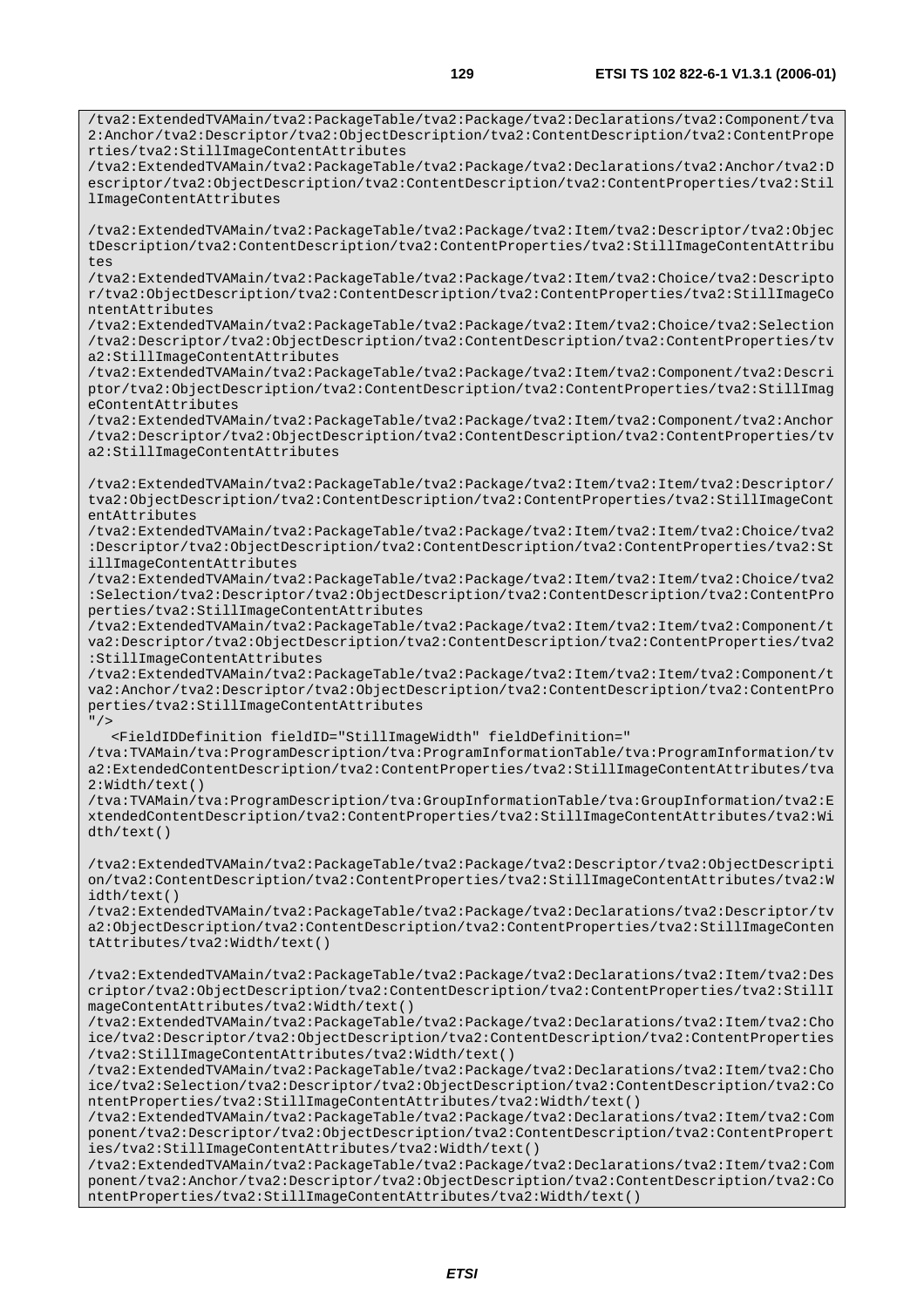/tva2:ExtendedTVAMain/tva2:PackageTable/tva2:Package/tva2:Declarations/tva2:Item/tva2:Ite m/tva2:Descriptor/tva2:ObjectDescription/tva2:ContentDescription/tva2:ContentProperties/t va2:StillImageContentAttributes/tva2:Width/text()

/tva2:ExtendedTVAMain/tva2:PackageTable/tva2:Package/tva2:Declarations/tva2:Item/tva2:Ite m/tva2:Choice/tva2:Descriptor/tva2:ObjectDescription/tva2:ContentDescription/tva2:Content Properties/tva2:StillImageContentAttributes/tva2:Width/text()

/tva2:ExtendedTVAMain/tva2:PackageTable/tva2:Package/tva2:Declarations/tva2:Item/tva2:Ite m/tva2:Choice/tva2:Selection/tva2:Descriptor/tva2:ObjectDescription/tva2:ContentDescripti on/tva2:ContentProperties/tva2:StillImageContentAttributes/tva2:Width/text()

/tva2:ExtendedTVAMain/tva2:PackageTable/tva2:Package/tva2:Declarations/tva2:Item/tva2:Ite m/tva2:Component/tva2:Descriptor/tva2:ObjectDescription/tva2:ContentDescription/tva2:Cont entProperties/tva2:StillImageContentAttributes/tva2:Width/text()

/tva2:ExtendedTVAMain/tva2:PackageTable/tva2:Package/tva2:Declarations/tva2:Item/tva2:Ite m/tva2:Component/tva2:Anchor/tva2:Descriptor/tva2:ObjectDescription/tva2:ContentDescripti on/tva2:ContentProperties/tva2:StillImageContentAttributes/tva2:Width/text()

/tva2:ExtendedTVAMain/tva2:PackageTable/tva2:Package/tva2:Declarations/tva2:Component/tva 2:Descriptor/tva2:ObjectDescription/tva2:ContentDescription/tva2:ContentProperties/tva2:S tillImageContentAttributes/tva2:Width/text()

/tva2:ExtendedTVAMain/tva2:PackageTable/tva2:Package/tva2:Declarations/tva2:Component/tva 2:Anchor/tva2:Descriptor/tva2:ObjectDescription/tva2:ContentDescription/tva2:ContentPrope rties/tva2:StillImageContentAttributes/tva2:Width/text()

/tva2:ExtendedTVAMain/tva2:PackageTable/tva2:Package/tva2:Declarations/tva2:Anchor/tva2:D escriptor/tva2:ObjectDescription/tva2:ContentDescription/tva2:ContentProperties/tva2:Stil lImageContentAttributes/tva2:Width/text()

/tva2:ExtendedTVAMain/tva2:PackageTable/tva2:Package/tva2:Item/tva2:Descriptor/tva2:Objec tDescription/tva2:ContentDescription/tva2:ContentProperties/tva2:StillImageContentAttribu tes/tva2:Width/text()

/tva2:ExtendedTVAMain/tva2:PackageTable/tva2:Package/tva2:Item/tva2:Choice/tva2:Descripto r/tva2:ObjectDescription/tva2:ContentDescription/tva2:ContentProperties/tva2:StillImageCo ntentAttributes/tva2:Width/text()

/tva2:ExtendedTVAMain/tva2:PackageTable/tva2:Package/tva2:Item/tva2:Choice/tva2:Selection /tva2:Descriptor/tva2:ObjectDescription/tva2:ContentDescription/tva2:ContentProperties/tv a2:StillImageContentAttributes/tva2:Width/text()

/tva2:ExtendedTVAMain/tva2:PackageTable/tva2:Package/tva2:Item/tva2:Component/tva2:Descri ptor/tva2:ObjectDescription/tva2:ContentDescription/tva2:ContentProperties/tva2:StillImag eContentAttributes/tva2:Width/text()

/tva2:ExtendedTVAMain/tva2:PackageTable/tva2:Package/tva2:Item/tva2:Component/tva2:Anchor /tva2:Descriptor/tva2:ObjectDescription/tva2:ContentDescription/tva2:ContentProperties/tv a2:StillImageContentAttributes/tva2:Width/text()

/tva2:ExtendedTVAMain/tva2:PackageTable/tva2:Package/tva2:Item/tva2:Item/tva2:Descriptor/ tva2:ObjectDescription/tva2:ContentDescription/tva2:ContentProperties/tva2:StillImageCont entAttributes/tva2:Width/text()

/tva2:ExtendedTVAMain/tva2:PackageTable/tva2:Package/tva2:Item/tva2:Item/tva2:Choice/tva2 :Descriptor/tva2:ObjectDescription/tva2:ContentDescription/tva2:ContentProperties/tva2:St illImageContentAttributes/tva2:Width/text()

/tva2:ExtendedTVAMain/tva2:PackageTable/tva2:Package/tva2:Item/tva2:Item/tva2:Choice/tva2 :Selection/tva2:Descriptor/tva2:ObjectDescription/tva2:ContentDescription/tva2:ContentPro perties/tva2:StillImageContentAttributes/tva2:Width/text()

/tva2:ExtendedTVAMain/tva2:PackageTable/tva2:Package/tva2:Item/tva2:Item/tva2:Component/t va2:Descriptor/tva2:ObjectDescription/tva2:ContentDescription/tva2:ContentProperties/tva2 :StillImageContentAttributes/tva2:Width/text()

/tva2:ExtendedTVAMain/tva2:PackageTable/tva2:Package/tva2:Item/tva2:Item/tva2:Component/t va2:Anchor/tva2:Descriptor/tva2:ObjectDescription/tva2:ContentDescription/tva2:ContentPro perties/tva2:StillImageContentAttributes/tva2:Width/text() "/>

<FieldIDDefinition fieldID="StillImageHeight" fieldDefinition="

/tva:TVAMain/tva:ProgramDescription/tva:ProgramInformationTable/tva:ProgramInformation/tv a2:ExtendedContentDescription/tva2:ContentProperties/tva2:StillImageContentAttributes/tva 2:Height/text()

/tva:TVAMain/tva:ProgramDescription/tva:GroupInformationTable/tva:GroupInformation/tva2:E xtendedContentDescription/tva2:ContentProperties/tva2:StillImageContentAttributes/tva2:He ight/text()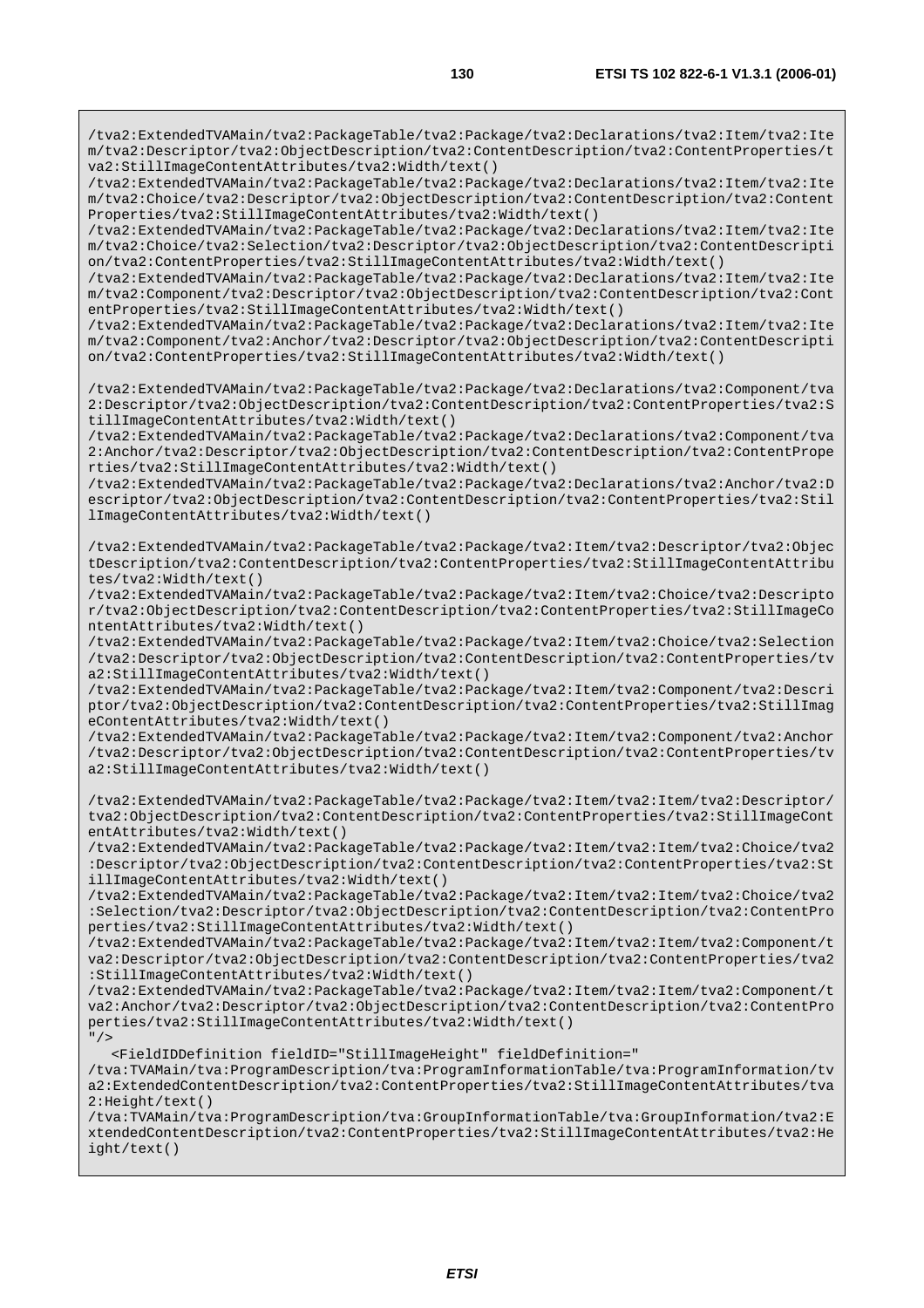/tva2:ExtendedTVAMain/tva2:PackageTable/tva2:Package/tva2:Declarations/tva2:Descriptor/tv a2:ObjectDescription/tva2:ContentDescription/tva2:ContentProperties/tva2:StillImageConten tAttributes/tva2:Height/text()

/tva2:ExtendedTVAMain/tva2:PackageTable/tva2:Package/tva2:Declarations/tva2:Item/tva2:Des criptor/tva2:ObjectDescription/tva2:ContentDescription/tva2:ContentProperties/tva2:StillI mageContentAttributes/tva2:Height/text()

/tva2:ExtendedTVAMain/tva2:PackageTable/tva2:Package/tva2:Declarations/tva2:Item/tva2:Cho ice/tva2:Descriptor/tva2:ObjectDescription/tva2:ContentDescription/tva2:ContentProperties /tva2:StillImageContentAttributes/tva2:Height/text()

/tva2:ExtendedTVAMain/tva2:PackageTable/tva2:Package/tva2:Declarations/tva2:Item/tva2:Cho ice/tva2:Selection/tva2:Descriptor/tva2:ObjectDescription/tva2:ContentDescription/tva2:Co ntentProperties/tva2:StillImageContentAttributes/tva2:Height/text()

/tva2:ExtendedTVAMain/tva2:PackageTable/tva2:Package/tva2:Declarations/tva2:Item/tva2:Com ponent/tva2:Descriptor/tva2:ObjectDescription/tva2:ContentDescription/tva2:ContentPropert ies/tva2:StillImageContentAttributes/tva2:Height/text()

/tva2:ExtendedTVAMain/tva2:PackageTable/tva2:Package/tva2:Declarations/tva2:Item/tva2:Com ponent/tva2:Anchor/tva2:Descriptor/tva2:ObjectDescription/tva2:ContentDescription/tva2:Co ntentProperties/tva2:StillImageContentAttributes/tva2:Height/text()

/tva2:ExtendedTVAMain/tva2:PackageTable/tva2:Package/tva2:Declarations/tva2:Item/tva2:Ite m/tva2:Descriptor/tva2:ObjectDescription/tva2:ContentDescription/tva2:ContentProperties/t va2:StillImageContentAttributes/tva2:Height/text()

/tva2:ExtendedTVAMain/tva2:PackageTable/tva2:Package/tva2:Declarations/tva2:Item/tva2:Ite m/tva2:Choice/tva2:Descriptor/tva2:ObjectDescription/tva2:ContentDescription/tva2:Content Properties/tva2:StillImageContentAttributes/tva2:Height/text()

/tva2:ExtendedTVAMain/tva2:PackageTable/tva2:Package/tva2:Declarations/tva2:Item/tva2:Ite m/tva2:Choice/tva2:Selection/tva2:Descriptor/tva2:ObjectDescription/tva2:ContentDescripti on/tva2:ContentProperties/tva2:StillImageContentAttributes/tva2:Height/text()

/tva2:ExtendedTVAMain/tva2:PackageTable/tva2:Package/tva2:Declarations/tva2:Item/tva2:Ite m/tva2:Component/tva2:Descriptor/tva2:ObjectDescription/tva2:ContentDescription/tva2:Cont entProperties/tva2:StillImageContentAttributes/tva2:Height/text()

/tva2:ExtendedTVAMain/tva2:PackageTable/tva2:Package/tva2:Declarations/tva2:Item/tva2:Ite m/tva2:Component/tva2:Anchor/tva2:Descriptor/tva2:ObjectDescription/tva2:ContentDescripti on/tva2:ContentProperties/tva2:StillImageContentAttributes/tva2:Height/text()

/tva2:ExtendedTVAMain/tva2:PackageTable/tva2:Package/tva2:Declarations/tva2:Component/tva 2:Descriptor/tva2:ObjectDescription/tva2:ContentDescription/tva2:ContentProperties/tva2:S tillImageContentAttributes/tva2:Height/text()

/tva2:ExtendedTVAMain/tva2:PackageTable/tva2:Package/tva2:Declarations/tva2:Component/tva 2:Anchor/tva2:Descriptor/tva2:ObjectDescription/tva2:ContentDescription/tva2:ContentPrope rties/tva2:StillImageContentAttributes/tva2:Height/text()

/tva2:ExtendedTVAMain/tva2:PackageTable/tva2:Package/tva2:Declarations/tva2:Anchor/tva2:D escriptor/tva2:ObjectDescription/tva2:ContentDescription/tva2:ContentProperties/tva2:Stil lImageContentAttributes/tva2:Height/text()

/tva2:ExtendedTVAMain/tva2:PackageTable/tva2:Package/tva2:Item/tva2:Descriptor/tva2:Objec tDescription/tva2:ContentDescription/tva2:ContentProperties/tva2:StillImageContentAttribu tes/tva2:Height/text()

/tva2:ExtendedTVAMain/tva2:PackageTable/tva2:Package/tva2:Item/tva2:Choice/tva2:Descripto r/tva2:ObjectDescription/tva2:ContentDescription/tva2:ContentProperties/tva2:StillImageCo ntentAttributes/tva2:Height/text()

/tva2:ExtendedTVAMain/tva2:PackageTable/tva2:Package/tva2:Item/tva2:Choice/tva2:Selection /tva2:Descriptor/tva2:ObjectDescription/tva2:ContentDescription/tva2:ContentProperties/tv a2:StillImageContentAttributes/tva2:Height/text()

/tva2:ExtendedTVAMain/tva2:PackageTable/tva2:Package/tva2:Item/tva2:Component/tva2:Descri ptor/tva2:ObjectDescription/tva2:ContentDescription/tva2:ContentProperties/tva2:StillImag eContentAttributes/tva2:Height/text()

/tva2:ExtendedTVAMain/tva2:PackageTable/tva2:Package/tva2:Item/tva2:Component/tva2:Anchor /tva2:Descriptor/tva2:ObjectDescription/tva2:ContentDescription/tva2:ContentProperties/tv a2:StillImageContentAttributes/tva2:Height/text()

/tva2:ExtendedTVAMain/tva2:PackageTable/tva2:Package/tva2:Item/tva2:Item/tva2:Descriptor/ tva2:ObjectDescription/tva2:ContentDescription/tva2:ContentProperties/tva2:StillImageCont entAttributes/tva2:Height/text()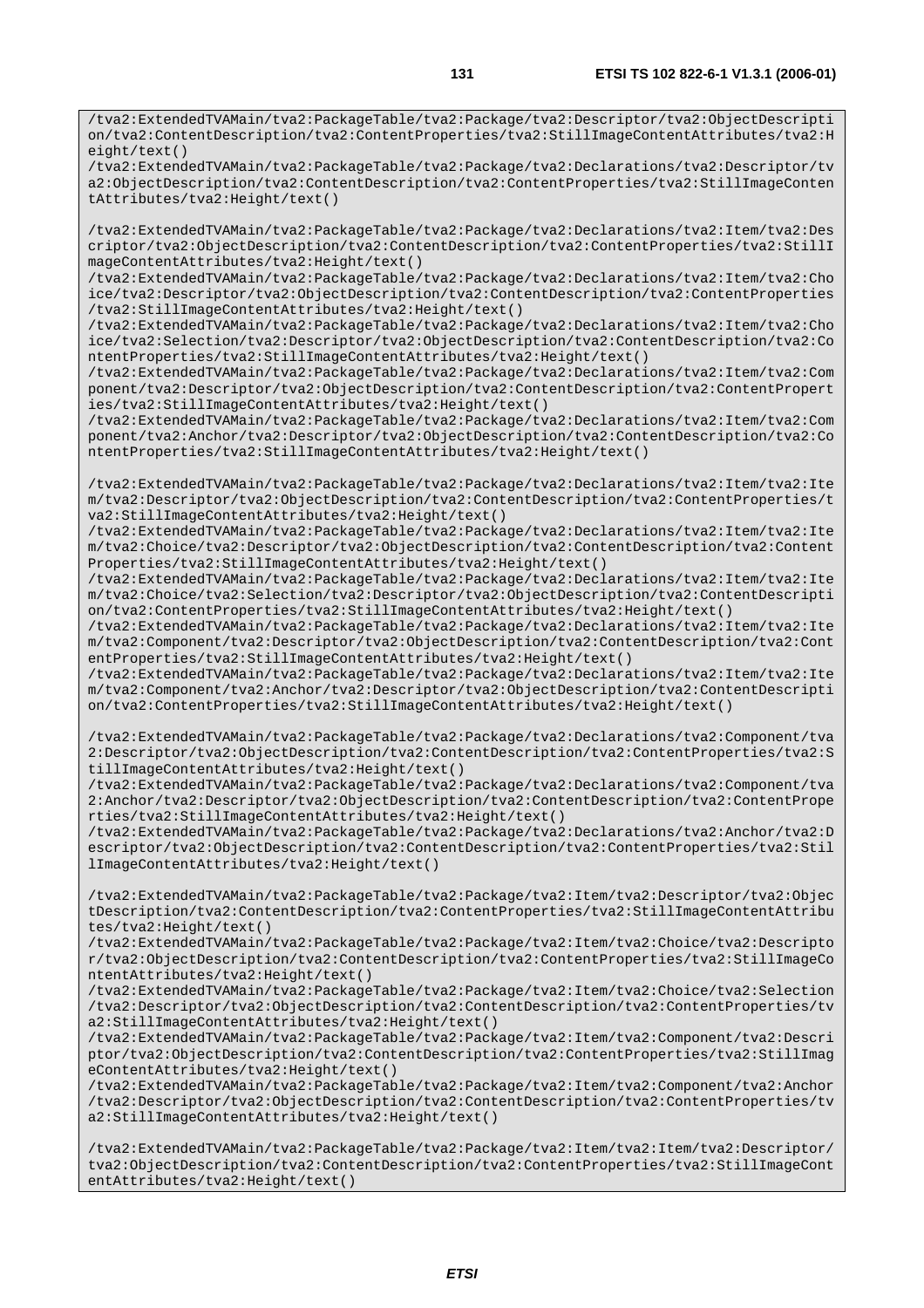/tva2:ExtendedTVAMain/tva2:PackageTable/tva2:Package/tva2:Item/tva2:Item/tva2:Choice/tva2 :Descriptor/tva2:ObjectDescription/tva2:ContentDescription/tva2:ContentProperties/tva2:St illImageContentAttributes/tva2:Height/text() /tva2:ExtendedTVAMain/tva2:PackageTable/tva2:Package/tva2:Item/tva2:Item/tva2:Choice/tva2 :Selection/tva2:Descriptor/tva2:ObjectDescription/tva2:ContentDescription/tva2:ContentPro perties/tva2:StillImageContentAttributes/tva2:Height/text() /tva2:ExtendedTVAMain/tva2:PackageTable/tva2:Package/tva2:Item/tva2:Item/tva2:Component/t va2:Descriptor/tva2:ObjectDescription/tva2:ContentDescription/tva2:ContentProperties/tva2 :StillImageContentAttributes/tva2:Height/text() /tva2:ExtendedTVAMain/tva2:PackageTable/tva2:Package/tva2:Item/tva2:Item/tva2:Component/t va2:Anchor/tva2:Descriptor/tva2:ObjectDescription/tva2:ContentDescription/tva2:ContentPro perties/tva2:StillImageContentAttributes/tva2:Height/text() "/>  $\geq 1$ ######################################################################################## --> <!-- fieldID for TextContent in Package --> <!--TextContent, TextLanguage-->  $< !$   $-$ ######################################################################################## --> <FieldIDDefinition fieldID="TextContent" fieldDefinition=" /tva:TVAMain/tva:ProgramDescription/tva:ProgramInformationTable/tva:ProgramInformation/tv a2:ExtendedContentDescription/tva2:ContentProperties/tva2:TextContentAttributes /tva:TVAMain/tva:ProgramDescription/tva:GroupInformationTable/tva:GroupInformation/tva2:E xtendedContentDescription/tva2:ContentProperties/tva2:TextContentAttributes /tva2:ExtendedTVAMain/tva2:PackageTable/tva2:Package/tva2:Descriptor/tva2:ObjectDescripti on/tva2:ContentDescription/tva2:ContentProperties/tva2:TextContentAttributes /tva2:ExtendedTVAMain/tva2:PackageTable/tva2:Package/tva2:Declarations/tva2:Descriptor/tv a2:ObjectDescription/tva2:ContentDescription/tva2:ContentProperties/tva2:TextContentAttri butes /tva2:ExtendedTVAMain/tva2:PackageTable/tva2:Package/tva2:Declarations/tva2:Item/tva2:Des criptor/tva2:ObjectDescription/tva2:ContentDescription/tva2:ContentProperties/tva2:TextCo ntentAttributes /tva2:ExtendedTVAMain/tva2:PackageTable/tva2:Package/tva2:Declarations/tva2:Item/tva2:Cho ice/tva2:Descriptor/tva2:ObjectDescription/tva2:ContentDescription/tva2:ContentProperties /tva2:TextContentAttributes /tva2:ExtendedTVAMain/tva2:PackageTable/tva2:Package/tva2:Declarations/tva2:Item/tva2:Cho ice/tva2:Selection/tva2:Descriptor/tva2:ObjectDescription/tva2:ContentDescription/tva2:Co ntentProperties/tva2:TextContentAttributes /tva2:ExtendedTVAMain/tva2:PackageTable/tva2:Package/tva2:Declarations/tva2:Item/tva2:Com ponent/tva2:Descriptor/tva2:ObjectDescription/tva2:ContentDescription/tva2:ContentPropert ies/tva2:TextContentAttributes /tva2:ExtendedTVAMain/tva2:PackageTable/tva2:Package/tva2:Declarations/tva2:Item/tva2:Com ponent/tva2:Anchor/tva2:Descriptor/tva2:ObjectDescription/tva2:ContentDescription/tva2:Co ntentProperties/tva2:TextContentAttributes /tva2:ExtendedTVAMain/tva2:PackageTable/tva2:Package/tva2:Declarations/tva2:Item/tva2:Ite m/tva2:Descriptor/tva2:ObjectDescription/tva2:ContentDescription/tva2:ContentProperties/t va2:TextContentAttributes /tva2:ExtendedTVAMain/tva2:PackageTable/tva2:Package/tva2:Declarations/tva2:Item/tva2:Ite m/tva2:Choice/tva2:Descriptor/tva2:ObjectDescription/tva2:ContentDescription/tva2:Content Properties/tva2:TextContentAttributes /tva2:ExtendedTVAMain/tva2:PackageTable/tva2:Package/tva2:Declarations/tva2:Item/tva2:Ite m/tva2:Choice/tva2:Selection/tva2:Descriptor/tva2:ObjectDescription/tva2:ContentDescripti on/tva2:ContentProperties/tva2:TextContentAttributes /tva2:ExtendedTVAMain/tva2:PackageTable/tva2:Package/tva2:Declarations/tva2:Item/tva2:Ite m/tva2:Component/tva2:Descriptor/tva2:ObjectDescription/tva2:ContentDescription/tva2:Cont entProperties/tva2:TextContentAttributes /tva2:ExtendedTVAMain/tva2:PackageTable/tva2:Package/tva2:Declarations/tva2:Item/tva2:Ite m/tva2:Component/tva2:Anchor/tva2:Descriptor/tva2:ObjectDescription/tva2:ContentDescripti on/tva2:ContentProperties/tva2:TextContentAttributes /tva2:ExtendedTVAMain/tva2:PackageTable/tva2:Package/tva2:Declarations/tva2:Component/tva

2:Descriptor/tva2:ObjectDescription/tva2:ContentDescription/tva2:ContentProperties/tva2:T extContentAttributes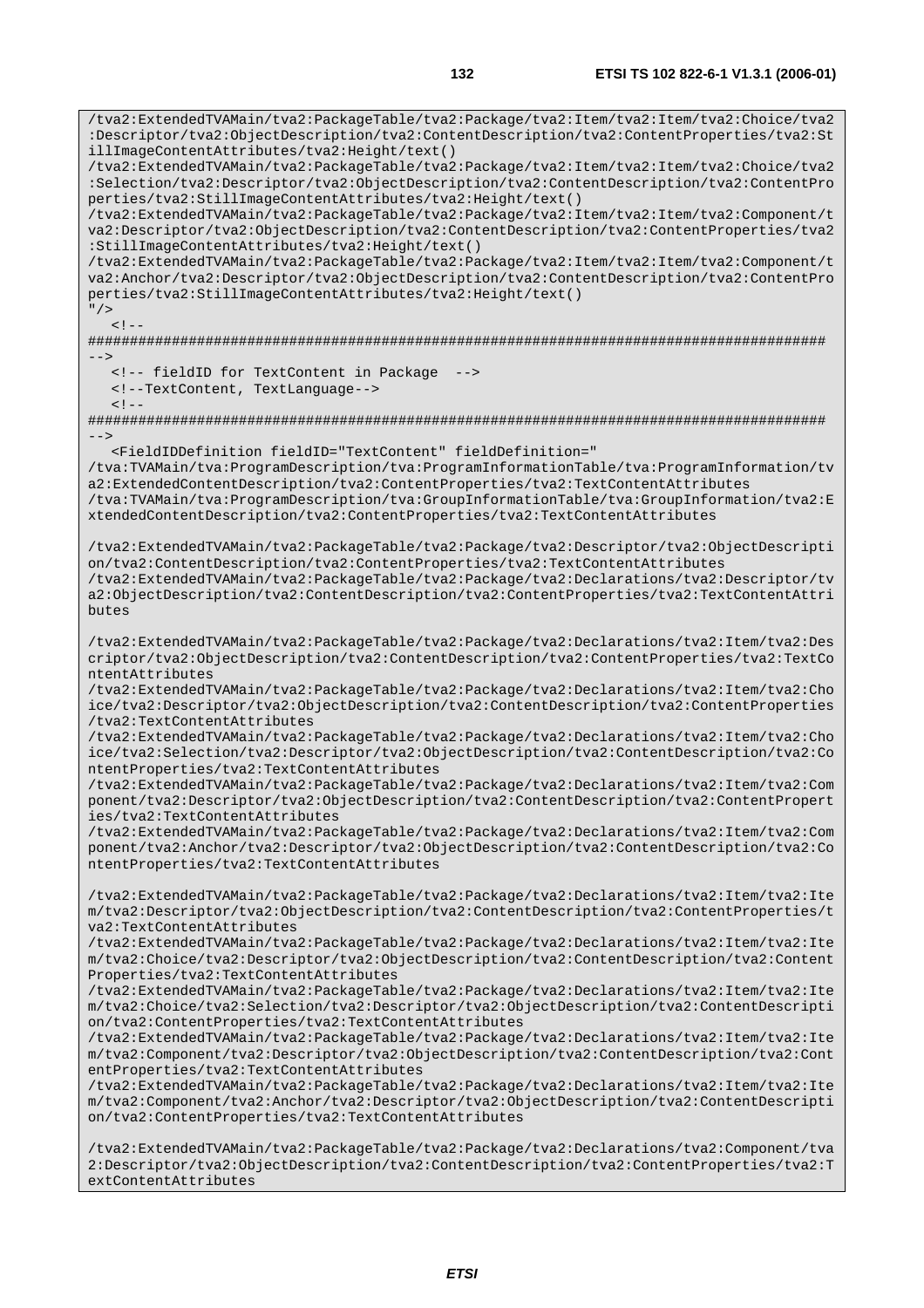/tva2:ExtendedTVAMain/tva2:PackageTable/tva2:Package/tva2:Declarations/tva2:Component/tva 2:Anchor/tva2:Descriptor/tva2:ObjectDescription/tva2:ContentDescription/tva2:ContentPrope rties/tva2:TextContentAttributes /tva2:ExtendedTVAMain/tva2:PackageTable/tva2:Package/tva2:Declarations/tva2:Anchor/tva2:D escriptor/tva2:ObjectDescription/tva2:ContentDescription/tva2:ContentProperties/tva2:Text ContentAttributes /tva2:ExtendedTVAMain/tva2:PackageTable/tva2:Package/tva2:Item/tva2:Descriptor/tva2:Objec tDescription/tva2:ContentDescription/tva2:ContentProperties/tva2:TextContentAttributes /tva2:ExtendedTVAMain/tva2:PackageTable/tva2:Package/tva2:Item/tva2:Choice/tva2:Descripto r/tva2:ObjectDescription/tva2:ContentDescription/tva2:ContentProperties/tva2:TextContentA ttributes /tva2:ExtendedTVAMain/tva2:PackageTable/tva2:Package/tva2:Item/tva2:Choice/tva2:Selection /tva2:Descriptor/tva2:ObjectDescription/tva2:ContentDescription/tva2:ContentProperties/tv a2:TextContentAttributes /tva2:ExtendedTVAMain/tva2:PackageTable/tva2:Package/tva2:Item/tva2:Component/tva2:Descri ptor/tva2:ObjectDescription/tva2:ContentDescription/tva2:ContentProperties/tva2:TextConte ntAttributes /tva2:ExtendedTVAMain/tva2:PackageTable/tva2:Package/tva2:Item/tva2:Component/tva2:Anchor /tva2:Descriptor/tva2:ObjectDescription/tva2:ContentDescription/tva2:ContentProperties/tv a2:TextContentAttributes /tva2:ExtendedTVAMain/tva2:PackageTable/tva2:Package/tva2:Item/tva2:Item/tva2:Descriptor/ tva2:ObjectDescription/tva2:ContentDescription/tva2:ContentProperties/tva2:TextContentAtt ributes /tva2:ExtendedTVAMain/tva2:PackageTable/tva2:Package/tva2:Item/tva2:Item/tva2:Choice/tva2 :Descriptor/tva2:ObjectDescription/tva2:ContentDescription/tva2:ContentProperties/tva2:Te xtContentAttributes /tva2:ExtendedTVAMain/tva2:PackageTable/tva2:Package/tva2:Item/tva2:Item/tva2:Choice/tva2 :Selection/tva2:Descriptor/tva2:ObjectDescription/tva2:ContentDescription/tva2:ContentPro perties/tva2:TextContentAttributes /tva2:ExtendedTVAMain/tva2:PackageTable/tva2:Package/tva2:Item/tva2:Item/tva2:Component/t va2:Descriptor/tva2:ObjectDescription/tva2:ContentDescription/tva2:ContentProperties/tva2 :TextContentAttributes /tva2:ExtendedTVAMain/tva2:PackageTable/tva2:Package/tva2:Item/tva2:Item/tva2:Component/t va2:Anchor/tva2:Descriptor/tva2:ObjectDescription/tva2:ContentDescription/tva2:ContentPro perties/tva2:TextContentAttributes  $"$  /> <FieldIDDefinition fieldID="TextLanguage" fieldDefinition=" /tva:TVAMain/tva:ProgramDescription/tva:ProgramInformationTable/tva:ProgramInformation/tv a2:ExtendedContentDescription/tva2:ContentProperties/tva2:TextContentAttributes/tva2:Text Language/text() /tva:TVAMain/tva:ProgramDescription/tva:GroupInformationTable/tva:GroupInformation/tva2:E xtendedContentDescription/tva2:ContentProperties/tva2:TextContentAttributes/tva2:TextLang uage/text() /tva2:ExtendedTVAMain/tva2:PackageTable/tva2:Package/tva2:Descriptor/tva2:ObjectDescripti on/tva2:ContentDescription/tva2:ContentProperties/tva2:TextContentAttributes/tva2:TextLan guage/text() /tva2:ExtendedTVAMain/tva2:PackageTable/tva2:Package/tva2:Declarations/tva2:Descriptor/tv a2:ObjectDescription/tva2:ContentDescription/tva2:ContentProperties/tva2:TextContentAttri butes/tva2:TextLanguage/text() /tva2:ExtendedTVAMain/tva2:PackageTable/tva2:Package/tva2:Declarations/tva2:Item/tva2:Des criptor/tva2:ObjectDescription/tva2:ContentDescription/tva2:ContentProperties/tva2:TextCo ntentAttributes/tva2:TextLanguage/text() /tva2:ExtendedTVAMain/tva2:PackageTable/tva2:Package/tva2:Declarations/tva2:Item/tva2:Cho ice/tva2:Descriptor/tva2:ObjectDescription/tva2:ContentDescription/tva2:ContentProperties /tva2:TextContentAttributes/tva2:TextLanguage/text() /tva2:ExtendedTVAMain/tva2:PackageTable/tva2:Package/tva2:Declarations/tva2:Item/tva2:Cho ice/tva2:Selection/tva2:Descriptor/tva2:ObjectDescription/tva2:ContentDescription/tva2:Co ntentProperties/tva2:TextContentAttributes/tva2:TextLanguage/text() /tva2:ExtendedTVAMain/tva2:PackageTable/tva2:Package/tva2:Declarations/tva2:Item/tva2:Com ponent/tva2:Descriptor/tva2:ObjectDescription/tva2:ContentDescription/tva2:ContentPropert ies/tva2:TextContentAttributes/tva2:TextLanguage/text() /tva2:ExtendedTVAMain/tva2:PackageTable/tva2:Package/tva2:Declarations/tva2:Item/tva2:Com ponent/tva2:Anchor/tva2:Descriptor/tva2:ObjectDescription/tva2:ContentDescription/tva2:Co ntentProperties/tva2:TextContentAttributes/tva2:TextLanguage/text()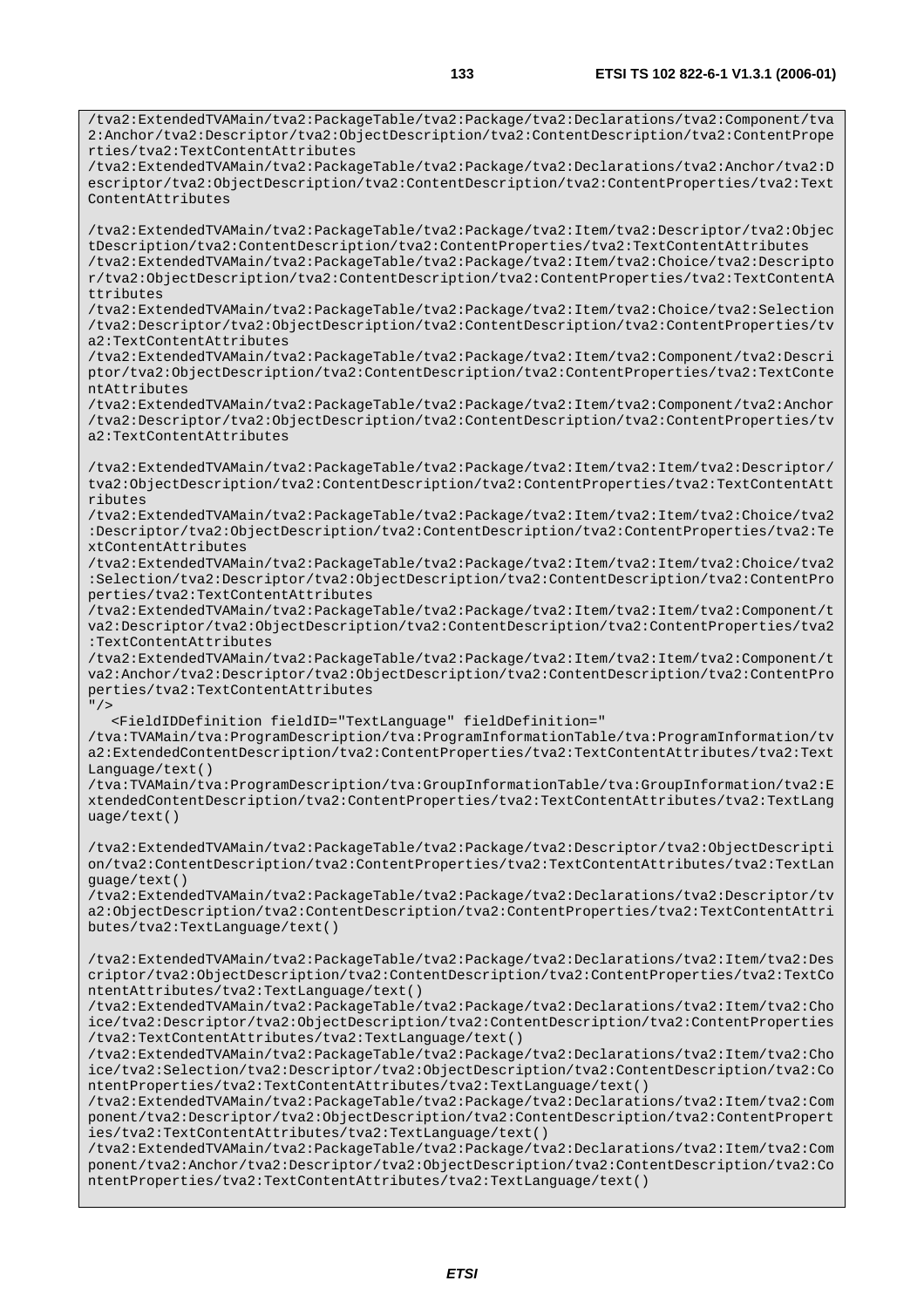/tva2:ExtendedTVAMain/tva2:PackageTable/tva2:Package/tva2:Declarations/tva2:Item/tva2:Ite m/tva2:Descriptor/tva2:ObjectDescription/tva2:ContentDescription/tva2:ContentProperties/t va2:TextContentAttributes/tva2:TextLanguage/text() /tva2:ExtendedTVAMain/tva2:PackageTable/tva2:Package/tva2:Declarations/tva2:Item/tva2:Ite

m/tva2:Choice/tva2:Descriptor/tva2:ObjectDescription/tva2:ContentDescription/tva2:Content Properties/tva2:TextContentAttributes/tva2:TextLanguage/text()

/tva2:ExtendedTVAMain/tva2:PackageTable/tva2:Package/tva2:Declarations/tva2:Item/tva2:Ite m/tva2:Choice/tva2:Selection/tva2:Descriptor/tva2:ObjectDescription/tva2:ContentDescripti on/tva2:ContentProperties/tva2:TextContentAttributes/tva2:TextLanguage/text()

/tva2:ExtendedTVAMain/tva2:PackageTable/tva2:Package/tva2:Declarations/tva2:Item/tva2:Ite m/tva2:Component/tva2:Descriptor/tva2:ObjectDescription/tva2:ContentDescription/tva2:Cont entProperties/tva2:TextContentAttributes/tva2:TextLanguage/text()

/tva2:ExtendedTVAMain/tva2:PackageTable/tva2:Package/tva2:Declarations/tva2:Item/tva2:Ite m/tva2:Component/tva2:Anchor/tva2:Descriptor/tva2:ObjectDescription/tva2:ContentDescripti on/tva2:ContentProperties/tva2:TextContentAttributes/tva2:TextLanguage/text()

/tva2:ExtendedTVAMain/tva2:PackageTable/tva2:Package/tva2:Declarations/tva2:Component/tva 2:Descriptor/tva2:ObjectDescription/tva2:ContentDescription/tva2:ContentProperties/tva2:T extContentAttributes/tva2:TextLanguage/text()

/tva2:ExtendedTVAMain/tva2:PackageTable/tva2:Package/tva2:Declarations/tva2:Component/tva 2:Anchor/tva2:Descriptor/tva2:ObjectDescription/tva2:ContentDescription/tva2:ContentPrope rties/tva2:TextContentAttributes/tva2:TextLanguage/text()

/tva2:ExtendedTVAMain/tva2:PackageTable/tva2:Package/tva2:Declarations/tva2:Anchor/tva2:D escriptor/tva2:ObjectDescription/tva2:ContentDescription/tva2:ContentProperties/tva2:Text ContentAttributes/tva2:TextLanguage/text()

/tva2:ExtendedTVAMain/tva2:PackageTable/tva2:Package/tva2:Item/tva2:Descriptor/tva2:Objec tDescription/tva2:ContentDescription/tva2:ContentProperties/tva2:TextContentAttributes/tv a2:TextLanguage/text()

/tva2:ExtendedTVAMain/tva2:PackageTable/tva2:Package/tva2:Item/tva2:Choice/tva2:Descripto r/tva2:ObjectDescription/tva2:ContentDescription/tva2:ContentProperties/tva2:TextContentA ttributes/tva2:TextLanguage/text()

/tva2:ExtendedTVAMain/tva2:PackageTable/tva2:Package/tva2:Item/tva2:Choice/tva2:Selection /tva2:Descriptor/tva2:ObjectDescription/tva2:ContentDescription/tva2:ContentProperties/tv a2:TextContentAttributes/tva2:TextLanguage/text()

/tva2:ExtendedTVAMain/tva2:PackageTable/tva2:Package/tva2:Item/tva2:Component/tva2:Descri ptor/tva2:ObjectDescription/tva2:ContentDescription/tva2:ContentProperties/tva2:TextConte ntAttributes/tva2:TextLanguage/text()

/tva2:ExtendedTVAMain/tva2:PackageTable/tva2:Package/tva2:Item/tva2:Component/tva2:Anchor /tva2:Descriptor/tva2:ObjectDescription/tva2:ContentDescription/tva2:ContentProperties/tv a2:TextContentAttributes/tva2:TextLanguage/text()

/tva2:ExtendedTVAMain/tva2:PackageTable/tva2:Package/tva2:Item/tva2:Item/tva2:Descriptor/ tva2:ObjectDescription/tva2:ContentDescription/tva2:ContentProperties/tva2:TextContentAtt ributes/tva2:TextLanguage/text()

/tva2:ExtendedTVAMain/tva2:PackageTable/tva2:Package/tva2:Item/tva2:Item/tva2:Choice/tva2 :Descriptor/tva2:ObjectDescription/tva2:ContentDescription/tva2:ContentProperties/tva2:Te xtContentAttributes/tva2:TextLanguage/text()

/tva2:ExtendedTVAMain/tva2:PackageTable/tva2:Package/tva2:Item/tva2:Item/tva2:Choice/tva2 :Selection/tva2:Descriptor/tva2:ObjectDescription/tva2:ContentDescription/tva2:ContentPro perties/tva2:TextContentAttributes/tva2:TextLanguage/text()

/tva2:ExtendedTVAMain/tva2:PackageTable/tva2:Package/tva2:Item/tva2:Item/tva2:Component/t va2:Descriptor/tva2:ObjectDescription/tva2:ContentDescription/tva2:ContentProperties/tva2 :TextContentAttributes/tva2:TextLanguage/text()

/tva2:ExtendedTVAMain/tva2:PackageTable/tva2:Package/tva2:Item/tva2:Item/tva2:Component/t va2:Anchor/tva2:Descriptor/tva2:ObjectDescription/tva2:ContentDescription/tva2:ContentPro perties/tva2:TextContentAttributes/tva2:TextLanguage/text()

```
" />
```
 $\leq$   $\perp$ 

######################################################################################## -->

<!-- fieldID for DataBroadcastingContent in Package -->

 <!-- DataBroadcastingContent, FullScreenRendering, TransparencyRendering, UpdateCycle- ->  $\lt$ !

######################################################################################## -->

<FieldIDDefinition fieldID="DataBroadcastingContent" fieldDefinition="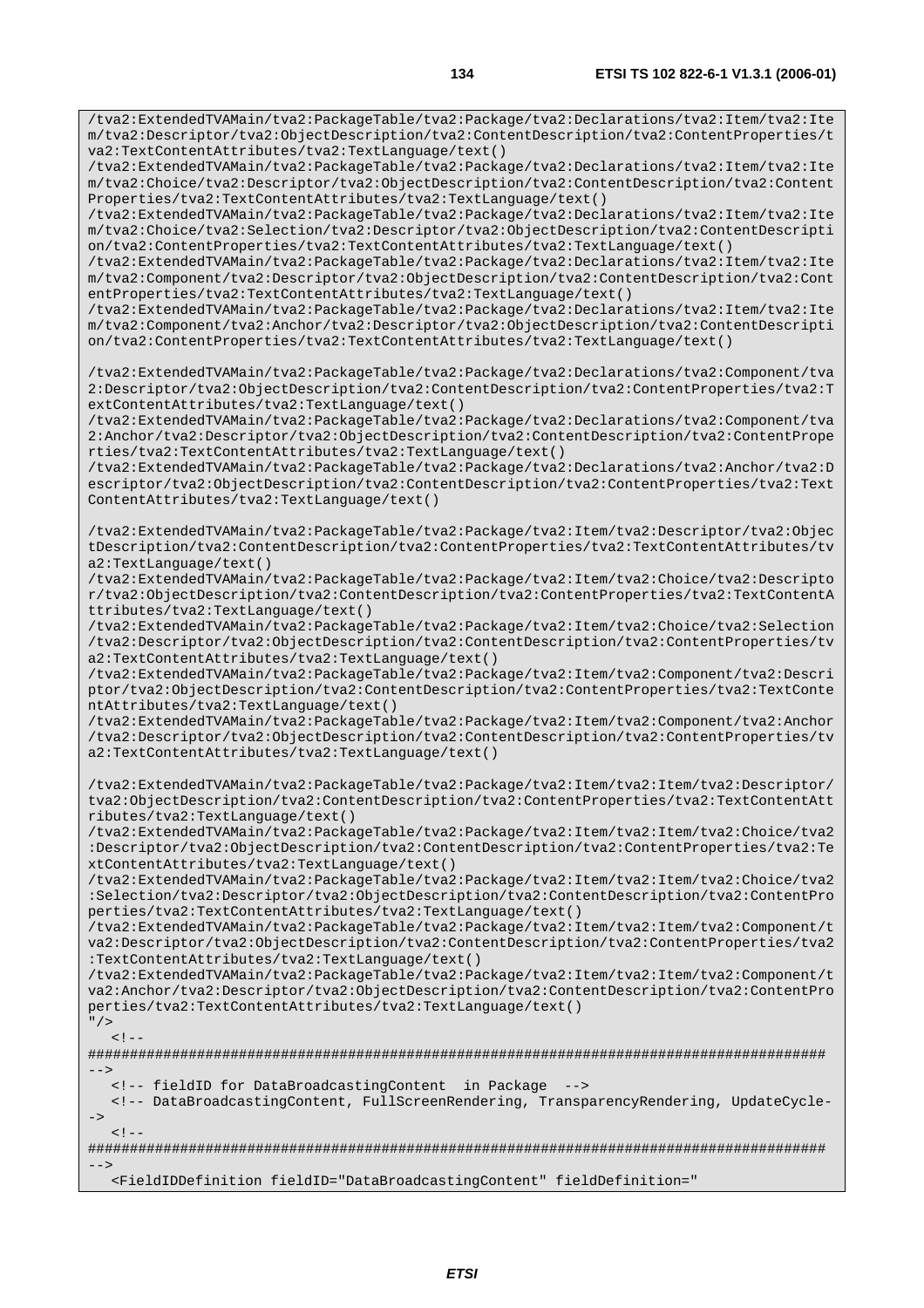/tva:TVAMain/tva:ProgramDescription/tva:ProgramInformationTable/tva:ProgramInformation/tv a2:ExtendedContentDescription/tva2:ContentProperties/tva2:DataBroadcastingContextAttribut es

/tva:TVAMain/tva:ProgramDescription/tva:GroupInformationTable/tva:GroupInformation/tva2:E xtendedContentDescription/tva2:ContentProperties/tva2:DataBroadcastingContextAttributes

/tva2:ExtendedTVAMain/tva2:PackageTable/tva2:Package/tva2:Descriptor/tva2:ObjectDescripti on/tva2:ContentDescription/tva2:ContentProperties/tva2:DataBroadcastingContextAttributes /tva2:ExtendedTVAMain/tva2:PackageTable/tva2:Package/tva2:Declarations/tva2:Descriptor/tv a2:ObjectDescription/tva2:ContentDescription/tva2:ContentProperties/tva2:DataBroadcasting ContextAttributes

/tva2:ExtendedTVAMain/tva2:PackageTable/tva2:Package/tva2:Declarations/tva2:Item/tva2:Des criptor/tva2:ObjectDescription/tva2:ContentDescription/tva2:ContentProperties/tva2:DataBr oadcastingContextAttributes

/tva2:ExtendedTVAMain/tva2:PackageTable/tva2:Package/tva2:Declarations/tva2:Item/tva2:Cho ice/tva2:Descriptor/tva2:ObjectDescription/tva2:ContentDescription/tva2:ContentProperties /tva2:DataBroadcastingContextAttributes

/tva2:ExtendedTVAMain/tva2:PackageTable/tva2:Package/tva2:Declarations/tva2:Item/tva2:Cho ice/tva2:Selection/tva2:Descriptor/tva2:ObjectDescription/tva2:ContentDescription/tva2:Co ntentProperties/tva2:DataBroadcastingContextAttributes

/tva2:ExtendedTVAMain/tva2:PackageTable/tva2:Package/tva2:Declarations/tva2:Item/tva2:Com ponent/tva2:Descriptor/tva2:ObjectDescription/tva2:ContentDescription/tva2:ContentPropert ies/tva2:DataBroadcastingContextAttributes

/tva2:ExtendedTVAMain/tva2:PackageTable/tva2:Package/tva2:Declarations/tva2:Item/tva2:Com ponent/tva2:Anchor/tva2:Descriptor/tva2:ObjectDescription/tva2:ContentDescription/tva2:Co ntentProperties/tva2:DataBroadcastingContextAttributes

/tva2:ExtendedTVAMain/tva2:PackageTable/tva2:Package/tva2:Declarations/tva2:Item/tva2:Ite m/tva2:Descriptor/tva2:ObjectDescription/tva2:ContentDescription/tva2:ContentProperties/t va2:DataBroadcastingContextAttributes

/tva2:ExtendedTVAMain/tva2:PackageTable/tva2:Package/tva2:Declarations/tva2:Item/tva2:Ite m/tva2:Choice/tva2:Descriptor/tva2:ObjectDescription/tva2:ContentDescription/tva2:Content Properties/tva2:DataBroadcastingContextAttributes

/tva2:ExtendedTVAMain/tva2:PackageTable/tva2:Package/tva2:Declarations/tva2:Item/tva2:Ite m/tva2:Choice/tva2:Selection/tva2:Descriptor/tva2:ObjectDescription/tva2:ContentDescripti on/tva2:ContentProperties/tva2:DataBroadcastingContextAttributes

/tva2:ExtendedTVAMain/tva2:PackageTable/tva2:Package/tva2:Declarations/tva2:Item/tva2:Ite m/tva2:Component/tva2:Descriptor/tva2:ObjectDescription/tva2:ContentDescription/tva2:Cont entProperties/tva2:DataBroadcastingContextAttributes

/tva2:ExtendedTVAMain/tva2:PackageTable/tva2:Package/tva2:Declarations/tva2:Item/tva2:Ite m/tva2:Component/tva2:Anchor/tva2:Descriptor/tva2:ObjectDescription/tva2:ContentDescripti on/tva2:ContentProperties/tva2:DataBroadcastingContextAttributes

/tva2:ExtendedTVAMain/tva2:PackageTable/tva2:Package/tva2:Declarations/tva2:Component/tva 2:Descriptor/tva2:ObjectDescription/tva2:ContentDescription/tva2:ContentProperties/tva2:D ataBroadcastingContextAttributes

/tva2:ExtendedTVAMain/tva2:PackageTable/tva2:Package/tva2:Declarations/tva2:Component/tva 2:Anchor/tva2:Descriptor/tva2:ObjectDescription/tva2:ContentDescription/tva2:ContentPrope rties/tva2:DataBroadcastingContextAttributes

/tva2:ExtendedTVAMain/tva2:PackageTable/tva2:Package/tva2:Declarations/tva2:Anchor/tva2:D escriptor/tva2:ObjectDescription/tva2:ContentDescription/tva2:ContentProperties/tva2:Data BroadcastingContextAttributes

/tva2:ExtendedTVAMain/tva2:PackageTable/tva2:Package/tva2:Item/tva2:Descriptor/tva2:Objec tDescription/tva2:ContentDescription/tva2:ContentProperties/tva2:DataBroadcastingContextA ttributes

/tva2:ExtendedTVAMain/tva2:PackageTable/tva2:Package/tva2:Item/tva2:Choice/tva2:Descripto r/tva2:ObjectDescription/tva2:ContentDescription/tva2:ContentProperties/tva2:DataBroadcas tingContextAttributes

/tva2:ExtendedTVAMain/tva2:PackageTable/tva2:Package/tva2:Item/tva2:Choice/tva2:Selection /tva2:Descriptor/tva2:ObjectDescription/tva2:ContentDescription/tva2:ContentProperties/tv a2:DataBroadcastingContextAttributes

/tva2:ExtendedTVAMain/tva2:PackageTable/tva2:Package/tva2:Item/tva2:Component/tva2:Descri ptor/tva2:ObjectDescription/tva2:ContentDescription/tva2:ContentProperties/tva2:DataBroad castingContextAttributes

/tva2:ExtendedTVAMain/tva2:PackageTable/tva2:Package/tva2:Item/tva2:Component/tva2:Anchor /tva2:Descriptor/tva2:ObjectDescription/tva2:ContentDescription/tva2:ContentProperties/tv a2:DataBroadcastingContextAttributes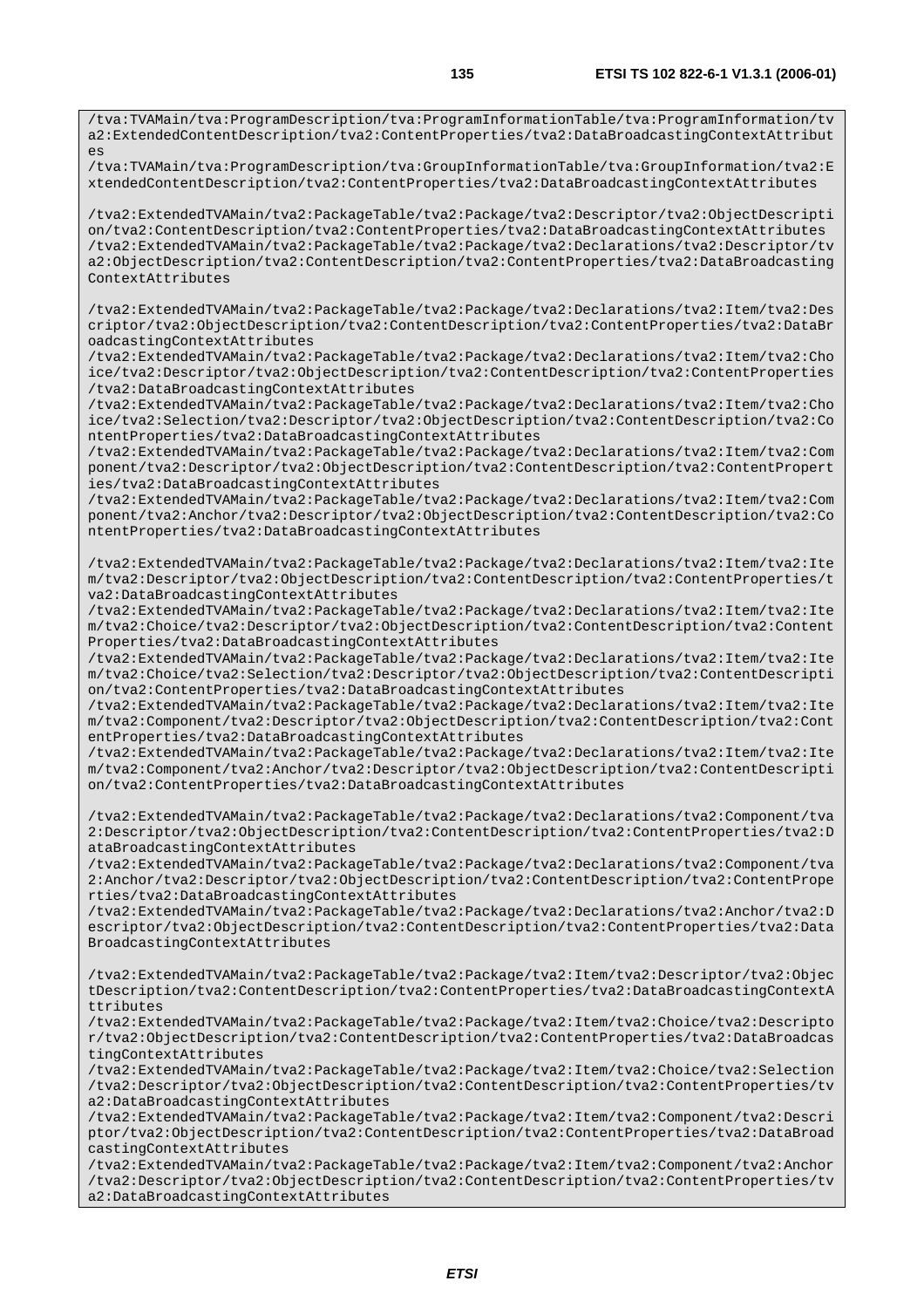/tva2:ExtendedTVAMain/tva2:PackageTable/tva2:Package/tva2:Item/tva2:Item/tva2:Descriptor/ tva2:ObjectDescription/tva2:ContentDescription/tva2:ContentProperties/tva2:DataBroadcasti ngContextAttributes

/tva2:ExtendedTVAMain/tva2:PackageTable/tva2:Package/tva2:Item/tva2:Item/tva2:Choice/tva2 :Descriptor/tva2:ObjectDescription/tva2:ContentDescription/tva2:ContentProperties/tva2:Da taBroadcastingContextAttributes

/tva2:ExtendedTVAMain/tva2:PackageTable/tva2:Package/tva2:Item/tva2:Item/tva2:Choice/tva2 :Selection/tva2:Descriptor/tva2:ObjectDescription/tva2:ContentDescription/tva2:ContentPro perties/tva2:DataBroadcastingContextAttributes

/tva2:ExtendedTVAMain/tva2:PackageTable/tva2:Package/tva2:Item/tva2:Item/tva2:Component/t va2:Descriptor/tva2:ObjectDescription/tva2:ContentDescription/tva2:ContentProperties/tva2 :DataBroadcastingContextAttributes

/tva2:ExtendedTVAMain/tva2:PackageTable/tva2:Package/tva2:Item/tva2:Item/tva2:Component/t va2:Anchor/tva2:Descriptor/tva2:ObjectDescription/tva2:ContentDescription/tva2:ContentPro perties/tva2:DataBroadcastingContextAttributes

 $"$  />

<FieldIDDefinition fieldID="FullScreenRendering" fieldDefinition="

/tva:TVAMain/tva:ProgramDescription/tva:ProgramInformationTable/tva:ProgramInformation/tv a2:ExtendedContentDescription/tva2:ContentProperties/tva2:DataBroadcastingContextAttribut es/tva2:RenderingStyle/@FullScreen

/tva:TVAMain/tva:ProgramDescription/tva:GroupInformationTable/tva:GroupInformation/tva2:E xtendedContentDescription/tva2:ContentProperties/tva2:DataBroadcastingContextAttributes/t va2:RenderingStyle/@FullScreen

/tva2:ExtendedTVAMain/tva2:PackageTable/tva2:Package/tva2:Descriptor/tva2:ObjectDescripti on/tva2:ContentDescription/tva2:ContentProperties/tva2:DataBroadcastingContextAttributes/ tva2:RenderingStyle/@FullScreen

/tva2:ExtendedTVAMain/tva2:PackageTable/tva2:Package/tva2:Declarations/tva2:Descriptor/tv a2:ObjectDescription/tva2:ContentDescription/tva2:ContentProperties/tva2:DataBroadcasting ContextAttributes/tva2:RenderingStyle/@FullScreen

/tva2:ExtendedTVAMain/tva2:PackageTable/tva2:Package/tva2:Declarations/tva2:Item/tva2:Des criptor/tva2:ObjectDescription/tva2:ContentDescription/tva2:ContentProperties/tva2:DataBr oadcastingContextAttributes/tva2:RenderingStyle/@FullScreen

/tva2:ExtendedTVAMain/tva2:PackageTable/tva2:Package/tva2:Declarations/tva2:Item/tva2:Cho ice/tva2:Descriptor/tva2:ObjectDescription/tva2:ContentDescription/tva2:ContentProperties /tva2:DataBroadcastingContextAttributes/tva2:RenderingStyle/@FullScreen

/tva2:ExtendedTVAMain/tva2:PackageTable/tva2:Package/tva2:Declarations/tva2:Item/tva2:Cho ice/tva2:Selection/tva2:Descriptor/tva2:ObjectDescription/tva2:ContentDescription/tva2:Co ntentProperties/tva2:DataBroadcastingContextAttributes/tva2:RenderingStyle/@FullScreen

/tva2:ExtendedTVAMain/tva2:PackageTable/tva2:Package/tva2:Declarations/tva2:Item/tva2:Com ponent/tva2:Descriptor/tva2:ObjectDescription/tva2:ContentDescription/tva2:ContentPropert ies/tva2:DataBroadcastingContextAttributes/tva2:RenderingStyle/@FullScreen

/tva2:ExtendedTVAMain/tva2:PackageTable/tva2:Package/tva2:Declarations/tva2:Item/tva2:Com ponent/tva2:Anchor/tva2:Descriptor/tva2:ObjectDescription/tva2:ContentDescription/tva2:Co ntentProperties/tva2:DataBroadcastingContextAttributes/tva2:RenderingStyle/@FullScreen

/tva2:ExtendedTVAMain/tva2:PackageTable/tva2:Package/tva2:Declarations/tva2:Item/tva2:Ite m/tva2:Descriptor/tva2:ObjectDescription/tva2:ContentDescription/tva2:ContentProperties/t va2:DataBroadcastingContextAttributes/tva2:RenderingStyle/@FullScreen

/tva2:ExtendedTVAMain/tva2:PackageTable/tva2:Package/tva2:Declarations/tva2:Item/tva2:Ite m/tva2:Choice/tva2:Descriptor/tva2:ObjectDescription/tva2:ContentDescription/tva2:Content Properties/tva2:DataBroadcastingContextAttributes/tva2:RenderingStyle/@FullScreen

/tva2:ExtendedTVAMain/tva2:PackageTable/tva2:Package/tva2:Declarations/tva2:Item/tva2:Ite m/tva2:Choice/tva2:Selection/tva2:Descriptor/tva2:ObjectDescription/tva2:ContentDescripti on/tva2:ContentProperties/tva2:DataBroadcastingContextAttributes/tva2:RenderingStyle/@Ful lScreen

/tva2:ExtendedTVAMain/tva2:PackageTable/tva2:Package/tva2:Declarations/tva2:Item/tva2:Ite m/tva2:Component/tva2:Descriptor/tva2:ObjectDescription/tva2:ContentDescription/tva2:Cont entProperties/tva2:DataBroadcastingContextAttributes/tva2:RenderingStyle/@FullScreen /tva2:ExtendedTVAMain/tva2:PackageTable/tva2:Package/tva2:Declarations/tva2:Item/tva2:Ite

m/tva2:Component/tva2:Anchor/tva2:Descriptor/tva2:ObjectDescription/tva2:ContentDescripti on/tva2:ContentProperties/tva2:DataBroadcastingContextAttributes/tva2:RenderingStyle/@Ful lScreen

/tva2:ExtendedTVAMain/tva2:PackageTable/tva2:Package/tva2:Declarations/tva2:Component/tva 2:Descriptor/tva2:ObjectDescription/tva2:ContentDescription/tva2:ContentProperties/tva2:D ataBroadcastingContextAttributes/tva2:RenderingStyle/@FullScreen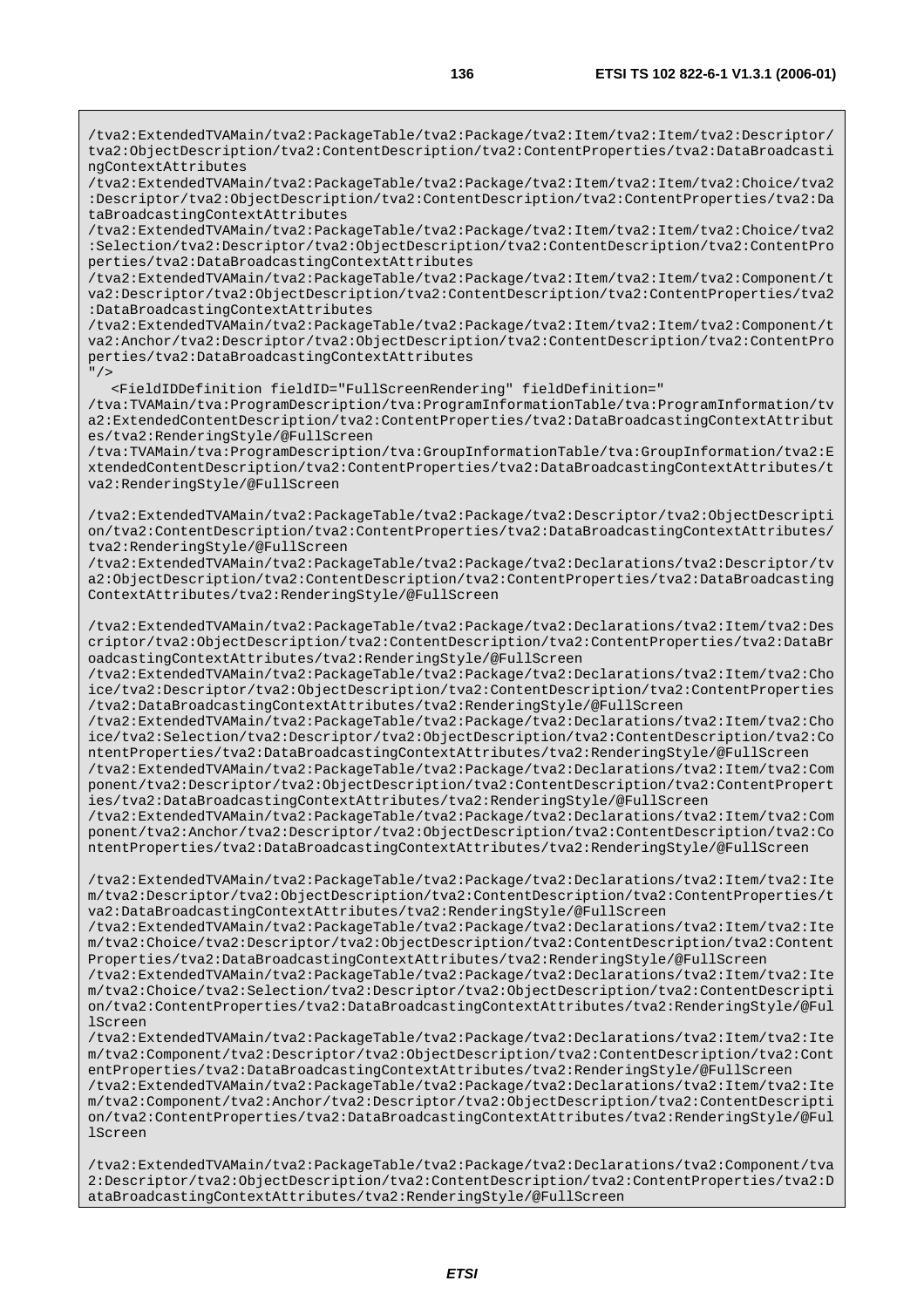/tva2:ExtendedTVAMain/tva2:PackageTable/tva2:Package/tva2:Declarations/tva2:Anchor/tva2:D escriptor/tva2:ObjectDescription/tva2:ContentDescription/tva2:ContentProperties/tva2:Data BroadcastingContextAttributes/tva2:RenderingStyle/@FullScreen

/tva2:ExtendedTVAMain/tva2:PackageTable/tva2:Package/tva2:Item/tva2:Descriptor/tva2:Objec tDescription/tva2:ContentDescription/tva2:ContentProperties/tva2:DataBroadcastingContextA ttributes/tva2:RenderingStyle/@FullScreen

/tva2:ExtendedTVAMain/tva2:PackageTable/tva2:Package/tva2:Item/tva2:Choice/tva2:Descripto r/tva2:ObjectDescription/tva2:ContentDescription/tva2:ContentProperties/tva2:DataBroadcas tingContextAttributes/tva2:RenderingStyle/@FullScreen

/tva2:ExtendedTVAMain/tva2:PackageTable/tva2:Package/tva2:Item/tva2:Choice/tva2:Selection /tva2:Descriptor/tva2:ObjectDescription/tva2:ContentDescription/tva2:ContentProperties/tv a2:DataBroadcastingContextAttributes/tva2:RenderingStyle/@FullScreen

/tva2:ExtendedTVAMain/tva2:PackageTable/tva2:Package/tva2:Item/tva2:Component/tva2:Descri ptor/tva2:ObjectDescription/tva2:ContentDescription/tva2:ContentProperties/tva2:DataBroad castingContextAttributes/tva2:RenderingStyle/@FullScreen

/tva2:ExtendedTVAMain/tva2:PackageTable/tva2:Package/tva2:Item/tva2:Component/tva2:Anchor /tva2:Descriptor/tva2:ObjectDescription/tva2:ContentDescription/tva2:ContentProperties/tv a2:DataBroadcastingContextAttributes/tva2:RenderingStyle/@FullScreen

/tva2:ExtendedTVAMain/tva2:PackageTable/tva2:Package/tva2:Item/tva2:Item/tva2:Descriptor/ tva2:ObjectDescription/tva2:ContentDescription/tva2:ContentProperties/tva2:DataBroadcasti ngContextAttributes/tva2:RenderingStyle/@FullScreen

/tva2:ExtendedTVAMain/tva2:PackageTable/tva2:Package/tva2:Item/tva2:Item/tva2:Choice/tva2 :Descriptor/tva2:ObjectDescription/tva2:ContentDescription/tva2:ContentProperties/tva2:Da taBroadcastingContextAttributes/tva2:RenderingStyle/@FullScreen

/tva2:ExtendedTVAMain/tva2:PackageTable/tva2:Package/tva2:Item/tva2:Item/tva2:Choice/tva2 :Selection/tva2:Descriptor/tva2:ObjectDescription/tva2:ContentDescription/tva2:ContentPro perties/tva2:DataBroadcastingContextAttributes/tva2:RenderingStyle/@FullScreen

/tva2:ExtendedTVAMain/tva2:PackageTable/tva2:Package/tva2:Item/tva2:Item/tva2:Component/t va2:Descriptor/tva2:ObjectDescription/tva2:ContentDescription/tva2:ContentProperties/tva2 :DataBroadcastingContextAttributes/tva2:RenderingStyle/@FullScreen

/tva2:ExtendedTVAMain/tva2:PackageTable/tva2:Package/tva2:Item/tva2:Item/tva2:Component/t va2:Anchor/tva2:Descriptor/tva2:ObjectDescription/tva2:ContentDescription/tva2:ContentPro perties/tva2:DataBroadcastingContextAttributes/tva2:RenderingStyle/@FullScreen  $"$  />

<FieldIDDefinition fieldID="TransparencyRendering" fieldDefinition="

/tva:TVAMain/tva:ProgramDescription/tva:ProgramInformationTable/tva:ProgramInformation/tv a2:ExtendedContentDescription/tva2:ContentProperties/tva2:DataBroadcastingContextAttribut es/tva2:RenderingStyle/@Transparency

/tva:TVAMain/tva:ProgramDescription/tva:GroupInformationTable/tva:GroupInformation/tva2:E xtendedContentDescription/tva2:ContentProperties/tva2:DataBroadcastingContextAttributes/t va2:RenderingStyle/@Transparency

/tva2:ExtendedTVAMain/tva2:PackageTable/tva2:Package/tva2:Descriptor/tva2:ObjectDescripti on/tva2:ContentDescription/tva2:ContentProperties/tva2:DataBroadcastingContextAttributes/ tva2:RenderingStyle/@Transparency

/tva2:ExtendedTVAMain/tva2:PackageTable/tva2:Package/tva2:Declarations/tva2:Descriptor/tv a2:ObjectDescription/tva2:ContentDescription/tva2:ContentProperties/tva2:DataBroadcasting ContextAttributes/tva2:RenderingStyle/@Transparency

/tva2:ExtendedTVAMain/tva2:PackageTable/tva2:Package/tva2:Declarations/tva2:Item/tva2:Des criptor/tva2:ObjectDescription/tva2:ContentDescription/tva2:ContentProperties/tva2:DataBr oadcastingContextAttributes/tva2:RenderingStyle/@Transparency

/tva2:ExtendedTVAMain/tva2:PackageTable/tva2:Package/tva2:Declarations/tva2:Item/tva2:Cho ice/tva2:Descriptor/tva2:ObjectDescription/tva2:ContentDescription/tva2:ContentProperties /tva2:DataBroadcastingContextAttributes/tva2:RenderingStyle/@Transparency

/tva2:ExtendedTVAMain/tva2:PackageTable/tva2:Package/tva2:Declarations/tva2:Item/tva2:Cho ice/tva2:Selection/tva2:Descriptor/tva2:ObjectDescription/tva2:ContentDescription/tva2:Co ntentProperties/tva2:DataBroadcastingContextAttributes/tva2:RenderingStyle/@Transparency /tva2:ExtendedTVAMain/tva2:PackageTable/tva2:Package/tva2:Declarations/tva2:Item/tva2:Com

ponent/tva2:Descriptor/tva2:ObjectDescription/tva2:ContentDescription/tva2:ContentPropert ies/tva2:DataBroadcastingContextAttributes/tva2:RenderingStyle/@Transparency

/tva2:ExtendedTVAMain/tva2:PackageTable/tva2:Package/tva2:Declarations/tva2:Item/tva2:Com ponent/tva2:Anchor/tva2:Descriptor/tva2:ObjectDescription/tva2:ContentDescription/tva2:Co ntentProperties/tva2:DataBroadcastingContextAttributes/tva2:RenderingStyle/@Transparency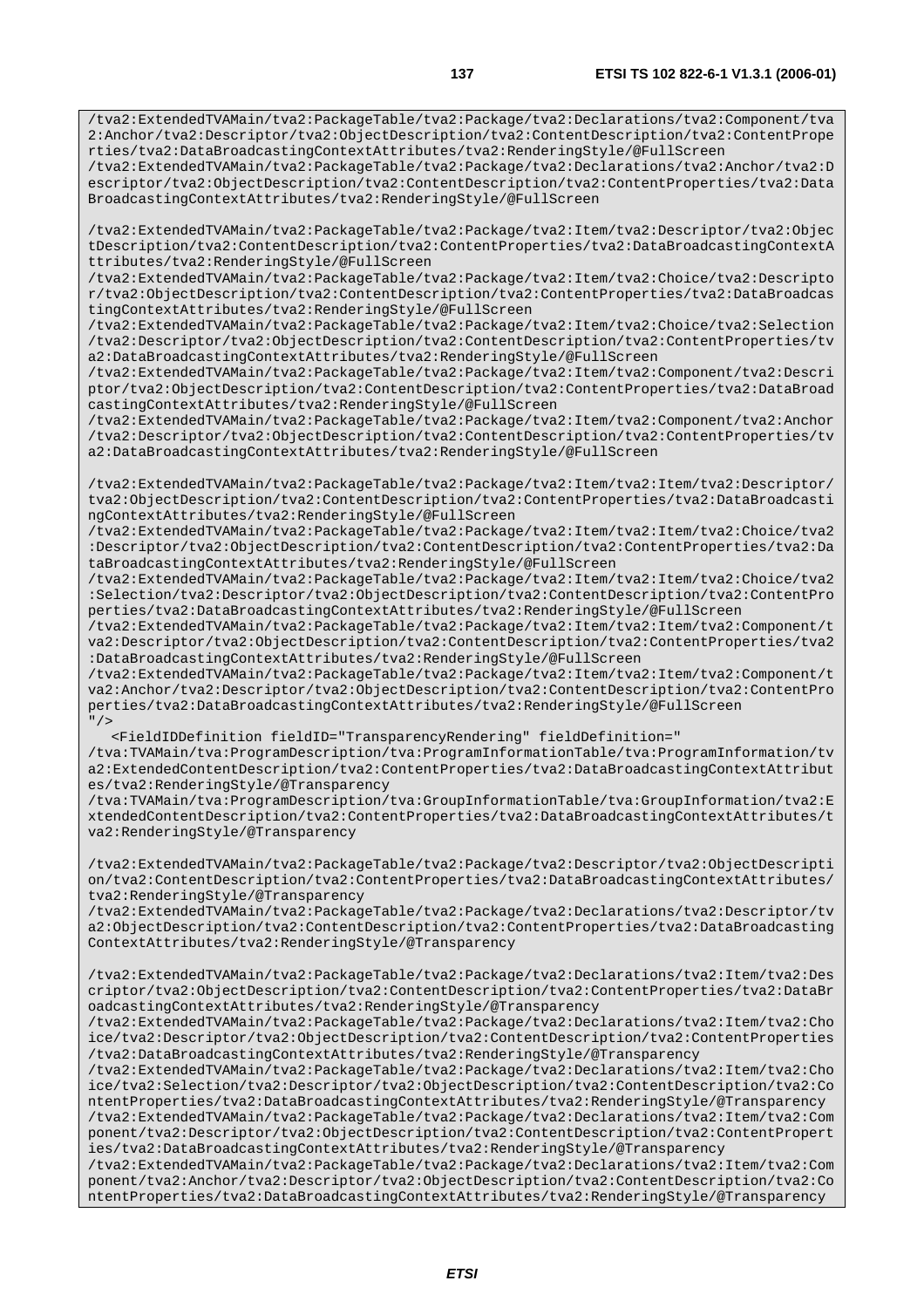/tva2:ExtendedTVAMain/tva2:PackageTable/tva2:Package/tva2:Declarations/tva2:Item/tva2:Ite m/tva2:Descriptor/tva2:ObjectDescription/tva2:ContentDescription/tva2:ContentProperties/t va2:DataBroadcastingContextAttributes/tva2:RenderingStyle/@Transparency

/tva2:ExtendedTVAMain/tva2:PackageTable/tva2:Package/tva2:Declarations/tva2:Item/tva2:Ite m/tva2:Choice/tva2:Descriptor/tva2:ObjectDescription/tva2:ContentDescription/tva2:Content Properties/tva2:DataBroadcastingContextAttributes/tva2:RenderingStyle/@Transparency

/tva2:ExtendedTVAMain/tva2:PackageTable/tva2:Package/tva2:Declarations/tva2:Item/tva2:Ite m/tva2:Choice/tva2:Selection/tva2:Descriptor/tva2:ObjectDescription/tva2:ContentDescripti on/tva2:ContentProperties/tva2:DataBroadcastingContextAttributes/tva2:RenderingStyle/@Tra nsparency

/tva2:ExtendedTVAMain/tva2:PackageTable/tva2:Package/tva2:Declarations/tva2:Item/tva2:Ite m/tva2:Component/tva2:Descriptor/tva2:ObjectDescription/tva2:ContentDescription/tva2:Cont entProperties/tva2:DataBroadcastingContextAttributes/tva2:RenderingStyle/@Transparency

/tva2:ExtendedTVAMain/tva2:PackageTable/tva2:Package/tva2:Declarations/tva2:Item/tva2:Ite m/tva2:Component/tva2:Anchor/tva2:Descriptor/tva2:ObjectDescription/tva2:ContentDescripti on/tva2:ContentProperties/tva2:DataBroadcastingContextAttributes/tva2:RenderingStyle/@Tra nsparency

/tva2:ExtendedTVAMain/tva2:PackageTable/tva2:Package/tva2:Declarations/tva2:Component/tva 2:Descriptor/tva2:ObjectDescription/tva2:ContentDescription/tva2:ContentProperties/tva2:D ataBroadcastingContextAttributes/tva2:RenderingStyle/@Transparency

/tva2:ExtendedTVAMain/tva2:PackageTable/tva2:Package/tva2:Declarations/tva2:Component/tva 2:Anchor/tva2:Descriptor/tva2:ObjectDescription/tva2:ContentDescription/tva2:ContentPrope rties/tva2:DataBroadcastingContextAttributes/tva2:RenderingStyle/@Transparency

/tva2:ExtendedTVAMain/tva2:PackageTable/tva2:Package/tva2:Declarations/tva2:Anchor/tva2:D escriptor/tva2:ObjectDescription/tva2:ContentDescription/tva2:ContentProperties/tva2:Data BroadcastingContextAttributes/tva2:RenderingStyle/@Transparency

/tva2:ExtendedTVAMain/tva2:PackageTable/tva2:Package/tva2:Item/tva2:Descriptor/tva2:Objec tDescription/tva2:ContentDescription/tva2:ContentProperties/tva2:DataBroadcastingContextA ttributes/tva2:RenderingStyle/@Transparency

/tva2:ExtendedTVAMain/tva2:PackageTable/tva2:Package/tva2:Item/tva2:Choice/tva2:Descripto r/tva2:ObjectDescription/tva2:ContentDescription/tva2:ContentProperties/tva2:DataBroadcas tingContextAttributes/tva2:RenderingStyle/@Transparency

/tva2:ExtendedTVAMain/tva2:PackageTable/tva2:Package/tva2:Item/tva2:Choice/tva2:Selection /tva2:Descriptor/tva2:ObjectDescription/tva2:ContentDescription/tva2:ContentProperties/tv a2:DataBroadcastingContextAttributes/tva2:RenderingStyle/@Transparency

/tva2:ExtendedTVAMain/tva2:PackageTable/tva2:Package/tva2:Item/tva2:Component/tva2:Descri ptor/tva2:ObjectDescription/tva2:ContentDescription/tva2:ContentProperties/tva2:DataBroad castingContextAttributes/tva2:RenderingStyle/@Transparency

/tva2:ExtendedTVAMain/tva2:PackageTable/tva2:Package/tva2:Item/tva2:Component/tva2:Anchor /tva2:Descriptor/tva2:ObjectDescription/tva2:ContentDescription/tva2:ContentProperties/tv a2:DataBroadcastingContextAttributes/tva2:RenderingStyle/@Transparency

/tva2:ExtendedTVAMain/tva2:PackageTable/tva2:Package/tva2:Item/tva2:Item/tva2:Descriptor/ tva2:ObjectDescription/tva2:ContentDescription/tva2:ContentProperties/tva2:DataBroadcasti ngContextAttributes/tva2:RenderingStyle/@Transparency

/tva2:ExtendedTVAMain/tva2:PackageTable/tva2:Package/tva2:Item/tva2:Item/tva2:Choice/tva2 :Descriptor/tva2:ObjectDescription/tva2:ContentDescription/tva2:ContentProperties/tva2:Da taBroadcastingContextAttributes/tva2:RenderingStyle/@Transparency

/tva2:ExtendedTVAMain/tva2:PackageTable/tva2:Package/tva2:Item/tva2:Item/tva2:Choice/tva2 :Selection/tva2:Descriptor/tva2:ObjectDescription/tva2:ContentDescription/tva2:ContentPro perties/tva2:DataBroadcastingContextAttributes/tva2:RenderingStyle/@Transparency

/tva2:ExtendedTVAMain/tva2:PackageTable/tva2:Package/tva2:Item/tva2:Item/tva2:Component/t va2:Descriptor/tva2:ObjectDescription/tva2:ContentDescription/tva2:ContentProperties/tva2 :DataBroadcastingContextAttributes/tva2:RenderingStyle/@Transparency

/tva2:ExtendedTVAMain/tva2:PackageTable/tva2:Package/tva2:Item/tva2:Item/tva2:Component/t va2:Anchor/tva2:Descriptor/tva2:ObjectDescription/tva2:ContentDescription/tva2:ContentPro perties/tva2:DataBroadcastingContextAttributes/tva2:RenderingStyle/@Transparency  $"$  />

<FieldIDDefinition fieldID="UpdateCycle" fieldDefinition="

/tva:TVAMain/tva:ProgramDescription/tva:ProgramInformationTable/tva:ProgramInformation/tv a2:ExtendedContentDescription/tva2:ContentProperties/tva2:DataBroadcastingContextAttribut es/tva2:UpdateCycle/text()

/tva:TVAMain/tva:ProgramDescription/tva:GroupInformationTable/tva:GroupInformation/tva2:E xtendedContentDescription/tva2:ContentProperties/tva2:DataBroadcastingContextAttributes/t va2:UpdateCycle/text()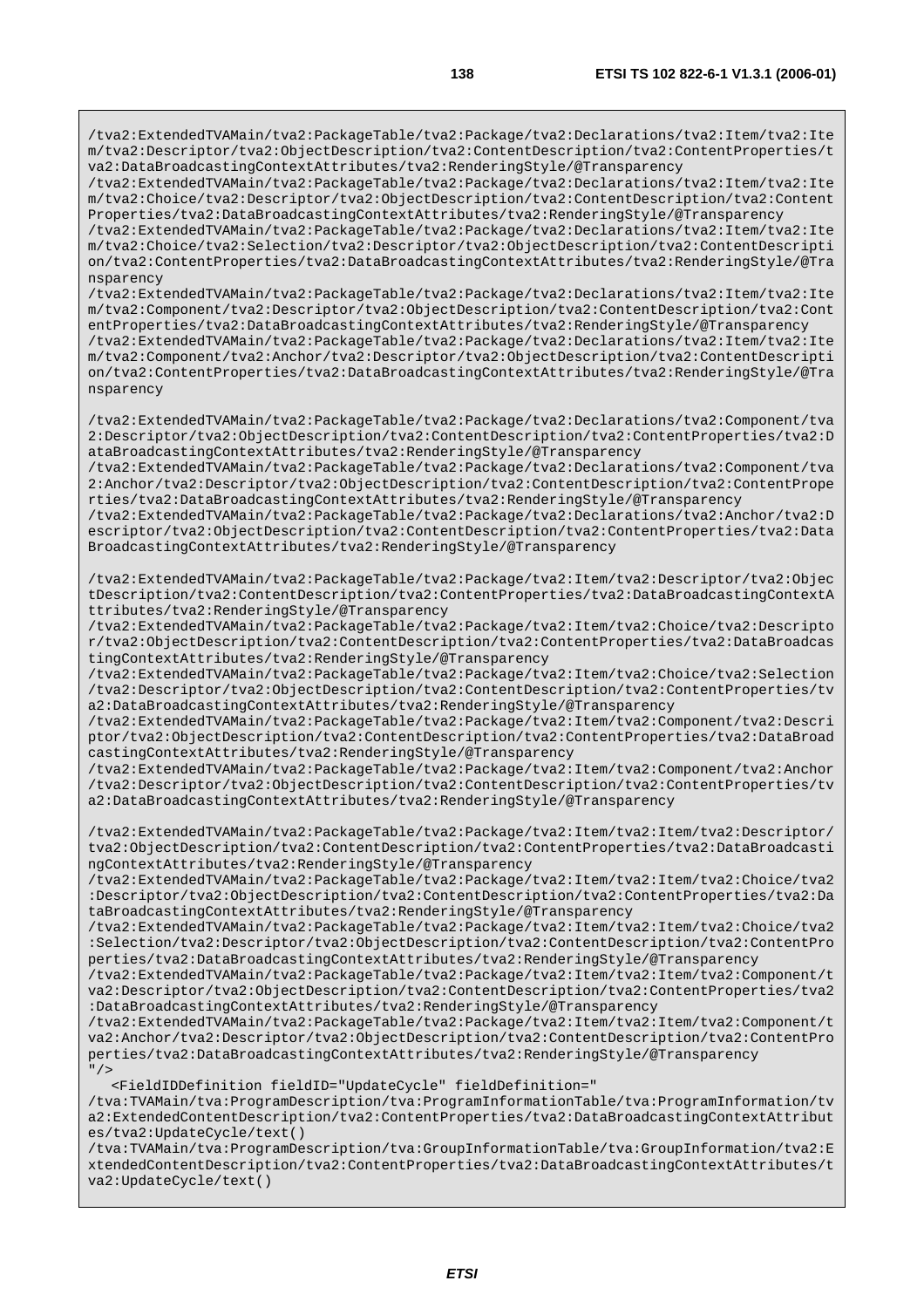/tva2:ExtendedTVAMain/tva2:PackageTable/tva2:Package/tva2:Descriptor/tva2:ObjectDescripti on/tva2:ContentDescription/tva2:ContentProperties/tva2:DataBroadcastingContextAttributes/ tva2:UpdateCycle/text()

/tva2:ExtendedTVAMain/tva2:PackageTable/tva2:Package/tva2:Declarations/tva2:Descriptor/tv a2:ObjectDescription/tva2:ContentDescription/tva2:ContentProperties/tva2:DataBroadcasting ContextAttributes/tva2:UpdateCycle/text()

/tva2:ExtendedTVAMain/tva2:PackageTable/tva2:Package/tva2:Declarations/tva2:Item/tva2:Des criptor/tva2:ObjectDescription/tva2:ContentDescription/tva2:ContentProperties/tva2:DataBr oadcastingContextAttributes/tva2:UpdateCycle/text()

/tva2:ExtendedTVAMain/tva2:PackageTable/tva2:Package/tva2:Declarations/tva2:Item/tva2:Cho ice/tva2:Descriptor/tva2:ObjectDescription/tva2:ContentDescription/tva2:ContentProperties /tva2:DataBroadcastingContextAttributes/tva2:UpdateCycle/text()

/tva2:ExtendedTVAMain/tva2:PackageTable/tva2:Package/tva2:Declarations/tva2:Item/tva2:Cho ice/tva2:Selection/tva2:Descriptor/tva2:ObjectDescription/tva2:ContentDescription/tva2:Co ntentProperties/tva2:DataBroadcastingContextAttributes/tva2:UpdateCycle/text()

/tva2:ExtendedTVAMain/tva2:PackageTable/tva2:Package/tva2:Declarations/tva2:Item/tva2:Com ponent/tva2:Descriptor/tva2:ObjectDescription/tva2:ContentDescription/tva2:ContentPropert ies/tva2:DataBroadcastingContextAttributes/tva2:UpdateCycle/text()

/tva2:ExtendedTVAMain/tva2:PackageTable/tva2:Package/tva2:Declarations/tva2:Item/tva2:Com ponent/tva2:Anchor/tva2:Descriptor/tva2:ObjectDescription/tva2:ContentDescription/tva2:Co ntentProperties/tva2:DataBroadcastingContextAttributes/tva2:UpdateCycle/text()

/tva2:ExtendedTVAMain/tva2:PackageTable/tva2:Package/tva2:Declarations/tva2:Item/tva2:Ite m/tva2:Descriptor/tva2:ObjectDescription/tva2:ContentDescription/tva2:ContentProperties/t va2:DataBroadcastingContextAttributes/tva2:UpdateCycle/text()

/tva2:ExtendedTVAMain/tva2:PackageTable/tva2:Package/tva2:Declarations/tva2:Item/tva2:Ite m/tva2:Choice/tva2:Descriptor/tva2:ObjectDescription/tva2:ContentDescription/tva2:Content Properties/tva2:DataBroadcastingContextAttributes/tva2:UpdateCycle/text()

/tva2:ExtendedTVAMain/tva2:PackageTable/tva2:Package/tva2:Declarations/tva2:Item/tva2:Ite m/tva2:Choice/tva2:Selection/tva2:Descriptor/tva2:ObjectDescription/tva2:ContentDescripti on/tva2:ContentProperties/tva2:DataBroadcastingContextAttributes/tva2:UpdateCycle/text()

/tva2:ExtendedTVAMain/tva2:PackageTable/tva2:Package/tva2:Declarations/tva2:Item/tva2:Ite m/tva2:Component/tva2:Descriptor/tva2:ObjectDescription/tva2:ContentDescription/tva2:Cont entProperties/tva2:DataBroadcastingContextAttributes/tva2:UpdateCycle/text()

/tva2:ExtendedTVAMain/tva2:PackageTable/tva2:Package/tva2:Declarations/tva2:Item/tva2:Ite m/tva2:Component/tva2:Anchor/tva2:Descriptor/tva2:ObjectDescription/tva2:ContentDescripti on/tva2:ContentProperties/tva2:DataBroadcastingContextAttributes/tva2:UpdateCycle/text()

/tva2:ExtendedTVAMain/tva2:PackageTable/tva2:Package/tva2:Declarations/tva2:Component/tva 2:Descriptor/tva2:ObjectDescription/tva2:ContentDescription/tva2:ContentProperties/tva2:D ataBroadcastingContextAttributes/tva2:UpdateCycle/text()

/tva2:ExtendedTVAMain/tva2:PackageTable/tva2:Package/tva2:Declarations/tva2:Component/tva 2:Anchor/tva2:Descriptor/tva2:ObjectDescription/tva2:ContentDescription/tva2:ContentPrope rties/tva2:DataBroadcastingContextAttributes/tva2:UpdateCycle/text()

/tva2:ExtendedTVAMain/tva2:PackageTable/tva2:Package/tva2:Declarations/tva2:Anchor/tva2:D escriptor/tva2:ObjectDescription/tva2:ContentDescription/tva2:ContentProperties/tva2:Data BroadcastingContextAttributes/tva2:UpdateCycle/text()

/tva2:ExtendedTVAMain/tva2:PackageTable/tva2:Package/tva2:Item/tva2:Descriptor/tva2:Objec tDescription/tva2:ContentDescription/tva2:ContentProperties/tva2:DataBroadcastingContextA ttributes/tva2:UpdateCycle/text()

/tva2:ExtendedTVAMain/tva2:PackageTable/tva2:Package/tva2:Item/tva2:Choice/tva2:Descripto r/tva2:ObjectDescription/tva2:ContentDescription/tva2:ContentProperties/tva2:DataBroadcas tingContextAttributes/tva2:UpdateCycle/text()

/tva2:ExtendedTVAMain/tva2:PackageTable/tva2:Package/tva2:Item/tva2:Choice/tva2:Selection /tva2:Descriptor/tva2:ObjectDescription/tva2:ContentDescription/tva2:ContentProperties/tv a2:DataBroadcastingContextAttributes/tva2:UpdateCycle/text()

/tva2:ExtendedTVAMain/tva2:PackageTable/tva2:Package/tva2:Item/tva2:Component/tva2:Descri ptor/tva2:ObjectDescription/tva2:ContentDescription/tva2:ContentProperties/tva2:DataBroad castingContextAttributes/tva2:UpdateCycle/text()

/tva2:ExtendedTVAMain/tva2:PackageTable/tva2:Package/tva2:Item/tva2:Component/tva2:Anchor /tva2:Descriptor/tva2:ObjectDescription/tva2:ContentDescription/tva2:ContentProperties/tv a2:DataBroadcastingContextAttributes/tva2:UpdateCycle/text()

/tva2:ExtendedTVAMain/tva2:PackageTable/tva2:Package/tva2:Item/tva2:Item/tva2:Descriptor/ tva2:ObjectDescription/tva2:ContentDescription/tva2:ContentProperties/tva2:DataBroadcasti ngContextAttributes/tva2:UpdateCycle/text()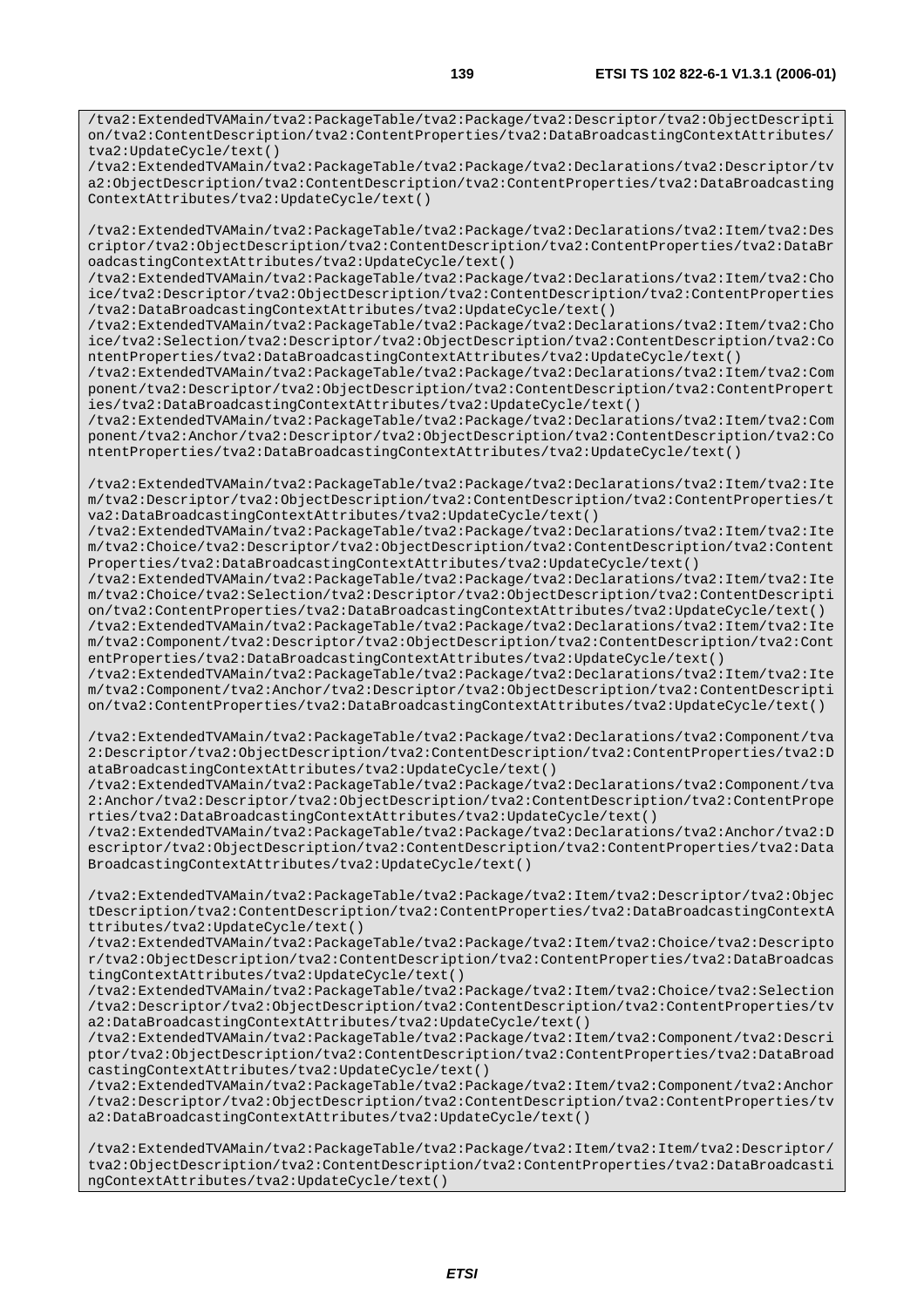/tva2:ExtendedTVAMain/tva2:PackageTable/tva2:Package/tva2:Item/tva2:Item/tva2:Choice/tva2 :Descriptor/tva2:ObjectDescription/tva2:ContentDescription/tva2:ContentProperties/tva2:Da taBroadcastingContextAttributes/tva2:UpdateCycle/text() /tva2:ExtendedTVAMain/tva2:PackageTable/tva2:Package/tva2:Item/tva2:Item/tva2:Choice/tva2 :Selection/tva2:Descriptor/tva2:ObjectDescription/tva2:ContentDescription/tva2:ContentPro perties/tva2:DataBroadcastingContextAttributes/tva2:UpdateCycle/text() /tva2:ExtendedTVAMain/tva2:PackageTable/tva2:Package/tva2:Item/tva2:Item/tva2:Component/t va2:Descriptor/tva2:ObjectDescription/tva2:ContentDescription/tva2:ContentProperties/tva2 :DataBroadcastingContextAttributes/tva2:UpdateCycle/text() /tva2:ExtendedTVAMain/tva2:PackageTable/tva2:Package/tva2:Item/tva2:Item/tva2:Component/t va2:Anchor/tva2:Descriptor/tva2:ObjectDescription/tva2:ContentDescription/tva2:ContentPro perties/tva2:DataBroadcastingContextAttributes/tva2:UpdateCycle/text() "/>  $\geq 1$ ######################################################################################## --> <!-- fieldID for InterstitialContent in Package --> <!-- InterstitialContent, BrandName-->  $\left\langle 1 - - \right\rangle$ ######################################################################################## --> <FieldIDDefinition fieldID="InterstitialContent" fieldDefinition=" /tva:TVAMain/tva:ProgramDescription/tva:ProgramInformationTable/tva:ProgramInformation/tv a2:ExtendedContentDescription/tva2:ContentProperties/tva2:InterstitialContextAttributes /tva:TVAMain/tva:ProgramDescription/tva:GroupInformationTable/tva:GroupInformation/tva2:E xtendedContentDescription/tva2:ContentProperties/tva2:InterstitialContextAttributes /tva2:ExtendedTVAMain/tva2:PackageTable/tva2:Package/tva2:Descriptor/tva2:ObjectDescripti on/tva2:ContentDescription/tva2:ContentProperties/tva2:InterstitialContextAttributes /tva2:ExtendedTVAMain/tva2:PackageTable/tva2:Package/tva2:Declarations/tva2:Descriptor/tv a2:ObjectDescription/tva2:ContentDescription/tva2:ContentProperties/tva2:InterstitialCont extAttributes /tva2:ExtendedTVAMain/tva2:PackageTable/tva2:Package/tva2:Declarations/tva2:Item/tva2:Des criptor/tva2:ObjectDescription/tva2:ContentDescription/tva2:ContentProperties/tva2:Inters titialContextAttributes /tva2:ExtendedTVAMain/tva2:PackageTable/tva2:Package/tva2:Declarations/tva2:Item/tva2:Cho ice/tva2:Descriptor/tva2:ObjectDescription/tva2:ContentDescription/tva2:ContentProperties /tva2:InterstitialContextAttributes /tva2:ExtendedTVAMain/tva2:PackageTable/tva2:Package/tva2:Declarations/tva2:Item/tva2:Cho ice/tva2:Selection/tva2:Descriptor/tva2:ObjectDescription/tva2:ContentDescription/tva2:Co ntentProperties/tva2:InterstitialContextAttributes /tva2:ExtendedTVAMain/tva2:PackageTable/tva2:Package/tva2:Declarations/tva2:Item/tva2:Com ponent/tva2:Descriptor/tva2:ObjectDescription/tva2:ContentDescription/tva2:ContentPropert ies/tva2:InterstitialContextAttributes /tva2:ExtendedTVAMain/tva2:PackageTable/tva2:Package/tva2:Declarations/tva2:Item/tva2:Com ponent/tva2:Anchor/tva2:Descriptor/tva2:ObjectDescription/tva2:ContentDescription/tva2:Co ntentProperties/tva2:InterstitialContextAttributes /tva2:ExtendedTVAMain/tva2:PackageTable/tva2:Package/tva2:Declarations/tva2:Item/tva2:Ite m/tva2:Descriptor/tva2:ObjectDescription/tva2:ContentDescription/tva2:ContentProperties/t va2:InterstitialContextAttributes /tva2:ExtendedTVAMain/tva2:PackageTable/tva2:Package/tva2:Declarations/tva2:Item/tva2:Ite m/tva2:Choice/tva2:Descriptor/tva2:ObjectDescription/tva2:ContentDescription/tva2:Content Properties/tva2:InterstitialContextAttributes /tva2:ExtendedTVAMain/tva2:PackageTable/tva2:Package/tva2:Declarations/tva2:Item/tva2:Ite m/tva2:Choice/tva2:Selection/tva2:Descriptor/tva2:ObjectDescription/tva2:ContentDescripti on/tva2:ContentProperties/tva2:InterstitialContextAttributes /tva2:ExtendedTVAMain/tva2:PackageTable/tva2:Package/tva2:Declarations/tva2:Item/tva2:Ite m/tva2:Component/tva2:Descriptor/tva2:ObjectDescription/tva2:ContentDescription/tva2:Cont entProperties/tva2:InterstitialContextAttributes /tva2:ExtendedTVAMain/tva2:PackageTable/tva2:Package/tva2:Declarations/tva2:Item/tva2:Ite m/tva2:Component/tva2:Anchor/tva2:Descriptor/tva2:ObjectDescription/tva2:ContentDescripti on/tva2:ContentProperties/tva2:InterstitialContextAttributes

/tva2:ExtendedTVAMain/tva2:PackageTable/tva2:Package/tva2:Declarations/tva2:Component/tva 2:Descriptor/tva2:ObjectDescription/tva2:ContentDescription/tva2:ContentProperties/tva2:I nterstitialContextAttributes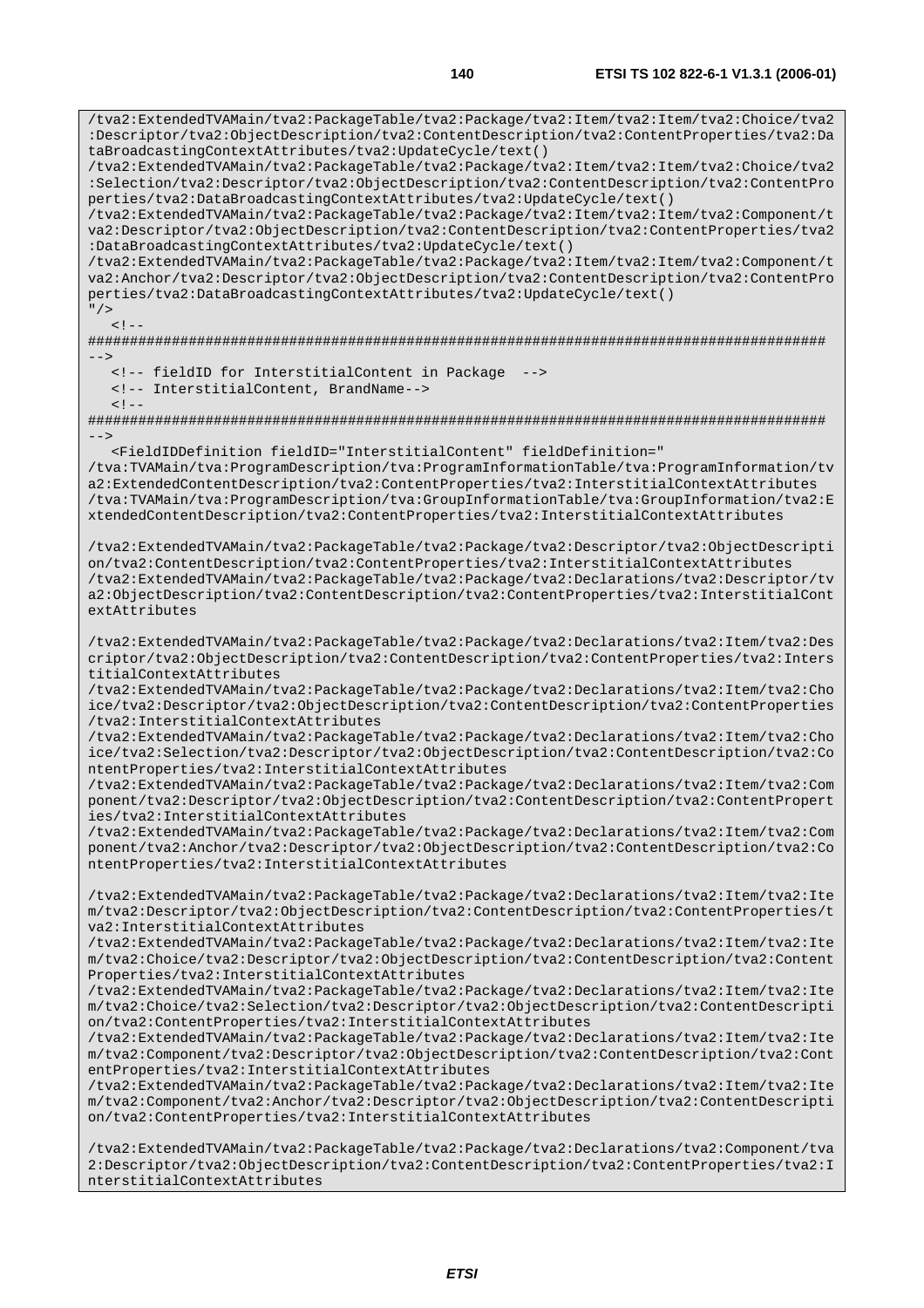/tva2:ExtendedTVAMain/tva2:PackageTable/tva2:Package/tva2:Declarations/tva2:Component/tva 2:Anchor/tva2:Descriptor/tva2:ObjectDescription/tva2:ContentDescription/tva2:ContentPrope rties/tva2:InterstitialContextAttributes

/tva2:ExtendedTVAMain/tva2:PackageTable/tva2:Package/tva2:Declarations/tva2:Anchor/tva2:D escriptor/tva2:ObjectDescription/tva2:ContentDescription/tva2:ContentProperties/tva2:Inte rstitialContextAttributes

/tva2:ExtendedTVAMain/tva2:PackageTable/tva2:Package/tva2:Item/tva2:Descriptor/tva2:Objec tDescription/tva2:ContentDescription/tva2:ContentProperties/tva2:InterstitialContextAttri butes

/tva2:ExtendedTVAMain/tva2:PackageTable/tva2:Package/tva2:Item/tva2:Choice/tva2:Descripto r/tva2:ObjectDescription/tva2:ContentDescription/tva2:ContentProperties/tva2:Interstitial ContextAttributes

/tva2:ExtendedTVAMain/tva2:PackageTable/tva2:Package/tva2:Item/tva2:Choice/tva2:Selection /tva2:Descriptor/tva2:ObjectDescription/tva2:ContentDescription/tva2:ContentProperties/tv a2:InterstitialContextAttributes

/tva2:ExtendedTVAMain/tva2:PackageTable/tva2:Package/tva2:Item/tva2:Component/tva2:Descri ptor/tva2:ObjectDescription/tva2:ContentDescription/tva2:ContentProperties/tva2:Interstit ialContextAttributes

/tva2:ExtendedTVAMain/tva2:PackageTable/tva2:Package/tva2:Item/tva2:Component/tva2:Anchor /tva2:Descriptor/tva2:ObjectDescription/tva2:ContentDescription/tva2:ContentProperties/tv a2:InterstitialContextAttributes

/tva2:ExtendedTVAMain/tva2:PackageTable/tva2:Package/tva2:Item/tva2:Item/tva2:Descriptor/ tva2:ObjectDescription/tva2:ContentDescription/tva2:ContentProperties/tva2:InterstitialCo ntextAttributes

/tva2:ExtendedTVAMain/tva2:PackageTable/tva2:Package/tva2:Item/tva2:Item/tva2:Choice/tva2 :Descriptor/tva2:ObjectDescription/tva2:ContentDescription/tva2:ContentProperties/tva2:In terstitialContextAttributes

/tva2:ExtendedTVAMain/tva2:PackageTable/tva2:Package/tva2:Item/tva2:Item/tva2:Choice/tva2 :Selection/tva2:Descriptor/tva2:ObjectDescription/tva2:ContentDescription/tva2:ContentPro perties/tva2:InterstitialContextAttributes

/tva2:ExtendedTVAMain/tva2:PackageTable/tva2:Package/tva2:Item/tva2:Item/tva2:Component/t va2:Descriptor/tva2:ObjectDescription/tva2:ContentDescription/tva2:ContentProperties/tva2 :InterstitialContextAttributes

/tva2:ExtendedTVAMain/tva2:PackageTable/tva2:Package/tva2:Item/tva2:Item/tva2:Component/t va2:Anchor/tva2:Descriptor/tva2:ObjectDescription/tva2:ContentDescription/tva2:ContentPro perties/tva2:InterstitialContextAttributes  $"$  />

<FieldIDDefinition fieldID="BrandName" fieldDefinition="

/tva:TVAMain/tva:ProgramDescription/tva:ProgramInformationTable/tva:ProgramInformation/tv a2:ExtendedContentDescription/tva2:ContentProperties/tva2:InterstitialContextAttributes/t va2:BrandName/text()

/tva:TVAMain/tva:ProgramDescription/tva:GroupInformationTable/tva:GroupInformation/tva2:E xtendedContentDescription/tva2:ContentProperties/tva2:InterstitialContextAttributes/tva2: BrandName/text()

/tva2:ExtendedTVAMain/tva2:PackageTable/tva2:Package/tva2:Descriptor/tva2:ObjectDescripti on/tva2:ContentDescription/tva2:ContentProperties/tva2:InterstitialContextAttributes/tva2 :BrandName/text()

/tva2:ExtendedTVAMain/tva2:PackageTable/tva2:Package/tva2:Declarations/tva2:Descriptor/tv a2:ObjectDescription/tva2:ContentDescription/tva2:ContentProperties/tva2:InterstitialCont extAttributes/tva2:BrandName/text()

/tva2:ExtendedTVAMain/tva2:PackageTable/tva2:Package/tva2:Declarations/tva2:Item/tva2:Des criptor/tva2:ObjectDescription/tva2:ContentDescription/tva2:ContentProperties/tva2:Inters titialContextAttributes/tva2:BrandName/text()

/tva2:ExtendedTVAMain/tva2:PackageTable/tva2:Package/tva2:Declarations/tva2:Item/tva2:Cho ice/tva2:Descriptor/tva2:ObjectDescription/tva2:ContentDescription/tva2:ContentProperties /tva2:InterstitialContextAttributes/tva2:BrandName/text()

/tva2:ExtendedTVAMain/tva2:PackageTable/tva2:Package/tva2:Declarations/tva2:Item/tva2:Cho ice/tva2:Selection/tva2:Descriptor/tva2:ObjectDescription/tva2:ContentDescription/tva2:Co ntentProperties/tva2:InterstitialContextAttributes/tva2:BrandName/text()

/tva2:ExtendedTVAMain/tva2:PackageTable/tva2:Package/tva2:Declarations/tva2:Item/tva2:Com ponent/tva2:Descriptor/tva2:ObjectDescription/tva2:ContentDescription/tva2:ContentPropert ies/tva2:InterstitialContextAttributes/tva2:BrandName/text()

/tva2:ExtendedTVAMain/tva2:PackageTable/tva2:Package/tva2:Declarations/tva2:Item/tva2:Com ponent/tva2:Anchor/tva2:Descriptor/tva2:ObjectDescription/tva2:ContentDescription/tva2:Co ntentProperties/tva2:InterstitialContextAttributes/tva2:BrandName/text()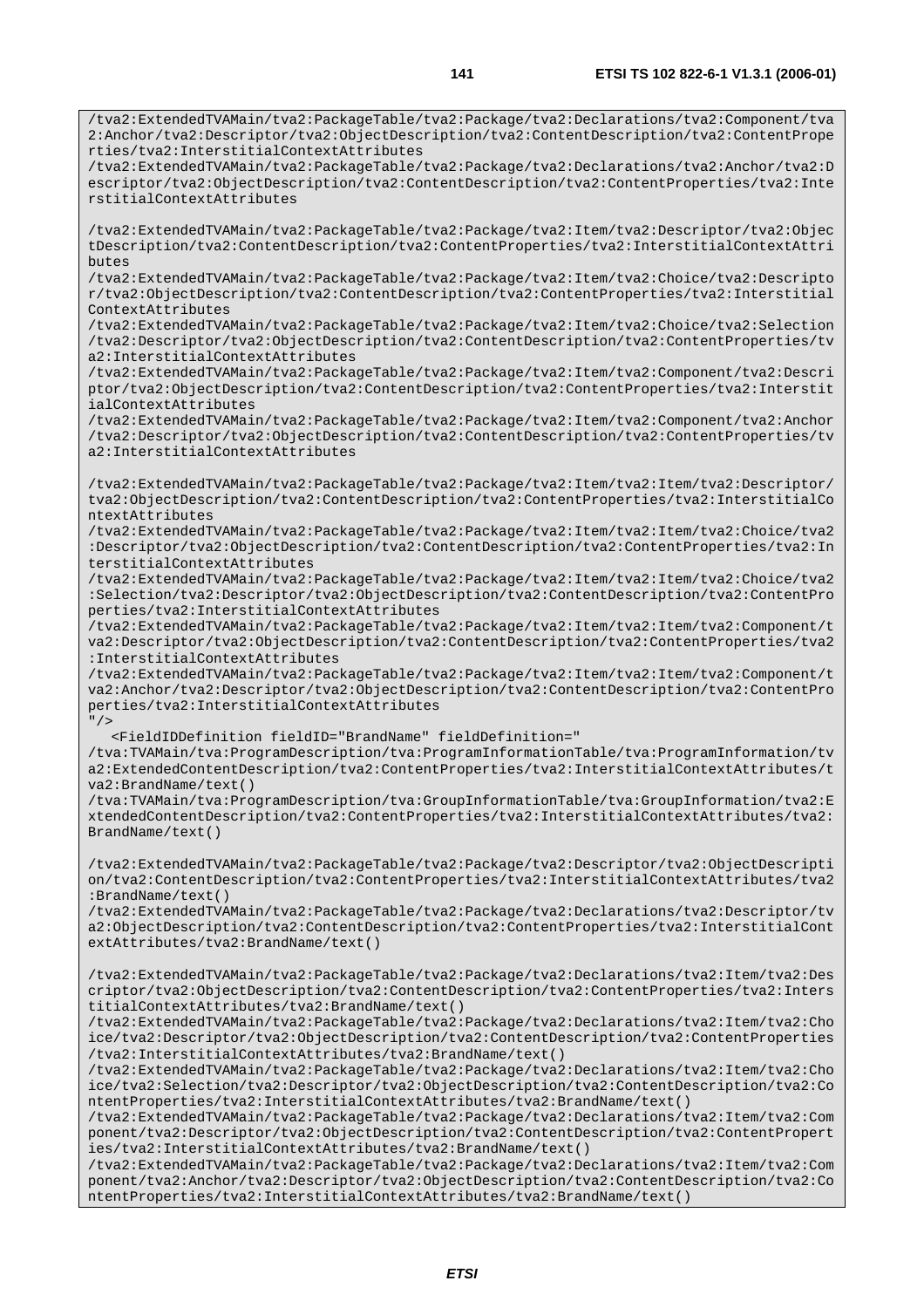/tva2:ExtendedTVAMain/tva2:PackageTable/tva2:Package/tva2:Declarations/tva2:Item/tva2:Ite m/tva2:Descriptor/tva2:ObjectDescription/tva2:ContentDescription/tva2:ContentProperties/t va2:InterstitialContextAttributes/tva2:BrandName/text()

/tva2:ExtendedTVAMain/tva2:PackageTable/tva2:Package/tva2:Declarations/tva2:Item/tva2:Ite m/tva2:Choice/tva2:Descriptor/tva2:ObjectDescription/tva2:ContentDescription/tva2:Content Properties/tva2:InterstitialContextAttributes/tva2:BrandName/text()

/tva2:ExtendedTVAMain/tva2:PackageTable/tva2:Package/tva2:Declarations/tva2:Item/tva2:Ite m/tva2:Choice/tva2:Selection/tva2:Descriptor/tva2:ObjectDescription/tva2:ContentDescripti on/tva2:ContentProperties/tva2:InterstitialContextAttributes/tva2:BrandName/text()

/tva2:ExtendedTVAMain/tva2:PackageTable/tva2:Package/tva2:Declarations/tva2:Item/tva2:Ite m/tva2:Component/tva2:Descriptor/tva2:ObjectDescription/tva2:ContentDescription/tva2:Cont entProperties/tva2:InterstitialContextAttributes/tva2:BrandName/text()

/tva2:ExtendedTVAMain/tva2:PackageTable/tva2:Package/tva2:Declarations/tva2:Item/tva2:Ite m/tva2:Component/tva2:Anchor/tva2:Descriptor/tva2:ObjectDescription/tva2:ContentDescripti on/tva2:ContentProperties/tva2:InterstitialContextAttributes/tva2:BrandName/text()

/tva2:ExtendedTVAMain/tva2:PackageTable/tva2:Package/tva2:Declarations/tva2:Component/tva 2:Descriptor/tva2:ObjectDescription/tva2:ContentDescription/tva2:ContentProperties/tva2:I nterstitialContextAttributes/tva2:BrandName/text()

/tva2:ExtendedTVAMain/tva2:PackageTable/tva2:Package/tva2:Declarations/tva2:Component/tva 2:Anchor/tva2:Descriptor/tva2:ObjectDescription/tva2:ContentDescription/tva2:ContentPrope rties/tva2:InterstitialContextAttributes/tva2:BrandName/text()

/tva2:ExtendedTVAMain/tva2:PackageTable/tva2:Package/tva2:Declarations/tva2:Anchor/tva2:D escriptor/tva2:ObjectDescription/tva2:ContentDescription/tva2:ContentProperties/tva2:Inte rstitialContextAttributes/tva2:BrandName/text()

/tva2:ExtendedTVAMain/tva2:PackageTable/tva2:Package/tva2:Item/tva2:Descriptor/tva2:Objec tDescription/tva2:ContentDescription/tva2:ContentProperties/tva2:InterstitialContextAttri butes/tva2:BrandName/text()

/tva2:ExtendedTVAMain/tva2:PackageTable/tva2:Package/tva2:Item/tva2:Choice/tva2:Descripto r/tva2:ObjectDescription/tva2:ContentDescription/tva2:ContentProperties/tva2:Interstitial ContextAttributes/tva2:BrandName/text()

/tva2:ExtendedTVAMain/tva2:PackageTable/tva2:Package/tva2:Item/tva2:Choice/tva2:Selection /tva2:Descriptor/tva2:ObjectDescription/tva2:ContentDescription/tva2:ContentProperties/tv a2:InterstitialContextAttributes/tva2:BrandName/text()

/tva2:ExtendedTVAMain/tva2:PackageTable/tva2:Package/tva2:Item/tva2:Component/tva2:Descri ptor/tva2:ObjectDescription/tva2:ContentDescription/tva2:ContentProperties/tva2:Interstit ialContextAttributes/tva2:BrandName/text()

/tva2:ExtendedTVAMain/tva2:PackageTable/tva2:Package/tva2:Item/tva2:Component/tva2:Anchor /tva2:Descriptor/tva2:ObjectDescription/tva2:ContentDescription/tva2:ContentProperties/tv a2:InterstitialContextAttributes/tva2:BrandName/text()

/tva2:ExtendedTVAMain/tva2:PackageTable/tva2:Package/tva2:Item/tva2:Item/tva2:Descriptor/ tva2:ObjectDescription/tva2:ContentDescription/tva2:ContentProperties/tva2:InterstitialCo ntextAttributes/tva2:BrandName/text()

/tva2:ExtendedTVAMain/tva2:PackageTable/tva2:Package/tva2:Item/tva2:Item/tva2:Choice/tva2 :Descriptor/tva2:ObjectDescription/tva2:ContentDescription/tva2:ContentProperties/tva2:In terstitialContextAttributes/tva2:BrandName/text()

/tva2:ExtendedTVAMain/tva2:PackageTable/tva2:Package/tva2:Item/tva2:Item/tva2:Choice/tva2 :Selection/tva2:Descriptor/tva2:ObjectDescription/tva2:ContentDescription/tva2:ContentPro perties/tva2:InterstitialContextAttributes/tva2:BrandName/text()

/tva2:ExtendedTVAMain/tva2:PackageTable/tva2:Package/tva2:Item/tva2:Item/tva2:Component/t va2:Descriptor/tva2:ObjectDescription/tva2:ContentDescription/tva2:ContentProperties/tva2 :InterstitialContextAttributes/tva2:BrandName/text()

/tva2:ExtendedTVAMain/tva2:PackageTable/tva2:Package/tva2:Item/tva2:Item/tva2:Component/t va2:Anchor/tva2:Descriptor/tva2:ObjectDescription/tva2:ContentDescription/tva2:ContentPro perties/tva2:InterstitialContextAttributes/tva2:BrandName/text()

```
<! --
```
"/>

######################################################################################## -->

<!-- fieldID for EducationContent in Package -->

<!-- EducationContent, IntendedUser, EducationalType -->

 $\lt$  !  $-$ 

######################################################################################## -->

<FieldIDDefinition fieldID="EducationalContent" fieldDefinition="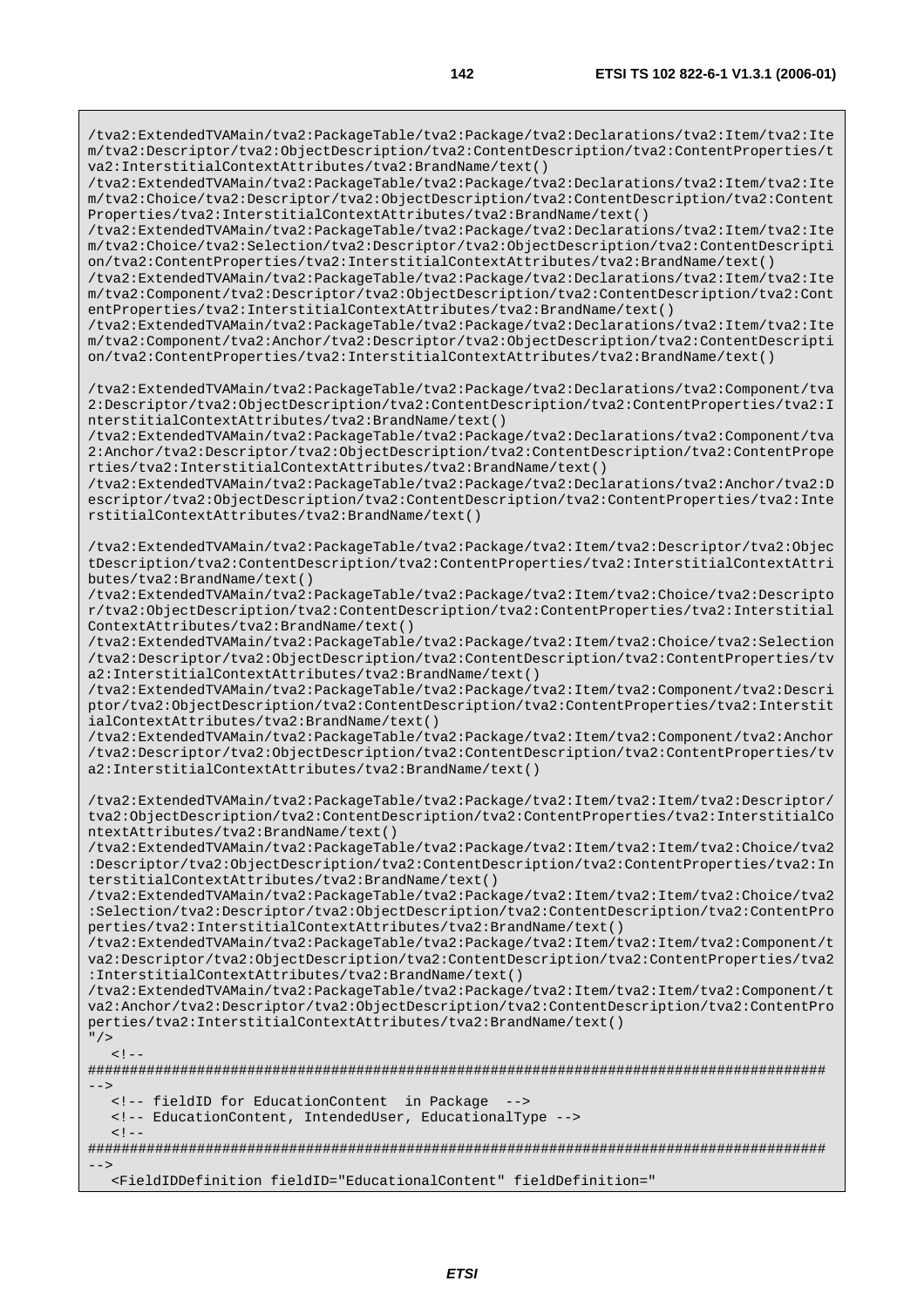/tva:TVAMain/tva:ProgramDescription/tva:ProgramInformationTable/tva:ProgramInformation/tv a2:ExtendedContentDescription/tva2:ContentProperties/tva2:EducationalContextAttributes /tva:TVAMain/tva:ProgramDescription/tva:GroupInformationTable/tva:GroupInformation/tva2:E xtendedContentDescription/tva2:ContentProperties/tva2:EducationalContextAttributes

/tva2:ExtendedTVAMain/tva2:PackageTable/tva2:Package/tva2:Descriptor/tva2:ObjectDescripti on/tva2:ContentDescription/tva2:ContentProperties/tva2:EducationalContextAttributes /tva2:ExtendedTVAMain/tva2:PackageTable/tva2:Package/tva2:Declarations/tva2:Descriptor/tv a2:ObjectDescription/tva2:ContentDescription/tva2:ContentProperties/tva2:EducationalConte xtAttributes

/tva2:ExtendedTVAMain/tva2:PackageTable/tva2:Package/tva2:Declarations/tva2:Item/tva2:Des criptor/tva2:ObjectDescription/tva2:ContentDescription/tva2:ContentProperties/tva2:Educat ionalContextAttributes

/tva2:ExtendedTVAMain/tva2:PackageTable/tva2:Package/tva2:Declarations/tva2:Item/tva2:Cho ice/tva2:Descriptor/tva2:ObjectDescription/tva2:ContentDescription/tva2:ContentProperties /tva2:EducationalContextAttributes

/tva2:ExtendedTVAMain/tva2:PackageTable/tva2:Package/tva2:Declarations/tva2:Item/tva2:Cho ice/tva2:Selection/tva2:Descriptor/tva2:ObjectDescription/tva2:ContentDescription/tva2:Co ntentProperties/tva2:EducationalContextAttributes

/tva2:ExtendedTVAMain/tva2:PackageTable/tva2:Package/tva2:Declarations/tva2:Item/tva2:Com ponent/tva2:Descriptor/tva2:ObjectDescription/tva2:ContentDescription/tva2:ContentPropert ies/tva2:EducationalContextAttributes

/tva2:ExtendedTVAMain/tva2:PackageTable/tva2:Package/tva2:Declarations/tva2:Item/tva2:Com ponent/tva2:Anchor/tva2:Descriptor/tva2:ObjectDescription/tva2:ContentDescription/tva2:Co ntentProperties/tva2:EducationalContextAttributes

/tva2:ExtendedTVAMain/tva2:PackageTable/tva2:Package/tva2:Declarations/tva2:Item/tva2:Ite m/tva2:Descriptor/tva2:ObjectDescription/tva2:ContentDescription/tva2:ContentProperties/t va2:EducationalContextAttributes

/tva2:ExtendedTVAMain/tva2:PackageTable/tva2:Package/tva2:Declarations/tva2:Item/tva2:Ite m/tva2:Choice/tva2:Descriptor/tva2:ObjectDescription/tva2:ContentDescription/tva2:Content Properties/tva2:EducationalContextAttributes

/tva2:ExtendedTVAMain/tva2:PackageTable/tva2:Package/tva2:Declarations/tva2:Item/tva2:Ite m/tva2:Choice/tva2:Selection/tva2:Descriptor/tva2:ObjectDescription/tva2:ContentDescripti on/tva2:ContentProperties/tva2:EducationalContextAttributes

/tva2:ExtendedTVAMain/tva2:PackageTable/tva2:Package/tva2:Declarations/tva2:Item/tva2:Ite m/tva2:Component/tva2:Descriptor/tva2:ObjectDescription/tva2:ContentDescription/tva2:Cont entProperties/tva2:EducationalContextAttributes

/tva2:ExtendedTVAMain/tva2:PackageTable/tva2:Package/tva2:Declarations/tva2:Item/tva2:Ite m/tva2:Component/tva2:Anchor/tva2:Descriptor/tva2:ObjectDescription/tva2:ContentDescripti on/tva2:ContentProperties/tva2:EducationalContextAttributes

/tva2:ExtendedTVAMain/tva2:PackageTable/tva2:Package/tva2:Declarations/tva2:Component/tva 2:Descriptor/tva2:ObjectDescription/tva2:ContentDescription/tva2:ContentProperties/tva2:E ducationalContextAttributes

/tva2:ExtendedTVAMain/tva2:PackageTable/tva2:Package/tva2:Declarations/tva2:Component/tva 2:Anchor/tva2:Descriptor/tva2:ObjectDescription/tva2:ContentDescription/tva2:ContentPrope rties/tva2:EducationalContextAttributes

/tva2:ExtendedTVAMain/tva2:PackageTable/tva2:Package/tva2:Declarations/tva2:Anchor/tva2:D escriptor/tva2:ObjectDescription/tva2:ContentDescription/tva2:ContentProperties/tva2:Educ ationalContextAttributes

/tva2:ExtendedTVAMain/tva2:PackageTable/tva2:Package/tva2:Item/tva2:Descriptor/tva2:Objec tDescription/tva2:ContentDescription/tva2:ContentProperties/tva2:EducationalContextAttrib utes

/tva2:ExtendedTVAMain/tva2:PackageTable/tva2:Package/tva2:Item/tva2:Choice/tva2:Descripto r/tva2:ObjectDescription/tva2:ContentDescription/tva2:ContentProperties/tva2:EducationalC ontextAttributes

/tva2:ExtendedTVAMain/tva2:PackageTable/tva2:Package/tva2:Item/tva2:Choice/tva2:Selection /tva2:Descriptor/tva2:ObjectDescription/tva2:ContentDescription/tva2:ContentProperties/tv a2:EducationalContextAttributes

/tva2:ExtendedTVAMain/tva2:PackageTable/tva2:Package/tva2:Item/tva2:Component/tva2:Descri ptor/tva2:ObjectDescription/tva2:ContentDescription/tva2:ContentProperties/tva2:Education alContextAttributes

/tva2:ExtendedTVAMain/tva2:PackageTable/tva2:Package/tva2:Item/tva2:Component/tva2:Anchor /tva2:Descriptor/tva2:ObjectDescription/tva2:ContentDescription/tva2:ContentProperties/tv a2:EducationalContextAttributes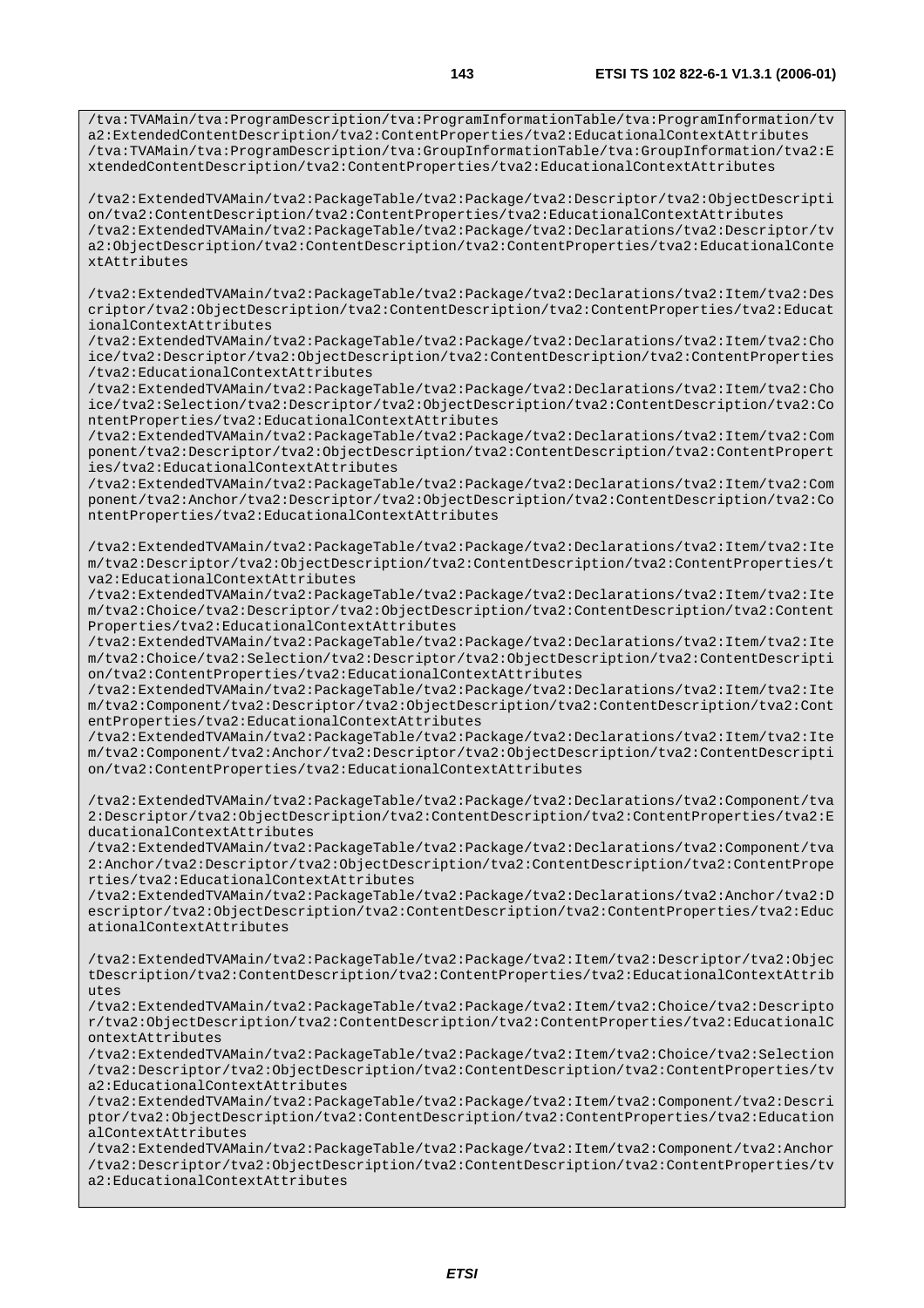/tva2:ExtendedTVAMain/tva2:PackageTable/tva2:Package/tva2:Item/tva2:Item/tva2:Descriptor/ tva2:ObjectDescription/tva2:ContentDescription/tva2:ContentProperties/tva2:EducationalCon textAttributes

/tva2:ExtendedTVAMain/tva2:PackageTable/tva2:Package/tva2:Item/tva2:Item/tva2:Choice/tva2 :Descriptor/tva2:ObjectDescription/tva2:ContentDescription/tva2:ContentProperties/tva2:Ed ucationalContextAttributes

/tva2:ExtendedTVAMain/tva2:PackageTable/tva2:Package/tva2:Item/tva2:Item/tva2:Choice/tva2 :Selection/tva2:Descriptor/tva2:ObjectDescription/tva2:ContentDescription/tva2:ContentPro perties/tva2:EducationalContextAttributes

/tva2:ExtendedTVAMain/tva2:PackageTable/tva2:Package/tva2:Item/tva2:Item/tva2:Component/t va2:Descriptor/tva2:ObjectDescription/tva2:ContentDescription/tva2:ContentProperties/tva2 :EducationalContextAttributes

/tva2:ExtendedTVAMain/tva2:PackageTable/tva2:Package/tva2:Item/tva2:Item/tva2:Component/t va2:Anchor/tva2:Descriptor/tva2:ObjectDescription/tva2:ContentDescription/tva2:ContentPro perties/tva2:EducationalContextAttributes

"/>

<FieldIDDefinition fieldID="IntendedUser" fieldDefinition="

/tva:TVAMain/tva:ProgramDescription/tva:ProgramInformationTable/tva:ProgramInformation/tv a2:ExtendedContentDescription/tva2:ContentProperties/tva2:EducationalContextAttributes/tv a2:IntendedUser/@href

/tva:TVAMain/tva:ProgramDescription/tva:ProgramInformationTable/tva:ProgramInformation/tv a2:ExtendedContentDescription/tva2:ContentProperties/tva2:EducationalContextAttributes/tv a2:IntendedUser/tva:Name/text()

/tva:TVAMain/tva:ProgramDescription/tva:GroupInformationTable/tva:GroupInformation/tva2:E xtendedContentDescription/tva2:ContentProperties/tva2:EducationalContextAttributes/tva2:I ntendedUser/@href

/tva:TVAMain/tva:ProgramDescription/tva:GroupInformationTable/tva:GroupInformation/tva2:E xtendedContentDescription/tva2:ContentProperties/tva2:EducationalContextAttributes/tva2:I ntendedUser/tva:Name/text()

/tva2:ExtendedTVAMain/tva2:PackageTable/tva2:Package/tva2:Descriptor/tva2:ObjectDescripti on/tva2:ContentDescription/tva2:ContentProperties/tva2:EducationalContextAttributes/tva2: IntendedUser/@href

/tva2:ExtendedTVAMain/tva2:PackageTable/tva2:Package/tva2:Descriptor/tva2:ObjectDescripti on/tva2:ContentDescription/tva2:ContentProperties/tva2:EducationalContextAttributes/tva2: IntendedUser/tva:Name/text()

/tva2:ExtendedTVAMain/tva2:PackageTable/tva2:Package/tva2:Declarations/tva2:Descriptor/tv a2:ObjectDescription/tva2:ContentDescription/tva2:ContentProperties/tva2:EducationalConte xtAttributes/tva2:IntendedUser/@href

/tva2:ExtendedTVAMain/tva2:PackageTable/tva2:Package/tva2:Declarations/tva2:Descriptor/tv a2:ObjectDescription/tva2:ContentDescription/tva2:ContentProperties/tva2:EducationalConte xtAttributes/tva2:IntendedUser/tva:Name/text()

/tva2:ExtendedTVAMain/tva2:PackageTable/tva2:Package/tva2:Declarations/tva2:Item/tva2:Des criptor/tva2:ObjectDescription/tva2:ContentDescription/tva2:ContentProperties/tva2:Educat ionalContextAttributes/tva2:IntendedUser/@href

/tva2:ExtendedTVAMain/tva2:PackageTable/tva2:Package/tva2:Declarations/tva2:Item/tva2:Des criptor/tva2:ObjectDescription/tva2:ContentDescription/tva2:ContentProperties/tva2:Educat ionalContextAttributes/tva2:IntendedUser/tva:Name/text()

/tva2:ExtendedTVAMain/tva2:PackageTable/tva2:Package/tva2:Declarations/tva2:Item/tva2:Cho ice/tva2:Descriptor/tva2:ObjectDescription/tva2:ContentDescription/tva2:ContentProperties /tva2:EducationalContextAttributes/tva2:IntendedUser/@href

/tva2:ExtendedTVAMain/tva2:PackageTable/tva2:Package/tva2:Declarations/tva2:Item/tva2:Cho ice/tva2:Descriptor/tva2:ObjectDescription/tva2:ContentDescription/tva2:ContentProperties /tva2:EducationalContextAttributes/tva2:IntendedUser/tva:Name/text()

/tva2:ExtendedTVAMain/tva2:PackageTable/tva2:Package/tva2:Declarations/tva2:Item/tva2:Cho ice/tva2:Selection/tva2:Descriptor/tva2:ObjectDescription/tva2:ContentDescription/tva2:Co ntentProperties/tva2:EducationalContextAttributes/tva2:IntendedUser/@href /tva2:ExtendedTVAMain/tva2:PackageTable/tva2:Package/tva2:Declarations/tva2:Item/tva2:Cho

ice/tva2:Selection/tva2:Descriptor/tva2:ObjectDescription/tva2:ContentDescription/tva2:Co ntentProperties/tva2:EducationalContextAttributes/tva2:IntendedUser/tva:Name/text()

/tva2:ExtendedTVAMain/tva2:PackageTable/tva2:Package/tva2:Declarations/tva2:Item/tva2:Com ponent/tva2:Descriptor/tva2:ObjectDescription/tva2:ContentDescription/tva2:ContentPropert ies/tva2:EducationalContextAttributes/tva2:IntendedUser/@href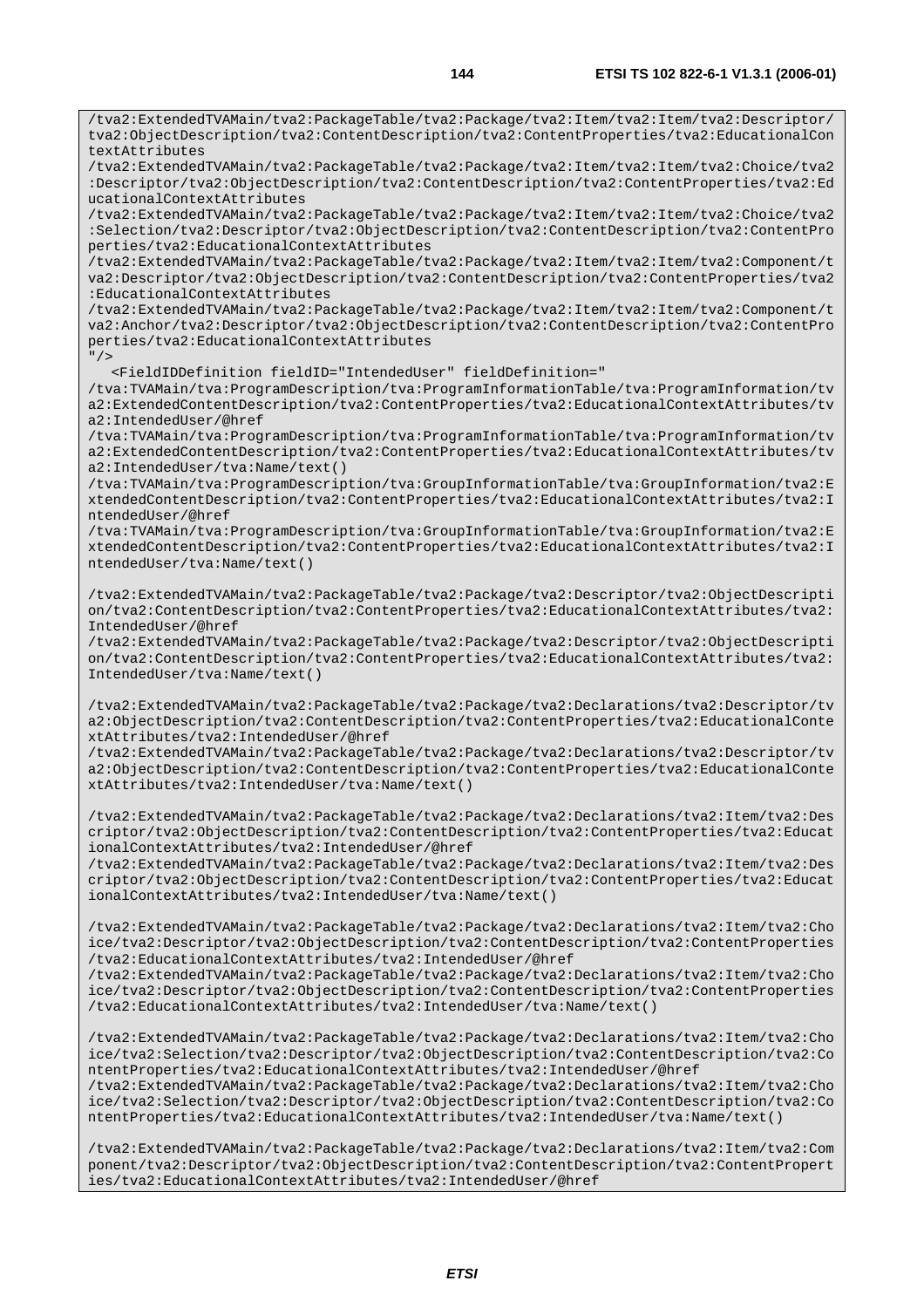/tva2:ExtendedTVAMain/tva2:PackageTable/tva2:Package/tva2:Declarations/tva2:Item/tva2:Com ponent/tva2:Anchor/tva2:Descriptor/tva2:ObjectDescription/tva2:ContentDescription/tva2:Co ntentProperties/tva2:EducationalContextAttributes/tva2:IntendedUser/@href

/tva2:ExtendedTVAMain/tva2:PackageTable/tva2:Package/tva2:Declarations/tva2:Item/tva2:Com ponent/tva2:Anchor/tva2:Descriptor/tva2:ObjectDescription/tva2:ContentDescription/tva2:Co ntentProperties/tva2:EducationalContextAttributes/tva2:IntendedUser/tva:Name/text()

/tva2:ExtendedTVAMain/tva2:PackageTable/tva2:Package/tva2:Declarations/tva2:Item/tva2:Ite m/tva2:Descriptor/tva2:ObjectDescription/tva2:ContentDescription/tva2:ContentProperties/t va2:EducationalContextAttributes/tva2:IntendedUser/@href

/tva2:ExtendedTVAMain/tva2:PackageTable/tva2:Package/tva2:Declarations/tva2:Item/tva2:Ite m/tva2:Descriptor/tva2:ObjectDescription/tva2:ContentDescription/tva2:ContentProperties/t va2:EducationalContextAttributes/tva2:IntendedUser/tva:Name/text()

/tva2:ExtendedTVAMain/tva2:PackageTable/tva2:Package/tva2:Declarations/tva2:Item/tva2:Ite m/tva2:Choice/tva2:Descriptor/tva2:ObjectDescription/tva2:ContentDescription/tva2:Content Properties/tva2:EducationalContextAttributes/tva2:IntendedUser/@href

/tva2:ExtendedTVAMain/tva2:PackageTable/tva2:Package/tva2:Declarations/tva2:Item/tva2:Ite m/tva2:Choice/tva2:Descriptor/tva2:ObjectDescription/tva2:ContentDescription/tva2:Content Properties/tva2:EducationalContextAttributes/tva2:IntendedUser/tva:Name/text()

/tva2:ExtendedTVAMain/tva2:PackageTable/tva2:Package/tva2:Declarations/tva2:Item/tva2:Ite m/tva2:Choice/tva2:Selection/tva2:Descriptor/tva2:ObjectDescription/tva2:ContentDescripti on/tva2:ContentProperties/tva2:EducationalContextAttributes/tva2:IntendedUser/@href

/tva2:ExtendedTVAMain/tva2:PackageTable/tva2:Package/tva2:Declarations/tva2:Item/tva2:Ite m/tva2:Choice/tva2:Selection/tva2:Descriptor/tva2:ObjectDescription/tva2:ContentDescripti on/tva2:ContentProperties/tva2:EducationalContextAttributes/tva2:IntendedUser/tva:Name/te  $xt()$ 

/tva2:ExtendedTVAMain/tva2:PackageTable/tva2:Package/tva2:Declarations/tva2:Item/tva2:Ite m/tva2:Component/tva2:Descriptor/tva2:ObjectDescription/tva2:ContentDescription/tva2:Cont entProperties/tva2:EducationalContextAttributes/tva2:IntendedUser/@href

/tva2:ExtendedTVAMain/tva2:PackageTable/tva2:Package/tva2:Declarations/tva2:Item/tva2:Ite m/tva2:Component/tva2:Descriptor/tva2:ObjectDescription/tva2:ContentDescription/tva2:Cont entProperties/tva2:EducationalContextAttributes/tva2:IntendedUser/tva:Name/text()

/tva2:ExtendedTVAMain/tva2:PackageTable/tva2:Package/tva2:Declarations/tva2:Item/tva2:Ite m/tva2:Component/tva2:Anchor/tva2:Descriptor/tva2:ObjectDescription/tva2:ContentDescripti on/tva2:ContentProperties/tva2:EducationalContextAttributes/tva2:IntendedUser/@href

/tva2:ExtendedTVAMain/tva2:PackageTable/tva2:Package/tva2:Declarations/tva2:Item/tva2:Ite m/tva2:Component/tva2:Anchor/tva2:Descriptor/tva2:ObjectDescription/tva2:ContentDescripti on/tva2:ContentProperties/tva2:EducationalContextAttributes/tva2:IntendedUser/tva:Name/te xt()

/tva2:ExtendedTVAMain/tva2:PackageTable/tva2:Package/tva2:Declarations/tva2:Component/tva 2:Descriptor/tva2:ObjectDescription/tva2:ContentDescription/tva2:ContentProperties/tva2:E ducationalContextAttributes/tva2:IntendedUser/@href

/tva2:ExtendedTVAMain/tva2:PackageTable/tva2:Package/tva2:Declarations/tva2:Component/tva 2:Descriptor/tva2:ObjectDescription/tva2:ContentDescription/tva2:ContentProperties/tva2:E ducationalContextAttributes/tva2:IntendedUser/tva:Name/text()

/tva2:ExtendedTVAMain/tva2:PackageTable/tva2:Package/tva2:Declarations/tva2:Component/tva 2:Anchor/tva2:Descriptor/tva2:ObjectDescription/tva2:ContentDescription/tva2:ContentPrope rties/tva2:EducationalContextAttributes/tva2:IntendedUser/@href

/tva2:ExtendedTVAMain/tva2:PackageTable/tva2:Package/tva2:Declarations/tva2:Component/tva 2:Anchor/tva2:Descriptor/tva2:ObjectDescription/tva2:ContentDescription/tva2:ContentPrope rties/tva2:EducationalContextAttributes/tva2:IntendedUser/tva:Name/text()

/tva2:ExtendedTVAMain/tva2:PackageTable/tva2:Package/tva2:Declarations/tva2:Anchor/tva2:D escriptor/tva2:ObjectDescription/tva2:ContentDescription/tva2:ContentProperties/tva2:Educ ationalContextAttributes/tva2:IntendedUser/@href

/tva2:ExtendedTVAMain/tva2:PackageTable/tva2:Package/tva2:Declarations/tva2:Anchor/tva2:D escriptor/tva2:ObjectDescription/tva2:ContentDescription/tva2:ContentProperties/tva2:Educ ationalContextAttributes/tva2:IntendedUser/tva:Name/text()

/tva2:ExtendedTVAMain/tva2:PackageTable/tva2:Package/tva2:Item/tva2:Descriptor/tva2:Objec tDescription/tva2:ContentDescription/tva2:ContentProperties/tva2:EducationalContextAttrib utes/tva2:IntendedUser/@href

/tva2:ExtendedTVAMain/tva2:PackageTable/tva2:Package/tva2:Item/tva2:Descriptor/tva2:Objec tDescription/tva2:ContentDescription/tva2:ContentProperties/tva2:EducationalContextAttrib utes/tva2:IntendedUser/tva:Name/text()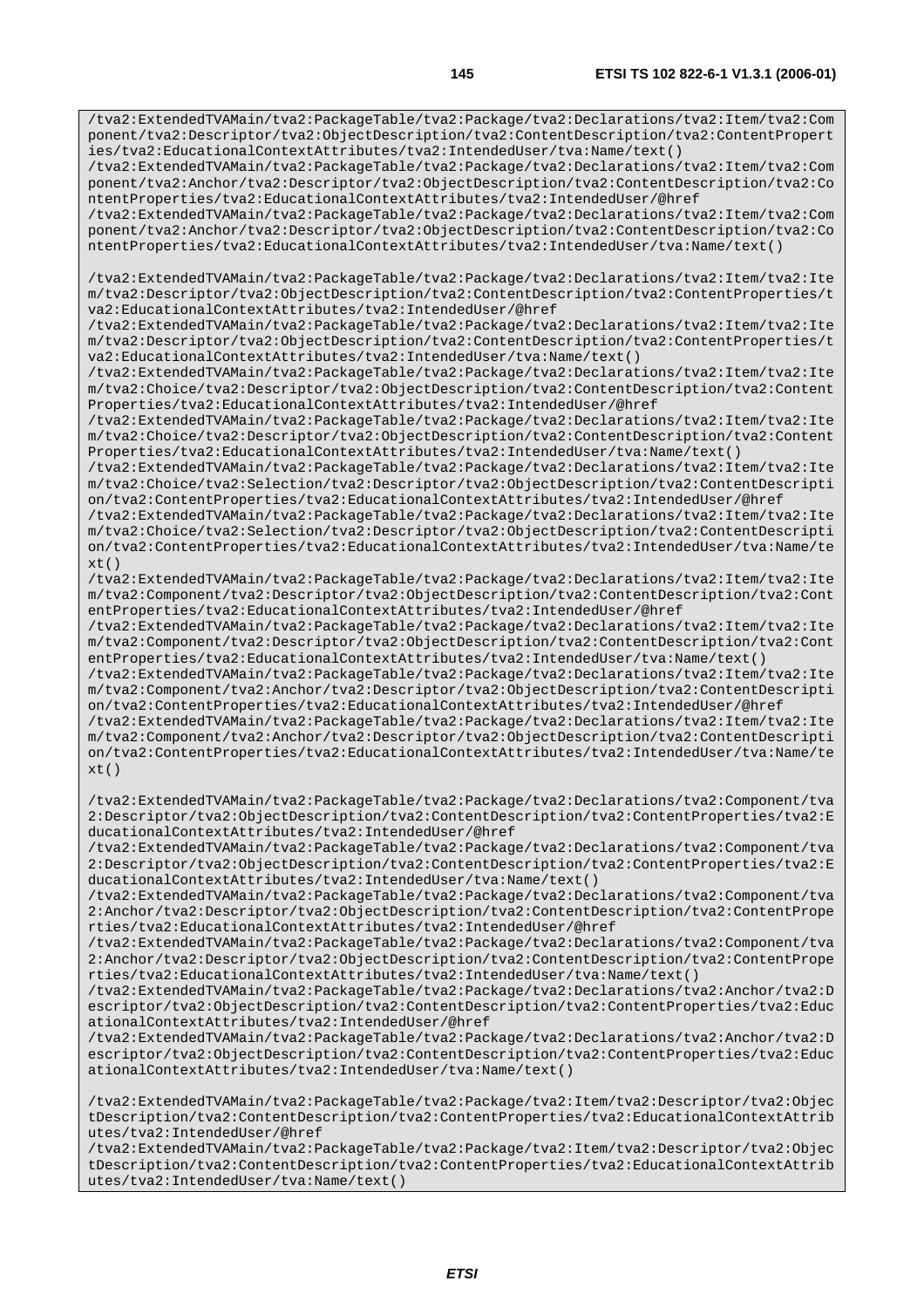/tva2:ExtendedTVAMain/tva2:PackageTable/tva2:Package/tva2:Item/tva2:Choice/tva2:Descripto

r/tva2:ObjectDescription/tva2:ContentDescription/tva2:ContentProperties/tva2:EducationalC ontextAttributes/tva2:IntendedUser/@href /tva2:ExtendedTVAMain/tva2:PackageTable/tva2:Package/tva2:Item/tva2:Choice/tva2:Descripto r/tva2:ObjectDescription/tva2:ContentDescription/tva2:ContentProperties/tva2:EducationalC ontextAttributes/tva2:IntendedUser/tva:Name/text() /tva2:ExtendedTVAMain/tva2:PackageTable/tva2:Package/tva2:Item/tva2:Choice/tva2:Selection /tva2:Descriptor/tva2:ObjectDescription/tva2:ContentDescription/tva2:ContentProperties/tv a2:EducationalContextAttributes/tva2:IntendedUser/@href /tva2:ExtendedTVAMain/tva2:PackageTable/tva2:Package/tva2:Item/tva2:Choice/tva2:Selection /tva2:Descriptor/tva2:ObjectDescription/tva2:ContentDescription/tva2:ContentProperties/tv a2:EducationalContextAttributes/tva2:IntendedUser/tva:Name/text() /tva2:ExtendedTVAMain/tva2:PackageTable/tva2:Package/tva2:Item/tva2:Component/tva2:Descri ptor/tva2:ObjectDescription/tva2:ContentDescription/tva2:ContentProperties/tva2:Education alContextAttributes/tva2:IntendedUser/@href /tva2:ExtendedTVAMain/tva2:PackageTable/tva2:Package/tva2:Item/tva2:Component/tva2:Descri ptor/tva2:ObjectDescription/tva2:ContentDescription/tva2:ContentProperties/tva2:Education alContextAttributes/tva2:IntendedUser/tva:Name/text() /tva2:ExtendedTVAMain/tva2:PackageTable/tva2:Package/tva2:Item/tva2:Component/tva2:Anchor /tva2:Descriptor/tva2:ObjectDescription/tva2:ContentDescription/tva2:ContentProperties/tv a2:EducationalContextAttributes/tva2:IntendedUser/@href /tva2:ExtendedTVAMain/tva2:PackageTable/tva2:Package/tva2:Item/tva2:Component/tva2:Anchor /tva2:Descriptor/tva2:ObjectDescription/tva2:ContentDescription/tva2:ContentProperties/tv a2:EducationalContextAttributes/tva2:IntendedUser/tva:Name/text() /tva2:ExtendedTVAMain/tva2:PackageTable/tva2:Package/tva2:Item/tva2:Item/tva2:Descriptor/ tva2:ObjectDescription/tva2:ContentDescription/tva2:ContentProperties/tva2:EducationalCon textAttributes/tva2:IntendedUser/@href /tva2:ExtendedTVAMain/tva2:PackageTable/tva2:Package/tva2:Item/tva2:Item/tva2:Descriptor/ tva2:ObjectDescription/tva2:ContentDescription/tva2:ContentProperties/tva2:EducationalCon textAttributes/tva2:IntendedUser/tva:Name/text() /tva2:ExtendedTVAMain/tva2:PackageTable/tva2:Package/tva2:Item/tva2:Item/tva2:Choice/tva2 :Descriptor/tva2:ObjectDescription/tva2:ContentDescription/tva2:ContentProperties/tva2:Ed ucationalContextAttributes/tva2:IntendedUser/@href /tva2:ExtendedTVAMain/tva2:PackageTable/tva2:Package/tva2:Item/tva2:Item/tva2:Choice/tva2 :Descriptor/tva2:ObjectDescription/tva2:ContentDescription/tva2:ContentProperties/tva2:Ed ucationalContextAttributes/tva2:IntendedUser/tva:Name/text() /tva2:ExtendedTVAMain/tva2:PackageTable/tva2:Package/tva2:Item/tva2:Item/tva2:Choice/tva2 :Selection/tva2:Descriptor/tva2:ObjectDescription/tva2:ContentDescription/tva2:ContentPro perties/tva2:EducationalContextAttributes/tva2:IntendedUser/@href /tva2:ExtendedTVAMain/tva2:PackageTable/tva2:Package/tva2:Item/tva2:Item/tva2:Choice/tva2 :Selection/tva2:Descriptor/tva2:ObjectDescription/tva2:ContentDescription/tva2:ContentPro perties/tva2:EducationalContextAttributes/tva2:IntendedUser/tva:Name/text() /tva2:ExtendedTVAMain/tva2:PackageTable/tva2:Package/tva2:Item/tva2:Item/tva2:Component/t va2:Descriptor/tva2:ObjectDescription/tva2:ContentDescription/tva2:ContentProperties/tva2 :EducationalContextAttributes/tva2:IntendedUser/@href /tva2:ExtendedTVAMain/tva2:PackageTable/tva2:Package/tva2:Item/tva2:Item/tva2:Component/t va2:Descriptor/tva2:ObjectDescription/tva2:ContentDescription/tva2:ContentProperties/tva2 :EducationalContextAttributes/tva2:IntendedUser/tva:Name/text()

/tva2:ExtendedTVAMain/tva2:PackageTable/tva2:Package/tva2:Item/tva2:Item/tva2:Component/t va2:Anchor/tva2:Descriptor/tva2:ObjectDescription/tva2:ContentDescription/tva2:ContentPro perties/tva2:EducationalContextAttributes/tva2:IntendedUser/@href

/tva2:ExtendedTVAMain/tva2:PackageTable/tva2:Package/tva2:Item/tva2:Item/tva2:Component/t va2:Anchor/tva2:Descriptor/tva2:ObjectDescription/tva2:ContentDescription/tva2:ContentPro perties/tva2:EducationalContextAttributes/tva2:IntendedUser/tva:Name/text() "/>

<FieldIDDefinition fieldID="EducationalType" fieldDefinition="

/tva:TVAMain/tva:ProgramDescription/tva:ProgramInformationTable/tva:ProgramInformation/tv a2:ExtendedContentDescription/tva2:ContentProperties/tva2:EducationalContextAttributes/tv a2:EducationalType/@href

/tva:TVAMain/tva:ProgramDescription/tva:ProgramInformationTable/tva:ProgramInformation/tv a2:ExtendedContentDescription/tva2:ContentProperties/tva2:EducationalContextAttributes/tv a2:EducationalType/tva:Name/text()

/tva:TVAMain/tva:ProgramDescription/tva:GroupInformationTable/tva:GroupInformation/tva2:E xtendedContentDescription/tva2:ContentProperties/tva2:EducationalContextAttributes/tva2:E ducationalType/@href

/tva:TVAMain/tva:ProgramDescription/tva:GroupInformationTable/tva:GroupInformation/tva2:E xtendedContentDescription/tva2:ContentProperties/tva2:EducationalContextAttributes/tva2:E ducationalType/tva:Name/text()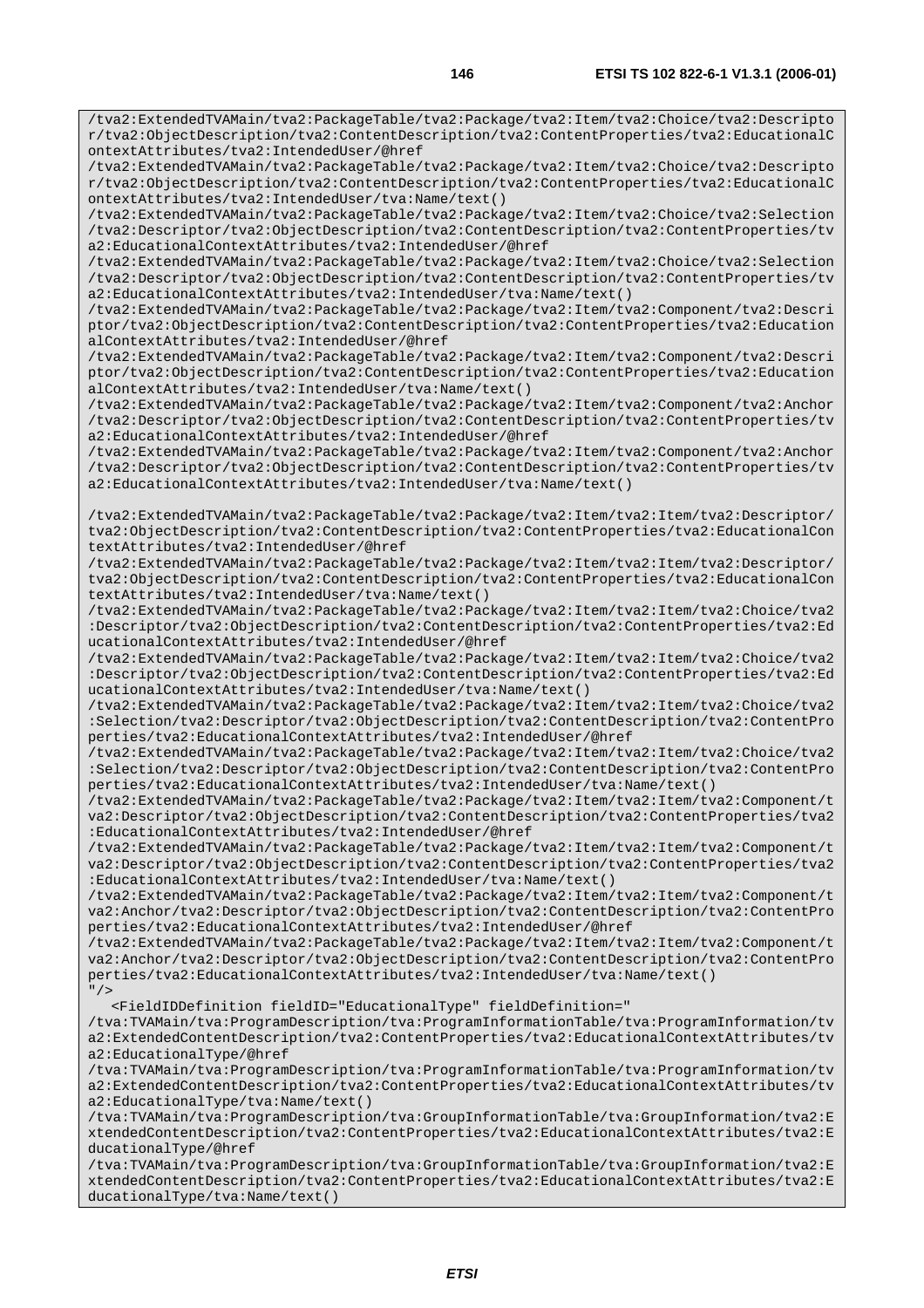/tva2:ExtendedTVAMain/tva2:PackageTable/tva2:Package/tva2:Descriptor/tva2:ObjectDescripti on/tva2:ContentDescription/tva2:ContentProperties/tva2:EducationalContextAttributes/tva2: EducationalType/@href

/tva2:ExtendedTVAMain/tva2:PackageTable/tva2:Package/tva2:Descriptor/tva2:ObjectDescripti on/tva2:ContentDescription/tva2:ContentProperties/tva2:EducationalContextAttributes/tva2: EducationalType/tva:Name/text()

/tva2:ExtendedTVAMain/tva2:PackageTable/tva2:Package/tva2:Declarations/tva2:Descriptor/tv a2:ObjectDescription/tva2:ContentDescription/tva2:ContentProperties/tva2:EducationalConte xtAttributes/tva2:EducationalType/@href

/tva2:ExtendedTVAMain/tva2:PackageTable/tva2:Package/tva2:Declarations/tva2:Descriptor/tv a2:ObjectDescription/tva2:ContentDescription/tva2:ContentProperties/tva2:EducationalConte xtAttributes/tva2:EducationalType/tva:Name/text()

/tva2:ExtendedTVAMain/tva2:PackageTable/tva2:Package/tva2:Declarations/tva2:Item/tva2:Des criptor/tva2:ObjectDescription/tva2:ContentDescription/tva2:ContentProperties/tva2:Educat ionalContextAttributes/tva2:EducationalType/@href

/tva2:ExtendedTVAMain/tva2:PackageTable/tva2:Package/tva2:Declarations/tva2:Item/tva2:Des criptor/tva2:ObjectDescription/tva2:ContentDescription/tva2:ContentProperties/tva2:Educat ionalContextAttributes/tva2:EducationalType/tva:Name/text()

/tva2:ExtendedTVAMain/tva2:PackageTable/tva2:Package/tva2:Declarations/tva2:Item/tva2:Cho ice/tva2:Descriptor/tva2:ObjectDescription/tva2:ContentDescription/tva2:ContentProperties /tva2:EducationalContextAttributes/tva2:EducationalType/@href /tva2:ExtendedTVAMain/tva2:PackageTable/tva2:Package/tva2:Declarations/tva2:Item/tva2:Cho

ice/tva2:Descriptor/tva2:ObjectDescription/tva2:ContentDescription/tva2:ContentProperties /tva2:EducationalContextAttributes/tva2:EducationalType/tva:Name/text()

/tva2:ExtendedTVAMain/tva2:PackageTable/tva2:Package/tva2:Declarations/tva2:Item/tva2:Cho ice/tva2:Selection/tva2:Descriptor/tva2:ObjectDescription/tva2:ContentDescription/tva2:Co ntentProperties/tva2:EducationalContextAttributes/tva2:EducationalType/@href /tva2:ExtendedTVAMain/tva2:PackageTable/tva2:Package/tva2:Declarations/tva2:Item/tva2:Cho ice/tva2:Selection/tva2:Descriptor/tva2:ObjectDescription/tva2:ContentDescription/tva2:Co ntentProperties/tva2:EducationalContextAttributes/tva2:EducationalType/tva:Name/text()

/tva2:ExtendedTVAMain/tva2:PackageTable/tva2:Package/tva2:Declarations/tva2:Item/tva2:Com ponent/tva2:Descriptor/tva2:ObjectDescription/tva2:ContentDescription/tva2:ContentPropert ies/tva2:EducationalContextAttributes/tva2:EducationalType/@href

/tva2:ExtendedTVAMain/tva2:PackageTable/tva2:Package/tva2:Declarations/tva2:Item/tva2:Com ponent/tva2:Descriptor/tva2:ObjectDescription/tva2:ContentDescription/tva2:ContentPropert ies/tva2:EducationalContextAttributes/tva2:EducationalType/tva:Name/text()

/tva2:ExtendedTVAMain/tva2:PackageTable/tva2:Package/tva2:Declarations/tva2:Item/tva2:Com ponent/tva2:Anchor/tva2:Descriptor/tva2:ObjectDescription/tva2:ContentDescription/tva2:Co ntentProperties/tva2:EducationalContextAttributes/tva2:EducationalType/@href

/tva2:ExtendedTVAMain/tva2:PackageTable/tva2:Package/tva2:Declarations/tva2:Item/tva2:Com ponent/tva2:Anchor/tva2:Descriptor/tva2:ObjectDescription/tva2:ContentDescription/tva2:Co ntentProperties/tva2:EducationalContextAttributes/tva2:EducationalType/tva:Name/text()

/tva2:ExtendedTVAMain/tva2:PackageTable/tva2:Package/tva2:Declarations/tva2:Item/tva2:Ite m/tva2:Descriptor/tva2:ObjectDescription/tva2:ContentDescription/tva2:ContentProperties/t va2:EducationalContextAttributes/tva2:EducationalType/@href

/tva2:ExtendedTVAMain/tva2:PackageTable/tva2:Package/tva2:Declarations/tva2:Item/tva2:Ite m/tva2:Descriptor/tva2:ObjectDescription/tva2:ContentDescription/tva2:ContentProperties/t va2:EducationalContextAttributes/tva2:EducationalType/tva:Name/text()

/tva2:ExtendedTVAMain/tva2:PackageTable/tva2:Package/tva2:Declarations/tva2:Item/tva2:Ite m/tva2:Choice/tva2:Descriptor/tva2:ObjectDescription/tva2:ContentDescription/tva2:Content Properties/tva2:EducationalContextAttributes/tva2:EducationalType/@href

/tva2:ExtendedTVAMain/tva2:PackageTable/tva2:Package/tva2:Declarations/tva2:Item/tva2:Ite m/tva2:Choice/tva2:Descriptor/tva2:ObjectDescription/tva2:ContentDescription/tva2:Content Properties/tva2:EducationalContextAttributes/tva2:EducationalType/tva:Name/text()

/tva2:ExtendedTVAMain/tva2:PackageTable/tva2:Package/tva2:Declarations/tva2:Item/tva2:Ite m/tva2:Choice/tva2:Selection/tva2:Descriptor/tva2:ObjectDescription/tva2:ContentDescripti on/tva2:ContentProperties/tva2:EducationalContextAttributes/tva2:EducationalType/@href

/tva2:ExtendedTVAMain/tva2:PackageTable/tva2:Package/tva2:Declarations/tva2:Item/tva2:Ite m/tva2:Choice/tva2:Selection/tva2:Descriptor/tva2:ObjectDescription/tva2:ContentDescripti on/tva2:ContentProperties/tva2:EducationalContextAttributes/tva2:EducationalType/tva:Name /text()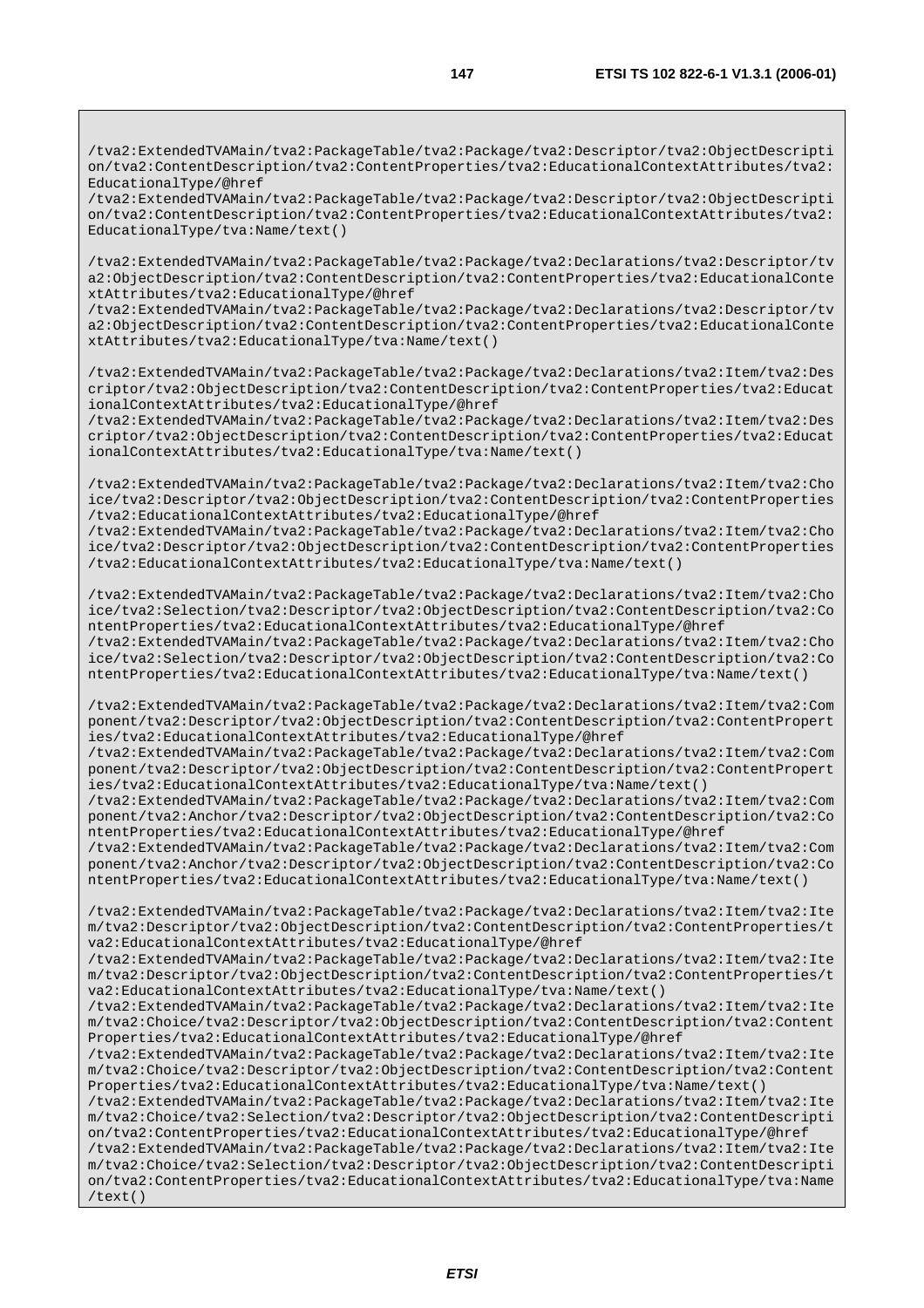/tva2:ExtendedTVAMain/tva2:PackageTable/tva2:Package/tva2:Declarations/tva2:Item/tva2:Ite m/tva2:Component/tva2:Descriptor/tva2:ObjectDescription/tva2:ContentDescription/tva2:Cont entProperties/tva2:EducationalContextAttributes/tva2:EducationalType/@href /tva2:ExtendedTVAMain/tva2:PackageTable/tva2:Package/tva2:Declarations/tva2:Item/tva2:Ite m/tva2:Component/tva2:Descriptor/tva2:ObjectDescription/tva2:ContentDescription/tva2:Cont entProperties/tva2:EducationalContextAttributes/tva2:EducationalType/tva:Name/text() /tva2:ExtendedTVAMain/tva2:PackageTable/tva2:Package/tva2:Declarations/tva2:Item/tva2:Ite m/tva2:Component/tva2:Anchor/tva2:Descriptor/tva2:ObjectDescription/tva2:ContentDescripti on/tva2:ContentProperties/tva2:EducationalContextAttributes/tva2:EducationalType/@href /tva2:ExtendedTVAMain/tva2:PackageTable/tva2:Package/tva2:Declarations/tva2:Item/tva2:Ite m/tva2:Component/tva2:Anchor/tva2:Descriptor/tva2:ObjectDescription/tva2:ContentDescripti on/tva2:ContentProperties/tva2:EducationalContextAttributes/tva2:EducationalType/tva:Name /text() /tva2:ExtendedTVAMain/tva2:PackageTable/tva2:Package/tva2:Declarations/tva2:Component/tva 2:Descriptor/tva2:ObjectDescription/tva2:ContentDescription/tva2:ContentProperties/tva2:E ducationalContextAttributes/tva2:EducationalType/@href /tva2:ExtendedTVAMain/tva2:PackageTable/tva2:Package/tva2:Declarations/tva2:Component/tva 2:Descriptor/tva2:ObjectDescription/tva2:ContentDescription/tva2:ContentProperties/tva2:E ducationalContextAttributes/tva2:EducationalType/tva:Name/text() /tva2:ExtendedTVAMain/tva2:PackageTable/tva2:Package/tva2:Declarations/tva2:Component/tva 2:Anchor/tva2:Descriptor/tva2:ObjectDescription/tva2:ContentDescription/tva2:ContentPrope rties/tva2:EducationalContextAttributes/tva2:EducationalType/@href /tva2:ExtendedTVAMain/tva2:PackageTable/tva2:Package/tva2:Declarations/tva2:Component/tva 2:Anchor/tva2:Descriptor/tva2:ObjectDescription/tva2:ContentDescription/tva2:ContentPrope rties/tva2:EducationalContextAttributes/tva2:EducationalType/tva:Name/text() /tva2:ExtendedTVAMain/tva2:PackageTable/tva2:Package/tva2:Declarations/tva2:Anchor/tva2:D escriptor/tva2:ObjectDescription/tva2:ContentDescription/tva2:ContentProperties/tva2:Educ ationalContextAttributes/tva2:EducationalType/@href /tva2:ExtendedTVAMain/tva2:PackageTable/tva2:Package/tva2:Declarations/tva2:Anchor/tva2:D escriptor/tva2:ObjectDescription/tva2:ContentDescription/tva2:ContentProperties/tva2:Educ ationalContextAttributes/tva2:EducationalType/tva:Name/text() /tva2:ExtendedTVAMain/tva2:PackageTable/tva2:Package/tva2:Item/tva2:Descriptor/tva2:Objec tDescription/tva2:ContentDescription/tva2:ContentProperties/tva2:EducationalContextAttrib utes/tva2:EducationalType/@href /tva2:ExtendedTVAMain/tva2:PackageTable/tva2:Package/tva2:Item/tva2:Descriptor/tva2:Objec tDescription/tva2:ContentDescription/tva2:ContentProperties/tva2:EducationalContextAttrib utes/tva2:EducationalType/tva:Name/text() /tva2:ExtendedTVAMain/tva2:PackageTable/tva2:Package/tva2:Item/tva2:Choice/tva2:Descripto r/tva2:ObjectDescription/tva2:ContentDescription/tva2:ContentProperties/tva2:EducationalC ontextAttributes/tva2:EducationalType/@href /tva2:ExtendedTVAMain/tva2:PackageTable/tva2:Package/tva2:Item/tva2:Choice/tva2:Descripto r/tva2:ObjectDescription/tva2:ContentDescription/tva2:ContentProperties/tva2:EducationalC ontextAttributes/tva2:EducationalType/tva:Name/text() /tva2:ExtendedTVAMain/tva2:PackageTable/tva2:Package/tva2:Item/tva2:Choice/tva2:Selection /tva2:Descriptor/tva2:ObjectDescription/tva2:ContentDescription/tva2:ContentProperties/tv a2:EducationalContextAttributes/tva2:EducationalType/@href /tva2:ExtendedTVAMain/tva2:PackageTable/tva2:Package/tva2:Item/tva2:Choice/tva2:Selection /tva2:Descriptor/tva2:ObjectDescription/tva2:ContentDescription/tva2:ContentProperties/tv a2:EducationalContextAttributes/tva2:EducationalType/tva:Name/text() /tva2:ExtendedTVAMain/tva2:PackageTable/tva2:Package/tva2:Item/tva2:Component/tva2:Descri ptor/tva2:ObjectDescription/tva2:ContentDescription/tva2:ContentProperties/tva2:Education alContextAttributes/tva2:EducationalType/@href /tva2:ExtendedTVAMain/tva2:PackageTable/tva2:Package/tva2:Item/tva2:Component/tva2:Descri ptor/tva2:ObjectDescription/tva2:ContentDescription/tva2:ContentProperties/tva2:Education alContextAttributes/tva2:EducationalType/tva:Name/text() /tva2:ExtendedTVAMain/tva2:PackageTable/tva2:Package/tva2:Item/tva2:Component/tva2:Anchor /tva2:Descriptor/tva2:ObjectDescription/tva2:ContentDescription/tva2:ContentProperties/tv a2:EducationalContextAttributes/tva2:EducationalType/@href /tva2:ExtendedTVAMain/tva2:PackageTable/tva2:Package/tva2:Item/tva2:Component/tva2:Anchor /tva2:Descriptor/tva2:ObjectDescription/tva2:ContentDescription/tva2:ContentProperties/tv a2:EducationalContextAttributes/tva2:EducationalType/tva:Name/text()

/tva2:ExtendedTVAMain/tva2:PackageTable/tva2:Package/tva2:Item/tva2:Item/tva2:Descriptor/ tva2:ObjectDescription/tva2:ContentDescription/tva2:ContentProperties/tva2:EducationalCon textAttributes/tva2:EducationalType/@href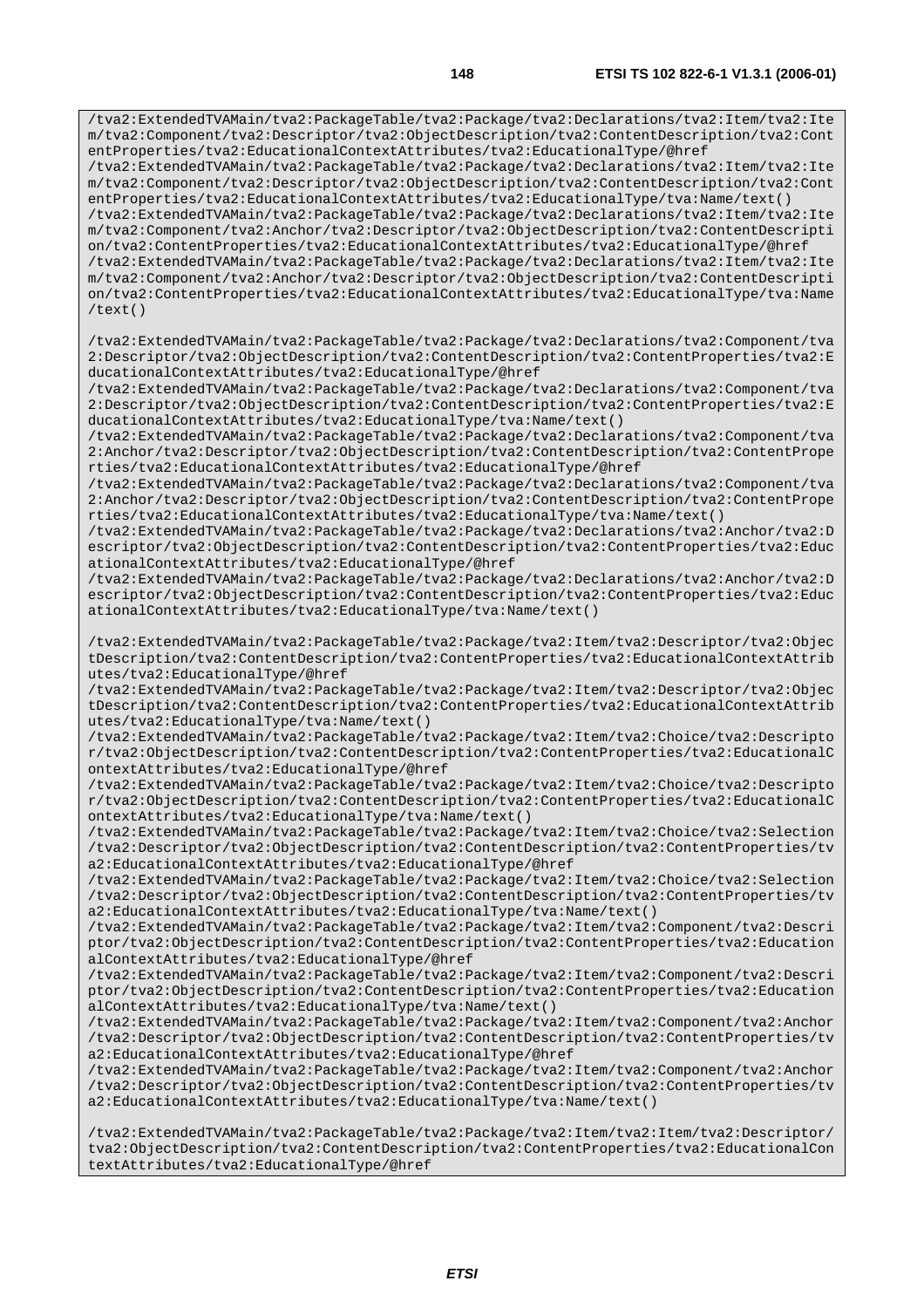/tva2:ExtendedTVAMain/tva2:PackageTable/tva2:Package/tva2:Item/tva2:Item/tva2:Descriptor/ tva2:ObjectDescription/tva2:ContentDescription/tva2:ContentProperties/tva2:EducationalCon textAttributes/tva2:EducationalType/tva:Name/text()

/tva2:ExtendedTVAMain/tva2:PackageTable/tva2:Package/tva2:Item/tva2:Item/tva2:Choice/tva2 :Descriptor/tva2:ObjectDescription/tva2:ContentDescription/tva2:ContentProperties/tva2:Ed ucationalContextAttributes/tva2:EducationalType/@href

/tva2:ExtendedTVAMain/tva2:PackageTable/tva2:Package/tva2:Item/tva2:Item/tva2:Choice/tva2 :Descriptor/tva2:ObjectDescription/tva2:ContentDescription/tva2:ContentProperties/tva2:Ed ucationalContextAttributes/tva2:EducationalType/tva:Name/text()

/tva2:ExtendedTVAMain/tva2:PackageTable/tva2:Package/tva2:Item/tva2:Item/tva2:Choice/tva2 :Selection/tva2:Descriptor/tva2:ObjectDescription/tva2:ContentDescription/tva2:ContentPro perties/tva2:EducationalContextAttributes/tva2:EducationalType/@href

/tva2:ExtendedTVAMain/tva2:PackageTable/tva2:Package/tva2:Item/tva2:Item/tva2:Choice/tva2 :Selection/tva2:Descriptor/tva2:ObjectDescription/tva2:ContentDescription/tva2:ContentPro perties/tva2:EducationalContextAttributes/tva2:EducationalType/tva:Name/text()

/tva2:ExtendedTVAMain/tva2:PackageTable/tva2:Package/tva2:Item/tva2:Item/tva2:Component/t va2:Descriptor/tva2:ObjectDescription/tva2:ContentDescription/tva2:ContentProperties/tva2 :EducationalContextAttributes/tva2:EducationalType/@href

/tva2:ExtendedTVAMain/tva2:PackageTable/tva2:Package/tva2:Item/tva2:Item/tva2:Component/t va2:Descriptor/tva2:ObjectDescription/tva2:ContentDescription/tva2:ContentProperties/tva2 :EducationalContextAttributes/tva2:EducationalType/tva:Name/text()

/tva2:ExtendedTVAMain/tva2:PackageTable/tva2:Package/tva2:Item/tva2:Item/tva2:Component/t va2:Anchor/tva2:Descriptor/tva2:ObjectDescription/tva2:ContentDescription/tva2:ContentPro perties/tva2:EducationalContextAttributes/tva2:EducationalType/@href

/tva2:ExtendedTVAMain/tva2:PackageTable/tva2:Package/tva2:Item/tva2:Item/tva2:Component/t va2:Anchor/tva2:Descriptor/tva2:ObjectDescription/tva2:ContentDescription/tva2:ContentPro perties/tva2:EducationalContextAttributes/tva2:EducationalType/tva:Name/text()  $"$  />

 $\lt$   $\vdash$   $\vdash$ 

######################################################################################## -->

<!-- fieldID for ApplicationContent in Package -->

<!-- ApplicationContent, Freeware, Uninstall-->

 $\leq$  !  $-$ 

######################################################################################## -->

<FieldIDDefinition fieldID="ApplicationContent" fieldDefinition="

/tva:TVAMain/tva:ProgramDescription/tva:ProgramInformationTable/tva:ProgramInformation/tv a2:ExtendedContentDescription/tva2:ContentProperties/tva2:ApplicationContextAttributes /tva:TVAMain/tva:ProgramDescription/tva:GroupInformationTable/tva:GroupInformation/tva2:E xtendedContentDescription/tva2:ContentProperties/tva2:ApplicationContextAttributes

/tva2:ExtendedTVAMain/tva2:PackageTable/tva2:Package/tva2:Descriptor/tva2:ObjectDescripti on/tva2:ContentDescription/tva2:ContentProperties/tva2:ApplicationContextAttributes /tva2:ExtendedTVAMain/tva2:PackageTable/tva2:Package/tva2:Declarations/tva2:Descriptor/tv a2:ObjectDescription/tva2:ContentDescription/tva2:ContentProperties/tva2:ApplicationConte xtAttributes

/tva2:ExtendedTVAMain/tva2:PackageTable/tva2:Package/tva2:Declarations/tva2:Item/tva2:Des criptor/tva2:ObjectDescription/tva2:ContentDescription/tva2:ContentProperties/tva2:Applic ationContextAttributes

/tva2:ExtendedTVAMain/tva2:PackageTable/tva2:Package/tva2:Declarations/tva2:Item/tva2:Cho ice/tva2:Descriptor/tva2:ObjectDescription/tva2:ContentDescription/tva2:ContentProperties /tva2:ApplicationContextAttributes

/tva2:ExtendedTVAMain/tva2:PackageTable/tva2:Package/tva2:Declarations/tva2:Item/tva2:Cho ice/tva2:Selection/tva2:Descriptor/tva2:ObjectDescription/tva2:ContentDescription/tva2:Co ntentProperties/tva2:ApplicationContextAttributes

/tva2:ExtendedTVAMain/tva2:PackageTable/tva2:Package/tva2:Declarations/tva2:Item/tva2:Com ponent/tva2:Descriptor/tva2:ObjectDescription/tva2:ContentDescription/tva2:ContentPropert ies/tva2:ApplicationContextAttributes

/tva2:ExtendedTVAMain/tva2:PackageTable/tva2:Package/tva2:Declarations/tva2:Item/tva2:Com ponent/tva2:Anchor/tva2:Descriptor/tva2:ObjectDescription/tva2:ContentDescription/tva2:Co ntentProperties/tva2:ApplicationContextAttributes

/tva2:ExtendedTVAMain/tva2:PackageTable/tva2:Package/tva2:Declarations/tva2:Item/tva2:Ite m/tva2:Descriptor/tva2:ObjectDescription/tva2:ContentDescription/tva2:ContentProperties/t va2:ApplicationContextAttributes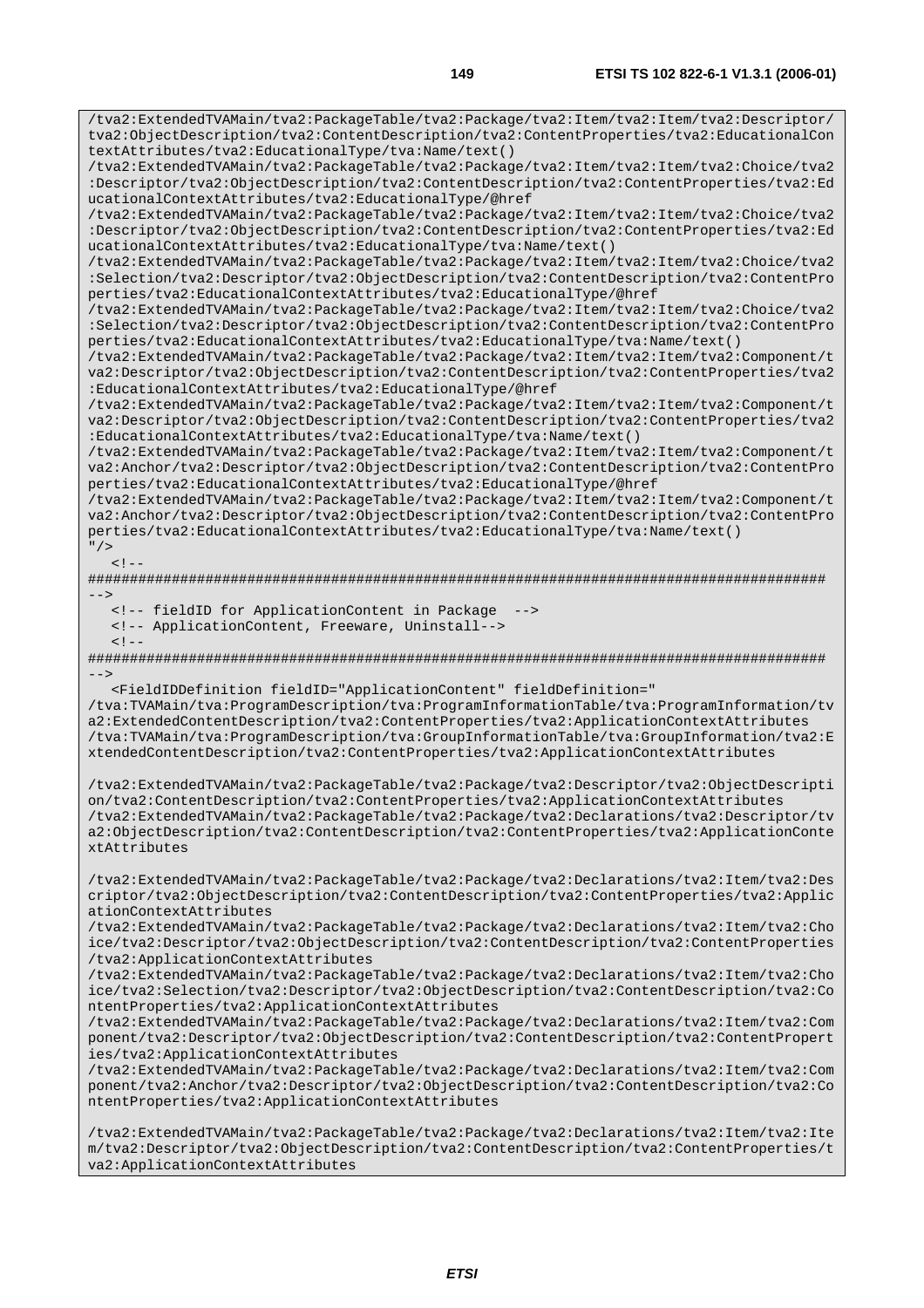/tva2:ExtendedTVAMain/tva2:PackageTable/tva2:Package/tva2:Declarations/tva2:Item/tva2:Ite m/tva2:Choice/tva2:Descriptor/tva2:ObjectDescription/tva2:ContentDescription/tva2:Content Properties/tva2:ApplicationContextAttributes

/tva2:ExtendedTVAMain/tva2:PackageTable/tva2:Package/tva2:Declarations/tva2:Item/tva2:Ite m/tva2:Choice/tva2:Selection/tva2:Descriptor/tva2:ObjectDescription/tva2:ContentDescripti on/tva2:ContentProperties/tva2:ApplicationContextAttributes

/tva2:ExtendedTVAMain/tva2:PackageTable/tva2:Package/tva2:Declarations/tva2:Item/tva2:Ite m/tva2:Component/tva2:Descriptor/tva2:ObjectDescription/tva2:ContentDescription/tva2:Cont entProperties/tva2:ApplicationContextAttributes

/tva2:ExtendedTVAMain/tva2:PackageTable/tva2:Package/tva2:Declarations/tva2:Item/tva2:Ite m/tva2:Component/tva2:Anchor/tva2:Descriptor/tva2:ObjectDescription/tva2:ContentDescripti on/tva2:ContentProperties/tva2:ApplicationContextAttributes

/tva2:ExtendedTVAMain/tva2:PackageTable/tva2:Package/tva2:Declarations/tva2:Component/tva 2:Descriptor/tva2:ObjectDescription/tva2:ContentDescription/tva2:ContentProperties/tva2:A pplicationContextAttributes

/tva2:ExtendedTVAMain/tva2:PackageTable/tva2:Package/tva2:Declarations/tva2:Component/tva 2:Anchor/tva2:Descriptor/tva2:ObjectDescription/tva2:ContentDescription/tva2:ContentPrope rties/tva2:ApplicationContextAttributes

/tva2:ExtendedTVAMain/tva2:PackageTable/tva2:Package/tva2:Declarations/tva2:Anchor/tva2:D escriptor/tva2:ObjectDescription/tva2:ContentDescription/tva2:ContentProperties/tva2:Appl icationContextAttributes

/tva2:ExtendedTVAMain/tva2:PackageTable/tva2:Package/tva2:Item/tva2:Descriptor/tva2:Objec tDescription/tva2:ContentDescription/tva2:ContentProperties/tva2:ApplicationContextAttrib utes

/tva2:ExtendedTVAMain/tva2:PackageTable/tva2:Package/tva2:Item/tva2:Choice/tva2:Descripto r/tva2:ObjectDescription/tva2:ContentDescription/tva2:ContentProperties/tva2:ApplicationC ontextAttributes

/tva2:ExtendedTVAMain/tva2:PackageTable/tva2:Package/tva2:Item/tva2:Choice/tva2:Selection /tva2:Descriptor/tva2:ObjectDescription/tva2:ContentDescription/tva2:ContentProperties/tv a2:ApplicationContextAttributes

/tva2:ExtendedTVAMain/tva2:PackageTable/tva2:Package/tva2:Item/tva2:Component/tva2:Descri ptor/tva2:ObjectDescription/tva2:ContentDescription/tva2:ContentProperties/tva2:Applicati onContextAttributes

/tva2:ExtendedTVAMain/tva2:PackageTable/tva2:Package/tva2:Item/tva2:Component/tva2:Anchor /tva2:Descriptor/tva2:ObjectDescription/tva2:ContentDescription/tva2:ContentProperties/tv a2:ApplicationContextAttributes

/tva2:ExtendedTVAMain/tva2:PackageTable/tva2:Package/tva2:Item/tva2:Item/tva2:Descriptor/ tva2:ObjectDescription/tva2:ContentDescription/tva2:ContentProperties/tva2:ApplicationCon textAttributes

/tva2:ExtendedTVAMain/tva2:PackageTable/tva2:Package/tva2:Item/tva2:Item/tva2:Choice/tva2 :Descriptor/tva2:ObjectDescription/tva2:ContentDescription/tva2:ContentProperties/tva2:Ap plicationContextAttributes

/tva2:ExtendedTVAMain/tva2:PackageTable/tva2:Package/tva2:Item/tva2:Item/tva2:Choice/tva2 :Selection/tva2:Descriptor/tva2:ObjectDescription/tva2:ContentDescription/tva2:ContentPro perties/tva2:ApplicationContextAttributes

/tva2:ExtendedTVAMain/tva2:PackageTable/tva2:Package/tva2:Item/tva2:Item/tva2:Component/t va2:Descriptor/tva2:ObjectDescription/tva2:ContentDescription/tva2:ContentProperties/tva2 :ApplicationContextAttributes

/tva2:ExtendedTVAMain/tva2:PackageTable/tva2:Package/tva2:Item/tva2:Item/tva2:Component/t va2:Anchor/tva2:Descriptor/tva2:ObjectDescription/tva2:ContentDescription/tva2:ContentPro perties/tva2:ApplicationContextAttributes

 $"$  />

<FieldIDDefinition fieldID="Freeware" fieldDefinition="

/tva:TVAMain/tva:ProgramDescription/tva:ProgramInformationTable/tva:ProgramInformation/tv a2:ExtendedContentDescription/tva2:ContentProperties/tva2:ApplicationContextAttributes/tv a2:Freeware/text()

/tva:TVAMain/tva:ProgramDescription/tva:GroupInformationTable/tva:GroupInformation/tva2:E xtendedContentDescription/tva2:ContentProperties/tva2:ApplicationContextAttributes/tva2:F reeware/text()

/tva2:ExtendedTVAMain/tva2:PackageTable/tva2:Package/tva2:Descriptor/tva2:ObjectDescripti on/tva2:ContentDescription/tva2:ContentProperties/tva2:ApplicationContextAttributes/tva2: Freeware/text()

/tva2:ExtendedTVAMain/tva2:PackageTable/tva2:Package/tva2:Declarations/tva2:Descriptor/tv a2:ObjectDescription/tva2:ContentDescription/tva2:ContentProperties/tva2:ApplicationConte xtAttributes/tva2:Freeware/text()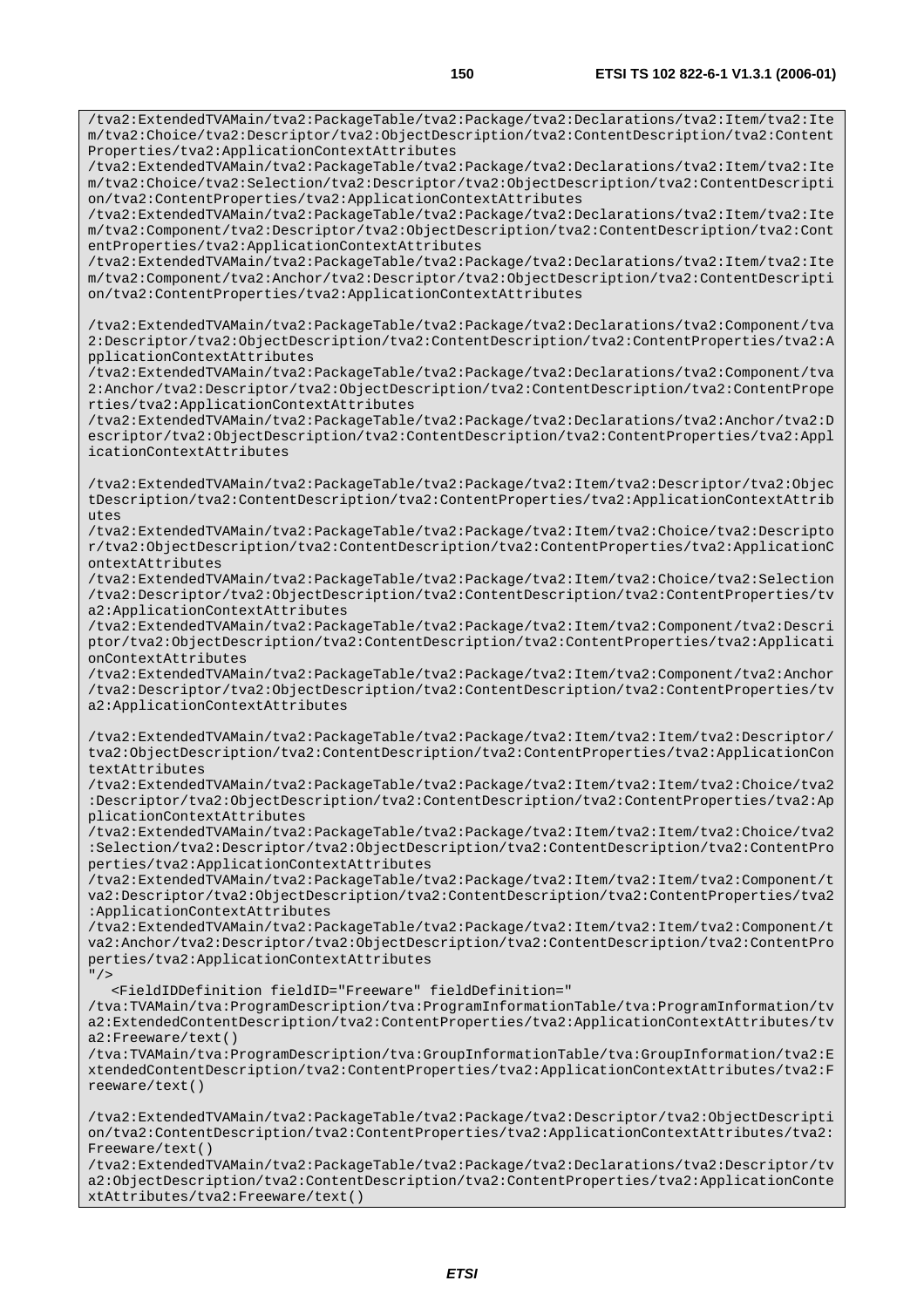/tva2:ExtendedTVAMain/tva2:PackageTable/tva2:Package/tva2:Declarations/tva2:Item/tva2:Des criptor/tva2:ObjectDescription/tva2:ContentDescription/tva2:ContentProperties/tva2:Applic ationContextAttributes/tva2:Freeware/text()

/tva2:ExtendedTVAMain/tva2:PackageTable/tva2:Package/tva2:Declarations/tva2:Item/tva2:Cho ice/tva2:Descriptor/tva2:ObjectDescription/tva2:ContentDescription/tva2:ContentProperties /tva2:ApplicationContextAttributes/tva2:Freeware/text()

/tva2:ExtendedTVAMain/tva2:PackageTable/tva2:Package/tva2:Declarations/tva2:Item/tva2:Cho ice/tva2:Selection/tva2:Descriptor/tva2:ObjectDescription/tva2:ContentDescription/tva2:Co ntentProperties/tva2:ApplicationContextAttributes/tva2:Freeware/text()

/tva2:ExtendedTVAMain/tva2:PackageTable/tva2:Package/tva2:Declarations/tva2:Item/tva2:Com ponent/tva2:Descriptor/tva2:ObjectDescription/tva2:ContentDescription/tva2:ContentPropert ies/tva2:ApplicationContextAttributes/tva2:Freeware/text()

/tva2:ExtendedTVAMain/tva2:PackageTable/tva2:Package/tva2:Declarations/tva2:Item/tva2:Com ponent/tva2:Anchor/tva2:Descriptor/tva2:ObjectDescription/tva2:ContentDescription/tva2:Co ntentProperties/tva2:ApplicationContextAttributes/tva2:Freeware/text()

/tva2:ExtendedTVAMain/tva2:PackageTable/tva2:Package/tva2:Declarations/tva2:Item/tva2:Ite m/tva2:Descriptor/tva2:ObjectDescription/tva2:ContentDescription/tva2:ContentProperties/t va2:ApplicationContextAttributes/tva2:Freeware/text()

/tva2:ExtendedTVAMain/tva2:PackageTable/tva2:Package/tva2:Declarations/tva2:Item/tva2:Ite m/tva2:Choice/tva2:Descriptor/tva2:ObjectDescription/tva2:ContentDescription/tva2:Content Properties/tva2:ApplicationContextAttributes/tva2:Freeware/text()

/tva2:ExtendedTVAMain/tva2:PackageTable/tva2:Package/tva2:Declarations/tva2:Item/tva2:Ite m/tva2:Choice/tva2:Selection/tva2:Descriptor/tva2:ObjectDescription/tva2:ContentDescripti on/tva2:ContentProperties/tva2:ApplicationContextAttributes/tva2:Freeware/text()

/tva2:ExtendedTVAMain/tva2:PackageTable/tva2:Package/tva2:Declarations/tva2:Item/tva2:Ite m/tva2:Component/tva2:Descriptor/tva2:ObjectDescription/tva2:ContentDescription/tva2:Cont entProperties/tva2:ApplicationContextAttributes/tva2:Freeware/text()

/tva2:ExtendedTVAMain/tva2:PackageTable/tva2:Package/tva2:Declarations/tva2:Item/tva2:Ite m/tva2:Component/tva2:Anchor/tva2:Descriptor/tva2:ObjectDescription/tva2:ContentDescripti on/tva2:ContentProperties/tva2:ApplicationContextAttributes/tva2:Freeware/text()

/tva2:ExtendedTVAMain/tva2:PackageTable/tva2:Package/tva2:Declarations/tva2:Component/tva 2:Descriptor/tva2:ObjectDescription/tva2:ContentDescription/tva2:ContentProperties/tva2:A pplicationContextAttributes/tva2:Freeware/text()

/tva2:ExtendedTVAMain/tva2:PackageTable/tva2:Package/tva2:Declarations/tva2:Component/tva 2:Anchor/tva2:Descriptor/tva2:ObjectDescription/tva2:ContentDescription/tva2:ContentPrope rties/tva2:ApplicationContextAttributes/tva2:Freeware/text()

/tva2:ExtendedTVAMain/tva2:PackageTable/tva2:Package/tva2:Declarations/tva2:Anchor/tva2:D escriptor/tva2:ObjectDescription/tva2:ContentDescription/tva2:ContentProperties/tva2:Appl icationContextAttributes/tva2:Freeware/text()

/tva2:ExtendedTVAMain/tva2:PackageTable/tva2:Package/tva2:Item/tva2:Descriptor/tva2:Objec tDescription/tva2:ContentDescription/tva2:ContentProperties/tva2:ApplicationContextAttrib utes/tva2:Freeware/text()

/tva2:ExtendedTVAMain/tva2:PackageTable/tva2:Package/tva2:Item/tva2:Choice/tva2:Descripto r/tva2:ObjectDescription/tva2:ContentDescription/tva2:ContentProperties/tva2:ApplicationC ontextAttributes/tva2:Freeware/text()

/tva2:ExtendedTVAMain/tva2:PackageTable/tva2:Package/tva2:Item/tva2:Choice/tva2:Selection /tva2:Descriptor/tva2:ObjectDescription/tva2:ContentDescription/tva2:ContentProperties/tv a2:ApplicationContextAttributes/tva2:Freeware/text()

/tva2:ExtendedTVAMain/tva2:PackageTable/tva2:Package/tva2:Item/tva2:Component/tva2:Descri ptor/tva2:ObjectDescription/tva2:ContentDescription/tva2:ContentProperties/tva2:Applicati onContextAttributes/tva2:Freeware/text()

/tva2:ExtendedTVAMain/tva2:PackageTable/tva2:Package/tva2:Item/tva2:Component/tva2:Anchor /tva2:Descriptor/tva2:ObjectDescription/tva2:ContentDescription/tva2:ContentProperties/tv a2:ApplicationContextAttributes/tva2:Freeware/text()

/tva2:ExtendedTVAMain/tva2:PackageTable/tva2:Package/tva2:Item/tva2:Item/tva2:Descriptor/ tva2:ObjectDescription/tva2:ContentDescription/tva2:ContentProperties/tva2:ApplicationCon textAttributes/tva2:Freeware/text()

/tva2:ExtendedTVAMain/tva2:PackageTable/tva2:Package/tva2:Item/tva2:Item/tva2:Choice/tva2 :Descriptor/tva2:ObjectDescription/tva2:ContentDescription/tva2:ContentProperties/tva2:Ap plicationContextAttributes/tva2:Freeware/text()

/tva2:ExtendedTVAMain/tva2:PackageTable/tva2:Package/tva2:Item/tva2:Item/tva2:Choice/tva2 :Selection/tva2:Descriptor/tva2:ObjectDescription/tva2:ContentDescription/tva2:ContentPro perties/tva2:ApplicationContextAttributes/tva2:Freeware/text()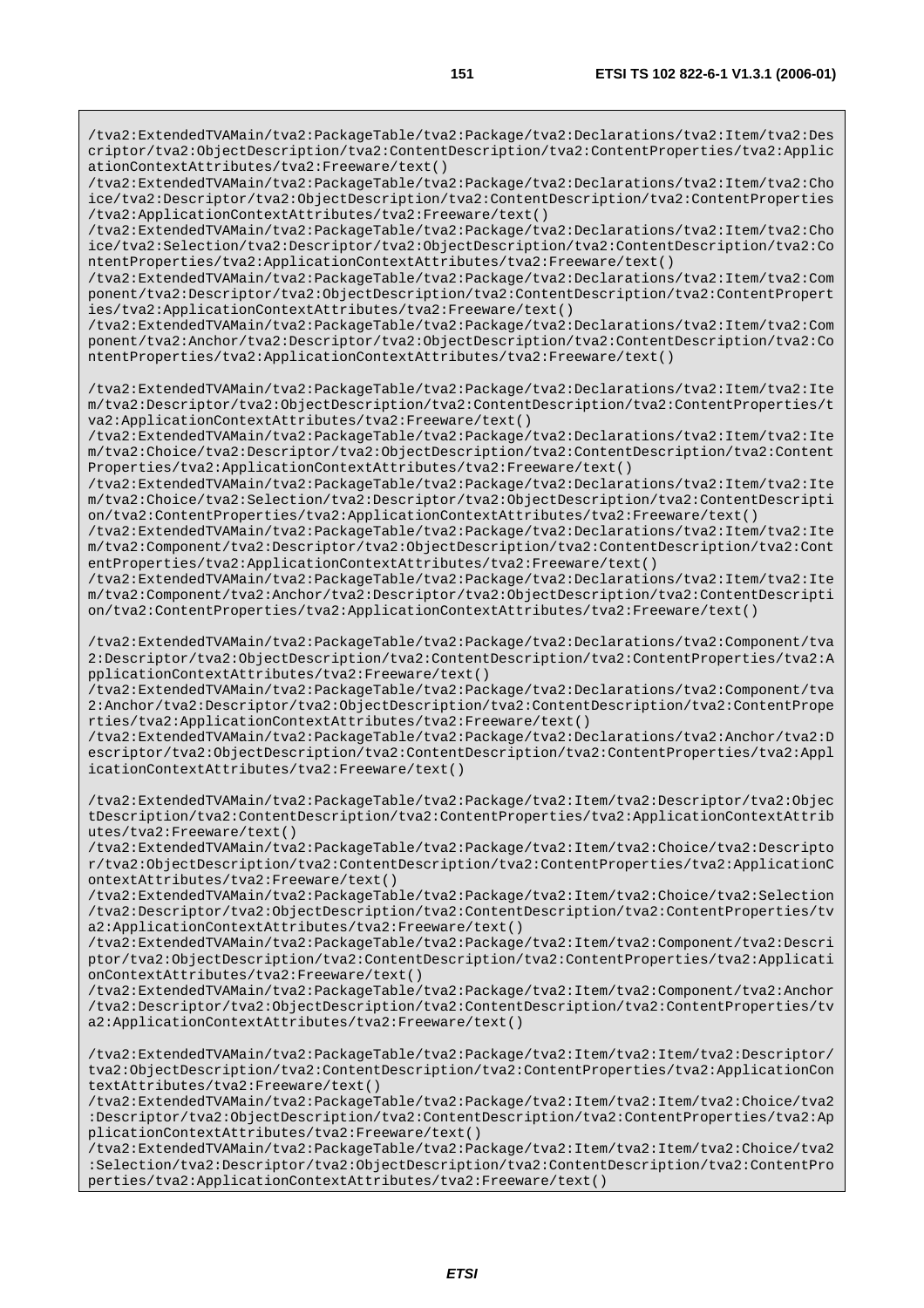/tva2:ExtendedTVAMain/tva2:PackageTable/tva2:Package/tva2:Item/tva2:Item/tva2:Component/t va2:Descriptor/tva2:ObjectDescription/tva2:ContentDescription/tva2:ContentProperties/tva2 :ApplicationContextAttributes/tva2:Freeware/text()

/tva2:ExtendedTVAMain/tva2:PackageTable/tva2:Package/tva2:Item/tva2:Item/tva2:Component/t va2:Anchor/tva2:Descriptor/tva2:ObjectDescription/tva2:ContentDescription/tva2:ContentPro perties/tva2:ApplicationContextAttributes/tva2:Freeware/text()  $"$  />

<FieldIDDefinition fieldID="Uninstall" fieldDefinition="

/tva:TVAMain/tva:ProgramDescription/tva:ProgramInformationTable/tva:ProgramInformation/tv a2:ExtendedContentDescription/tva2:ContentProperties/tva2:ApplicationContextAttributes/tv a2:Uninstall/text()

/tva:TVAMain/tva:ProgramDescription/tva:GroupInformationTable/tva:GroupInformation/tva2:E xtendedContentDescription/tva2:ContentProperties/tva2:ApplicationContextAttributes/tva2:U ninstall/text()

/tva2:ExtendedTVAMain/tva2:PackageTable/tva2:Package/tva2:Descriptor/tva2:ObjectDescripti on/tva2:ContentDescription/tva2:ContentProperties/tva2:ApplicationContextAttributes/tva2: Uninstall/text()

/tva2:ExtendedTVAMain/tva2:PackageTable/tva2:Package/tva2:Declarations/tva2:Descriptor/tv a2:ObjectDescription/tva2:ContentDescription/tva2:ContentProperties/tva2:ApplicationConte xtAttributes/tva2:Uninstall/text()

/tva2:ExtendedTVAMain/tva2:PackageTable/tva2:Package/tva2:Declarations/tva2:Item/tva2:Des criptor/tva2:ObjectDescription/tva2:ContentDescription/tva2:ContentProperties/tva2:Applic ationContextAttributes/tva2:Uninstall/text()

/tva2:ExtendedTVAMain/tva2:PackageTable/tva2:Package/tva2:Declarations/tva2:Item/tva2:Cho ice/tva2:Descriptor/tva2:ObjectDescription/tva2:ContentDescription/tva2:ContentProperties /tva2:ApplicationContextAttributes/tva2:Uninstall/text()

/tva2:ExtendedTVAMain/tva2:PackageTable/tva2:Package/tva2:Declarations/tva2:Item/tva2:Cho ice/tva2:Selection/tva2:Descriptor/tva2:ObjectDescription/tva2:ContentDescription/tva2:Co ntentProperties/tva2:ApplicationContextAttributes/tva2:Uninstall/text()

/tva2:ExtendedTVAMain/tva2:PackageTable/tva2:Package/tva2:Declarations/tva2:Item/tva2:Com ponent/tva2:Descriptor/tva2:ObjectDescription/tva2:ContentDescription/tva2:ContentPropert ies/tva2:ApplicationContextAttributes/tva2:Uninstall/text()

/tva2:ExtendedTVAMain/tva2:PackageTable/tva2:Package/tva2:Declarations/tva2:Item/tva2:Com ponent/tva2:Anchor/tva2:Descriptor/tva2:ObjectDescription/tva2:ContentDescription/tva2:Co ntentProperties/tva2:ApplicationContextAttributes/tva2:Uninstall/text()

/tva2:ExtendedTVAMain/tva2:PackageTable/tva2:Package/tva2:Declarations/tva2:Item/tva2:Ite m/tva2:Descriptor/tva2:ObjectDescription/tva2:ContentDescription/tva2:ContentProperties/t va2:ApplicationContextAttributes/tva2:Uninstall/text()

/tva2:ExtendedTVAMain/tva2:PackageTable/tva2:Package/tva2:Declarations/tva2:Item/tva2:Ite m/tva2:Choice/tva2:Descriptor/tva2:ObjectDescription/tva2:ContentDescription/tva2:Content Properties/tva2:ApplicationContextAttributes/tva2:Uninstall/text()

/tva2:ExtendedTVAMain/tva2:PackageTable/tva2:Package/tva2:Declarations/tva2:Item/tva2:Ite m/tva2:Choice/tva2:Selection/tva2:Descriptor/tva2:ObjectDescription/tva2:ContentDescripti on/tva2:ContentProperties/tva2:ApplicationContextAttributes/tva2:Uninstall/text()

/tva2:ExtendedTVAMain/tva2:PackageTable/tva2:Package/tva2:Declarations/tva2:Item/tva2:Ite m/tva2:Component/tva2:Descriptor/tva2:ObjectDescription/tva2:ContentDescription/tva2:Cont entProperties/tva2:ApplicationContextAttributes/tva2:Uninstall/text()

/tva2:ExtendedTVAMain/tva2:PackageTable/tva2:Package/tva2:Declarations/tva2:Item/tva2:Ite m/tva2:Component/tva2:Anchor/tva2:Descriptor/tva2:ObjectDescription/tva2:ContentDescripti on/tva2:ContentProperties/tva2:ApplicationContextAttributes/tva2:Uninstall/text()

/tva2:ExtendedTVAMain/tva2:PackageTable/tva2:Package/tva2:Declarations/tva2:Component/tva 2:Descriptor/tva2:ObjectDescription/tva2:ContentDescription/tva2:ContentProperties/tva2:A pplicationContextAttributes/tva2:Uninstall/text()

/tva2:ExtendedTVAMain/tva2:PackageTable/tva2:Package/tva2:Declarations/tva2:Component/tva 2:Anchor/tva2:Descriptor/tva2:ObjectDescription/tva2:ContentDescription/tva2:ContentPrope rties/tva2:ApplicationContextAttributes/tva2:Uninstall/text()

/tva2:ExtendedTVAMain/tva2:PackageTable/tva2:Package/tva2:Declarations/tva2:Anchor/tva2:D escriptor/tva2:ObjectDescription/tva2:ContentDescription/tva2:ContentProperties/tva2:Appl icationContextAttributes/tva2:Uninstall/text()

/tva2:ExtendedTVAMain/tva2:PackageTable/tva2:Package/tva2:Item/tva2:Descriptor/tva2:Objec tDescription/tva2:ContentDescription/tva2:ContentProperties/tva2:ApplicationContextAttrib utes/tva2:Uninstall/text()

/tva2:ExtendedTVAMain/tva2:PackageTable/tva2:Package/tva2:Item/tva2:Choice/tva2:Descripto r/tva2:ObjectDescription/tva2:ContentDescription/tva2:ContentProperties/tva2:ApplicationC ontextAttributes/tva2:Uninstall/text()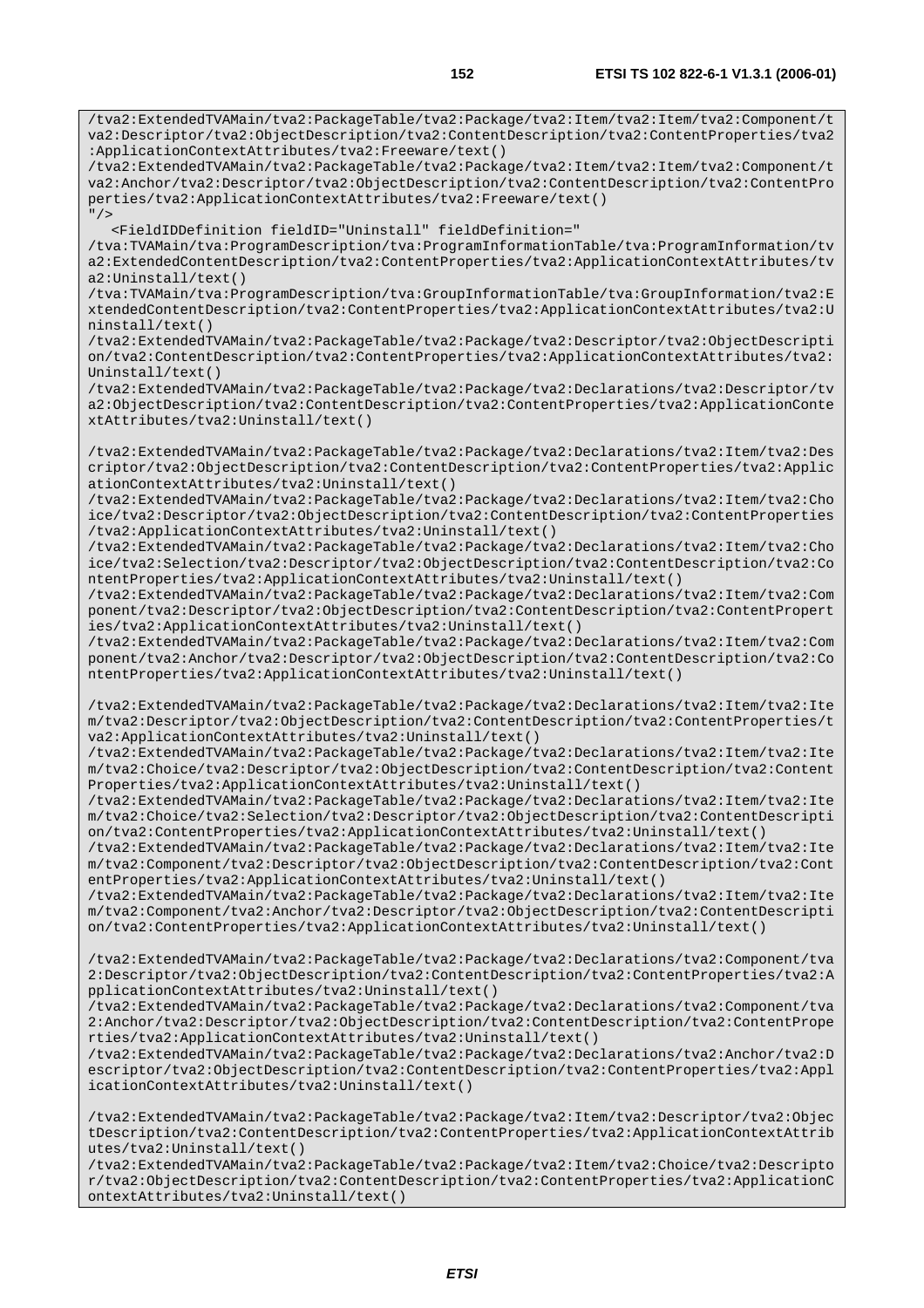/tva2:ExtendedTVAMain/tva2:PackageTable/tva2:Package/tva2:Item/tva2:Choice/tva2:Selection /tva2:Descriptor/tva2:ObjectDescription/tva2:ContentDescription/tva2:ContentProperties/tv

/tva2:ExtendedTVAMain/tva2:PackageTable/tva2:Package/tva2:Item/tva2:Component/tva2:Descri ptor/tva2:ObjectDescription/tva2:ContentDescription/tva2:ContentProperties/tva2:Applicati

a2:ApplicationContextAttributes/tva2:Uninstall/text()

onContextAttributes/tva2:Uninstall/text() /tva2:ExtendedTVAMain/tva2:PackageTable/tva2:Package/tva2:Item/tva2:Component/tva2:Anchor /tva2:Descriptor/tva2:ObjectDescription/tva2:ContentDescription/tva2:ContentProperties/tv a2:ApplicationContextAttributes/tva2:Uninstall/text() /tva2:ExtendedTVAMain/tva2:PackageTable/tva2:Package/tva2:Item/tva2:Item/tva2:Descriptor/ tva2:ObjectDescription/tva2:ContentDescription/tva2:ContentProperties/tva2:ApplicationCon textAttributes/tva2:Uninstall/text() /tva2:ExtendedTVAMain/tva2:PackageTable/tva2:Package/tva2:Item/tva2:Item/tva2:Choice/tva2 :Descriptor/tva2:ObjectDescription/tva2:ContentDescription/tva2:ContentProperties/tva2:Ap plicationContextAttributes/tva2:Uninstall/text() /tva2:ExtendedTVAMain/tva2:PackageTable/tva2:Package/tva2:Item/tva2:Item/tva2:Choice/tva2 :Selection/tva2:Descriptor/tva2:ObjectDescription/tva2:ContentDescription/tva2:ContentPro perties/tva2:ApplicationContextAttributes/tva2:Uninstall/text() /tva2:ExtendedTVAMain/tva2:PackageTable/tva2:Package/tva2:Item/tva2:Item/tva2:Component/t va2:Descriptor/tva2:ObjectDescription/tva2:ContentDescription/tva2:ContentProperties/tva2 :ApplicationContextAttributes/tva2:Uninstall/text() /tva2:ExtendedTVAMain/tva2:PackageTable/tva2:Package/tva2:Item/tva2:Item/tva2:Component/t va2:Anchor/tva2:Descriptor/tva2:ObjectDescription/tva2:ContentDescription/tva2:ContentPro perties/tva2:ApplicationContextAttributes/tva2:Uninstall/text()  $"$  />  $<$ ! --########################################################################################  $-$  <!-- fieldID for GameContent in Package --> <!-- GameContent, Perspectives, MaxNumPlayers -->  $\lt$   $\vdash$   $-$ ######################################################################################## --> <FieldIDDefinition fieldID="GameContent" fieldDefinition=" /tva:TVAMain/tva:ProgramDescription/tva:ProgramInformationTable/tva:ProgramInformation/tv a2:ExtendedContentDescription/tva2:ContentProperties/tva2:GameContextAttributes /tva:TVAMain/tva:ProgramDescription/tva:GroupInformationTable/tva:GroupInformation/tva2:E xtendedContentDescription/tva2:ContentProperties/tva2:GameContextAttributes /tva2:ExtendedTVAMain/tva2:PackageTable/tva2:Package/tva2:Descriptor/tva2:ObjectDescripti on/tva2:ContentDescription/tva2:ContentProperties/tva2:GameContextAttributes /tva2:ExtendedTVAMain/tva2:PackageTable/tva2:Package/tva2:Declarations/tva2:Descriptor/tv a2:ObjectDescription/tva2:ContentDescription/tva2:ContentProperties/tva2:GameContextAttri butes /tva2:ExtendedTVAMain/tva2:PackageTable/tva2:Package/tva2:Declarations/tva2:Item/tva2:Des criptor/tva2:ObjectDescription/tva2:ContentDescription/tva2:ContentProperties/tva2:GameCo ntextAttributes /tva2:ExtendedTVAMain/tva2:PackageTable/tva2:Package/tva2:Declarations/tva2:Item/tva2:Cho ice/tva2:Descriptor/tva2:ObjectDescription/tva2:ContentDescription/tva2:ContentProperties /tva2:GameContextAttributes /tva2:ExtendedTVAMain/tva2:PackageTable/tva2:Package/tva2:Declarations/tva2:Item/tva2:Cho ice/tva2:Selection/tva2:Descriptor/tva2:ObjectDescription/tva2:ContentDescription/tva2:Co ntentProperties/tva2:GameContextAttributes /tva2:ExtendedTVAMain/tva2:PackageTable/tva2:Package/tva2:Declarations/tva2:Item/tva2:Com ponent/tva2:Descriptor/tva2:ObjectDescription/tva2:ContentDescription/tva2:ContentPropert ies/tva2:GameContextAttributes /tva2:ExtendedTVAMain/tva2:PackageTable/tva2:Package/tva2:Declarations/tva2:Item/tva2:Com ponent/tva2:Anchor/tva2:Descriptor/tva2:ObjectDescription/tva2:ContentDescription/tva2:Co ntentProperties/tva2:GameContextAttributes /tva2:ExtendedTVAMain/tva2:PackageTable/tva2:Package/tva2:Declarations/tva2:Item/tva2:Ite m/tva2:Descriptor/tva2:ObjectDescription/tva2:ContentDescription/tva2:ContentProperties/t va2:GameContextAttributes /tva2:ExtendedTVAMain/tva2:PackageTable/tva2:Package/tva2:Declarations/tva2:Item/tva2:Ite m/tva2:Choice/tva2:Descriptor/tva2:ObjectDescription/tva2:ContentDescription/tva2:Content Properties/tva2:GameContextAttributes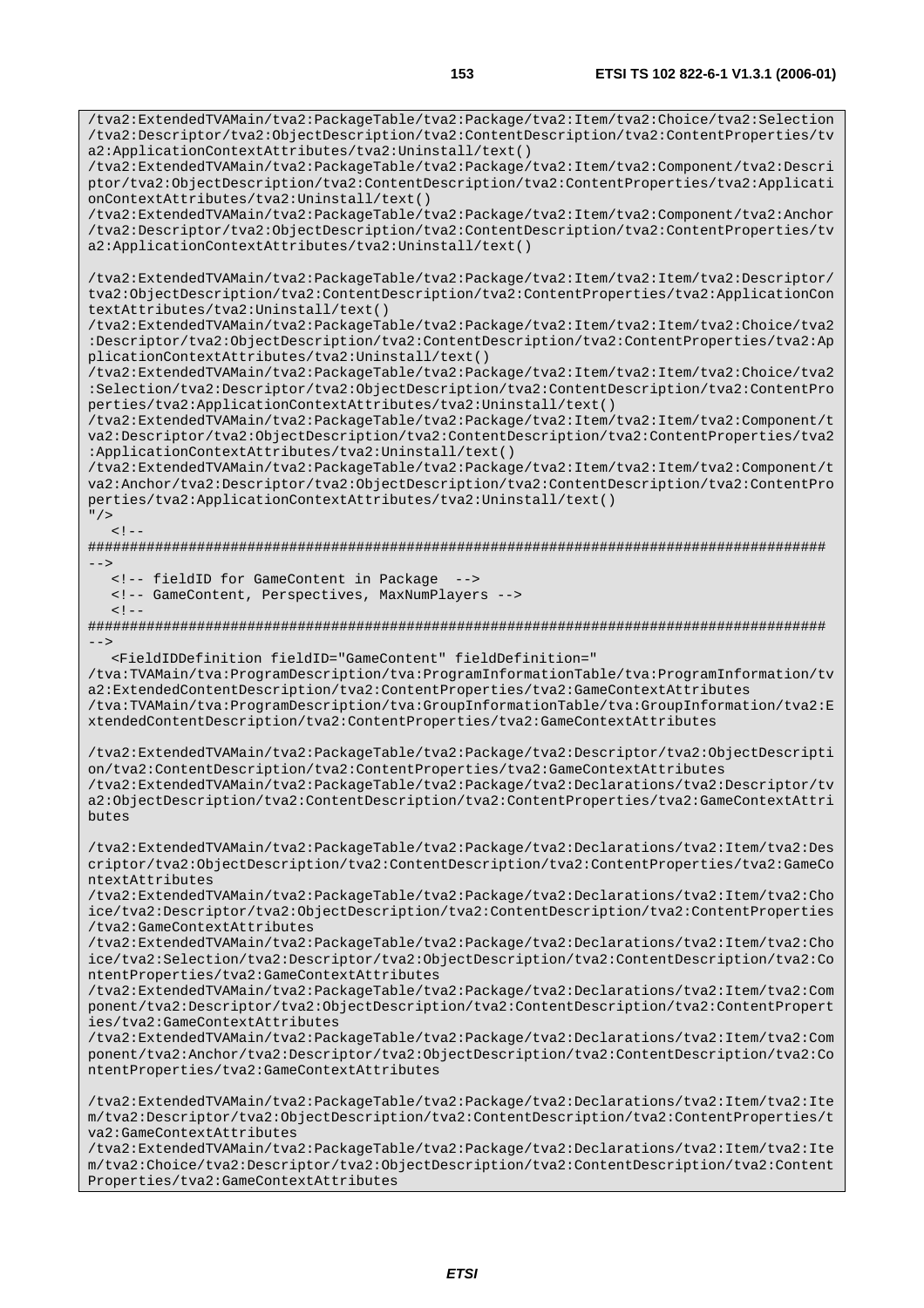/tva2:ExtendedTVAMain/tva2:PackageTable/tva2:Package/tva2:Declarations/tva2:Item/tva2:Ite m/tva2:Choice/tva2:Selection/tva2:Descriptor/tva2:ObjectDescription/tva2:ContentDescripti

/tva2:ExtendedTVAMain/tva2:PackageTable/tva2:Package/tva2:Declarations/tva2:Item/tva2:Ite

on/tva2:ContentProperties/tva2:GameContextAttributes

m/tva2:Component/tva2:Descriptor/tva2:ObjectDescription/tva2:ContentDescription/tva2:Cont entProperties/tva2:GameContextAttributes /tva2:ExtendedTVAMain/tva2:PackageTable/tva2:Package/tva2:Declarations/tva2:Item/tva2:Ite m/tva2:Component/tva2:Anchor/tva2:Descriptor/tva2:ObjectDescription/tva2:ContentDescripti on/tva2:ContentProperties/tva2:GameContextAttributes /tva2:ExtendedTVAMain/tva2:PackageTable/tva2:Package/tva2:Declarations/tva2:Component/tva 2:Descriptor/tva2:ObjectDescription/tva2:ContentDescription/tva2:ContentProperties/tva2:G ameContextAttributes /tva2:ExtendedTVAMain/tva2:PackageTable/tva2:Package/tva2:Declarations/tva2:Component/tva 2:Anchor/tva2:Descriptor/tva2:ObjectDescription/tva2:ContentDescription/tva2:ContentPrope rties/tva2:GameContextAttributes /tva2:ExtendedTVAMain/tva2:PackageTable/tva2:Package/tva2:Declarations/tva2:Anchor/tva2:D escriptor/tva2:ObjectDescription/tva2:ContentDescription/tva2:ContentProperties/tva2:Game ContextAttributes /tva2:ExtendedTVAMain/tva2:PackageTable/tva2:Package/tva2:Item/tva2:Descriptor/tva2:Objec tDescription/tva2:ContentDescription/tva2:ContentProperties/tva2:GameContextAttributes /tva2:ExtendedTVAMain/tva2:PackageTable/tva2:Package/tva2:Item/tva2:Choice/tva2:Descripto r/tva2:ObjectDescription/tva2:ContentDescription/tva2:ContentProperties/tva2:GameContextA ttributes /tva2:ExtendedTVAMain/tva2:PackageTable/tva2:Package/tva2:Item/tva2:Choice/tva2:Selection /tva2:Descriptor/tva2:ObjectDescription/tva2:ContentDescription/tva2:ContentProperties/tv a2:GameContextAttributes /tva2:ExtendedTVAMain/tva2:PackageTable/tva2:Package/tva2:Item/tva2:Component/tva2:Descri ptor/tva2:ObjectDescription/tva2:ContentDescription/tva2:ContentProperties/tva2:GameConte xtAttributes /tva2:ExtendedTVAMain/tva2:PackageTable/tva2:Package/tva2:Item/tva2:Component/tva2:Anchor /tva2:Descriptor/tva2:ObjectDescription/tva2:ContentDescription/tva2:ContentProperties/tv a2:GameContextAttributes /tva2:ExtendedTVAMain/tva2:PackageTable/tva2:Package/tva2:Item/tva2:Item/tva2:Descriptor/ tva2:ObjectDescription/tva2:ContentDescription/tva2:ContentProperties/tva2:GameContextAtt ributes /tva2:ExtendedTVAMain/tva2:PackageTable/tva2:Package/tva2:Item/tva2:Item/tva2:Choice/tva2 :Descriptor/tva2:ObjectDescription/tva2:ContentDescription/tva2:ContentProperties/tva2:Ga meContextAttributes /tva2:ExtendedTVAMain/tva2:PackageTable/tva2:Package/tva2:Item/tva2:Item/tva2:Choice/tva2 :Selection/tva2:Descriptor/tva2:ObjectDescription/tva2:ContentDescription/tva2:ContentPro perties/tva2:GameContextAttributes /tva2:ExtendedTVAMain/tva2:PackageTable/tva2:Package/tva2:Item/tva2:Item/tva2:Component/t va2:Descriptor/tva2:ObjectDescription/tva2:ContentDescription/tva2:ContentProperties/tva2 :GameContextAttributes /tva2:ExtendedTVAMain/tva2:PackageTable/tva2:Package/tva2:Item/tva2:Item/tva2:Component/t va2:Anchor/tva2:Descriptor/tva2:ObjectDescription/tva2:ContentDescription/tva2:ContentPro perties/tva2:GameContextAttributes  $"$  /> <FieldIDDefinition fieldID="Perspectives" fieldDefinition=" /tva:TVAMain/tva:ProgramDescription/tva:ProgramInformationTable/tva:ProgramInformation/tv a2:ExtendedContentDescription/tva2:ContentProperties/tva2:GameContextAttributes/tva2:Pers pectives/@href /tva:TVAMain/tva:ProgramDescription/tva:ProgramInformationTable/tva:ProgramInformation/tv a2:ExtendedContentDescription/tva2:ContentProperties/tva2:GameContextAttributes/tva2:Pers pectives/tva:Name/text() /tva:TVAMain/tva:ProgramDescription/tva:GroupInformationTable/tva:GroupInformation/tva2:E xtendedContentDescription/tva2:ContentProperties/tva2:GameContextAttributes/tva2:Perspect ives/@href /tva:TVAMain/tva:ProgramDescription/tva:GroupInformationTable/tva:GroupInformation/tva2:E xtendedContentDescription/tva2:ContentProperties/tva2:GameContextAttributes/tva2:Perspect ives/tva:Name/text() /tva2:ExtendedTVAMain/tva2:PackageTable/tva2:Package/tva2:Descriptor/tva2:ObjectDescripti on/tva2:ContentDescription/tva2:ContentProperties/tva2:GameContextAttributes/tva2:Perspec tives/@href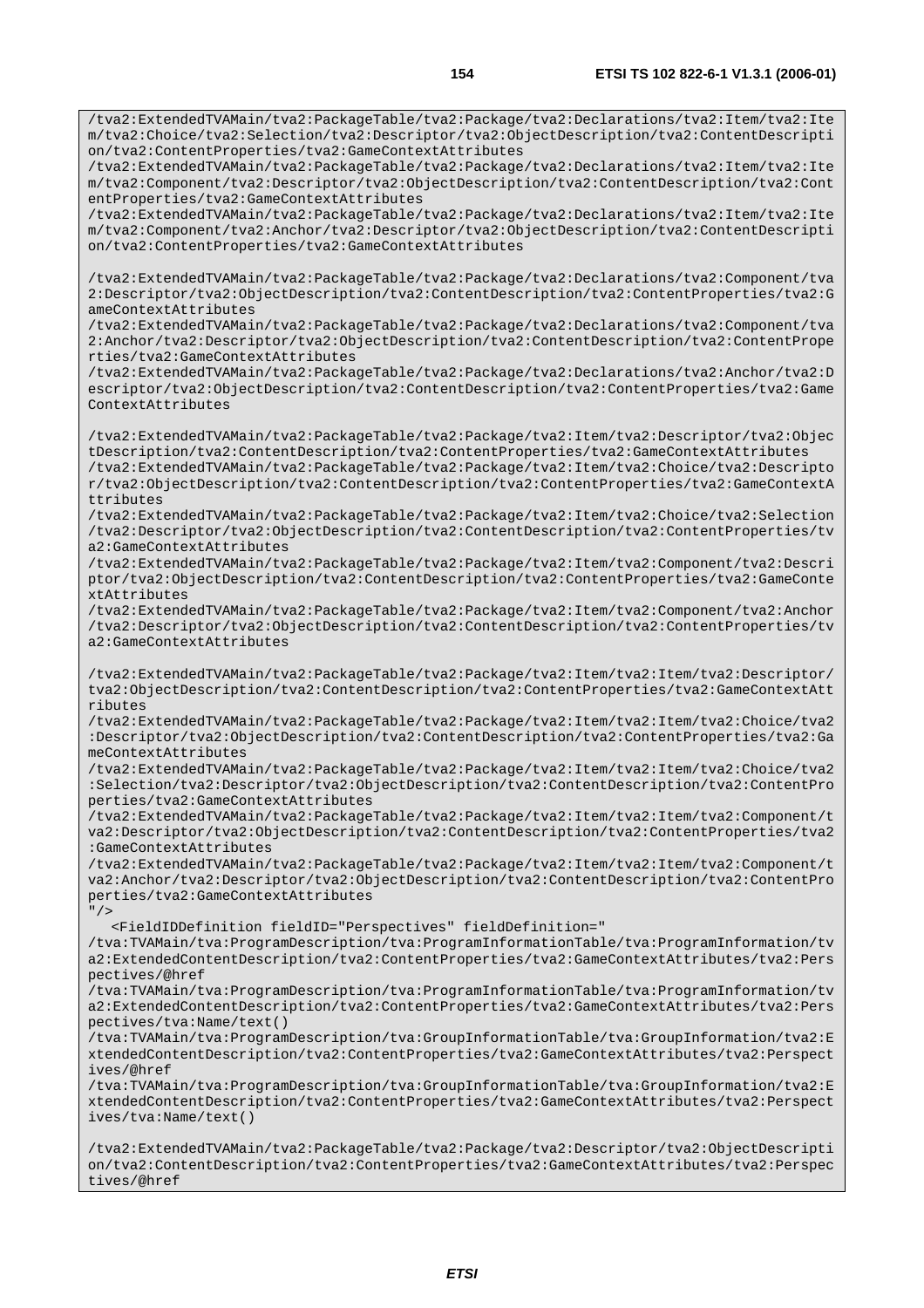/tva2:ExtendedTVAMain/tva2:PackageTable/tva2:Package/tva2:Descriptor/tva2:ObjectDescripti on/tva2:ContentDescription/tva2:ContentProperties/tva2:GameContextAttributes/tva2:Perspec tives/tva:Name/text()

/tva2:ExtendedTVAMain/tva2:PackageTable/tva2:Package/tva2:Declarations/tva2:Descriptor/tv a2:ObjectDescription/tva2:ContentDescription/tva2:ContentProperties/tva2:GameContextAttri butes/tva2:Perspectives/@href

/tva2:ExtendedTVAMain/tva2:PackageTable/tva2:Package/tva2:Declarations/tva2:Descriptor/tv a2:ObjectDescription/tva2:ContentDescription/tva2:ContentProperties/tva2:GameContextAttri butes/tva2:Perspectives/tva:Name/text()

/tva2:ExtendedTVAMain/tva2:PackageTable/tva2:Package/tva2:Declarations/tva2:Item/tva2:Des criptor/tva2:ObjectDescription/tva2:ContentDescription/tva2:ContentProperties/tva2:GameCo ntextAttributes/tva2:Perspectives/@href

/tva2:ExtendedTVAMain/tva2:PackageTable/tva2:Package/tva2:Declarations/tva2:Item/tva2:Des criptor/tva2:ObjectDescription/tva2:ContentDescription/tva2:ContentProperties/tva2:GameCo ntextAttributes/tva2:Perspectives/tva:Name/text()

/tva2:ExtendedTVAMain/tva2:PackageTable/tva2:Package/tva2:Declarations/tva2:Item/tva2:Cho ice/tva2:Descriptor/tva2:ObjectDescription/tva2:ContentDescription/tva2:ContentProperties /tva2:GameContextAttributes/tva2:Perspectives/@href

/tva2:ExtendedTVAMain/tva2:PackageTable/tva2:Package/tva2:Declarations/tva2:Item/tva2:Cho ice/tva2:Descriptor/tva2:ObjectDescription/tva2:ContentDescription/tva2:ContentProperties /tva2:GameContextAttributes/tva2:Perspectives/tva:Name/text()

/tva2:ExtendedTVAMain/tva2:PackageTable/tva2:Package/tva2:Declarations/tva2:Item/tva2:Cho ice/tva2:Selection/tva2:Descriptor/tva2:ObjectDescription/tva2:ContentDescription/tva2:Co ntentProperties/tva2:GameContextAttributes/tva2:Perspectives/@href

/tva2:ExtendedTVAMain/tva2:PackageTable/tva2:Package/tva2:Declarations/tva2:Item/tva2:Cho ice/tva2:Selection/tva2:Descriptor/tva2:ObjectDescription/tva2:ContentDescription/tva2:Co ntentProperties/tva2:GameContextAttributes/tva2:Perspectives/tva:Name/text()

/tva2:ExtendedTVAMain/tva2:PackageTable/tva2:Package/tva2:Declarations/tva2:Item/tva2:Com ponent/tva2:Descriptor/tva2:ObjectDescription/tva2:ContentDescription/tva2:ContentPropert ies/tva2:GameContextAttributes/tva2:Perspectives/@href

/tva2:ExtendedTVAMain/tva2:PackageTable/tva2:Package/tva2:Declarations/tva2:Item/tva2:Com ponent/tva2:Descriptor/tva2:ObjectDescription/tva2:ContentDescription/tva2:ContentPropert ies/tva2:GameContextAttributes/tva2:Perspectives/tva:Name/text()

/tva2:ExtendedTVAMain/tva2:PackageTable/tva2:Package/tva2:Declarations/tva2:Item/tva2:Com ponent/tva2:Anchor/tva2:Descriptor/tva2:ObjectDescription/tva2:ContentDescription/tva2:Co ntentProperties/tva2:GameContextAttributes/tva2:Perspectives/@href

/tva2:ExtendedTVAMain/tva2:PackageTable/tva2:Package/tva2:Declarations/tva2:Item/tva2:Com ponent/tva2:Anchor/tva2:Descriptor/tva2:ObjectDescription/tva2:ContentDescription/tva2:Co ntentProperties/tva2:GameContextAttributes/tva2:Perspectives/tva:Name/text()

/tva2:ExtendedTVAMain/tva2:PackageTable/tva2:Package/tva2:Declarations/tva2:Item/tva2:Ite m/tva2:Descriptor/tva2:ObjectDescription/tva2:ContentDescription/tva2:ContentProperties/t va2:GameContextAttributes/tva2:Perspectives/@href

/tva2:ExtendedTVAMain/tva2:PackageTable/tva2:Package/tva2:Declarations/tva2:Item/tva2:Ite m/tva2:Descriptor/tva2:ObjectDescription/tva2:ContentDescription/tva2:ContentProperties/t va2:GameContextAttributes/tva2:Perspectives/tva:Name/text()

/tva2:ExtendedTVAMain/tva2:PackageTable/tva2:Package/tva2:Declarations/tva2:Item/tva2:Ite m/tva2:Choice/tva2:Descriptor/tva2:ObjectDescription/tva2:ContentDescription/tva2:Content Properties/tva2:GameContextAttributes/tva2:Perspectives/@href

/tva2:ExtendedTVAMain/tva2:PackageTable/tva2:Package/tva2:Declarations/tva2:Item/tva2:Ite m/tva2:Choice/tva2:Descriptor/tva2:ObjectDescription/tva2:ContentDescription/tva2:Content Properties/tva2:GameContextAttributes/tva2:Perspectives/tva:Name/text()

/tva2:ExtendedTVAMain/tva2:PackageTable/tva2:Package/tva2:Declarations/tva2:Item/tva2:Ite m/tva2:Choice/tva2:Selection/tva2:Descriptor/tva2:ObjectDescription/tva2:ContentDescripti on/tva2:ContentProperties/tva2:GameContextAttributes/tva2:Perspectives/@href

/tva2:ExtendedTVAMain/tva2:PackageTable/tva2:Package/tva2:Declarations/tva2:Item/tva2:Ite m/tva2:Choice/tva2:Selection/tva2:Descriptor/tva2:ObjectDescription/tva2:ContentDescripti on/tva2:ContentProperties/tva2:GameContextAttributes/tva2:Perspectives/tva:Name/text()

/tva2:ExtendedTVAMain/tva2:PackageTable/tva2:Package/tva2:Declarations/tva2:Item/tva2:Ite m/tva2:Component/tva2:Descriptor/tva2:ObjectDescription/tva2:ContentDescription/tva2:Cont entProperties/tva2:GameContextAttributes/tva2:Perspectives/@href

/tva2:ExtendedTVAMain/tva2:PackageTable/tva2:Package/tva2:Declarations/tva2:Item/tva2:Ite m/tva2:Component/tva2:Descriptor/tva2:ObjectDescription/tva2:ContentDescription/tva2:Cont entProperties/tva2:GameContextAttributes/tva2:Perspectives/tva:Name/text()

/tva2:ExtendedTVAMain/tva2:PackageTable/tva2:Package/tva2:Declarations/tva2:Item/tva2:Ite m/tva2:Component/tva2:Anchor/tva2:Descriptor/tva2:ObjectDescription/tva2:ContentDescripti on/tva2:ContentProperties/tva2:GameContextAttributes/tva2:Perspectives/@href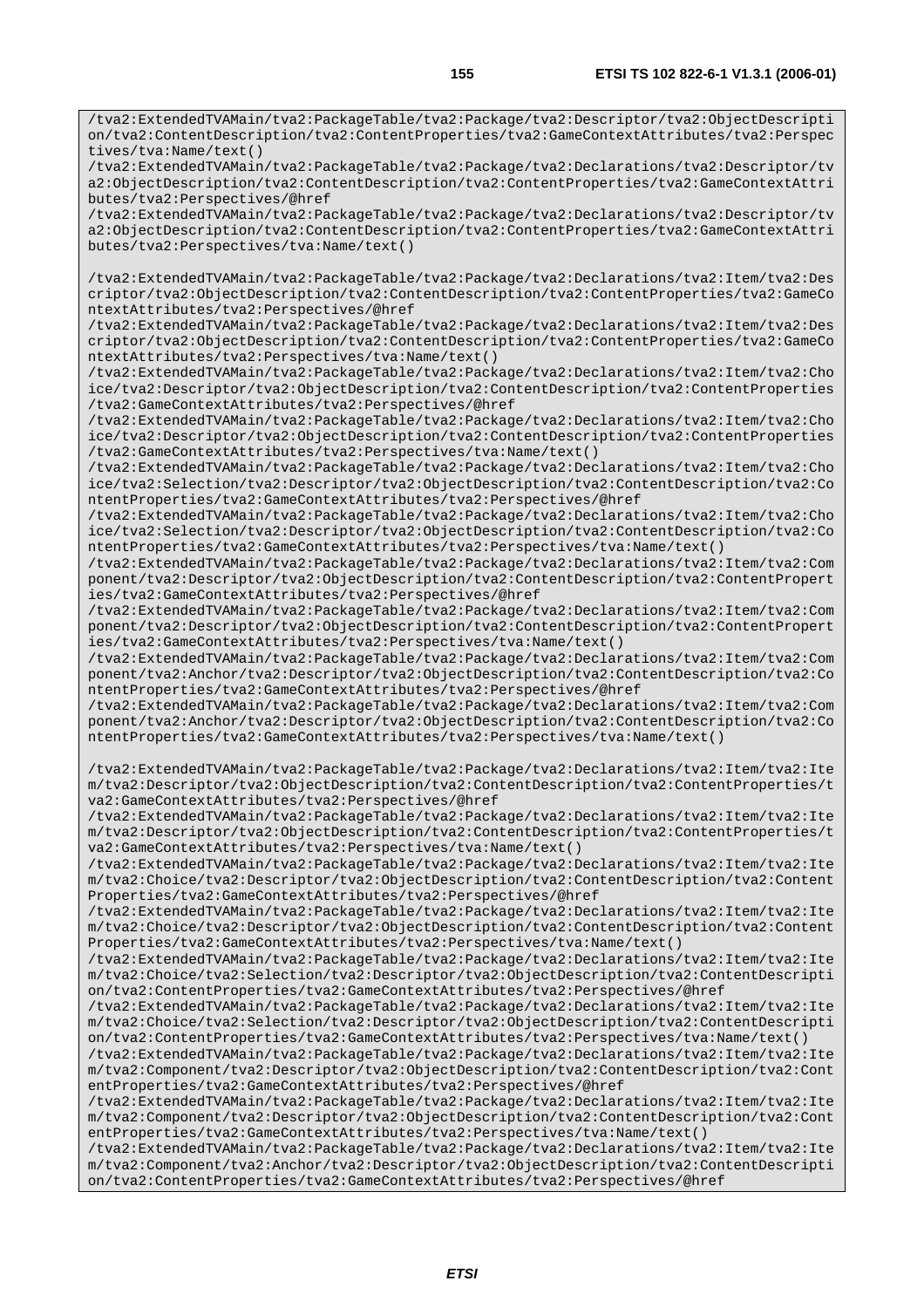/tva2:ExtendedTVAMain/tva2:PackageTable/tva2:Package/tva2:Declarations/tva2:Item/tva2:Ite m/tva2:Component/tva2:Anchor/tva2:Descriptor/tva2:ObjectDescription/tva2:ContentDescripti on/tva2:ContentProperties/tva2:GameContextAttributes/tva2:Perspectives/tva:Name/text()

/tva2:ExtendedTVAMain/tva2:PackageTable/tva2:Package/tva2:Declarations/tva2:Component/tva 2:Descriptor/tva2:ObjectDescription/tva2:ContentDescription/tva2:ContentProperties/tva2:G ameContextAttributes/tva2:Perspectives/@href

/tva2:ExtendedTVAMain/tva2:PackageTable/tva2:Package/tva2:Declarations/tva2:Component/tva 2:Descriptor/tva2:ObjectDescription/tva2:ContentDescription/tva2:ContentProperties/tva2:G ameContextAttributes/tva2:Perspectives/tva:Name/text()

/tva2:ExtendedTVAMain/tva2:PackageTable/tva2:Package/tva2:Declarations/tva2:Component/tva 2:Anchor/tva2:Descriptor/tva2:ObjectDescription/tva2:ContentDescription/tva2:ContentPrope rties/tva2:GameContextAttributes/tva2:Perspectives/@href

/tva2:ExtendedTVAMain/tva2:PackageTable/tva2:Package/tva2:Declarations/tva2:Component/tva 2:Anchor/tva2:Descriptor/tva2:ObjectDescription/tva2:ContentDescription/tva2:ContentPrope rties/tva2:GameContextAttributes/tva2:Perspectives/tva:Name/text()

/tva2:ExtendedTVAMain/tva2:PackageTable/tva2:Package/tva2:Declarations/tva2:Anchor/tva2:D escriptor/tva2:ObjectDescription/tva2:ContentDescription/tva2:ContentProperties/tva2:Game ContextAttributes/tva2:Perspectives/@href

/tva2:ExtendedTVAMain/tva2:PackageTable/tva2:Package/tva2:Declarations/tva2:Anchor/tva2:D escriptor/tva2:ObjectDescription/tva2:ContentDescription/tva2:ContentProperties/tva2:Game ContextAttributes/tva2:Perspectives/tva:Name/text()

/tva2:ExtendedTVAMain/tva2:PackageTable/tva2:Package/tva2:Item/tva2:Descriptor/tva2:Objec tDescription/tva2:ContentDescription/tva2:ContentProperties/tva2:GameContextAttributes/tv a2:Perspectives/@href

/tva2:ExtendedTVAMain/tva2:PackageTable/tva2:Package/tva2:Item/tva2:Descriptor/tva2:Objec tDescription/tva2:ContentDescription/tva2:ContentProperties/tva2:GameContextAttributes/tv a2:Perspectives/tva:Name/text()

/tva2:ExtendedTVAMain/tva2:PackageTable/tva2:Package/tva2:Item/tva2:Choice/tva2:Descripto r/tva2:ObjectDescription/tva2:ContentDescription/tva2:ContentProperties/tva2:GameContextA ttributes/tva2:Perspectives/@href

/tva2:ExtendedTVAMain/tva2:PackageTable/tva2:Package/tva2:Item/tva2:Choice/tva2:Descripto r/tva2:ObjectDescription/tva2:ContentDescription/tva2:ContentProperties/tva2:GameContextA ttributes/tva2:Perspectives/tva:Name/text()

/tva2:ExtendedTVAMain/tva2:PackageTable/tva2:Package/tva2:Item/tva2:Choice/tva2:Selection /tva2:Descriptor/tva2:ObjectDescription/tva2:ContentDescription/tva2:ContentProperties/tv a2:GameContextAttributes/tva2:Perspectives/@href

/tva2:ExtendedTVAMain/tva2:PackageTable/tva2:Package/tva2:Item/tva2:Choice/tva2:Selection /tva2:Descriptor/tva2:ObjectDescription/tva2:ContentDescription/tva2:ContentProperties/tv a2:GameContextAttributes/tva2:Perspectives/tva:Name/text()

/tva2:ExtendedTVAMain/tva2:PackageTable/tva2:Package/tva2:Item/tva2:Component/tva2:Descri ptor/tva2:ObjectDescription/tva2:ContentDescription/tva2:ContentProperties/tva2:GameConte xtAttributes/tva2:Perspectives/@href

/tva2:ExtendedTVAMain/tva2:PackageTable/tva2:Package/tva2:Item/tva2:Component/tva2:Descri ptor/tva2:ObjectDescription/tva2:ContentDescription/tva2:ContentProperties/tva2:GameConte xtAttributes/tva2:Perspectives/tva:Name/text()

/tva2:ExtendedTVAMain/tva2:PackageTable/tva2:Package/tva2:Item/tva2:Component/tva2:Anchor /tva2:Descriptor/tva2:ObjectDescription/tva2:ContentDescription/tva2:ContentProperties/tv a2:GameContextAttributes/tva2:Perspectives/@href

/tva2:ExtendedTVAMain/tva2:PackageTable/tva2:Package/tva2:Item/tva2:Component/tva2:Anchor /tva2:Descriptor/tva2:ObjectDescription/tva2:ContentDescription/tva2:ContentProperties/tv a2:GameContextAttributes/tva2:Perspectives/tva:Name/text()

/tva2:ExtendedTVAMain/tva2:PackageTable/tva2:Package/tva2:Item/tva2:Item/tva2:Descriptor/ tva2:ObjectDescription/tva2:ContentDescription/tva2:ContentProperties/tva2:GameContextAtt ributes/tva2:Perspectives/@href

/tva2:ExtendedTVAMain/tva2:PackageTable/tva2:Package/tva2:Item/tva2:Item/tva2:Descriptor/ tva2:ObjectDescription/tva2:ContentDescription/tva2:ContentProperties/tva2:GameContextAtt ributes/tva2:Perspectives/tva:Name/text()

/tva2:ExtendedTVAMain/tva2:PackageTable/tva2:Package/tva2:Item/tva2:Item/tva2:Choice/tva2 :Descriptor/tva2:ObjectDescription/tva2:ContentDescription/tva2:ContentProperties/tva2:Ga meContextAttributes/tva2:Perspectives/@href

/tva2:ExtendedTVAMain/tva2:PackageTable/tva2:Package/tva2:Item/tva2:Item/tva2:Choice/tva2 :Descriptor/tva2:ObjectDescription/tva2:ContentDescription/tva2:ContentProperties/tva2:Ga meContextAttributes/tva2:Perspectives/tva:Name/text()

/tva2:ExtendedTVAMain/tva2:PackageTable/tva2:Package/tva2:Item/tva2:Item/tva2:Choice/tva2 :Selection/tva2:Descriptor/tva2:ObjectDescription/tva2:ContentDescription/tva2:ContentPro perties/tva2:GameContextAttributes/tva2:Perspectives/@href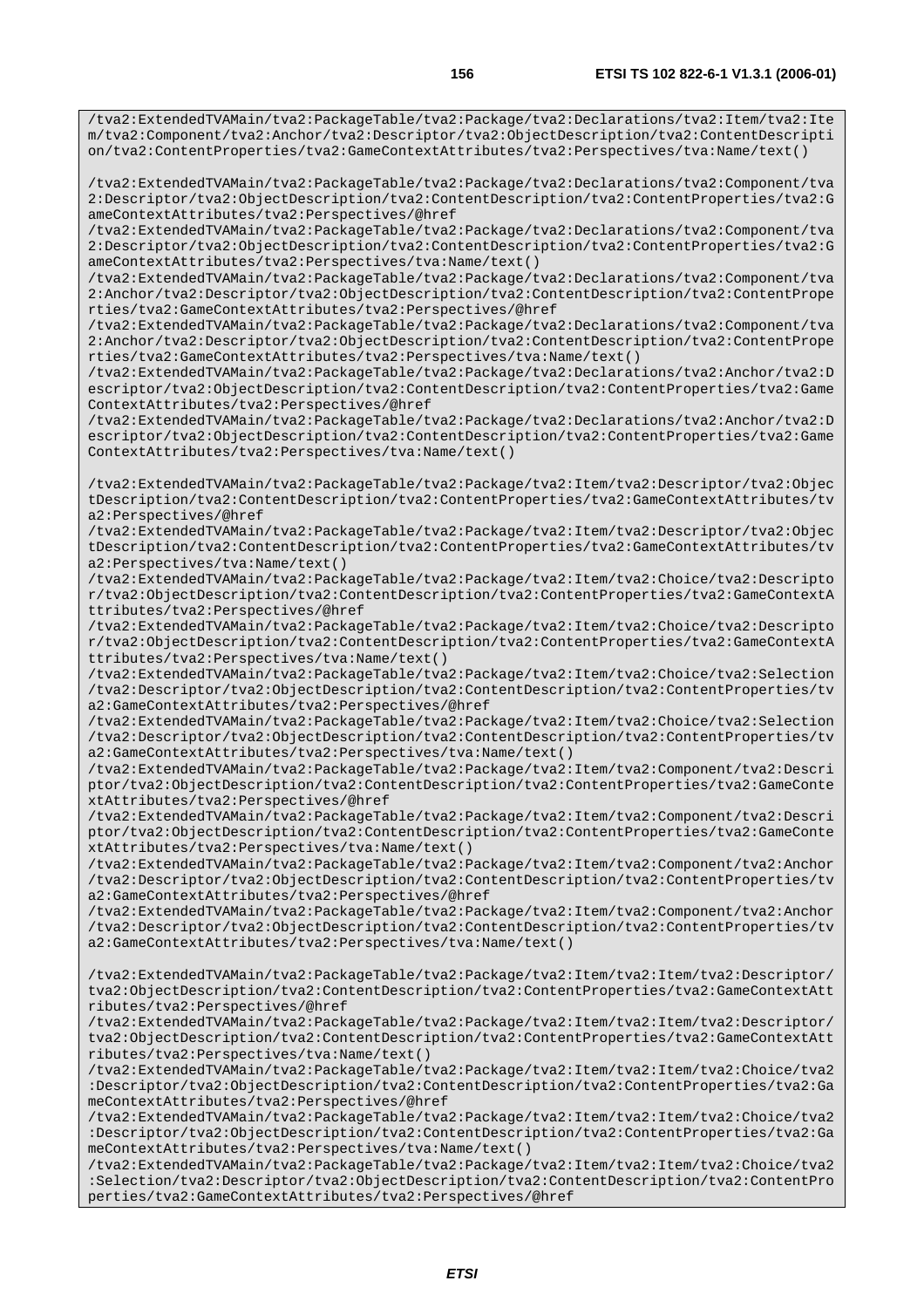/tva2:ExtendedTVAMain/tva2:PackageTable/tva2:Package/tva2:Item/tva2:Item/tva2:Component/t va2:Descriptor/tva2:ObjectDescription/tva2:ContentDescription/tva2:ContentProperties/tva2 :GameContextAttributes/tva2:Perspectives/@href

/tva2:ExtendedTVAMain/tva2:PackageTable/tva2:Package/tva2:Item/tva2:Item/tva2:Component/t va2:Descriptor/tva2:ObjectDescription/tva2:ContentDescription/tva2:ContentProperties/tva2 :GameContextAttributes/tva2:Perspectives/tva:Name/text()

/tva2:ExtendedTVAMain/tva2:PackageTable/tva2:Package/tva2:Item/tva2:Item/tva2:Component/t va2:Anchor/tva2:Descriptor/tva2:ObjectDescription/tva2:ContentDescription/tva2:ContentPro perties/tva2:GameContextAttributes/tva2:Perspectives/@href

/tva2:ExtendedTVAMain/tva2:PackageTable/tva2:Package/tva2:Item/tva2:Item/tva2:Component/t va2:Anchor/tva2:Descriptor/tva2:ObjectDescription/tva2:ContentDescription/tva2:ContentPro perties/tva2:GameContextAttributes/tva2:Perspectives/tva:Name/text() "/>

<FieldIDDefinition fieldID="MaxNumPlayers" fieldDefinition="

/tva:TVAMain/tva:ProgramDescription/tva:ProgramInformationTable/tva:ProgramInformation/tv a2:ExtendedContentDescription/tva2:ContentProperties/tva2:GameContextAttributes/tva2:MaxN umPlayers/text()

/tva:TVAMain/tva:ProgramDescription/tva:GroupInformationTable/tva:GroupInformation/tva2:E xtendedContentDescription/tva2:ContentProperties/tva2:GameContextAttributes/tva2:MaxNumPl ayers/text()

/tva2:ExtendedTVAMain/tva2:PackageTable/tva2:Package/tva2:Descriptor/tva2:ObjectDescripti on/tva2:ContentDescription/tva2:ContentProperties/tva2:GameContextAttributes/tva2:MaxNumP layers/text()

/tva2:ExtendedTVAMain/tva2:PackageTable/tva2:Package/tva2:Declarations/tva2:Descriptor/tv a2:ObjectDescription/tva2:ContentDescription/tva2:ContentProperties/tva2:GameContextAttri butes/tva2:MaxNumPlayers/text()

/tva2:ExtendedTVAMain/tva2:PackageTable/tva2:Package/tva2:Declarations/tva2:Item/tva2:Des criptor/tva2:ObjectDescription/tva2:ContentDescription/tva2:ContentProperties/tva2:GameCo ntextAttributes/tva2:MaxNumPlayers/text()

/tva2:ExtendedTVAMain/tva2:PackageTable/tva2:Package/tva2:Declarations/tva2:Item/tva2:Cho ice/tva2:Descriptor/tva2:ObjectDescription/tva2:ContentDescription/tva2:ContentProperties /tva2:GameContextAttributes/tva2:MaxNumPlayers/text()

/tva2:ExtendedTVAMain/tva2:PackageTable/tva2:Package/tva2:Declarations/tva2:Item/tva2:Cho ice/tva2:Selection/tva2:Descriptor/tva2:ObjectDescription/tva2:ContentDescription/tva2:Co ntentProperties/tva2:GameContextAttributes/tva2:MaxNumPlayers/text()

/tva2:ExtendedTVAMain/tva2:PackageTable/tva2:Package/tva2:Declarations/tva2:Item/tva2:Com ponent/tva2:Descriptor/tva2:ObjectDescription/tva2:ContentDescription/tva2:ContentPropert ies/tva2:GameContextAttributes/tva2:MaxNumPlayers/text()

/tva2:ExtendedTVAMain/tva2:PackageTable/tva2:Package/tva2:Declarations/tva2:Item/tva2:Com ponent/tva2:Anchor/tva2:Descriptor/tva2:ObjectDescription/tva2:ContentDescription/tva2:Co ntentProperties/tva2:GameContextAttributes/tva2:MaxNumPlayers/text()

/tva2:ExtendedTVAMain/tva2:PackageTable/tva2:Package/tva2:Declarations/tva2:Item/tva2:Ite m/tva2:Descriptor/tva2:ObjectDescription/tva2:ContentDescription/tva2:ContentProperties/t va2:GameContextAttributes/tva2:MaxNumPlayers/text()

/tva2:ExtendedTVAMain/tva2:PackageTable/tva2:Package/tva2:Declarations/tva2:Item/tva2:Ite m/tva2:Choice/tva2:Descriptor/tva2:ObjectDescription/tva2:ContentDescription/tva2:Content Properties/tva2:GameContextAttributes/tva2:MaxNumPlayers/text()

/tva2:ExtendedTVAMain/tva2:PackageTable/tva2:Package/tva2:Declarations/tva2:Item/tva2:Ite m/tva2:Choice/tva2:Selection/tva2:Descriptor/tva2:ObjectDescription/tva2:ContentDescripti on/tva2:ContentProperties/tva2:GameContextAttributes/tva2:MaxNumPlayers/text()

/tva2:ExtendedTVAMain/tva2:PackageTable/tva2:Package/tva2:Declarations/tva2:Item/tva2:Ite m/tva2:Component/tva2:Descriptor/tva2:ObjectDescription/tva2:ContentDescription/tva2:Cont entProperties/tva2:GameContextAttributes/tva2:MaxNumPlayers/text()

/tva2:ExtendedTVAMain/tva2:PackageTable/tva2:Package/tva2:Declarations/tva2:Item/tva2:Ite m/tva2:Component/tva2:Anchor/tva2:Descriptor/tva2:ObjectDescription/tva2:ContentDescripti on/tva2:ContentProperties/tva2:GameContextAttributes/tva2:MaxNumPlayers/text()

/tva2:ExtendedTVAMain/tva2:PackageTable/tva2:Package/tva2:Declarations/tva2:Component/tva 2:Descriptor/tva2:ObjectDescription/tva2:ContentDescription/tva2:ContentProperties/tva2:G ameContextAttributes/tva2:MaxNumPlayers/text()

/tva2:ExtendedTVAMain/tva2:PackageTable/tva2:Package/tva2:Declarations/tva2:Component/tva 2:Anchor/tva2:Descriptor/tva2:ObjectDescription/tva2:ContentDescription/tva2:ContentPrope rties/tva2:GameContextAttributes/tva2:MaxNumPlayers/text()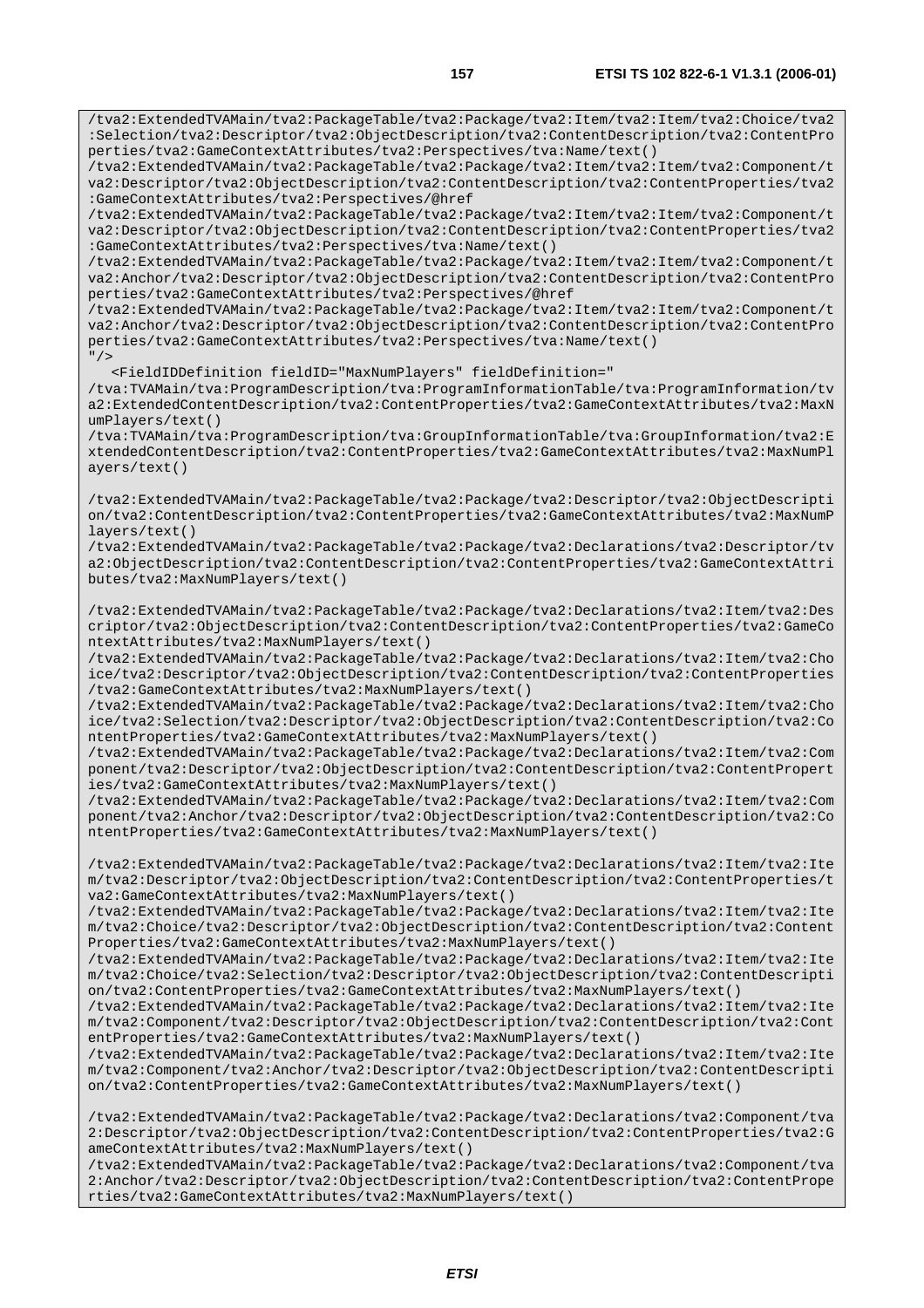/tva2:ExtendedTVAMain/tva2:PackageTable/tva2:Package/tva2:Declarations/tva2:Anchor/tva2:D escriptor/tva2:ObjectDescription/tva2:ContentDescription/tva2:ContentProperties/tva2:Game

/tva2:ExtendedTVAMain/tva2:PackageTable/tva2:Package/tva2:Item/tva2:Descriptor/tva2:Objec tDescription/tva2:ContentDescription/tva2:ContentProperties/tva2:GameContextAttributes/tv

ContextAttributes/tva2:MaxNumPlayers/text()

a2:MaxNumPlayers/text()

/tva2:ExtendedTVAMain/tva2:PackageTable/tva2:Package/tva2:Item/tva2:Choice/tva2:Descripto r/tva2:ObjectDescription/tva2:ContentDescription/tva2:ContentProperties/tva2:GameContextA ttributes/tva2:MaxNumPlayers/text() /tva2:ExtendedTVAMain/tva2:PackageTable/tva2:Package/tva2:Item/tva2:Choice/tva2:Selection /tva2:Descriptor/tva2:ObjectDescription/tva2:ContentDescription/tva2:ContentProperties/tv a2:GameContextAttributes/tva2:MaxNumPlayers/text() /tva2:ExtendedTVAMain/tva2:PackageTable/tva2:Package/tva2:Item/tva2:Component/tva2:Descri ptor/tva2:ObjectDescription/tva2:ContentDescription/tva2:ContentProperties/tva2:GameConte xtAttributes/tva2:MaxNumPlayers/text() /tva2:ExtendedTVAMain/tva2:PackageTable/tva2:Package/tva2:Item/tva2:Component/tva2:Anchor /tva2:Descriptor/tva2:ObjectDescription/tva2:ContentDescription/tva2:ContentProperties/tv a2:GameContextAttributes/tva2:MaxNumPlayers/text() /tva2:ExtendedTVAMain/tva2:PackageTable/tva2:Package/tva2:Item/tva2:Item/tva2:Descriptor/ tva2:ObjectDescription/tva2:ContentDescription/tva2:ContentProperties/tva2:GameContextAtt ributes/tva2:MaxNumPlayers/text() /tva2:ExtendedTVAMain/tva2:PackageTable/tva2:Package/tva2:Item/tva2:Item/tva2:Choice/tva2 :Descriptor/tva2:ObjectDescription/tva2:ContentDescription/tva2:ContentProperties/tva2:Ga meContextAttributes/tva2:MaxNumPlayers/text() /tva2:ExtendedTVAMain/tva2:PackageTable/tva2:Package/tva2:Item/tva2:Item/tva2:Choice/tva2 :Selection/tva2:Descriptor/tva2:ObjectDescription/tva2:ContentDescription/tva2:ContentPro perties/tva2:GameContextAttributes/tva2:MaxNumPlayers/text() /tva2:ExtendedTVAMain/tva2:PackageTable/tva2:Package/tva2:Item/tva2:Item/tva2:Component/t va2:Descriptor/tva2:ObjectDescription/tva2:ContentDescription/tva2:ContentProperties/tva2 :GameContextAttributes/tva2:MaxNumPlayers/text() /tva2:ExtendedTVAMain/tva2:PackageTable/tva2:Package/tva2:Item/tva2:Item/tva2:Component/t va2:Anchor/tva2:Descriptor/tva2:ObjectDescription/tva2:ContentDescription/tva2:ContentPro perties/tva2:GameContextAttributes/tva2:MaxNumPlayers/text()  $"$  / >  $\leq$  !  $-$ ######################################################################################## --> <!-- fieldID for TargetingInformation in Package -->  $\leq$  !  $-$ ######################################################################################## -->  $\geq 1$ ######################################################################################## --> <!-- fieldID for UserInformation(BiographicInformation, Accessibility) in Package --> <!-- Language, Age, Gender,AuditoryImpairment, VisualImpairment -->  $< !$   $-$ ######################################################################################## --> <FieldIDDefinition fieldID="UserLanguage" fieldDefinition=" /tva:TVAMain/tva2:ExtendedUserDescription/tva2:UserInformationTable/tva2:UserInformation/ tva2:BioGraphicInformation/tva2:Language/text() /tva:TVAMain/tva:ProgramDescription/tva:ProgramInformationTable/tva:ProgramInformation/tv a2:ExtendedContentDescription/tva2:TargetingInformation/tva2:UserInformation/tva2:BioGrap hicInformation/tva2:Language/text() /tva:TVAMain/tva:ProgramDescription/tva:GroupInformationTable/tva:GroupInformation/tva2:E xtendedContentDescription/tva2:TargetingInformation/tva2:UserInformation/tva2:BioGraphicI nformation/tva2:Language/text() /tva2:ExtendedTVAMain/tva2:TargetingInformationTable/tva2:TargetingInformation/tva2:UserI nformation/tva2:BioGraphicInformation/tva2:Language/text() /tva2:ExtendedTVAMain/tva2:PackageTable/tva2:Package/tva2:Descriptor/tva2:ObjectDescripti

on/tva2:ContentDescription/tva2:TargetingInformation/tva2:UserInformation/tva2:BioGraphic Information/tva2:Language/text()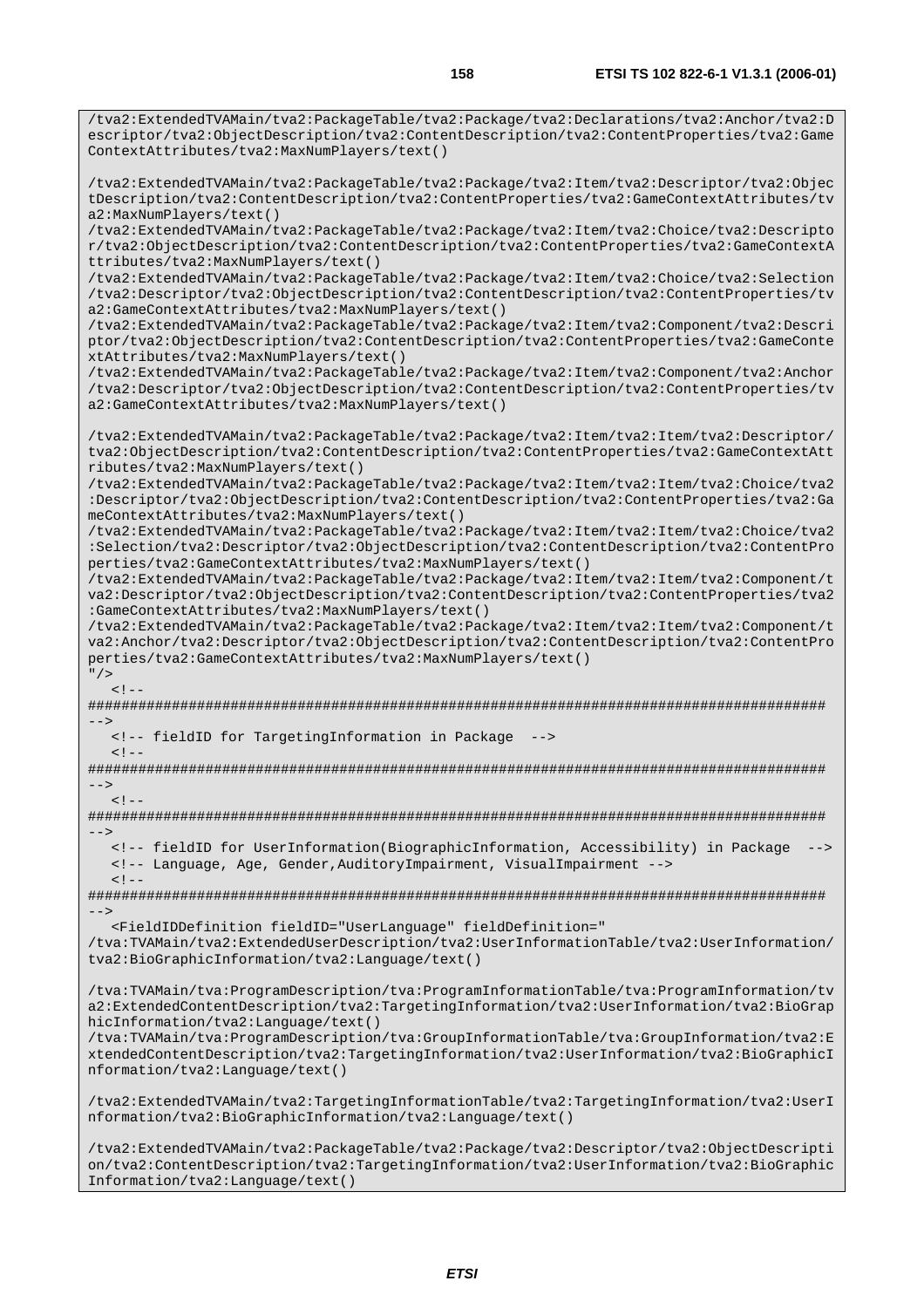/tva2:ExtendedTVAMain/tva2:PackageTable/tva2:Package/tva2:Declarations/tva2:Item/tva2:Des criptor/tva2:ObjectDescription/tva2:ContentDescription/tva2:TargetingInformation/tva2:Use rInformation/tva2:BioGraphicInformation/tva2:Language/text()

/tva2:ExtendedTVAMain/tva2:PackageTable/tva2:Package/tva2:Declarations/tva2:Item/tva2:Cho ice/tva2:Descriptor/tva2:ObjectDescription/tva2:ContentDescription/tva2:TargetingInformat ion/tva2:UserInformation/tva2:BioGraphicInformation/tva2:Language/text()

/tva2:ExtendedTVAMain/tva2:PackageTable/tva2:Package/tva2:Declarations/tva2:Item/tva2:Cho ice/tva2:Selection/tva2:Descriptor/tva2:ObjectDescription/tva2:ContentDescription/tva2:Ta rgetingInformation/tva2:UserInformation/tva2:BioGraphicInformation/tva2:Language/text()

/tva2:ExtendedTVAMain/tva2:PackageTable/tva2:Package/tva2:Declarations/tva2:Item/tva2:Com ponent/tva2:Descriptor/tva2:ObjectDescription/tva2:ContentDescription/tva2:TargetingInfor mation/tva2:UserInformation/tva2:BioGraphicInformation/tva2:Language/text()

/tva2:ExtendedTVAMain/tva2:PackageTable/tva2:Package/tva2:Declarations/tva2:Item/tva2:Com ponent/tva2:Anchor/tva2:Descriptor/tva2:ObjectDescription/tva2:ContentDescription/tva2:Ta rgetingInformation/tva2:UserInformation/tva2:BioGraphicInformation/tva2:Language/text()

/tva2:ExtendedTVAMain/tva2:PackageTable/tva2:Package/tva2:Declarations/tva2:Item/tva2:Ite m/tva2:Descriptor/tva2:ObjectDescription/tva2:ContentDescription/tva2:TargetingInformatio n/tva2:UserInformation/tva2:BioGraphicInformation/tva2:Language/text()

/tva2:ExtendedTVAMain/tva2:PackageTable/tva2:Package/tva2:Declarations/tva2:Item/tva2:Ite m/tva2:Choice/tva2:Descriptor/tva2:ObjectDescription/tva2:ContentDescription/tva2:Targeti ngInformation/tva2:UserInformation/tva2:BioGraphicInformation/tva2:Language/text()

/tva2:ExtendedTVAMain/tva2:PackageTable/tva2:Package/tva2:Declarations/tva2:Item/tva2:Ite m/tva2:Choice/tva2:Selection/tva2:Descriptor/tva2:ObjectDescription/tva2:ContentDescripti on/tva2:TargetingInformation/tva2:UserInformation/tva2:BioGraphicInformation/tva2:Languag e/text()

/tva2:ExtendedTVAMain/tva2:PackageTable/tva2:Package/tva2:Declarations/tva2:Item/tva2:Ite m/tva2:Component/tva2:Descriptor/tva2:ObjectDescription/tva2:ContentDescription/tva2:Targ etingInformation/tva2:UserInformation/tva2:BioGraphicInformation/tva2:Language/text() /tva2:ExtendedTVAMain/tva2:PackageTable/tva2:Package/tva2:Declarations/tva2:Item/tva2:Ite

m/tva2:Component/tva2:Anchor/tva2:Descriptor/tva2:ObjectDescription/tva2:ContentDescripti on/tva2:TargetingInformation/tva2:UserInformation/tva2:BioGraphicInformation/tva2:Languag e/text()

/tva2:ExtendedTVAMain/tva2:PackageTable/tva2:Package/tva2:Declarations/tva2:Component/tva 2:Descriptor/tva2:ObjectDescription/tva2:ContentDescription/tva2:TargetingInformation/tva 2:UserInformation/tva2:BioGraphicInformation/tva2:Language/text()

/tva2:ExtendedTVAMain/tva2:PackageTable/tva2:Package/tva2:Declarations/tva2:Component/tva 2:Anchor/tva2:Descriptor/tva2:ObjectDescription/tva2:ContentDescription/tva2:TargetingInf ormation/tva2:UserInformation/tva2:BioGraphicInformation/tva2:Language/text()

/tva2:ExtendedTVAMain/tva2:PackageTable/tva2:Package/tva2:Declarations/tva2:Anchor/tva2:D escriptor/tva2:ObjectDescription/tva2:ContentDescription/tva2:TargetingInformation/tva2:U serInformation/tva2:BioGraphicInformation/tva2:Language/text()

/tva2:ExtendedTVAMain/tva2:PackageTable/tva2:Package/tva2:Item/tva2:Descriptor/tva2:Objec tDescription/tva2:ContentDescription/tva2:TargetingInformation/tva2:UserInformation/tva2: BioGraphicInformation/tva2:Language/text()

/tva2:ExtendedTVAMain/tva2:PackageTable/tva2:Package/tva2:Item/tva2:Choice/tva2:Descripto r/tva2:ObjectDescription/tva2:ContentDescription/tva2:TargetingInformation/tva2:UserInfor mation/tva2:BioGraphicInformation/tva2:Language/text()

/tva2:ExtendedTVAMain/tva2:PackageTable/tva2:Package/tva2:Item/tva2:Choice/tva2:Selection /tva2:Descriptor/tva2:ObjectDescription/tva2:ContentDescription/tva2:TargetingInformation /tva2:UserInformation/tva2:BioGraphicInformation/tva2:Language/text()

/tva2:ExtendedTVAMain/tva2:PackageTable/tva2:Package/tva2:Item/tva2:Component/tva2:Descri ptor/tva2:ObjectDescription/tva2:ContentDescription/tva2:TargetingInformation/tva2:UserIn formation/tva2:BioGraphicInformation/tva2:Language/text()

/tva2:ExtendedTVAMain/tva2:PackageTable/tva2:Package/tva2:Item/tva2:Component/tva2:Anchor /tva2:Descriptor/tva2:ObjectDescription/tva2:ContentDescription/tva2:TargetingInformation /tva2:UserInformation/tva2:BioGraphicInformation/tva2:Language/text()

/tva2:ExtendedTVAMain/tva2:PackageTable/tva2:Package/tva2:Item/tva2:Item/tva2:Descriptor/ tva2:ObjectDescription/tva2:ContentDescription/tva2:TargetingInformation/tva2:UserInforma tion/tva2:BioGraphicInformation/tva2:Language/text()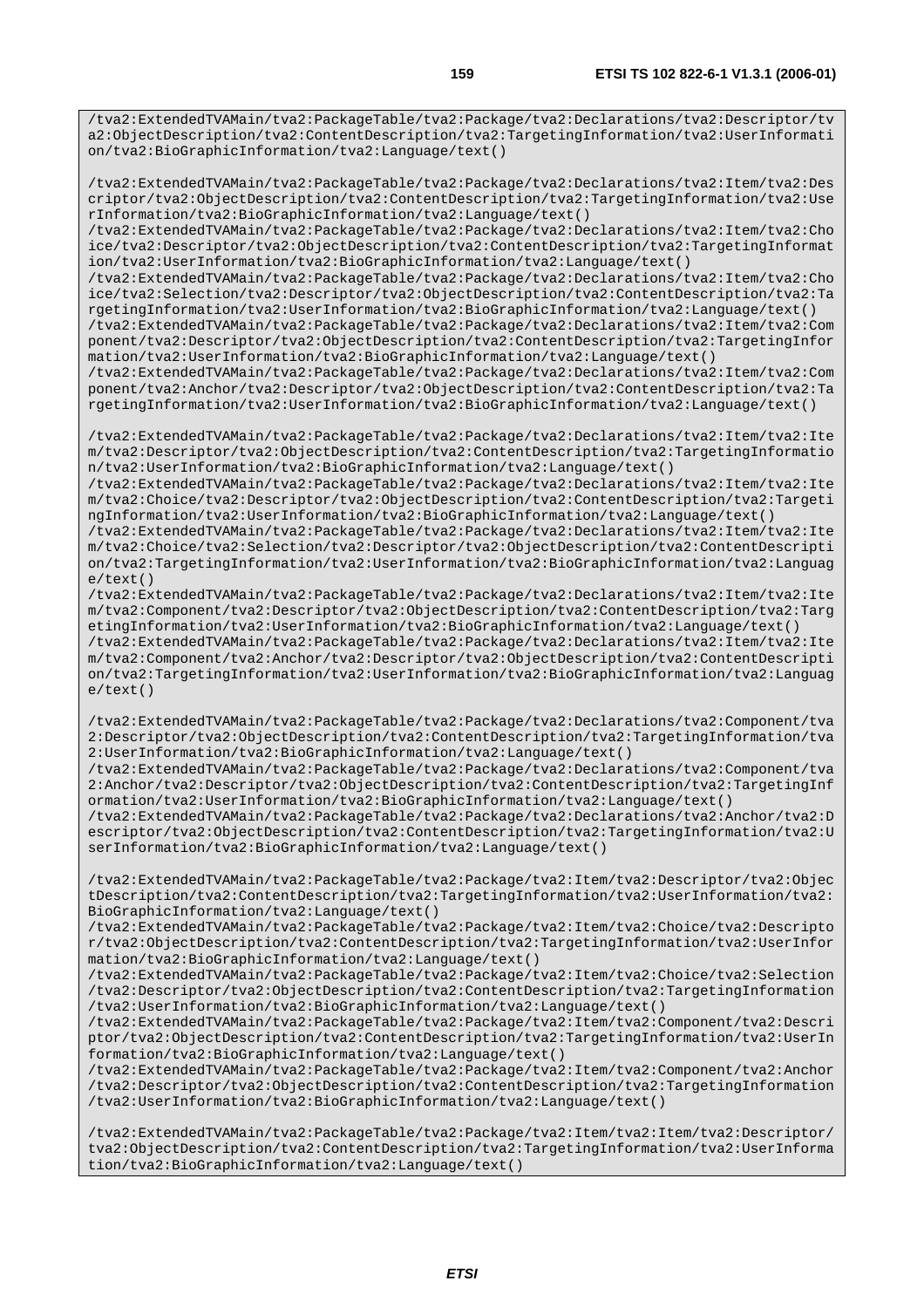/tva2:ExtendedTVAMain/tva2:PackageTable/tva2:Package/tva2:Item/tva2:Item/tva2:Choice/tva2 :Descriptor/tva2:ObjectDescription/tva2:ContentDescription/tva2:TargetingInformation/tva2 :UserInformation/tva2:BioGraphicInformation/tva2:Language/text()

/tva2:ExtendedTVAMain/tva2:PackageTable/tva2:Package/tva2:Item/tva2:Item/tva2:Choice/tva2 :Selection/tva2:Descriptor/tva2:ObjectDescription/tva2:ContentDescription/tva2:TargetingI nformation/tva2:UserInformation/tva2:BioGraphicInformation/tva2:Language/text()

/tva2:ExtendedTVAMain/tva2:PackageTable/tva2:Package/tva2:Item/tva2:Item/tva2:Component/t va2:Descriptor/tva2:ObjectDescription/tva2:ContentDescription/tva2:TargetingInformation/t va2:UserInformation/tva2:BioGraphicInformation/tva2:Language/text()

/tva2:ExtendedTVAMain/tva2:PackageTable/tva2:Package/tva2:Item/tva2:Item/tva2:Component/t va2:Anchor/tva2:Descriptor/tva2:ObjectDescription/tva2:ContentDescription/tva2:TargetingI nformation/tva2:UserInformation/tva2:BioGraphicInformation/tva2:Language/text()  $"$  />

<FieldIDDefinition fieldID="UserAge" fieldDefinition="

/tva:TVAMain/tva2:ExtendedUserDescription/tva2:UserInformationTable/tva2:UserInformation/ tva2:BioGraphicInformation/tva2:Age/text()

/tva:TVAMain/tva:ProgramDescription/tva:ProgramInformationTable/tva:ProgramInformation/tv a2:ExtendedContentDescription/tva2:TargetingInformation/tva2:UserInformation/tva2:BioGrap hicInformation/tva2:Age/text()

/tva:TVAMain/tva:ProgramDescription/tva:GroupInformationTable/tva:GroupInformation/tva2:E xtendedContentDescription/tva2:TargetingInformation/tva2:UserInformation/tva2:BioGraphicI nformation/tva2:Age/text()

/tva2:ExtendedTVAMain/tva2:TargetingInformationTable/tva2:TargetingInformation/tva2:UserI nformation/tva2:BioGraphicInformation/tva2:Age/text()

/tva2:ExtendedTVAMain/tva2:PackageTable/tva2:Package/tva2:Descriptor/tva2:ObjectDescripti on/tva2:ContentDescription/tva2:TargetingInformation/tva2:UserInformation/tva2:BioGraphic Information/tva2:Age/text()

/tva2:ExtendedTVAMain/tva2:PackageTable/tva2:Package/tva2:Declarations/tva2:Descriptor/tv a2:ObjectDescription/tva2:ContentDescription/tva2:TargetingInformation/tva2:UserInformati on/tva2:BioGraphicInformation/tva2:Age/text()

/tva2:ExtendedTVAMain/tva2:PackageTable/tva2:Package/tva2:Declarations/tva2:Item/tva2:Des criptor/tva2:ObjectDescription/tva2:ContentDescription/tva2:TargetingInformation/tva2:Use rInformation/tva2:BioGraphicInformation/tva2:Age/text()

/tva2:ExtendedTVAMain/tva2:PackageTable/tva2:Package/tva2:Declarations/tva2:Item/tva2:Cho ice/tva2:Descriptor/tva2:ObjectDescription/tva2:ContentDescription/tva2:TargetingInformat ion/tva2:UserInformation/tva2:BioGraphicInformation/tva2:Age/text()

/tva2:ExtendedTVAMain/tva2:PackageTable/tva2:Package/tva2:Declarations/tva2:Item/tva2:Cho ice/tva2:Selection/tva2:Descriptor/tva2:ObjectDescription/tva2:ContentDescription/tva2:Ta rgetingInformation/tva2:UserInformation/tva2:BioGraphicInformation/tva2:Age/text()

/tva2:ExtendedTVAMain/tva2:PackageTable/tva2:Package/tva2:Declarations/tva2:Item/tva2:Com ponent/tva2:Descriptor/tva2:ObjectDescription/tva2:ContentDescription/tva2:TargetingInfor mation/tva2:UserInformation/tva2:BioGraphicInformation/tva2:Age/text()

/tva2:ExtendedTVAMain/tva2:PackageTable/tva2:Package/tva2:Declarations/tva2:Item/tva2:Com ponent/tva2:Anchor/tva2:Descriptor/tva2:ObjectDescription/tva2:ContentDescription/tva2:Ta rgetingInformation/tva2:UserInformation/tva2:BioGraphicInformation/tva2:Age/text()

/tva2:ExtendedTVAMain/tva2:PackageTable/tva2:Package/tva2:Declarations/tva2:Item/tva2:Ite m/tva2:Descriptor/tva2:ObjectDescription/tva2:ContentDescription/tva2:TargetingInformatio n/tva2:UserInformation/tva2:BioGraphicInformation/tva2:Age/text()

/tva2:ExtendedTVAMain/tva2:PackageTable/tva2:Package/tva2:Declarations/tva2:Item/tva2:Ite m/tva2:Choice/tva2:Descriptor/tva2:ObjectDescription/tva2:ContentDescription/tva2:Targeti ngInformation/tva2:UserInformation/tva2:BioGraphicInformation/tva2:Age/text()

/tva2:ExtendedTVAMain/tva2:PackageTable/tva2:Package/tva2:Declarations/tva2:Item/tva2:Ite m/tva2:Choice/tva2:Selection/tva2:Descriptor/tva2:ObjectDescription/tva2:ContentDescripti on/tva2:TargetingInformation/tva2:UserInformation/tva2:BioGraphicInformation/tva2:Age/tex  $t($ )

/tva2:ExtendedTVAMain/tva2:PackageTable/tva2:Package/tva2:Declarations/tva2:Item/tva2:Ite m/tva2:Component/tva2:Descriptor/tva2:ObjectDescription/tva2:ContentDescription/tva2:Targ etingInformation/tva2:UserInformation/tva2:BioGraphicInformation/tva2:Age/text()

/tva2:ExtendedTVAMain/tva2:PackageTable/tva2:Package/tva2:Declarations/tva2:Item/tva2:Ite m/tva2:Component/tva2:Anchor/tva2:Descriptor/tva2:ObjectDescription/tva2:ContentDescripti on/tva2:TargetingInformation/tva2:UserInformation/tva2:BioGraphicInformation/tva2:Age/tex t()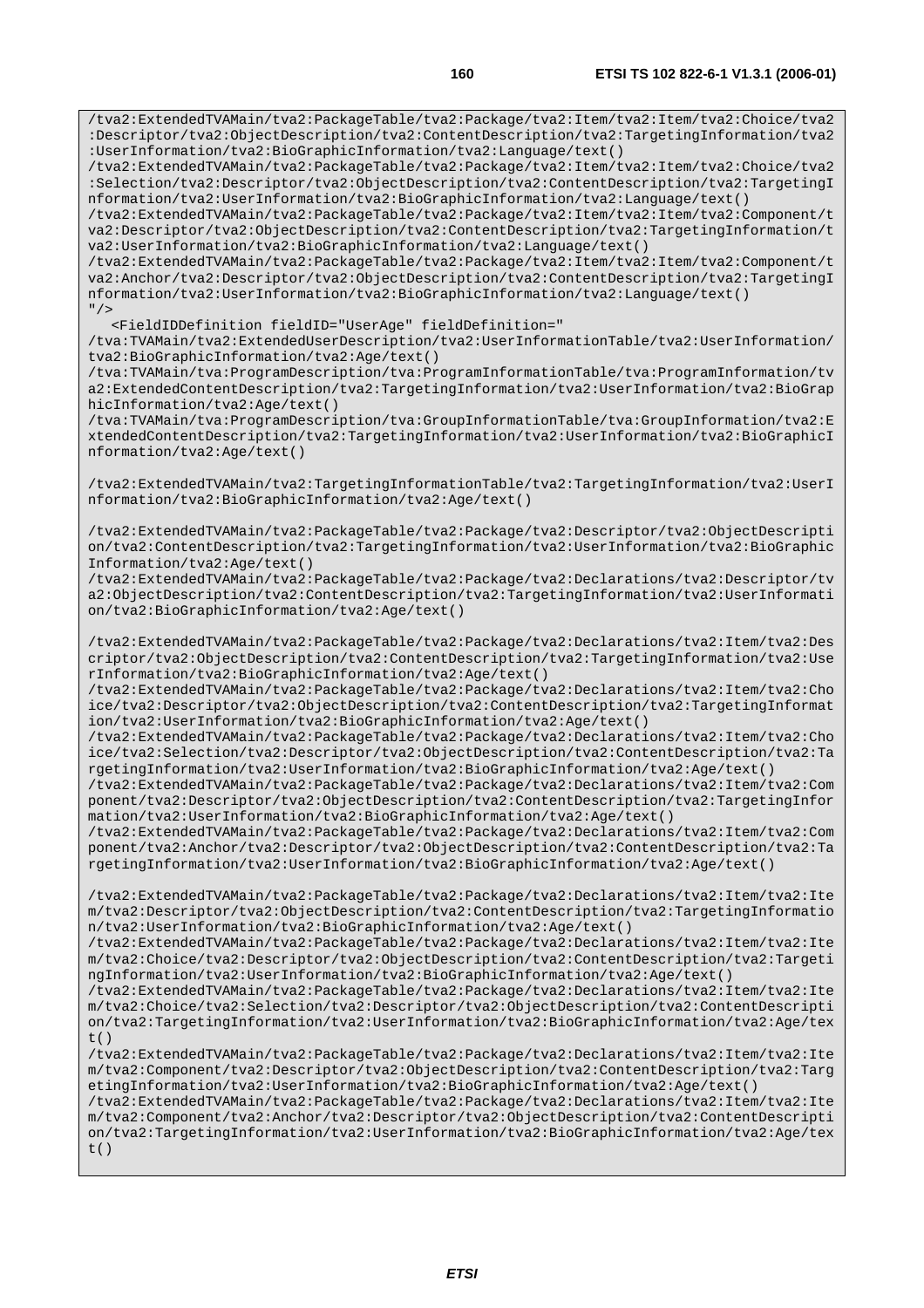/tva2:ExtendedTVAMain/tva2:PackageTable/tva2:Package/tva2:Declarations/tva2:Component/tva 2:Descriptor/tva2:ObjectDescription/tva2:ContentDescription/tva2:TargetingInformation/tva 2:UserInformation/tva2:BioGraphicInformation/tva2:Age/text()

/tva2:ExtendedTVAMain/tva2:PackageTable/tva2:Package/tva2:Declarations/tva2:Component/tva 2:Anchor/tva2:Descriptor/tva2:ObjectDescription/tva2:ContentDescription/tva2:TargetingInf ormation/tva2:UserInformation/tva2:BioGraphicInformation/tva2:Age/text()

/tva2:ExtendedTVAMain/tva2:PackageTable/tva2:Package/tva2:Declarations/tva2:Anchor/tva2:D escriptor/tva2:ObjectDescription/tva2:ContentDescription/tva2:TargetingInformation/tva2:U serInformation/tva2:BioGraphicInformation/tva2:Age/text()

/tva2:ExtendedTVAMain/tva2:PackageTable/tva2:Package/tva2:Item/tva2:Descriptor/tva2:Objec tDescription/tva2:ContentDescription/tva2:TargetingInformation/tva2:UserInformation/tva2: BioGraphicInformation/tva2:Age/text()

/tva2:ExtendedTVAMain/tva2:PackageTable/tva2:Package/tva2:Item/tva2:Choice/tva2:Descripto r/tva2:ObjectDescription/tva2:ContentDescription/tva2:TargetingInformation/tva2:UserInfor mation/tva2:BioGraphicInformation/tva2:Age/text()

/tva2:ExtendedTVAMain/tva2:PackageTable/tva2:Package/tva2:Item/tva2:Choice/tva2:Selection /tva2:Descriptor/tva2:ObjectDescription/tva2:ContentDescription/tva2:TargetingInformation /tva2:UserInformation/tva2:BioGraphicInformation/tva2:Age/text()

/tva2:ExtendedTVAMain/tva2:PackageTable/tva2:Package/tva2:Item/tva2:Component/tva2:Descri ptor/tva2:ObjectDescription/tva2:ContentDescription/tva2:TargetingInformation/tva2:UserIn formation/tva2:BioGraphicInformation/tva2:Age/text()

/tva2:ExtendedTVAMain/tva2:PackageTable/tva2:Package/tva2:Item/tva2:Component/tva2:Anchor /tva2:Descriptor/tva2:ObjectDescription/tva2:ContentDescription/tva2:TargetingInformation /tva2:UserInformation/tva2:BioGraphicInformation/tva2:Age/text()

/tva2:ExtendedTVAMain/tva2:PackageTable/tva2:Package/tva2:Item/tva2:Item/tva2:Descriptor/ tva2:ObjectDescription/tva2:ContentDescription/tva2:TargetingInformation/tva2:UserInforma tion/tva2:BioGraphicInformation/tva2:Age/text()

/tva2:ExtendedTVAMain/tva2:PackageTable/tva2:Package/tva2:Item/tva2:Item/tva2:Choice/tva2 :Descriptor/tva2:ObjectDescription/tva2:ContentDescription/tva2:TargetingInformation/tva2 :UserInformation/tva2:BioGraphicInformation/tva2:Age/text()

/tva2:ExtendedTVAMain/tva2:PackageTable/tva2:Package/tva2:Item/tva2:Item/tva2:Choice/tva2 :Selection/tva2:Descriptor/tva2:ObjectDescription/tva2:ContentDescription/tva2:TargetingI nformation/tva2:UserInformation/tva2:BioGraphicInformation/tva2:Age/text()

/tva2:ExtendedTVAMain/tva2:PackageTable/tva2:Package/tva2:Item/tva2:Item/tva2:Component/t va2:Descriptor/tva2:ObjectDescription/tva2:ContentDescription/tva2:TargetingInformation/t va2:UserInformation/tva2:BioGraphicInformation/tva2:Age/text()

/tva2:ExtendedTVAMain/tva2:PackageTable/tva2:Package/tva2:Item/tva2:Item/tva2:Component/t va2:Anchor/tva2:Descriptor/tva2:ObjectDescription/tva2:ContentDescription/tva2:TargetingI nformation/tva2:UserInformation/tva2:BioGraphicInformation/tva2:Age/text()  $"$ />

<FieldIDDefinition fieldID="UserGender" fieldDefinition="

/tva:TVAMain/tva2:ExtendedUserDescription/tva2:UserInformationTable/tva2:UserInformation/ tva2:BioGraphicInformation/tva2:Gender/text()

/tva:TVAMain/tva:ProgramDescription/tva:ProgramInformationTable/tva:ProgramInformation/tv a2:ExtendedContentDescription/tva2:TargetingInformation/tva2:UserInformation/tva2:BioGrap hicInformation/tva2:Gender/text()

/tva:TVAMain/tva:ProgramDescription/tva:GroupInformationTable/tva:GroupInformation/tva2:E xtendedContentDescription/tva2:TargetingInformation/tva2:UserInformation/tva2:BioGraphicI nformation/tva2:Gender/text()

/tva2:ExtendedTVAMain/tva2:TargetingInformationTable/tva2:TargetingInformation/tva2:UserI nformation/tva2:BioGraphicInformation/tva2:Gender/text()

/tva2:ExtendedTVAMain/tva2:PackageTable/tva2:Package/tva2:Descriptor/tva2:ObjectDescripti on/tva2:ContentDescription/tva2:TargetingInformation/tva2:UserInformation/tva2:BioGraphic Information/tva2:Gender/text()

/tva2:ExtendedTVAMain/tva2:PackageTable/tva2:Package/tva2:Declarations/tva2:Descriptor/tv a2:ObjectDescription/tva2:ContentDescription/tva2:TargetingInformation/tva2:UserInformati on/tva2:BioGraphicInformation/tva2:Gender/text()

/tva2:ExtendedTVAMain/tva2:PackageTable/tva2:Package/tva2:Declarations/tva2:Item/tva2:Des criptor/tva2:ObjectDescription/tva2:ContentDescription/tva2:TargetingInformation/tva2:Use rInformation/tva2:BioGraphicInformation/tva2:Gender/text()

/tva2:ExtendedTVAMain/tva2:PackageTable/tva2:Package/tva2:Declarations/tva2:Item/tva2:Cho ice/tva2:Descriptor/tva2:ObjectDescription/tva2:ContentDescription/tva2:TargetingInformat ion/tva2:UserInformation/tva2:BioGraphicInformation/tva2:Gender/text()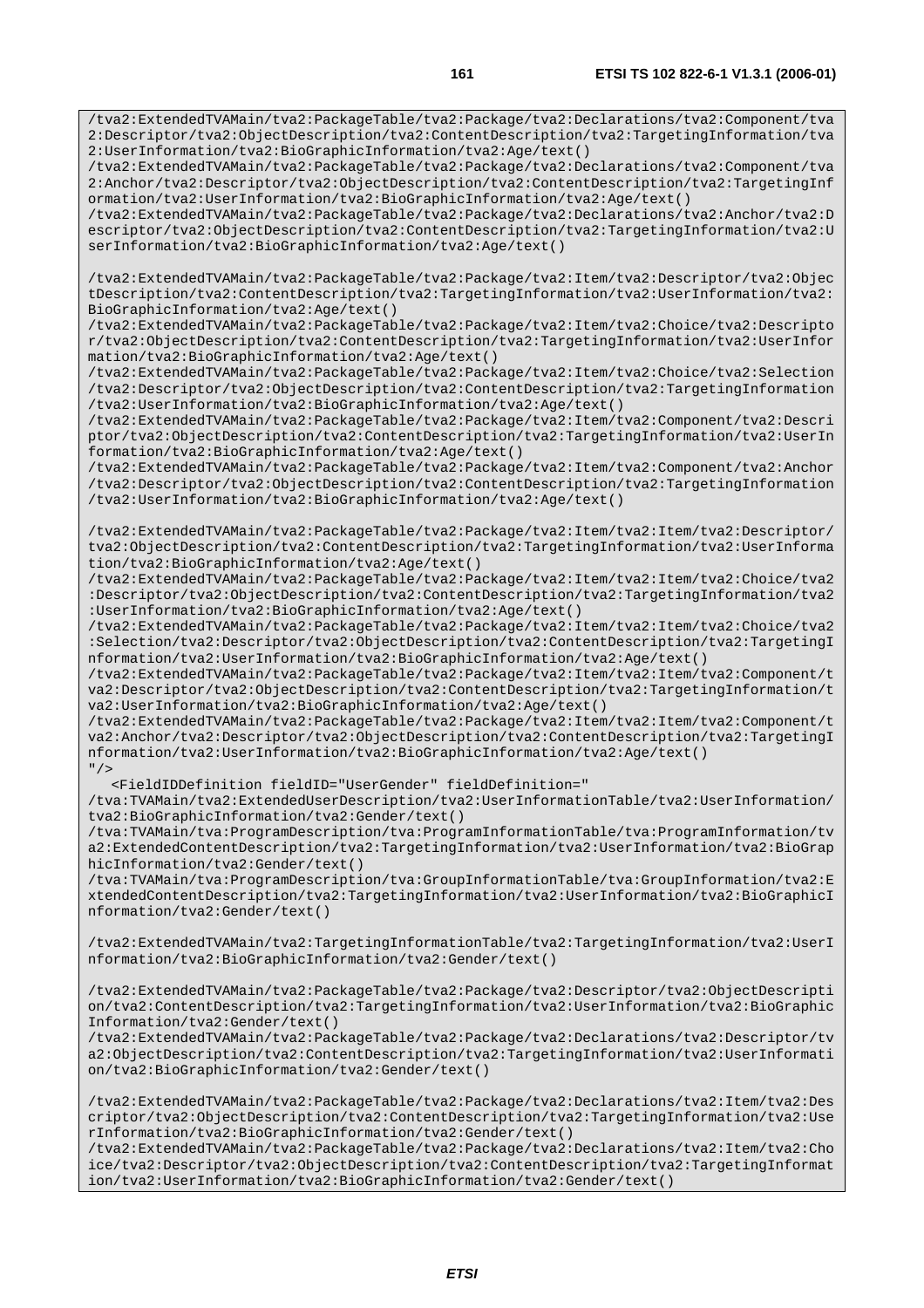/tva2:ExtendedTVAMain/tva2:PackageTable/tva2:Package/tva2:Declarations/tva2:Item/tva2:Cho ice/tva2:Selection/tva2:Descriptor/tva2:ObjectDescription/tva2:ContentDescription/tva2:Ta rgetingInformation/tva2:UserInformation/tva2:BioGraphicInformation/tva2:Gender/text() /tva2:ExtendedTVAMain/tva2:PackageTable/tva2:Package/tva2:Declarations/tva2:Item/tva2:Com ponent/tva2:Descriptor/tva2:ObjectDescription/tva2:ContentDescription/tva2:TargetingInfor mation/tva2:UserInformation/tva2:BioGraphicInformation/tva2:Gender/text() /tva2:ExtendedTVAMain/tva2:PackageTable/tva2:Package/tva2:Declarations/tva2:Item/tva2:Com ponent/tva2:Anchor/tva2:Descriptor/tva2:ObjectDescription/tva2:ContentDescription/tva2:Ta

rgetingInformation/tva2:UserInformation/tva2:BioGraphicInformation/tva2:Gender/text()

/tva2:ExtendedTVAMain/tva2:PackageTable/tva2:Package/tva2:Declarations/tva2:Item/tva2:Ite m/tva2:Descriptor/tva2:ObjectDescription/tva2:ContentDescription/tva2:TargetingInformatio n/tva2:UserInformation/tva2:BioGraphicInformation/tva2:Gender/text()

/tva2:ExtendedTVAMain/tva2:PackageTable/tva2:Package/tva2:Declarations/tva2:Item/tva2:Ite m/tva2:Choice/tva2:Descriptor/tva2:ObjectDescription/tva2:ContentDescription/tva2:Targeti ngInformation/tva2:UserInformation/tva2:BioGraphicInformation/tva2:Gender/text()

/tva2:ExtendedTVAMain/tva2:PackageTable/tva2:Package/tva2:Declarations/tva2:Item/tva2:Ite m/tva2:Choice/tva2:Selection/tva2:Descriptor/tva2:ObjectDescription/tva2:ContentDescripti on/tva2:TargetingInformation/tva2:UserInformation/tva2:BioGraphicInformation/tva2:Gender/ text()

/tva2:ExtendedTVAMain/tva2:PackageTable/tva2:Package/tva2:Declarations/tva2:Item/tva2:Ite m/tva2:Component/tva2:Descriptor/tva2:ObjectDescription/tva2:ContentDescription/tva2:Targ etingInformation/tva2:UserInformation/tva2:BioGraphicInformation/tva2:Gender/text()

/tva2:ExtendedTVAMain/tva2:PackageTable/tva2:Package/tva2:Declarations/tva2:Item/tva2:Ite m/tva2:Component/tva2:Anchor/tva2:Descriptor/tva2:ObjectDescription/tva2:ContentDescripti on/tva2:TargetingInformation/tva2:UserInformation/tva2:BioGraphicInformation/tva2:Gender/ text()

/tva2:ExtendedTVAMain/tva2:PackageTable/tva2:Package/tva2:Declarations/tva2:Component/tva 2:Descriptor/tva2:ObjectDescription/tva2:ContentDescription/tva2:TargetingInformation/tva 2:UserInformation/tva2:BioGraphicInformation/tva2:Gender/text()

/tva2:ExtendedTVAMain/tva2:PackageTable/tva2:Package/tva2:Declarations/tva2:Component/tva 2:Anchor/tva2:Descriptor/tva2:ObjectDescription/tva2:ContentDescription/tva2:TargetingInf ormation/tva2:UserInformation/tva2:BioGraphicInformation/tva2:Gender/text()

/tva2:ExtendedTVAMain/tva2:PackageTable/tva2:Package/tva2:Declarations/tva2:Anchor/tva2:D escriptor/tva2:ObjectDescription/tva2:ContentDescription/tva2:TargetingInformation/tva2:U serInformation/tva2:BioGraphicInformation/tva2:Gender/text()

/tva2:ExtendedTVAMain/tva2:PackageTable/tva2:Package/tva2:Item/tva2:Descriptor/tva2:Objec tDescription/tva2:ContentDescription/tva2:TargetingInformation/tva2:UserInformation/tva2: BioGraphicInformation/tva2:Gender/text()

/tva2:ExtendedTVAMain/tva2:PackageTable/tva2:Package/tva2:Item/tva2:Choice/tva2:Descripto r/tva2:ObjectDescription/tva2:ContentDescription/tva2:TargetingInformation/tva2:UserInfor mation/tva2:BioGraphicInformation/tva2:Gender/text()

/tva2:ExtendedTVAMain/tva2:PackageTable/tva2:Package/tva2:Item/tva2:Choice/tva2:Selection /tva2:Descriptor/tva2:ObjectDescription/tva2:ContentDescription/tva2:TargetingInformation /tva2:UserInformation/tva2:BioGraphicInformation/tva2:Gender/text()

/tva2:ExtendedTVAMain/tva2:PackageTable/tva2:Package/tva2:Item/tva2:Component/tva2:Descri ptor/tva2:ObjectDescription/tva2:ContentDescription/tva2:TargetingInformation/tva2:UserIn formation/tva2:BioGraphicInformation/tva2:Gender/text()

/tva2:ExtendedTVAMain/tva2:PackageTable/tva2:Package/tva2:Item/tva2:Component/tva2:Anchor /tva2:Descriptor/tva2:ObjectDescription/tva2:ContentDescription/tva2:TargetingInformation /tva2:UserInformation/tva2:BioGraphicInformation/tva2:Gender/text()

/tva2:ExtendedTVAMain/tva2:PackageTable/tva2:Package/tva2:Item/tva2:Item/tva2:Descriptor/ tva2:ObjectDescription/tva2:ContentDescription/tva2:TargetingInformation/tva2:UserInforma tion/tva2:BioGraphicInformation/tva2:Gender/text()

/tva2:ExtendedTVAMain/tva2:PackageTable/tva2:Package/tva2:Item/tva2:Item/tva2:Choice/tva2 :Descriptor/tva2:ObjectDescription/tva2:ContentDescription/tva2:TargetingInformation/tva2 :UserInformation/tva2:BioGraphicInformation/tva2:Gender/text()

/tva2:ExtendedTVAMain/tva2:PackageTable/tva2:Package/tva2:Item/tva2:Item/tva2:Choice/tva2 :Selection/tva2:Descriptor/tva2:ObjectDescription/tva2:ContentDescription/tva2:TargetingI nformation/tva2:UserInformation/tva2:BioGraphicInformation/tva2:Gender/text()

/tva2:ExtendedTVAMain/tva2:PackageTable/tva2:Package/tva2:Item/tva2:Item/tva2:Component/t va2:Descriptor/tva2:ObjectDescription/tva2:ContentDescription/tva2:TargetingInformation/t va2:UserInformation/tva2:BioGraphicInformation/tva2:Gender/text()

/tva2:ExtendedTVAMain/tva2:PackageTable/tva2:Package/tva2:Item/tva2:Item/tva2:Component/t va2:Anchor/tva2:Descriptor/tva2:ObjectDescription/tva2:ContentDescription/tva2:TargetingI nformation/tva2:UserInformation/tva2:BioGraphicInformation/tva2:Gender/text()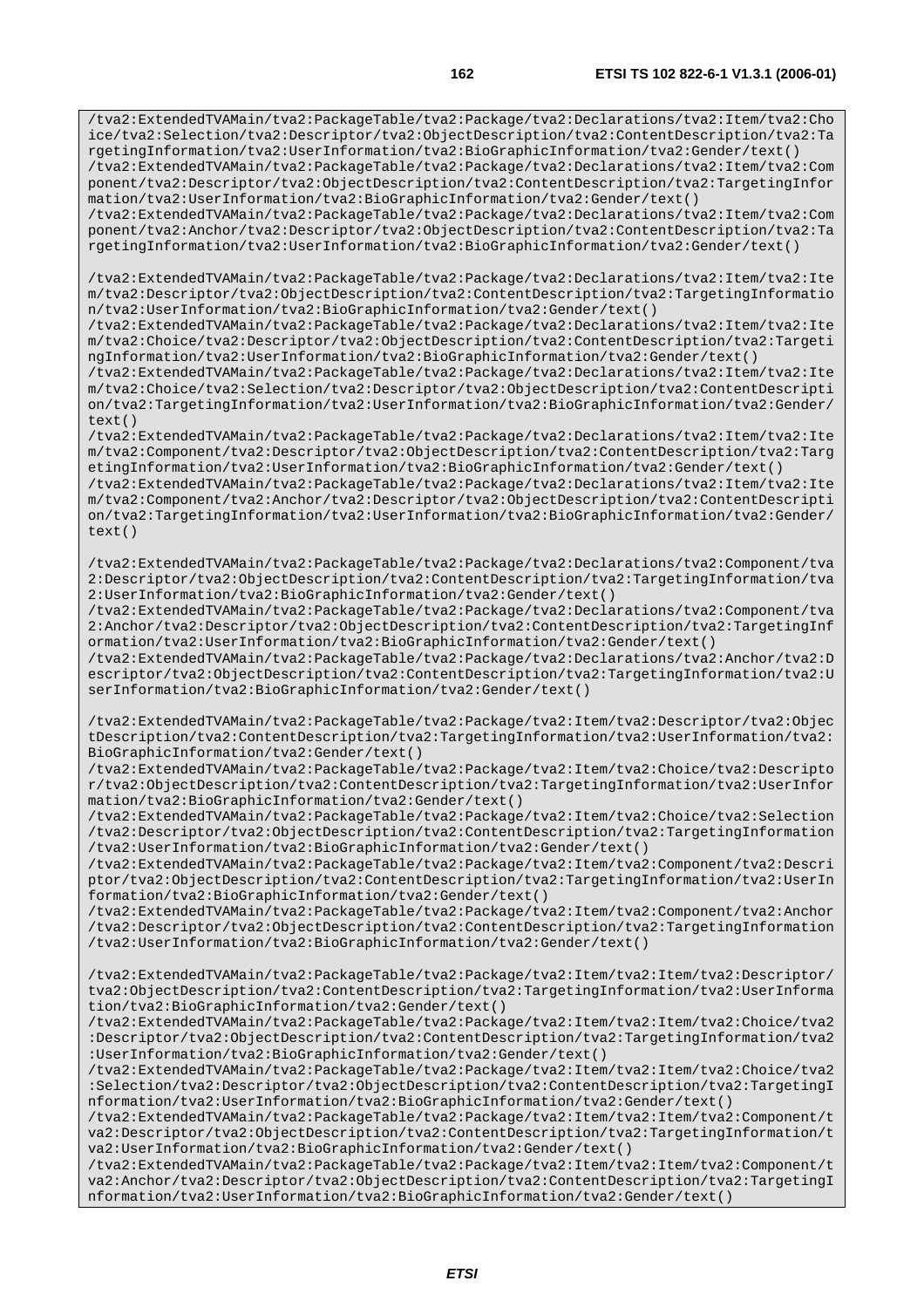"/>

<FieldIDDefinition fieldID="AuditoryImpairment" fieldDefinition="

/tva:TVAMain/tva2:ExtendedUserDescription/tva2:UserInformationTable/tva2:UserInformation/ tva2:AccessibilityInformation/tva2:AuditoryImpairment

/tva:TVAMain/tva:ProgramDescription/tva:ProgramInformationTable/tva:ProgramInformation/tv a2:ExtendedContentDescription/tva2:TargetingInformation/tva2:UserInformation/tva2:Accessi bilityInformation/tva2:AuditoryImpairment

/tva:TVAMain/tva:ProgramDescription/tva:GroupInformationTable/tva:GroupInformation/tva2:E xtendedContentDescription/tva2:TargetingInformation/tva2:UserInformation/tva2:Accessibili tyInformation/tva2:AuditoryImpairment

/tva2:ExtendedTVAMain/tva2:TargetingInformationTable/tva2:TargetingInformation/tva2:UserI nformation/tva2:AccessibilityInformation/tva2:AuditoryImpairment

/tva2:ExtendedTVAMain/tva2:PackageTable/tva2:Package/tva2:Descriptor/tva2:ObjectDescripti on/tva2:ContentDescription/tva2:TargetingInformation/tva2:UserInformation/tva2:Accessibil ityInformation/tva2:AuditoryImpairment

/tva2:ExtendedTVAMain/tva2:PackageTable/tva2:Package/tva2:Declarations/tva2:Descriptor/tv a2:ObjectDescription/tva2:ContentDescription/tva2:TargetingInformation/tva2:UserInformati on/tva2:AccessibilityInformation/tva2:AuditoryImpairment

/tva2:ExtendedTVAMain/tva2:PackageTable/tva2:Package/tva2:Declarations/tva2:Item/tva2:Des criptor/tva2:ObjectDescription/tva2:ContentDescription/tva2:TargetingInformation/tva2:Use rInformation/tva2:AccessibilityInformation/tva2:AuditoryImpairment

/tva2:ExtendedTVAMain/tva2:PackageTable/tva2:Package/tva2:Declarations/tva2:Item/tva2:Cho ice/tva2:Descriptor/tva2:ObjectDescription/tva2:ContentDescription/tva2:TargetingInformat ion/tva2:UserInformation/tva2:AccessibilityInformation/tva2:AuditoryImpairment

/tva2:ExtendedTVAMain/tva2:PackageTable/tva2:Package/tva2:Declarations/tva2:Item/tva2:Cho ice/tva2:Selection/tva2:Descriptor/tva2:ObjectDescription/tva2:ContentDescription/tva2:Ta rgetingInformation/tva2:UserInformation/tva2:AccessibilityInformation/tva2:AuditoryImpair ment

/tva2:ExtendedTVAMain/tva2:PackageTable/tva2:Package/tva2:Declarations/tva2:Item/tva2:Com ponent/tva2:Descriptor/tva2:ObjectDescription/tva2:ContentDescription/tva2:TargetingInfor mation/tva2:UserInformation/tva2:AccessibilityInformation/tva2:AuditoryImpairment

/tva2:ExtendedTVAMain/tva2:PackageTable/tva2:Package/tva2:Declarations/tva2:Item/tva2:Com ponent/tva2:Anchor/tva2:Descriptor/tva2:ObjectDescription/tva2:ContentDescription/tva2:Ta rgetingInformation/tva2:UserInformation/tva2:AccessibilityInformation/tva2:AuditoryImpair ment

/tva2:ExtendedTVAMain/tva2:PackageTable/tva2:Package/tva2:Declarations/tva2:Item/tva2:Ite m/tva2:Descriptor/tva2:ObjectDescription/tva2:ContentDescription/tva2:TargetingInformatio n/tva2:UserInformation/tva2:AccessibilityInformation/tva2:AuditoryImpairment

/tva2:ExtendedTVAMain/tva2:PackageTable/tva2:Package/tva2:Declarations/tva2:Item/tva2:Ite m/tva2:Choice/tva2:Descriptor/tva2:ObjectDescription/tva2:ContentDescription/tva2:Targeti ngInformation/tva2:UserInformation/tva2:AccessibilityInformation/tva2:AuditoryImpairment /tva2:ExtendedTVAMain/tva2:PackageTable/tva2:Package/tva2:Declarations/tva2:Item/tva2:Ite m/tva2:Choice/tva2:Selection/tva2:Descriptor/tva2:ObjectDescription/tva2:ContentDescripti on/tva2:TargetingInformation/tva2:UserInformation/tva2:AccessibilityInformation/tva2:Audi toryImpairment

/tva2:ExtendedTVAMain/tva2:PackageTable/tva2:Package/tva2:Declarations/tva2:Item/tva2:Ite m/tva2:Component/tva2:Descriptor/tva2:ObjectDescription/tva2:ContentDescription/tva2:Targ etingInformation/tva2:UserInformation/tva2:AccessibilityInformation/tva2:AuditoryImpairme nt

/tva2:ExtendedTVAMain/tva2:PackageTable/tva2:Package/tva2:Declarations/tva2:Item/tva2:Ite m/tva2:Component/tva2:Anchor/tva2:Descriptor/tva2:ObjectDescription/tva2:ContentDescripti on/tva2:TargetingInformation/tva2:UserInformation/tva2:AccessibilityInformation/tva2:Audi toryImpairment

/tva2:ExtendedTVAMain/tva2:PackageTable/tva2:Package/tva2:Declarations/tva2:Component/tva 2:Descriptor/tva2:ObjectDescription/tva2:ContentDescription/tva2:TargetingInformation/tva 2:UserInformation/tva2:AccessibilityInformation/tva2:AuditoryImpairment

/tva2:ExtendedTVAMain/tva2:PackageTable/tva2:Package/tva2:Declarations/tva2:Component/tva 2:Anchor/tva2:Descriptor/tva2:ObjectDescription/tva2:ContentDescription/tva2:TargetingInf ormation/tva2:UserInformation/tva2:AccessibilityInformation/tva2:AuditoryImpairment

/tva2:ExtendedTVAMain/tva2:PackageTable/tva2:Package/tva2:Declarations/tva2:Anchor/tva2:D escriptor/tva2:ObjectDescription/tva2:ContentDescription/tva2:TargetingInformation/tva2:U serInformation/tva2:AccessibilityInformation/tva2:AuditoryImpairment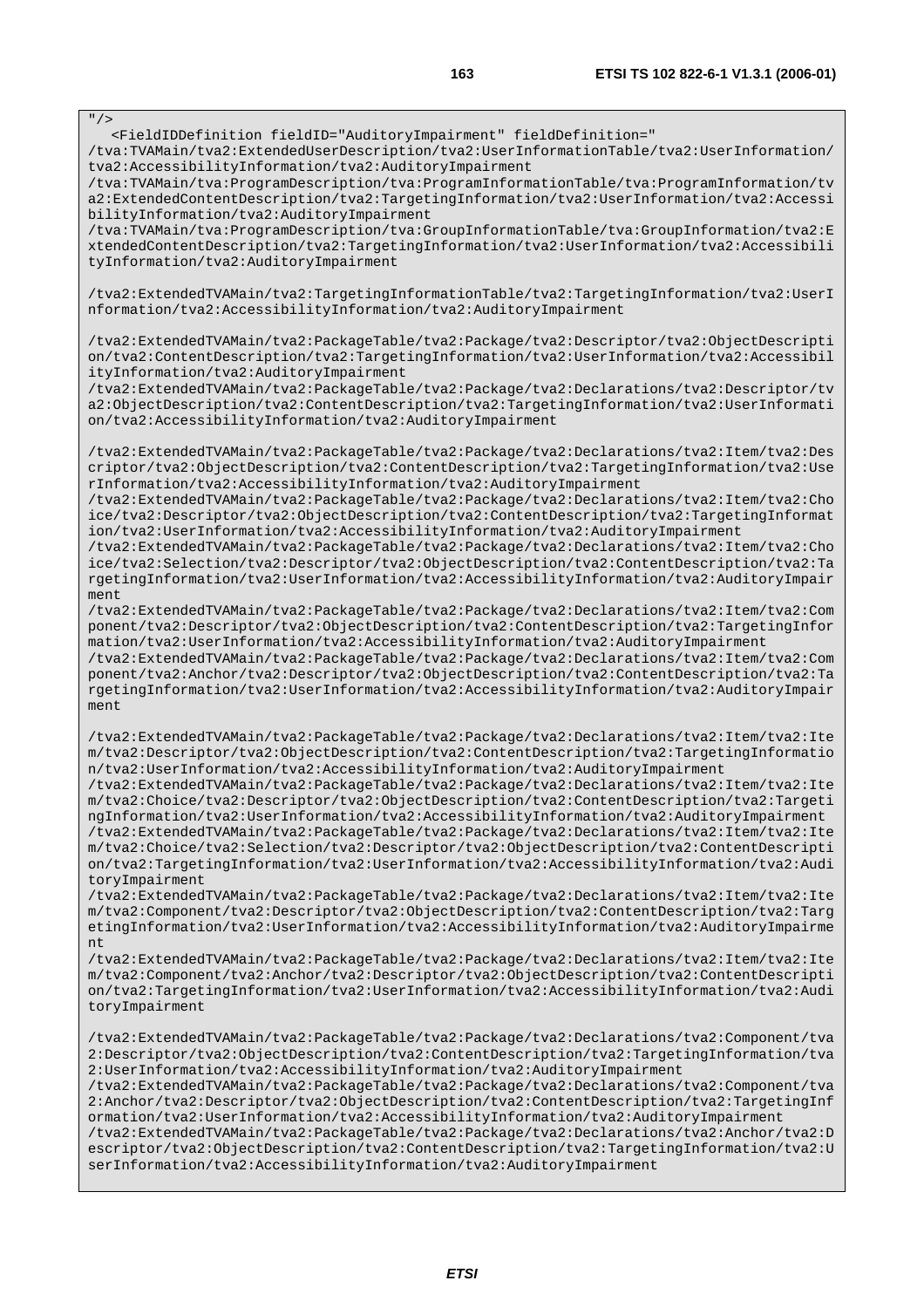/tva2:ExtendedTVAMain/tva2:PackageTable/tva2:Package/tva2:Item/tva2:Descriptor/tva2:Objec tDescription/tva2:ContentDescription/tva2:TargetingInformation/tva2:UserInformation/tva2: AccessibilityInformation/tva2:AuditoryImpairment

/tva2:ExtendedTVAMain/tva2:PackageTable/tva2:Package/tva2:Item/tva2:Choice/tva2:Descripto r/tva2:ObjectDescription/tva2:ContentDescription/tva2:TargetingInformation/tva2:UserInfor mation/tva2:AccessibilityInformation/tva2:AuditoryImpairment

/tva2:ExtendedTVAMain/tva2:PackageTable/tva2:Package/tva2:Item/tva2:Choice/tva2:Selection /tva2:Descriptor/tva2:ObjectDescription/tva2:ContentDescription/tva2:TargetingInformation /tva2:UserInformation/tva2:AccessibilityInformation/tva2:AuditoryImpairment

/tva2:ExtendedTVAMain/tva2:PackageTable/tva2:Package/tva2:Item/tva2:Component/tva2:Descri ptor/tva2:ObjectDescription/tva2:ContentDescription/tva2:TargetingInformation/tva2:UserIn formation/tva2:AccessibilityInformation/tva2:AuditoryImpairment

/tva2:ExtendedTVAMain/tva2:PackageTable/tva2:Package/tva2:Item/tva2:Component/tva2:Anchor /tva2:Descriptor/tva2:ObjectDescription/tva2:ContentDescription/tva2:TargetingInformation /tva2:UserInformation/tva2:AccessibilityInformation/tva2:AuditoryImpairment

/tva2:ExtendedTVAMain/tva2:PackageTable/tva2:Package/tva2:Item/tva2:Item/tva2:Descriptor/ tva2:ObjectDescription/tva2:ContentDescription/tva2:TargetingInformation/tva2:UserInforma tion/tva2:AccessibilityInformation/tva2:AuditoryImpairment

/tva2:ExtendedTVAMain/tva2:PackageTable/tva2:Package/tva2:Item/tva2:Item/tva2:Choice/tva2 :Descriptor/tva2:ObjectDescription/tva2:ContentDescription/tva2:TargetingInformation/tva2 :UserInformation/tva2:AccessibilityInformation/tva2:AuditoryImpairment

/tva2:ExtendedTVAMain/tva2:PackageTable/tva2:Package/tva2:Item/tva2:Item/tva2:Choice/tva2 :Selection/tva2:Descriptor/tva2:ObjectDescription/tva2:ContentDescription/tva2:TargetingI nformation/tva2:UserInformation/tva2:AccessibilityInformation/tva2:AuditoryImpairment

/tva2:ExtendedTVAMain/tva2:PackageTable/tva2:Package/tva2:Item/tva2:Item/tva2:Component/t va2:Descriptor/tva2:ObjectDescription/tva2:ContentDescription/tva2:TargetingInformation/t va2:UserInformation/tva2:AccessibilityInformation/tva2:AuditoryImpairment

/tva2:ExtendedTVAMain/tva2:PackageTable/tva2:Package/tva2:Item/tva2:Item/tva2:Component/t va2:Anchor/tva2:Descriptor/tva2:ObjectDescription/tva2:ContentDescription/tva2:TargetingI nformation/tva2:UserInformation/tva2:AccessibilityInformation/tva2:AuditoryImpairment  $"$  / >

<FieldIDDefinition fieldID="VisualImpairment" fieldDefinition="

/tva:TVAMain/tva2:ExtendedUserDescription/tva2:UserInformationTable/tva2:UserInformation/ tva2:AccessibilityInformation/tva2:VisualImpairment/mpeg21:Blindness/@eyeSide

/tva:TVAMain/tva:ProgramDescription/tva:ProgramInformationTable/tva:ProgramInformation/tv a2:ExtendedContentDescription/tva2:TargetingInformation/tva2:UserInformation/tva2:Accessi bilityInformation/tva2:VisualImpairment/mpeg21:Blindness/@eyeSide

/tva:TVAMain/tva:ProgramDescription/tva:GroupInformationTable/tva:GroupInformation/tva2:E xtendedContentDescription/tva2:TargetingInformation/tva2:UserInformation/tva2:Accessibili tyInformation/tva2:VisualImpairment/mpeg21:Blindness/@eyeSide

/tva2:ExtendedTVAMain/tva2:TargetingInformationTable/tva2:TargetingInformation/tva2:UserI nformation/tva2:AccessibilityInformation/tva2:VisualImpairment/mpeg21:Blindness/@eyeSide

/tva2:ExtendedTVAMain/tva2:PackageTable/tva2:Package/tva2:Descriptor/tva2:ObjectDescripti on/tva2:ContentDescription/tva2:TargetingInformation/tva2:UserInformation/tva2:Accessibil ityInformation/tva2:VisualImpairment/mpeg21:Blindness/@eyeSide

/tva2:ExtendedTVAMain/tva2:PackageTable/tva2:Package/tva2:Declarations/tva2:Descriptor/tv a2:ObjectDescription/tva2:ContentDescription/tva2:TargetingInformation/tva2:UserInformati on/tva2:AccessibilityInformation/tva2:VisualImpairment/mpeg21:Blindness/@eyeSide

/tva2:ExtendedTVAMain/tva2:PackageTable/tva2:Package/tva2:Declarations/tva2:Item/tva2:Des criptor/tva2:ObjectDescription/tva2:ContentDescription/tva2:TargetingInformation/tva2:Use rInformation/tva2:AccessibilityInformation/tva2:VisualImpairment/mpeg21:Blindness/@eyeSid e

/tva2:ExtendedTVAMain/tva2:PackageTable/tva2:Package/tva2:Declarations/tva2:Item/tva2:Cho ice/tva2:Descriptor/tva2:ObjectDescription/tva2:ContentDescription/tva2:TargetingInformat ion/tva2:UserInformation/tva2:AccessibilityInformation/tva2:VisualImpairment/mpeg21:Blind ness/@eyeSide

/tva2:ExtendedTVAMain/tva2:PackageTable/tva2:Package/tva2:Declarations/tva2:Item/tva2:Cho ice/tva2:Selection/tva2:Descriptor/tva2:ObjectDescription/tva2:ContentDescription/tva2:Ta rgetingInformation/tva2:UserInformation/tva2:AccessibilityInformation/tva2:VisualImpairme nt/mpeg21:Blindness/@eyeSide

/tva2:ExtendedTVAMain/tva2:PackageTable/tva2:Package/tva2:Declarations/tva2:Item/tva2:Com ponent/tva2:Descriptor/tva2:ObjectDescription/tva2:ContentDescription/tva2:TargetingInfor mation/tva2:UserInformation/tva2:AccessibilityInformation/tva2:VisualImpairment/mpeg21:Bl indness/@eyeSide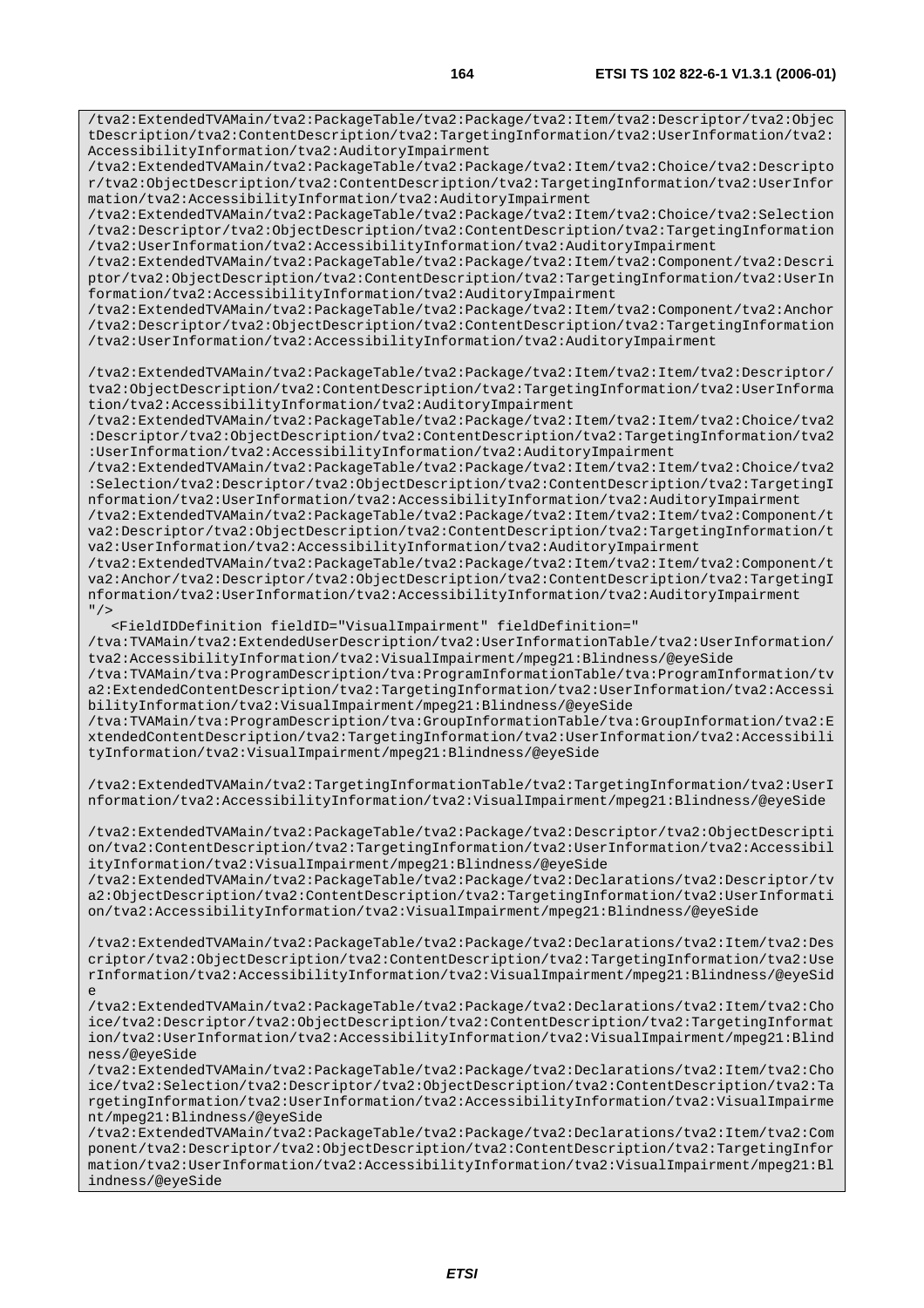/tva2:ExtendedTVAMain/tva2:PackageTable/tva2:Package/tva2:Declarations/tva2:Item/tva2:Com ponent/tva2:Anchor/tva2:Descriptor/tva2:ObjectDescription/tva2:ContentDescription/tva2:Ta rgetingInformation/tva2:UserInformation/tva2:AccessibilityInformation/tva2:VisualImpairme nt/mpeg21:Blindness/@eyeSide

/tva2:ExtendedTVAMain/tva2:PackageTable/tva2:Package/tva2:Declarations/tva2:Item/tva2:Ite m/tva2:Descriptor/tva2:ObjectDescription/tva2:ContentDescription/tva2:TargetingInformatio n/tva2:UserInformation/tva2:AccessibilityInformation/tva2:VisualImpairment/mpeg21:Blindne ss/@eyeSide

/tva2:ExtendedTVAMain/tva2:PackageTable/tva2:Package/tva2:Declarations/tva2:Item/tva2:Ite m/tva2:Choice/tva2:Descriptor/tva2:ObjectDescription/tva2:ContentDescription/tva2:Targeti ngInformation/tva2:UserInformation/tva2:AccessibilityInformation/tva2:VisualImpairment/mp eg21:Blindness/@eyeSide

/tva2:ExtendedTVAMain/tva2:PackageTable/tva2:Package/tva2:Declarations/tva2:Item/tva2:Ite m/tva2:Choice/tva2:Selection/tva2:Descriptor/tva2:ObjectDescription/tva2:ContentDescripti on/tva2:TargetingInformation/tva2:UserInformation/tva2:AccessibilityInformation/tva2:Visu alImpairment/mpeg21:Blindness/@eyeSide

/tva2:ExtendedTVAMain/tva2:PackageTable/tva2:Package/tva2:Declarations/tva2:Item/tva2:Ite m/tva2:Component/tva2:Descriptor/tva2:ObjectDescription/tva2:ContentDescription/tva2:Targ etingInformation/tva2:UserInformation/tva2:AccessibilityInformation/tva2:VisualImpairment /mpeg21:Blindness/@eyeSide

/tva2:ExtendedTVAMain/tva2:PackageTable/tva2:Package/tva2:Declarations/tva2:Item/tva2:Ite m/tva2:Component/tva2:Anchor/tva2:Descriptor/tva2:ObjectDescription/tva2:ContentDescripti on/tva2:TargetingInformation/tva2:UserInformation/tva2:AccessibilityInformation/tva2:Visu alImpairment/mpeg21:Blindness/@eyeSide

/tva2:ExtendedTVAMain/tva2:PackageTable/tva2:Package/tva2:Declarations/tva2:Component/tva 2:Descriptor/tva2:ObjectDescription/tva2:ContentDescription/tva2:TargetingInformation/tva 2:UserInformation/tva2:AccessibilityInformation/tva2:VisualImpairment/mpeg21:Blindness/@e yeSide

/tva2:ExtendedTVAMain/tva2:PackageTable/tva2:Package/tva2:Declarations/tva2:Component/tva 2:Anchor/tva2:Descriptor/tva2:ObjectDescription/tva2:ContentDescription/tva2:TargetingInf ormation/tva2:UserInformation/tva2:AccessibilityInformation/tva2:VisualImpairment/mpeg21: Blindness/@eyeSide

/tva2:ExtendedTVAMain/tva2:PackageTable/tva2:Package/tva2:Declarations/tva2:Anchor/tva2:D escriptor/tva2:ObjectDescription/tva2:ContentDescription/tva2:TargetingInformation/tva2:U serInformation/tva2:AccessibilityInformation/tva2:VisualImpairment/mpeg21:Blindness/@eyeS ide

/tva2:ExtendedTVAMain/tva2:PackageTable/tva2:Package/tva2:Item/tva2:Descriptor/tva2:Objec tDescription/tva2:ContentDescription/tva2:TargetingInformation/tva2:UserInformation/tva2: AccessibilityInformation/tva2:VisualImpairment/mpeg21:Blindness/@eyeSide

/tva2:ExtendedTVAMain/tva2:PackageTable/tva2:Package/tva2:Item/tva2:Choice/tva2:Descripto r/tva2:ObjectDescription/tva2:ContentDescription/tva2:TargetingInformation/tva2:UserInfor mation/tva2:AccessibilityInformation/tva2:VisualImpairment/mpeg21:Blindness/@eyeSide

/tva2:ExtendedTVAMain/tva2:PackageTable/tva2:Package/tva2:Item/tva2:Choice/tva2:Selection /tva2:Descriptor/tva2:ObjectDescription/tva2:ContentDescription/tva2:TargetingInformation /tva2:UserInformation/tva2:AccessibilityInformation/tva2:VisualImpairment/mpeg21:Blindnes s/@eyeSide

/tva2:ExtendedTVAMain/tva2:PackageTable/tva2:Package/tva2:Item/tva2:Component/tva2:Descri ptor/tva2:ObjectDescription/tva2:ContentDescription/tva2:TargetingInformation/tva2:UserIn formation/tva2:AccessibilityInformation/tva2:VisualImpairment/mpeg21:Blindness/@eyeSide /tva2:ExtendedTVAMain/tva2:PackageTable/tva2:Package/tva2:Item/tva2:Component/tva2:Anchor

/tva2:Descriptor/tva2:ObjectDescription/tva2:ContentDescription/tva2:TargetingInformation /tva2:UserInformation/tva2:AccessibilityInformation/tva2:VisualImpairment/mpeg21:Blindnes s/@eyeSide

/tva2:ExtendedTVAMain/tva2:PackageTable/tva2:Package/tva2:Item/tva2:Item/tva2:Descriptor/ tva2:ObjectDescription/tva2:ContentDescription/tva2:TargetingInformation/tva2:UserInforma tion/tva2:AccessibilityInformation/tva2:VisualImpairment/mpeg21:Blindness/@eyeSide /tva2:ExtendedTVAMain/tva2:PackageTable/tva2:Package/tva2:Item/tva2:Item/tva2:Choice/tva2 :Descriptor/tva2:ObjectDescription/tva2:ContentDescription/tva2:TargetingInformation/tva2

:UserInformation/tva2:AccessibilityInformation/tva2:VisualImpairment/mpeg21:Blindness/@ey eSide /tva2:ExtendedTVAMain/tva2:PackageTable/tva2:Package/tva2:Item/tva2:Item/tva2:Choice/tva2

:Selection/tva2:Descriptor/tva2:ObjectDescription/tva2:ContentDescription/tva2:TargetingI nformation/tva2:UserInformation/tva2:AccessibilityInformation/tva2:VisualImpairment/mpeg2 1:Blindness/@eyeSide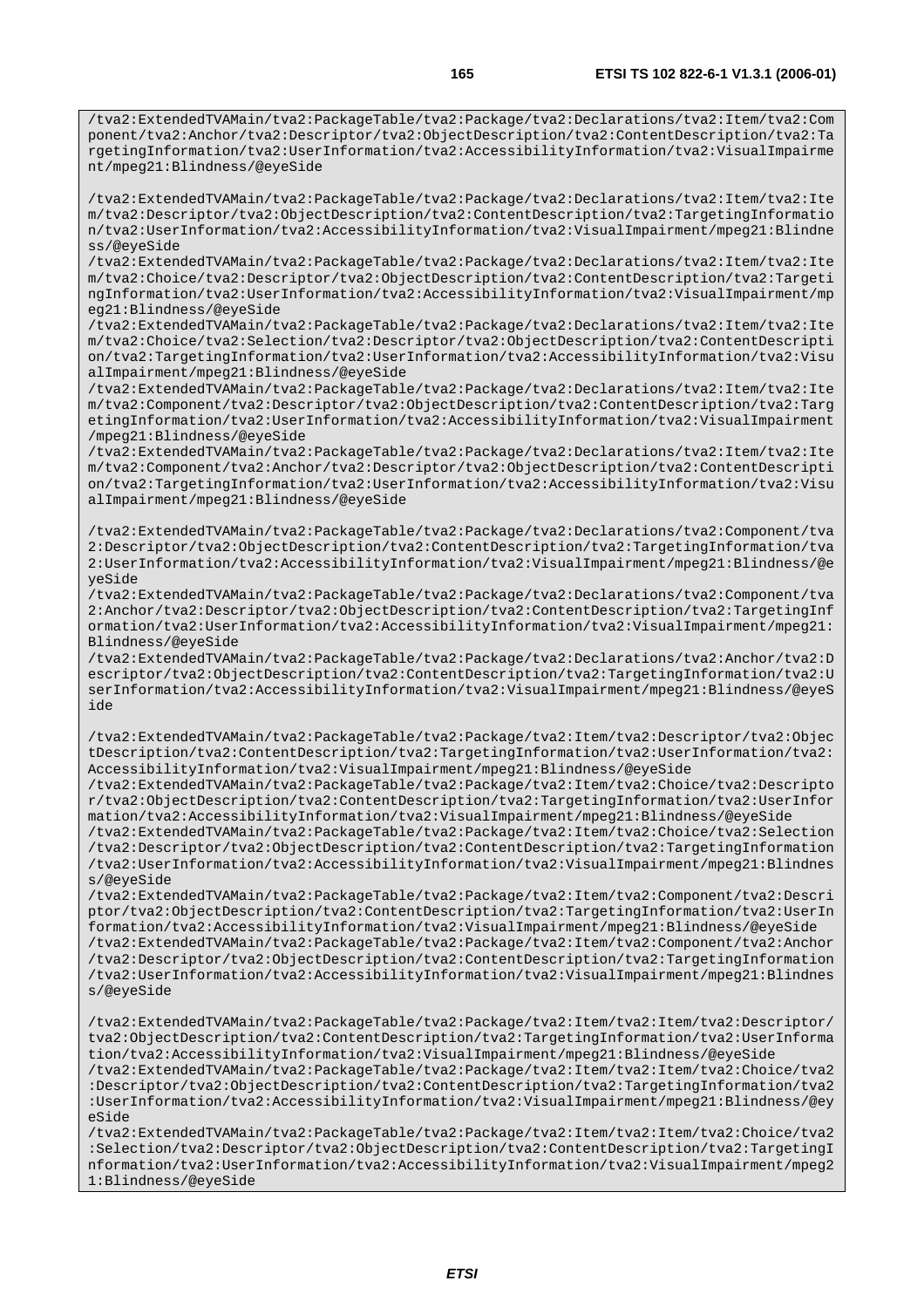va2:Descriptor/tva2:ObjectDescription/tva2:ContentDescription/tva2:TargetingInformation/t va2:UserInformation/tva2:AccessibilityInformation/tva2:VisualImpairment/mpeg21:Blindness/ @eyeSide /tva2:ExtendedTVAMain/tva2:PackageTable/tva2:Package/tva2:Item/tva2:Item/tva2:Component/t va2:Anchor/tva2:Descriptor/tva2:ObjectDescription/tva2:ContentDescription/tva2:TargetingI nformation/tva2:UserInformation/tva2:AccessibilityInformation/tva2:VisualImpairment/mpeg2 1:Blindness/@eyeSide  $"$  />  $\leq$  !  $-$ ######################################################################################## --> <!-- fieldID for Terminalnformationin Package --> <!--AudioDecoder, VideoDecoder, MiddleWare-->  $< 1 -$ ######################################################################################## --> <FieldIDDefinition fieldID="AudioDecoder" fieldDefinition=" /tva:TVAMain/tva2:ExtendedUserDescription/tva2:UsageEnvironment/tva2:TerminalInformationT able/tva2:TerminalInformation/mpeg21:AudioCapabilities/mpeg21:Format/@href /tva:TVAMain/tva2:ExtendedUserDescription/tva2:UsageEnvironment/tva2:TerminalInformationT able/tva2:TerminalInformation/mpeg21:AudioCapabilities/mpeg21:Format/mpeg7:Name/text() /tva:TVAMain/tva:ProgramDescription/tva:ProgramInformationTable/tva:ProgramInformation/tv a2:ExtendedContentDescription/tva2:TargetingInformation/tva2:TerminalInformation/mpeg21:A udioCapabilities/mpeg21:Format/@href /tva:TVAMain/tva:ProgramDescription/tva:ProgramInformationTable/tva:ProgramInformation/tv a2:ExtendedContentDescription/tva2:TargetingInformation/tva2:TerminalInformation/mpeg21:A udioCapabilities/mpeg21:Format/mpeg7:Name/text() /tva:TVAMain/tva:ProgramDescription/tva:GroupInformationTable/tva:GroupInformation/tva2:E xtendedContentDescription/tva2:TargetingInformation/tva2:TerminalInformation/mpeg21:Audio Capabilities/mpeg21:Format/@href /tva:TVAMain/tva:ProgramDescription/tva:GroupInformationTable/tva:GroupInformation/tva2:E xtendedContentDescription/tva2:TargetingInformation/tva2:TerminalInformation/mpeg21:Audio Capabilities/mpeg21:Format/mpeg7:Name/text() /tva2:ExtendedTVAMain/tva2:TargetingInformationTable/tva2:TargetingInformation/tva2:Termi nalInformation/mpeg21:AudioCapabilities/mpeg21:Format/@href /tva2:ExtendedTVAMain/tva2:TargetingInformationTable/tva2:TargetingInformation/tva2:Termi nalInformation/mpeg21:AudioCapabilities/mpeg21:Format/mpeg7:Name/text() /tva2:ExtendedTVAMain/tva2:PackageTable/tva2:Package/tva2:Descriptor/tva2:ObjectDescripti on/tva2:ContentDescription/tva2:TargetingInformation/tva2:TerminalInformation/mpeg21:Audi oCapabilities/mpeg21:Format/@href /tva2:ExtendedTVAMain/tva2:PackageTable/tva2:Package/tva2:Descriptor/tva2:ObjectDescripti on/tva2:ContentDescription/tva2:TargetingInformation/tva2:TerminalInformation/mpeg21:Audi oCapabilities/mpeg21:Format/mpeg7:Name/text() /tva2:ExtendedTVAMain/tva2:PackageTable/tva2:Package/tva2:Declarations/tva2:Descriptor/tv a2:ObjectDescription/tva2:ContentDescription/tva2:TargetingInformation/tva2:TerminalInfor mation/mpeg21:AudioCapabilities/mpeg21:Format/@href /tva2:ExtendedTVAMain/tva2:PackageTable/tva2:Package/tva2:Declarations/tva2:Descriptor/tv a2:ObjectDescription/tva2:ContentDescription/tva2:TargetingInformation/tva2:TerminalInfor mation/mpeg21:AudioCapabilities/mpeg21:Format/mpeg7:Name/text() /tva2:ExtendedTVAMain/tva2:PackageTable/tva2:Package/tva2:Declarations/tva2:Item/tva2:Des criptor/tva2:ObjectDescription/tva2:ContentDescription/tva2:TargetingInformation/tva2:Ter minalInformation/mpeg21:AudioCapabilities/mpeg21:Format/@href /tva2:ExtendedTVAMain/tva2:PackageTable/tva2:Package/tva2:Declarations/tva2:Item/tva2:Des criptor/tva2:ObjectDescription/tva2:ContentDescription/tva2:TargetingInformation/tva2:Ter minalInformation/mpeg21:AudioCapabilities/mpeg21:Format/mpeg7:Name/text() /tva2:ExtendedTVAMain/tva2:PackageTable/tva2:Package/tva2:Declarations/tva2:Item/tva2:Cho ice/tva2:Descriptor/tva2:ObjectDescription/tva2:ContentDescription/tva2:TargetingInformat

/tva2:ExtendedTVAMain/tva2:PackageTable/tva2:Package/tva2:Item/tva2:Item/tva2:Component/t

ion/tva2:TerminalInformation/mpeg21:AudioCapabilities/mpeg21:Format/@href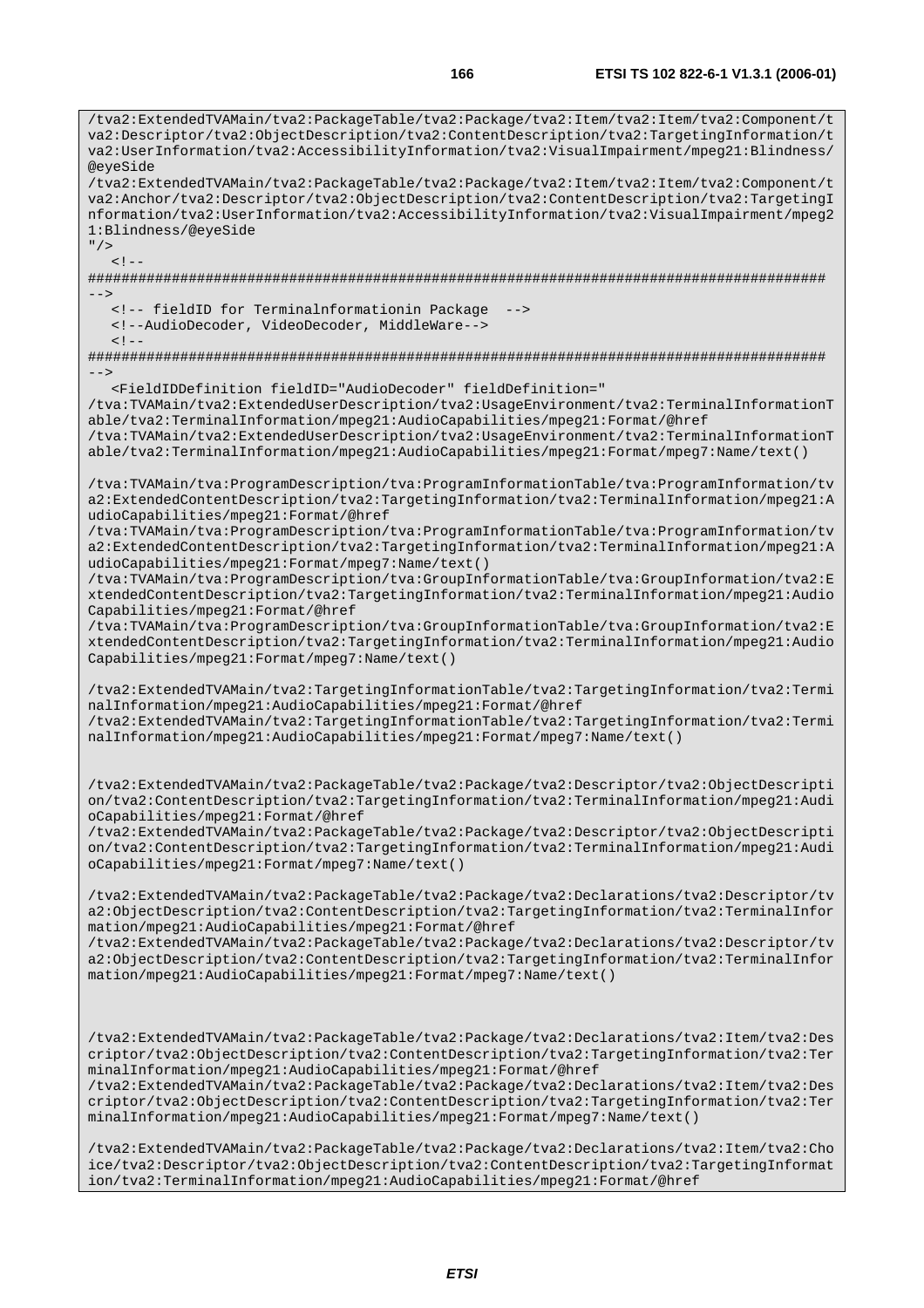/tva2:ExtendedTVAMain/tva2:PackageTable/tva2:Package/tva2:Declarations/tva2:Item/tva2:Cho ice/tva2:Descriptor/tva2:ObjectDescription/tva2:ContentDescription/tva2:TargetingInformat ion/tva2:TerminalInformation/mpeg21:AudioCapabilities/mpeg21:Format/mpeg7:Name/text()

/tva2:ExtendedTVAMain/tva2:PackageTable/tva2:Package/tva2:Declarations/tva2:Item/tva2:Cho ice/tva2:Selection/tva2:Descriptor/tva2:ObjectDescription/tva2:ContentDescription/tva2:Ta rgetingInformation/tva2:TerminalInformation/mpeg21:AudioCapabilities/mpeg21:Format/@href /tva2:ExtendedTVAMain/tva2:PackageTable/tva2:Package/tva2:Declarations/tva2:Item/tva2:Cho ice/tva2:Selection/tva2:Descriptor/tva2:ObjectDescription/tva2:ContentDescription/tva2:Ta rgetingInformation/tva2:TerminalInformation/mpeg21:AudioCapabilities/mpeg21:Format/mpeg7: Name/text()

/tva2:ExtendedTVAMain/tva2:PackageTable/tva2:Package/tva2:Declarations/tva2:Item/tva2:Com ponent/tva2:Descriptor/tva2:ObjectDescription/tva2:ContentDescription/tva2:TargetingInfor mation/tva2:TerminalInformation/mpeg21:AudioCapabilities/mpeg21:Format/@href /tva2:ExtendedTVAMain/tva2:PackageTable/tva2:Package/tva2:Declarations/tva2:Item/tva2:Com ponent/tva2:Descriptor/tva2:ObjectDescription/tva2:ContentDescription/tva2:TargetingInfor mation/tva2:TerminalInformation/mpeg21:AudioCapabilities/mpeg21:Format/mpeg7:Name/text()

/tva2:ExtendedTVAMain/tva2:PackageTable/tva2:Package/tva2:Declarations/tva2:Item/tva2:Com ponent/tva2:Anchor/tva2:Descriptor/tva2:ObjectDescription/tva2:ContentDescription/tva2:Ta rgetingInformation/tva2:TerminalInformation/mpeg21:AudioCapabilities/mpeg21:Format/@href /tva2:ExtendedTVAMain/tva2:PackageTable/tva2:Package/tva2:Declarations/tva2:Item/tva2:Com ponent/tva2:Anchor/tva2:Descriptor/tva2:ObjectDescription/tva2:ContentDescription/tva2:Ta rgetingInformation/tva2:TerminalInformation/mpeg21:AudioCapabilities/mpeg21:Format/mpeg7: Name/text()

/tva2:ExtendedTVAMain/tva2:PackageTable/tva2:Package/tva2:Declarations/tva2:Item/tva2:Ite m/tva2:Descriptor/tva2:ObjectDescription/tva2:ContentDescription/tva2:TargetingInformatio n/tva2:TerminalInformation/mpeg21:AudioCapabilities/mpeg21:Format/@href /tva2:ExtendedTVAMain/tva2:PackageTable/tva2:Package/tva2:Declarations/tva2:Item/tva2:Ite m/tva2:Descriptor/tva2:ObjectDescription/tva2:ContentDescription/tva2:TargetingInformatio n/tva2:TerminalInformation/mpeg21:AudioCapabilities/mpeg21:Format/mpeg7:Name/text()

/tva2:ExtendedTVAMain/tva2:PackageTable/tva2:Package/tva2:Declarations/tva2:Item/tva2:Ite m/tva2:Choice/tva2:Descriptor/tva2:ObjectDescription/tva2:ContentDescription/tva2:Targeti ngInformation/tva2:TerminalInformation/mpeg21:AudioCapabilities/mpeg21:Format/@href /tva2:ExtendedTVAMain/tva2:PackageTable/tva2:Package/tva2:Declarations/tva2:Item/tva2:Ite m/tva2:Choice/tva2:Descriptor/tva2:ObjectDescription/tva2:ContentDescription/tva2:Targeti ngInformation/tva2:TerminalInformation/mpeg21:AudioCapabilities/mpeg21:Format/mpeg7:Name/  $text()$ 

/tva2:ExtendedTVAMain/tva2:PackageTable/tva2:Package/tva2:Declarations/tva2:Item/tva2:Ite m/tva2:Choice/tva2:Selection/tva2:Descriptor/tva2:ObjectDescription/tva2:ContentDescripti on/tva2:TargetingInformation/tva2:TerminalInformation/mpeg21:AudioCapabilities/mpeg21:For mat/@href

/tva2:ExtendedTVAMain/tva2:PackageTable/tva2:Package/tva2:Declarations/tva2:Item/tva2:Ite m/tva2:Choice/tva2:Selection/tva2:Descriptor/tva2:ObjectDescription/tva2:ContentDescripti on/tva2:TargetingInformation/tva2:TerminalInformation/mpeg21:AudioCapabilities/mpeg21:For mat/mpeg7:Name/text()

/tva2:ExtendedTVAMain/tva2:PackageTable/tva2:Package/tva2:Declarations/tva2:Item/tva2:Ite m/tva2:Component/tva2:Descriptor/tva2:ObjectDescription/tva2:ContentDescription/tva2:Targ etingInformation/tva2:TerminalInformation/mpeg21:AudioCapabilities/mpeg21:Format/@href /tva2:ExtendedTVAMain/tva2:PackageTable/tva2:Package/tva2:Declarations/tva2:Item/tva2:Ite m/tva2:Component/tva2:Descriptor/tva2:ObjectDescription/tva2:ContentDescription/tva2:Targ etingInformation/tva2:TerminalInformation/mpeg21:AudioCapabilities/mpeg21:Format/mpeg7:Na me/text()

/tva2:ExtendedTVAMain/tva2:PackageTable/tva2:Package/tva2:Declarations/tva2:Item/tva2:Ite m/tva2:Component/tva2:Anchor/tva2:Descriptor/tva2:ObjectDescription/tva2:ContentDescripti on/tva2:TargetingInformation/tva2:TerminalInformation/mpeg21:AudioCapabilities/mpeg21:For mat/@href

/tva2:ExtendedTVAMain/tva2:PackageTable/tva2:Package/tva2:Declarations/tva2:Item/tva2:Ite m/tva2:Component/tva2:Anchor/tva2:Descriptor/tva2:ObjectDescription/tva2:ContentDescripti on/tva2:TargetingInformation/tva2:TerminalInformation/mpeg21:AudioCapabilities/mpeg21:For mat/mpeg7:Name/text()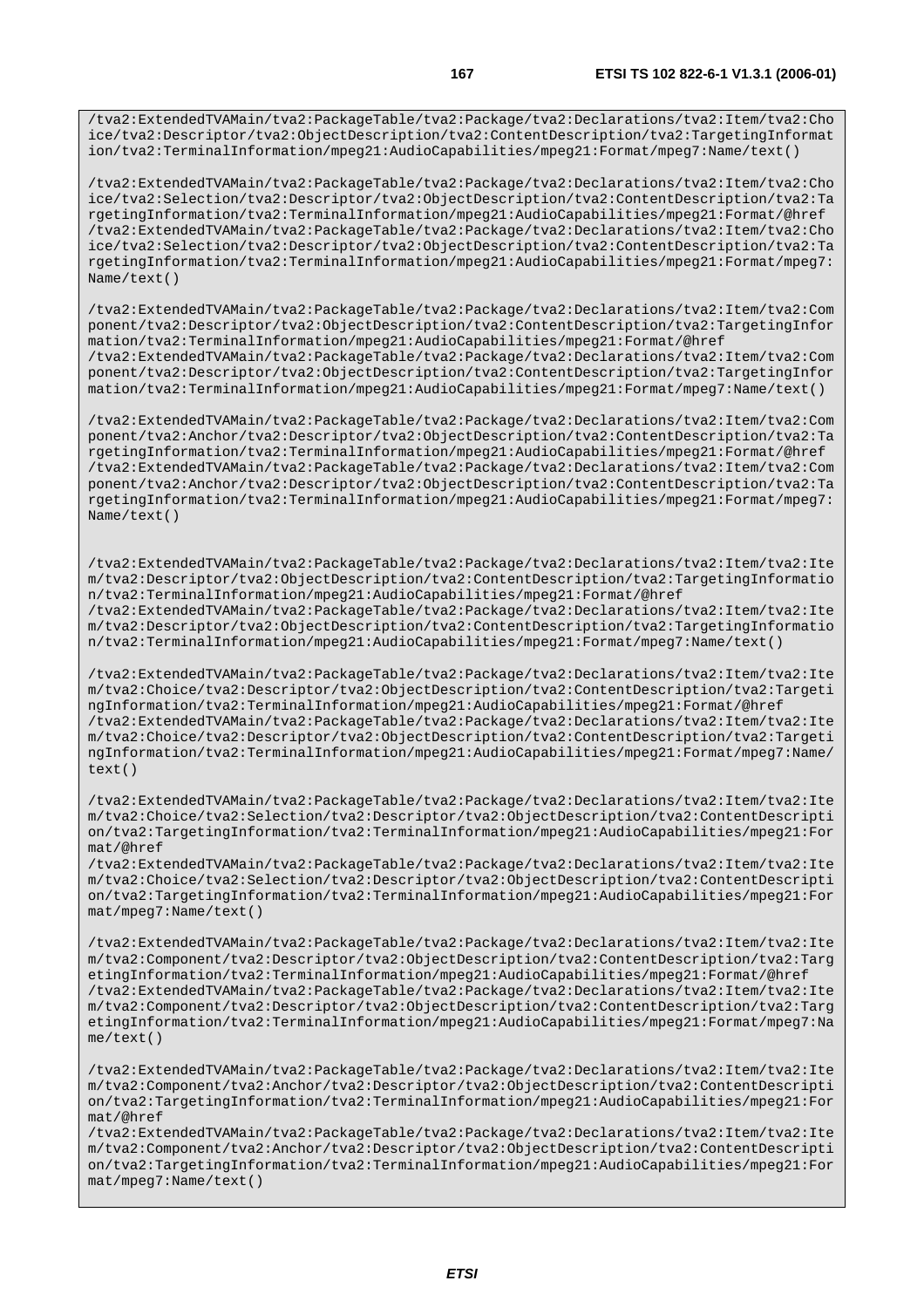/tva2:ExtendedTVAMain/tva2:PackageTable/tva2:Package/tva2:Declarations/tva2:Component/tva 2:Descriptor/tva2:ObjectDescription/tva2:ContentDescription/tva2:TargetingInformation/tva 2:TerminalInformation/mpeg21:AudioCapabilities/mpeg21:Format/@href

/tva2:ExtendedTVAMain/tva2:PackageTable/tva2:Package/tva2:Declarations/tva2:Component/tva 2:Descriptor/tva2:ObjectDescription/tva2:ContentDescription/tva2:TargetingInformation/tva 2:TerminalInformation/mpeg21:AudioCapabilities/mpeg21:Format/mpeg7:Name/text()

/tva2:ExtendedTVAMain/tva2:PackageTable/tva2:Package/tva2:Declarations/tva2:Component/tva 2:Anchor/tva2:Descriptor/tva2:ObjectDescription/tva2:ContentDescription/tva2:TargetingInf ormation/tva2:TerminalInformation/mpeg21:AudioCapabilities/mpeg21:Format/@href /tva2:ExtendedTVAMain/tva2:PackageTable/tva2:Package/tva2:Declarations/tva2:Component/tva

2:Anchor/tva2:Descriptor/tva2:ObjectDescription/tva2:ContentDescription/tva2:TargetingInf ormation/tva2:TerminalInformation/mpeg21:AudioCapabilities/mpeg21:Format/mpeg7:Name/text( )

/tva2:ExtendedTVAMain/tva2:PackageTable/tva2:Package/tva2:Declarations/tva2:Anchor/tva2:D escriptor/tva2:ObjectDescription/tva2:ContentDescription/tva2:TargetingInformation/tva2:T erminalInformation/mpeg21:AudioCapabilities/mpeg21:Format/@href

/tva2:ExtendedTVAMain/tva2:PackageTable/tva2:Package/tva2:Declarations/tva2:Anchor/tva2:D escriptor/tva2:ObjectDescription/tva2:ContentDescription/tva2:TargetingInformation/tva2:T erminalInformation/mpeg21:AudioCapabilities/mpeg21:Format/mpeg7:Name/text()

/tva2:ExtendedTVAMain/tva2:PackageTable/tva2:Package/tva2:Item/tva2:Descriptor/tva2:Objec tDescription/tva2:ContentDescription/tva2:TargetingInformation/tva2:TerminalInformation/m peg21:AudioCapabilities/mpeg21:Format/@href

/tva2:ExtendedTVAMain/tva2:PackageTable/tva2:Package/tva2:Item/tva2:Descriptor/tva2:Objec tDescription/tva2:ContentDescription/tva2:TargetingInformation/tva2:TerminalInformation/m peg21:AudioCapabilities/mpeg21:Format/mpeg7:Name/text()

/tva2:ExtendedTVAMain/tva2:PackageTable/tva2:Package/tva2:Item/tva2:Choice/tva2:Descripto r/tva2:ObjectDescription/tva2:ContentDescription/tva2:TargetingInformation/tva2:TerminalI nformation/mpeg21:AudioCapabilities/mpeg21:Format/@href

/tva2:ExtendedTVAMain/tva2:PackageTable/tva2:Package/tva2:Item/tva2:Choice/tva2:Descripto r/tva2:ObjectDescription/tva2:ContentDescription/tva2:TargetingInformation/tva2:TerminalI nformation/mpeg21:AudioCapabilities/mpeg21:Format/mpeg7:Name/text()

/tva2:ExtendedTVAMain/tva2:PackageTable/tva2:Package/tva2:Item/tva2:Choice/tva2:Selection /tva2:Descriptor/tva2:ObjectDescription/tva2:ContentDescription/tva2:TargetingInformation /tva2:TerminalInformation/mpeg21:AudioCapabilities/mpeg21:Format/@href

/tva2:ExtendedTVAMain/tva2:PackageTable/tva2:Package/tva2:Item/tva2:Choice/tva2:Selection /tva2:Descriptor/tva2:ObjectDescription/tva2:ContentDescription/tva2:TargetingInformation /tva2:TerminalInformation/mpeg21:AudioCapabilities/mpeg21:Format/mpeg7:Name/text()

/tva2:ExtendedTVAMain/tva2:PackageTable/tva2:Package/tva2:Item/tva2:Component/tva2:Descri ptor/tva2:ObjectDescription/tva2:ContentDescription/tva2:TargetingInformation/tva2:Termin alInformation/mpeg21:AudioCapabilities/mpeg21:Format/@href

/tva2:ExtendedTVAMain/tva2:PackageTable/tva2:Package/tva2:Item/tva2:Component/tva2:Descri ptor/tva2:ObjectDescription/tva2:ContentDescription/tva2:TargetingInformation/tva2:Termin alInformation/mpeg21:AudioCapabilities/mpeg21:Format/mpeg7:Name/text()

/tva2:ExtendedTVAMain/tva2:PackageTable/tva2:Package/tva2:Item/tva2:Component/tva2:Anchor /tva2:Descriptor/tva2:ObjectDescription/tva2:ContentDescription/tva2:TargetingInformation /tva2:TerminalInformation/mpeg21:AudioCapabilities/mpeg21:Format/@href

/tva2:ExtendedTVAMain/tva2:PackageTable/tva2:Package/tva2:Item/tva2:Component/tva2:Anchor /tva2:Descriptor/tva2:ObjectDescription/tva2:ContentDescription/tva2:TargetingInformation /tva2:TerminalInformation/mpeg21:AudioCapabilities/mpeg21:Format/mpeg7:Name/text()

/tva2:ExtendedTVAMain/tva2:PackageTable/tva2:Package/tva2:Item/tva2:Item/tva2:Descriptor/ tva2:ObjectDescription/tva2:ContentDescription/tva2:TargetingInformation/tva2:TerminalInf ormation/mpeg21:AudioCapabilities/mpeg21:Format/@href

/tva2:ExtendedTVAMain/tva2:PackageTable/tva2:Package/tva2:Item/tva2:Item/tva2:Descriptor/ tva2:ObjectDescription/tva2:ContentDescription/tva2:TargetingInformation/tva2:TerminalInf ormation/mpeg21:AudioCapabilities/mpeg21:Format/mpeg7:Name/text()

/tva2:ExtendedTVAMain/tva2:PackageTable/tva2:Package/tva2:Item/tva2:Item/tva2:Choice/tva2 :Descriptor/tva2:ObjectDescription/tva2:ContentDescription/tva2:TargetingInformation/tva2 :TerminalInformation/mpeg21:AudioCapabilities/mpeg21:Format/@href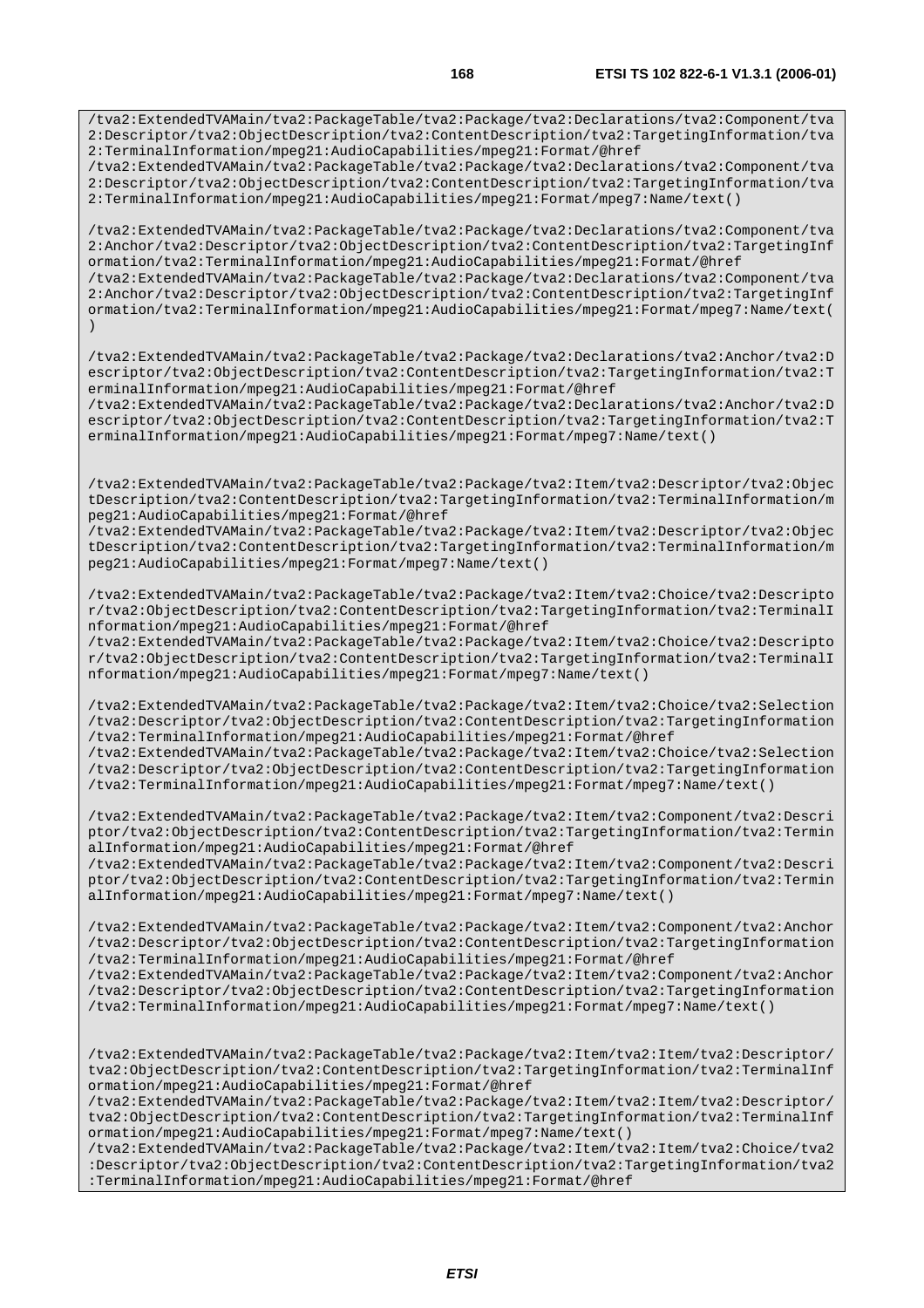/tva2:ExtendedTVAMain/tva2:PackageTable/tva2:Package/tva2:Item/tva2:Item/tva2:Choice/tva2 :Descriptor/tva2:ObjectDescription/tva2:ContentDescription/tva2:TargetingInformation/tva2 :TerminalInformation/mpeg21:AudioCapabilities/mpeg21:Format/mpeg7:Name/text() /tva2:ExtendedTVAMain/tva2:PackageTable/tva2:Package/tva2:Item/tva2:Item/tva2:Choice/tva2 :Selection/tva2:Descriptor/tva2:ObjectDescription/tva2:ContentDescription/tva2:TargetingI nformation/tva2:TerminalInformation/mpeg21:AudioCapabilities/mpeg21:Format/@href /tva2:ExtendedTVAMain/tva2:PackageTable/tva2:Package/tva2:Item/tva2:Item/tva2:Choice/tva2

:Selection/tva2:Descriptor/tva2:ObjectDescription/tva2:ContentDescription/tva2:TargetingI nformation/tva2:TerminalInformation/mpeg21:AudioCapabilities/mpeg21:Format/mpeg7:Name/tex t()

/tva2:ExtendedTVAMain/tva2:PackageTable/tva2:Package/tva2:Item/tva2:Item/tva2:Component/t va2:Descriptor/tva2:ObjectDescription/tva2:ContentDescription/tva2:TargetingInformation/t va2:TerminalInformation/mpeg21:AudioCapabilities/mpeg21:Format/@href

/tva2:ExtendedTVAMain/tva2:PackageTable/tva2:Package/tva2:Item/tva2:Item/tva2:Component/t va2:Descriptor/tva2:ObjectDescription/tva2:ContentDescription/tva2:TargetingInformation/t va2:TerminalInformation/mpeg21:AudioCapabilities/mpeg21:Format/mpeg7:Name/text()

/tva2:ExtendedTVAMain/tva2:PackageTable/tva2:Package/tva2:Item/tva2:Item/tva2:Component/t va2:Anchor/tva2:Descriptor/tva2:ObjectDescription/tva2:ContentDescription/tva2:TargetingI nformation/tva2:TerminalInformation/mpeg21:AudioCapabilities/mpeg21:Format/@href /tva2:ExtendedTVAMain/tva2:PackageTable/tva2:Package/tva2:Item/tva2:Item/tva2:Component/t va2:Anchor/tva2:Descriptor/tva2:ObjectDescription/tva2:ContentDescription/tva2:TargetingI nformation/tva2:TerminalInformation/mpeg21:AudioCapabilities/mpeg21:Format/mpeg7:Name/tex t()

 $"$  / >

 <FieldIDDefinition fieldID="VideoDecoder" fieldDefinition=" /tva:TVAMain/tva2:ExtendedUserDescription/tva2:UsageEnvironment/tva2:TerminalInformationT able/tva2:TerminalInformation/mpeg21:VideoCapabilities/mpeg21:Format/@href /tva:TVAMain/tva2:ExtendedUserDescription/tva2:UsageEnvironment/tva2:TerminalInformationT able/tva2:TerminalInformation/mpeg21:VideoCapabilities/mpeg21:Format/mpeg7:Name/text()

/tva:TVAMain/tva:ProgramDescription/tva:ProgramInformationTable/tva:ProgramInformation/tv a2:ExtendedContentDescription/tva2:TargetingInformation/tva2:TerminalInformation/mpeg21:V ideoCapabilities/mpeg21:Format/@href

/tva:TVAMain/tva:ProgramDescription/tva:ProgramInformationTable/tva:ProgramInformation/tv a2:ExtendedContentDescription/tva2:TargetingInformation/tva2:TerminalInformation/mpeg21:V ideoCapabilities/mpeg21:Format/mpeg7:Name/text()

/tva:TVAMain/tva:ProgramDescription/tva:GroupInformationTable/tva:GroupInformation/tva2:E xtendedContentDescription/tva2:TargetingInformation/tva2:TerminalInformation/mpeg21:Video Capabilities/mpeg21:Format/@href

/tva:TVAMain/tva:ProgramDescription/tva:GroupInformationTable/tva:GroupInformation/tva2:E xtendedContentDescription/tva2:TargetingInformation/tva2:TerminalInformation/mpeg21:Video Capabilities/mpeg21:Format/mpeg7:Name/text()

/tva2:ExtendedTVAMain/tva2:TargetingInformationTable/tva2:TargetingInformation/tva2:Termi nalInformation/mpeg21:VideoCapabilities/mpeg21:Format/@href /tva2:ExtendedTVAMain/tva2:TargetingInformationTable/tva2:TargetingInformation/tva2:Termi nalInformation/mpeg21:VideoCapabilities/mpeg21:Format/mpeg7:Name/text()

/tva2:ExtendedTVAMain/tva2:PackageTable/tva2:Package/tva2:Descriptor/tva2:ObjectDescripti on/tva2:ContentDescription/tva2:TargetingInformation/tva2:TerminalInformation/mpeg21:Vide oCapabilities/mpeg21:Format/@href

/tva2:ExtendedTVAMain/tva2:PackageTable/tva2:Package/tva2:Descriptor/tva2:ObjectDescripti on/tva2:ContentDescription/tva2:TargetingInformation/tva2:TerminalInformation/mpeg21:Vide oCapabilities/mpeg21:Format/mpeg7:Name/text()

/tva2:ExtendedTVAMain/tva2:PackageTable/tva2:Package/tva2:Declarations/tva2:Descriptor/tv a2:ObjectDescription/tva2:ContentDescription/tva2:TargetingInformation/tva2:TerminalInfor mation/mpeg21:VideoCapabilities/mpeg21:Format/@href

/tva2:ExtendedTVAMain/tva2:PackageTable/tva2:Package/tva2:Declarations/tva2:Descriptor/tv a2:ObjectDescription/tva2:ContentDescription/tva2:TargetingInformation/tva2:TerminalInfor mation/mpeg21:VideoCapabilities/mpeg21:Format/mpeg7:Name/text()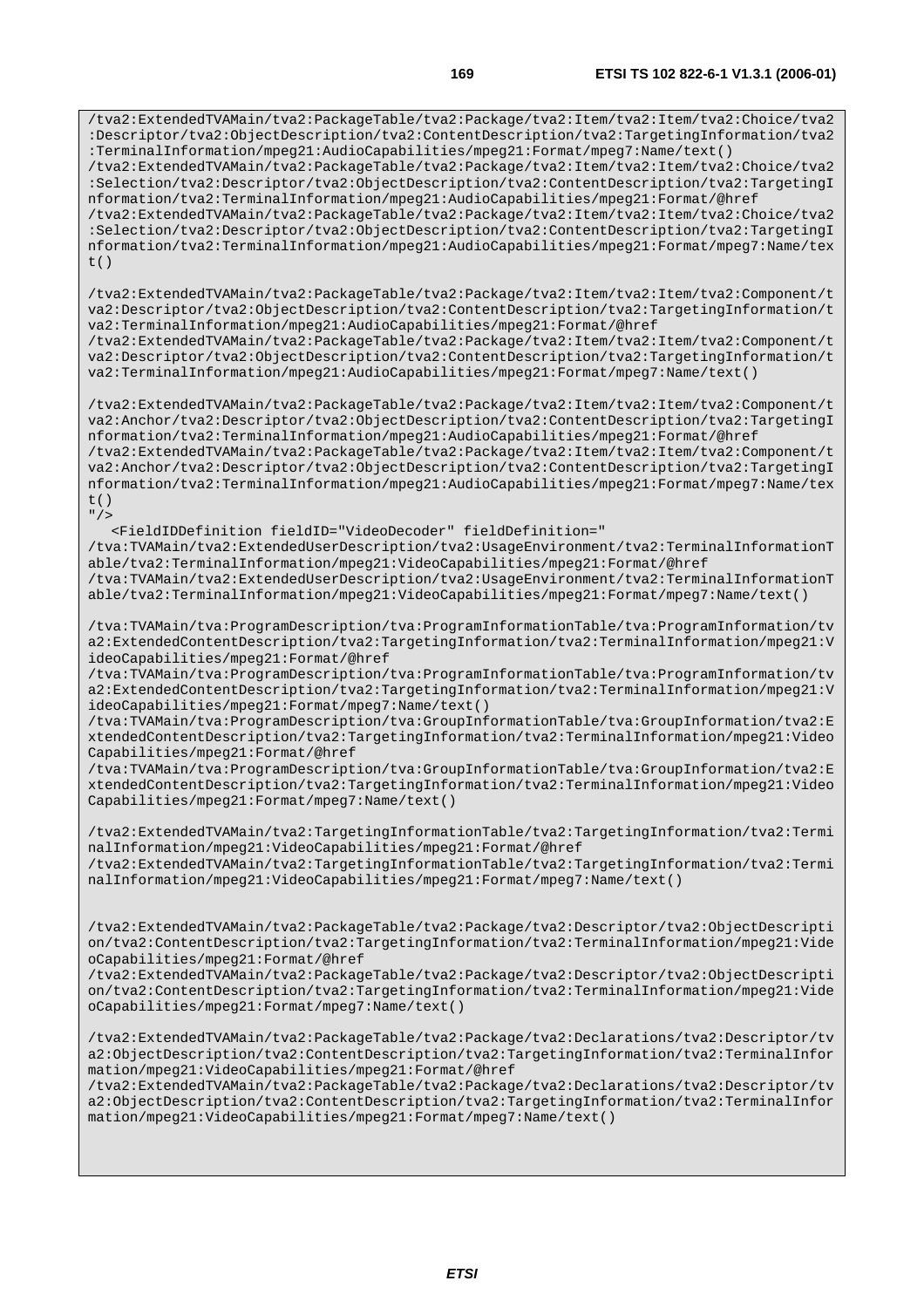/tva2:ExtendedTVAMain/tva2:PackageTable/tva2:Package/tva2:Declarations/tva2:Item/tva2:Des criptor/tva2:ObjectDescription/tva2:ContentDescription/tva2:TargetingInformation/tva2:Ter minalInformation/mpeg21:VideoCapabilities/mpeg21:Format/@href

/tva2:ExtendedTVAMain/tva2:PackageTable/tva2:Package/tva2:Declarations/tva2:Item/tva2:Des criptor/tva2:ObjectDescription/tva2:ContentDescription/tva2:TargetingInformation/tva2:Ter minalInformation/mpeg21:VideoCapabilities/mpeg21:Format/mpeg7:Name/text()

/tva2:ExtendedTVAMain/tva2:PackageTable/tva2:Package/tva2:Declarations/tva2:Item/tva2:Cho ice/tva2:Descriptor/tva2:ObjectDescription/tva2:ContentDescription/tva2:TargetingInformat ion/tva2:TerminalInformation/mpeg21:VideoCapabilities/mpeg21:Format/@href /tva2:ExtendedTVAMain/tva2:PackageTable/tva2:Package/tva2:Declarations/tva2:Item/tva2:Cho ice/tva2:Descriptor/tva2:ObjectDescription/tva2:ContentDescription/tva2:TargetingInformat ion/tva2:TerminalInformation/mpeg21:VideoCapabilities/mpeg21:Format/mpeg7:Name/text()

/tva2:ExtendedTVAMain/tva2:PackageTable/tva2:Package/tva2:Declarations/tva2:Item/tva2:Cho ice/tva2:Selection/tva2:Descriptor/tva2:ObjectDescription/tva2:ContentDescription/tva2:Ta rgetingInformation/tva2:TerminalInformation/mpeg21:VideoCapabilities/mpeg21:Format/@href /tva2:ExtendedTVAMain/tva2:PackageTable/tva2:Package/tva2:Declarations/tva2:Item/tva2:Cho ice/tva2:Selection/tva2:Descriptor/tva2:ObjectDescription/tva2:ContentDescription/tva2:Ta rgetingInformation/tva2:TerminalInformation/mpeg21:VideoCapabilities/mpeg21:Format/mpeg7: Name/text()

/tva2:ExtendedTVAMain/tva2:PackageTable/tva2:Package/tva2:Declarations/tva2:Item/tva2:Com ponent/tva2:Descriptor/tva2:ObjectDescription/tva2:ContentDescription/tva2:TargetingInfor mation/tva2:TerminalInformation/mpeg21:VideoCapabilities/mpeg21:Format/@href /tva2:ExtendedTVAMain/tva2:PackageTable/tva2:Package/tva2:Declarations/tva2:Item/tva2:Com ponent/tva2:Descriptor/tva2:ObjectDescription/tva2:ContentDescription/tva2:TargetingInfor mation/tva2:TerminalInformation/mpeg21:VideoCapabilities/mpeg21:Format/mpeg7:Name/text()

/tva2:ExtendedTVAMain/tva2:PackageTable/tva2:Package/tva2:Declarations/tva2:Item/tva2:Com ponent/tva2:Anchor/tva2:Descriptor/tva2:ObjectDescription/tva2:ContentDescription/tva2:Ta rgetingInformation/tva2:TerminalInformation/mpeg21:VideoCapabilities/mpeg21:Format/@href /tva2:ExtendedTVAMain/tva2:PackageTable/tva2:Package/tva2:Declarations/tva2:Item/tva2:Com ponent/tva2:Anchor/tva2:Descriptor/tva2:ObjectDescription/tva2:ContentDescription/tva2:Ta rgetingInformation/tva2:TerminalInformation/mpeg21:VideoCapabilities/mpeg21:Format/mpeg7: Name/text()

/tva2:ExtendedTVAMain/tva2:PackageTable/tva2:Package/tva2:Declarations/tva2:Item/tva2:Ite m/tva2:Descriptor/tva2:ObjectDescription/tva2:ContentDescription/tva2:TargetingInformatio n/tva2:TerminalInformation/mpeg21:VideoCapabilities/mpeg21:Format/@href /tva2:ExtendedTVAMain/tva2:PackageTable/tva2:Package/tva2:Declarations/tva2:Item/tva2:Ite m/tva2:Descriptor/tva2:ObjectDescription/tva2:ContentDescription/tva2:TargetingInformatio n/tva2:TerminalInformation/mpeg21:VideoCapabilities/mpeg21:Format/mpeg7:Name/text()

/tva2:ExtendedTVAMain/tva2:PackageTable/tva2:Package/tva2:Declarations/tva2:Item/tva2:Ite m/tva2:Choice/tva2:Descriptor/tva2:ObjectDescription/tva2:ContentDescription/tva2:Targeti ngInformation/tva2:TerminalInformation/mpeg21:VideoCapabilities/mpeg21:Format/@href /tva2:ExtendedTVAMain/tva2:PackageTable/tva2:Package/tva2:Declarations/tva2:Item/tva2:Ite m/tva2:Choice/tva2:Descriptor/tva2:ObjectDescription/tva2:ContentDescription/tva2:Targeti ngInformation/tva2:TerminalInformation/mpeg21:VideoCapabilities/mpeg21:Format/mpeg7:Name/ text()

/tva2:ExtendedTVAMain/tva2:PackageTable/tva2:Package/tva2:Declarations/tva2:Item/tva2:Ite m/tva2:Choice/tva2:Selection/tva2:Descriptor/tva2:ObjectDescription/tva2:ContentDescripti on/tva2:TargetingInformation/tva2:TerminalInformation/mpeg21:VideoCapabilities/mpeg21:For mat/@href

/tva2:ExtendedTVAMain/tva2:PackageTable/tva2:Package/tva2:Declarations/tva2:Item/tva2:Ite m/tva2:Choice/tva2:Selection/tva2:Descriptor/tva2:ObjectDescription/tva2:ContentDescripti on/tva2:TargetingInformation/tva2:TerminalInformation/mpeg21:VideoCapabilities/mpeg21:For mat/mpeg7:Name/text()

/tva2:ExtendedTVAMain/tva2:PackageTable/tva2:Package/tva2:Declarations/tva2:Item/tva2:Ite m/tva2:Component/tva2:Descriptor/tva2:ObjectDescription/tva2:ContentDescription/tva2:Targ etingInformation/tva2:TerminalInformation/mpeg21:VideoCapabilities/mpeg21:Format/@href /tva2:ExtendedTVAMain/tva2:PackageTable/tva2:Package/tva2:Declarations/tva2:Item/tva2:Ite m/tva2:Component/tva2:Descriptor/tva2:ObjectDescription/tva2:ContentDescription/tva2:Targ etingInformation/tva2:TerminalInformation/mpeg21:VideoCapabilities/mpeg21:Format/mpeg7:Na me/text()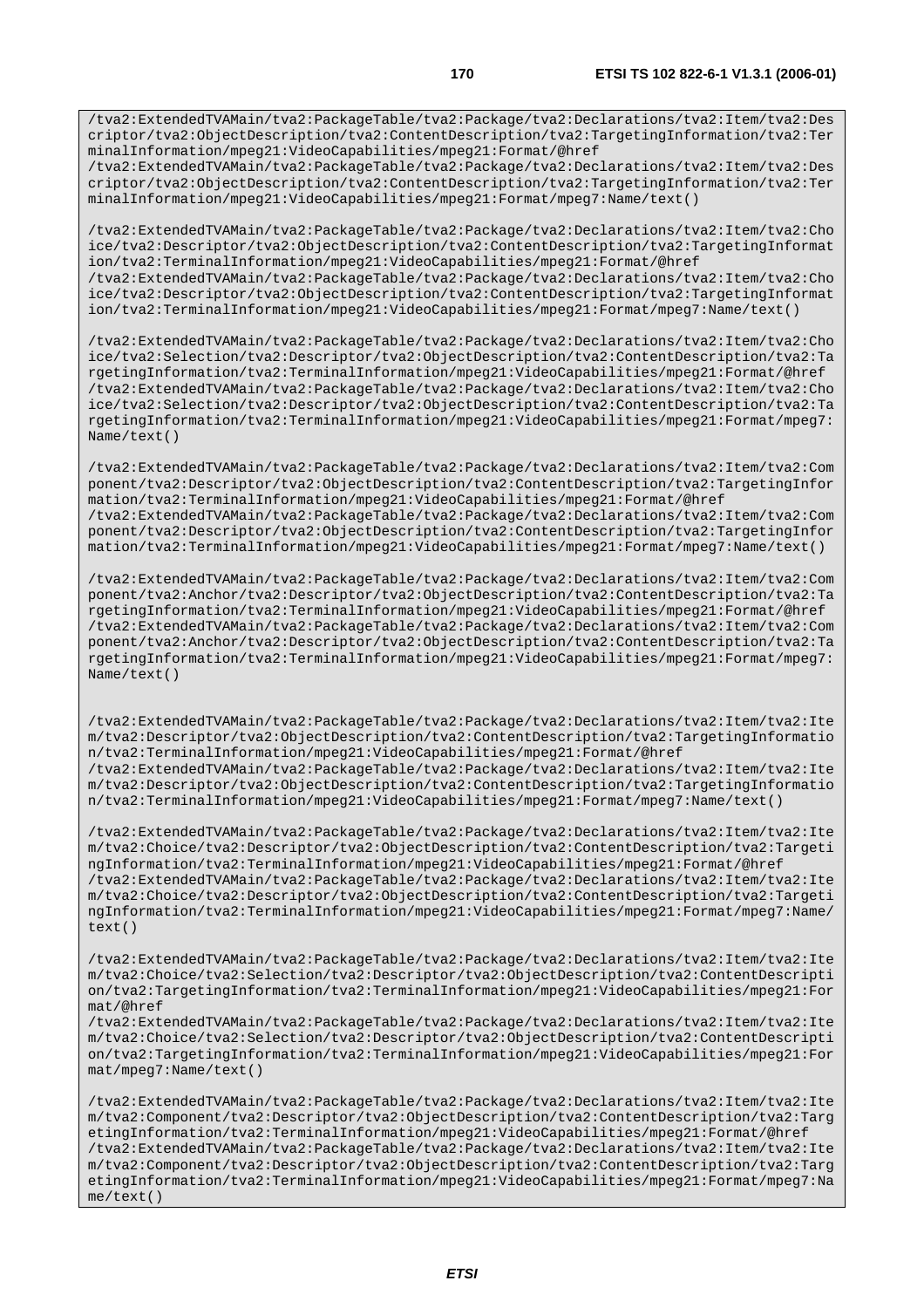/tva2:ExtendedTVAMain/tva2:PackageTable/tva2:Package/tva2:Declarations/tva2:Item/tva2:Ite m/tva2:Component/tva2:Anchor/tva2:Descriptor/tva2:ObjectDescription/tva2:ContentDescripti on/tva2:TargetingInformation/tva2:TerminalInformation/mpeg21:VideoCapabilities/mpeg21:For mat/@href

/tva2:ExtendedTVAMain/tva2:PackageTable/tva2:Package/tva2:Declarations/tva2:Item/tva2:Ite m/tva2:Component/tva2:Anchor/tva2:Descriptor/tva2:ObjectDescription/tva2:ContentDescripti on/tva2:TargetingInformation/tva2:TerminalInformation/mpeg21:VideoCapabilities/mpeg21:For mat/mpeg7:Name/text()

/tva2:ExtendedTVAMain/tva2:PackageTable/tva2:Package/tva2:Declarations/tva2:Component/tva 2:Descriptor/tva2:ObjectDescription/tva2:ContentDescription/tva2:TargetingInformation/tva 2:TerminalInformation/mpeg21:VideoCapabilities/mpeg21:Format/@href

/tva2:ExtendedTVAMain/tva2:PackageTable/tva2:Package/tva2:Declarations/tva2:Component/tva 2:Descriptor/tva2:ObjectDescription/tva2:ContentDescription/tva2:TargetingInformation/tva 2:TerminalInformation/mpeg21:VideoCapabilities/mpeg21:Format/mpeg7:Name/text()

/tva2:ExtendedTVAMain/tva2:PackageTable/tva2:Package/tva2:Declarations/tva2:Component/tva 2:Anchor/tva2:Descriptor/tva2:ObjectDescription/tva2:ContentDescription/tva2:TargetingInf ormation/tva2:TerminalInformation/mpeg21:VideoCapabilities/mpeg21:Format/@href /tva2:ExtendedTVAMain/tva2:PackageTable/tva2:Package/tva2:Declarations/tva2:Component/tva 2:Anchor/tva2:Descriptor/tva2:ObjectDescription/tva2:ContentDescription/tva2:TargetingInf ormation/tva2:TerminalInformation/mpeg21:VideoCapabilities/mpeg21:Format/mpeg7:Name/text( )

/tva2:ExtendedTVAMain/tva2:PackageTable/tva2:Package/tva2:Declarations/tva2:Anchor/tva2:D escriptor/tva2:ObjectDescription/tva2:ContentDescription/tva2:TargetingInformation/tva2:T erminalInformation/mpeg21:VideoCapabilities/mpeg21:Format/@href /tva2:ExtendedTVAMain/tva2:PackageTable/tva2:Package/tva2:Declarations/tva2:Anchor/tva2:D escriptor/tva2:ObjectDescription/tva2:ContentDescription/tva2:TargetingInformation/tva2:T

erminalInformation/mpeg21:VideoCapabilities/mpeg21:Format/mpeg7:Name/text()

/tva2:ExtendedTVAMain/tva2:PackageTable/tva2:Package/tva2:Item/tva2:Descriptor/tva2:Objec tDescription/tva2:ContentDescription/tva2:TargetingInformation/tva2:TerminalInformation/m peg21:VideoCapabilities/mpeg21:Format/@href

/tva2:ExtendedTVAMain/tva2:PackageTable/tva2:Package/tva2:Item/tva2:Descriptor/tva2:Objec tDescription/tva2:ContentDescription/tva2:TargetingInformation/tva2:TerminalInformation/m peg21:VideoCapabilities/mpeg21:Format/mpeg7:Name/text()

/tva2:ExtendedTVAMain/tva2:PackageTable/tva2:Package/tva2:Item/tva2:Choice/tva2:Descripto r/tva2:ObjectDescription/tva2:ContentDescription/tva2:TargetingInformation/tva2:TerminalI nformation/mpeg21:VideoCapabilities/mpeg21:Format/@href

/tva2:ExtendedTVAMain/tva2:PackageTable/tva2:Package/tva2:Item/tva2:Choice/tva2:Descripto r/tva2:ObjectDescription/tva2:ContentDescription/tva2:TargetingInformation/tva2:TerminalI nformation/mpeg21:VideoCapabilities/mpeg21:Format/mpeg7:Name/text()

/tva2:ExtendedTVAMain/tva2:PackageTable/tva2:Package/tva2:Item/tva2:Choice/tva2:Selection /tva2:Descriptor/tva2:ObjectDescription/tva2:ContentDescription/tva2:TargetingInformation /tva2:TerminalInformation/mpeg21:VideoCapabilities/mpeg21:Format/@href

/tva2:ExtendedTVAMain/tva2:PackageTable/tva2:Package/tva2:Item/tva2:Choice/tva2:Selection /tva2:Descriptor/tva2:ObjectDescription/tva2:ContentDescription/tva2:TargetingInformation /tva2:TerminalInformation/mpeg21:VideoCapabilities/mpeg21:Format/mpeg7:Name/text()

/tva2:ExtendedTVAMain/tva2:PackageTable/tva2:Package/tva2:Item/tva2:Component/tva2:Descri ptor/tva2:ObjectDescription/tva2:ContentDescription/tva2:TargetingInformation/tva2:Termin alInformation/mpeg21:VideoCapabilities/mpeg21:Format/@href

/tva2:ExtendedTVAMain/tva2:PackageTable/tva2:Package/tva2:Item/tva2:Component/tva2:Descri ptor/tva2:ObjectDescription/tva2:ContentDescription/tva2:TargetingInformation/tva2:Termin alInformation/mpeg21:VideoCapabilities/mpeg21:Format/mpeg7:Name/text()

/tva2:ExtendedTVAMain/tva2:PackageTable/tva2:Package/tva2:Item/tva2:Component/tva2:Anchor /tva2:Descriptor/tva2:ObjectDescription/tva2:ContentDescription/tva2:TargetingInformation /tva2:TerminalInformation/mpeg21:VideoCapabilities/mpeg21:Format/@href

/tva2:ExtendedTVAMain/tva2:PackageTable/tva2:Package/tva2:Item/tva2:Component/tva2:Anchor /tva2:Descriptor/tva2:ObjectDescription/tva2:ContentDescription/tva2:TargetingInformation /tva2:TerminalInformation/mpeg21:VideoCapabilities/mpeg21:Format/mpeg7:Name/text()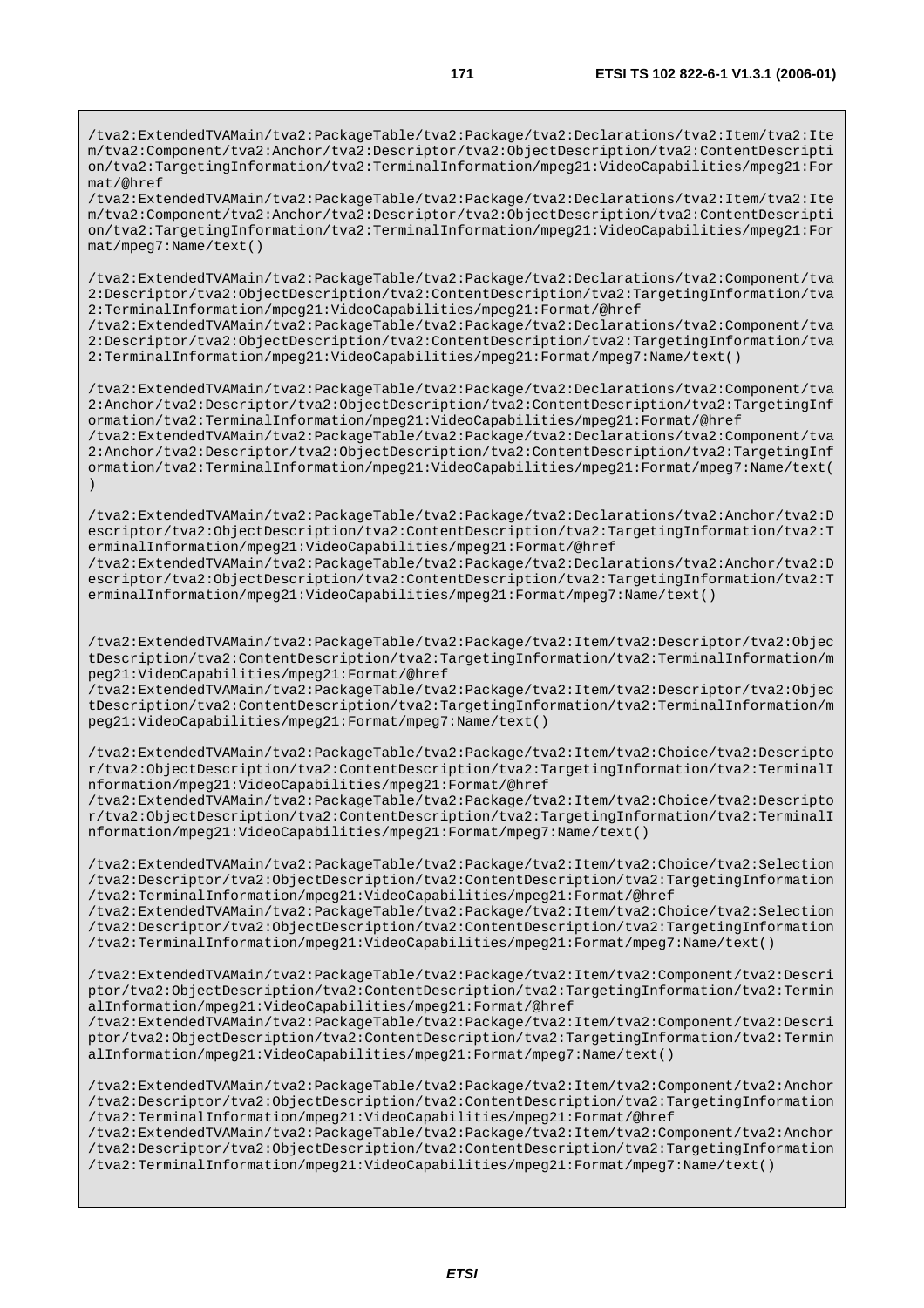/tva2:ExtendedTVAMain/tva2:PackageTable/tva2:Package/tva2:Item/tva2:Item/tva2:Descriptor/ tva2:ObjectDescription/tva2:ContentDescription/tva2:TargetingInformation/tva2:TerminalInf ormation/mpeg21:VideoCapabilities/mpeg21:Format/@href /tva2:ExtendedTVAMain/tva2:PackageTable/tva2:Package/tva2:Item/tva2:Item/tva2:Descriptor/ tva2:ObjectDescription/tva2:ContentDescription/tva2:TargetingInformation/tva2:TerminalInf

ormation/mpeg21:VideoCapabilities/mpeg21:Format/mpeg7:Name/text() /tva2:ExtendedTVAMain/tva2:PackageTable/tva2:Package/tva2:Item/tva2:Item/tva2:Choice/tva2 :Descriptor/tva2:ObjectDescription/tva2:ContentDescription/tva2:TargetingInformation/tva2 :TerminalInformation/mpeg21:VideoCapabilities/mpeg21:Format/@href

/tva2:ExtendedTVAMain/tva2:PackageTable/tva2:Package/tva2:Item/tva2:Item/tva2:Choice/tva2 :Descriptor/tva2:ObjectDescription/tva2:ContentDescription/tva2:TargetingInformation/tva2 :TerminalInformation/mpeg21:VideoCapabilities/mpeg21:Format/mpeg7:Name/text()

/tva2:ExtendedTVAMain/tva2:PackageTable/tva2:Package/tva2:Item/tva2:Item/tva2:Choice/tva2 :Selection/tva2:Descriptor/tva2:ObjectDescription/tva2:ContentDescription/tva2:TargetingI nformation/tva2:TerminalInformation/mpeg21:VideoCapabilities/mpeg21:Format/@href

/tva2:ExtendedTVAMain/tva2:PackageTable/tva2:Package/tva2:Item/tva2:Item/tva2:Choice/tva2 :Selection/tva2:Descriptor/tva2:ObjectDescription/tva2:ContentDescription/tva2:TargetingI nformation/tva2:TerminalInformation/mpeg21:VideoCapabilities/mpeg21:Format/mpeg7:Name/tex  $t($ )

/tva2:ExtendedTVAMain/tva2:PackageTable/tva2:Package/tva2:Item/tva2:Item/tva2:Component/t va2:Descriptor/tva2:ObjectDescription/tva2:ContentDescription/tva2:TargetingInformation/t va2:TerminalInformation/mpeg21:VideoCapabilities/mpeg21:Format/@href /tva2:ExtendedTVAMain/tva2:PackageTable/tva2:Package/tva2:Item/tva2:Item/tva2:Component/t va2:Descriptor/tva2:ObjectDescription/tva2:ContentDescription/tva2:TargetingInformation/t va2:TerminalInformation/mpeg21:VideoCapabilities/mpeg21:Format/mpeg7:Name/text()

/tva2:ExtendedTVAMain/tva2:PackageTable/tva2:Package/tva2:Item/tva2:Item/tva2:Component/t va2:Anchor/tva2:Descriptor/tva2:ObjectDescription/tva2:ContentDescription/tva2:TargetingI nformation/tva2:TerminalInformation/mpeg21:VideoCapabilities/mpeg21:Format/@href /tva2:ExtendedTVAMain/tva2:PackageTable/tva2:Package/tva2:Item/tva2:Item/tva2:Component/t va2:Anchor/tva2:Descriptor/tva2:ObjectDescription/tva2:ContentDescription/tva2:TargetingI nformation/tva2:TerminalInformation/mpeg21:VideoCapabilities/mpeg21:Format/mpeg7:Name/tex  $+$ ()

 $"$ />

 <FieldIDDefinition fieldID="SupportingOS" fieldDefinition=" /tva:TVAMain/tva2:ExtendedUserDescription/tva2:UsageEnvironment/tva2:TerminalInformationT able/tva2:TerminalInformation/tva2:SystemInformation/tva2:SupportingOS/@href /tva:TVAMain/tva2:ExtendedUserDescription/tva2:UsageEnvironment/tva2:TerminalInformationT able/tva2:TerminalInformation/tva2:SystemInformation/tva2:SupportingOS/tva:Name/text()

/tva:TVAMain/tva:ProgramDescription/tva:ProgramInformationTable/tva:ProgramInformation/tv a2:ExtendedContentDescription/tva2:TargetingInformation/tva2:TerminalInformation/tva2:Sys temInformation/tva2:SupportingOS/@href

/tva:TVAMain/tva:ProgramDescription/tva:ProgramInformationTable/tva:ProgramInformation/tv a2:ExtendedContentDescription/tva2:TargetingInformation/tva2:TerminalInformation/tva2:Sys temInformation/tva2:SupportingOS/tva:Name/text()

/tva:TVAMain/tva:ProgramDescription/tva:GroupInformationTable/tva:GroupInformation/tva2:E xtendedContentDescription/tva2:TargetingInformation/tva2:TerminalInformation/tva2:SystemI nformation/tva2:SupportingOS/@href

/tva:TVAMain/tva:ProgramDescription/tva:GroupInformationTable/tva:GroupInformation/tva2:E xtendedContentDescription/tva2:TargetingInformation/tva2:TerminalInformation/tva2:SystemI nformation/tva2:SupportingOS/tva:Name/text()

/tva2:ExtendedTVAMain/tva2:TargetingInformationTable/tva2:TargetingInformation/tva2:Termi nalInformation/tva2:SystemInformation/tva2:SupportingOS/@href /tva2:ExtendedTVAMain/tva2:TargetingInformationTable/tva2:TargetingInformation/tva2:Termi nalInformation/tva2:SystemInformation/tva2:SupportingOS/tva:Name/text()

/tva2:ExtendedTVAMain/tva2:PackageTable/tva2:Package/tva2:Descriptor/tva2:ObjectDescripti on/tva2:ContentDescription/tva2:TargetingInformation/tva2:TerminalInformation/tva2:System Information/tva2:SupportingOS/@href

/tva2:ExtendedTVAMain/tva2:PackageTable/tva2:Package/tva2:Descriptor/tva2:ObjectDescripti on/tva2:ContentDescription/tva2:TargetingInformation/tva2:TerminalInformation/tva2:System Information/tva2:SupportingOS/tva:Name/text()

/tva2:ExtendedTVAMain/tva2:PackageTable/tva2:Package/tva2:Declarations/tva2:Descriptor/tv a2:ObjectDescription/tva2:ContentDescription/tva2:TargetingInformation/tva2:TerminalInfor mation/tva2:SystemInformation/tva2:SupportingOS/@href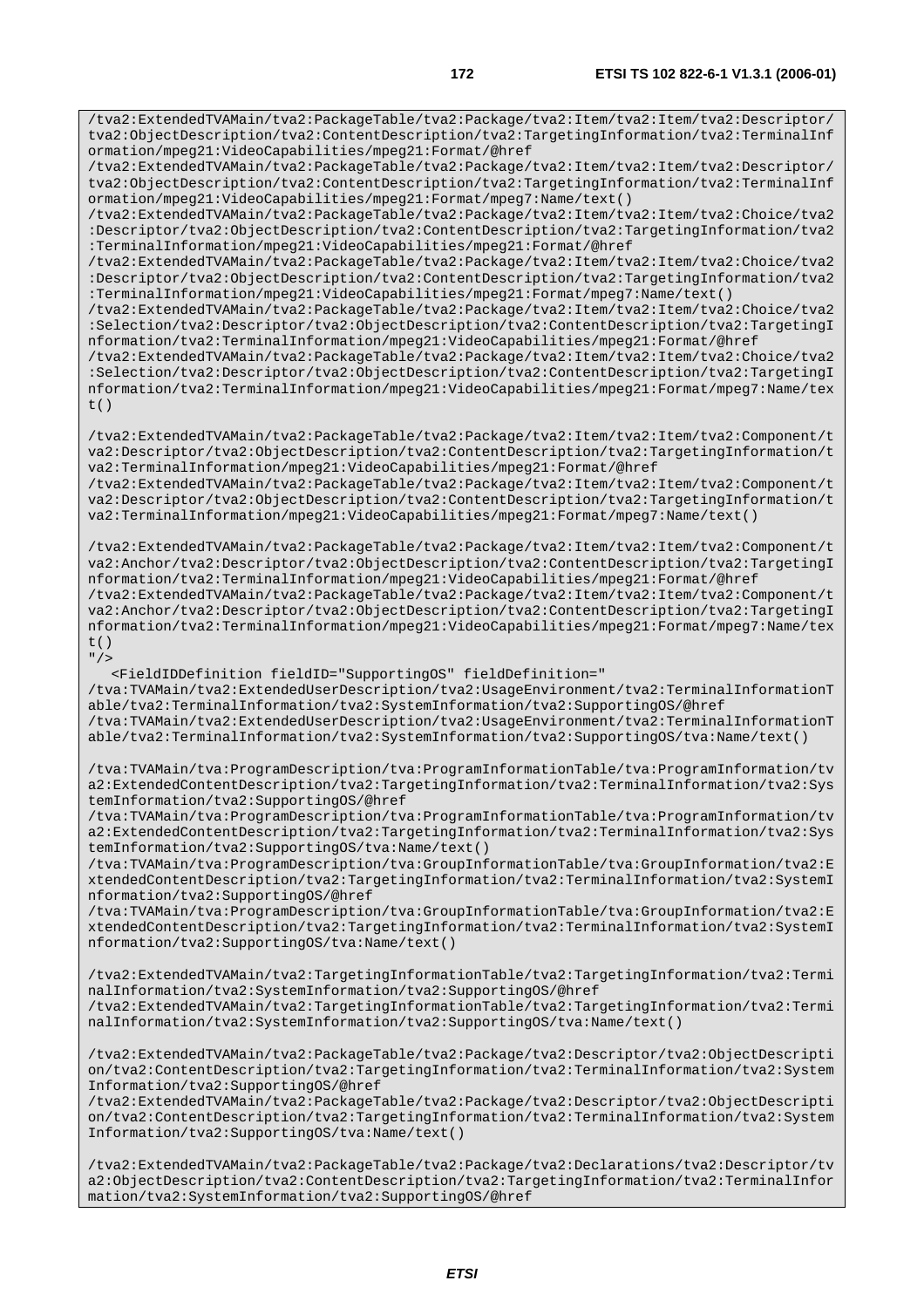/tva2:ExtendedTVAMain/tva2:PackageTable/tva2:Package/tva2:Declarations/tva2:Descriptor/tv a2:ObjectDescription/tva2:ContentDescription/tva2:TargetingInformation/tva2:TerminalInfor mation/tva2:SystemInformation/tva2:SupportingOS/tva:Name/text()

/tva2:ExtendedTVAMain/tva2:PackageTable/tva2:Package/tva2:Declarations/tva2:Item/tva2:Des criptor/tva2:ObjectDescription/tva2:ContentDescription/tva2:TargetingInformation/tva2:Ter minalInformation/tva2:SystemInformation/tva2:SupportingOS/@href /tva2:ExtendedTVAMain/tva2:PackageTable/tva2:Package/tva2:Declarations/tva2:Item/tva2:Des criptor/tva2:ObjectDescription/tva2:ContentDescription/tva2:TargetingInformation/tva2:Ter minalInformation/tva2:SystemInformation/tva2:SupportingOS/tva:Name/text()

/tva2:ExtendedTVAMain/tva2:PackageTable/tva2:Package/tva2:Declarations/tva2:Item/tva2:Cho ice/tva2:Descriptor/tva2:ObjectDescription/tva2:ContentDescription/tva2:TargetingInformat ion/tva2:TerminalInformation/tva2:SystemInformation/tva2:SupportingOS/@href /tva2:ExtendedTVAMain/tva2:PackageTable/tva2:Package/tva2:Declarations/tva2:Item/tva2:Cho ice/tva2:Descriptor/tva2:ObjectDescription/tva2:ContentDescription/tva2:TargetingInformat ion/tva2:TerminalInformation/tva2:SystemInformation/tva2:SupportingOS/tva:Name/text()

/tva2:ExtendedTVAMain/tva2:PackageTable/tva2:Package/tva2:Declarations/tva2:Item/tva2:Cho ice/tva2:Selection/tva2:Descriptor/tva2:ObjectDescription/tva2:ContentDescription/tva2:Ta rgetingInformation/tva2:TerminalInformation/tva2:SystemInformation/tva2:SupportingOS/@hre f

/tva2:ExtendedTVAMain/tva2:PackageTable/tva2:Package/tva2:Declarations/tva2:Item/tva2:Cho ice/tva2:Selection/tva2:Descriptor/tva2:ObjectDescription/tva2:ContentDescription/tva2:Ta rgetingInformation/tva2:TerminalInformation/tva2:SystemInformation/tva2:SupportingOS/tva: Name/text()

/tva2:ExtendedTVAMain/tva2:PackageTable/tva2:Package/tva2:Declarations/tva2:Item/tva2:Com ponent/tva2:Descriptor/tva2:ObjectDescription/tva2:ContentDescription/tva2:TargetingInfor mation/tva2:TerminalInformation/tva2:SystemInformation/tva2:SupportingOS/@href /tva2:ExtendedTVAMain/tva2:PackageTable/tva2:Package/tva2:Declarations/tva2:Item/tva2:Com ponent/tva2:Descriptor/tva2:ObjectDescription/tva2:ContentDescription/tva2:TargetingInfor mation/tva2:TerminalInformation/tva2:SystemInformation/tva2:SupportingOS/tva:Name/text()

/tva2:ExtendedTVAMain/tva2:PackageTable/tva2:Package/tva2:Declarations/tva2:Item/tva2:Com ponent/tva2:Anchor/tva2:Descriptor/tva2:ObjectDescription/tva2:ContentDescription/tva2:Ta rgetingInformation/tva2:TerminalInformation/tva2:SystemInformation/tva2:SupportingOS/@hre f

/tva2:ExtendedTVAMain/tva2:PackageTable/tva2:Package/tva2:Declarations/tva2:Item/tva2:Com ponent/tva2:Anchor/tva2:Descriptor/tva2:ObjectDescription/tva2:ContentDescription/tva2:Ta rgetingInformation/tva2:TerminalInformation/tva2:SystemInformation/tva2:SupportingOS/tva: Name/text()

/tva2:ExtendedTVAMain/tva2:PackageTable/tva2:Package/tva2:Declarations/tva2:Item/tva2:Ite m/tva2:Descriptor/tva2:ObjectDescription/tva2:ContentDescription/tva2:TargetingInformatio n/tva2:TerminalInformation/tva2:SystemInformation/tva2:SupportingOS/@href /tva2:ExtendedTVAMain/tva2:PackageTable/tva2:Package/tva2:Declarations/tva2:Item/tva2:Ite m/tva2:Descriptor/tva2:ObjectDescription/tva2:ContentDescription/tva2:TargetingInformatio n/tva2:TerminalInformation/tva2:SystemInformation/tva2:SupportingOS/tva:Name/text()

/tva2:ExtendedTVAMain/tva2:PackageTable/tva2:Package/tva2:Declarations/tva2:Item/tva2:Ite m/tva2:Choice/tva2:Descriptor/tva2:ObjectDescription/tva2:ContentDescription/tva2:Targeti ngInformation/tva2:TerminalInformation/tva2:SystemInformation/tva2:SupportingOS/@href /tva2:ExtendedTVAMain/tva2:PackageTable/tva2:Package/tva2:Declarations/tva2:Item/tva2:Ite m/tva2:Choice/tva2:Descriptor/tva2:ObjectDescription/tva2:ContentDescription/tva2:Targeti ngInformation/tva2:TerminalInformation/tva2:SystemInformation/tva2:SupportingOS/tva:Name/ text()

/tva2:ExtendedTVAMain/tva2:PackageTable/tva2:Package/tva2:Declarations/tva2:Item/tva2:Ite m/tva2:Choice/tva2:Selection/tva2:Descriptor/tva2:ObjectDescription/tva2:ContentDescripti on/tva2:TargetingInformation/tva2:TerminalInformation/tva2:SystemInformation/tva2:Support ingOS/@href

/tva2:ExtendedTVAMain/tva2:PackageTable/tva2:Package/tva2:Declarations/tva2:Item/tva2:Ite m/tva2:Choice/tva2:Selection/tva2:Descriptor/tva2:ObjectDescription/tva2:ContentDescripti on/tva2:TargetingInformation/tva2:TerminalInformation/tva2:SystemInformation/tva2:Support ingOS/tva:Name/text()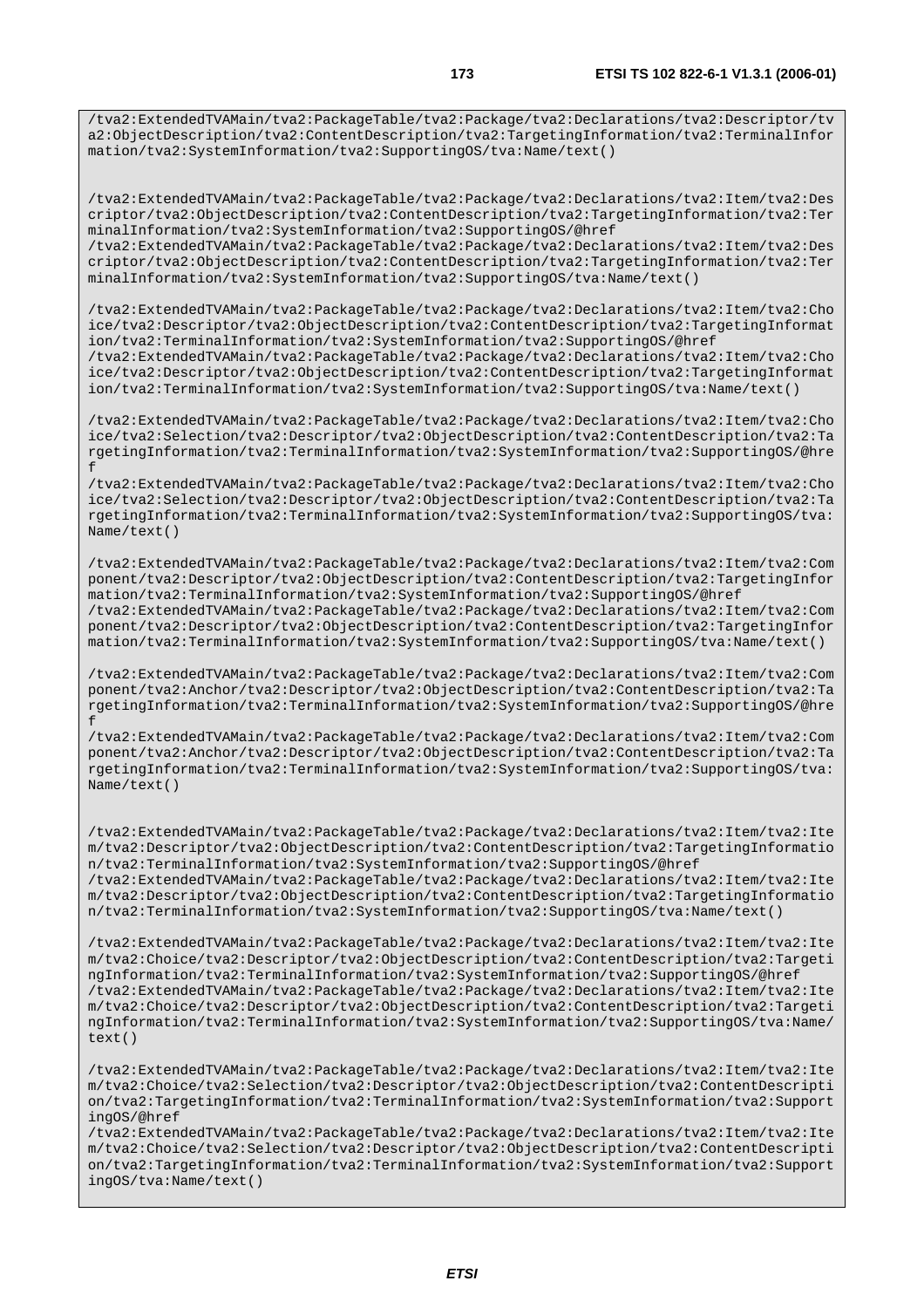/tva2:ExtendedTVAMain/tva2:PackageTable/tva2:Package/tva2:Declarations/tva2:Item/tva2:Ite m/tva2:Component/tva2:Descriptor/tva2:ObjectDescription/tva2:ContentDescription/tva2:Targ etingInformation/tva2:TerminalInformation/tva2:SystemInformation/tva2:SupportingOS/@href /tva2:ExtendedTVAMain/tva2:PackageTable/tva2:Package/tva2:Declarations/tva2:Item/tva2:Ite m/tva2:Component/tva2:Descriptor/tva2:ObjectDescription/tva2:ContentDescription/tva2:Targ etingInformation/tva2:TerminalInformation/tva2:SystemInformation/tva2:SupportingOS/tva:Na me/text()

/tva2:ExtendedTVAMain/tva2:PackageTable/tva2:Package/tva2:Declarations/tva2:Item/tva2:Ite m/tva2:Component/tva2:Anchor/tva2:Descriptor/tva2:ObjectDescription/tva2:ContentDescripti on/tva2:TargetingInformation/tva2:TerminalInformation/tva2:SystemInformation/tva2:Support ingOS/@href

/tva2:ExtendedTVAMain/tva2:PackageTable/tva2:Package/tva2:Declarations/tva2:Item/tva2:Ite m/tva2:Component/tva2:Anchor/tva2:Descriptor/tva2:ObjectDescription/tva2:ContentDescripti on/tva2:TargetingInformation/tva2:TerminalInformation/tva2:SystemInformation/tva2:Support ingOS/tva:Name/text()

/tva2:ExtendedTVAMain/tva2:PackageTable/tva2:Package/tva2:Declarations/tva2:Component/tva 2:Descriptor/tva2:ObjectDescription/tva2:ContentDescription/tva2:TargetingInformation/tva 2:TerminalInformation/tva2:SystemInformation/tva2:SupportingOS/@href

/tva2:ExtendedTVAMain/tva2:PackageTable/tva2:Package/tva2:Declarations/tva2:Component/tva 2:Descriptor/tva2:ObjectDescription/tva2:ContentDescription/tva2:TargetingInformation/tva 2:TerminalInformation/tva2:SystemInformation/tva2:SupportingOS/tva:Name/text()

/tva2:ExtendedTVAMain/tva2:PackageTable/tva2:Package/tva2:Declarations/tva2:Component/tva 2:Anchor/tva2:Descriptor/tva2:ObjectDescription/tva2:ContentDescription/tva2:TargetingInf ormation/tva2:TerminalInformation/tva2:SystemInformation/tva2:SupportingOS/@href /tva2:ExtendedTVAMain/tva2:PackageTable/tva2:Package/tva2:Declarations/tva2:Component/tva 2:Anchor/tva2:Descriptor/tva2:ObjectDescription/tva2:ContentDescription/tva2:TargetingInf ormation/tva2:TerminalInformation/tva2:SystemInformation/tva2:SupportingOS/tva:Name/text(

 $)$ 

/tva2:ExtendedTVAMain/tva2:PackageTable/tva2:Package/tva2:Declarations/tva2:Anchor/tva2:D escriptor/tva2:ObjectDescription/tva2:ContentDescription/tva2:TargetingInformation/tva2:T erminalInformation/tva2:SystemInformation/tva2:SupportingOS/@href /tva2:ExtendedTVAMain/tva2:PackageTable/tva2:Package/tva2:Declarations/tva2:Anchor/tva2:D escriptor/tva2:ObjectDescription/tva2:ContentDescription/tva2:TargetingInformation/tva2:T erminalInformation/tva2:SystemInformation/tva2:SupportingOS/tva:Name/text()

/tva2:ExtendedTVAMain/tva2:PackageTable/tva2:Package/tva2:Item/tva2:Descriptor/tva2:Objec tDescription/tva2:ContentDescription/tva2:TargetingInformation/tva2:TerminalInformation/t va2:SystemInformation/tva2:SupportingOS/@href

/tva2:ExtendedTVAMain/tva2:PackageTable/tva2:Package/tva2:Item/tva2:Descriptor/tva2:Objec tDescription/tva2:ContentDescription/tva2:TargetingInformation/tva2:TerminalInformation/t va2:SystemInformation/tva2:SupportingOS/tva:Name/text()

/tva2:ExtendedTVAMain/tva2:PackageTable/tva2:Package/tva2:Item/tva2:Choice/tva2:Descripto r/tva2:ObjectDescription/tva2:ContentDescription/tva2:TargetingInformation/tva2:TerminalI nformation/tva2:SystemInformation/tva2:SupportingOS/@href

/tva2:ExtendedTVAMain/tva2:PackageTable/tva2:Package/tva2:Item/tva2:Choice/tva2:Descripto r/tva2:ObjectDescription/tva2:ContentDescription/tva2:TargetingInformation/tva2:TerminalI nformation/tva2:SystemInformation/tva2:SupportingOS/tva:Name/text()

/tva2:ExtendedTVAMain/tva2:PackageTable/tva2:Package/tva2:Item/tva2:Choice/tva2:Selection /tva2:Descriptor/tva2:ObjectDescription/tva2:ContentDescription/tva2:TargetingInformation /tva2:TerminalInformation/tva2:SystemInformation/tva2:SupportingOS/@href

/tva2:ExtendedTVAMain/tva2:PackageTable/tva2:Package/tva2:Item/tva2:Choice/tva2:Selection /tva2:Descriptor/tva2:ObjectDescription/tva2:ContentDescription/tva2:TargetingInformation /tva2:TerminalInformation/tva2:SystemInformation/tva2:SupportingOS/tva:Name/text()

/tva2:ExtendedTVAMain/tva2:PackageTable/tva2:Package/tva2:Item/tva2:Component/tva2:Descri ptor/tva2:ObjectDescription/tva2:ContentDescription/tva2:TargetingInformation/tva2:Termin alInformation/tva2:SystemInformation/tva2:SupportingOS/@href /tva2:ExtendedTVAMain/tva2:PackageTable/tva2:Package/tva2:Item/tva2:Component/tva2:Descri ptor/tva2:ObjectDescription/tva2:ContentDescription/tva2:TargetingInformation/tva2:Termin alInformation/tva2:SystemInformation/tva2:SupportingOS/tva:Name/text()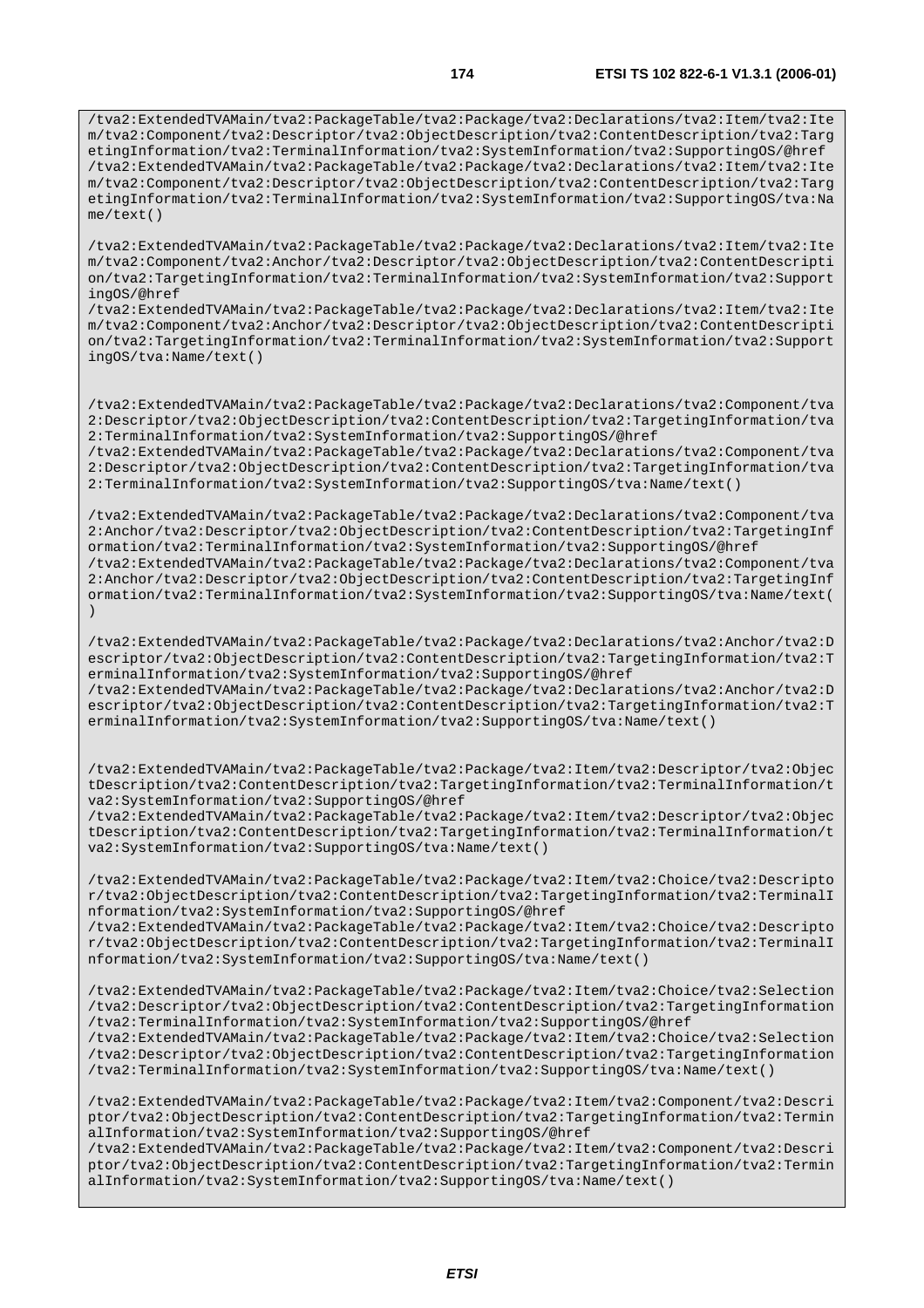/tva2:ExtendedTVAMain/tva2:PackageTable/tva2:Package/tva2:Item/tva2:Component/tva2:Anchor /tva2:Descriptor/tva2:ObjectDescription/tva2:ContentDescription/tva2:TargetingInformation /tva2:TerminalInformation/tva2:SystemInformation/tva2:SupportingOS/@href

/tva2:ExtendedTVAMain/tva2:PackageTable/tva2:Package/tva2:Item/tva2:Component/tva2:Anchor /tva2:Descriptor/tva2:ObjectDescription/tva2:ContentDescription/tva2:TargetingInformation /tva2:TerminalInformation/tva2:SystemInformation/tva2:SupportingOS/tva:Name/text()

/tva2:ExtendedTVAMain/tva2:PackageTable/tva2:Package/tva2:Item/tva2:Item/tva2:Descriptor/ tva2:ObjectDescription/tva2:ContentDescription/tva2:TargetingInformation/tva2:TerminalInf ormation/tva2:SystemInformation/tva2:SupportingOS/@href /tva2:ExtendedTVAMain/tva2:PackageTable/tva2:Package/tva2:Item/tva2:Item/tva2:Descriptor/ tva2:ObjectDescription/tva2:ContentDescription/tva2:TargetingInformation/tva2:TerminalInf

ormation/tva2:SystemInformation/tva2:SupportingOS/tva:Name/text() /tva2:ExtendedTVAMain/tva2:PackageTable/tva2:Package/tva2:Item/tva2:Item/tva2:Choice/tva2

:Descriptor/tva2:ObjectDescription/tva2:ContentDescription/tva2:TargetingInformation/tva2 :TerminalInformation/tva2:SystemInformation/tva2:SupportingOS/@href /tva2:ExtendedTVAMain/tva2:PackageTable/tva2:Package/tva2:Item/tva2:Item/tva2:Choice/tva2 :Descriptor/tva2:ObjectDescription/tva2:ContentDescription/tva2:TargetingInformation/tva2 :TerminalInformation/tva2:SystemInformation/tva2:SupportingOS/tva:Name/text()

/tva2:ExtendedTVAMain/tva2:PackageTable/tva2:Package/tva2:Item/tva2:Item/tva2:Choice/tva2 :Selection/tva2:Descriptor/tva2:ObjectDescription/tva2:ContentDescription/tva2:TargetingI nformation/tva2:TerminalInformation/tva2:SystemInformation/tva2:SupportingOS/@href /tva2:ExtendedTVAMain/tva2:PackageTable/tva2:Package/tva2:Item/tva2:Item/tva2:Choice/tva2 :Selection/tva2:Descriptor/tva2:ObjectDescription/tva2:ContentDescription/tva2:TargetingI nformation/tva2:TerminalInformation/tva2:SystemInformation/tva2:SupportingOS/tva:Name/tex  $t($ )

/tva2:ExtendedTVAMain/tva2:PackageTable/tva2:Package/tva2:Item/tva2:Item/tva2:Component/t va2:Descriptor/tva2:ObjectDescription/tva2:ContentDescription/tva2:TargetingInformation/t va2:TerminalInformation/tva2:SystemInformation/tva2:SupportingOS/@href /tva2:ExtendedTVAMain/tva2:PackageTable/tva2:Package/tva2:Item/tva2:Item/tva2:Component/t va2:Descriptor/tva2:ObjectDescription/tva2:ContentDescription/tva2:TargetingInformation/t va2:TerminalInformation/tva2:SystemInformation/tva2:SupportingOS/tva:Name/text()

/tva2:ExtendedTVAMain/tva2:PackageTable/tva2:Package/tva2:Item/tva2:Item/tva2:Component/t va2:Anchor/tva2:Descriptor/tva2:ObjectDescription/tva2:ContentDescription/tva2:TargetingI nformation/tva2:TerminalInformation/tva2:SystemInformation/tva2:SupportingOS/@href /tva2:ExtendedTVAMain/tva2:PackageTable/tva2:Package/tva2:Item/tva2:Item/tva2:Component/t va2:Anchor/tva2:Descriptor/tva2:ObjectDescription/tva2:ContentDescription/tva2:TargetingI nformation/tva2:TerminalInformation/tva2:SystemInformation/tva2:SupportingOS/tva:Name/tex t()  $"$  / >

 <FieldIDDefinition fieldID="MiddleWare" fieldDefinition=" /tva:TVAMain/tva2:ExtendedUserDescription/tva2:UsageEnvironment/tva2:TerminalInformationT able/tva2:TerminalInformation/tva2:SystemInformation/tva2:MiddleWare/@href /tva:TVAMain/tva2:ExtendedUserDescription/tva2:UsageEnvironment/tva2:TerminalInformationT able/tva2:TerminalInformation/tva2:SystemInformation/tva2:MiddleWare/tva:Name/text()

/tva:TVAMain/tva:ProgramDescription/tva:ProgramInformationTable/tva:ProgramInformation/tv a2:ExtendedContentDescription/tva2:TargetingInformation/tva2:TerminalInformation/tva2:Sys temInformation/tva2:MiddleWare/@href

/tva:TVAMain/tva:ProgramDescription/tva:ProgramInformationTable/tva:ProgramInformation/tv a2:ExtendedContentDescription/tva2:TargetingInformation/tva2:TerminalInformation/tva2:Sys temInformation/tva2:MiddleWare/tva:Name/text()

/tva:TVAMain/tva:ProgramDescription/tva:GroupInformationTable/tva:GroupInformation/tva2:E xtendedContentDescription/tva2:TargetingInformation/tva2:TerminalInformation/tva2:SystemI nformation/tva2:MiddleWare/@href

/tva:TVAMain/tva:ProgramDescription/tva:GroupInformationTable/tva:GroupInformation/tva2:E xtendedContentDescription/tva2:TargetingInformation/tva2:TerminalInformation/tva2:SystemI nformation/tva2:MiddleWare/tva:Name/text()

/tva2:ExtendedTVAMain/tva2:TargetingInformationTable/tva2:TargetingInformation/tva2:Termi nalInformation/tva2:SystemInformation/tva2:MiddleWare/@href /tva2:ExtendedTVAMain/tva2:TargetingInformationTable/tva2:TargetingInformation/tva2:Termi nalInformation/tva2:SystemInformation/tva2:MiddleWare/tva:Name/text()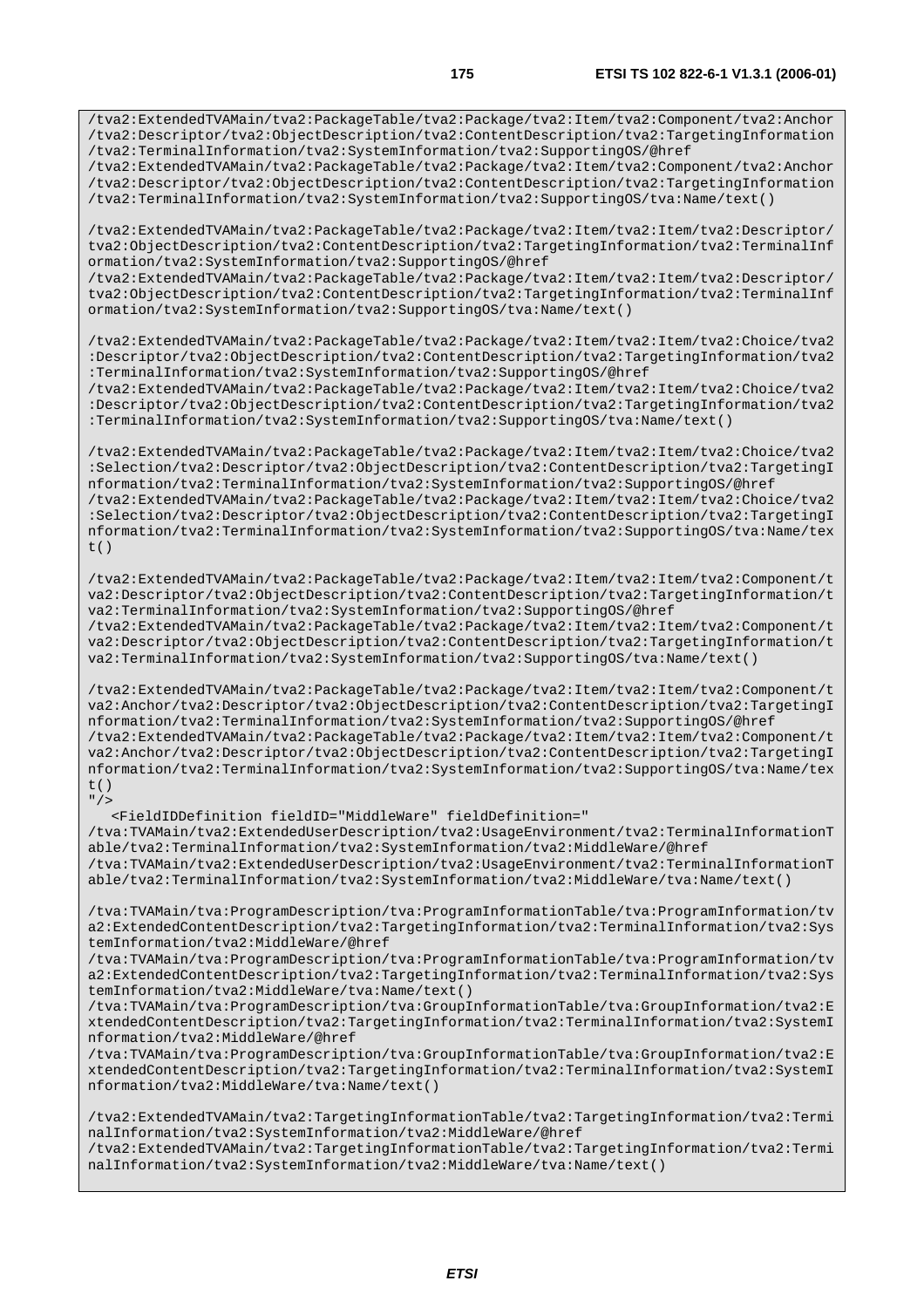/tva2:ExtendedTVAMain/tva2:PackageTable/tva2:Package/tva2:Descriptor/tva2:ObjectDescripti on/tva2:ContentDescription/tva2:TargetingInformation/tva2:TerminalInformation/tva2:System Information/tva2:MiddleWare/@href

/tva2:ExtendedTVAMain/tva2:PackageTable/tva2:Package/tva2:Descriptor/tva2:ObjectDescripti on/tva2:ContentDescription/tva2:TargetingInformation/tva2:TerminalInformation/tva2:System Information/tva2:MiddleWare/tva:Name/text()

/tva2:ExtendedTVAMain/tva2:PackageTable/tva2:Package/tva2:Declarations/tva2:Descriptor/tv a2:ObjectDescription/tva2:ContentDescription/tva2:TargetingInformation/tva2:TerminalInfor mation/tva2:SystemInformation/tva2:MiddleWare/@href

/tva2:ExtendedTVAMain/tva2:PackageTable/tva2:Package/tva2:Declarations/tva2:Descriptor/tv a2:ObjectDescription/tva2:ContentDescription/tva2:TargetingInformation/tva2:TerminalInfor mation/tva2:SystemInformation/tva2:MiddleWare/tva:Name/text()

/tva2:ExtendedTVAMain/tva2:PackageTable/tva2:Package/tva2:Declarations/tva2:Item/tva2:Des criptor/tva2:ObjectDescription/tva2:ContentDescription/tva2:TargetingInformation/tva2:Ter minalInformation/tva2:SystemInformation/tva2:MiddleWare/@href

/tva2:ExtendedTVAMain/tva2:PackageTable/tva2:Package/tva2:Declarations/tva2:Item/tva2:Des criptor/tva2:ObjectDescription/tva2:ContentDescription/tva2:TargetingInformation/tva2:Ter minalInformation/tva2:SystemInformation/tva2:MiddleWare/tva:Name/text()

/tva2:ExtendedTVAMain/tva2:PackageTable/tva2:Package/tva2:Declarations/tva2:Item/tva2:Cho ice/tva2:Descriptor/tva2:ObjectDescription/tva2:ContentDescription/tva2:TargetingInformat ion/tva2:TerminalInformation/tva2:SystemInformation/tva2:MiddleWare/@href /tva2:ExtendedTVAMain/tva2:PackageTable/tva2:Package/tva2:Declarations/tva2:Item/tva2:Cho ice/tva2:Descriptor/tva2:ObjectDescription/tva2:ContentDescription/tva2:TargetingInformat ion/tva2:TerminalInformation/tva2:SystemInformation/tva2:MiddleWare/tva:Name/text()

/tva2:ExtendedTVAMain/tva2:PackageTable/tva2:Package/tva2:Declarations/tva2:Item/tva2:Cho ice/tva2:Selection/tva2:Descriptor/tva2:ObjectDescription/tva2:ContentDescription/tva2:Ta rgetingInformation/tva2:TerminalInformation/tva2:SystemInformation/tva2:MiddleWare/@href /tva2:ExtendedTVAMain/tva2:PackageTable/tva2:Package/tva2:Declarations/tva2:Item/tva2:Cho ice/tva2:Selection/tva2:Descriptor/tva2:ObjectDescription/tva2:ContentDescription/tva2:Ta rgetingInformation/tva2:TerminalInformation/tva2:SystemInformation/tva2:MiddleWare/tva:Na me/text()

/tva2:ExtendedTVAMain/tva2:PackageTable/tva2:Package/tva2:Declarations/tva2:Item/tva2:Com ponent/tva2:Descriptor/tva2:ObjectDescription/tva2:ContentDescription/tva2:TargetingInfor mation/tva2:TerminalInformation/tva2:SystemInformation/tva2:MiddleWare/@href /tva2:ExtendedTVAMain/tva2:PackageTable/tva2:Package/tva2:Declarations/tva2:Item/tva2:Com ponent/tva2:Descriptor/tva2:ObjectDescription/tva2:ContentDescription/tva2:TargetingInfor mation/tva2:TerminalInformation/tva2:SystemInformation/tva2:MiddleWare/tva:Name/text()

/tva2:ExtendedTVAMain/tva2:PackageTable/tva2:Package/tva2:Declarations/tva2:Item/tva2:Com ponent/tva2:Anchor/tva2:Descriptor/tva2:ObjectDescription/tva2:ContentDescription/tva2:Ta rgetingInformation/tva2:TerminalInformation/tva2:SystemInformation/tva2:MiddleWare/@href /tva2:ExtendedTVAMain/tva2:PackageTable/tva2:Package/tva2:Declarations/tva2:Item/tva2:Com ponent/tva2:Anchor/tva2:Descriptor/tva2:ObjectDescription/tva2:ContentDescription/tva2:Ta rgetingInformation/tva2:TerminalInformation/tva2:SystemInformation/tva2:MiddleWare/tva:Na me/text()

/tva2:ExtendedTVAMain/tva2:PackageTable/tva2:Package/tva2:Declarations/tva2:Item/tva2:Ite m/tva2:Descriptor/tva2:ObjectDescription/tva2:ContentDescription/tva2:TargetingInformatio n/tva2:TerminalInformation/tva2:SystemInformation/tva2:MiddleWare/@href /tva2:ExtendedTVAMain/tva2:PackageTable/tva2:Package/tva2:Declarations/tva2:Item/tva2:Ite m/tva2:Descriptor/tva2:ObjectDescription/tva2:ContentDescription/tva2:TargetingInformatio n/tva2:TerminalInformation/tva2:SystemInformation/tva2:MiddleWare/tva:Name/text()

/tva2:ExtendedTVAMain/tva2:PackageTable/tva2:Package/tva2:Declarations/tva2:Item/tva2:Ite m/tva2:Choice/tva2:Descriptor/tva2:ObjectDescription/tva2:ContentDescription/tva2:Targeti ngInformation/tva2:TerminalInformation/tva2:SystemInformation/tva2:MiddleWare/@href /tva2:ExtendedTVAMain/tva2:PackageTable/tva2:Package/tva2:Declarations/tva2:Item/tva2:Ite m/tva2:Choice/tva2:Descriptor/tva2:ObjectDescription/tva2:ContentDescription/tva2:Targeti ngInformation/tva2:TerminalInformation/tva2:SystemInformation/tva2:MiddleWare/tva:Name/te  $xt()$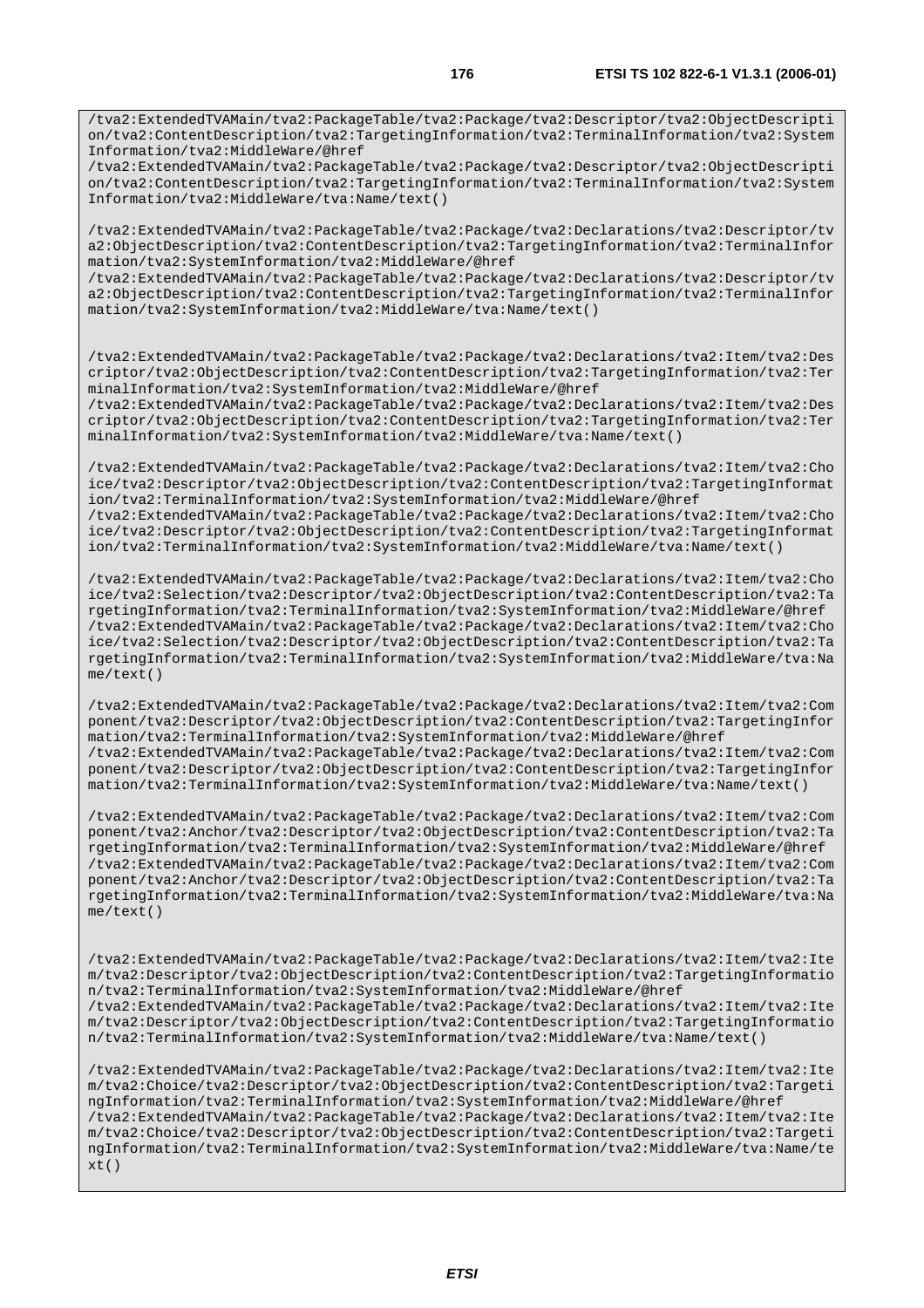/tva2:ExtendedTVAMain/tva2:PackageTable/tva2:Package/tva2:Declarations/tva2:Item/tva2:Ite m/tva2:Choice/tva2:Selection/tva2:Descriptor/tva2:ObjectDescription/tva2:ContentDescripti on/tva2:TargetingInformation/tva2:TerminalInformation/tva2:SystemInformation/tva2:MiddleW are/@href

/tva2:ExtendedTVAMain/tva2:PackageTable/tva2:Package/tva2:Declarations/tva2:Item/tva2:Ite m/tva2:Choice/tva2:Selection/tva2:Descriptor/tva2:ObjectDescription/tva2:ContentDescripti on/tva2:TargetingInformation/tva2:TerminalInformation/tva2:SystemInformation/tva2:MiddleW are/tva:Name/text()

/tva2:ExtendedTVAMain/tva2:PackageTable/tva2:Package/tva2:Declarations/tva2:Item/tva2:Ite m/tva2:Component/tva2:Descriptor/tva2:ObjectDescription/tva2:ContentDescription/tva2:Targ etingInformation/tva2:TerminalInformation/tva2:SystemInformation/tva2:MiddleWare/@href /tva2:ExtendedTVAMain/tva2:PackageTable/tva2:Package/tva2:Declarations/tva2:Item/tva2:Ite m/tva2:Component/tva2:Descriptor/tva2:ObjectDescription/tva2:ContentDescription/tva2:Targ etingInformation/tva2:TerminalInformation/tva2:SystemInformation/tva2:MiddleWare/tva:Name /text()

/tva2:ExtendedTVAMain/tva2:PackageTable/tva2:Package/tva2:Declarations/tva2:Item/tva2:Ite m/tva2:Component/tva2:Anchor/tva2:Descriptor/tva2:ObjectDescription/tva2:ContentDescripti on/tva2:TargetingInformation/tva2:TerminalInformation/tva2:SystemInformation/tva2:MiddleW are/@href

/tva2:ExtendedTVAMain/tva2:PackageTable/tva2:Package/tva2:Declarations/tva2:Item/tva2:Ite m/tva2:Component/tva2:Anchor/tva2:Descriptor/tva2:ObjectDescription/tva2:ContentDescripti on/tva2:TargetingInformation/tva2:TerminalInformation/tva2:SystemInformation/tva2:MiddleW are/tva:Name/text()

/tva2:ExtendedTVAMain/tva2:PackageTable/tva2:Package/tva2:Declarations/tva2:Component/tva 2:Descriptor/tva2:ObjectDescription/tva2:ContentDescription/tva2:TargetingInformation/tva 2:TerminalInformation/tva2:SystemInformation/tva2:MiddleWare/@href

/tva2:ExtendedTVAMain/tva2:PackageTable/tva2:Package/tva2:Declarations/tva2:Component/tva 2:Descriptor/tva2:ObjectDescription/tva2:ContentDescription/tva2:TargetingInformation/tva 2:TerminalInformation/tva2:SystemInformation/tva2:MiddleWare/tva:Name/text()

/tva2:ExtendedTVAMain/tva2:PackageTable/tva2:Package/tva2:Declarations/tva2:Component/tva 2:Anchor/tva2:Descriptor/tva2:ObjectDescription/tva2:ContentDescription/tva2:TargetingInf ormation/tva2:TerminalInformation/tva2:SystemInformation/tva2:MiddleWare/@href /tva2:ExtendedTVAMain/tva2:PackageTable/tva2:Package/tva2:Declarations/tva2:Component/tva 2:Anchor/tva2:Descriptor/tva2:ObjectDescription/tva2:ContentDescription/tva2:TargetingInf ormation/tva2:TerminalInformation/tva2:SystemInformation/tva2:MiddleWare/tva:Name/text()

/tva2:ExtendedTVAMain/tva2:PackageTable/tva2:Package/tva2:Declarations/tva2:Anchor/tva2:D escriptor/tva2:ObjectDescription/tva2:ContentDescription/tva2:TargetingInformation/tva2:T erminalInformation/tva2:SystemInformation/tva2:MiddleWare/@href /tva2:ExtendedTVAMain/tva2:PackageTable/tva2:Package/tva2:Declarations/tva2:Anchor/tva2:D escriptor/tva2:ObjectDescription/tva2:ContentDescription/tva2:TargetingInformation/tva2:T erminalInformation/tva2:SystemInformation/tva2:MiddleWare/tva:Name/text()

/tva2:ExtendedTVAMain/tva2:PackageTable/tva2:Package/tva2:Item/tva2:Descriptor/tva2:Objec tDescription/tva2:ContentDescription/tva2:TargetingInformation/tva2:TerminalInformation/t va2:SystemInformation/tva2:MiddleWare/@href

/tva2:ExtendedTVAMain/tva2:PackageTable/tva2:Package/tva2:Item/tva2:Descriptor/tva2:Objec tDescription/tva2:ContentDescription/tva2:TargetingInformation/tva2:TerminalInformation/t va2:SystemInformation/tva2:MiddleWare/tva:Name/text()

/tva2:ExtendedTVAMain/tva2:PackageTable/tva2:Package/tva2:Item/tva2:Choice/tva2:Descripto r/tva2:ObjectDescription/tva2:ContentDescription/tva2:TargetingInformation/tva2:TerminalI nformation/tva2:SystemInformation/tva2:MiddleWare/@href

/tva2:ExtendedTVAMain/tva2:PackageTable/tva2:Package/tva2:Item/tva2:Choice/tva2:Descripto r/tva2:ObjectDescription/tva2:ContentDescription/tva2:TargetingInformation/tva2:TerminalI nformation/tva2:SystemInformation/tva2:MiddleWare/tva:Name/text()

/tva2:ExtendedTVAMain/tva2:PackageTable/tva2:Package/tva2:Item/tva2:Choice/tva2:Selection /tva2:Descriptor/tva2:ObjectDescription/tva2:ContentDescription/tva2:TargetingInformation /tva2:TerminalInformation/tva2:SystemInformation/tva2:MiddleWare/@href

/tva2:ExtendedTVAMain/tva2:PackageTable/tva2:Package/tva2:Item/tva2:Choice/tva2:Selection /tva2:Descriptor/tva2:ObjectDescription/tva2:ContentDescription/tva2:TargetingInformation /tva2:TerminalInformation/tva2:SystemInformation/tva2:MiddleWare/tva:Name/text()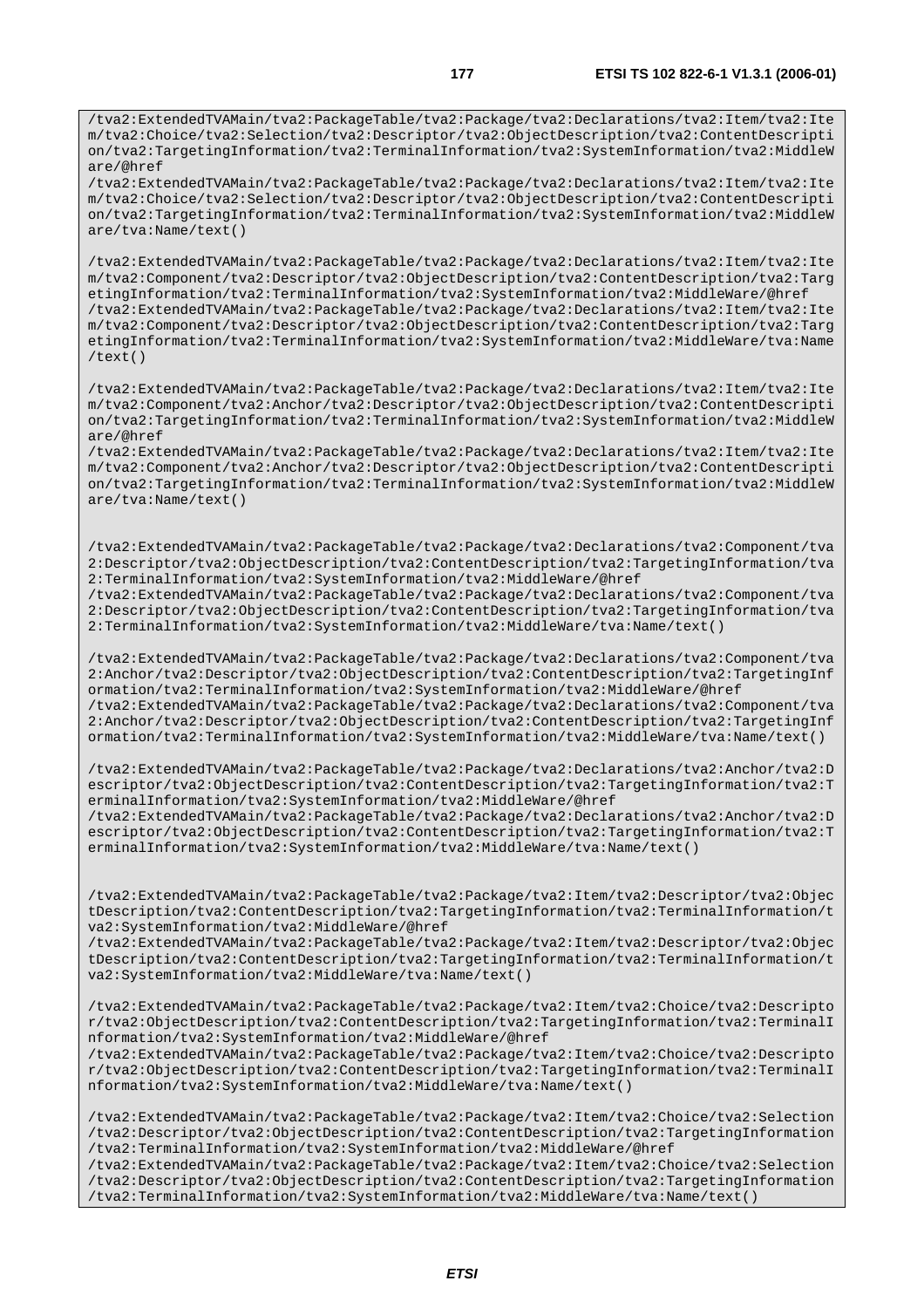/tva2:ExtendedTVAMain/tva2:PackageTable/tva2:Package/tva2:Item/tva2:Component/tva2:Descri ptor/tva2:ObjectDescription/tva2:ContentDescription/tva2:TargetingInformation/tva2:Termin alInformation/tva2:SystemInformation/tva2:MiddleWare/@href

/tva2:ExtendedTVAMain/tva2:PackageTable/tva2:Package/tva2:Item/tva2:Component/tva2:Descri ptor/tva2:ObjectDescription/tva2:ContentDescription/tva2:TargetingInformation/tva2:Termin alInformation/tva2:SystemInformation/tva2:MiddleWare/tva:Name/text()

/tva2:ExtendedTVAMain/tva2:PackageTable/tva2:Package/tva2:Item/tva2:Component/tva2:Anchor /tva2:Descriptor/tva2:ObjectDescription/tva2:ContentDescription/tva2:TargetingInformation /tva2:TerminalInformation/tva2:SystemInformation/tva2:MiddleWare/@href

/tva2:ExtendedTVAMain/tva2:PackageTable/tva2:Package/tva2:Item/tva2:Component/tva2:Anchor /tva2:Descriptor/tva2:ObjectDescription/tva2:ContentDescription/tva2:TargetingInformation /tva2:TerminalInformation/tva2:SystemInformation/tva2:MiddleWare/tva:Name/text()

/tva2:ExtendedTVAMain/tva2:PackageTable/tva2:Package/tva2:Item/tva2:Item/tva2:Descriptor/ tva2:ObjectDescription/tva2:ContentDescription/tva2:TargetingInformation/tva2:TerminalInf ormation/tva2:SystemInformation/tva2:MiddleWare/@href

/tva2:ExtendedTVAMain/tva2:PackageTable/tva2:Package/tva2:Item/tva2:Item/tva2:Descriptor/ tva2:ObjectDescription/tva2:ContentDescription/tva2:TargetingInformation/tva2:TerminalInf ormation/tva2:SystemInformation/tva2:MiddleWare/tva:Name/text()

/tva2:ExtendedTVAMain/tva2:PackageTable/tva2:Package/tva2:Item/tva2:Item/tva2:Choice/tva2 :Descriptor/tva2:ObjectDescription/tva2:ContentDescription/tva2:TargetingInformation/tva2 :TerminalInformation/tva2:SystemInformation/tva2:MiddleWare/@href

/tva2:ExtendedTVAMain/tva2:PackageTable/tva2:Package/tva2:Item/tva2:Item/tva2:Choice/tva2 :Descriptor/tva2:ObjectDescription/tva2:ContentDescription/tva2:TargetingInformation/tva2 :TerminalInformation/tva2:SystemInformation/tva2:MiddleWare/tva:Name/text()

/tva2:ExtendedTVAMain/tva2:PackageTable/tva2:Package/tva2:Item/tva2:Item/tva2:Choice/tva2 :Selection/tva2:Descriptor/tva2:ObjectDescription/tva2:ContentDescription/tva2:TargetingI nformation/tva2:TerminalInformation/tva2:SystemInformation/tva2:MiddleWare/@href /tva2:ExtendedTVAMain/tva2:PackageTable/tva2:Package/tva2:Item/tva2:Item/tva2:Choice/tva2 :Selection/tva2:Descriptor/tva2:ObjectDescription/tva2:ContentDescription/tva2:TargetingI nformation/tva2:TerminalInformation/tva2:SystemInformation/tva2:MiddleWare/tva:Name/text( )

/tva2:ExtendedTVAMain/tva2:PackageTable/tva2:Package/tva2:Item/tva2:Item/tva2:Component/t va2:Descriptor/tva2:ObjectDescription/tva2:ContentDescription/tva2:TargetingInformation/t va2:TerminalInformation/tva2:SystemInformation/tva2:MiddleWare/@href /tva2:ExtendedTVAMain/tva2:PackageTable/tva2:Package/tva2:Item/tva2:Item/tva2:Component/t va2:Descriptor/tva2:ObjectDescription/tva2:ContentDescription/tva2:TargetingInformation/t va2:TerminalInformation/tva2:SystemInformation/tva2:MiddleWare/tva:Name/text()

/tva2:ExtendedTVAMain/tva2:PackageTable/tva2:Package/tva2:Item/tva2:Item/tva2:Component/t va2:Anchor/tva2:Descriptor/tva2:ObjectDescription/tva2:ContentDescription/tva2:TargetingI nformation/tva2:TerminalInformation/tva2:SystemInformation/tva2:MiddleWare/@href /tva2:ExtendedTVAMain/tva2:PackageTable/tva2:Package/tva2:Item/tva2:Item/tva2:Component/t va2:Anchor/tva2:Descriptor/tva2:ObjectDescription/tva2:ContentDescription/tva2:TargetingI nformation/tva2:TerminalInformation/tva2:SystemInformation/tva2:MiddleWare/tva:Name/text( )

 $"$  / >

 <FieldIDDefinition fieldID="VirtualMachine" fieldDefinition=" /tva:TVAMain/tva2:ExtendedUserDescription/tva2:UsageEnvironment/tva2:TerminalInformationT able/tva2:TerminalInformation/tva2:SystemInformation/tva2:VirtualMachine/@href /tva:TVAMain/tva2:ExtendedUserDescription/tva2:UsageEnvironment/tva2:TerminalInformationT able/tva2:TerminalInformation/tva2:SystemInformation/tva2:VirtualMachine/tva:Name/text()

/tva:TVAMain/tva:ProgramDescription/tva:ProgramInformationTable/tva:ProgramInformation/tv a2:ExtendedContentDescription/tva2:TargetingInformation/tva2:TerminalInformation/tva2:Sys temInformation/tva2:VirtualMachine/@href

/tva:TVAMain/tva:ProgramDescription/tva:ProgramInformationTable/tva:ProgramInformation/tv a2:ExtendedContentDescription/tva2:TargetingInformation/tva2:TerminalInformation/tva2:Sys temInformation/tva2:VirtualMachine/tva:Name/text()

/tva:TVAMain/tva:ProgramDescription/tva:GroupInformationTable/tva:GroupInformation/tva2:E xtendedContentDescription/tva2:TargetingInformation/tva2:TerminalInformation/tva2:SystemI nformation/tva2:VirtualMachine/@href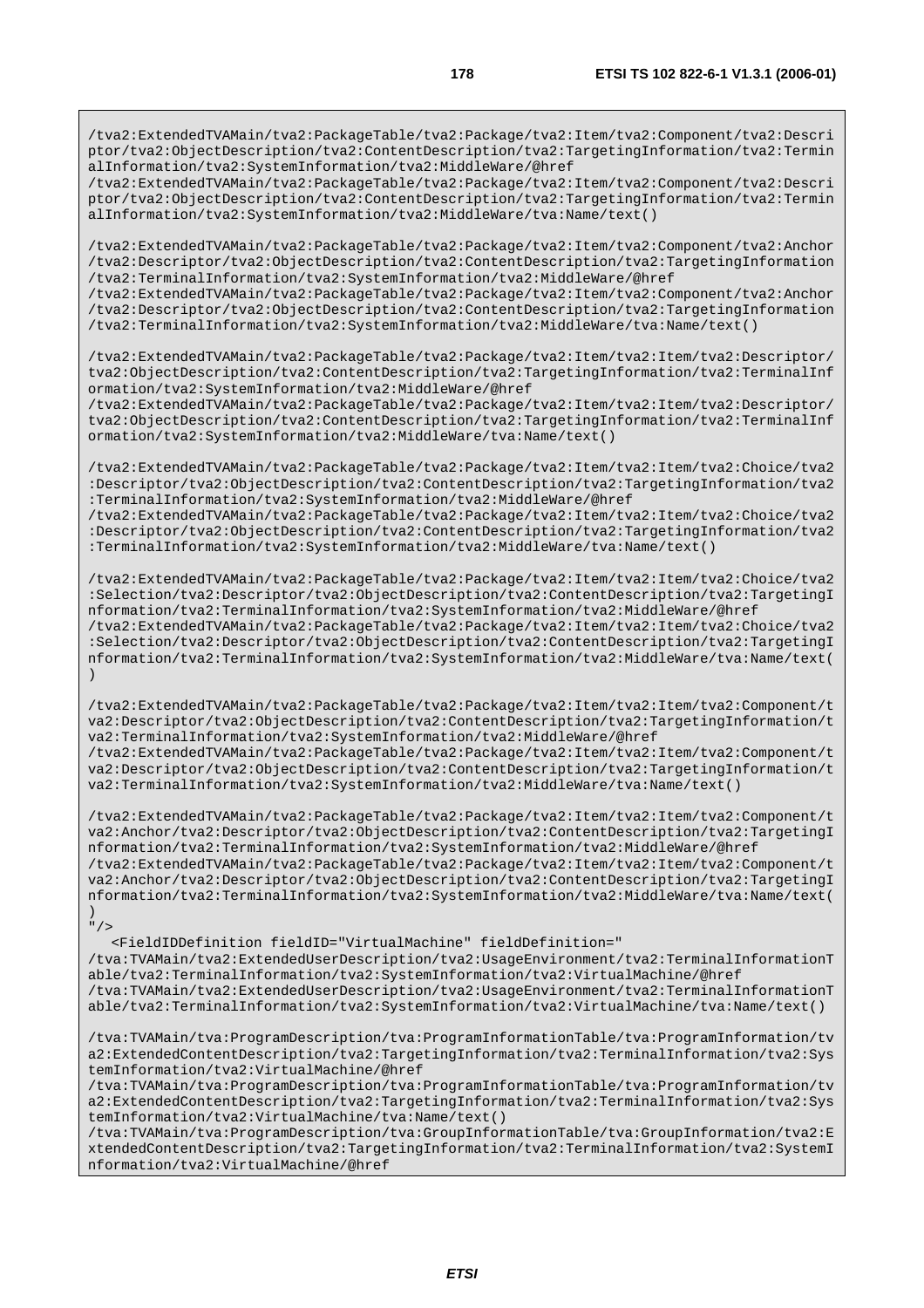/tva:TVAMain/tva:ProgramDescription/tva:GroupInformationTable/tva:GroupInformation/tva2:E xtendedContentDescription/tva2:TargetingInformation/tva2:TerminalInformation/tva2:SystemI nformation/tva2:VirtualMachine/tva:Name/text()

/tva2:ExtendedTVAMain/tva2:TargetingInformationTable/tva2:TargetingInformation/tva2:Termi nalInformation/tva2:SystemInformation/tva2:VirtualMachine/@href /tva2:ExtendedTVAMain/tva2:TargetingInformationTable/tva2:TargetingInformation/tva2:Termi nalInformation/tva2:SystemInformation/tva2:VirtualMachine/tva:Name/text()

/tva2:ExtendedTVAMain/tva2:PackageTable/tva2:Package/tva2:Descriptor/tva2:ObjectDescripti on/tva2:ContentDescription/tva2:TargetingInformation/tva2:TerminalInformation/tva2:System Information/tva2:VirtualMachine/@href

/tva2:ExtendedTVAMain/tva2:PackageTable/tva2:Package/tva2:Descriptor/tva2:ObjectDescripti on/tva2:ContentDescription/tva2:TargetingInformation/tva2:TerminalInformation/tva2:System Information/tva2:VirtualMachine/tva:Name/text()

/tva2:ExtendedTVAMain/tva2:PackageTable/tva2:Package/tva2:Declarations/tva2:Descriptor/tv a2:ObjectDescription/tva2:ContentDescription/tva2:TargetingInformation/tva2:TerminalInfor mation/tva2:SystemInformation/tva2:VirtualMachine/@href

/tva2:ExtendedTVAMain/tva2:PackageTable/tva2:Package/tva2:Declarations/tva2:Descriptor/tv a2:ObjectDescription/tva2:ContentDescription/tva2:TargetingInformation/tva2:TerminalInfor mation/tva2:SystemInformation/tva2:VirtualMachine/tva:Name/text()

/tva2:ExtendedTVAMain/tva2:PackageTable/tva2:Package/tva2:Declarations/tva2:Item/tva2:Des criptor/tva2:ObjectDescription/tva2:ContentDescription/tva2:TargetingInformation/tva2:Ter minalInformation/tva2:SystemInformation/tva2:VirtualMachine/@href /tva2:ExtendedTVAMain/tva2:PackageTable/tva2:Package/tva2:Declarations/tva2:Item/tva2:Des

criptor/tva2:ObjectDescription/tva2:ContentDescription/tva2:TargetingInformation/tva2:Ter minalInformation/tva2:SystemInformation/tva2:VirtualMachine/tva:Name/text()

/tva2:ExtendedTVAMain/tva2:PackageTable/tva2:Package/tva2:Declarations/tva2:Item/tva2:Cho ice/tva2:Descriptor/tva2:ObjectDescription/tva2:ContentDescription/tva2:TargetingInformat ion/tva2:TerminalInformation/tva2:SystemInformation/tva2:VirtualMachine/@href /tva2:ExtendedTVAMain/tva2:PackageTable/tva2:Package/tva2:Declarations/tva2:Item/tva2:Cho ice/tva2:Descriptor/tva2:ObjectDescription/tva2:ContentDescription/tva2:TargetingInformat ion/tva2:TerminalInformation/tva2:SystemInformation/tva2:VirtualMachine/tva:Name/text()

/tva2:ExtendedTVAMain/tva2:PackageTable/tva2:Package/tva2:Declarations/tva2:Item/tva2:Cho ice/tva2:Selection/tva2:Descriptor/tva2:ObjectDescription/tva2:ContentDescription/tva2:Ta rgetingInformation/tva2:TerminalInformation/tva2:SystemInformation/tva2:VirtualMachine/@h ref

/tva2:ExtendedTVAMain/tva2:PackageTable/tva2:Package/tva2:Declarations/tva2:Item/tva2:Cho ice/tva2:Selection/tva2:Descriptor/tva2:ObjectDescription/tva2:ContentDescription/tva2:Ta rgetingInformation/tva2:TerminalInformation/tva2:SystemInformation/tva2:VirtualMachine/tv a:Name/text()

/tva2:ExtendedTVAMain/tva2:PackageTable/tva2:Package/tva2:Declarations/tva2:Item/tva2:Com ponent/tva2:Descriptor/tva2:ObjectDescription/tva2:ContentDescription/tva2:TargetingInfor mation/tva2:TerminalInformation/tva2:SystemInformation/tva2:VirtualMachine/@href /tva2:ExtendedTVAMain/tva2:PackageTable/tva2:Package/tva2:Declarations/tva2:Item/tva2:Com ponent/tva2:Descriptor/tva2:ObjectDescription/tva2:ContentDescription/tva2:TargetingInfor mation/tva2:TerminalInformation/tva2:SystemInformation/tva2:VirtualMachine/tva:Name/text( )

/tva2:ExtendedTVAMain/tva2:PackageTable/tva2:Package/tva2:Declarations/tva2:Item/tva2:Com ponent/tva2:Anchor/tva2:Descriptor/tva2:ObjectDescription/tva2:ContentDescription/tva2:Ta rgetingInformation/tva2:TerminalInformation/tva2:SystemInformation/tva2:VirtualMachine/@h ref

/tva2:ExtendedTVAMain/tva2:PackageTable/tva2:Package/tva2:Declarations/tva2:Item/tva2:Com ponent/tva2:Anchor/tva2:Descriptor/tva2:ObjectDescription/tva2:ContentDescription/tva2:Ta rgetingInformation/tva2:TerminalInformation/tva2:SystemInformation/tva2:VirtualMachine/tv a:Name/text()

/tva2:ExtendedTVAMain/tva2:PackageTable/tva2:Package/tva2:Declarations/tva2:Item/tva2:Ite m/tva2:Descriptor/tva2:ObjectDescription/tva2:ContentDescription/tva2:TargetingInformatio n/tva2:TerminalInformation/tva2:SystemInformation/tva2:VirtualMachine/@href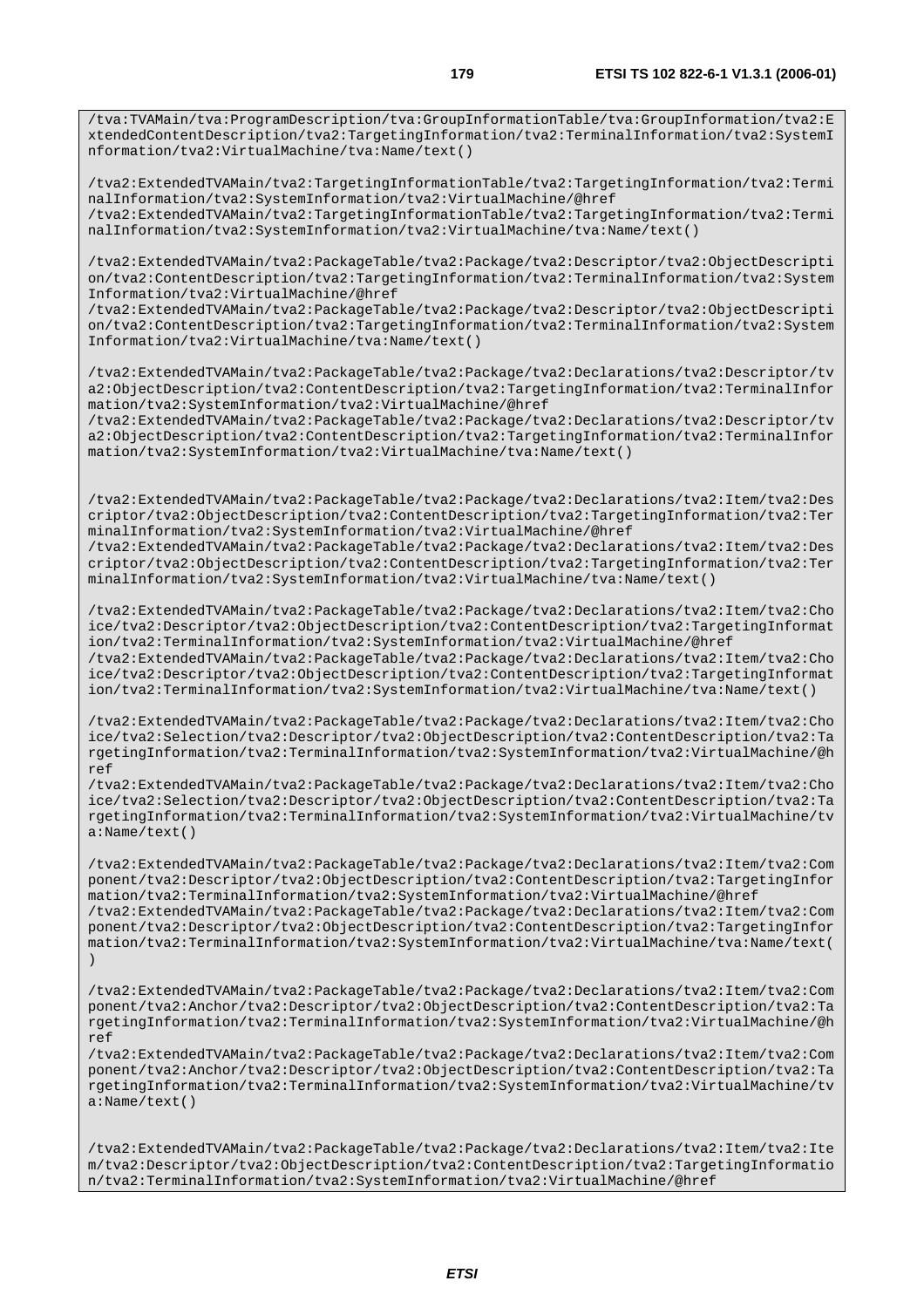/tva2:ExtendedTVAMain/tva2:PackageTable/tva2:Package/tva2:Declarations/tva2:Item/tva2:Ite m/tva2:Choice/tva2:Descriptor/tva2:ObjectDescription/tva2:ContentDescription/tva2:Targeti ngInformation/tva2:TerminalInformation/tva2:SystemInformation/tva2:VirtualMachine/@href /tva2:ExtendedTVAMain/tva2:PackageTable/tva2:Package/tva2:Declarations/tva2:Item/tva2:Ite m/tva2:Choice/tva2:Descriptor/tva2:ObjectDescription/tva2:ContentDescription/tva2:Targeti ngInformation/tva2:TerminalInformation/tva2:SystemInformation/tva2:VirtualMachine/tva:Nam e/text()

/tva2:ExtendedTVAMain/tva2:PackageTable/tva2:Package/tva2:Declarations/tva2:Item/tva2:Ite m/tva2:Choice/tva2:Selection/tva2:Descriptor/tva2:ObjectDescription/tva2:ContentDescripti on/tva2:TargetingInformation/tva2:TerminalInformation/tva2:SystemInformation/tva2:Virtual Machine/@href

/tva2:ExtendedTVAMain/tva2:PackageTable/tva2:Package/tva2:Declarations/tva2:Item/tva2:Ite m/tva2:Choice/tva2:Selection/tva2:Descriptor/tva2:ObjectDescription/tva2:ContentDescripti on/tva2:TargetingInformation/tva2:TerminalInformation/tva2:SystemInformation/tva2:Virtual Machine/tva:Name/text()

/tva2:ExtendedTVAMain/tva2:PackageTable/tva2:Package/tva2:Declarations/tva2:Item/tva2:Ite m/tva2:Component/tva2:Descriptor/tva2:ObjectDescription/tva2:ContentDescription/tva2:Targ etingInformation/tva2:TerminalInformation/tva2:SystemInformation/tva2:VirtualMachine/@hre f

/tva2:ExtendedTVAMain/tva2:PackageTable/tva2:Package/tva2:Declarations/tva2:Item/tva2:Ite m/tva2:Component/tva2:Descriptor/tva2:ObjectDescription/tva2:ContentDescription/tva2:Targ etingInformation/tva2:TerminalInformation/tva2:SystemInformation/tva2:VirtualMachine/tva: Name/text()

/tva2:ExtendedTVAMain/tva2:PackageTable/tva2:Package/tva2:Declarations/tva2:Item/tva2:Ite m/tva2:Component/tva2:Anchor/tva2:Descriptor/tva2:ObjectDescription/tva2:ContentDescripti on/tva2:TargetingInformation/tva2:TerminalInformation/tva2:SystemInformation/tva2:Virtual Machine/@href

/tva2:ExtendedTVAMain/tva2:PackageTable/tva2:Package/tva2:Declarations/tva2:Item/tva2:Ite m/tva2:Component/tva2:Anchor/tva2:Descriptor/tva2:ObjectDescription/tva2:ContentDescripti on/tva2:TargetingInformation/tva2:TerminalInformation/tva2:SystemInformation/tva2:Virtual Machine/tva:Name/text()

/tva2:ExtendedTVAMain/tva2:PackageTable/tva2:Package/tva2:Declarations/tva2:Component/tva 2:Descriptor/tva2:ObjectDescription/tva2:ContentDescription/tva2:TargetingInformation/tva 2:TerminalInformation/tva2:SystemInformation/tva2:VirtualMachine/@href /tva2:ExtendedTVAMain/tva2:PackageTable/tva2:Package/tva2:Declarations/tva2:Component/tva

2:Descriptor/tva2:ObjectDescription/tva2:ContentDescription/tva2:TargetingInformation/tva 2:TerminalInformation/tva2:SystemInformation/tva2:VirtualMachine/tva:Name/text()

/tva2:ExtendedTVAMain/tva2:PackageTable/tva2:Package/tva2:Declarations/tva2:Component/tva 2:Anchor/tva2:Descriptor/tva2:ObjectDescription/tva2:ContentDescription/tva2:TargetingInf ormation/tva2:TerminalInformation/tva2:SystemInformation/tva2:VirtualMachine/@href /tva2:ExtendedTVAMain/tva2:PackageTable/tva2:Package/tva2:Declarations/tva2:Component/tva 2:Anchor/tva2:Descriptor/tva2:ObjectDescription/tva2:ContentDescription/tva2:TargetingInf ormation/tva2:TerminalInformation/tva2:SystemInformation/tva2:VirtualMachine/tva:Name/tex  $t($ )

/tva2:ExtendedTVAMain/tva2:PackageTable/tva2:Package/tva2:Declarations/tva2:Anchor/tva2:D escriptor/tva2:ObjectDescription/tva2:ContentDescription/tva2:TargetingInformation/tva2:T erminalInformation/tva2:SystemInformation/tva2:VirtualMachine/@href /tva2:ExtendedTVAMain/tva2:PackageTable/tva2:Package/tva2:Declarations/tva2:Anchor/tva2:D escriptor/tva2:ObjectDescription/tva2:ContentDescription/tva2:TargetingInformation/tva2:T erminalInformation/tva2:SystemInformation/tva2:VirtualMachine/tva:Name/text()

/tva2:ExtendedTVAMain/tva2:PackageTable/tva2:Package/tva2:Item/tva2:Descriptor/tva2:Objec tDescription/tva2:ContentDescription/tva2:TargetingInformation/tva2:TerminalInformation/t va2:SystemInformation/tva2:VirtualMachine/@href

/tva2:ExtendedTVAMain/tva2:PackageTable/tva2:Package/tva2:Item/tva2:Descriptor/tva2:Objec tDescription/tva2:ContentDescription/tva2:TargetingInformation/tva2:TerminalInformation/t va2:SystemInformation/tva2:VirtualMachine/tva:Name/text()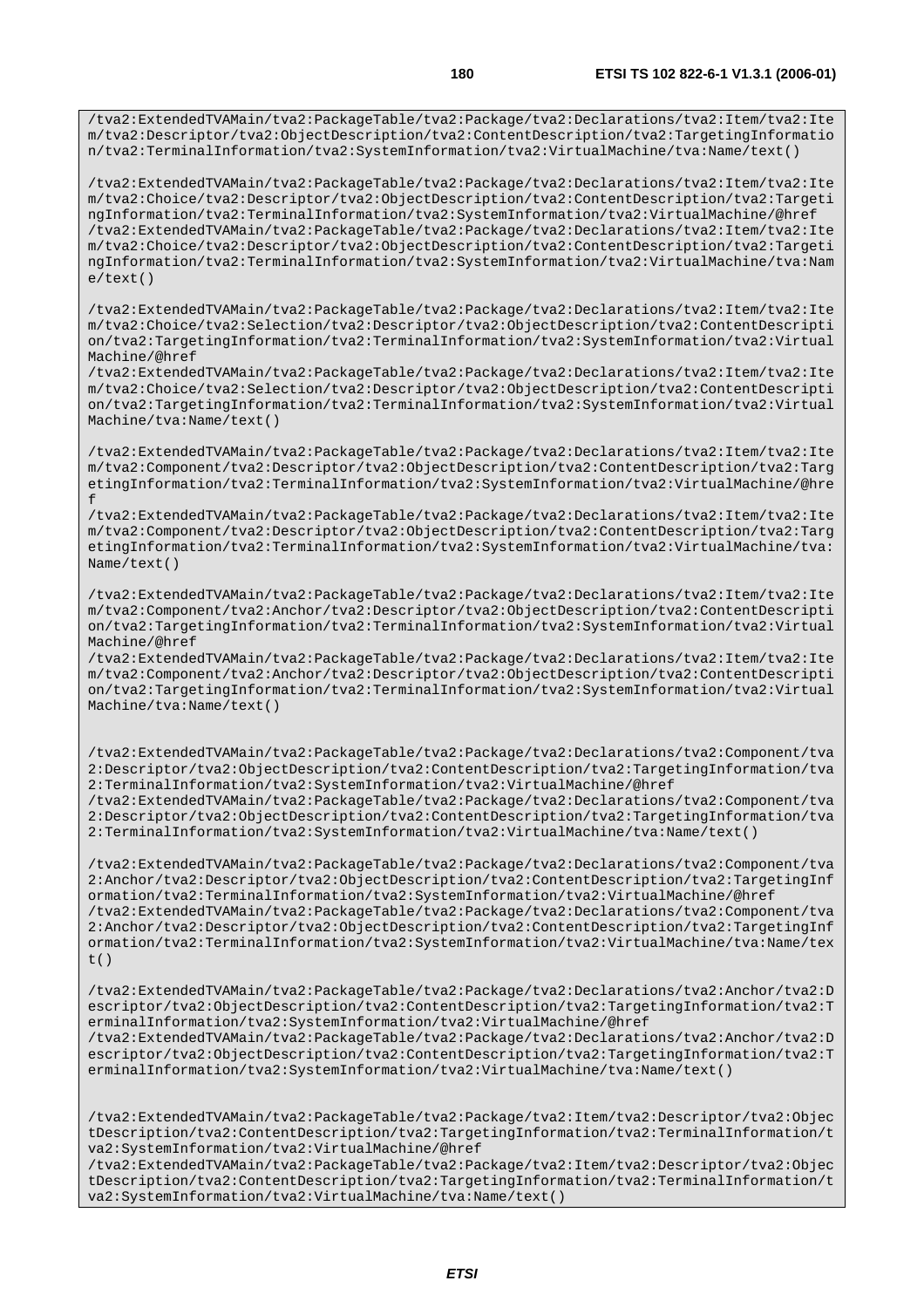/tva2:ExtendedTVAMain/tva2:PackageTable/tva2:Package/tva2:Item/tva2:Choice/tva2:Descripto r/tva2:ObjectDescription/tva2:ContentDescription/tva2:TargetingInformation/tva2:TerminalI nformation/tva2:SystemInformation/tva2:VirtualMachine/@href

/tva2:ExtendedTVAMain/tva2:PackageTable/tva2:Package/tva2:Item/tva2:Choice/tva2:Descripto r/tva2:ObjectDescription/tva2:ContentDescription/tva2:TargetingInformation/tva2:TerminalI nformation/tva2:SystemInformation/tva2:VirtualMachine/tva:Name/text()

/tva2:ExtendedTVAMain/tva2:PackageTable/tva2:Package/tva2:Item/tva2:Choice/tva2:Selection /tva2:Descriptor/tva2:ObjectDescription/tva2:ContentDescription/tva2:TargetingInformation /tva2:TerminalInformation/tva2:SystemInformation/tva2:VirtualMachine/@href

/tva2:ExtendedTVAMain/tva2:PackageTable/tva2:Package/tva2:Item/tva2:Choice/tva2:Selection /tva2:Descriptor/tva2:ObjectDescription/tva2:ContentDescription/tva2:TargetingInformation /tva2:TerminalInformation/tva2:SystemInformation/tva2:VirtualMachine/tva:Name/text()

/tva2:ExtendedTVAMain/tva2:PackageTable/tva2:Package/tva2:Item/tva2:Component/tva2:Descri ptor/tva2:ObjectDescription/tva2:ContentDescription/tva2:TargetingInformation/tva2:Termin alInformation/tva2:SystemInformation/tva2:VirtualMachine/@href

/tva2:ExtendedTVAMain/tva2:PackageTable/tva2:Package/tva2:Item/tva2:Component/tva2:Descri ptor/tva2:ObjectDescription/tva2:ContentDescription/tva2:TargetingInformation/tva2:Termin alInformation/tva2:SystemInformation/tva2:VirtualMachine/tva:Name/text()

/tva2:ExtendedTVAMain/tva2:PackageTable/tva2:Package/tva2:Item/tva2:Component/tva2:Anchor /tva2:Descriptor/tva2:ObjectDescription/tva2:ContentDescription/tva2:TargetingInformation /tva2:TerminalInformation/tva2:SystemInformation/tva2:VirtualMachine/@href /tva2:ExtendedTVAMain/tva2:PackageTable/tva2:Package/tva2:Item/tva2:Component/tva2:Anchor

/tva2:Descriptor/tva2:ObjectDescription/tva2:ContentDescription/tva2:TargetingInformation /tva2:TerminalInformation/tva2:SystemInformation/tva2:VirtualMachine/tva:Name/text()

/tva2:ExtendedTVAMain/tva2:PackageTable/tva2:Package/tva2:Item/tva2:Item/tva2:Descriptor/ tva2:ObjectDescription/tva2:ContentDescription/tva2:TargetingInformation/tva2:TerminalInf ormation/tva2:SystemInformation/tva2:VirtualMachine/@href

/tva2:ExtendedTVAMain/tva2:PackageTable/tva2:Package/tva2:Item/tva2:Item/tva2:Descriptor/ tva2:ObjectDescription/tva2:ContentDescription/tva2:TargetingInformation/tva2:TerminalInf ormation/tva2:SystemInformation/tva2:VirtualMachine/tva:Name/text()

/tva2:ExtendedTVAMain/tva2:PackageTable/tva2:Package/tva2:Item/tva2:Item/tva2:Choice/tva2 :Descriptor/tva2:ObjectDescription/tva2:ContentDescription/tva2:TargetingInformation/tva2 :TerminalInformation/tva2:SystemInformation/tva2:VirtualMachine/@href /tva2:ExtendedTVAMain/tva2:PackageTable/tva2:Package/tva2:Item/tva2:Item/tva2:Choice/tva2

:Descriptor/tva2:ObjectDescription/tva2:ContentDescription/tva2:TargetingInformation/tva2 :TerminalInformation/tva2:SystemInformation/tva2:VirtualMachine/tva:Name/text()

/tva2:ExtendedTVAMain/tva2:PackageTable/tva2:Package/tva2:Item/tva2:Item/tva2:Choice/tva2 :Selection/tva2:Descriptor/tva2:ObjectDescription/tva2:ContentDescription/tva2:TargetingI nformation/tva2:TerminalInformation/tva2:SystemInformation/tva2:VirtualMachine/@href /tva2:ExtendedTVAMain/tva2:PackageTable/tva2:Package/tva2:Item/tva2:Item/tva2:Choice/tva2 :Selection/tva2:Descriptor/tva2:ObjectDescription/tva2:ContentDescription/tva2:TargetingI nformation/tva2:TerminalInformation/tva2:SystemInformation/tva2:VirtualMachine/tva:Name/t  $ext()$ 

/tva2:ExtendedTVAMain/tva2:PackageTable/tva2:Package/tva2:Item/tva2:Item/tva2:Component/t va2:Descriptor/tva2:ObjectDescription/tva2:ContentDescription/tva2:TargetingInformation/t va2:TerminalInformation/tva2:SystemInformation/tva2:VirtualMachine/@href /tva2:ExtendedTVAMain/tva2:PackageTable/tva2:Package/tva2:Item/tva2:Item/tva2:Component/t va2:Descriptor/tva2:ObjectDescription/tva2:ContentDescription/tva2:TargetingInformation/t va2:TerminalInformation/tva2:SystemInformation/tva2:VirtualMachine/tva:Name/text()

/tva2:ExtendedTVAMain/tva2:PackageTable/tva2:Package/tva2:Item/tva2:Item/tva2:Component/t va2:Anchor/tva2:Descriptor/tva2:ObjectDescription/tva2:ContentDescription/tva2:TargetingI nformation/tva2:TerminalInformation/tva2:SystemInformation/tva2:VirtualMachine/@href /tva2:ExtendedTVAMain/tva2:PackageTable/tva2:Package/tva2:Item/tva2:Item/tva2:Component/t va2:Anchor/tva2:Descriptor/tva2:ObjectDescription/tva2:ContentDescription/tva2:TargetingI nformation/tva2:TerminalInformation/tva2:SystemInformation/tva2:VirtualMachine/tva:Name/t ext()

 <FieldIDDefinition fieldID="OtherSystemSW" fieldDefinition=" /tva:TVAMain/tva2:ExtendedUserDescription/tva2:UsageEnvironment/tva2:TerminalInformationT able/tva2:TerminalInformation/tva2:SystemInformation/tva2:OtherSystemSW/@href

 $/$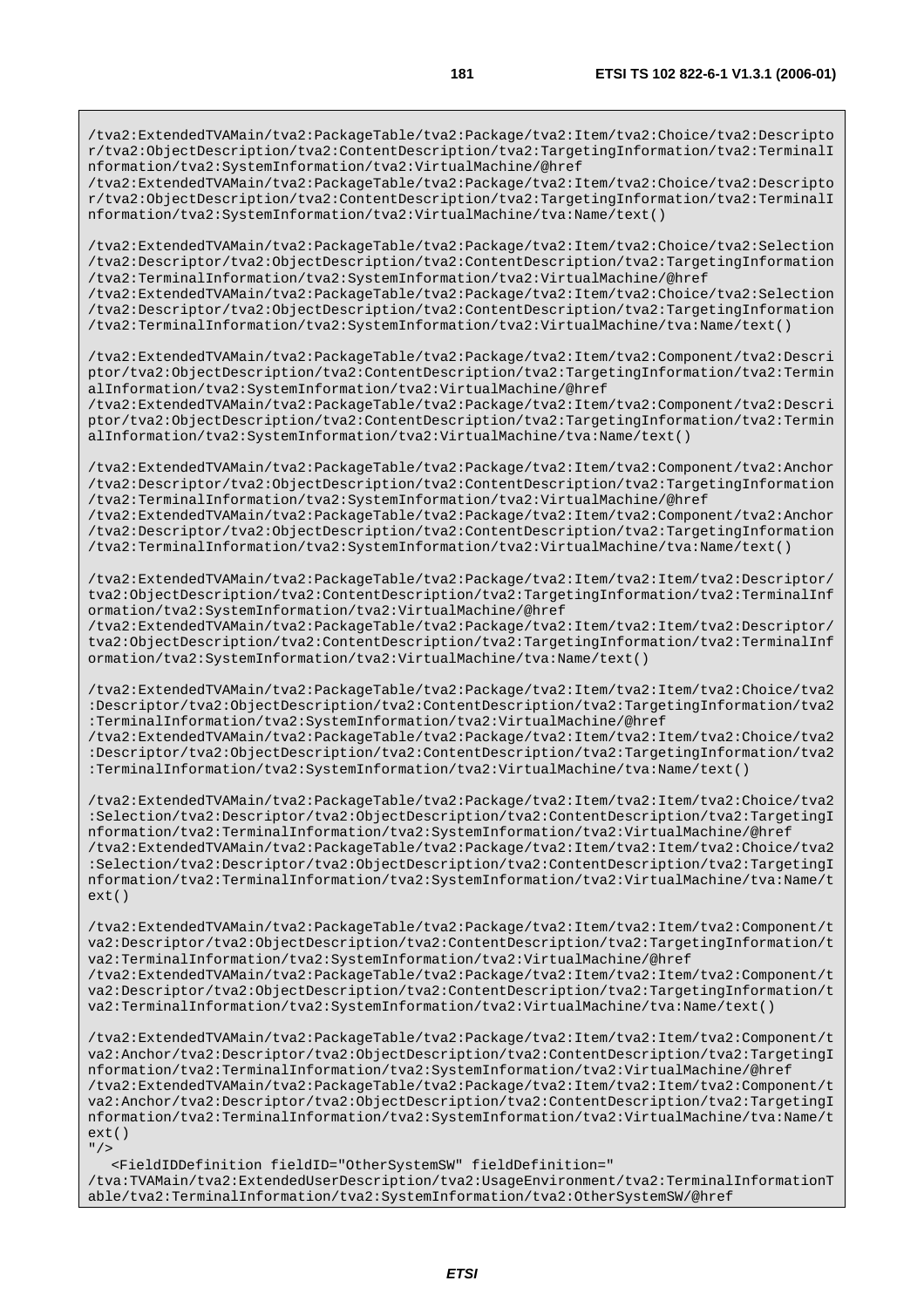/tva:TVAMain/tva2:ExtendedUserDescription/tva2:UsageEnvironment/tva2:TerminalInformationT able/tva2:TerminalInformation/tva2:SystemInformation/tva2:OtherSystemSW/tva:Name/text()

/tva:TVAMain/tva:ProgramDescription/tva:ProgramInformationTable/tva:ProgramInformation/tv a2:ExtendedContentDescription/tva2:TargetingInformation/tva2:TerminalInformation/tva2:Sys temInformation/tva2:OtherSystemSW/@href

/tva:TVAMain/tva:ProgramDescription/tva:ProgramInformationTable/tva:ProgramInformation/tv a2:ExtendedContentDescription/tva2:TargetingInformation/tva2:TerminalInformation/tva2:Sys temInformation/tva2:OtherSystemSW/tva:Name/text()

/tva:TVAMain/tva:ProgramDescription/tva:GroupInformationTable/tva:GroupInformation/tva2:E xtendedContentDescription/tva2:TargetingInformation/tva2:TerminalInformation/tva2:SystemI nformation/tva2:OtherSystemSW/@href

/tva:TVAMain/tva:ProgramDescription/tva:GroupInformationTable/tva:GroupInformation/tva2:E xtendedContentDescription/tva2:TargetingInformation/tva2:TerminalInformation/tva2:SystemI nformation/tva2:OtherSystemSW/tva:Name/text()

/tva2:ExtendedTVAMain/tva2:TargetingInformationTable/tva2:TargetingInformation/tva2:Termi nalInformation/tva2:SystemInformation/tva2:OtherSystemSW/@href /tva2:ExtendedTVAMain/tva2:TargetingInformationTable/tva2:TargetingInformation/tva2:Termi nalInformation/tva2:SystemInformation/tva2:OtherSystemSW/tva:Name/text()

/tva2:ExtendedTVAMain/tva2:PackageTable/tva2:Package/tva2:Descriptor/tva2:ObjectDescripti on/tva2:ContentDescription/tva2:TargetingInformation/tva2:TerminalInformation/tva2:System Information/tva2:OtherSystemSW/@href

/tva2:ExtendedTVAMain/tva2:PackageTable/tva2:Package/tva2:Descriptor/tva2:ObjectDescripti on/tva2:ContentDescription/tva2:TargetingInformation/tva2:TerminalInformation/tva2:System Information/tva2:OtherSystemSW/tva:Name/text()

/tva2:ExtendedTVAMain/tva2:PackageTable/tva2:Package/tva2:Declarations/tva2:Descriptor/tv a2:ObjectDescription/tva2:ContentDescription/tva2:TargetingInformation/tva2:TerminalInfor mation/tva2:SystemInformation/tva2:OtherSystemSW/@href

/tva2:ExtendedTVAMain/tva2:PackageTable/tva2:Package/tva2:Declarations/tva2:Descriptor/tv a2:ObjectDescription/tva2:ContentDescription/tva2:TargetingInformation/tva2:TerminalInfor mation/tva2:SystemInformation/tva2:OtherSystemSW/tva:Name/text()

/tva2:ExtendedTVAMain/tva2:PackageTable/tva2:Package/tva2:Declarations/tva2:Item/tva2:Des criptor/tva2:ObjectDescription/tva2:ContentDescription/tva2:TargetingInformation/tva2:Ter minalInformation/tva2:SystemInformation/tva2:OtherSystemSW/@href

/tva2:ExtendedTVAMain/tva2:PackageTable/tva2:Package/tva2:Declarations/tva2:Item/tva2:Des criptor/tva2:ObjectDescription/tva2:ContentDescription/tva2:TargetingInformation/tva2:Ter minalInformation/tva2:SystemInformation/tva2:OtherSystemSW/tva:Name/text()

/tva2:ExtendedTVAMain/tva2:PackageTable/tva2:Package/tva2:Declarations/tva2:Item/tva2:Cho ice/tva2:Descriptor/tva2:ObjectDescription/tva2:ContentDescription/tva2:TargetingInformat ion/tva2:TerminalInformation/tva2:SystemInformation/tva2:OtherSystemSW/@href /tva2:ExtendedTVAMain/tva2:PackageTable/tva2:Package/tva2:Declarations/tva2:Item/tva2:Cho ice/tva2:Descriptor/tva2:ObjectDescription/tva2:ContentDescription/tva2:TargetingInformat ion/tva2:TerminalInformation/tva2:SystemInformation/tva2:OtherSystemSW/tva:Name/text()

/tva2:ExtendedTVAMain/tva2:PackageTable/tva2:Package/tva2:Declarations/tva2:Item/tva2:Cho ice/tva2:Selection/tva2:Descriptor/tva2:ObjectDescription/tva2:ContentDescription/tva2:Ta rgetingInformation/tva2:TerminalInformation/tva2:SystemInformation/tva2:OtherSystemSW/@hr  $ef$ 

/tva2:ExtendedTVAMain/tva2:PackageTable/tva2:Package/tva2:Declarations/tva2:Item/tva2:Cho ice/tva2:Selection/tva2:Descriptor/tva2:ObjectDescription/tva2:ContentDescription/tva2:Ta rgetingInformation/tva2:TerminalInformation/tva2:SystemInformation/tva2:OtherSystemSW/tva :Name/text()

/tva2:ExtendedTVAMain/tva2:PackageTable/tva2:Package/tva2:Declarations/tva2:Item/tva2:Com ponent/tva2:Descriptor/tva2:ObjectDescription/tva2:ContentDescription/tva2:TargetingInfor mation/tva2:TerminalInformation/tva2:SystemInformation/tva2:OtherSystemSW/@href /tva2:ExtendedTVAMain/tva2:PackageTable/tva2:Package/tva2:Declarations/tva2:Item/tva2:Com ponent/tva2:Descriptor/tva2:ObjectDescription/tva2:ContentDescription/tva2:TargetingInfor mation/tva2:TerminalInformation/tva2:SystemInformation/tva2:OtherSystemSW/tva:Name/text()

/tva2:ExtendedTVAMain/tva2:PackageTable/tva2:Package/tva2:Declarations/tva2:Item/tva2:Com ponent/tva2:Anchor/tva2:Descriptor/tva2:ObjectDescription/tva2:ContentDescription/tva2:Ta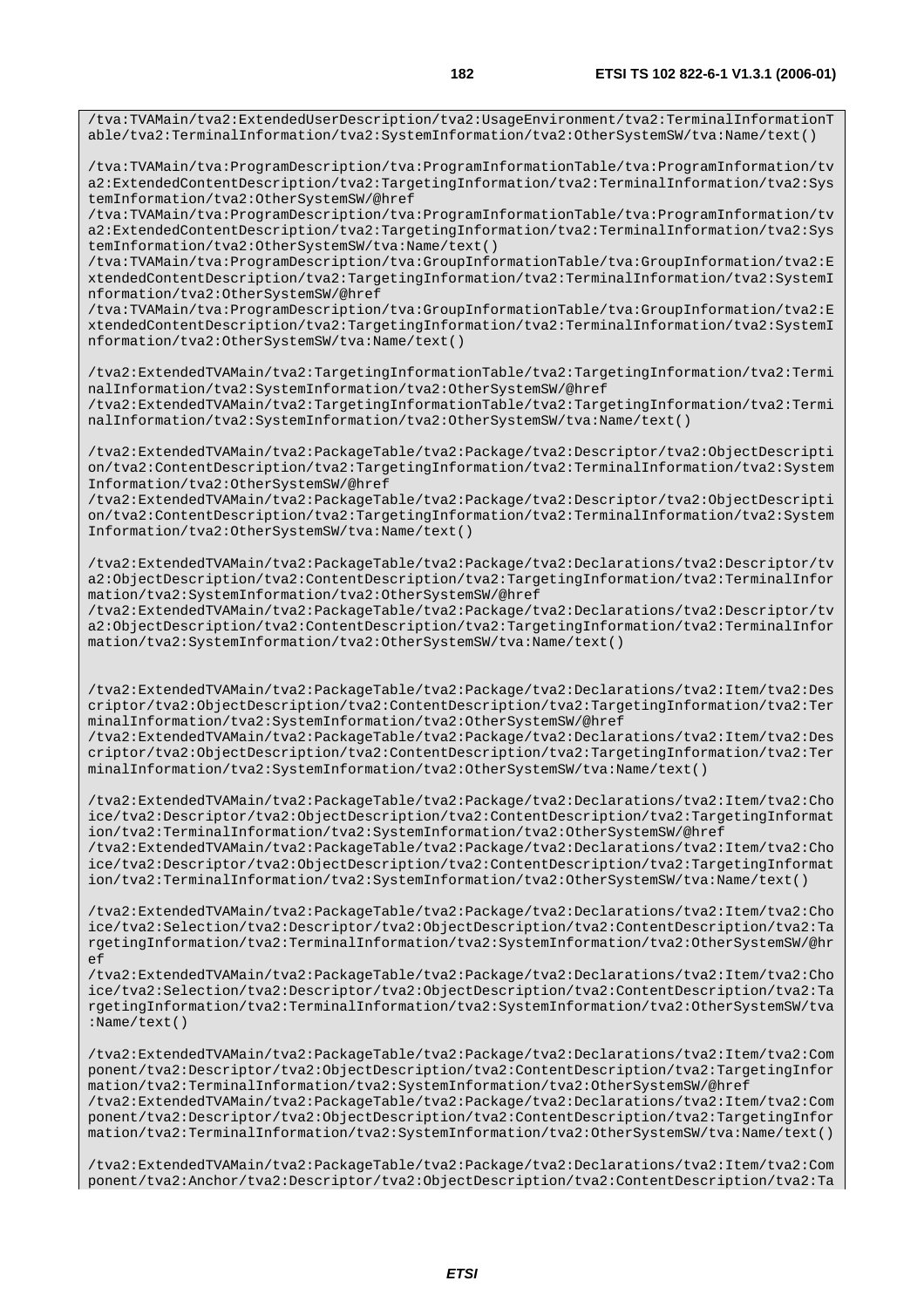rgetingInformation/tva2:TerminalInformation/tva2:SystemInformation/tva2:OtherSystemSW/@hr  $\overline{P}$ 

/tva2:ExtendedTVAMain/tva2:PackageTable/tva2:Package/tva2:Declarations/tva2:Item/tva2:Com ponent/tva2:Anchor/tva2:Descriptor/tva2:ObjectDescription/tva2:ContentDescription/tva2:Ta rgetingInformation/tva2:TerminalInformation/tva2:SystemInformation/tva2:OtherSystemSW/tva :Name/text()

/tva2:ExtendedTVAMain/tva2:PackageTable/tva2:Package/tva2:Declarations/tva2:Item/tva2:Ite m/tva2:Descriptor/tva2:ObjectDescription/tva2:ContentDescription/tva2:TargetingInformatio n/tva2:TerminalInformation/tva2:SystemInformation/tva2:OtherSystemSW/@href /tva2:ExtendedTVAMain/tva2:PackageTable/tva2:Package/tva2:Declarations/tva2:Item/tva2:Ite m/tva2:Descriptor/tva2:ObjectDescription/tva2:ContentDescription/tva2:TargetingInformatio n/tva2:TerminalInformation/tva2:SystemInformation/tva2:OtherSystemSW/tva:Name/text()

/tva2:ExtendedTVAMain/tva2:PackageTable/tva2:Package/tva2:Declarations/tva2:Item/tva2:Ite m/tva2:Choice/tva2:Descriptor/tva2:ObjectDescription/tva2:ContentDescription/tva2:Targeti ngInformation/tva2:TerminalInformation/tva2:SystemInformation/tva2:OtherSystemSW/@href /tva2:ExtendedTVAMain/tva2:PackageTable/tva2:Package/tva2:Declarations/tva2:Item/tva2:Ite m/tva2:Choice/tva2:Descriptor/tva2:ObjectDescription/tva2:ContentDescription/tva2:Targeti ngInformation/tva2:TerminalInformation/tva2:SystemInformation/tva2:OtherSystemSW/tva:Name /text()

/tva2:ExtendedTVAMain/tva2:PackageTable/tva2:Package/tva2:Declarations/tva2:Item/tva2:Ite m/tva2:Choice/tva2:Selection/tva2:Descriptor/tva2:ObjectDescription/tva2:ContentDescripti on/tva2:TargetingInformation/tva2:TerminalInformation/tva2:SystemInformation/tva2:OtherSy stemSW/@href

/tva2:ExtendedTVAMain/tva2:PackageTable/tva2:Package/tva2:Declarations/tva2:Item/tva2:Ite m/tva2:Choice/tva2:Selection/tva2:Descriptor/tva2:ObjectDescription/tva2:ContentDescripti on/tva2:TargetingInformation/tva2:TerminalInformation/tva2:SystemInformation/tva2:OtherSy stemSW/tva:Name/text()

/tva2:ExtendedTVAMain/tva2:PackageTable/tva2:Package/tva2:Declarations/tva2:Item/tva2:Ite m/tva2:Component/tva2:Descriptor/tva2:ObjectDescription/tva2:ContentDescription/tva2:Targ etingInformation/tva2:TerminalInformation/tva2:SystemInformation/tva2:OtherSystemSW/@href /tva2:ExtendedTVAMain/tva2:PackageTable/tva2:Package/tva2:Declarations/tva2:Item/tva2:Ite m/tva2:Component/tva2:Descriptor/tva2:ObjectDescription/tva2:ContentDescription/tva2:Targ etingInformation/tva2:TerminalInformation/tva2:SystemInformation/tva2:OtherSystemSW/tva:N ame/text()

/tva2:ExtendedTVAMain/tva2:PackageTable/tva2:Package/tva2:Declarations/tva2:Item/tva2:Ite m/tva2:Component/tva2:Anchor/tva2:Descriptor/tva2:ObjectDescription/tva2:ContentDescripti on/tva2:TargetingInformation/tva2:TerminalInformation/tva2:SystemInformation/tva2:OtherSy stemSW/@href

/tva2:ExtendedTVAMain/tva2:PackageTable/tva2:Package/tva2:Declarations/tva2:Item/tva2:Ite m/tva2:Component/tva2:Anchor/tva2:Descriptor/tva2:ObjectDescription/tva2:ContentDescripti on/tva2:TargetingInformation/tva2:TerminalInformation/tva2:SystemInformation/tva2:OtherSy stemSW/tva:Name/text()

/tva2:ExtendedTVAMain/tva2:PackageTable/tva2:Package/tva2:Declarations/tva2:Component/tva 2:Descriptor/tva2:ObjectDescription/tva2:ContentDescription/tva2:TargetingInformation/tva 2:TerminalInformation/tva2:SystemInformation/tva2:OtherSystemSW/@href

/tva2:ExtendedTVAMain/tva2:PackageTable/tva2:Package/tva2:Declarations/tva2:Component/tva 2:Descriptor/tva2:ObjectDescription/tva2:ContentDescription/tva2:TargetingInformation/tva 2:TerminalInformation/tva2:SystemInformation/tva2:OtherSystemSW/tva:Name/text()

/tva2:ExtendedTVAMain/tva2:PackageTable/tva2:Package/tva2:Declarations/tva2:Component/tva 2:Anchor/tva2:Descriptor/tva2:ObjectDescription/tva2:ContentDescription/tva2:TargetingInf ormation/tva2:TerminalInformation/tva2:SystemInformation/tva2:OtherSystemSW/@href /tva2:ExtendedTVAMain/tva2:PackageTable/tva2:Package/tva2:Declarations/tva2:Component/tva 2:Anchor/tva2:Descriptor/tva2:ObjectDescription/tva2:ContentDescription/tva2:TargetingInf ormation/tva2:TerminalInformation/tva2:SystemInformation/tva2:OtherSystemSW/tva:Name/text ()

/tva2:ExtendedTVAMain/tva2:PackageTable/tva2:Package/tva2:Declarations/tva2:Anchor/tva2:D escriptor/tva2:ObjectDescription/tva2:ContentDescription/tva2:TargetingInformation/tva2:T erminalInformation/tva2:SystemInformation/tva2:OtherSystemSW/@href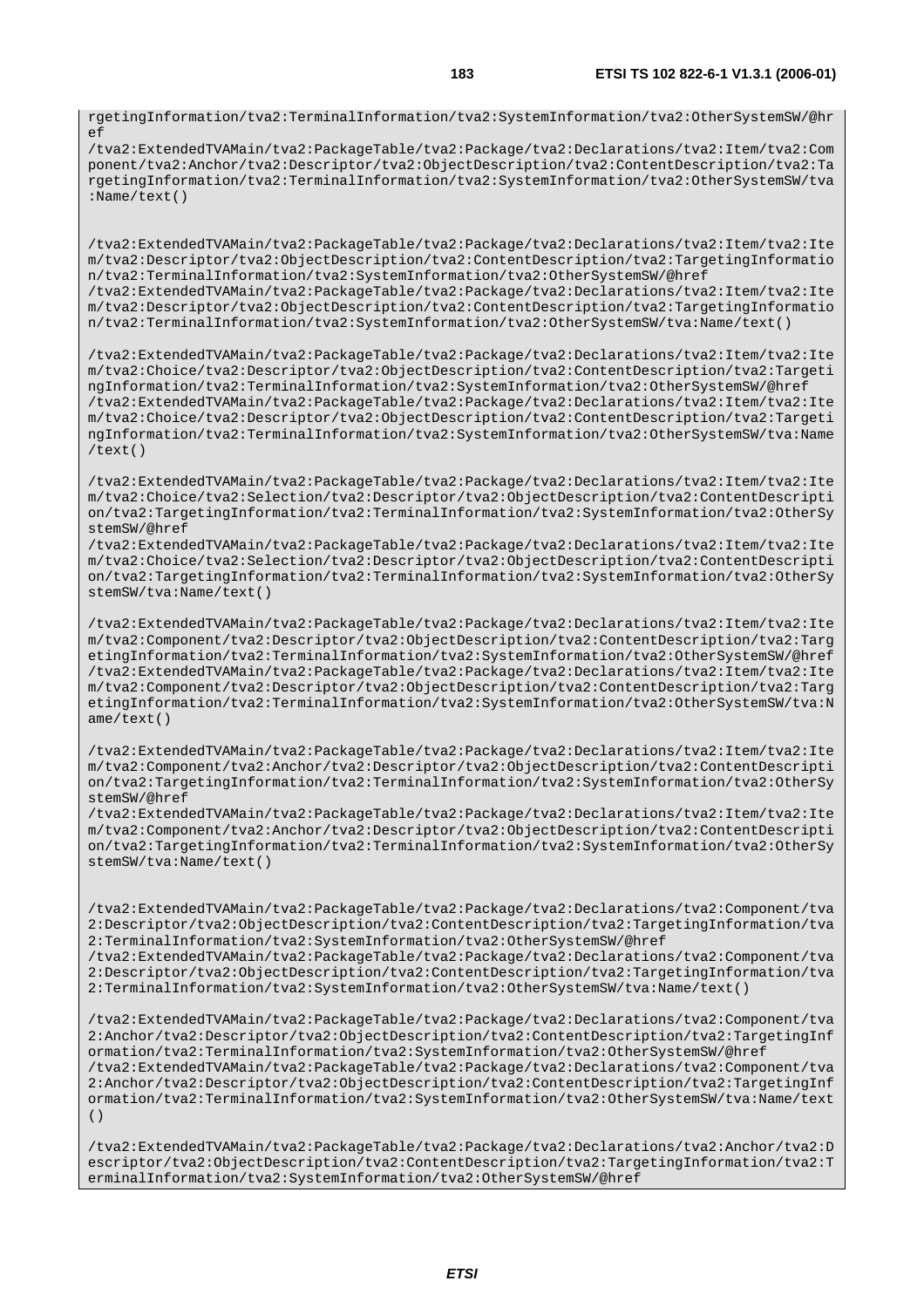/tva2:ExtendedTVAMain/tva2:PackageTable/tva2:Package/tva2:Declarations/tva2:Anchor/tva2:D escriptor/tva2:ObjectDescription/tva2:ContentDescription/tva2:TargetingInformation/tva2:T erminalInformation/tva2:SystemInformation/tva2:OtherSystemSW/tva:Name/text()

/tva2:ExtendedTVAMain/tva2:PackageTable/tva2:Package/tva2:Item/tva2:Descriptor/tva2:Objec tDescription/tva2:ContentDescription/tva2:TargetingInformation/tva2:TerminalInformation/t va2:SystemInformation/tva2:OtherSystemSW/@href

/tva2:ExtendedTVAMain/tva2:PackageTable/tva2:Package/tva2:Item/tva2:Descriptor/tva2:Objec tDescription/tva2:ContentDescription/tva2:TargetingInformation/tva2:TerminalInformation/t va2:SystemInformation/tva2:OtherSystemSW/tva:Name/text()

/tva2:ExtendedTVAMain/tva2:PackageTable/tva2:Package/tva2:Item/tva2:Choice/tva2:Descripto r/tva2:ObjectDescription/tva2:ContentDescription/tva2:TargetingInformation/tva2:TerminalI nformation/tva2:SystemInformation/tva2:OtherSystemSW/@href

/tva2:ExtendedTVAMain/tva2:PackageTable/tva2:Package/tva2:Item/tva2:Choice/tva2:Descripto r/tva2:ObjectDescription/tva2:ContentDescription/tva2:TargetingInformation/tva2:TerminalI nformation/tva2:SystemInformation/tva2:OtherSystemSW/tva:Name/text()

/tva2:ExtendedTVAMain/tva2:PackageTable/tva2:Package/tva2:Item/tva2:Choice/tva2:Selection /tva2:Descriptor/tva2:ObjectDescription/tva2:ContentDescription/tva2:TargetingInformation /tva2:TerminalInformation/tva2:SystemInformation/tva2:OtherSystemSW/@href

/tva2:ExtendedTVAMain/tva2:PackageTable/tva2:Package/tva2:Item/tva2:Choice/tva2:Selection /tva2:Descriptor/tva2:ObjectDescription/tva2:ContentDescription/tva2:TargetingInformation /tva2:TerminalInformation/tva2:SystemInformation/tva2:OtherSystemSW/tva:Name/text()

/tva2:ExtendedTVAMain/tva2:PackageTable/tva2:Package/tva2:Item/tva2:Component/tva2:Descri ptor/tva2:ObjectDescription/tva2:ContentDescription/tva2:TargetingInformation/tva2:Termin alInformation/tva2:SystemInformation/tva2:OtherSystemSW/@href

/tva2:ExtendedTVAMain/tva2:PackageTable/tva2:Package/tva2:Item/tva2:Component/tva2:Descri ptor/tva2:ObjectDescription/tva2:ContentDescription/tva2:TargetingInformation/tva2:Termin alInformation/tva2:SystemInformation/tva2:OtherSystemSW/tva:Name/text()

/tva2:ExtendedTVAMain/tva2:PackageTable/tva2:Package/tva2:Item/tva2:Component/tva2:Anchor /tva2:Descriptor/tva2:ObjectDescription/tva2:ContentDescription/tva2:TargetingInformation /tva2:TerminalInformation/tva2:SystemInformation/tva2:OtherSystemSW/@href /tva2:ExtendedTVAMain/tva2:PackageTable/tva2:Package/tva2:Item/tva2:Component/tva2:Anchor

/tva2:Descriptor/tva2:ObjectDescription/tva2:ContentDescription/tva2:TargetingInformation /tva2:TerminalInformation/tva2:SystemInformation/tva2:OtherSystemSW/tva:Name/text()

/tva2:ExtendedTVAMain/tva2:PackageTable/tva2:Package/tva2:Item/tva2:Item/tva2:Descriptor/ tva2:ObjectDescription/tva2:ContentDescription/tva2:TargetingInformation/tva2:TerminalInf ormation/tva2:SystemInformation/tva2:OtherSystemSW/@href

/tva2:ExtendedTVAMain/tva2:PackageTable/tva2:Package/tva2:Item/tva2:Item/tva2:Descriptor/ tva2:ObjectDescription/tva2:ContentDescription/tva2:TargetingInformation/tva2:TerminalInf ormation/tva2:SystemInformation/tva2:OtherSystemSW/tva:Name/text()

/tva2:ExtendedTVAMain/tva2:PackageTable/tva2:Package/tva2:Item/tva2:Item/tva2:Choice/tva2 :Descriptor/tva2:ObjectDescription/tva2:ContentDescription/tva2:TargetingInformation/tva2 :TerminalInformation/tva2:SystemInformation/tva2:OtherSystemSW/@href

/tva2:ExtendedTVAMain/tva2:PackageTable/tva2:Package/tva2:Item/tva2:Item/tva2:Choice/tva2 :Descriptor/tva2:ObjectDescription/tva2:ContentDescription/tva2:TargetingInformation/tva2 :TerminalInformation/tva2:SystemInformation/tva2:OtherSystemSW/tva:Name/text()

/tva2:ExtendedTVAMain/tva2:PackageTable/tva2:Package/tva2:Item/tva2:Item/tva2:Choice/tva2 :Selection/tva2:Descriptor/tva2:ObjectDescription/tva2:ContentDescription/tva2:TargetingI nformation/tva2:TerminalInformation/tva2:SystemInformation/tva2:OtherSystemSW/@href /tva2:ExtendedTVAMain/tva2:PackageTable/tva2:Package/tva2:Item/tva2:Item/tva2:Choice/tva2 :Selection/tva2:Descriptor/tva2:ObjectDescription/tva2:ContentDescription/tva2:TargetingI nformation/tva2:TerminalInformation/tva2:SystemInformation/tva2:OtherSystemSW/tva:Name/te  $xt()$ 

/tva2:ExtendedTVAMain/tva2:PackageTable/tva2:Package/tva2:Item/tva2:Item/tva2:Component/t va2:Descriptor/tva2:ObjectDescription/tva2:ContentDescription/tva2:TargetingInformation/t va2:TerminalInformation/tva2:SystemInformation/tva2:OtherSystemSW/@href /tva2:ExtendedTVAMain/tva2:PackageTable/tva2:Package/tva2:Item/tva2:Item/tva2:Component/t va2:Descriptor/tva2:ObjectDescription/tva2:ContentDescription/tva2:TargetingInformation/t va2:TerminalInformation/tva2:SystemInformation/tva2:OtherSystemSW/tva:Name/text()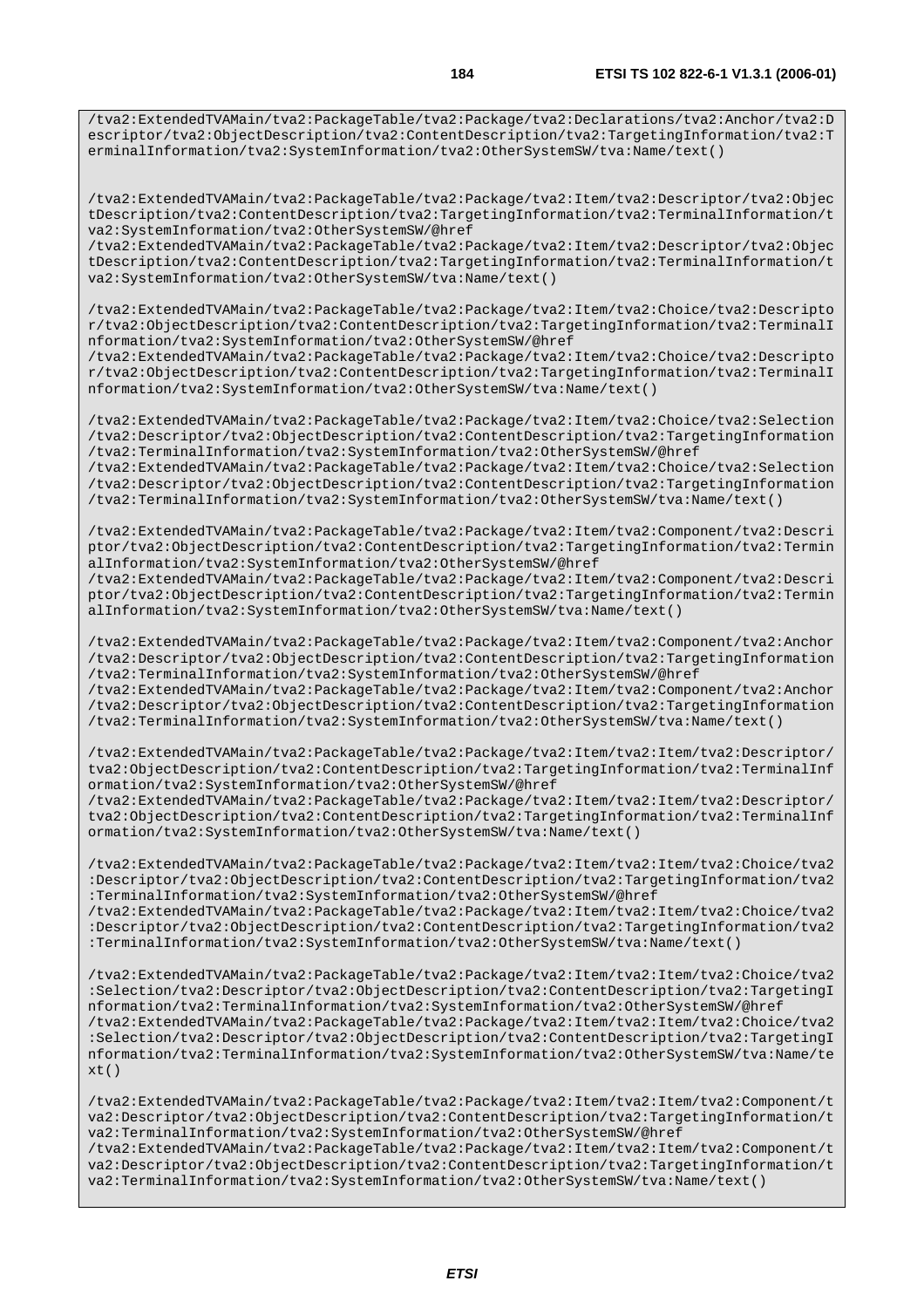/tva2:ExtendedTVAMain/tva2:PackageTable/tva2:Package/tva2:Item/tva2:Item/tva2:Component/t va2:Anchor/tva2:Descriptor/tva2:ObjectDescription/tva2:ContentDescription/tva2:TargetingI nformation/tva2:TerminalInformation/tva2:SystemInformation/tva2:OtherSystemSW/@href /tva2:ExtendedTVAMain/tva2:PackageTable/tva2:Package/tva2:Item/tva2:Item/tva2:Component/t va2:Anchor/tva2:Descriptor/tva2:ObjectDescription/tva2:ContentDescription/tva2:TargetingI nformation/tva2:TerminalInformation/tva2:SystemInformation/tva2:OtherSystemSW/tva:Name/te  $xt()$ 

 $"$  /> <FieldIDDefinition fieldID="CPUName" fieldDefinition="

/tva:TVAMain/tva2:ExtendedUserDescription/tva2:UsageEnvironment/tva2:TerminalInformationT able/tva2:TerminalInformation/tva2:SystemInformation/tva2:CPU/@href

/tva:TVAMain/tva2:ExtendedUserDescription/tva2:UsageEnvironment/tva2:TerminalInformationT able/tva2:TerminalInformation/tva2:SystemInformation/tva2:CPU/tva:Name/text()

/tva:TVAMain/tva:ProgramDescription/tva:ProgramInformationTable/tva:ProgramInformation/tv a2:ExtendedContentDescription/tva2:TargetingInformation/tva2:TerminalInformation/tva2:Sys temInformation/tva2:CPU/@href

/tva:TVAMain/tva:ProgramDescription/tva:ProgramInformationTable/tva:ProgramInformation/tv a2:ExtendedContentDescription/tva2:TargetingInformation/tva2:TerminalInformation/tva2:Sys temInformation/tva2:CPU/tva:Name/text()

/tva:TVAMain/tva:ProgramDescription/tva:GroupInformationTable/tva:GroupInformation/tva2:E xtendedContentDescription/tva2:TargetingInformation/tva2:TerminalInformation/tva2:SystemI nformation/tva2:CPU/@href

/tva:TVAMain/tva:ProgramDescription/tva:GroupInformationTable/tva:GroupInformation/tva2:E xtendedContentDescription/tva2:TargetingInformation/tva2:TerminalInformation/tva2:SystemI nformation/tva2:CPU/tva:Name/text()

/tva2:ExtendedTVAMain/tva2:TargetingInformationTable/tva2:TargetingInformation/tva2:Termi nalInformation/tva2:SystemInformation/tva2:CPU/@href

/tva2:ExtendedTVAMain/tva2:TargetingInformationTable/tva2:TargetingInformation/tva2:Termi nalInformation/tva2:SystemInformation/tva2:CPU/tva:Name/text()

/tva2:ExtendedTVAMain/tva2:PackageTable/tva2:Package/tva2:Descriptor/tva2:ObjectDescripti on/tva2:ContentDescription/tva2:TargetingInformation/tva2:TerminalInformation/tva2:System Information/tva2:CPU/@href

/tva2:ExtendedTVAMain/tva2:PackageTable/tva2:Package/tva2:Descriptor/tva2:ObjectDescripti on/tva2:ContentDescription/tva2:TargetingInformation/tva2:TerminalInformation/tva2:System Information/tva2:CPU/tva:Name/text()

/tva2:ExtendedTVAMain/tva2:PackageTable/tva2:Package/tva2:Declarations/tva2:Descriptor/tv a2:ObjectDescription/tva2:ContentDescription/tva2:TargetingInformation/tva2:TerminalInfor mation/tva2:SystemInformation/tva2:CPU/@href

/tva2:ExtendedTVAMain/tva2:PackageTable/tva2:Package/tva2:Declarations/tva2:Descriptor/tv a2:ObjectDescription/tva2:ContentDescription/tva2:TargetingInformation/tva2:TerminalInfor mation/tva2:SystemInformation/tva2:CPU/tva:Name/text()

/tva2:ExtendedTVAMain/tva2:PackageTable/tva2:Package/tva2:Declarations/tva2:Item/tva2:Des criptor/tva2:ObjectDescription/tva2:ContentDescription/tva2:TargetingInformation/tva2:Ter minalInformation/tva2:SystemInformation/tva2:CPU/@href

/tva2:ExtendedTVAMain/tva2:PackageTable/tva2:Package/tva2:Declarations/tva2:Item/tva2:Des criptor/tva2:ObjectDescription/tva2:ContentDescription/tva2:TargetingInformation/tva2:Ter minalInformation/tva2:SystemInformation/tva2:CPU/tva:Name/text()

/tva2:ExtendedTVAMain/tva2:PackageTable/tva2:Package/tva2:Declarations/tva2:Item/tva2:Cho ice/tva2:Descriptor/tva2:ObjectDescription/tva2:ContentDescription/tva2:TargetingInformat ion/tva2:TerminalInformation/tva2:SystemInformation/tva2:CPU/@href

/tva2:ExtendedTVAMain/tva2:PackageTable/tva2:Package/tva2:Declarations/tva2:Item/tva2:Cho ice/tva2:Descriptor/tva2:ObjectDescription/tva2:ContentDescription/tva2:TargetingInformat ion/tva2:TerminalInformation/tva2:SystemInformation/tva2:CPU/tva:Name/text()

/tva2:ExtendedTVAMain/tva2:PackageTable/tva2:Package/tva2:Declarations/tva2:Item/tva2:Cho ice/tva2:Selection/tva2:Descriptor/tva2:ObjectDescription/tva2:ContentDescription/tva2:Ta rgetingInformation/tva2:TerminalInformation/tva2:SystemInformation/tva2:CPU/@href /tva2:ExtendedTVAMain/tva2:PackageTable/tva2:Package/tva2:Declarations/tva2:Item/tva2:Cho ice/tva2:Selection/tva2:Descriptor/tva2:ObjectDescription/tva2:ContentDescription/tva2:Ta rgetingInformation/tva2:TerminalInformation/tva2:SystemInformation/tva2:CPU/tva:Name/text ()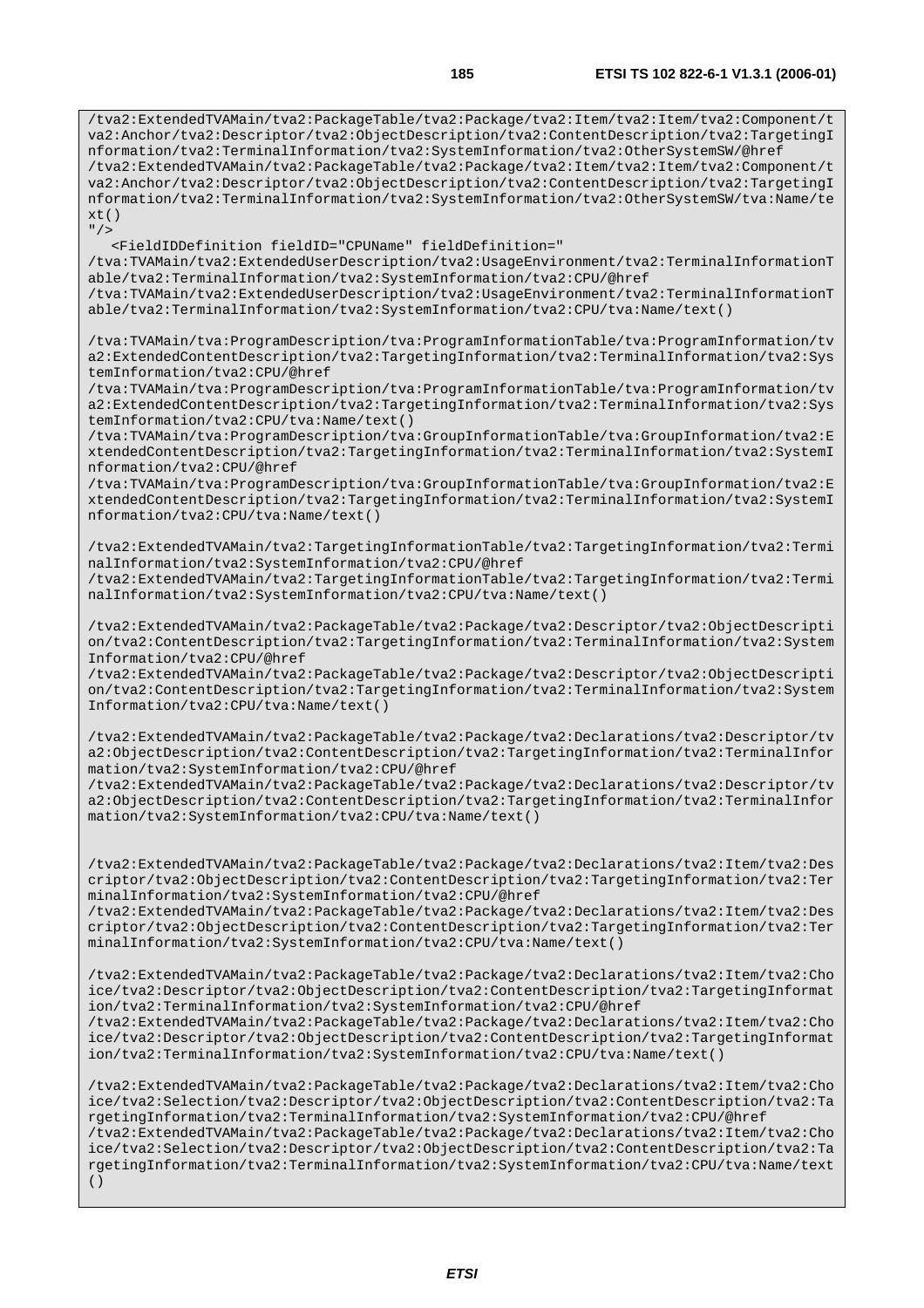/tva2:ExtendedTVAMain/tva2:PackageTable/tva2:Package/tva2:Declarations/tva2:Item/tva2:Com ponent/tva2:Descriptor/tva2:ObjectDescription/tva2:ContentDescription/tva2:TargetingInfor mation/tva2:TerminalInformation/tva2:SystemInformation/tva2:CPU/@href /tva2:ExtendedTVAMain/tva2:PackageTable/tva2:Package/tva2:Declarations/tva2:Item/tva2:Com

ponent/tva2:Descriptor/tva2:ObjectDescription/tva2:ContentDescription/tva2:TargetingInfor mation/tva2:TerminalInformation/tva2:SystemInformation/tva2:CPU/tva:Name/text()

/tva2:ExtendedTVAMain/tva2:PackageTable/tva2:Package/tva2:Declarations/tva2:Item/tva2:Com ponent/tva2:Anchor/tva2:Descriptor/tva2:ObjectDescription/tva2:ContentDescription/tva2:Ta rgetingInformation/tva2:TerminalInformation/tva2:SystemInformation/tva2:CPU/@href /tva2:ExtendedTVAMain/tva2:PackageTable/tva2:Package/tva2:Declarations/tva2:Item/tva2:Com ponent/tva2:Anchor/tva2:Descriptor/tva2:ObjectDescription/tva2:ContentDescription/tva2:Ta rgetingInformation/tva2:TerminalInformation/tva2:SystemInformation/tva2:CPU/tva:Name/text ()

/tva2:ExtendedTVAMain/tva2:PackageTable/tva2:Package/tva2:Declarations/tva2:Item/tva2:Ite m/tva2:Descriptor/tva2:ObjectDescription/tva2:ContentDescription/tva2:TargetingInformatio n/tva2:TerminalInformation/tva2:SystemInformation/tva2:CPU/@href /tva2:ExtendedTVAMain/tva2:PackageTable/tva2:Package/tva2:Declarations/tva2:Item/tva2:Ite

m/tva2:Descriptor/tva2:ObjectDescription/tva2:ContentDescription/tva2:TargetingInformatio n/tva2:TerminalInformation/tva2:SystemInformation/tva2:CPU/tva:Name/text()

/tva2:ExtendedTVAMain/tva2:PackageTable/tva2:Package/tva2:Declarations/tva2:Item/tva2:Ite m/tva2:Choice/tva2:Descriptor/tva2:ObjectDescription/tva2:ContentDescription/tva2:Targeti ngInformation/tva2:TerminalInformation/tva2:SystemInformation/tva2:CPU/@href /tva2:ExtendedTVAMain/tva2:PackageTable/tva2:Package/tva2:Declarations/tva2:Item/tva2:Ite m/tva2:Choice/tva2:Descriptor/tva2:ObjectDescription/tva2:ContentDescription/tva2:Targeti

ngInformation/tva2:TerminalInformation/tva2:SystemInformation/tva2:CPU/tva:Name/text()

/tva2:ExtendedTVAMain/tva2:PackageTable/tva2:Package/tva2:Declarations/tva2:Item/tva2:Ite m/tva2:Choice/tva2:Selection/tva2:Descriptor/tva2:ObjectDescription/tva2:ContentDescripti on/tva2:TargetingInformation/tva2:TerminalInformation/tva2:SystemInformation/tva2:CPU/@hr  $\alpha$  f

/tva2:ExtendedTVAMain/tva2:PackageTable/tva2:Package/tva2:Declarations/tva2:Item/tva2:Ite m/tva2:Choice/tva2:Selection/tva2:Descriptor/tva2:ObjectDescription/tva2:ContentDescripti on/tva2:TargetingInformation/tva2:TerminalInformation/tva2:SystemInformation/tva2:CPU/tva :Name/text()

/tva2:ExtendedTVAMain/tva2:PackageTable/tva2:Package/tva2:Declarations/tva2:Item/tva2:Ite m/tva2:Component/tva2:Descriptor/tva2:ObjectDescription/tva2:ContentDescription/tva2:Targ etingInformation/tva2:TerminalInformation/tva2:SystemInformation/tva2:CPU/@href /tva2:ExtendedTVAMain/tva2:PackageTable/tva2:Package/tva2:Declarations/tva2:Item/tva2:Ite m/tva2:Component/tva2:Descriptor/tva2:ObjectDescription/tva2:ContentDescription/tva2:Targ etingInformation/tva2:TerminalInformation/tva2:SystemInformation/tva2:CPU/tva:Name/text()

/tva2:ExtendedTVAMain/tva2:PackageTable/tva2:Package/tva2:Declarations/tva2:Item/tva2:Ite m/tva2:Component/tva2:Anchor/tva2:Descriptor/tva2:ObjectDescription/tva2:ContentDescripti on/tva2:TargetingInformation/tva2:TerminalInformation/tva2:SystemInformation/tva2:CPU/@hr ef

/tva2:ExtendedTVAMain/tva2:PackageTable/tva2:Package/tva2:Declarations/tva2:Item/tva2:Ite m/tva2:Component/tva2:Anchor/tva2:Descriptor/tva2:ObjectDescription/tva2:ContentDescripti on/tva2:TargetingInformation/tva2:TerminalInformation/tva2:SystemInformation/tva2:CPU/tva :Name/text()

/tva2:ExtendedTVAMain/tva2:PackageTable/tva2:Package/tva2:Declarations/tva2:Component/tva 2:Descriptor/tva2:ObjectDescription/tva2:ContentDescription/tva2:TargetingInformation/tva 2:TerminalInformation/tva2:SystemInformation/tva2:CPU/@href

/tva2:ExtendedTVAMain/tva2:PackageTable/tva2:Package/tva2:Declarations/tva2:Component/tva 2:Descriptor/tva2:ObjectDescription/tva2:ContentDescription/tva2:TargetingInformation/tva 2:TerminalInformation/tva2:SystemInformation/tva2:CPU/tva:Name/text()

/tva2:ExtendedTVAMain/tva2:PackageTable/tva2:Package/tva2:Declarations/tva2:Component/tva 2:Anchor/tva2:Descriptor/tva2:ObjectDescription/tva2:ContentDescription/tva2:TargetingInf ormation/tva2:TerminalInformation/tva2:SystemInformation/tva2:CPU/@href

/tva2:ExtendedTVAMain/tva2:PackageTable/tva2:Package/tva2:Declarations/tva2:Component/tva 2:Anchor/tva2:Descriptor/tva2:ObjectDescription/tva2:ContentDescription/tva2:TargetingInf ormation/tva2:TerminalInformation/tva2:SystemInformation/tva2:CPU/tva:Name/text()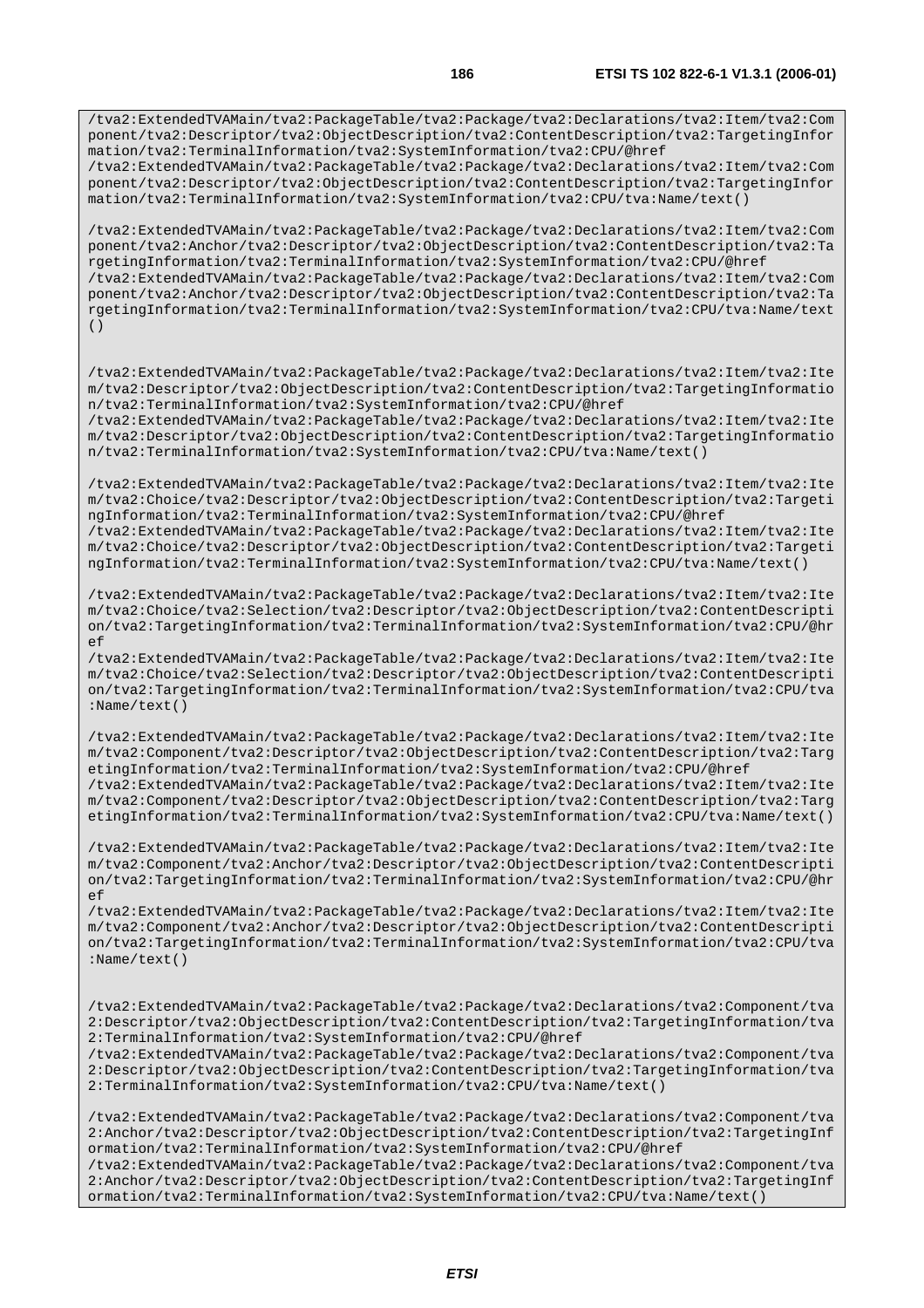/tva2:ExtendedTVAMain/tva2:PackageTable/tva2:Package/tva2:Declarations/tva2:Anchor/tva2:D escriptor/tva2:ObjectDescription/tva2:ContentDescription/tva2:TargetingInformation/tva2:T erminalInformation/tva2:SystemInformation/tva2:CPU/@href

/tva2:ExtendedTVAMain/tva2:PackageTable/tva2:Package/tva2:Declarations/tva2:Anchor/tva2:D escriptor/tva2:ObjectDescription/tva2:ContentDescription/tva2:TargetingInformation/tva2:T erminalInformation/tva2:SystemInformation/tva2:CPU/tva:Name/text()

/tva2:ExtendedTVAMain/tva2:PackageTable/tva2:Package/tva2:Item/tva2:Descriptor/tva2:Objec tDescription/tva2:ContentDescription/tva2:TargetingInformation/tva2:TerminalInformation/t va2:SystemInformation/tva2:CPU/@href

/tva2:ExtendedTVAMain/tva2:PackageTable/tva2:Package/tva2:Item/tva2:Descriptor/tva2:Objec tDescription/tva2:ContentDescription/tva2:TargetingInformation/tva2:TerminalInformation/t va2:SystemInformation/tva2:CPU/tva:Name/text()

/tva2:ExtendedTVAMain/tva2:PackageTable/tva2:Package/tva2:Item/tva2:Choice/tva2:Descripto r/tva2:ObjectDescription/tva2:ContentDescription/tva2:TargetingInformation/tva2:TerminalI nformation/tva2:SystemInformation/tva2:CPU/@href

/tva2:ExtendedTVAMain/tva2:PackageTable/tva2:Package/tva2:Item/tva2:Choice/tva2:Descripto r/tva2:ObjectDescription/tva2:ContentDescription/tva2:TargetingInformation/tva2:TerminalI nformation/tva2:SystemInformation/tva2:CPU/tva:Name/text()

/tva2:ExtendedTVAMain/tva2:PackageTable/tva2:Package/tva2:Item/tva2:Choice/tva2:Selection /tva2:Descriptor/tva2:ObjectDescription/tva2:ContentDescription/tva2:TargetingInformation /tva2:TerminalInformation/tva2:SystemInformation/tva2:CPU/@href

/tva2:ExtendedTVAMain/tva2:PackageTable/tva2:Package/tva2:Item/tva2:Choice/tva2:Selection /tva2:Descriptor/tva2:ObjectDescription/tva2:ContentDescription/tva2:TargetingInformation /tva2:TerminalInformation/tva2:SystemInformation/tva2:CPU/tva:Name/text()

/tva2:ExtendedTVAMain/tva2:PackageTable/tva2:Package/tva2:Item/tva2:Component/tva2:Descri ptor/tva2:ObjectDescription/tva2:ContentDescription/tva2:TargetingInformation/tva2:Termin alInformation/tva2:SystemInformation/tva2:CPU/@href

/tva2:ExtendedTVAMain/tva2:PackageTable/tva2:Package/tva2:Item/tva2:Component/tva2:Descri ptor/tva2:ObjectDescription/tva2:ContentDescription/tva2:TargetingInformation/tva2:Termin alInformation/tva2:SystemInformation/tva2:CPU/tva:Name/text()

/tva2:ExtendedTVAMain/tva2:PackageTable/tva2:Package/tva2:Item/tva2:Component/tva2:Anchor /tva2:Descriptor/tva2:ObjectDescription/tva2:ContentDescription/tva2:TargetingInformation /tva2:TerminalInformation/tva2:SystemInformation/tva2:CPU/@href

/tva2:ExtendedTVAMain/tva2:PackageTable/tva2:Package/tva2:Item/tva2:Component/tva2:Anchor /tva2:Descriptor/tva2:ObjectDescription/tva2:ContentDescription/tva2:TargetingInformation /tva2:TerminalInformation/tva2:SystemInformation/tva2:CPU/tva:Name/text()

/tva2:ExtendedTVAMain/tva2:PackageTable/tva2:Package/tva2:Item/tva2:Item/tva2:Descriptor/ tva2:ObjectDescription/tva2:ContentDescription/tva2:TargetingInformation/tva2:TerminalInf ormation/tva2:SystemInformation/tva2:CPU/@href

/tva2:ExtendedTVAMain/tva2:PackageTable/tva2:Package/tva2:Item/tva2:Item/tva2:Descriptor/ tva2:ObjectDescription/tva2:ContentDescription/tva2:TargetingInformation/tva2:TerminalInf ormation/tva2:SystemInformation/tva2:CPU/tva:Name/text()

/tva2:ExtendedTVAMain/tva2:PackageTable/tva2:Package/tva2:Item/tva2:Item/tva2:Choice/tva2 :Descriptor/tva2:ObjectDescription/tva2:ContentDescription/tva2:TargetingInformation/tva2 :TerminalInformation/tva2:SystemInformation/tva2:CPU/@href

/tva2:ExtendedTVAMain/tva2:PackageTable/tva2:Package/tva2:Item/tva2:Item/tva2:Choice/tva2 :Descriptor/tva2:ObjectDescription/tva2:ContentDescription/tva2:TargetingInformation/tva2 :TerminalInformation/tva2:SystemInformation/tva2:CPU/tva:Name/text()

/tva2:ExtendedTVAMain/tva2:PackageTable/tva2:Package/tva2:Item/tva2:Item/tva2:Choice/tva2 :Selection/tva2:Descriptor/tva2:ObjectDescription/tva2:ContentDescription/tva2:TargetingI nformation/tva2:TerminalInformation/tva2:SystemInformation/tva2:CPU/@href

/tva2:ExtendedTVAMain/tva2:PackageTable/tva2:Package/tva2:Item/tva2:Item/tva2:Choice/tva2 :Selection/tva2:Descriptor/tva2:ObjectDescription/tva2:ContentDescription/tva2:TargetingI nformation/tva2:TerminalInformation/tva2:SystemInformation/tva2:CPU/tva:Name/text()

/tva2:ExtendedTVAMain/tva2:PackageTable/tva2:Package/tva2:Item/tva2:Item/tva2:Component/t va2:Descriptor/tva2:ObjectDescription/tva2:ContentDescription/tva2:TargetingInformation/t va2:TerminalInformation/tva2:SystemInformation/tva2:CPU/@href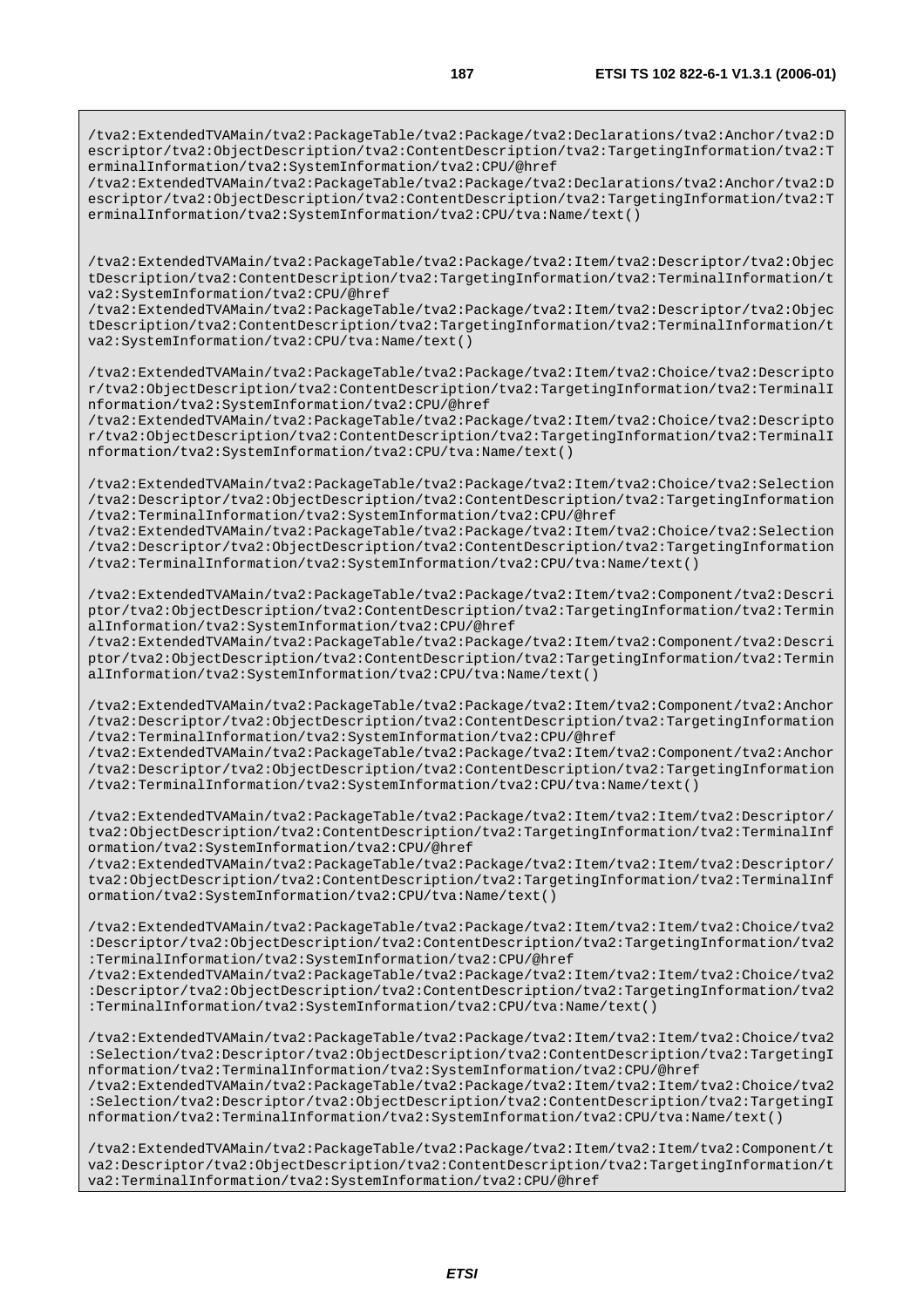/tva2:ExtendedTVAMain/tva2:PackageTable/tva2:Package/tva2:Item/tva2:Item/tva2:Component/t va2:Descriptor/tva2:ObjectDescription/tva2:ContentDescription/tva2:TargetingInformation/t va2:TerminalInformation/tva2:SystemInformation/tva2:CPU/tva:Name/text()

/tva2:ExtendedTVAMain/tva2:PackageTable/tva2:Package/tva2:Item/tva2:Item/tva2:Component/t va2:Anchor/tva2:Descriptor/tva2:ObjectDescription/tva2:ContentDescription/tva2:TargetingI nformation/tva2:TerminalInformation/tva2:SystemInformation/tva2:CPU/@href

/tva2:ExtendedTVAMain/tva2:PackageTable/tva2:Package/tva2:Item/tva2:Item/tva2:Component/t va2:Anchor/tva2:Descriptor/tva2:ObjectDescription/tva2:ContentDescription/tva2:TargetingI nformation/tva2:TerminalInformation/tva2:SystemInformation/tva2:CPU/tva:Name/text()  $"$  />

<FieldIDDefinition fieldID="CPUClock" fieldDefinition="

/tva:TVAMain/tva2:ExtendedUserDescription/tva2:UsageEnvironment/tva2:TerminalInformationT able/tva2:TerminalInformation/tva2:SystemInformation/tva2:CPU/@clockSpeed

/tva:TVAMain/tva:ProgramDescription/tva:ProgramInformationTable/tva:ProgramInformation/tv a2:ExtendedContentDescription/tva2:TargetingInformation/tva2:TerminalInformation/tva2:Sys temInformation/tva2:CPU/@clockSpeed

/tva:TVAMain/tva:ProgramDescription/tva:GroupInformationTable/tva:GroupInformation/tva2:E xtendedContentDescription/tva2:TargetingInformation/tva2:TerminalInformation/tva2:SystemI nformation/tva2:CPU/@clockSpeed

/tva2:ExtendedTVAMain/tva2:TargetingInformationTable/tva2:TargetingInformation/tva2:Termi nalInformation/tva2:SystemInformation/tva2:CPU/@clockSpeed

/tva2:ExtendedTVAMain/tva2:PackageTable/tva2:Package/tva2:Descriptor/tva2:ObjectDescripti on/tva2:ContentDescription/tva2:TargetingInformation/tva2:TerminalInformation/tva2:System Information/tva2:CPU/@clockSpeed

/tva2:ExtendedTVAMain/tva2:PackageTable/tva2:Package/tva2:Declarations/tva2:Descriptor/tv a2:ObjectDescription/tva2:ContentDescription/tva2:TargetingInformation/tva2:TerminalInfor mation/tva2:SystemInformation/tva2:CPU/@clockSpeed

/tva2:ExtendedTVAMain/tva2:PackageTable/tva2:Package/tva2:Declarations/tva2:Item/tva2:Des criptor/tva2:ObjectDescription/tva2:ContentDescription/tva2:TargetingInformation/tva2:Ter minalInformation/tva2:SystemInformation/tva2:CPU/@clockSpeed

/tva2:ExtendedTVAMain/tva2:PackageTable/tva2:Package/tva2:Declarations/tva2:Item/tva2:Cho ice/tva2:Descriptor/tva2:ObjectDescription/tva2:ContentDescription/tva2:TargetingInformat ion/tva2:TerminalInformation/tva2:SystemInformation/tva2:CPU/@clockSpeed

/tva2:ExtendedTVAMain/tva2:PackageTable/tva2:Package/tva2:Declarations/tva2:Item/tva2:Cho ice/tva2:Selection/tva2:Descriptor/tva2:ObjectDescription/tva2:ContentDescription/tva2:Ta rgetingInformation/tva2:TerminalInformation/tva2:SystemInformation/tva2:CPU/@clockSpeed

/tva2:ExtendedTVAMain/tva2:PackageTable/tva2:Package/tva2:Declarations/tva2:Item/tva2:Com ponent/tva2:Descriptor/tva2:ObjectDescription/tva2:ContentDescription/tva2:TargetingInfor mation/tva2:TerminalInformation/tva2:SystemInformation/tva2:CPU/@clockSpeed

/tva2:ExtendedTVAMain/tva2:PackageTable/tva2:Package/tva2:Declarations/tva2:Item/tva2:Com ponent/tva2:Anchor/tva2:Descriptor/tva2:ObjectDescription/tva2:ContentDescription/tva2:Ta rgetingInformation/tva2:TerminalInformation/tva2:SystemInformation/tva2:CPU/@clockSpeed

/tva2:ExtendedTVAMain/tva2:PackageTable/tva2:Package/tva2:Declarations/tva2:Item/tva2:Ite m/tva2:Descriptor/tva2:ObjectDescription/tva2:ContentDescription/tva2:TargetingInformatio n/tva2:TerminalInformation/tva2:SystemInformation/tva2:CPU/@clockSpeed

/tva2:ExtendedTVAMain/tva2:PackageTable/tva2:Package/tva2:Declarations/tva2:Item/tva2:Ite m/tva2:Choice/tva2:Descriptor/tva2:ObjectDescription/tva2:ContentDescription/tva2:Targeti ngInformation/tva2:TerminalInformation/tva2:SystemInformation/tva2:CPU/@clockSpeed

/tva2:ExtendedTVAMain/tva2:PackageTable/tva2:Package/tva2:Declarations/tva2:Item/tva2:Ite m/tva2:Choice/tva2:Selection/tva2:Descriptor/tva2:ObjectDescription/tva2:ContentDescripti on/tva2:TargetingInformation/tva2:TerminalInformation/tva2:SystemInformation/tva2:CPU/@cl ockSpeed

/tva2:ExtendedTVAMain/tva2:PackageTable/tva2:Package/tva2:Declarations/tva2:Item/tva2:Ite m/tva2:Component/tva2:Descriptor/tva2:ObjectDescription/tva2:ContentDescription/tva2:Targ etingInformation/tva2:TerminalInformation/tva2:SystemInformation/tva2:CPU/@clockSpeed

/tva2:ExtendedTVAMain/tva2:PackageTable/tva2:Package/tva2:Declarations/tva2:Item/tva2:Ite m/tva2:Component/tva2:Anchor/tva2:Descriptor/tva2:ObjectDescription/tva2:ContentDescripti on/tva2:TargetingInformation/tva2:TerminalInformation/tva2:SystemInformation/tva2:CPU/@cl ockSpeed

/tva2:ExtendedTVAMain/tva2:PackageTable/tva2:Package/tva2:Declarations/tva2:Component/tva 2:Descriptor/tva2:ObjectDescription/tva2:ContentDescription/tva2:TargetingInformation/tva 2:TerminalInformation/tva2:SystemInformation/tva2:CPU/@clockSpeed

/tva2:ExtendedTVAMain/tva2:PackageTable/tva2:Package/tva2:Declarations/tva2:Component/tva 2:Anchor/tva2:Descriptor/tva2:ObjectDescription/tva2:ContentDescription/tva2:TargetingInf ormation/tva2:TerminalInformation/tva2:SystemInformation/tva2:CPU/@clockSpeed

/tva2:ExtendedTVAMain/tva2:PackageTable/tva2:Package/tva2:Declarations/tva2:Anchor/tva2:D escriptor/tva2:ObjectDescription/tva2:ContentDescription/tva2:TargetingInformation/tva2:T erminalInformation/tva2:SystemInformation/tva2:CPU/@clockSpeed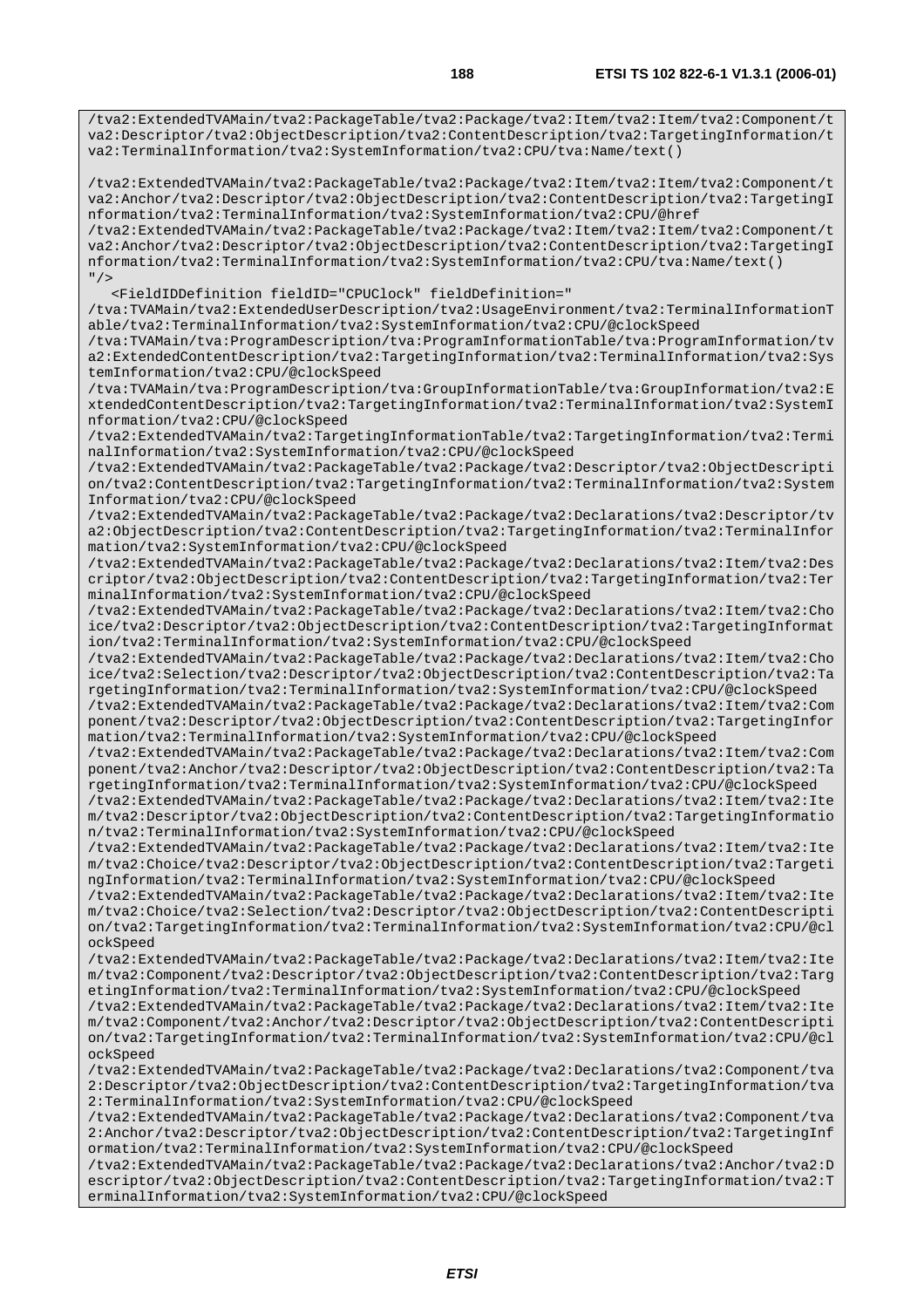/tva2:ExtendedTVAMain/tva2:PackageTable/tva2:Package/tva2:Item/tva2:Descriptor/tva2:Objec tDescription/tva2:ContentDescription/tva2:TargetingInformation/tva2:TerminalInformation/t va2:SystemInformation/tva2:CPU/@clockSpeed

/tva2:ExtendedTVAMain/tva2:PackageTable/tva2:Package/tva2:Item/tva2:Choice/tva2:Descripto r/tva2:ObjectDescription/tva2:ContentDescription/tva2:TargetingInformation/tva2:TerminalI nformation/tva2:SystemInformation/tva2:CPU/@clockSpeed

/tva2:ExtendedTVAMain/tva2:PackageTable/tva2:Package/tva2:Item/tva2:Choice/tva2:Selection /tva2:Descriptor/tva2:ObjectDescription/tva2:ContentDescription/tva2:TargetingInformation /tva2:TerminalInformation/tva2:SystemInformation/tva2:CPU/@clockSpeed

/tva2:ExtendedTVAMain/tva2:PackageTable/tva2:Package/tva2:Item/tva2:Component/tva2:Descri ptor/tva2:ObjectDescription/tva2:ContentDescription/tva2:TargetingInformation/tva2:Termin alInformation/tva2:SystemInformation/tva2:CPU/@clockSpeed

/tva2:ExtendedTVAMain/tva2:PackageTable/tva2:Package/tva2:Item/tva2:Component/tva2:Anchor /tva2:Descriptor/tva2:ObjectDescription/tva2:ContentDescription/tva2:TargetingInformation /tva2:TerminalInformation/tva2:SystemInformation/tva2:CPU/@clockSpeed

/tva2:ExtendedTVAMain/tva2:PackageTable/tva2:Package/tva2:Item/tva2:Item/tva2:Descriptor/ tva2:ObjectDescription/tva2:ContentDescription/tva2:TargetingInformation/tva2:TerminalInf ormation/tva2:SystemInformation/tva2:CPU/@clockSpeed

/tva2:ExtendedTVAMain/tva2:PackageTable/tva2:Package/tva2:Item/tva2:Item/tva2:Choice/tva2 :Descriptor/tva2:ObjectDescription/tva2:ContentDescription/tva2:TargetingInformation/tva2 :TerminalInformation/tva2:SystemInformation/tva2:CPU/@clockSpeed

/tva2:ExtendedTVAMain/tva2:PackageTable/tva2:Package/tva2:Item/tva2:Item/tva2:Choice/tva2 :Selection/tva2:Descriptor/tva2:ObjectDescription/tva2:ContentDescription/tva2:TargetingI nformation/tva2:TerminalInformation/tva2:SystemInformation/tva2:CPU/@clockSpeed

/tva2:ExtendedTVAMain/tva2:PackageTable/tva2:Package/tva2:Item/tva2:Item/tva2:Component/t va2:Descriptor/tva2:ObjectDescription/tva2:ContentDescription/tva2:TargetingInformation/t va2:TerminalInformation/tva2:SystemInformation/tva2:CPU/@clockSpeed

/tva2:ExtendedTVAMain/tva2:PackageTable/tva2:Package/tva2:Item/tva2:Item/tva2:Component/t va2:Anchor/tva2:Descriptor/tva2:ObjectDescription/tva2:ContentDescription/tva2:TargetingI nformation/tva2:TerminalInformation/tva2:SystemInformation/tva2:CPU/@clockSpeed  $"$  />

<FieldIDDefinition fieldID="CPUUnit" fieldDefinition="

/tva:TVAMain/tva2:ExtendedUserDescription/tva2:UsageEnvironment/tva2:TerminalInformationT able/tva2:TerminalInformation/tva2:SystemInformation/tva2:CPU/@unit

/tva:TVAMain/tva:ProgramDescription/tva:ProgramInformationTable/tva:ProgramInformation/tv a2:ExtendedContentDescription/tva2:TargetingInformation/tva2:TerminalInformation/tva2:Sys temInformation/tva2:CPU/@unit

/tva:TVAMain/tva:ProgramDescription/tva:GroupInformationTable/tva:GroupInformation/tva2:E xtendedContentDescription/tva2:TargetingInformation/tva2:TerminalInformation/tva2:SystemI nformation/tva2:CPU/@unit

/tva2:ExtendedTVAMain/tva2:TargetingInformationTable/tva2:TargetingInformation/tva2:Termi nalInformation/tva2:SystemInformation/tva2:CPU/@unit

/tva2:ExtendedTVAMain/tva2:PackageTable/tva2:Package/tva2:Descriptor/tva2:ObjectDescripti on/tva2:ContentDescription/tva2:TargetingInformation/tva2:TerminalInformation/tva2:System Information/tva2:CPU/@unit

/tva2:ExtendedTVAMain/tva2:PackageTable/tva2:Package/tva2:Declarations/tva2:Descriptor/tv a2:ObjectDescription/tva2:ContentDescription/tva2:TargetingInformation/tva2:TerminalInfor mation/tva2:SystemInformation/tva2:CPU/@unit

/tva2:ExtendedTVAMain/tva2:PackageTable/tva2:Package/tva2:Declarations/tva2:Item/tva2:Des criptor/tva2:ObjectDescription/tva2:ContentDescription/tva2:TargetingInformation/tva2:Ter minalInformation/tva2:SystemInformation/tva2:CPU/@unit

/tva2:ExtendedTVAMain/tva2:PackageTable/tva2:Package/tva2:Declarations/tva2:Item/tva2:Cho ice/tva2:Descriptor/tva2:ObjectDescription/tva2:ContentDescription/tva2:TargetingInformat ion/tva2:TerminalInformation/tva2:SystemInformation/tva2:CPU/@unit

/tva2:ExtendedTVAMain/tva2:PackageTable/tva2:Package/tva2:Declarations/tva2:Item/tva2:Cho ice/tva2:Selection/tva2:Descriptor/tva2:ObjectDescription/tva2:ContentDescription/tva2:Ta rgetingInformation/tva2:TerminalInformation/tva2:SystemInformation/tva2:CPU/@unit

/tva2:ExtendedTVAMain/tva2:PackageTable/tva2:Package/tva2:Declarations/tva2:Item/tva2:Com ponent/tva2:Descriptor/tva2:ObjectDescription/tva2:ContentDescription/tva2:TargetingInfor mation/tva2:TerminalInformation/tva2:SystemInformation/tva2:CPU/@unit

/tva2:ExtendedTVAMain/tva2:PackageTable/tva2:Package/tva2:Declarations/tva2:Item/tva2:Com ponent/tva2:Anchor/tva2:Descriptor/tva2:ObjectDescription/tva2:ContentDescription/tva2:Ta rgetingInformation/tva2:TerminalInformation/tva2:SystemInformation/tva2:CPU/@unit

/tva2:ExtendedTVAMain/tva2:PackageTable/tva2:Package/tva2:Declarations/tva2:Item/tva2:Ite m/tva2:Descriptor/tva2:ObjectDescription/tva2:ContentDescription/tva2:TargetingInformatio n/tva2:TerminalInformation/tva2:SystemInformation/tva2:CPU/@unit

/tva2:ExtendedTVAMain/tva2:PackageTable/tva2:Package/tva2:Declarations/tva2:Item/tva2:Ite m/tva2:Choice/tva2:Descriptor/tva2:ObjectDescription/tva2:ContentDescription/tva2:Targeti ngInformation/tva2:TerminalInformation/tva2:SystemInformation/tva2:CPU/@unit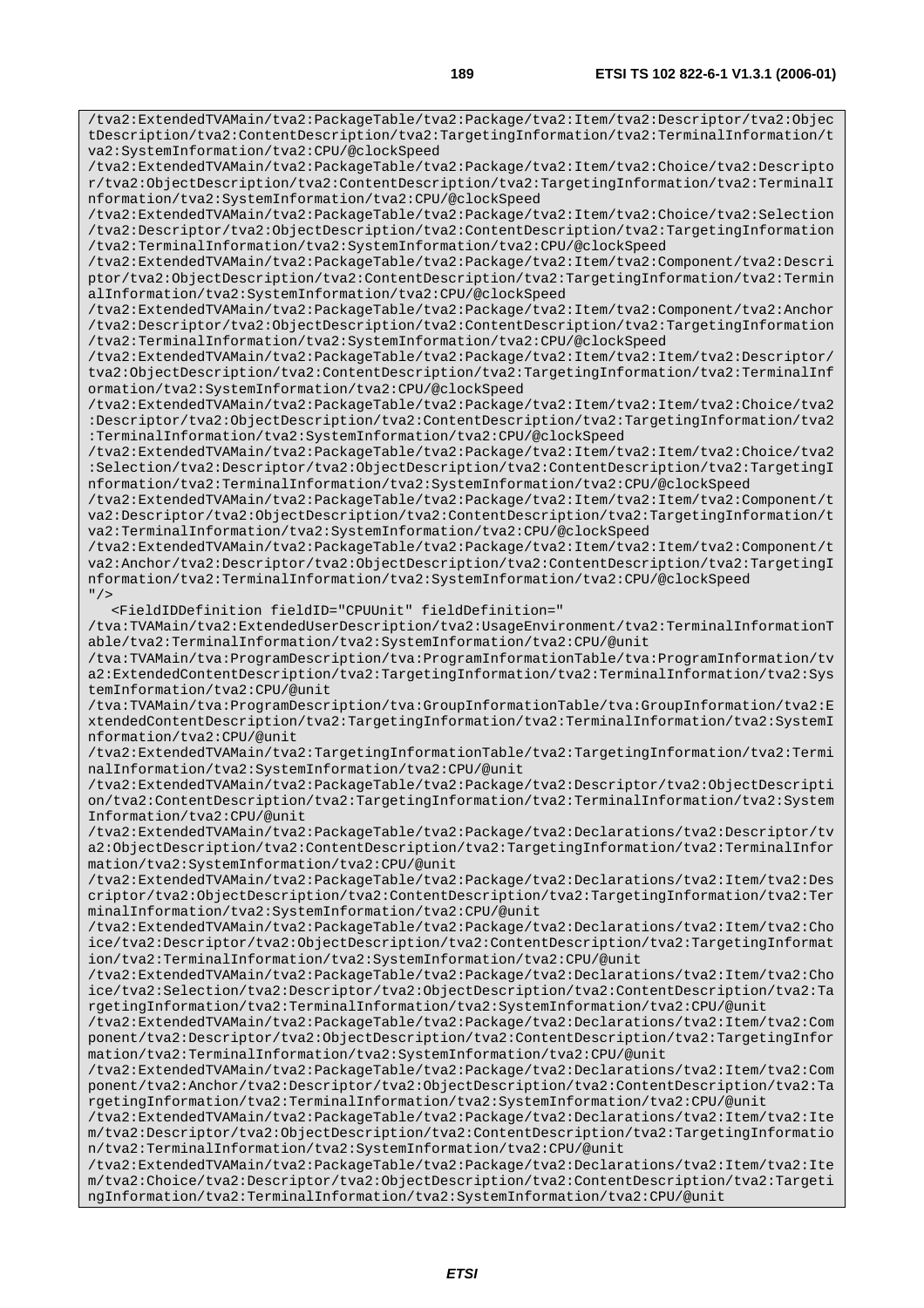/tva2:ExtendedTVAMain/tva2:PackageTable/tva2:Package/tva2:Declarations/tva2:Item/tva2:Ite m/tva2:Component/tva2:Descriptor/tva2:ObjectDescription/tva2:ContentDescription/tva2:Targ etingInformation/tva2:TerminalInformation/tva2:SystemInformation/tva2:CPU/@unit

 $\mathbf{i}$  +

/tva2:ExtendedTVAMain/tva2:PackageTable/tva2:Package/tva2:Declarations/tva2:Item/tva2:Ite m/tva2:Component/tva2:Anchor/tva2:Descriptor/tva2:ObjectDescription/tva2:ContentDescripti on/tva2:TargetingInformation/tva2:TerminalInformation/tva2:SystemInformation/tva2:CPU/@un it

/tva2:ExtendedTVAMain/tva2:PackageTable/tva2:Package/tva2:Declarations/tva2:Component/tva 2:Descriptor/tva2:ObjectDescription/tva2:ContentDescription/tva2:TargetingInformation/tva 2:TerminalInformation/tva2:SystemInformation/tva2:CPU/@unit

/tva2:ExtendedTVAMain/tva2:PackageTable/tva2:Package/tva2:Declarations/tva2:Component/tva 2:Anchor/tva2:Descriptor/tva2:ObjectDescription/tva2:ContentDescription/tva2:TargetingInf ormation/tva2:TerminalInformation/tva2:SystemInformation/tva2:CPU/@unit

/tva2:ExtendedTVAMain/tva2:PackageTable/tva2:Package/tva2:Declarations/tva2:Anchor/tva2:D escriptor/tva2:ObjectDescription/tva2:ContentDescription/tva2:TargetingInformation/tva2:T erminalInformation/tva2:SystemInformation/tva2:CPU/@unit

/tva2:ExtendedTVAMain/tva2:PackageTable/tva2:Package/tva2:Item/tva2:Descriptor/tva2:Objec tDescription/tva2:ContentDescription/tva2:TargetingInformation/tva2:TerminalInformation/t va2:SystemInformation/tva2:CPU/@unit

/tva2:ExtendedTVAMain/tva2:PackageTable/tva2:Package/tva2:Item/tva2:Choice/tva2:Descripto r/tva2:ObjectDescription/tva2:ContentDescription/tva2:TargetingInformation/tva2:TerminalI nformation/tva2:SystemInformation/tva2:CPU/@unit

/tva2:ExtendedTVAMain/tva2:PackageTable/tva2:Package/tva2:Item/tva2:Choice/tva2:Selection /tva2:Descriptor/tva2:ObjectDescription/tva2:ContentDescription/tva2:TargetingInformation /tva2:TerminalInformation/tva2:SystemInformation/tva2:CPU/@unit

/tva2:ExtendedTVAMain/tva2:PackageTable/tva2:Package/tva2:Item/tva2:Component/tva2:Descri ptor/tva2:ObjectDescription/tva2:ContentDescription/tva2:TargetingInformation/tva2:Termin alInformation/tva2:SystemInformation/tva2:CPU/@unit

/tva2:ExtendedTVAMain/tva2:PackageTable/tva2:Package/tva2:Item/tva2:Component/tva2:Anchor /tva2:Descriptor/tva2:ObjectDescription/tva2:ContentDescription/tva2:TargetingInformation /tva2:TerminalInformation/tva2:SystemInformation/tva2:CPU/@unit

/tva2:ExtendedTVAMain/tva2:PackageTable/tva2:Package/tva2:Item/tva2:Item/tva2:Descriptor/ tva2:ObjectDescription/tva2:ContentDescription/tva2:TargetingInformation/tva2:TerminalInf ormation/tva2:SystemInformation/tva2:CPU/@unit

/tva2:ExtendedTVAMain/tva2:PackageTable/tva2:Package/tva2:Item/tva2:Item/tva2:Choice/tva2 :Descriptor/tva2:ObjectDescription/tva2:ContentDescription/tva2:TargetingInformation/tva2 :TerminalInformation/tva2:SystemInformation/tva2:CPU/@unit

/tva2:ExtendedTVAMain/tva2:PackageTable/tva2:Package/tva2:Item/tva2:Item/tva2:Choice/tva2 :Selection/tva2:Descriptor/tva2:ObjectDescription/tva2:ContentDescription/tva2:TargetingI nformation/tva2:TerminalInformation/tva2:SystemInformation/tva2:CPU/@unit

/tva2:ExtendedTVAMain/tva2:PackageTable/tva2:Package/tva2:Item/tva2:Item/tva2:Component/t va2:Descriptor/tva2:ObjectDescription/tva2:ContentDescription/tva2:TargetingInformation/t va2:TerminalInformation/tva2:SystemInformation/tva2:CPU/@unit

/tva2:ExtendedTVAMain/tva2:PackageTable/tva2:Package/tva2:Item/tva2:Item/tva2:Component/t va2:Anchor/tva2:Descriptor/tva2:ObjectDescription/tva2:ContentDescription/tva2:TargetingI nformation/tva2:TerminalInformation/tva2:SystemInformation/tva2:CPU/@unit  $"$  />

<FieldIDDefinition fieldID="RAMSize" fieldDefinition="

/tva:TVAMain/tva2:ExtendedUserDescription/tva2:UsageEnvironment/tva2:TerminalInformationT able/tva2:TerminalInformation/tva2:SystemInformation/tva2:RAM/@size

/tva:TVAMain/tva:ProgramDescription/tva:ProgramInformationTable/tva:ProgramInformation/tv a2:ExtendedContentDescription/tva2:TargetingInformation/tva2:TerminalInformation/tva2:Sys temInformation/tva2:RAM/@size

/tva:TVAMain/tva:ProgramDescription/tva:GroupInformationTable/tva:GroupInformation/tva2:E xtendedContentDescription/tva2:TargetingInformation/tva2:TerminalInformation/tva2:SystemI nformation/tva2:RAM/@size

/tva2:ExtendedTVAMain/tva2:TargetingInformationTable/tva2:TargetingInformation/tva2:Termi nalInformation/tva2:SystemInformation/tva2:RAM/@size

/tva2:ExtendedTVAMain/tva2:PackageTable/tva2:Package/tva2:Descriptor/tva2:ObjectDescripti on/tva2:ContentDescription/tva2:TargetingInformation/tva2:TerminalInformation/tva2:System Information/tva2:RAM/@size

/tva2:ExtendedTVAMain/tva2:PackageTable/tva2:Package/tva2:Declarations/tva2:Descriptor/tv a2:ObjectDescription/tva2:ContentDescription/tva2:TargetingInformation/tva2:TerminalInfor mation/tva2:SystemInformation/tva2:RAM/@size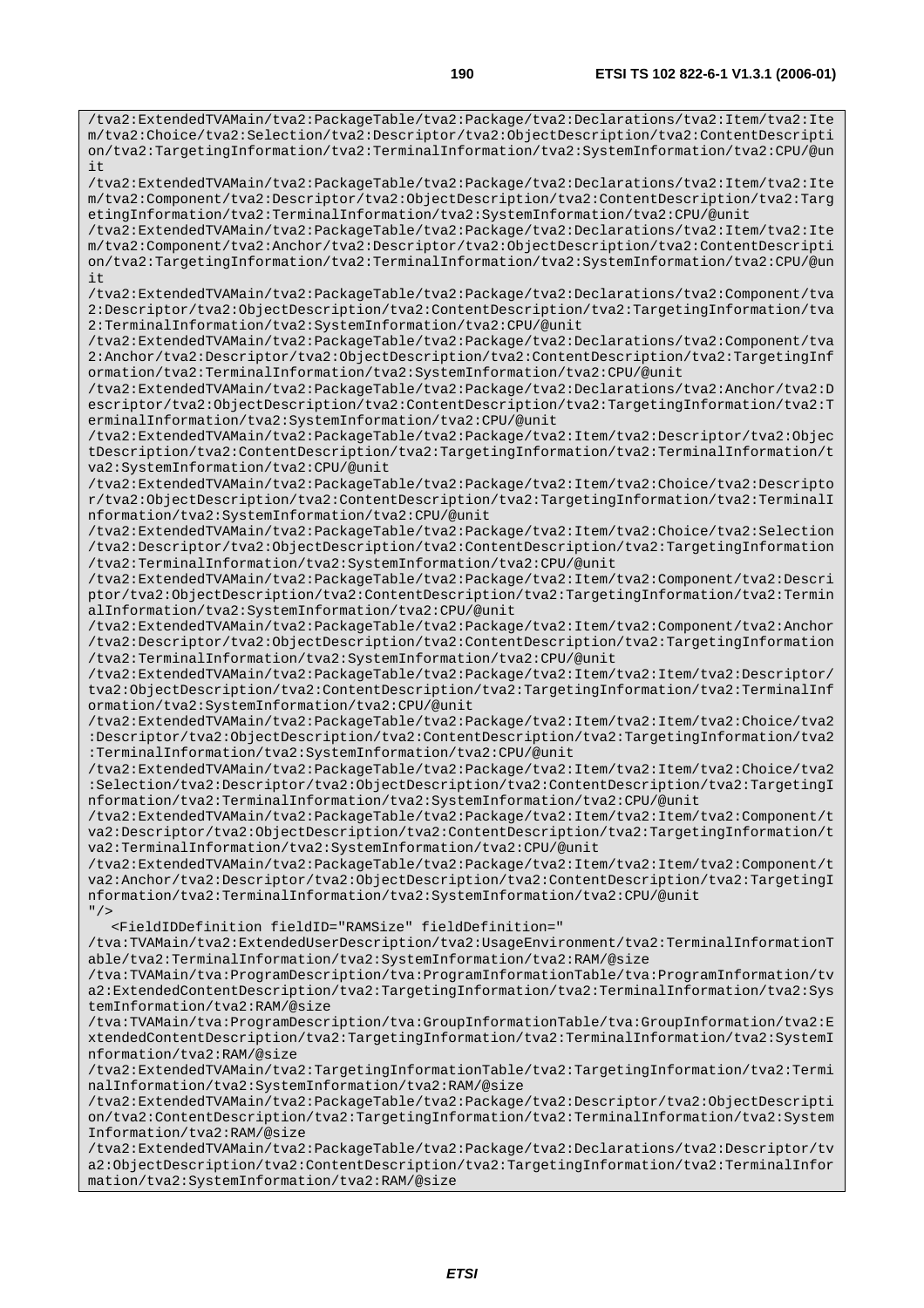/tva2:ExtendedTVAMain/tva2:PackageTable/tva2:Package/tva2:Declarations/tva2:Item/tva2:Des criptor/tva2:ObjectDescription/tva2:ContentDescription/tva2:TargetingInformation/tva2:Ter minalInformation/tva2:SystemInformation/tva2:RAM/@size /tva2:ExtendedTVAMain/tva2:PackageTable/tva2:Package/tva2:Declarations/tva2:Item/tva2:Cho ice/tva2:Descriptor/tva2:ObjectDescription/tva2:ContentDescription/tva2:TargetingInformat ion/tva2:TerminalInformation/tva2:SystemInformation/tva2:RAM/@size /tva2:ExtendedTVAMain/tva2:PackageTable/tva2:Package/tva2:Declarations/tva2:Item/tva2:Cho ice/tva2:Selection/tva2:Descriptor/tva2:ObjectDescription/tva2:ContentDescription/tva2:Ta rgetingInformation/tva2:TerminalInformation/tva2:SystemInformation/tva2:RAM/@size /tva2:ExtendedTVAMain/tva2:PackageTable/tva2:Package/tva2:Declarations/tva2:Item/tva2:Com ponent/tva2:Descriptor/tva2:ObjectDescription/tva2:ContentDescription/tva2:TargetingInfor mation/tva2:TerminalInformation/tva2:SystemInformation/tva2:RAM/@size /tva2:ExtendedTVAMain/tva2:PackageTable/tva2:Package/tva2:Declarations/tva2:Item/tva2:Com ponent/tva2:Anchor/tva2:Descriptor/tva2:ObjectDescription/tva2:ContentDescription/tva2:Ta rgetingInformation/tva2:TerminalInformation/tva2:SystemInformation/tva2:RAM/@size /tva2:ExtendedTVAMain/tva2:PackageTable/tva2:Package/tva2:Declarations/tva2:Item/tva2:Ite m/tva2:Descriptor/tva2:ObjectDescription/tva2:ContentDescription/tva2:TargetingInformatio n/tva2:TerminalInformation/tva2:SystemInformation/tva2:RAM/@size /tva2:ExtendedTVAMain/tva2:PackageTable/tva2:Package/tva2:Declarations/tva2:Item/tva2:Ite m/tva2:Choice/tva2:Descriptor/tva2:ObjectDescription/tva2:ContentDescription/tva2:Targeti ngInformation/tva2:TerminalInformation/tva2:SystemInformation/tva2:RAM/@size /tva2:ExtendedTVAMain/tva2:PackageTable/tva2:Package/tva2:Declarations/tva2:Item/tva2:Ite m/tva2:Choice/tva2:Selection/tva2:Descriptor/tva2:ObjectDescription/tva2:ContentDescripti on/tva2:TargetingInformation/tva2:TerminalInformation/tva2:SystemInformation/tva2:RAM/@si ze /tva2:ExtendedTVAMain/tva2:PackageTable/tva2:Package/tva2:Declarations/tva2:Item/tva2:Ite m/tva2:Component/tva2:Descriptor/tva2:ObjectDescription/tva2:ContentDescription/tva2:Targ etingInformation/tva2:TerminalInformation/tva2:SystemInformation/tva2:RAM/@size /tva2:ExtendedTVAMain/tva2:PackageTable/tva2:Package/tva2:Declarations/tva2:Item/tva2:Ite m/tva2:Component/tva2:Anchor/tva2:Descriptor/tva2:ObjectDescription/tva2:ContentDescripti on/tva2:TargetingInformation/tva2:TerminalInformation/tva2:SystemInformation/tva2:RAM/@si ze /tva2:ExtendedTVAMain/tva2:PackageTable/tva2:Package/tva2:Declarations/tva2:Component/tva 2:Descriptor/tva2:ObjectDescription/tva2:ContentDescription/tva2:TargetingInformation/tva 2:TerminalInformation/tva2:SystemInformation/tva2:RAM/@size /tva2:ExtendedTVAMain/tva2:PackageTable/tva2:Package/tva2:Declarations/tva2:Component/tva 2:Anchor/tva2:Descriptor/tva2:ObjectDescription/tva2:ContentDescription/tva2:TargetingInf ormation/tva2:TerminalInformation/tva2:SystemInformation/tva2:RAM/@size /tva2:ExtendedTVAMain/tva2:PackageTable/tva2:Package/tva2:Declarations/tva2:Anchor/tva2:D escriptor/tva2:ObjectDescription/tva2:ContentDescription/tva2:TargetingInformation/tva2:T erminalInformation/tva2:SystemInformation/tva2:RAM/@size /tva2:ExtendedTVAMain/tva2:PackageTable/tva2:Package/tva2:Item/tva2:Descriptor/tva2:Objec tDescription/tva2:ContentDescription/tva2:TargetingInformation/tva2:TerminalInformation/t va2:SystemInformation/tva2:RAM/@size /tva2:ExtendedTVAMain/tva2:PackageTable/tva2:Package/tva2:Item/tva2:Choice/tva2:Descripto r/tva2:ObjectDescription/tva2:ContentDescription/tva2:TargetingInformation/tva2:TerminalI nformation/tva2:SystemInformation/tva2:RAM/@size /tva2:ExtendedTVAMain/tva2:PackageTable/tva2:Package/tva2:Item/tva2:Choice/tva2:Selection /tva2:Descriptor/tva2:ObjectDescription/tva2:ContentDescription/tva2:TargetingInformation /tva2:TerminalInformation/tva2:SystemInformation/tva2:RAM/@size /tva2:ExtendedTVAMain/tva2:PackageTable/tva2:Package/tva2:Item/tva2:Component/tva2:Descri ptor/tva2:ObjectDescription/tva2:ContentDescription/tva2:TargetingInformation/tva2:Termin alInformation/tva2:SystemInformation/tva2:RAM/@size /tva2:ExtendedTVAMain/tva2:PackageTable/tva2:Package/tva2:Item/tva2:Component/tva2:Anchor /tva2:Descriptor/tva2:ObjectDescription/tva2:ContentDescription/tva2:TargetingInformation /tva2:TerminalInformation/tva2:SystemInformation/tva2:RAM/@size /tva2:ExtendedTVAMain/tva2:PackageTable/tva2:Package/tva2:Item/tva2:Item/tva2:Descriptor/ tva2:ObjectDescription/tva2:ContentDescription/tva2:TargetingInformation/tva2:TerminalInf ormation/tva2:SystemInformation/tva2:RAM/@size /tva2:ExtendedTVAMain/tva2:PackageTable/tva2:Package/tva2:Item/tva2:Item/tva2:Choice/tva2 :Descriptor/tva2:ObjectDescription/tva2:ContentDescription/tva2:TargetingInformation/tva2 :TerminalInformation/tva2:SystemInformation/tva2:RAM/@size /tva2:ExtendedTVAMain/tva2:PackageTable/tva2:Package/tva2:Item/tva2:Item/tva2:Choice/tva2 :Selection/tva2:Descriptor/tva2:ObjectDescription/tva2:ContentDescription/tva2:TargetingI nformation/tva2:TerminalInformation/tva2:SystemInformation/tva2:RAM/@size /tva2:ExtendedTVAMain/tva2:PackageTable/tva2:Package/tva2:Item/tva2:Item/tva2:Component/t va2:Descriptor/tva2:ObjectDescription/tva2:ContentDescription/tva2:TargetingInformation/t va2:TerminalInformation/tva2:SystemInformation/tva2:RAM/@size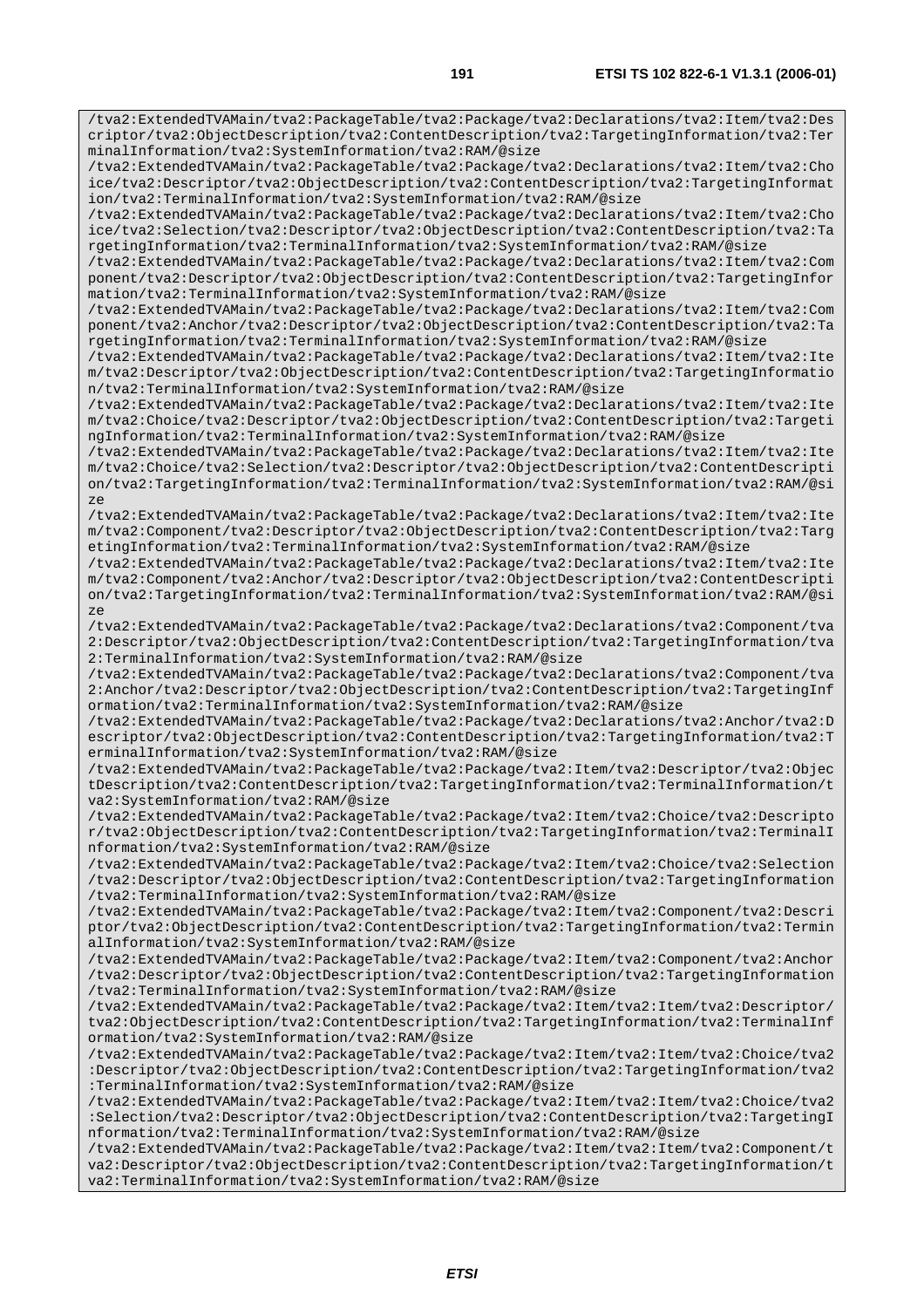/tva2:ExtendedTVAMain/tva2:PackageTable/tva2:Package/tva2:Item/tva2:Item/tva2:Component/t va2:Anchor/tva2:Descriptor/tva2:ObjectDescription/tva2:ContentDescription/tva2:TargetingI nformation/tva2:TerminalInformation/tva2:SystemInformation/tva2:RAM/@size  $"$ /> <FieldIDDefinition fieldID="RAMUnit" fieldDefinition=" /tva:TVAMain/tva2:ExtendedUserDescription/tva2:UsageEnvironment/tva2:TerminalInformationT able/tva2:TerminalInformation/tva2:SystemInformation/tva2:RAM/@unit /tva:TVAMain/tva:ProgramDescription/tva:ProgramInformationTable/tva:ProgramInformation/tv a2:ExtendedContentDescription/tva2:TargetingInformation/tva2:TerminalInformation/tva2:Sys temInformation/tva2:RAM/@unit /tva:TVAMain/tva:ProgramDescription/tva:GroupInformationTable/tva:GroupInformation/tva2:E xtendedContentDescription/tva2:TargetingInformation/tva2:TerminalInformation/tva2:SystemI nformation/tva2:RAM/@unit /tva2:ExtendedTVAMain/tva2:TargetingInformationTable/tva2:TargetingInformation/tva2:Termi nalInformation/tva2:SystemInformation/tva2:RAM/@unit /tva2:ExtendedTVAMain/tva2:PackageTable/tva2:Package/tva2:Descriptor/tva2:ObjectDescripti on/tva2:ContentDescription/tva2:TargetingInformation/tva2:TerminalInformation/tva2:System Information/tva2:RAM/@unit /tva2:ExtendedTVAMain/tva2:PackageTable/tva2:Package/tva2:Declarations/tva2:Descriptor/tv a2:ObjectDescription/tva2:ContentDescription/tva2:TargetingInformation/tva2:TerminalInfor mation/tva2:SystemInformation/tva2:RAM/@unit /tva2:ExtendedTVAMain/tva2:PackageTable/tva2:Package/tva2:Declarations/tva2:Item/tva2:Des criptor/tva2:ObjectDescription/tva2:ContentDescription/tva2:TargetingInformation/tva2:Ter minalInformation/tva2:SystemInformation/tva2:RAM/@unit /tva2:ExtendedTVAMain/tva2:PackageTable/tva2:Package/tva2:Declarations/tva2:Item/tva2:Cho ice/tva2:Descriptor/tva2:ObjectDescription/tva2:ContentDescription/tva2:TargetingInformat ion/tva2:TerminalInformation/tva2:SystemInformation/tva2:RAM/@unit /tva2:ExtendedTVAMain/tva2:PackageTable/tva2:Package/tva2:Declarations/tva2:Item/tva2:Cho ice/tva2:Selection/tva2:Descriptor/tva2:ObjectDescription/tva2:ContentDescription/tva2:Ta rgetingInformation/tva2:TerminalInformation/tva2:SystemInformation/tva2:RAM/@unit /tva2:ExtendedTVAMain/tva2:PackageTable/tva2:Package/tva2:Declarations/tva2:Item/tva2:Com ponent/tva2:Descriptor/tva2:ObjectDescription/tva2:ContentDescription/tva2:TargetingInfor mation/tva2:TerminalInformation/tva2:SystemInformation/tva2:RAM/@unit /tva2:ExtendedTVAMain/tva2:PackageTable/tva2:Package/tva2:Declarations/tva2:Item/tva2:Com ponent/tva2:Anchor/tva2:Descriptor/tva2:ObjectDescription/tva2:ContentDescription/tva2:Ta rgetingInformation/tva2:TerminalInformation/tva2:SystemInformation/tva2:RAM/@unit /tva2:ExtendedTVAMain/tva2:PackageTable/tva2:Package/tva2:Declarations/tva2:Item/tva2:Ite m/tva2:Descriptor/tva2:ObjectDescription/tva2:ContentDescription/tva2:TargetingInformatio n/tva2:TerminalInformation/tva2:SystemInformation/tva2:RAM/@unit /tva2:ExtendedTVAMain/tva2:PackageTable/tva2:Package/tva2:Declarations/tva2:Item/tva2:Ite m/tva2:Choice/tva2:Descriptor/tva2:ObjectDescription/tva2:ContentDescription/tva2:Targeti ngInformation/tva2:TerminalInformation/tva2:SystemInformation/tva2:RAM/@unit /tva2:ExtendedTVAMain/tva2:PackageTable/tva2:Package/tva2:Declarations/tva2:Item/tva2:Ite m/tva2:Choice/tva2:Selection/tva2:Descriptor/tva2:ObjectDescription/tva2:ContentDescripti on/tva2:TargetingInformation/tva2:TerminalInformation/tva2:SystemInformation/tva2:RAM/@un it /tva2:ExtendedTVAMain/tva2:PackageTable/tva2:Package/tva2:Declarations/tva2:Item/tva2:Ite m/tva2:Component/tva2:Descriptor/tva2:ObjectDescription/tva2:ContentDescription/tva2:Targ etingInformation/tva2:TerminalInformation/tva2:SystemInformation/tva2:RAM/@unit /tva2:ExtendedTVAMain/tva2:PackageTable/tva2:Package/tva2:Declarations/tva2:Item/tva2:Ite m/tva2:Component/tva2:Anchor/tva2:Descriptor/tva2:ObjectDescription/tva2:ContentDescripti on/tva2:TargetingInformation/tva2:TerminalInformation/tva2:SystemInformation/tva2:RAM/@un it /tva2:ExtendedTVAMain/tva2:PackageTable/tva2:Package/tva2:Declarations/tva2:Component/tva 2:Descriptor/tva2:ObjectDescription/tva2:ContentDescription/tva2:TargetingInformation/tva 2:TerminalInformation/tva2:SystemInformation/tva2:RAM/@unit /tva2:ExtendedTVAMain/tva2:PackageTable/tva2:Package/tva2:Declarations/tva2:Component/tva 2:Anchor/tva2:Descriptor/tva2:ObjectDescription/tva2:ContentDescription/tva2:TargetingInf ormation/tva2:TerminalInformation/tva2:SystemInformation/tva2:RAM/@unit /tva2:ExtendedTVAMain/tva2:PackageTable/tva2:Package/tva2:Declarations/tva2:Anchor/tva2:D escriptor/tva2:ObjectDescription/tva2:ContentDescription/tva2:TargetingInformation/tva2:T erminalInformation/tva2:SystemInformation/tva2:RAM/@unit /tva2:ExtendedTVAMain/tva2:PackageTable/tva2:Package/tva2:Item/tva2:Descriptor/tva2:Objec tDescription/tva2:ContentDescription/tva2:TargetingInformation/tva2:TerminalInformation/t va2:SystemInformation/tva2:RAM/@unit /tva2:ExtendedTVAMain/tva2:PackageTable/tva2:Package/tva2:Item/tva2:Choice/tva2:Descripto r/tva2:ObjectDescription/tva2:ContentDescription/tva2:TargetingInformation/tva2:TerminalI nformation/tva2:SystemInformation/tva2:RAM/@unit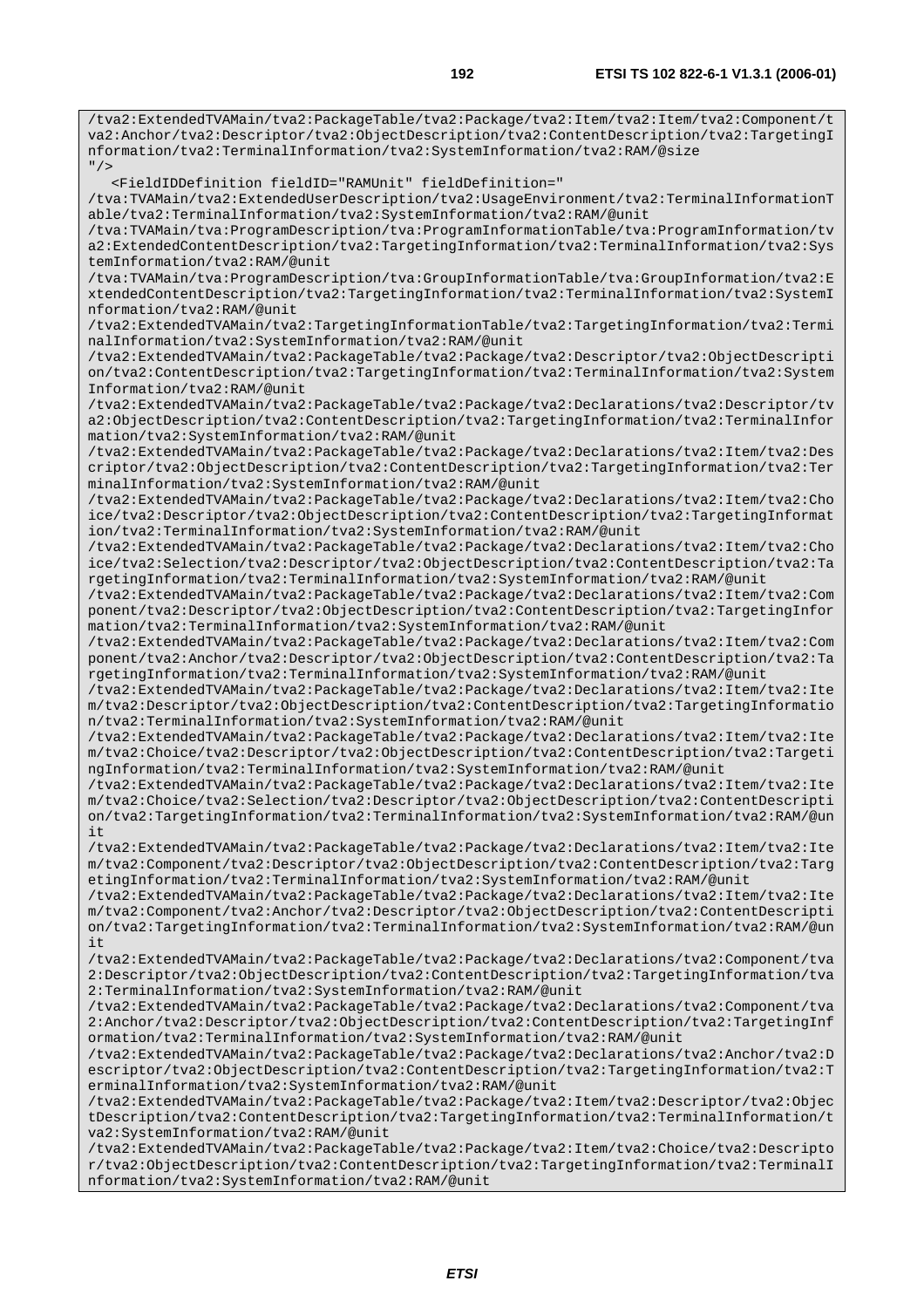/tva2:ExtendedTVAMain/tva2:PackageTable/tva2:Package/tva2:Item/tva2:Choice/tva2:Selection

/tva2:Descriptor/tva2:ObjectDescription/tva2:ContentDescription/tva2:TargetingInformation /tva2:TerminalInformation/tva2:SystemInformation/tva2:RAM/@unit /tva2:ExtendedTVAMain/tva2:PackageTable/tva2:Package/tva2:Item/tva2:Component/tva2:Descri ptor/tva2:ObjectDescription/tva2:ContentDescription/tva2:TargetingInformation/tva2:Termin alInformation/tva2:SystemInformation/tva2:RAM/@unit /tva2:ExtendedTVAMain/tva2:PackageTable/tva2:Package/tva2:Item/tva2:Component/tva2:Anchor /tva2:Descriptor/tva2:ObjectDescription/tva2:ContentDescription/tva2:TargetingInformation /tva2:TerminalInformation/tva2:SystemInformation/tva2:RAM/@unit /tva2:ExtendedTVAMain/tva2:PackageTable/tva2:Package/tva2:Item/tva2:Item/tva2:Descriptor/ tva2:ObjectDescription/tva2:ContentDescription/tva2:TargetingInformation/tva2:TerminalInf

ormation/tva2:SystemInformation/tva2:RAM/@unit /tva2:ExtendedTVAMain/tva2:PackageTable/tva2:Package/tva2:Item/tva2:Item/tva2:Choice/tva2 :Descriptor/tva2:ObjectDescription/tva2:ContentDescription/tva2:TargetingInformation/tva2 :TerminalInformation/tva2:SystemInformation/tva2:RAM/@unit

/tva2:ExtendedTVAMain/tva2:PackageTable/tva2:Package/tva2:Item/tva2:Item/tva2:Choice/tva2 :Selection/tva2:Descriptor/tva2:ObjectDescription/tva2:ContentDescription/tva2:TargetingI nformation/tva2:TerminalInformation/tva2:SystemInformation/tva2:RAM/@unit

/tva2:ExtendedTVAMain/tva2:PackageTable/tva2:Package/tva2:Item/tva2:Item/tva2:Component/t va2:Descriptor/tva2:ObjectDescription/tva2:ContentDescription/tva2:TargetingInformation/t va2:TerminalInformation/tva2:SystemInformation/tva2:RAM/@unit

/tva2:ExtendedTVAMain/tva2:PackageTable/tva2:Package/tva2:Item/tva2:Item/tva2:Component/t va2:Anchor/tva2:Descriptor/tva2:ObjectDescription/tva2:ContentDescription/tva2:TargetingI nformation/tva2:TerminalInformation/tva2:SystemInformation/tva2:RAM/@unit

 $"$  />  $<$ !  $-$ 

 $\leq$   $\vert$   $-$  -

######################################################################################## -->

<!-- fieldID for NetworkInformation Package -->

<!--NetworkInformationId-->

######################################################################################## -->

 <FieldIDDefinition fieldID="NetworkInformationId" fieldDefinition=" /tva:TVAMain/tva2:ExtendedUserDescription/tva2:UsageEnvironment/tva2:NetworkInformationTa ble/tva2:NetworkInformation/@networkInformationId

/tva:TVAMain/tva:ProgramDescription/tva:ProgramInformationTable/tva:ProgramInformation/tv a2:ExtendedContentDescription/tva2:TargetingInformation/tva2:NetworkInformation/@networkI nformationId

/tva:TVAMain/tva:ProgramDescription/tva:GroupInformationTable/tva:GroupInformation/tva2:E xtendedContentDescription/tva2:TargetingInformation/tva2:NetworkInformation/@networkInfor mationId

/tva2:ExtendedTVAMain/tva2:TargetingInformationTable/tva2:TargetingInformation/tva2:Netwo rkInformation/@networkInformationId

/tva2:ExtendedTVAMain/tva2:PackageTable/tva2:Package/tva2:Descriptor/tva2:ObjectDescripti on/tva2:ContentDescription/tva2:TargetingInformation/tva2:NetworkInformation/@networkInfo rmationId

/tva2:ExtendedTVAMain/tva2:PackageTable/tva2:Package/tva2:Declarations/tva2:Descriptor/tv a2:ObjectDescription/tva2:ContentDescription/tva2:TargetingInformation/tva2:NetworkInform ation/@networkInformationId

/tva2:ExtendedTVAMain/tva2:PackageTable/tva2:Package/tva2:Declarations/tva2:Item/tva2:Des criptor/tva2:ObjectDescription/tva2:ContentDescription/tva2:TargetingInformation/tva2:Net workInformation/@networkInformationId

/tva2:ExtendedTVAMain/tva2:PackageTable/tva2:Package/tva2:Declarations/tva2:Item/tva2:Cho ice/tva2:Descriptor/tva2:ObjectDescription/tva2:ContentDescription/tva2:TargetingInformat ion/tva2:NetworkInformation/@networkInformationId

/tva2:ExtendedTVAMain/tva2:PackageTable/tva2:Package/tva2:Declarations/tva2:Item/tva2:Cho ice/tva2:Selection/tva2:Descriptor/tva2:ObjectDescription/tva2:ContentDescription/tva2:Ta rgetingInformation/tva2:NetworkInformation/@networkInformationId

/tva2:ExtendedTVAMain/tva2:PackageTable/tva2:Package/tva2:Declarations/tva2:Item/tva2:Com ponent/tva2:Descriptor/tva2:ObjectDescription/tva2:ContentDescription/tva2:TargetingInfor mation/tva2:NetworkInformation/@networkInformationId

/tva2:ExtendedTVAMain/tva2:PackageTable/tva2:Package/tva2:Declarations/tva2:Item/tva2:Com ponent/tva2:Anchor/tva2:Descriptor/tva2:ObjectDescription/tva2:ContentDescription/tva2:Ta rgetingInformation/tva2:NetworkInformation/@networkInformationId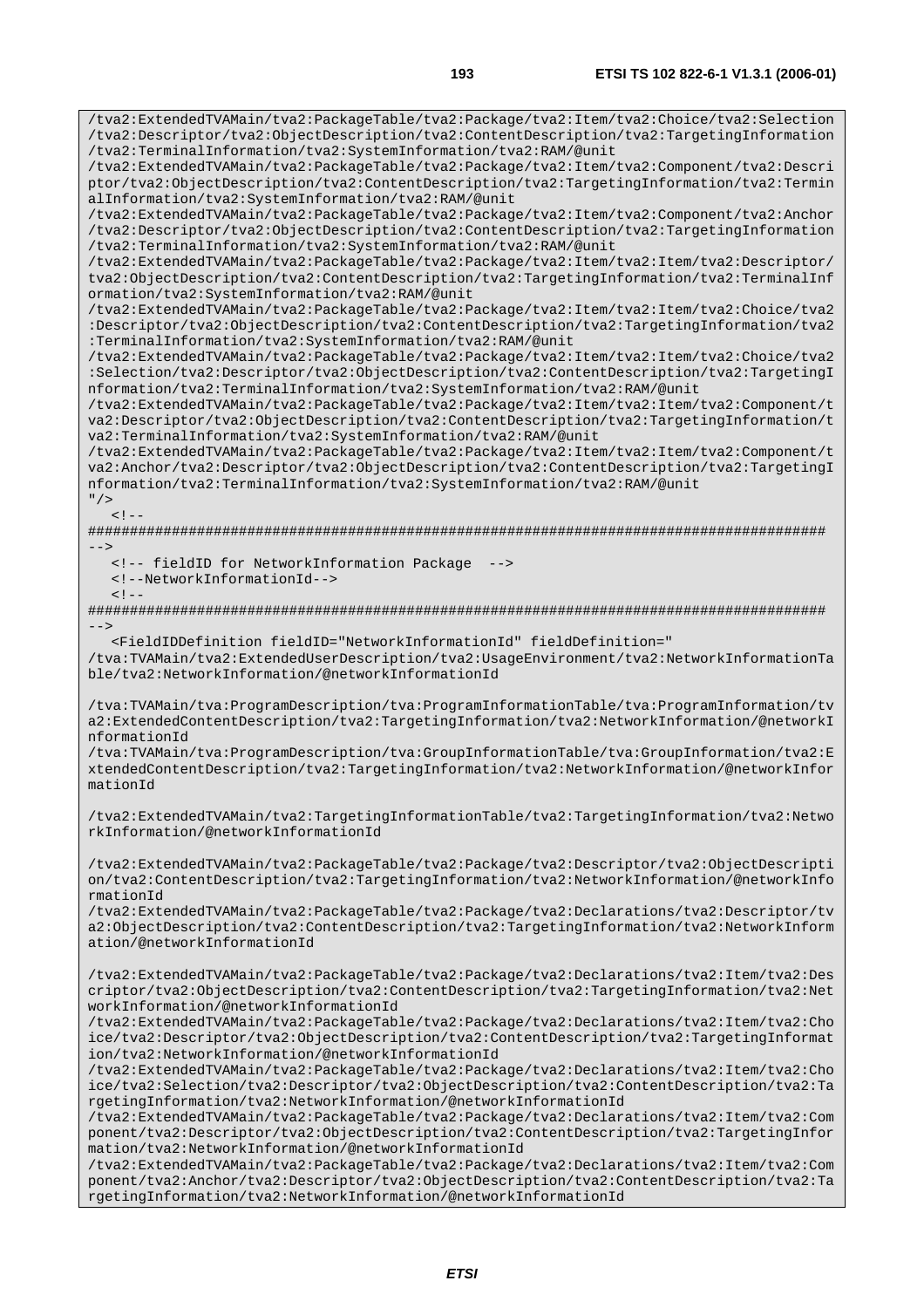/tva2:ExtendedTVAMain/tva2:PackageTable/tva2:Package/tva2:Declarations/tva2:Item/tva2:Ite m/tva2:Descriptor/tva2:ObjectDescription/tva2:ContentDescription/tva2:TargetingInformatio n/tva2:NetworkInformation/@networkInformationId

/tva2:ExtendedTVAMain/tva2:PackageTable/tva2:Package/tva2:Declarations/tva2:Item/tva2:Ite m/tva2:Choice/tva2:Descriptor/tva2:ObjectDescription/tva2:ContentDescription/tva2:Targeti ngInformation/tva2:NetworkInformation/@networkInformationId

/tva2:ExtendedTVAMain/tva2:PackageTable/tva2:Package/tva2:Declarations/tva2:Item/tva2:Ite m/tva2:Choice/tva2:Selection/tva2:Descriptor/tva2:ObjectDescription/tva2:ContentDescripti on/tva2:TargetingInformation/tva2:NetworkInformation/@networkInformationId

/tva2:ExtendedTVAMain/tva2:PackageTable/tva2:Package/tva2:Declarations/tva2:Item/tva2:Ite m/tva2:Component/tva2:Descriptor/tva2:ObjectDescription/tva2:ContentDescription/tva2:Targ etingInformation/tva2:NetworkInformation/@networkInformationId

/tva2:ExtendedTVAMain/tva2:PackageTable/tva2:Package/tva2:Declarations/tva2:Item/tva2:Ite m/tva2:Component/tva2:Anchor/tva2:Descriptor/tva2:ObjectDescription/tva2:ContentDescripti on/tva2:TargetingInformation/tva2:NetworkInformation/@networkInformationId

/tva2:ExtendedTVAMain/tva2:PackageTable/tva2:Package/tva2:Declarations/tva2:Component/tva 2:Descriptor/tva2:ObjectDescription/tva2:ContentDescription/tva2:TargetingInformation/tva 2:NetworkInformation/@networkInformationId

/tva2:ExtendedTVAMain/tva2:PackageTable/tva2:Package/tva2:Declarations/tva2:Component/tva 2:Anchor/tva2:Descriptor/tva2:ObjectDescription/tva2:ContentDescription/tva2:TargetingInf ormation/tva2:NetworkInformation/@networkInformationId

/tva2:ExtendedTVAMain/tva2:PackageTable/tva2:Package/tva2:Declarations/tva2:Anchor/tva2:D escriptor/tva2:ObjectDescription/tva2:ContentDescription/tva2:TargetingInformation/tva2:N etworkInformation/@networkInformationId

/tva2:ExtendedTVAMain/tva2:PackageTable/tva2:Package/tva2:Item/tva2:Descriptor/tva2:Objec tDescription/tva2:ContentDescription/tva2:TargetingInformation/tva2:NetworkInformation/@n etworkInformationId

/tva2:ExtendedTVAMain/tva2:PackageTable/tva2:Package/tva2:Item/tva2:Choice/tva2:Descripto r/tva2:ObjectDescription/tva2:ContentDescription/tva2:TargetingInformation/tva2:NetworkIn formation/@networkInformationId

/tva2:ExtendedTVAMain/tva2:PackageTable/tva2:Package/tva2:Item/tva2:Choice/tva2:Selection /tva2:Descriptor/tva2:ObjectDescription/tva2:ContentDescription/tva2:TargetingInformation /tva2:NetworkInformation/@networkInformationId

/tva2:ExtendedTVAMain/tva2:PackageTable/tva2:Package/tva2:Item/tva2:Component/tva2:Descri ptor/tva2:ObjectDescription/tva2:ContentDescription/tva2:TargetingInformation/tva2:Networ kInformation/@networkInformationId

/tva2:ExtendedTVAMain/tva2:PackageTable/tva2:Package/tva2:Item/tva2:Component/tva2:Anchor /tva2:Descriptor/tva2:ObjectDescription/tva2:ContentDescription/tva2:TargetingInformation /tva2:NetworkInformation/@networkInformationId

/tva2:ExtendedTVAMain/tva2:PackageTable/tva2:Package/tva2:Item/tva2:Item/tva2:Descriptor/ tva2:ObjectDescription/tva2:ContentDescription/tva2:TargetingInformation/tva2:NetworkInfo rmation/@networkInformationId

/tva2:ExtendedTVAMain/tva2:PackageTable/tva2:Package/tva2:Item/tva2:Item/tva2:Choice/tva2 :Descriptor/tva2:ObjectDescription/tva2:ContentDescription/tva2:TargetingInformation/tva2 :NetworkInformation/@networkInformationId

/tva2:ExtendedTVAMain/tva2:PackageTable/tva2:Package/tva2:Item/tva2:Item/tva2:Choice/tva2 :Selection/tva2:Descriptor/tva2:ObjectDescription/tva2:ContentDescription/tva2:TargetingI nformation/tva2:NetworkInformation/@networkInformationId

/tva2:ExtendedTVAMain/tva2:PackageTable/tva2:Package/tva2:Item/tva2:Item/tva2:Component/t va2:Descriptor/tva2:ObjectDescription/tva2:ContentDescription/tva2:TargetingInformation/t va2:NetworkInformation/@networkInformationId

/tva2:ExtendedTVAMain/tva2:PackageTable/tva2:Package/tva2:Item/tva2:Item/tva2:Component/t va2:Anchor/tva2:Descriptor/tva2:ObjectDescription/tva2:ContentDescription/tva2:TargetingI nformation/tva2:NetworkInformation/@networkInformationId  $"$  />

```
< 1 - -
```
######################################################################################## -->

<!-- fieldID for NaturalEnvironmentInformation Package -->

<!--NaturalLocation-->

 $\lt$  ! -

######################################################################################## -->

<FieldIDDefinition fieldID="NaturalLocation" fieldDefinition="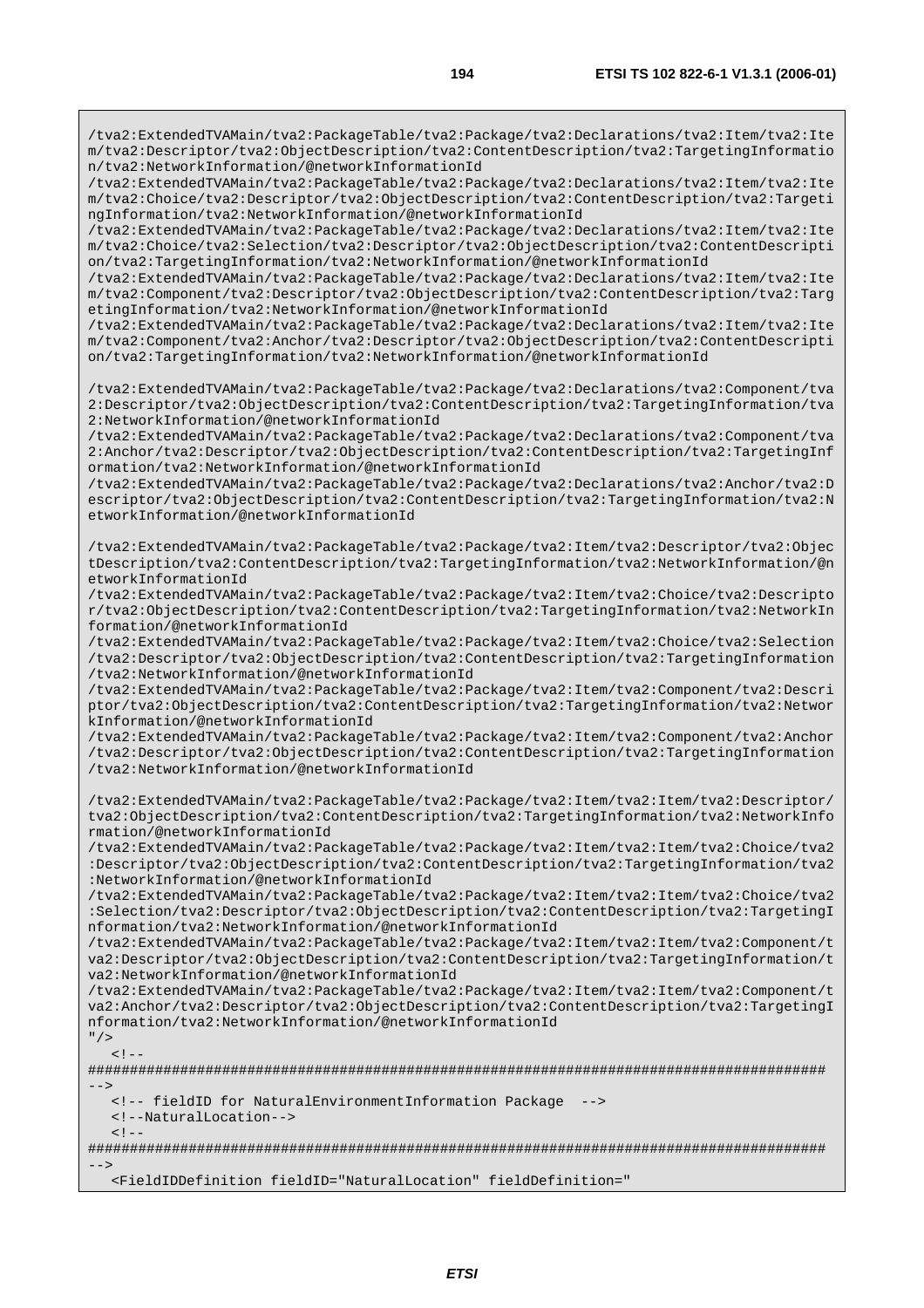/tva:TVAMain/tva2:ExtendedUserDescription/tva2:UsageEnvironment/tva2:NaturalEnvironmentIn formationTable/tva2:NaturalEnvironmentInformation/tva2:Location/mpeg7:Name/text()

/tva:TVAMain/tva:ProgramDescription/tva:ProgramInformationTable/tva:ProgramInformation/tv a2:ExtendedContentDescription/tva2:TargetingInformation/tva2:NaturalEnvironment/tva2:Loca tion/mpeg7:Name/text()

/tva:TVAMain/tva:ProgramDescription/tva:GroupInformationTable/tva:GroupInformation/tva2:E xtendedContentDescription/tva2:TargetingInformation/tva2:NaturalEnvironment/tva2:Location /mpeg7:Name/text()

/tva2:ExtendedTVAMain/tva2:TargetingInformationTable/tva2:TargetingInformation/va2:Natura lEnvironment/tva2:Location/mpeg7:Name/text()

/tva2:ExtendedTVAMain/tva2:PackageTable/tva2:Package/tva2:Descriptor/tva2:ObjectDescripti on/tva2:ContentDescription/tva2:TargetingInformation/tva2:NaturalEnvironment/tva2:Locatio n/mpeg7:Name/text()

/tva2:ExtendedTVAMain/tva2:PackageTable/tva2:Package/tva2:Declarations/tva2:Descriptor/tv a2:ObjectDescription/tva2:ContentDescription/tva2:TargetingInformation/tva2:NaturalEnviro nment/tva2:Location/mpeg7:Name/text()

/tva2:ExtendedTVAMain/tva2:PackageTable/tva2:Package/tva2:Declarations/tva2:Item/tva2:Des criptor/tva2:ObjectDescription/tva2:ContentDescription/tva2:TargetingInformation/tva2:Nat uralEnvironment/tva2:Location/mpeg7:Name/text()

/tva2:ExtendedTVAMain/tva2:PackageTable/tva2:Package/tva2:Declarations/tva2:Item/tva2:Cho ice/tva2:Descriptor/tva2:ObjectDescription/tva2:ContentDescription/tva2:TargetingInformat ion/tva2:NaturalEnvironment/tva2:Location/mpeg7:Name/text()

/tva2:ExtendedTVAMain/tva2:PackageTable/tva2:Package/tva2:Declarations/tva2:Item/tva2:Cho ice/tva2:Selection/tva2:Descriptor/tva2:ObjectDescription/tva2:ContentDescription/tva2:Ta rgetingInformation/tva2:NaturalEnvironment/tva2:Location/mpeg7:Name/text()

/tva2:ExtendedTVAMain/tva2:PackageTable/tva2:Package/tva2:Declarations/tva2:Item/tva2:Com ponent/tva2:Descriptor/tva2:ObjectDescription/tva2:ContentDescription/tva2:TargetingInfor mation/tva2:NaturalEnvironment/tva2:Location/mpeg7:Name/text()

/tva2:ExtendedTVAMain/tva2:PackageTable/tva2:Package/tva2:Declarations/tva2:Item/tva2:Com ponent/tva2:Anchor/tva2:Descriptor/tva2:ObjectDescription/tva2:ContentDescription/tva2:Ta rgetingInformation/tva2:NaturalEnvironment/tva2:Location/mpeg7:Name/text()

/tva2:ExtendedTVAMain/tva2:PackageTable/tva2:Package/tva2:Declarations/tva2:Item/tva2:Ite m/tva2:Descriptor/tva2:ObjectDescription/tva2:ContentDescription/tva2:TargetingInformatio n/tva2:NaturalEnvironment/tva2:Location/mpeg7:Name/text()

/tva2:ExtendedTVAMain/tva2:PackageTable/tva2:Package/tva2:Declarations/tva2:Item/tva2:Ite m/tva2:Choice/tva2:Descriptor/tva2:ObjectDescription/tva2:ContentDescription/tva2:Targeti ngInformation/tva2:NaturalEnvironment/tva2:Location/mpeg7:Name/text()

/tva2:ExtendedTVAMain/tva2:PackageTable/tva2:Package/tva2:Declarations/tva2:Item/tva2:Ite m/tva2:Choice/tva2:Selection/tva2:Descriptor/tva2:ObjectDescription/tva2:ContentDescripti on/tva2:TargetingInformation/tva2:NaturalEnvironment/tva2:Location/mpeg7:Name/text()

/tva2:ExtendedTVAMain/tva2:PackageTable/tva2:Package/tva2:Declarations/tva2:Item/tva2:Ite m/tva2:Component/tva2:Descriptor/tva2:ObjectDescription/tva2:ContentDescription/tva2:Targ etingInformation/tva2:NaturalEnvironment/tva2:Location/mpeg7:Name/text()

/tva2:ExtendedTVAMain/tva2:PackageTable/tva2:Package/tva2:Declarations/tva2:Item/tva2:Ite m/tva2:Component/tva2:Anchor/tva2:Descriptor/tva2:ObjectDescription/tva2:ContentDescripti on/tva2:TargetingInformation/tva2:NaturalEnvironment/tva2:Location/mpeg7:Name/text()

/tva2:ExtendedTVAMain/tva2:PackageTable/tva2:Package/tva2:Declarations/tva2:Component/tva 2:Descriptor/tva2:ObjectDescription/tva2:ContentDescription/tva2:TargetingInformation/tva 2:NaturalEnvironment/tva2:Location/mpeg7:Name/text()

/tva2:ExtendedTVAMain/tva2:PackageTable/tva2:Package/tva2:Declarations/tva2:Component/tva 2:Anchor/tva2:Descriptor/tva2:ObjectDescription/tva2:ContentDescription/tva2:TargetingInf ormation/tva2:NaturalEnvironment/tva2:Location/mpeg7:Name/text()

/tva2:ExtendedTVAMain/tva2:PackageTable/tva2:Package/tva2:Declarations/tva2:Anchor/tva2:D escriptor/tva2:ObjectDescription/tva2:ContentDescription/tva2:TargetingInformation/tva2:N aturalEnvironment/tva2:Location/mpeg7:Name/text()

/tva2:ExtendedTVAMain/tva2:PackageTable/tva2:Package/tva2:Item/tva2:Descriptor/tva2:Objec tDescription/tva2:ContentDescription/tva2:TargetingInformation/tva2:NaturalEnvironment/tv a2:Location/mpeg7:Name/text()

/tva2:ExtendedTVAMain/tva2:PackageTable/tva2:Package/tva2:Item/tva2:Choice/tva2:Descripto r/tva2:ObjectDescription/tva2:ContentDescription/tva2:TargetingInformation/tva2:NaturalEn vironment/tva2:Location/mpeg7:Name/text()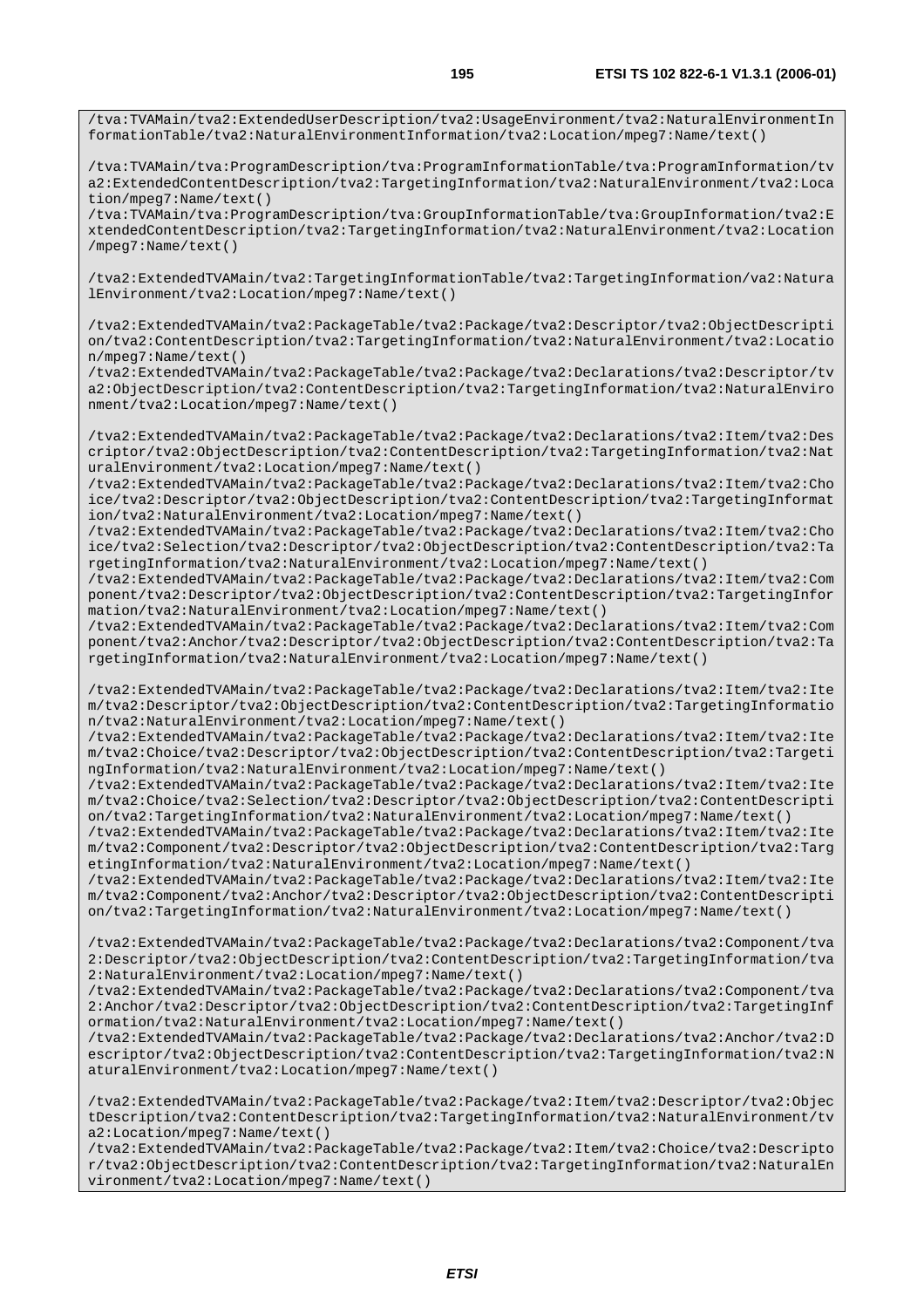/tva2:ExtendedTVAMain/tva2:PackageTable/tva2:Package/tva2:Item/tva2:Choice/tva2:Selection /tva2:Descriptor/tva2:ObjectDescription/tva2:ContentDescription/tva2:TargetingInformation /tva2:NaturalEnvironment/tva2:Location/mpeg7:Name/text() /tva2:ExtendedTVAMain/tva2:PackageTable/tva2:Package/tva2:Item/tva2:Component/tva2:Descri ptor/tva2:ObjectDescription/tva2:ContentDescription/tva2:TargetingInformation/tva2:Natura lEnvironment/tva2:Location/mpeg7:Name/text() /tva2:ExtendedTVAMain/tva2:PackageTable/tva2:Package/tva2:Item/tva2:Component/tva2:Anchor /tva2:Descriptor/tva2:ObjectDescription/tva2:ContentDescription/tva2:TargetingInformation /tva2:NaturalEnvironment/tva2:Location/mpeg7:Name/text() /tva2:ExtendedTVAMain/tva2:PackageTable/tva2:Package/tva2:Item/tva2:Item/tva2:Descriptor/ tva2:ObjectDescription/tva2:ContentDescription/tva2:TargetingInformation/tva2:NaturalEnvi ronment/tva2:Location/mpeg7:Name/text() /tva2:ExtendedTVAMain/tva2:PackageTable/tva2:Package/tva2:Item/tva2:Item/tva2:Choice/tva2

:Descriptor/tva2:ObjectDescription/tva2:ContentDescription/tva2:TargetingInformation/tva2 :NaturalEnvironment/tva2:Location/mpeg7:Name/text()

/tva2:ExtendedTVAMain/tva2:PackageTable/tva2:Package/tva2:Item/tva2:Item/tva2:Choice/tva2 :Selection/tva2:Descriptor/tva2:ObjectDescription/tva2:ContentDescription/tva2:TargetingI nformation/tva2:NaturalEnvironment/tva2:Location/mpeg7:Name/text()

/tva2:ExtendedTVAMain/tva2:PackageTable/tva2:Package/tva2:Item/tva2:Item/tva2:Component/t va2:Descriptor/tva2:ObjectDescription/tva2:ContentDescription/tva2:TargetingInformation/t va2:NaturalEnvironment/tva2:Location/mpeg7:Name/text()

/tva2:ExtendedTVAMain/tva2:PackageTable/tva2:Package/tva2:Item/tva2:Item/tva2:Component/t va2:Anchor/tva2:Descriptor/tva2:ObjectDescription/tva2:ContentDescription/tva2:TargetingI nformation/tva2:NaturalEnvironment/tva2:Location/mpeg7:Name/text()

</tns:FieldIDDefinitionList>

 $"$  />

## B.3 ContextNodeID definition list

The *TV-Anytime* contextNodeID definition list which is defined by the schema in clause 5.1.1.1.1 is included here:

```
<?xml version="1.0" encoding="UTF-8"?> 
<tns:ContextNodeIDDefinitionList targetNamespace="urn:tva:transport:contextNodeIDs:2005" 
xmlns:tns="urn:tva:transport:2005" xmlns:tva="urn:tva:metadata:2005" 
xmlns:tva2="urn:tva:metadata:extended:2005" xmlns:mpeg7="urn:tva:mpeg7:2005" 
xmlns:cr="urn:tva:ContentReferencing:2005" xmlns:xsi="http://www.w3.org/2001/XMLSchema-
instance" xsi:schemaLocation="urn:tva:transport:2005 tva_transport_6-1_v131.xsd"> 
  \lt ! -######################################################################################## 
--> 
   <!-- ContextNodeIDs with multiple xPath 
--> 
  <! -######################################################################################## 
--> 
   <ContextNodeIDDefinition contextNodeID="CreditsItem" 
contextNodeDefinition="/tva:TVAMain/tva:ProgramDescription/tva:ProgramInformationTable/tv
a:ProgramInformation/tva:BasicDescription/tva:CreditsList/tva:CreditsItem 
/tva:TVAMain/tva:ProgramDescription/tva:GroupInformationTable/tva:GroupInformation/tva:Ba
sicDescription/tva:CreditsList/tva:CreditsItem 
/tva2:ExtendedTVAMain/tva2:PackageTable/tva2:Package/tva2:Descriptor/tva2:ObjectDescripti
on/tva2:ContentDescription/tva:CreditsList/tva:CreditsItem 
/tva2:ExtendedTVAMain/tva2:PackageTable/tva2:Package/tva2:Declarations/tva2:Descriptor/tv
a2:ObjectDescription/tva2:ContentDescription/tva:CreditsList/tva:CreditsItem 
/tva2:ExtendedTVAMain/tva2:PackageTable/tva2:Package/tva2:Declarations/tva2:Item/tva2:Des
criptor/tva2:ObjectDescription/tva2:ContentDescription/tva:CreditsList/tva:CreditsItem 
/tva2:ExtendedTVAMain/tva2:PackageTable/tva2:Package/tva2:Declarations/tva2:Item/tva2:Cho
ice/tva2:Descriptor/tva2:ObjectDescription/tva2:ContentDescription/tva:CreditsList/tva:Cr
editsItem 
/tva2:ExtendedTVAMain/tva2:PackageTable/tva2:Package/tva2:Declarations/tva2:Item/tva2:Cho
ice/tva2:Selection/tva2:Descriptor/tva2:ObjectDescription/tva2:ContentDescription/tva:Cre
ditsList/tva:CreditsItem
```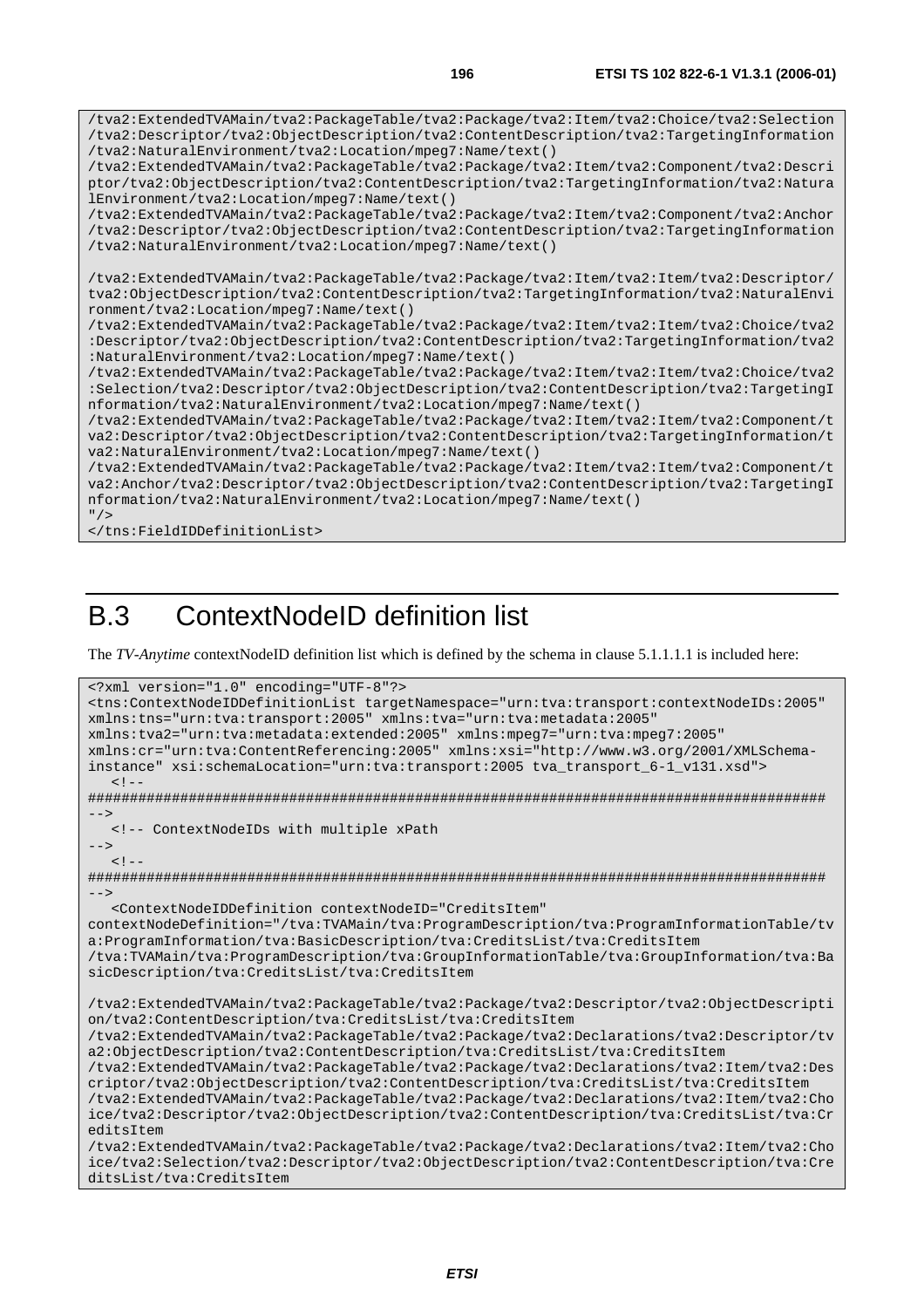/tva2:ExtendedTVAMain/tva2:PackageTable/tva2:Package/tva2:Declarations/tva2:Item/tva2:Com ponent/tva2:Descriptor/tva2:ObjectDescription/tva2:ContentDescription/tva:CreditsList/tva :CreditsItem /tva2:ExtendedTVAMain/tva2:PackageTable/tva2:Package/tva2:Declarations/tva2:Item/tva2:Com ponent/tva2:Anchor/tva2:Descriptor/tva2:ObjectDescription/tva2:ContentDescription/tva:Cre ditsList/tva:CreditsItem /tva2:ExtendedTVAMain/tva2:PackageTable/tva2:Package/tva2:Declarations/tva2:Item/tva2:Ite m/tva2:Descriptor/tva2:ObjectDescription/tva2:ContentDescription/tva:CreditsList/tva:Cred itsItem /tva2:ExtendedTVAMain/tva2:PackageTable/tva2:Package/tva2:Declarations/tva2:Item/tva2:Ite m/tva2:Choice/tva2:Descriptor/tva2:ObjectDescription/tva2:ContentDescription/tva:CreditsL ist/tva:CreditsItem /tva2:ExtendedTVAMain/tva2:PackageTable/tva2:Package/tva2:Declarations/tva2:Item/tva2:Ite m/tva2:Choice/tva2:Selection/tva2:Descriptor/tva2:ObjectDescription/tva2:ContentDescripti on/tva:CreditsList/tva:CreditsItem /tva2:ExtendedTVAMain/tva2:PackageTable/tva2:Package/tva2:Declarations/tva2:Item/tva2:Ite m/tva2:Component/tva2:Descriptor/tva2:ObjectDescription/tva2:ContentDescription/tva:Credi tsList/tva:CreditsItem /tva2:ExtendedTVAMain/tva2:PackageTable/tva2:Package/tva2:Declarations/tva2:Item/tva2:Ite m/tva2:Component/tva2:Anchor/tva2:Descriptor/tva2:ObjectDescription/tva2:ContentDescripti on/tva:CreditsList/tva:CreditsItem /tva2:ExtendedTVAMain/tva2:PackageTable/tva2:Package/tva2:Declarations/tva2:Component/tva 2:Descriptor/tva2:ObjectDescription/tva2:ContentDescription/tva:CreditsList/tva:CreditsIt em /tva2:ExtendedTVAMain/tva2:PackageTable/tva2:Package/tva2:Declarations/tva2:Component/tva 2:Anchor/tva2:Descriptor/tva2:ObjectDescription/tva2:ContentDescription/tva:CreditsList/t va:CreditsItem /tva2:ExtendedTVAMain/tva2:PackageTable/tva2:Package/tva2:Declarations/tva2:Anchor/tva2:D escriptor/tva2:ObjectDescription/tva2:ContentDescription/tva:CreditsList/tva:CreditsItem /tva2:ExtendedTVAMain/tva2:PackageTable/tva2:Package/tva2:Item/tva2:Descriptor/tva2:Objec tDescription/tva2:ContentDescription/tva:CreditsList/tva:CreditsItem /tva2:ExtendedTVAMain/tva2:PackageTable/tva2:Package/tva2:Item/tva2:Choice/tva2:Descripto r/tva2:ObjectDescription/tva2:ContentDescription/tva:CreditsList/tva:CreditsItem /tva2:ExtendedTVAMain/tva2:PackageTable/tva2:Package/tva2:Item/tva2:Choice/tva2:Selection /tva2:Descriptor/tva2:ObjectDescription/tva2:ContentDescription/tva:CreditsList/tva:Credi tsItem /tva2:ExtendedTVAMain/tva2:PackageTable/tva2:Package/tva2:Item/tva2:Component/tva2:Descri ptor/tva2:ObjectDescription/tva2:ContentDescription/tva:CreditsList/tva:CreditsItem /tva2:ExtendedTVAMain/tva2:PackageTable/tva2:Package/tva2:Item/tva2:Component/tva2:Anchor /tva2:Descriptor/tva2:ObjectDescription/tva2:ContentDescription/tva:CreditsList/tva:Credi tsItem /tva2:ExtendedTVAMain/tva2:PackageTable/tva2:Package/tva2:Item/tva2:Item/tva2:Descriptor/ tva2:ObjectDescription/tva2:ContentDescription/tva:CreditsList/tva:CreditsItem /tva2:ExtendedTVAMain/tva2:PackageTable/tva2:Package/tva2:Item/tva2:Item/tva2:Choice/tva2 :Descriptor/tva2:ObjectDescription/tva2:ContentDescription/tva:CreditsList/tva:CreditsIte m /tva2:ExtendedTVAMain/tva2:PackageTable/tva2:Package/tva2:Item/tva2:Item/tva2:Choice/tva2 :Selection/tva2:Descriptor/tva2:ObjectDescription/tva2:ContentDescription/tva:CreditsList /tva:CreditsItem /tva2:ExtendedTVAMain/tva2:PackageTable/tva2:Package/tva2:Item/tva2:Item/tva2:Component/t va2:Descriptor/tva2:ObjectDescription/tva2:ContentDescription/tva:CreditsList/tva:Credits Item /tva2:ExtendedTVAMain/tva2:PackageTable/tva2:Package/tva2:Item/tva2:Item/tva2:Component/t va2:Anchor/tva2:Descriptor/tva2:ObjectDescription/tva2:ContentDescription/tva:CreditsList /tva:CreditsItem "/> <ContextNodeIDDefinition contextNodeID="AudioAttributes" contextNodeDefinition="/tva:TVAMain/tva:ProgramDescription/tva:ProgramInformationTable/tv a:ProgramInformation/tva:AVAttributes/tva:AudioAttributes /tva:TVAMain/tva:ProgramDescription/tva:ProgramLocationTable/tva:BroadcastEvent/tva:Insta nceDescription/tva:AVAttributes/tva:AudioAttributes /tva:TVAMain/tva:ProgramDescription/tva:ProgramLocationTable/tva:Schedule/tva:ScheduleEve nt/tva:InstanceDescription/tva:AVAttributes/tva:AudioAttributes /tva:TVAMain/tva:ProgramDescription/tva:ProgramLocationTable/tva:OnDemandProgram/tva:Inst anceDescription/tva:AVAttributes/tva:AudioAttributes /tva:TVAMain/tva:ProgramDescription/tva:ProgramLocationTable/tva:OnDemandService/tva:OnDe mandProgram/tva:InstanceDescription/tva:AVAttributes/tva:AudioAttributes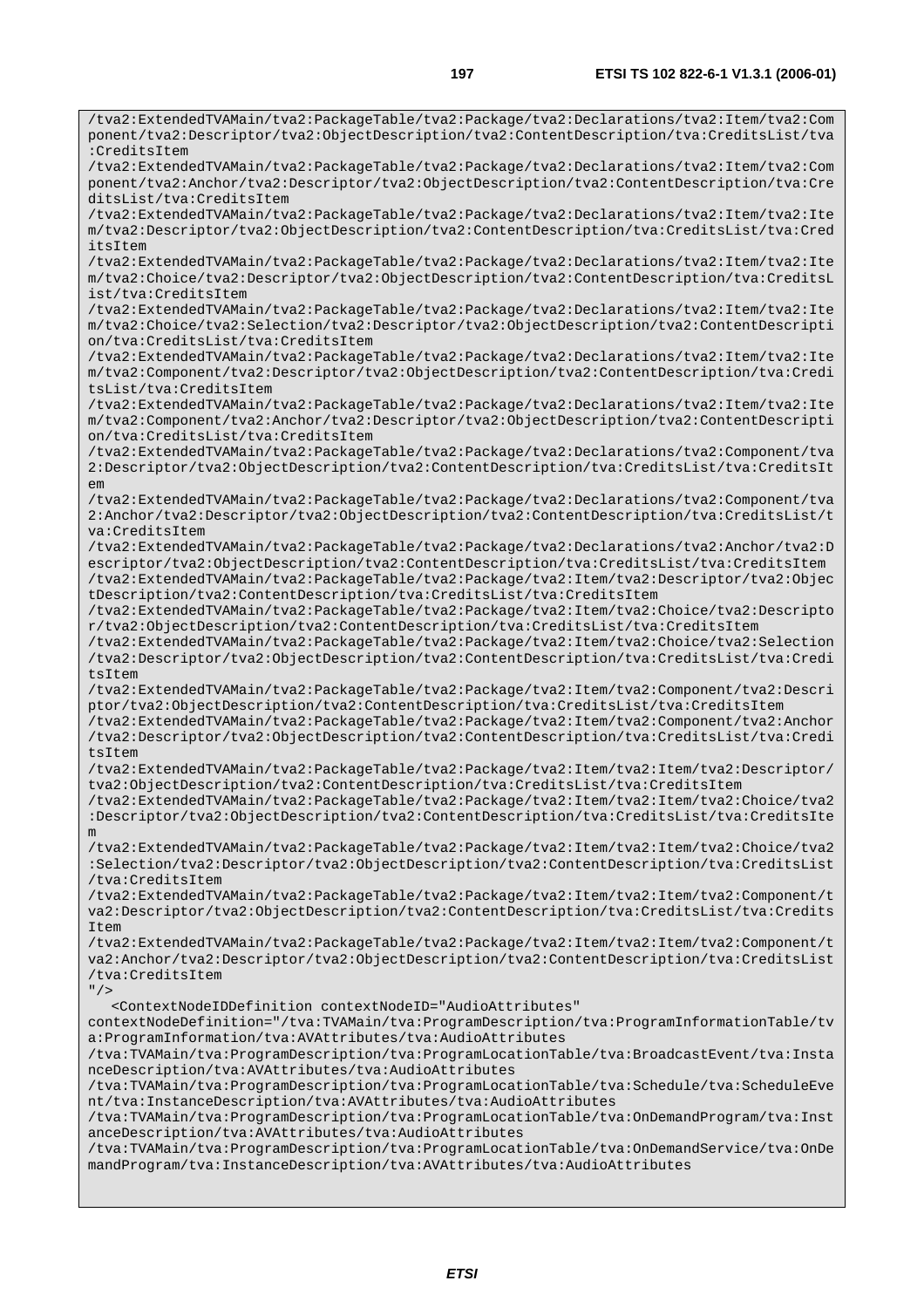/tva:TVAMain/tva:ProgramDescription/tva:ProgramInformationTable/tva:ProgramInformation/tv a2:ExtendedContentDescription/tva2:ContentProperties/tva2:AudioAttributes /tva:TVAMain/tva:ProgramDescription/tva:GroupInformationTable/tva:GroupInformation/tva2:E xtendedContentDescription/tva2:ContentProperties/tva2:AudioAttributes /tva2:ExtendedTVAMain/tva2:PackageTable/tva2:Package/tva2:Descriptor/tva2:ObjectDescripti on/tva2:ContentDescription/tva2:ContentProperties/tva2:AudioAttributes /tva2:ExtendedTVAMain/tva2:PackageTable/tva2:Package/tva2:Declarations/tva2:Descriptor/tv a2:ObjectDescription/tva2:ContentDescription/tva2:ContentProperties/tva2:AudioAttributes /tva2:ExtendedTVAMain/tva2:PackageTable/tva2:Package/tva2:Declarations/tva2:Item/tva2:Des criptor/tva2:ObjectDescription/tva2:ContentDescription/tva2:ContentProperties/tva2:AudioA ttributes /tva2:ExtendedTVAMain/tva2:PackageTable/tva2:Package/tva2:Declarations/tva2:Item/tva2:Cho ice/tva2:Descriptor/tva2:ObjectDescription/tva2:ContentDescription/tva2:ContentProperties /tva2:AudioAttributes /tva2:ExtendedTVAMain/tva2:PackageTable/tva2:Package/tva2:Declarations/tva2:Item/tva2:Cho ice/tva2:Selection/tva2:Descriptor/tva2:ObjectDescription/tva2:ContentDescription/tva2:Co ntentProperties/tva2:AudioAttributes /tva2:ExtendedTVAMain/tva2:PackageTable/tva2:Package/tva2:Declarations/tva2:Item/tva2:Com ponent/tva2:Descriptor/tva2:ObjectDescription/tva2:ContentDescription/tva2:ContentPropert ies/tva2:AudioAttributes /tva2:ExtendedTVAMain/tva2:PackageTable/tva2:Package/tva2:Declarations/tva2:Item/tva2:Com ponent/tva2:Anchor/tva2:Descriptor/tva2:ObjectDescription/tva2:ContentDescription/tva2:Co ntentProperties/tva2:AudioAttributes /tva2:ExtendedTVAMain/tva2:PackageTable/tva2:Package/tva2:Declarations/tva2:Item/tva2:Ite m/tva2:Descriptor/tva2:ObjectDescription/tva2:ContentDescription/tva2:ContentProperties/t va2:AudioAttributes /tva2:ExtendedTVAMain/tva2:PackageTable/tva2:Package/tva2:Declarations/tva2:Item/tva2:Ite m/tva2:Choice/tva2:Descriptor/tva2:ObjectDescription/tva2:ContentDescription/tva2:Content Properties/tva2:AudioAttributes /tva2:ExtendedTVAMain/tva2:PackageTable/tva2:Package/tva2:Declarations/tva2:Item/tva2:Ite m/tva2:Choice/tva2:Selection/tva2:Descriptor/tva2:ObjectDescription/tva2:ContentDescripti on/tva2:ContentProperties/tva2:AudioAttributes /tva2:ExtendedTVAMain/tva2:PackageTable/tva2:Package/tva2:Declarations/tva2:Item/tva2:Ite m/tva2:Component/tva2:Descriptor/tva2:ObjectDescription/tva2:ContentDescription/tva2:Cont entProperties/tva2:AudioAttributes /tva2:ExtendedTVAMain/tva2:PackageTable/tva2:Package/tva2:Declarations/tva2:Item/tva2:Ite m/tva2:Component/tva2:Anchor/tva2:Descriptor/tva2:ObjectDescription/tva2:ContentDescripti on/tva2:ContentProperties/tva2:AudioAttributes /tva2:ExtendedTVAMain/tva2:PackageTable/tva2:Package/tva2:Declarations/tva2:Component/tva 2:Descriptor/tva2:ObjectDescription/tva2:ContentDescription/tva2:ContentProperties/tva2:A udioAttributes /tva2:ExtendedTVAMain/tva2:PackageTable/tva2:Package/tva2:Declarations/tva2:Component/tva 2:Anchor/tva2:Descriptor/tva2:ObjectDescription/tva2:ContentDescription/tva2:ContentPrope rties/tva2:AudioAttributes /tva2:ExtendedTVAMain/tva2:PackageTable/tva2:Package/tva2:Declarations/tva2:Anchor/tva2:D escriptor/tva2:ObjectDescription/tva2:ContentDescription/tva2:ContentProperties/tva2:Audi oAttributes /tva2:ExtendedTVAMain/tva2:PackageTable/tva2:Package/tva2:Item/tva2:Descriptor/tva2:Objec tDescription/tva2:ContentDescription/tva2:ContentProperties/tva2:AudioAttributes /tva2:ExtendedTVAMain/tva2:PackageTable/tva2:Package/tva2:Item/tva2:Choice/tva2:Descripto r/tva2:ObjectDescription/tva2:ContentDescription/tva2:ContentProperties/tva2:AudioAttribu tes /tva2:ExtendedTVAMain/tva2:PackageTable/tva2:Package/tva2:Item/tva2:Choice/tva2:Selection /tva2:Descriptor/tva2:ObjectDescription/tva2:ContentDescription/tva2:ContentProperties/tv a2:AudioAttributes /tva2:ExtendedTVAMain/tva2:PackageTable/tva2:Package/tva2:Item/tva2:Component/tva2:Descri ptor/tva2:ObjectDescription/tva2:ContentDescription/tva2:ContentProperties/tva2:AudioAttr ibutes /tva2:ExtendedTVAMain/tva2:PackageTable/tva2:Package/tva2:Item/tva2:Component/tva2:Anchor /tva2:Descriptor/tva2:ObjectDescription/tva2:ContentDescription/tva2:ContentProperties/tv a2:AudioAttributes /tva2:ExtendedTVAMain/tva2:PackageTable/tva2:Package/tva2:Item/tva2:Item/tva2:Descriptor/ tva2:ObjectDescription/tva2:ContentDescription/tva2:ContentProperties/tva2:AudioAttribute s /tva2:ExtendedTVAMain/tva2:PackageTable/tva2:Package/tva2:Item/tva2:Item/tva2:Choice/tva2 :Descriptor/tva2:ObjectDescription/tva2:ContentDescription/tva2:ContentProperties/tva2:Au dioAttributes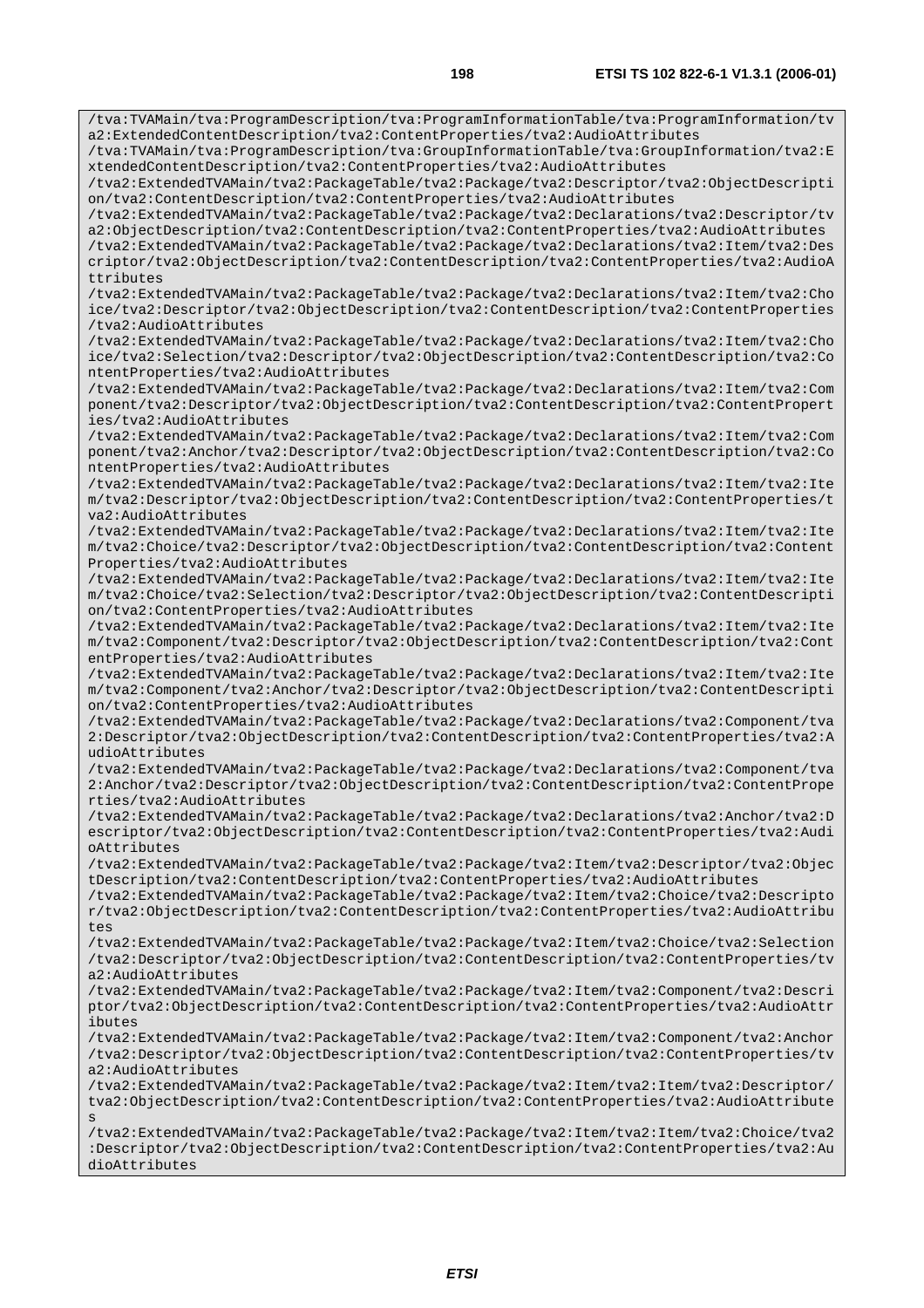/tva2:ExtendedTVAMain/tva2:PackageTable/tva2:Package/tva2:Item/tva2:Item/tva2:Choice/tva2 :Selection/tva2:Descriptor/tva2:ObjectDescription/tva2:ContentDescription/tva2:ContentPro perties/tva2:AudioAttributes /tva2:ExtendedTVAMain/tva2:PackageTable/tva2:Package/tva2:Item/tva2:Item/tva2:Component/t va2:Descriptor/tva2:ObjectDescription/tva2:ContentDescription/tva2:ContentProperties/tva2 :AudioAttributes /tva2:ExtendedTVAMain/tva2:PackageTable/tva2:Package/tva2:Item/tva2:Item/tva2:Component/t va2:Anchor/tva2:Descriptor/tva2:ObjectDescription/tva2:ContentDescription/tva2:ContentPro perties/tva2:AudioAttributes  $"$  /  $>$  <ContextNodeIDDefinition contextNodeID="VideoAttributes" contextNodeDefinition="/tva:TVAMain/tva:ProgramDescription/tva:ProgramInformationTable/tv a:ProgramInformation/tva:AVAttributes/tva:VideoAttributes /tva:TVAMain/tva:ProgramDescription/tva:ProgramLocationTable/tva:BroadcastEvent/tva:Insta nceDescription/tva:AVAttributes/tva:VideoAttributes /tva:TVAMain/tva:ProgramDescription/tva:ProgramLocationTable/tva:Schedule/tva:ScheduleEve nt/tva:InstanceDescription/tva:AVAttributes/tva:VideoAttributes /tva:TVAMain/tva:ProgramDescription/tva:ProgramLocationTable/tva:OnDemandProgram/tva:Inst anceDescription/tva:AVAttributes/tva:VideoAttributes /tva:TVAMain/tva:ProgramDescription/tva:ProgramLocationTable/tva:OnDemandService/tva:OnDe mandProgram/tva:InstanceDescription/tva:AVAttributes/tva:VideoAttributes /tva:TVAMain/tva:ProgramDescription/tva:ProgramInformationTable/tva:ProgramInformation/tv a2:ExtendedContentDescription/tva2:ContentProperties/tva2:VideoAttributes /tva:TVAMain/tva:ProgramDescription/tva:GroupInformationTable/tva:GroupInformation/tva2:E xtendedContentDescription/tva2:ContentProperties/tva2:VideoAttributes /tva2:ExtendedTVAMain/tva2:PackageTable/tva2:Package/tva2:Descriptor/tva2:ObjectDescripti on/tva2:ContentDescription/tva2:ContentProperties/tva2:VideoAttributes /tva2:ExtendedTVAMain/tva2:PackageTable/tva2:Package/tva2:Declarations/tva2:Descriptor/tv a2:ObjectDescription/tva2:ContentDescription/tva2:ContentProperties/tva2:VideoAttributes /tva2:ExtendedTVAMain/tva2:PackageTable/tva2:Package/tva2:Declarations/tva2:Item/tva2:Des criptor/tva2:ObjectDescription/tva2:ContentDescription/tva2:ContentProperties/tva2:VideoA ttributes /tva2:ExtendedTVAMain/tva2:PackageTable/tva2:Package/tva2:Declarations/tva2:Item/tva2:Cho ice/tva2:Descriptor/tva2:ObjectDescription/tva2:ContentDescription/tva2:ContentProperties /tva2:VideoAttributes /tva2:ExtendedTVAMain/tva2:PackageTable/tva2:Package/tva2:Declarations/tva2:Item/tva2:Cho ice/tva2:Selection/tva2:Descriptor/tva2:ObjectDescription/tva2:ContentDescription/tva2:Co ntentProperties/tva2:VideoAttributes /tva2:ExtendedTVAMain/tva2:PackageTable/tva2:Package/tva2:Declarations/tva2:Item/tva2:Com ponent/tva2:Descriptor/tva2:ObjectDescription/tva2:ContentDescription/tva2:ContentPropert ies/tva2:VideoAttributes /tva2:ExtendedTVAMain/tva2:PackageTable/tva2:Package/tva2:Declarations/tva2:Item/tva2:Com ponent/tva2:Anchor/tva2:Descriptor/tva2:ObjectDescription/tva2:ContentDescription/tva2:Co ntentProperties/tva2:VideoAttributes /tva2:ExtendedTVAMain/tva2:PackageTable/tva2:Package/tva2:Declarations/tva2:Item/tva2:Ite m/tva2:Descriptor/tva2:ObjectDescription/tva2:ContentDescription/tva2:ContentProperties/t va2:VideoAttributes /tva2:ExtendedTVAMain/tva2:PackageTable/tva2:Package/tva2:Declarations/tva2:Item/tva2:Ite m/tva2:Choice/tva2:Descriptor/tva2:ObjectDescription/tva2:ContentDescription/tva2:Content Properties/tva2:VideoAttributes /tva2:ExtendedTVAMain/tva2:PackageTable/tva2:Package/tva2:Declarations/tva2:Item/tva2:Ite m/tva2:Choice/tva2:Selection/tva2:Descriptor/tva2:ObjectDescription/tva2:ContentDescripti on/tva2:ContentProperties/tva2:VideoAttributes /tva2:ExtendedTVAMain/tva2:PackageTable/tva2:Package/tva2:Declarations/tva2:Item/tva2:Ite m/tva2:Component/tva2:Descriptor/tva2:ObjectDescription/tva2:ContentDescription/tva2:Cont entProperties/tva2:VideoAttributes /tva2:ExtendedTVAMain/tva2:PackageTable/tva2:Package/tva2:Declarations/tva2:Item/tva2:Ite m/tva2:Component/tva2:Anchor/tva2:Descriptor/tva2:ObjectDescription/tva2:ContentDescripti on/tva2:ContentProperties/tva2:VideoAttributes /tva2:ExtendedTVAMain/tva2:PackageTable/tva2:Package/tva2:Declarations/tva2:Component/tva 2:Descriptor/tva2:ObjectDescription/tva2:ContentDescription/tva2:ContentProperties/tva2:V ideoAttributes /tva2:ExtendedTVAMain/tva2:PackageTable/tva2:Package/tva2:Declarations/tva2:Component/tva 2:Anchor/tva2:Descriptor/tva2:ObjectDescription/tva2:ContentDescription/tva2:ContentPrope rties/tva2:VideoAttributes /tva2:ExtendedTVAMain/tva2:PackageTable/tva2:Package/tva2:Declarations/tva2:Anchor/tva2:D escriptor/tva2:ObjectDescription/tva2:ContentDescription/tva2:ContentProperties/tva2:Vide

oAttributes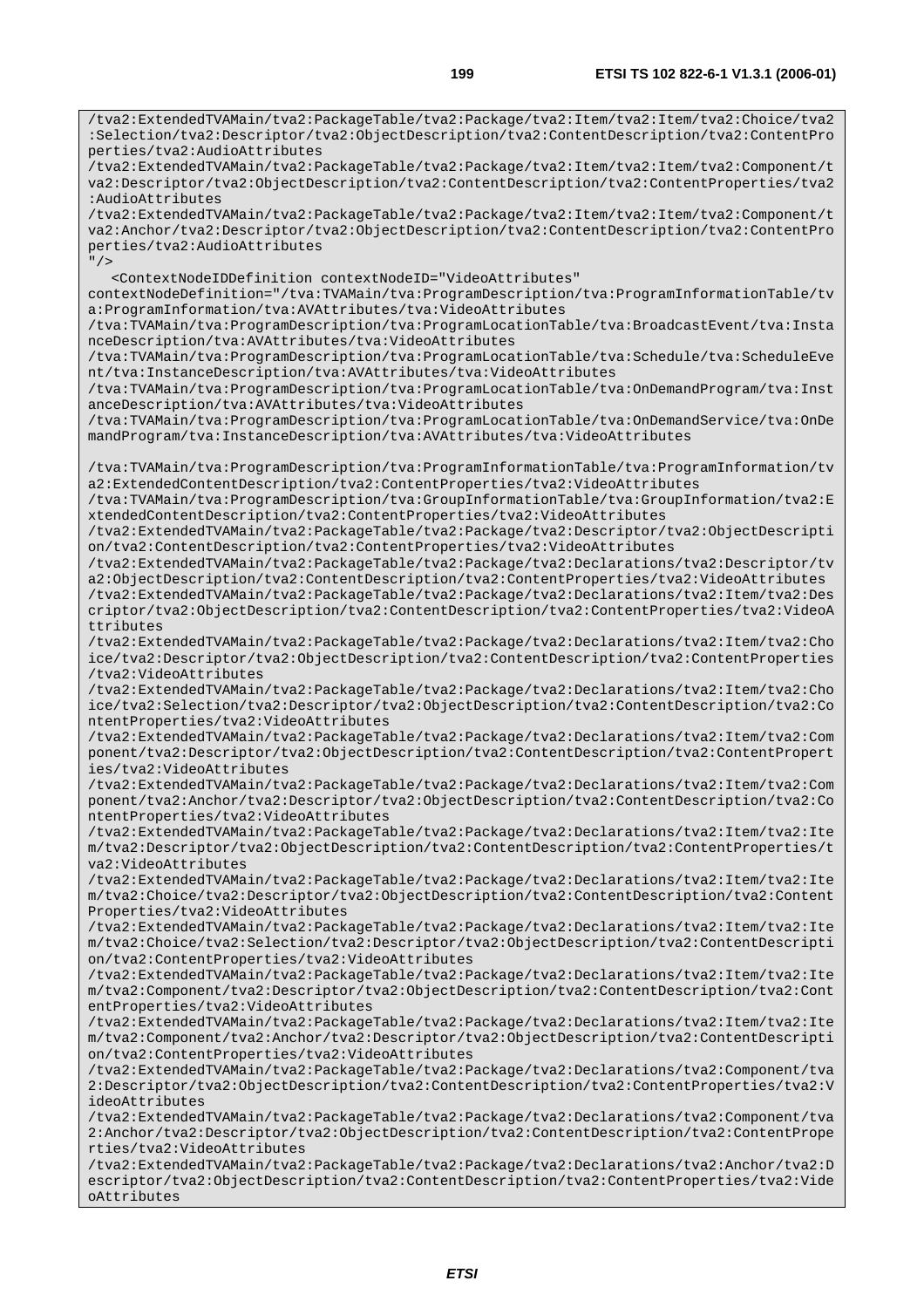/tva2:ExtendedTVAMain/tva2:PackageTable/tva2:Package/tva2:Item/tva2:Descriptor/tva2:Objec tDescription/tva2:ContentDescription/tva2:ContentProperties/tva2:VideoAttributes /tva2:ExtendedTVAMain/tva2:PackageTable/tva2:Package/tva2:Item/tva2:Choice/tva2:Descripto r/tva2:ObjectDescription/tva2:ContentDescription/tva2:ContentProperties/tva2:VideoAttribu tes /tva2:ExtendedTVAMain/tva2:PackageTable/tva2:Package/tva2:Item/tva2:Choice/tva2:Selection /tva2:Descriptor/tva2:ObjectDescription/tva2:ContentDescription/tva2:ContentProperties/tv a2:VideoAttributes /tva2:ExtendedTVAMain/tva2:PackageTable/tva2:Package/tva2:Item/tva2:Component/tva2:Descri ptor/tva2:ObjectDescription/tva2:ContentDescription/tva2:ContentProperties/tva2:VideoAttr ibutes /tva2:ExtendedTVAMain/tva2:PackageTable/tva2:Package/tva2:Item/tva2:Component/tva2:Anchor /tva2:Descriptor/tva2:ObjectDescription/tva2:ContentDescription/tva2:ContentProperties/tv a2:VideoAttributes /tva2:ExtendedTVAMain/tva2:PackageTable/tva2:Package/tva2:Item/tva2:Item/tva2:Descriptor/ tva2:ObjectDescription/tva2:ContentDescription/tva2:ContentProperties/tva2:VideoAttribute s /tva2:ExtendedTVAMain/tva2:PackageTable/tva2:Package/tva2:Item/tva2:Item/tva2:Choice/tva2 :Descriptor/tva2:ObjectDescription/tva2:ContentDescription/tva2:ContentProperties/tva2:Vi deoAttributes /tva2:ExtendedTVAMain/tva2:PackageTable/tva2:Package/tva2:Item/tva2:Item/tva2:Choice/tva2 :Selection/tva2:Descriptor/tva2:ObjectDescription/tva2:ContentDescription/tva2:ContentPro perties/tva2:VideoAttributes /tva2:ExtendedTVAMain/tva2:PackageTable/tva2:Package/tva2:Item/tva2:Item/tva2:Component/t va2:Descriptor/tva2:ObjectDescription/tva2:ContentDescription/tva2:ContentProperties/tva2 :VideoAttributes /tva2:ExtendedTVAMain/tva2:PackageTable/tva2:Package/tva2:Item/tva2:Item/tva2:Component/t va2:Anchor/tva2:Descriptor/tva2:ObjectDescription/tva2:ContentDescription/tva2:ContentPro perties/tva2:VideoAttributes  $"$  /> <ContextNodeIDDefinition contextNodeID="AwardsListItem" contextNodeDefinition="/tva:TVAMain/tva:ProgramDescription/tva:ProgramInformationTable/tv a:ProgramInformation/tva:BasicDescription/tva:AwardsList/tva:AwardsListItem /tva:TVAMain/tva:ProgramDescription/tva:GroupInformationTable/tva:GroupInformation/tva:Ba sicDescription/tva:AwardsList/tva:AwardsListItem /tva2:ExtendedTVAMain/tva2:PackageTable/tva2:Package/tva2:Descriptor/tva2:ObjectDescripti on/tva2:ContentDescription/tva:AwardsList/tva:AwardsListItem /tva2:ExtendedTVAMain/tva2:PackageTable/tva2:Package/tva2:Declarations/tva2:Descriptor/tv a2:ObjectDescription/tva2:ContentDescription/tva:AwardsList/tva:AwardsListItem /tva2:ExtendedTVAMain/tva2:PackageTable/tva2:Package/tva2:Declarations/tva2:Item/tva2:Des criptor/tva2:ObjectDescription/tva2:ContentDescription/tva:AwardsList/tva:AwardsListItem /tva2:ExtendedTVAMain/tva2:PackageTable/tva2:Package/tva2:Declarations/tva2:Item/tva2:Cho ice/tva2:Descriptor/tva2:ObjectDescription/tva2:ContentDescription/tva:AwardsList/tva:Awa rdsListItem /tva2:ExtendedTVAMain/tva2:PackageTable/tva2:Package/tva2:Declarations/tva2:Item/tva2:Cho ice/tva2:Selection/tva2:Descriptor/tva2:ObjectDescription/tva2:ContentDescription/tva:Awa rdsList/tva:AwardsListItem /tva2:ExtendedTVAMain/tva2:PackageTable/tva2:Package/tva2:Declarations/tva2:Item/tva2:Com ponent/tva2:Descriptor/tva2:ObjectDescription/tva2:ContentDescription/tva:AwardsList/tva: AwardsListItem /tva2:ExtendedTVAMain/tva2:PackageTable/tva2:Package/tva2:Declarations/tva2:Item/tva2:Com ponent/tva2:Anchor/tva2:Descriptor/tva2:ObjectDescription/tva2:ContentDescription/tva:Awa rdsList/tva:AwardsListItem /tva2:ExtendedTVAMain/tva2:PackageTable/tva2:Package/tva2:Declarations/tva2:Item/tva2:Ite m/tva2:Descriptor/tva2:ObjectDescription/tva2:ContentDescription/tva:AwardsList/tva:Award sListItem /tva2:ExtendedTVAMain/tva2:PackageTable/tva2:Package/tva2:Declarations/tva2:Item/tva2:Ite m/tva2:Choice/tva2:Descriptor/tva2:ObjectDescription/tva2:ContentDescription/tva:AwardsLi st/tva:AwardsListItem /tva2:ExtendedTVAMain/tva2:PackageTable/tva2:Package/tva2:Declarations/tva2:Item/tva2:Ite m/tva2:Choice/tva2:Selection/tva2:Descriptor/tva2:ObjectDescription/tva2:ContentDescripti on/tva:AwardsList/tva:AwardsListItem /tva2:ExtendedTVAMain/tva2:PackageTable/tva2:Package/tva2:Declarations/tva2:Item/tva2:Ite m/tva2:Component/tva2:Descriptor/tva2:ObjectDescription/tva2:ContentDescription/tva:Award sList/tva:AwardsListItem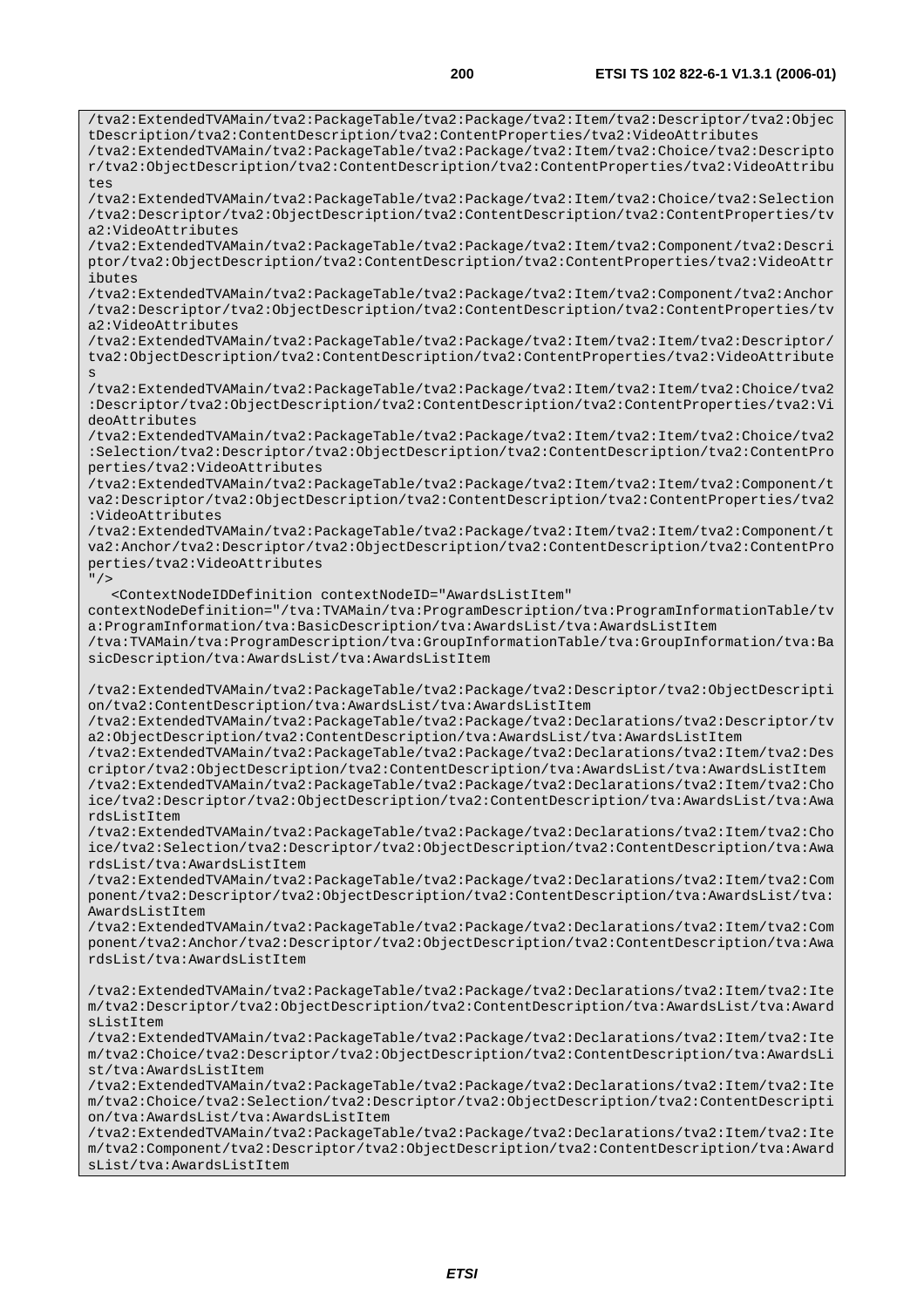/tva2:ExtendedTVAMain/tva2:PackageTable/tva2:Package/tva2:Declarations/tva2:Item/tva2:Ite m/tva2:Component/tva2:Anchor/tva2:Descriptor/tva2:ObjectDescription/tva2:ContentDescripti on/tva:AwardsList/tva:AwardsListItem /tva2:ExtendedTVAMain/tva2:PackageTable/tva2:Package/tva2:Declarations/tva2:Component/tva 2:Descriptor/tva2:ObjectDescription/tva2:ContentDescription/tva:AwardsList/tva:AwardsList Item /tva2:ExtendedTVAMain/tva2:PackageTable/tva2:Package/tva2:Declarations/tva2:Component/tva 2:Anchor/tva2:Descriptor/tva2:ObjectDescription/tva2:ContentDescription/tva:AwardsList/tv a:AwardsListItem /tva2:ExtendedTVAMain/tva2:PackageTable/tva2:Package/tva2:Declarations/tva2:Anchor/tva2:D escriptor/tva2:ObjectDescription/tva2:ContentDescription/tva:AwardsList/tva:AwardsListIte m /tva2:ExtendedTVAMain/tva2:PackageTable/tva2:Package/tva2:Item/tva2:Descriptor/tva2:Objec tDescription/tva2:ContentDescription/tva:AwardsList/tva:AwardsListItem /tva2:ExtendedTVAMain/tva2:PackageTable/tva2:Package/tva2:Item/tva2:Choice/tva2:Descripto r/tva2:ObjectDescription/tva2:ContentDescription/tva:AwardsList/tva:AwardsListItem /tva2:ExtendedTVAMain/tva2:PackageTable/tva2:Package/tva2:Item/tva2:Choice/tva2:Selection /tva2:Descriptor/tva2:ObjectDescription/tva2:ContentDescription/tva:AwardsList/tva:Awards ListItem /tva2:ExtendedTVAMain/tva2:PackageTable/tva2:Package/tva2:Item/tva2:Component/tva2:Descri ptor/tva2:ObjectDescription/tva2:ContentDescription/tva:AwardsList/tva:AwardsListItem /tva2:ExtendedTVAMain/tva2:PackageTable/tva2:Package/tva2:Item/tva2:Component/tva2:Anchor /tva2:Descriptor/tva2:ObjectDescription/tva2:ContentDescription/tva:AwardsList/tva:Awards ListItem /tva2:ExtendedTVAMain/tva2:PackageTable/tva2:Package/tva2:Item/tva2:Item/tva2:Descriptor/ tva2:ObjectDescription/tva2:ContentDescription/tva:AwardsList/tva:AwardsListItem /tva2:ExtendedTVAMain/tva2:PackageTable/tva2:Package/tva2:Item/tva2:Item/tva2:Choice/tva2 :Descriptor/tva2:ObjectDescription/tva2:ContentDescription/tva:AwardsList/tva:AwardsListI  $t$ em /tva2:ExtendedTVAMain/tva2:PackageTable/tva2:Package/tva2:Item/tva2:Item/tva2:Choice/tva2 :Selection/tva2:Descriptor/tva2:ObjectDescription/tva2:ContentDescription/tva:AwardsList/ tva:AwardsListItem /tva2:ExtendedTVAMain/tva2:PackageTable/tva2:Package/tva2:Item/tva2:Item/tva2:Component/t va2:Descriptor/tva2:ObjectDescription/tva2:ContentDescription/tva:AwardsList/tva:AwardsLi stItem /tva2:ExtendedTVAMain/tva2:PackageTable/tva2:Package/tva2:Item/tva2:Item/tva2:Component/t va2:Anchor/tva2:Descriptor/tva2:ObjectDescription/tva2:ContentDescription/tva:AwardsList/ tva:AwardsListItem  $"$ /> <ContextNodeIDDefinition contextNodeID="Price" contextNodeDefinition="/tva:TVAMain/tva:ProgramDescription/tva:ProgramInformationTable/tv a:ProgramInformation/tva:BasicDescription/tva:PurchaseList/tva:PurchaseItem/tva:Price /tva:TVAMain/tva:ProgramDescription/tva:GroupInformationTable/tva:GroupInformation/tva:Ba sicDescription/tva:PurchaseList/tva:PurchaseItem/tva:Price /tva:TVAMain/tva:ProgramDescription/tva:ProgramLocationTable/tva:BroadcastEvent/tva:Insta nceDescription/tva:PurchaseList/tva:PurchaseItem/tva:Price /tva:TVAMain/tva:ProgramDescription/tva:ProgramLocationTable/tva:Schedule/tva:ScheduleEve nt/tva:PurchaseList/tva:PurchaseItem/tva:Price /tva:TVAMain/tva:ProgramDescription/tva:ProgramLocationTable/tva:OnDemandProgram/tva:Inst anceDescription/tva:PurchaseList/tva:PurchaseItem/tva:Price /tva:TVAMain/tva:ProgramDescription/tva:ProgramLocationTable/tva:OnDemandService/tva:OnDe mandProgram/tva:InstanceDescription/tva:PurchaseList/tva:PurchaseItem/tva:Price /tva:TVAMain/tva:ProgramDescription/tva:PurchaseInformationTable/tva:PurchaseInformation/ tva:Price /tva2:ExtendedTVAMain/tva2:PackageTable/tva2:Package/tva2:Descriptor/tva2:ObjectDescripti on/tva2:ContentDescription/tva:PurchaseList/tva:PurchaseItem/tva:Price /tva2:ExtendedTVAMain/tva2:PackageTable/tva2:Package/tva2:Declarations/tva2:Descriptor/tv a2:ObjectDescription/tva2:ContentDescription/tva:PurchaseList/tva:PurchaseItem/tva:Price /tva2:ExtendedTVAMain/tva2:PackageTable/tva2:Package/tva2:Declarations/tva2:Item/tva2:Des criptor/tva2:ObjectDescription/tva2:ContentDescription/tva:PurchaseList/tva:PurchaseItem/ tva:Price

/tva2:ExtendedTVAMain/tva2:PackageTable/tva2:Package/tva2:Declarations/tva2:Item/tva2:Cho ice/tva2:Descriptor/tva2:ObjectDescription/tva2:ContentDescription/tva:PurchaseList/tva:P urchaseItem/tva:Price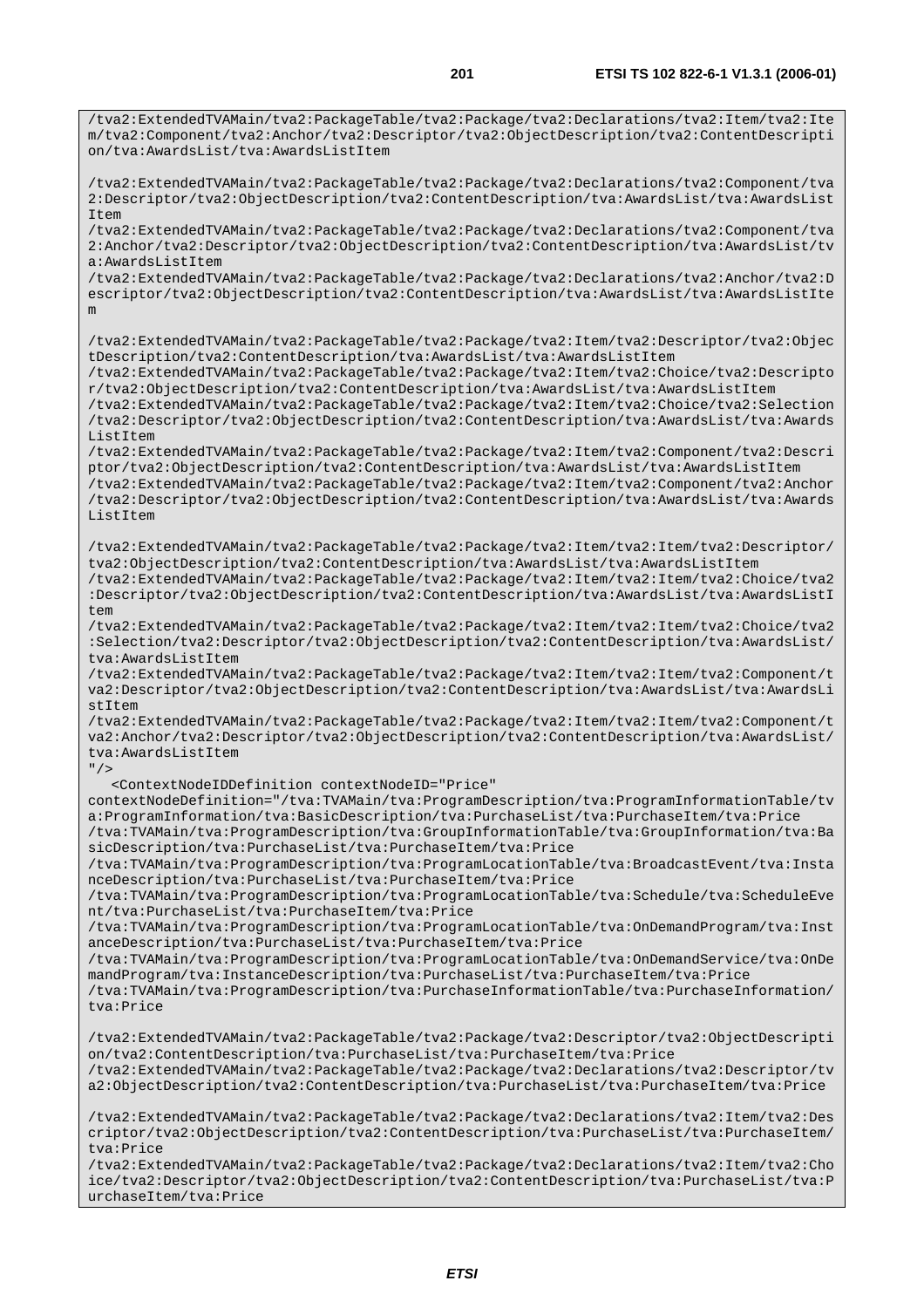/tva2:ExtendedTVAMain/tva2:PackageTable/tva2:Package/tva2:Declarations/tva2:Item/tva2:Cho ice/tva2:Selection/tva2:Descriptor/tva2:ObjectDescription/tva2:ContentDescription/tva:Pur chaseList/tva:PurchaseItem/tva:Price

/tva2:ExtendedTVAMain/tva2:PackageTable/tva2:Package/tva2:Declarations/tva2:Item/tva2:Com ponent/tva2:Descriptor/tva2:ObjectDescription/tva2:ContentDescription/tva:PurchaseList/tv a:PurchaseItem/tva:Price

/tva2:ExtendedTVAMain/tva2:PackageTable/tva2:Package/tva2:Declarations/tva2:Item/tva2:Com ponent/tva2:Anchor/tva2:Descriptor/tva2:ObjectDescription/tva2:ContentDescription/tva:Pur chaseList/tva:PurchaseItem/tva:Price

/tva2:ExtendedTVAMain/tva2:PackageTable/tva2:Package/tva2:Declarations/tva2:Item/tva2:Ite m/tva2:Descriptor/tva2:ObjectDescription/tva2:ContentDescription/tva:PurchaseList/tva:Pur chaseItem/tva:Price

/tva2:ExtendedTVAMain/tva2:PackageTable/tva2:Package/tva2:Declarations/tva2:Item/tva2:Ite m/tva2:Choice/tva2:Descriptor/tva2:ObjectDescription/tva2:ContentDescription/tva:Purchase List/tva:PurchaseItem/tva:Price

/tva2:ExtendedTVAMain/tva2:PackageTable/tva2:Package/tva2:Declarations/tva2:Item/tva2:Ite m/tva2:Choice/tva2:Selection/tva2:Descriptor/tva2:ObjectDescription/tva2:ContentDescripti on/tva:PurchaseList/tva:PurchaseItem/tva:Price

/tva2:ExtendedTVAMain/tva2:PackageTable/tva2:Package/tva2:Declarations/tva2:Item/tva2:Ite m/tva2:Component/tva2:Descriptor/tva2:ObjectDescription/tva2:ContentDescription/tva:Purch aseList/tva:PurchaseItem/tva:Price

/tva2:ExtendedTVAMain/tva2:PackageTable/tva2:Package/tva2:Declarations/tva2:Item/tva2:Ite m/tva2:Component/tva2:Anchor/tva2:Descriptor/tva2:ObjectDescription/tva2:ContentDescripti on/tva:PurchaseList/tva:PurchaseItem/tva:Price

/tva2:ExtendedTVAMain/tva2:PackageTable/tva2:Package/tva2:Declarations/tva2:Component/tva 2:Descriptor/tva2:ObjectDescription/tva2:ContentDescription/tva:PurchaseList/tva:Purchase Item/tva:Price

/tva2:ExtendedTVAMain/tva2:PackageTable/tva2:Package/tva2:Declarations/tva2:Component/tva 2:Anchor/tva2:Descriptor/tva2:ObjectDescription/tva2:ContentDescription/tva:PurchaseList/ tva:PurchaseItem/tva:Price

/tva2:ExtendedTVAMain/tva2:PackageTable/tva2:Package/tva2:Declarations/tva2:Anchor/tva2:D escriptor/tva2:ObjectDescription/tva2:ContentDescription/tva:PurchaseList/tva:PurchaseIte m/tva:Price

/tva2:ExtendedTVAMain/tva2:PackageTable/tva2:Package/tva2:Item/tva2:Descriptor/tva2:Objec tDescription/tva2:ContentDescription/tva:PurchaseList/tva:PurchaseItem/tva:Price

/tva2:ExtendedTVAMain/tva2:PackageTable/tva2:Package/tva2:Item/tva2:Choice/tva2:Descripto r/tva2:ObjectDescription/tva2:ContentDescription/tva:PurchaseList/tva:PurchaseItem/tva:Pr ice

/tva2:ExtendedTVAMain/tva2:PackageTable/tva2:Package/tva2:Item/tva2:Choice/tva2:Selection /tva2:Descriptor/tva2:ObjectDescription/tva2:ContentDescription/tva:PurchaseList/tva:Purc haseItem/tva:Price

/tva2:ExtendedTVAMain/tva2:PackageTable/tva2:Package/tva2:Item/tva2:Component/tva2:Descri ptor/tva2:ObjectDescription/tva2:ContentDescription/tva:PurchaseList/tva:PurchaseItem/tva :Price

/tva2:ExtendedTVAMain/tva2:PackageTable/tva2:Package/tva2:Item/tva2:Component/tva2:Anchor /tva2:Descriptor/tva2:ObjectDescription/tva2:ContentDescription/tva:PurchaseList/tva:Purc haseItem/tva:Price

/tva2:ExtendedTVAMain/tva2:PackageTable/tva2:Package/tva2:Item/tva2:Item/tva2:Descriptor/ tva2:ObjectDescription/tva2:ContentDescription/tva:PurchaseList/tva:PurchaseItem/tva:Pric e

/tva2:ExtendedTVAMain/tva2:PackageTable/tva2:Package/tva2:Item/tva2:Item/tva2:Choice/tva2 :Descriptor/tva2:ObjectDescription/tva2:ContentDescription/tva:PurchaseList/tva:PurchaseI tem/tva:Price

/tva2:ExtendedTVAMain/tva2:PackageTable/tva2:Package/tva2:Item/tva2:Item/tva2:Choice/tva2 :Selection/tva2:Descriptor/tva2:ObjectDescription/tva2:ContentDescription/tva:PurchaseLis t/tva:PurchaseItem/tva:Price

/tva2:ExtendedTVAMain/tva2:PackageTable/tva2:Package/tva2:Item/tva2:Item/tva2:Component/t va2:Descriptor/tva2:ObjectDescription/tva2:ContentDescription/tva:PurchaseList/tva:Purcha seItem/tva:Price

/tva2:ExtendedTVAMain/tva2:PackageTable/tva2:Package/tva2:Item/tva2:Item/tva2:Component/t va2:Anchor/tva2:Descriptor/tva2:ObjectDescription/tva2:ContentDescription/tva:PurchaseLis t/tva:PurchaseItem/tva:Price

 $''$  / >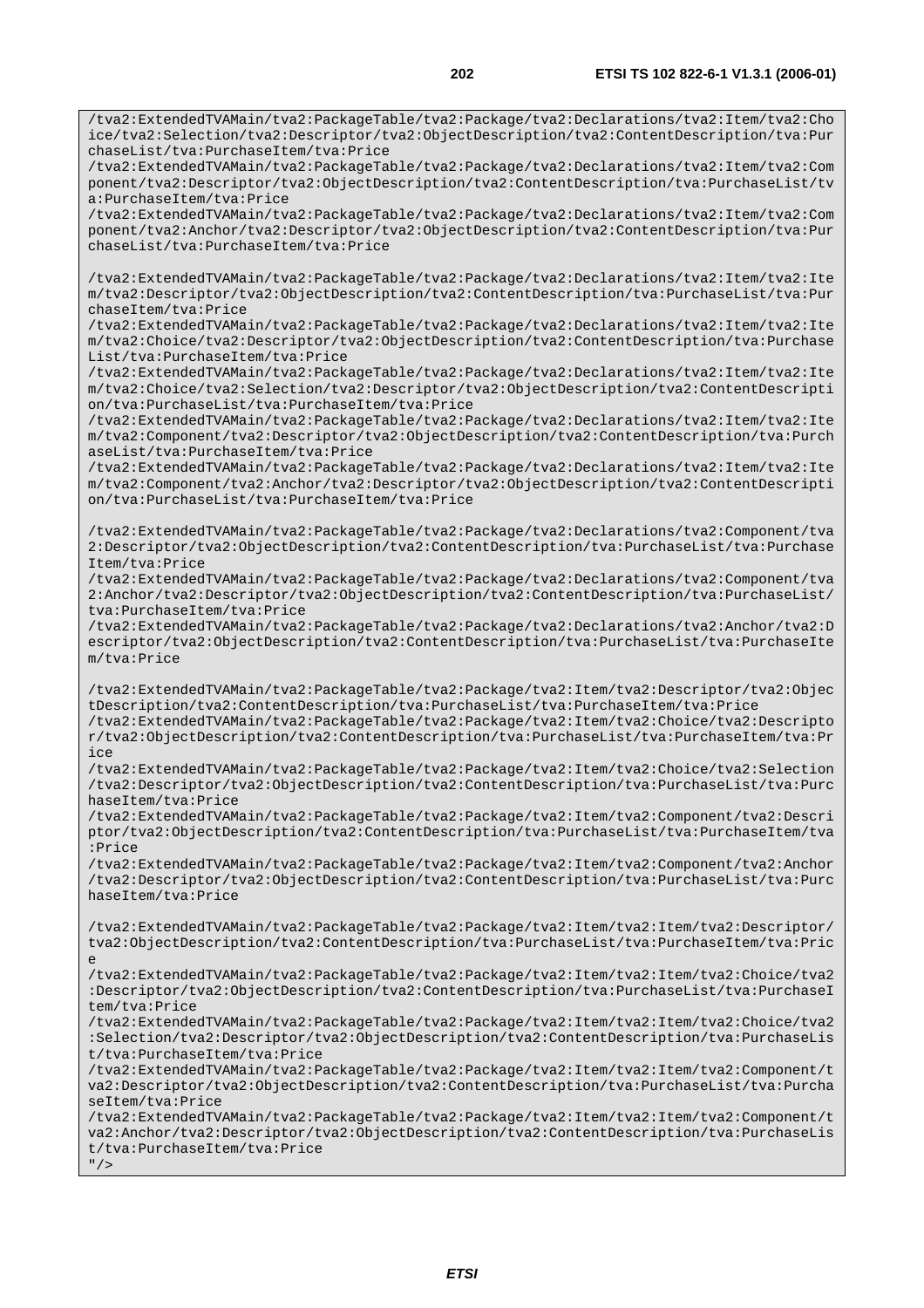$\leq$   $\vert$   $-$ ######################################################################################## --> <!-- ContextNodeIDs with multiple xPath for RMPI -->  $<$ ! --######################################################################################## --> <ContextNodeIDDefinition contextNodeID="ExtendRights" contextNodeDefinition="/tva:TVAMain/tva:ProgramDescription/tva:ProgramInformationTable/tv a:ProgramInformation/tva:BasicDescription/tva:PurchaseList/tva2:ExtendedPurchaseItem/tva2 :RMPIDescription/tva2:ExtendRights /tva:TVAMain/tva:ProgramDescription/tva:GroupInformationTable/tva:GroupInformation/tva:Ba sicDescription/tva:PurchaseList/tva2:ExtendedPurchaseItem/tva2:RMPIDescription/tva2:Exten dRights /tva:TVAMain/tva:ProgramDescription/tva:ProgramLocationTable/tva:BroadcastEvent/tva:Insta nceDescription/tva:PurchaseList/tva2:ExtendedPurchaseItem/tva2:RMPIDescription/tva2:Exten dRights /tva:TVAMain/tva:ProgramDescription/tva:ProgramLocationTable/tva:Schedule/tva:ScheduleEve nt/tva:PurchaseList/tva2:ExtendedPurchaseItem/tva2:RMPIDescription/tva2:ExtendRights /tva:TVAMain/tva:ProgramDescription/tva:ProgramLocationTable/tva:OnDemandProgram/tva:Inst anceDescription/tva2:ExtendedPurchaseItem/tva2:RMPIDescription/tva2:ExtendRights /tva:TVAMain/tva:ProgramDescription/tva:ProgramLocationTable/tva:OnDemandService/tva:OnDe mandProgram/tva:InstanceDescription/tva2:ExtendedPurchaseItem/tva2:RMPIDescription/tva2:E xtendRights /tva2:ExtendedTVAMain/tva2:RMPITable/tva2:RMPIDescription/tva2:ExtendRights"/> <ContextNodeIDDefinition contextNodeID="AnyDomainRights" contextNodeDefinition="/tva:TVAMain/tva:ProgramDescription/tva:ProgramInformationTable/tv a:ProgramInformation/tva:BasicDescription/tva:PurchaseList/tva2:ExtendedPurchaseItem/tva2 :RMPIDescription/tva2:AnyDomainRights /tva:TVAMain/tva:ProgramDescription/tva:GroupInformationTable/tva:GroupInformation/tva:Ba sicDescription/tva:PurchaseList/tva2:ExtendedPurchaseItem/tva2:RMPIDescription/tva2:AnyDo mainRights /tva:TVAMain/tva:ProgramDescription/tva:ProgramLocationTable/tva:BroadcastEvent/tva:Insta nceDescription/tva:PurchaseList/tva2:ExtendedPurchaseItem/tva2:RMPIDescription/tva2:AnyDo mainRights /tva:TVAMain/tva:ProgramDescription/tva:ProgramLocationTable/tva:Schedule/tva:ScheduleEve nt/tva:PurchaseList/tva2:ExtendedPurchaseItem/tva2:RMPIDescription/tva2:AnyDomainRights /tva:TVAMain/tva:ProgramDescription/tva:ProgramLocationTable/tva:OnDemandProgram/tva:Inst anceDescription/tva2:ExtendedPurchaseItem/tva2:RMPIDescription/tva2:AnyDomainRights /tva:TVAMain/tva:ProgramDescription/tva:ProgramLocationTable/tva:OnDemandService/tva:OnDe mandProgram/tva:InstanceDescription/tva2:ExtendedPurchaseItem/tva2:RMPIDescription/tva2:A nyDomainRights /tva2:ExtendedTVAMain/tva2:RMPITable/tva2:RMPIDescription/tva2:AnyDomainRights"/> <ContextNodeIDDefinition contextNodeID="ReceivingDomainRights" contextNodeDefinition="/tva:TVAMain/tva:ProgramDescription/tva:ProgramInformationTable/tv a:ProgramInformation/tva:BasicDescription/tva:PurchaseList/tva2:ExtendedPurchaseItem/tva2 :RMPIDescription/tva2:ReceivingDomainRights /tva:TVAMain/tva:ProgramDescription/tva:GroupInformationTable/tva:GroupInformation/tva:Ba sicDescription/tva:PurchaseList/tva2:ExtendedPurchaseItem/tva2:RMPIDescription/tva2:Recei vingDomainRights /tva:TVAMain/tva:ProgramDescription/tva:ProgramLocationTable/tva:BroadcastEvent/tva:Insta nceDescription/tva:PurchaseList/tva2:ExtendedPurchaseItem/tva2:RMPIDescription/tva2:Recei vingDomainRights /tva:TVAMain/tva:ProgramDescription/tva:ProgramLocationTable/tva:Schedule/tva:ScheduleEve nt/tva:PurchaseList/tva2:ExtendedPurchaseItem/tva2:RMPIDescription/tva2:ReceivingDomainRi ghts /tva:TVAMain/tva:ProgramDescription/tva:ProgramLocationTable/tva:OnDemandProgram/tva:Inst anceDescription/tva2:ExtendedPurchaseItem/tva2:RMPIDescription/tva2:ReceivingDomainRights /tva:TVAMain/tva:ProgramDescription/tva:ProgramLocationTable/tva:OnDemandService/tva:OnDe mandProgram/tva:InstanceDescription/tva2:ExtendedPurchaseItem/tva2:RMPIDescription/tva2:R eceivingDomainRights /tva2:ExtendedTVAMain/tva2:RMPITable/tva2:RMPIDescription/tva2:ReceivingDomainRights"/>  $<$ !  $-$ ######################################################################################## --> <!-- ContextNodeIDs for Package  $--&>$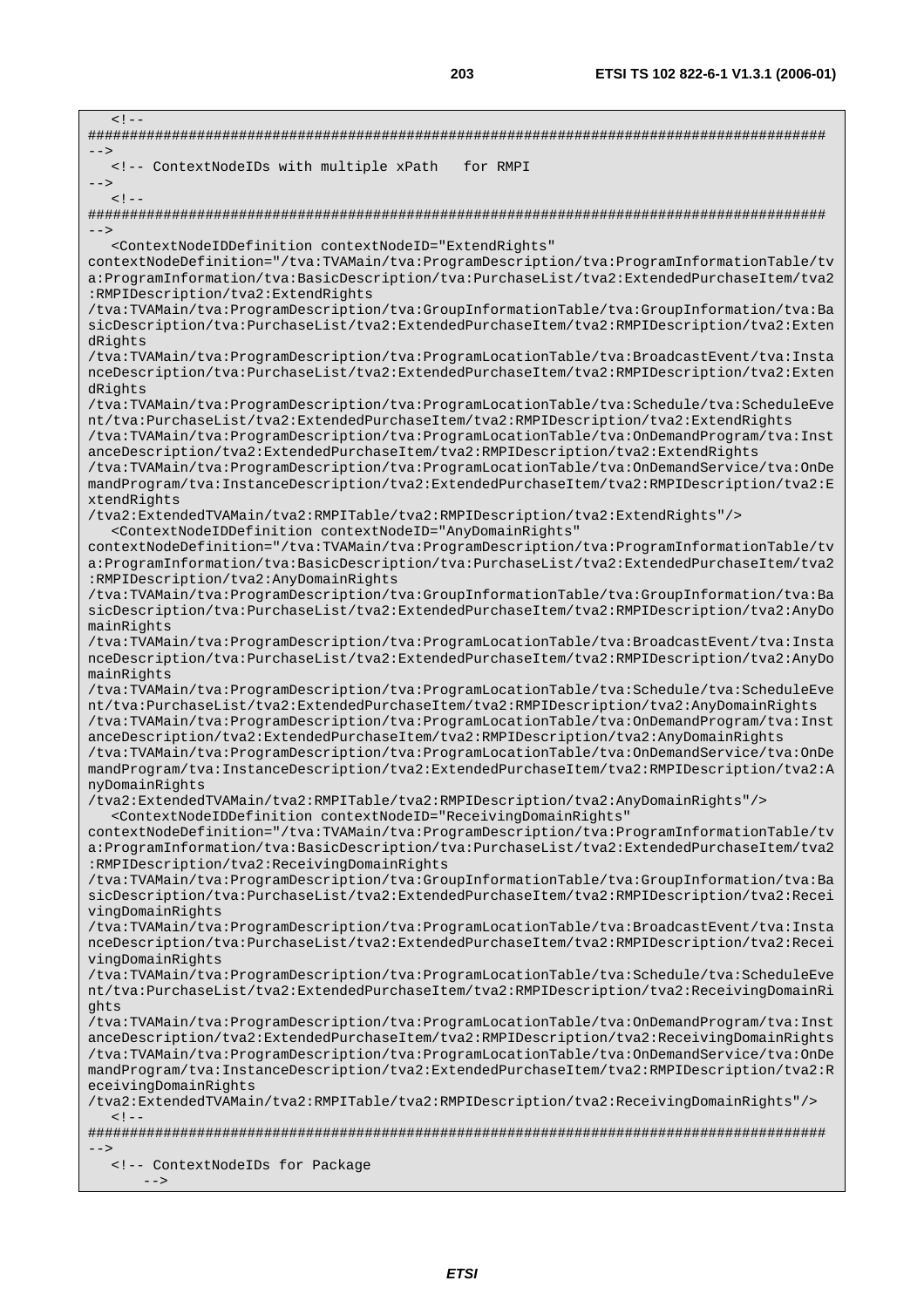$\leq$   $\vert$   $-$ ######################################################################################## --> <ContextNodeIDDefinition contextNodeID="Package" contextNodeDefinition="/tva2:ExtendedTVAMain/tva2:PackageTable/tva2:Package"/> <ContextNodeIDDefinition contextNodeID="ContentProperties" contextNodeDefinition=" /tva:TVAMain/tva:ProgramDescription/tva:ProgramInformationTable/tva:ProgramInformation/tv a2:ExtendedContentDescription/tva2:ContentProperties /tva:TVAMain/tva:ProgramDescription/tva:GroupInformationTable/tva:GroupInformation/tva2:E xtendedContentDescription/tva2:ContentProperties /tva2:ExtendedTVAMain/tva2:PackageTable/tva2:Package/tva2:Descriptor/tva2:ObjectDescripti on/tva2:ContentDescription/tva2:ContentProperties /tva2:ExtendedTVAMain/tva2:PackageTable/tva2:Package/tva2:Declarations/tva2:Descriptor/tv a2:ObjectDescription/tva2:ContentDescription/tva2:ContentProperties /tva2:ExtendedTVAMain/tva2:PackageTable/tva2:Package/tva2:Declarations/tva2:Item/tva2:Des criptor/tva2:ObjectDescription/tva2:ContentDescription/tva2:ContentProperties /tva2:ExtendedTVAMain/tva2:PackageTable/tva2:Package/tva2:Declarations/tva2:Item/tva2:Cho ice/tva2:Descriptor/tva2:ObjectDescription/tva2:ContentDescription/tva2:ContentProperties /tva2:ExtendedTVAMain/tva2:PackageTable/tva2:Package/tva2:Declarations/tva2:Item/tva2:Cho ice/tva2:Selection/tva2:Descriptor/tva2:ObjectDescription/tva2:ContentDescription/tva2:Co ntentProperties /tva2:ExtendedTVAMain/tva2:PackageTable/tva2:Package/tva2:Declarations/tva2:Item/tva2:Com ponent/tva2:Descriptor/tva2:ObjectDescription/tva2:ContentDescription/tva2:ContentPropert ies /tva2:ExtendedTVAMain/tva2:PackageTable/tva2:Package/tva2:Declarations/tva2:Item/tva2:Com ponent/tva2:Anchor/tva2:Descriptor/tva2:ObjectDescription/tva2:ContentDescription/tva2:Co ntentProperties /tva2:ExtendedTVAMain/tva2:PackageTable/tva2:Package/tva2:Declarations/tva2:Item/tva2:Ite m/tva2:Descriptor/tva2:ObjectDescription/tva2:ContentDescription/tva2:ContentProperties /tva2:ExtendedTVAMain/tva2:PackageTable/tva2:Package/tva2:Declarations/tva2:Item/tva2:Ite m/tva2:Choice/tva2:Descriptor/tva2:ObjectDescription/tva2:ContentDescription/tva2:Content Properties /tva2:ExtendedTVAMain/tva2:PackageTable/tva2:Package/tva2:Declarations/tva2:Item/tva2:Ite m/tva2:Choice/tva2:Selection/tva2:Descriptor/tva2:ObjectDescription/tva2:ContentDescripti on/tva2:ContentProperties /tva2:ExtendedTVAMain/tva2:PackageTable/tva2:Package/tva2:Declarations/tva2:Item/tva2:Ite m/tva2:Component/tva2:Descriptor/tva2:ObjectDescription/tva2:ContentDescription/tva2:Cont entProperties /tva2:ExtendedTVAMain/tva2:PackageTable/tva2:Package/tva2:Declarations/tva2:Item/tva2:Ite m/tva2:Component/tva2:Anchor/tva2:Descriptor/tva2:ObjectDescription/tva2:ContentDescripti on/tva2:ContentProperties /tva2:ExtendedTVAMain/tva2:PackageTable/tva2:Package/tva2:Declarations/tva2:Component/tva 2:Descriptor/tva2:ObjectDescription/tva2:ContentDescription/tva2:ContentProperties /tva2:ExtendedTVAMain/tva2:PackageTable/tva2:Package/tva2:Declarations/tva2:Component/tva 2:Anchor/tva2:Descriptor/tva2:ObjectDescription/tva2:ContentDescription/tva2:ContentPrope rties /tva2:ExtendedTVAMain/tva2:PackageTable/tva2:Package/tva2:Declarations/tva2:Anchor/tva2:D escriptor/tva2:ObjectDescription/tva2:ContentDescription/tva2:ContentProperties /tva2:ExtendedTVAMain/tva2:PackageTable/tva2:Package/tva2:Item/tva2:Descriptor/tva2:Objec tDescription/tva2:ContentDescription/tva2:ContentProperties /tva2:ExtendedTVAMain/tva2:PackageTable/tva2:Package/tva2:Item/tva2:Choice/tva2:Descripto r/tva2:ObjectDescription/tva2:ContentDescription/tva2:ContentProperties /tva2:ExtendedTVAMain/tva2:PackageTable/tva2:Package/tva2:Item/tva2:Choice/tva2:Selection /tva2:Descriptor/tva2:ObjectDescription/tva2:ContentDescription/tva2:ContentProperties /tva2:ExtendedTVAMain/tva2:PackageTable/tva2:Package/tva2:Item/tva2:Component/tva2:Descri ptor/tva2:ObjectDescription/tva2:ContentDescription/tva2:ContentProperties /tva2:ExtendedTVAMain/tva2:PackageTable/tva2:Package/tva2:Item/tva2:Component/tva2:Anchor /tva2:Descriptor/tva2:ObjectDescription/tva2:ContentDescription/tva2:ContentProperties /tva2:ExtendedTVAMain/tva2:PackageTable/tva2:Package/tva2:Item/tva2:Item/tva2:Descriptor/ tva2:ObjectDescription/tva2:ContentDescription/tva2:ContentProperties /tva2:ExtendedTVAMain/tva2:PackageTable/tva2:Package/tva2:Item/tva2:Item/tva2:Choice/tva2 :Descriptor/tva2:ObjectDescription/tva2:ContentDescription/tva2:ContentProperties /tva2:ExtendedTVAMain/tva2:PackageTable/tva2:Package/tva2:Item/tva2:Item/tva2:Choice/tva2 :Selection/tva2:Descriptor/tva2:ObjectDescription/tva2:ContentDescription/tva2:ContentPro perties /tva2:ExtendedTVAMain/tva2:PackageTable/tva2:Package/tva2:Item/tva2:Item/tva2:Component/t va2:Descriptor/tva2:ObjectDescription/tva2:ContentDescription/tva2:ContentProperties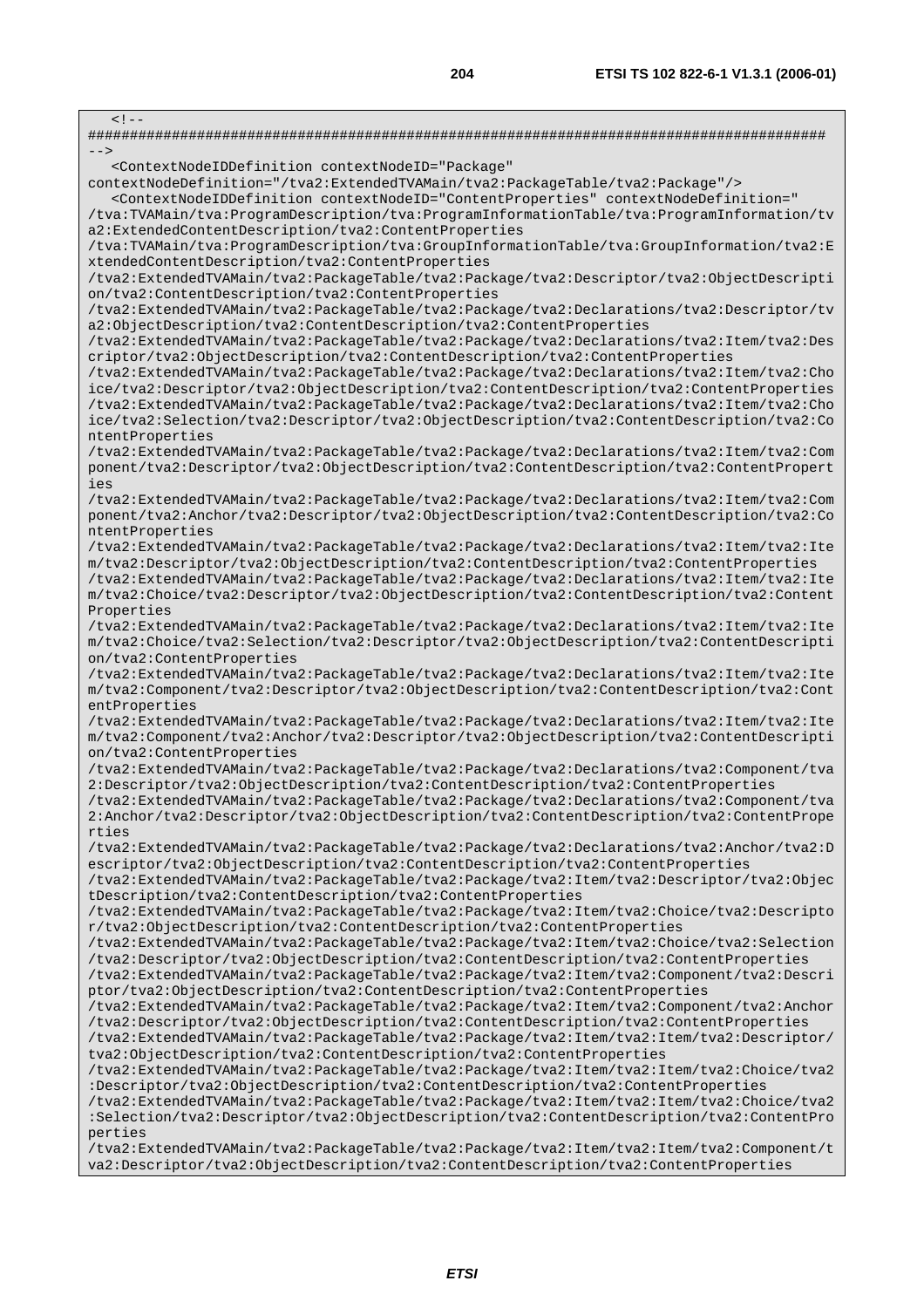/tva2:ExtendedTVAMain/tva2:PackageTable/tva2:Package/tva2:Item/tva2:Item/tva2:Component/t va2:Anchor/tva2:Descriptor/tva2:ObjectDescription/tva2:ContentDescription/tva2:ContentPro perties  $^{\prime\prime}$  /  $>$  $\lt$   $\vdash$   $\vdash$ ######################################################################################## --> <!-- ContextNodeIDs for Various types of Contents  $- < 1 - -$ ######################################################################################## -->  $\lt$  ! ######################################################################################## --> <!-- ContextNodeID for AudioContent in Package -->  $< 1 - -$ ######################################################################################## --> <ContextNodeIDDefinition contextNodeID="AudioContent" contextNodeDefinition=" /tva:TVAMain/tva:ProgramDescription/tva:ProgramInformationTable/tva:ProgramInformation/tv a2:ExtendedContentDescription/tva2:ContentProperties/tva2:AudioAttributes /tva:TVAMain/tva:ProgramDescription/tva:GroupInformationTable/tva:GroupInformation/tva2:E xtendedContentDescription/tva2:ContentProperties/tva2:AudioAttributes /tva2:ExtendedTVAMain/tva2:PackageTable/tva2:Package/tva2:Descriptor/tva2:ObjectDescripti on/tva2:ContentDescription/tva2:ContentProperties/tva2:AudioAttributes /tva2:ExtendedTVAMain/tva2:PackageTable/tva2:Package/tva2:Declarations/tva2:Descriptor/tv a2:ObjectDescription/tva2:ContentDescription/tva2:ContentProperties/tva2:AudioAttributes /tva2:ExtendedTVAMain/tva2:PackageTable/tva2:Package/tva2:Declarations/tva2:Item/tva2:Des criptor/tva2:ObjectDescription/tva2:ContentDescription/tva2:ContentProperties/tva2:AudioA ttributes /tva2:ExtendedTVAMain/tva2:PackageTable/tva2:Package/tva2:Declarations/tva2:Item/tva2:Cho ice/tva2:Descriptor/tva2:ObjectDescription/tva2:ContentDescription/tva2:ContentProperties /tva2:AudioAttributes /tva2:ExtendedTVAMain/tva2:PackageTable/tva2:Package/tva2:Declarations/tva2:Item/tva2:Cho ice/tva2:Selection/tva2:Descriptor/tva2:ObjectDescription/tva2:ContentDescription/tva2:Co ntentProperties/tva2:AudioAttributes /tva2:ExtendedTVAMain/tva2:PackageTable/tva2:Package/tva2:Declarations/tva2:Item/tva2:Com ponent/tva2:Descriptor/tva2:ObjectDescription/tva2:ContentDescription/tva2:ContentPropert ies/tva2:AudioAttributes /tva2:ExtendedTVAMain/tva2:PackageTable/tva2:Package/tva2:Declarations/tva2:Item/tva2:Com ponent/tva2:Anchor/tva2:Descriptor/tva2:ObjectDescription/tva2:ContentDescription/tva2:Co ntentProperties/tva2:AudioAttributes /tva2:ExtendedTVAMain/tva2:PackageTable/tva2:Package/tva2:Declarations/tva2:Item/tva2:Ite m/tva2:Descriptor/tva2:ObjectDescription/tva2:ContentDescription/tva2:ContentProperties/t va2:AudioAttributes /tva2:ExtendedTVAMain/tva2:PackageTable/tva2:Package/tva2:Declarations/tva2:Item/tva2:Ite m/tva2:Choice/tva2:Descriptor/tva2:ObjectDescription/tva2:ContentDescription/tva2:Content Properties/tva2:AudioAttributes /tva2:ExtendedTVAMain/tva2:PackageTable/tva2:Package/tva2:Declarations/tva2:Item/tva2:Ite m/tva2:Choice/tva2:Selection/tva2:Descriptor/tva2:ObjectDescription/tva2:ContentDescripti on/tva2:ContentProperties/tva2:AudioAttributes /tva2:ExtendedTVAMain/tva2:PackageTable/tva2:Package/tva2:Declarations/tva2:Item/tva2:Ite m/tva2:Component/tva2:Descriptor/tva2:ObjectDescription/tva2:ContentDescription/tva2:Cont entProperties/tva2:AudioAttributes /tva2:ExtendedTVAMain/tva2:PackageTable/tva2:Package/tva2:Declarations/tva2:Item/tva2:Ite m/tva2:Component/tva2:Anchor/tva2:Descriptor/tva2:ObjectDescription/tva2:ContentDescripti on/tva2:ContentProperties/tva2:AudioAttributes /tva2:ExtendedTVAMain/tva2:PackageTable/tva2:Package/tva2:Declarations/tva2:Component/tva 2:Descriptor/tva2:ObjectDescription/tva2:ContentDescription/tva2:ContentProperties/tva2:A udioAttributes /tva2:ExtendedTVAMain/tva2:PackageTable/tva2:Package/tva2:Declarations/tva2:Component/tva 2:Anchor/tva2:Descriptor/tva2:ObjectDescription/tva2:ContentDescription/tva2:ContentPrope rties/tva2:AudioAttributes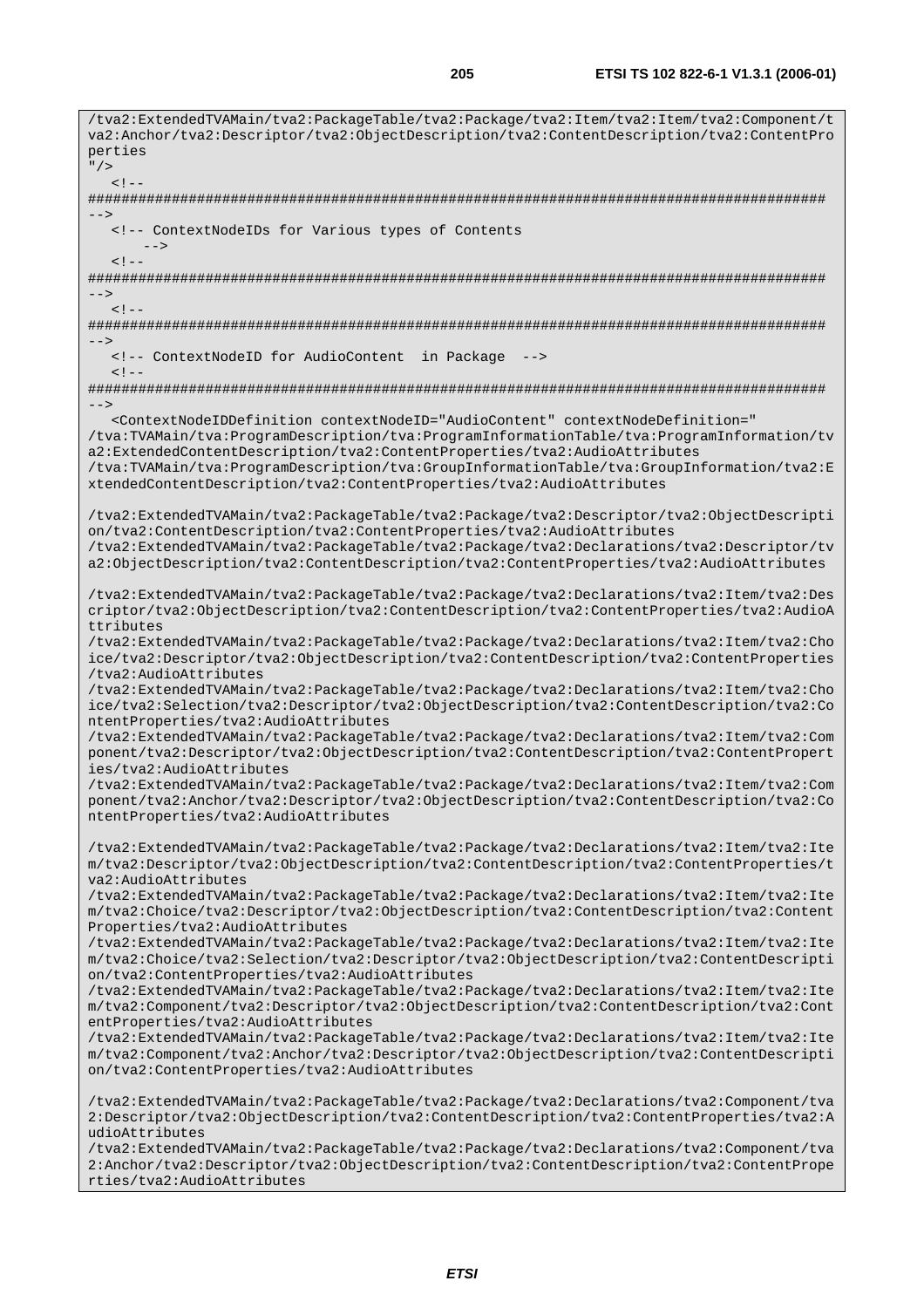/tva2:ExtendedTVAMain/tva2:PackageTable/tva2:Package/tva2:Declarations/tva2:Anchor/tva2:D escriptor/tva2:ObjectDescription/tva2:ContentDescription/tva2:ContentProperties/tva2:Audi oAttributes /tva2:ExtendedTVAMain/tva2:PackageTable/tva2:Package/tva2:Item/tva2:Descriptor/tva2:Objec tDescription/tva2:ContentDescription/tva2:ContentProperties/tva2:AudioAttributes /tva2:ExtendedTVAMain/tva2:PackageTable/tva2:Package/tva2:Item/tva2:Choice/tva2:Descripto r/tva2:ObjectDescription/tva2:ContentDescription/tva2:ContentProperties/tva2:AudioAttribu tes /tva2:ExtendedTVAMain/tva2:PackageTable/tva2:Package/tva2:Item/tva2:Choice/tva2:Selection /tva2:Descriptor/tva2:ObjectDescription/tva2:ContentDescription/tva2:ContentProperties/tv a2:AudioAttributes /tva2:ExtendedTVAMain/tva2:PackageTable/tva2:Package/tva2:Item/tva2:Component/tva2:Descri ptor/tva2:ObjectDescription/tva2:ContentDescription/tva2:ContentProperties/tva2:AudioAttr ibutes /tva2:ExtendedTVAMain/tva2:PackageTable/tva2:Package/tva2:Item/tva2:Component/tva2:Anchor /tva2:Descriptor/tva2:ObjectDescription/tva2:ContentDescription/tva2:ContentProperties/tv a2:AudioAttributes /tva2:ExtendedTVAMain/tva2:PackageTable/tva2:Package/tva2:Item/tva2:Item/tva2:Descriptor/ tva2:ObjectDescription/tva2:ContentDescription/tva2:ContentProperties/tva2:AudioAttribute s /tva2:ExtendedTVAMain/tva2:PackageTable/tva2:Package/tva2:Item/tva2:Item/tva2:Choice/tva2 :Descriptor/tva2:ObjectDescription/tva2:ContentDescription/tva2:ContentProperties/tva2:Au dioAttributes /tva2:ExtendedTVAMain/tva2:PackageTable/tva2:Package/tva2:Item/tva2:Item/tva2:Choice/tva2 :Selection/tva2:Descriptor/tva2:ObjectDescription/tva2:ContentDescription/tva2:ContentPro perties/tva2:AudioAttributes /tva2:ExtendedTVAMain/tva2:PackageTable/tva2:Package/tva2:Item/tva2:Item/tva2:Component/t va2:Descriptor/tva2:ObjectDescription/tva2:ContentDescription/tva2:ContentProperties/tva2 :AudioAttributes /tva2:ExtendedTVAMain/tva2:PackageTable/tva2:Package/tva2:Item/tva2:Item/tva2:Component/t va2:Anchor/tva2:Descriptor/tva2:ObjectDescription/tva2:ContentDescription/tva2:ContentPro perties/tva2:AudioAttributes "/>  $<$ ! --######################################################################################## --> <!-- ContextNodeID for VideoContent in Package -->  $\lt$  !  $-$ ######################################################################################## --> <ContextNodeIDDefinition contextNodeID="VideoContent" contextNodeDefinition=" /tva:TVAMain/tva:ProgramDescription/tva:ProgramInformationTable/tva:ProgramInformation/tv a2:ExtendedContentDescription/tva2:ContentProperties/tva2:VideoAttributes /tva:TVAMain/tva:ProgramDescription/tva:GroupInformationTable/tva:GroupInformation/tva2:E xtendedContentDescription/tva2:ContentProperties/tva2:VideoAttributes /tva2:ExtendedTVAMain/tva2:PackageTable/tva2:Package/tva2:Descriptor/tva2:ObjectDescripti on/tva2:ContentDescription/tva2:ContentProperties/tva2:VideoAttributes /tva2:ExtendedTVAMain/tva2:PackageTable/tva2:Package/tva2:Declarations/tva2:Descriptor/tv a2:ObjectDescription/tva2:ContentDescription/tva2:ContentProperties/tva2:VideoAttributes /tva2:ExtendedTVAMain/tva2:PackageTable/tva2:Package/tva2:Declarations/tva2:Item/tva2:Des criptor/tva2:ObjectDescription/tva2:ContentDescription/tva2:ContentProperties/tva2:VideoA ttributes /tva2:ExtendedTVAMain/tva2:PackageTable/tva2:Package/tva2:Declarations/tva2:Item/tva2:Cho ice/tva2:Descriptor/tva2:ObjectDescription/tva2:ContentDescription/tva2:ContentProperties /tva2:VideoAttributes /tva2:ExtendedTVAMain/tva2:PackageTable/tva2:Package/tva2:Declarations/tva2:Item/tva2:Cho ice/tva2:Selection/tva2:Descriptor/tva2:ObjectDescription/tva2:ContentDescription/tva2:Co ntentProperties/tva2:VideoAttributes /tva2:ExtendedTVAMain/tva2:PackageTable/tva2:Package/tva2:Declarations/tva2:Item/tva2:Com ponent/tva2:Descriptor/tva2:ObjectDescription/tva2:ContentDescription/tva2:ContentPropert ies/tva2:VideoAttributes /tva2:ExtendedTVAMain/tva2:PackageTable/tva2:Package/tva2:Declarations/tva2:Item/tva2:Com ponent/tva2:Anchor/tva2:Descriptor/tva2:ObjectDescription/tva2:ContentDescription/tva2:Co ntentProperties/tva2:VideoAttributes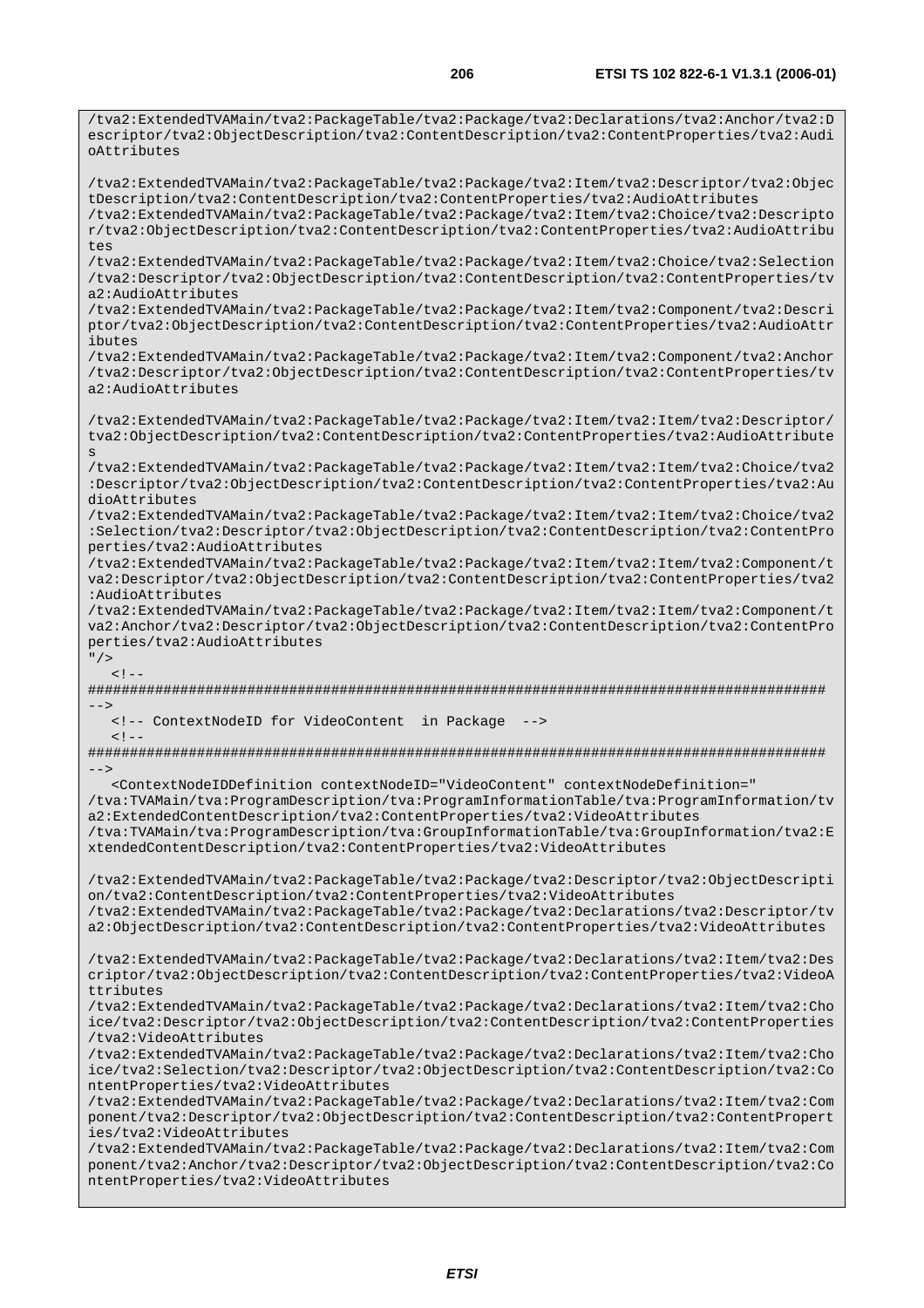/tva2:ExtendedTVAMain/tva2:PackageTable/tva2:Package/tva2:Declarations/tva2:Item/tva2:Ite

m/tva2:Descriptor/tva2:ObjectDescription/tva2:ContentDescription/tva2:ContentProperties/t va2:VideoAttributes /tva2:ExtendedTVAMain/tva2:PackageTable/tva2:Package/tva2:Declarations/tva2:Item/tva2:Ite m/tva2:Choice/tva2:Descriptor/tva2:ObjectDescription/tva2:ContentDescription/tva2:Content Properties/tva2:VideoAttributes /tva2:ExtendedTVAMain/tva2:PackageTable/tva2:Package/tva2:Declarations/tva2:Item/tva2:Ite m/tva2:Choice/tva2:Selection/tva2:Descriptor/tva2:ObjectDescription/tva2:ContentDescripti on/tva2:ContentProperties/tva2:VideoAttributes /tva2:ExtendedTVAMain/tva2:PackageTable/tva2:Package/tva2:Declarations/tva2:Item/tva2:Ite m/tva2:Component/tva2:Descriptor/tva2:ObjectDescription/tva2:ContentDescription/tva2:Cont entProperties/tva2:VideoAttributes /tva2:ExtendedTVAMain/tva2:PackageTable/tva2:Package/tva2:Declarations/tva2:Item/tva2:Ite m/tva2:Component/tva2:Anchor/tva2:Descriptor/tva2:ObjectDescription/tva2:ContentDescripti on/tva2:ContentProperties/tva2:VideoAttributes /tva2:ExtendedTVAMain/tva2:PackageTable/tva2:Package/tva2:Declarations/tva2:Component/tva 2:Descriptor/tva2:ObjectDescription/tva2:ContentDescription/tva2:ContentProperties/tva2:V ideoAttributes /tva2:ExtendedTVAMain/tva2:PackageTable/tva2:Package/tva2:Declarations/tva2:Component/tva 2:Anchor/tva2:Descriptor/tva2:ObjectDescription/tva2:ContentDescription/tva2:ContentPrope rties/tva2:VideoAttributes /tva2:ExtendedTVAMain/tva2:PackageTable/tva2:Package/tva2:Declarations/tva2:Anchor/tva2:D escriptor/tva2:ObjectDescription/tva2:ContentDescription/tva2:ContentProperties/tva2:Vide oAttributes /tva2:ExtendedTVAMain/tva2:PackageTable/tva2:Package/tva2:Item/tva2:Descriptor/tva2:Objec tDescription/tva2:ContentDescription/tva2:ContentProperties/tva2:VideoAttributes /tva2:ExtendedTVAMain/tva2:PackageTable/tva2:Package/tva2:Item/tva2:Choice/tva2:Descripto r/tva2:ObjectDescription/tva2:ContentDescription/tva2:ContentProperties/tva2:VideoAttribu tes /tva2:ExtendedTVAMain/tva2:PackageTable/tva2:Package/tva2:Item/tva2:Choice/tva2:Selection /tva2:Descriptor/tva2:ObjectDescription/tva2:ContentDescription/tva2:ContentProperties/tv a2:VideoAttributes /tva2:ExtendedTVAMain/tva2:PackageTable/tva2:Package/tva2:Item/tva2:Component/tva2:Descri ptor/tva2:ObjectDescription/tva2:ContentDescription/tva2:ContentProperties/tva2:VideoAttr ibutes /tva2:ExtendedTVAMain/tva2:PackageTable/tva2:Package/tva2:Item/tva2:Component/tva2:Anchor /tva2:Descriptor/tva2:ObjectDescription/tva2:ContentDescription/tva2:ContentProperties/tv a2:VideoAttributes /tva2:ExtendedTVAMain/tva2:PackageTable/tva2:Package/tva2:Item/tva2:Item/tva2:Descriptor/ tva2:ObjectDescription/tva2:ContentDescription/tva2:ContentProperties/tva2:VideoAttribute /tva2:ExtendedTVAMain/tva2:PackageTable/tva2:Package/tva2:Item/tva2:Item/tva2:Choice/tva2 :Descriptor/tva2:ObjectDescription/tva2:ContentDescription/tva2:ContentProperties/tva2:Vi deoAttributes /tva2:ExtendedTVAMain/tva2:PackageTable/tva2:Package/tva2:Item/tva2:Item/tva2:Choice/tva2 :Selection/tva2:Descriptor/tva2:ObjectDescription/tva2:ContentDescription/tva2:ContentPro perties/tva2:VideoAttributes /tva2:ExtendedTVAMain/tva2:PackageTable/tva2:Package/tva2:Item/tva2:Item/tva2:Component/t va2:Descriptor/tva2:ObjectDescription/tva2:ContentDescription/tva2:ContentProperties/tva2 :VideoAttributes /tva2:ExtendedTVAMain/tva2:PackageTable/tva2:Package/tva2:Item/tva2:Item/tva2:Component/t va2:Anchor/tva2:Descriptor/tva2:ObjectDescription/tva2:ContentDescription/tva2:ContentPro perties/tva2:VideoAttributes  $/$  $\lt$   $\vdash$   $\vdash$ ######################################################################################## --> <!-- ContextNodeID for StillImageContent in Package -->  $< 1 - -$ ######################################################################################## --> <ContextNodeIDDefinition contextNodeID="StillImageContent" contextNodeDefinition=" /tva:TVAMain/tva:ProgramDescription/tva:ProgramInformationTable/tva:ProgramInformation/tv a2:ExtendedContentDescription/tva2:ContentProperties/tva2:StillImageContentAttributes /tva:TVAMain/tva:ProgramDescription/tva:GroupInformationTable/tva:GroupInformation/tva2:E xtendedContentDescription/tva2:ContentProperties/tva2:StillImageContentAttributes

s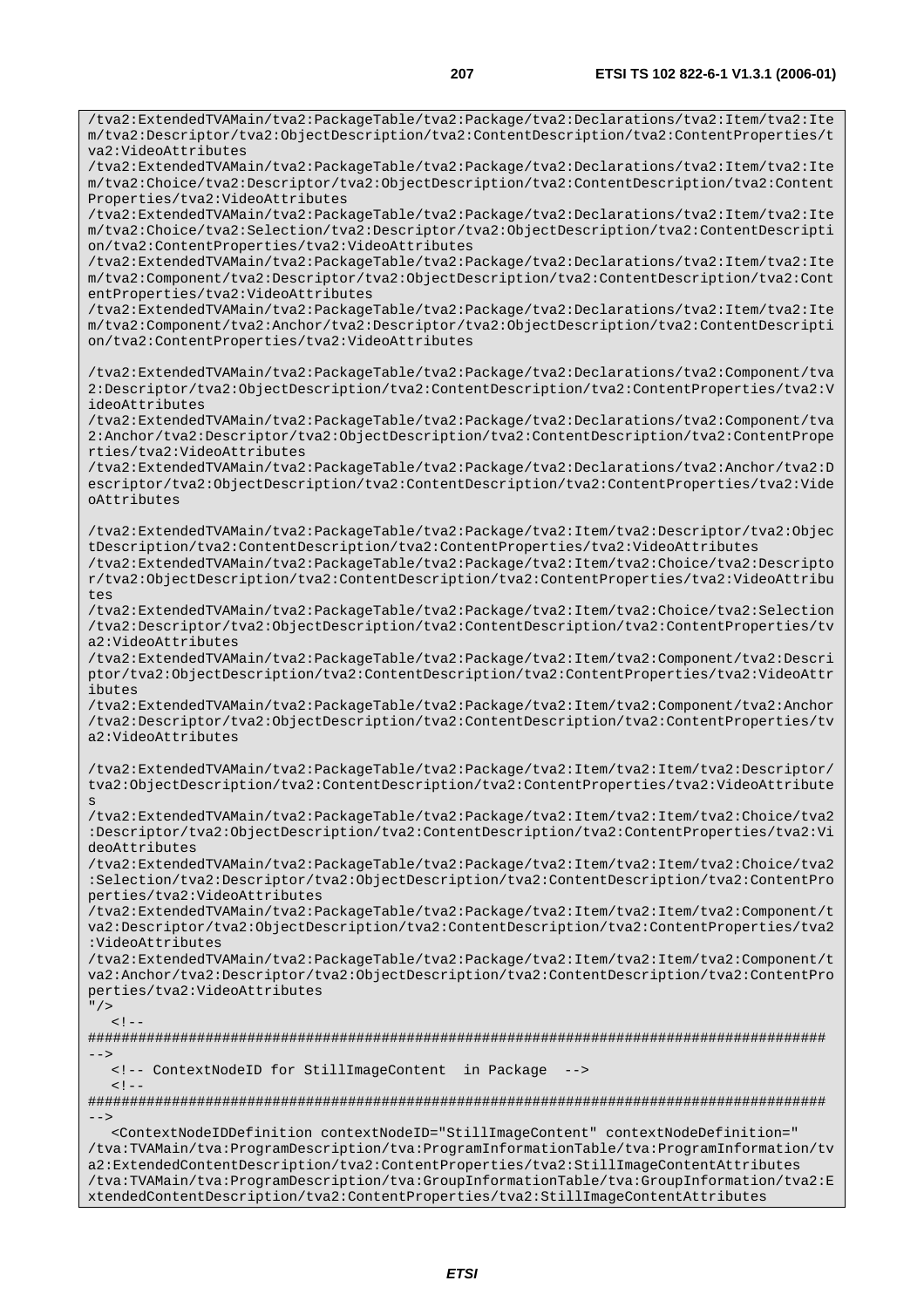/tva2:ExtendedTVAMain/tva2:PackageTable/tva2:Package/tva2:Descriptor/tva2:ObjectDescripti on/tva2:ContentDescription/tva2:ContentProperties/tva2:StillImageContentAttributes /tva2:ExtendedTVAMain/tva2:PackageTable/tva2:Package/tva2:Declarations/tva2:Descriptor/tv a2:ObjectDescription/tva2:ContentDescription/tva2:ContentProperties/tva2:StillImageConten tAttributes

/tva2:ExtendedTVAMain/tva2:PackageTable/tva2:Package/tva2:Declarations/tva2:Item/tva2:Des criptor/tva2:ObjectDescription/tva2:ContentDescription/tva2:ContentProperties/tva2:StillI mageContentAttributes

/tva2:ExtendedTVAMain/tva2:PackageTable/tva2:Package/tva2:Declarations/tva2:Item/tva2:Cho ice/tva2:Descriptor/tva2:ObjectDescription/tva2:ContentDescription/tva2:ContentProperties /tva2:StillImageContentAttributes

/tva2:ExtendedTVAMain/tva2:PackageTable/tva2:Package/tva2:Declarations/tva2:Item/tva2:Cho ice/tva2:Selection/tva2:Descriptor/tva2:ObjectDescription/tva2:ContentDescription/tva2:Co ntentProperties/tva2:StillImageContentAttributes

/tva2:ExtendedTVAMain/tva2:PackageTable/tva2:Package/tva2:Declarations/tva2:Item/tva2:Com ponent/tva2:Descriptor/tva2:ObjectDescription/tva2:ContentDescription/tva2:ContentPropert ies/tva2:StillImageContentAttributes

/tva2:ExtendedTVAMain/tva2:PackageTable/tva2:Package/tva2:Declarations/tva2:Item/tva2:Com ponent/tva2:Anchor/tva2:Descriptor/tva2:ObjectDescription/tva2:ContentDescription/tva2:Co ntentProperties/tva2:StillImageContentAttributes

/tva2:ExtendedTVAMain/tva2:PackageTable/tva2:Package/tva2:Declarations/tva2:Item/tva2:Ite m/tva2:Descriptor/tva2:ObjectDescription/tva2:ContentDescription/tva2:ContentProperties/t va2:StillImageContentAttributes

/tva2:ExtendedTVAMain/tva2:PackageTable/tva2:Package/tva2:Declarations/tva2:Item/tva2:Ite m/tva2:Choice/tva2:Descriptor/tva2:ObjectDescription/tva2:ContentDescription/tva2:Content Properties/tva2:StillImageContentAttributes

/tva2:ExtendedTVAMain/tva2:PackageTable/tva2:Package/tva2:Declarations/tva2:Item/tva2:Ite m/tva2:Choice/tva2:Selection/tva2:Descriptor/tva2:ObjectDescription/tva2:ContentDescripti on/tva2:ContentProperties/tva2:StillImageContentAttributes

/tva2:ExtendedTVAMain/tva2:PackageTable/tva2:Package/tva2:Declarations/tva2:Item/tva2:Ite m/tva2:Component/tva2:Descriptor/tva2:ObjectDescription/tva2:ContentDescription/tva2:Cont entProperties/tva2:StillImageContentAttributes

/tva2:ExtendedTVAMain/tva2:PackageTable/tva2:Package/tva2:Declarations/tva2:Item/tva2:Ite m/tva2:Component/tva2:Anchor/tva2:Descriptor/tva2:ObjectDescription/tva2:ContentDescripti on/tva2:ContentProperties/tva2:StillImageContentAttributes

/tva2:ExtendedTVAMain/tva2:PackageTable/tva2:Package/tva2:Declarations/tva2:Component/tva 2:Descriptor/tva2:ObjectDescription/tva2:ContentDescription/tva2:ContentProperties/tva2:S tillImageContentAttributes

/tva2:ExtendedTVAMain/tva2:PackageTable/tva2:Package/tva2:Declarations/tva2:Component/tva 2:Anchor/tva2:Descriptor/tva2:ObjectDescription/tva2:ContentDescription/tva2:ContentPrope rties/tva2:StillImageContentAttributes

/tva2:ExtendedTVAMain/tva2:PackageTable/tva2:Package/tva2:Declarations/tva2:Anchor/tva2:D escriptor/tva2:ObjectDescription/tva2:ContentDescription/tva2:ContentProperties/tva2:Stil lImageContentAttributes

/tva2:ExtendedTVAMain/tva2:PackageTable/tva2:Package/tva2:Item/tva2:Descriptor/tva2:Objec tDescription/tva2:ContentDescription/tva2:ContentProperties/tva2:StillImageContentAttribu tes

/tva2:ExtendedTVAMain/tva2:PackageTable/tva2:Package/tva2:Item/tva2:Choice/tva2:Descripto r/tva2:ObjectDescription/tva2:ContentDescription/tva2:ContentProperties/tva2:StillImageCo ntentAttributes

/tva2:ExtendedTVAMain/tva2:PackageTable/tva2:Package/tva2:Item/tva2:Choice/tva2:Selection /tva2:Descriptor/tva2:ObjectDescription/tva2:ContentDescription/tva2:ContentProperties/tv a2:StillImageContentAttributes

/tva2:ExtendedTVAMain/tva2:PackageTable/tva2:Package/tva2:Item/tva2:Component/tva2:Descri ptor/tva2:ObjectDescription/tva2:ContentDescription/tva2:ContentProperties/tva2:StillImag eContentAttributes

/tva2:ExtendedTVAMain/tva2:PackageTable/tva2:Package/tva2:Item/tva2:Component/tva2:Anchor /tva2:Descriptor/tva2:ObjectDescription/tva2:ContentDescription/tva2:ContentProperties/tv a2:StillImageContentAttributes

/tva2:ExtendedTVAMain/tva2:PackageTable/tva2:Package/tva2:Item/tva2:Item/tva2:Descriptor/ tva2:ObjectDescription/tva2:ContentDescription/tva2:ContentProperties/tva2:StillImageCont entAttributes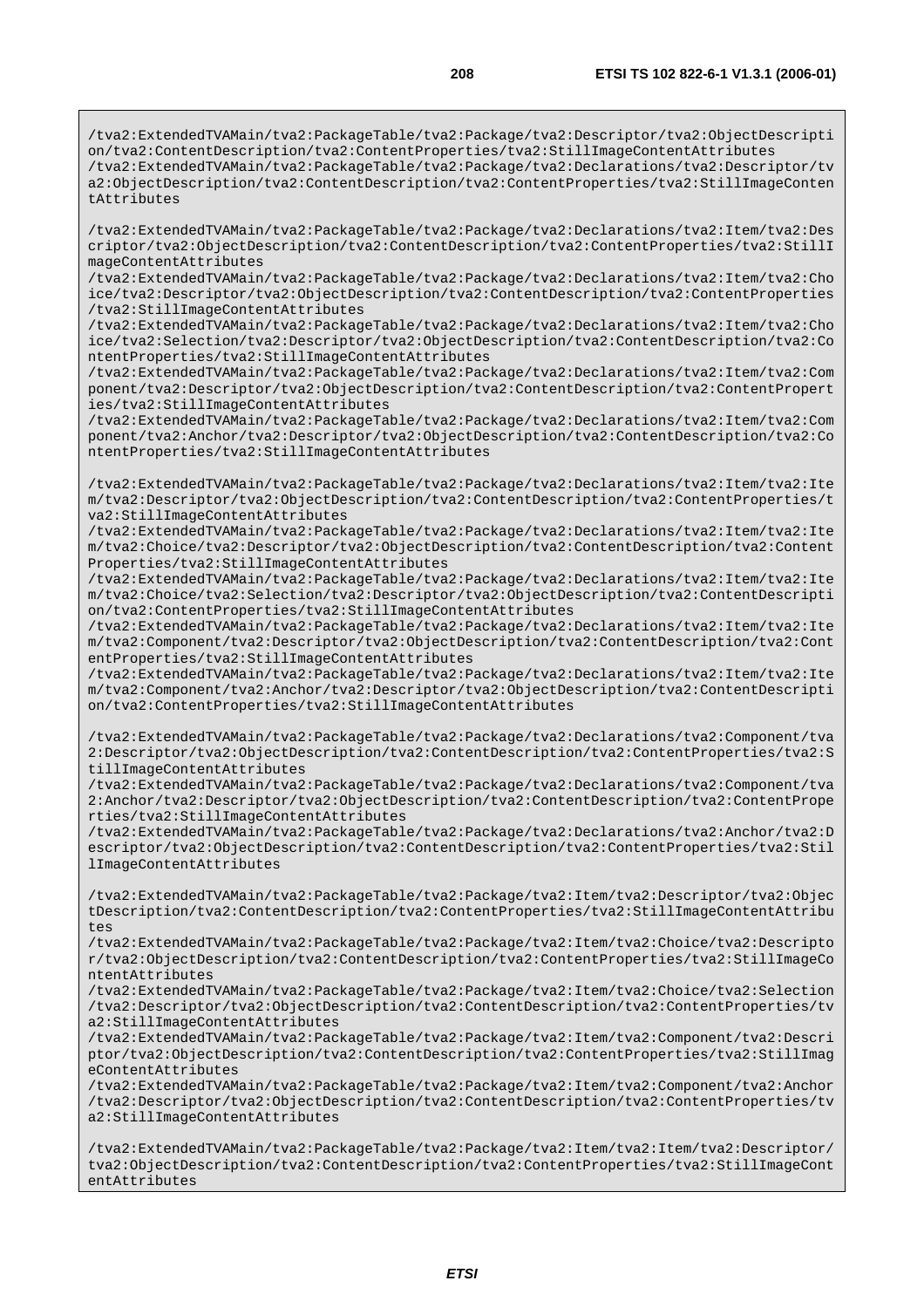/tva2:ExtendedTVAMain/tva2:PackageTable/tva2:Package/tva2:Item/tva2:Item/tva2:Choice/tva2 :Descriptor/tva2:ObjectDescription/tva2:ContentDescription/tva2:ContentProperties/tva2:St illImageContentAttributes /tva2:ExtendedTVAMain/tva2:PackageTable/tva2:Package/tva2:Item/tva2:Item/tva2:Choice/tva2 :Selection/tva2:Descriptor/tva2:ObjectDescription/tva2:ContentDescription/tva2:ContentPro perties/tva2:StillImageContentAttributes /tva2:ExtendedTVAMain/tva2:PackageTable/tva2:Package/tva2:Item/tva2:Item/tva2:Component/t va2:Descriptor/tva2:ObjectDescription/tva2:ContentDescription/tva2:ContentProperties/tva2 :StillImageContentAttributes /tva2:ExtendedTVAMain/tva2:PackageTable/tva2:Package/tva2:Item/tva2:Item/tva2:Component/t va2:Anchor/tva2:Descriptor/tva2:ObjectDescription/tva2:ContentDescription/tva2:ContentPro perties/tva2:StillImageContentAttributes "/>  $\geq 1$ ######################################################################################## --> <!-- ContextNodeID for TextContent in Package -->  $\lt$  !  $-$ ######################################################################################## --> <ContextNodeIDDefinition contextNodeID="TextContent" contextNodeDefinition=" /tva:TVAMain/tva:ProgramDescription/tva:ProgramInformationTable/tva:ProgramInformation/tv a2:ExtendedContentDescription/tva2:ContentProperties/tva2:TextContentAttributes /tva:TVAMain/tva:ProgramDescription/tva:GroupInformationTable/tva:GroupInformation/tva2:E xtendedContentDescription/tva2:ContentProperties/tva2:TextContentAttributes /tva2:ExtendedTVAMain/tva2:PackageTable/tva2:Package/tva2:Descriptor/tva2:ObjectDescripti on/tva2:ContentDescription/tva2:ContentProperties/tva2:TextContentAttributes /tva2:ExtendedTVAMain/tva2:PackageTable/tva2:Package/tva2:Declarations/tva2:Descriptor/tv a2:ObjectDescription/tva2:ContentDescription/tva2:ContentProperties/tva2:TextContentAttri butes /tva2:ExtendedTVAMain/tva2:PackageTable/tva2:Package/tva2:Declarations/tva2:Item/tva2:Des criptor/tva2:ObjectDescription/tva2:ContentDescription/tva2:ContentProperties/tva2:TextCo ntentAttributes /tva2:ExtendedTVAMain/tva2:PackageTable/tva2:Package/tva2:Declarations/tva2:Item/tva2:Cho ice/tva2:Descriptor/tva2:ObjectDescription/tva2:ContentDescription/tva2:ContentProperties /tva2:TextContentAttributes /tva2:ExtendedTVAMain/tva2:PackageTable/tva2:Package/tva2:Declarations/tva2:Item/tva2:Cho ice/tva2:Selection/tva2:Descriptor/tva2:ObjectDescription/tva2:ContentDescription/tva2:Co ntentProperties/tva2:TextContentAttributes /tva2:ExtendedTVAMain/tva2:PackageTable/tva2:Package/tva2:Declarations/tva2:Item/tva2:Com ponent/tva2:Descriptor/tva2:ObjectDescription/tva2:ContentDescription/tva2:ContentPropert ies/tva2:TextContentAttributes /tva2:ExtendedTVAMain/tva2:PackageTable/tva2:Package/tva2:Declarations/tva2:Item/tva2:Com ponent/tva2:Anchor/tva2:Descriptor/tva2:ObjectDescription/tva2:ContentDescription/tva2:Co ntentProperties/tva2:TextContentAttributes /tva2:ExtendedTVAMain/tva2:PackageTable/tva2:Package/tva2:Declarations/tva2:Item/tva2:Ite m/tva2:Descriptor/tva2:ObjectDescription/tva2:ContentDescription/tva2:ContentProperties/t va2:TextContentAttributes /tva2:ExtendedTVAMain/tva2:PackageTable/tva2:Package/tva2:Declarations/tva2:Item/tva2:Ite m/tva2:Choice/tva2:Descriptor/tva2:ObjectDescription/tva2:ContentDescription/tva2:Content Properties/tva2:TextContentAttributes /tva2:ExtendedTVAMain/tva2:PackageTable/tva2:Package/tva2:Declarations/tva2:Item/tva2:Ite m/tva2:Choice/tva2:Selection/tva2:Descriptor/tva2:ObjectDescription/tva2:ContentDescripti on/tva2:ContentProperties/tva2:TextContentAttributes /tva2:ExtendedTVAMain/tva2:PackageTable/tva2:Package/tva2:Declarations/tva2:Item/tva2:Ite m/tva2:Component/tva2:Descriptor/tva2:ObjectDescription/tva2:ContentDescription/tva2:Cont entProperties/tva2:TextContentAttributes /tva2:ExtendedTVAMain/tva2:PackageTable/tva2:Package/tva2:Declarations/tva2:Item/tva2:Ite m/tva2:Component/tva2:Anchor/tva2:Descriptor/tva2:ObjectDescription/tva2:ContentDescripti on/tva2:ContentProperties/tva2:TextContentAttributes

/tva2:ExtendedTVAMain/tva2:PackageTable/tva2:Package/tva2:Declarations/tva2:Component/tva 2:Descriptor/tva2:ObjectDescription/tva2:ContentDescription/tva2:ContentProperties/tva2:T extContentAttributes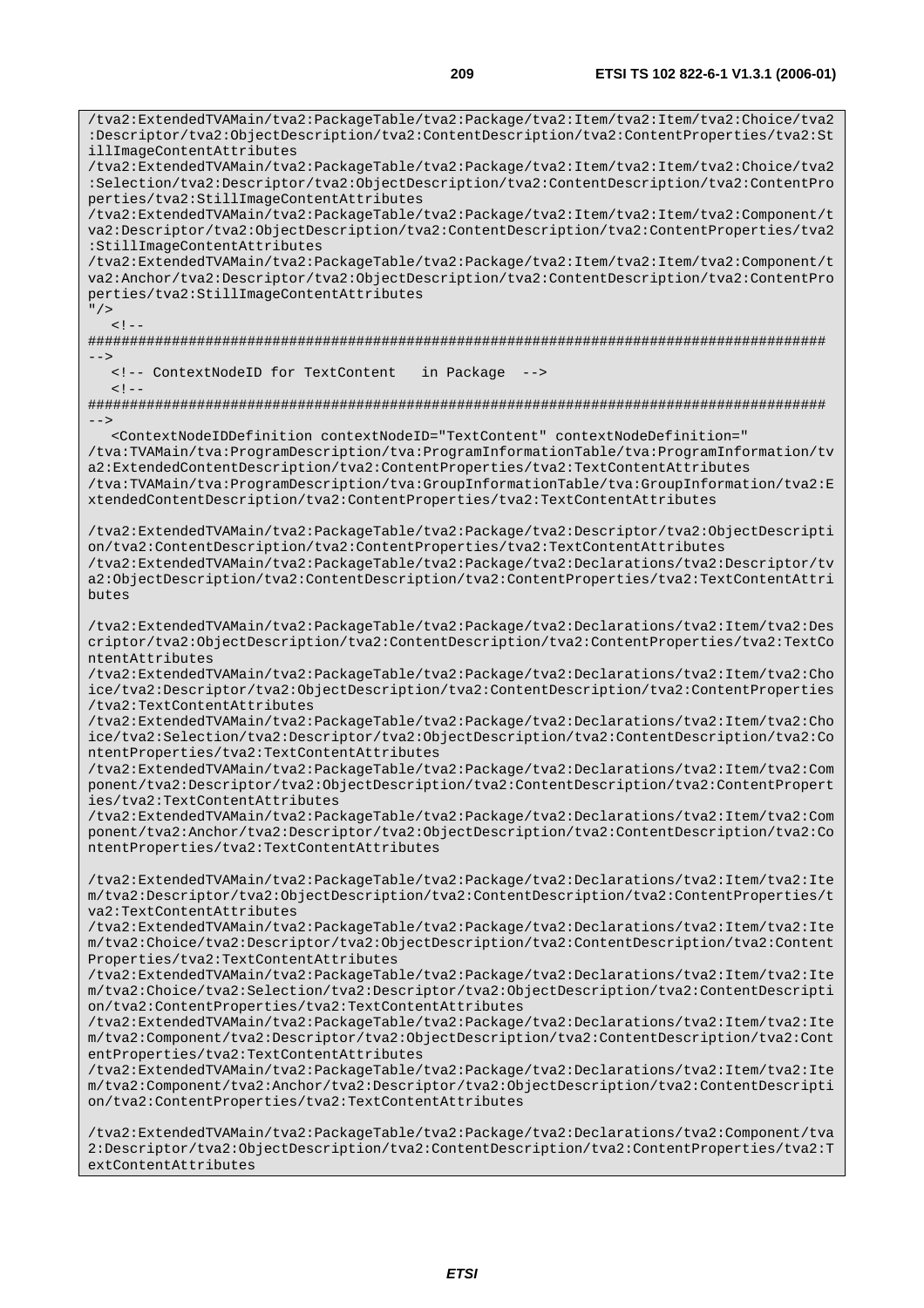/tva2:ExtendedTVAMain/tva2:PackageTable/tva2:Package/tva2:Declarations/tva2:Component/tva 2:Anchor/tva2:Descriptor/tva2:ObjectDescription/tva2:ContentDescription/tva2:ContentPrope rties/tva2:TextContentAttributes /tva2:ExtendedTVAMain/tva2:PackageTable/tva2:Package/tva2:Declarations/tva2:Anchor/tva2:D escriptor/tva2:ObjectDescription/tva2:ContentDescription/tva2:ContentProperties/tva2:Text ContentAttributes /tva2:ExtendedTVAMain/tva2:PackageTable/tva2:Package/tva2:Item/tva2:Descriptor/tva2:Objec tDescription/tva2:ContentDescription/tva2:ContentProperties/tva2:TextContentAttributes /tva2:ExtendedTVAMain/tva2:PackageTable/tva2:Package/tva2:Item/tva2:Choice/tva2:Descripto r/tva2:ObjectDescription/tva2:ContentDescription/tva2:ContentProperties/tva2:TextContentA ttributes /tva2:ExtendedTVAMain/tva2:PackageTable/tva2:Package/tva2:Item/tva2:Choice/tva2:Selection /tva2:Descriptor/tva2:ObjectDescription/tva2:ContentDescription/tva2:ContentProperties/tv a2:TextContentAttributes /tva2:ExtendedTVAMain/tva2:PackageTable/tva2:Package/tva2:Item/tva2:Component/tva2:Descri ptor/tva2:ObjectDescription/tva2:ContentDescription/tva2:ContentProperties/tva2:TextConte ntAttributes /tva2:ExtendedTVAMain/tva2:PackageTable/tva2:Package/tva2:Item/tva2:Component/tva2:Anchor /tva2:Descriptor/tva2:ObjectDescription/tva2:ContentDescription/tva2:ContentProperties/tv a2:TextContentAttributes /tva2:ExtendedTVAMain/tva2:PackageTable/tva2:Package/tva2:Item/tva2:Item/tva2:Descriptor/ tva2:ObjectDescription/tva2:ContentDescription/tva2:ContentProperties/tva2:TextContentAtt ributes /tva2:ExtendedTVAMain/tva2:PackageTable/tva2:Package/tva2:Item/tva2:Item/tva2:Choice/tva2 :Descriptor/tva2:ObjectDescription/tva2:ContentDescription/tva2:ContentProperties/tva2:Te xtContentAttributes /tva2:ExtendedTVAMain/tva2:PackageTable/tva2:Package/tva2:Item/tva2:Item/tva2:Choice/tva2 :Selection/tva2:Descriptor/tva2:ObjectDescription/tva2:ContentDescription/tva2:ContentPro perties/tva2:TextContentAttributes /tva2:ExtendedTVAMain/tva2:PackageTable/tva2:Package/tva2:Item/tva2:Item/tva2:Component/t va2:Descriptor/tva2:ObjectDescription/tva2:ContentDescription/tva2:ContentProperties/tva2 :TextContentAttributes /tva2:ExtendedTVAMain/tva2:PackageTable/tva2:Package/tva2:Item/tva2:Item/tva2:Component/t va2:Anchor/tva2:Descriptor/tva2:ObjectDescription/tva2:ContentDescription/tva2:ContentPro perties/tva2:TextContentAttributes  $"$  / >  $\lt$   $1 - -$ ######################################################################################## --> <!-- ContextNodeID for DataBroadcastingContent in Package -->  $\lt$  !  $-$ ######################################################################################## --> <ContextNodeIDDefinition contextNodeID="DataBroadcastingContent" contextNodeDefinition=" /tva:TVAMain/tva:ProgramDescription/tva:ProgramInformationTable/tva:ProgramInformation/tv a2:ExtendedContentDescription/tva2:ContentProperties/tva2:DataBroadcastingContextAttribut es /tva:TVAMain/tva:ProgramDescription/tva:GroupInformationTable/tva:GroupInformation/tva2:E xtendedContentDescription/tva2:ContentProperties/tva2:DataBroadcastingContextAttributes /tva2:ExtendedTVAMain/tva2:PackageTable/tva2:Package/tva2:Descriptor/tva2:ObjectDescripti on/tva2:ContentDescription/tva2:ContentProperties/tva2:DataBroadcastingContextAttributes /tva2:ExtendedTVAMain/tva2:PackageTable/tva2:Package/tva2:Declarations/tva2:Descriptor/tv a2:ObjectDescription/tva2:ContentDescription/tva2:ContentProperties/tva2:DataBroadcasting ContextAttributes /tva2:ExtendedTVAMain/tva2:PackageTable/tva2:Package/tva2:Declarations/tva2:Item/tva2:Des criptor/tva2:ObjectDescription/tva2:ContentDescription/tva2:ContentProperties/tva2:DataBr oadcastingContextAttributes /tva2:ExtendedTVAMain/tva2:PackageTable/tva2:Package/tva2:Declarations/tva2:Item/tva2:Cho ice/tva2:Descriptor/tva2:ObjectDescription/tva2:ContentDescription/tva2:ContentProperties /tva2:DataBroadcastingContextAttributes /tva2:ExtendedTVAMain/tva2:PackageTable/tva2:Package/tva2:Declarations/tva2:Item/tva2:Cho

ice/tva2:Selection/tva2:Descriptor/tva2:ObjectDescription/tva2:ContentDescription/tva2:Co ntentProperties/tva2:DataBroadcastingContextAttributes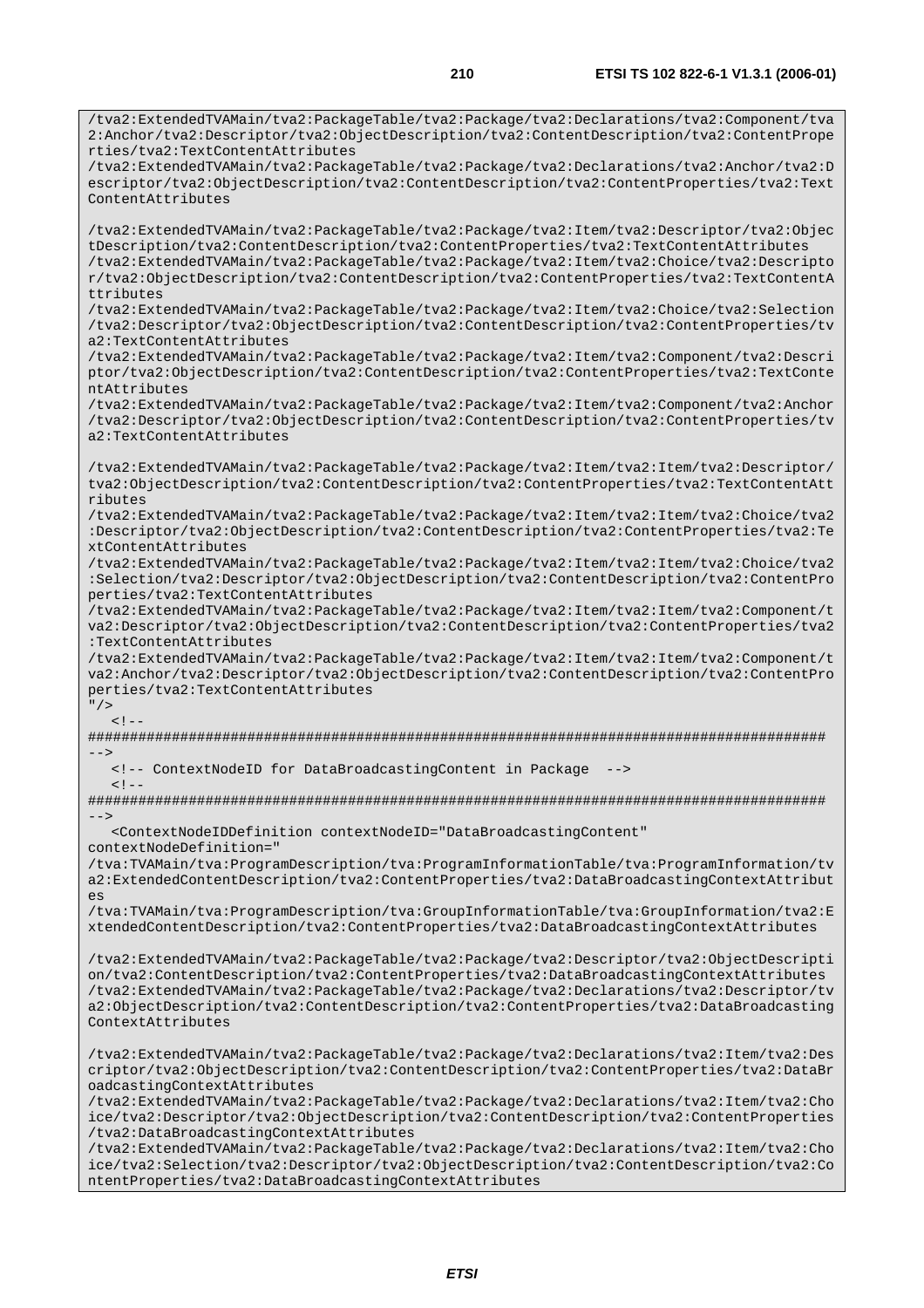/tva2:ExtendedTVAMain/tva2:PackageTable/tva2:Package/tva2:Declarations/tva2:Item/tva2:Com ponent/tva2:Descriptor/tva2:ObjectDescription/tva2:ContentDescription/tva2:ContentPropert ies/tva2:DataBroadcastingContextAttributes

/tva2:ExtendedTVAMain/tva2:PackageTable/tva2:Package/tva2:Declarations/tva2:Item/tva2:Com ponent/tva2:Anchor/tva2:Descriptor/tva2:ObjectDescription/tva2:ContentDescription/tva2:Co ntentProperties/tva2:DataBroadcastingContextAttributes

/tva2:ExtendedTVAMain/tva2:PackageTable/tva2:Package/tva2:Declarations/tva2:Item/tva2:Ite m/tva2:Descriptor/tva2:ObjectDescription/tva2:ContentDescription/tva2:ContentProperties/t va2:DataBroadcastingContextAttributes

/tva2:ExtendedTVAMain/tva2:PackageTable/tva2:Package/tva2:Declarations/tva2:Item/tva2:Ite m/tva2:Choice/tva2:Descriptor/tva2:ObjectDescription/tva2:ContentDescription/tva2:Content Properties/tva2:DataBroadcastingContextAttributes

/tva2:ExtendedTVAMain/tva2:PackageTable/tva2:Package/tva2:Declarations/tva2:Item/tva2:Ite m/tva2:Choice/tva2:Selection/tva2:Descriptor/tva2:ObjectDescription/tva2:ContentDescripti on/tva2:ContentProperties/tva2:DataBroadcastingContextAttributes

/tva2:ExtendedTVAMain/tva2:PackageTable/tva2:Package/tva2:Declarations/tva2:Item/tva2:Ite m/tva2:Component/tva2:Descriptor/tva2:ObjectDescription/tva2:ContentDescription/tva2:Cont entProperties/tva2:DataBroadcastingContextAttributes

/tva2:ExtendedTVAMain/tva2:PackageTable/tva2:Package/tva2:Declarations/tva2:Item/tva2:Ite m/tva2:Component/tva2:Anchor/tva2:Descriptor/tva2:ObjectDescription/tva2:ContentDescripti on/tva2:ContentProperties/tva2:DataBroadcastingContextAttributes

/tva2:ExtendedTVAMain/tva2:PackageTable/tva2:Package/tva2:Declarations/tva2:Component/tva 2:Descriptor/tva2:ObjectDescription/tva2:ContentDescription/tva2:ContentProperties/tva2:D ataBroadcastingContextAttributes

/tva2:ExtendedTVAMain/tva2:PackageTable/tva2:Package/tva2:Declarations/tva2:Component/tva 2:Anchor/tva2:Descriptor/tva2:ObjectDescription/tva2:ContentDescription/tva2:ContentPrope rties/tva2:DataBroadcastingContextAttributes

/tva2:ExtendedTVAMain/tva2:PackageTable/tva2:Package/tva2:Declarations/tva2:Anchor/tva2:D escriptor/tva2:ObjectDescription/tva2:ContentDescription/tva2:ContentProperties/tva2:Data BroadcastingContextAttributes

/tva2:ExtendedTVAMain/tva2:PackageTable/tva2:Package/tva2:Item/tva2:Descriptor/tva2:Objec tDescription/tva2:ContentDescription/tva2:ContentProperties/tva2:DataBroadcastingContextA ttributes

/tva2:ExtendedTVAMain/tva2:PackageTable/tva2:Package/tva2:Item/tva2:Choice/tva2:Descripto r/tva2:ObjectDescription/tva2:ContentDescription/tva2:ContentProperties/tva2:DataBroadcas tingContextAttributes

/tva2:ExtendedTVAMain/tva2:PackageTable/tva2:Package/tva2:Item/tva2:Choice/tva2:Selection /tva2:Descriptor/tva2:ObjectDescription/tva2:ContentDescription/tva2:ContentProperties/tv a2:DataBroadcastingContextAttributes

/tva2:ExtendedTVAMain/tva2:PackageTable/tva2:Package/tva2:Item/tva2:Component/tva2:Descri ptor/tva2:ObjectDescription/tva2:ContentDescription/tva2:ContentProperties/tva2:DataBroad castingContextAttributes

/tva2:ExtendedTVAMain/tva2:PackageTable/tva2:Package/tva2:Item/tva2:Component/tva2:Anchor /tva2:Descriptor/tva2:ObjectDescription/tva2:ContentDescription/tva2:ContentProperties/tv a2:DataBroadcastingContextAttributes

/tva2:ExtendedTVAMain/tva2:PackageTable/tva2:Package/tva2:Item/tva2:Item/tva2:Descriptor/ tva2:ObjectDescription/tva2:ContentDescription/tva2:ContentProperties/tva2:DataBroadcasti ngContextAttributes

/tva2:ExtendedTVAMain/tva2:PackageTable/tva2:Package/tva2:Item/tva2:Item/tva2:Choice/tva2 :Descriptor/tva2:ObjectDescription/tva2:ContentDescription/tva2:ContentProperties/tva2:Da taBroadcastingContextAttributes

/tva2:ExtendedTVAMain/tva2:PackageTable/tva2:Package/tva2:Item/tva2:Item/tva2:Choice/tva2 :Selection/tva2:Descriptor/tva2:ObjectDescription/tva2:ContentDescription/tva2:ContentPro perties/tva2:DataBroadcastingContextAttributes

/tva2:ExtendedTVAMain/tva2:PackageTable/tva2:Package/tva2:Item/tva2:Item/tva2:Component/t va2:Descriptor/tva2:ObjectDescription/tva2:ContentDescription/tva2:ContentProperties/tva2 :DataBroadcastingContextAttributes

/tva2:ExtendedTVAMain/tva2:PackageTable/tva2:Package/tva2:Item/tva2:Item/tva2:Component/t va2:Anchor/tva2:Descriptor/tva2:ObjectDescription/tva2:ContentDescription/tva2:ContentPro perties/tva2:DataBroadcastingContextAttributes

 $"$  />  $\leq$  1.

######################################################################################## -->

<!-- ContextNodeID for InterstitialContent in Package -->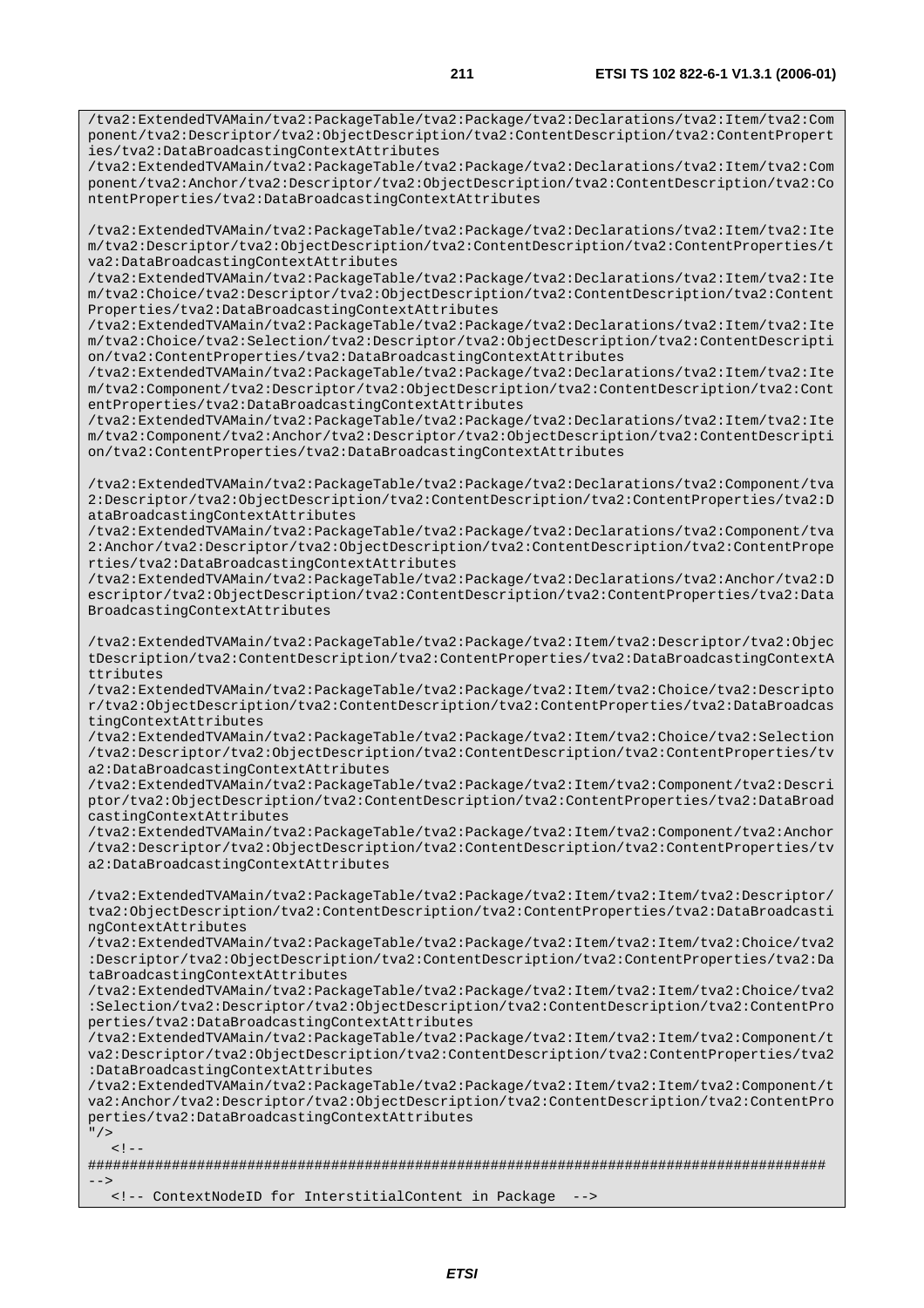########################################################################################

 $<$   $-$ 

--> <ContextNodeIDDefinition contextNodeID="InterstitialContent" contextNodeDefinition=" /tva:TVAMain/tva:ProgramDescription/tva:ProgramInformationTable/tva:ProgramInformation/tv a2:ExtendedContentDescription/tva2:ContentProperties/tva2:InterstitialContextAttributes /tva:TVAMain/tva:ProgramDescription/tva:GroupInformationTable/tva:GroupInformation/tva2:E xtendedContentDescription/tva2:ContentProperties/tva2:InterstitialContextAttributes /tva2:ExtendedTVAMain/tva2:PackageTable/tva2:Package/tva2:Descriptor/tva2:ObjectDescripti on/tva2:ContentDescription/tva2:ContentProperties/tva2:InterstitialContextAttributes /tva2:ExtendedTVAMain/tva2:PackageTable/tva2:Package/tva2:Declarations/tva2:Descriptor/tv a2:ObjectDescription/tva2:ContentDescription/tva2:ContentProperties/tva2:InterstitialCont extAttributes /tva2:ExtendedTVAMain/tva2:PackageTable/tva2:Package/tva2:Declarations/tva2:Item/tva2:Des criptor/tva2:ObjectDescription/tva2:ContentDescription/tva2:ContentProperties/tva2:Inters titialContextAttributes /tva2:ExtendedTVAMain/tva2:PackageTable/tva2:Package/tva2:Declarations/tva2:Item/tva2:Cho ice/tva2:Descriptor/tva2:ObjectDescription/tva2:ContentDescription/tva2:ContentProperties /tva2:InterstitialContextAttributes /tva2:ExtendedTVAMain/tva2:PackageTable/tva2:Package/tva2:Declarations/tva2:Item/tva2:Cho ice/tva2:Selection/tva2:Descriptor/tva2:ObjectDescription/tva2:ContentDescription/tva2:Co ntentProperties/tva2:InterstitialContextAttributes /tva2:ExtendedTVAMain/tva2:PackageTable/tva2:Package/tva2:Declarations/tva2:Item/tva2:Com ponent/tva2:Descriptor/tva2:ObjectDescription/tva2:ContentDescription/tva2:ContentPropert ies/tva2:InterstitialContextAttributes /tva2:ExtendedTVAMain/tva2:PackageTable/tva2:Package/tva2:Declarations/tva2:Item/tva2:Com ponent/tva2:Anchor/tva2:Descriptor/tva2:ObjectDescription/tva2:ContentDescription/tva2:Co ntentProperties/tva2:InterstitialContextAttributes /tva2:ExtendedTVAMain/tva2:PackageTable/tva2:Package/tva2:Declarations/tva2:Item/tva2:Ite m/tva2:Descriptor/tva2:ObjectDescription/tva2:ContentDescription/tva2:ContentProperties/t va2:InterstitialContextAttributes /tva2:ExtendedTVAMain/tva2:PackageTable/tva2:Package/tva2:Declarations/tva2:Item/tva2:Ite m/tva2:Choice/tva2:Descriptor/tva2:ObjectDescription/tva2:ContentDescription/tva2:Content Properties/tva2:InterstitialContextAttributes /tva2:ExtendedTVAMain/tva2:PackageTable/tva2:Package/tva2:Declarations/tva2:Item/tva2:Ite m/tva2:Choice/tva2:Selection/tva2:Descriptor/tva2:ObjectDescription/tva2:ContentDescripti on/tva2:ContentProperties/tva2:InterstitialContextAttributes /tva2:ExtendedTVAMain/tva2:PackageTable/tva2:Package/tva2:Declarations/tva2:Item/tva2:Ite m/tva2:Component/tva2:Descriptor/tva2:ObjectDescription/tva2:ContentDescription/tva2:Cont entProperties/tva2:InterstitialContextAttributes /tva2:ExtendedTVAMain/tva2:PackageTable/tva2:Package/tva2:Declarations/tva2:Item/tva2:Ite m/tva2:Component/tva2:Anchor/tva2:Descriptor/tva2:ObjectDescription/tva2:ContentDescripti on/tva2:ContentProperties/tva2:InterstitialContextAttributes /tva2:ExtendedTVAMain/tva2:PackageTable/tva2:Package/tva2:Declarations/tva2:Component/tva 2:Descriptor/tva2:ObjectDescription/tva2:ContentDescription/tva2:ContentProperties/tva2:I nterstitialContextAttributes /tva2:ExtendedTVAMain/tva2:PackageTable/tva2:Package/tva2:Declarations/tva2:Component/tva 2:Anchor/tva2:Descriptor/tva2:ObjectDescription/tva2:ContentDescription/tva2:ContentPrope rties/tva2:InterstitialContextAttributes /tva2:ExtendedTVAMain/tva2:PackageTable/tva2:Package/tva2:Declarations/tva2:Anchor/tva2:D escriptor/tva2:ObjectDescription/tva2:ContentDescription/tva2:ContentProperties/tva2:Inte rstitialContextAttributes /tva2:ExtendedTVAMain/tva2:PackageTable/tva2:Package/tva2:Item/tva2:Descriptor/tva2:Objec tDescription/tva2:ContentDescription/tva2:ContentProperties/tva2:InterstitialContextAttri butes /tva2:ExtendedTVAMain/tva2:PackageTable/tva2:Package/tva2:Item/tva2:Choice/tva2:Descripto r/tva2:ObjectDescription/tva2:ContentDescription/tva2:ContentProperties/tva2:Interstitial

ContextAttributes /tva2:ExtendedTVAMain/tva2:PackageTable/tva2:Package/tva2:Item/tva2:Choice/tva2:Selection

/tva2:Descriptor/tva2:ObjectDescription/tva2:ContentDescription/tva2:ContentProperties/tv a2:InterstitialContextAttributes /tva2:ExtendedTVAMain/tva2:PackageTable/tva2:Package/tva2:Item/tva2:Component/tva2:Descri

ptor/tva2:ObjectDescription/tva2:ContentDescription/tva2:ContentProperties/tva2:Interstit ialContextAttributes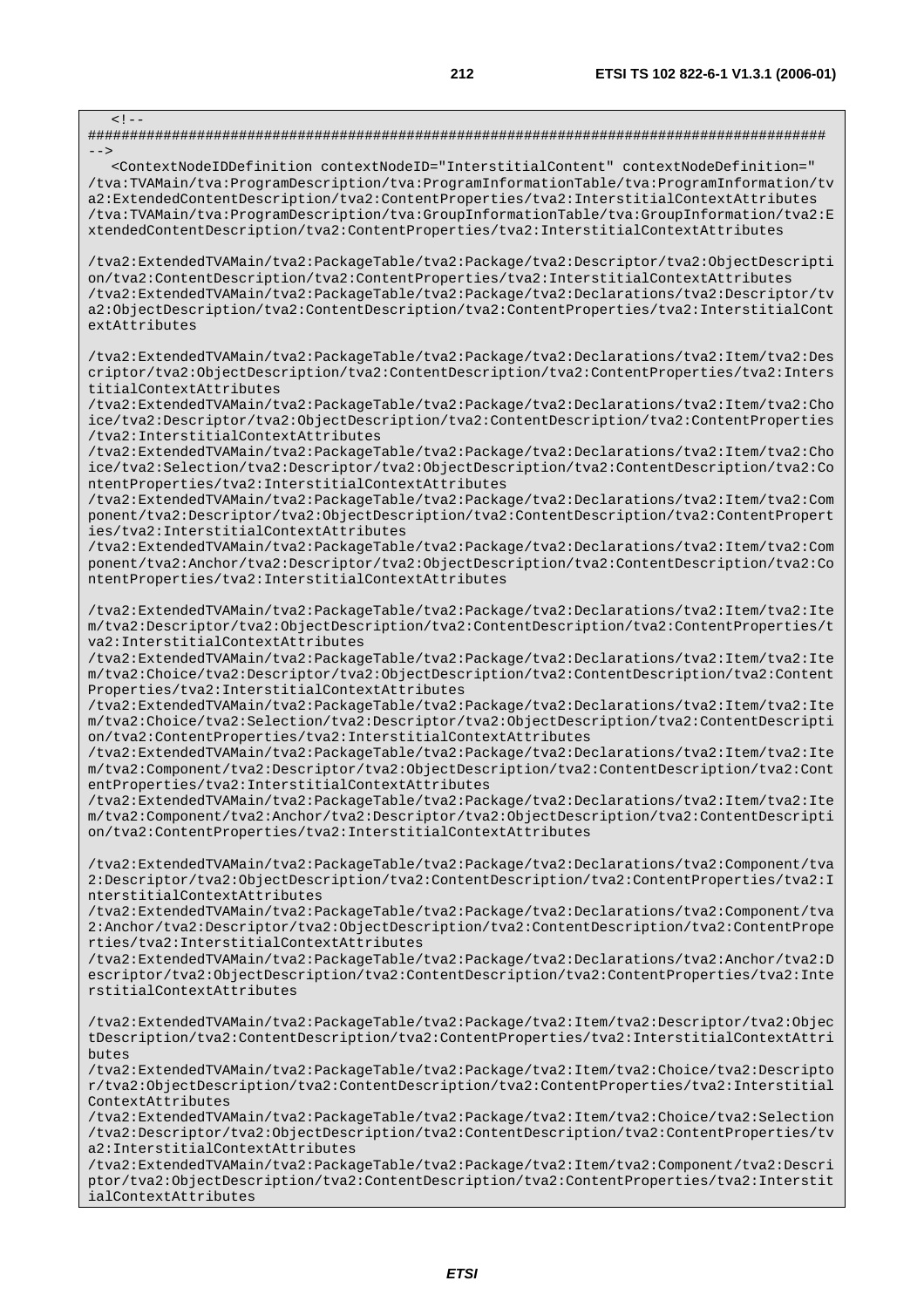/tva2:ExtendedTVAMain/tva2:PackageTable/tva2:Package/tva2:Item/tva2:Component/tva2:Anchor /tva2:Descriptor/tva2:ObjectDescription/tva2:ContentDescription/tva2:ContentProperties/tv a2:InterstitialContextAttributes

/tva2:ExtendedTVAMain/tva2:PackageTable/tva2:Package/tva2:Item/tva2:Item/tva2:Descriptor/ tva2:ObjectDescription/tva2:ContentDescription/tva2:ContentProperties/tva2:InterstitialCo ntextAttributes

/tva2:ExtendedTVAMain/tva2:PackageTable/tva2:Package/tva2:Item/tva2:Item/tva2:Choice/tva2 :Descriptor/tva2:ObjectDescription/tva2:ContentDescription/tva2:ContentProperties/tva2:In terstitialContextAttributes

/tva2:ExtendedTVAMain/tva2:PackageTable/tva2:Package/tva2:Item/tva2:Item/tva2:Choice/tva2 :Selection/tva2:Descriptor/tva2:ObjectDescription/tva2:ContentDescription/tva2:ContentPro perties/tva2:InterstitialContextAttributes

/tva2:ExtendedTVAMain/tva2:PackageTable/tva2:Package/tva2:Item/tva2:Item/tva2:Component/t va2:Descriptor/tva2:ObjectDescription/tva2:ContentDescription/tva2:ContentProperties/tva2 :InterstitialContextAttributes

/tva2:ExtendedTVAMain/tva2:PackageTable/tva2:Package/tva2:Item/tva2:Item/tva2:Component/t va2:Anchor/tva2:Descriptor/tva2:ObjectDescription/tva2:ContentDescription/tva2:ContentPro perties/tva2:InterstitialContextAttributes

 $"$  />

 $\lt$  !  $-$ 

######################################################################################## -->

<!-- ContextNodeID for EducationalContent in Package -->

 $< !$   $-$ ######################################################################################## -->

 <ContextNodeIDDefinition contextNodeID="EducationalContent" contextNodeDefinition=" /tva:TVAMain/tva:ProgramDescription/tva:ProgramInformationTable/tva:ProgramInformation/tv a2:ExtendedContentDescription/tva2:ContentProperties/tva2:EducationalContextAttributes /tva:TVAMain/tva:ProgramDescription/tva:GroupInformationTable/tva:GroupInformation/tva2:E xtendedContentDescription/tva2:ContentProperties/tva2:EducationalContextAttributes

/tva2:ExtendedTVAMain/tva2:PackageTable/tva2:Package/tva2:Descriptor/tva2:ObjectDescripti on/tva2:ContentDescription/tva2:ContentProperties/tva2:EducationalContextAttributes /tva2:ExtendedTVAMain/tva2:PackageTable/tva2:Package/tva2:Declarations/tva2:Descriptor/tv a2:ObjectDescription/tva2:ContentDescription/tva2:ContentProperties/tva2:EducationalConte xtAttributes

/tva2:ExtendedTVAMain/tva2:PackageTable/tva2:Package/tva2:Declarations/tva2:Item/tva2:Des criptor/tva2:ObjectDescription/tva2:ContentDescription/tva2:ContentProperties/tva2:Educat ionalContextAttributes

/tva2:ExtendedTVAMain/tva2:PackageTable/tva2:Package/tva2:Declarations/tva2:Item/tva2:Cho ice/tva2:Descriptor/tva2:ObjectDescription/tva2:ContentDescription/tva2:ContentProperties /tva2:EducationalContextAttributes

/tva2:ExtendedTVAMain/tva2:PackageTable/tva2:Package/tva2:Declarations/tva2:Item/tva2:Cho ice/tva2:Selection/tva2:Descriptor/tva2:ObjectDescription/tva2:ContentDescription/tva2:Co ntentProperties/tva2:EducationalContextAttributes

/tva2:ExtendedTVAMain/tva2:PackageTable/tva2:Package/tva2:Declarations/tva2:Item/tva2:Com ponent/tva2:Descriptor/tva2:ObjectDescription/tva2:ContentDescription/tva2:ContentPropert ies/tva2:EducationalContextAttributes

/tva2:ExtendedTVAMain/tva2:PackageTable/tva2:Package/tva2:Declarations/tva2:Item/tva2:Com ponent/tva2:Anchor/tva2:Descriptor/tva2:ObjectDescription/tva2:ContentDescription/tva2:Co ntentProperties/tva2:EducationalContextAttributes

/tva2:ExtendedTVAMain/tva2:PackageTable/tva2:Package/tva2:Declarations/tva2:Item/tva2:Ite m/tva2:Descriptor/tva2:ObjectDescription/tva2:ContentDescription/tva2:ContentProperties/t va2:EducationalContextAttributes

/tva2:ExtendedTVAMain/tva2:PackageTable/tva2:Package/tva2:Declarations/tva2:Item/tva2:Ite m/tva2:Choice/tva2:Descriptor/tva2:ObjectDescription/tva2:ContentDescription/tva2:Content Properties/tva2:EducationalContextAttributes

/tva2:ExtendedTVAMain/tva2:PackageTable/tva2:Package/tva2:Declarations/tva2:Item/tva2:Ite m/tva2:Choice/tva2:Selection/tva2:Descriptor/tva2:ObjectDescription/tva2:ContentDescripti on/tva2:ContentProperties/tva2:EducationalContextAttributes

/tva2:ExtendedTVAMain/tva2:PackageTable/tva2:Package/tva2:Declarations/tva2:Item/tva2:Ite m/tva2:Component/tva2:Descriptor/tva2:ObjectDescription/tva2:ContentDescription/tva2:Cont entProperties/tva2:EducationalContextAttributes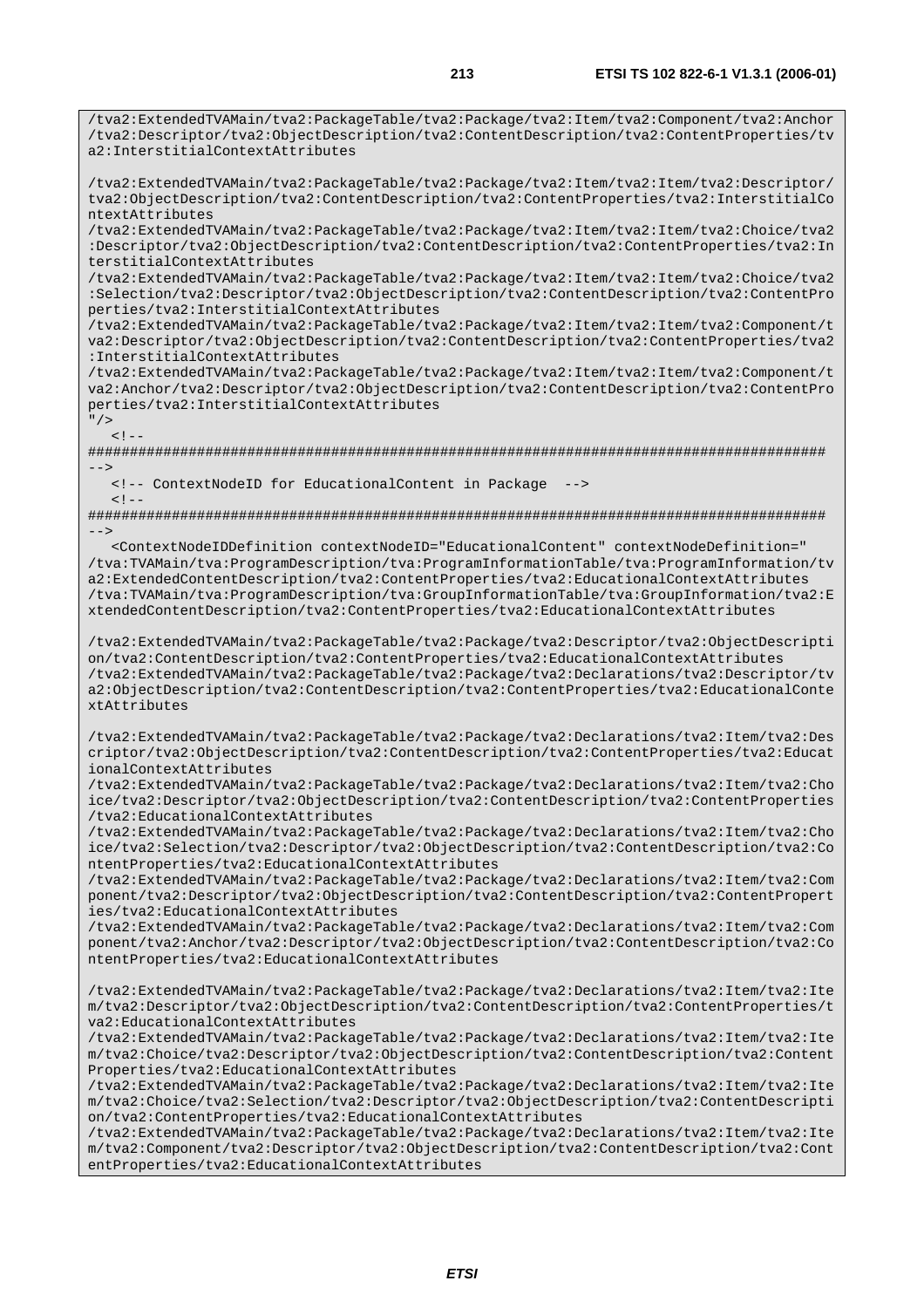/tva2:ExtendedTVAMain/tva2:PackageTable/tva2:Package/tva2:Declarations/tva2:Item/tva2:Ite m/tva2:Component/tva2:Anchor/tva2:Descriptor/tva2:ObjectDescription/tva2:ContentDescripti on/tva2:ContentProperties/tva2:EducationalContextAttributes

/tva2:ExtendedTVAMain/tva2:PackageTable/tva2:Package/tva2:Declarations/tva2:Component/tva 2:Descriptor/tva2:ObjectDescription/tva2:ContentDescription/tva2:ContentProperties/tva2:E ducationalContextAttributes

/tva2:ExtendedTVAMain/tva2:PackageTable/tva2:Package/tva2:Declarations/tva2:Component/tva 2:Anchor/tva2:Descriptor/tva2:ObjectDescription/tva2:ContentDescription/tva2:ContentPrope rties/tva2:EducationalContextAttributes

/tva2:ExtendedTVAMain/tva2:PackageTable/tva2:Package/tva2:Declarations/tva2:Anchor/tva2:D escriptor/tva2:ObjectDescription/tva2:ContentDescription/tva2:ContentProperties/tva2:Educ ationalContextAttributes

/tva2:ExtendedTVAMain/tva2:PackageTable/tva2:Package/tva2:Item/tva2:Descriptor/tva2:Objec tDescription/tva2:ContentDescription/tva2:ContentProperties/tva2:EducationalContextAttrib  $Utes$ 

/tva2:ExtendedTVAMain/tva2:PackageTable/tva2:Package/tva2:Item/tva2:Choice/tva2:Descripto r/tva2:ObjectDescription/tva2:ContentDescription/tva2:ContentProperties/tva2:EducationalC ontextAttributes

/tva2:ExtendedTVAMain/tva2:PackageTable/tva2:Package/tva2:Item/tva2:Choice/tva2:Selection /tva2:Descriptor/tva2:ObjectDescription/tva2:ContentDescription/tva2:ContentProperties/tv a2:EducationalContextAttributes

/tva2:ExtendedTVAMain/tva2:PackageTable/tva2:Package/tva2:Item/tva2:Component/tva2:Descri ptor/tva2:ObjectDescription/tva2:ContentDescription/tva2:ContentProperties/tva2:Education alContextAttributes

/tva2:ExtendedTVAMain/tva2:PackageTable/tva2:Package/tva2:Item/tva2:Component/tva2:Anchor /tva2:Descriptor/tva2:ObjectDescription/tva2:ContentDescription/tva2:ContentProperties/tv a2:EducationalContextAttributes

/tva2:ExtendedTVAMain/tva2:PackageTable/tva2:Package/tva2:Item/tva2:Item/tva2:Descriptor/ tva2:ObjectDescription/tva2:ContentDescription/tva2:ContentProperties/tva2:EducationalCon textAttributes

/tva2:ExtendedTVAMain/tva2:PackageTable/tva2:Package/tva2:Item/tva2:Item/tva2:Choice/tva2 :Descriptor/tva2:ObjectDescription/tva2:ContentDescription/tva2:ContentProperties/tva2:Ed ucationalContextAttributes

/tva2:ExtendedTVAMain/tva2:PackageTable/tva2:Package/tva2:Item/tva2:Item/tva2:Choice/tva2 :Selection/tva2:Descriptor/tva2:ObjectDescription/tva2:ContentDescription/tva2:ContentPro perties/tva2:EducationalContextAttributes

/tva2:ExtendedTVAMain/tva2:PackageTable/tva2:Package/tva2:Item/tva2:Item/tva2:Component/t va2:Descriptor/tva2:ObjectDescription/tva2:ContentDescription/tva2:ContentProperties/tva2 :EducationalContextAttributes

/tva2:ExtendedTVAMain/tva2:PackageTable/tva2:Package/tva2:Item/tva2:Item/tva2:Component/t va2:Anchor/tva2:Descriptor/tva2:ObjectDescription/tva2:ContentDescription/tva2:ContentPro perties/tva2:EducationalContextAttributes

"/>

 $\leq$   $\vert$   $-$  -

######################################################################################## -->

<!-- ContextNodeID for ApplicationContent in Package -->

 $<$ ! --

######################################################################################## -->

 <ContextNodeIDDefinition contextNodeID="ApplicationContent" contextNodeDefinition=" /tva:TVAMain/tva:ProgramDescription/tva:ProgramInformationTable/tva:ProgramInformation/tv a2:ExtendedContentDescription/tva2:ContentProperties/tva2:ApplicationContextAttributes /tva:TVAMain/tva:ProgramDescription/tva:GroupInformationTable/tva:GroupInformation/tva2:E xtendedContentDescription/tva2:ContentProperties/tva2:ApplicationContextAttributes

/tva2:ExtendedTVAMain/tva2:PackageTable/tva2:Package/tva2:Descriptor/tva2:ObjectDescripti on/tva2:ContentDescription/tva2:ContentProperties/tva2:ApplicationContextAttributes /tva2:ExtendedTVAMain/tva2:PackageTable/tva2:Package/tva2:Declarations/tva2:Descriptor/tv a2:ObjectDescription/tva2:ContentDescription/tva2:ContentProperties/tva2:ApplicationConte xtAttributes

/tva2:ExtendedTVAMain/tva2:PackageTable/tva2:Package/tva2:Declarations/tva2:Item/tva2:Des criptor/tva2:ObjectDescription/tva2:ContentDescription/tva2:ContentProperties/tva2:Applic ationContextAttributes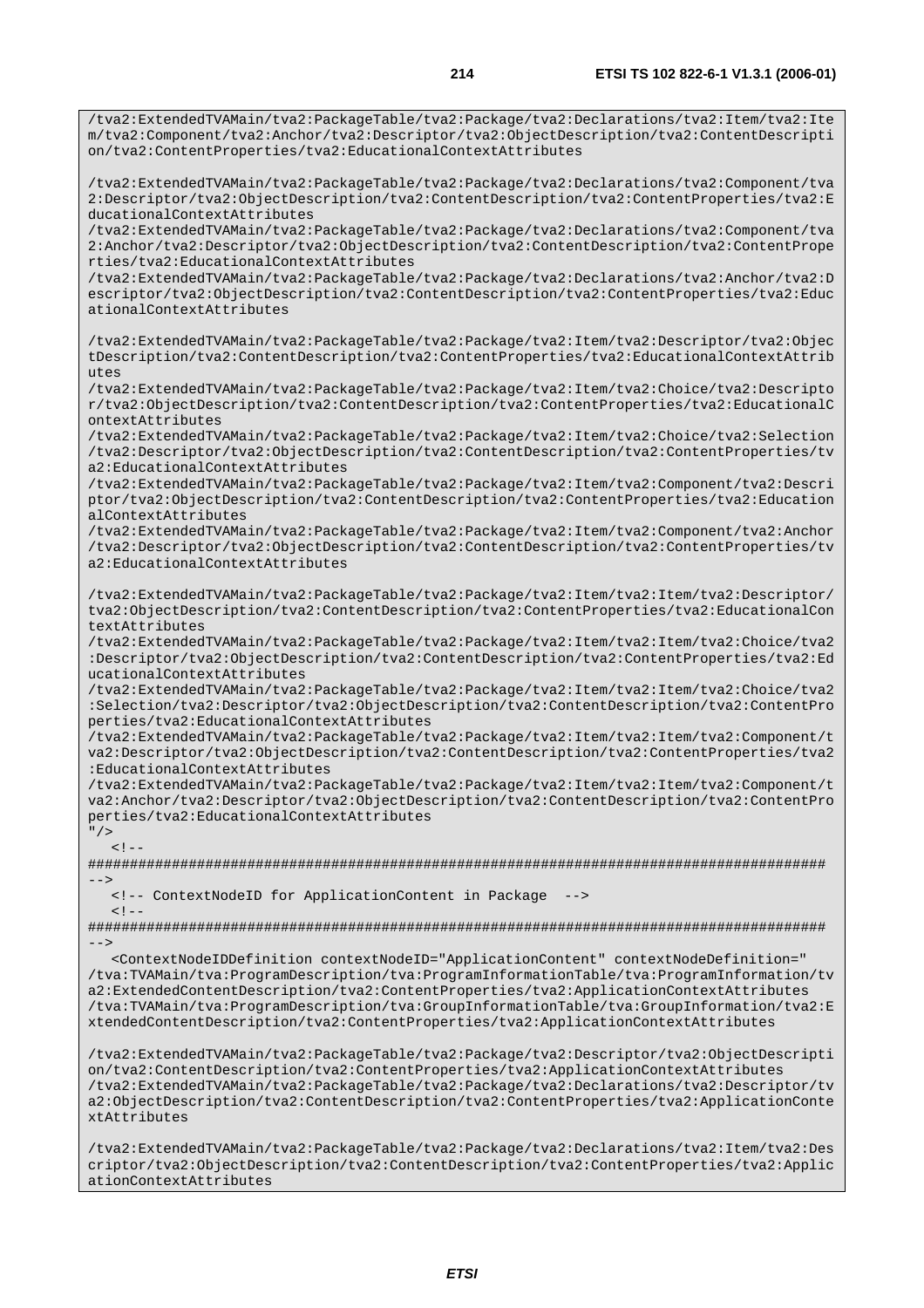/tva2:ExtendedTVAMain/tva2:PackageTable/tva2:Package/tva2:Declarations/tva2:Item/tva2:Cho ice/tva2:Descriptor/tva2:ObjectDescription/tva2:ContentDescription/tva2:ContentProperties /tva2:ApplicationContextAttributes

/tva2:ExtendedTVAMain/tva2:PackageTable/tva2:Package/tva2:Declarations/tva2:Item/tva2:Cho ice/tva2:Selection/tva2:Descriptor/tva2:ObjectDescription/tva2:ContentDescription/tva2:Co ntentProperties/tva2:ApplicationContextAttributes

/tva2:ExtendedTVAMain/tva2:PackageTable/tva2:Package/tva2:Declarations/tva2:Item/tva2:Com ponent/tva2:Descriptor/tva2:ObjectDescription/tva2:ContentDescription/tva2:ContentPropert ies/tva2:ApplicationContextAttributes

/tva2:ExtendedTVAMain/tva2:PackageTable/tva2:Package/tva2:Declarations/tva2:Item/tva2:Com ponent/tva2:Anchor/tva2:Descriptor/tva2:ObjectDescription/tva2:ContentDescription/tva2:Co ntentProperties/tva2:ApplicationContextAttributes

/tva2:ExtendedTVAMain/tva2:PackageTable/tva2:Package/tva2:Declarations/tva2:Item/tva2:Ite m/tva2:Descriptor/tva2:ObjectDescription/tva2:ContentDescription/tva2:ContentProperties/t va2:ApplicationContextAttributes

/tva2:ExtendedTVAMain/tva2:PackageTable/tva2:Package/tva2:Declarations/tva2:Item/tva2:Ite m/tva2:Choice/tva2:Descriptor/tva2:ObjectDescription/tva2:ContentDescription/tva2:Content Properties/tva2:ApplicationContextAttributes

/tva2:ExtendedTVAMain/tva2:PackageTable/tva2:Package/tva2:Declarations/tva2:Item/tva2:Ite m/tva2:Choice/tva2:Selection/tva2:Descriptor/tva2:ObjectDescription/tva2:ContentDescripti on/tva2:ContentProperties/tva2:ApplicationContextAttributes

/tva2:ExtendedTVAMain/tva2:PackageTable/tva2:Package/tva2:Declarations/tva2:Item/tva2:Ite m/tva2:Component/tva2:Descriptor/tva2:ObjectDescription/tva2:ContentDescription/tva2:Cont entProperties/tva2:ApplicationContextAttributes

/tva2:ExtendedTVAMain/tva2:PackageTable/tva2:Package/tva2:Declarations/tva2:Item/tva2:Ite m/tva2:Component/tva2:Anchor/tva2:Descriptor/tva2:ObjectDescription/tva2:ContentDescripti on/tva2:ContentProperties/tva2:ApplicationContextAttributes

/tva2:ExtendedTVAMain/tva2:PackageTable/tva2:Package/tva2:Declarations/tva2:Component/tva 2:Descriptor/tva2:ObjectDescription/tva2:ContentDescription/tva2:ContentProperties/tva2:A pplicationContextAttributes

/tva2:ExtendedTVAMain/tva2:PackageTable/tva2:Package/tva2:Declarations/tva2:Component/tva 2:Anchor/tva2:Descriptor/tva2:ObjectDescription/tva2:ContentDescription/tva2:ContentPrope rties/tva2:ApplicationContextAttributes

/tva2:ExtendedTVAMain/tva2:PackageTable/tva2:Package/tva2:Declarations/tva2:Anchor/tva2:D escriptor/tva2:ObjectDescription/tva2:ContentDescription/tva2:ContentProperties/tva2:Appl icationContextAttributes

/tva2:ExtendedTVAMain/tva2:PackageTable/tva2:Package/tva2:Item/tva2:Descriptor/tva2:Objec tDescription/tva2:ContentDescription/tva2:ContentProperties/tva2:ApplicationContextAttrib  $u$ tes

/tva2:ExtendedTVAMain/tva2:PackageTable/tva2:Package/tva2:Item/tva2:Choice/tva2:Descripto r/tva2:ObjectDescription/tva2:ContentDescription/tva2:ContentProperties/tva2:ApplicationC ontextAttributes

/tva2:ExtendedTVAMain/tva2:PackageTable/tva2:Package/tva2:Item/tva2:Choice/tva2:Selection /tva2:Descriptor/tva2:ObjectDescription/tva2:ContentDescription/tva2:ContentProperties/tv a2:ApplicationContextAttributes

/tva2:ExtendedTVAMain/tva2:PackageTable/tva2:Package/tva2:Item/tva2:Component/tva2:Descri ptor/tva2:ObjectDescription/tva2:ContentDescription/tva2:ContentProperties/tva2:Applicati onContextAttributes

/tva2:ExtendedTVAMain/tva2:PackageTable/tva2:Package/tva2:Item/tva2:Component/tva2:Anchor /tva2:Descriptor/tva2:ObjectDescription/tva2:ContentDescription/tva2:ContentProperties/tv a2:ApplicationContextAttributes

/tva2:ExtendedTVAMain/tva2:PackageTable/tva2:Package/tva2:Item/tva2:Item/tva2:Descriptor/ tva2:ObjectDescription/tva2:ContentDescription/tva2:ContentProperties/tva2:ApplicationCon textAttributes

/tva2:ExtendedTVAMain/tva2:PackageTable/tva2:Package/tva2:Item/tva2:Item/tva2:Choice/tva2 :Descriptor/tva2:ObjectDescription/tva2:ContentDescription/tva2:ContentProperties/tva2:Ap plicationContextAttributes

/tva2:ExtendedTVAMain/tva2:PackageTable/tva2:Package/tva2:Item/tva2:Item/tva2:Choice/tva2 :Selection/tva2:Descriptor/tva2:ObjectDescription/tva2:ContentDescription/tva2:ContentPro perties/tva2:ApplicationContextAttributes

/tva2:ExtendedTVAMain/tva2:PackageTable/tva2:Package/tva2:Item/tva2:Item/tva2:Component/t va2:Descriptor/tva2:ObjectDescription/tva2:ContentDescription/tva2:ContentProperties/tva2 :ApplicationContextAttributes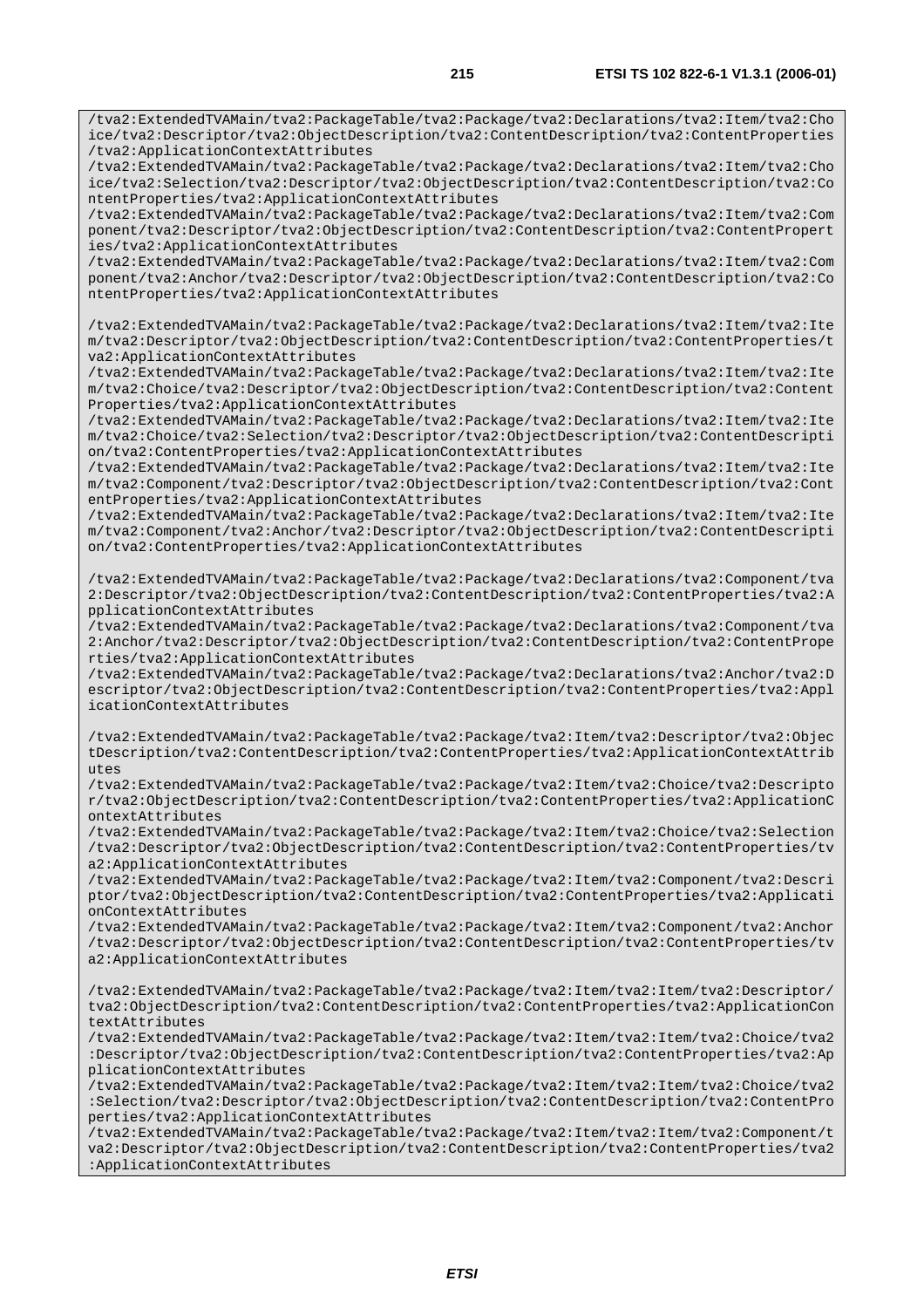/tva2:ExtendedTVAMain/tva2:PackageTable/tva2:Package/tva2:Item/tva2:Item/tva2:Component/t va2:Anchor/tva2:Descriptor/tva2:ObjectDescription/tva2:ContentDescription/tva2:ContentPro perties/tva2:ApplicationContextAttributes  $"$ />  $\lt$   $\vdash$ ######################################################################################## --> <!-- ContextNodeID for GameContent in Package -->  $2 - 1 - 1$ ######################################################################################## --> <ContextNodeIDDefinition contextNodeID="GameContent" contextNodeDefinition=" /tva:TVAMain/tva:ProgramDescription/tva:ProgramInformationTable/tva:ProgramInformation/tv a2:ExtendedContentDescription/tva2:ContentProperties/tva2:GameContextAttributes /tva:TVAMain/tva:ProgramDescription/tva:GroupInformationTable/tva:GroupInformation/tva2:E xtendedContentDescription/tva2:ContentProperties/tva2:GameContextAttributes /tva2:ExtendedTVAMain/tva2:PackageTable/tva2:Package/tva2:Descriptor/tva2:ObjectDescripti on/tva2:ContentDescription/tva2:ContentProperties/tva2:GameContextAttributes /tva2:ExtendedTVAMain/tva2:PackageTable/tva2:Package/tva2:Declarations/tva2:Descriptor/tv a2:ObjectDescription/tva2:ContentDescription/tva2:ContentProperties/tva2:GameContextAttri butes /tva2:ExtendedTVAMain/tva2:PackageTable/tva2:Package/tva2:Declarations/tva2:Item/tva2:Des criptor/tva2:ObjectDescription/tva2:ContentDescription/tva2:ContentProperties/tva2:GameCo ntextAttributes /tva2:ExtendedTVAMain/tva2:PackageTable/tva2:Package/tva2:Declarations/tva2:Item/tva2:Cho ice/tva2:Descriptor/tva2:ObjectDescription/tva2:ContentDescription/tva2:ContentProperties /tva2:GameContextAttributes /tva2:ExtendedTVAMain/tva2:PackageTable/tva2:Package/tva2:Declarations/tva2:Item/tva2:Cho ice/tva2:Selection/tva2:Descriptor/tva2:ObjectDescription/tva2:ContentDescription/tva2:Co ntentProperties/tva2:GameContextAttributes /tva2:ExtendedTVAMain/tva2:PackageTable/tva2:Package/tva2:Declarations/tva2:Item/tva2:Com ponent/tva2:Descriptor/tva2:ObjectDescription/tva2:ContentDescription/tva2:ContentPropert ies/tva2:GameContextAttributes /tva2:ExtendedTVAMain/tva2:PackageTable/tva2:Package/tva2:Declarations/tva2:Item/tva2:Com ponent/tva2:Anchor/tva2:Descriptor/tva2:ObjectDescription/tva2:ContentDescription/tva2:Co ntentProperties/tva2:GameContextAttributes /tva2:ExtendedTVAMain/tva2:PackageTable/tva2:Package/tva2:Declarations/tva2:Item/tva2:Ite m/tva2:Descriptor/tva2:ObjectDescription/tva2:ContentDescription/tva2:ContentProperties/t va2:GameContextAttributes /tva2:ExtendedTVAMain/tva2:PackageTable/tva2:Package/tva2:Declarations/tva2:Item/tva2:Ite m/tva2:Choice/tva2:Descriptor/tva2:ObjectDescription/tva2:ContentDescription/tva2:Content Properties/tva2:GameContextAttributes /tva2:ExtendedTVAMain/tva2:PackageTable/tva2:Package/tva2:Declarations/tva2:Item/tva2:Ite m/tva2:Choice/tva2:Selection/tva2:Descriptor/tva2:ObjectDescription/tva2:ContentDescripti on/tva2:ContentProperties/tva2:GameContextAttributes /tva2:ExtendedTVAMain/tva2:PackageTable/tva2:Package/tva2:Declarations/tva2:Item/tva2:Ite m/tva2:Component/tva2:Descriptor/tva2:ObjectDescription/tva2:ContentDescription/tva2:Cont entProperties/tva2:GameContextAttributes /tva2:ExtendedTVAMain/tva2:PackageTable/tva2:Package/tva2:Declarations/tva2:Item/tva2:Ite m/tva2:Component/tva2:Anchor/tva2:Descriptor/tva2:ObjectDescription/tva2:ContentDescripti on/tva2:ContentProperties/tva2:GameContextAttributes /tva2:ExtendedTVAMain/tva2:PackageTable/tva2:Package/tva2:Declarations/tva2:Component/tva 2:Descriptor/tva2:ObjectDescription/tva2:ContentDescription/tva2:ContentProperties/tva2:G ameContextAttributes /tva2:ExtendedTVAMain/tva2:PackageTable/tva2:Package/tva2:Declarations/tva2:Component/tva 2:Anchor/tva2:Descriptor/tva2:ObjectDescription/tva2:ContentDescription/tva2:ContentPrope rties/tva2:GameContextAttributes /tva2:ExtendedTVAMain/tva2:PackageTable/tva2:Package/tva2:Declarations/tva2:Anchor/tva2:D escriptor/tva2:ObjectDescription/tva2:ContentDescription/tva2:ContentProperties/tva2:Game ContextAttributes

/tva2:ExtendedTVAMain/tva2:PackageTable/tva2:Package/tva2:Item/tva2:Descriptor/tva2:Objec tDescription/tva2:ContentDescription/tva2:ContentProperties/tva2:GameContextAttributes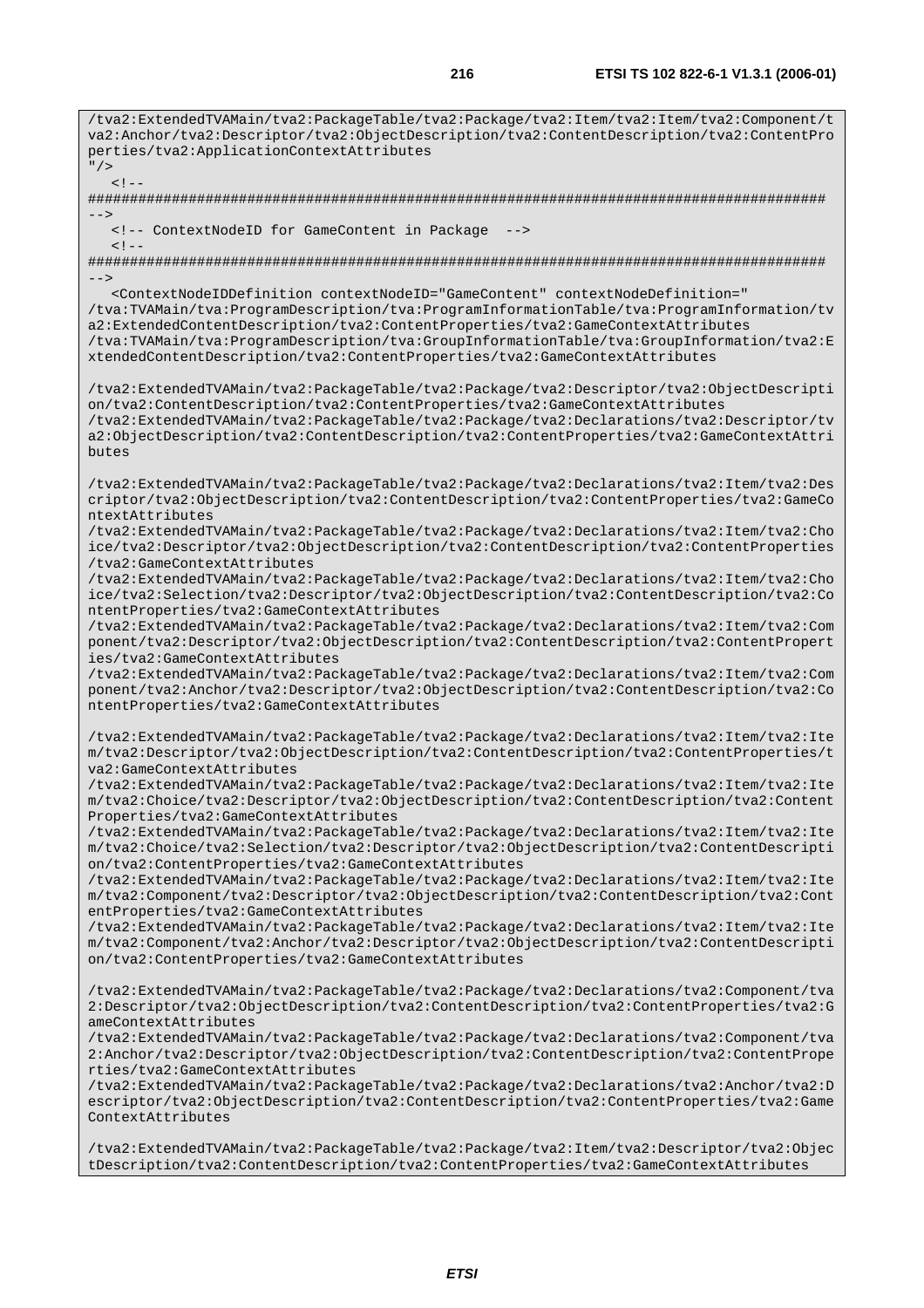/tva2:ExtendedTVAMain/tva2:PackageTable/tva2:Package/tva2:Item/tva2:Choice/tva2:Descripto r/tva2:ObjectDescription/tva2:ContentDescription/tva2:ContentProperties/tva2:GameContextA ttributes /tva2:ExtendedTVAMain/tva2:PackageTable/tva2:Package/tva2:Item/tva2:Choice/tva2:Selection /tva2:Descriptor/tva2:ObjectDescription/tva2:ContentDescription/tva2:ContentProperties/tv a2:GameContextAttributes /tva2:ExtendedTVAMain/tva2:PackageTable/tva2:Package/tva2:Item/tva2:Component/tva2:Descri ptor/tva2:ObjectDescription/tva2:ContentDescription/tva2:ContentProperties/tva2:GameConte xtAttributes /tva2:ExtendedTVAMain/tva2:PackageTable/tva2:Package/tva2:Item/tva2:Component/tva2:Anchor /tva2:Descriptor/tva2:ObjectDescription/tva2:ContentDescription/tva2:ContentProperties/tv a2:GameContextAttributes /tva2:ExtendedTVAMain/tva2:PackageTable/tva2:Package/tva2:Item/tva2:Item/tva2:Descriptor/ tva2:ObjectDescription/tva2:ContentDescription/tva2:ContentProperties/tva2:GameContextAtt ributes /tva2:ExtendedTVAMain/tva2:PackageTable/tva2:Package/tva2:Item/tva2:Item/tva2:Choice/tva2 :Descriptor/tva2:ObjectDescription/tva2:ContentDescription/tva2:ContentProperties/tva2:Ga meContextAttributes /tva2:ExtendedTVAMain/tva2:PackageTable/tva2:Package/tva2:Item/tva2:Item/tva2:Choice/tva2 :Selection/tva2:Descriptor/tva2:ObjectDescription/tva2:ContentDescription/tva2:ContentPro perties/tva2:GameContextAttributes /tva2:ExtendedTVAMain/tva2:PackageTable/tva2:Package/tva2:Item/tva2:Item/tva2:Component/t va2:Descriptor/tva2:ObjectDescription/tva2:ContentDescription/tva2:ContentProperties/tva2 :GameContextAttributes /tva2:ExtendedTVAMain/tva2:PackageTable/tva2:Package/tva2:Item/tva2:Item/tva2:Component/t va2:Anchor/tva2:Descriptor/tva2:ObjectDescription/tva2:ContentDescription/tva2:ContentPro perties/tva2:GameContextAttributes  $'$  / >  $\lt$  !  $-$ ######################################################################################## --> <!-- ContextNodeIDs for Targeting -->  $\lt$  !  $-$ ######################################################################################## --> <ContextNodeIDDefinition contextNodeID="UserInformation" contextNodeDefinition=" /tva:TVAMain/tva2:ExtendedUserDescription/tva2:UserInformationTable/tva2:UserInformation/ tva2:AccessibilityInformation/tva2:AuditoryImpairment /tva:TVAMain/tva:ProgramDescription/tva:ProgramInformationTable/tva:ProgramInformation/tv a2:ExtendedContentDescription/tva2:TargetingInformation/tva2:UserInformation /tva:TVAMain/tva:ProgramDescription/tva:GroupInformationTable/tva:GroupInformation/tva2:E xtendedContentDescription/tva2:TargetingInformation/tva2:UserInformation /tva2:ExtendedTVAMain/tva2:TargetingInformationTable/tva2:TargetingInformation/tva2:UserI nformation /tva2:ExtendedTVAMain/tva2:PackageTable/tva2:Package/tva2:Descriptor/tva2:ObjectDescripti on/tva2:ContentDescription/tva2:TargetingInformation/tva2:UserInformation /tva2:ExtendedTVAMain/tva2:PackageTable/tva2:Package/tva2:Declarations/tva2:Descriptor/tv a2:ObjectDescription/tva2:ContentDescription/tva2:TargetingInformation/tva2:UserInformati on /tva2:ExtendedTVAMain/tva2:PackageTable/tva2:Package/tva2:Declarations/tva2:Item/tva2:Des criptor/tva2:ObjectDescription/tva2:ContentDescription/tva2:TargetingInformation/tva2:Use rInformation /tva2:ExtendedTVAMain/tva2:PackageTable/tva2:Package/tva2:Declarations/tva2:Item/tva2:Cho ice/tva2:Descriptor/tva2:ObjectDescription/tva2:ContentDescription/tva2:TargetingInformat ion/tva2:UserInformation /tva2:ExtendedTVAMain/tva2:PackageTable/tva2:Package/tva2:Declarations/tva2:Item/tva2:Cho ice/tva2:Selection/tva2:Descriptor/tva2:ObjectDescription/tva2:ContentDescription/tva2:Ta rgetingInformation/tva2:UserInformation /tva2:ExtendedTVAMain/tva2:PackageTable/tva2:Package/tva2:Declarations/tva2:Item/tva2:Com ponent/tva2:Descriptor/tva2:ObjectDescription/tva2:ContentDescription/tva2:TargetingInfor mation/tva2:UserInformation /tva2:ExtendedTVAMain/tva2:PackageTable/tva2:Package/tva2:Declarations/tva2:Item/tva2:Com ponent/tva2:Anchor/tva2:Descriptor/tva2:ObjectDescription/tva2:ContentDescription/tva2:Ta rgetingInformation/tva2:UserInformation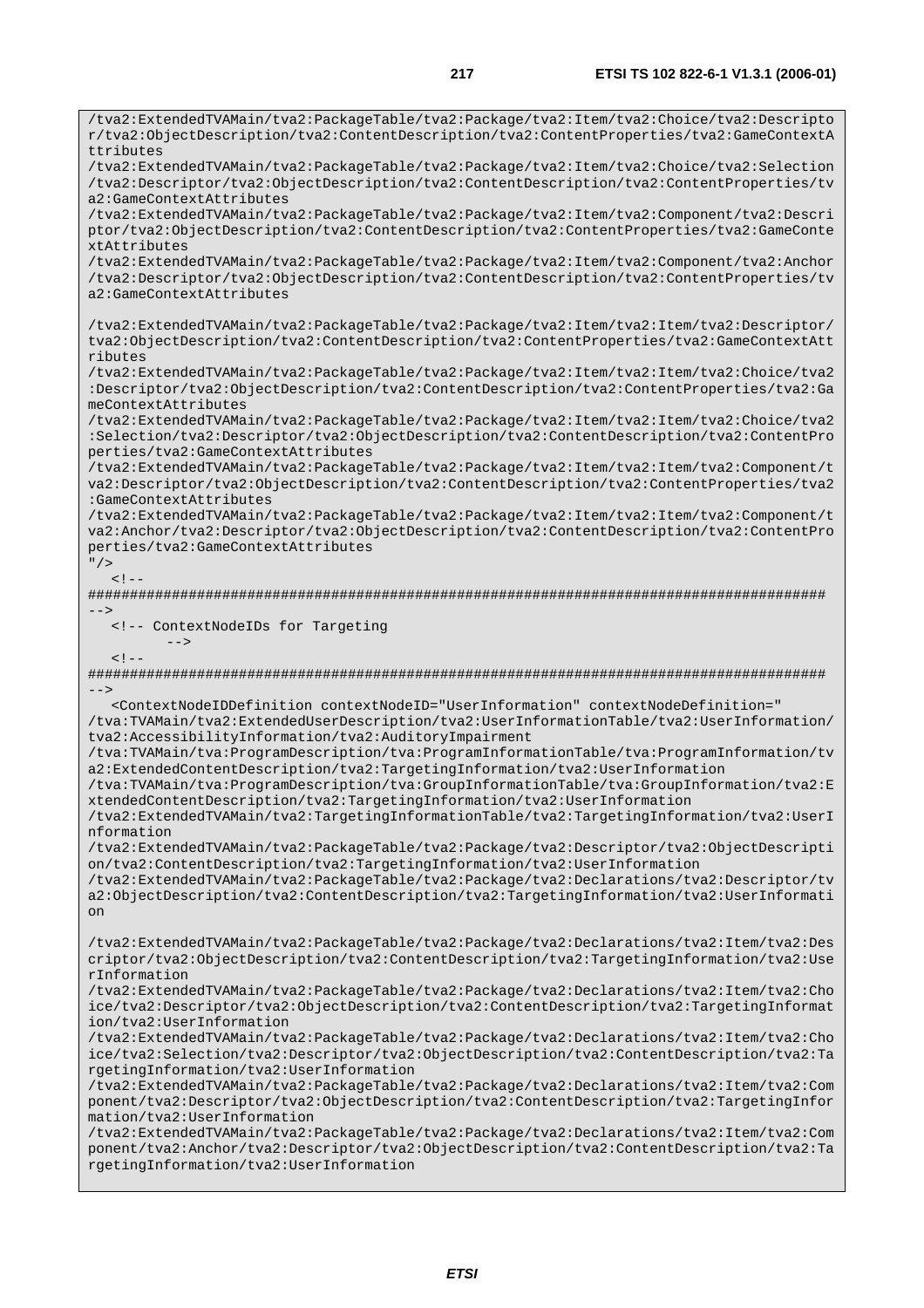/tva2:ExtendedTVAMain/tva2:PackageTable/tva2:Package/tva2:Declarations/tva2:Item/tva2:Ite

m/tva2:Descriptor/tva2:ObjectDescription/tva2:ContentDescription/tva2:TargetingInformatio n/tva2:UserInformation /tva2:ExtendedTVAMain/tva2:PackageTable/tva2:Package/tva2:Declarations/tva2:Item/tva2:Ite m/tva2:Choice/tva2:Descriptor/tva2:ObjectDescription/tva2:ContentDescription/tva2:Targeti ngInformation/tva2:UserInformation /tva2:ExtendedTVAMain/tva2:PackageTable/tva2:Package/tva2:Declarations/tva2:Item/tva2:Ite m/tva2:Choice/tva2:Selection/tva2:Descriptor/tva2:ObjectDescription/tva2:ContentDescripti on/tva2:TargetingInformation/tva2:UserInformation /tva2:ExtendedTVAMain/tva2:PackageTable/tva2:Package/tva2:Declarations/tva2:Item/tva2:Ite m/tva2:Component/tva2:Descriptor/tva2:ObjectDescription/tva2:ContentDescription/tva2:Targ etingInformation/tva2:UserInformation /tva2:ExtendedTVAMain/tva2:PackageTable/tva2:Package/tva2:Declarations/tva2:Item/tva2:Ite m/tva2:Component/tva2:Anchor/tva2:Descriptor/tva2:ObjectDescription/tva2:ContentDescripti on/tva2:TargetingInformation/tva2:UserInformation /tva2:ExtendedTVAMain/tva2:PackageTable/tva2:Package/tva2:Declarations/tva2:Component/tva 2:Descriptor/tva2:ObjectDescription/tva2:ContentDescription/tva2:TargetingInformation/tva 2:UserInformation /tva2:ExtendedTVAMain/tva2:PackageTable/tva2:Package/tva2:Declarations/tva2:Component/tva 2:Anchor/tva2:Descriptor/tva2:ObjectDescription/tva2:ContentDescription/tva2:TargetingInf ormation/tva2:UserInformation /tva2:ExtendedTVAMain/tva2:PackageTable/tva2:Package/tva2:Declarations/tva2:Anchor/tva2:D escriptor/tva2:ObjectDescription/tva2:ContentDescription/tva2:TargetingInformation/tva2:U serInformation /tva2:ExtendedTVAMain/tva2:PackageTable/tva2:Package/tva2:Item/tva2:Descriptor/tva2:Objec tDescription/tva2:ContentDescription/tva2:TargetingInformation/tva2:UserInformation /tva2:ExtendedTVAMain/tva2:PackageTable/tva2:Package/tva2:Item/tva2:Choice/tva2:Descripto r/tva2:ObjectDescription/tva2:ContentDescription/tva2:TargetingInformation/tva2:UserInfor mation /tva2:ExtendedTVAMain/tva2:PackageTable/tva2:Package/tva2:Item/tva2:Choice/tva2:Selection /tva2:Descriptor/tva2:ObjectDescription/tva2:ContentDescription/tva2:TargetingInformation /tva2:UserInformation /tva2:ExtendedTVAMain/tva2:PackageTable/tva2:Package/tva2:Item/tva2:Component/tva2:Descri ptor/tva2:ObjectDescription/tva2:ContentDescription/tva2:TargetingInformation/tva2:UserIn formation /tva2:ExtendedTVAMain/tva2:PackageTable/tva2:Package/tva2:Item/tva2:Component/tva2:Anchor /tva2:Descriptor/tva2:ObjectDescription/tva2:ContentDescription/tva2:TargetingInformation /tva2:UserInformation /tva2:ExtendedTVAMain/tva2:PackageTable/tva2:Package/tva2:Item/tva2:Item/tva2:Descriptor/ tva2:ObjectDescription/tva2:ContentDescription/tva2:TargetingInformation/tva2:UserInforma tion /tva2:ExtendedTVAMain/tva2:PackageTable/tva2:Package/tva2:Item/tva2:Item/tva2:Choice/tva2 :Descriptor/tva2:ObjectDescription/tva2:ContentDescription/tva2:TargetingInformation/tva2 :UserInformation /tva2:ExtendedTVAMain/tva2:PackageTable/tva2:Package/tva2:Item/tva2:Item/tva2:Choice/tva2 :Selection/tva2:Descriptor/tva2:ObjectDescription/tva2:ContentDescription/tva2:TargetingI nformation/tva2:UserInformation /tva2:ExtendedTVAMain/tva2:PackageTable/tva2:Package/tva2:Item/tva2:Item/tva2:Component/t va2:Descriptor/tva2:ObjectDescription/tva2:ContentDescription/tva2:TargetingInformation/t va2:UserInformation /tva2:ExtendedTVAMain/tva2:PackageTable/tva2:Package/tva2:Item/tva2:Item/tva2:Component/t va2:Anchor/tva2:Descriptor/tva2:ObjectDescription/tva2:ContentDescription/tva2:TargetingI nformation/tva2:UserInformation  $"$  /> <ContextNodeIDDefinition contextNodeID="TerminalInformation" contextNodeDefinition=" /tva:TVAMain/tva2:ExtendedUserDescription/tva2:UsageEnvironment/tva2:TerminalInformationT able/tva2:TerminalInformation /tva:TVAMain/tva:ProgramDescription/tva:ProgramInformationTable/tva:ProgramInformation/tv a2:ExtendedContentDescription/tva2:TargetingInformation/tva2:TerminalInformation /tva:TVAMain/tva:ProgramDescription/tva:GroupInformationTable/tva:GroupInformation/tva2:E xtendedContentDescription/tva2:TargetingInformation/tva2:TerminalInformation /tva2:ExtendedTVAMain/tva2:TargetingInformationTable/tva2:TargetingInformation/tva2:Termi nalInformation

/tva2:ExtendedTVAMain/tva2:PackageTable/tva2:Package/tva2:Descriptor/tva2:ObjectDescripti on/tva2:ContentDescription/tva2:TargetingInformation/tva2:TerminalInformation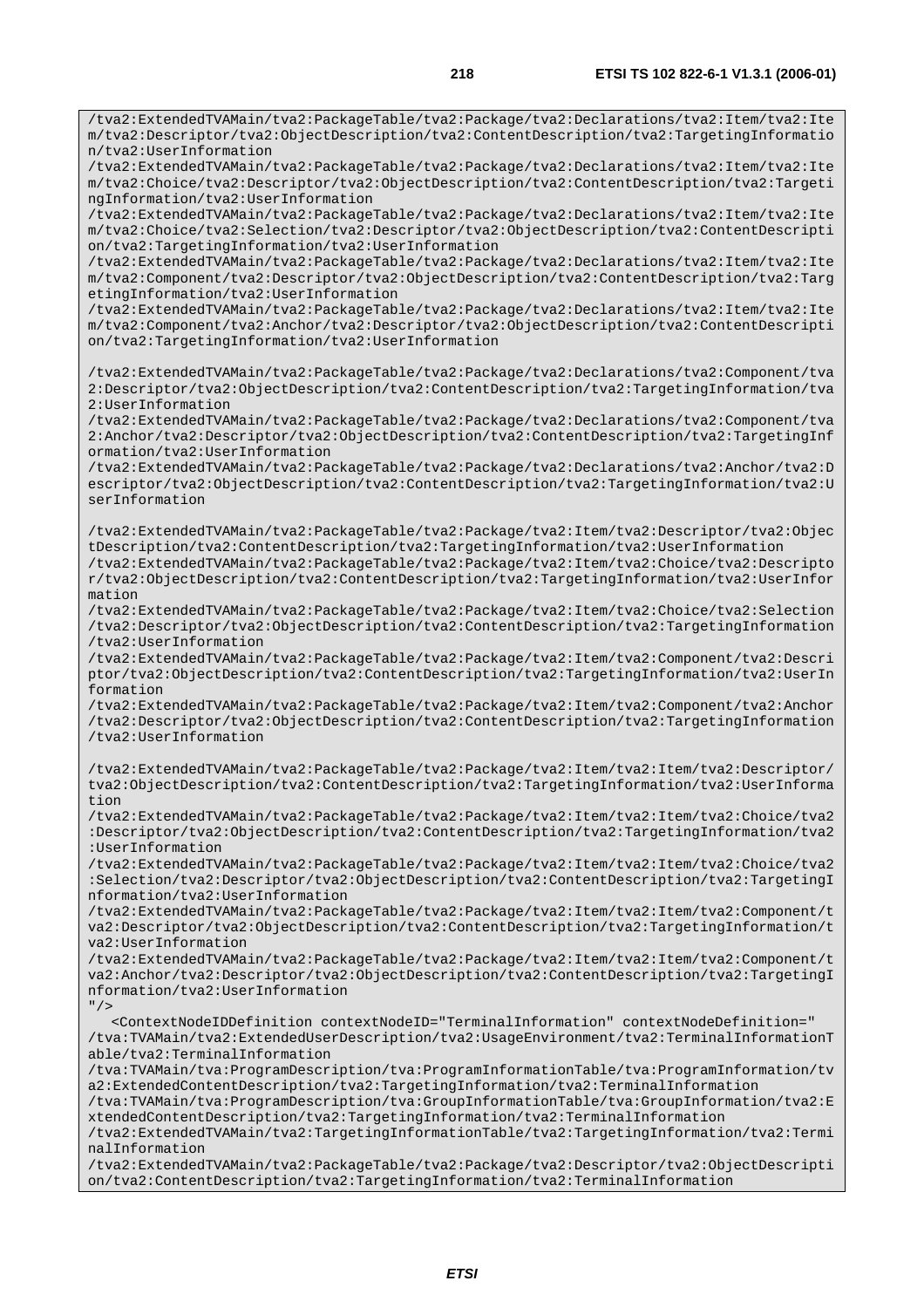/tva2:ExtendedTVAMain/tva2:PackageTable/tva2:Package/tva2:Declarations/tva2:Descriptor/tv a2:ObjectDescription/tva2:ContentDescription/tva2:TargetingInformation/tva2:TerminalInfor mation

/tva2:ExtendedTVAMain/tva2:PackageTable/tva2:Package/tva2:Declarations/tva2:Item/tva2:Des criptor/tva2:ObjectDescription/tva2:ContentDescription/tva2:TargetingInformation/tva2:Ter minalInformation

/tva2:ExtendedTVAMain/tva2:PackageTable/tva2:Package/tva2:Declarations/tva2:Item/tva2:Cho ice/tva2:Descriptor/tva2:ObjectDescription/tva2:ContentDescription/tva2:TargetingInformat ion/tva2:TerminalInformation

/tva2:ExtendedTVAMain/tva2:PackageTable/tva2:Package/tva2:Declarations/tva2:Item/tva2:Cho ice/tva2:Selection/tva2:Descriptor/tva2:ObjectDescription/tva2:ContentDescription/tva2:Ta rgetingInformation/tva2:TerminalInformation

/tva2:ExtendedTVAMain/tva2:PackageTable/tva2:Package/tva2:Declarations/tva2:Item/tva2:Com ponent/tva2:Descriptor/tva2:ObjectDescription/tva2:ContentDescription/tva2:TargetingInfor mation/tva2:TerminalInformation

/tva2:ExtendedTVAMain/tva2:PackageTable/tva2:Package/tva2:Declarations/tva2:Item/tva2:Com ponent/tva2:Anchor/tva2:Descriptor/tva2:ObjectDescription/tva2:ContentDescription/tva2:Ta rgetingInformation/tva2:TerminalInformation

/tva2:ExtendedTVAMain/tva2:PackageTable/tva2:Package/tva2:Declarations/tva2:Item/tva2:Ite m/tva2:Descriptor/tva2:ObjectDescription/tva2:ContentDescription/tva2:TargetingInformatio n/tva2:TerminalInformation

/tva2:ExtendedTVAMain/tva2:PackageTable/tva2:Package/tva2:Declarations/tva2:Item/tva2:Ite m/tva2:Choice/tva2:Descriptor/tva2:ObjectDescription/tva2:ContentDescription/tva2:Targeti ngInformation/tva2:TerminalInformation

/tva2:ExtendedTVAMain/tva2:PackageTable/tva2:Package/tva2:Declarations/tva2:Item/tva2:Ite m/tva2:Choice/tva2:Selection/tva2:Descriptor/tva2:ObjectDescription/tva2:ContentDescripti on/tva2:TargetingInformation/tva2:TerminalInformation

/tva2:ExtendedTVAMain/tva2:PackageTable/tva2:Package/tva2:Declarations/tva2:Item/tva2:Ite m/tva2:Component/tva2:Descriptor/tva2:ObjectDescription/tva2:ContentDescription/tva2:Targ etingInformation/tva2:TerminalInformation

/tva2:ExtendedTVAMain/tva2:PackageTable/tva2:Package/tva2:Declarations/tva2:Item/tva2:Ite m/tva2:Component/tva2:Anchor/tva2:Descriptor/tva2:ObjectDescription/tva2:ContentDescripti on/tva2:TargetingInformation/tva2:TerminalInformation

/tva2:ExtendedTVAMain/tva2:PackageTable/tva2:Package/tva2:Declarations/tva2:Component/tva 2:Descriptor/tva2:ObjectDescription/tva2:ContentDescription/tva2:TargetingInformation/tva 2:TerminalInformation

/tva2:ExtendedTVAMain/tva2:PackageTable/tva2:Package/tva2:Declarations/tva2:Component/tva 2:Anchor/tva2:Descriptor/tva2:ObjectDescription/tva2:ContentDescription/tva2:TargetingInf ormation/tva2:TerminalInformation

/tva2:ExtendedTVAMain/tva2:PackageTable/tva2:Package/tva2:Declarations/tva2:Anchor/tva2:D escriptor/tva2:ObjectDescription/tva2:ContentDescription/tva2:TargetingInformation/tva2:T erminalInformation

/tva2:ExtendedTVAMain/tva2:PackageTable/tva2:Package/tva2:Item/tva2:Descriptor/tva2:Objec tDescription/tva2:ContentDescription/tva2:TargetingInformation/tva2:TerminalInformation /tva2:ExtendedTVAMain/tva2:PackageTable/tva2:Package/tva2:Item/tva2:Choice/tva2:Descripto r/tva2:ObjectDescription/tva2:ContentDescription/tva2:TargetingInformation/tva2:TerminalI nformation

/tva2:ExtendedTVAMain/tva2:PackageTable/tva2:Package/tva2:Item/tva2:Choice/tva2:Selection /tva2:Descriptor/tva2:ObjectDescription/tva2:ContentDescription/tva2:TargetingInformation /tva2:TerminalInformation

/tva2:ExtendedTVAMain/tva2:PackageTable/tva2:Package/tva2:Item/tva2:Component/tva2:Descri ptor/tva2:ObjectDescription/tva2:ContentDescription/tva2:TargetingInformation/tva2:Termin alInformation

/tva2:ExtendedTVAMain/tva2:PackageTable/tva2:Package/tva2:Item/tva2:Component/tva2:Anchor /tva2:Descriptor/tva2:ObjectDescription/tva2:ContentDescription/tva2:TargetingInformation /tva2:TerminalInformation

/tva2:ExtendedTVAMain/tva2:PackageTable/tva2:Package/tva2:Item/tva2:Item/tva2:Descriptor/ tva2:ObjectDescription/tva2:ContentDescription/tva2:TargetingInformation/tva2:TerminalInf ormation

/tva2:ExtendedTVAMain/tva2:PackageTable/tva2:Package/tva2:Item/tva2:Item/tva2:Choice/tva2 :Descriptor/tva2:ObjectDescription/tva2:ContentDescription/tva2:TargetingInformation/tva2 :TerminalInformation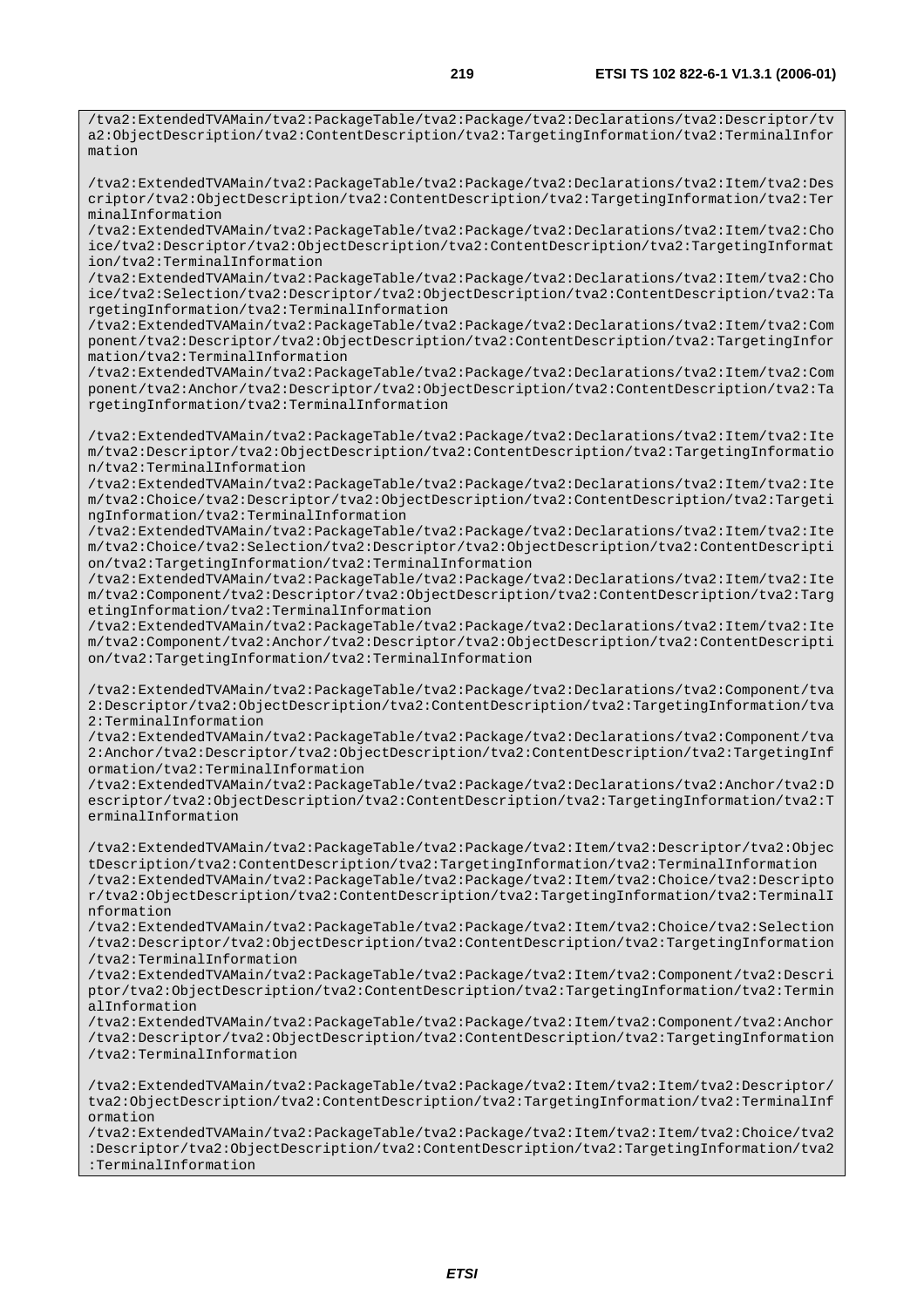/tva2:ExtendedTVAMain/tva2:PackageTable/tva2:Package/tva2:Item/tva2:Item/tva2:Choice/tva2

:Selection/tva2:Descriptor/tva2:ObjectDescription/tva2:ContentDescription/tva2:TargetingI nformation/tva2:TerminalInformation /tva2:ExtendedTVAMain/tva2:PackageTable/tva2:Package/tva2:Item/tva2:Item/tva2:Component/t va2:Descriptor/tva2:ObjectDescription/tva2:ContentDescription/tva2:TargetingInformation/t va2:TerminalInformation /tva2:ExtendedTVAMain/tva2:PackageTable/tva2:Package/tva2:Item/tva2:Item/tva2:Component/t va2:Anchor/tva2:Descriptor/tva2:ObjectDescription/tva2:ContentDescription/tva2:TargetingI nformation/tva2:TerminalInformation  $"$  /> <ContextNodeIDDefinition contextNodeID="NetworkInformation" contextNodeDefinition=" /tva:TVAMain/tva2:ExtendedUserDescription/tva2:UsageEnvironment/tva2:NetworkInformationTa ble/tva2:NetworkInformation /tva:TVAMain/tva:ProgramDescription/tva:ProgramInformationTable/tva:ProgramInformation/tv a2:ExtendedContentDescription/tva2:TargetingInformation/tva2:NetworkInformation /tva:TVAMain/tva:ProgramDescription/tva:GroupInformationTable/tva:GroupInformation/tva2:E xtendedContentDescription/tva2:TargetingInformation/tva2:NetworkInformation /tva2:ExtendedTVAMain/tva2:TargetingInformationTable/tva2:TargetingInformation/tva2:Netwo rkInformation /tva2:ExtendedTVAMain/tva2:PackageTable/tva2:Package/tva2:Descriptor/tva2:ObjectDescripti on/tva2:ContentDescription/tva2:TargetingInformation/tva2:NetworkInformation /tva2:ExtendedTVAMain/tva2:PackageTable/tva2:Package/tva2:Declarations/tva2:Descriptor/tv a2:ObjectDescription/tva2:ContentDescription/tva2:TargetingInformation/tva2:NetworkInform ation /tva2:ExtendedTVAMain/tva2:PackageTable/tva2:Package/tva2:Declarations/tva2:Item/tva2:Des criptor/tva2:ObjectDescription/tva2:ContentDescription/tva2:TargetingInformation/tva2:Net workInformation /tva2:ExtendedTVAMain/tva2:PackageTable/tva2:Package/tva2:Declarations/tva2:Item/tva2:Cho ice/tva2:Descriptor/tva2:ObjectDescription/tva2:ContentDescription/tva2:TargetingInformat ion/tva2:NetworkInformation /tva2:ExtendedTVAMain/tva2:PackageTable/tva2:Package/tva2:Declarations/tva2:Item/tva2:Cho ice/tva2:Selection/tva2:Descriptor/tva2:ObjectDescription/tva2:ContentDescription/tva2:Ta rgetingInformation/tva2:NetworkInformation /tva2:ExtendedTVAMain/tva2:PackageTable/tva2:Package/tva2:Declarations/tva2:Item/tva2:Com ponent/tva2:Descriptor/tva2:ObjectDescription/tva2:ContentDescription/tva2:TargetingInfor mation/tva2:NetworkInformation /tva2:ExtendedTVAMain/tva2:PackageTable/tva2:Package/tva2:Declarations/tva2:Item/tva2:Com ponent/tva2:Anchor/tva2:Descriptor/tva2:ObjectDescription/tva2:ContentDescription/tva2:Ta rgetingInformation/tva2:NetworkInformation /tva2:ExtendedTVAMain/tva2:PackageTable/tva2:Package/tva2:Declarations/tva2:Item/tva2:Ite m/tva2:Descriptor/tva2:ObjectDescription/tva2:ContentDescription/tva2:TargetingInformatio n/tva2:NetworkInformation /tva2:ExtendedTVAMain/tva2:PackageTable/tva2:Package/tva2:Declarations/tva2:Item/tva2:Ite m/tva2:Choice/tva2:Descriptor/tva2:ObjectDescription/tva2:ContentDescription/tva2:Targeti ngInformation/tva2:NetworkInformation /tva2:ExtendedTVAMain/tva2:PackageTable/tva2:Package/tva2:Declarations/tva2:Item/tva2:Ite m/tva2:Choice/tva2:Selection/tva2:Descriptor/tva2:ObjectDescription/tva2:ContentDescripti on/tva2:TargetingInformation/tva2:NetworkInformation /tva2:ExtendedTVAMain/tva2:PackageTable/tva2:Package/tva2:Declarations/tva2:Item/tva2:Ite m/tva2:Component/tva2:Descriptor/tva2:ObjectDescription/tva2:ContentDescription/tva2:Targ etingInformation/tva2:NetworkInformation /tva2:ExtendedTVAMain/tva2:PackageTable/tva2:Package/tva2:Declarations/tva2:Item/tva2:Ite m/tva2:Component/tva2:Anchor/tva2:Descriptor/tva2:ObjectDescription/tva2:ContentDescripti on/tva2:TargetingInformation/tva2:NetworkInformation /tva2:ExtendedTVAMain/tva2:PackageTable/tva2:Package/tva2:Declarations/tva2:Component/tva 2:Descriptor/tva2:ObjectDescription/tva2:ContentDescription/tva2:TargetingInformation/tva 2:NetworkInformation /tva2:ExtendedTVAMain/tva2:PackageTable/tva2:Package/tva2:Declarations/tva2:Component/tva 2:Anchor/tva2:Descriptor/tva2:ObjectDescription/tva2:ContentDescription/tva2:TargetingInf ormation/tva2:NetworkInformation /tva2:ExtendedTVAMain/tva2:PackageTable/tva2:Package/tva2:Declarations/tva2:Anchor/tva2:D escriptor/tva2:ObjectDescription/tva2:ContentDescription/tva2:TargetingInformation/tva2:N etworkInformation

/tva2:ExtendedTVAMain/tva2:PackageTable/tva2:Package/tva2:Item/tva2:Descriptor/tva2:Objec tDescription/tva2:ContentDescription/tva2:TargetingInformation/tva2:NetworkInformation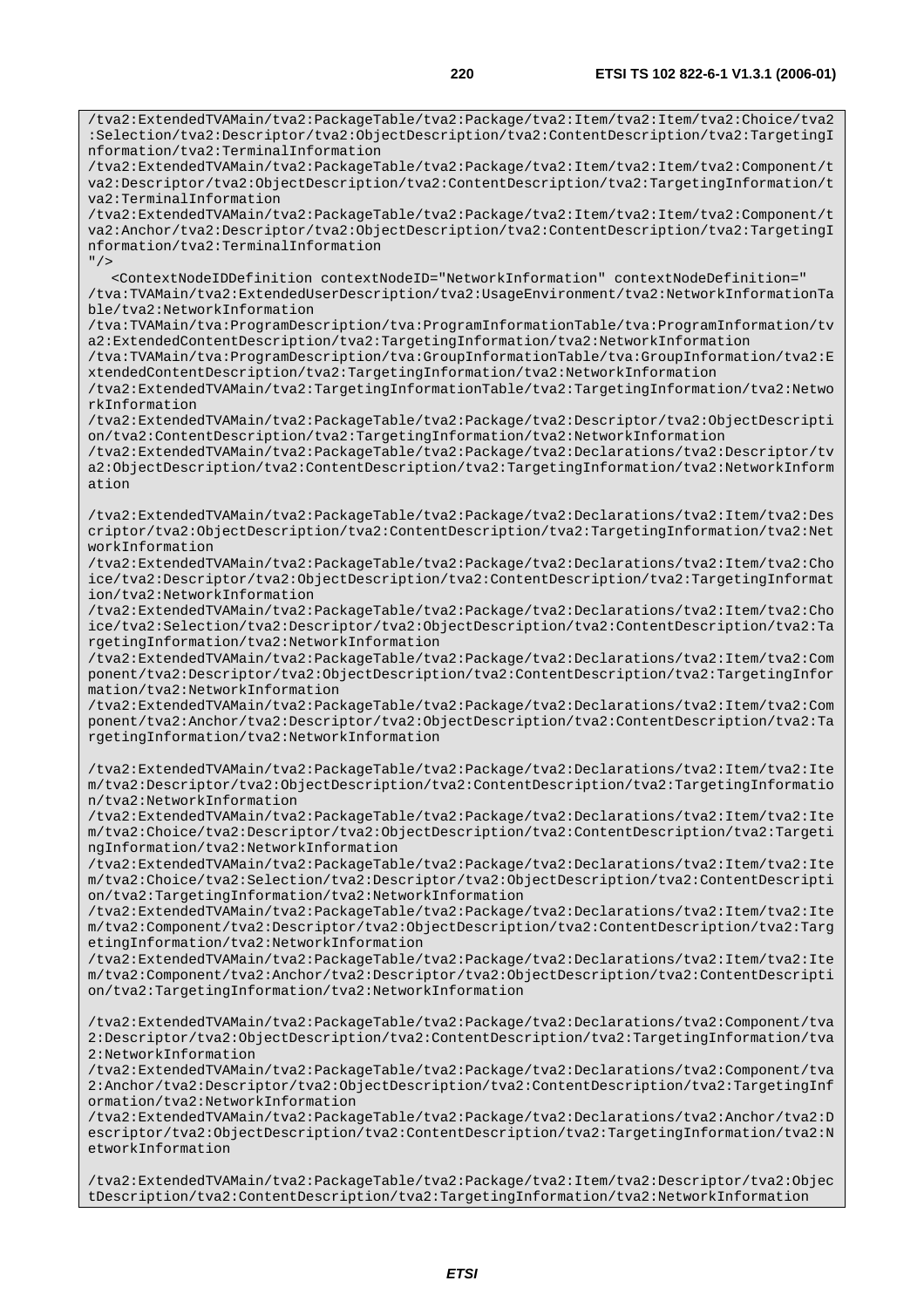/tva2:ExtendedTVAMain/tva2:PackageTable/tva2:Package/tva2:Item/tva2:Choice/tva2:Descripto r/tva2:ObjectDescription/tva2:ContentDescription/tva2:TargetingInformation/tva2:NetworkIn formation /tva2:ExtendedTVAMain/tva2:PackageTable/tva2:Package/tva2:Item/tva2:Choice/tva2:Selection /tva2:Descriptor/tva2:ObjectDescription/tva2:ContentDescription/tva2:TargetingInformation /tva2:NetworkInformation /tva2:ExtendedTVAMain/tva2:PackageTable/tva2:Package/tva2:Item/tva2:Component/tva2:Descri ptor/tva2:ObjectDescription/tva2:ContentDescription/tva2:TargetingInformation/tva2:Networ kInformation /tva2:ExtendedTVAMain/tva2:PackageTable/tva2:Package/tva2:Item/tva2:Component/tva2:Anchor /tva2:Descriptor/tva2:ObjectDescription/tva2:ContentDescription/tva2:TargetingInformation /tva2:NetworkInformation /tva2:ExtendedTVAMain/tva2:PackageTable/tva2:Package/tva2:Item/tva2:Item/tva2:Descriptor/ tva2:ObjectDescription/tva2:ContentDescription/tva2:TargetingInformation/tva2:NetworkInfo rmation /tva2:ExtendedTVAMain/tva2:PackageTable/tva2:Package/tva2:Item/tva2:Item/tva2:Choice/tva2 :Descriptor/tva2:ObjectDescription/tva2:ContentDescription/tva2:TargetingInformation/tva2 :NetworkInformation /tva2:ExtendedTVAMain/tva2:PackageTable/tva2:Package/tva2:Item/tva2:Item/tva2:Choice/tva2 :Selection/tva2:Descriptor/tva2:ObjectDescription/tva2:ContentDescription/tva2:TargetingI nformation/tva2:NetworkInformation /tva2:ExtendedTVAMain/tva2:PackageTable/tva2:Package/tva2:Item/tva2:Item/tva2:Component/t va2:Descriptor/tva2:ObjectDescription/tva2:ContentDescription/tva2:TargetingInformation/t va2:NetworkInformation /tva2:ExtendedTVAMain/tva2:PackageTable/tva2:Package/tva2:Item/tva2:Item/tva2:Component/t va2:Anchor/tva2:Descriptor/tva2:ObjectDescription/tva2:ContentDescription/tva2:TargetingI nformation/tva2:NetworkInformation  $''$  /  $>$  <ContextNodeIDDefinition contextNodeID="NaturalEnvironment" contextNodeDefinition=" /tva:TVAMain/tva2:ExtendedUserDescription/tva2:UsageEnvironment/tva2:NaturalEnvironmentIn formationTable/tva2:NaturalEnvironmentInformation /tva:TVAMain/tva:ProgramDescription/tva:ProgramInformationTable/tva:ProgramInformation/tv a2:ExtendedContentDescription/tva2:TargetingInformation/tva2:NaturalEnvironment /tva:TVAMain/tva:ProgramDescription/tva:GroupInformationTable/tva:GroupInformation/tva2:E xtendedContentDescription/tva2:TargetingInformation/tva2:NaturalEnvironment /tva2:ExtendedTVAMain/tva2:TargetingInformationTable/tva2:TargetingInformation/tva2:Natur alEnvironment /tva2:ExtendedTVAMain/tva2:PackageTable/tva2:Package/tva2:Descriptor/tva2:ObjectDescripti on/tva2:ContentDescription/tva2:TargetingInformation/tva2:NaturalEnvironment /tva2:ExtendedTVAMain/tva2:PackageTable/tva2:Package/tva2:Declarations/tva2:Descriptor/tv a2:ObjectDescription/tva2:ContentDescription/tva2:TargetingInformation/tva2:NaturalEnviro nment /tva2:ExtendedTVAMain/tva2:PackageTable/tva2:Package/tva2:Declarations/tva2:Item/tva2:Des criptor/tva2:ObjectDescription/tva2:ContentDescription/tva2:TargetingInformation/tva2:Nat uralEnvironment /tva2:ExtendedTVAMain/tva2:PackageTable/tva2:Package/tva2:Declarations/tva2:Item/tva2:Cho ice/tva2:Descriptor/tva2:ObjectDescription/tva2:ContentDescription/tva2:TargetingInformat ion/tva2:NaturalEnvironment /tva2:ExtendedTVAMain/tva2:PackageTable/tva2:Package/tva2:Declarations/tva2:Item/tva2:Cho ice/tva2:Selection/tva2:Descriptor/tva2:ObjectDescription/tva2:ContentDescription/tva2:Ta rgetingInformation/tva2:NaturalEnvironment /tva2:ExtendedTVAMain/tva2:PackageTable/tva2:Package/tva2:Declarations/tva2:Item/tva2:Com ponent/tva2:Descriptor/tva2:ObjectDescription/tva2:ContentDescription/tva2:TargetingInfor mation/tva2:NaturalEnvironment /tva2:ExtendedTVAMain/tva2:PackageTable/tva2:Package/tva2:Declarations/tva2:Item/tva2:Com ponent/tva2:Anchor/tva2:Descriptor/tva2:ObjectDescription/tva2:ContentDescription/tva2:Ta rgetingInformation/tva2:NaturalEnvironment /tva2:ExtendedTVAMain/tva2:PackageTable/tva2:Package/tva2:Declarations/tva2:Item/tva2:Ite m/tva2:Descriptor/tva2:ObjectDescription/tva2:ContentDescription/tva2:TargetingInformatio n/tva2:NaturalEnvironment /tva2:ExtendedTVAMain/tva2:PackageTable/tva2:Package/tva2:Declarations/tva2:Item/tva2:Ite m/tva2:Choice/tva2:Descriptor/tva2:ObjectDescription/tva2:ContentDescription/tva2:Targeti ngInformation/tva2:NaturalEnvironment /tva2:ExtendedTVAMain/tva2:PackageTable/tva2:Package/tva2:Declarations/tva2:Item/tva2:Ite m/tva2:Choice/tva2:Selection/tva2:Descriptor/tva2:ObjectDescription/tva2:ContentDescripti

on/tva2:TargetingInformation/tva2:NaturalEnvironment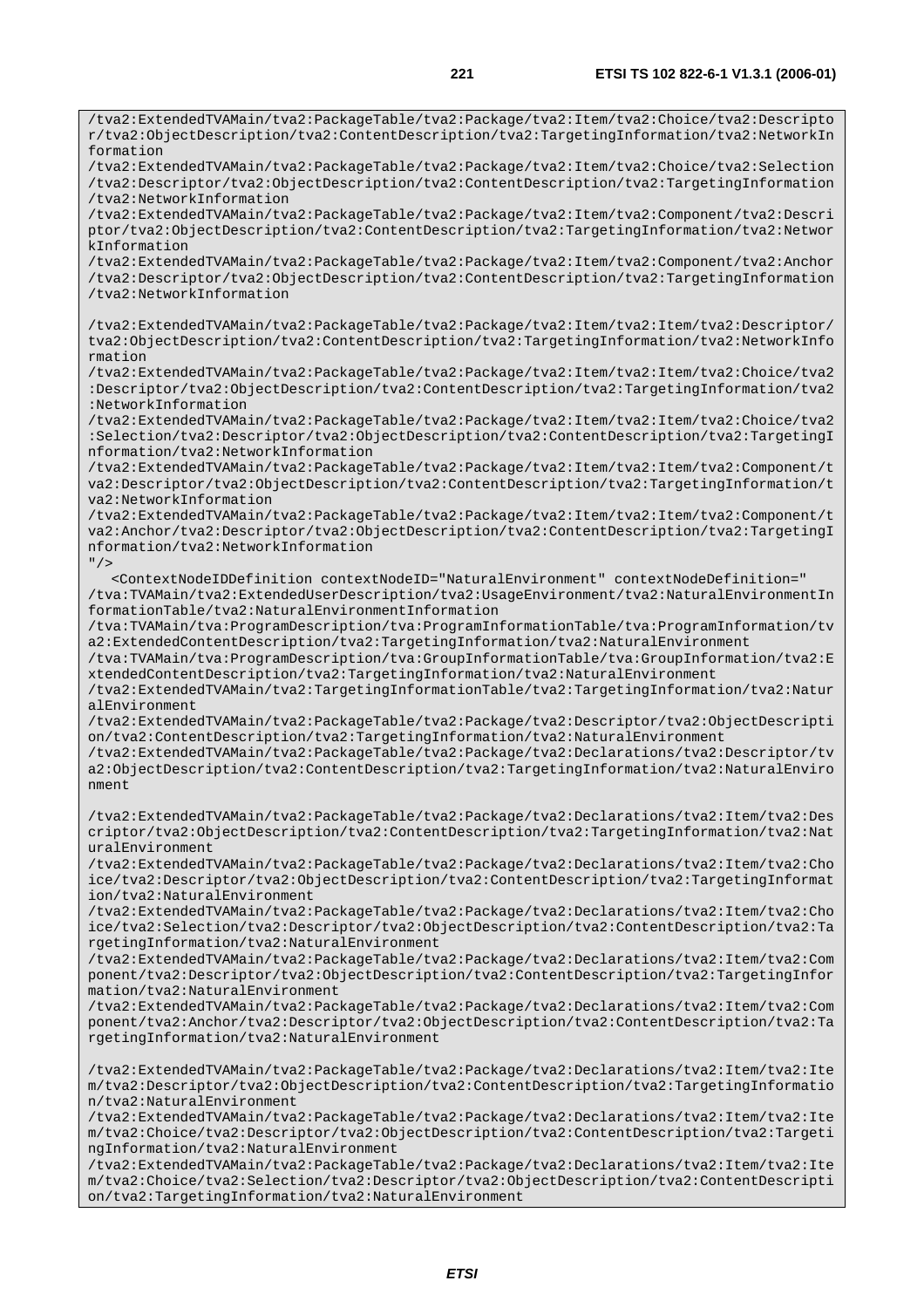/tva2:ExtendedTVAMain/tva2:PackageTable/tva2:Package/tva2:Declarations/tva2:Item/tva2:Ite m/tva2:Component/tva2:Descriptor/tva2:ObjectDescription/tva2:ContentDescription/tva2:Targ etingInformation/tva2:NaturalEnvironment /tva2:ExtendedTVAMain/tva2:PackageTable/tva2:Package/tva2:Declarations/tva2:Item/tva2:Ite m/tva2:Component/tva2:Anchor/tva2:Descriptor/tva2:ObjectDescription/tva2:ContentDescripti on/tva2:TargetingInformation/tva2:NaturalEnvironment /tva2:ExtendedTVAMain/tva2:PackageTable/tva2:Package/tva2:Declarations/tva2:Component/tva 2:Descriptor/tva2:ObjectDescription/tva2:ContentDescription/tva2:TargetingInformation/tva 2:NaturalEnvironment /tva2:ExtendedTVAMain/tva2:PackageTable/tva2:Package/tva2:Declarations/tva2:Component/tva 2:Anchor/tva2:Descriptor/tva2:ObjectDescription/tva2:ContentDescription/tva2:TargetingInf ormation/tva2:NaturalEnvironment /tva2:ExtendedTVAMain/tva2:PackageTable/tva2:Package/tva2:Declarations/tva2:Anchor/tva2:D escriptor/tva2:ObjectDescription/tva2:ContentDescription/tva2:TargetingInformation/tva2:N aturalEnvironment /tva2:ExtendedTVAMain/tva2:PackageTable/tva2:Package/tva2:Item/tva2:Descriptor/tva2:Objec tDescription/tva2:ContentDescription/tva2:TargetingInformation/tva2:NaturalEnvironment /tva2:ExtendedTVAMain/tva2:PackageTable/tva2:Package/tva2:Item/tva2:Choice/tva2:Descripto r/tva2:ObjectDescription/tva2:ContentDescription/tva2:TargetingInformation/tva2:NaturalEn vironment /tva2:ExtendedTVAMain/tva2:PackageTable/tva2:Package/tva2:Item/tva2:Choice/tva2:Selection /tva2:Descriptor/tva2:ObjectDescription/tva2:ContentDescription/tva2:TargetingInformation /tva2:NaturalEnvironment /tva2:ExtendedTVAMain/tva2:PackageTable/tva2:Package/tva2:Item/tva2:Component/tva2:Descri ptor/tva2:ObjectDescription/tva2:ContentDescription/tva2:TargetingInformation/tva2:Natura lEnvironment /tva2:ExtendedTVAMain/tva2:PackageTable/tva2:Package/tva2:Item/tva2:Component/tva2:Anchor /tva2:Descriptor/tva2:ObjectDescription/tva2:ContentDescription/tva2:TargetingInformation /tva2:NaturalEnvironment /tva2:ExtendedTVAMain/tva2:PackageTable/tva2:Package/tva2:Item/tva2:Item/tva2:Descriptor/ tva2:ObjectDescription/tva2:ContentDescription/tva2:TargetingInformation/tva2:NaturalEnvi ronment /tva2:ExtendedTVAMain/tva2:PackageTable/tva2:Package/tva2:Item/tva2:Item/tva2:Choice/tva2 :Descriptor/tva2:ObjectDescription/tva2:ContentDescription/tva2:TargetingInformation/tva2 :NaturalEnvironment /tva2:ExtendedTVAMain/tva2:PackageTable/tva2:Package/tva2:Item/tva2:Item/tva2:Choice/tva2 :Selection/tva2:Descriptor/tva2:ObjectDescription/tva2:ContentDescription/tva2:TargetingI nformation/tva2:NaturalEnvironment /tva2:ExtendedTVAMain/tva2:PackageTable/tva2:Package/tva2:Item/tva2:Item/tva2:Component/t va2:Descriptor/tva2:ObjectDescription/tva2:ContentDescription/tva2:TargetingInformation/t va2:NaturalEnvironment /tva2:ExtendedTVAMain/tva2:PackageTable/tva2:Package/tva2:Item/tva2:Item/tva2:Component/t va2:Anchor/tva2:Descriptor/tva2:ObjectDescription/tva2:ContentDescription/tva2:TargetingI nformation/tva2:NaturalEnvironment "/>  $2 - 1 - 1$ ######################################################################################## --> <!-- ContextNodeIDs with single xPath  $--&$  $\leq$  !  $-$ ######################################################################################## --> <ContextNodeIDDefinition contextNodeID="ProgramInformation" contextNodeDefinition="/tva:TVAMain/tva:ProgramDescription/tva:ProgramInformationTable/tv a:ProgramInformation"/> <ContextNodeIDDefinition contextNodeID="GroupInformation" contextNodeDefinition="/tva:TVAMain/tva:ProgramDescription/tva:GroupInformationTable/tva: GroupInformation"/> <ContextNodeIDDefinition contextNodeID="BroadcastEvent" contextNodeDefinition="/tva:TVAMain/tva:ProgramDescription/tva:ProgramLocationTable/tva:B roadcastEvent"/> <ContextNodeIDDefinition contextNodeID="Schedule" contextNodeDefinition="/tva:TVAMain/tva:ProgramDescription/tva:ProgramLocationTable/tva:S

chedule"/>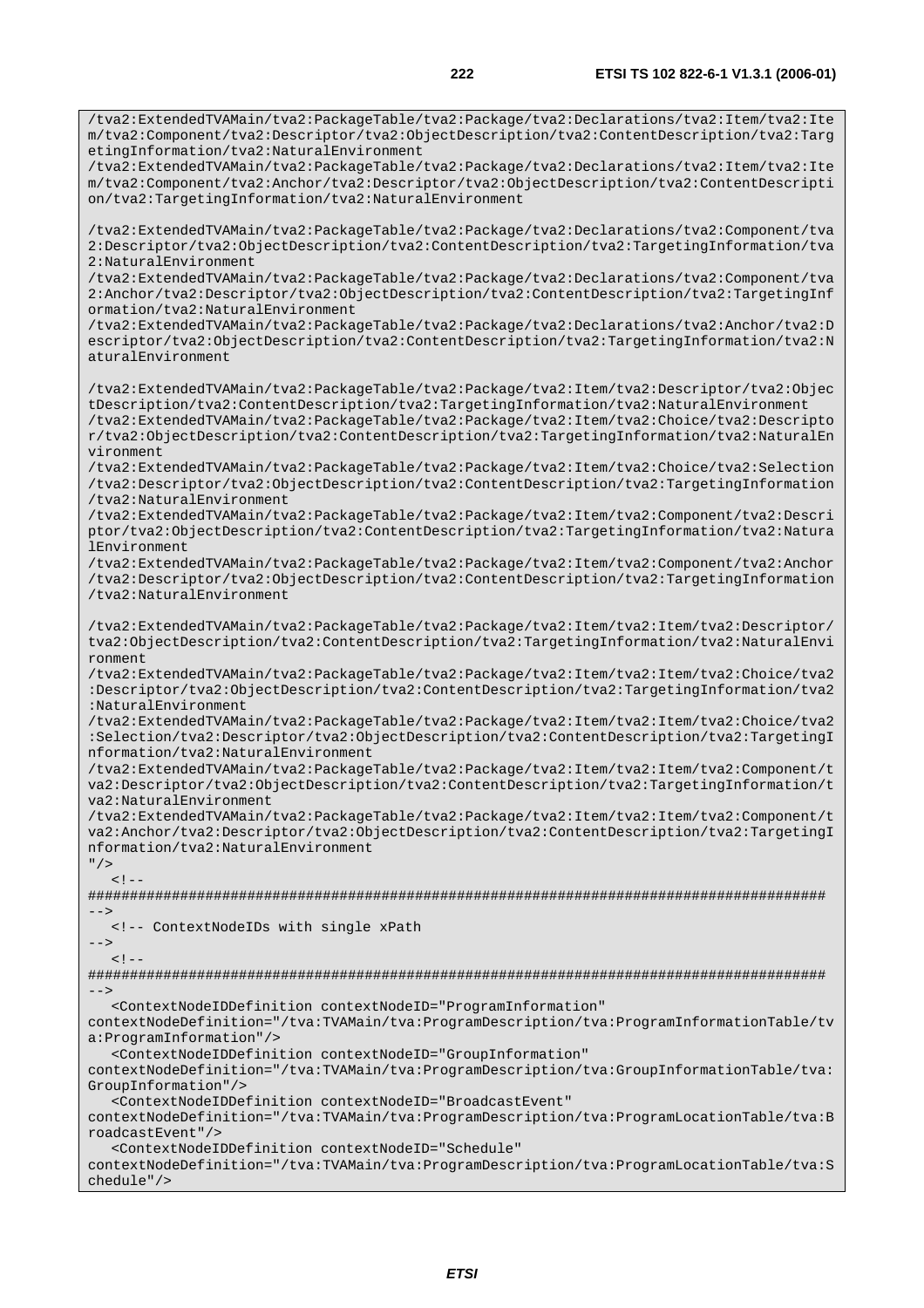<ContextNodeIDDefinition contextNodeID="OnDemandProgram" contextNodeDefinition="/tva:TVAMain/tva:ProgramDescription/tva:ProgramLocationTable/tva:O nDemandProgram"/> <ContextNodeIDDefinition contextNodeID="OnDemandService" contextNodeDefinition="/tva:TVAMain/tva:ProgramDescription/tva:ServiceInformationTable/tv a:ServiceInformation"/> <ContextNodeIDDefinition contextNodeID="PersonName" contextNodeDefinition="/tva:TVAMain/tva:ProgramDescription/tva:CreditsInformationTable/tv a:PersonName"/> <ContextNodeIDDefinition contextNodeID="OrganizationName" contextNodeDefinition="/tva:TVAMain/tva:ProgramDescription/tva:CreditsInformationTable/tv a:OrganizationName"/> <ContextNodeIDDefinition contextNodeID="SegmentInformation" contextNodeDefinition="/tva:TVAMain/tva:ProgramDescription/tva:SegmentInformationTable/tv a:SegmentInformation"/> <ContextNodeIDDefinition contextNodeID="SegmentGroupInformation" contextNodeDefinition="/tva:TVAMain/tva:ProgramDescription/tva:SegmentInformationTable/tv a:SegmentGroupInformation"/> <ContextNodeIDDefinition contextNodeID="Review" contextNodeDefinition="/tva:TVAMain/tva:ProgramDescription/tva:ProgramReviewTable/tva:Rev iew"/> <ContextNodeIDDefinition contextNodeID="CSAlias" contextNodeDefinition="/tva:TVAMain/tva:ClassificationSchemeTable/tva:CSAlias"/> <ContextNodeIDDefinition contextNodeID="ClassificationScheme" contextNodeDefinition="/tva:TVAMain/tva:ClassificationSchemeTable/tva:ClassificationSchem e"/> <ContextNodeIDDefinition contextNodeID="ClassificationScheme" contextNodeDefinition="/tva:TVAMain/tva:ClassificationSchemeTable/tva:ClassificationSchem e"/>

</tns:ContextNodeIDDefinitionList>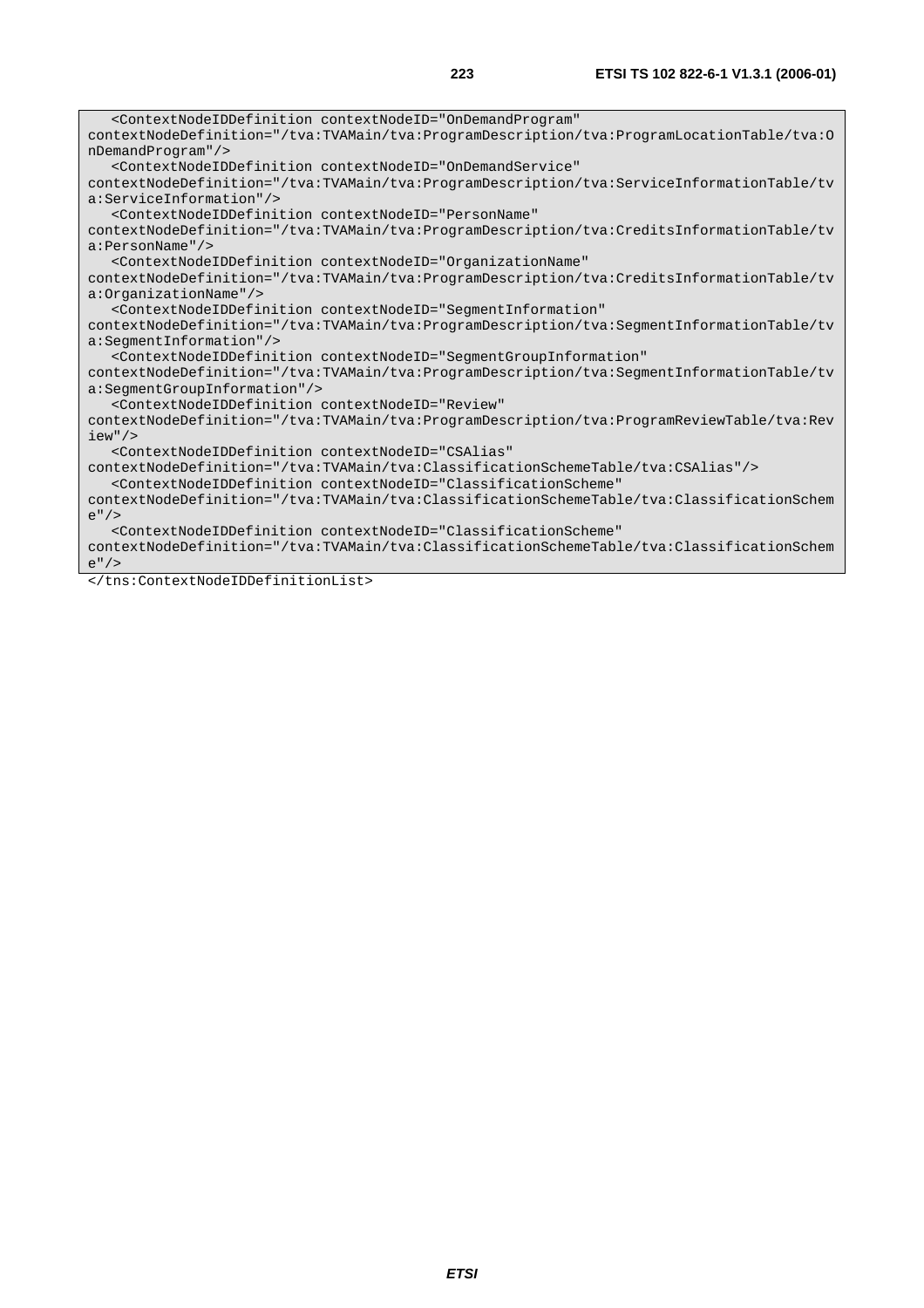#### Annex C (informative): Examples of get\_Data Requests

This annex gives some simple examples of how a PredicateBag element can be used to represent different types of queries. By combining these PredicateBag elements more refined queries can be built up.

## C.1 Requesting data on specific CRIDs

To retrieve metadata on a particular set of CRIDs, the following query type is used. The type of data returned will depend upon the RequestedTables parameter.

```
 <PredicateBag type="OR"> 
   <BinaryPredicate fieldID="tvaf:CRID" fieldValue="crid://example.com/foo"/> 
   <BinaryPredicate fieldID="tvaf:CRID" fieldValue="crid://example.com/bar"/> 
 </PredicateBag>
```
## C.2 Requesting specific fragments

To obtain a particular set of fragments, the query takes the following form.

```
 <PredicateBag type="OR"> 
   <BinaryPredicate fieldID="tvaf:fragmentID" fieldValue="34567"/> 
   <BinaryPredicate fieldID="tvaf:fragmentID" fieldValue="12344"/> 
 </PredicateBag>
```
The RequestedTable parameter can still be used to sort fragments retrieved in this fashion, but it has no effect on the fragments returned (i.e. it does not cause fragments from other tables to be returned also).

### C.3 Searching for the film "Titanic"

The following search would return any programme with "Titanic" in the title.

<BinaryPredicate fieldID="tvaf:Title" fieldValue="Titanic" test="contains"/>

To refine the query to find a specific "Titanic" programme the following query could be used. The following will only return matches that were directed by James Cameron.

```
 <QueryConstraints> 
   <PredicateBag type="AND"> 
     <BinaryPredicate fieldID="tvaf:Title" fieldValue="Titanic"/> 
     <PredicateBag type="AND" contextNode="tvac:CreditsItem"> 
       <BinaryPredicate fieldID="tvaf:Role" fieldValue=":role:V83"/> 
       <BinaryPredicate fieldID="tvaf:GivenName" fieldValue="James"/> 
       <BinaryPredicate fieldID="tvaf:FamilyName" fieldValue="Cameron"/> 
     </PredicateBag> 
  </PredicateBag> 
 </QueryConstraints> 
 <RequestedTables> 
   <Table type="ProgramInformationTable"> 
     <SortCriteria fieldID="tvaf:CRID" order="ascending"/> 
   </Table> 
   <Table type="GroupInformationTable"> 
     <SortCriteria fieldID="tvaf:CRID" order="ascending"/>
```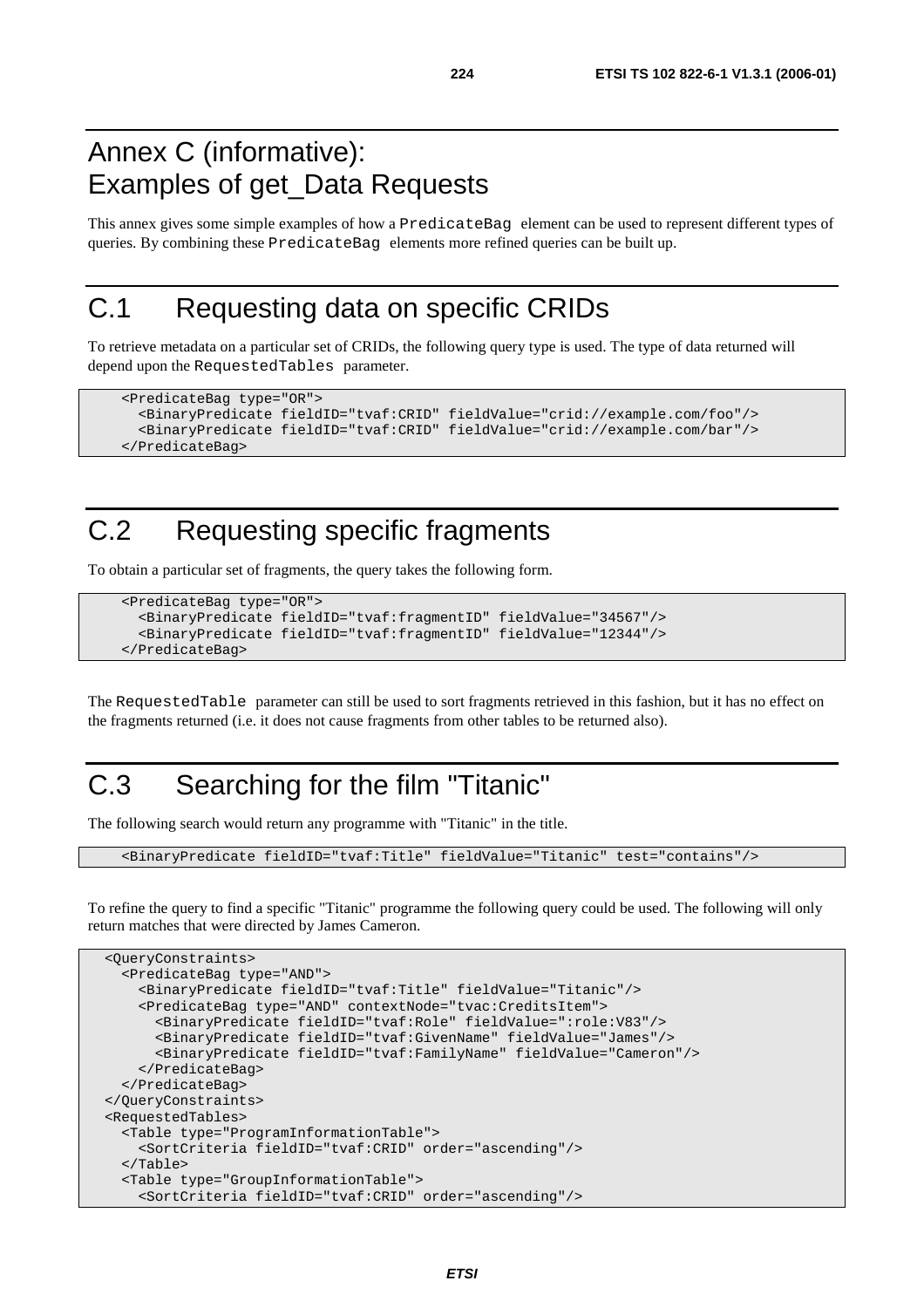#### C.4 Searching for a comedy drama that does not star Jim **Carey**

The following search will find comedy dramas, but only those that do not involve Jim Carrey as a key character.

```
 <PredicateBag type="AND"> 
   <BinaryPredicate fieldID="tvaf:Genre" fieldValue=":content:3.4.11"/> 
   <PredicateBag negate="true" type="AND" contextNode="tvac:CreditsItem"> 
     <BinaryPredicate fieldID="tvaf:Role" fieldValue=":role:V709"/> 
     <BinaryPredicate fieldID="tvaf:GivenName" fieldValue="Jim"/> 
     <BinaryPredicate fieldID="tvaf:FamilyName" fieldValue="Carey"/> 
   </PredicateBag> 
 </PredicateBag>
```
#### C.5 Searching for a programme with a rating of more than 8

The following predicate will find only programmes that have been assigned review ratings of more than 8 by the user's favorite reviewer, John Green.

```
 <PredicateBag type="AND" contextNode="tvac:Review"> 
   <BinaryPredicate fieldID="tva:ReviewerGivenName" fieldValue="John"/> 
   <BinaryPredicate fieldID="tvaf:ReviewerFamilyName" fieldValue="Green"/> 
   <BinaryPredicate fieldID="tvaf:RatingValue" test="greater_than_or_equals" 
              fieldValue="8"/> 
 </PredicateBag>
```
### C.6 Searching for a ClassificationScheme Table

The following predicate will find the ClassificationScheme Uri equals "urn:tva:metadata:cs:TVARoleCS:2002" or the CSAlias equals "TVARoleCS".

```
<get_Data xmlns=urn:tva:transport:2005 ...> 
<QueryConstraints> 
     <PredicateBag type="OR"> 
       <BinaryPredicate fieldID="CSUri" 
              fieldValue="urn:tva:metadata:cs:TVARoleCS:2005" /> 
       <BinaryPredicate fieldID="CSAlias" fieldValue="TVARoleCS" /> 
     </PredicateBag> 
   </QueryConstraints> 
   <RequestedTables> 
     <Table type="ClassificationScheme"/> 
   </RequestedTables> 
</get_Data>
```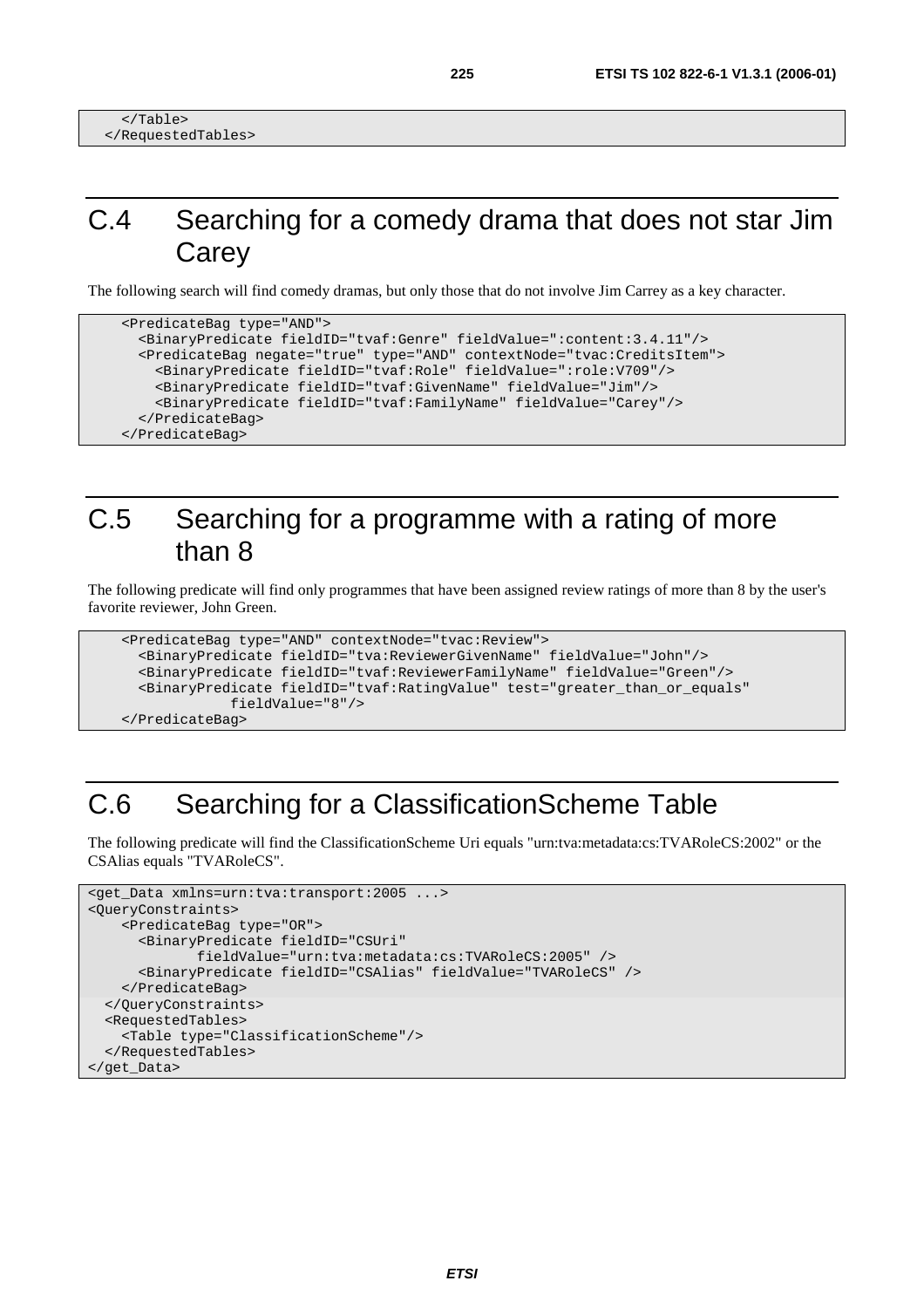The response including the ClassificationSchemeTable would be as below:

```
<get_Data_Result ...> 
   <TVAMain version="20020928" publisher="TVA-Metadata-Service" ...> 
     <ClassificationSchemeTable> 
       <ClassificationScheme uri="urn:tva:metadata:cs:TVARoleCS:2005"> 
         <Import href="urn:mpeg:mpeg7:cs:RoleCS:2001"/> 
         <mpeg7:Term termID="V708"> 
           <mpeg7:Name xml:lang="en">Dubber</mpeg7:Name> 
         </mpeg7:Term> 
 ... 
       </ClassificationScheme> 
     </ClassificationSchemeTable> 
   </TVAMain> 
</get_Data_Result>
```
### C.7 Creating an EPG

The following search retrieves all the broadcast programmes on three specific channels over a two-day period.

```
 <PredicateBag type="AND"> 
   <BinaryPredicate fieldID="tvaf:PublishedTime" 
        fieldValue="2002-09-26T00:00:00Z" test="greater_than_or_equals"/> 
   <BinaryPredicate fieldID="tvaf:PublishedTime" 
           fieldValue="2002-09-27T23:59:59Z" test="less_than_or_equals"/> 
   <PredicateBag type="OR"> 
     <BinaryPredicate fieldID="tvaf:ServiceURL" fieldValue="dvb://1.2.1"/> 
     <BinaryPredicate fieldID="tvaf:ServiceURL" fieldValue="dvb://1.2.2"/> 
     <BinaryPredicate fieldID="tvaf:ServiceURL" fieldValue="dvb://1.2.3"/> 
   </PredicateBag> 
 </PredicateBag>
```
#### C.8 Searching for programmes with a review

This query searches for programmes being shown tonight that have a review. This is an example of when an "exists" test might be useful.

```
 <PredicateBag type="AND"> 
   <BinaryPredicate fieldID="tvaf:PublishedTime" 
        fieldValue="2002-09-26T00:00:00Z" test="greater_than_or_equals"/> 
   <BinaryPredicate fieldID="tvaf:PublishedTime" 
        fieldValue="2002-09-27T23:59:59Z" test="less_than_or_equals"/> 
   <UnaryPredicate fieldID="tvaf:Review" test="exists"/> 
 </PredicateBag>
```
The query below requests programme reviews of programmes with "Titanic" in the title:

```
 <QueryConstraints> 
   <BinaryPredicate fieldID="tvaf:Title" fieldValue="Titanic" test="contains"/> 
 </QueryConstraints> 
 <RequestedTables> 
   <Table type="ProgramReviewTable"/> 
 </RequestedTables>
```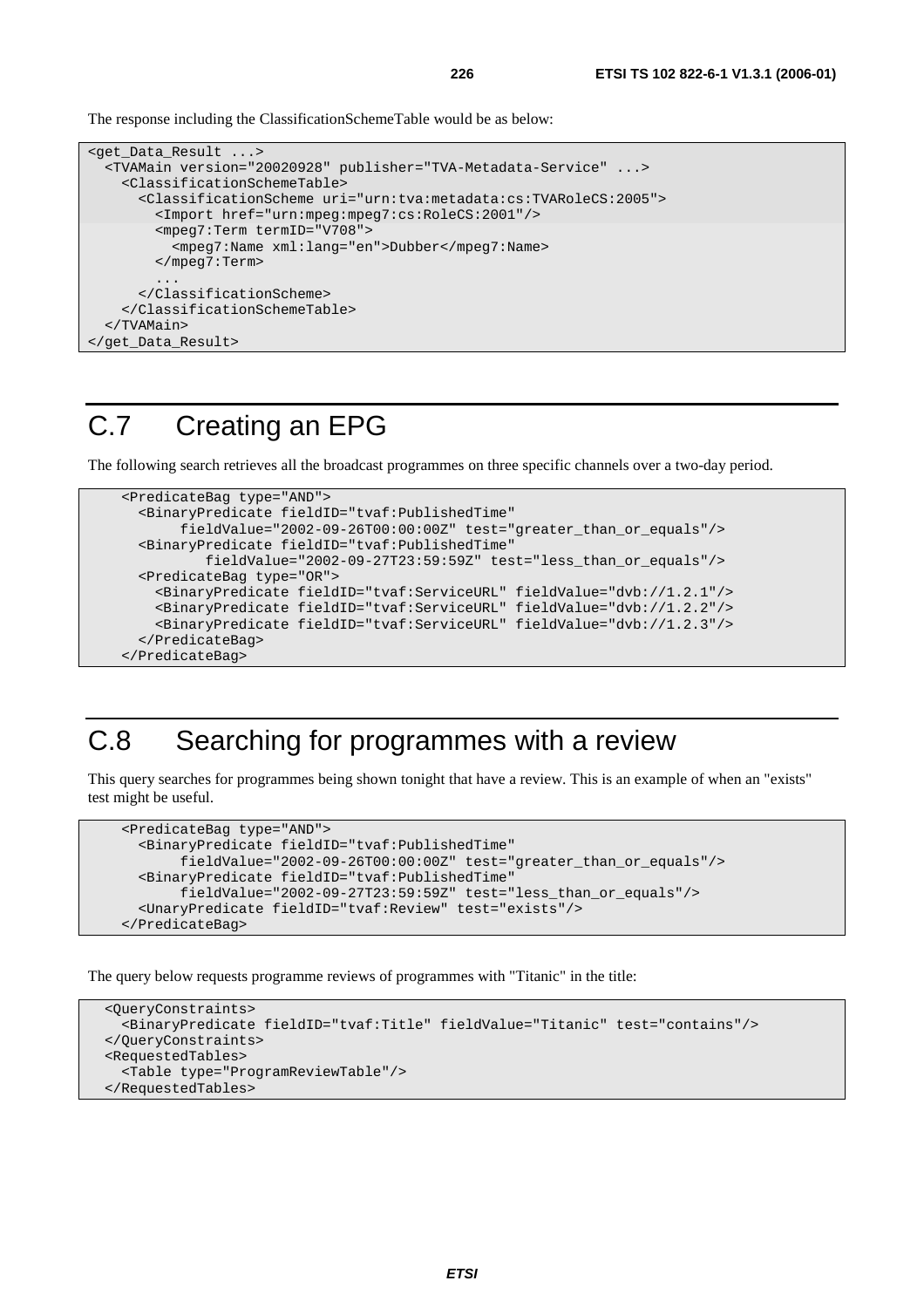If we now request for programme reviews of programmes with either "Titanic" or "Star Wars" in the title, it is not clear in the result which review corresponds to which part of the request.

```
 <QueryConstraints> 
   <PredicateBag type="OR"> 
     <BinaryPredicate fieldID="tvaf:Title" fieldValue="Titanic" test="contains"/> 
     <BinaryPredicate fieldID="tvaf:Title" fieldValue="Star Wars" test="contains"/> 
   </PredicateBag> 
 </QueryConstraints> 
 <RequestedTables> 
   <Table type="ProgramReviewTable"/> 
 </RequestedTables>
```
A solution to remove the ambiguity is to not use the disjunctive condition in this case and to issue separate requests.

Another solution to remove the ambiguity is to add the following tables "ProgramInformationTable" and "GroupInformationTable" to the request or to issue a second request for "ProgramInformationTable" and "GroupInformationTable" using CRIDs returned within the first response.

#### C.9 Updating a fragment

The following query will check to see if a metadata service has a later version of a fragment than the version cached by the receiver.

```
 <PredicateBag type="AND"> 
   <Predicate fieldID="tvaf:fragmentID" fieldValue="34567"/> 
   <Predicate fieldID="tvaf:fragmentVersion" 
              test="greater_than" fieldValue="20020925"/> 
 </PredicateBag>
```
#### C.10 Requesting update fragments

Following is an example of a query to retrieve fragments which are updated after the given date, i.e. 25 September 2002, using the service described in clause C.5.

```
<BinaryPredicate fieldID="tvaf:fragmentVersion" test="greater_than" 
                fieldValue="20020925"/>
```
As a response to the previous example query, a metadata of following format can be received. In this response, it notifies the client system that the fragment with fragmentID "11" published before 30 September 2002 and the fragment with fragmentID "15" published before 27 September 2002 are no longer valid in addition to the updated fragments of programme information table and programme location table.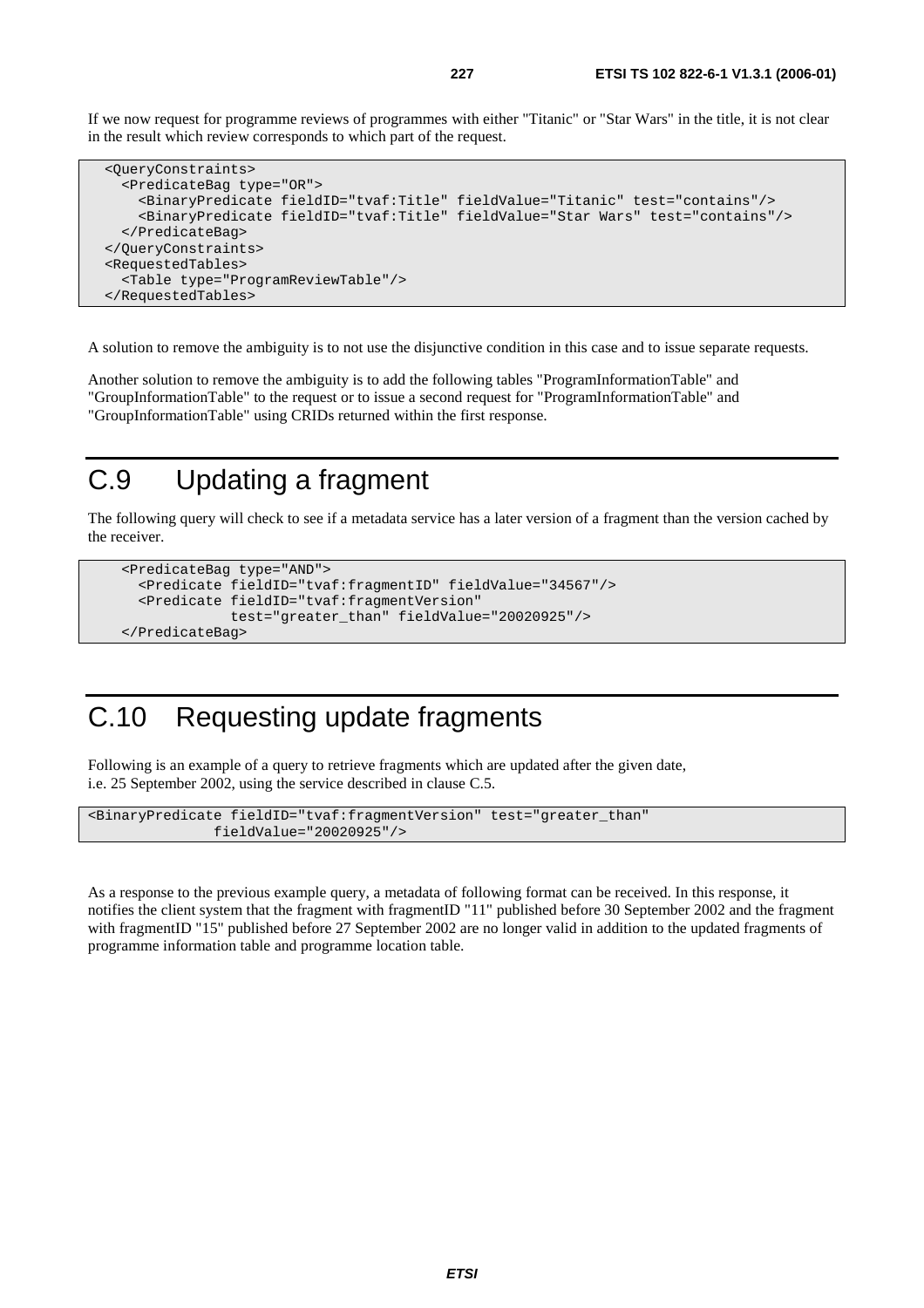```
<get_Data_Result ...> 
  <Invalid> 
     <Fragment fragmentID="11" fragmentVersion="20020930"/> 
     <Fragment fragmentID="15" fragmentVersion="20020927"/> 
  </Invalid> 
  <TVAMain version="20020928" publisher="TVA-Metadata-Service" ...> 
     <ProgramDescription> 
       <ProgramInformationTable> 
         <ProgramInformation fragmentID="040" fragmentVersion="20021001"> 
            <!--..: etc. --> 
         </ProgramInformation> 
       </ProgramInformationTable> 
       <ProgramLocationTable> 
         <Schedule fragmentID="023" fragmentVersion="20020928"> 
            ... 
         </Schedule> 
       </ProgramLocationTable> 
     </ProgramDescription> 
  </TVAMain> 
</get_Data_Result>
```
#### C.11 Requesting customized tables

The following query will retrieve program information and location tables for programs to be broadcast on two channels and returns customized tables, this means tables with the mandatory elements and attributes and the requested optional elements and attributes.

```
<tns:get_Data> 
  <tns:QueryConstraints> 
   <tns:PredicateBag type="OR"> 
    <tns:BinaryPredicate fieldID="tvaf:ServiceURL" fieldValue="tv://7"/> 
    <tns:BinaryPredicate fieldID="tvaf:ServiceURL" fieldValue="tv://9"/> 
   </tns:PredicateBag> 
  </tns:QueryConstraints> 
  <tns:RequestedTables> 
   <tns:Table type="GroupInformationTable"/> 
   <tns:Table type="ProgramInformationTable"> 
    <tns:RequestedFields> 
     <tns:IdentificationByFieldId fieldID="tvaf:Title"/> 
     <tns:IdentificationByFieldId fieldID="tvaf:Genre"/> 
     <tns:IdentificationByFieldId fieldID="tvaf:Synopsis"/> 
    </tns:RequestedFields> 
   </tns:Table> 
   <tns:Table type="ProgramLocationTable"> 
    <tns:RequestedFields> 
     <tns:IdentificationByFieldId fieldID="tvaf:Genre"/> 
     <tns:IdentificationByFieldId fieldID="tvaf:Title"/> 
     <tns:IdentificationByFieldId fieldID="tvaf:ProgramURL"/> 
     <tns:IdentificationByFieldId fieldID="tvaf:PublishedStart"/> 
     <tns:IdentificationByFieldId fieldID="tvaf:PublishedDuration"/> 
    </tns:RequestedFields> 
    <SortCriteria fieldID="tvaf:ServiceURL" order="descending"/> 
    <SortCriteria fieldID="tvaf:PublishedStart"/> 
   </tns:Table> 
   <tns:Table type="ProgramReviewTable"> 
   <tns:IdentificationByXPath 
XPath="/TVAMain/ProgramDescription/ProgramReviewTable/Review/FreeTextReview/text()"/> 
   </tns:Table> 
  </tns:RequestedTables> 
</tns:get_Data>
```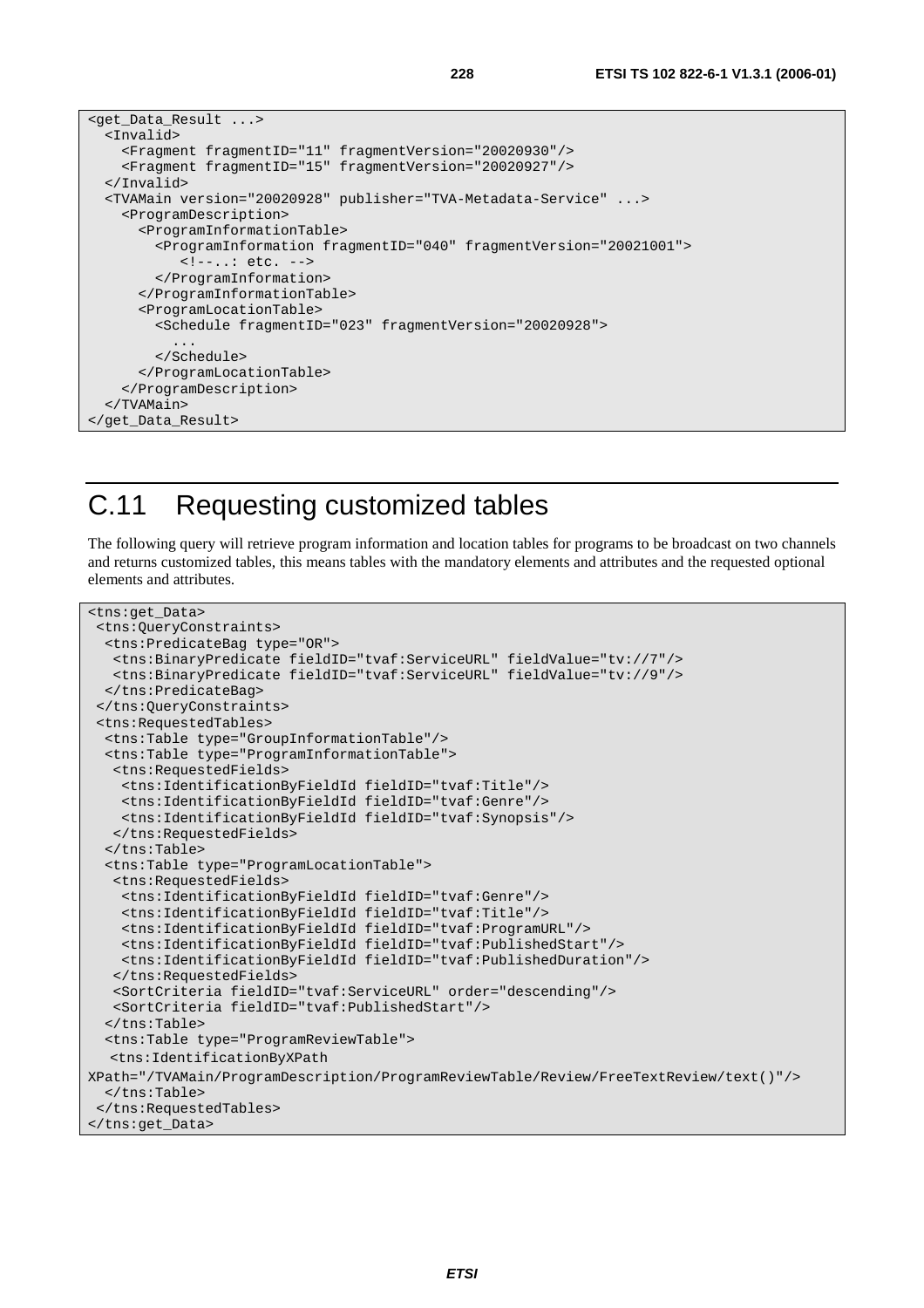Here is a possible response to the above request:

```
<?xml version="1.0" encoding="UTF-8"?> 
<tns:get_Data_Result serviceVersion="1" truncated="false"> 
<tns:TableSortingInformation> 
<tns:Table type="ProgramLocationTable"> 
       <tns:SortCriteria fieldID="tvaf:ServiceURL"/> 
       <tns:SortCriteria fieldID="tvaf:PublishedStart"/> 
</tns:Table> 
</tns:TableSortingInformation> 
<tva:TVAMain> 
<tva:ProgramDescription> 
<tva:ProgramInformationTable> 
<tva:ProgramInformation programId="CRID://www.kbs.co.kr:cultural/specialreport_7"> 
<tva:BasicDescription> 
    <tva:Title> KBS Culture News </tva:Title> 
    <tva:Genre href="urn:tva:metadata:cs:ContentCS:2005" type="main"> 
       <tva:Name>News</tva:Name> 
   </tva:Genre>
    <tva:Genre href="urn:tva:metadata:cs:ContentCS:2005" type="secondary"> 
       <tva:Name> Cultural </tva:Name> 
   </tva:Genre>
</tva:BasicDescription> 
</tva:ProgramInformation> 
<tva:ProgramInformation 
programId="CRID://www.keti.re.kr:drama/Toegye"> 
<tva:BasicDescription> 
    <tva:Title> Special Feature Documentary Toegye In Celebration of 500th 
Birthday of Toegye </tya:Title>
    <tva:Genre href="urn:tva:metadata:cs:ContentCS:2005" type="main"> 
    <tva:Name>FICTION</tva:Name> 
    </tva:Genre> 
    <tva:Genre href="urn:tva:metadata:cs:ContentCS:2005" type="secondary"> 
    <tva:Name>HISTORICAL/EPIC</tva:Name> 
</tva:Genre> 
</tva:BasicDescription> 
</tva:ProgramInformation> 
</tva:ProgramInformationTable> 
<tva:ProgramLocationTable> 
<tva:BroadcastEvent serviceIDRef="9"> 
    <tva:Program crid="CRID://www.kbs.co.kr:cultural/specialreport_7"/> 
<tva:ProgramURL>ftp://203.253.130.21/images/230x158/news9.tar</tva:ProgramURL> 
    <tva:PublishedStartTime>2004-09-07T11:00:00.00+09:00 
</tva:PublishedStartTime> 
    <tva:PublishedDuration>PT55M</tva:PublishedDuration> 
</tva:BroadcastEvent> 
<tva:BroadcastEvent serviceIDRef="9"> 
    <tva:Program crid="CRID://www.keti.re.kr:drama/ Toegye"/> 
<tva:ProgramURL>ftp://203.253.130.21/images/230x158/ Toegye.tar 
</tva:ProgramURL> 
    <tva:PublishedStartTime>2003-10-20T21:00:00.00+09:00 
</tva:PublishedStartTime> 
    <tva:PublishedDuration>PT9M23S</tva:PublishedDuration> 
</tva:BroadcastEvent> 
</tva:ProgramLocationTable> 
<tva:ServiceInformationTable> 
<ServiceInformation serviceId="9"> 
   <Name>KBS Channel 1</Name> 
   <Owner>KBS</Owner> 
  </ServiceInformation> 
</tva:ServiceInformationTable> 
<tva:ProgramReviewTable> 
   <tva:Review programId="CRID://www.keti.re.kr:drama/Toegye"> 
   <tva:FreeTextReview> n the mid 16th century, based on the I-gi-i-won-ron, he brought 
the theory of human mind and heart, which is at the heart of the Korea"s Seongrihak, one 
step further via the "Four-Seven Debate" with Gi Dae-seung. He also defined the ways to 
implement the mind cultivating theory called "Suyangron", playing a critical role in 
laying down the framework of Neo-Confucianism in the Joseon Dynasty </tva:FreeTextReview>
```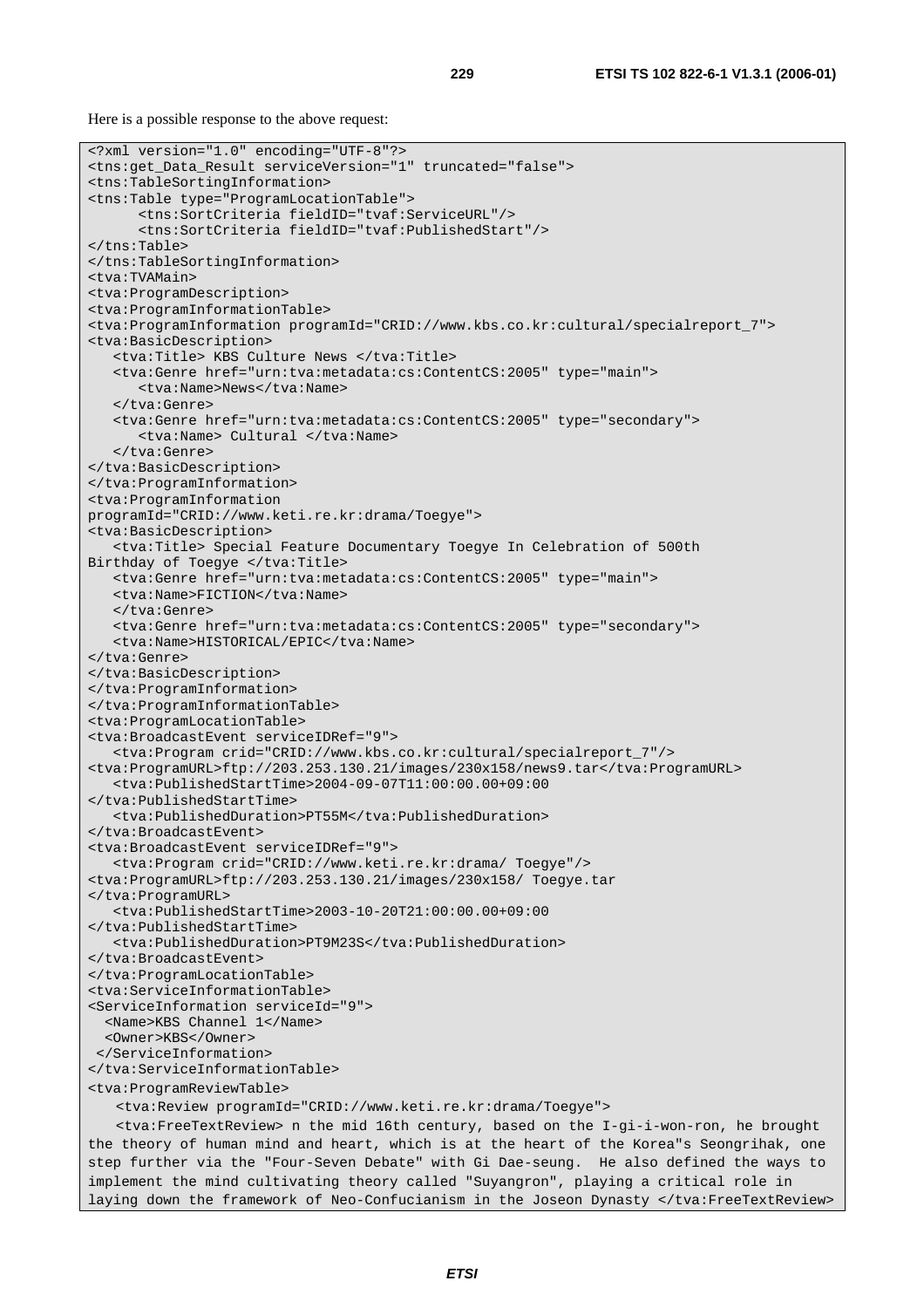</tva:Review> </tva:ProgramReviewTable> </tva:ProgramDescription> </tva:TVAMain> <tns:InvalidFragments/> </tns:get\_Data\_Result>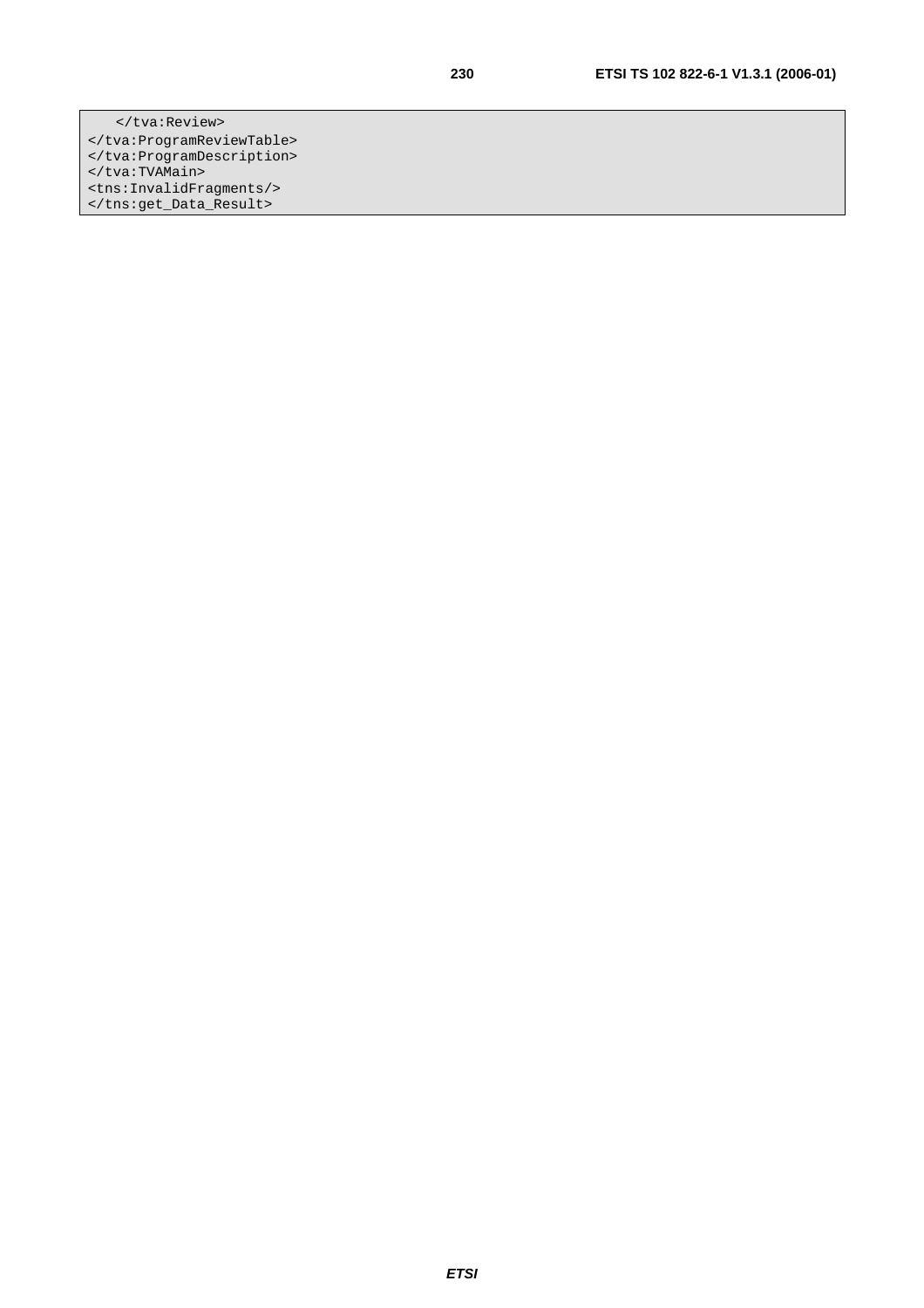### Annex D (informative): Examples of get\_Data Operation's Capability Description

This annex gives some examples of the different types of functionality a get\_Data operation might offer in real-life *TV-Anytime* metadata service deployments.

### D.1 Pure location resolution service

A broadcaster provides a location resolution service over IP as an alternative to its unidirectional location resolution service. No other data is provided by the web service, which only offers a get\_Data operation that is capable of returning a ContentReferencingTable and no other table types. Only CRIDs from the autnam.com authority can be resolved using this operation.

```
<describe_get_Data_Result serviceVersion="3" 
        xmlns="urn:tva:transport:2005"> 
  <AvailableTables> 
     <Table xsi:type="ContentReferencingTable"> 
       <ResolvingAuthorityRecordTable 
             xmlns="urn:tva:ResolvingAuthority:2005"> 
         <ResolvingAuthorityRecord> 
           <ResolutionProvider>autnam.com</ResolutionProvider> 
           <AuthorityName>autnam.com</AuthorityName> 
           <Class>primary</Class> 
           <VersionNumber>1000</VersionNumber> 
           <URL>http://www.autnam.com/lr/</URL> 
           <FirstValidDate>2000-09-06T09:30:00Z</FirstValidDate> 
           <LastValidDate>2000-09-28T18:00:00Z</LastValidDate> 
           <Weighting>1</Weighting> 
         </ResolvingAuthorityRecord> 
       </ResolvingAuthorityRecordTable> 
     </Table> 
  </AvailableTables> 
</describe_get_Data_Result>
```
## D.2 Pure metadata retrieval service for broadcast enhancement

A broadcaster chooses to deliver enhanced metadata (critical reviews and segmentation data) using the bi-directional channel. All other data (including scheduling and content referencing information) is delivered by means of the unidirectional channel. The broadcaster offers a get\_Data operation that is able to provide a ProgramInformationTable, GroupInformationTable, ProgramReviewTable and SegmentInformationTable in its responses. All of these tables can be queried using the fragmentId and fragmentVersion to allow integration with, and updating of, unidirectionally delivered metadata. This is indicated using the UpdateCapability element appropriately. In addition, the ProgramInformationTable and GroupInformationTable can be sorted according to Title and Genre fields. Queries based upon metadata constraints are not supported by this metadata service.

```
<describe_get_Data_Result serviceVersion="3" 
             xmlns="urn:tva:transport:2005"> 
   <AuthorityList> 
     <Authority>broadcaster.com</Authority> 
   </AuthorityList> 
   <AvailableTables 
       xmlns:tvaf="urn:tva:transport:fieldIDs:2005"> 
     <Table xsi:type="ProgramInformationTable" canQuery="tvaf:fragmentID 
            tvaf:fragmentVersion" canSort="tvaf:Title tvaf:Genre"/>
```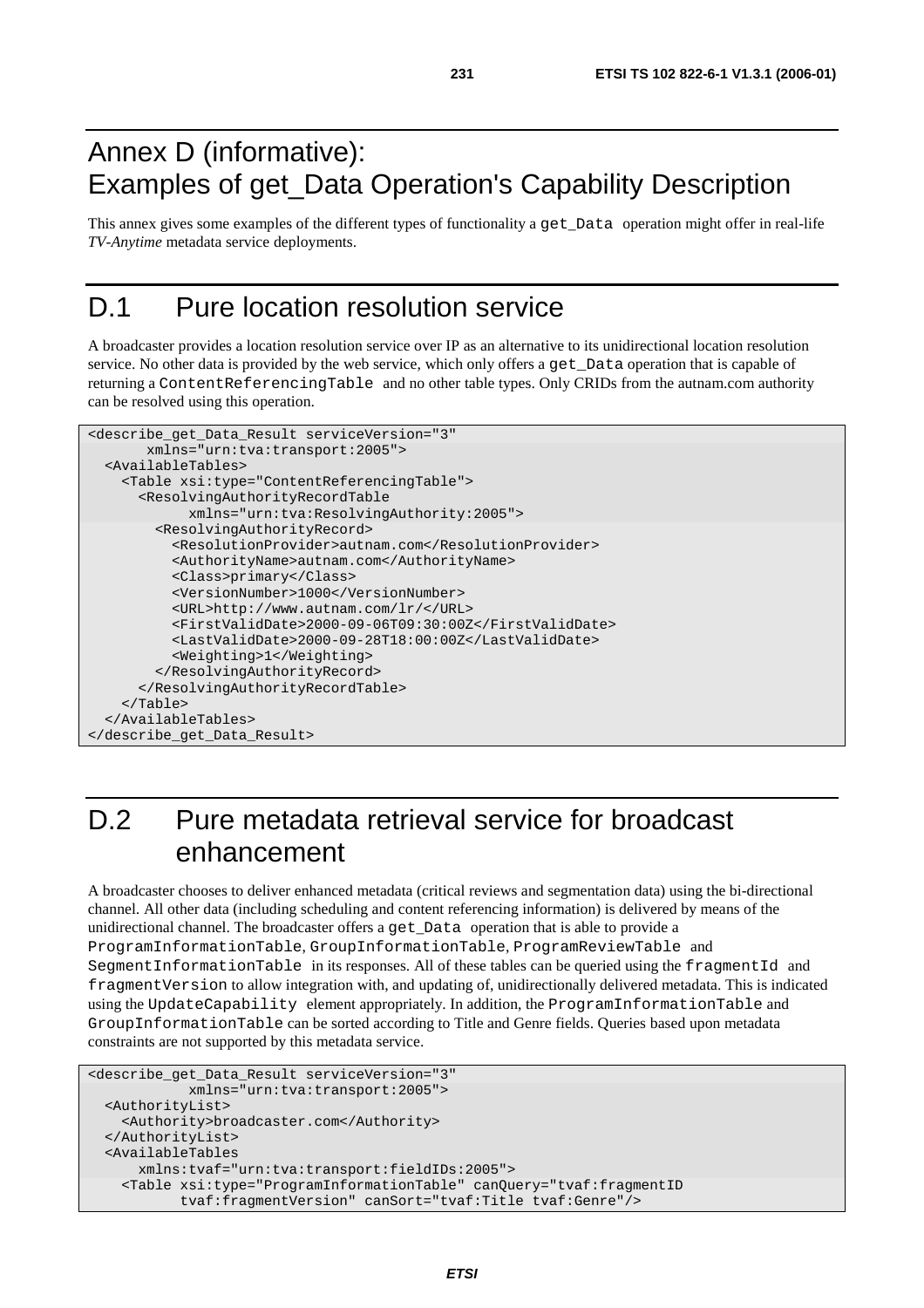```
 <Table xsi:type="GroupInformationTable" canQuery="tvaf:fragmentID 
            tvaf:fragmentVersion" canSort="tvaf:Title tvaf:Genre"/> 
    <Table xsi:type="ProgramReviewTable" canQuery="tvaf:fragmentID 
            tvaf:fragmentVersion"/> 
    <Table xsi:type="SegmentInformationTable" canQuery="tvaf:fragmentID 
            tvaf:fragmentVersion"/> 
  </AvailableTables> 
  <UpdateCapability versionRequest="true" invalidResponse="false"/> 
</describe_get_Data_Result>
```
#### D.3 A rich metadata service that allows users to search for movies

The operation could be provided by a third party (e.g. IMDB.com) who creates its own CRIDs that can be resolved into creator CRIDs. This would require the web server to provide a get\_Data operation that supports searches for movies based on Title, Keywords, Genre and Actors/Directors. The operation also allows searches on an extended field: colour. The operation is able to return a ContentReferencingTable, ProgramInformationTable and ProgramReviewTable.

```
<describe_get_Data_Result serviceVersion="3" 
             xmlns="urn:tva:transport:2005"> 
   <Name>Barry Norman's Movie Recommendations</Name> 
   <Description>For dedicated movie fans. Find the latest reviews and 
ratings</Description> 
   <ExtendedFieldList 
          targetNamespace=http://www.barry-norman.com/tva-fields 
          xmlns:tva="urn:tva:metadata:2005"> 
     <FieldIDDefinition fieldID="Color" 
fieldDefinition="/tva:TVAMain/tva:ProgramDescription/tva:ProgramInformationTable/tva:Prog
ramInformation/tva:AVAttributes/tva:VideoAttributes/tva:Color/@type"/> 
   </ExtendedFieldList> 
   <AuthorityList> 
     <Authority>barry-norman.com</Authority> 
   </AuthorityList> 
   <AvailableTables> 
     <Table xsi:type="ContentReferencingTable"> 
       <ResolvingAuthorityRecordTable 
          xmlns="urn:tva:ResolvingAuthority:2005"> 
         <ResolvingAuthorityRecord> 
           <ResolutionProvider>barry-norman.com</ResolutionProvider> 
           <AuthorityName>barry-norman.com</AuthorityName> 
           <Class>primary</Class> 
           <VersionNumber>1000</VersionNumber> 
           <URL>http://www.barry-norman.com/tva</URL> 
           <FirstValidDate>2000-09-06T09:30:00Z</FirstValidDate> 
           <LastValidDate>2000-09-28T18:00:00Z</LastValidDate> 
           <Weighting>1</Weighting> 
         </ResolvingAuthorityRecord> 
       </ResolvingAuthorityRecordTable> 
     </Table> 
     <Table xsi:type="ProgramInformationTable" 
         xmlns:tvaf=urn:tva:transport:fieldIDs:2005 
         xmlns:ef=http://www.barry-norman.com/tva-fields 
         canQuery="tvaf:Title tvaf:Keyword tvaf:Genre tvaf:Role 
                   tvaf:GivenName tvaf:FamilyName ef:Color"/> 
     <Table xsi:type="ProgramReviewTable"/> 
   </AvailableTables> 
</describe_get_Data_Result>
```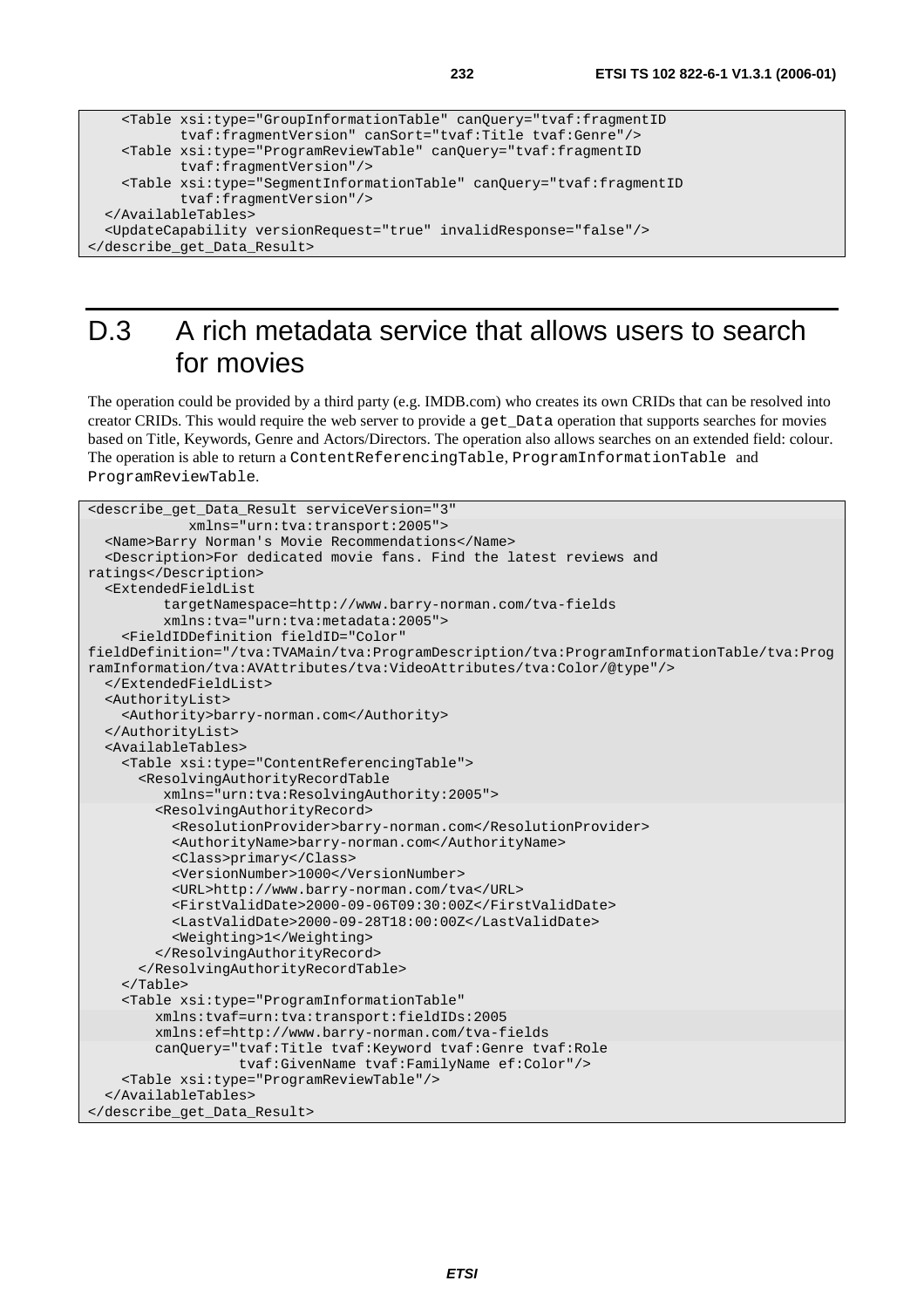#### D.4 Broadcaster provided metadata service used for constructing traditional EPGs

The metadata service allows querying for scheduling information, based upon the start time and content service of the programmes. The resulting ProgramLocationTable can be sorted according to the start time and channel of the programmes. Using the associated ProgramInformationTable a receiver can efficiently construct an EPG.

```
<describe_get_Data_Result serviceVersion="3" 
             xmlns="urn:tva:transport:2005"> 
   <AuthorityList> 
     <Authority>broadcaster.com</Authority> 
   </AuthorityList> 
   <AvailableTables 
        xmlns:tvaf="urn:tva:transport:fieldIDs:2005"> 
     <Table xsi:type="ProgramInformationTable"/> 
     <Table xsi:type="ProgramLocationTable" canQuery="tvaf:ServiceURL 
           tvaf:PublishedTime" canSort="tvaf:ServiceURL tvaf:PublishedTime"> 
       <AvailableLocations> 
         <Availability>P7D</Availability> 
         <ServiceURL>dvb://2.7d1.13</ServiceURL> 
         <ServiceURL>dvb://2.7d1.14</ServiceURL> 
       </AvailableLocations> 
     </Table> 
   </AvailableTables> 
</describe_get_Data_Result>
```
### D.5 Pure metadata retrieval service for bi-directional channel

A third party or a broadcaster could deliver metadata using the bi-directional channel. The third party or the broadcaster offers a get\_Data operation that is able to provide a ProgramInformationTable, GroupInformationTable, ProgramReviewTable ProgramLocationTable, and SegmentInformationTable in its responses. The metadata service allows querying for scheduling information, based upon the start time, end time. The resulting ProgramLocationTable can be sorted according to the start time and channel of the programmes. All of these tables can be queried using the fragmentId and fragmentVersion to allow updating of the previously delivered metadata. This is indicated using the UpdateCapability element appropriately.

```
<describe_get_Data_Result serviceVersion="3" xmlns="urn:tva:transport:2005"> 
   <AuthorityList> 
     <Authority>broadcaster.com</Authority> 
   </AuthorityList> 
   <AvailableTables xmlns:tvaf="urn:tva:transport:fieldIDs:2005"> 
     <Table xsi:type="ProgramInformationTable" 
         canQuery="tvaf:fragmentID tvaf:fragmentVersion" 
         canSort="tvaf:Title tvaf:Genre"/> 
     <Table xsi:type="GroupInformationTable" 
         canQuery="tvaf:fragmentID tvaf:fragmentVersion" 
         canSort="tvaf:Title tvaf:Genre"/> 
     <Table xsi:type="ProgramReviewTable" 
         canQuery="tvaf:fragmentID tvaf:fragmentVersion"/> 
     <Table xsi:type="SegmentInformationTable" 
         canQuery="tvaf:fragmentID tvaf:fragmentVersion"/> 
     <Table xsi:type="ProgramLocationTable" 
         canQuery=" tvaf:fragmentID tvaf:fragmentVersion tvaf:PublishedTime" 
         canSort="tvaf:ServiceURL tvaf:PublishedTime"> 
       <AvailableLocations> 
         <Availability>P7D</Availability> 
         <ServiceURL>dvb://2.7d1.13</ServiceURL> 
         <ServiceURL>dvb://2.7d1.14</ServiceURL>
```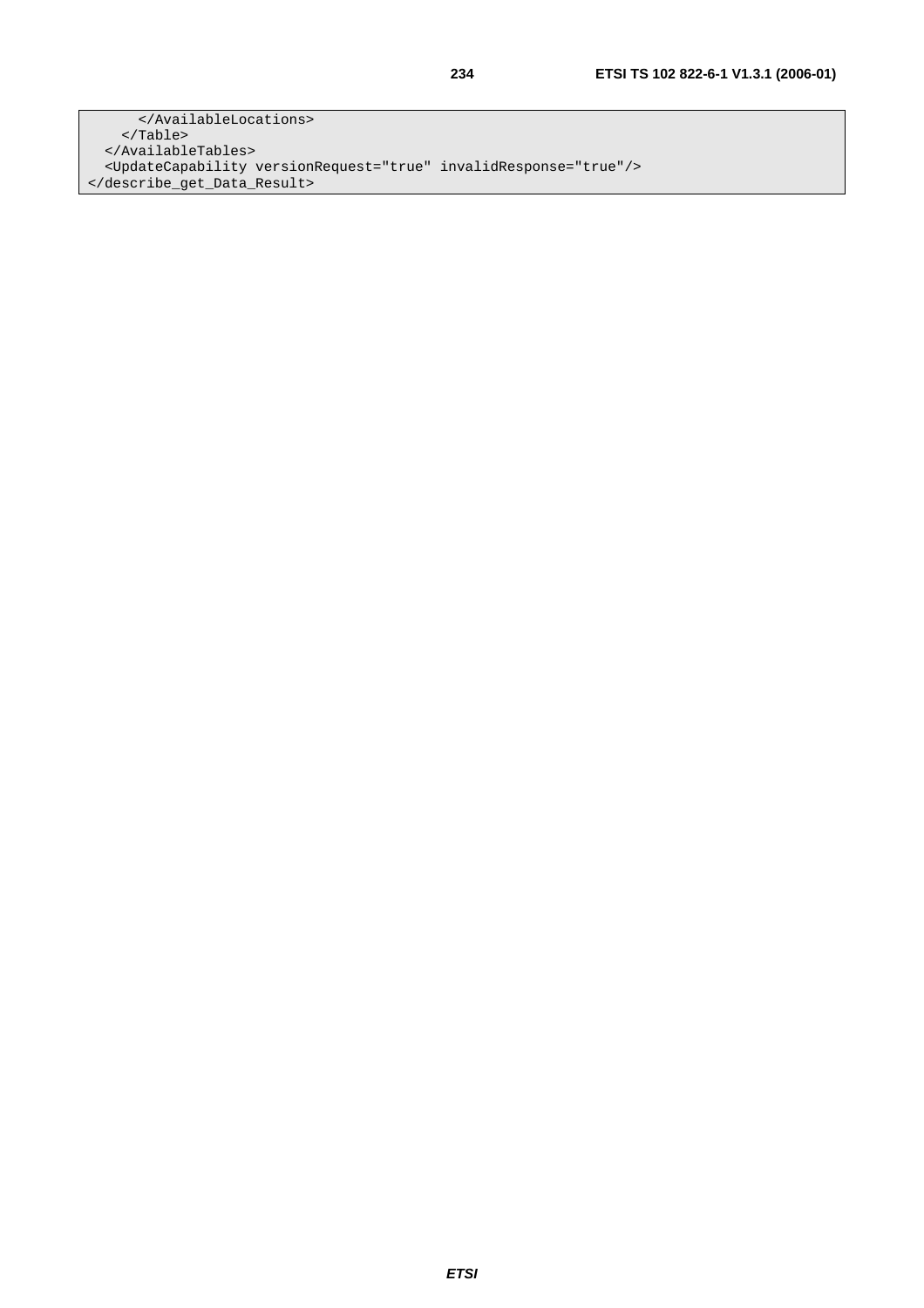### Annex E (informative): Use of BiM Encoded Metadata in Bi-directional Transport

This annex provides a framework for the optional usage of BiM encoding of SOAP, within the context of *TV-Anytime* delivery of metadata over a bi-directional network. It ensures encodability of SOAP messages and interoperability between applications within that context.

## E.1 Applying BiM encoding

In order to apply BiM encoding to a SOAP message, one needs to have an XML Schema describing it. Given the constraints expressed in the present document and the schema it contains, a schema describing a complete SOAP message is produced to provide the SOAP specific parts that are missing. Once such a schema is obtained, BiM encoding functionality can be added in a non-intrusive manner as it is solely concerned with encoding and Content Negotiation (described in clause 6.3).

Similarly, additional SOAP headers may be defined using locally added schema definitions, but will be discarded otherwise, taking into account limitations imposed on SOAP listed in clause 6.1. Future versions of the present document may define SOAP headers either directly or by reference, in which case they will be added to the schema describing the complete SOAP messages.

## E.2 Negotiation of BiM Encoding

The HTTP 1.0 specification defines a mechanism allowing a user agent to reach an agreement with the server with which it is communicating based on the Accept-Encoding and Content-Encoding headers. This process is known as Content Negotiation. Clause 6.3 of the present document requires that clients and servers support the Accept-Encoding header, and that Content Negotiation take place between them so as to determine the best encoding.

In addition to this, clients and servers that choose to transfer data in a BiM encoded form shall flag BiM encoded content with a proper Content-Encoding header upon transmission, and shall NOT change the Content-Type corresponding to their content.

The content coding token corresponding to the BiM encoding is x-bim.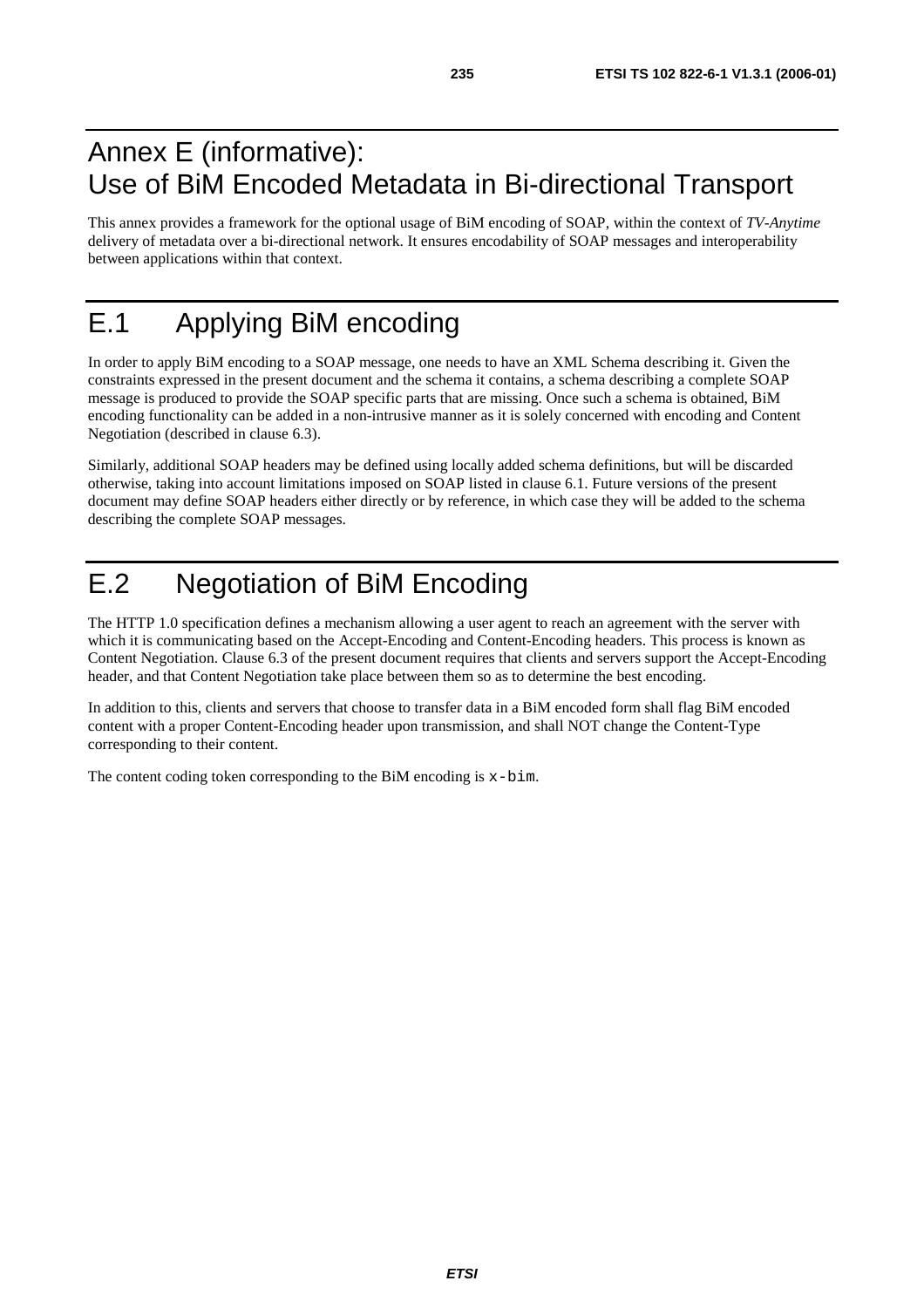- Documents are available from the *TV-Anytime* web site http://www.*[TV-Anytime](http://www.tv-anytime.org/)*.org.
- IETF RFC 1591: "Domain Name System Structure and Delegation", J. Postel.
- IETF RFC 2396: "Uniform Resource Identifiers (URI): Generic Syntax", T. Berners-Lee, R. Fielding, L. Masinter.
- The WS-Inspection and UDDI Relationship, W. A. Nagy, K. Ballinger. Available at: [http://www-106.ibm.com/developerworks/webservices/library/ws-wsiluddi.html.](http://www-106.ibm.com/developerworks/webservices/library/ws-wsiluddi.html)
- IETF RFC 2119: "Key words for use in RFCs to Indicate Requirement Levels".

NOTE: Available at: [http://www.ietf.org/rfc/rfc2119.txt.](http://www.ietf.org/rfc/rfc2119.txt)